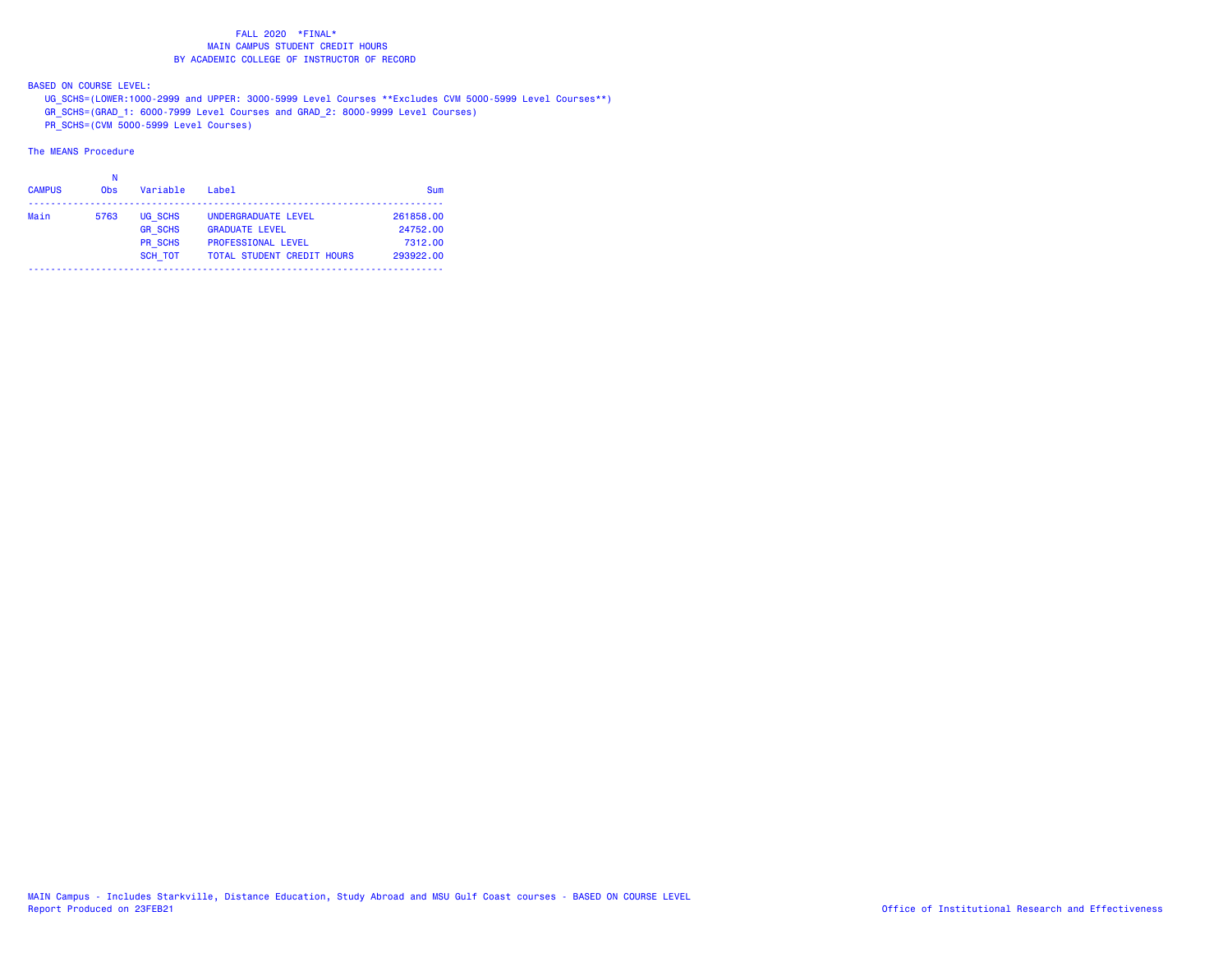BASED ON COURSE LEVEL:

UG\_SCHS=(LOWER:1000-2999 and UPPER: 3000-5999 Level Courses \*\*Excludes CVM 5000-5999 Level Courses\*\*)

GR\_SCHS=(GRAD\_1: 6000-7999 Level Courses and GRAD\_2: 8000-9999 Level Courses)

PR\_SCHS=(CVM 5000-5999 Level Courses)

| <b>COURSE CAMPUS</b>      | N<br><b>Obs</b> | Variable       | Label                             | <b>Sum</b> |
|---------------------------|-----------------|----------------|-----------------------------------|------------|
| Starkville                | 5181            | UG SCHS        | UNDERGRADUATE LEVEL               | 241155.00  |
|                           |                 | <b>GR SCHS</b> | <b>GRADUATE LEVEL</b>             | 16457.00   |
|                           |                 | PR SCHS        | <b>PROFESSIONAL LEVEL</b>         | 7312.00    |
|                           |                 | SCH TOT        | <b>TOTAL STUDENT CREDIT HOURS</b> | 264924.00  |
| <b>Distance Education</b> | 538             | UG SCHS        | UNDERGRADUATE LEVEL               | 19436,00   |
|                           |                 | <b>GR SCHS</b> | <b>GRADUATE LEVEL</b>             | 8280.00    |
|                           |                 | PR SCHS        | <b>PROFESSIONAL LEVEL</b>         | 0.00       |
|                           |                 | SCH TOT        | <b>TOTAL STUDENT CREDIT HOURS</b> | 27716.00   |
| Gulf Coast                | 44              | UG SCHS        | UNDERGRADUATE LEVEL               | 1267.00    |
|                           |                 | <b>GR SCHS</b> | <b>GRADUATE LEVEL</b>             | 15.00      |
|                           |                 | PR SCHS        | <b>PROFESSIONAL LEVEL</b>         | 0.00       |
|                           |                 | SCH TOT        | <b>TOTAL STUDENT CREDIT HOURS</b> | 1282.00    |
|                           |                 |                |                                   |            |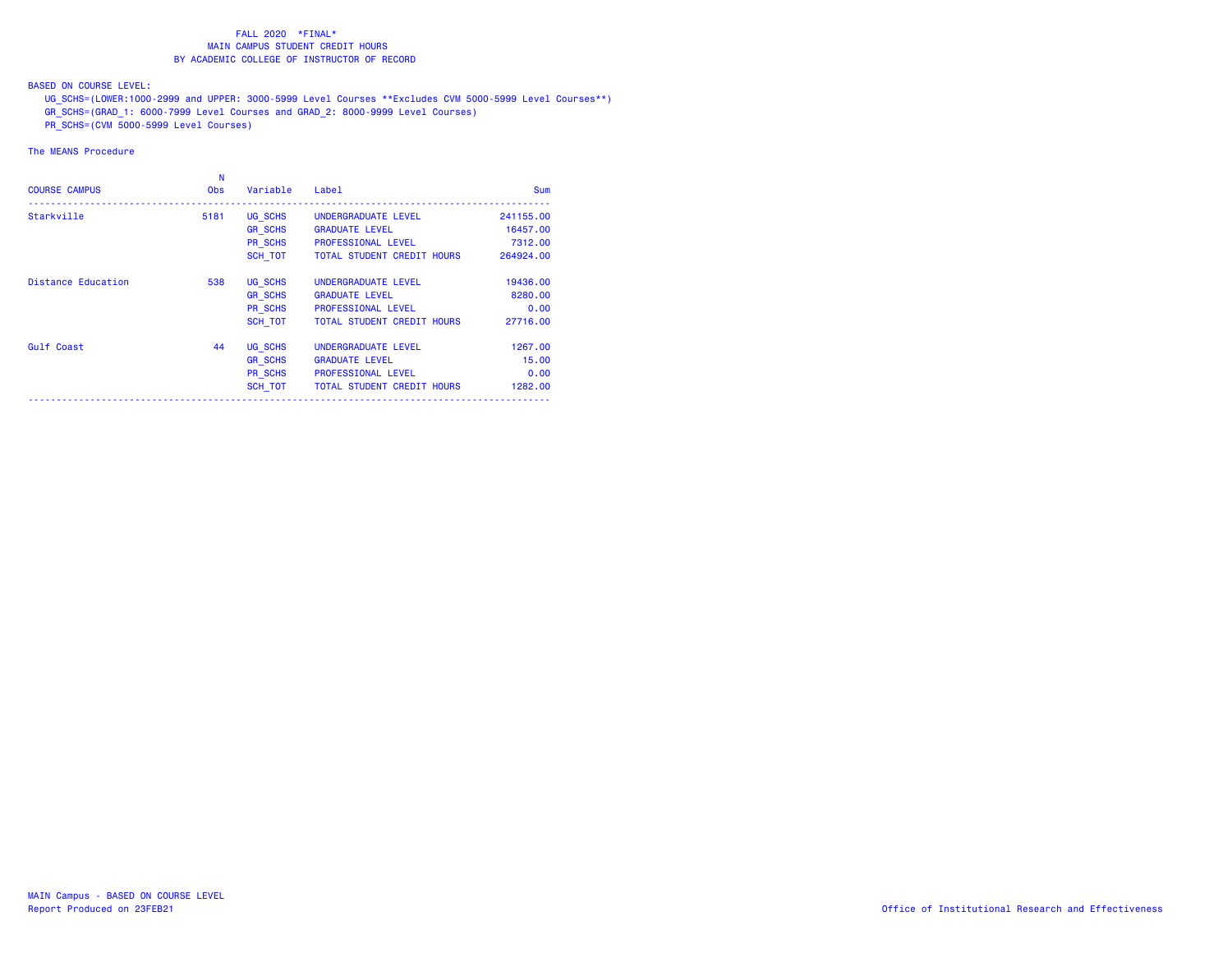BASED ON COURSE LEVEL:

UG\_SCHS=(LOWER:1000-2999 and UPPER: 3000-5999 Level Courses \*\*Excludes CVM 5000-5999 Level Courses\*\*)

GR\_SCHS=(GRAD\_1: 6000-7999 Level Courses and GRAD\_2: 8000-9999 Level Courses)

PR\_SCHS=(CVM 5000-5999 Level Courses)

| <b>ACADEMIC COLLEGE</b>     | N<br><b>Obs</b> | Variable       | Label                      | Sum       |
|-----------------------------|-----------------|----------------|----------------------------|-----------|
| Agriculture & Life Sciences | 832             | UG SCHS        | UNDERGRADUATE LEVEL        | 22347.70  |
|                             |                 | GR_SCHS        | <b>GRADUATE LEVEL</b>      | 3211.50   |
|                             |                 | PR_SCHS        | PROFESSIONAL LEVEL         | 0.00      |
|                             |                 | SCH TOT        | TOTAL STUDENT CREDIT HOURS | 25559.20  |
| Architecture, Art & Design  | 182             | UG SCHS        | UNDERGRADUATE LEVEL        | 10458.00  |
|                             |                 | <b>GR SCHS</b> | <b>GRADUATE LEVEL</b>      | 4.00      |
|                             |                 | PR SCHS        | PROFESSIONAL LEVEL         | 0.00      |
|                             |                 | SCH TOT        | TOTAL STUDENT CREDIT HOURS | 10462.00  |
| Arts & Sciences             | 2430            | UG SCHS        | UNDERGRADUATE LEVEL        | 127818.10 |
|                             |                 | <b>GR_SCHS</b> | <b>GRADUATE LEVEL</b>      | 6729.00   |
|                             |                 | <b>PR SCHS</b> | PROFESSIONAL LEVEL         | 0.00      |
|                             |                 | SCH_TOT        | TOTAL STUDENT CREDIT HOURS | 134547.10 |
| <b>Business</b>             | 261             | UG SCHS        | UNDERGRADUATE LEVEL        | 32784.90  |
|                             |                 | <b>GR_SCHS</b> | <b>GRADUATE LEVEL</b>      | 3001.00   |
|                             |                 | <b>PR SCHS</b> | PROFESSIONAL LEVEL         | 0.00      |
|                             |                 | SCH TOT        | TOTAL STUDENT CREDIT HOURS | 35785.90  |
| Education                   | 806             | UG SCHS        | UNDERGRADUATE LEVEL        | 32469.25  |
|                             |                 | <b>GR SCHS</b> | <b>GRADUATE LEVEL</b>      | 5590.00   |
|                             |                 | <b>PR SCHS</b> | PROFESSIONAL LEVEL         | 0.00      |
|                             |                 | SCH TOT        | TOTAL STUDENT CREDIT HOURS | 38059.25  |
| Engineering                 | 792             | UG SCHS        | UNDERGRADUATE LEVEL        | 31436.05  |
|                             |                 | <b>GR_SCHS</b> | <b>GRADUATE LEVEL</b>      | 4812.50   |
|                             |                 | PR_SCHS        | PROFESSIONAL LEVEL         | 0.00      |
|                             |                 | SCH_TOT        | TOTAL STUDENT CREDIT HOURS | 36248.55  |
| <b>Forest Resources</b>     | 207             | UG SCHS        | UNDERGRADUATE LEVEL        | 2983.00   |
|                             |                 | <b>GR SCHS</b> | <b>GRADUATE LEVEL</b>      | 1078.00   |
|                             |                 | PR SCHS        | PROFESSIONAL LEVEL         | 0.00      |
|                             |                 | SCH TOT        | TOTAL STUDENT CREDIT HOURS | 4061.00   |
| Veterinary Medicine         | 240             | UG SCHS        | UNDERGRADUATE LEVEL        | 1069.00   |
|                             |                 | <b>GR SCHS</b> | <b>GRADUATE LEVEL</b>      | 326.00    |
|                             |                 | <b>PR SCHS</b> | PROFESSIONAL LEVEL         | 7312.00   |
|                             |                 | SCH TOT        | TOTAL STUDENT CREDIT HOURS | 8707.00   |
| Academic Affairs            | 13              | UG_SCHS        | UNDERGRADUATE LEVEL        | 492.00    |
|                             |                 | <b>GR_SCHS</b> | <b>GRADUATE LEVEL</b>      | 0.00      |
|                             |                 | PR_SCHS        | PROFESSIONAL LEVEL         | 0.00      |
|                             |                 | SCH_TOT        | TOTAL STUDENT CREDIT HOURS | 492.00    |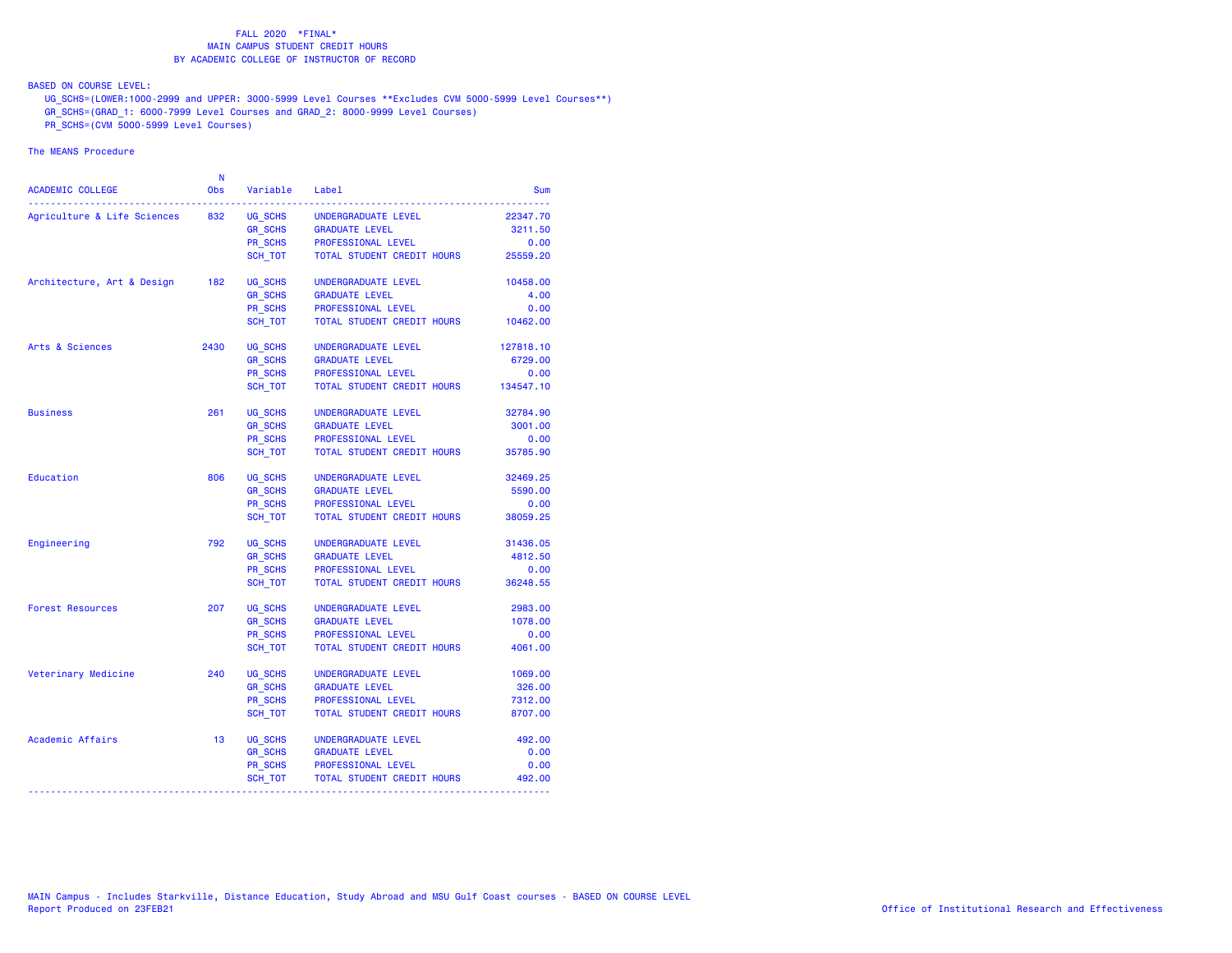BASED ON COURSE LEVEL:

UG\_SCHS=(LOWER:1000-2999 and UPPER: 3000-5999 Level Courses \*\*Excludes CVM 5000-5999 Level Courses\*\*)

- GR\_SCHS=(GRAD\_1: 6000-7999 Level Courses and GRAD\_2: 8000-9999 Level Courses)
- PR\_SCHS=(CVM 5000-5999 Level Courses)

|                                        |                           | -N             |                           |                                              |                    |
|----------------------------------------|---------------------------|----------------|---------------------------|----------------------------------------------|--------------------|
| ACADEMIC COLLEGE                       | <b>COURSE CAMPUS</b>      | <b>Obs</b>     | Variable                  | Label                                        | <b>Sum</b>         |
| Agriculture & Life Sciences Starkville |                           | 798            | UG SCHS                   | UNDERGRADUATE LEVEL                          | 21474.70           |
|                                        |                           |                | <b>GR_SCHS</b>            | <b>GRADUATE LEVEL</b>                        | 2582.00            |
|                                        |                           |                | PR SCHS                   | PROFESSIONAL LEVEL                           | 0.00               |
|                                        |                           |                | SCH TOT                   | TOTAL STUDENT CREDIT HOURS                   | 24056.70           |
|                                        |                           |                |                           |                                              |                    |
|                                        | Distance Education        | 34             | UG SCHS                   | UNDERGRADUATE LEVEL                          | 873.00             |
|                                        |                           |                | <b>GR SCHS</b>            | <b>GRADUATE LEVEL</b>                        | 629.50             |
|                                        |                           |                | PR SCHS                   | PROFESSIONAL LEVEL                           | 0.00               |
|                                        |                           |                | SCH_TOT                   | TOTAL STUDENT CREDIT HOURS                   | 1502.50            |
| Architecture, Art & Design             | Starkville                | 175            | UG_SCHS                   | UNDERGRADUATE LEVEL                          | 10032.00           |
|                                        |                           |                | <b>GR SCHS</b>            | <b>GRADUATE LEVEL</b>                        | 4.00               |
|                                        |                           |                | PR SCHS                   | PROFESSIONAL LEVEL                           | 0.00               |
|                                        |                           |                | SCH_TOT                   | TOTAL STUDENT CREDIT HOURS                   | 10036.00           |
|                                        | <b>Distance Education</b> | $\overline{7}$ | UG SCHS                   | UNDERGRADUATE LEVEL                          | 426.00             |
|                                        |                           |                | <b>GR SCHS</b>            | <b>GRADUATE LEVEL</b>                        | 0.00               |
|                                        |                           |                | PR SCHS                   | PROFESSIONAL LEVEL                           | 0.00               |
|                                        |                           |                | SCH_TOT                   | TOTAL STUDENT CREDIT HOURS                   | 426.00             |
| Arts & Sciences                        | Starkville                | 2251           | UG SCHS                   | UNDERGRADUATE LEVEL                          | 118428.10          |
|                                        |                           |                | <b>GR_SCHS</b>            | <b>GRADUATE LEVEL</b>                        | 5222.00            |
|                                        |                           |                | PR SCHS                   | PROFESSIONAL LEVEL                           | 0.00               |
|                                        |                           |                | SCH_TOT                   | TOTAL STUDENT CREDIT HOURS                   | 123650.10          |
|                                        | <b>Distance Education</b> | 179            | UG SCHS                   | UNDERGRADUATE LEVEL                          | 9390.00            |
|                                        |                           |                | <b>GR_SCHS</b>            | <b>GRADUATE LEVEL</b>                        | 1507.00            |
|                                        |                           |                | PR SCHS                   | PROFESSIONAL LEVEL                           | 0.00               |
|                                        |                           |                | SCH_TOT                   | TOTAL STUDENT CREDIT HOURS                   | 10897.00           |
| <b>Business</b>                        | Starkville                | 217            | UG SCHS                   | UNDERGRADUATE LEVEL                          | 28606.90           |
|                                        |                           |                | <b>GR_SCHS</b>            | <b>GRADUATE LEVEL</b>                        | 1573.00            |
|                                        |                           |                | PR SCHS                   | PROFESSIONAL LEVEL                           | 0.00               |
|                                        |                           |                | SCH TOT                   | TOTAL STUDENT CREDIT HOURS                   | 30179.90           |
|                                        | <b>Distance Education</b> | 44             |                           |                                              |                    |
|                                        |                           |                | UG_SCHS<br><b>GR SCHS</b> | UNDERGRADUATE LEVEL<br><b>GRADUATE LEVEL</b> | 4178.00<br>1428.00 |
|                                        |                           |                | PR SCHS                   | PROFESSIONAL LEVEL                           | 0.00               |
|                                        |                           |                | SCH_TOT                   | TOTAL STUDENT CREDIT HOURS                   | 5606.00            |
|                                        |                           |                |                           |                                              |                    |
| Education                              | Starkville                | 659            | UG SCHS                   | UNDERGRADUATE LEVEL                          | 28158.25           |
|                                        |                           |                | <b>GR SCHS</b>            | <b>GRADUATE LEVEL</b>                        | 2293.00            |
|                                        |                           |                | PR SCHS                   | PROFESSIONAL LEVEL                           | 0.00               |
|                                        |                           |                | SCH_TOT                   | TOTAL STUDENT CREDIT HOURS                   | 30451.25           |
|                                        | <b>Distance Education</b> | 144            | UG SCHS                   | UNDERGRADUATE LEVEL                          | 4272.00            |
|                                        |                           |                | <b>GR_SCHS</b>            | <b>GRADUATE LEVEL</b>                        | 3297.00            |
|                                        |                           |                | PR SCHS                   | PROFESSIONAL LEVEL                           | 0.00               |
|                                        |                           |                | SCH_TOT                   | TOTAL STUDENT CREDIT HOURS                   | 7569.00            |
|                                        |                           |                |                           |                                              |                    |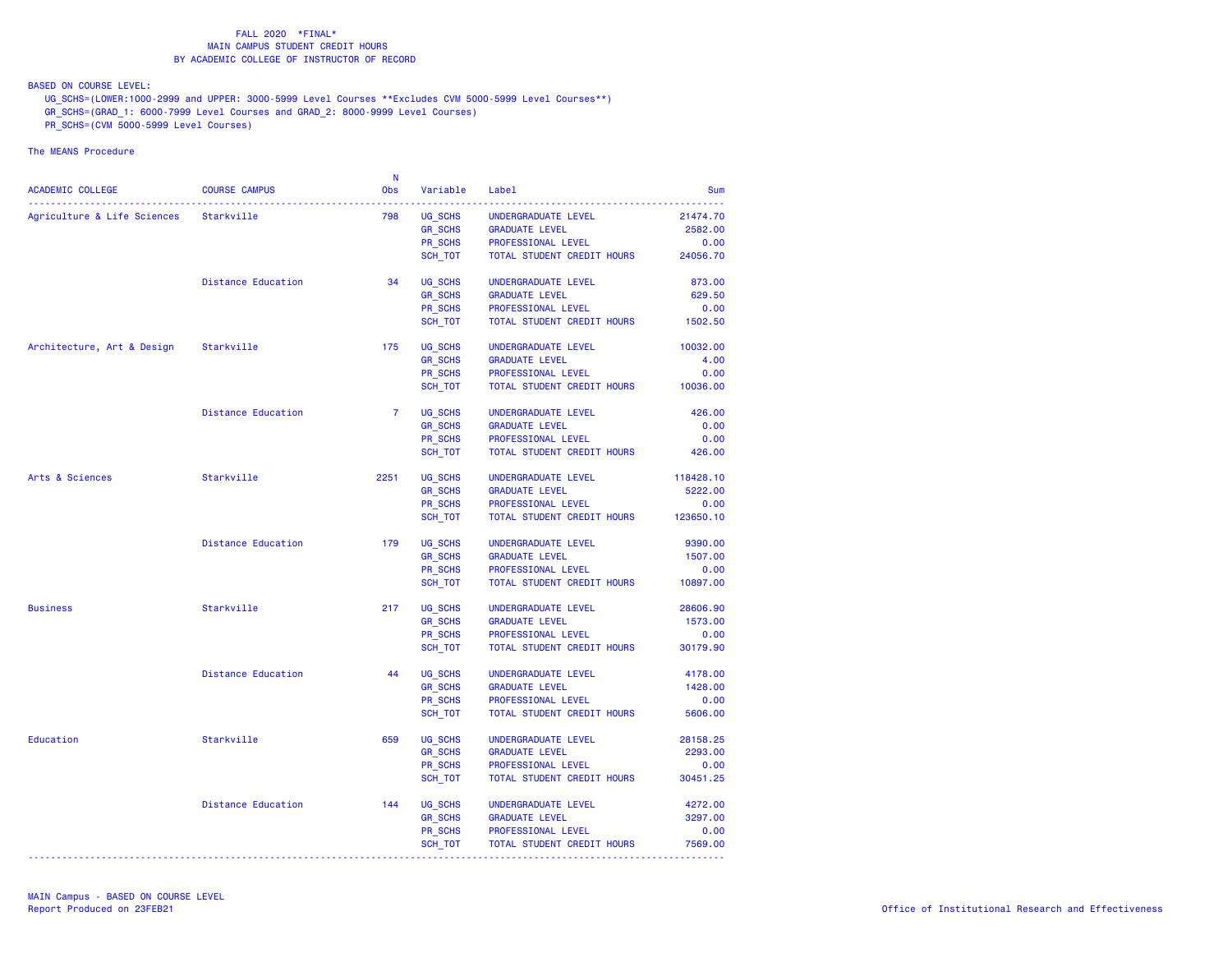BASED ON COURSE LEVEL:

UG\_SCHS=(LOWER:1000-2999 and UPPER: 3000-5999 Level Courses \*\*Excludes CVM 5000-5999 Level Courses\*\*)

- GR\_SCHS=(GRAD\_1: 6000-7999 Level Courses and GRAD\_2: 8000-9999 Level Courses)
- PR\_SCHS=(CVM 5000-5999 Level Courses)

| <b>ACADEMIC COLLEGE</b> | <b>COURSE CAMPUS</b>      | <b>N</b><br><b>Obs</b> | Variable       | Label                      | Sum      |
|-------------------------|---------------------------|------------------------|----------------|----------------------------|----------|
| Education               | Gulf Coast                | 3                      | UG SCHS        | UNDERGRADUATE LEVEL        | 39.00    |
|                         |                           |                        | <b>GR_SCHS</b> | <b>GRADUATE LEVEL</b>      | 0.00     |
|                         |                           |                        | PR SCHS        | PROFESSIONAL LEVEL         | 0.00     |
|                         |                           |                        | SCH TOT        | TOTAL STUDENT CREDIT HOURS | 39.00    |
| Engineering             | Starkville                | 635                    | UG_SCHS        | UNDERGRADUATE LEVEL        | 29986.05 |
|                         |                           |                        | <b>GR SCHS</b> | <b>GRADUATE LEVEL</b>      | 3485.00  |
|                         |                           |                        | PR SCHS        | PROFESSIONAL LEVEL         | 0.00     |
|                         |                           |                        | SCH TOT        | TOTAL STUDENT CREDIT HOURS | 33471.05 |
|                         | <b>Distance Education</b> | 116                    | UG SCHS        | UNDERGRADUATE LEVEL        | 222.00   |
|                         |                           |                        | <b>GR SCHS</b> | <b>GRADUATE LEVEL</b>      | 1312.50  |
|                         |                           |                        | PR_SCHS        | PROFESSIONAL LEVEL         | 0.00     |
|                         |                           |                        | SCH TOT        | TOTAL STUDENT CREDIT HOURS | 1534.50  |
|                         | Gulf Coast                | 41                     | UG SCHS        | UNDERGRADUATE LEVEL        | 1228.00  |
|                         |                           |                        | <b>GR_SCHS</b> | <b>GRADUATE LEVEL</b>      | 15.00    |
|                         |                           |                        | PR SCHS        | PROFESSIONAL LEVEL         | 0.00     |
|                         |                           |                        | SCH TOT        | TOTAL STUDENT CREDIT HOURS | 1243.00  |
| <b>Forest Resources</b> | Starkville                | 195                    | UG_SCHS        | UNDERGRADUATE LEVEL        | 2983.00  |
|                         |                           |                        | <b>GR SCHS</b> | <b>GRADUATE LEVEL</b>      | 972.00   |
|                         |                           |                        | PR SCHS        | PROFESSIONAL LEVEL         | 0.00     |
|                         |                           |                        | SCH TOT        | TOTAL STUDENT CREDIT HOURS | 3955.00  |
|                         | <b>Distance Education</b> | 12 <sup>1</sup>        | UG SCHS        | UNDERGRADUATE LEVEL        | 0.00     |
|                         |                           |                        | <b>GR_SCHS</b> | <b>GRADUATE LEVEL</b>      | 106.00   |
|                         |                           |                        | PR SCHS        | PROFESSIONAL LEVEL         | 0.00     |
|                         |                           |                        | SCH TOT        | TOTAL STUDENT CREDIT HOURS | 106.00   |
| Veterinary Medicine     | Starkville                | 240                    | UG SCHS        | UNDERGRADUATE LEVEL        | 1069.00  |
|                         |                           |                        | <b>GR_SCHS</b> | <b>GRADUATE LEVEL</b>      | 326.00   |
|                         |                           |                        | PR_SCHS        | PROFESSIONAL LEVEL         | 7312.00  |
|                         |                           |                        | SCH_TOT        | TOTAL STUDENT CREDIT HOURS | 8707.00  |
| Academic Affairs        | Starkville                | 11                     | UG SCHS        | UNDERGRADUATE LEVEL        | 417.00   |
|                         |                           |                        | <b>GR_SCHS</b> | <b>GRADUATE LEVEL</b>      | 0.00     |
|                         |                           |                        | PR SCHS        | PROFESSIONAL LEVEL         | 0.00     |
|                         |                           |                        | SCH TOT        | TOTAL STUDENT CREDIT HOURS | 417.00   |
|                         | <b>Distance Education</b> | $\overline{2}$         | UG_SCHS        | UNDERGRADUATE LEVEL        | 75.00    |
|                         |                           |                        | <b>GR SCHS</b> | <b>GRADUATE LEVEL</b>      | 0.00     |
|                         |                           |                        | PR SCHS        | PROFESSIONAL LEVEL         | 0.00     |
|                         |                           |                        | SCH_TOT        | TOTAL STUDENT CREDIT HOURS | 75.00    |
|                         |                           |                        |                |                            |          |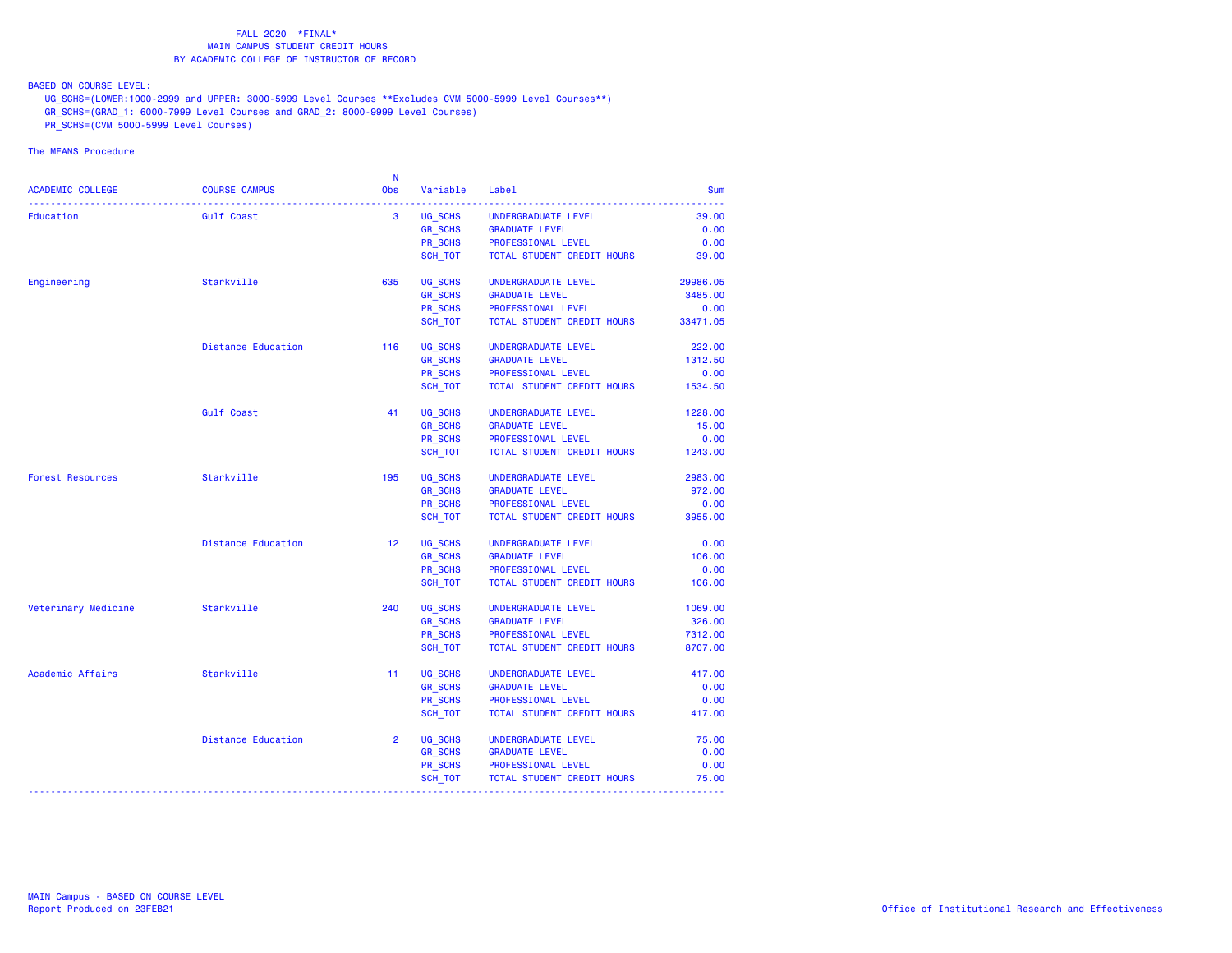## BASED ON COURSE LEVEL:

UG\_SCHS=(LOWER:1000-2999 and UPPER: 3000-5999 Level Courses \*\*Excludes CVM 5000-5999 Level Courses\*\*)

GR\_SCHS=(GRAD\_1: 6000-7999 Level Courses and GRAD\_2: 8000-9999 Level Courses)

PR\_SCHS=(CVM 5000-5999 Level Courses)

|                                                               | <b>UNDERGRADUATE</b> | <b>GRADUATE</b> | <b>PROFESSIONAL</b> |              |
|---------------------------------------------------------------|----------------------|-----------------|---------------------|--------------|
| ACADEMIC DEPARTMENT                                           | <b>LEVEL</b>         | <b>LEVEL</b>    | <b>LEVEL</b>        | <b>TOTAL</b> |
|                                                               |                      |                 |                     |              |
| Ag & Bio Engineering                                          | 1448.00              | 144.00          | 0.00                | 1592.00      |
| Agricultural Economics                                        | 1942.30              | 193.00          | 0.00                | 2135.30      |
| Animal Dairy Science                                          | 2827.77              | 191.30          | 0.00                | 3019.07      |
| Biochemistry, Molecular Biology, Entomology & Plant Pathology | 3140.20              | 517.30          | 0.00                | 3657.50      |
| Food Science, Nutrition & Health Promotion                    | 3127.03              | 612.40          | 0.00                | 3739.43      |
| Landscape Architecture                                        | 1455.00              | 144.00          | 0.00                | 1599.00      |
| Plant & Soil Sciences                                         | 2579.40              | 581,00          | 0.00                | 3160.40      |
| <b>Poultry Science</b>                                        | 1585.00              | 103.00          | 0.00                | 1688.00      |
| School of Human Sciences                                      | 4243.00              | 725.50          | 0.00                | 4968.50      |
|                                                               |                      |                 |                     |              |
|                                                               | 22347.70             | 3211.50         | 0.00                | 25559.20     |
|                                                               |                      |                 |                     |              |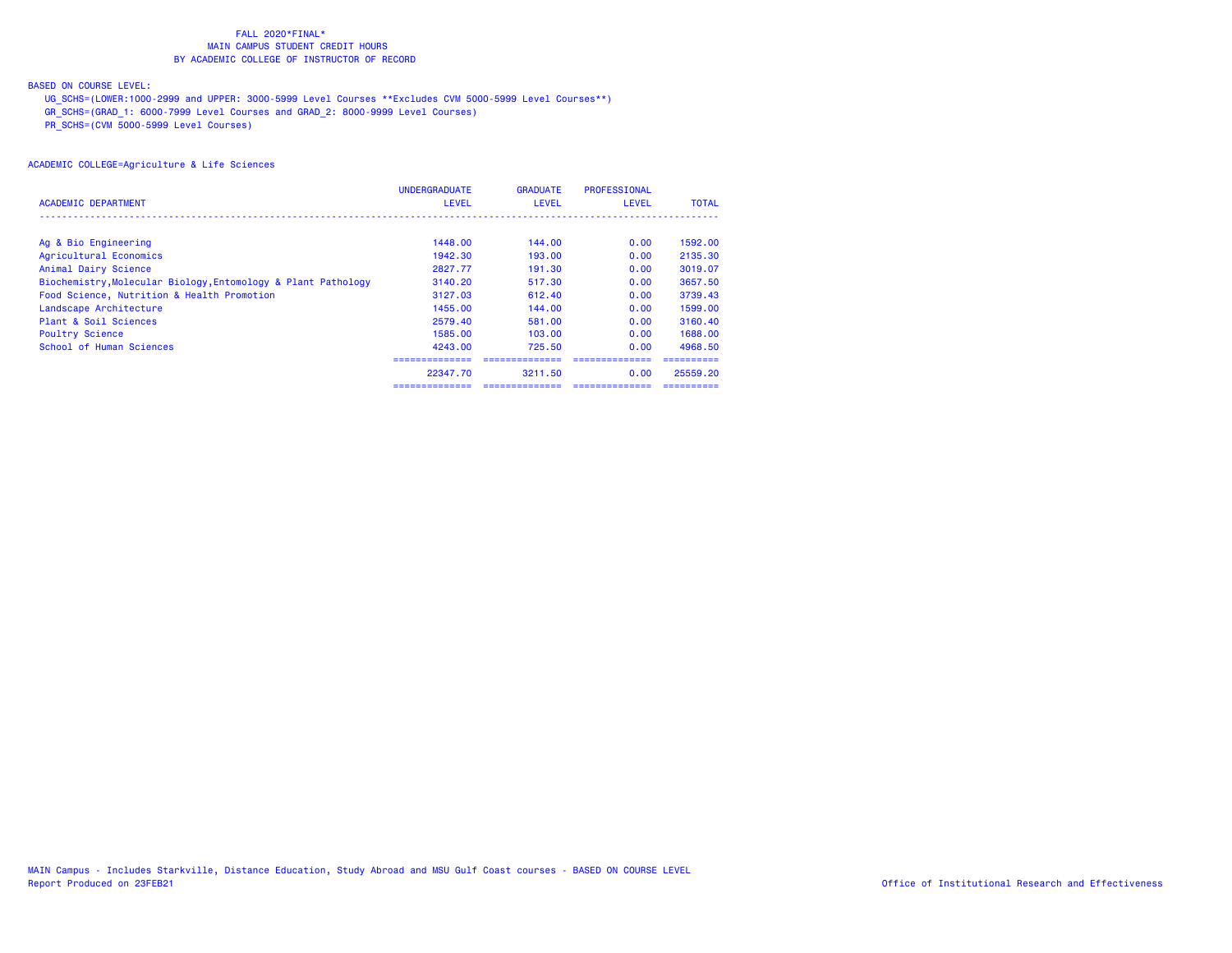## BASED ON COURSE LEVEL:

UG\_SCHS=(LOWER:1000-2999 and UPPER: 3000-5999 Level Courses \*\*Excludes CVM 5000-5999 Level Courses\*\*)

GR\_SCHS=(GRAD\_1: 6000-7999 Level Courses and GRAD\_2: 8000-9999 Level Courses)

PR\_SCHS=(CVM 5000-5999 Level Courses)

## ACADEMIC COLLEGE=Architecture, Art & Design

|                                      | <b>UNDERGRADUATE</b> | <b>GRADUATE</b> | <b>PROFESSIONAL</b> |              |
|--------------------------------------|----------------------|-----------------|---------------------|--------------|
| <b>ACADEMIC DEPARTMENT</b>           | <b>LEVEL</b>         | LEVEL           | LEVEL               | <b>TOTAL</b> |
|                                      |                      |                 |                     |              |
| Art AAD                              | 3938.00              | 4.00            | 0.00                | 3942.00      |
| <b>Building Construction Science</b> | 2218.20              | 0.00            | 0.00                | 2218.20      |
| Interior Design                      | 1453.00              | 0.00            | 0.00                | 1453.00      |
| School of Architecture               | 2848.80              | 0.00            | 0.00                | 2848.80      |
|                                      |                      |                 |                     |              |
|                                      | 10458.00             | 4.00            | 0.00                | 10462.00     |
|                                      |                      |                 |                     |              |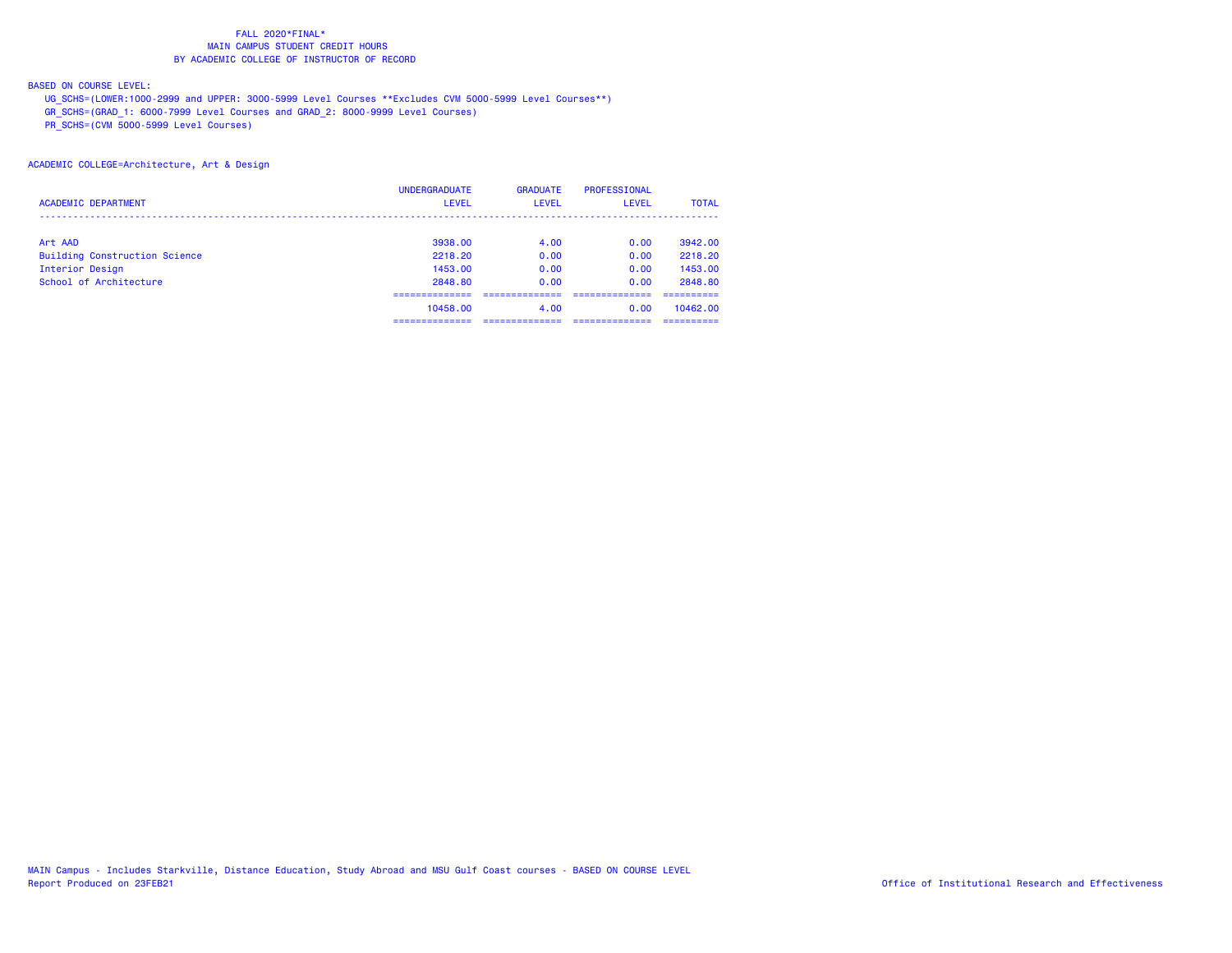## BASED ON COURSE LEVEL:

UG\_SCHS=(LOWER:1000-2999 and UPPER: 3000-5999 Level Courses \*\*Excludes CVM 5000-5999 Level Courses\*\*)

GR\_SCHS=(GRAD\_1: 6000-7999 Level Courses and GRAD\_2: 8000-9999 Level Courses)

PR\_SCHS=(CVM 5000-5999 Level Courses)

# ACADEMIC COLLEGE=Arts & Sciences

|                                            | <b>UNDERGRADUATE</b> | <b>GRADUATE</b> | <b>PROFESSIONAL</b> |              |
|--------------------------------------------|----------------------|-----------------|---------------------|--------------|
| <b>ACADEMIC DEPARTMENT</b>                 | <b>LEVEL</b>         | <b>LEVEL</b>    | LEVEL               | <b>TOTAL</b> |
|                                            |                      |                 |                     |              |
| Aerospace Studies                          | 203.00               | 0.00            | 0.00                | 203.00       |
| Anthropology & Middle Eastern Cultures     | 2429.00              | 215,00          | 0.00                | 2644.00      |
| <b>Biological Sciences</b>                 | 14571.00             | 599.00          | 0.00                | 15170.00     |
| Chemistry                                  | 9558.00              | 707.00          | 0.00                | 10265,00     |
| Classical & Modern Languages & Literatures | 6063,00              | 144,00          | 0.00                | 6207.00      |
| Communication                              | 9417.00              | 102,00          | 0.00                | 9519.00      |
| English                                    | 10713.00             | 262,00          | 0.00                | 10975.00     |
| Geosciences                                | 9498.00              | 1548.00         | 0.00                | 11046.00     |
| History                                    | 6072.00              | 531.00          | 0.00                | 6603.00      |
| Mathematics & Statistics                   | 20775.00             | 866,00          | 0.00                | 21641.00     |
| Military Science                           | 202,00               | 0.00            | 0.00                | 202,00       |
| Philosophy & Religion                      | 5532.00              | 10.00           | 0.00                | 5542.00      |
| <b>Physics &amp; Astronomy</b>             | 4121.00              | 379,00          | 0.00                | 4500.00      |
| Political Science & Public Administration  | 5624.10              | 503,00          | 0.00                | 6127.10      |
| Psychology                                 | 13286.00             | 545.00          | 0.00                | 13831.00     |
| Sociology                                  | 9754.00              | 318,00          | 0.00                | 10072.00     |
|                                            | ==============       | ==============  | ==============      | ==========   |
|                                            | 127818.1             | 6729.00         | 0.00                | 134547.10    |
|                                            | ==============       | ==============  | ==============      | ==========   |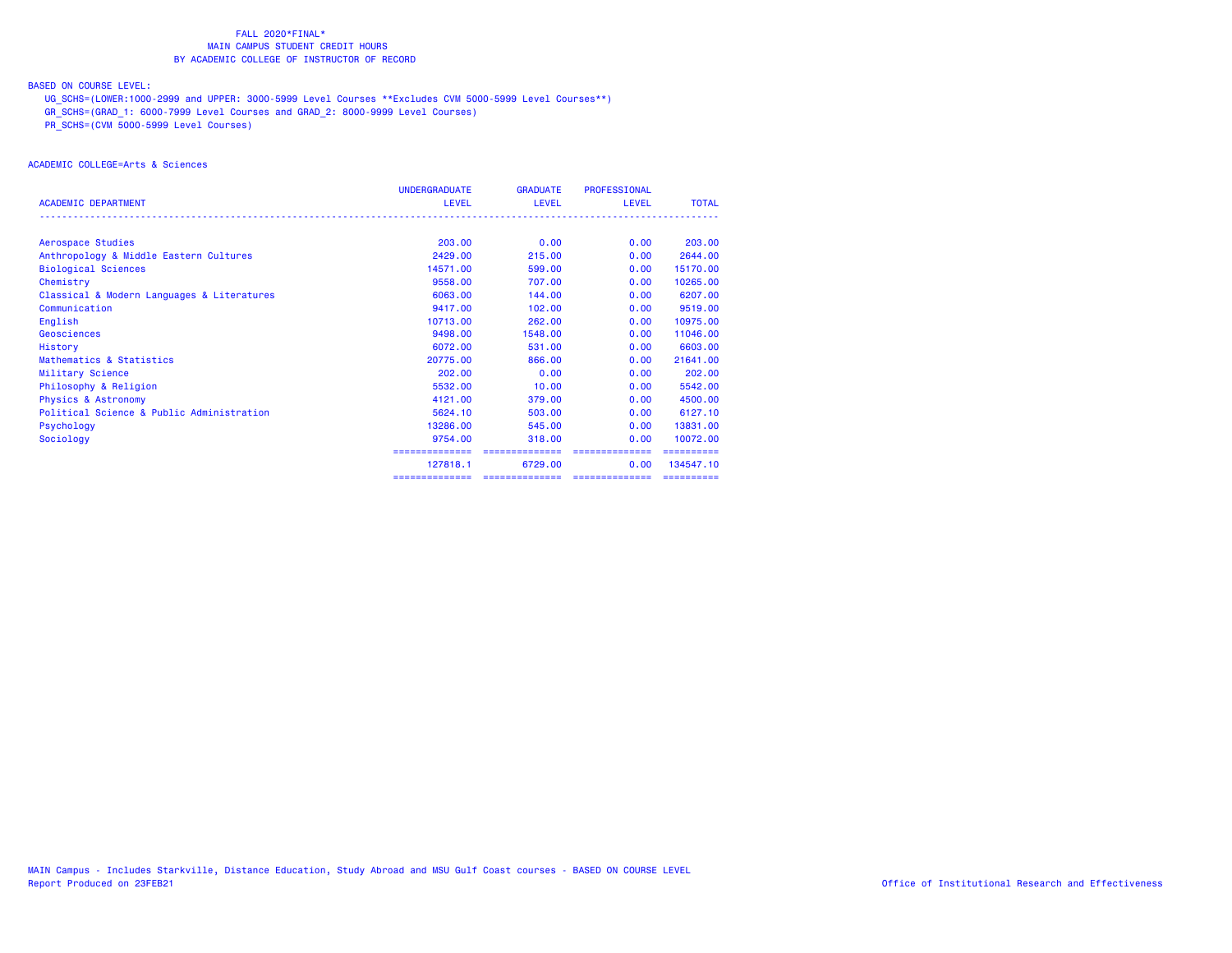## BASED ON COURSE LEVEL:

UG\_SCHS=(LOWER:1000-2999 and UPPER: 3000-5999 Level Courses \*\*Excludes CVM 5000-5999 Level Courses\*\*)

GR\_SCHS=(GRAD\_1: 6000-7999 Level Courses and GRAD\_2: 8000-9999 Level Courses)

PR\_SCHS=(CVM 5000-5999 Level Courses)

# ACADEMIC COLLEGE=Business

|                                                 | <b>UNDERGRADUATE</b> | <b>GRADUATE</b> | PROFESSIONAL |              |
|-------------------------------------------------|----------------------|-----------------|--------------|--------------|
| <b>ACADEMIC DEPARTMENT</b>                      | LEVEL                | LEVEL           | LEVEL        | <b>TOTAL</b> |
|                                                 |                      |                 |              |              |
| Finance & Economics                             | 8864.00              | 207.00          | 0.00         | 9071.00      |
| Management & Information Systems                | 8970.40              | 928.00          | 0.00         | 9898.40      |
| Marketing, Quantitative Analysis & Business Law | 10505.50             | 933.00          | 0.00         | 11438.50     |
| School of Accountancy                           | 4445.00              | 933.00          | 0.00         | 5378.00      |
|                                                 |                      |                 |              |              |
|                                                 | 32784.90             | 3001.00         | 0.00         | 35785.90     |
|                                                 |                      |                 |              |              |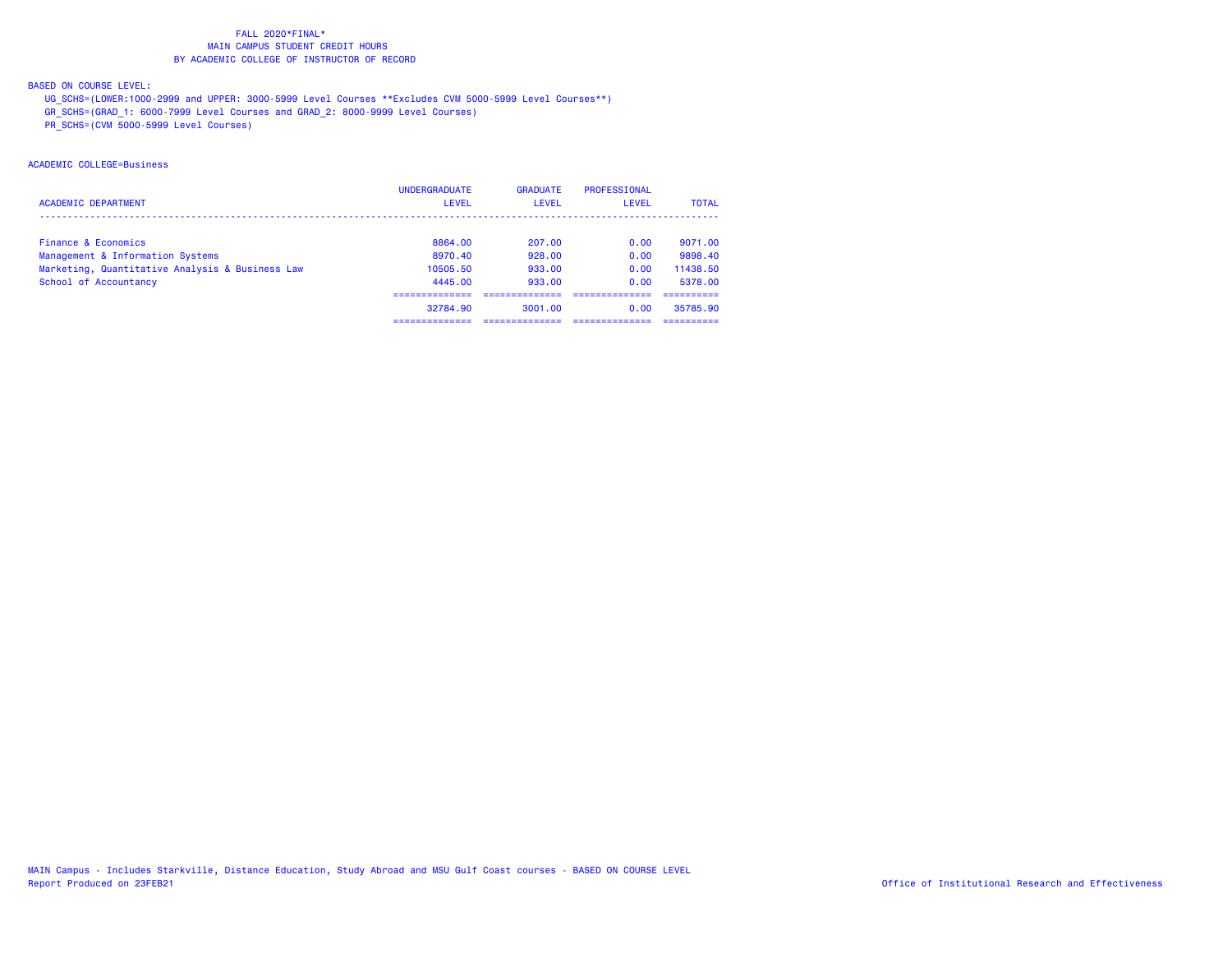## BASED ON COURSE LEVEL:

UG\_SCHS=(LOWER:1000-2999 and UPPER: 3000-5999 Level Courses \*\*Excludes CVM 5000-5999 Level Courses\*\*)

GR\_SCHS=(GRAD\_1: 6000-7999 Level Courses and GRAD\_2: 8000-9999 Level Courses)

PR\_SCHS=(CVM 5000-5999 Level Courses)

# ACADEMIC COLLEGE=Education

|                                                     | <b>UNDERGRADUATE</b> | <b>GRADUATE</b> | PROFESSIONAL |              |
|-----------------------------------------------------|----------------------|-----------------|--------------|--------------|
| <b>ACADEMIC DEPARTMENT</b>                          | <b>LEVEL</b>         | LEVEL           | LEVEL        | <b>TOTAL</b> |
|                                                     |                      |                 |              |              |
| Counseling, Educational Psychology, and Foundations | 4119.50              | 1357.00         | 0.00         | 5476.50      |
| Curriculum, Instruction & Special Education         | 8611.00              | 1859.00         | 0.00         | 10470.00     |
| Educational Leadership                              | 1398.25              | 1406.00         | 0.00         | 2804.25      |
| Instructional Systems & Workforce Development       | 3591.00              | 520.00          | 0.00         | 4111.00      |
| Kinesiology                                         | 10256.50             | 446.00          | 0.00         | 10702.50     |
| <b>Music</b>                                        | 4493.00              | 2.00            | 0.00         | 4495.00      |
|                                                     |                      |                 |              |              |
|                                                     | 32469.25             | 5590.00         | 0.00         | 38059.25     |
|                                                     | -----------          |                 |              |              |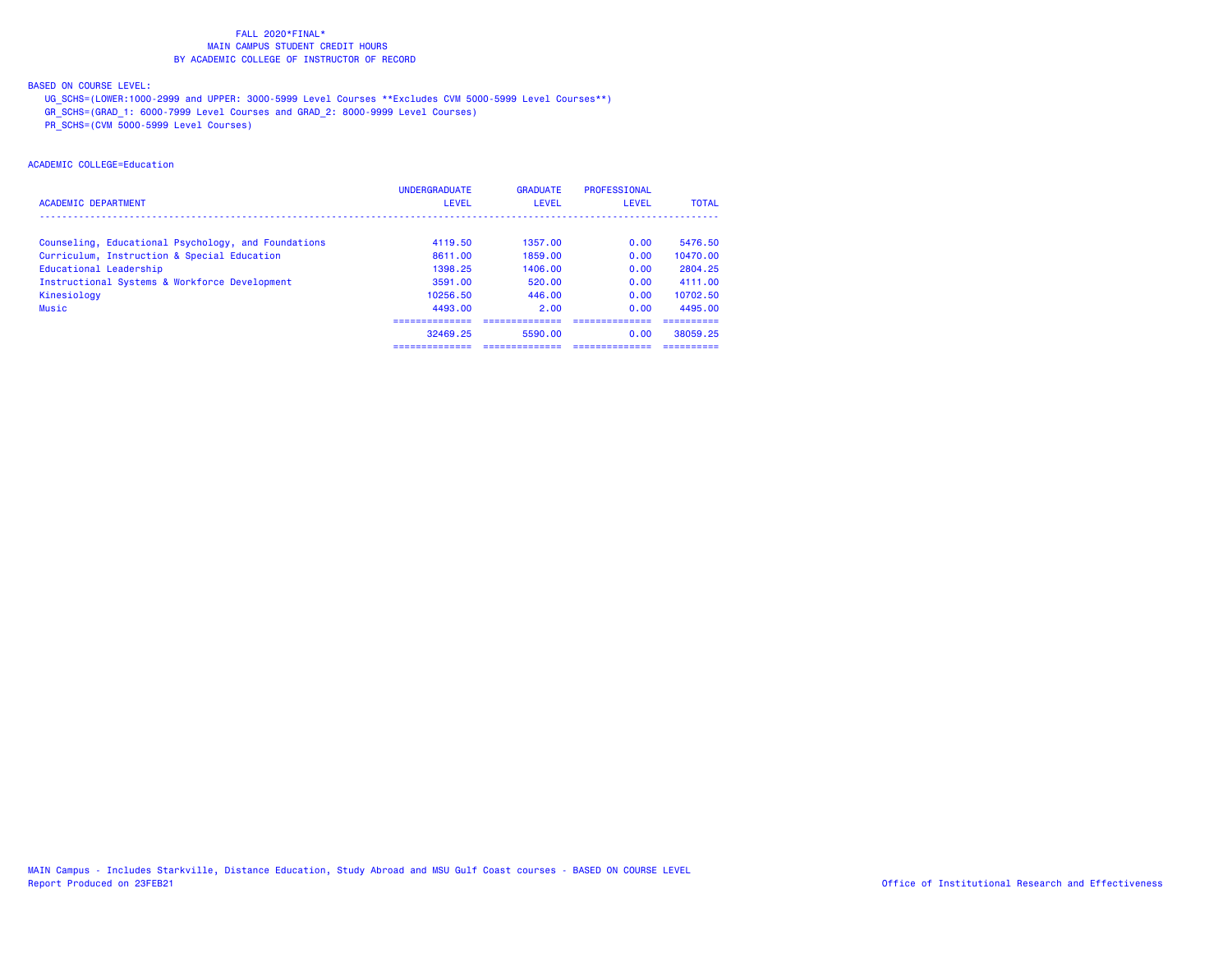## BASED ON COURSE LEVEL:

UG\_SCHS=(LOWER:1000-2999 and UPPER: 3000-5999 Level Courses \*\*Excludes CVM 5000-5999 Level Courses\*\*)

- GR\_SCHS=(GRAD\_1: 6000-7999 Level Courses and GRAD\_2: 8000-9999 Level Courses)
- PR\_SCHS=(CVM 5000-5999 Level Courses)

## ACADEMIC COLLEGE=Engineering

|                                   | <b>UNDERGRADUATE</b> | <b>GRADUATE</b> | PROFESSIONAL   |              |
|-----------------------------------|----------------------|-----------------|----------------|--------------|
| <b>ACADEMIC DEPARTMENT</b>        | LEVEL                | LEVEL           | LEVEL          | <b>TOTAL</b> |
|                                   |                      |                 |                |              |
| Aerospace Engineering             | 6484.00              | 431.00          | 0.00           | 6915,00      |
| Ag & Bio Engineering              | 897.00               | 53.00           | 0.00           | 950,00       |
| Civil & Environmental Engineering | 2927.00              | 352.00          | 0.00           | 3279.00      |
| Computer Science & Engineering    | 6413.00              | 979.00          | 0.00           | 7392.00      |
| Electrical & Computer Engineering | 4422.30              | 1012.00         | 0.00           | 5434.30      |
| Industrial & Systems Engineering  | 3021.70              | 887.50          | 0.00           | 3909.20      |
| Mechanical Engineering            | 4569.05              | 905,00          | 0.00           | 5474.05      |
| School of Chemical Engineering    | 2702.00              | 193.00          | 0.00           | 2895.00      |
|                                   | ============         |                 |                |              |
|                                   | 31436.05             | 4812.50         | 0.00           | 36248.55     |
|                                   | ==============       | ==============  | ============== | ==========   |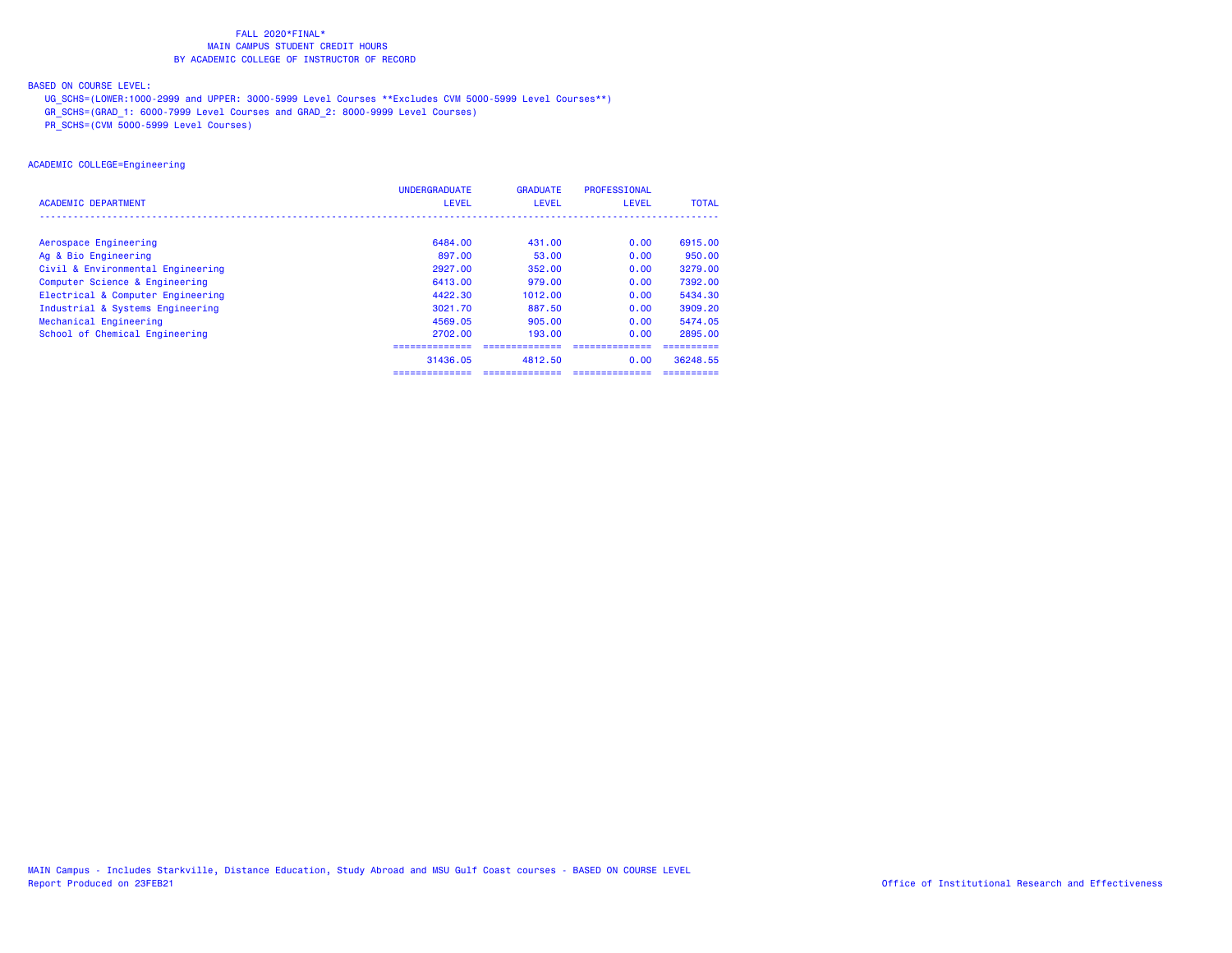## BASED ON COURSE LEVEL:

UG\_SCHS=(LOWER:1000-2999 and UPPER: 3000-5999 Level Courses \*\*Excludes CVM 5000-5999 Level Courses\*\*)

GR\_SCHS=(GRAD\_1: 6000-7999 Level Courses and GRAD\_2: 8000-9999 Level Courses)

PR\_SCHS=(CVM 5000-5999 Level Courses)

# ACADEMIC COLLEGE=Forest Resources

|                                   | <b>UNDERGRADUATE</b> | <b>GRADUATE</b> | PROFESSIONAL |              |
|-----------------------------------|----------------------|-----------------|--------------|--------------|
| <b>ACADEMIC DEPARTMENT</b>        | <b>LEVEL</b>         | <b>LEVEL</b>    | <b>LEVEL</b> | <b>TOTAL</b> |
|                                   |                      |                 |              |              |
| Forestry                          | 906.50               | 200.00          | 0.00         | 1106.50      |
| Sustainable Bioproducts           | 108,00               | 259,00          | 0.00         | 367.00       |
| Wildlife, Fisheries & Aquaculture | 1968.50              | 619.00          | 0.00         | 2587.50      |
|                                   |                      |                 |              |              |
|                                   | 2983.00              | 1078.00         | 0.00         | 4061.00      |
|                                   |                      |                 |              |              |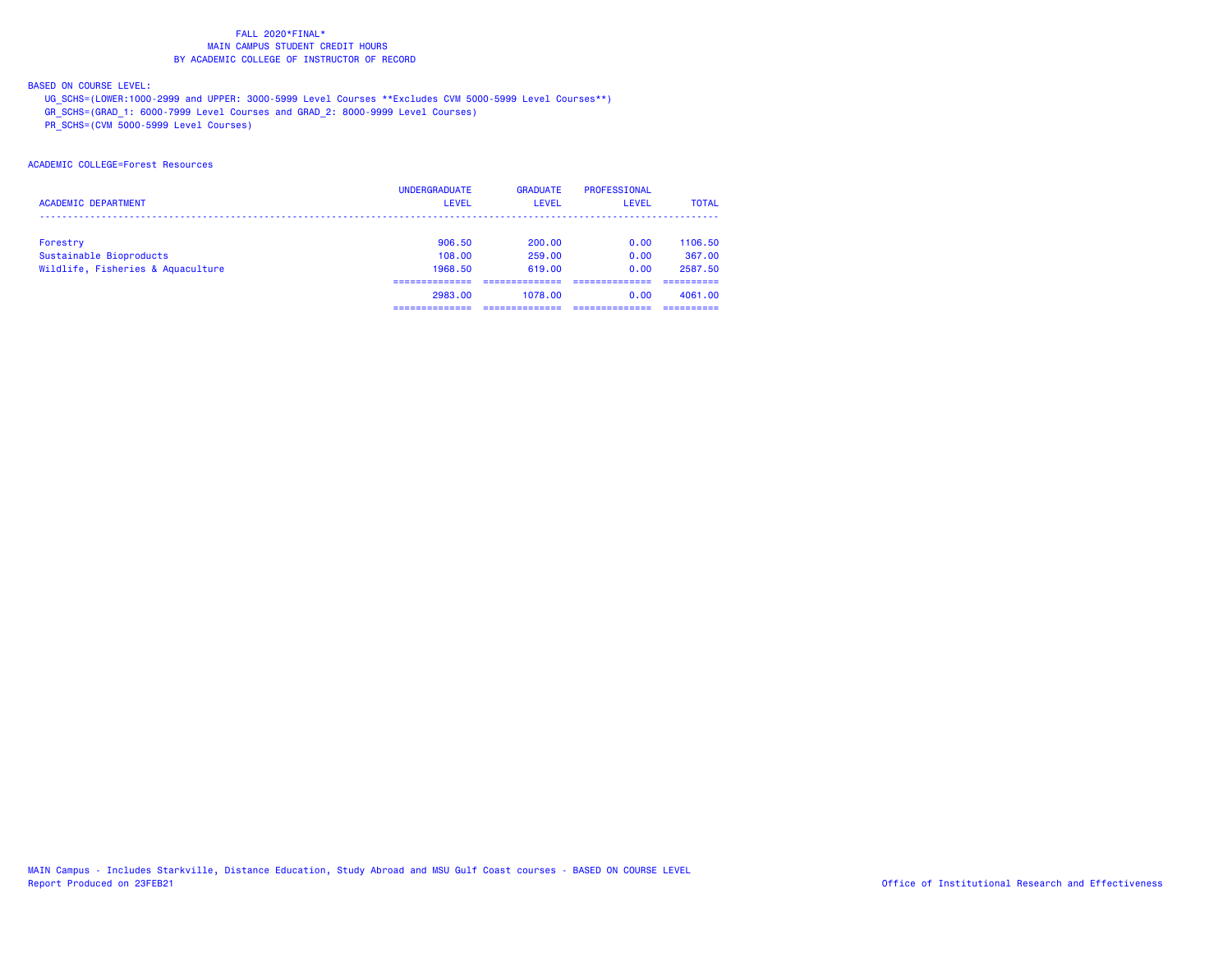BASED ON COURSE LEVEL:

UG\_SCHS=(LOWER:1000-2999 and UPPER: 3000-5999 Level Courses \*\*Excludes CVM 5000-5999 Level Courses\*\*)

GR\_SCHS=(GRAD\_1: 6000-7999 Level Courses and GRAD\_2: 8000-9999 Level Courses)

PR\_SCHS=(CVM 5000-5999 Level Courses)

#### ACADEMIC COLLEGE=Veterinary Medicine

| <b>ACADEMIC DEPARTMENT</b> | <b>UNDERGRADUATE</b><br><b>LEVEL</b> | <b>GRADUATE</b><br>LEVEL | PROFESSIONAL<br><b>LEVEL</b> | <b>TOTAL</b> |
|----------------------------|--------------------------------------|--------------------------|------------------------------|--------------|
| Veterinary Medicine        | 1069.00                              | 326.00                   | 7312.00                      | 8707.00      |
|                            | 1069.00                              | 326.00                   | 7312.00                      | 8707.00      |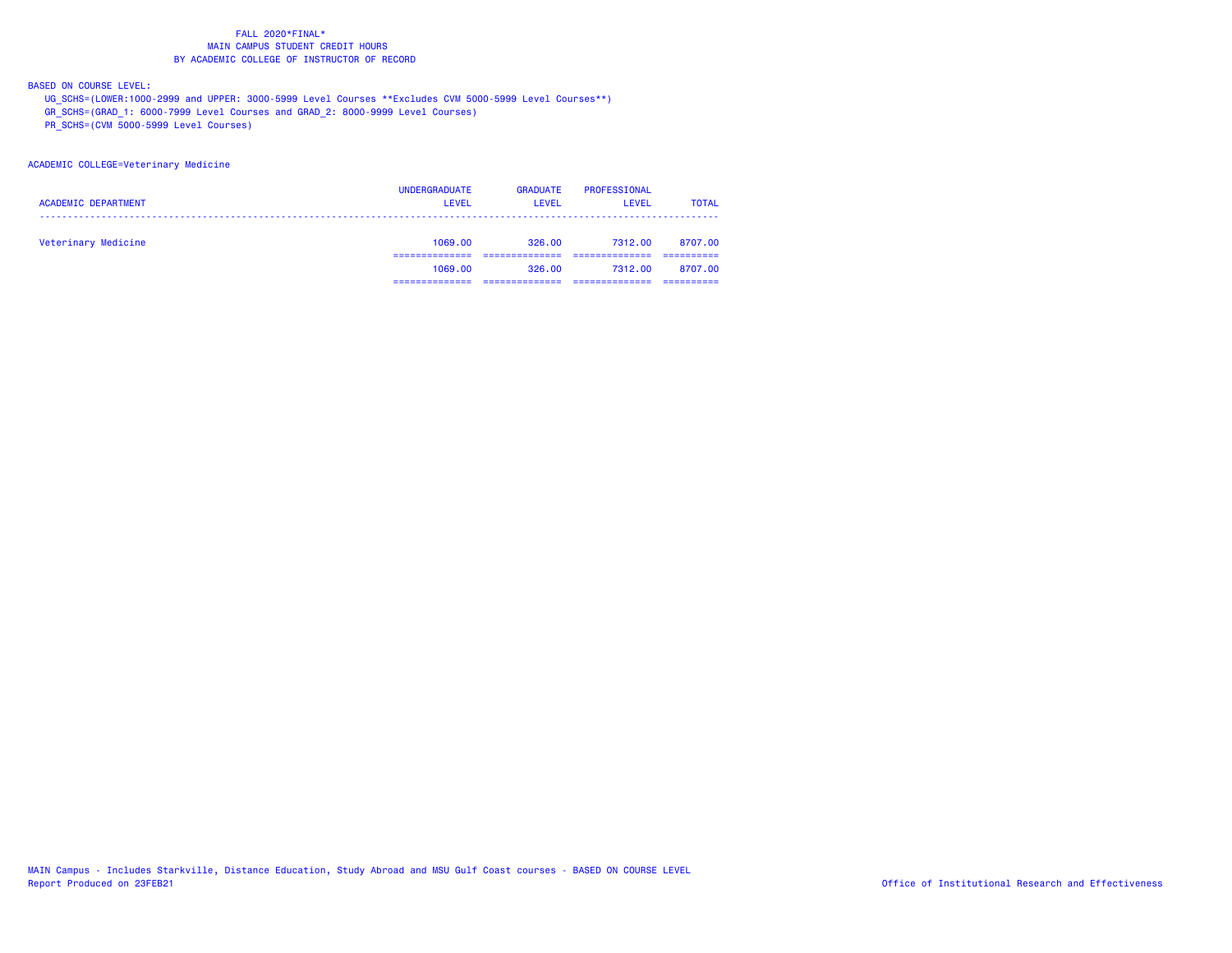## BASED ON COURSE LEVEL:

UG\_SCHS=(LOWER:1000-2999 and UPPER: 3000-5999 Level Courses \*\*Excludes CVM 5000-5999 Level Courses\*\*)

GR\_SCHS=(GRAD\_1: 6000-7999 Level Courses and GRAD\_2: 8000-9999 Level Courses)

PR\_SCHS=(CVM 5000-5999 Level Courses)

## ACADEMIC COLLEGE=Academic Affairs

| <b>ACADEMIC DEPARTMENT</b> | <b>UNDERGRADUATE</b><br><b>LEVEL</b> | <b>GRADUATE</b><br><b>LEVEL</b> | PROFESSIONAL<br><b>LEVEL</b> | <b>TOTAL</b> |
|----------------------------|--------------------------------------|---------------------------------|------------------------------|--------------|
| Library                    | 492,00                               | 0.00                            | 0.00                         | 492.00       |
|                            | 492,00                               | 0.00                            | 0.00                         | 492.00       |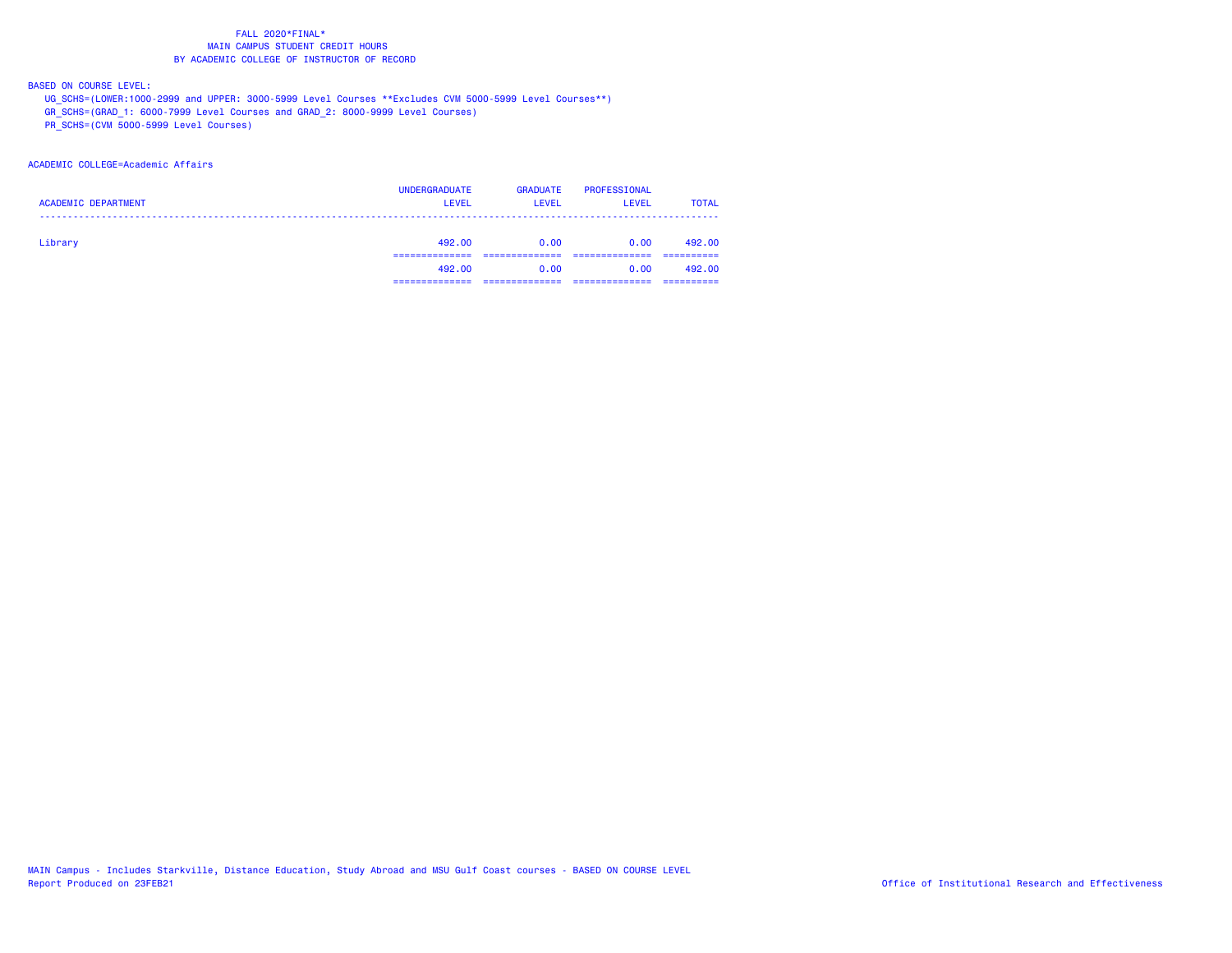| <b>ACADEMIC DEPARTMENT</b> | <b>Instructor Name</b> | Rank                          | <b>Tenure</b><br><b>Status</b> | <b>Course</b><br>Cip# | <b>CRN</b>     | Course #                    | <b>Sec</b>        | Crs          | Type Title                                   | Inst<br>Per | UG<br><b>SCHS</b> | GR<br><b>SCHS</b>   | PR<br><b>SCHS</b>                                                                                                                 | Total<br><b>SCHS</b>                                                                                                               |
|----------------------------|------------------------|-------------------------------|--------------------------------|-----------------------|----------------|-----------------------------|-------------------|--------------|----------------------------------------------|-------------|-------------------|---------------------|-----------------------------------------------------------------------------------------------------------------------------------|------------------------------------------------------------------------------------------------------------------------------------|
| Ag & Bio Engineering       | Bora, Ganesh           | Non-Employee                  | Not Applicable                 | 140301                | 36068          | <b>ABE 8000</b>             | 01                | D            | Research / Thesis                            | 1.00        | 0.00              | 1.00                | 0.00                                                                                                                              | 1.00                                                                                                                               |
|                            |                        |                               |                                | 140501                | 36121<br>30026 | <b>ABE 9000</b><br>ABE 3303 | 01<br>01          | D<br>C       | Research / Diss<br>Transport in Bio Eng 1.00 | 1.00        | 0.00<br>168.00    | 24.00<br>0.00       | 0.00<br>0.00                                                                                                                      | 24.00<br>168.00                                                                                                                    |
|                            |                        |                               |                                |                       |                |                             |                   |              |                                              |             | .<br>168.00       | د د د د د<br>25.00  | ولالات<br>0.00                                                                                                                    | 193.00                                                                                                                             |
|                            | Chen, Weitong          | Grad Teach Assist             | Not Applicable                 | 140501                |                | 30015 ABE 1911              | 01                | C            | Eng In Life Sciences 0.05                    |             | 7.35              | 0.00                | 0.00                                                                                                                              | 7.35                                                                                                                               |
|                            |                        |                               |                                |                       | 30043          | ABE 4723                    | 01                | C            | <b>Tissue Engineering</b>                    | 0.50        | 75.00<br>.        | 0.00<br>.           | 0.00<br>المتمامين                                                                                                                 | 75.00<br>$\sim$ $\sim$ $\sim$ $\sim$ $\sim$                                                                                        |
|                            |                        |                               |                                |                       |                |                             |                   |              |                                              |             | 82.35             | 0.00                | 0.00                                                                                                                              | 82.35                                                                                                                              |
|                            | Chesser, Gary          | Assistant Professor Ten Track |                                | 010201                | 30011          | ABE 1073                    | 01                | C            | Technology Design I. 1.00                    |             | 108.00            | 0.00                | 0.00                                                                                                                              | 108.00                                                                                                                             |
|                            |                        |                               |                                |                       | 30012          | ABE 1073                    | 02                | К            | Technology Design I.                         | 1.00        | 0.00              | 0.00                | 0.00                                                                                                                              | 0.00                                                                                                                               |
|                            |                        |                               |                                |                       | 30013          | ABE 1073                    | 03                | K            | Technology Design I. 1.00                    |             | 0.00              | 0.00                | 0.00                                                                                                                              | 0.00                                                                                                                               |
|                            |                        |                               |                                | 140301                | 36069          | ABE 8000                    | 02                | D            | Research / Thesis                            | 1.00        | 0.00              | 3.00                | 0.00                                                                                                                              | 3.00                                                                                                                               |
|                            |                        |                               |                                |                       | 36353          | <b>ABE 7000</b>             | 01                | $\mathbf I$  | Directed Indiv Study                         | 1.00        | 0.00              | 3.00                | 0.00                                                                                                                              | 3.00                                                                                                                               |
|                            |                        |                               |                                |                       | 36909          | ABE 9000                    | 12 <sub>2</sub>   | D            | Research / Diss                              | 1.00        | 0.00<br>.         | 15.00<br>.          | 0.00<br>$\frac{1}{2} \left( \frac{1}{2} \right) \left( \frac{1}{2} \right) \left( \frac{1}{2} \right) \left( \frac{1}{2} \right)$ | 15.00<br>$\frac{1}{2} \left( \frac{1}{2} \right) \left( \frac{1}{2} \right) \left( \frac{1}{2} \right) \left( \frac{1}{2} \right)$ |
|                            |                        |                               |                                |                       |                |                             |                   |              |                                              |             | 108.00            | 21.00               | 0.00                                                                                                                              | 129.00                                                                                                                             |
|                            | Linhoss, Anna          | Associate Professor Tenured   |                                | 140301                | 36123          | ABE 9000                    | 03                | D            | Research / Diss                              | 1.00        | 0.00              | 15.00               | 0.00                                                                                                                              | 15.00                                                                                                                              |
|                            |                        |                               |                                | 140501                | 30044          | ABE 4803                    | 01                | $\mathbf c$  | <b>Biosyst Simulation</b>                    | 0.50        | 27.00             | 0.00                | 0.00                                                                                                                              | 27.00                                                                                                                              |
|                            |                        |                               |                                |                       | 30045          | ABE 4803                    | 02                | C            | <b>Biosyst Simulation</b>                    | 1.00        | 27.00<br>.        | 0.00                | 0.00                                                                                                                              | 27.00                                                                                                                              |
|                            |                        |                               |                                |                       |                |                             |                   |              |                                              |             | 54.00             | 15.00               | 0.00                                                                                                                              | 69.00                                                                                                                              |
|                            | Linhoss, John          | Assistant Professor Ten Track |                                | 140301                | 36910          | ABE 9000                    | 13                | D            | Research / Diss                              | 1.00        | 0.00              | 9.00                | 0.00                                                                                                                              | 9.00                                                                                                                               |
|                            |                        |                               |                                | 150699                | 30031          | ABE 4383                    | CO <sub>1</sub>   | $\mathbf{C}$ | <b>Bldg Const</b>                            | 1.00        | 105.00            | 0.00                | 0.00                                                                                                                              | 105.00                                                                                                                             |
|                            |                        |                               |                                |                       | 30049          | ABE 6383                    | CO <sub>1</sub> C |              | <b>Bldg Const</b>                            | 1.00        | 0.00<br>.         | 3.00<br>$- - - - -$ | 0.00<br>.                                                                                                                         | 3.00<br>$- - - - -$                                                                                                                |
|                            |                        |                               |                                |                       |                |                             |                   |              |                                              |             | 105.00            | 12.00               | 0.00                                                                                                                              | 117.00                                                                                                                             |
|                            | Lowe, John             | Assistant Professor Ten Track |                                | 140301                | 37315          | <b>ABE 8000</b>             | 15                | D            | Research / Thesis                            | 1.00        | 0.00              | 2.00                | 0.00                                                                                                                              | 2.00                                                                                                                               |
|                            |                        |                               |                                | 150699                | 30016          | ABE 2173                    | 01                | C            | Agri Off-Road Machin                         | 0.05        | 2.70              | 0.00                | 0.00                                                                                                                              | 2.70                                                                                                                               |
|                            |                        |                               |                                |                       | 30017          | ABE 2173                    | 02                | К            | Agri Off-Road Machin                         | 0.05        | 0.00              | 0.00                | 0.00                                                                                                                              | 0.00                                                                                                                               |
|                            |                        |                               |                                |                       | 30032          | ABE 4473                    | 01                | C            | Electrical Applicati                         | 1.00        | 90.00             | 0.00                | 0.00                                                                                                                              | 90.00                                                                                                                              |
|                            |                        |                               |                                |                       | 30033          | ABE 4473                    | 02                | К            | Electrical Applicati                         | 1.00        | 0.00              | 0.00                | 0.00                                                                                                                              | 0.00                                                                                                                               |
|                            |                        |                               |                                |                       | 30048          | ABE 4961                    | 01                | <b>S</b>     | Seminar                                      | 1.00        | 30.00             | 0.00                | 0.00                                                                                                                              | 30.00                                                                                                                              |
|                            |                        |                               |                                |                       | 30050          | ABE 6473                    | 01                | C            | Electrical Applicati 1.00                    |             | 0.00              | 6.00                | 0.00                                                                                                                              | 6.00                                                                                                                               |
|                            |                        |                               |                                |                       | 30051          | ABE 6473                    | 02                | К            | Electrical Applicati 1.00                    |             | 0.00<br>.         | 0.00<br>-----       | 0.00<br>.                                                                                                                         | 0.00<br>.                                                                                                                          |
|                            |                        |                               |                                |                       |                |                             |                   |              |                                              |             | 122.70            | 8.00                | 0.00                                                                                                                              | 130.70                                                                                                                             |
|                            | Paz, Joel              | Professor                     | <b>Tenured</b>                 | 143801                | 30022          | ABE 2873                    | 01                | C            | Land Surveying                               | 1.00        | 69.00             | 0.00                | 0.00                                                                                                                              | 69.00                                                                                                                              |
|                            |                        |                               |                                |                       | 30023          | ABE 2873                    | 02                | K            | Land Surveying                               | 1.00        | 0.00              | 0.00                | 0.00                                                                                                                              | 0.00                                                                                                                               |
|                            |                        |                               |                                |                       | 30024          | ABE 2873                    | 03                | K            | Land Surveying                               | 1.00        | 0.00<br>.         | 0.00                | 0.00                                                                                                                              | 0.00                                                                                                                               |
|                            |                        |                               |                                |                       |                |                             |                   |              |                                              |             | 69.00             | 0.00                | 0.00                                                                                                                              | 69.00                                                                                                                              |
|                            | Peterson, Luke         | Non-Faculty                   | Not Applicable                 |                       |                | 140301 37740 ABE 8000       | 16                | D            | Research / Thesis                            | 1.00        | 0.00              | 3.00                | 0.00                                                                                                                              | 3.00                                                                                                                               |
|                            |                        |                               |                                |                       |                |                             |                   |              |                                              |             | 0.00              | 3.00                | 0.00                                                                                                                              | 3.00                                                                                                                               |
|                            | Priddy, Lauren         | Assistant Professor Ten Track |                                |                       |                | 140301 36075 ABE 8000       | 08                | D            | Research / Thesis                            | 1.00        | 0.00              | 2.00                | 0.00                                                                                                                              | 2.00                                                                                                                               |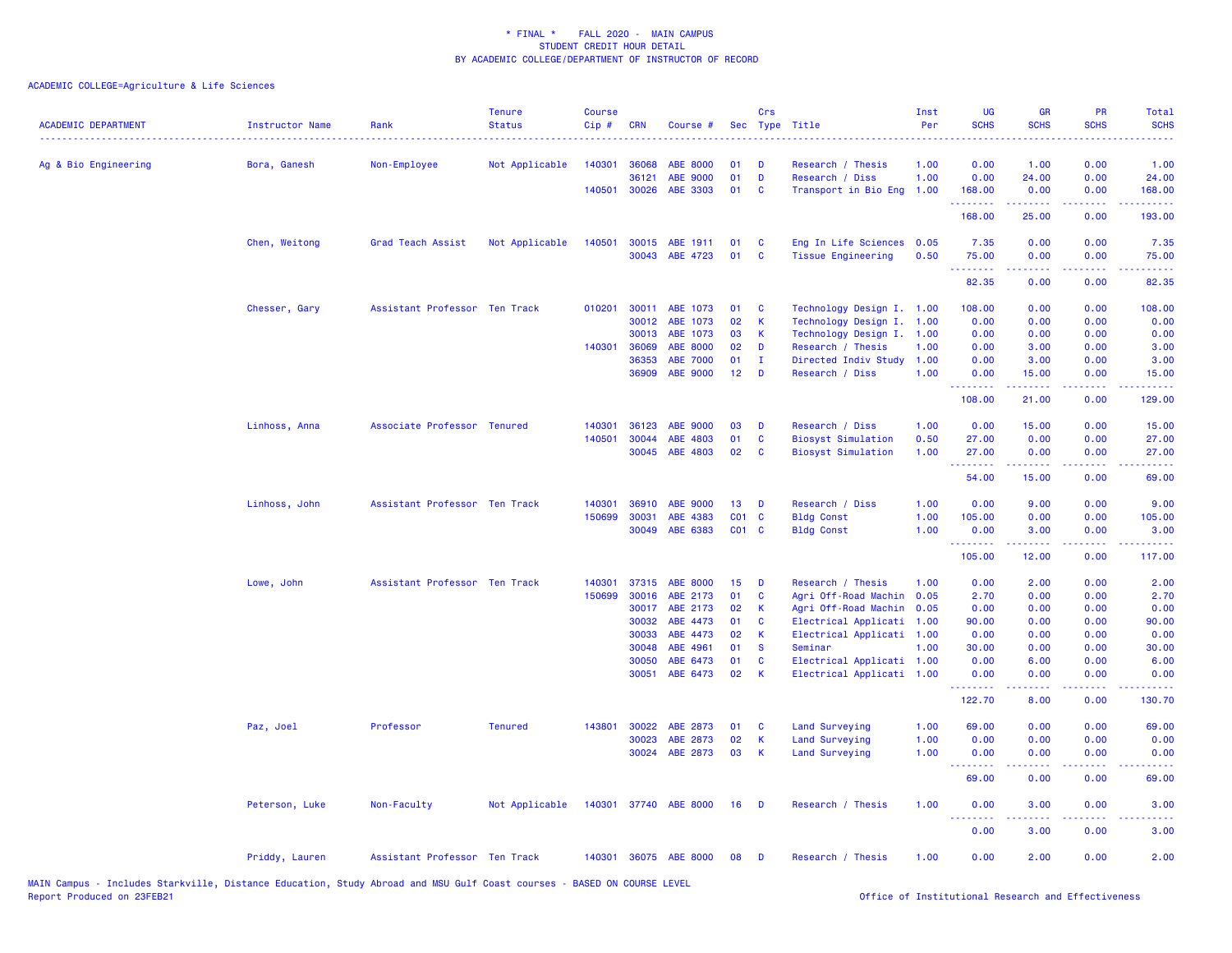| <b>ACADEMIC DEPARTMENT</b>                                    | <b>Instructor Name</b> | Rank                              | <b>Tenure</b><br><b>Status</b> | <b>Course</b><br>Cip# | <b>CRN</b> | Course #              |       | Crs          | Sec Type Title              | Inst<br>Per | UG<br><b>SCHS</b>    | <b>GR</b><br><b>SCHS</b>                                                                                                                                      | <b>PR</b><br><b>SCHS</b>                                                                                                          | Total<br><b>SCHS</b>                                                                                                                                                                                                                                                                                                                                                                                                                                                                              |
|---------------------------------------------------------------|------------------------|-----------------------------------|--------------------------------|-----------------------|------------|-----------------------|-------|--------------|-----------------------------|-------------|----------------------|---------------------------------------------------------------------------------------------------------------------------------------------------------------|-----------------------------------------------------------------------------------------------------------------------------------|---------------------------------------------------------------------------------------------------------------------------------------------------------------------------------------------------------------------------------------------------------------------------------------------------------------------------------------------------------------------------------------------------------------------------------------------------------------------------------------------------|
| Ag & Bio Engineering                                          | Priddy, Lauren         | Assistant Professor Ten Track     |                                | 140301                | 36127      | <b>ABE 9000</b>       | 07    | <b>D</b>     | Research / Diss             | 1.00        | 0.00                 | 16.00                                                                                                                                                         | 0.00                                                                                                                              | 16.00                                                                                                                                                                                                                                                                                                                                                                                                                                                                                             |
|                                                               |                        |                                   |                                |                       | 37622      | ABE 4800              | 03    | $\mathbf{I}$ | Undergraduate Resear        | 1.00        | 12.00                | 0.00                                                                                                                                                          | 0.00                                                                                                                              | 12.00                                                                                                                                                                                                                                                                                                                                                                                                                                                                                             |
|                                                               |                        |                                   |                                | 140501                | 30015      | ABE 1911              | 01    | <b>C</b>     | Eng In Life Sciences        | 0.95        | 139.65               | 0.00                                                                                                                                                          | 0.00                                                                                                                              | 139.65                                                                                                                                                                                                                                                                                                                                                                                                                                                                                            |
|                                                               |                        |                                   |                                |                       | 30043      | ABE 4723              | 01    | <b>C</b>     | <b>Tissue Engineering</b>   | 0.50        | 75.00                | 0.00                                                                                                                                                          | 0.00                                                                                                                              | 75.00                                                                                                                                                                                                                                                                                                                                                                                                                                                                                             |
|                                                               |                        |                                   |                                |                       | 30058      | ABE 6723              | 01    | - C          | <b>Tissue Engineering</b>   | 1.00        | 0.00                 | 9.00                                                                                                                                                          | 0.00                                                                                                                              | 9.00                                                                                                                                                                                                                                                                                                                                                                                                                                                                                              |
|                                                               |                        |                                   |                                |                       |            |                       |       |              |                             |             | . <u>.</u><br>226.65 | 27.00                                                                                                                                                         | 0.00                                                                                                                              | 253.65                                                                                                                                                                                                                                                                                                                                                                                                                                                                                            |
|                                                               | Simpson, Chartrisa     | Associate Professor Tenured       |                                | 140301                | 30047      | ABE 4911              | 01    | - S          | Engineering Seminar         | 1.00        | 83.00                | 0.00                                                                                                                                                          | 0.00                                                                                                                              | 83.00                                                                                                                                                                                                                                                                                                                                                                                                                                                                                             |
|                                                               |                        |                                   |                                |                       | 36076      | <b>ABE 8000</b>       | 09    | <b>D</b>     | Research / Thesis           | 1.00        | 0.00                 | 1.00                                                                                                                                                          | 0.00                                                                                                                              | 1.00                                                                                                                                                                                                                                                                                                                                                                                                                                                                                              |
|                                                               |                        |                                   |                                |                       | 37678      | <b>ABE 7000</b>       | 02    | $\mathbf I$  | Directed Indiv Study 1.00   |             | 0.00                 | 3.00                                                                                                                                                          | 0.00                                                                                                                              | 3.00                                                                                                                                                                                                                                                                                                                                                                                                                                                                                              |
|                                                               |                        |                                   |                                | 140501                | 30034      | ABE 4523              | 01    | - C          | Biomedical Materials 1.00   |             | 51.00                | 0.00                                                                                                                                                          | 0.00                                                                                                                              | 51.00                                                                                                                                                                                                                                                                                                                                                                                                                                                                                             |
|                                                               |                        |                                   |                                |                       | 30035      | ABE 4523              | 02    | - C          | <b>Biomedical Materials</b> | 1.00        | 87.00                | 0.00                                                                                                                                                          | 0.00                                                                                                                              | 87.00                                                                                                                                                                                                                                                                                                                                                                                                                                                                                             |
|                                                               |                        |                                   |                                |                       | 30037      | ABE 4523              | H01 C |              | Honors Biomedical Ma        | 1.00        | 9.00                 | 0.00                                                                                                                                                          | 0.00                                                                                                                              | 9.00                                                                                                                                                                                                                                                                                                                                                                                                                                                                                              |
|                                                               |                        |                                   |                                |                       | 30052      | ABE 6523              | 01    | <b>C</b>     | <b>BIomedical Materials</b> | 1.00        | 0.00                 | 15.00                                                                                                                                                         | 0.00                                                                                                                              | 15.00                                                                                                                                                                                                                                                                                                                                                                                                                                                                                             |
|                                                               |                        |                                   |                                | 240101                | 36507      | <b>HON 4093</b>       | H01 E |              | Honors Thesis               | 1.00        | 3.00<br>.            | 0.00                                                                                                                                                          | 0.00<br>$\frac{1}{2} \left( \frac{1}{2} \right) \left( \frac{1}{2} \right) \left( \frac{1}{2} \right) \left( \frac{1}{2} \right)$ | 3.00                                                                                                                                                                                                                                                                                                                                                                                                                                                                                              |
|                                                               |                        |                                   |                                |                       |            |                       |       |              |                             |             | 233.00               | 19.00                                                                                                                                                         | 0.00                                                                                                                              | 252.00                                                                                                                                                                                                                                                                                                                                                                                                                                                                                            |
|                                                               | Tagert, Mary           | Extension Assoc Pro Non-Ten Track |                                |                       |            | 140301 36117 ABE 8000 | 10    | - D          | Research / Thesis           | 1.00        | 0.00                 | 14.00                                                                                                                                                         | 0.00                                                                                                                              | 14.00                                                                                                                                                                                                                                                                                                                                                                                                                                                                                             |
|                                                               |                        |                                   |                                |                       |            |                       |       |              |                             |             | --------<br>0.00     | $\frac{1}{2} \left( \frac{1}{2} \right) \left( \frac{1}{2} \right) \left( \frac{1}{2} \right) \left( \frac{1}{2} \right) \left( \frac{1}{2} \right)$<br>14.00 | .<br>0.00                                                                                                                         | 14.00                                                                                                                                                                                                                                                                                                                                                                                                                                                                                             |
|                                                               | Wooten, James          | Non-Faculty                       | Not Applicable                 | 150699                | 30016      | ABE 2173              | 01    | - C          | Agri Off-Road Machin 0.95   |             | 51.30                | 0.00                                                                                                                                                          | 0.00                                                                                                                              | 51.30                                                                                                                                                                                                                                                                                                                                                                                                                                                                                             |
|                                                               |                        |                                   |                                |                       |            | 30017 ABE 2173        | 02    | -K           | Agri Off-Road Machin 0.95   |             | 0.00                 | 0.00                                                                                                                                                          | 0.00                                                                                                                              | 0.00                                                                                                                                                                                                                                                                                                                                                                                                                                                                                              |
|                                                               |                        |                                   |                                |                       |            |                       |       |              |                             |             | --------<br>51.30    | .<br>0.00                                                                                                                                                     | .<br>0.00                                                                                                                         | .<br>51.30                                                                                                                                                                                                                                                                                                                                                                                                                                                                                        |
|                                                               | Yu, Fei                | Professor                         | <b>Tenured</b>                 | 140501                |            | 30046 ABE 4813        | 01    | - B          | Prin of Engr Design         | 1.00        | 228.00               | 0.00                                                                                                                                                          | 0.00                                                                                                                              | 228.00                                                                                                                                                                                                                                                                                                                                                                                                                                                                                            |
|                                                               |                        |                                   |                                |                       |            |                       |       |              |                             |             | .<br>228.00          | <b><i><u><u>AAAAA</u></u></i></b><br>0.00                                                                                                                     | .<br>0.00                                                                                                                         | .<br>228.00                                                                                                                                                                                                                                                                                                                                                                                                                                                                                       |
| ----------------------------------                            |                        |                                   |                                |                       |            |                       |       |              |                             |             | $=$ = = = = = = =    | $=$ =======                                                                                                                                                   | <b>ESSESSE</b>                                                                                                                    |                                                                                                                                                                                                                                                                                                                                                                                                                                                                                                   |
| Ag & Bio Engineering<br>===================================== |                        |                                   |                                |                       |            |                       |       |              |                             |             | 1448.00<br>========  | 144.00<br>$=$ ========                                                                                                                                        | 0.00<br>---------                                                                                                                 | 1592.00<br>$\begin{array}{cccccccccc} \multicolumn{2}{c}{} & \multicolumn{2}{c}{} & \multicolumn{2}{c}{} & \multicolumn{2}{c}{} & \multicolumn{2}{c}{} & \multicolumn{2}{c}{} & \multicolumn{2}{c}{} & \multicolumn{2}{c}{} & \multicolumn{2}{c}{} & \multicolumn{2}{c}{} & \multicolumn{2}{c}{} & \multicolumn{2}{c}{} & \multicolumn{2}{c}{} & \multicolumn{2}{c}{} & \multicolumn{2}{c}{} & \multicolumn{2}{c}{} & \multicolumn{2}{c}{} & \multicolumn{2}{c}{} & \multicolumn{2}{c}{} & \mult$ |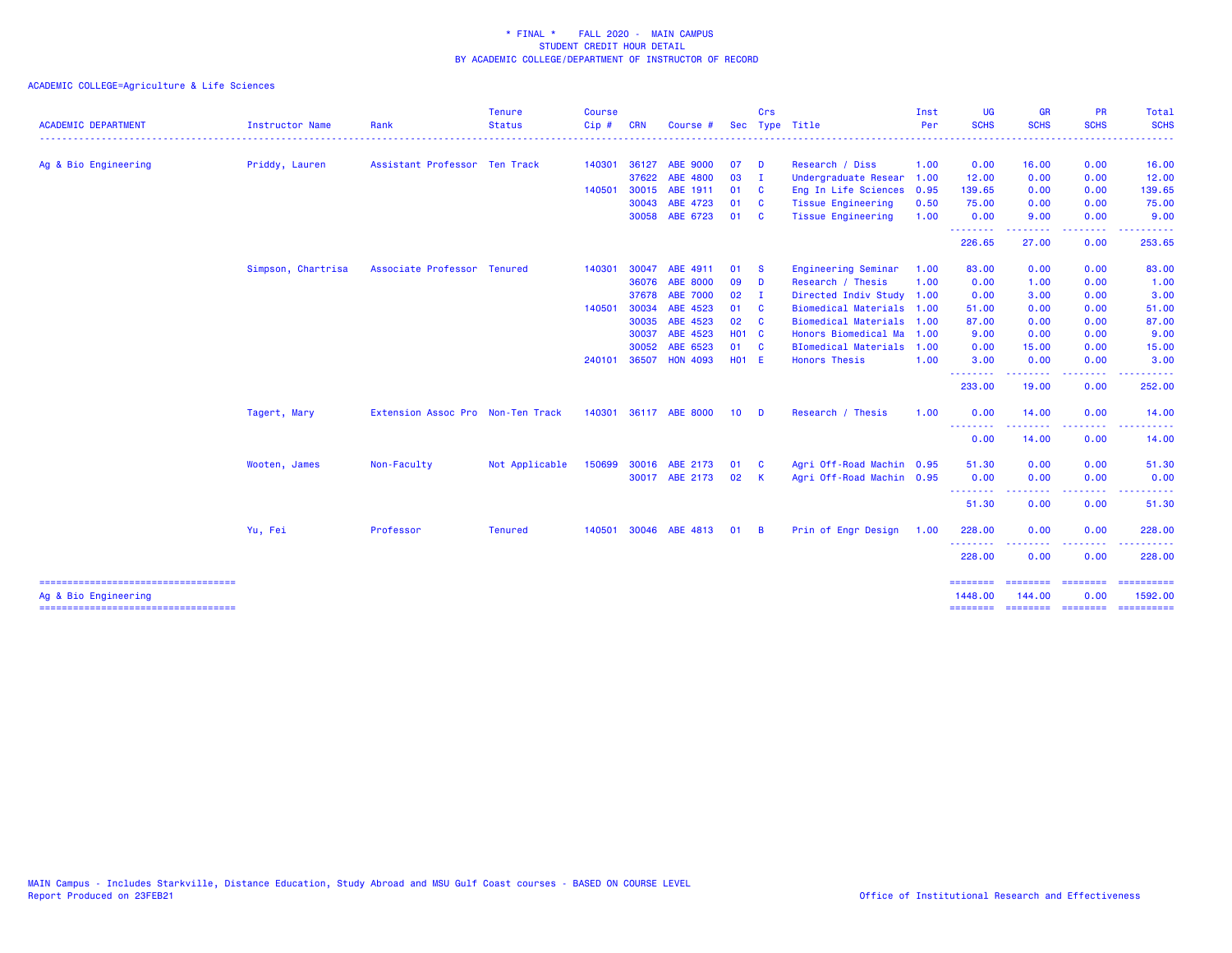| <b>ACADEMIC DEPARTMENT</b> | Instructor Name | Rank                                                   | <b>Tenure</b><br><b>Status</b> | <b>Course</b><br>Cip# | <b>CRN</b>     | Course #                           |              | Crs                          | Sec Type Title                                         | Inst<br>Per  | <b>UG</b><br><b>SCHS</b>                           | <b>GR</b><br><b>SCHS</b> | <b>PR</b><br><b>SCHS</b>                                                                               | Total<br><b>SCHS</b>                                                                                                              |
|----------------------------|-----------------|--------------------------------------------------------|--------------------------------|-----------------------|----------------|------------------------------------|--------------|------------------------------|--------------------------------------------------------|--------------|----------------------------------------------------|--------------------------|--------------------------------------------------------------------------------------------------------|-----------------------------------------------------------------------------------------------------------------------------------|
| Agricultural Economics     | Ahn, Sun Jin    | Non-Faculty                                            | Not Applicable                 |                       |                | 450603 30202 AEC 6713              | 01           | <b>C</b>                     | Quant Econ                                             | 1.00         | 0.00<br><u> - - - - - - - -</u>                    | 12.00<br>.               | 0.00<br>.                                                                                              | 12.00<br>.                                                                                                                        |
|                            |                 |                                                        |                                |                       |                |                                    |              |                              |                                                        |              | 0.00                                               | 12.00                    | 0.00                                                                                                   | 12.00                                                                                                                             |
|                            | Barrett, Jason  | Extension Assist Pr Non-Ten Track                      |                                |                       |                | 451002 34940 PS 1113               | 501 C        |                              | American Government                                    | 1.00         | 135.00                                             | 0.00                     | 0.00                                                                                                   | 135.00                                                                                                                            |
|                            |                 |                                                        |                                |                       |                |                                    |              |                              |                                                        |              | .<br>135.00                                        | 0.00                     | $\frac{1}{2} \left( \frac{1}{2} \right) \left( \frac{1}{2} \right) \left( \frac{1}{2} \right)$<br>0.00 | 222223<br>135.00                                                                                                                  |
|                            | Coble, Keith    | Professor                                              | <b>Tenured</b>                 |                       |                | 521003 35503 FYE 1001              | F40 C        |                              | First Year Experienc 0.33                              |              | 3.30                                               | 0.00                     | 0.00                                                                                                   | 3.30                                                                                                                              |
|                            |                 |                                                        |                                |                       |                |                                    |              |                              |                                                        |              | <b><i><u><u> - - - - - - -</u></u></i></b><br>3.30 | .<br>0.00                | 0.00                                                                                                   | 3.30                                                                                                                              |
|                            |                 | Collart Dinarte, Alb Extension Assoc Pro Non-Ten Track |                                |                       |                | 010103 36814 AEC 8000              | $01$ D       |                              | Research / Thesis                                      | 1.00         | 0.00                                               | 6.00                     | 0.00                                                                                                   | 6.00                                                                                                                              |
|                            |                 |                                                        |                                |                       |                |                                    |              |                              |                                                        |              | <b><i><u><u> - - - - - - -</u></u></i></b><br>0.00 | -----<br>6.00            | .<br>0.00                                                                                              | $\frac{1}{2} \left( \frac{1}{2} \right) \left( \frac{1}{2} \right) \left( \frac{1}{2} \right) \left( \frac{1}{2} \right)$<br>6.00 |
|                            | Davis, George   | Assistant Professor Ten Track                          |                                |                       |                | 010103 30185 AEC 2713              | <b>HO1 C</b> |                              | Hon Intro to Food &                                    | 1.00         | 66.00<br><u>.</u>                                  | 0.00<br>.                | 0.00<br>.                                                                                              | 66.00<br>.                                                                                                                        |
|                            |                 |                                                        |                                |                       |                |                                    |              |                              |                                                        |              | 66.00                                              | 0.00                     | 0.00                                                                                                   | 66.00                                                                                                                             |
|                            | Harri, Ardian   | Professor                                              | <b>Tenured</b>                 |                       | 010103 30206   | AEC 8611                           | 01           | <b>C</b>                     | Research Seminar I                                     | 1.00         | 0.00                                               | 4.00                     | 0.00                                                                                                   | 4.00                                                                                                                              |
|                            |                 |                                                        |                                | 450603                | 36818<br>30203 | <b>AEC 8000</b><br>AEC 6733        | 04<br>01     | D<br>C                       | Research / Thesis<br>Economet Anal in Ag               | 1.00<br>1.00 | 0.00<br>0.00                                       | 3.00<br>12.00            | 0.00<br>0.00                                                                                           | 3.00<br>12.00                                                                                                                     |
|                            |                 |                                                        |                                |                       |                |                                    |              |                              |                                                        |              | <b><i><u><u> - - - - - - -</u></u></i></b>         | .                        | .                                                                                                      | .                                                                                                                                 |
|                            |                 |                                                        |                                |                       |                |                                    |              |                              |                                                        |              | 0.00                                               | 19.00                    | 0.00                                                                                                   | 19.00                                                                                                                             |
|                            | Janzen, Matthew | Instructor                                             | Non-Ten Track                  | 010101                | 30189          | AEC 4113                           | 01           | <b>C</b>                     | Agribusiness Firm Mg 1.00                              |              | 144.00                                             | 0.00                     | 0.00                                                                                                   | 144.00                                                                                                                            |
|                            |                 |                                                        |                                | 010103                | 30182          | AEC 1223                           | 01           | <b>C</b>                     | Comp App for Ag & Li 1.00                              |              | 123.00                                             | 0.00                     | 0.00                                                                                                   | 123.00                                                                                                                            |
|                            |                 |                                                        |                                |                       | 30184          | AEC 2713                           | 01           | C                            | Intro to Food & Reso 1.00                              |              | 525.00                                             | 0.00                     | 0.00                                                                                                   | 525.00                                                                                                                            |
|                            |                 |                                                        |                                |                       |                | 30197 AEC 6113                     | 01           | <b>C</b>                     | Agribusiness Firm Mg 1.00                              |              | 0.00<br>.                                          | 6.00<br>-----            | 0.00<br>.                                                                                              | 6.00<br>المتمامين                                                                                                                 |
|                            |                 |                                                        |                                |                       |                |                                    |              |                              |                                                        |              | 792.00                                             | 6.00                     | 0.00                                                                                                   | 798.00                                                                                                                            |
|                            | Keenum, Mark    | Professor                                              | Tenured                        |                       |                | 240101 32785 HON 2081              | <b>HO1 S</b> |                              | Honors Forum III                                       | 1.00         | 14.00                                              | 0.00                     | 0.00                                                                                                   | 14.00                                                                                                                             |
|                            |                 |                                                        |                                |                       |                |                                    |              |                              |                                                        |              | 14.00                                              | 0.00                     | 0.00                                                                                                   | 14.00                                                                                                                             |
|                            | Li, Xiaofei     | Assistant Professor Ten Track                          |                                | 010101                | 34487          | AEC 4363                           | 501 C        |                              | Economics of Precisi 1.00                              |              | 3.00                                               | 0.00                     | 0.00                                                                                                   | 3.00                                                                                                                              |
|                            |                 |                                                        |                                |                       | 34488          | AEC 6363                           | 501 C        |                              | Economics of Precisi                                   | 1.00         | 0.00                                               | 72.00                    | 0.00                                                                                                   | 72.00                                                                                                                             |
|                            |                 |                                                        |                                |                       |                | 010103 36820 AEC 8000              | 06           | D                            | Research / Thesis                                      | 1.00         | 0.00<br><b></b>                                    | 6.00<br>22222            | 0.00<br>$\sim$ $\sim$ $\sim$ $\sim$                                                                    | 6.00                                                                                                                              |
|                            |                 |                                                        |                                |                       |                |                                    |              |                              |                                                        |              | 3.00                                               | 78.00                    | 0.00                                                                                                   | 81.00                                                                                                                             |
|                            | Little, Randall | Professor                                              | <b>Tenured</b>                 | 010101                | 30183          | AEC 2611                           | 01           | <b>C</b>                     | Seminar I                                              | 1.00         | 68.00                                              | 0.00                     | 0.00                                                                                                   | 68.00                                                                                                                             |
|                            |                 |                                                        |                                |                       | 30193          | <b>AEC 4530</b>                    | 01           | E                            | Internship AEC-AGBM                                    | 1.00         | 35.00                                              | 0.00                     | 0.00                                                                                                   | 35.00                                                                                                                             |
|                            |                 |                                                        |                                |                       | 37061          | AEC 6530                           | 501 E        |                              | Internship AEC-AGBM                                    | 1.00         | 0.00                                               | 3.00                     | 0.00                                                                                                   | 3.00                                                                                                                              |
|                            |                 |                                                        |                                |                       | 010103 30188   | AEC 3513                           | 01           | C                            | Food & Fiber Product                                   | 1.00         | 111.00                                             | 0.00                     | 0.00                                                                                                   | 111.00                                                                                                                            |
|                            |                 |                                                        |                                |                       | 36033          | <b>AEC 4000</b><br><b>AEC 4000</b> | 01<br>02     | $\mathbf{I}$                 | Directed Indiv Study                                   | 1.00         | 1.00                                               | 0.00                     | 0.00                                                                                                   | 1.00                                                                                                                              |
|                            |                 |                                                        |                                |                       | 36060<br>37549 | <b>AEC 4000</b>                    | 03           | $\mathbf{I}$<br>$\mathbf{I}$ | Directed Indiv Study 1.00<br>Directed Indiv Study 1.00 |              | 1.00<br>3.00                                       | 0.00<br>0.00             | 0.00<br>0.00                                                                                           | 1.00<br>3.00                                                                                                                      |
|                            |                 |                                                        |                                |                       |                | 37717 AEC 4000                     | 04           | $\mathbf{I}$                 | Directed Indiv Study 1.00                              |              | 3.00                                               | 0.00                     | 0.00                                                                                                   | 3.00                                                                                                                              |
|                            |                 |                                                        |                                | 450603                | 30186          | AEC 3113                           | 01           | <b>C</b>                     | Intro To Quant Econ                                    | 1.00         | 102.00                                             | 0.00                     | 0.00                                                                                                   | 102.00                                                                                                                            |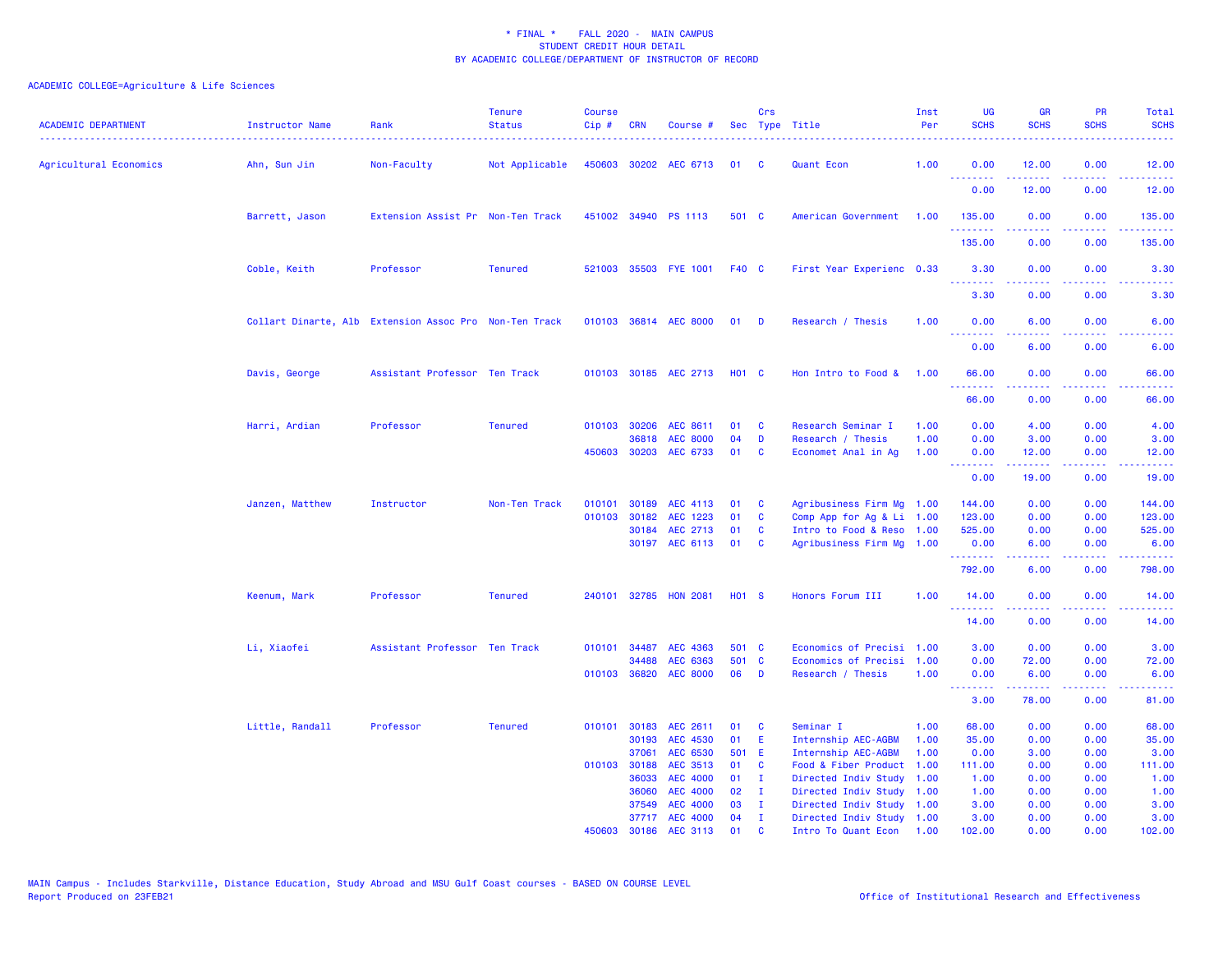| <b>ACADEMIC DEPARTMENT</b>                                    | Instructor Name  | Rank                          | <b>Tenure</b><br><b>Status</b> | <b>Course</b><br>Cip# | <b>CRN</b> | Course                |      | Crs<br>Sec Type Title |                           | Inst<br>Per | <b>UG</b><br><b>SCHS</b><br>. | <b>GR</b><br><b>SCHS</b> | <b>PR</b><br><b>SCHS</b> | Total<br><b>SCHS</b><br>. <u>.</u> |
|---------------------------------------------------------------|------------------|-------------------------------|--------------------------------|-----------------------|------------|-----------------------|------|-----------------------|---------------------------|-------------|-------------------------------|--------------------------|--------------------------|------------------------------------|
|                                                               |                  |                               |                                |                       |            |                       |      |                       |                           |             | <u> - - - - - - - -</u>       | <u> - - - - - - - -</u>  | .                        | .                                  |
|                                                               |                  |                               |                                |                       |            |                       |      |                       |                           |             | 324.00                        | 3.00                     | 0.00                     | 327.00                             |
| Agricultural Economics                                        | Maples, Joshua   | Assistant Professor Ten Track |                                |                       |            | 010103 37540 AEC 8000 | 10   | $\blacksquare$        | Research / Thesis         | 1.00        | 0.00<br>--------              | 6.00                     | 0.00                     | 6.00                               |
|                                                               |                  |                               |                                |                       |            |                       |      |                       |                           |             | 0.00                          | 6.00                     | 0.00                     | 6.00                               |
|                                                               | Maples, McKenzie | Instructor                    | Non-Ten Track                  | 010101                | 30187      | AEC 3133              | 01   | $\mathbf{C}$          | Introductory Agribus 1.00 |             | 240.00                        | 0.00                     | 0.00                     | 240.00                             |
|                                                               |                  |                               |                                | 010103                |            | 30194 AEC 4711        | 01   | - L                   | Agri-marketing Pract 1.00 |             | 14.00                         | 0.00                     | 0.00                     | 14.00                              |
|                                                               |                  |                               |                                |                       |            |                       |      |                       |                           |             | --------<br>254.00            | .<br>0.00                | .<br>0.00                | 254.00                             |
|                                                               | Maples, William  | Assistant Professor Ten Track |                                | 010103 30190          |            | AEC 4123              | 01   | $\mathbf{C}$          | Fin & Comm Futures M 1.00 |             | 162.00                        | 0.00                     | 0.00                     | 162.00                             |
|                                                               |                  |                               |                                |                       |            | 30198 AEC 6123        | 01 C |                       | Fin & Comm Futures M 1.00 |             | 0.00                          | 9.00                     | 0.00                     | 9.00                               |
|                                                               |                  |                               |                                |                       |            |                       |      |                       |                           |             | <u>.</u><br>162.00            | 9.00                     | 0.00                     | 171.00                             |
|                                                               | Park, Eunchun    | Assistant Professor Ten Track |                                | 010103 30191          |            | AEC 4213              | 01   | $\mathbf{C}$          | Ag Finance I              | 1.00        | 54.00                         | 0.00                     | 0.00                     | 54.00                              |
|                                                               |                  |                               |                                |                       | 30199      | AEC 6213              | 01   | <b>C</b>              | Ag Finance I              | 1.00        | 0.00                          | 3.00                     | 0.00                     | 3.00                               |
|                                                               |                  |                               |                                | 450601                |            | 30204 AEC 8163        | 01   | <b>C</b>              | Consum, Produc, Mark 1.00 |             | 0.00                          | 12.00                    | 0.00                     | 12.00                              |
|                                                               |                  |                               |                                |                       |            |                       |      |                       |                           |             | --------<br>54.00             | 15.00                    | 0.00                     | 69.00                              |
|                                                               | Petrolia, Daniel | Professor                     | <b>Tenured</b>                 | 010103                | 36822      | <b>AEC 8000</b>       | 08   | <b>D</b>              | Research / Thesis         | 1.00        | 0.00                          | 6.00                     | 0.00                     | 6.00                               |
|                                                               |                  |                               |                                |                       |            | 450602 30205 AEC 8233 | 01   | $\mathbf{C}$          | App Welf & Env Econo 1.00 |             | 0.00                          | 24.00                    | 0.00                     | 24.00                              |
|                                                               |                  |                               |                                |                       |            |                       |      |                       |                           |             | --------<br>0.00              | ------<br>30.00          | -----<br>0.00            | 30.00                              |
|                                                               | Yun, Seong Do    | Assistant Professor Ten Track |                                | 010000                | 36921      | GA 4000               | 01   | $\mathbf{I}$          | Dis in Agriculture        | 1.00        | 3.00                          | 0.00                     | 0.00                     | 3.00                               |
|                                                               |                  |                               |                                | 010103                | 36823      | <b>AEC 8000</b>       | 09   | $\blacksquare$        | Research / Thesis         | 1.00        | 0.00                          | 9.00                     | 0.00                     | 9.00                               |
|                                                               |                  |                               |                                | 030204 30192          |            | AEC 4243              | 01   | $\mathbf{C}$          | Natural Resource Eco 1.00 |             | 33.00                         | 0.00                     | 0.00                     | 33.00                              |
|                                                               |                  |                               |                                |                       | 36896      | AEC 2223              | 01   | $\mathbf{C}$          | Sustainability Econo 1.00 |             | 99.00<br>--------             | 0.00<br>. <b>.</b> .     | 0.00                     | 99.00                              |
|                                                               |                  |                               |                                |                       |            |                       |      |                       |                           |             | 135.00                        | 9.00                     | 0.00                     | 144.00                             |
| -----------------------------------<br>Agricultural Economics |                  |                               |                                |                       |            |                       |      |                       |                           |             | ========<br>1942.30           | ------<br>193,00         | ---------<br>0.00        | ==========<br>2135.30              |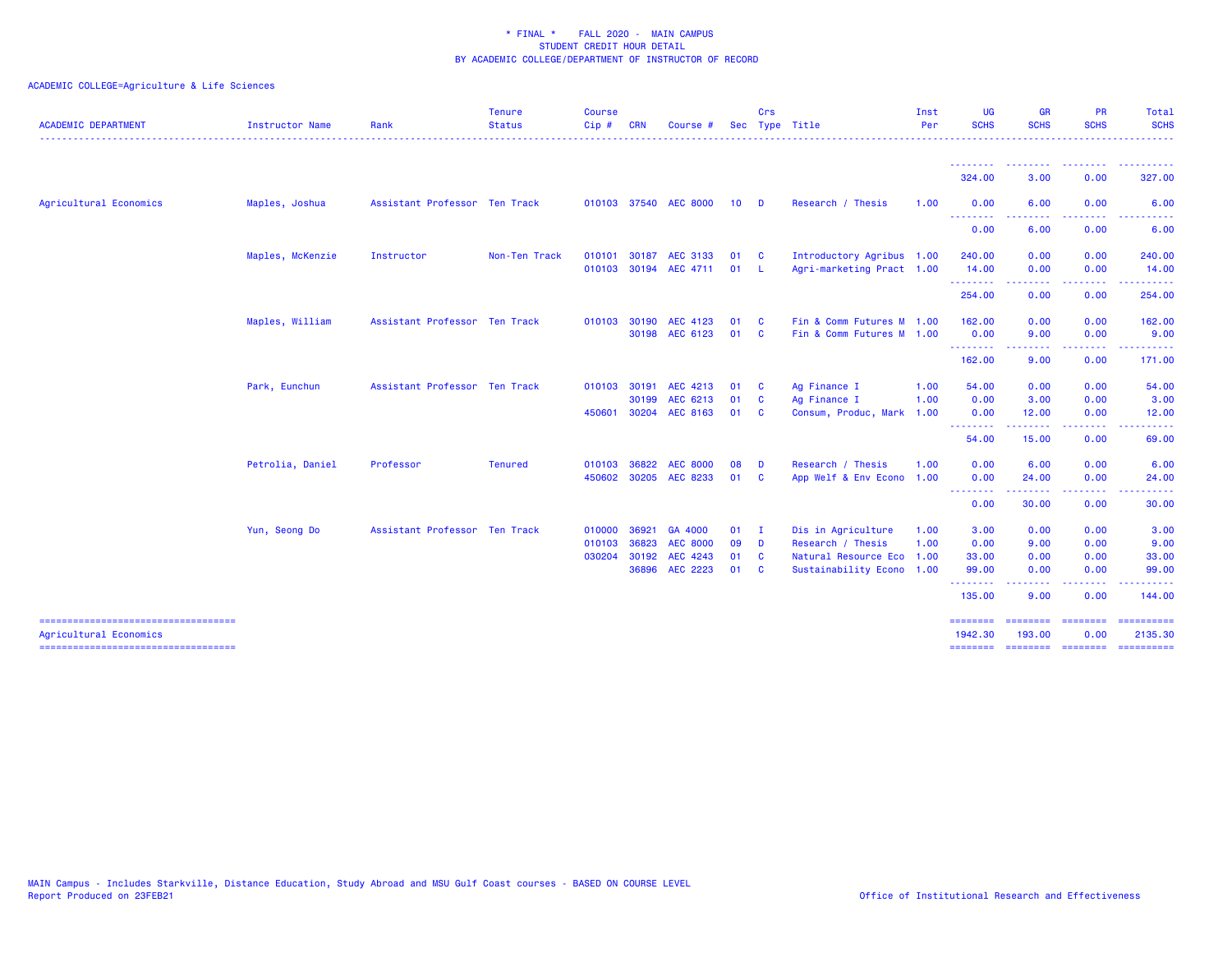| <b>ACADEMIC DEPARTMENT</b> | <b>Instructor Name</b>                             | Rank                        | <b>Tenure</b><br><b>Status</b> | <b>Course</b><br>Cip# | <b>CRN</b>     | Course #                    |                     | Crs            | Sec Type Title                           | Inst<br>Per  | <b>UG</b><br><b>SCHS</b>        | <b>GR</b><br><b>SCHS</b>                                                                                                                                     | <b>PR</b><br><b>SCHS</b>                                                                                                          | Total<br><b>SCHS</b> |
|----------------------------|----------------------------------------------------|-----------------------------|--------------------------------|-----------------------|----------------|-----------------------------|---------------------|----------------|------------------------------------------|--------------|---------------------------------|--------------------------------------------------------------------------------------------------------------------------------------------------------------|-----------------------------------------------------------------------------------------------------------------------------------|----------------------|
| Animal Dairy Science       | Blanton, John                                      | Professor                   | <b>Tenured</b>                 | 010901                |                | 30104 ADS 1111              | 01                  | - C            | Orientation to ADS                       | 1.00         | 142.00                          | 0.00                                                                                                                                                         | 0.00                                                                                                                              | 142.00               |
|                            |                                                    |                             |                                |                       |                |                             |                     |                |                                          |              | 142.00                          | 0.00                                                                                                                                                         | 0.00                                                                                                                              | 142.00               |
|                            | Carroll, Erica                                     | Instructor                  | Non-Ten Track                  | 010507                | 36954          | ADS 2313                    | 501                 | $\overline{B}$ | Behavior & Training                      | 1.00         | 24.00                           | 0.00                                                                                                                                                         | 0.00                                                                                                                              | 24.00                |
|                            |                                                    |                             |                                | 010901                | 36952          | <b>ADS 2202</b>             | 501                 | - L            | Companion Animal Eva                     | 1.00         | 24.00                           | 0.00                                                                                                                                                         | 0.00                                                                                                                              | 24.00                |
|                            |                                                    |                             |                                | 010904                | 36953          | ADS 3413                    | 501 C               |                | Companion Animal Nut 1.00                |              | 21.00<br>.                      | 0.00<br>. <b>.</b>                                                                                                                                           | 0.00<br>.                                                                                                                         | 21.00<br>.           |
|                            |                                                    |                             |                                |                       |                |                             |                     |                |                                          |              | 69.00                           | 0.00                                                                                                                                                         | 0.00                                                                                                                              | 69.00                |
|                            | Cavinder, Clay                                     | Professor                   | <b>Tenured</b>                 | 010000                | 37555          | GA 4800                     | 32                  | $\mathbf{I}$   | Undergraduate Resear                     | 1.00         | 1.00                            | 0.00                                                                                                                                                         | 0.00                                                                                                                              | 1.00                 |
|                            |                                                    |                             |                                | 010101                | 37010          | ADS 4420                    | 04                  | Ε              | ADS Internship                           | 1.00         | 7.00                            | 0.00                                                                                                                                                         | 0.00                                                                                                                              | 7.00                 |
|                            |                                                    |                             |                                | 010507                | 30113          | ADS 1132                    | 01                  | C              | Intro to Horsemanshi                     | 1.00         | 34.00                           | 0.00                                                                                                                                                         | 0.00                                                                                                                              | 34.00                |
|                            |                                                    |                             |                                |                       | 30114          | ADS 1132                    | 02                  | К              | Intro to Horsemanshi                     | 1.00         | 0.00                            | 0.00                                                                                                                                                         | 0.00                                                                                                                              | 0.00                 |
|                            |                                                    |                             |                                |                       | 30115          | ADS 1132                    | 03                  | K              | Intro to Horsemanshi                     | 1.00         | 0.00                            | 0.00                                                                                                                                                         | 0.00                                                                                                                              | 0.00                 |
|                            |                                                    |                             |                                | 010901                | 35997          | <b>ADS 8000</b>             | 01                  | D              | Research/Thesis                          | 1.00         | 0.00                            | 5.00                                                                                                                                                         | 0.00                                                                                                                              | 5.00                 |
|                            |                                                    |                             |                                |                       | 36812          | ADS 4990                    | 02                  | C              | Special Topic In ADS                     | 1.00         | 21.00                           | 0.00                                                                                                                                                         | 0.00                                                                                                                              | 21.00                |
|                            |                                                    |                             |                                | 010904                | 30181          | ADS 8111                    | 01                  | <b>S</b><br>Ε  | Animal and Dairy Sci                     | 1.00         | 0.00                            | 15.00                                                                                                                                                        | 0.00                                                                                                                              | 15.00                |
|                            |                                                    |                             |                                | 010999                | 30160          | ADS 4520                    | 02                  |                | Livestock Extension                      | 1.00         | 3.00<br>.                       | 0.00<br>$\frac{1}{2} \left( \frac{1}{2} \right) \left( \frac{1}{2} \right) \left( \frac{1}{2} \right) \left( \frac{1}{2} \right) \left( \frac{1}{2} \right)$ | 0.00<br>.                                                                                                                         | 3.00<br>.            |
|                            |                                                    |                             |                                |                       |                |                             |                     |                |                                          |              | 66.00                           | 20.00                                                                                                                                                        | 0.00                                                                                                                              | 86.00                |
|                            | Crow, Brett                                        | Instructor                  | Non-Ten Track                  | 010901                | 30134          | ADS 4212                    | 01                  | L              | Livestock Eval                           | 1.00         | 58.00                           | 0.00                                                                                                                                                         | 0.00                                                                                                                              | 58.00                |
|                            |                                                    |                             |                                | 010906                | 30128          | ADS 3312                    | 01                  | L              | Livestock Mgt Prac                       | 1.00         | 40.00                           | 0.00                                                                                                                                                         | 0.00                                                                                                                              | 40.00                |
|                            |                                                    |                             |                                |                       |                |                             |                     |                |                                          |              | .<br>98.00                      | بالأباب<br>0.00                                                                                                                                              | $\sim$ $\sim$ $\sim$ $\sim$<br>0.00                                                                                               | المستبدا<br>98.00    |
|                            | Devost-Burnett, Derr Assistant Professor Ten Track |                             |                                | 010000                | 37053          | GA 4101                     | 01                  | C              | MANRRS Leadership De 0.45                |              | 3.15                            | 0.00                                                                                                                                                         | 0.00                                                                                                                              | 3.15                 |
|                            |                                                    |                             |                                |                       | 37648          | GA 6101                     | 01                  | C              | MANRRS Leadership De 0.10                |              | 0.00                            | 0.30                                                                                                                                                         | 0.00                                                                                                                              | 0.30                 |
|                            |                                                    |                             |                                | 010401                | 30130          | ADS 3314                    | 02                  | К              | Intro to Meat Scienc                     | 1.00         | 0.00                            | 0.00                                                                                                                                                         | 0.00                                                                                                                              | 0.00                 |
|                            |                                                    |                             |                                |                       | 30131          | ADS 3314                    | 03                  | К              | Intro to Meat Scienc                     | 1.00         | 0.00                            | 0.00                                                                                                                                                         | 0.00                                                                                                                              | 0.00                 |
|                            |                                                    |                             |                                |                       | 32309          | <b>FNH 3314</b>             | 02                  | К              | Intro to Meat Scienc                     | 1.00         | 0.00                            | 0.00                                                                                                                                                         | 0.00                                                                                                                              | 0.00                 |
|                            |                                                    |                             |                                | 010901                | 30120          | ADS 3214                    | 01                  | C              | Growth & Development                     | 1.00         | 52.00                           | 0.00                                                                                                                                                         | 0.00                                                                                                                              | 52.00                |
|                            |                                                    |                             |                                |                       | 30121          | ADS 3214                    | 02                  | К              | Growth & Development                     | 1.00         | 0.00                            | 0.00                                                                                                                                                         | 0.00                                                                                                                              | 0.00                 |
|                            |                                                    |                             |                                |                       | 30122          | ADS 3214                    | <b>HO1</b>          | $\mathbf{C}$   | Growth & Development                     | 1.00         | 12.00                           | 0.00                                                                                                                                                         | 0.00                                                                                                                              | 12.00                |
|                            |                                                    |                             |                                |                       | 35981          | <b>ADS 9000</b>             | 02                  | D              | Research/Diss                            | 1.00         | 0.00                            | 3.00                                                                                                                                                         | 0.00                                                                                                                              | 3.00                 |
|                            |                                                    |                             |                                |                       | 35998          | <b>ADS 8000</b>             | 02                  | D              | Research/Thesis                          | 1.00         | 0.00                            | 2.00                                                                                                                                                         | 0.00                                                                                                                              | 2.00                 |
|                            |                                                    |                             |                                |                       | 36403          | ADS 4990                    | 01                  | B              | Special Topic In ADS                     | 0.50         | 34.00                           | 0.00                                                                                                                                                         | 0.00                                                                                                                              | 34.00                |
|                            |                                                    |                             |                                | 010999<br>190501      | 30102<br>32293 | ADS 1001<br><b>FNH 1001</b> | <b>F01</b><br>F01 C | C              | First Year Seminar<br>First Year Seminar | 0.50<br>0.01 | 6.50<br>0.12                    | 0.00<br>0.00                                                                                                                                                 | 0.00<br>0.00                                                                                                                      | 6.50<br>0.12         |
|                            |                                                    |                             |                                |                       |                |                             |                     |                |                                          |              | .<br>107.77                     | 5.30                                                                                                                                                         | 0.00                                                                                                                              | 113.07               |
|                            | Dinh, Thu                                          | Associate Professor Tenured |                                | 010000                | 37304          | GA 4800                     | 05                  | $\mathbf{I}$   | Undergraduate Resear 1.00                |              | 2.00                            | 0.00                                                                                                                                                         | 0.00                                                                                                                              | 2.00                 |
|                            |                                                    |                             |                                | 010401                | 30129          | ADS 3314                    | 01                  | C              | Intro to Meat Scienc                     | 1.00         | 192.00                          | 0.00                                                                                                                                                         | 0.00                                                                                                                              | 192.00               |
|                            |                                                    |                             |                                |                       | 32308          | <b>FNH 3314</b>             | 01                  | C              | Intro to Meat Scienc                     | 1.00         | 8.00                            | 0.00                                                                                                                                                         | 0.00                                                                                                                              | 8.00                 |
|                            |                                                    |                             |                                | 010901                | 35982          | <b>ADS 9000</b>             | 03                  | D              | Research/Diss                            | 1.00         | 0.00                            | 1.00                                                                                                                                                         | 0.00                                                                                                                              | 1.00                 |
|                            |                                                    |                             |                                |                       | 010999 30102   | ADS 1001                    | F <sub>0</sub> 1    | <b>C</b>       | First Year Seminar                       | 0.50         | 6.50                            | 0.00                                                                                                                                                         | 0.00                                                                                                                              | 6.50                 |
|                            |                                                    |                             |                                |                       | 30148          | ADS 4440                    | 05                  | Ε              | Research Exp Pract                       | 1.00         | 3.00<br><u> - - - - - - - -</u> | 0.00<br>.                                                                                                                                                    | 0.00<br>$\frac{1}{2} \left( \frac{1}{2} \right) \left( \frac{1}{2} \right) \left( \frac{1}{2} \right) \left( \frac{1}{2} \right)$ | 3.00<br>.            |
|                            |                                                    |                             |                                |                       |                |                             |                     |                |                                          |              | 211.50                          | 1.00                                                                                                                                                         | 0.00                                                                                                                              | 212.50               |
|                            | Graves, Jessica                                    | Instructor                  | Non-Ten Track                  | 010000                | 30103          | ADS 1013                    | 01                  | C              | Animal Agriculture & 0.50                |              | 69.00                           | 0.00                                                                                                                                                         | 0.00                                                                                                                              | 69.00                |
|                            |                                                    |                             |                                |                       |                | 33698 PO 1013               | 01                  | C              | Animal Agriculture & 0.50                |              | 63,00                           | 0.00                                                                                                                                                         | 0.00                                                                                                                              | 63.00                |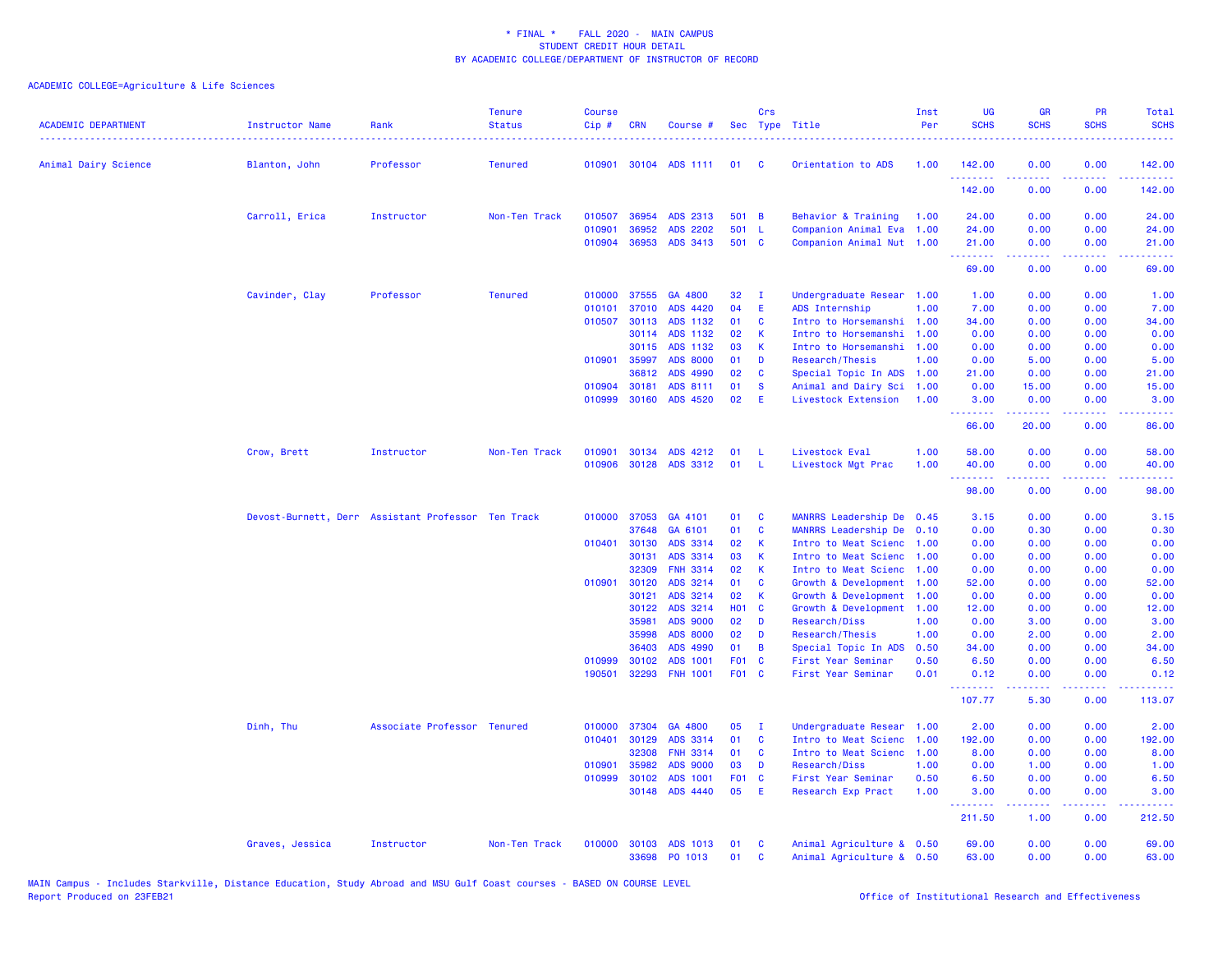| <b>ACADEMIC DEPARTMENT</b> | Instructor Name | Rank                                                   | <b>Tenure</b><br><b>Status</b> | <b>Course</b><br>Cip# | <b>CRN</b>   | Course #              |              | Crs          | Sec Type Title            | Inst<br>Per | UG<br><b>SCHS</b> | <b>GR</b><br><b>SCHS</b> | <b>PR</b><br><b>SCHS</b>                                                                                                          | Total<br><b>SCHS</b><br>.                                                                                                                                    |
|----------------------------|-----------------|--------------------------------------------------------|--------------------------------|-----------------------|--------------|-----------------------|--------------|--------------|---------------------------|-------------|-------------------|--------------------------|-----------------------------------------------------------------------------------------------------------------------------------|--------------------------------------------------------------------------------------------------------------------------------------------------------------|
| Animal Dairy Science       | Graves, Jessica | Instructor                                             | Non-Ten Track                  | 010000                | 37520        | GA 4800               | 29           | - 1          | Undergraduate Resear 1.00 |             | 1.00              | 0.00                     | 0.00                                                                                                                              | 1.00                                                                                                                                                         |
|                            |                 |                                                        |                                | 010101                | 30143        | ADS 4420              | 01           | E            | ADS Internship            | 1.00        | 32.00             | 0.00                     | 0.00                                                                                                                              | 32.00                                                                                                                                                        |
|                            |                 |                                                        |                                |                       | 37596        | ADS 4000              | 01           | $\mathbf{I}$ | Directed Indiv Study 1.00 |             | 4.00              | 0.00                     | 0.00                                                                                                                              | 4.00                                                                                                                                                         |
|                            |                 |                                                        |                                | 010901                | 30137        | ADS 4221              | 01           | <b>S</b>     | Capstone in Animal &      | 0.50        | 17.50             | 0.00                     | 0.00                                                                                                                              | 17.50                                                                                                                                                        |
|                            |                 |                                                        |                                |                       | 36403        | ADS 4990              | 01           | B            | Special Topic In ADS 0.50 |             | 34.00<br>.        | 0.00                     | 0.00                                                                                                                              | 34.00                                                                                                                                                        |
|                            |                 |                                                        |                                |                       |              |                       |              |              |                           |             | 220.50            | 0.00                     | 0.00                                                                                                                              | 220.50                                                                                                                                                       |
|                            | Karisch, Brandi | Extension Assoc Pro Non-Ten Track                      |                                | 010000                | 37510        | GA 4800               | 24           | - 1          | Undergraduate Resear 0.50 |             | 0.50              | 0.00                     | 0.00                                                                                                                              | 0.50                                                                                                                                                         |
|                            |                 |                                                        |                                | 010901                | 30137        | ADS 4221              | 01           | <b>S</b>     | Capstone in Animal &      | 0.50        | 17.50             | 0.00                     | 0.00                                                                                                                              | 17.50                                                                                                                                                        |
|                            |                 |                                                        |                                |                       | 35984        | <b>ADS 9000</b>       | 05           | D            | Research/Diss             | 1.00        | 0.00              | 2.00                     | 0.00                                                                                                                              | 2.00                                                                                                                                                         |
|                            |                 |                                                        |                                |                       | 37318        | <b>ADS 8000</b>       | 17           | D            | Research/Thesis           | 1.00        | 0.00              | 7.00                     | 0.00                                                                                                                              | 7.00                                                                                                                                                         |
|                            |                 |                                                        |                                |                       | 010999 30159 | ADS 4520              | 01           | Æ            | Livestock Extension       | 1.00        | 3.00<br>22222     | 0.00<br>.                | 0.00<br>$\sim$ $\sim$ $\sim$ $\sim$                                                                                               | 3.00                                                                                                                                                         |
|                            |                 |                                                        |                                |                       |              |                       |              |              |                           |             | 21.00             | 9.00                     | 0.00                                                                                                                              | 30.00                                                                                                                                                        |
|                            | Larson, Jamie   | Associate Professor Tenured                            |                                | 010000                | 37331        | GA 4800               | 13           | - I          | Undergraduate Resear      | 1.00        | 1.00              | 0.00                     | 0.00                                                                                                                              | 1.00                                                                                                                                                         |
|                            |                 |                                                        |                                | 010901                | 30105        | ADS 1113              | 01           | C            | Animal Science            | 1.00        | 558.00            | 0.00                     | 0.00                                                                                                                              | 558.00                                                                                                                                                       |
|                            |                 |                                                        |                                | 240101                | 37590        | <b>HON 4093</b>       | <b>HO7 E</b> |              | <b>Honors Thesis</b>      | 1.00        | 3.00              | 0.00                     | 0.00                                                                                                                              | 3.00                                                                                                                                                         |
|                            |                 |                                                        |                                | 260707                | 30163        | ADS 4611              | 01           | L            | Prac In Phy & Repro       | 1.00        | 14.00             | 0.00                     | 0.00                                                                                                                              | 14.00                                                                                                                                                        |
|                            |                 |                                                        |                                |                       | 30164        | ADS 4611              | 02           | L            | Prac In Phy & Repro       | 1.00        | 23.00             | 0.00                     | 0.00                                                                                                                              | 23.00                                                                                                                                                        |
|                            |                 |                                                        |                                |                       | 30165        | ADS 4613              | 01           | C            | Physiology Of Repro       | 1.00        | 129.00            | 0.00                     | 0.00                                                                                                                              | 129.00                                                                                                                                                       |
|                            |                 |                                                        |                                |                       | 30178        | ADS 6611              | 02           | -L           | Prac In Phy & Repro       | 1.00        | 0.00              | 1.00                     | 0.00                                                                                                                              | 1.00                                                                                                                                                         |
|                            |                 |                                                        |                                |                       |              | 30179 ADS 6613        | 01           | C            | Physiology Of Repro       | 1.00        | 0.00<br>.         | 6.00                     | 0.00<br>$\sim$ $\sim$ $\sim$                                                                                                      | 6.00                                                                                                                                                         |
|                            |                 |                                                        |                                |                       |              |                       |              |              |                           |             | 728.00            | 7.00                     | 0.00                                                                                                                              | 735.00                                                                                                                                                       |
|                            | Lemley, Caleb   | Associate Professor Tenured                            |                                | 010901                | 34485        | ADS 4553              | 501 C        |              | Current Literature i      | 1.00        | 6.00              | 0.00                     | 0.00                                                                                                                              | 6.00                                                                                                                                                         |
|                            |                 |                                                        |                                |                       | 34486        | ADS 6553              | 501 C        |              | Current Literature i      | 1.00        | 0.00              | 27.00                    | 0.00                                                                                                                              | 27.00                                                                                                                                                        |
|                            |                 |                                                        |                                |                       | 35986        | ADS 9000              | 07           | D            | Research/Diss             | 1.00        | 0.00              | 29.00                    | 0.00                                                                                                                              | 29.00                                                                                                                                                        |
|                            |                 |                                                        |                                |                       | 36003        | <b>ADS 8000</b>       | 06           | D            | Research/Thesis           | 1.00        | 0.00              | 2.00                     | 0.00                                                                                                                              | 2.00                                                                                                                                                         |
|                            |                 |                                                        |                                |                       | 010903 30118 | ADS 3014              | 01           | C            | Anatomy and Physiolo      | 1.00        | 100.00            | 0.00                     | 0.00                                                                                                                              | 100.00                                                                                                                                                       |
|                            |                 |                                                        |                                |                       | 30119        | ADS 3014              | 02           | C            | Anatomy and Physiolo      | 1.00        | 96.00             | 0.00                     | 0.00                                                                                                                              | 96.00                                                                                                                                                        |
|                            |                 |                                                        |                                |                       | 35334        | ADS 3014              | 03           | C            | Anatomy and Physiolo      | 1.00        | 100.00            | 0.00                     | 0.00                                                                                                                              | 100.00                                                                                                                                                       |
|                            |                 |                                                        |                                |                       | 37191        | ADS 3014              | 04           | К            | Anatomy and Physiolo      | 1.00        | 0.00              | 0.00                     | 0.00                                                                                                                              | 0.00                                                                                                                                                         |
|                            |                 |                                                        |                                |                       | 37192        | ADS 3014              | 05           | К            | Anatomy and Physiolo      | 1.00        | 0.00              | 0.00                     | 0.00                                                                                                                              | 0.00                                                                                                                                                         |
|                            |                 |                                                        |                                |                       | 37193        | ADS 3014              | 06           | К            | Anatomy and Physiolo      | 1.00        | 0.00              | 0.00                     | 0.00                                                                                                                              | 0.00                                                                                                                                                         |
|                            |                 |                                                        |                                |                       |              | 010999 30151 ADS 4440 | 08           | E            | Research Exp Pract        | 1.00        | 1.00<br>.         | 0.00<br>.                | 0.00<br>$\frac{1}{2} \left( \frac{1}{2} \right) \left( \frac{1}{2} \right) \left( \frac{1}{2} \right) \left( \frac{1}{2} \right)$ | 1.00<br>$\frac{1}{2} \left( \frac{1}{2} \right) \left( \frac{1}{2} \right) \left( \frac{1}{2} \right) \left( \frac{1}{2} \right) \left( \frac{1}{2} \right)$ |
|                            |                 |                                                        |                                |                       |              |                       |              |              |                           |             | 303.00            | 58.00                    | 0.00                                                                                                                              | 361.00                                                                                                                                                       |
|                            | Liao, Shengfa   | Associate Professor Tenured                            |                                |                       |              | 010000 37306 GA 4800  | 07           | - I          | Undergraduate Resear 1.00 |             | 1.00<br><u>.</u>  | 0.00                     | 0.00                                                                                                                              | 1.00                                                                                                                                                         |
|                            |                 |                                                        |                                |                       |              |                       |              |              |                           |             | 1.00              | 0.00                     | 0.00                                                                                                                              | 1.00                                                                                                                                                         |
|                            | Memili, Erdogan | Professor                                              | <b>Tenured</b>                 |                       | 010000 37305 | GA 4800               | 06           | - I          | Undergraduate Resear      | 1.00        | 1.00              | 0.00                     | 0.00                                                                                                                              | 1.00                                                                                                                                                         |
|                            |                 |                                                        |                                | 010302                | 30133        | ADS 4211              | 02           | -L           | Goat and Sheep Produ      | 1.00        | 8.00              | 0.00                     | 0.00                                                                                                                              | 8.00                                                                                                                                                         |
|                            |                 |                                                        |                                |                       | 30138        | ADS 4223              | 01           | C            | Goat and Sheep Produ      | 1.00        | 18.00             | 0.00                     | 0.00                                                                                                                              | 18.00                                                                                                                                                        |
|                            |                 |                                                        |                                | 010901                | 35988        | <b>ADS 9000</b>       | 09           | D            | Research/Diss             | 1.00        | 0.00              | 9.00                     | 0.00                                                                                                                              | 9.00                                                                                                                                                         |
|                            |                 |                                                        |                                |                       | 260904 35808 | ADS 8133              | 502 C        |              | Endocrine Secretions 1.00 |             | 0.00<br><u>.</u>  | 33.00<br>.               | 0.00<br>.                                                                                                                         | 33.00<br>.                                                                                                                                                   |
|                            |                 |                                                        |                                |                       |              |                       |              |              |                           |             | 27.00             | 42.00                    | 0.00                                                                                                                              | 69.00                                                                                                                                                        |
|                            |                 | Nguekam Feugang, Jea Research Assoc Prof Non-Ten Track |                                | 010901                | 36006        | <b>ADS 8000</b>       | 09           | Ð            | Research/Thesis           | 1.00        | 0.00              | 2.00                     | 0.00                                                                                                                              | 2.00                                                                                                                                                         |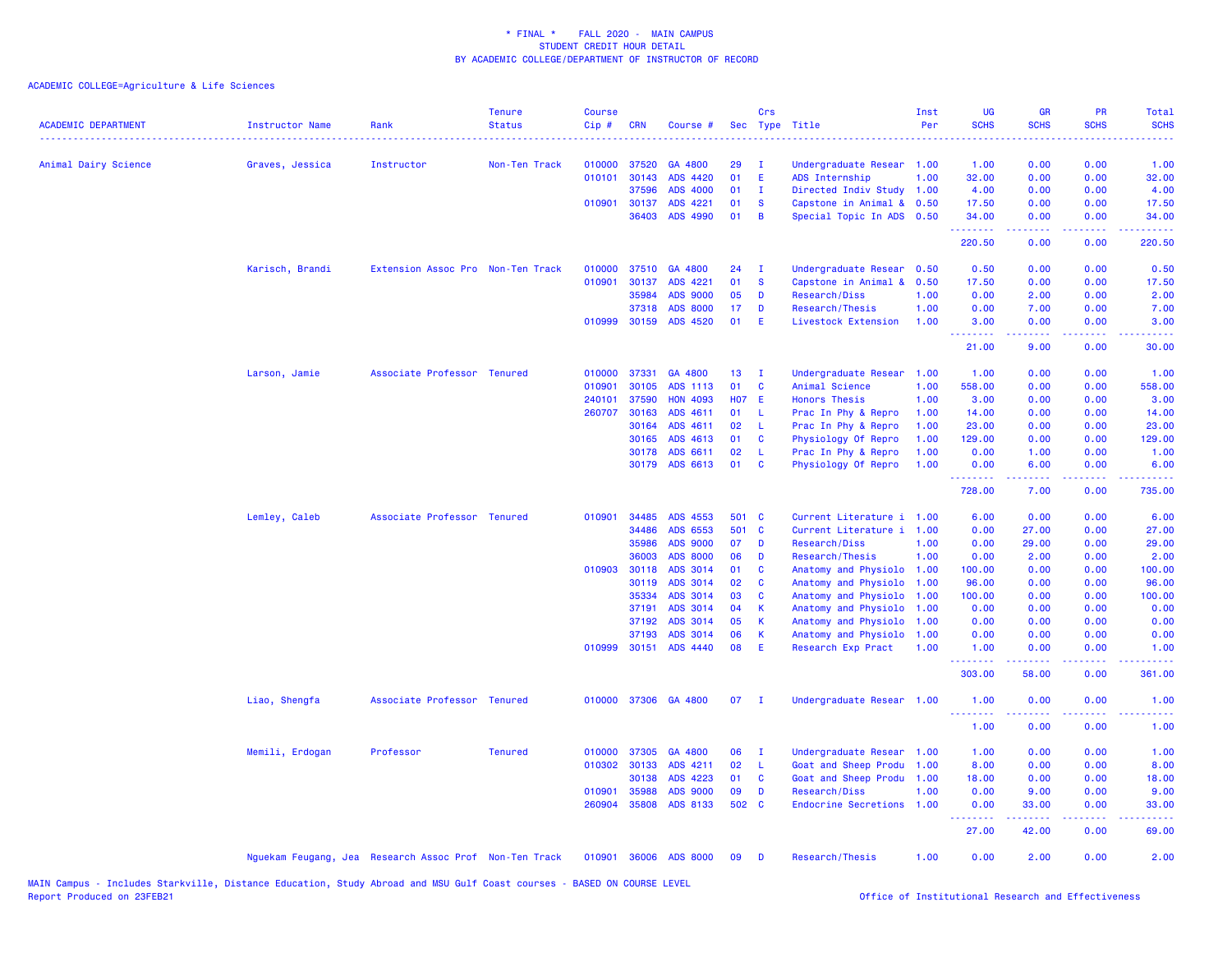| <b>ACADEMIC DEPARTMENT</b> | <b>Instructor Name</b> | Rank                                                   | <b>Tenure</b><br><b>Status</b> | <b>Course</b><br>Cip# | <b>CRN</b>   | Course #              |                 | Crs            | Sec Type Title            | Inst<br>Per | UG<br><b>SCHS</b> | <b>GR</b><br><b>SCHS</b>                                                                                                                                     | PR<br><b>SCHS</b>     | Total<br><b>SCHS</b>                                                                                                              |
|----------------------------|------------------------|--------------------------------------------------------|--------------------------------|-----------------------|--------------|-----------------------|-----------------|----------------|---------------------------|-------------|-------------------|--------------------------------------------------------------------------------------------------------------------------------------------------------------|-----------------------|-----------------------------------------------------------------------------------------------------------------------------------|
| Animal Dairy Science       |                        | Nguekam Feugang, Jea Research Assoc Prof Non-Ten Track |                                |                       | 240101 36860 | <b>HON 4093</b>       | <b>HO2 E</b>    |                | <b>Honors Thesis</b>      | 1.00        | 3.00<br>.         | 0.00                                                                                                                                                         | 0.00                  | 3.00                                                                                                                              |
|                            |                        |                                                        |                                |                       |              |                       |                 |                |                           |             | 3.00              | 2.00                                                                                                                                                         | 0.00                  | 5.00                                                                                                                              |
|                            | Nicodemus, Molly       | Associate Professor Tenured                            |                                |                       |              | 010101 37017 ADS 4420 | 11 <sub>1</sub> | E              | ADS Internship            | 1.00        | 4.00              | 0.00                                                                                                                                                         | 0.00                  | 4.00                                                                                                                              |
|                            |                        |                                                        |                                | 010302                | 36040        | ADS 4231              | CO1 L           |                | Prac. In Horse Care       | 1.00        | 8.00              | 0.00                                                                                                                                                         | 0.00                  | 8.00                                                                                                                              |
|                            |                        |                                                        |                                | 010507                | 30142        | ADS 4333              | 01              | C              | Equine Exercise Phy       | 1.00        | 45.00             | 0.00                                                                                                                                                         | 0.00                  | 45.00                                                                                                                             |
|                            |                        |                                                        |                                |                       | 36038        | ADS 4233              | 01              | C              | <b>Horse Management</b>   | 1.00        | 27.00             | 0.00                                                                                                                                                         | 0.00                  | 27.00                                                                                                                             |
|                            |                        |                                                        |                                |                       | 36039        | ADS 6233              | 01              | C              | <b>Horse Management</b>   | 1.00        | 0.00              | 3.00                                                                                                                                                         | 0.00                  | 3.00                                                                                                                              |
|                            |                        |                                                        |                                |                       | 010901 30116 | ADS 2111              | 01              | C              | ADS Career Planning       | 1.00        | 123.00            | 0.00                                                                                                                                                         | 0.00                  | 123.00                                                                                                                            |
|                            |                        |                                                        |                                |                       | 37526        | <b>ADS 7000</b>       | 02              | $\mathbf{I}$   | Directed Indiv Study      | 1.00        | 0.00              | 2.00                                                                                                                                                         | 0.00                  | 2.00                                                                                                                              |
|                            |                        |                                                        |                                |                       | 260707 36218 | <b>PHY 9000</b>       | 10 <sup>°</sup> | D              | Research / Diss           | 1.00        | 0.00              | 8.00                                                                                                                                                         | 0.00                  | 8.00                                                                                                                              |
|                            |                        |                                                        |                                |                       | 512313 30125 | ADS 3233              | $CO1$ B         |                | Equine Assisted Ther      | 1.00        | 36.00<br>.        | 0.00                                                                                                                                                         | 0.00                  | 36.00                                                                                                                             |
|                            |                        |                                                        |                                |                       |              |                       |                 |                |                           |             | 243.00            | 13.00                                                                                                                                                        | 0.00                  | 256.00                                                                                                                            |
|                            | Parish, Jane           | Professor                                              | <b>Tenured</b>                 |                       |              | 010901 35991 ADS 9000 | 12 <sub>2</sub> | D              | Research/Diss             | 1.00        | 0.00<br>.         | 1.00<br>-----                                                                                                                                                | 0.00<br>$\frac{1}{2}$ | 1.00<br>$\frac{1}{2} \left( \frac{1}{2} \right) \left( \frac{1}{2} \right) \left( \frac{1}{2} \right) \left( \frac{1}{2} \right)$ |
|                            |                        |                                                        |                                |                       |              |                       |                 |                |                           |             | 0.00              | 1.00                                                                                                                                                         | 0.00                  | 1.00                                                                                                                              |
|                            | Rivera, J.             | Extension Assoc Pro Non-Ten Track                      |                                |                       |              | 010901 35993 ADS 9000 | 14              | - D            | Research/Diss             | 1.00        | 0.00              | 5.00                                                                                                                                                         | 0.00                  | 5.00                                                                                                                              |
|                            |                        |                                                        |                                |                       |              |                       |                 |                |                           |             | <b></b><br>0.00   | $\frac{1}{2} \left( \frac{1}{2} \right) \left( \frac{1}{2} \right) \left( \frac{1}{2} \right) \left( \frac{1}{2} \right) \left( \frac{1}{2} \right)$<br>5.00 | .<br>0.00             | $\frac{1}{2} \left( \frac{1}{2} \right) \left( \frac{1}{2} \right) \left( \frac{1}{2} \right)$<br>5.00                            |
|                            |                        |                                                        |                                |                       |              |                       |                 |                |                           |             |                   |                                                                                                                                                              |                       |                                                                                                                                   |
|                            | Rude, Brian            | Professor                                              | <b>Tenured</b>                 |                       | 010901 30132 | ADS 4114              | 01              | C              | Animal Nutrition          | 1.00        | 312.00            | 0.00                                                                                                                                                         | 0.00                  | 312.00                                                                                                                            |
|                            |                        |                                                        |                                |                       | 30167        | ADS 6114              | 01              | C              | Animal Nutrition          | 1.00        | 0.00              | 8.00                                                                                                                                                         | 0.00                  | 8.00                                                                                                                              |
|                            |                        |                                                        |                                |                       | 30171        | ADS 6213              | 02              | B              | <b>Feeds and Feeding</b>  | 1.00        | 0.00              | 3.00                                                                                                                                                         | 0.00                  | 3.00                                                                                                                              |
|                            |                        |                                                        |                                |                       | 36011        | <b>ADS 8000</b>       | 14              | D              | Research/Thesis           | 1.00        | 0.00              | 1.00                                                                                                                                                         | 0.00                  | 1.00                                                                                                                              |
|                            |                        |                                                        |                                |                       | 010904 30135 | ADS 4213              | 01              | B              | <b>Feeds and Feeding</b>  | 1.00        | 75.00             | 0.00                                                                                                                                                         | 0.00                  | 75.00                                                                                                                             |
|                            |                        |                                                        |                                |                       | 30136        | ADS 4213              | 02              | B              | <b>Feeds and Feeding</b>  | 1.00        | 27.00<br>.        | 0.00<br>$\frac{1}{2} \left( \frac{1}{2} \right) \left( \frac{1}{2} \right) \left( \frac{1}{2} \right) \left( \frac{1}{2} \right) \left( \frac{1}{2} \right)$ | 0.00<br>والمحامل      | 27.00<br>.                                                                                                                        |
|                            |                        |                                                        |                                |                       |              |                       |                 |                |                           |             | 414.00            | 12.00                                                                                                                                                        | 0.00                  | 426.00                                                                                                                            |
|                            | Ryan, Peter            | Professor                                              | <b>Tenured</b>                 |                       |              | 309999 33487 NSE 4200 | 01              | $\overline{A}$ | Natl Student Exchang 1.00 |             | 30.00<br>.        | 0.00<br>-----                                                                                                                                                | 0.00<br>.             | 30.00<br>.                                                                                                                        |
|                            |                        |                                                        |                                |                       |              |                       |                 |                |                           |             | 30.00             | 0.00                                                                                                                                                         | 0.00                  | 30.00                                                                                                                             |
|                            | Smith, Trent           | Associate Professor Tenured                            |                                | 010901                | 30107        | ADS 1121              | 01              | L              | Animal Science Labor      | 1.00        | 24.00             | 0.00                                                                                                                                                         | 0.00                  | 24.00                                                                                                                             |
|                            |                        |                                                        |                                |                       | 30108        | ADS 1121              | 02              | L              | Animal Science Labor      | 1.00        | 24.00             | 0.00                                                                                                                                                         | 0.00                  | 24.00                                                                                                                             |
|                            |                        |                                                        |                                |                       | 30109        | ADS 1121              | 03              | L              | Animal Science Labor      | 1.00        | 23.00             | 0.00                                                                                                                                                         | 0.00                  | 23.00                                                                                                                             |
|                            |                        |                                                        |                                |                       | 30110        | ADS 1121              | 04              | L              | Animal Science Labor      | 1.00        | 24.00             | 0.00                                                                                                                                                         | 0.00                  | 24.00                                                                                                                             |
|                            |                        |                                                        |                                |                       | 30111        | ADS 1121              | 05              | L              | Animal Science Labor      | 1.00        | 20.00             | 0.00                                                                                                                                                         | 0.00                  | 20.00                                                                                                                             |
|                            |                        |                                                        |                                |                       | 30112        | ADS 1121              | 06              | L              | Animal Science Labor      | 1.00        | 24.00             | 0.00                                                                                                                                                         | 0.00                  | 24.00                                                                                                                             |
|                            |                        |                                                        |                                |                       | 35995        | ADS 9000              | 16              | D              | Research/Diss             | 1.00        | 0.00              | 6.00                                                                                                                                                         | 0.00                  | 6.00                                                                                                                              |
|                            |                        |                                                        |                                |                       | 36012        | <b>ADS 8000</b>       | 15              | D              | Research/Thesis           | 1.00        | 0.00<br>.         | 1.00                                                                                                                                                         | 0.00                  | 1.00                                                                                                                              |
|                            |                        |                                                        |                                |                       |              |                       |                 |                |                           |             | 139.00            | 7.00                                                                                                                                                         | 0.00                  | 146.00                                                                                                                            |
|                            | Stone, Amanda          | Assistant Professor Ten Track                          |                                | 010000                | 37311        | GA 4800               | 08              | - I            | Undergraduate Resear      | 1.00        | 1.00              | 0.00                                                                                                                                                         | 0.00                  | 1.00                                                                                                                              |
|                            |                        |                                                        |                                | 010101                | 37021        | ADS 4420              | 15 <sub>1</sub> | E              | ADS Internship            | 1.00        | 3.00              | 0.00                                                                                                                                                         | 0.00                  | 3.00                                                                                                                              |
|                            |                        |                                                        |                                | 010901                | 36013        | <b>ADS 8000</b>       | 16              | D              | Research/Thesis           | 1.00        | 0.00              | 2.00                                                                                                                                                         | 0.00                  | 2.00                                                                                                                              |
|                            |                        |                                                        |                                |                       | 36870        | <b>ADS 7000</b>       | 502 I           |                | Directed Indiv Study 1.00 |             | 0.00              | 3.00                                                                                                                                                         | 0.00                  | 3.00                                                                                                                              |
|                            |                        |                                                        |                                | 010904                | 37423        | ADS 8111              | 502             | <b>S</b>       | Animal and Dairy Sci 1.00 |             | 0.00              | 4.00                                                                                                                                                         | 0.00                  | 4.00                                                                                                                              |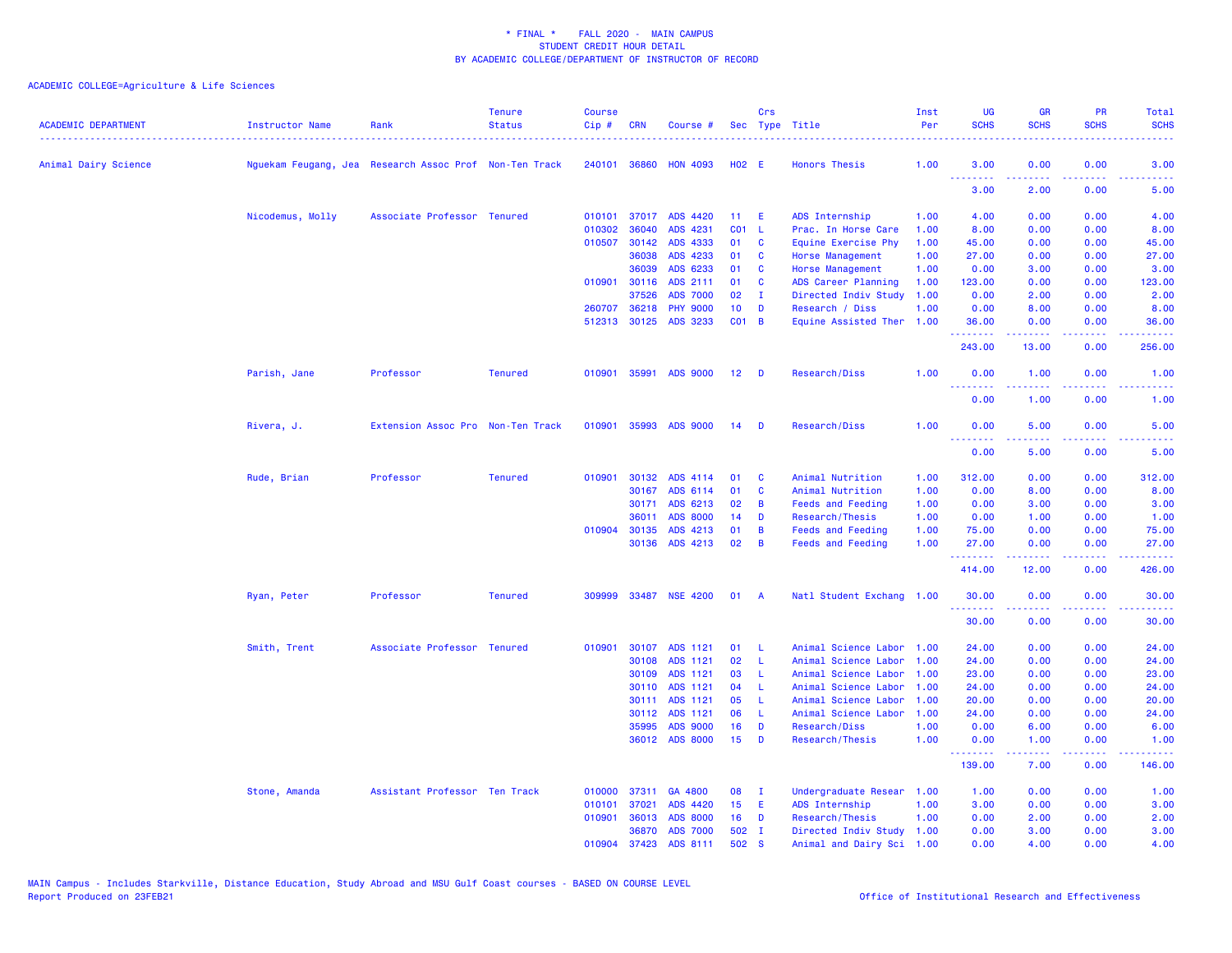# ACADEMIC COLLEGE=Agriculture & Life Sciences

| <b>ACADEMIC DEPARTMENT</b>             | Instructor Name | Rank | <b>Tenure</b><br><b>Status</b> | <b>Course</b><br>Cip#<br>CRN |  | Crs<br>Course # Sec Type Title | UG<br>Inst<br><b>SCHS</b><br>Per | <b>GR</b><br><b>SCHS</b> | <b>PR</b><br><b>SCHS</b> | Total<br><b>SCHS</b> |
|----------------------------------------|-----------------|------|--------------------------------|------------------------------|--|--------------------------------|----------------------------------|--------------------------|--------------------------|----------------------|
|                                        |                 |      |                                |                              |  |                                | 4.00                             | 9.00                     | .<br>0.00                | .<br>13.00           |
| ====================================== |                 |      |                                |                              |  |                                | ========                         |                          | ========                 | ==========           |
| Animal Dairy Science                   |                 |      |                                |                              |  |                                | 2827.77                          | 191.30                   | 0.00                     | 3019.07              |
| ====================================== |                 |      |                                |                              |  |                                | ========                         | ========                 | ========                 | ==========           |

MAIN Campus - Includes Starkville, Distance Education, Study Abroad and MSU Gulf Coast courses - BASED ON COURSE LEVEL<br>Report Produced on 23FEB21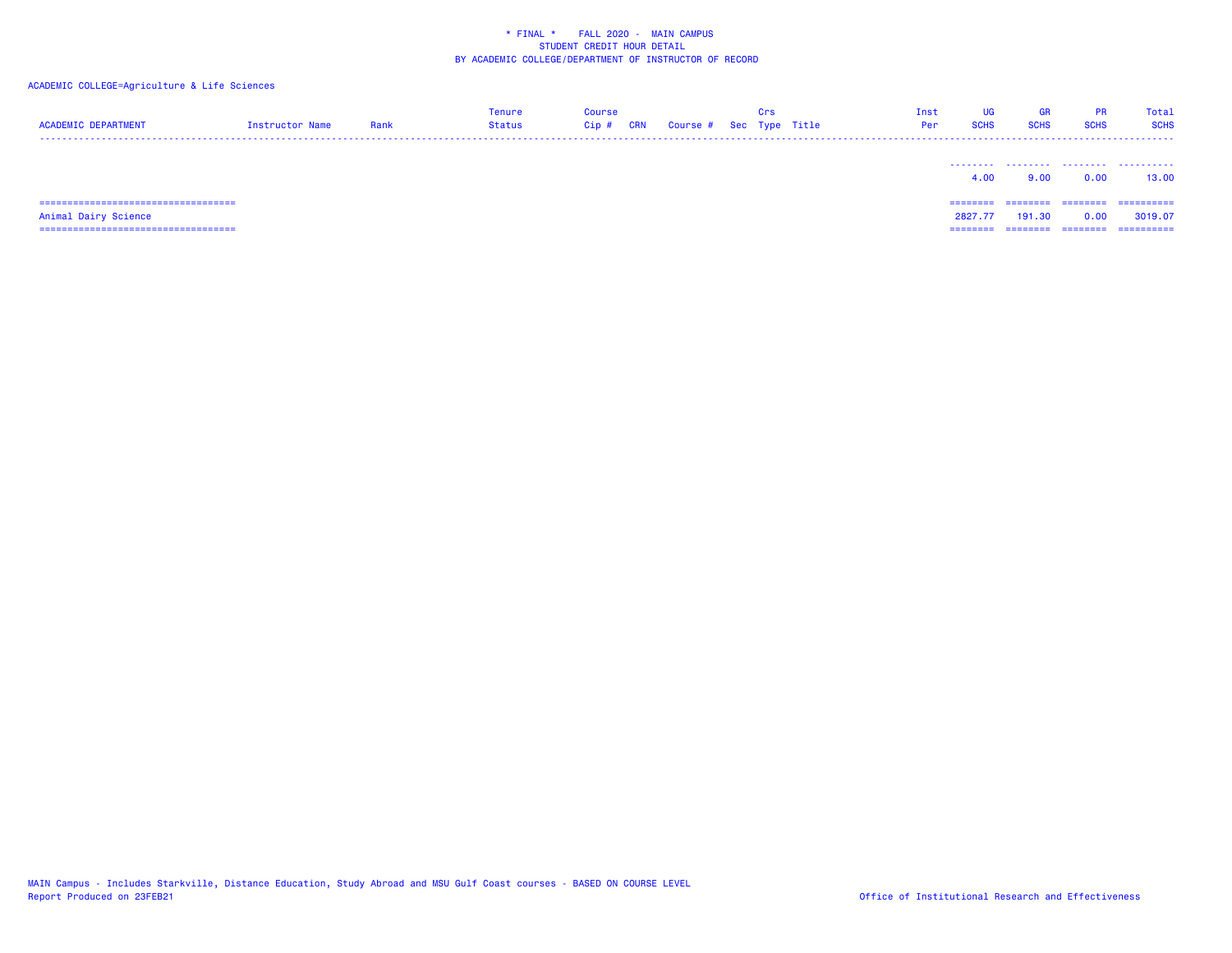| <b>ACADEMIC DEPARTMENT</b>                               | Instructor Name | Rank                              | <b>Tenure</b><br><b>Status</b> | <b>Course</b><br>Cip# | <b>CRN</b>   | Course #              |                 | Crs          | Sec Type Title              | Inst<br>Per | <b>UG</b><br><b>SCHS</b> | <b>GR</b><br><b>SCHS</b>                                                                                                                                     | <b>PR</b><br><b>SCHS</b>                                                                                                  | Total<br><b>SCHS</b> |
|----------------------------------------------------------|-----------------|-----------------------------------|--------------------------------|-----------------------|--------------|-----------------------|-----------------|--------------|-----------------------------|-------------|--------------------------|--------------------------------------------------------------------------------------------------------------------------------------------------------------|---------------------------------------------------------------------------------------------------------------------------|----------------------|
| Biochemistry, Molecular Biology, Ento Aarattuthodi, Suja |                 | Research Assist Pro Non-Ten Track |                                | 030601                |              | 35572 WFA 8000        | 01              | D            | Research / Thesis           | 1.00        | 0.00                     | 20.00                                                                                                                                                        | 0.00                                                                                                                      | 20.00                |
|                                                          |                 |                                   |                                |                       |              |                       |                 |              |                             |             | 0.00                     | 20.00                                                                                                                                                        | 0.00                                                                                                                      | 20.00                |
|                                                          | Ahn, Seungjoon  | Assistant Professor Ten Track     |                                |                       | 260202 36513 | <b>BCH 8000</b>       | 01              | D            | Research / Thesis           | 1.00        | 0.00                     | 1.00                                                                                                                                                         | 0.00                                                                                                                      | 1.00                 |
|                                                          |                 |                                   |                                | 260702                | 31999        | EPP 4154              | 01              | C            | General Entomology          | 1.00        | 52.00                    | 0.00                                                                                                                                                         | 0.00                                                                                                                      | 52.00                |
|                                                          |                 |                                   |                                |                       | 32000        | EPP 4154              | 02              | K            | General Entomology          | 1.00        | 0.00                     | 0.00                                                                                                                                                         | 0.00                                                                                                                      | 0.00                 |
|                                                          |                 |                                   |                                |                       | 32010        | EPP 6154              | 01              | C            | General Entomology          | 1.00        | 0.00                     | 8.00                                                                                                                                                         | 0.00                                                                                                                      | 8.00                 |
|                                                          |                 |                                   |                                |                       | 32011        | EPP 6154              | 02              | К            | General Entomology          | 1.00        | 0.00                     | 0.00                                                                                                                                                         | 0.00                                                                                                                      | 0.00                 |
|                                                          |                 |                                   |                                |                       | 36663        | <b>EPP 9000</b>       | 01              | D            | Research / Diss             | 1.00        | 0.00                     | 6.00                                                                                                                                                         | 0.00                                                                                                                      | 6.00                 |
|                                                          |                 |                                   |                                |                       | 260802 30481 | <b>BCH 8643</b>       | 01              | C            | Molecular Genetics          | 1.00        | 0.00<br>د د د د          | 6.00<br>$\frac{1}{2} \left( \frac{1}{2} \right) \left( \frac{1}{2} \right) \left( \frac{1}{2} \right) \left( \frac{1}{2} \right) \left( \frac{1}{2} \right)$ | 0.00<br>$\sim$ $\sim$ $\sim$ $\sim$                                                                                       | 6.00                 |
|                                                          |                 |                                   |                                |                       |              |                       |                 |              |                             |             | 52.00                    | 21.00                                                                                                                                                        | 0.00                                                                                                                      | 73.00                |
|                                                          | Allen, Thomas   | Extension Professor Non-Ten Track |                                | 260702                | 36664        | <b>EPP 9000</b>       | 02              | D            | Research / Diss             | 1.00        | 0.00                     | 2.00                                                                                                                                                         | 0.00                                                                                                                      | 2.00                 |
|                                                          |                 |                                   |                                |                       | 36918        | <b>EPP 7000</b>       | 01              | $\mathbf{I}$ | Directed Indiv Study        | 1.00        | 0.00                     | 3.00                                                                                                                                                         | 0.00                                                                                                                      | 3.00                 |
|                                                          |                 |                                   |                                |                       | 36919        | <b>EPP 7000</b>       | 02              | $\mathbf{I}$ | Directed Indiv Study 1.00   |             | 0.00<br>.                | 3.00<br>$\frac{1}{2} \left( \frac{1}{2} \right) \left( \frac{1}{2} \right) \left( \frac{1}{2} \right) \left( \frac{1}{2} \right) \left( \frac{1}{2} \right)$ | 0.00                                                                                                                      | 3.00<br>-----        |
|                                                          |                 |                                   |                                |                       |              |                       |                 |              |                             |             | 0.00                     | 8.00                                                                                                                                                         | 0.00                                                                                                                      | 8.00                 |
|                                                          | Baird, Richard  | Professor                         | <b>Tenured</b>                 | 260305                | 37129        | EPP 6152              | 01              | B            | Taxon-Fungi Imperfec 1.00   |             | 0.00                     | 10.00                                                                                                                                                        | 0.00                                                                                                                      | 10.00                |
|                                                          |                 |                                   |                                |                       | 37130        | EPP 6172              | 01              | B            | <b>Taxon Basidiomycetes</b> | 1.00        | 0.00                     | 10.00                                                                                                                                                        | 0.00                                                                                                                      | 10.00                |
|                                                          |                 |                                   |                                |                       |              | 260702 37734 EPP 7000 | 17 <sub>1</sub> | $\mathbf{I}$ | Directed Indiv Study 1.00   |             | 0.00                     | 4.00                                                                                                                                                         | 0.00                                                                                                                      | 4.00                 |
|                                                          |                 |                                   |                                |                       |              |                       |                 |              |                             |             | .                        | $\frac{1}{2} \left( \frac{1}{2} \right) \left( \frac{1}{2} \right) \left( \frac{1}{2} \right) \left( \frac{1}{2} \right)$                                    | $\frac{1}{2} \left( \frac{1}{2} \right) \left( \frac{1}{2} \right) \left( \frac{1}{2} \right) \left( \frac{1}{2} \right)$ | .                    |
|                                                          |                 |                                   |                                |                       |              |                       |                 |              |                             |             | 0.00                     | 24.00                                                                                                                                                        | 0.00                                                                                                                      | 24.00                |
|                                                          | Baker, Gerald   | Non-Employee                      | Not Applicable                 |                       | 260702 31992 | <b>EPP 3423</b>       | 01              | C            | Ornamtl Turf Insects        | 1.00        | 75.00                    | 0.00                                                                                                                                                         | 0.00                                                                                                                      | 75.00                |
|                                                          |                 |                                   |                                |                       | 31993        | <b>EPP 3423</b>       | 02              | K            | Ornamtl Turf Insects        | 1.00        | 0.00                     | 0.00                                                                                                                                                         | 0.00                                                                                                                      | 0.00                 |
|                                                          |                 |                                   |                                |                       | 31994        | <b>EPP 3423</b>       | 03              | К            | Ornamtl Turf Insects        | 1.00        | 0.00                     | 0.00                                                                                                                                                         | 0.00                                                                                                                      | 0.00                 |
|                                                          |                 |                                   |                                |                       | 32020        | EPP 8223              | 01              | C            | Scanning E M                | 1.00        | 0.00                     | 30.00                                                                                                                                                        | 0.00                                                                                                                      | 30.00                |
|                                                          |                 |                                   |                                |                       | 32021        | EPP 8223              | 02              | К            | Scanning E M                | 1.00        | 0.00<br>- - - - - - - -  | 0.00<br>. <u>.</u> .                                                                                                                                         | 0.00<br>.                                                                                                                 | 0.00<br>.            |
|                                                          |                 |                                   |                                |                       |              |                       |                 |              |                             |             | 75.00                    | 30.00                                                                                                                                                        | 0.00                                                                                                                      | 105.00               |
|                                                          | Brown, Ashli    | Professor                         | <b>Tenured</b>                 | 260202                | 30440        | <b>BCH 1001</b>       | 01              | C            | Intro To Biochem            | 1.00        | 220.00                   | 0.00                                                                                                                                                         | 0.00                                                                                                                      | 220.00               |
|                                                          |                 |                                   |                                |                       | 30444        | <b>BCH 3901</b>       | 01              | <b>S</b>     | Senior Seminar              | 0.50        | 9.50                     | 0.00                                                                                                                                                         | 0.00                                                                                                                      | 9.50                 |
|                                                          |                 |                                   |                                |                       | 35289        | <b>BCH 3901</b>       | 02              | <b>S</b>     | Senior Seminar              | 0.50        | 9.00                     | 0.00                                                                                                                                                         | 0.00                                                                                                                      | 9.00                 |
|                                                          |                 |                                   |                                |                       | 36520        | <b>BCH 8000</b>       | 08              | D            | Research / Thesis           | 1.00        | 0.00<br>.                | 1.00<br>$\frac{1}{2} \left( \frac{1}{2} \right) \left( \frac{1}{2} \right) \left( \frac{1}{2} \right) \left( \frac{1}{2} \right)$                            | 0.00<br>.                                                                                                                 | 1.00<br>.            |
|                                                          |                 |                                   |                                |                       |              |                       |                 |              |                             |             | 238.50                   | 1.00                                                                                                                                                         | 0.00                                                                                                                      | 239.50               |
|                                                          | Caprio, Michael | Professor                         | <b>Tenured</b>                 | 260202                | 30479        | <b>BCH 8101</b>       | 01              | <b>S</b>     | Seminar                     | 1.00        | 0.00                     | 3.00                                                                                                                                                         | 0.00                                                                                                                      | 3.00                 |
|                                                          |                 |                                   |                                | 260305                | 32018        | EPP 8121              | 01              | <b>S</b>     | Seminar                     | 1.00        | 0.00                     | 2.00                                                                                                                                                         | 0.00                                                                                                                      | 2.00                 |
|                                                          |                 |                                   |                                |                       |              | 260702 37310 EPP 6990 | 01              | C            | Special Topics In EP        | 1.00        | 0.00<br>.                | 24.00                                                                                                                                                        | 0.00<br>$\sim 100$                                                                                                        | 24.00                |
|                                                          |                 |                                   |                                |                       |              |                       |                 |              |                             |             | 0.00                     | 29.00                                                                                                                                                        | 0.00                                                                                                                      | 29.00                |
|                                                          | Catchot, Angus  | Extension Professor Non-Ten Track |                                |                       | 260702 36623 | <b>EPP 8000</b>       | 11              | D            | Research / Thesis           | 1.00        | 0.00                     | 11.00                                                                                                                                                        | 0.00                                                                                                                      | 11.00                |
|                                                          |                 |                                   |                                |                       |              |                       |                 |              |                             |             | .<br>0.00                | والمستوات<br>11.00                                                                                                                                           | $\sim$ $\sim$ $\sim$ $\sim$<br>0.00                                                                                       | 11.00                |
|                                                          | Chastain, Daryl | Research Assist Pro Non-Ten Track |                                | 010304                | 35856        | <b>PSS 8000</b>       | 08              | D            | Research / Thesis           | 1.00        | 0.00                     | 1.00                                                                                                                                                         | 0.00                                                                                                                      | 1.00                 |
|                                                          |                 |                                   |                                | 011101                |              | 35817 PSS 9000        | 08              | D            | Research / Diss             | 1.00        | 0.00                     | 3.00                                                                                                                                                         | 0.00                                                                                                                      | 3.00                 |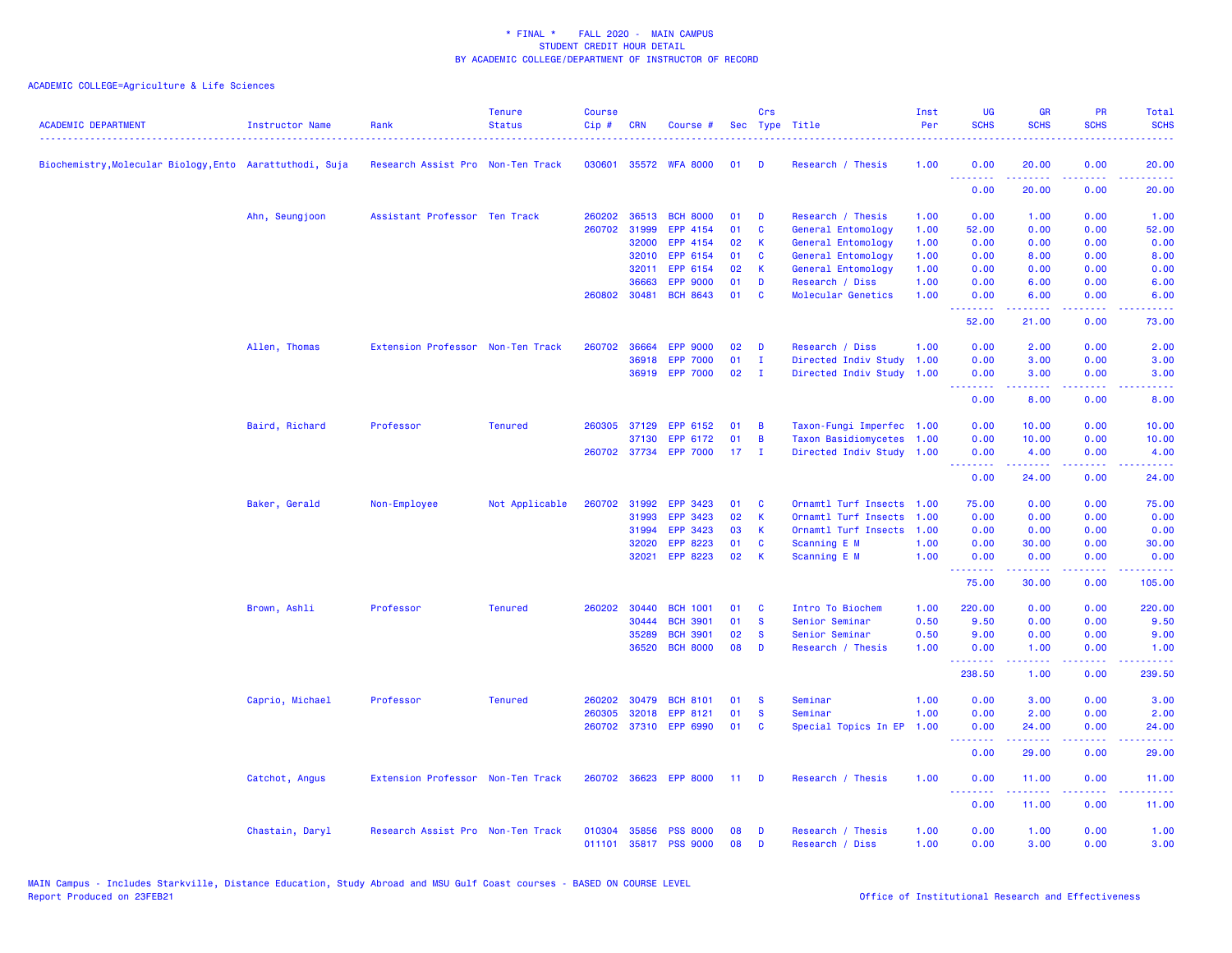| <b>ACADEMIC DEPARTMENT</b>                          | <b>Instructor Name</b> | Rank                              | <b>Tenure</b><br><b>Status</b> | <b>Course</b><br>Cip# | <b>CRN</b>     | Course #                           |              | Crs            | Sec Type Title                                    | Inst<br>Per | <b>UG</b><br><b>SCHS</b> | <b>GR</b><br><b>SCHS</b> | <b>PR</b><br><b>SCHS</b>            | Total<br><b>SCHS</b> |
|-----------------------------------------------------|------------------------|-----------------------------------|--------------------------------|-----------------------|----------------|------------------------------------|--------------|----------------|---------------------------------------------------|-------------|--------------------------|--------------------------|-------------------------------------|----------------------|
|                                                     |                        |                                   |                                |                       |                |                                    |              |                |                                                   |             | <u>.</u><br>0.00         | . <u>.</u><br>4.00       | ----<br>0.00                        | 4.00                 |
| Biochemistry, Molecular Biology, Ento Dean, Jeffrey |                        | Professor                         | <b>Tenured</b>                 | 260202<br>260802      | 36576<br>30447 | <b>BCH 9000</b><br><b>BCH 4100</b> | 14<br>01     | D<br>-F        | <b>Research/Diss</b><br>Biochem Mol Bio Inte 1.00 | 1.00        | 0.00<br>5.00             | 9.00<br>0.00             | 0.00<br>0.00                        | 9.00<br>5.00         |
|                                                     |                        |                                   |                                |                       |                |                                    |              |                |                                                   |             | .<br>5.00                | .<br>9.00                | $\sim$ $\sim$ $\sim$<br>0.00        | -----<br>14.00       |
|                                                     | Fountain, Jake         | Assistant Professor Ten Track     |                                |                       |                | 011105 31980 EPP 1001              | <b>F01 C</b> |                | First Year Experienc 1.00                         |             | 7.00                     | 0.00                     | 0.00                                | 7.00                 |
|                                                     |                        |                                   |                                |                       |                |                                    |              |                |                                                   |             | .<br>7.00                | .<br>0.00                | والمالمات<br>0.00                   | 2222<br>7.00         |
|                                                     | Goddard, Jerome        | Extension Professor Non-Ten Track |                                |                       |                | 260702 36679 EPP 9000              | 17           | D              | Research / Diss                                   | 1.00        | 0.00                     | 4.00                     | 0.00                                | 4.00                 |
|                                                     |                        |                                   |                                |                       | 37167          | <b>EPP 7000</b>                    | 03           | $\mathbf{I}$   | Directed Indiv Study                              | 1.00        | 0.00                     | 2.00                     | 0.00                                | 2.00                 |
|                                                     |                        |                                   |                                |                       | 37183          | <b>EPP 7000</b>                    | 04           | $\mathbf{I}$   | Directed Indiv Study                              | 1.00        | 0.00                     | 3.00                     | 0.00                                | 3.00                 |
|                                                     |                        |                                   |                                |                       | 37357          | <b>EPP 7000</b>                    | 05           | $\mathbf{I}$   | Directed Indiv Study                              | 1.00        | 0.00                     | 3.00                     | 0.00                                | 3.00                 |
|                                                     |                        |                                   |                                |                       | 37360          | <b>EPP 7000</b>                    | 07           | $\mathbf{I}$   | Directed Indiv Study                              | 1.00        | 0.00                     | 3.00                     | 0.00                                | 3.00                 |
|                                                     |                        |                                   |                                |                       | 37364          | <b>EPP 7000</b>                    | 08           | $\mathbf{I}$   | Directed Indiv Study                              | 1.00        | 0.00                     | 3.00                     | 0.00                                | 3.00                 |
|                                                     |                        |                                   |                                |                       |                | 37500 EPP 7000                     | 12           | $\mathbf{I}$   | Directed Indiv Study 1.00                         |             | 0.00<br>.                | 3.00<br>.                | 0.00<br>.                           | 3.00<br>وعاويات      |
|                                                     |                        |                                   |                                |                       |                |                                    |              |                |                                                   |             | 0.00                     | 21.00                    | 0.00                                | 21.00                |
|                                                     | Gore, Jeffrey          | Research Professor                | Non-Ten Track                  | 260702                |                | 36630 EPP 8000                     | 18           | D              | Research / Thesis                                 | 1.00        | 0.00                     | 16.00                    | 0.00                                | 16.00                |
|                                                     |                        |                                   |                                |                       |                |                                    |              |                |                                                   |             | 0.00                     | 16.00                    | 0.00                                | 16.00                |
|                                                     | Guyton, John           | Extension Assoc Pro Non-Ten Track |                                |                       |                | 011105 31981 EPP 1001              | F02 C        |                | First Year Experienc 1.00                         |             | 12.00<br>.               | 0.00<br>.                | 0.00<br>والمحامل                    | 12.00<br>وعاعاتها    |
|                                                     |                        |                                   |                                |                       |                |                                    |              |                |                                                   |             | 12.00                    | 0.00                     | 0.00                                | 12.00                |
|                                                     | Harris, Jeffrey        | Extension Assoc Pro Non-Ten Track |                                | 010000                | 37539          | GA 4800                            | 31           | $\blacksquare$ | Undergraduate Resear                              | 1.00        | 1.00                     | 0.00                     | 0.00                                | 1.00                 |
|                                                     |                        |                                   |                                | 260702                | 36682          | <b>EPP 9000</b>                    | 20           | D              | Research / Diss                                   | 1.00        | 0.00                     | 10.00                    | 0.00                                | 10.00                |
|                                                     |                        |                                   |                                | 521003                |                | 32415 FYE 1001                     | F38 C        |                | First Year Experienc 1.00                         |             | 10.00<br><u>.</u>        | 0.00<br><u>.</u>         | 0.00<br>22222                       | 10.00<br>.           |
|                                                     |                        |                                   |                                |                       |                |                                    |              |                |                                                   |             | 11.00                    | 10.00                    | 0.00                                | 21.00                |
|                                                     | Hill, Jovonn           | Research Assist Pro Non-Ten Track |                                | 010000                | 37505          | GA 4800                            | 22           | T              | Undergraduate Resear                              | 1.00        | 1.00                     | 0.00                     | 0.00                                | 1.00                 |
|                                                     |                        |                                   |                                | 260702                | 31983          | EPP 2213                           | 01           | C              | Intro To Insects                                  | 1.00        | 183.00                   | 0.00                     | 0.00                                | 183.00               |
|                                                     |                        |                                   |                                |                       | 31984          | EPP 2213                           | 02           | К              | Intro To Insects                                  | 1.00        | 0.00                     | 0.00                     | 0.00                                | 0.00                 |
|                                                     |                        |                                   |                                |                       | 31985          | EPP 2213                           | 03           | К              | Intro To Insects                                  | 1.00        | 0.00                     | 0.00                     | 0.00                                | 0.00                 |
|                                                     |                        |                                   |                                |                       | 31986          | EPP 2213                           | 04           | <b>K</b>       | Intro To Insects                                  | 1.00        | 0.00                     | 0.00                     | 0.00                                | 0.00                 |
|                                                     |                        |                                   |                                |                       | 31987          | EPP 2213                           | 05           | $\mathsf K$    | Intro To Insects                                  | 1.00        | 0.00                     | 0.00                     | 0.00                                | 0.00                 |
|                                                     |                        |                                   |                                |                       | 36633          | <b>EPP 8000</b>                    | 21           | D              | Research / Thesis                                 | 1.00        | 0.00                     | 1.00                     | 0.00<br>$\sim$ $\sim$ $\sim$ $\sim$ | 1.00                 |
|                                                     |                        |                                   |                                |                       |                |                                    |              |                |                                                   |             | 184.00                   | 1.00                     | 0.00                                | 185.00               |
|                                                     | Hoffmann, Federico     | Associate Professor Tenured       |                                |                       | 260202 30457   | <b>BCH 4503</b>                    | 01           | C              | Sci Comm Skills                                   | 1.00        | 270.00                   | 0.00                     | 0.00                                | 270.00               |
|                                                     |                        |                                   |                                |                       | 36584          | <b>BCH 9000</b>                    | 22           | D              | Research/Diss                                     | 1.00        | 0.00                     | 6.00                     | 0.00                                | 6.00                 |
|                                                     |                        |                                   |                                |                       | 36790          | <b>BCH 4000</b>                    | 03           | $\mathbf{I}$   | Directed Indiv Study                              | 1.00        | 4.00<br>.                | 0.00<br>.                | 0.00<br>المتحدث                     | 4.00<br>.            |
|                                                     |                        |                                   |                                |                       |                |                                    |              |                |                                                   |             | 274.00                   | 6.00                     | 0.00                                | 280.00               |
|                                                     | King, Jonas            | Assistant Professor Ten Track     |                                | 260202                | 36585          | <b>BCH 9000</b>                    | 23           | D              | <b>Research/Diss</b>                              | 1.00        | 0.00                     | 18.00                    | 0.00                                | 18.00                |
|                                                     |                        |                                   |                                |                       | 37731          | <b>BCH 4000</b>                    | 05           | $\mathbf{I}$   | Directed Indiv Study                              | 1.00        | 1.00                     | 0.00                     | 0.00                                | 1.00                 |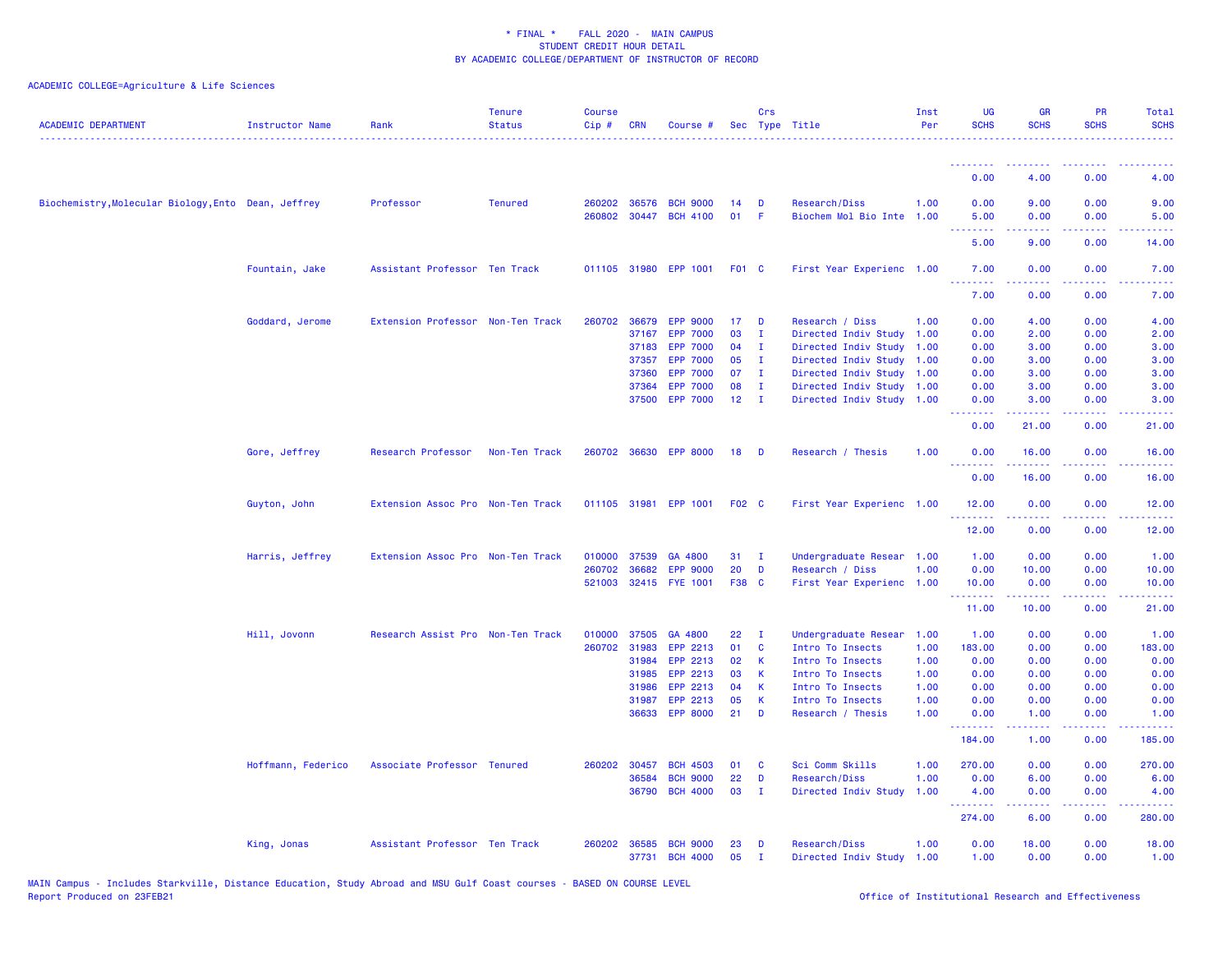| <b>ACADEMIC DEPARTMENT</b>                        | <b>Instructor Name</b> | Rank                          | <b>Tenure</b><br><b>Status</b> | <b>Course</b><br>$Cip \#$ | <b>CRN</b>   | Course #        |                 | Crs          | Sec Type Title            | Inst<br>Per | <b>UG</b><br><b>SCHS</b> | <b>GR</b><br><b>SCHS</b>                                                                                                                                      | <b>PR</b><br><b>SCHS</b> | Total<br><b>SCHS</b>      |
|---------------------------------------------------|------------------------|-------------------------------|--------------------------------|---------------------------|--------------|-----------------|-----------------|--------------|---------------------------|-------------|--------------------------|---------------------------------------------------------------------------------------------------------------------------------------------------------------|--------------------------|---------------------------|
| Biochemistry, Molecular Biology, Ento King, Jonas |                        | Assistant Professor Ten Track |                                |                           | 512299 30456 | <b>BCH 4443</b> | 01              | <b>C</b>     | Introduction to Publ 1.00 |             | 60.00                    | 0.00                                                                                                                                                          | 0.00                     | 60.00                     |
|                                                   |                        |                               |                                |                           |              | 30473 BCH 6443  | 01              | <b>C</b>     | Introduction to Publ 1.00 |             | 0.00<br>.                | 3.00                                                                                                                                                          | 0.00<br>وعاويا           | 3.00<br>والمحامل          |
|                                                   |                        |                               |                                |                           |              |                 |                 |              |                           |             | 61.00                    | 21.00                                                                                                                                                         | 0.00                     | 82.00                     |
|                                                   | Krishnan, Natraj       | Associate Professor Tenured   |                                | 260202                    | 30441        | <b>BCH 1011</b> | F01 C           |              | First Year Seminar        | 1.00        | 16.00                    | 0.00                                                                                                                                                          | 0.00                     | 16.00                     |
|                                                   |                        |                               |                                |                           | 36139        | <b>BCH 4000</b> | 02              | $\mathbf{I}$ | Directed Indiv Study      | 1.00        | 4.00                     | 0.00                                                                                                                                                          | 0.00                     | 4.00                      |
|                                                   |                        |                               |                                |                           | 36536        | <b>BCH 8000</b> | 24              | D            | Research / Thesis         | 1.00        | 0.00                     | 3.00                                                                                                                                                          | 0.00                     | 3.00                      |
|                                                   |                        |                               |                                | 260702 37629              |              | EPP 4000        | 01              | $\mathbf{I}$ | Directed Indiv Study      | 1.00        | 3.00                     | 0.00                                                                                                                                                          | 0.00                     | 3.00                      |
|                                                   |                        |                               |                                |                           | 37668        | <b>EPP 7000</b> | 16              | $\mathbf{I}$ | Directed Indiv Study      | 1.00        | 0.00<br>.                | 3.00                                                                                                                                                          | 0.00                     | 3.00                      |
|                                                   |                        |                               |                                |                           |              |                 |                 |              |                           |             | 23.00                    | 6.00                                                                                                                                                          | 0.00                     | 29.00                     |
|                                                   | Li, Jiaxu              | Associate Professor Tenured   |                                | 260202                    | 30445        | <b>BCH 4013</b> | 01              | C            | Principles of Bioche 1.00 |             | 501.00                   | 0.00                                                                                                                                                          | 0.00                     | 501.00                    |
|                                                   |                        |                               |                                |                           | 30446        | <b>BCH 4013</b> | H01 C           |              | Principles of BCH-Ho      | 1.00        | 102.00                   | 0.00                                                                                                                                                          | 0.00                     | 102.00                    |
|                                                   |                        |                               |                                |                           | 30466        | <b>BCH 6013</b> | 01              | C            | Principles of Bioche      | 1.00        | 0.00                     | 18.00                                                                                                                                                         | 0.00                     | 18.00                     |
|                                                   |                        |                               |                                |                           | 36590        | <b>BCH 9000</b> | 28              | D            | Research/Diss             | 1.00        | 0.00<br>.                | 27.00<br>.                                                                                                                                                    | 0.00<br>.                | 27.00<br>والموالي الموالي |
|                                                   |                        |                               |                                |                           |              |                 |                 |              |                           |             | 603.00                   | 45.00                                                                                                                                                         | 0.00                     | 648.00                    |
|                                                   | Lu, Shien              | Professor                     | <b>Tenured</b>                 | 010000                    | 37479        | GA 4800         | 17              | T            | Undergraduate Resear      | 1.00        | 1.00                     | 0.00                                                                                                                                                          | 0.00                     | 1.00                      |
|                                                   |                        |                               |                                | 260305                    | 31995        | EPP 4113        | 01              | $\mathbf{C}$ | Principles of Plant       | 1.00        | 153.00                   | 0.00                                                                                                                                                          | 0.00                     | 153.00                    |
|                                                   |                        |                               |                                |                           | 31996        | EPP 4113        | 02              | K            | Principles of Plant       | 1.00        | 0.00                     | 0.00                                                                                                                                                          | 0.00                     | 0.00                      |
|                                                   |                        |                               |                                |                           | 31998        | EPP 4113        | 04              | К            | Principles of Plant       | 1.00        | 0.00                     | 0.00                                                                                                                                                          | 0.00                     | 0.00                      |
|                                                   |                        |                               |                                |                           | 32006        | EPP 6113        | 01              | C            | Principles of Plant       | 1.00        | 0.00                     | 9.00                                                                                                                                                          | 0.00                     | 9.00                      |
|                                                   |                        |                               |                                |                           | 32007        | EPP 6113        | 02              | K            | Principles of Plant       | 1.00        | 0.00                     | 0.00                                                                                                                                                          | 0.00                     | 0.00                      |
|                                                   |                        |                               |                                |                           | 37476        | EPP 6113        | 03              | K            | Principles of Plant       | 1.00        | 0.00                     | 0.00                                                                                                                                                          | 0.00                     | 0.00                      |
|                                                   |                        |                               |                                | 260702 36691              |              | <b>EPP 9000</b> | 29              | D            | Research / Diss           | 1.00        | 0.00                     | 9.00                                                                                                                                                          | 0.00                     | 9.00                      |
|                                                   |                        |                               |                                |                           |              |                 |                 |              |                           |             | .<br>154.00              | $\frac{1}{2} \left( \frac{1}{2} \right) \left( \frac{1}{2} \right) \left( \frac{1}{2} \right) \left( \frac{1}{2} \right) \left( \frac{1}{2} \right)$<br>18.00 | .<br>0.00                | .<br>172.00               |
|                                                   | Meyer, Florencia       | Associate Professor Tenured   |                                | 260202                    | 36543        | <b>BCH 8000</b> | 31              | D            | Research / Thesis         | 1.00        | 0.00                     | 9.00                                                                                                                                                          | 0.00                     | 9.00                      |
|                                                   |                        |                               |                                |                           | 36593        | <b>BCH 9000</b> | 31              | D            | Research/Diss             | 1.00        | 0.00                     | 9.00                                                                                                                                                          | 0.00                     | 9.00                      |
|                                                   |                        |                               |                                |                           | 400510 30449 | <b>BCH 4333</b> | 01              | C            | Adv Forensic Science      | 1.00        | 24.00                    | 0.00                                                                                                                                                          | 0.00                     | 24.00                     |
|                                                   |                        |                               |                                |                           | 30450        | <b>BCH 4333</b> | <b>HO1 C</b>    |              | Adv Forensic Science      | 1.00        | 3.00<br>.                | 0.00<br>2.2.2.2.2                                                                                                                                             | 0.00<br>.                | 3.00<br>.                 |
|                                                   |                        |                               |                                |                           |              |                 |                 |              |                           |             | 27.00                    | 18.00                                                                                                                                                         | 0.00                     | 45.00                     |
|                                                   | Musser, Fred           | Professor                     | <b>Tenured</b>                 | 260702                    | 32002        | EPP 4234        | 01              | C            | Field Crop Insect         | 1.00        | 60.00                    | 0.00                                                                                                                                                          | 0.00                     | 60.00                     |
|                                                   |                        |                               |                                |                           | 32003        | EPP 4234        | 02              | К            | Field Crop Insect         | 1.00        | 0.00                     | 0.00                                                                                                                                                          | 0.00                     | 0.00                      |
|                                                   |                        |                               |                                |                           | 32013        | EPP 6234        | 01              | <b>C</b>     | Field Crop Insect         | 1.00        | 0.00                     | 24.00                                                                                                                                                         | 0.00                     | 24.00                     |
|                                                   |                        |                               |                                |                           | 32014        | EPP 6234        | 02              | K            | Field Crop Insect         | 1.00        | 0.00                     | 0.00                                                                                                                                                          | 0.00                     | 0.00                      |
|                                                   |                        |                               |                                |                           | 36645        | <b>EPP 8000</b> | 33              | D            | Research / Thesis         | 1.00        | 0.00                     | 10.00                                                                                                                                                         | 0.00                     | 10.00                     |
|                                                   |                        |                               |                                |                           |              | 37495 EPP 7000  | 10 <sub>1</sub> | $\mathbf{I}$ | Directed Indiv Study      | 1.00        | 0.00<br><u>.</u>         | 2.00<br>د د د د د                                                                                                                                             | 0.00<br>.                | 2.00<br>.                 |
|                                                   |                        |                               |                                |                           |              |                 |                 |              |                           |             | 60.00                    | 36.00                                                                                                                                                         | 0.00                     | 96.00                     |
|                                                   | Peng, Zhaohua          | Professor                     | <b>Tenured</b>                 | 260202                    | 36596        | <b>BCH 9000</b> | 34              | D            | Research/Diss             | 1.00        | 0.00                     | 9.00                                                                                                                                                          | 0.00                     | 9.00                      |
|                                                   |                        |                               |                                | 260204                    | 30478        | <b>BCH 6713</b> | 01              | C            | Molecular Biology         | 1.00        | 0.00                     | 18.00                                                                                                                                                         | 0.00                     | 18.00                     |
|                                                   |                        |                               |                                | 260210 30464              |              | <b>BCH 4713</b> | 01              | C            | Molecular Biology         | 1.00        | 255.00                   | 0.00                                                                                                                                                          | 0.00                     | 255.00                    |
|                                                   |                        |                               |                                |                           | 30465        | <b>BCH 4713</b> | <b>HO1 C</b>    |              | Honors Molecular Bio      | 1.00        | 12.00<br>.               | 0.00<br>.                                                                                                                                                     | 0.00<br>.                | 12.00<br>.                |
|                                                   |                        |                               |                                |                           |              |                 |                 |              |                           |             | 267.00                   | 27,00                                                                                                                                                         | 0.00                     | 294.00                    |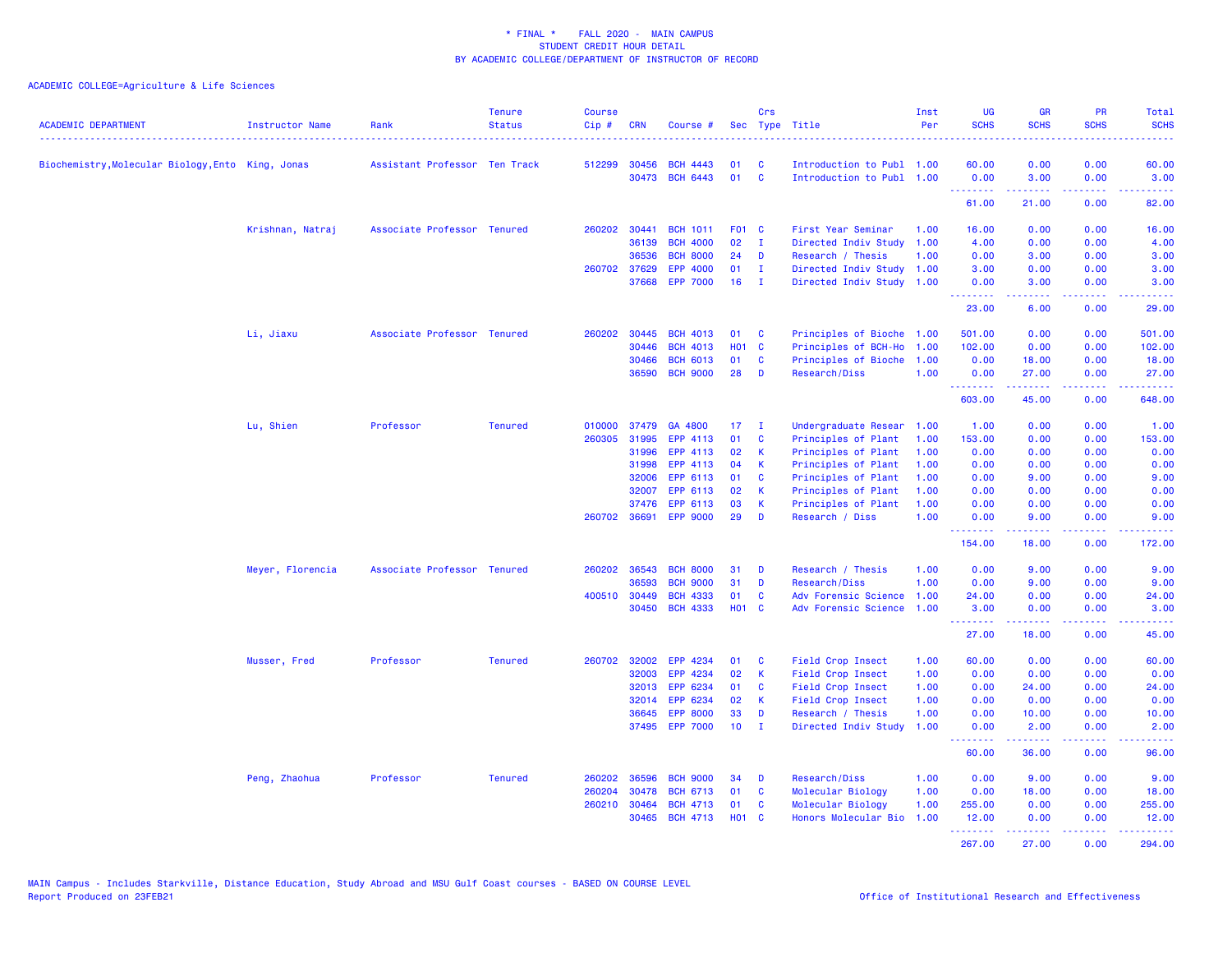| <b>ACADEMIC DEPARTMENT</b>                            | <b>Instructor Name</b>                  | Rank                              | <b>Tenure</b><br><b>Status</b> | <b>Course</b><br>Cip # | <b>CRN</b>     | Course #                           |                  | Crs                  | Sec Type Title                        | Inst<br>Per  | <b>UG</b><br><b>SCHS</b> | <b>GR</b><br><b>SCHS</b>      | <b>PR</b><br><b>SCHS</b> | Total<br><b>SCHS</b><br>$- - - -$                                                                                                 |
|-------------------------------------------------------|-----------------------------------------|-----------------------------------|--------------------------------|------------------------|----------------|------------------------------------|------------------|----------------------|---------------------------------------|--------------|--------------------------|-------------------------------|--------------------------|-----------------------------------------------------------------------------------------------------------------------------------|
| Biochemistry, Molecular Biology, Ento Popescu, Sorina |                                         | Associate Professor Ten Track     |                                | 260202                 | 30458          | <b>BCH 4603</b>                    | 01               | <b>C</b>             | Gen Biochem I                         | 1.00         | 177.00                   | 0.00                          | 0.00                     | 177.00                                                                                                                            |
|                                                       |                                         |                                   |                                |                        | 30461          | <b>BCH 4603</b>                    | <b>HO1</b>       | <b>C</b>             | Honors Gen Biochem I                  | 1.00         | 75.00                    | 0.00                          | 0.00                     | 75.00                                                                                                                             |
|                                                       |                                         |                                   |                                |                        | 30475          | <b>BCH 6603</b>                    | 01               | <b>C</b>             | Gen Biochem I                         | 1.00         | 0.00                     | 18.00                         | 0.00                     | 18.00                                                                                                                             |
|                                                       |                                         |                                   |                                |                        | 36599          | <b>BCH 9000</b>                    | 37               | D                    | Research/Diss                         | 1.00         | 0.00                     | 18.00                         | 0.00                     | 18.00                                                                                                                             |
|                                                       |                                         |                                   |                                |                        | 37745          | <b>BCH 4000</b>                    | 06               | л.                   | Directed Indiv Study                  | 1.00         | 6.00                     | 0.00                          | 0.00                     | 6.00                                                                                                                              |
|                                                       |                                         |                                   |                                |                        | 37746          | <b>BCH 4000</b>                    | 07               | T                    | Directed Indiv Study                  | 1.00         | 3.00                     | 0.00                          | 0.00                     | 3.00                                                                                                                              |
|                                                       |                                         |                                   |                                |                        | 37758          | <b>BCH 4000</b>                    | 10               | I.                   | Directed Indiv Study                  | 1.00         | 2.00<br>.                | 0.00<br><b><i><u></u></i></b> | 0.00<br>.                | 2.00<br>.                                                                                                                         |
|                                                       |                                         |                                   |                                |                        |                |                                    |                  |                      |                                       |              | 263.00                   | 36.00                         | 0.00                     | 299.00                                                                                                                            |
|                                                       | Rai, Aswathy                            | Clinical Assist Pro Non-Ten Track |                                | 260202                 | 30451          | <b>BCH 4414</b>                    | 01               | <b>C</b>             | Protein Methods                       | 0.10         | 29.20                    | 0.00                          | 0.00                     | 29.20                                                                                                                             |
|                                                       |                                         |                                   |                                |                        | 30452          | <b>BCH 4414</b>                    | 02               | K                    | Protein Methods                       | 1.00         | 0.00                     | 0.00                          | 0.00                     | 0.00                                                                                                                              |
|                                                       |                                         |                                   |                                |                        | 30454          | <b>BCH 4414</b>                    | 04               | K.                   | Protein Methods                       | 1.00         | 0.00                     | 0.00                          | 0.00                     | 0.00                                                                                                                              |
|                                                       |                                         |                                   |                                |                        | 30455          | <b>BCH 4414</b>                    | H <sub>0</sub> 1 | $\mathbf{C}$         | Protein Methods-Hono                  | 0.10         | 0.40                     | 0.00                          | 0.00                     | 0.40                                                                                                                              |
|                                                       |                                         |                                   |                                |                        | 30460<br>30476 | <b>BCH 4603</b><br><b>BCH 6603</b> | 03<br>03         | <b>C</b><br><b>C</b> | Gen Biochem I                         | 1.00         | 114.00                   | 0.00                          | 0.00                     | 114.00<br>15.00                                                                                                                   |
|                                                       |                                         |                                   |                                |                        | 37389          | <b>BCH 4603</b>                    | 04               | $\mathbf{C}$         | Gen Biochem I                         | 1.00         | 0.00<br>69.00            | 15.00<br>0.00                 | 0.00<br>0.00             |                                                                                                                                   |
|                                                       |                                         |                                   |                                |                        | 37390          | <b>BCH 4603</b>                    | <b>HO3</b>       | <b>C</b>             | Gen Biochem I<br>Gen Biochem I        | 1.00<br>1.00 | 15.00                    | 0.00                          | 0.00                     | 69.00<br>15.00                                                                                                                    |
|                                                       |                                         |                                   |                                | 260210                 | 37185          | <b>BCH 2023</b>                    | 01               | $\mathbf{C}$         | Mol. Mech. Human Dis                  | 1.00         | 39.00                    | 0.00                          | 0.00                     | 39.00                                                                                                                             |
|                                                       |                                         |                                   |                                |                        |                |                                    |                  |                      |                                       |              | .                        | <u>.</u>                      | .                        | .                                                                                                                                 |
|                                                       |                                         |                                   |                                |                        |                |                                    |                  |                      |                                       |              | 266.60                   | 15.00                         | 0.00                     | 281.60                                                                                                                            |
|                                                       | Riggins, John                           | Associate Professor Tenured       |                                | 260702                 | 31988          | <b>EPP 3124</b>                    | 01               | C                    | Forest Pest Mgt                       | 1.00         | 140.00                   | 0.00                          | 0.00                     | 140.00                                                                                                                            |
|                                                       |                                         |                                   |                                |                        | 31989          | EPP 3124                           | 02               | <b>K</b>             | Forest Pest Mgt                       | 1.00         | 0.00                     | 0.00                          | 0.00                     | 0.00                                                                                                                              |
|                                                       |                                         |                                   |                                |                        | 31990          | EPP 3124                           | 03               | <b>K</b>             | Forest Pest Mgt                       | 1.00         | 0.00                     | 0.00                          | 0.00                     | 0.00                                                                                                                              |
|                                                       |                                         |                                   |                                |                        | 31991          | EPP 3124                           | 04               | <b>K</b>             | Forest Pest Mgt                       | 1.00         | 0.00                     | 0.00                          | 0.00                     | 0.00                                                                                                                              |
|                                                       |                                         |                                   |                                |                        | 36651          | <b>EPP 8000</b>                    | 39               | D                    | Research / Thesis                     | 1.00         | 0.00                     | 9.00                          | 0.00                     | 9.00                                                                                                                              |
|                                                       |                                         |                                   |                                |                        | 36701          | <b>EPP 9000</b>                    | 39               | D                    | Research / Diss                       | 1.00         | 0.00                     | 6.00                          | 0.00                     | 6.00                                                                                                                              |
|                                                       |                                         |                                   |                                |                        | 37639          | <b>EPP 7000</b>                    | 15               | I.                   | Directed Indiv Study                  | 1.00         | 0.00<br>.                | 3.00<br>.                     | 0.00<br>د د د د          | 3.00<br>د د د د د                                                                                                                 |
|                                                       |                                         |                                   |                                |                        |                |                                    |                  |                      |                                       |              | 140.00                   | 18.00                         | 0.00                     | 158.00                                                                                                                            |
|                                                       | Seltzer, Jennifer                       | Non-Faculty                       | Not Applicable                 | 011105                 | 31982          | EPP 1001                           | F04 C            |                      | First Year Experienc                  | 1.00         | 15.00                    | 0.00                          | 0.00                     | 15.00                                                                                                                             |
|                                                       |                                         |                                   |                                | 450201                 |                | 30245 AN 1001                      | F01 C            |                      | First Year Seminar                    | 1.00         | 5.00                     | 0.00                          | 0.00                     | 5.00                                                                                                                              |
|                                                       |                                         |                                   |                                |                        |                |                                    |                  |                      |                                       |              | .<br>20.00               | د د د د<br>0.00               | .<br>0.00                | بالمحامين<br>20.00                                                                                                                |
|                                                       |                                         |                                   |                                |                        |                |                                    |                  |                      |                                       |              |                          |                               |                          |                                                                                                                                   |
|                                                       | Shan, Xueyan                            | Research Assoc Prof Non-Ten Track |                                | 260202                 | 30451          | <b>BCH 4414</b>                    | 01               | <b>C</b>             | Protein Methods                       | 0.10         | 29.20                    | 0.00                          | 0.00                     | 29.20                                                                                                                             |
|                                                       |                                         |                                   |                                |                        | 30453          | <b>BCH 4414</b>                    | 03               | $\mathbf{K}$         | Protein Methods                       | 1.00         | 0.00                     | 0.00                          | 0.00                     | 0.00                                                                                                                              |
|                                                       |                                         |                                   |                                |                        | 30455          | <b>BCH 4414</b>                    | <b>HO1</b>       | <b>C</b>             | Protein Methods-Hono                  | 0.10         | 0.40                     | 0.00                          | 0.00                     | 0.40                                                                                                                              |
|                                                       |                                         |                                   |                                |                        | 36604<br>36811 | <b>BCH 9000</b><br><b>BCH 4000</b> | 42<br>04         | D<br>л.              | Research/Diss<br>Directed Indiv Study | 1.00<br>1.00 | 0.00<br>4.00             | 5.00<br>0.00                  | 0.00<br>0.00             | 5.00<br>4.00                                                                                                                      |
|                                                       |                                         |                                   |                                |                        |                |                                    |                  |                      |                                       |              | 33.60                    | 5.00                          | 0.00                     | 38.60                                                                                                                             |
|                                                       | Sparks, Darrell                         | Associate Professor Tenured       |                                |                        | 260202 30444   | <b>BCH 3901</b>                    | 01               | - S                  | Senior Seminar                        | 0.50         | 9.50                     | 0.00                          | 0.00                     | 9.50                                                                                                                              |
|                                                       |                                         |                                   |                                |                        | 30462          | <b>BCH 4613</b>                    | 01               | $\mathbf{C}$         | Gen Biochem II                        | 1.00         | 57.00                    | 0.00                          | 0.00                     | 57.00                                                                                                                             |
|                                                       |                                         |                                   |                                |                        | 30477          | <b>BCH 6613</b>                    | 01               | <b>C</b>             | Gen Biochem II                        | 1.00         | 0.00                     | 9.00                          | 0.00                     | 9.00                                                                                                                              |
|                                                       |                                         |                                   |                                |                        | 35289          | <b>BCH 3901</b>                    | 02               | <b>S</b>             | Senior Seminar                        | 0.50         | 9.00                     | 0.00                          | 0.00                     | 9.00                                                                                                                              |
|                                                       |                                         |                                   |                                |                        | 36556          | <b>BCH 8000</b>                    | 44               | D                    | Research / Thesis                     | 1.00         | 0.00<br>.                | 1.00<br>22222                 | 0.00<br>الداعات عادة     | 1.00<br>$\frac{1}{2} \left( \frac{1}{2} \right) \left( \frac{1}{2} \right) \left( \frac{1}{2} \right) \left( \frac{1}{2} \right)$ |
|                                                       |                                         |                                   |                                |                        |                |                                    |                  |                      |                                       |              | 75.50                    | 10.00                         | 0.00                     | 85.50                                                                                                                             |
|                                                       | Tomaso-Peterson, Mar Research Professor |                                   | Non-Ten Track                  | 260305                 |                | 32004 EPP 4523                     | 01               | <b>C</b>             | <b>Turfgrass Diseases</b>             | 1.00         | 18.00                    | 0.00                          | 0.00                     | 18.00                                                                                                                             |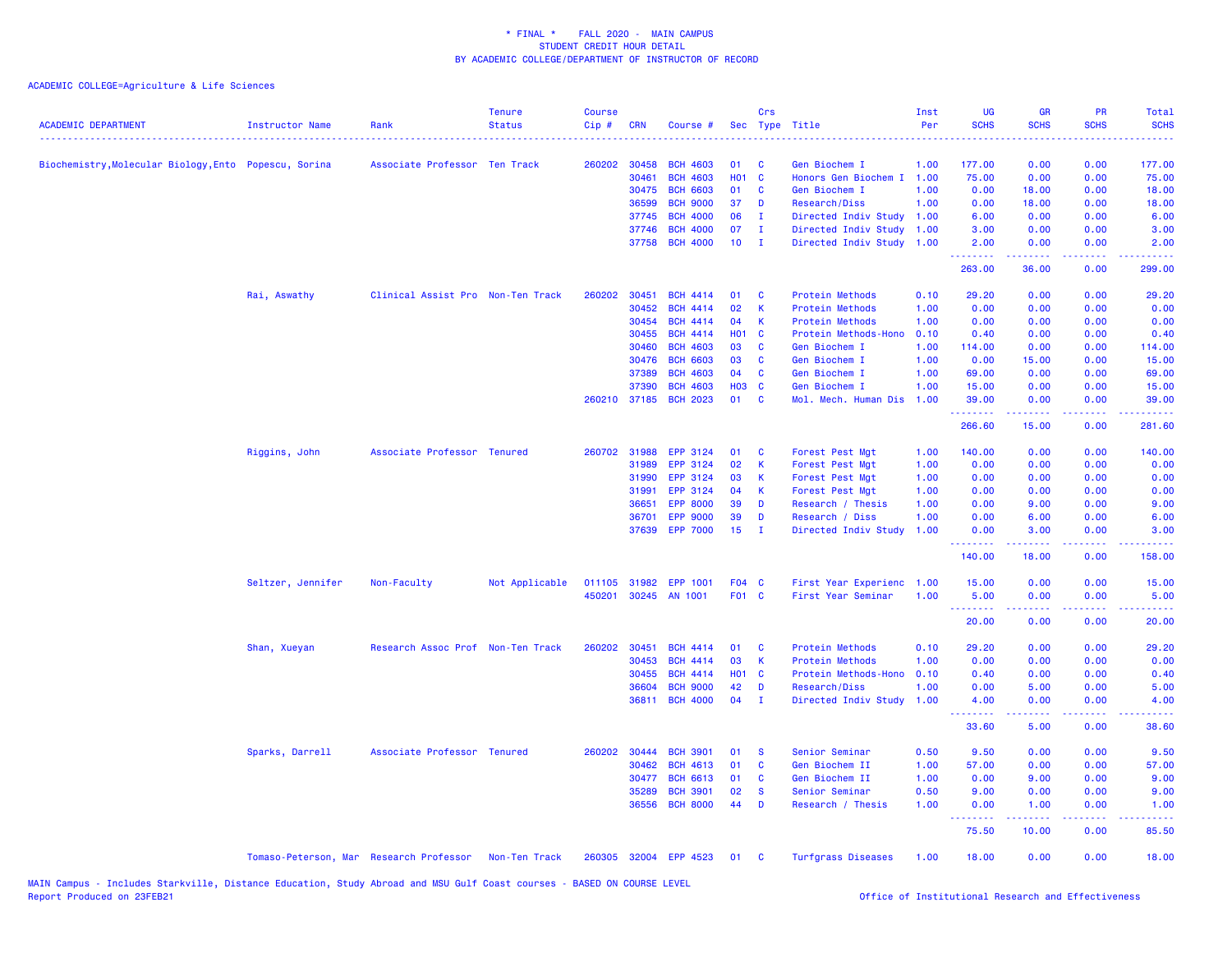| <b>ACADEMIC DEPARTMENT</b>                                                    | <b>Instructor Name</b> | Rank                              | <b>Tenure</b><br><b>Status</b> | <b>Course</b><br>Cip# | <b>CRN</b>   | Course                |              | Crs          | Sec Type Title            | Inst<br>Per | <b>UG</b><br><b>SCHS</b> | <b>GR</b><br><b>SCHS</b> | <b>PR</b><br><b>SCHS</b> | Total<br><b>SCHS</b>                                                                                                                                 |
|-------------------------------------------------------------------------------|------------------------|-----------------------------------|--------------------------------|-----------------------|--------------|-----------------------|--------------|--------------|---------------------------|-------------|--------------------------|--------------------------|--------------------------|------------------------------------------------------------------------------------------------------------------------------------------------------|
|                                                                               |                        |                                   | . <u>.</u> .                   |                       |              |                       |              |              |                           |             |                          |                          |                          | $\frac{1}{2} \left( \frac{1}{2} \right) \left( \frac{1}{2} \right) \left( \frac{1}{2} \right) \left( \frac{1}{2} \right) \left( \frac{1}{2} \right)$ |
| Biochemistry, Molecular Biology, Ento Tomaso-Peterson, Mar Research Professor |                        |                                   | Non-Ten Track                  | 260305                | 32005        | EPP 4523              | 02           | -K           | <b>Turfgrass Diseases</b> | 1.00        | 0.00                     | 0.00                     | 0.00                     | 0.00                                                                                                                                                 |
|                                                                               |                        |                                   |                                |                       | 32015        | EPP 6523              | 01           | <b>C</b>     | <b>Turfgrass Diseases</b> | 1.00        | 0.00                     | 3.00                     | 0.00                     | 3.00                                                                                                                                                 |
|                                                                               |                        |                                   |                                |                       | 32016        | EPP 6523              | 02           | -K           | <b>Turfgrass Diseases</b> | 1.00        | 0.00                     | 0.00                     | 0.00                     | 0.00                                                                                                                                                 |
|                                                                               |                        |                                   |                                |                       | 260702 36657 | <b>EPP 8000</b>       | 45           | D            | Research / Thesis         | 1.00        | 0.00<br>.                | 9.00                     | 0.00                     | 9.00                                                                                                                                                 |
|                                                                               |                        |                                   |                                |                       |              |                       |              |              |                           |             | 18.00                    | 12.00                    | 0.00                     | 30.00                                                                                                                                                |
|                                                                               | Vance, Carrie          | Research Assist Pro Non-Ten Track |                                | 260202                | 30442        | <b>BCH 1011</b>       | F02 C        |              | First Year Seminar        | 0.50        | 8.50                     | 0.00                     | 0.00                     | 8.50                                                                                                                                                 |
|                                                                               |                        |                                   |                                |                       | 36608        | <b>BCH 9000</b>       | 46           | <b>D</b>     | Research/Diss             | 1.00        | 0.00                     | 5.00                     | 0.00                     | 5.00                                                                                                                                                 |
|                                                                               |                        |                                   |                                |                       | 37224        | <b>BCH 7000</b>       | 01           | $\mathbf{I}$ | Directed Indiv Study      | 1.00        | 0.00                     | 4.00                     | 0.00                     | 4.00                                                                                                                                                 |
|                                                                               |                        |                                   |                                |                       | 37552        | <b>BCH 7000</b>       | 02           | $\mathbf{I}$ | Directed Indiv Study      | 1.00        | 0.00                     | 4.00                     | 0.00                     | 4.00                                                                                                                                                 |
|                                                                               |                        |                                   |                                | 260707                | 36222        | <b>PHY 9000</b>       | 14           | <b>D</b>     | Research / Diss           | 1.00        | 0.00<br><u>.</u>         | 19.00<br>.               | 0.00<br>----             | 19.00                                                                                                                                                |
|                                                                               |                        |                                   |                                |                       |              |                       |              |              |                           |             | 8.50                     | 32.00                    | 0.00                     | 40.50                                                                                                                                                |
|                                                                               | Ward, Samuel           | Assistant Professor Ten Track     |                                |                       |              | 260702 37576 EPP 7000 | 13           | $\mathbf{I}$ | Directed Indiv Study 1.00 |             | 0.00                     | 3.00                     | 0.00                     | 3.00                                                                                                                                                 |
|                                                                               |                        |                                   |                                |                       |              |                       |              |              |                           |             | ----<br>0.00             | 3.00                     | 0.00                     | 3.00                                                                                                                                                 |
|                                                                               | Wilkerson, Teresa      | Research Assist Pro Non-Ten Track |                                |                       | 260702 36660 | <b>EPP 8000</b>       | 48           | - D          | Research / Thesis         | 1.00        | 0.00                     | 4.00                     | 0.00                     | 4.00                                                                                                                                                 |
|                                                                               |                        |                                   |                                |                       |              |                       |              |              |                           |             | .<br>0.00                | 4.00                     | 0.00                     | 4.00                                                                                                                                                 |
|                                                                               | Willard, Scott         | Professor                         | <b>Tenured</b>                 |                       |              | 010000 32424 GA 1111  | 01           | <b>C</b>     | Survey of Agricultur 0.50 |             | 19.00                    | 0.00                     | 0.00                     | 19.00                                                                                                                                                |
|                                                                               |                        |                                   |                                |                       |              | 37043 GA 1111         | 02           | $\mathbf{C}$ | Survey of Agricultur 0.50 |             | 5.00                     | 0.00                     | 0.00                     | 5.00                                                                                                                                                 |
|                                                                               |                        |                                   |                                |                       |              | 37053 GA 4101         | 01           | $\mathbf{C}$ | MANRRS Leadership De 0.10 |             | 0.70                     | 0.00                     | 0.00                     | 0.70                                                                                                                                                 |
|                                                                               |                        |                                   |                                |                       |              | 37648 GA 6101         | 01 C         |              | MANRRS Leadership De 0.10 |             | 0.00<br><u>.</u>         | 0.30<br>.                | 0.00<br>. <b>.</b>       | 0.30<br>.                                                                                                                                            |
|                                                                               |                        |                                   |                                |                       |              |                       |              |              |                           |             | 24.70                    | 0.30                     | 0.00                     | 25.00                                                                                                                                                |
|                                                                               | Willeford, Kenneth     | Professor                         | <b>Tenured</b>                 | 260202                | 30451        | <b>BCH 4414</b>       | 01           | <b>C</b>     | Protein Methods           | 0.80        | 233.60                   | 0.00                     | 0.00                     | 233.60                                                                                                                                               |
|                                                                               |                        |                                   |                                |                       | 30455        | <b>BCH 4414</b>       | <b>HO1 C</b> |              | Protein Methods-Hono      | 0.80        | 3.20<br><u>.</u>         | 0.00<br>. <u>.</u> .     | 0.00<br>. <u>.</u>       | 3.20<br>.                                                                                                                                            |
|                                                                               |                        |                                   |                                |                       |              |                       |              |              |                           |             | 236,80                   | 0.00                     | 0.00                     | 236.80                                                                                                                                               |
| Biochemistry, Molecular Biology, Ento                                         |                        |                                   |                                |                       |              |                       |              |              |                           |             | 3140.20                  | 517.30                   | 0.00                     | ==========<br>3657.50                                                                                                                                |
| =====================================                                         |                        |                                   |                                |                       |              |                       |              |              |                           |             |                          |                          |                          |                                                                                                                                                      |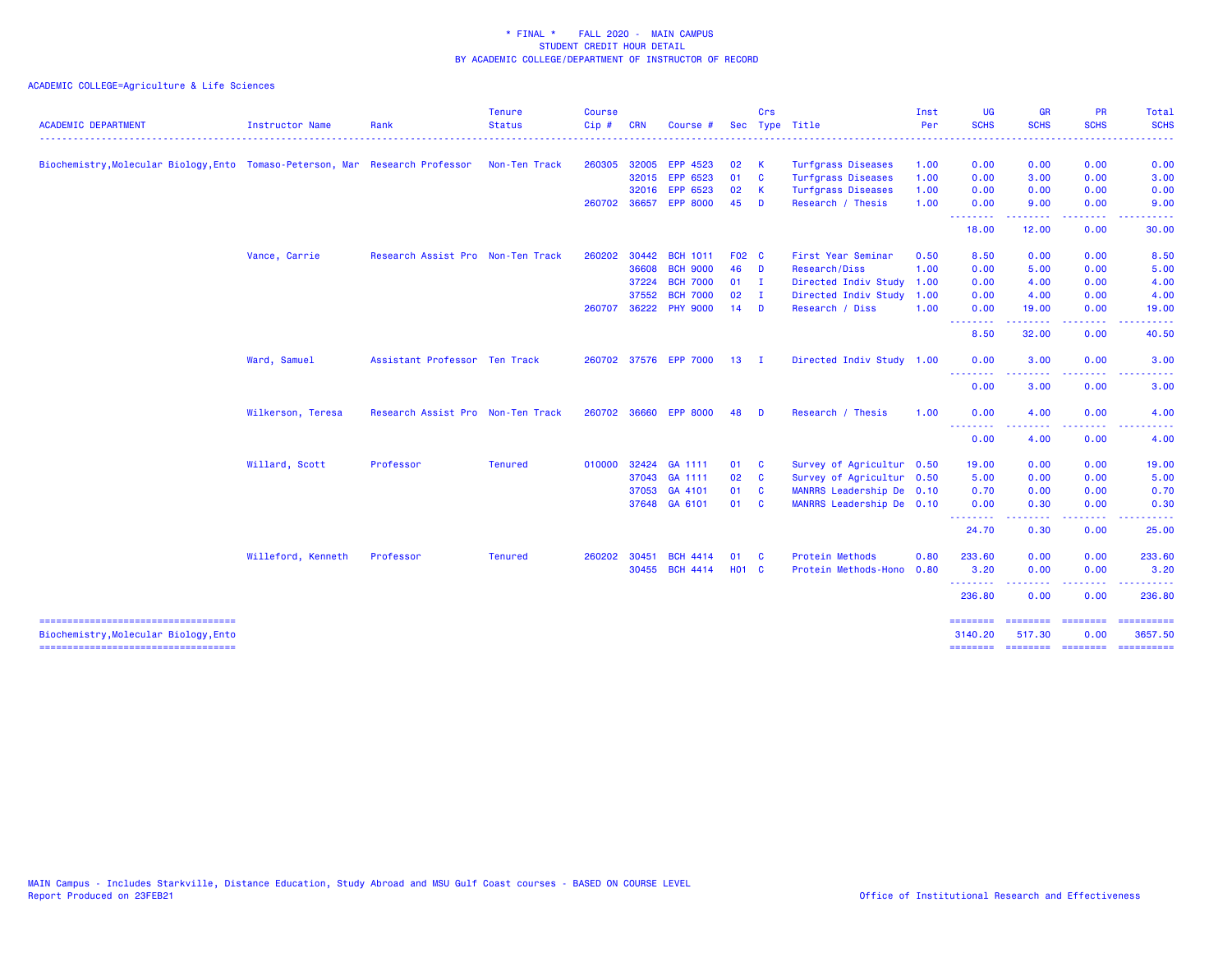| <b>ACADEMIC DEPARTMENT</b>                                                                  | <b>Instructor Name</b> | Rank                          | <b>Tenure</b><br><b>Status</b> | <b>Course</b><br>$Cip \#$ | <b>CRN</b>   | Course #              |       | Crs          | Sec Type Title             | Inst<br>Per | <b>UG</b><br><b>SCHS</b>        | <b>GR</b><br><b>SCHS</b> | <b>PR</b><br><b>SCHS</b>            | <b>Total</b><br><b>SCHS</b> |
|---------------------------------------------------------------------------------------------|------------------------|-------------------------------|--------------------------------|---------------------------|--------------|-----------------------|-------|--------------|----------------------------|-------------|---------------------------------|--------------------------|-------------------------------------|-----------------------------|
| Food Science, Nutrition & Health Pr Abdallah Ruiz, Angel Grad Research Assis Not Applicable |                        |                               |                                | 011001                    | 32324        | <b>FNH 4583</b>       | 01    | C            | Food Preservation Te 0.30  |             | 10.80                           | 0.00                     | 0.00                                | 10.80                       |
|                                                                                             |                        |                               |                                |                           | 32335        | <b>FNH 6583</b>       | 01    | $\mathbf{C}$ | Food Preservation Te 0.30  |             | 0.00                            | 2.70                     | 0.00                                | 2.70                        |
|                                                                                             |                        |                               |                                |                           | 37215        | <b>FNH 4583</b>       | 02    | K            | Food Preservation Te 0.30  |             | 0.00                            | 0.00                     | 0.00                                | 0.00                        |
|                                                                                             |                        |                               |                                |                           |              | 37216 FNH 6583        | 02    | K            | Food Preservation Te 0.30  |             | 0.00                            | 0.00                     | 0.00                                | 0.00                        |
|                                                                                             |                        |                               |                                |                           |              |                       |       |              |                            |             | <u>.</u><br>10.80               | 22222<br>2.70            | $\sim$ $\sim$ $\sim$ $\sim$<br>0.00 | والمستحدث<br>13.50          |
|                                                                                             | Campbell, Yan          | Non-Faculty                   | Not Applicable                 | 301901                    | 36243        | <b>FNH 4663</b>       | 501 C |              | Princ Functnl Foods        | 1.00        | 9.00                            | 0.00                     | 0.00                                | 9.00                        |
|                                                                                             |                        |                               |                                |                           | 36244        | 6663<br><b>FNH</b>    | 501 C |              | <b>Princ Functnl Foods</b> | 1.00        | 0.00                            | 24.00                    | 0.00                                | 24.00                       |
|                                                                                             |                        |                               |                                |                           | 37341        | <b>FNH 4663</b>       | 01    | C            | Princ Functnl Foods        | 1.00        | 21.00                           | 0.00                     | 0.00                                | 21.00                       |
|                                                                                             |                        |                               |                                |                           |              | 37342 FNH 6663        | 01    | C            | <b>Princ Functnl Foods</b> | 1.00        | 0.00                            | 6.00                     | 0.00                                | 6.00                        |
|                                                                                             |                        |                               |                                |                           |              |                       |       |              |                            |             | .<br>30.00                      | .<br>30.00               | .<br>0.00                           | والمستحدث<br>60.00          |
|                                                                                             | Chang, Kow-Ching       | Professor                     | <b>Tenured</b>                 | 190599                    |              | 35615 FNH 8000        | 02    | D            | Research/Thesis            | 1.00        | 0.00<br>222<br>22222            | 1.00<br>.                | 0.00                                | 1.00                        |
|                                                                                             |                        |                               |                                |                           |              |                       |       |              |                            |             | 0.00                            | 1.00                     | 0.00                                | 1.00                        |
|                                                                                             | Cheng, Wen-Hsing       | Professor                     | <b>Tenured</b>                 |                           | 010000 37303 | GA 4800               | 04    | $\mathbf{I}$ | Undergraduate Resear       | 1.00        | 1.00                            | 0.00                     | 0.00                                | 1.00                        |
|                                                                                             |                        |                               |                                | 190504                    | 32319        | <b>FNH 4253</b>       | 01    | C            | Macronutrients             | 1.00        | 114.00                          | 0.00                     | 0.00                                | 114.00                      |
|                                                                                             |                        |                               |                                |                           | 32331        | <b>FNH 6253</b>       | 01    | C            | Macronutrients             | 1.00        | 0.00                            | 21.00                    | 0.00                                | 21.00                       |
|                                                                                             |                        |                               |                                |                           | 190599 35630 | <b>FNH 9000</b>       | 03    | D            | Research/Diss              | 1.00        | 0.00                            | 17.00<br>.               | 0.00<br>.                           | 17.00<br><u>.</u>           |
|                                                                                             |                        |                               |                                |                           |              |                       |       |              |                            |             | .<br>115.00                     | 38.00                    | 0.00                                | 153.00                      |
|                                                                                             | Conrad, Amanda         | Instructor                    | Non-Ten Track                  | 190504                    | 32301        | <b>FNH 2293</b>       | 01    | C            | Indiv & Family Nutri 0.75  |             | 600.75                          | 0.00                     | 0.00                                | 600.75                      |
|                                                                                             |                        |                               |                                |                           | 32302        | <b>FNH 2293</b>       | 02    | C            | Indiv & Family Nutri 1.00  |             | 138.00                          | 0.00                     | 0.00                                | 138.00                      |
|                                                                                             |                        |                               |                                |                           | 32311        | <b>FNH 3701</b>       | 01    | <b>S</b>     | NTR Professional Dev 1.00  |             | 36.00                           | 0.00                     | 0.00                                | 36.00                       |
|                                                                                             |                        |                               |                                |                           | 32819        | <b>HS 2293</b>        | 01    | $\mathbf{C}$ | Indiv & Family Nutri 0.75  |             | 74.25                           | 0.00                     | 0.00                                | 74.25                       |
|                                                                                             |                        |                               |                                |                           | 32820        | <b>HS 2293</b>        | 02    | C            | Indiv & Family Nutri 1.00  |             | 18.00<br>.                      | 0.00<br>.                | 0.00<br>$\sim$ $\sim$ $\sim$ $\sim$ | 18.00<br>.                  |
|                                                                                             |                        |                               |                                |                           |              |                       |       |              |                            |             | 867.00                          | 0.00                     | 0.00                                | 867.00                      |
|                                                                                             | Edens, Randi           | Lecturer                      | Non-Ten Track                  |                           | 131315 32963 | <b>LSK 1023</b>       | 01    | C            | Col Read/Study Skill 1.00  |             | 84.00                           | 0.00                     | 0.00                                | 84.00                       |
|                                                                                             |                        |                               |                                |                           | 32964        | <b>LSK 1023</b>       | 02    | $\mathbf{C}$ | Col Read/Study Skill 1.00  |             | 81.00                           | 0.00                     | 0.00                                | 81.00                       |
|                                                                                             |                        |                               |                                |                           | 32968        | <b>LSK 1023</b>       | 06    | C            | Col Read/Study Skill 1.00  |             | 87.00<br>.                      | 0.00<br>22222            | 0.00<br>المتمامين                   | 87.00<br>.                  |
|                                                                                             |                        |                               |                                |                           |              |                       |       |              |                            |             | 252.00                          | 0.00                     | 0.00                                | 252.00                      |
|                                                                                             | Gardner, Antonio       | Assistant Professor Ten Track |                                | 512207                    | 32340        | <b>FNH 8523</b>       | 01    | C            | Health Promotion Tec 1.00  |             | 0.00                            | 24.00                    | 0.00                                | 24.00                       |
|                                                                                             |                        |                               |                                |                           | 34739        | <b>FNH 8523</b>       | 501 C |              | Health Promotion Tec 1.00  |             | 0.00                            | 48.00                    | 0.00                                | 48.00                       |
|                                                                                             |                        |                               |                                |                           |              | 34740 FNH 8543        | 501 C |              | Health Ed for Divers 1.00  |             | 0.00<br><u>.</u>                | 51.00<br>.               | 0.00<br>.                           | 51.00                       |
|                                                                                             |                        |                               |                                |                           |              |                       |       |              |                            |             | 0.00                            | 123.00                   | 0.00                                | 123.00                      |
|                                                                                             | Hunt, Barry            | Professor                     | <b>Tenured</b>                 | 190599                    | 35620        | <b>FNH 8000</b>       | 07    | D            | Research/Thesis            | 1.00        | 0.00                            | 3.00                     | 0.00                                | 3.00                        |
|                                                                                             |                        |                               |                                | 512207                    | 32339        | <b>FNH 8513</b>       | 01    | C            | Theory Pract in Hlt 1.00   |             | 0.00                            | 33.00                    | 0.00                                | 33.00                       |
|                                                                                             |                        |                               |                                |                           | 34738        | <b>FNH 8513</b>       | 501 C |              | Theory Pract in Hlt 1.00   |             | 0.00                            | 54.00                    | 0.00                                | 54.00                       |
|                                                                                             |                        |                               |                                |                           |              | 34741 FNH 8673        | 501 I |              | Appl Proj for CHES         | 1.00        | 0.00                            | 33.00                    | 0.00                                | 33.00                       |
|                                                                                             |                        |                               |                                |                           |              |                       |       |              |                            |             | <u> - - - - - - - -</u><br>0.00 | .<br>123.00              | .<br>0.00                           | <u>.</u><br>123.00          |
|                                                                                             | Leach, Robert          | Lecturer                      | Non-Ten Track                  |                           |              | 512207 32304 FNH 3163 | 02    | <b>C</b>     | Basic Principle Heal 1.00  |             | 24.00                           | 0.00                     | 0.00                                | 24.00                       |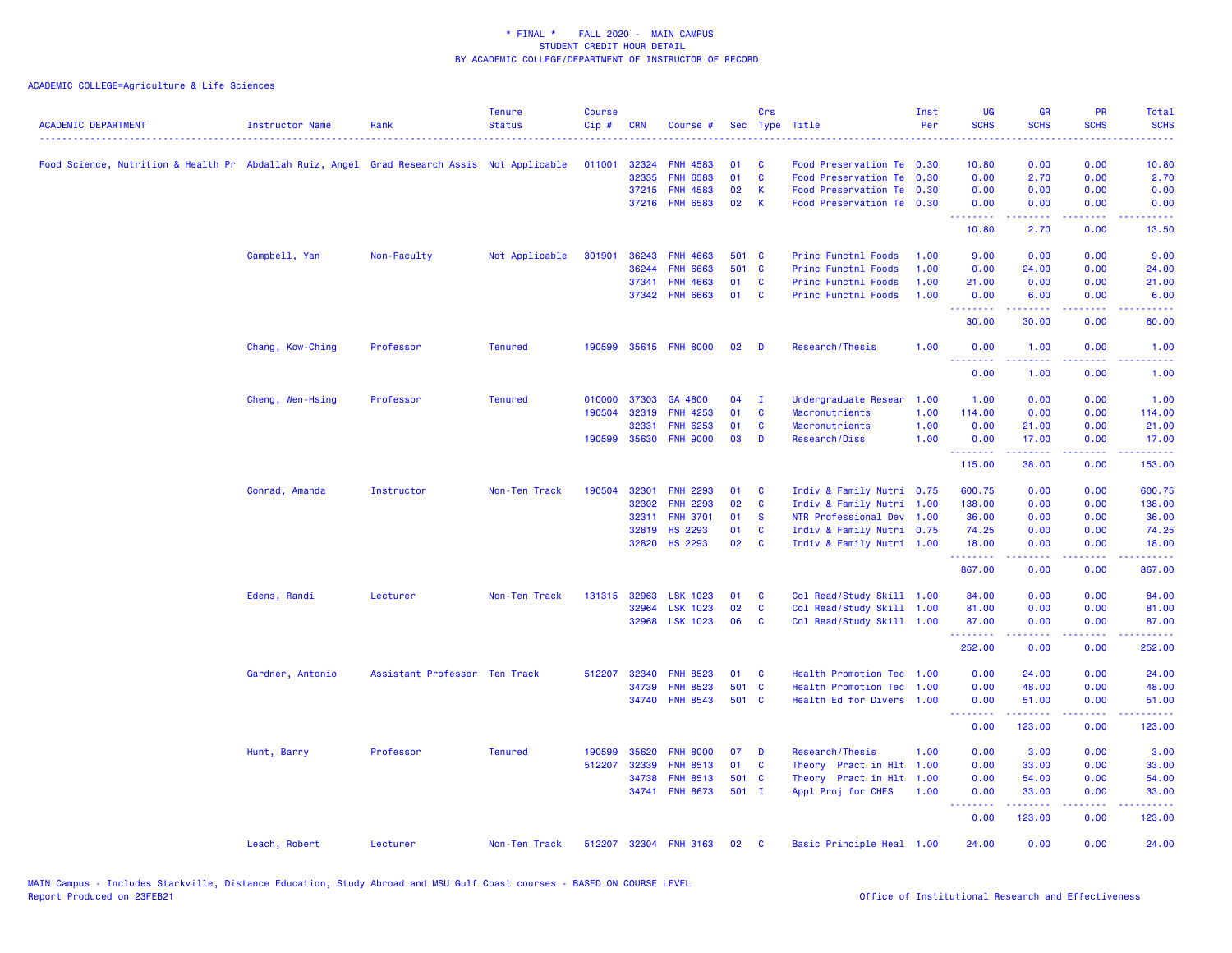| <b>ACADEMIC DEPARTMENT</b>                       | <b>Instructor Name</b>                  | Rank                          | <b>Tenure</b><br><b>Status</b> | <b>Course</b><br>Cip# | <b>CRN</b>     | Course #                           |                 | Crs            | Sec Type Title                             | Inst<br>Per | <b>UG</b><br><b>SCHS</b> | <b>GR</b><br><b>SCHS</b> | <b>PR</b><br><b>SCHS</b> | <b>Total</b><br><b>SCHS</b>                                                                                                       |
|--------------------------------------------------|-----------------------------------------|-------------------------------|--------------------------------|-----------------------|----------------|------------------------------------|-----------------|----------------|--------------------------------------------|-------------|--------------------------|--------------------------|--------------------------|-----------------------------------------------------------------------------------------------------------------------------------|
|                                                  |                                         |                               |                                |                       |                |                                    |                 |                |                                            |             | <u> - - - - - - - -</u>  | .                        | <u> - - - - - - - -</u>  | . <u>.</u> .                                                                                                                      |
|                                                  |                                         |                               |                                |                       |                |                                    |                 |                |                                            |             | 24.00                    | 0.00                     | 0.00                     | 24.00                                                                                                                             |
| Food Science, Nutrition & Health Pr Leach, Vicki |                                         | Instructor                    | Non-Ten Track                  | 190501                | 32297          | <b>FNH 2203</b>                    | 01              | $\overline{B}$ | Science of Food Prep 1.00                  |             | 93.00                    | 0.00                     | 0.00                     | 93.00                                                                                                                             |
|                                                  |                                         |                               |                                |                       | 32817          | <b>HS 2203</b>                     | 01              | $\overline{B}$ | Science Food Prep                          | 1.00        | 9.00                     | 0.00                     | 0.00                     | 9.00                                                                                                                              |
|                                                  |                                         |                               |                                |                       |                | 190505 32306 FNH 3283              | 01              | <b>C</b>       | The Foodservice Syst 1.00                  |             | 171.00<br><u>.</u>       | 0.00<br>.                | 0.00<br>.                | 171.00<br>د د د د د د                                                                                                             |
|                                                  |                                         |                               |                                |                       |                |                                    |                 |                |                                            |             | 273.00                   | 0.00                     | 0.00                     | 273.00                                                                                                                            |
|                                                  | Mathews, Rahel                          | Assistant Professor Ten Track |                                | 010000                | 37376          | GA 4800                            | 14              | $\mathbf{I}$   | Undergraduate Resear 1.00                  |             | 1.00                     | 0.00                     | 0.00                     | 1.00                                                                                                                              |
|                                                  |                                         |                               |                                | 190504                | 32300          | <b>FNH 2283</b>                    | 01              | <b>C</b>       | Child Health & Nutri 1.00                  |             | 27.00                    | 0.00                     | 0.00                     | 27.00                                                                                                                             |
|                                                  |                                         |                               |                                |                       | 32818          | <b>HS 2283</b>                     | 01              | <b>C</b>       | Child Health & Nutri 1.00                  |             | 123.00                   | 0.00                     | 0.00                     | 123.00                                                                                                                            |
|                                                  |                                         |                               |                                |                       | 35379          | <b>FNH 4363</b>                    | 01              | <b>C</b>       | Research Mth in Fd & 1.00                  |             | 102.00                   | 0.00                     | 0.00                     | 102.00                                                                                                                            |
|                                                  |                                         |                               |                                | 190599                | 35380<br>35635 | <b>FNH 6363</b><br><b>FNH 9000</b> | 01<br>08        | <b>C</b><br>D  | Research Mth in Fd & 1.00<br>Research/Diss | 1.00        | 0.00<br>0.00             | 9.00<br>3.00             | 0.00<br>0.00             | 9.00<br>3.00                                                                                                                      |
|                                                  |                                         |                               |                                |                       |                |                                    |                 |                |                                            |             | .                        |                          | .                        | <u>.</u>                                                                                                                          |
|                                                  |                                         |                               |                                |                       |                |                                    |                 |                |                                            |             | 253.00                   | 12.00                    | 0.00                     | 265,00                                                                                                                            |
|                                                  | Nannapaneni, Ramakri Research Professor |                               | Non-Ten Track                  | 190501                | 37653          | <b>FNH 4000</b>                    | 05              | $\mathbf{I}$   | Directed Indiv Study                       | 1.00        | 3.00                     | 0.00                     | 0.00                     | 3.00                                                                                                                              |
|                                                  |                                         |                               |                                | 190599                | 35622          | <b>FNH 8000</b>                    | 09              | D              | Research/Thesis                            | 1.00        | 0.00                     | 6.00                     | 0.00                     | 6.00                                                                                                                              |
|                                                  |                                         |                               |                                |                       | 35636          | <b>FNH 9000</b>                    | 09              | D              | Research/Diss                              | 1.00        | 0.00<br>.                | 1.00<br>.                | 0.00<br>.                | 1.00<br>$\frac{1}{2} \left( \frac{1}{2} \right) \left( \frac{1}{2} \right) \left( \frac{1}{2} \right) \left( \frac{1}{2} \right)$ |
|                                                  |                                         |                               |                                |                       |                |                                    |                 |                |                                            |             | 3.00                     | 7.00                     | 0.00                     | 10.00                                                                                                                             |
|                                                  | Norwood, Arnita                         | Assistant Professor Ten Track |                                | 190501                | 32294          | <b>FNH 1103</b>                    | 01              | <b>C</b>       | Intro Food Sci, Nutr 1.00                  |             | 225.00                   | 0.00                     | 0.00                     | 225.00                                                                                                                            |
|                                                  |                                         |                               |                                |                       | 32321          | <b>FNH 4373</b>                    | 01              | <b>C</b>       | NTR Ed & Counsel Ski                       | 1.00        | 96.00                    | 0.00                     | 0.00                     | 96.00                                                                                                                             |
|                                                  |                                         |                               |                                | 513102 32333          |                | <b>FNH 6373</b>                    | 01              | <b>C</b>       | NTR Ed & Counsel Ski 1.00                  |             | 0.00<br>.                | 6.00<br>.                | 0.00<br>.                | 6.00<br><u>.</u>                                                                                                                  |
|                                                  |                                         |                               |                                |                       |                |                                    |                 |                |                                            |             | 321.00                   | 6.00                     | 0.00                     | 327.00                                                                                                                            |
|                                                  | Pylate, Leah                            | Assistant Professor Ten Track |                                | 190501                | 34736          | <b>FNH 4393</b>                    | 501 C           |                | Prevention of Diseas 1.00                  |             | 57.00                    | 0.00                     | 0.00                     | 57.00                                                                                                                             |
|                                                  |                                         |                               |                                | 512207                | 32341          | <b>FNH 8563</b>                    | 01              | $\mathbf{C}$   | Prin Epic & Hlth Sci 1.00                  |             | 0.00                     | 18.00                    | 0.00                     | 18.00                                                                                                                             |
|                                                  |                                         |                               |                                |                       |                | 34734 FNH 3163                     | 501 C           |                | Basic Principle Heal 1.00                  |             | 84.00                    | 0.00                     | 0.00                     | 84.00                                                                                                                             |
|                                                  |                                         |                               |                                |                       |                |                                    |                 |                |                                            |             | .<br>141.00              | <u>.</u><br>18.00        | .<br>0.00                | .<br>159.00                                                                                                                       |
|                                                  | Schilling, Mark                         | Professor                     | <b>Tenured</b>                 | 120509                | 32316          | <b>FNH 4200</b>                    | 01              | $\mathbf{C}$   | Dual Enroll MUW Culi                       | 1.00        | 57.00                    | 0.00                     | 0.00                     | 57.00                                                                                                                             |
|                                                  |                                         |                               |                                | 190501                | 32296          | <b>FNH 2011</b>                    | 01              | <b>C</b>       | Career Pln/Succ Food                       | 1.00        | 18.00                    | 0.00                     | 0.00                     | 18.00                                                                                                                             |
|                                                  |                                         |                               |                                |                       | 32322          | <b>FNH 4480</b>                    | 01              | E.             | Food Science Interns 1.00                  |             | 21.00                    | 0.00                     | 0.00                     | 21.00                                                                                                                             |
|                                                  |                                         |                               |                                |                       | 36077          | <b>FNH 4000</b>                    | 01              | I.             | Directed Indiv Study                       | 1.00        | 3.00                     | 0.00                     | 0.00                     | 3.00                                                                                                                              |
|                                                  |                                         |                               |                                |                       | 36161          | <b>FNH 4000</b>                    | 03              | I.             | Directed Indiv Study                       | 1.00        | 4.00                     | 0.00                     | 0.00                     | 4.00                                                                                                                              |
|                                                  |                                         |                               |                                | 190599                | 35624          | <b>FNH 8000</b>                    | 11              | D              | Research/Thesis                            | 1.00        | 0.00                     | 13.00                    | 0.00                     | 13.00                                                                                                                             |
|                                                  |                                         |                               |                                |                       | 35638          | <b>FNH 9000</b>                    | 11              | D              | Research/Diss                              | 1.00        | 0.00<br>.                | 18.00                    | 0.00<br>د د د د          | 18.00<br>.                                                                                                                        |
|                                                  |                                         |                               |                                |                       |                |                                    |                 |                |                                            |             | 103.00                   | 31.00                    | 0.00                     | 134.00                                                                                                                            |
|                                                  | Silva, Juan                             | Professor                     | <b>Tenured</b>                 | 011001                | 32320          | <b>FNH 4333</b>                    | 01              | <b>C</b>       | Food Law                                   | 0.20        | 9.60                     | 0.00                     | 0.00                     | 9.60                                                                                                                              |
|                                                  |                                         |                               |                                |                       | 32324          | <b>FNH 4583</b>                    | 01              | <b>C</b>       | Food Preservation Te 0.70                  |             | 25.20                    | 0.00                     | 0.00                     | 25.20                                                                                                                             |
|                                                  |                                         |                               |                                |                       | 32335          | <b>FNH 6583</b>                    | 01              | <b>C</b>       | Food Preservation Te 0.70                  |             | 0.00                     | 6.30                     | 0.00                     | 6.30                                                                                                                              |
|                                                  |                                         |                               |                                |                       | 37215          | <b>FNH 4583</b><br><b>FNH 6583</b> | 02              | -K             | Food Preservation Te 0.70                  |             | 0.00                     | 0.00                     | 0.00                     | 0.00                                                                                                                              |
|                                                  |                                         |                               |                                | 190501                | 37216<br>32332 | <b>FNH 6333</b>                    | 02<br>01        | -K<br><b>C</b> | Food Preservation Te 0.70<br>Food Law      | 0.20        | 0.00<br>0.00             | 0.00<br>1.20             | 0.00<br>0.00             | 0.00<br>1.20                                                                                                                      |
|                                                  |                                         |                               |                                |                       | 37322          | <b>FNH 8121</b>                    | 01              | <b>S</b>       | <b>FNH Seminar</b>                         | 0.50        | 0.00                     | 0.50                     | 0.00                     | 0.50                                                                                                                              |
|                                                  |                                         |                               |                                | 190599                | 35625          | <b>FNH 8000</b>                    | 12 <sup>°</sup> | D              | Research/Thesis                            | 1.00        | 0.00                     | 1.00                     | 0.00                     | 1.00                                                                                                                              |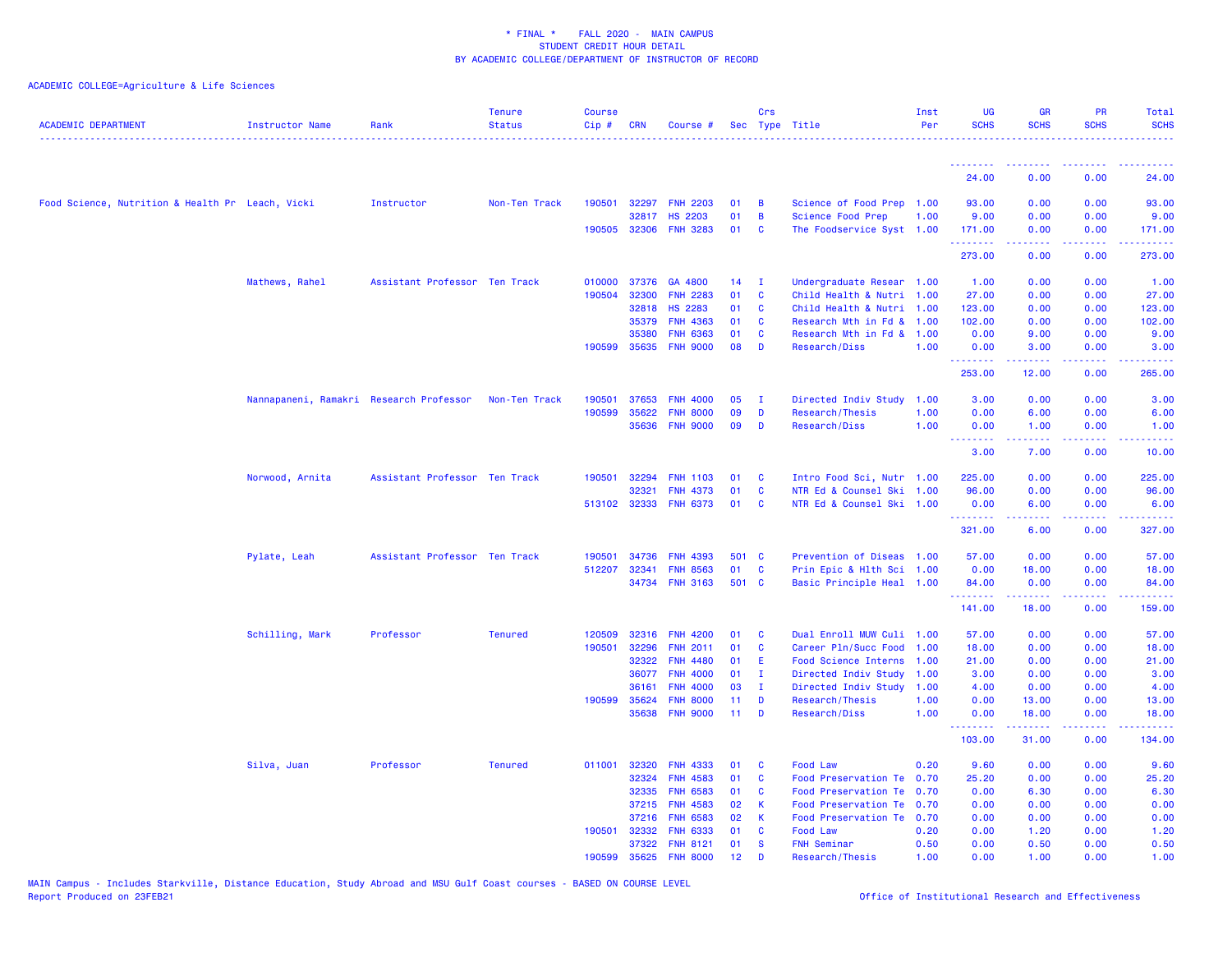| <b>ACADEMIC DEPARTMENT</b>                      | Instructor Name                                  | Rank                          | <b>Tenure</b><br><b>Status</b> | <b>Course</b><br>Cip# | <b>CRN</b>   | Course #        |       | Crs          | Sec Type Title            | Inst<br>Per | <b>UG</b><br><b>SCHS</b> | <b>GR</b><br><b>SCHS</b> | <b>PR</b><br><b>SCHS</b>                                                                                                          | Total<br><b>SCHS</b>      |
|-------------------------------------------------|--------------------------------------------------|-------------------------------|--------------------------------|-----------------------|--------------|-----------------|-------|--------------|---------------------------|-------------|--------------------------|--------------------------|-----------------------------------------------------------------------------------------------------------------------------------|---------------------------|
| Food Science, Nutrition & Health Pr Silva, Juan |                                                  | Professor                     | <b>Tenured</b>                 | 190599                | 35639        | <b>FNH 9000</b> | 12    | Ð            | Research/Diss             | 1.00        | 0.00                     | 9.00                     | 0.00                                                                                                                              | 9.00                      |
|                                                 |                                                  |                               |                                | 512207                | 37300        | <b>FNH 8111</b> | 01    | <b>S</b>     | Food Sc Nutr & Healt 0.50 |             | 0.00                     | 1.00                     | 0.00                                                                                                                              | 1.00                      |
|                                                 |                                                  |                               |                                |                       |              |                 |       |              |                           |             | .<br>34.80               | 22222<br>19.00           | بالأباب<br>0.00                                                                                                                   | 53.80                     |
|                                                 | Tolar-Peterson, Tere Associate Professor Tenured |                               |                                | 010000                | 37471        | GA 4800         | 16    | $\mathbf{I}$ | Undergraduate Resear 1.00 |             | 1.00                     | 0.00                     | 0.00                                                                                                                              | 1.00                      |
|                                                 |                                                  |                               |                                | 190501                | 37322        | <b>FNH 8121</b> | 01    | <b>S</b>     | <b>FNH Seminar</b>        | 0.50        | 0.00                     | 0.50                     | 0.00                                                                                                                              | 0.50                      |
|                                                 |                                                  |                               |                                | 190599                | 35640        | <b>FNH 9000</b> | 13    | D            | Research/Diss             | 1.00        | 0.00                     | 46.00                    | 0.00                                                                                                                              | 46.00                     |
|                                                 |                                                  |                               |                                |                       | 37676        | <b>FNH 7000</b> | 01    | $\mathbf I$  | Directed Indiv Study      | 1.00        | 0.00                     | 3.00                     | 0.00                                                                                                                              | 3.00                      |
|                                                 |                                                  |                               |                                |                       | 512207 37300 | <b>FNH 8111</b> | 01    | <b>S</b>     | Food Sc Nutr & Healt 0.50 |             | 0.00                     | 1.00                     | 0.00                                                                                                                              | 1.00                      |
|                                                 |                                                  |                               |                                | 513101                | 32318        | <b>FNH 4233</b> | 01    | C            | Medical Nutrition Th      | 1.00        | 120.00                   | 0.00                     | 0.00                                                                                                                              | 120.00                    |
|                                                 |                                                  |                               |                                |                       | 32338        | <b>FNH 8286</b> | 01    | Ε            | Supervised Practice       | 1.00        | 0.00                     | 90.00                    | 0.00                                                                                                                              | 90.00                     |
|                                                 |                                                  |                               |                                |                       | 513102 32303 | <b>FNH 3003</b> | 01    | E            | Nutr Field Experienc      | 1.00        | 12.00                    | 0.00                     | 0.00                                                                                                                              | 12.00                     |
|                                                 |                                                  |                               |                                |                       | 32312        | <b>FNH 4013</b> | 01    | B            | Nutrition Assessment 0.50 |             | 34.50                    | 0.00                     | 0.00                                                                                                                              | 34.50                     |
|                                                 |                                                  |                               |                                |                       | 32325        | <b>FNH 6013</b> | 01    | B            | Nutrition Assessment 0.50 |             | 0.00                     | 3.00                     | 0.00                                                                                                                              | 3.00                      |
|                                                 |                                                  |                               |                                |                       | 32330        | <b>FNH 6233</b> | 01    | C            | Medical Nutrition Th 1.00 |             | 0.00                     | 6.00                     | 0.00                                                                                                                              | 6.00                      |
|                                                 |                                                  |                               |                                |                       | 36987        | <b>FNH 4013</b> | 02    | B            | Nutrition Assessment 0.50 |             | 27.00                    | 0.00                     | 0.00                                                                                                                              | 27.00                     |
|                                                 |                                                  |                               |                                |                       | 36988        | <b>FNH 6013</b> | 02    | B            | Nutrition Assessment 0.50 |             | 0.00<br>.                | 10.50<br>$- - - - -$     | 0.00<br>.                                                                                                                         | 10.50<br>.                |
|                                                 |                                                  |                               |                                |                       |              |                 |       |              |                           |             | 194.50                   | 160.00                   | 0.00                                                                                                                              | 354.50                    |
|                                                 | VanDyk, Taylor                                   | Non-Faculty                   | Not Applicable                 | 513102                | 32312        | <b>FNH 4013</b> | 01    | B            | Nutrition Assessment 0.50 |             | 34.50                    | 0.00                     | 0.00                                                                                                                              | 34.50                     |
|                                                 |                                                  |                               |                                |                       | 32325        | <b>FNH 6013</b> | 01    | B            | Nutrition Assessment 0.50 |             | 0.00                     | 3.00                     | 0.00                                                                                                                              | 3.00                      |
|                                                 |                                                  |                               |                                |                       | 36987        | <b>FNH 4013</b> | 02    | B            | Nutrition Assessment 0.50 |             | 27.00                    | 0.00                     | 0.00                                                                                                                              | 27.00                     |
|                                                 |                                                  |                               |                                |                       |              | 36988 FNH 6013  | 02    | B            | Nutrition Assessment 0.50 |             | 0.00<br>.                | 10.50<br>.               | 0.00<br>-----                                                                                                                     | 10.50<br>.                |
|                                                 |                                                  |                               |                                |                       |              |                 |       |              |                           |             | 61.50                    | 13.50                    | 0.00                                                                                                                              | 75.00                     |
|                                                 | Weiskopf, Amy                                    | Lecturer                      | Non-Ten Track                  | 190504                | 34732        | <b>FNH 2283</b> | 501 C |              | Child Health & Nutri 1.00 |             | 69.00                    | 0.00                     | 0.00                                                                                                                              | 69.00                     |
|                                                 |                                                  |                               |                                |                       | 34733        | <b>FNH 2293</b> | 501 C |              | Indiv & Family Nutri 1.00 |             | 120.00                   | 0.00                     | 0.00                                                                                                                              | 120.00                    |
|                                                 |                                                  |                               |                                |                       | 34821        | <b>HS 2283</b>  | 501 C |              | Child Health & Nutri 1.00 |             | 24.00                    | 0.00                     | 0.00                                                                                                                              | 24.00                     |
|                                                 |                                                  |                               |                                |                       |              | 34822 HS 2293   | 501 C |              | Indiv & Family Nutri 1.00 |             | 24.00<br><b></b>         | 0.00                     | 0.00<br>$\frac{1}{2} \left( \frac{1}{2} \right) \left( \frac{1}{2} \right) \left( \frac{1}{2} \right) \left( \frac{1}{2} \right)$ | 24.00<br>.                |
|                                                 |                                                  |                               |                                |                       |              |                 |       |              |                           |             | 237.00                   | 0.00                     | 0.00                                                                                                                              | 237.00                    |
|                                                 | White, Kelly                                     | Lecturer                      | Non-Ten Track                  | 190501                | 32329        | <b>FNH 6223</b> | 01    | C            | Sports Nutrition          | 1.00        | 0.00                     | 3.00                     | 0.00                                                                                                                              | 3.00                      |
|                                                 |                                                  |                               |                                |                       | 34737        | <b>FNH 6223</b> | 501   | <b>C</b>     | Sports Nutrition          | 1.00        | 0.00                     | 3.00                     | 0.00                                                                                                                              | 3.00                      |
|                                                 |                                                  |                               |                                | 190504                | 32317        | <b>FNH 4223</b> | 01    | C            | Sports Nutrition          | 1.00        | 78.00                    | 0.00                     | 0.00                                                                                                                              | 78.00                     |
|                                                 |                                                  |                               |                                |                       |              | 34735 FNH 4223  | 501 C |              | Sports Nutrition          | 1.00        | 42.00<br>.               | 0.00<br>.                | 0.00<br>-----                                                                                                                     | 42.00<br>والموالي الموالي |
|                                                 |                                                  |                               |                                |                       |              |                 |       |              |                           |             | 120.00                   | 6.00                     | 0.00                                                                                                                              | 126.00                    |
|                                                 | White, Shecoya                                   | Assistant Professor Ten Track |                                | 010000                | 37053        | GA 4101         | 01    | C            | MANRRS Leadership De      | 0.45        | 3.15                     | 0.00                     | 0.00                                                                                                                              | 3.15                      |
|                                                 |                                                  |                               |                                |                       | 37210        | GA 4800         | 01    | $\mathbf{I}$ | Undergraduate Resear      | 1.00        | 1.00                     | 0.00                     | 0.00                                                                                                                              | 1.00                      |
|                                                 |                                                  |                               |                                |                       | 37648        | GA 6101         | 01    | C            | MANRRS Leadership De      | 0.80        | 0.00                     | 2.40                     | 0.00                                                                                                                              | 2.40                      |
|                                                 |                                                  |                               |                                | 011001                | 32314        | <b>FNH 4164</b> | 01    | C            | Qual Assur Food Prod      | 1.00        | 28.00                    | 0.00                     | 0.00                                                                                                                              | 28.00                     |
|                                                 |                                                  |                               |                                |                       | 32315        | FNH 4164        | 02    | К            | Qual Assur Food Prod 1.00 |             | 0.00                     | 0.00                     | 0.00                                                                                                                              | 0.00                      |
|                                                 |                                                  |                               |                                |                       | 32320        | <b>FNH 4333</b> | 01    | C            | Food Law                  | 0.80        | 38.40                    | 0.00                     | 0.00                                                                                                                              | 38.40                     |
|                                                 |                                                  |                               |                                |                       | 32327        | <b>FNH 6164</b> | 01    | C            | Qual Assur Food Prod      | 1.00        | 0.00                     | 12.00                    | 0.00                                                                                                                              | 12.00                     |
|                                                 |                                                  |                               |                                |                       | 32328        | <b>FNH 6164</b> | 02    | К            | Qual Assur Food Prod      | 1.00        | 0.00                     | 0.00                     | 0.00                                                                                                                              | 0.00                      |
|                                                 |                                                  |                               |                                | 190501                | 32293        | <b>FNH 1001</b> | F01 C |              | First Year Seminar        | 0.99        | 11.88                    | 0.00                     | 0.00                                                                                                                              | 11.88                     |
|                                                 |                                                  |                               |                                |                       | 32332        | <b>FNH 6333</b> | 01    | C            | Food Law                  | 0.80        | 0.00                     | 4.80                     | 0.00                                                                                                                              | 4.80                      |
|                                                 |                                                  |                               |                                |                       | 37752        | <b>FNH 4000</b> | 06    | $\mathbf{I}$ | Directed Indiv Study      | 1.00        | 4.00                     | 0.00                     | 0.00                                                                                                                              | 4.00                      |
|                                                 |                                                  |                               |                                | 190599                | 35627        | <b>FNH 8000</b> | 14    | D            | Research/Thesis           | 1.00        | 0.00                     | 3.00                     | 0.00                                                                                                                              | 3.00                      |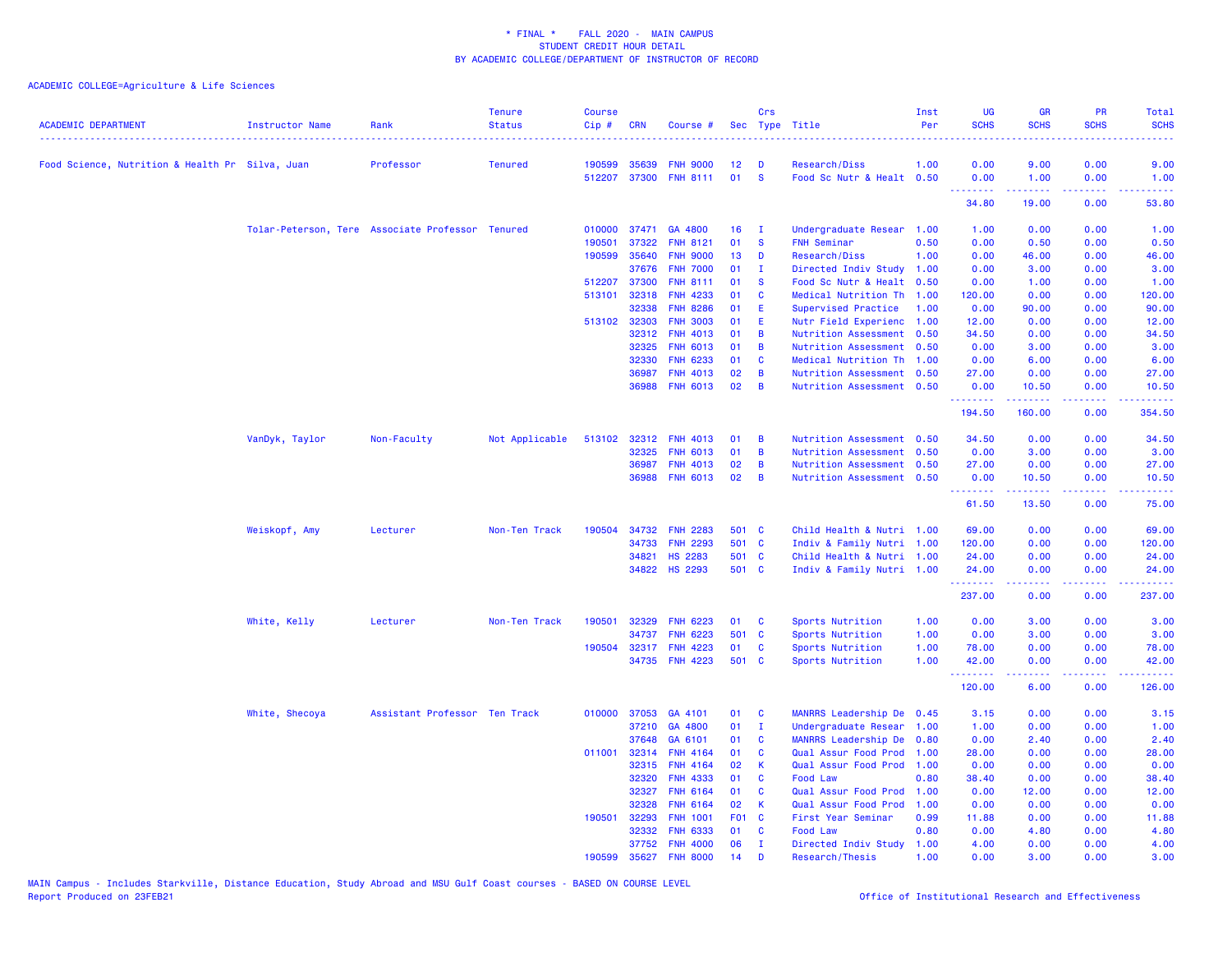# ACADEMIC COLLEGE=Agriculture & Life Sciences

| <b>ACADEMIC DEPARTMENT</b>                                                  | Instructor Name | Rank | <b>Tenure</b><br><b>Status</b> | Course<br>Cip# | <b>CRN</b> | Course # Sec Type Title | Crs | Inst<br>Per | UG<br><b>SCHS</b>   | <b>GR</b><br><b>SCHS</b> | <b>PR</b><br><b>SCHS</b> | Total<br><b>SCHS</b>  |
|-----------------------------------------------------------------------------|-----------------|------|--------------------------------|----------------|------------|-------------------------|-----|-------------|---------------------|--------------------------|--------------------------|-----------------------|
|                                                                             |                 |      |                                |                |            |                         |     |             | 86.43               | <br>22.20                | 0.00                     | .<br>108.63           |
| ====================================<br>Food Science, Nutrition & Health Pr |                 |      |                                |                |            |                         |     |             | ========<br>3127.03 | ========<br>612.40       | ---------<br>0.0⊾        | ==========<br>3739.43 |

=================================== ======== ======== ======== ==========

MAIN Campus - Includes Starkville, Distance Education, Study Abroad and MSU Gulf Coast courses - BASED ON COURSE LEVEL<br>Report Produced on 23FEB21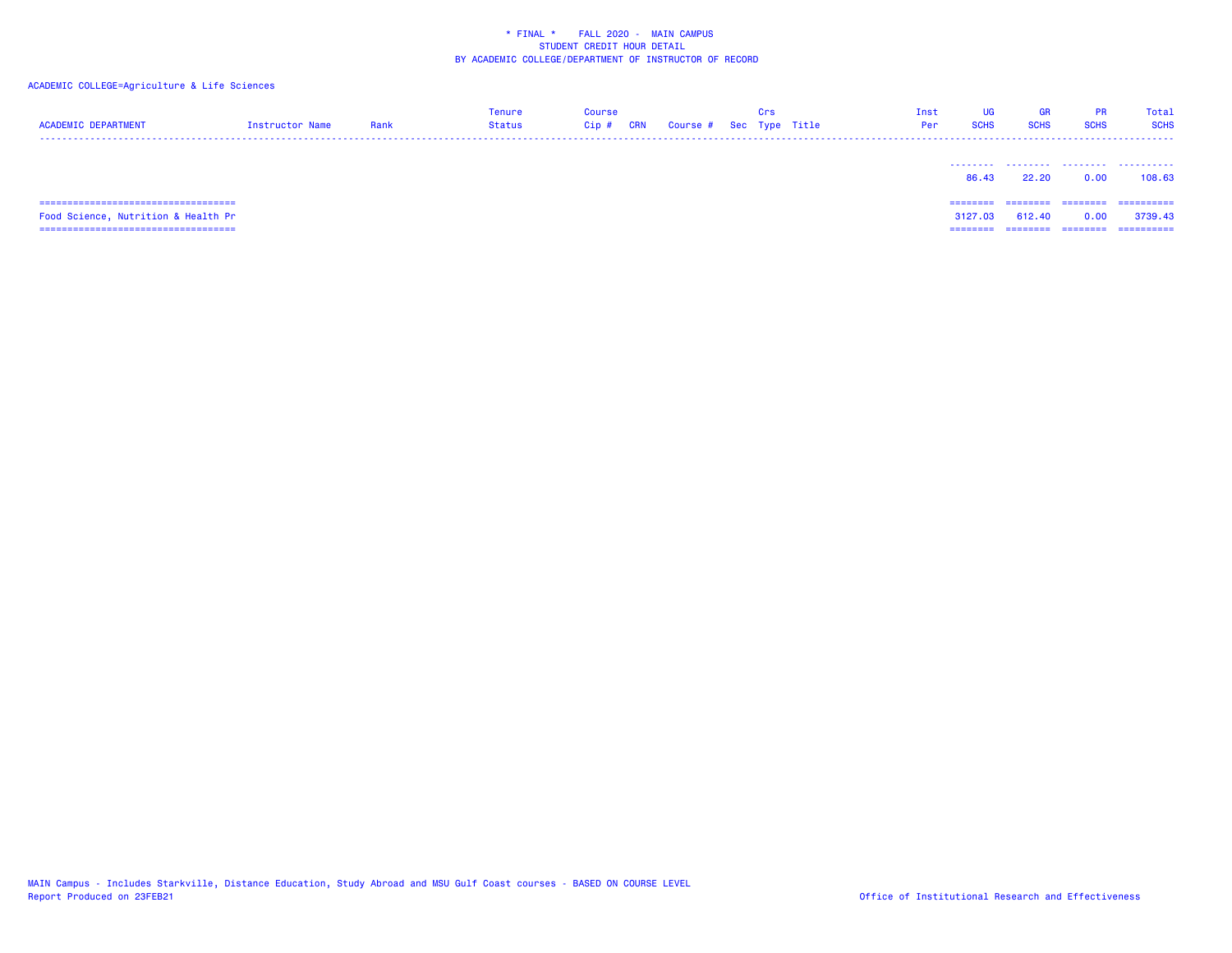| <b>ACADEMIC DEPARTMENT</b> | Instructor Name                | Rank                          | <b>Tenure</b><br><b>Status</b> | <b>Course</b><br>Cip# | <b>CRN</b> | Course #             |       | <b>Crs</b>   | Sec Type Title            | Inst<br>Per | <b>UG</b><br><b>SCHS</b>                                     | <b>GR</b><br><b>SCHS</b> | PR<br><b>SCHS</b>                         | Total<br><b>SCHS</b><br>22223                                                                                                     |
|----------------------------|--------------------------------|-------------------------------|--------------------------------|-----------------------|------------|----------------------|-------|--------------|---------------------------|-------------|--------------------------------------------------------------|--------------------------|-------------------------------------------|-----------------------------------------------------------------------------------------------------------------------------------|
| Landscape Architecture     | Artunc, Sadik                  | Professor                     | <b>Tenured</b>                 | 040601                |            | 32925 LA 3554        | 01    | Q            | Design III Small Tow 0.50 |             | 32.00<br>.                                                   | 0.00                     | 0.00<br>$\sim$ $\sim$ $\sim$              | 32.00                                                                                                                             |
|                            |                                |                               |                                |                       |            |                      |       |              |                           |             | 32.00                                                        | 0.00                     | 0.00                                      | 32.00                                                                                                                             |
|                            | Brzuszek, Robert               | Professor                     | <b>Tenured</b>                 | 040601                |            | 32914 LA 1333        | 01    | B            | Landscape Sys. & Pla 0.50 |             | 55.50                                                        | 0.00                     | 0.00                                      | 55.50                                                                                                                             |
|                            |                                |                               |                                |                       | 32921      | LA 2554              | 01    | - L          | Land Arch Des I:Site 0.50 |             | 56.00                                                        | 0.00                     | 0.00                                      | 56.00                                                                                                                             |
|                            |                                |                               |                                |                       | 32922      | LA 2554              | 02    | -L           | Land Arch Des I:Site 0.50 |             | 6.00                                                         | 0.00                     | 0.00                                      | 6.00                                                                                                                              |
|                            |                                |                               |                                |                       |            | 37399 LA 7000        | 01    | $\mathbf{I}$ | Directed Indiv Study 1.00 |             | 0.00<br><u>.</u>                                             | 3.00                     | 0.00<br>بالأباد                           | 3.00<br>وساسما                                                                                                                    |
|                            |                                |                               |                                |                       |            |                      |       |              |                           |             | 117.50                                                       | 3.00                     | 0.00                                      | 120.50                                                                                                                            |
|                            | Currie, Melissa                | Assistant Professor Ten Track |                                | 040601                |            | 32934 LA 4723        | 01    | <b>C</b>     | L Arch Pro Practice       | 1.00        | 75.00                                                        | 0.00                     | 0.00                                      | 75.00                                                                                                                             |
|                            |                                |                               |                                |                       | 32946      | LA 8711              | 01    | $\mathbf c$  | Sem Watershed Man         | 1.00        | 0.00                                                         | 19.00                    | 0.00                                      | 19.00                                                                                                                             |
|                            |                                |                               |                                |                       | 32947      | LA 8731              | 01    | C            | Seminar Com Bas Plan      | 1.00        | 0.00                                                         | 4.00                     | 0.00                                      | 4.00                                                                                                                              |
|                            |                                |                               |                                |                       |            | 36888 LA 8000        | 02    | D            | Research / Thesis         | 1.00        | 0.00<br><b></b>                                              | 1.00                     | 0.00                                      | 1.00<br>$\frac{1}{2} \left( \frac{1}{2} \right) \left( \frac{1}{2} \right) \left( \frac{1}{2} \right) \left( \frac{1}{2} \right)$ |
|                            |                                |                               |                                |                       |            |                      |       |              |                           |             | 75.00                                                        | 24.00                    | 0.00                                      | 99.00                                                                                                                             |
|                            | Fulford, Charles               | Associate Professor Tenured   |                                |                       |            | 040601 32915 LA 1533 | 01    | -L           | Pres Meth & Media         | 1.00        | 57.00                                                        | 0.00                     | 0.00                                      | 57.00                                                                                                                             |
|                            |                                |                               |                                |                       |            | 32916 LA 1533        | 02    | -L           | Pres Meth & Media         | 1.00        | 48.00                                                        | 0.00                     | 0.00                                      | 48.00                                                                                                                             |
|                            |                                |                               |                                |                       |            |                      |       |              |                           |             | <b><i><u><u><b>a</b></u></u> a a a a a a a</i></b><br>105.00 | <b></b><br>0.00          | 22222<br>0.00                             | .<br>105.00                                                                                                                       |
|                            | Gallo, Warren                  | Associate Professor Tenured   |                                | 010000                | 37302      | GA 4800              | 03    | $\mathbf{I}$ | Undergraduate Resear 1.00 |             | 1.00                                                         | 0.00                     | 0.00                                      | 1.00                                                                                                                              |
|                            |                                |                               |                                | 040601                | 32924      | LA 3534              | 01    | B            | Construction III: Hyd     | 1.00        | 48.00                                                        | 0.00                     | 0.00                                      | 48.00                                                                                                                             |
|                            |                                |                               |                                |                       | 32943      | LA 8513              | 01    | $\mathbf Q$  | LA Grad Design Studi      | 1.00        | 0.00                                                         | 21.00                    | 0.00                                      | 21.00                                                                                                                             |
|                            |                                |                               |                                |                       |            | 36887 LA 8000        | 01    | D            | Research / Thesis         | 1.00        | 0.00                                                         | 1.00                     | 0.00                                      | 1.00                                                                                                                              |
|                            |                                |                               |                                |                       |            |                      |       |              |                           |             | <b><i><u>AAAAAAA</u></i></b><br>49.00                        | .<br>22.00               | 22222<br>0.00                             | .<br>71.00                                                                                                                        |
|                            | Li, Chuo                       | Associate Professor Tenured   |                                | 040601                | 32931      | LA 4113              | 01    | C            | LA Theory and Critic 1.00 |             | 12.00                                                        | 0.00                     | 0.00                                      | 12.00                                                                                                                             |
|                            |                                |                               |                                |                       | 32939      | LA 6113              | 01    | C            | LA Theory and Critic 1.00 |             | 0.00                                                         | 12.00                    | 0.00                                      | 12.00                                                                                                                             |
|                            |                                |                               |                                |                       | 32945      | LA 8613              | 01    | C            | Int Res Meth in LA        | 1.00        | 0.00                                                         | 45.00                    | 0.00                                      | 45.00                                                                                                                             |
|                            |                                |                               |                                |                       |            | 37645 LA 7000        | 02    | $\mathbf{I}$ | Directed Indiv Study 1.00 |             | 0.00<br><u>.</u>                                             | 4.00<br>.                | 0.00<br>.                                 | 4.00<br>$\frac{1}{2} \left( \frac{1}{2} \right) \left( \frac{1}{2} \right) \left( \frac{1}{2} \right) \left( \frac{1}{2} \right)$ |
|                            |                                |                               |                                |                       |            |                      |       |              |                           |             | 12.00                                                        | 61.00                    | 0.00                                      | 73.00                                                                                                                             |
|                            | Powney, Simon                  | Lecturer                      | Non-Ten Track                  | 040601                | 32921      | LA 2554              | 01    | - L          | Land Arch Des I:Site 0.50 |             | 56.00                                                        | 0.00                     | 0.00                                      | 56.00                                                                                                                             |
|                            |                                |                               |                                |                       | 32922      | LA 2554              | 02    | - L          | Land Arch Des I:Site 0.50 |             | 6.00                                                         | 0.00                     | 0.00                                      | 6.00                                                                                                                              |
|                            |                                |                               |                                |                       |            | 32925 LA 3554        | 01    | $\mathbf Q$  | Design III Small Tow 0.50 |             | 32.00<br><b>.</b> .                                          | 0.00<br>.                | 0.00<br>.                                 | 32.00<br>.                                                                                                                        |
|                            |                                |                               |                                |                       |            |                      |       |              |                           |             | 94.00                                                        | 0.00                     | 0.00                                      | 94.00                                                                                                                             |
|                            | Rood, Cynthia                  | Lecturer                      | Non-Ten Track                  | 040601                |            | 32919 LA 1803        | 01    | <b>C</b>     | Land Arch Appre           | 1.00        | 330.00                                                       | 0.00                     | 0.00                                      | 330.00                                                                                                                            |
|                            |                                |                               |                                |                       |            | 34873 LA 1803        | 501 C |              | Land Arch Appre           | 1.00        | 213.00                                                       | 0.00                     | 0.00                                      | 213.00                                                                                                                            |
|                            |                                |                               |                                |                       |            |                      |       |              |                           |             | ---------<br>543.00                                          | المتمامين<br>0.00        | $\omega = \omega \omega + \omega$<br>0.00 | .<br>543.00                                                                                                                       |
|                            | Schauwecker, Timothy Professor |                               | <b>Tenured</b>                 | 010605                | 32923      | LA 2711              | 01    | E            | LC Internship II          | 1.00        | 1.00                                                         | 0.00                     | 0.00                                      | 1.00                                                                                                                              |
|                            |                                |                               |                                |                       | 32928      | LA 3701              | 01    | C            | LC Seminar II             | 1.00        | 14.00                                                        | 0.00                     | 0.00                                      | 14.00                                                                                                                             |
|                            |                                |                               |                                |                       | 32933      | LA 4701              | 01    | C            | LC Seminar III            | 1.00        | 9.00                                                         | 0.00                     | 0.00                                      | 9.00                                                                                                                              |
|                            |                                |                               |                                | 040601                | 32914      | LA 1333              | 01    | B            | Landscape Sys. & Pla      | 0.50        | 55.50                                                        | 0.00                     | 0.00                                      | 55.50                                                                                                                             |
|                            |                                |                               |                                |                       |            | 32941 LA 6753        | 01    | <b>C</b>     | Sustain Landscape Mg      | 1.00        | 0.00                                                         | 3.00                     | 0.00                                      | 3.00                                                                                                                              |
|                            |                                |                               |                                |                       |            | 37721 LA 8000        | 03    | D            | Research / Thesis         | 1.00        | 0.00                                                         | 3.00                     | 0.00                                      | 3.00                                                                                                                              |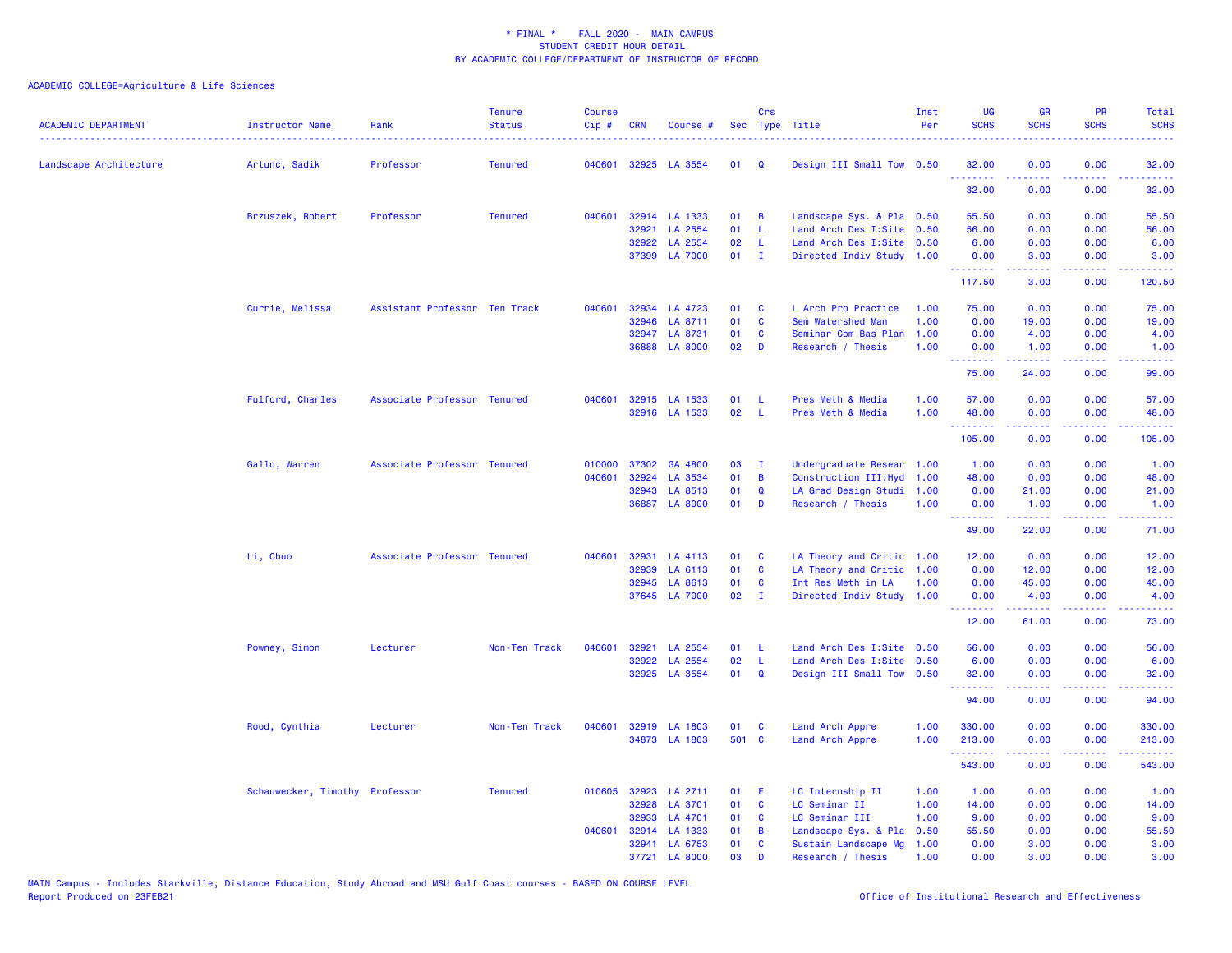| <b>ACADEMIC DEPARTMENT</b>                                     | <b>Instructor Name</b>         | Rank                        | <b>Tenure</b><br><b>Status</b> | <b>Course</b><br>Cip # | CRN   | Course         | <b>Sec</b>      | Crs          | Type Title                 | Inst<br>Per | UG<br><b>SCHS</b>                | <b>GR</b><br><b>SCHS</b> | <b>PR</b><br><b>SCHS</b> | <b>Total</b><br><b>SCHS</b>          |
|----------------------------------------------------------------|--------------------------------|-----------------------------|--------------------------------|------------------------|-------|----------------|-----------------|--------------|----------------------------|-------------|----------------------------------|--------------------------|--------------------------|--------------------------------------|
| Landscape Architecture                                         | Schauwecker, Timothy Professor |                             | Tenured                        | 303301                 |       | 32935 LA 4753  | 01              | - C          | Sustain Landscape Mg 1.00  |             | 42.00                            | 0.00                     | 0.00                     | 42.00                                |
|                                                                |                                |                             |                                |                        |       | 32936 LA 4753  | 02              | <b>C</b>     | Sustain Landscape Mg 0.50  |             | 12.00                            | 0.00                     | 0.00                     | 12.00                                |
|                                                                |                                |                             |                                |                        |       |                |                 |              |                            |             | --------<br>133.50               | -----<br>6.00            | -----<br>0.00            | 139.50                               |
|                                                                | Seymour, Michael               | Professor                   | Tenured                        | 040601                 |       | 32927 LA 3653  | 01              | <b>B</b>     | Plant Design Fund in 1.00  |             | 63.00                            | 0.00                     | 0.00                     | 63.00                                |
|                                                                |                                |                             |                                | 521003                 |       | 32387 FYE 1001 | F07 C           |              | First Year Experienc 0.50  |             | 6.00                             | 0.00                     | 0.00                     | 6.00                                 |
|                                                                |                                |                             |                                |                        |       | 32388 FYE 1001 | <b>F08 C</b>    |              | First Year Experienc 0.50  |             | 2.00                             | 0.00                     | 0.00<br>.                | 2.00                                 |
|                                                                |                                |                             |                                |                        |       |                |                 |              |                            |             | <b></b><br>71.00                 | 0.00                     | 0.00                     | 71.00                                |
|                                                                | Summerlin, Peter               | Associate Professor Tenured |                                | 040601                 | 32920 | LA 2544        | 01              | - B          | LA Contruction I: Mat 1.00 |             | 108.00                           | 0.00                     | 0.00                     | 108.00                               |
|                                                                |                                |                             |                                |                        |       | 32937 LA 4754  | 01              | - L          | LA Design V-Regional 1.00  |             | 56.00                            | 0.00                     | 0.00                     | 56.00                                |
|                                                                |                                |                             |                                | 521003                 |       | 32387 FYE 1001 | <b>F07 C</b>    |              | First Year Experienc 0.50  |             | 6.00                             | 0.00                     | 0.00                     | 6.00                                 |
|                                                                |                                |                             |                                |                        |       | 32388 FYE 1001 | <b>F08 C</b>    |              | First Year Experienc 0.50  |             | 2.00<br>--------                 | 0.00<br>. <b>.</b>       | 0.00                     | 2.00                                 |
|                                                                |                                |                             |                                |                        |       |                |                 |              |                            |             | 172.00                           | 0.00                     | 0.00                     | 172.00                               |
|                                                                | Walker, Jason                  | Associate Professor Tenured |                                | 010000                 |       | 37503 GA 4800  | 19 <sup>°</sup> | - I          | Undergraduate Resear 1.00  |             | 1.00                             | 0.00                     | 0.00                     | 1.00                                 |
|                                                                |                                |                             |                                | 040601                 |       | 32917 LA 1701  | 01              | $\mathbf{C}$ | Landscape Pro Career 1.00  |             | 42.00                            | 0.00                     | 0.00                     | 42.00                                |
|                                                                |                                |                             |                                |                        |       | 32932 LA 4124  | 01              | - B          | LA Construction Docs 1.00  |             | 8.00                             | 0.00                     | 0.00                     | 8.00                                 |
|                                                                |                                |                             |                                |                        |       | 32940 LA 6124  | 01              | <b>B</b>     | LA Construction Docs 1.00  |             | 0.00                             | 16.00                    | 0.00                     | 16.00                                |
|                                                                |                                |                             |                                |                        |       | 32944 LA 8533  | 01              | ം            | LA Grad Design Studi 1.00  |             | 0.00                             | 12.00                    | 0.00                     | 12.00                                |
|                                                                |                                |                             |                                |                        |       |                |                 |              |                            |             | <u> - - - - - - - -</u><br>51.00 | .<br>28.00               | . <b>.</b><br>0.00       | 79.00                                |
| ====================================<br>Landscape Architecture |                                |                             |                                |                        |       |                |                 |              |                            |             | 1455.00                          | 144,00                   | 0.00                     | ==========<br>1599.00<br>----------- |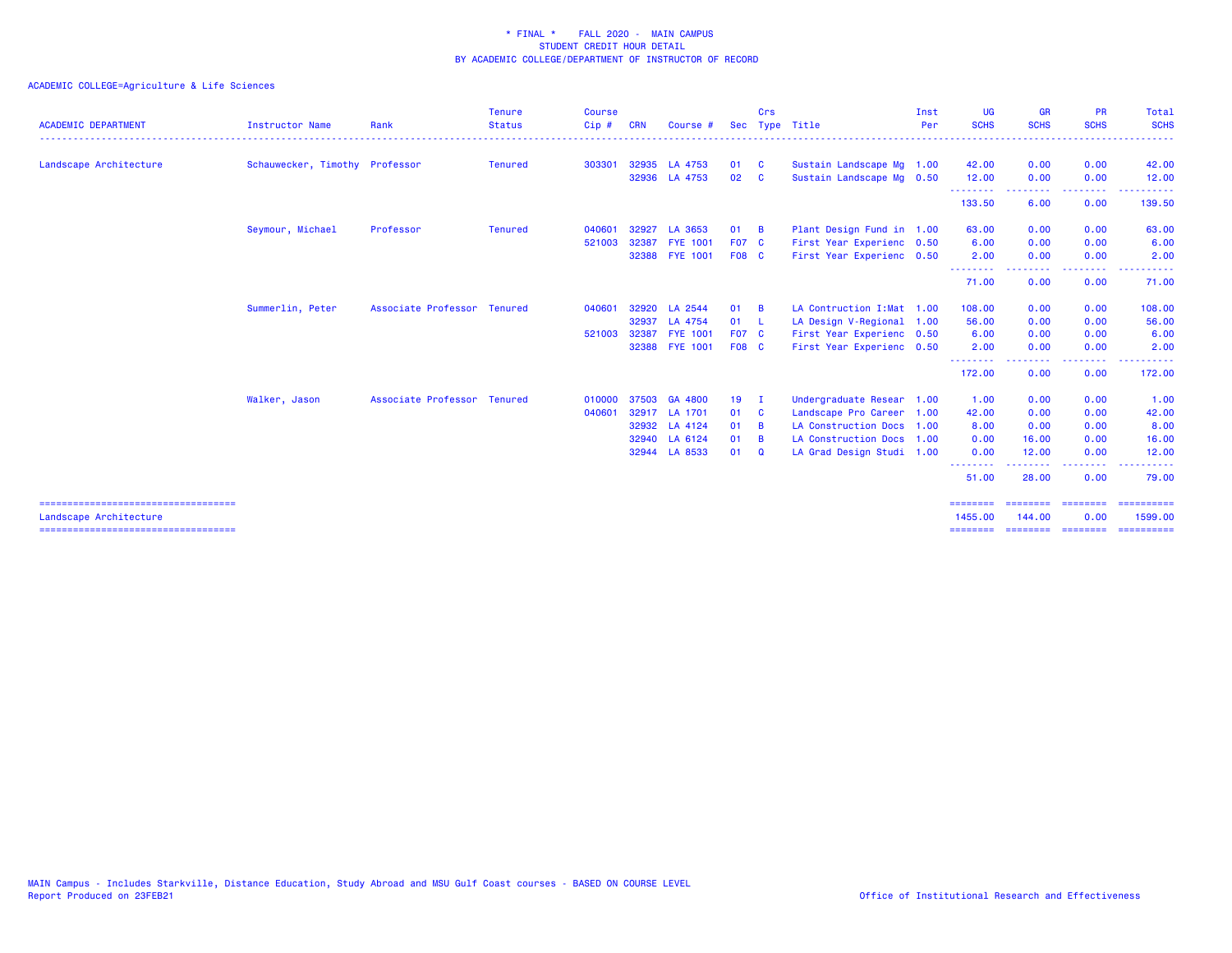| Plant & Soil Sciences<br>Baldwin, Brian | Professor                         | <b>Tenured</b> |                  |              |                                   |              |              |                                      |              |                  |                                                                                                                                                               |                                                                                                                                   |                     |
|-----------------------------------------|-----------------------------------|----------------|------------------|--------------|-----------------------------------|--------------|--------------|--------------------------------------|--------------|------------------|---------------------------------------------------------------------------------------------------------------------------------------------------------------|-----------------------------------------------------------------------------------------------------------------------------------|---------------------|
|                                         |                                   |                |                  |              |                                   |              |              |                                      |              |                  |                                                                                                                                                               |                                                                                                                                   |                     |
|                                         |                                   |                | 011101           | 37720        | <b>PSS 4000</b>                   | 03           | T            | Directed Indiv Study 1.00            |              | 3.00             | 0.00                                                                                                                                                          | 0.00                                                                                                                              | 3.00                |
|                                         |                                   |                | 011104           | 33854        | <b>PSS 4503</b>                   | 02           | $\mathbf{C}$ | <b>Plant Breeding</b>                | 1.00         | 21.00            | 0.00                                                                                                                                                          | 0.00                                                                                                                              | 21.00               |
|                                         |                                   |                |                  | 33879        | <b>PSS 6503</b>                   | 02           | <b>C</b>     | <b>Plant Breeding</b>                | 1.00         | 0.00<br>.        | 12.00<br>.                                                                                                                                                    | 0.00<br>.                                                                                                                         | 12.00<br>.          |
|                                         |                                   |                |                  |              |                                   |              |              |                                      |              | 24.00            | 12.00                                                                                                                                                         | 0.00                                                                                                                              | 36.00               |
| Barickman, Thomas                       | Research Assoc Prof Non-Ten Track |                |                  |              | 010304 35851 PSS 8000             | 03           | $\mathbf{D}$ | Research / Thesis                    | 1.00         | 0.00<br><u>.</u> | 2.00<br>.                                                                                                                                                     | 0.00                                                                                                                              | 2.00                |
|                                         |                                   |                |                  |              |                                   |              |              |                                      |              | 0.00             | 2.00                                                                                                                                                          | 0.00                                                                                                                              | 2.00                |
| Bi, Guihong                             | Research Professor                | Non-Ten Track  |                  | 010000 37330 | GA 4800                           | $12 \quad I$ |              | Undergraduate Resear                 | 1.00         | 1.00             | 0.00                                                                                                                                                          | 0.00                                                                                                                              | 1.00                |
|                                         |                                   |                |                  | 37501        | GA 4800                           | 18           | $\mathbf{I}$ | Undergraduate Resear                 | 1.00         | 1.00             | 0.00                                                                                                                                                          | 0.00                                                                                                                              | 1.00                |
|                                         |                                   |                | 010601           | 33814        | <b>PSS 2423</b>                   | 01           | C            | Plant Matl I                         | 1.00         | 180.00           | 0.00                                                                                                                                                          | 0.00                                                                                                                              | 180.00              |
|                                         |                                   |                |                  | 33815        | <b>PSS 2423</b>                   | 02           | $\mathbf{K}$ | Plant Matl I Lab                     | 1.00         | 0.00             | 0.00                                                                                                                                                          | 0.00                                                                                                                              | 0.00                |
|                                         |                                   |                |                  | 33816        | PSS 2423                          | 03           | K            | Plant Matl I                         | 1.00         | 0.00             | 0.00                                                                                                                                                          | 0.00                                                                                                                              | 0.00                |
|                                         |                                   |                |                  | 33817        | <b>PSS 2423</b>                   | 04           | K            | Plant Matl I                         | 1.00         | 0.00             | 0.00                                                                                                                                                          | 0.00                                                                                                                              | 0.00                |
|                                         |                                   |                |                  |              | 011101 35813 PSS 9000             | 04           | D            | Research / Diss                      | 1.00         | 0.00<br>.        | 15.00<br>$\frac{1}{2} \left( \frac{1}{2} \right) \left( \frac{1}{2} \right) \left( \frac{1}{2} \right) \left( \frac{1}{2} \right) \left( \frac{1}{2} \right)$ | 0.00<br>.                                                                                                                         | 15.00<br><u>.</u>   |
|                                         |                                   |                |                  |              |                                   |              |              |                                      |              | 182.00           | 15.00                                                                                                                                                         | 0.00                                                                                                                              | 197.00              |
| Bond, Jason                             | Extension Professor Non-Ten Track |                | 010304           | 35853        | <b>PSS 8000</b>                   | 05           | D            | Research / Thesis                    | 1.00         | 0.00             | 2.00                                                                                                                                                          | 0.00                                                                                                                              | 2.00                |
|                                         |                                   |                | 011101           |              | 35814 PSS 9000                    | 05           | D            | Research / Diss                      | 1.00         | 0.00             | 12.00                                                                                                                                                         | 0.00                                                                                                                              | 12.00               |
|                                         |                                   |                |                  |              |                                   |              |              |                                      |              | .<br>0.00        | $\frac{1}{2} \left( \frac{1}{2} \right) \left( \frac{1}{2} \right) \left( \frac{1}{2} \right) \left( \frac{1}{2} \right) \left( \frac{1}{2} \right)$<br>14.00 | $\frac{1}{2} \left( \frac{1}{2} \right) \left( \frac{1}{2} \right) \left( \frac{1}{2} \right) \left( \frac{1}{2} \right)$<br>0.00 | . <b>.</b><br>14.00 |
| Bradford, Timothy                       | Instructor                        | Non-Ten Track  |                  | 010000 30019 | ABE 2543                          | 01           | <b>C</b>     | Precision Agricultur 1.00            |              | 30.00            | 0.00                                                                                                                                                          | 0.00                                                                                                                              | 30.00               |
|                                         |                                   |                |                  | 30020        | ABE 2543                          | 02           | $\mathsf K$  | Precision Agricultur 1.00            |              | 0.00             | 0.00                                                                                                                                                          | 0.00                                                                                                                              | 0.00                |
|                                         |                                   |                |                  | 30021        | ABE 2543                          | 03           | K            | Precision Agricultur 1.00            |              | 0.00             | 0.00                                                                                                                                                          | 0.00                                                                                                                              | 0.00                |
|                                         |                                   |                |                  | 30038        | ABE 4543                          | 01           | $\mathbf{C}$ | Precision Agricultur 1.00            |              | 9.00             | 0.00                                                                                                                                                          | 0.00                                                                                                                              | 9.00                |
|                                         |                                   |                |                  | 30039        | ABE 4543                          | 02           | $\mathbf{K}$ | Precision Agricultur 1.00            |              | 0.00             | 0.00                                                                                                                                                          | 0.00                                                                                                                              | 0.00                |
|                                         |                                   |                |                  | 30040        | ABE 4543                          | 03           | K            | Precision Agricultur 1.00            |              | 0.00             | 0.00                                                                                                                                                          | 0.00                                                                                                                              | 0.00                |
|                                         |                                   |                |                  | 33818        | <b>PSS 2543</b>                   | 01           | <b>C</b>     | Precision Agricultur 1.00            |              | 75.00            | 0.00                                                                                                                                                          | 0.00                                                                                                                              | 75.00               |
|                                         |                                   |                |                  | 33819        | PSS 2543                          | 02           | $\mathsf{K}$ | Precision Agricultur 1.00            |              | 0.00             | 0.00                                                                                                                                                          | 0.00                                                                                                                              | 0.00                |
|                                         |                                   |                |                  | 33820        | <b>PSS 2543</b>                   | 03           | К            | Precision Agricultur 1.00            |              | 0.00             | 0.00                                                                                                                                                          | 0.00                                                                                                                              | 0.00                |
|                                         |                                   |                |                  | 33855        | <b>PSS 4543</b>                   | 01           | $\mathbf{C}$ | Precision Agricultur 1.00            |              | 51.00            | 0.00                                                                                                                                                          | 0.00                                                                                                                              | 51.00               |
|                                         |                                   |                |                  | 33856        | PSS 4543                          | 02           | $\mathsf{K}$ | Precision Agricultur 1.00            |              | 0.00             | 0.00                                                                                                                                                          | 0.00                                                                                                                              | 0.00                |
|                                         |                                   |                |                  | 33857        | PSS 4543                          | 03           | $\mathsf{K}$ | Precision Agricultur 1.00            |              | 0.00             | 0.00                                                                                                                                                          | 0.00                                                                                                                              | 0.00                |
|                                         |                                   |                |                  | 33880        | PSS 6543                          | 01           | $\mathbf{C}$ | Precision Agricultur 1.00            |              | 0.00             | 6.00                                                                                                                                                          | 0.00                                                                                                                              | 6.00                |
|                                         |                                   |                |                  | 33881        | <b>PSS 6543</b>                   | 02           | $\mathbf{K}$ | Precision Agricultur 1.00            |              | 0.00             | 0.00                                                                                                                                                          | 0.00                                                                                                                              | 0.00                |
|                                         |                                   |                | 010304           | 33852        | PSS 4453                          | 01           | <b>C</b>     | Vegetable Production 1.00            |              | 72.00            | 0.00                                                                                                                                                          | 0.00                                                                                                                              | 72.00               |
|                                         |                                   |                |                  | 33853        | PSS 4453                          | 02           | $\mathsf{K}$ | Vegetable Production 1.00            |              | 0.00             | 0.00                                                                                                                                                          | 0.00                                                                                                                              | 0.00                |
|                                         |                                   |                | 010608 33877     |              | <b>PSS 6453</b>                   | 01           | $\mathbf{C}$ | Vegetable Production 1.00            |              | 0.00             | 6.00                                                                                                                                                          | 0.00                                                                                                                              | 6.00                |
|                                         |                                   |                |                  | 33878        | <b>PSS 6453</b>                   | 02           | K            | Vegetable Production 1.00            |              | 0.00<br>.        | 0.00                                                                                                                                                          | 0.00                                                                                                                              | 0.00                |
|                                         |                                   |                |                  |              |                                   |              |              |                                      |              | 237.00           | 12.00                                                                                                                                                         | 0.00                                                                                                                              | 249.00              |
| Broderick, Shaun                        | Extension Assist Pr Non-Ten Track |                |                  |              | 011101 35815 PSS 9000             | 06           | - D          | Research / Diss                      | 1.00         | 0.00<br>.        | 5.00<br>$\frac{1}{2} \left( \frac{1}{2} \right) \left( \frac{1}{2} \right) \left( \frac{1}{2} \right) \left( \frac{1}{2} \right) \left( \frac{1}{2} \right)$  | 0.00<br>.                                                                                                                         | 5.00                |
|                                         |                                   |                |                  |              |                                   |              |              |                                      |              | 0.00             | 5.00                                                                                                                                                          | 0.00                                                                                                                              | 5.00                |
| Byrd, John                              | Extension Professor Non-Ten Track |                | 010304<br>011101 | 35855        | <b>PSS 8000</b><br>35816 PSS 9000 | 07<br>07     | D<br>D       | Research / Thesis<br>Research / Diss | 1.00<br>1.00 | 0.00<br>0.00     | 1.00<br>12.00                                                                                                                                                 | 0.00<br>0.00                                                                                                                      | 1.00<br>12.00       |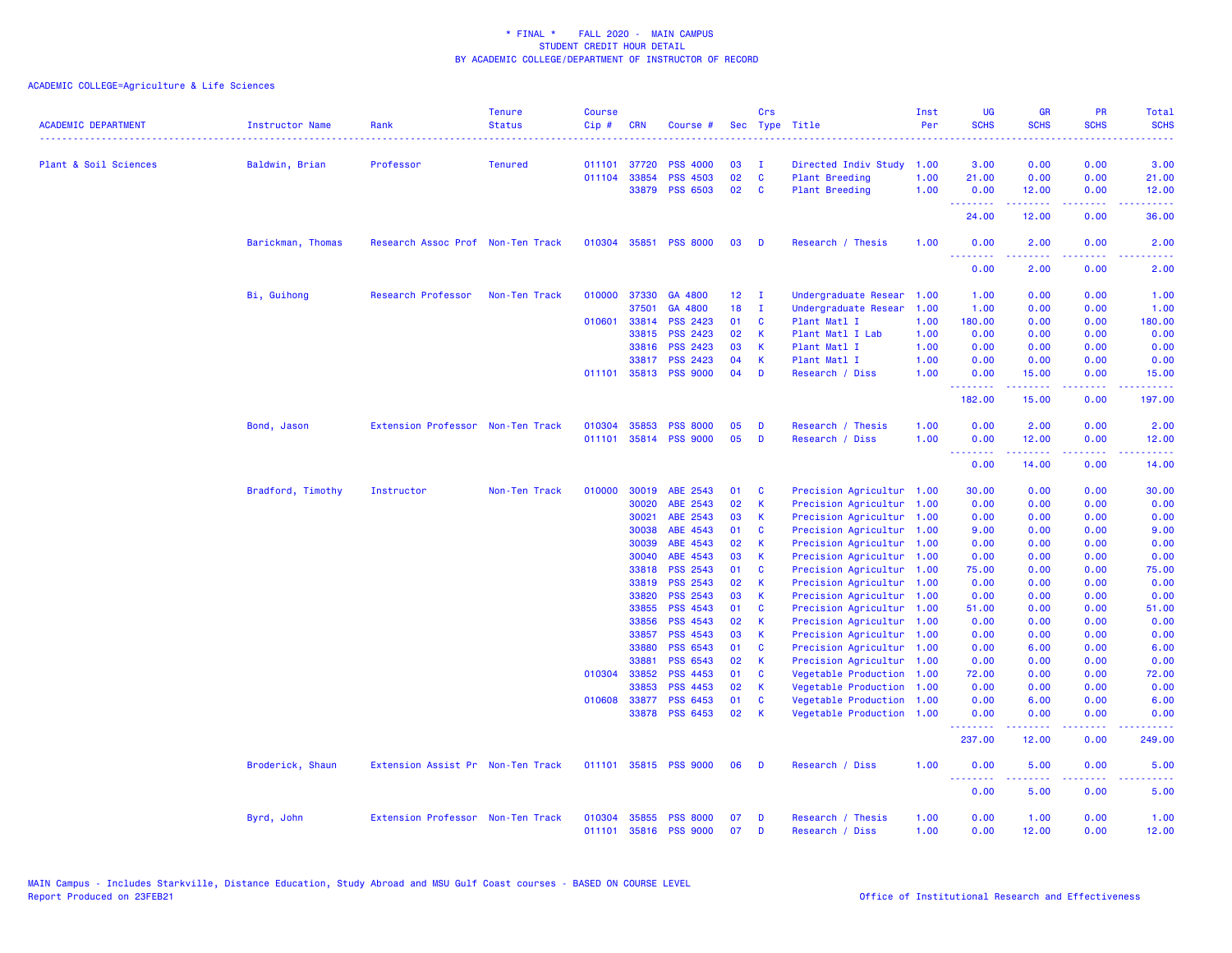| <b>ACADEMIC DEPARTMENT</b> | <b>Instructor Name</b> | Rank                              | <b>Tenure</b><br><b>Status</b> | <b>Course</b><br>Cip# | <b>CRN</b>   | Course #              | <b>Sec</b>   | Crs          | Type Title            | Inst<br>Per | <b>UG</b><br><b>SCHS</b>                      | GB<br><b>SCHS</b>                                                                                                                 | <b>PR</b><br><b>SCHS</b>                                                                                                          | Total<br><b>SCHS</b><br>. |
|----------------------------|------------------------|-----------------------------------|--------------------------------|-----------------------|--------------|-----------------------|--------------|--------------|-----------------------|-------------|-----------------------------------------------|-----------------------------------------------------------------------------------------------------------------------------------|-----------------------------------------------------------------------------------------------------------------------------------|---------------------------|
|                            |                        |                                   |                                |                       |              |                       |              |              |                       |             | <u> - - - - - - - -</u>                       |                                                                                                                                   | $\sim$ $\sim$ $\sim$ $\sim$                                                                                                       |                           |
|                            |                        |                                   |                                |                       |              |                       |              |              |                       |             | 0.00                                          | 13.00                                                                                                                             | 0.00                                                                                                                              | 13.00                     |
| Plant & Soil Sciences      | Cox, Michael           | Professor                         | <b>Tenured</b>                 | 010301                | 33873        | <b>PSS 6373</b>       | 01           | <b>C</b>     | Geospatial Agn Mgt    | 1.00        | 0.00                                          | 6.00                                                                                                                              | 0.00                                                                                                                              | 6.00                      |
|                            |                        |                                   |                                | 010605                | 33826        | <b>PSS 3303</b>       | 01           | C            | Soils                 | 1.00        | 255.00                                        | 0.00                                                                                                                              | 0.00                                                                                                                              | 255.00                    |
|                            |                        |                                   |                                |                       | 37649        | <b>PSS 3303</b>       | 02           | C            | Soils                 | 1.00        | 3.00                                          | 0.00                                                                                                                              | 0.00                                                                                                                              | 3.00                      |
|                            |                        |                                   |                                |                       | 011101 36166 | <b>PSS 4000</b>       | 01           | $\mathbf{I}$ | Directed Indiv Study  | 1.00        | 3.00                                          | 0.00                                                                                                                              | 0.00                                                                                                                              | 3.00                      |
|                            |                        |                                   |                                |                       | 36283        | <b>PSS 4000</b>       | 02           | $\mathbf{I}$ | Directed Indiv Study  | 1.00        | 3.00                                          | 0.00                                                                                                                              | 0.00                                                                                                                              | 3.00                      |
|                            |                        |                                   |                                | 011201                | 35492        | <b>PSS 8333</b>       | 01           | B            | Adv Soil Fertility    | 1.00        | 0.00                                          | 51.00                                                                                                                             | 0.00                                                                                                                              | 51.00                     |
|                            |                        |                                   |                                | 450702                | 33848        | <b>PSS 4373</b>       | 01           | <b>C</b>     | Geospatial Agn Mgt    | 1.00        | 60.00<br><u>.</u>                             | 0.00<br><u>.</u>                                                                                                                  | 0.00<br>.                                                                                                                         | 60.00<br>.                |
|                            |                        |                                   |                                |                       |              |                       |              |              |                       |             | 324.00                                        | 57.00                                                                                                                             | 0.00                                                                                                                              | 381.00                    |
|                            | Czarnecki, Joby        | Research Assist Pro Non-Ten Track |                                | 011101                | 35819        | <b>PSS 9000</b>       | 10           | D            | Research / Diss       | 1.00        | 0.00                                          | 1.00                                                                                                                              | 0.00                                                                                                                              | 1.00                      |
|                            |                        |                                   |                                | 521003                | 35503        | <b>FYE 1001</b>       | <b>F40</b>   | $\mathbf{C}$ | First Year Experienc  | 0.34        | 3.40<br>$\omega_{\rm c}$ and $\omega_{\rm c}$ | 0.00<br>.                                                                                                                         | 0.00<br>د د د د                                                                                                                   | 3.40<br>.                 |
|                            |                        |                                   |                                |                       |              |                       |              |              |                       |             | 3.40                                          | 1.00                                                                                                                              | 0.00                                                                                                                              | 4.40                      |
|                            | Dodds, Darrin          | Professor                         | <b>Tenured</b>                 | 010304                | 35860        | <b>PSS 8000</b>       | 12           | D            | Research / Thesis     | 1.00        | 0.00                                          | 7.00                                                                                                                              | 0.00                                                                                                                              | 7.00                      |
|                            |                        |                                   |                                | 011101                | 35820        | <b>PSS 9000</b>       | 11           | D            | Research / Diss       | 1.00        | 0.00                                          | 8.00                                                                                                                              | 0.00                                                                                                                              | 8.00                      |
|                            |                        |                                   |                                | 030506                | 33850        | PSS 4411              | 01           | C            | Remote Sensing Semin  | 1.00        | 10.00                                         | 0.00                                                                                                                              | 0.00                                                                                                                              | 10.00                     |
|                            |                        |                                   |                                |                       | 33875        | PSS 6411              | 01           | $\mathbf{C}$ | Remote Sensing Semin  | 1.00        | 0.00                                          | 1.00                                                                                                                              | 0.00                                                                                                                              | 1.00                      |
|                            |                        |                                   |                                | 450701                | 32557        | GR 4411               | 01           | <b>C</b>     | Remote Sensing Semin  | 1.00        | 2.00                                          | 0.00                                                                                                                              | 0.00                                                                                                                              | 2.00                      |
|                            |                        |                                   |                                | 450702                | 31577        | <b>ECE 4411</b>       | 01           | C            | Remote Sensing Semin  | 1.00        | 4.00                                          | 0.00                                                                                                                              | 0.00                                                                                                                              | 4.00                      |
|                            |                        |                                   |                                |                       | 31600        | ECE 6411              | 01           | C            | Remote Sensing Semin  | 1.00        | 0.00                                          | 1.00                                                                                                                              | 0.00                                                                                                                              | 1.00                      |
|                            |                        |                                   |                                |                       | 32362        | FO 4411               | 01           | C            | <b>Remote Sensing</b> | 1.00        | 1.00<br>.                                     | 0.00<br>$\frac{1}{2} \left( \frac{1}{2} \right) \left( \frac{1}{2} \right) \left( \frac{1}{2} \right) \left( \frac{1}{2} \right)$ | 0.00<br>.                                                                                                                         | 1.00<br>والمالمات         |
|                            |                        |                                   |                                |                       |              |                       |              |              |                       |             | 17.00                                         | 17.00                                                                                                                             | 0.00                                                                                                                              | 34.00                     |
|                            | Dong, Hongxu           | Assistant Professor Ten Track     |                                | 010000                | 37312        | GA 4800               | 09           | п            | Undergraduate Resear  | 1.00        | 1.00                                          | 0.00                                                                                                                              | 0.00                                                                                                                              | 1.00                      |
|                            |                        |                                   |                                | 010607                | 33804        | PSS 2111              | 01           | $\mathsf{L}$ | Turf Management Lab   | 1.00        | 8.00                                          | 0.00                                                                                                                              | 0.00                                                                                                                              | 8.00                      |
|                            |                        |                                   |                                |                       | 33805        | <b>PSS 2113</b>       | 01           | $\mathbf{C}$ | Intr to Turf Science  | 1.00        | 120.00<br>.                                   | 0.00                                                                                                                              | 0.00<br>$\frac{1}{2} \left( \frac{1}{2} \right) \left( \frac{1}{2} \right) \left( \frac{1}{2} \right) \left( \frac{1}{2} \right)$ | 120.00<br>.               |
|                            |                        |                                   |                                |                       |              |                       |              |              |                       |             | 129.00                                        | 0.00                                                                                                                              | 0.00                                                                                                                              | 129.00                    |
|                            | Etheredge, Coleman     | Assistant Professor Ten Track     |                                | 010608                | 33806        | <b>PSS 2343</b>       | 01           | C            | <b>Floral Design</b>  | 1.00        | 372.00                                        | 0.00                                                                                                                              | 0.00                                                                                                                              | 372.00                    |
|                            |                        |                                   |                                |                       | 33807        | PSS 2343              | 02           | $\mathsf K$  | <b>Floral Design</b>  | 1.00        | 0.00                                          | 0.00                                                                                                                              | 0.00                                                                                                                              | 0.00                      |
|                            |                        |                                   |                                |                       | 33808        | PSS 2343              | 03           | $\mathsf K$  | <b>Floral Design</b>  | 1.00        | 0.00                                          | 0.00                                                                                                                              | 0.00                                                                                                                              | 0.00                      |
|                            |                        |                                   |                                |                       | 33812        | PSS 2343              | 07           | $\mathsf K$  | Floral Design         | 1.00        | 0.00                                          | 0.00                                                                                                                              | 0.00                                                                                                                              | 0.00                      |
|                            |                        |                                   |                                |                       | 33813        | PSS 2343              | <b>HO2 K</b> |              | <b>Floral Design</b>  | 1.00        | 0.00                                          | 0.00                                                                                                                              | 0.00                                                                                                                              | 0.00                      |
|                            |                        |                                   |                                | 010699                | 33827        | <b>PSS 3323</b>       | $CO1$ $C$    |              | Hort-Impacts on Soci  | 1.00        | 21.00                                         | 0.00                                                                                                                              | 0.00                                                                                                                              | 21.00                     |
|                            |                        |                                   |                                | 011103                | 33835        | PSS 3443              | 01           | C            | Permanent Floral Des  | 0.50        | 13.50                                         | 0.00                                                                                                                              | 0.00                                                                                                                              | 13.50                     |
|                            |                        |                                   |                                |                       | 33836        | <b>PSS 3443</b>       | 02           | $\mathsf{K}$ | Permanent Floral Des  | 0.50        | 0.00                                          | 0.00                                                                                                                              | 0.00                                                                                                                              | 0.00                      |
|                            |                        |                                   |                                |                       |              |                       |              |              |                       |             | 406.50                                        | 0.00                                                                                                                              | 0.00                                                                                                                              | 406.50                    |
|                            | Ferguson, Jason        | Assistant Professor Ten Track     |                                | 010304                | 35861        | <b>PSS 8000</b>       | 13           | D            | Research / Thesis     | 1.00        | 0.00                                          | 3.00                                                                                                                              | 0.00                                                                                                                              | 3.00                      |
|                            |                        |                                   |                                | 011101                | 35821        | <b>PSS 9000</b>       | 12           | D            | Research / Diss       | 1.00        | 0.00                                          | 17.00                                                                                                                             | 0.00                                                                                                                              | 17.00                     |
|                            |                        |                                   |                                |                       | 011102 33822 | PSS 3133              | 01           | C            | Intro Weed Science    | 1.00        | 207.00                                        | 0.00                                                                                                                              | 0.00                                                                                                                              | 207.00                    |
|                            |                        |                                   |                                |                       |              | 36718 PSS 3423        | 05           | E            | Agronomy Internship   | 1.00        | 3.00<br><u> - - - - - - - -</u>               | 0.00                                                                                                                              | 0.00<br>$\frac{1}{2} \left( \frac{1}{2} \right) \left( \frac{1}{2} \right) \left( \frac{1}{2} \right) \left( \frac{1}{2} \right)$ | 3.00<br>.                 |
|                            |                        |                                   |                                |                       |              |                       |              |              |                       |             | 210.00                                        | 20.00                                                                                                                             | 0.00                                                                                                                              | 230.00                    |
|                            | Fox, Amelia            | Clinical Assist Pro Non-Ten Track |                                |                       |              | 010304 35862 PSS 8000 | 14           | D            | Research / Thesis     | 1.00        | 0.00                                          | 2.00                                                                                                                              | 0.00                                                                                                                              | 2.00                      |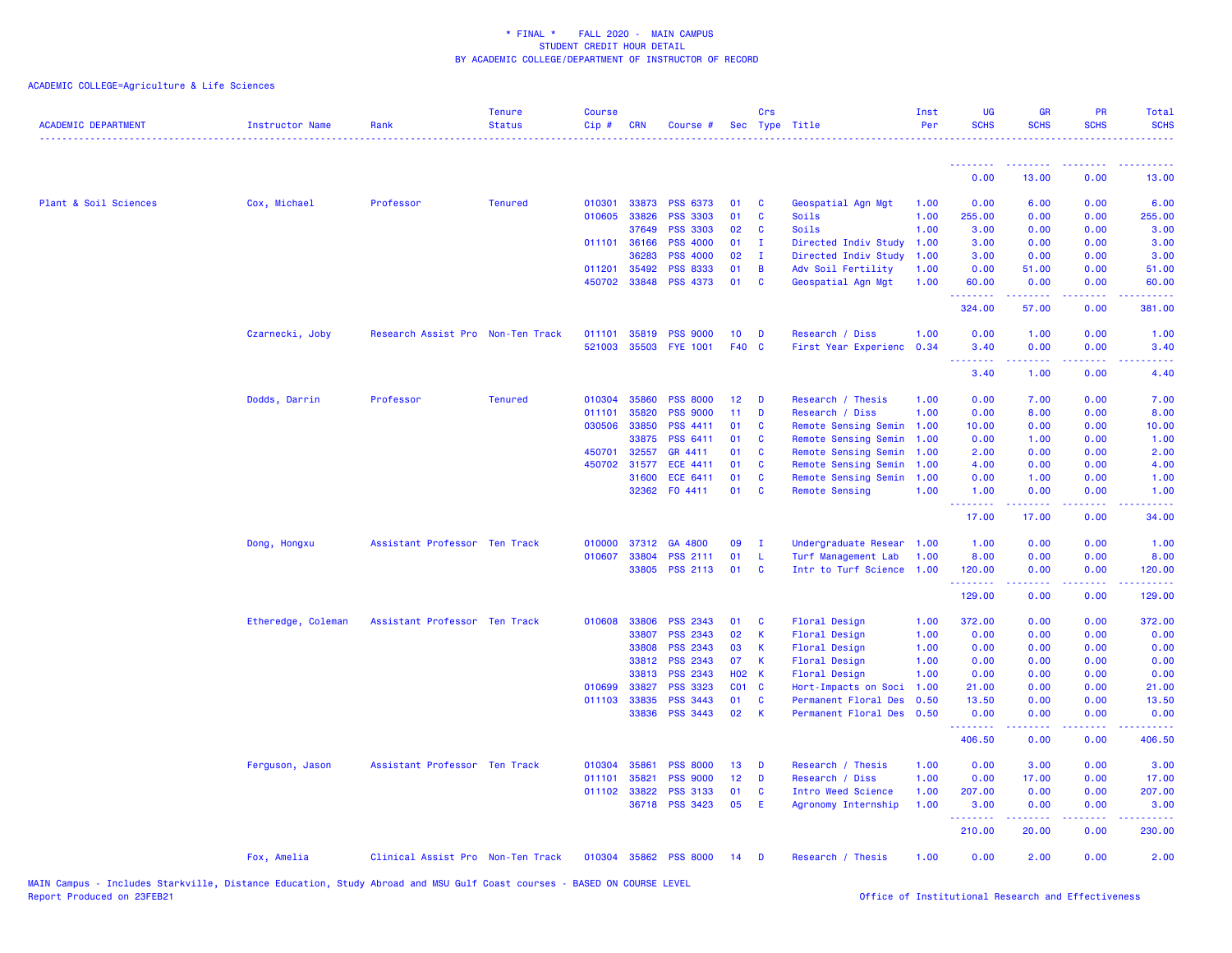| <b>ACADEMIC DEPARTMENT</b> | <b>Instructor Name</b> | Rank                              | <b>Tenure</b><br><b>Status</b> | <b>Course</b><br>Cip# | <b>CRN</b>     | Course #                           |          | Crs           | Sec Type Title                                    | Inst<br>Per | UG<br><b>SCHS</b> | <b>GR</b><br><b>SCHS</b>                                                                                                                                     | <b>PR</b><br><b>SCHS</b>     | <b>Total</b><br><b>SCHS</b> |
|----------------------------|------------------------|-----------------------------------|--------------------------------|-----------------------|----------------|------------------------------------|----------|---------------|---------------------------------------------------|-------------|-------------------|--------------------------------------------------------------------------------------------------------------------------------------------------------------|------------------------------|-----------------------------|
|                            |                        |                                   |                                |                       |                |                                    |          |               |                                                   |             |                   |                                                                                                                                                              |                              |                             |
| Plant & Soil Sciences      | Fox, Amelia            | Clinical Assist Pro Non-Ten Track |                                | 011101                | 33849          | <b>PSS 4383</b>                    | 01       | C             | Agriculture Remote S 1.00                         |             | 24.00             | 0.00                                                                                                                                                         | 0.00                         | 24.00                       |
|                            |                        |                                   |                                |                       | 33874          | <b>PSS 6383</b>                    | 01       | $\mathbf c$   | Agriculture Remote S                              | 1.00        | 0.00              | 15.00                                                                                                                                                        | 0.00                         | 15.00                       |
|                            |                        |                                   |                                |                       | 33893          | PSS 8811                           | 01       | <b>S</b>      | Seminar                                           | 1.00        | 0.00              | 3.00                                                                                                                                                         | 0.00                         | 3.00                        |
|                            |                        |                                   |                                |                       | 33894          | <b>PSS 8821</b>                    | 01       | <b>S</b>      | Seminar                                           | 1.00        | 0.00              | 1.00                                                                                                                                                         | 0.00                         | 1.00                        |
|                            |                        |                                   |                                | 011102 33861          | 33895          | <b>PSS 8831</b><br><b>PSS 4733</b> | 01<br>01 | <b>S</b><br>C | Seminar                                           | 1.00        | 0.00              | 5.00                                                                                                                                                         | 0.00                         | 5.00                        |
|                            |                        |                                   |                                |                       |                |                                    |          |               | Ag. Flight Technolog                              | 1.00        | 12.00             | 0.00                                                                                                                                                         | 0.00                         | 12.00                       |
|                            |                        |                                   |                                |                       | 33886          | <b>PSS 6733</b><br><b>PSS 6733</b> | 01<br>02 | C<br>К        | Ag. Flight Technolog                              | 1.00        | 0.00              | 18.00                                                                                                                                                        | 0.00<br>0.00                 | 18.00<br>0.00               |
|                            |                        |                                   |                                |                       | 33887<br>36347 | <b>PSS 4733</b>                    | 02       | К             | Ag. Flight Technolog<br>Ag. Flight Technolog 1.00 | 1.00        | 0.00<br>0.00      | 0.00<br>0.00                                                                                                                                                 | 0.00                         | 0.00                        |
|                            |                        |                                   |                                |                       |                |                                    |          |               |                                                   |             | .                 | .                                                                                                                                                            | .                            | .                           |
|                            |                        |                                   |                                |                       |                |                                    |          |               |                                                   |             | 36.00             | 44.00                                                                                                                                                        | 0.00                         | 80.00                       |
|                            | Ganapathi Shanmugam,   | Research Assist Pro Non-Ten Track |                                | 010000                | 37508          | GA 4800                            | 26       | <b>I</b>      | Undergraduate Resear                              | 0.50        | 0.50              | 0.00                                                                                                                                                         | 0.00                         | 0.50                        |
|                            |                        |                                   |                                |                       | 010304 37358   | <b>PSS 8000</b>                    | 45       | D             | Research / Thesis                                 | 1.00        | 0.00              | 2.00                                                                                                                                                         | 0.00                         | 2.00                        |
|                            |                        |                                   |                                |                       |                |                                    |          |               |                                                   |             | .<br>0.50         | $\frac{1}{2} \left( \frac{1}{2} \right) \left( \frac{1}{2} \right) \left( \frac{1}{2} \right) \left( \frac{1}{2} \right) \left( \frac{1}{2} \right)$<br>2.00 | .<br>0.00                    | .<br>2.50                   |
|                            |                        |                                   |                                |                       |                |                                    |          |               |                                                   |             |                   |                                                                                                                                                              |                              |                             |
|                            | Golden, Bobby          | Extension Assoc Pro Non-Ten Track |                                | 010304                | 35864          | <b>PSS 8000</b>                    | 16       | D             | Research / Thesis                                 | 1.00        | 0.00              | 2.00                                                                                                                                                         | 0.00                         | 2.00                        |
|                            |                        |                                   |                                | 011101                | 35823          | <b>PSS 9000</b>                    | 14       | D             | Research / Diss                                   | 1.00        | 0.00<br>د د د د   | 11.00                                                                                                                                                        | 0.00                         | 11.00                       |
|                            |                        |                                   |                                |                       |                |                                    |          |               |                                                   |             | 0.00              | 13.00                                                                                                                                                        | 0.00                         | 13.00                       |
|                            | Harkess, Richard       | Professor                         | <b>Tenured</b>                 | 010601                | 33834          | <b>PSS 3433</b>                    | 01       | E             | Hort Internship                                   | 1.00        | 3.00              | 0.00                                                                                                                                                         | 0.00                         | 3.00                        |
|                            |                        |                                   |                                | 010604                | 33845          | PSS 4343                           | 01       | C             | Control Enviro Ag La                              | 1.00        | 42.00             | 0.00                                                                                                                                                         | 0.00                         | 42.00                       |
|                            |                        |                                   |                                | 011101                | 35824          | <b>PSS 9000</b>                    | 15       | D             | Research / Diss                                   | 1.00        | 0.00              | 9.00                                                                                                                                                         | 0.00                         | 9.00                        |
|                            |                        |                                   |                                |                       | 011103 33858   | <b>PSS 4553</b>                    | 01       | <b>C</b>      | Plant Growth & Devel                              | 1.00        | 90.00             | 0.00                                                                                                                                                         | 0.00                         | 90.00                       |
|                            |                        |                                   |                                |                       | 33859          | PSS 4553                           | 02       | C             | Plant Growth & Devel                              | 1.00        | 15.00             | 0.00                                                                                                                                                         | 0.00                         | 15.00                       |
|                            |                        |                                   |                                |                       | 33870          | <b>PSS 6343</b>                    | 01       | C             | Control Enviro Ag La                              | 1.00        | 0.00              | 21.00                                                                                                                                                        | 0.00                         | 21.00                       |
|                            |                        |                                   |                                |                       | 33883          | PSS 6553                           | 01       | C             | Plant Growth & Devel                              | 1.00        | 0.00              | 39.00                                                                                                                                                        | 0.00                         | 39.00                       |
|                            |                        |                                   |                                |                       | 33884          | <b>PSS 6553</b>                    | 02       | C             | Plant Growth & Devel                              | 1.00        | 0.00              | 15.00                                                                                                                                                        | 0.00                         | 15.00                       |
|                            |                        |                                   |                                |                       | 011105 33844   | PSS 4341                           | 01       | -L            | Control Enviro Ag La                              | 1.00        | 8.00              | 0.00                                                                                                                                                         | 0.00                         | 8.00                        |
|                            |                        |                                   |                                |                       | 33869          | PSS 6341                           | 01       | L             | Control Enviro Ag La 1.00                         |             | 0.00              | 6.00                                                                                                                                                         | 0.00                         | 6.00                        |
|                            |                        |                                   |                                | 303301                | 32936          | LA 4753                            | 02       | $\mathbf{C}$  | Sustain Landscape Mg 0.50                         |             | 12.00<br>.        | 0.00<br>22222                                                                                                                                                | 0.00                         | 12.00<br>.                  |
|                            |                        |                                   |                                |                       |                |                                    |          |               |                                                   |             | 170.00            | 90.00                                                                                                                                                        | 0.00                         | 260.00                      |
|                            | Henry, William         | Professor                         | <b>Tenured</b>                 |                       | 240102 32609   | <b>GRD 9011</b>                    | 01       | <b>S</b>      | Graduate Degree Comp 1.00                         |             | 0.00<br>.         | 13.00                                                                                                                                                        | 0.00                         | 13.00                       |
|                            |                        |                                   |                                |                       |                |                                    |          |               |                                                   |             | 0.00              | 13.00                                                                                                                                                        | 0.00                         | 13.00                       |
|                            | Irby, Jon              | Extension Assoc Pro Non-Ten Track |                                |                       | 010304 35867   | <b>PSS 8000</b>                    | 19       | D             | Research / Thesis                                 | 1.00        | 0.00              | 6.00                                                                                                                                                         | 0.00                         | 6.00                        |
|                            |                        |                                   |                                |                       |                |                                    |          |               |                                                   |             | .<br>0.00         | 6.00                                                                                                                                                         | $\sim$ $\sim$ $\sim$<br>0.00 | 6.00                        |
|                            | Johnson, James         | Lecturer                          | Non-Ten Track                  | 010699                | 33846          | <b>PSS 4353</b>                    | 01       | <b>C</b>      | Arboriculture                                     | 1.00        | 60.00             | 0.00                                                                                                                                                         | 0.00                         | 60.00                       |
|                            |                        |                                   |                                |                       | 33847          | <b>PSS 4353</b>                    | 02       | K             | Arboriculture                                     | 1.00        | 0.00              | 0.00                                                                                                                                                         | 0.00                         | 0.00                        |
|                            |                        |                                   |                                |                       |                |                                    |          |               |                                                   |             | .                 | <b><i><u><u>AAAAA</u></u></i></b>                                                                                                                            | .                            | .                           |
|                            |                        |                                   |                                |                       |                |                                    |          |               |                                                   |             | 60.00             | 0.00                                                                                                                                                         | 0.00                         | 60.00                       |
|                            | Jones, Keri            | Non-Faculty                       | Not Applicable                 | 011101                | 33865          | <b>PSS 6223</b>                    | 01       | C             | Seed Production                                   | 1.00        | 0.00              | 24.00                                                                                                                                                        | 0.00                         | 24.00                       |
|                            |                        |                                   |                                |                       | 33866          | <b>PSS 6223</b>                    | 02       | K             | Seed Production                                   | 1.00        | 0.00              | 0.00                                                                                                                                                         | 0.00                         | 0.00                        |
|                            |                        |                                   |                                |                       | 011102 33840   | <b>PSS 4223</b>                    | 01       | C             | Seed Production                                   | 1.00        | 60.00             | 0.00                                                                                                                                                         | 0.00                         | 60.00                       |
|                            |                        |                                   |                                |                       | 33841          | <b>PSS 4223</b>                    | 02       | K             | Seed Production                                   | 1.00        | 0.00              | 0.00                                                                                                                                                         | 0.00                         | 0.00                        |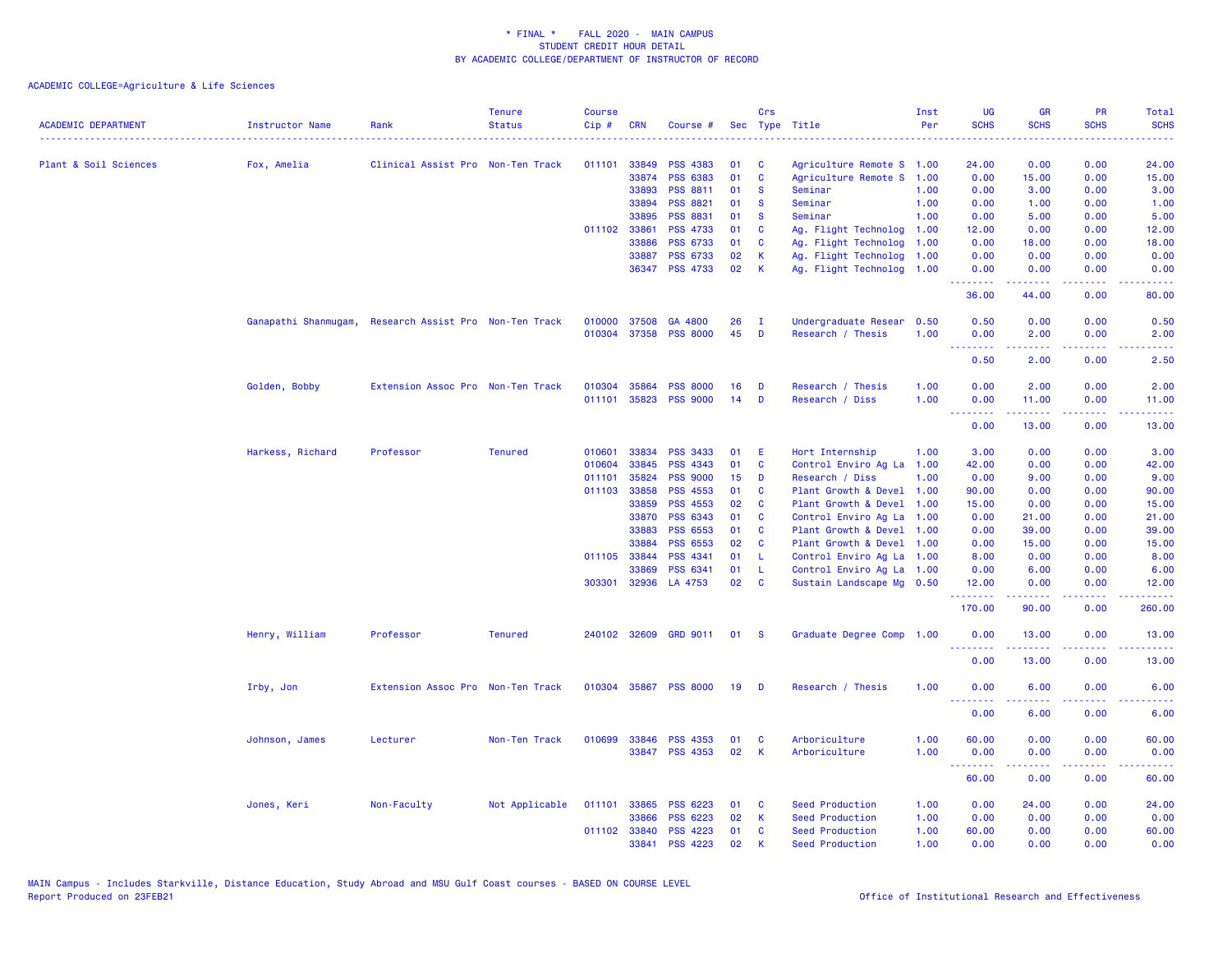| <b>ACADEMIC DEPARTMENT</b> | Instructor Name    | Rank                              | <b>Tenure</b><br><b>Status</b> | <b>Course</b><br>Cip# | <b>CRN</b>   | Course #              |                 | Crs            | Sec Type Title            | Inst<br>Per | <b>UG</b><br><b>SCHS</b>                                   | <b>GR</b><br><b>SCHS</b> | <b>PR</b><br><b>SCHS</b>            | Total<br><b>SCHS</b> |
|----------------------------|--------------------|-----------------------------------|--------------------------------|-----------------------|--------------|-----------------------|-----------------|----------------|---------------------------|-------------|------------------------------------------------------------|--------------------------|-------------------------------------|----------------------|
|                            |                    |                                   |                                |                       |              |                       |                 |                |                           |             | .<br>60.00                                                 | 24.00                    | 0.00                                | 84.00                |
|                            |                    |                                   |                                |                       |              |                       |                 |                |                           |             |                                                            |                          |                                     |                      |
| Plant & Soil Sciences      | Kingery, William   | Professor                         | <b>Tenured</b>                 |                       | 010000 37508 | GA 4800               | 26              | - I            | Undergraduate Resear      | 0.50        | 0.50                                                       | 0.00                     | 0.00                                | 0.50                 |
|                            |                    |                                   |                                | 010605                | 33823        | <b>PSS 3301</b>       | 01              | -L.            | Soils Laboratory          | 1.00        | 35.00                                                      | 0.00                     | 0.00                                | 35.00                |
|                            |                    |                                   |                                |                       | 33824        | <b>PSS 3301</b>       | 02              | L.             | Soils Laboratory          | 1.00        | 28.00                                                      | 0.00                     | 0.00                                | 28.00                |
|                            |                    |                                   |                                |                       | 33825        | <b>PSS 3301</b>       | 03              | -L.            | Soils Laboratory          | 1.00        | 28.00                                                      | 0.00                     | 0.00                                | 28.00                |
|                            |                    |                                   |                                |                       | 011203 33842 | <b>PSS 4314</b>       | 01              | C              | Microbiology & Ecolo      | 1.00        | 40.00                                                      | 0.00                     | 0.00                                | 40.00                |
|                            |                    |                                   |                                |                       | 33843        | PSS 4314              | 03<br>01        | K              | Microbiology & Ecolo      | 1.00        | 0.00                                                       | 0.00                     | 0.00                                | 0.00                 |
|                            |                    |                                   |                                |                       | 33867        | PSS 6314<br>PSS 6314  | 04              | C<br>К         | Microbiology & Ecolo      | 1.00        | 0.00                                                       | 32.00                    | 0.00                                | 32.00                |
|                            |                    |                                   |                                |                       | 33868        |                       |                 |                | Microbiology & Ecolo 1.00 |             | 0.00<br>.                                                  | 0.00<br>.                | 0.00<br>.                           | 0.00<br>.            |
|                            |                    |                                   |                                |                       |              |                       |                 |                |                           |             | 131.50                                                     | 32.00                    | 0.00                                | 163.50               |
|                            | Knight, Patricia   | Research Professor                | Non-Ten Track                  |                       |              | 011101 35829 PSS 9000 | 20              | D              | Research / Diss           | 1.00        | 0.00<br><b><i><u><u><b>a</b></u></u> a a a a a a a</i></b> | 15.00<br>.               | 0.00<br>.                           | 15.00<br>.           |
|                            |                    |                                   |                                |                       |              |                       |                 |                |                           |             | 0.00                                                       | 15.00                    | 0.00                                | 15.00                |
|                            | Krutz, Larry       | Professor                         | <b>Tenured</b>                 | 011101                |              | 35830 PSS 9000        | 21              | D              | Research / Diss           | 1.00        | 0.00<br>.                                                  | 1.00<br>.                | 0.00<br>.                           | 1.00<br>2222.        |
|                            |                    |                                   |                                |                       |              |                       |                 |                |                           |             | 0.00                                                       | 1.00                     | 0.00                                | 1.00                 |
|                            | Lang, David        | Professor                         | <b>Tenured</b>                 | 010304                | 33838        | PSS 4103              | CO1 C           |                | Forage Pasture            | 1.00        | 81.00                                                      | 0.00                     | 0.00                                | 81.00                |
|                            |                    |                                   |                                |                       | 33839        | <b>PSS 4103</b>       | C02 K           |                | Forage Pasture            | 1.00        | 0.00                                                       | 0.00                     | 0.00                                | 0.00                 |
|                            |                    |                                   |                                |                       | 33863        | <b>PSS 6103</b>       | 01              | C              | Forage Pasture            | 1.00        | 0.00                                                       | 3.00                     | 0.00                                | 3.00                 |
|                            |                    |                                   |                                |                       | 33864        | <b>PSS 6103</b>       | 02              | К              | Forage Pasture            | 1.00        | 0.00                                                       | 0.00                     | 0.00                                | 0.00                 |
|                            |                    |                                   |                                |                       |              |                       |                 |                |                           |             | .<br>81.00                                                 | .<br>3.00                | .<br>0.00                           | .<br>84.00           |
|                            | Larson, Erick      | Extension Professor Non-Ten Track |                                |                       | 011101 35831 | <b>PSS 9000</b>       | 22 <sub>2</sub> | D              | Research / Diss           | 1.00        | 0.00                                                       | 3.00                     | 0.00                                | 3.00                 |
|                            |                    |                                   |                                |                       |              |                       |                 |                |                           |             | 0.00                                                       | 3.00                     | 0.00                                | 3.00                 |
|                            | Li, Tongyin        | Assistant Professor Ten Track     |                                |                       | 010000 37507 | GA 4800               | 25              | - 1            | Undergraduate Resear 1.00 |             | 1.00                                                       | 0.00                     | 0.00                                | 1.00                 |
|                            |                    |                                   |                                | 010304                | 33821        | <b>PSS 3043</b>       | 01              | <b>C</b>       | <b>Fruit Science</b>      | 1.00        | 72.00                                                      | 0.00                     | 0.00                                | 72.00                |
|                            |                    |                                   |                                |                       | 35875        | <b>PSS 8000</b>       | 27              | D              | Research / Thesis         | 1.00        | 0.00                                                       | 8.00                     | 0.00                                | 8.00                 |
|                            |                    |                                   |                                |                       |              | 011103 33798 PSS 1113 | 01              | B              | The Gardening Experi 1.00 |             | 45.00                                                      | 0.00                     | 0.00                                | 45.00                |
|                            |                    |                                   |                                |                       |              |                       |                 |                |                           |             | <u>.</u><br>118.00                                         | .<br>8.00                | $\sim$ $\sim$ $\sim$ $\sim$<br>0.00 | 126.00               |
|                            | McCurdy, James     | Associate Professor Tenured       |                                | 010304                | 35877        | <b>PSS 8000</b>       | 29              | D              | Research / Thesis         | 1.00        | 0.00                                                       | 1.00                     | 0.00                                | 1.00                 |
|                            |                    |                                   |                                | 010607                | 35489        | <b>PSS 4823</b>       | 01              | B              | Turf Weed Management      | 1.00        | 24.00                                                      | 0.00                     | 0.00                                | 24.00                |
|                            |                    |                                   |                                |                       |              | 35490 PSS 6823        | 01              | $\overline{B}$ | Turf Weed Management 1.00 |             | 0.00                                                       | 3.00                     | 0.00                                | 3.00                 |
|                            |                    |                                   |                                |                       |              |                       |                 |                |                           |             | <b><i><u><u><b>A</b></u></u> A A A A A A A</i></b>         | .                        | .                                   | .                    |
|                            |                    |                                   |                                |                       |              |                       |                 |                |                           |             | 24.00                                                      | 4.00                     | 0.00                                | 28.00                |
|                            | McDougald, Lynette | Instructor                        | Non-Ten Track                  | 010608                | 33809        | <b>PSS 2343</b>       | 04              | К              | <b>Floral Design</b>      | 1.00        | 0.00                                                       | 0.00                     | 0.00                                | 0.00                 |
|                            |                    |                                   |                                |                       | 33810        | <b>PSS 2343</b>       | 05              | K              | <b>Floral Design</b>      | 1.00        | 0.00                                                       | 0.00                     | 0.00                                | 0.00                 |
|                            |                    |                                   |                                |                       | 33811        | <b>PSS 2343</b>       | 06              | К              | <b>Floral Design</b>      | 1.00        | 0.00                                                       | 0.00                     | 0.00                                | 0.00                 |
|                            |                    |                                   |                                |                       | 33837        | <b>PSS 4083</b>       | 01              | B              | Flor Des Spec Events      | 1.00        | 24.00                                                      | 0.00                     | 0.00                                | 24.00                |
|                            |                    |                                   |                                |                       | 011103 33797 | <b>PSS 1001</b>       | F <sub>01</sub> | $\mathbf{C}$   | First Year Seminar        | 1.00        | 12.00                                                      | 0.00                     | 0.00                                | 12.00                |
|                            |                    |                                   |                                |                       | 33835        | <b>PSS 3443</b>       | 01              | C              | Permanent Floral Des      | 0.50        | 13.50                                                      | 0.00                     | 0.00                                | 13.50                |
|                            |                    |                                   |                                |                       | 33836        | <b>PSS 3443</b>       | 02              | $\mathbf k$    | Permanent Floral Des 0.50 |             | 0.00                                                       | 0.00                     | 0.00                                | 0.00                 |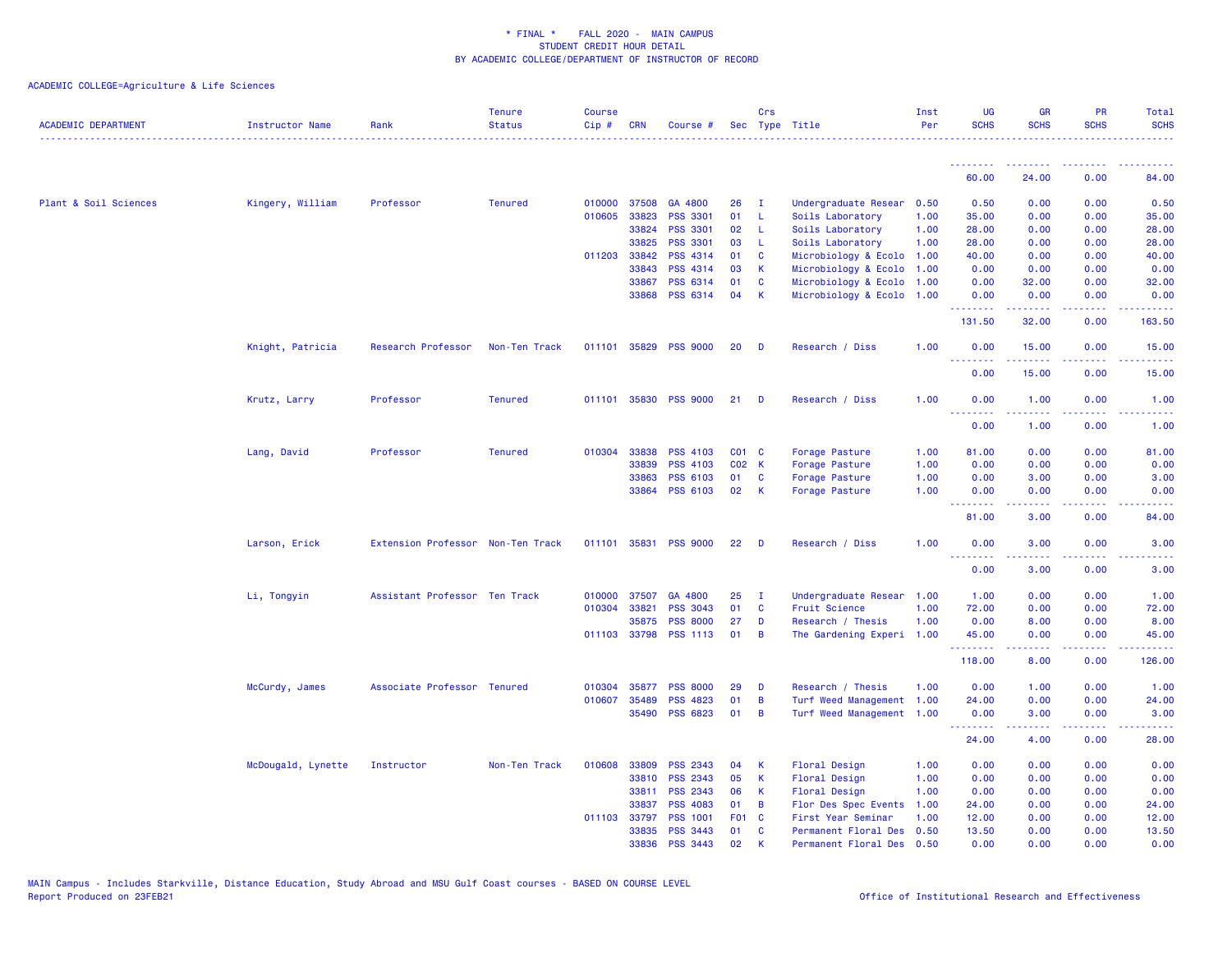| <b>ACADEMIC DEPARTMENT</b> | <b>Instructor Name</b> | Rank                              | <b>Tenure</b><br><b>Status</b> | <b>Course</b><br>Cip# | <b>CRN</b>     | Course #                    |          | Crs            | Sec Type Title                               | Inst<br>Per  | UG<br><b>SCHS</b>                                  | <b>GR</b><br><b>SCHS</b>                                                                                                                                      | <b>PR</b><br><b>SCHS</b>                                                                                                          | <b>Total</b><br><b>SCHS</b><br><u>.</u>                                                                |
|----------------------------|------------------------|-----------------------------------|--------------------------------|-----------------------|----------------|-----------------------------|----------|----------------|----------------------------------------------|--------------|----------------------------------------------------|---------------------------------------------------------------------------------------------------------------------------------------------------------------|-----------------------------------------------------------------------------------------------------------------------------------|--------------------------------------------------------------------------------------------------------|
|                            |                        |                                   |                                |                       |                |                             |          |                |                                              |              | .                                                  |                                                                                                                                                               |                                                                                                                                   |                                                                                                        |
|                            |                        |                                   |                                |                       |                |                             |          |                |                                              |              | 49.50                                              | 0.00                                                                                                                                                          | 0.00                                                                                                                              | 49.50                                                                                                  |
| Plant & Soil Sciences      | Morrison, Jesse        | Research Assist Pro Non-Ten Track |                                |                       |                | 010304 35878 PSS 8000       | 30       | D              | Research / Thesis                            | 1.00         | 0.00<br><u> - - - - - - - -</u>                    | 8.00                                                                                                                                                          | 0.00                                                                                                                              | 8.00                                                                                                   |
|                            |                        |                                   |                                |                       |                |                             |          |                |                                              |              | 0.00                                               | 8.00                                                                                                                                                          | 0.00                                                                                                                              | 8.00                                                                                                   |
|                            | Peterson, Daniel       | Professor                         | <b>Tenured</b>                 |                       | 260202 35498   | <b>PSS 8653</b>             | 01       | <b>C</b>       | Genomes & Genomics                           | 1.00         | 0.00                                               | 9.00                                                                                                                                                          | 0.00                                                                                                                              | 9.00                                                                                                   |
|                            |                        |                                   |                                | 260802                |                | 36345 BCH 8653              | 01       | C              | <b>Genomes &amp; Genomics</b>                | 1.00         | 0.00<br><b></b>                                    | 33.00                                                                                                                                                         | 0.00<br><b>.</b>                                                                                                                  | 33.00                                                                                                  |
|                            |                        |                                   |                                |                       |                |                             |          |                |                                              |              | 0.00                                               | 42.00                                                                                                                                                         | 0.00                                                                                                                              | 42.00                                                                                                  |
|                            | Pieralisi, Brian       | Assistant Professor Ten Track     |                                |                       |                | 011101 37362 PSS 9000       | 42       | - D            | Research / Diss                              | 1.00         | 0.00                                               | 2.00                                                                                                                                                          | 0.00                                                                                                                              | 2.00                                                                                                   |
|                            |                        |                                   |                                |                       |                |                             |          |                |                                              |              | 0.00                                               | 2.00                                                                                                                                                          | 0.00                                                                                                                              | 2.00                                                                                                   |
|                            | Reddy, Kambham         | Research Professor                | Non-Ten Track                  |                       |                | 011101 35837 PSS 9000       | 28       | D              | Research / Diss                              | 1.00         | 0.00<br>----                                       | 9.00                                                                                                                                                          | 0.00                                                                                                                              | 9.00                                                                                                   |
|                            |                        |                                   |                                |                       |                |                             |          |                |                                              |              | 0.00                                               | 9.00                                                                                                                                                          | 0.00                                                                                                                              | 9.00                                                                                                   |
|                            | Reynolds, Daniel       | Non-Faculty                       | Not Applicable                 |                       |                | 010304 35880 PSS 8000       | 32       | $\blacksquare$ | Research / Thesis                            | 1.00         | 0.00<br><u>.</u>                                   | 1.00<br>22222                                                                                                                                                 | 0.00<br>.                                                                                                                         | 1.00<br>$\frac{1}{2} \left( \frac{1}{2} \right) \left( \frac{1}{2} \right) \left( \frac{1}{2} \right)$ |
|                            |                        |                                   |                                |                       |                |                             |          |                |                                              |              | 0.00                                               | 1.00                                                                                                                                                          | 0.00                                                                                                                              | 1.00                                                                                                   |
|                            | Rushing, Jason         | Extension Assoc Pro Non-Ten Track |                                |                       |                | 010304 35881 PSS 8000       | 33       | D              | Research / Thesis                            | 1.00         | 0.00<br>.                                          | 12.00<br>$\frac{1}{2} \left( \frac{1}{2} \right) \left( \frac{1}{2} \right) \left( \frac{1}{2} \right) \left( \frac{1}{2} \right) \left( \frac{1}{2} \right)$ | 0.00<br>$\frac{1}{2} \left( \frac{1}{2} \right) \left( \frac{1}{2} \right) \left( \frac{1}{2} \right) \left( \frac{1}{2} \right)$ | 12.00<br>.                                                                                             |
|                            |                        |                                   |                                |                       |                |                             |          |                |                                              |              | 0.00                                               | 12.00                                                                                                                                                         | 0.00                                                                                                                              | 12.00                                                                                                  |
|                            | Sneed, James           | Non-Faculty                       | Not Applicable                 |                       |                | 010607 35493 PSS 4423       | 02       | -K             | Golf Course Oper                             | 1.00         | 0.00<br><u>.</u>                                   | 0.00                                                                                                                                                          | 0.00                                                                                                                              | 0.00                                                                                                   |
|                            |                        |                                   |                                |                       |                |                             |          |                |                                              |              | 0.00                                               | 0.00                                                                                                                                                          | 0.00                                                                                                                              | 0.00                                                                                                   |
|                            | Stafne, Eric           | Extension Professor Non-Ten Track |                                |                       |                | 010304 35884 PSS 8000       | 36       | D              | Research / Thesis                            | 1.00         | 0.00<br><b><i><u><u> - - - - - - -</u></u></i></b> | 9.00<br>.                                                                                                                                                     | 0.00<br>$\sim$ $\sim$ $\sim$ $\sim$                                                                                               | 9.00                                                                                                   |
|                            |                        |                                   |                                |                       |                |                             |          |                |                                              |              | 0.00                                               | 9.00                                                                                                                                                          | 0.00                                                                                                                              | 9.00                                                                                                   |
|                            | Stewart, Barry         | Associate Professor Tenured       |                                | 010607                | 35488          | <b>PSS 4423</b>             | 01       | C              | Golf Course Oper                             | 1.00         | 30.00                                              | 0.00                                                                                                                                                          | 0.00                                                                                                                              | 30.00                                                                                                  |
|                            |                        |                                   |                                | 011101                | 33828          | PSS 3411                    | 01       | C              | Turf Seminar I                               | 1.00         | 18.00                                              | 0.00                                                                                                                                                          | 0.00                                                                                                                              | 18.00                                                                                                  |
|                            |                        |                                   |                                |                       | 011103 33799   | <b>PSS 1313</b>             | 01       | <b>C</b>       | <b>Plant Science</b>                         | 1.00         | 258.00                                             | 0.00                                                                                                                                                          | 0.00                                                                                                                              | 258.00                                                                                                 |
|                            |                        |                                   |                                |                       | 33800          | <b>PSS 1313</b><br>PSS 1313 | 02<br>03 | К<br>K         | Plant Science                                | 1.00<br>1.00 | 0.00<br>0.00                                       | 0.00<br>0.00                                                                                                                                                  | 0.00<br>0.00                                                                                                                      | 0.00<br>0.00                                                                                           |
|                            |                        |                                   |                                |                       | 33801<br>33802 | <b>PSS 1313</b>             | 04       | К              | <b>Plant Science</b><br><b>Plant Science</b> | 1.00         | 0.00                                               | 0.00                                                                                                                                                          | 0.00                                                                                                                              | 0.00                                                                                                   |
|                            |                        |                                   |                                |                       |                | 33803 PSS 1313              | 05       | K              | Plant Science                                | 1.00         | 0.00                                               | 0.00                                                                                                                                                          | 0.00                                                                                                                              | 0.00                                                                                                   |
|                            |                        |                                   |                                |                       |                |                             |          |                |                                              |              | <u>.</u><br>306.00                                 | .<br>0.00                                                                                                                                                     | .<br>0.00                                                                                                                         | 306.00                                                                                                 |
|                            | Tseng, Te Ming         | Assistant Professor Ten Track     |                                | 010000                | 37504          | GA 4800                     | 21       | $\mathbf{I}$   | Undergraduate Resear                         | 1.00         | 2.00                                               | 0.00                                                                                                                                                          | 0.00                                                                                                                              | 2.00                                                                                                   |
|                            |                        |                                   |                                | 011101                | 35843          | <b>PSS 9000</b>             | 34       | D              | Research / Diss                              | 1.00         | 0.00                                               | 12.00                                                                                                                                                         | 0.00                                                                                                                              | 12.00                                                                                                  |
|                            |                        |                                   |                                | 011102                | 35496          | <b>PSS 8634</b>             | 01       | C              | Environ Fate Herb                            | 1.00         | 0.00                                               | 56.00                                                                                                                                                         | 0.00                                                                                                                              | 56.00                                                                                                  |
|                            |                        |                                   |                                |                       | 35497          | <b>PSS 8634</b>             | 02       | К              | Environ Fate Herb                            | 1.00         | 0.00                                               | 0.00                                                                                                                                                          | 0.00                                                                                                                              | 0.00                                                                                                   |
|                            |                        |                                   |                                | 030101                | 31932          | <b>ENS 4102</b>             | 01       | E              | Practicum                                    | 1.00         | 8.00<br><b><i><u><u> - - - - - - -</u></u></i></b> | 0.00<br>المتمامين                                                                                                                                             | 0.00<br>.                                                                                                                         | 8.00<br>.                                                                                              |
|                            |                        |                                   |                                |                       |                |                             |          |                |                                              |              | 10.00                                              | 68.00                                                                                                                                                         | 0.00                                                                                                                              | 78.00                                                                                                  |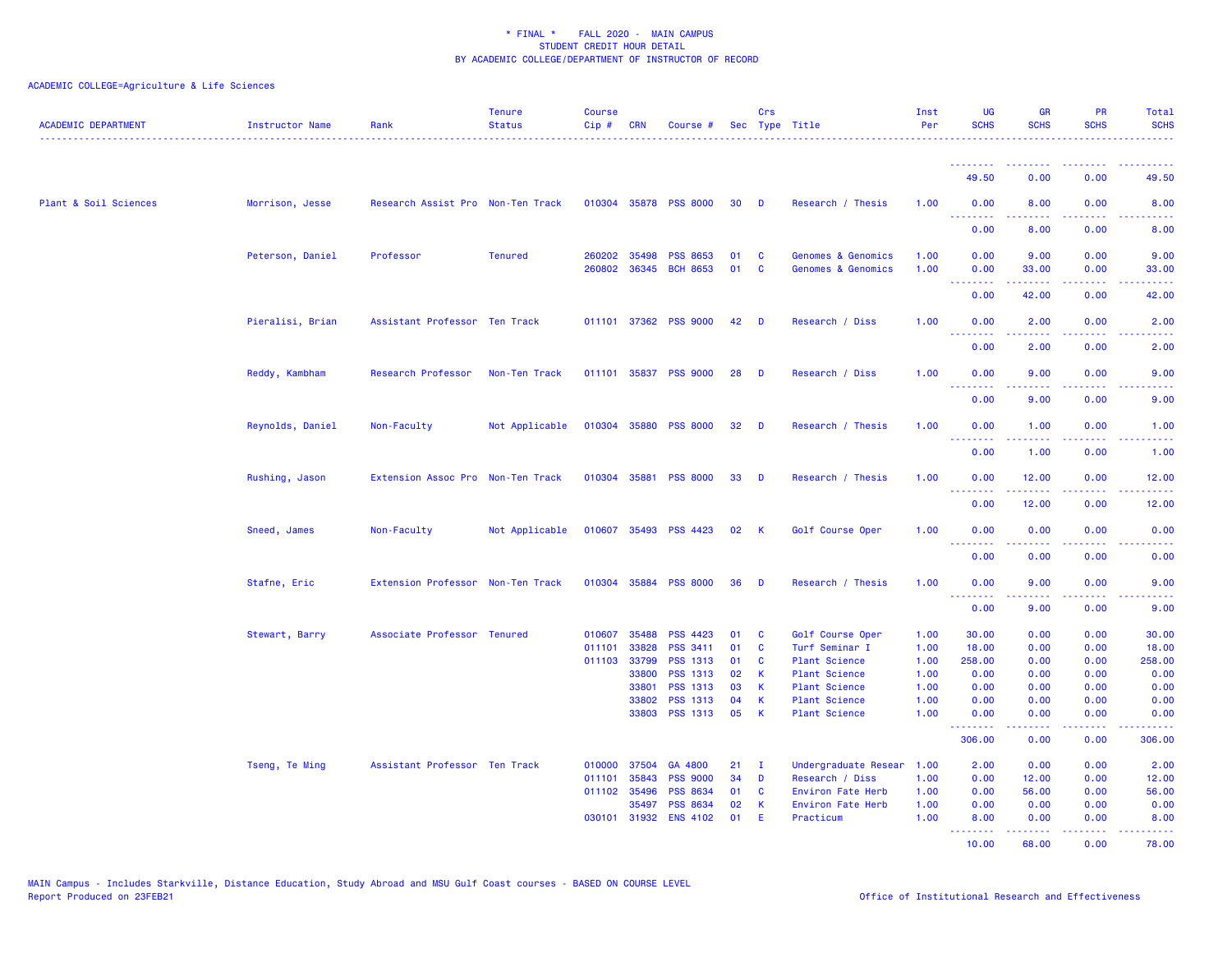| <b>ACADEMIC DEPARTMENT</b>             | Instructor Name    | Rank                          | Tenure<br><b>Status</b> | Course<br>$Cip$ # | <b>CRN</b> | Course # Sec Type Title    |      | Crs      |                           | Inst<br>Per | UG<br><b>SCHS</b> | <b>GR</b><br><b>SCHS</b> | <b>PR</b><br><b>SCHS</b> | Total<br><b>SCHS</b> |
|----------------------------------------|--------------------|-------------------------------|-------------------------|-------------------|------------|----------------------------|------|----------|---------------------------|-------------|-------------------|--------------------------|--------------------------|----------------------|
| Plant & Soil Sciences                  | Wallace, Teddy     | Associate Professor Tenured   |                         |                   |            | 010304 37568 PSS 7000 01 I |      |          | Directed Indiv Study 1.00 |             | 0.00              | 1.00                     | 0.00                     | 1.00                 |
|                                        |                    |                               |                         |                   |            |                            |      |          |                           |             | 0.00              | 1.00                     | 0.00                     | 1.00                 |
|                                        | Zurweller, Brendan | Assistant Professor Ten Track |                         |                   |            | 011101 35848 PSS 9000      | - 39 | <b>D</b> | Research / Diss           | 1.00        | 0.00<br>--------  | 3.00<br>.                | 0.00                     | 3.00<br>             |
|                                        |                    |                               |                         |                   |            |                            |      |          |                           |             | 0.00              | 3.00                     | 0.00                     | 3.00                 |
| ===================================    |                    |                               |                         |                   |            |                            |      |          |                           |             | ---------         | ========                 | eeeeeee                  | ==========           |
| Plant & Soil Sciences                  |                    |                               |                         |                   |            |                            |      |          |                           |             | 2579.40           | 581.00                   | 0.00                     | 3160.40              |
| ====================================== |                    |                               |                         |                   |            |                            |      |          |                           |             | ========          | --------                 | ========                 | ==========           |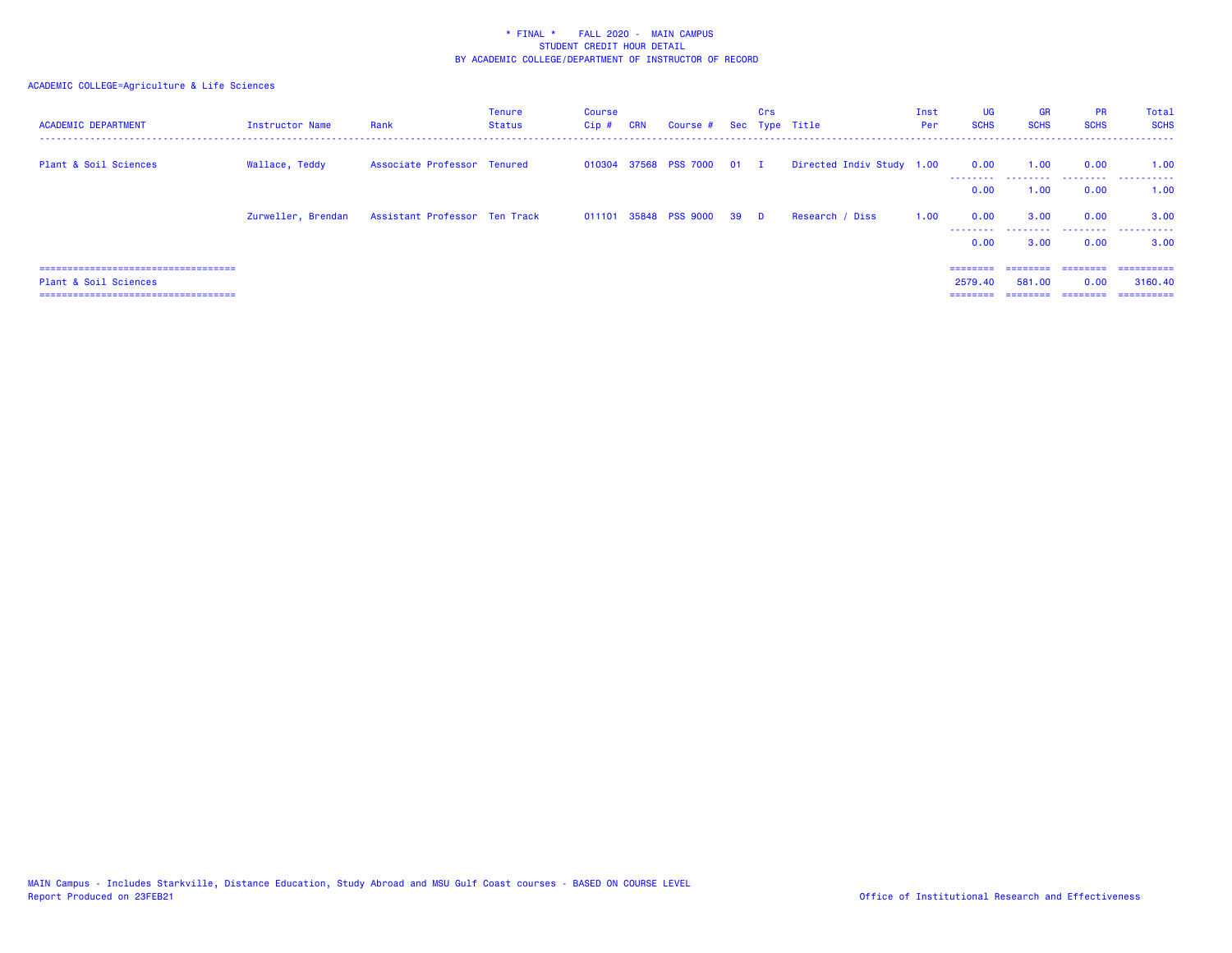| <b>ACADEMIC DEPARTMENT</b> | <b>Instructor Name</b>                             | Rank                              | <b>Tenure</b><br><b>Status</b> | <b>Course</b><br>Cip# | <b>CRN</b> | Course #             |                 | Crs          | Sec Type Title            | Inst<br>Per | UG<br><b>SCHS</b>                                          | <b>GR</b><br><b>SCHS</b>                                                                                                                                     | PR<br><b>SCHS</b> | Total<br><b>SCHS</b>                                                                                                              |
|----------------------------|----------------------------------------------------|-----------------------------------|--------------------------------|-----------------------|------------|----------------------|-----------------|--------------|---------------------------|-------------|------------------------------------------------------------|--------------------------------------------------------------------------------------------------------------------------------------------------------------|-------------------|-----------------------------------------------------------------------------------------------------------------------------------|
| <b>Poultry Science</b>     | Acharya Adhikari, Pr Assistant Professor Ten Track |                                   |                                | 010000                | 37728      | GA 4800              | 33              | $\mathbf{I}$ | Undergraduate Resear 1.00 |             | 1.00                                                       | 0.00                                                                                                                                                         | 0.00              | 1.00                                                                                                                              |
|                            |                                                    |                                   |                                | 010907                | 33699      | PO 3011              | 01              | <b>S</b>     | Seminar                   | 1.00        | 11.00                                                      | 0.00                                                                                                                                                         | 0.00              | 11.00                                                                                                                             |
|                            |                                                    |                                   |                                |                       | 33700      | PO 3021              | 01              | <b>S</b>     | Seminar                   | 1.00        | 8.00                                                       | 0.00                                                                                                                                                         | 0.00              | 8.00                                                                                                                              |
|                            |                                                    |                                   |                                |                       | 33706      | PO 4031              | 01              | <b>S</b>     | Seminar                   | 1.00        | 16.00                                                      | 0.00                                                                                                                                                         | 0.00              | 16.00                                                                                                                             |
|                            |                                                    |                                   |                                |                       | 33707      | PO 4041              | 01              | <b>S</b>     | Seminar                   | 1.00        | 7.00                                                       | 0.00                                                                                                                                                         | 0.00              | 7.00                                                                                                                              |
|                            |                                                    |                                   |                                |                       | 33708      | PO 4313              | 01              | C            | Mgt Comm Layers           | 1.00        | 84.00                                                      | 0.00                                                                                                                                                         | 0.00              | 84.00                                                                                                                             |
|                            |                                                    |                                   |                                |                       | 36407      | PO 8000              | 02              | D            | Research / Thesis         | 1.00        | 0.00                                                       | 1.00                                                                                                                                                         | 0.00              | 1.00                                                                                                                              |
|                            |                                                    |                                   |                                |                       |            | 36415 PO 9000        | 02              | D            | Research / Diss           | 1.00        | 0.00<br>.                                                  | 1.00<br>22222                                                                                                                                                | 0.00<br>د د د د . | 1.00<br>22222)                                                                                                                    |
|                            |                                                    |                                   |                                |                       |            |                      |                 |              |                           |             | 127.00                                                     | 2.00                                                                                                                                                         | 0.00              | 129.00                                                                                                                            |
|                            | Beck, Mary                                         | Professor                         | <b>Tenured</b>                 | 010907                |            | 33716 PO 8011        | 01              | <b>S</b>     | Graduate Seminar in       | 1.00        | 0.00                                                       | 9.00                                                                                                                                                         | 0.00              | 9.00                                                                                                                              |
|                            |                                                    |                                   |                                |                       |            | 33717 PO 8111        | 01              | <b>S</b>     | Adv Grad Poultry Sem      | 1.00        | 0.00<br>الأعامات                                           | 5.00<br>بالأباب                                                                                                                                              | 0.00<br>بالأباب   | 5.00                                                                                                                              |
|                            |                                                    |                                   |                                |                       |            |                      |                 |              |                           |             | 0.00                                                       | 14.00                                                                                                                                                        | 0.00              | 14.00                                                                                                                             |
|                            | Kiess, Aaron                                       | Professor                         | <b>Tenured</b>                 | 010907                | 37269      | PO 4514              | 02              | К            | <b>Poultry Processing</b> | 1.00        | 0.00                                                       | 0.00                                                                                                                                                         | 0.00              | 0.00                                                                                                                              |
|                            |                                                    |                                   |                                |                       | 37270      | PO 6514              | 02              | K            | <b>Poultry Processing</b> | 1.00        | 0.00                                                       | 0.00                                                                                                                                                         | 0.00              | 0.00                                                                                                                              |
|                            |                                                    |                                   |                                |                       |            | 37271 FNH 4514       | 02              | $\mathsf K$  | <b>Poultry Processing</b> | 1.00        | 0.00                                                       | 0.00                                                                                                                                                         | 0.00              | 0.00                                                                                                                              |
|                            |                                                    |                                   |                                |                       |            |                      |                 |              |                           |             | <b><i><u><u><b>A</b></u></u> A A A A A A A</i></b><br>0.00 | 22222<br>0.00                                                                                                                                                | .<br>0.00         | $\frac{1}{2} \left( \frac{1}{2} \right) \left( \frac{1}{2} \right) \left( \frac{1}{2} \right) \left( \frac{1}{2} \right)$<br>0.00 |
|                            | Peebles, Edgar                                     | Professor                         | <b>Tenured</b>                 | 010907                | 36340      | <b>PO 9000</b>       | 01              | D            | Research / Diss           | 1.00        | 0.00                                                       | 9.00                                                                                                                                                         | 0.00              | 9.00                                                                                                                              |
|                            |                                                    |                                   |                                |                       | 36341      | PO 8000              | 01              | D            | Research / Thesis         | 1.00        | 0.00                                                       | 11.00                                                                                                                                                        | 0.00              | 11.00                                                                                                                             |
|                            |                                                    |                                   |                                | 260801                | 30596      | <b>BIO 3103</b>      | 01              | C            | Genetics I-SI             | 1.00        | 474.00                                                     | 0.00                                                                                                                                                         | 0.00              | 474.00                                                                                                                            |
|                            |                                                    |                                   |                                |                       | 30597      | <b>BIO 3103</b>      | 02              | K            | Genetics I                | 1.00        | 0.00                                                       | 0.00                                                                                                                                                         | 0.00              | 0.00                                                                                                                              |
|                            |                                                    |                                   |                                |                       | 30598      | <b>BIO 3103</b>      | 03              | $\mathsf K$  | Genetics I                | 1.00        | 0.00                                                       | 0.00                                                                                                                                                         | 0.00              | 0.00                                                                                                                              |
|                            |                                                    |                                   |                                |                       | 32515      | <b>GNS 3103</b>      | 01              | C            | Genetics I                | 1.00        | 102.00                                                     | 0.00                                                                                                                                                         | 0.00              | 102.00                                                                                                                            |
|                            |                                                    |                                   |                                |                       | 32516      | <b>GNS 3103</b>      | 02              | К            | Genetics I                | 1.00        | 0.00                                                       | 0.00                                                                                                                                                         | 0.00              | 0.00                                                                                                                              |
|                            |                                                    |                                   |                                |                       | 32517      | <b>GNS 3103</b>      | 03              | К            | Genetics I                | 1.00        | 0.00                                                       | 0.00                                                                                                                                                         | 0.00              | 0.00                                                                                                                              |
|                            |                                                    |                                   |                                |                       | 33701      | PO 3103              | 01              | C            | Genetics I                | 1.00        | 231.00                                                     | 0.00                                                                                                                                                         | 0.00              | 231.00                                                                                                                            |
|                            |                                                    |                                   |                                |                       |            | 33702 PO 3103        | 02              | К            | Genetics I                | 1.00        | 0.00                                                       | 0.00                                                                                                                                                         | 0.00              | 0.00                                                                                                                              |
|                            |                                                    |                                   |                                |                       |            | 33703 PO 3103        | 03              | K            | Genetics I                | 1.00        | 0.00<br>.                                                  | 0.00<br>$\frac{1}{2} \left( \frac{1}{2} \right) \left( \frac{1}{2} \right) \left( \frac{1}{2} \right) \left( \frac{1}{2} \right) \left( \frac{1}{2} \right)$ | 0.00<br>.         | 0.00<br>.                                                                                                                         |
|                            |                                                    |                                   |                                |                       |            |                      |                 |              |                           |             | 807.00                                                     | 20.00                                                                                                                                                        | 0.00              | 827.00                                                                                                                            |
|                            | Sadler, Clarence                                   | Lecturer                          | Non-Ten Track                  |                       |            | 010907 33709 P0 4334 | 01              | <b>C</b>     | <b>Broiler Production</b> | 0.50        | 38.00<br><b></b>                                           | 0.00                                                                                                                                                         | 0.00<br>والماعات  | 38.00                                                                                                                             |
|                            |                                                    |                                   |                                |                       |            |                      |                 |              |                           |             | 38.00                                                      | 0.00                                                                                                                                                         | 0.00              | 38.00                                                                                                                             |
|                            | Tabler, George                                     | Extension Professor Non-Ten Track |                                |                       |            | 010907 36409 PO 8000 | 04              | D            | Research / Thesis         | 1.00        | 0.00<br><b><i><u><u> - - - - - - -</u></u></i></b>         | 1.00<br>$\frac{1}{2} \left( \frac{1}{2} \right) \left( \frac{1}{2} \right) \left( \frac{1}{2} \right) \left( \frac{1}{2} \right) \left( \frac{1}{2} \right)$ | 0.00<br>.         | 1.00<br>المتمامين                                                                                                                 |
|                            |                                                    |                                   |                                |                       |            |                      |                 |              |                           |             | 0.00                                                       | 1.00                                                                                                                                                         | 0.00              | 1.00                                                                                                                              |
|                            | Theradiyil Sukumaran Assistant Professor Ten Track |                                   |                                | 010000                | 37403      | GA 4800              | 15 <sub>1</sub> | $\mathbf{I}$ | Undergraduate Resear      | 1.00        | 1.00                                                       | 0.00                                                                                                                                                         | 0.00              | 1.00                                                                                                                              |
|                            |                                                    |                                   |                                | 010907                | 32323      | <b>FNH 4514</b>      | 01              | <b>C</b>     | Poultry Processing        | 1.00        | 28.00                                                      | 0.00                                                                                                                                                         | 0.00              | 28.00                                                                                                                             |
|                            |                                                    |                                   |                                |                       |            | 33711 PO 4514        | 01              | <b>C</b>     | Poultry Processing        | 1.00        | 76.00                                                      | 0.00                                                                                                                                                         | 0.00              | 76.00                                                                                                                             |
|                            |                                                    |                                   |                                |                       |            | 33715 PO 6514        | 01              | <b>C</b>     | Poultry Processing        | 1.00        | 0.00                                                       | 16.00                                                                                                                                                        | 0.00              | 16.00                                                                                                                             |
|                            |                                                    |                                   |                                |                       | 36410      | PO 8000              | 05              | D            | Research / Thesis         | 1.00        | 0.00<br>.                                                  | 6.00<br>22222                                                                                                                                                | 0.00<br>.         | 6.00<br>.                                                                                                                         |
|                            |                                                    |                                   |                                |                       |            |                      |                 |              |                           |             | 105.00                                                     | 22.00                                                                                                                                                        | 0.00              | 127.00                                                                                                                            |
|                            | Wamsley, Kelley                                    | Associate Professor Tenured       |                                | 010907                |            | 36411 PO 8000        | 06              | D            | Research / Thesis         | 1.00        | 0.00                                                       | 3.00                                                                                                                                                         | 0.00              | 3.00                                                                                                                              |
|                            |                                                    |                                   |                                |                       |            | 36419 PO 9000        | 06              | D            | Research / Diss           | 1.00        | 0.00                                                       | 5.00                                                                                                                                                         | 0.00              | 5.00                                                                                                                              |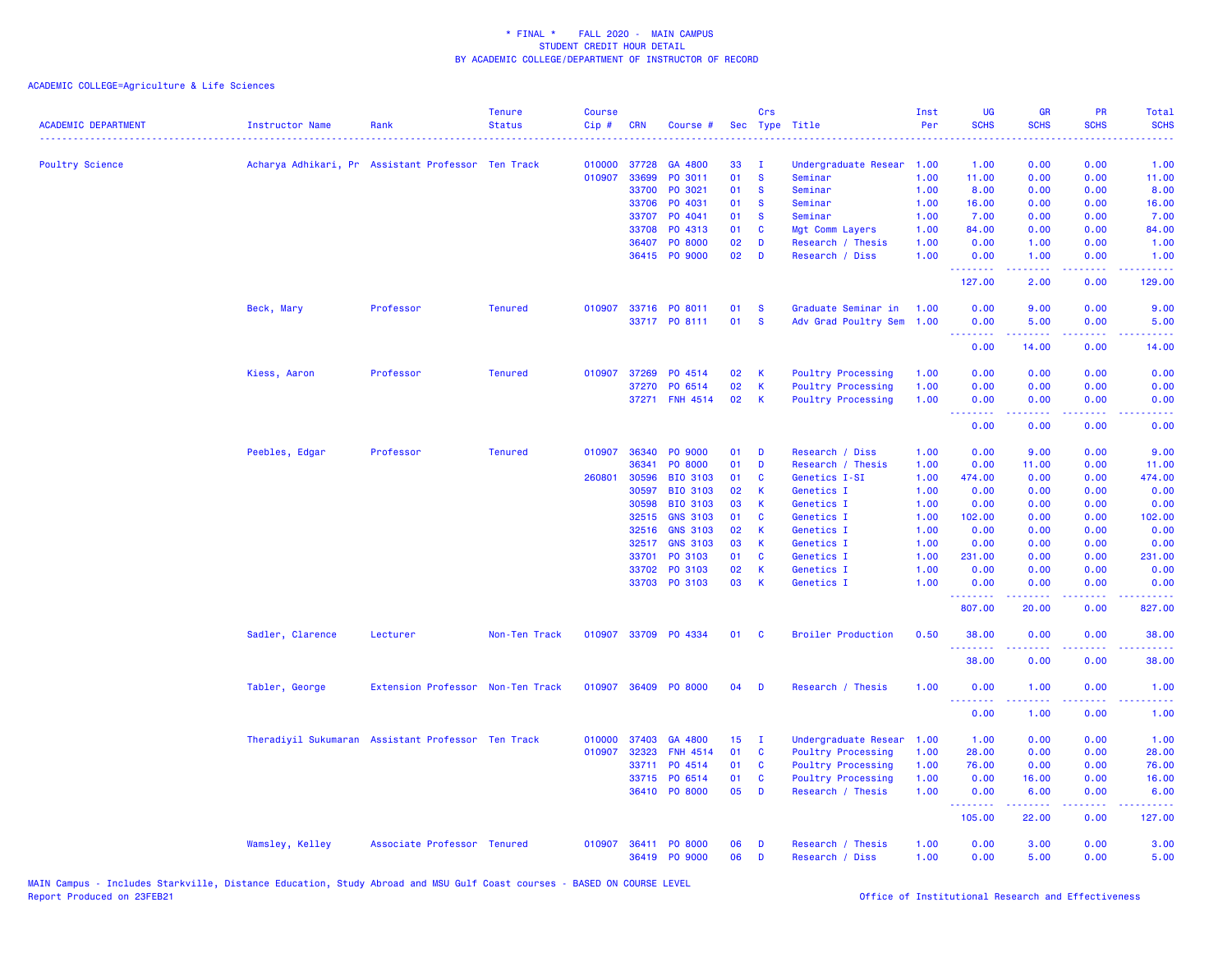| <b>ACADEMIC DEPARTMENT</b> | <b>Instructor Name</b> | Rank                              | <b>Tenure</b><br><b>Status</b> | <b>Course</b><br>Cip # | <b>CRN</b> | Course #      |               | Crs                     | Sec Type Title            | Inst<br>Per | <b>UG</b><br><b>SCHS</b> | <b>GR</b><br><b>SCHS</b> | PR<br><b>SCHS</b>                                                                                      | Total<br><b>SCHS</b> |
|----------------------------|------------------------|-----------------------------------|--------------------------------|------------------------|------------|---------------|---------------|-------------------------|---------------------------|-------------|--------------------------|--------------------------|--------------------------------------------------------------------------------------------------------|----------------------|
| <b>Poultry Science</b>     | Wamsley, Kelley        | Associate Professor Tenured       |                                | 010907                 |            | 37392 PO 4000 | $02 \qquad I$ |                         | Directed Indiv Study 1.00 |             | 3.00                     | 0.00                     | 0.00                                                                                                   | 3.00                 |
|                            |                        |                                   |                                |                        |            | 37611 PO 4000 | 03            | $\blacksquare$          | Directed Indiv Study 1.00 |             | 3.00                     | 0.00                     | 0.00                                                                                                   | 3.00                 |
|                            |                        |                                   |                                |                        |            |               |               |                         |                           |             | <b></b><br>6.00          | 8.00                     | ----<br>0.00                                                                                           | 14.00                |
|                            | Wells, Jessica         | Clinical Assist Pro Non-Ten Track |                                | 010000                 | 30103      | ADS 1013      | 01            | <b>C</b>                | Animal Agriculture & 0.50 |             | 69.00                    | 0.00                     | 0.00                                                                                                   | 69.00                |
|                            |                        |                                   |                                |                        |            | 33698 PO 1013 | 01            | <b>C</b>                | Animal Agriculture & 0.50 |             | 63.00                    | 0.00                     | 0.00                                                                                                   | 63.00                |
|                            |                        |                                   |                                | 010907                 |            | 33704 PO 3313 | 01            | <b>C</b>                | Com Poultry Prod          | 1.00        | 273.00                   | 0.00                     | 0.00                                                                                                   | 273.00               |
|                            |                        |                                   |                                |                        |            | 36412 PO 8000 | 07            | <b>D</b>                | Research / Thesis         | 1.00        | 0.00                     | 8.00                     | 0.00                                                                                                   | 8.00                 |
|                            |                        |                                   |                                |                        |            | 36758 PO 4000 | 01            | - 1                     | Directed Indiv Study 1.00 |             | 4.00                     | 0.00                     | 0.00                                                                                                   | 4.00                 |
|                            |                        |                                   |                                |                        |            |               |               |                         |                           |             | --------<br>409.00       | . <b>.</b> .<br>8.00     | $\frac{1}{2} \left( \frac{1}{2} \right) \left( \frac{1}{2} \right) \left( \frac{1}{2} \right)$<br>0.00 | ------<br>417.00     |
|                            | Zhai, Wei              | Associate Professor Tenured       |                                | 010907                 |            | 33709 PO 4334 | 01            | $\mathbf{C}$            | <b>Broiler Production</b> | 0.50        | 38.00                    | 0.00                     | 0.00                                                                                                   | 38.00                |
|                            |                        |                                   |                                |                        |            | 33710 PO 4413 | 01            | $\overline{\mathbf{C}}$ | Poultry Nutrition         | 1.00        | 54.00                    | 0.00                     | 0.00                                                                                                   | 54.00                |
|                            |                        |                                   |                                |                        |            | 33713 PO 6334 | 01 C          |                         | <b>Broiler Production</b> | 1.00        | 0.00                     | 8.00                     | 0.00                                                                                                   | 8.00                 |
|                            |                        |                                   |                                |                        |            | 33714 PO 6413 | 01            | $\mathbf{C}$            | Poultry Nutrition         | 1.00        | 0.00                     | 6.00                     | 0.00                                                                                                   | 6.00                 |
|                            |                        |                                   |                                |                        |            | 36420 PO 9000 | 07            | <b>D</b>                | Research / Diss           | 1.00        | 0.00                     | 1.00                     | 0.00                                                                                                   | 1.00                 |
|                            |                        |                                   |                                |                        |            | 37267 PO 4334 | 02            | K                       | <b>Broiler Production</b> | 1.00        | 0.00                     | 0.00                     | 0.00                                                                                                   | 0.00                 |
|                            |                        |                                   |                                |                        |            | 37268 PO 6334 | 02            | $\mathsf{K}$            | <b>Broiler Production</b> | 1.00        | 0.00                     | 0.00                     | 0.00                                                                                                   | 0.00                 |
|                            |                        |                                   |                                |                        |            |               |               |                         |                           |             | --------<br>92.00        | 15.00                    | $\frac{1}{2} \left( \frac{1}{2} \right) \left( \frac{1}{2} \right) \left( \frac{1}{2} \right)$<br>0.00 | 107.00               |
|                            | Zhang, Li              | Research Assist Pro Non-Ten Track |                                | 010000                 |            | 37329 GA 4800 | $11 \quad I$  |                         | Undergraduate Resear      | 1.00        | 1.00                     | 0.00                     | 0.00                                                                                                   | 1.00                 |
|                            |                        |                                   |                                | 010907                 |            | 36414 PO 8000 | 09            | D                       | Research / Thesis         | 1.00        | 0.00                     | 11.00                    | 0.00                                                                                                   | 11.00                |
|                            |                        |                                   |                                |                        |            | 36421 PO 9000 | 08            | - D                     | Research / Diss           | 1.00        | 0.00                     | 2.00                     | 0.00                                                                                                   | 2.00                 |
|                            |                        |                                   |                                |                        |            |               |               |                         |                           |             | .<br>1.00                | .<br>13.00               | $\frac{1}{2} \left( \frac{1}{2} \right) \left( \frac{1}{2} \right) \left( \frac{1}{2} \right)$<br>0.00 | 14.00                |
| <b>Poultry Science</b>     |                        |                                   |                                |                        |            |               |               |                         |                           |             | ========<br>1585.00      | ========<br>103,00       | 0.00                                                                                                   | 1688.00              |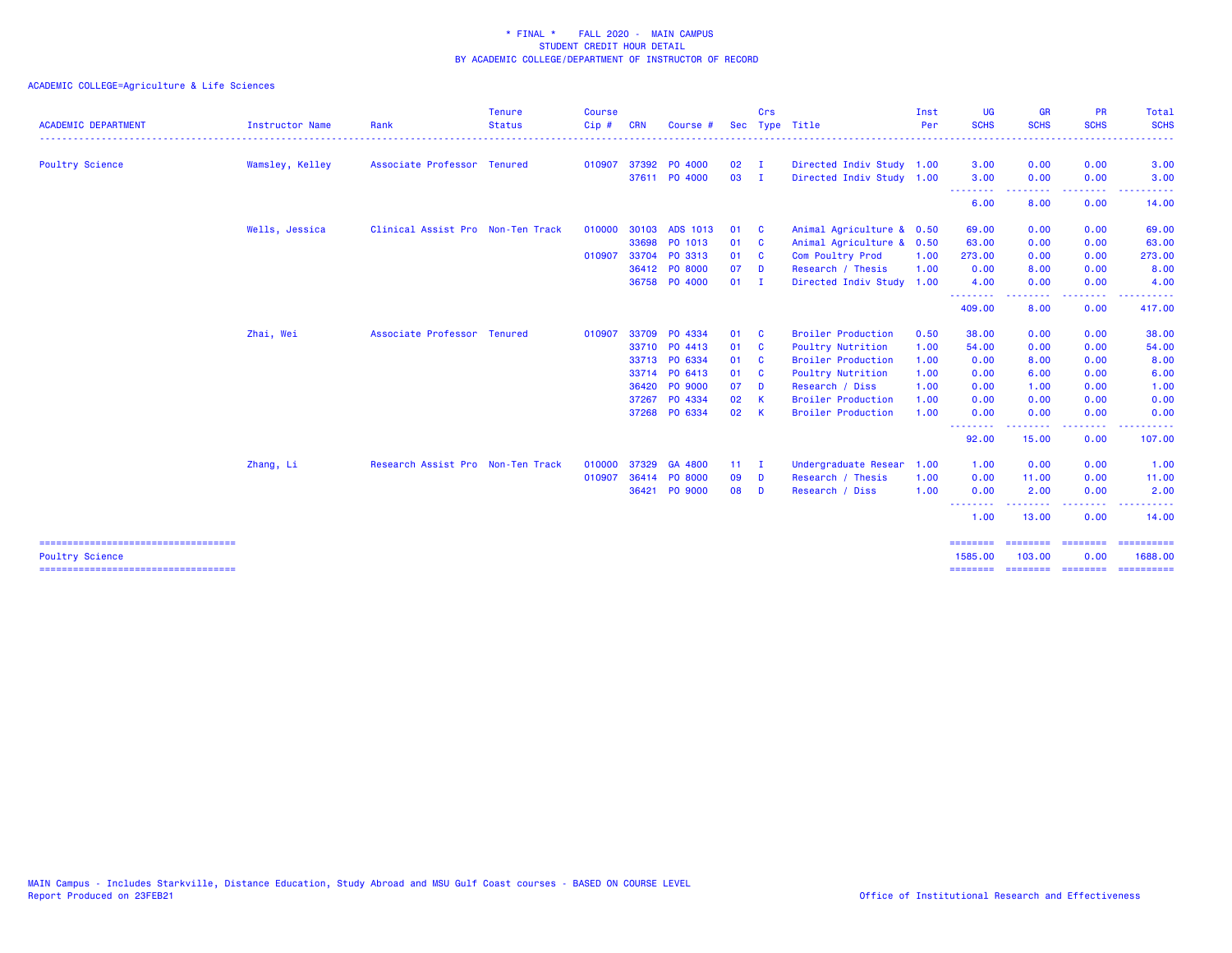| <b>ACADEMIC DEPARTMENT</b> | <b>Instructor Name</b> | Rank                              | <b>Tenure</b><br><b>Status</b> | <b>Course</b><br>Cip# | <b>CRN</b>   | Course #                  |                 | Crs                     | Sec Type Title            | Inst<br>Per | <b>UG</b><br><b>SCHS</b> | <b>GR</b><br><b>SCHS</b>                                                                                                                                     | <b>PR</b><br><b>SCHS</b>       | Total<br><b>SCHS</b> |
|----------------------------|------------------------|-----------------------------------|--------------------------------|-----------------------|--------------|---------------------------|-----------------|-------------------------|---------------------------|-------------|--------------------------|--------------------------------------------------------------------------------------------------------------------------------------------------------------|--------------------------------|----------------------|
| School of Human Sciences   | Black, Catherine       | Professor                         | <b>Tenured</b>                 | 010000                | 37313        | GA 4800                   | 10 <sub>1</sub> | $\mathbf{I}$            | Undergraduate Resear 1.00 |             | 1.00                     | 0.00                                                                                                                                                         | 0.00                           | .<br>1.00            |
|                            |                        |                                   |                                | 190901                | 32109        | <b>FDM 3221</b>           | 01              | $\mathbf{C}$            | Internship Preparati 1.00 |             | 40.00                    | 0.00                                                                                                                                                         | 0.00                           | 40.00                |
|                            |                        |                                   |                                |                       | 35433        | <b>FDM 4593</b>           | 01              | $\overline{B}$          | Creative Design Tech 0.50 |             | 10.50                    | 0.00                                                                                                                                                         | 0.00                           | 10.50                |
|                            |                        |                                   |                                |                       | 35437        | <b>FDM 6593</b>           | 01              | B                       | Creative Design Tech 0.50 |             | 0.00                     | 7.50                                                                                                                                                         | 0.00                           | 7.50                 |
|                            |                        |                                   |                                |                       | 500407 32100 | <b>FDM 1533</b>           | 01              | B                       | Apparel Construction 1.00 |             | 54.00                    | 0.00                                                                                                                                                         | 0.00                           | 54.00                |
|                            |                        |                                   |                                |                       | 36354        | <b>FDM 4000</b>           | 01              | $\mathbf{I}$            | Directed Indiv Study 1.00 |             | 3.00                     | 0.00                                                                                                                                                         | 0.00                           | 3.00                 |
|                            |                        |                                   |                                |                       | 36356        | <b>FDM 4000</b>           | 02              | $\mathbf{I}$            | Directed Indiv Study 1.00 |             | 3.00                     | 0.00                                                                                                                                                         | 0.00                           | 3.00                 |
|                            |                        |                                   |                                |                       | 37608        | <b>FDM 7000</b>           | 02              | $\mathbf I$             | Directed Indiv Study 1.00 |             | 0.00                     | 3.00                                                                                                                                                         | 0.00                           | 3.00                 |
|                            |                        |                                   |                                |                       | 37609        | <b>FDM 7000</b>           | 03              | $\mathbf I$             | Directed Indiv Study 1.00 |             | 0.00                     | 3.00                                                                                                                                                         | 0.00                           | 3.00                 |
|                            |                        |                                   |                                |                       | 37737        | <b>FDM 4000</b>           | 07              | $\mathbf{I}$            | Directed Indiv Study 1.00 |             | 3.00<br>22222            | 0.00<br>$\frac{1}{2} \left( \frac{1}{2} \right) \left( \frac{1}{2} \right) \left( \frac{1}{2} \right) \left( \frac{1}{2} \right) \left( \frac{1}{2} \right)$ | 0.00<br>$\omega$ is a $\omega$ | 3.00                 |
|                            |                        |                                   |                                |                       |              |                           |                 |                         |                           |             | 114.50                   | 13.50                                                                                                                                                        | 0.00                           | 128.00               |
|                            | Campbell, Taylor       | Non-Faculty                       | Not Applicable                 | 010101                |              | 32425 GA 2001             | 01              | $\overline{\mathbf{C}}$ | CALS Amb. Leadership 1.00 |             | 45.00<br>.               | 0.00<br>.                                                                                                                                                    | 0.00<br>$   -$                 | 45.00                |
|                            |                        |                                   |                                |                       |              |                           |                 |                         |                           |             | 45.00                    | 0.00                                                                                                                                                         | 0.00                           | 45.00                |
|                            | Davis, Louise          | Extension Professor Non-Ten Track |                                |                       |              | 190701 36147 HDFS 9000 01 |                 | - D                     | Research/Dissertatio 1.00 |             | 0.00                     | 9.00                                                                                                                                                         | 0.00                           | 9.00                 |
|                            |                        |                                   |                                |                       |              |                           |                 |                         |                           |             | 0.00                     | 9.00                                                                                                                                                         | 0.00                           | 9.00                 |
|                            | Denny, Marina          | Assistant Professor Ten Track     |                                |                       | 010801 30236 | AELC 8100 05              |                 | $\mathbf{I}$            | Creative Component A 1.00 |             | 0.00                     | 3.00                                                                                                                                                         | 0.00                           | 3.00                 |
|                            |                        |                                   |                                |                       |              | 36140 AELC 9000 01        |                 | D                       | Research/Dissertatio 1.00 |             | 0.00                     | 1.00                                                                                                                                                         | 0.00                           | 1.00                 |
|                            |                        |                                   |                                |                       |              |                           |                 |                         |                           |             | د د د د                  |                                                                                                                                                              |                                |                      |
|                            |                        |                                   |                                |                       |              |                           |                 |                         |                           |             | 0.00                     | 4.00                                                                                                                                                         | 0.00                           | 4.00                 |
|                            | Downey, Laura          | Extension Assoc Pro Non-Ten Track |                                |                       | 010801 30240 | <b>AELC 8503</b>          | 01              | <b>C</b>                | Pro Pln & Dev AEE         | 1.00        | 0.00                     | 33.00                                                                                                                                                        | 0.00                           | 33.00                |
|                            |                        |                                   |                                |                       | 36141        | <b>AELC 9000</b>          | 02              | D                       | Research/Dissertatio 1.00 |             | 0.00                     | 6.00                                                                                                                                                         | 0.00                           | 6.00                 |
|                            |                        |                                   |                                |                       | 190701 36148 | HDFS 9000 02              |                 | D                       | Research/Dissertatio 1.00 |             | 0.00<br>.                | 6.00                                                                                                                                                         | 0.00                           | 6.00                 |
|                            |                        |                                   |                                |                       |              |                           |                 |                         |                           |             | 0.00                     | 45.00                                                                                                                                                        | 0.00                           | 45.00                |
|                            | Elmore-Staton, Lori    | Associate Professor Tenured       |                                |                       | 190701 36145 | <b>HDFS 8000</b>          | 02              | D                       | Research/Thesis           | 1.00        | 0.00                     | 5.00                                                                                                                                                         | 0.00                           | 5.00                 |
|                            |                        |                                   |                                |                       | 37157        | <b>HDFS 1813</b>          | 02              | $\mathbf{C}$            | Devel through Lifesp      | 1.00        | 72.00                    | 0.00                                                                                                                                                         | 0.00                           | 72.00                |
|                            |                        |                                   |                                | 190704                | 32636        | <b>HDFS 4803</b>          | 01              | C                       | Parenting                 | 1.00        | 114.00                   | 0.00                                                                                                                                                         | 0.00                           | 114.00               |
|                            |                        |                                   |                                |                       | 190708 32653 | HDFS 6803 01              |                 | <b>C</b>                | Parenting                 | 1.00        | 0.00<br>.                | 6.00<br>$\frac{1}{2} \left( \frac{1}{2} \right) \left( \frac{1}{2} \right) \left( \frac{1}{2} \right) \left( \frac{1}{2} \right) \left( \frac{1}{2} \right)$ | 0.00<br>.                      | 6.00                 |
|                            |                        |                                   |                                |                       |              |                           |                 |                         |                           |             | 186.00                   | 11.00                                                                                                                                                        | 0.00                           | 197.00               |
|                            | Fason, Angel           | Instructor                        | Non-Ten Track                  |                       | 131308 32641 | <b>HDFS 4886</b>          | 01              | E                       | Teaching Intern FCS       | 1.00        | 6.00                     | 0.00                                                                                                                                                         | 0.00                           | 6.00                 |
|                            |                        |                                   |                                |                       | 32642        | <b>HDFS 4896</b>          | 01              | -E                      | Teaching Intern FCS       | 1.00        | 6.00                     | 0.00                                                                                                                                                         | 0.00                           | 6.00                 |
|                            |                        |                                   |                                | 190101                | 32823        | <b>HS 4701</b>            | 01              | <b>C</b>                | Internship Placement 1.00 |             | 20.00                    | 0.00                                                                                                                                                         | 0.00                           | 20.00                |
|                            |                        |                                   |                                | 190701                | 32631        | <b>HDFS 4740</b>          | 01              | -E                      | PreK-K Teacher Cand       | 1.00        | 84.00                    | 0.00                                                                                                                                                         | 0.00                           | 84.00                |
|                            |                        |                                   |                                |                       | 32632        | <b>HDFS 4760</b>          | 01              | -E                      | Child Development In 1.00 |             | 72.00                    | 0.00                                                                                                                                                         | 0.00                           | 72.00                |
|                            |                        |                                   |                                |                       | 32634        | <b>HDFS 4780</b>          | 01              | -E                      | Youth Development In 1.00 |             | 36.00                    | 0.00                                                                                                                                                         | 0.00                           | 36.00                |
|                            |                        |                                   |                                |                       | 35427        | <b>HDFS 2023</b>          | 01              | <b>C</b>                | Trauma Informed Prac 1.00 |             | 69.00                    | 0.00                                                                                                                                                         | 0.00                           | 69.00                |
|                            |                        |                                   |                                |                       | 190706 32619 | HDFS 3843 01              |                 | <b>C</b>                | Guiding Child Behavi 1.00 |             | 117.00<br>.              | 0.00<br>.                                                                                                                                                    | 0.00<br>. <b>.</b>             | 117.00<br>.          |
|                            |                        |                                   |                                |                       |              |                           |                 |                         |                           |             | 410.00                   | 0.00                                                                                                                                                         | 0.00                           | 410.00               |
|                            | Freeman, Charles       | Associate Professor Tenured       |                                | 190701                | 32657        | <b>HDFS 8813</b>          | 01              | - S                     | Seminar in HDFS           | 0.25        | 0.00                     | 9.00                                                                                                                                                         | 0.00                           | 9.00                 |
|                            |                        |                                   |                                | 190901                | 32108        | <b>FDM 2593</b>           | 01              | <b>C</b>                | Product Development       | 1.00        | 147.00                   | 0.00                                                                                                                                                         | 0.00                           | 147.00               |
|                            |                        |                                   |                                |                       | 32132        | <b>FDM 8100</b>           | 02              | E.                      | Creative Project          | 1.00        | 0.00                     | 3.00                                                                                                                                                         | 0.00                           | 3.00                 |
|                            |                        |                                   |                                |                       | 35433        | <b>FDM 4593</b>           | 01              | B                       | Creative Design Tech      | 0.50        | 10.50                    | 0.00                                                                                                                                                         | 0.00                           | 10.50                |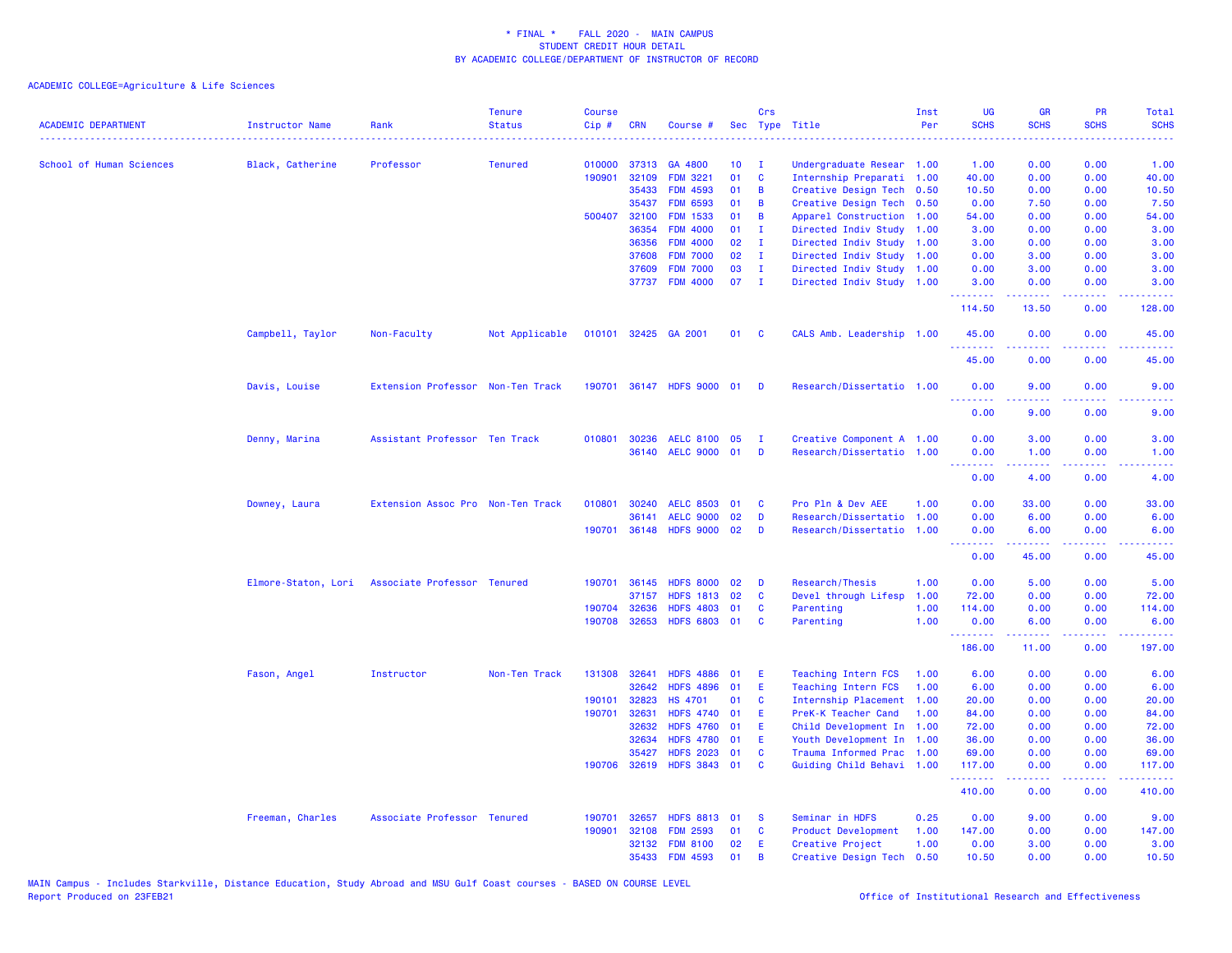| <b>ACADEMIC DEPARTMENT</b> | <b>Instructor Name</b> | Rank                          | <b>Tenure</b><br><b>Status</b> | <b>Course</b><br>Cip# | <b>CRN</b>     | Course #                           |          | Crs                          | Sec Type Title                                         | Inst<br>Per | <b>UG</b><br><b>SCHS</b> | <b>GR</b><br><b>SCHS</b>                                                                                                                                      | <b>PR</b><br><b>SCHS</b>            | Total<br><b>SCHS</b> |
|----------------------------|------------------------|-------------------------------|--------------------------------|-----------------------|----------------|------------------------------------|----------|------------------------------|--------------------------------------------------------|-------------|--------------------------|---------------------------------------------------------------------------------------------------------------------------------------------------------------|-------------------------------------|----------------------|
|                            |                        |                               |                                |                       |                |                                    |          |                              | .                                                      |             |                          |                                                                                                                                                               |                                     | .                    |
| School of Human Sciences   | Freeman, Charles       | Associate Professor Tenured   |                                | 190901                | 35437          | <b>FDM 6593</b>                    | 01       | B                            | Creative Design Tech 0.50                              |             | 0.00                     | 7.50                                                                                                                                                          | 0.00                                | 7.50                 |
|                            |                        |                               |                                | 500407                | 36157          | <b>FDM 8000</b>                    | 02       | D                            | Research/Thesis                                        | 1.00        | 0.00                     | 3.00                                                                                                                                                          | 0.00                                | 3.00                 |
|                            |                        |                               |                                |                       | 36400          | <b>FDM 4000</b>                    | 03       | $\mathbf{I}$                 | Directed Indiv Study 1.00                              |             | 3.00                     | 0.00                                                                                                                                                          | 0.00                                | 3.00                 |
|                            |                        |                               |                                |                       | 36752          | <b>FDM 7000</b>                    | 01       | $\mathbf{I}$                 | Directed Indiv Study                                   | 1.00        | 0.00                     | 3.00                                                                                                                                                          | 0.00                                | 3.00                 |
|                            |                        |                               |                                |                       | 36955<br>36956 | <b>FDM 4000</b>                    | 04<br>05 | $\mathbf{I}$<br>$\mathbf{I}$ | Directed Indiv Study 1.00                              |             | 3.00<br>3.00             | 0.00<br>0.00                                                                                                                                                  | 0.00<br>0.00                        | 3.00<br>3.00         |
|                            |                        |                               |                                |                       | 37610          | <b>FDM 4000</b><br><b>FDM 7000</b> | 04       | $\mathbf{I}$                 | Directed Indiv Study 1.00<br>Directed Indiv Study 1.00 |             | 0.00                     | 3.00                                                                                                                                                          | 0.00                                | 3.00                 |
|                            |                        |                               |                                |                       |                |                                    |          |                              |                                                        |             | .<br>166.50              | $\frac{1}{2} \left( \frac{1}{2} \right) \left( \frac{1}{2} \right) \left( \frac{1}{2} \right) \left( \frac{1}{2} \right) \left( \frac{1}{2} \right)$<br>28.50 | .<br>0.00                           | .<br>195.00          |
|                            | Green, Tina            | Non-Faculty                   | Not Applicable                 | 010801                |                | 30220 AELC 4203 01                 |          | $\overline{B}$               | App Compute Tech AEL 1.00                              |             | 90.00                    | 0.00                                                                                                                                                          | 0.00                                | 90.00                |
|                            |                        |                               |                                |                       |                |                                    |          |                              |                                                        |             |                          |                                                                                                                                                               |                                     |                      |
|                            |                        |                               |                                |                       |                |                                    |          |                              |                                                        |             | 90.00                    | 0.00                                                                                                                                                          | 0.00                                | 90.00                |
|                            | Hallberg, Cappe        | Non-Faculty                   | Not Applicable                 | 190101                |                | 32814 HS 1701                      | 01       | <b>C</b>                     | Survey Of Human Sci                                    | 0.10        | 5.80                     | 0.00                                                                                                                                                          | 0.00                                | 5.80                 |
|                            |                        |                               |                                |                       |                | 32815 HS 1701                      | 02       | $\mathbf{C}$                 | Survey Of Human Sci                                    | 0.10        | 3.90<br>.                | 0.00                                                                                                                                                          | 0.00<br>$\sim$ $\sim$ $\sim$ $\sim$ | 3.90                 |
|                            |                        |                               |                                |                       |                |                                    |          |                              |                                                        |             | 9.70                     | 0.00                                                                                                                                                          | 0.00                                | 9.70                 |
|                            | Hardman, Alisha        | Assistant Professor Ten Track |                                | 190701                | 32657          | HDFS 8813 01                       |          | <b>S</b>                     | Seminar in HDFS                                        | 0.75        | 0.00                     | 27.00                                                                                                                                                         | 0.00                                | 27.00                |
|                            |                        |                               |                                |                       | 36146          | <b>HDFS 8000</b>                   | 03       | D                            | Research/Thesis                                        | 1.00        | 0.00                     | 9.00                                                                                                                                                          | 0.00                                | 9.00                 |
|                            |                        |                               |                                |                       | 36150          | <b>HDFS 9000</b>                   | 04       | D                            | Research/Dissertatio                                   | 1.00        | 0.00<br>.                | 3.00<br>.                                                                                                                                                     | 0.00<br>.                           | 3.00<br>.            |
|                            |                        |                               |                                |                       |                |                                    |          |                              |                                                        |             | 0.00                     | 39.00                                                                                                                                                         | 0.00                                | 39.00                |
|                            | Kobia, Caroline        | Assistant Professor Ten Track |                                | 190201                | 35438          | <b>FDM 4583</b>                    | 01       | C                            | Fashion Entrepreneur 1.00                              |             | 90.00                    | 0.00                                                                                                                                                          | 0.00                                | 90.00                |
|                            |                        |                               |                                | 190901                | 32120          | <b>FDM 4533</b>                    | 01       | C                            | Merchandise Plan and 1.00                              |             | 66.00                    | 0.00                                                                                                                                                          | 0.00                                | 66.00                |
|                            |                        |                               |                                |                       | 37712          | <b>FDM 8100</b>                    | 03       | E                            | Creative Project                                       | 1.00        | 0.00                     | 3.00                                                                                                                                                          | 0.00                                | 3.00                 |
|                            |                        |                               |                                | 500407                | 35937          | <b>FDM 4990</b>                    | 02       | $\mathbf{C}$                 | Special Topic In FDM 1.00                              |             | 81.00<br>.               | 0.00                                                                                                                                                          | 0.00                                | 81.00                |
|                            |                        |                               |                                |                       |                |                                    |          |                              |                                                        |             | 237.00                   | 3.00                                                                                                                                                          | 0.00                                | 240.00               |
|                            | Lee, JuYoung           | Assistant Professor Ten Track |                                | 010000                | 37522          | GA 4800                            | 30       | $\mathbf{I}$                 | Undergraduate Resear 1.00                              |             | 2.00                     | 0.00                                                                                                                                                          | 0.00                                | 2.00                 |
|                            |                        |                               |                                | 190101                | 32824          | <b>HS 4702</b>                     | 01       | $\mathbf{C}$                 | Research and Applica 0.50                              |             | 42.00                    | 0.00                                                                                                                                                          | 0.00                                | 42.00                |
|                            |                        |                               |                                | 190901                | 32119          | <b>FDM 4513</b>                    | 01       | C                            | Fashion Consumer Beh 1.00                              |             | 123.00                   | 0.00                                                                                                                                                          | 0.00                                | 123.00               |
|                            |                        |                               |                                | 500407                | 35892          | <b>FDM 4990</b>                    | 01       | C                            | Special Topic In FDM 1.00                              |             | 96.00<br>.               | 0.00<br>بالأبابات                                                                                                                                             | 0.00<br>.                           | 96.00                |
|                            |                        |                               |                                |                       |                |                                    |          |                              |                                                        |             | 263.00                   | 0.00                                                                                                                                                          | 0.00                                | 263.00               |
|                            | McCubbins, Andrew      | Assistant Professor Ten Track |                                | 010801                | 30208          | <b>AELC 2413</b>                   | 01       | C                            | Orientation to AELC                                    | 1.00        | 96.00                    | 0.00                                                                                                                                                          | 0.00                                | 96.00                |
|                            |                        |                               |                                | 131301                | 30221          | AELC 4424 01                       |          | C                            | Teach Meth in Ag & H 1.00                              |             | 80.00                    | 0.00                                                                                                                                                          | 0.00                                | 80.00                |
|                            |                        |                               |                                |                       | 30222          | <b>AELC 4424</b>                   | 02       | K                            | Teach Meth in Ag & H 1.00                              |             | 0.00                     | 0.00                                                                                                                                                          | 0.00                                | 0.00                 |
|                            |                        |                               |                                |                       | 30223          | <b>AELC 4424</b>                   | 03       | К                            | Teach Meth in Ag & H 1.00                              |             | 0.00                     | 0.00                                                                                                                                                          | 0.00                                | 0.00                 |
|                            |                        |                               |                                |                       | 30224          | <b>AELC 4424</b>                   | 04       | К                            | Teach Meth in Ag & H 1.00                              |             | 0.00                     | 0.00                                                                                                                                                          | 0.00                                | 0.00                 |
|                            |                        |                               |                                |                       | 30225          | <b>AELC 4424</b>                   | 05       | К                            | Teach Meth in Ag & H 1.00                              |             | 0.00                     | 0.00                                                                                                                                                          | 0.00                                | 0.00                 |
|                            |                        |                               |                                |                       | 30226          | <b>AELC 4424</b>                   | 06       | К                            | Teach Meth in Ag & H 1.00                              |             | 0.00                     | 0.00                                                                                                                                                          | 0.00                                | 0.00                 |
|                            |                        |                               |                                |                       | 30227          | <b>AELC 4424</b>                   | 07       | К                            | Teach Meth in Ag & H 1.00                              |             | 0.00                     | 0.00                                                                                                                                                          | 0.00                                | 0.00                 |
|                            |                        |                               |                                |                       | 30228          | <b>AELC 4424</b>                   | 08       | $\mathsf{K}$                 | Teach Meth in Ag & H 1.00                              |             | 0.00                     | 0.00                                                                                                                                                          | 0.00                                | 0.00                 |
|                            |                        |                               |                                |                       | 30229          | <b>AELC 4424</b>                   | 09       | K                            | Teach Meth in Ag & H 1.00                              |             | 0.00                     | 0.00                                                                                                                                                          | 0.00                                | 0.00                 |
|                            |                        |                               |                                |                       | 30239          | <b>AELC 8403</b>                   | 01       | C                            | Directing Learn Exp                                    | 1.00        | 0.00                     | 33.00                                                                                                                                                         | 0.00                                | 33.00                |
|                            |                        |                               |                                |                       | 131308 32111   | <b>FDM 4424</b>                    | 01       | C                            | Teach Methods in Ag                                    | 1.00        | 88.00                    | 0.00                                                                                                                                                          | 0.00                                | 88.00                |
|                            |                        |                               |                                |                       | 32112          | <b>FDM 4424</b>                    | 02       | K                            | Teach Methods in Ag                                    | 1.00        | 0.00                     | 0.00                                                                                                                                                          | 0.00                                | 0.00                 |
|                            |                        |                               |                                |                       |                | 32113 FDM 4424                     | 03       | К                            | Teach Methods in Ag                                    | 1.00        | 0.00                     | 0.00                                                                                                                                                          | 0.00                                | 0.00                 |
|                            |                        |                               |                                |                       |                | 32114 FDM 4424                     | 04       | $\mathsf{K}$                 | Teach Methods in Ag                                    | 1.00        | 0.00                     | 0.00                                                                                                                                                          | 0.00                                | 0.00                 |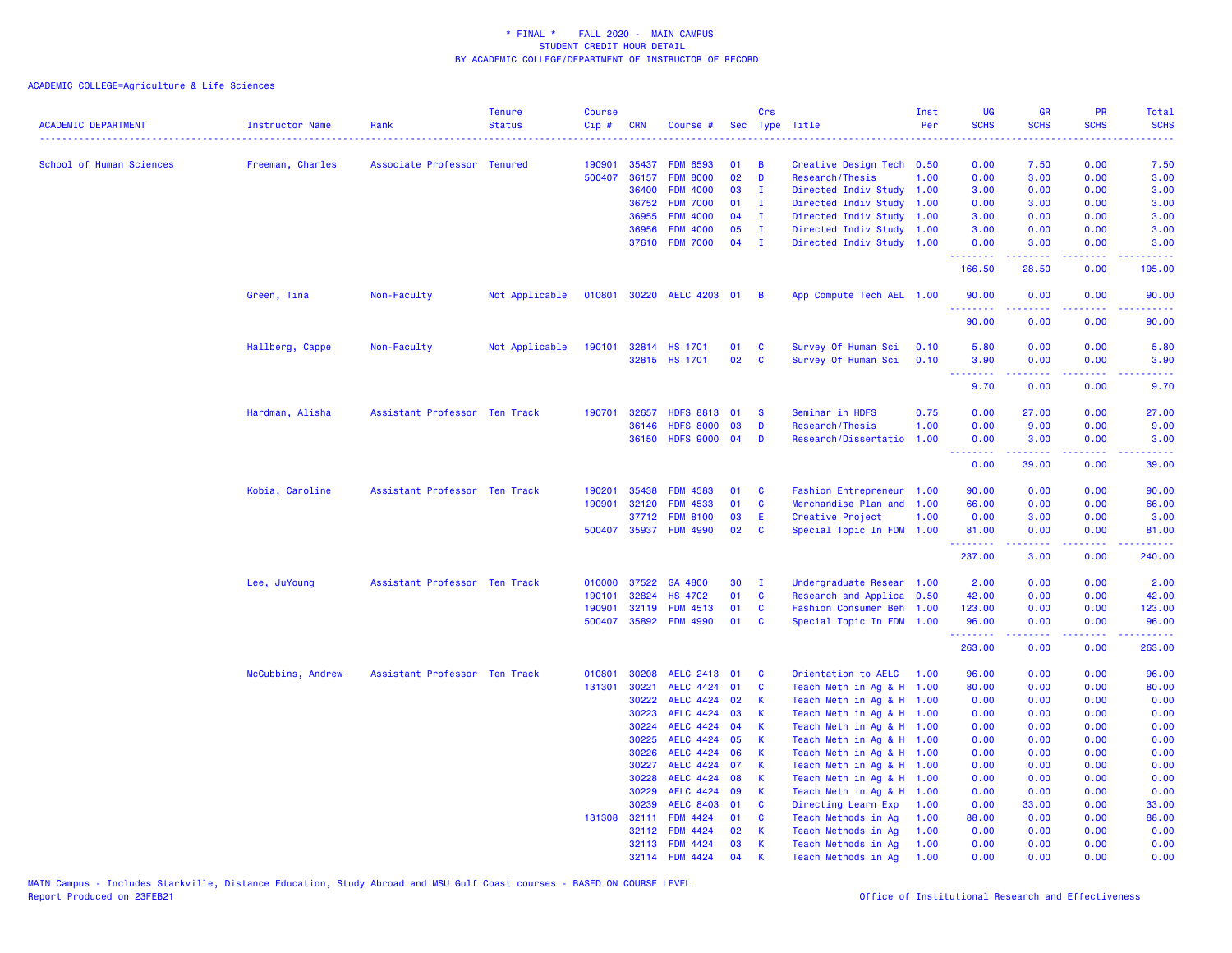| <b>ACADEMIC DEPARTMENT</b> | <b>Instructor Name</b> | Rank                               | <b>Tenure</b><br><b>Status</b> | <b>Course</b><br>Cip# | <b>CRN</b>     | Course #                             |       | Crs          | Sec Type Title            | Inst<br>Per | <b>UG</b><br><b>SCHS</b><br>$\sim$ $\sim$ $\sim$ $\sim$ | <b>GR</b><br><b>SCHS</b>                                                                                                                             | PR<br><b>SCHS</b>                                                                                                                 | Total<br><b>SCHS</b><br>.                                                                                                                                     |
|----------------------------|------------------------|------------------------------------|--------------------------------|-----------------------|----------------|--------------------------------------|-------|--------------|---------------------------|-------------|---------------------------------------------------------|------------------------------------------------------------------------------------------------------------------------------------------------------|-----------------------------------------------------------------------------------------------------------------------------------|---------------------------------------------------------------------------------------------------------------------------------------------------------------|
| School of Human Sciences   | McCubbins, Andrew      | Assistant Professor Ten Track      |                                | 131308                | 32115          | <b>FDM 4424</b>                      | 05    | K            | Teach Methods in Ag       | 1.00        | 0.00                                                    | 0.00                                                                                                                                                 | 0.00                                                                                                                              | 0.00                                                                                                                                                          |
|                            |                        |                                    |                                |                       | 32116          | <b>FDM 4424</b>                      | 06    | K            | Teach Methods in Ag       | 1.00        | 0.00                                                    | 0.00                                                                                                                                                 | 0.00                                                                                                                              | 0.00                                                                                                                                                          |
|                            |                        |                                    |                                |                       | 32117          | <b>FDM 4424</b>                      | 07    | K            | Teach Methods in Ag       | 1.00        | 0.00                                                    | 0.00                                                                                                                                                 | 0.00                                                                                                                              | 0.00                                                                                                                                                          |
|                            |                        |                                    |                                |                       | 32118          | <b>FDM 4424</b>                      | 08    | К            | Teach Methods in Ag       | 1.00        | 0.00                                                    | 0.00                                                                                                                                                 | 0.00                                                                                                                              | 0.00                                                                                                                                                          |
|                            |                        |                                    |                                |                       | 32122          | <b>FDM 6424</b>                      | 01    | C            | Teach Methods in Ag       | 1.00        | 0.00                                                    | 8.00                                                                                                                                                 | 0.00                                                                                                                              | 8.00                                                                                                                                                          |
|                            |                        |                                    |                                |                       | 32123          | <b>FDM 6424</b>                      | 02    | K            | Teach Methods in Ag       | 1.00        | 0.00                                                    | 0.00                                                                                                                                                 | 0.00                                                                                                                              | 0.00                                                                                                                                                          |
|                            |                        |                                    |                                |                       | 32125          | <b>FDM 6424</b>                      | 04    | K            | Teach Methods in Ag       | 1.00        | 0.00                                                    | 0.00                                                                                                                                                 | 0.00                                                                                                                              | 0.00                                                                                                                                                          |
|                            |                        |                                    |                                |                       | 32622          | <b>HDFS 4424</b>                     | 01    | <b>C</b>     | Teach Methods in Ag       | 1.00        | 68.00                                                   | 0.00                                                                                                                                                 | 0.00                                                                                                                              | 68.00                                                                                                                                                         |
|                            |                        |                                    |                                |                       | 32623          | <b>HDFS 4424</b>                     | 02    | $\mathsf{K}$ | Teach Methods in Ag       | 1.00        | 0.00                                                    | 0.00                                                                                                                                                 | 0.00                                                                                                                              | 0.00                                                                                                                                                          |
|                            |                        |                                    |                                |                       | 32624          | <b>HDFS 4424</b>                     | 03    | K            | Teach Methods in Ag       | 1.00        | 0.00                                                    | 0.00                                                                                                                                                 | 0.00                                                                                                                              | 0.00                                                                                                                                                          |
|                            |                        |                                    |                                |                       | 32626          | <b>HDFS 4424</b>                     | 05    | К            | Teach Methods in Ag       | 1.00        | 0.00                                                    | 0.00                                                                                                                                                 | 0.00                                                                                                                              | 0.00                                                                                                                                                          |
|                            |                        |                                    |                                |                       | 32627          | <b>HDFS 4424</b>                     | 06    | K            | Teach Methods in Ag       | 1.00        | 0.00                                                    | 0.00                                                                                                                                                 | 0.00                                                                                                                              | 0.00                                                                                                                                                          |
|                            |                        |                                    |                                |                       | 32628          | HDFS 4424 07                         |       | $\mathsf{K}$ | Teach Methods in Ag       | 1.00        | 0.00                                                    | 0.00                                                                                                                                                 | 0.00                                                                                                                              | 0.00                                                                                                                                                          |
|                            |                        |                                    |                                |                       | 32630          | <b>HDFS 4424</b><br><b>HDFS 6424</b> | 09    | $\mathsf K$  | Teach Methods in Ag       | 1.00        | 0.00                                                    | 0.00                                                                                                                                                 | 0.00                                                                                                                              | 0.00                                                                                                                                                          |
|                            |                        |                                    |                                |                       | 32645<br>32650 | HDFS 6424 06                         | 01    | C<br>K       | Teach Methods in Ag       | 1.00        | 0.00<br>0.00                                            | 4.00<br>0.00                                                                                                                                         | 0.00<br>0.00                                                                                                                      | 4.00<br>0.00                                                                                                                                                  |
|                            |                        |                                    |                                |                       |                |                                      |       |              | Teach Methods in Ag       | 1.00        | .                                                       | $\frac{1}{2} \left( \frac{1}{2} \right) \left( \frac{1}{2} \right) \left( \frac{1}{2} \right) \left( \frac{1}{2} \right) \left( \frac{1}{2} \right)$ | د د د د                                                                                                                           | المتمامين                                                                                                                                                     |
|                            |                        |                                    |                                |                       |                |                                      |       |              |                           |             | 332.00                                                  | 45.00                                                                                                                                                | 0.00                                                                                                                              | 377.00                                                                                                                                                        |
|                            | Morrison, Carley       | Assistant Professor Ten Track      |                                | 010000                | 30207          | AELC 2411 01                         |       | C            | Orientation to Ag Sc 1.00 |             | 17.00                                                   | 0.00                                                                                                                                                 | 0.00                                                                                                                              | 17.00                                                                                                                                                         |
|                            |                        |                                    |                                |                       | 37301          | GA 4800                              | 02    | $\mathbf{I}$ | Undergraduate Resear 1.00 |             | 2.00                                                    | 0.00                                                                                                                                                 | 0.00                                                                                                                              | 2.00                                                                                                                                                          |
|                            |                        |                                    |                                | 010801                | 30234          | AELC 8100 02                         |       | $\mathbf{I}$ | Creative Component A 1.00 |             | 0.00                                                    | 2.00                                                                                                                                                 | 0.00                                                                                                                              | 2.00                                                                                                                                                          |
|                            |                        |                                    |                                | 010802                | 30210          | <b>AELC 3203</b>                     | 02    | C            | Prof Writing ANR Hum 1.00 |             | 72.00                                                   | 0.00                                                                                                                                                 | 0.00                                                                                                                              | 72.00                                                                                                                                                         |
|                            |                        |                                    |                                |                       | 30218          | <b>AELC 3603</b>                     | 01    | E            | Internship-Agricultu 1.00 |             | 3.00                                                    | 0.00                                                                                                                                                 | 0.00                                                                                                                              | 3.00                                                                                                                                                          |
|                            |                        |                                    |                                |                       | 35423          | <b>AELC 8203</b>                     | 01    | C            | Adv Communications i 1.00 |             | 0.00                                                    | 36.00                                                                                                                                                | 0.00                                                                                                                              | 36.00                                                                                                                                                         |
|                            |                        |                                    |                                | 131301                |                | 30217 AELC 3500 02                   |       | E            | Internship Ag Leader 1.00 |             | 3.00<br>.                                               | 0.00                                                                                                                                                 | 0.00<br>د د د د                                                                                                                   | 3.00<br>.                                                                                                                                                     |
|                            |                        |                                    |                                |                       |                |                                      |       |              |                           |             | 97.00                                                   | 38.00                                                                                                                                                | 0.00                                                                                                                              | 135.00                                                                                                                                                        |
|                            | Murphree, Mildred      | Grad Research Assis Not Applicable |                                |                       |                | 010801 30215 AELC 3333 01            |       | <b>C</b>     | Present Ag and Life       | 1.00        | 60.00<br>.                                              | 0.00<br>.                                                                                                                                            | 0.00<br>$\frac{1}{2} \left( \frac{1}{2} \right) \left( \frac{1}{2} \right) \left( \frac{1}{2} \right) \left( \frac{1}{2} \right)$ | 60.00<br>$\frac{1}{2} \left( \frac{1}{2} \right) \left( \frac{1}{2} \right) \left( \frac{1}{2} \right) \left( \frac{1}{2} \right) \left( \frac{1}{2} \right)$ |
|                            |                        |                                    |                                |                       |                |                                      |       |              |                           |             | 60.00                                                   | 0.00                                                                                                                                                 | 0.00                                                                                                                              | 60.00                                                                                                                                                         |
|                            | Newman, Michael        | Professor                          | <b>Tenured</b>                 | 190101                |                | 32814 HS 1701                        | 01    | C            | Survey Of Human Sci       | 0.90        | 52.20                                                   | 0.00                                                                                                                                                 | 0.00                                                                                                                              | 52.20                                                                                                                                                         |
|                            |                        |                                    |                                |                       |                | 32815 HS 1701                        | 02    | C            | Survey Of Human Sci       | 0.90        | 35.10                                                   | 0.00                                                                                                                                                 | 0.00                                                                                                                              | 35.10                                                                                                                                                         |
|                            |                        |                                    |                                |                       |                |                                      |       |              |                           |             | المتمام والمتمار                                        | المتمامين                                                                                                                                            | د د د د                                                                                                                           | والمالمات                                                                                                                                                     |
|                            |                        |                                    |                                |                       |                |                                      |       |              |                           |             | 87.30                                                   | 0.00                                                                                                                                                 | 0.00                                                                                                                              | 87.30                                                                                                                                                         |
|                            | Newton, Jesse          | Lecturer                           | Non-Ten Track                  | 500407                |                | 37109 FDM 1533                       | 02    | B            | Apparel Construction 1.00 |             | 30.00                                                   | 0.00                                                                                                                                                 | 0.00                                                                                                                              | 30.00                                                                                                                                                         |
|                            |                        |                                    |                                |                       |                |                                      |       |              |                           |             | .<br>30.00                                              | .<br>0.00                                                                                                                                            | د د د د<br>0.00                                                                                                                   | .<br>30.00                                                                                                                                                    |
|                            |                        |                                    |                                |                       |                |                                      |       |              |                           |             |                                                         |                                                                                                                                                      |                                                                                                                                   |                                                                                                                                                               |
|                            | Owen, Sean             | Research Professor                 | Non-Ten Track                  |                       | 231302 31663   | <b>EDF 3413</b>                      | 04    | <b>C</b>     | Writing For Thinking 1.00 |             | 87.00                                                   | 0.00                                                                                                                                                 | 0.00                                                                                                                              | 87.00                                                                                                                                                         |
|                            |                        |                                    |                                |                       |                | 31664 EDF 3413                       | 05    | <b>C</b>     | Writing For Thinking 1.00 |             | 90.00<br><b><i><u>AAAAAAA</u></i></b>                   | 0.00<br><b><i><u></u></i></b>                                                                                                                        | 0.00<br>.                                                                                                                         | 90.00<br>$\begin{array}{cccccccccc} \bullet & \bullet & \bullet & \bullet & \bullet & \bullet & \bullet & \bullet \end{array}$                                |
|                            |                        |                                    |                                |                       |                |                                      |       |              |                           |             | 177.00                                                  | 0.00                                                                                                                                                 | 0.00                                                                                                                              | 177.00                                                                                                                                                        |
|                            | Panse, Chelsea         | Assistant Professor Ten Track      |                                | 190706                | 32616          | HDFS 2813 01                         |       | B            | Child Development         | 1.00        | 114.00                                                  | 0.00                                                                                                                                                 | 0.00                                                                                                                              | 114.00                                                                                                                                                        |
|                            |                        |                                    |                                | 199999                | 35936          | <b>HDFS 8990</b>                     | 501 C |              | Special Topic in HDF      | 1.00        | 0.00                                                    | 39.00                                                                                                                                                | 0.00                                                                                                                              | 39.00                                                                                                                                                         |
|                            |                        |                                    |                                |                       |                |                                      |       |              |                           |             | .                                                       | .                                                                                                                                                    | .                                                                                                                                 | $\begin{array}{cccccccccc} \bullet & \bullet & \bullet & \bullet & \bullet & \bullet & \bullet & \bullet \end{array}$                                         |
|                            |                        |                                    |                                |                       |                |                                      |       |              |                           |             | 114.00                                                  | 39.00                                                                                                                                                | 0.00                                                                                                                              | 153.00                                                                                                                                                        |
|                            | Parker, Julie          | Associate Professor Tenured        |                                | 190701                | 36151          | <b>HDFS 9000</b>                     | 05    | D            | Research/Dissertatio 1.00 |             | 0.00                                                    | 7.00                                                                                                                                                 | 0.00                                                                                                                              | 7.00                                                                                                                                                          |
|                            |                        |                                    |                                | 190706                |                | 32615 HDFS 2803 01                   |       | B            | Prenatal & Infant De 1.00 |             | 171.00                                                  | 0.00                                                                                                                                                 | 0.00                                                                                                                              | 171.00                                                                                                                                                        |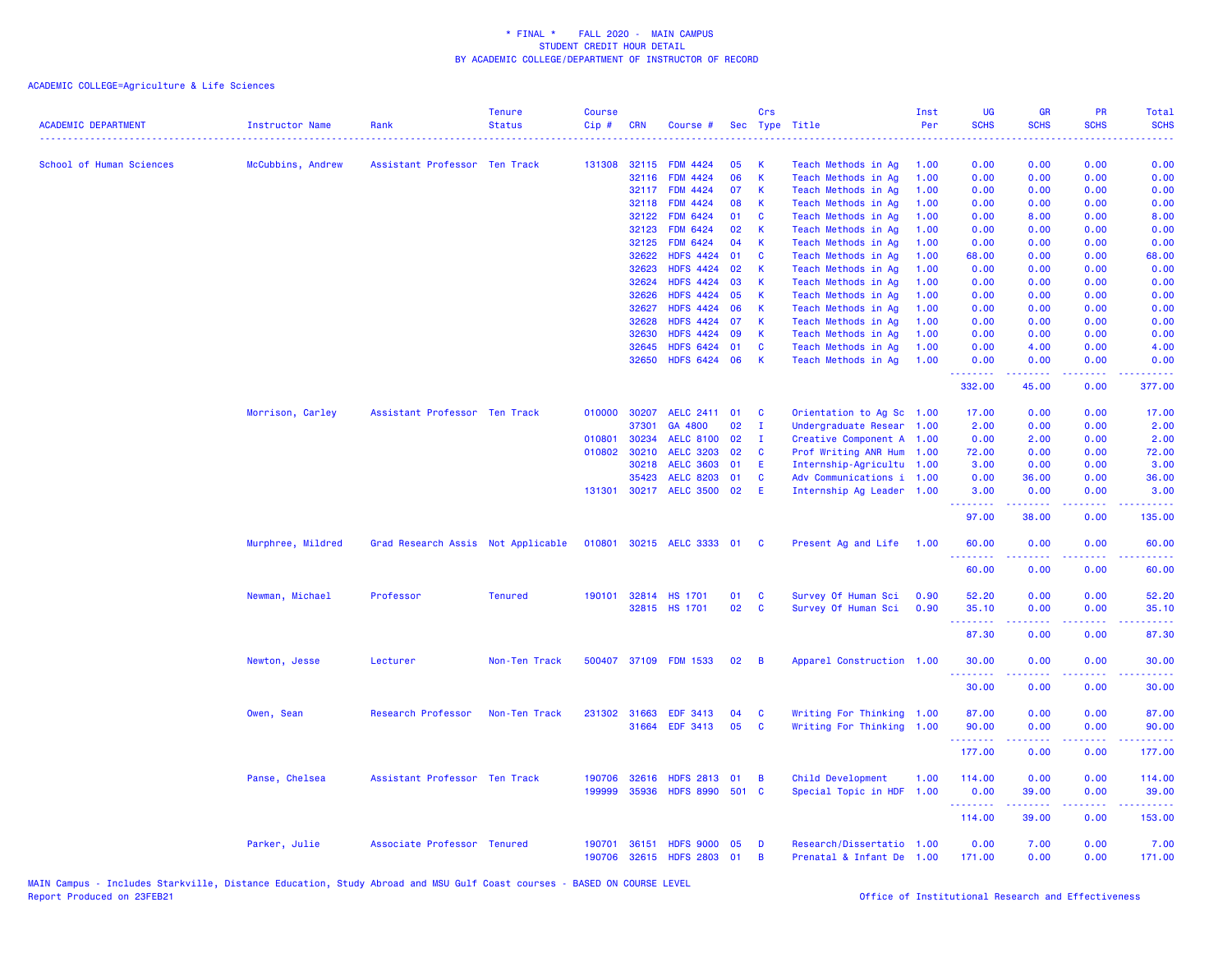| <b>ACADEMIC DEPARTMENT</b><br>------------------------------------- | Instructor Name | Rank                              | <b>Tenure</b><br><b>Status</b> | <b>Course</b><br>Cip# | <b>CRN</b>   | Course #                               |       | Crs                          | Sec Type Title                                         | Inst<br>Per | <b>UG</b><br><b>SCHS</b> | <b>GR</b><br><b>SCHS</b> | <b>PR</b><br><b>SCHS</b> | <b>Total</b><br><b>SCHS</b> |
|---------------------------------------------------------------------|-----------------|-----------------------------------|--------------------------------|-----------------------|--------------|----------------------------------------|-------|------------------------------|--------------------------------------------------------|-------------|--------------------------|--------------------------|--------------------------|-----------------------------|
| School of Human Sciences                                            | Parker, Julie   | Associate Professor Tenured       |                                |                       | 190706 34806 | <b>HDFS 2803</b>                       | 501 B |                              | Prenatal & Infant De 1.00                              |             | 18.00                    | 0.00                     | 0.00                     | 18.00                       |
|                                                                     |                 |                                   |                                |                       | 190710 34807 | <b>HDFS 8503</b>                       | 501 C |                              | Med Aspects of DD in 1.00                              |             | 0.00                     | 51.00                    | 0.00                     | 51.00                       |
|                                                                     |                 |                                   |                                |                       | 36287        | <b>HDFS 8553</b>                       | 501 F |                              | Practicum II                                           | 1.00        | 0.00                     | 6.00                     | 0.00                     | 6.00                        |
|                                                                     |                 |                                   |                                |                       | 190799 32637 | HDFS 4833 01                           |       | <b>C</b>                     | The Hospitalized Chi 1.00                              |             | 30.00<br>.               | 0.00                     | 0.00                     | 30.00                       |
|                                                                     |                 |                                   |                                |                       |              |                                        |       |                              |                                                        |             | 219.00                   | 64.00                    | 0.00                     | 283.00                      |
|                                                                     | Peterson, Donna | Extension Assoc Pro Non-Ten Track |                                | 131301                | 36138        | <b>AELC 8000</b>                       | 05    | D                            | Research/Thesis in A 1.00                              |             | 0.00                     | 1.00                     | 0.00                     | 1.00                        |
|                                                                     |                 |                                   |                                | 190701                |              | 36152 HDFS 9000 06                     |       | D                            | Research/Dissertatio 1.00                              |             | 0.00<br>.                | 2.00<br>.                | 0.00                     | 2.00                        |
|                                                                     |                 |                                   |                                |                       |              |                                        |       |                              |                                                        |             | 0.00                     | 3.00                     | 0.00                     | 3.00                        |
|                                                                     | Phillips, Tommy | Associate Professor Tenured       |                                |                       | 190701 32640 | <b>HDFS 4873</b>                       | 01    | <b>C</b>                     | Positive Youth Dev                                     | 1.00        | 57.00                    | 0.00                     | 0.00                     | 57.00                       |
|                                                                     |                 |                                   |                                |                       | 32656        | <b>HDFS 6873</b>                       | 01    | <b>C</b>                     | Positive Youth Dev                                     | 1.00        | 0.00                     | 15.00                    | 0.00                     | 15.00                       |
|                                                                     |                 |                                   |                                |                       | 32658        | <b>HDFS 8823</b>                       | 01    | C                            | Theories in HDFS                                       | 1.00        | 0.00                     | 30.00                    | 0.00                     | 30.00                       |
|                                                                     |                 |                                   |                                |                       | 34808        | <b>HDFS 8823</b>                       | 501 C |                              | Theories in HDFS                                       | 1.00        | 0.00                     | 42.00                    | 0.00                     | 42.00                       |
|                                                                     |                 |                                   |                                |                       | 35954        | <b>HDFS 1001</b>                       | F01 C |                              | First Year Seminar                                     | 1.00        | 10.00                    | 0.00                     | 0.00                     | 10.00                       |
|                                                                     |                 |                                   |                                |                       | 36153        | <b>HDFS 9000</b>                       | 07    | D                            | Research/Dissertatio                                   | 1.00        | 0.00                     | 6.00                     | 0.00                     | 6.00                        |
|                                                                     |                 |                                   |                                |                       | 36511        | <b>HDFS 8000</b>                       | 05    | D                            | Research/Thesis                                        | 1.00        | 0.00<br>.                | 2.00                     | 0.00                     | 2.00                        |
|                                                                     |                 |                                   |                                |                       |              |                                        |       |                              |                                                        |             | 67.00                    | 95.00                    | 0.00                     | 162.00                      |
|                                                                     | Roberts, Lacey  | Instructor                        | Non-Ten Track                  | 010000                | 32424        | GA 1111                                | 01    | $\mathbf{C}$                 | Survey of Agricultur 0.50                              |             | 19.00                    | 0.00                     | 0.00                     | 19.00                       |
|                                                                     |                 |                                   |                                |                       | 37043        | GA 1111                                | 02    | <b>C</b>                     | Survey of Agricultur 0.50                              |             | 5.00                     | 0.00                     | 0.00                     | 5.00                        |
|                                                                     |                 |                                   |                                |                       |              | 010801 30219 AELC 3803 01              |       | $\mathbf{C}$                 | Fnd Ldsh Ag/Life Sci 1.00                              |             | 90.00<br>.               | 0.00<br>.                | 0.00<br>.                | 90.00<br>.                  |
|                                                                     |                 |                                   |                                |                       |              |                                        |       |                              |                                                        |             | 114.00                   | 0.00                     | 0.00                     | 114.00                      |
|                                                                     | Seal, Susan     | Non-Faculty                       | Not Applicable                 |                       |              | 520201 37544 MGT 8113                  | 511 C |                              | Leadership Skills                                      | 1.00        | 0.00<br>.                | 126.00<br>.              | 0.00                     | 126.00                      |
|                                                                     |                 |                                   |                                |                       |              |                                        |       |                              |                                                        |             | 0.00                     | 126.00                   | 0.00                     | 126.00                      |
|                                                                     | Swann, Tamra    | Non-Faculty                       | Not Applicable                 |                       |              | 140101 34756 GE 8003                   | 501 C |                              | <b>MENG Capstone</b>                                   | 0.50        | 0.00<br>.                | 10.50<br>.               | 0.00<br>.                | 10.50                       |
|                                                                     |                 |                                   |                                |                       |              |                                        |       |                              |                                                        |             | 0.00                     | 10.50                    | 0.00                     | 10.50                       |
|                                                                     | Swortzel, Kirk  | Professor                         | <b>Tenured</b>                 |                       | 010801 30230 | <b>AELC 4873</b>                       | 01    | <b>C</b>                     | Prof Seminar in Ag E 1.00                              |             | 18.00                    | 0.00                     | 0.00                     | 18.00                       |
|                                                                     |                 |                                   |                                |                       | 30233        | <b>AELC 8100</b>                       | 01    | $\mathbf{I}$                 | Creative Component A 1.00                              |             | 0.00                     | 12.00                    | 0.00                     | 12.00                       |
|                                                                     |                 |                                   |                                |                       | 30241        | <b>AELC 8603</b>                       | 01    | Æ                            | Teaching Internship                                    | 1.00        | 0.00                     | 3.00                     | 0.00                     | 3.00                        |
|                                                                     |                 |                                   |                                |                       | 30242        | <b>AELC 8613</b>                       | 01    | -F                           | Teaching Internship                                    | 1.00        | 0.00                     | 3.00                     | 0.00                     | 3.00                        |
|                                                                     |                 |                                   |                                |                       | 30243        | <b>AELC 8801</b>                       | 01    | <b>S</b>                     | Graduate Prof Semina                                   | 1.00        | 0.00                     | 15.00                    | 0.00                     | 15.00                       |
|                                                                     |                 |                                   |                                |                       | 30244        | <b>AELC 9583</b>                       | 01    | C                            | Analysis of Data in                                    | 1.00        | 0.00                     | 9.00                     | 0.00                     | 9.00                        |
|                                                                     |                 |                                   |                                |                       | 35893        | <b>AELC 8990</b>                       | 01    | C                            | Special Topics in AE 1.00                              |             | 0.00                     | 39.00                    | 0.00                     | 39.00                       |
|                                                                     |                 |                                   |                                |                       | 36285        | <b>AELC 9000</b>                       | 05    | D                            | Research/Dissertatio 1.00                              |             | 0.00                     | 42.00                    | 0.00                     | 42.00                       |
|                                                                     |                 |                                   |                                | 131301                | 30231        | <b>AELC 4886</b>                       | 01    | F                            | Stu Teach Ag Ed                                        | 1.00        | 30.00                    | 0.00                     | 0.00                     | 30.00                       |
|                                                                     |                 |                                   |                                |                       | 30232        | <b>AELC 4896</b>                       | 01    | F                            | Stu Teach Ag Ed                                        | 1.00        | 30.00                    | 0.00                     | 0.00                     | 30.00                       |
|                                                                     |                 |                                   |                                |                       | 36284        | <b>AELC 8000</b>                       | 06    | D                            | Research/Thesis in A 1.00                              |             | 0.00                     | 1.00                     | 0.00                     | 1.00                        |
|                                                                     |                 |                                   |                                |                       | 36826        | <b>AELC 7000</b>                       | 01    | - I                          | Directed Indiv Study 1.00                              |             | 0.00                     | 1.00                     | 0.00                     | 1.00                        |
|                                                                     |                 |                                   |                                |                       | 37261        | <b>AELC 7000</b><br>37557 AELC 4000 04 | 02    | $\mathbf{I}$<br>$\mathbf{I}$ | Directed Indiv Study 1.00<br>Directed Indiv Study 1.00 |             | 0.00<br>3.00             | 3.00<br>0.00             | 0.00<br>0.00             | 3.00<br>3.00                |
|                                                                     |                 |                                   |                                |                       |              |                                        |       |                              |                                                        |             | .                        |                          |                          |                             |
|                                                                     |                 |                                   |                                |                       |              |                                        |       |                              |                                                        |             | 81.00                    | 128.00                   | 0.00                     | 209.00                      |
|                                                                     | Tenhet, Melissa | Instructor                        | Non-Ten Track                  |                       |              | 190708 32618 HDFS 3803 01              |       | $\overline{B}$               | Creat & Play Young C 1.00                              |             | 87.00                    | 0.00                     | 0.00                     | 87.00                       |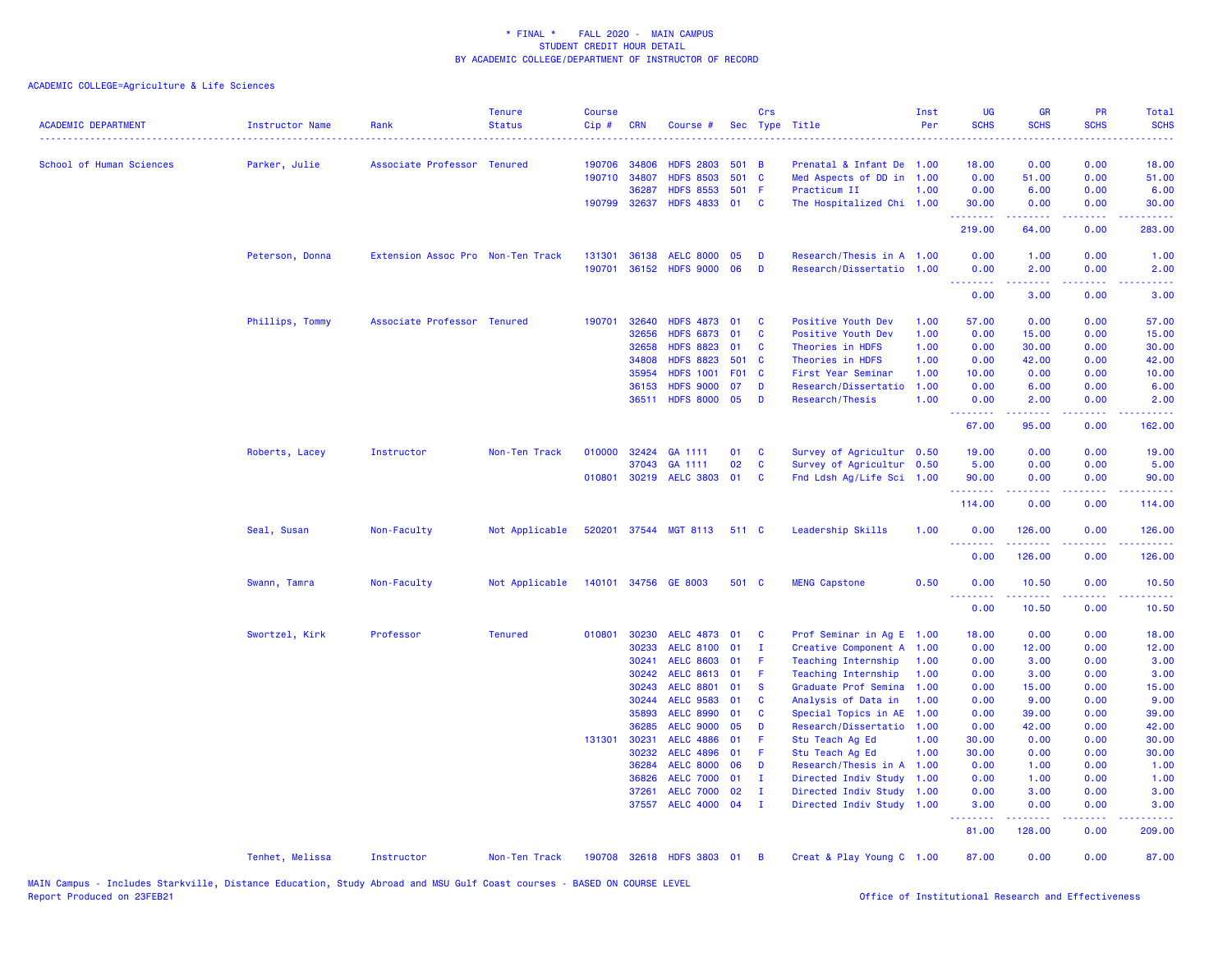| <b>ACADEMIC DEPARTMENT</b>                                        | <b>Instructor Name</b>           | Rank                          | <b>Tenure</b><br><b>Status</b> | <b>Course</b><br>Cip# | <b>CRN</b> | Course               |      | Crs          | Sec Type Title            | Inst<br>Per | <b>UG</b><br><b>SCHS</b>   | <b>GR</b><br><b>SCHS</b>                                                                                                                                      | <b>PR</b><br><b>SCHS</b>                                                                               | <b>Total</b><br><b>SCHS</b>                                                                                                                                    |
|-------------------------------------------------------------------|----------------------------------|-------------------------------|--------------------------------|-----------------------|------------|----------------------|------|--------------|---------------------------|-------------|----------------------------|---------------------------------------------------------------------------------------------------------------------------------------------------------------|--------------------------------------------------------------------------------------------------------|----------------------------------------------------------------------------------------------------------------------------------------------------------------|
|                                                                   |                                  |                               |                                |                       |            |                      |      |              |                           |             | --------<br>87.00          | -----<br>0.00                                                                                                                                                 | $\frac{1}{2} \left( \frac{1}{2} \right) \left( \frac{1}{2} \right) \left( \frac{1}{2} \right)$<br>0.00 | .<br>87.00                                                                                                                                                     |
|                                                                   |                                  |                               |                                |                       |            |                      |      |              |                           |             |                            |                                                                                                                                                               |                                                                                                        |                                                                                                                                                                |
| School of Human Sciences                                          | Washington, Adrienne Non-Faculty |                               | Not Applicable                 |                       |            | 190101 32816 HS 1711 | 01   | $\mathbf{C}$ | Profess Protocol          | 1.00        | 52.00<br>.                 | 0.00                                                                                                                                                          | 0.00<br>.                                                                                              | 52.00                                                                                                                                                          |
|                                                                   |                                  |                               |                                |                       |            |                      |      |              |                           |             | 52.00                      | 0.00                                                                                                                                                          | 0.00                                                                                                   | 52.00                                                                                                                                                          |
|                                                                   | Wenth, Kayla                     | Lecturer                      | Non-Ten Track                  | 190701                |            | 32613 HDFS 1813 01   |      | <b>C</b>     | Devel through Lifesp 1.00 |             | 96.00                      | 0.00                                                                                                                                                          | 0.00                                                                                                   | 96.00                                                                                                                                                          |
|                                                                   |                                  |                               |                                |                       |            |                      |      |              |                           |             | .<br>96.00                 | 0.00                                                                                                                                                          | .<br>0.00                                                                                              | 96.00                                                                                                                                                          |
|                                                                   | Wheeler, Brandan                 | Assistant Professor Ten Track |                                | 190402                | 32617      | <b>HDFS 3303</b>     | 01   | <b>C</b>     | <b>Consumer Economics</b> | 1.00        | 156.00                     | 0.00                                                                                                                                                          | 0.00                                                                                                   | 156.00                                                                                                                                                         |
|                                                                   |                                  |                               |                                | 190403                | 32621      | <b>HDFS</b><br>4333  | 01   | C            | Family Public Policy      | 1.00        | 93.00                      | 0.00                                                                                                                                                          | 0.00                                                                                                   | 93.00                                                                                                                                                          |
|                                                                   |                                  |                               |                                | 190701                | 36160      | HDFS 8000 04         |      | D            | Research/Thesis           | 1.00        | 0.00                       | 3.00                                                                                                                                                          | 0.00                                                                                                   | 3.00                                                                                                                                                           |
|                                                                   |                                  |                               |                                |                       |            |                      |      |              |                           |             | <b></b><br>249.00          | .<br>3.00                                                                                                                                                     | بالأباب<br>0.00                                                                                        | $\frac{1}{2} \left( \frac{1}{2} \right) \left( \frac{1}{2} \right) \left( \frac{1}{2} \right) \left( \frac{1}{2} \right) \left( \frac{1}{2} \right)$<br>252.00 |
|                                                                   | Wilmoth, Joe                     | Professor                     | <b>Tenured</b>                 | 190101                | 32824      | <b>HS 4702</b>       | 01   | C            | Research and Applica 0.50 |             | 42.00                      | 0.00                                                                                                                                                          | 0.00                                                                                                   | 42.00                                                                                                                                                          |
|                                                                   |                                  |                               |                                | 190701                | 36155      | <b>HDFS 9000</b>     | 09   | D            | Research/Dissertatio      | 1.00        | 0.00                       | 15.00                                                                                                                                                         | 0.00                                                                                                   | 15.00                                                                                                                                                          |
|                                                                   |                                  |                               |                                | 190702                | 35428      | <b>HDFS 4813</b>     | - 01 | C            | Adult Dev: Mid Yrs        | 1.00        | 27.00                      | 0.00                                                                                                                                                          | 0.00                                                                                                   | 27.00                                                                                                                                                          |
|                                                                   |                                  |                               |                                | 190704                | 32639      | HDFS 4853 01         |      | C            | Family: Human Ecolog      | 1.00        | 84.00                      | 0.00                                                                                                                                                          | 0.00                                                                                                   | 84.00                                                                                                                                                          |
|                                                                   |                                  |                               |                                |                       | 32655      | HDFS 6853 01         |      | <b>C</b>     | Family: Human Ecolog 1.00 |             | 0.00                       | 6.00                                                                                                                                                          | 0.00                                                                                                   | 6.00                                                                                                                                                           |
|                                                                   |                                  |                               |                                |                       |            |                      |      |              |                           |             | --------<br>153.00         | $\frac{1}{2} \left( \frac{1}{2} \right) \left( \frac{1}{2} \right) \left( \frac{1}{2} \right) \left( \frac{1}{2} \right) \left( \frac{1}{2} \right)$<br>21.00 | .<br>0.00                                                                                              | .<br>174.00                                                                                                                                                    |
|                                                                   | Wilmoth, Zelda                   | Lecturer                      | Non-Ten Track                  | 190706                | 36084      | HDFS 3853 01         |      | <b>C</b>     | Lang & Literacy in E 1.00 |             | 75.00                      | 0.00                                                                                                                                                          | 0.00                                                                                                   | 75.00                                                                                                                                                          |
|                                                                   |                                  |                               |                                |                       |            |                      |      |              |                           |             | .<br>75.00                 | .<br>0.00                                                                                                                                                     | $\sim$ $\sim$ $\sim$ $\sim$<br>0.00                                                                    | وعاعاتها<br>75.00                                                                                                                                              |
|                                                                   | Woodward, Rachel                 | Lecturer                      | Non-Ten Track                  | 190901                | 32101      | <b>FDM 2153</b>      | 01   | <b>C</b>     | Fashion Apparel Anal 1.00 |             | 120.00                     | 0.00                                                                                                                                                          | 0.00                                                                                                   | 120.00                                                                                                                                                         |
|                                                                   |                                  |                               |                                |                       |            | 32102 FDM 2333       | 01   | <b>C</b>     | Intro to Buying and       | 1.00        | 96.00                      | 0.00                                                                                                                                                          | 0.00                                                                                                   | 96.00                                                                                                                                                          |
|                                                                   |                                  |                               |                                | 190904                | 32103      | <b>FDM 2524</b>      | 01   | <b>C</b>     | Textiles for Apparel 1.00 |             | 208.00                     | 0.00                                                                                                                                                          | 0.00                                                                                                   | 208.00                                                                                                                                                         |
|                                                                   |                                  |                               |                                |                       |            | 32104 FDM 2524       | 02   | К            | Textiles for Apparel 1.00 |             | 0.00                       | 0.00                                                                                                                                                          | 0.00                                                                                                   | 0.00                                                                                                                                                           |
|                                                                   |                                  |                               |                                |                       | 32105      | <b>FDM 2524</b>      | 03   | К            | Textiles for Apparel 1.00 |             | 0.00                       | 0.00                                                                                                                                                          | 0.00                                                                                                   | 0.00                                                                                                                                                           |
|                                                                   |                                  |                               |                                |                       | 32106      | <b>FDM 2524</b>      | 04   | K            | Textiles for Apparel 1.00 |             | 0.00                       | 0.00                                                                                                                                                          | 0.00                                                                                                   | 0.00                                                                                                                                                           |
|                                                                   |                                  |                               |                                |                       | 32107      | <b>FDM 2524</b>      | 05   | К            | Textiles for Apparel      | 1.00        | 0.00                       | 0.00                                                                                                                                                          | 0.00                                                                                                   | 0.00                                                                                                                                                           |
|                                                                   |                                  |                               |                                | 500407                |            | 32099 FDM 1523       | 01   | <b>C</b>     | Visual Dsgn & Dress       | 1.00        | 207.00                     | 0.00                                                                                                                                                          | 0.00                                                                                                   | 207.00                                                                                                                                                         |
|                                                                   |                                  |                               |                                |                       |            |                      |      |              |                           |             | .<br>631.00                | <u>.</u><br>0.00                                                                                                                                              | .<br>0.00                                                                                              | . <b>.</b> .<br>631.00                                                                                                                                         |
| =====================================<br>School of Human Sciences |                                  |                               |                                |                       |            |                      |      |              |                           |             | <b>ESSESSES</b><br>4243.00 | $=$ =======<br>725.50                                                                                                                                         | <b>EDEDEDED</b><br>0.00                                                                                | 4968.50                                                                                                                                                        |
|                                                                   |                                  |                               |                                |                       |            |                      |      |              |                           |             | ========                   | ========                                                                                                                                                      | ========                                                                                               | ==========                                                                                                                                                     |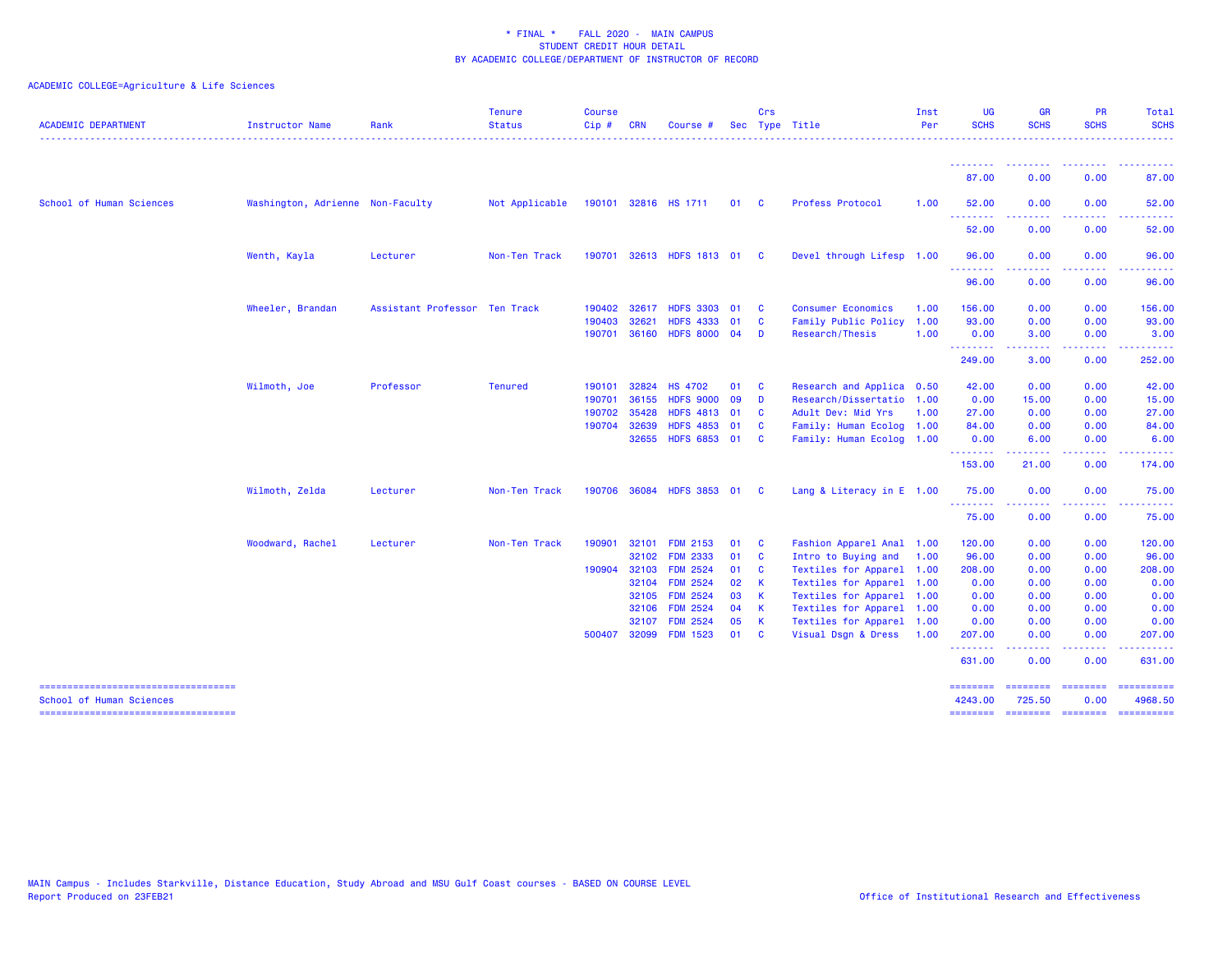| <b>ACADEMIC DEPARTMENT</b> | Instructor Name   | Rank                              | <b>Tenure</b><br><b>Status</b> | <b>Course</b><br>Cip# | <b>CRN</b>   | Course #              |              | Crs          | Sec Type Title            | Inst<br>Per | <b>UG</b><br><b>SCHS</b> | <b>GR</b><br><b>SCHS</b> | <b>PR</b><br><b>SCHS</b>                                                                               | <b>Total</b><br><b>SCHS</b> |
|----------------------------|-------------------|-----------------------------------|--------------------------------|-----------------------|--------------|-----------------------|--------------|--------------|---------------------------|-------------|--------------------------|--------------------------|--------------------------------------------------------------------------------------------------------|-----------------------------|
| Art AAD                    | Altomonte, Jenna  | Assistant Professor Ten Track     |                                | 500601                | 37022        | ART 4924              | 01           | B            | Film Theory               | 1.00        | 48.00                    | 0.00                     | 0.00                                                                                                   | 48.00                       |
|                            |                   |                                   |                                |                       | 37023        | EN 4924               | 01           | B            | <b>Film Theory</b>        | 1.00        | 32.00                    | 0.00                     | 0.00                                                                                                   | 32.00                       |
|                            |                   |                                   |                                |                       | 37024        | EN 6924               | 01           | B            | Film Theory               | 1.00        | 0.00                     | 4.00                     | 0.00                                                                                                   | 4.00                        |
|                            |                   |                                   |                                |                       | 37025        | CO 4924               | 01           | B            | <b>Film Theory</b>        | 1.00        | 48.00                    | 0.00                     | 0.00                                                                                                   | 48.00                       |
|                            |                   |                                   |                                |                       | 500703 35784 | <b>ART 3633</b>       | 01           | C            | History of Photograp      | 1.00        | 75.00                    | 0.00                     | 0.00                                                                                                   | 75.00                       |
|                            |                   |                                   |                                | 500799                | 35785        | ART 4990              | 03           | B            | Special Topic In ART      | 1.00        | 129.00<br>.              | 0.00                     | 0.00                                                                                                   | 129.00                      |
|                            |                   |                                   |                                |                       |              |                       |              |              |                           |             | 332.00                   | 4.00                     | 0.00                                                                                                   | 336.00                      |
|                            | Arthur, Candace   | Lecturer                          | Non-Ten Track                  | 500605                | 35571        | ART 2103              | 501 C        |              | Photography Survey        | 1.00        | 30.00                    | 0.00                     | 0.00                                                                                                   | 30.00                       |
|                            |                   |                                   |                                |                       | 36880        | ART 2103              | 502 B        |              | Photography Survey        | 1.00        | 21.00<br>.               | 0.00<br>.                | 0.00<br>$\omega$ is a $\omega$                                                                         | 21.00                       |
|                            |                   |                                   |                                |                       |              |                       |              |              |                           |             | 51.00                    | 0.00                     | 0.00                                                                                                   | 51.00                       |
|                            | Bostic, Alexander | Associate Professor Tenured       |                                | 500701                | 30334        | <b>ART 1001</b>       | F30 C        |              | First Year Seminar        | 1.00        | 11.00                    | 0.00                     | 0.00                                                                                                   | 11.00                       |
|                            |                   |                                   |                                | 500708                | 30370        | ART 2013              | 01           | L            | <b>Painting Survey</b>    | 1.00        | 48.00                    | 0.00                     | 0.00                                                                                                   | 48.00                       |
|                            |                   |                                   |                                |                       | 30382        | <b>ART 3033</b>       | 01           | -L           | Non-Representational      | 1.00        | 27.00                    | 0.00                     | 0.00                                                                                                   | 27.00                       |
|                            |                   |                                   |                                |                       | 30383        | ART 3053              | 01           | -L.          | Watercolor Painting       | 1.00        | 48.00<br>.               | 0.00<br>22222            | 0.00<br>.                                                                                              | 48.00<br>.                  |
|                            |                   |                                   |                                |                       |              |                       |              |              |                           |             | 134.00                   | 0.00                     | 0.00                                                                                                   | 134.00                      |
|                            | Bourgeois, Angi   | Professor                         | <b>Tenured</b>                 | 500703                |              | 37355 ART 1113        | 03           | C            | Art Appreciation          | 1.00        | 105.00<br>.              | 0.00<br>.                | 0.00<br>$\frac{1}{2} \left( \frac{1}{2} \right) \left( \frac{1}{2} \right) \left( \frac{1}{2} \right)$ | 105.00<br><u>.</u>          |
|                            |                   |                                   |                                |                       |              |                       |              |              |                           |             | 105.00                   | 0.00                     | 0.00                                                                                                   | 105.00                      |
|                            | Crook, Jacob      | Assistant Professor Ten Track     |                                | 500701                | 37587        | <b>ART 4000</b>       | 04           | $\mathbf{I}$ | Directed Indiv Study      | 1.00        | 3.00                     | 0.00                     | 0.00                                                                                                   | 3.00                        |
|                            |                   |                                   |                                | 500710                | 30374        | <b>ART 2303</b>       | 01           | L            | <b>Printmaking Survey</b> | 1.00        | 36.00                    | 0.00                     | 0.00                                                                                                   | 36.00                       |
|                            |                   |                                   |                                |                       |              | 30375 ART 2303        | 02           | L            | <b>Printmaking Survey</b> | 1.00        | 36.00<br>.               | 0.00<br>-----            | 0.00<br>المتمامين                                                                                      | 36.00<br>والمستناط          |
|                            |                   |                                   |                                |                       |              |                       |              |              |                           |             | 75.00                    | 0.00                     | 0.00                                                                                                   | 75.00                       |
|                            | Gipson, Claire    | Assistant Professor Ten Track     |                                | 500401                | 37111        | ART 4163              | 01           | Q            | Visual Storytelling       | 1.00        | 36.00                    | 0.00                     | 0.00                                                                                                   | 36.00                       |
|                            |                   |                                   |                                | 500402                | 30396        | ART 4403              | 02           | L            | Advertising Design I 1.00 |             | 42.00                    | 0.00                     | 0.00                                                                                                   | 42.00                       |
|                            |                   |                                   |                                |                       | 30397        | ART 4403              | 03           | <b>L</b>     | Advertising Design I 1.00 |             | 39.00<br>.               | 0.00<br>.                | 0.00<br>$\sim$ $\sim$ $\sim$ $\sim$                                                                    | 39.00                       |
|                            |                   |                                   |                                |                       |              |                       |              |              |                           |             | 117.00                   | 0.00                     | 0.00                                                                                                   | 117.00                      |
|                            | Glenn, Sophie     | Visiting Assist Pro Non-Ten Track |                                | 500709                | 30376        | ART 2403              | 01           | -L           | Sculpture Survey          | 1.00        | 42.00                    | 0.00                     | 0.00                                                                                                   | 42.00                       |
|                            |                   |                                   |                                |                       | 30377        | <b>ART 2403</b>       | 02           | -L           | Sculpture Survey          | 1.00        | 45.00                    | 0.00                     | 0.00                                                                                                   | 45.00                       |
|                            |                   |                                   |                                |                       |              | 30405 ART 4753        | 01           | $\mathbf Q$  | Scupl Mat & Processe      | 1.00        | 27.00<br>.               | 0.00<br>.                | 0.00                                                                                                   | 27.00<br>.                  |
|                            |                   |                                   |                                |                       |              |                       |              |              |                           |             | 114.00                   | 0.00                     | 0.00                                                                                                   | 114.00                      |
|                            | Gootee, Marita    | Professor                         | <b>Tenured</b>                 | 500605                | 30399        | ART 4593              | 01           | $\mathbf Q$  | Photographic Portfol 1.00 |             | 15.00                    | 0.00                     | 0.00                                                                                                   | 15.00                       |
|                            |                   |                                   |                                |                       | 30404        | ART 4683              | 01           | Ε            | Photography Internsh      | 1.00        | 3.00                     | 0.00                     | 0.00                                                                                                   | 3.00                        |
|                            |                   |                                   |                                |                       |              | 500702 35107 ART 3263 | 01           | $\mathbf Q$  | Scanography               | 1.00        | 30.00<br>.               | 0.00<br>.                | 0.00<br>$\frac{1}{2} \left( \frac{1}{2} \right) \left( \frac{1}{2} \right) \left( \frac{1}{2} \right)$ | 30.00<br>.                  |
|                            |                   |                                   |                                |                       |              |                       |              |              |                           |             | 48.00                    | 0.00                     | 0.00                                                                                                   | 48.00                       |
|                            | Gordon, Jeffery   | Lecturer                          | Non-Ten Track                  | 500703                | 30340        | ART 1113              | 01           | C            | Art Appreciation          | 1.00        | 483.00                   | 0.00                     | 0.00                                                                                                   | 483.00                      |
|                            |                   |                                   |                                |                       | 30343        | <b>ART 1113</b>       | <b>HO1 C</b> |              | Honors Art Appreciat 1.00 |             | 87.00                    | 0.00                     | 0.00                                                                                                   | 87.00                       |
|                            |                   |                                   |                                |                       | 34491        | <b>ART 1113</b>       | 501          | C            | Art Appreciation          | 1.00        | 117.00                   | 0.00                     | 0.00                                                                                                   | 117.00                      |
|                            |                   |                                   |                                |                       | 34492        | ART 1113              | 502 C        |              | Art Appreciation          | 1.00        | 114.00                   | 0.00                     | 0.00                                                                                                   | 114.00                      |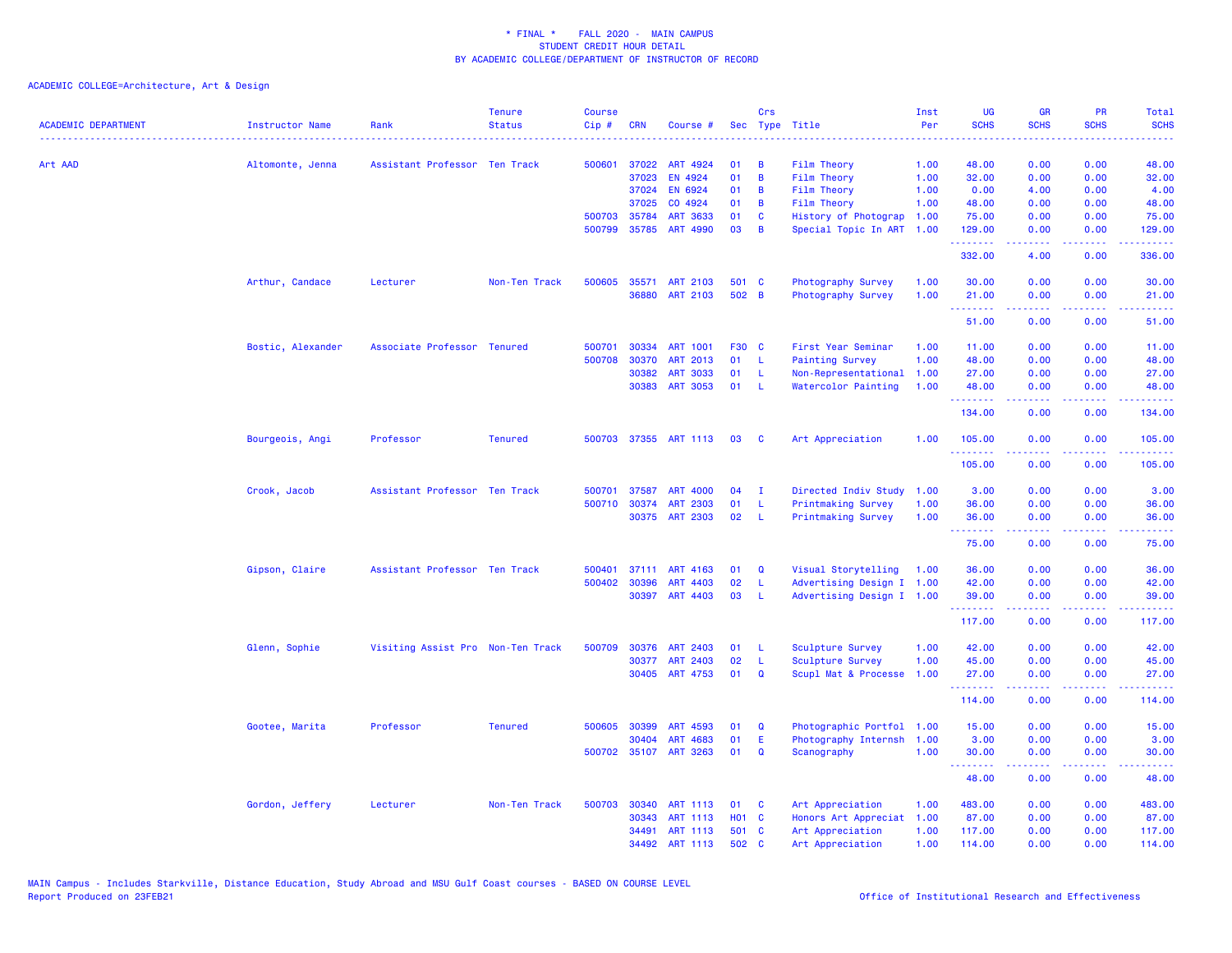| <b>ACADEMIC DEPARTMENT</b> | <b>Instructor Name</b> | Rank                          | <b>Tenure</b><br><b>Status</b> | <b>Course</b><br>Cip# | <b>CRN</b>   | Course #              |       | Crs          | Sec Type Title            | Inst<br>Per | UG<br><b>SCHS</b> | <b>GR</b><br><b>SCHS</b>                                                                                                                                     | <b>PR</b><br><b>SCHS</b> | Total<br><b>SCHS</b> |
|----------------------------|------------------------|-------------------------------|--------------------------------|-----------------------|--------------|-----------------------|-------|--------------|---------------------------|-------------|-------------------|--------------------------------------------------------------------------------------------------------------------------------------------------------------|--------------------------|----------------------|
|                            |                        |                               |                                |                       |              |                       |       |              |                           |             |                   |                                                                                                                                                              |                          |                      |
|                            |                        |                               |                                |                       |              |                       |       |              |                           |             | 801.00            | 0.00                                                                                                                                                         | 0.00                     | 801.00               |
| Art AAD                    | Harvey, Benjamin       | Associate Professor Tenured   |                                | 500703                | 30338        | ART 1023              | 02    | C            | History Of Art II         | 1.00        | 108.00            | 0.00                                                                                                                                                         | 0.00                     | 108.00               |
|                            |                        |                               |                                |                       | 30339        | ART 1023              | H01 C |              | Honors History Of Ar      | 1.00        | 24.00             | 0.00                                                                                                                                                         | 0.00                     | 24.00                |
|                            |                        |                               |                                |                       | 30388        | ART 3613              | 01    | C            | Art and Film              | 1.00        | 60.00             | 0.00                                                                                                                                                         | 0.00                     | 60.00                |
|                            |                        |                               |                                |                       | 30389        | ART 3623              | 01    | <b>C</b>     | Art in France 1850-1 1.00 |             | 93.00<br>.        | 0.00<br>.                                                                                                                                                    | 0.00<br>والمحامل         | 93.00                |
|                            |                        |                               |                                |                       |              |                       |       |              |                           |             | 285.00            | 0.00                                                                                                                                                         | 0.00                     | 285.00               |
|                            | Haug, Rowan            | Instructor                    | Non-Ten Track                  | 500401                | 30349        | <b>ART 1123</b>       | 06    | L            | Design I                  | 1.00        | 36.00             | 0.00                                                                                                                                                         | 0.00                     | 36.00                |
|                            |                        |                               |                                |                       | 30350        | ART 1123              | 07    | L            | Design I                  | 1.00        | 42.00             | 0.00                                                                                                                                                         | 0.00                     | 42.00                |
|                            |                        |                               |                                |                       | 30354        | ART 1153              | 01    | L            | Three-Dimen Design        | 1.00        | 39.00             | 0.00                                                                                                                                                         | 0.00                     | 39.00                |
|                            |                        |                               |                                |                       | 30355        | ART 1153              | 02    | L            | Three-Dimen Design        | 1.00        | 36.00<br>.        | 0.00<br>$\frac{1}{2} \left( \frac{1}{2} \right) \left( \frac{1}{2} \right) \left( \frac{1}{2} \right) \left( \frac{1}{2} \right) \left( \frac{1}{2} \right)$ | 0.00<br>.                | 36.00<br>.           |
|                            |                        |                               |                                |                       |              |                       |       |              |                           |             | 153.00            | 0.00                                                                                                                                                         | 0.00                     | 153.00               |
|                            | Haupt, Jeffrey         | Professor                     | <b>Tenured</b>                 | 040201                | 30294        | <b>ARC 1001</b>       | F02 C |              | First Year Seminar        | 1.00        | 2.00              | 0.00                                                                                                                                                         | 0.00                     | 2.00                 |
|                            |                        |                               |                                | 500408                | 32829        | ID 1001               | F01 C |              | First Year Seminar        | 1.00        | 4.00              | 0.00                                                                                                                                                         | 0.00                     | 4.00                 |
|                            |                        |                               |                                | 500701                | 30333        | <b>ART 1001</b>       | F03 C |              | First Year Seminar        | 1.00        | 3.00              | 0.00                                                                                                                                                         | 0.00                     | 3.00                 |
|                            |                        |                               |                                |                       |              | 500708 30371 ART 2013 | 02    | - L          | <b>Painting Survey</b>    | 1.00        | 45.00<br>.        | 0.00<br>.                                                                                                                                                    | 0.00                     | 45.00                |
|                            |                        |                               |                                |                       |              |                       |       |              |                           |             | 54.00             | 0.00                                                                                                                                                         | 0.00                     | 54.00                |
|                            | Hester, Cassie         | Assistant Professor Ten Track |                                |                       | 500402 30393 | ART 4103              | 01    | L            | Typography I              | 1.00        | 27.00             | 0.00                                                                                                                                                         | 0.00                     | 27.00                |
|                            |                        |                               |                                |                       | 30394        | ART 4103              | 02    | L            | Typography I              | 1.00        | 33.00             | 0.00                                                                                                                                                         | 0.00                     | 33.00                |
|                            |                        |                               |                                |                       | 500409 30398 | ART 4523              | 01    | <b>L</b>     | Graphic Art Intern        | 1.00        | 12.00             | 0.00                                                                                                                                                         | 0.00                     | 12.00                |
|                            |                        |                               |                                |                       |              |                       |       |              |                           |             | .<br>72.00        | .<br>0.00                                                                                                                                                    | .<br>0.00                | .<br>72.00           |
|                            | Jung, Keum Taek        | Assistant Professor Ten Track |                                | 500409                | 30386        | <b>ART 3313</b>       | 01    | L            | Graphic Art Des I         | 0.10        | 2.70              | 0.00                                                                                                                                                         | 0.00                     | 2.70                 |
|                            |                        |                               |                                |                       | 30387        | <b>ART 3313</b>       | 02    | L            | Graphic Art Des I         | 0.10        | 3.30              | 0.00                                                                                                                                                         | 0.00                     | 3.30                 |
|                            |                        |                               |                                |                       | 500706 30406 | ART 4813              | 01    | B            | Multimedia I              | 1.00        | 27.00<br><u>.</u> | 0.00<br>$- - - - -$                                                                                                                                          | 0.00<br>.                | 27.00<br>.           |
|                            |                        |                               |                                |                       |              |                       |       |              |                           |             | 33.00             | 0.00                                                                                                                                                         | 0.00                     | 33.00                |
|                            | Kornreich, Jordan      | Lecturer                      | Non-Ten Track                  | 500401                | 30351        | ART 1123              | 08    | -L           | Design I                  | 1.00        | 21.00             | 0.00                                                                                                                                                         | 0.00                     | 21.00                |
|                            |                        |                               |                                |                       | 30353        | ART 1133              | 01    | L            | Design II                 | 1.00        | 48.00             | 0.00                                                                                                                                                         | 0.00                     | 48.00                |
|                            |                        |                               |                                |                       | 37045        | ART 1123              | 09    | L            | Design I                  | 1.00        | 39.00             | 0.00                                                                                                                                                         | 0.00                     | 39.00                |
|                            |                        |                               |                                | 500705                | 30359        | ART 1213              | 03    | -L           | Drawing I                 | 1.00        | 45.00             | 0.00                                                                                                                                                         | 0.00                     | 45.00                |
|                            |                        |                               |                                |                       | 30360        | ART 1213              | 04    | $\mathsf{L}$ | Drawing I                 | 1.00        | 42.00<br>.        | 0.00<br>.                                                                                                                                                    | 0.00<br>ن د د د          | 42.00<br>.           |
|                            |                        |                               |                                |                       |              |                       |       |              |                           |             | 195.00            | 0.00                                                                                                                                                         | 0.00                     | 195.00               |
|                            | Lippillo, Dominic      | Associate Professor Tenured   |                                | 500102                | 35113        | ART 4873              | 01    | Q            | Digital Imaging           | 1.00        | 27.00             | 0.00                                                                                                                                                         | 0.00                     | 27.00                |
|                            |                        |                               |                                | 500605                | 35108        | <b>ART 3873</b>       | 01    | L            | Digital Photography       | 1.00        | 21.00             | 0.00                                                                                                                                                         | 0.00                     | 21.00                |
|                            |                        |                               |                                |                       | 35731        | <b>ART 4660</b>       | 02    | $\mathsf{L}$ | Advanced Photography      | 1.00        | 21.00<br>.        | 0.00<br>$\omega = \omega \omega + \omega$                                                                                                                    | 0.00<br>.                | 21.00<br>المستما     |
|                            |                        |                               |                                |                       |              |                       |       |              |                           |             | 69.00             | 0.00                                                                                                                                                         | 0.00                     | 69.00                |
|                            | Long, Robert           | Professor                     | <b>Tenured</b>                 | 500711                | 30378        | <b>ART 2503</b>       | 01    | -L           | Ceramic Art Survey        | 1.00        | 33.00             | 0.00                                                                                                                                                         | 0.00                     | 33.00                |
|                            |                        |                               |                                |                       | 30402        | ART 4650              | 01    | п.           | Advanced Studio-Cera      | 1.00        | 36.00             | 0.00                                                                                                                                                         | 0.00                     | 36.00                |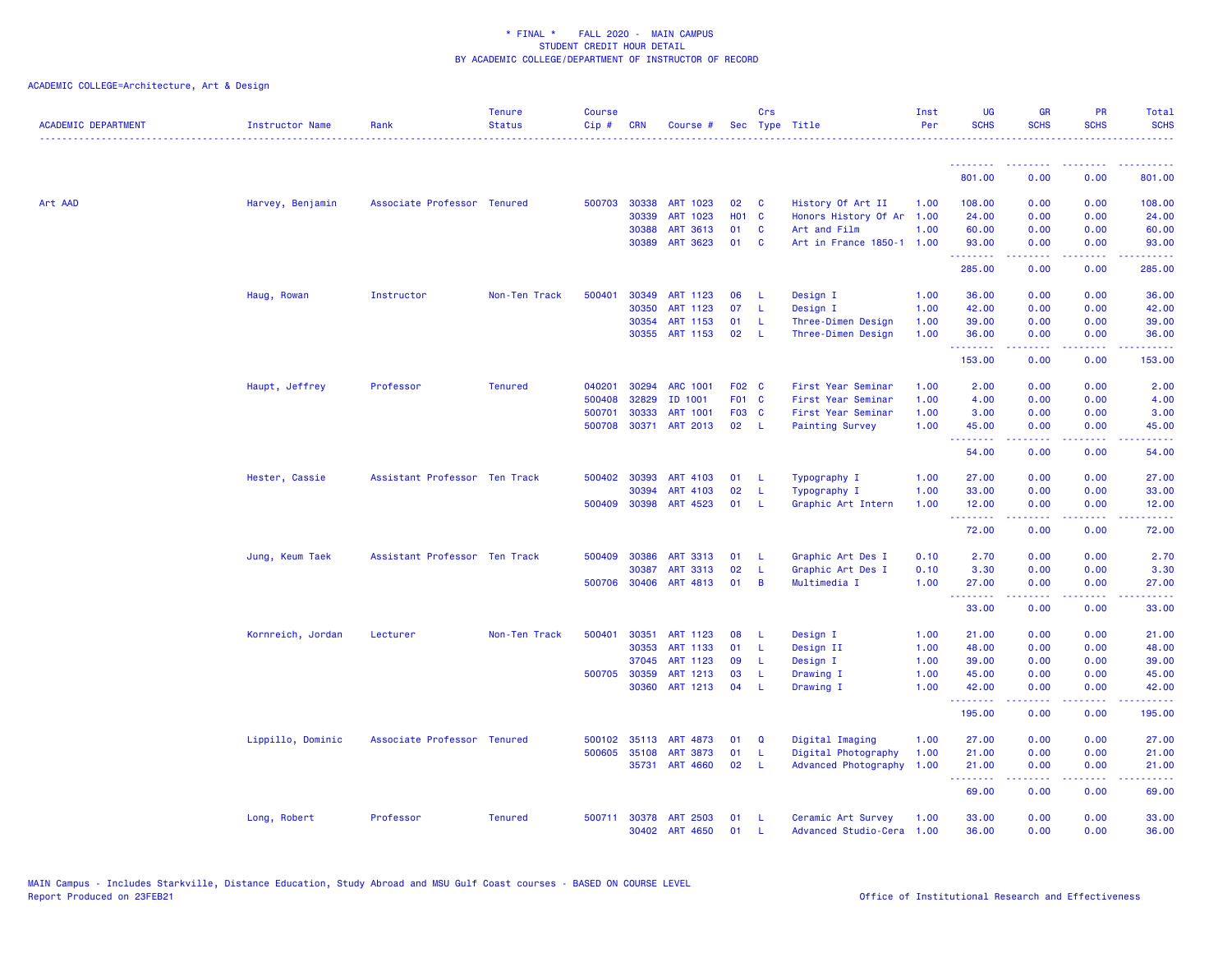| <b>ACADEMIC DEPARTMENT</b> | Instructor Name     | Rank                              | <b>Tenure</b><br><b>Status</b> | <b>Course</b><br>$Cip \#$ | CRN                   | Course #              |                 | Crs              | Sec Type Title            | Inst<br>Per | <b>UG</b><br><b>SCHS</b> | <b>GR</b><br><b>SCHS</b>                                                                                                                                     | <b>PR</b><br><b>SCHS</b> | Total<br><b>SCHS</b> |
|----------------------------|---------------------|-----------------------------------|--------------------------------|---------------------------|-----------------------|-----------------------|-----------------|------------------|---------------------------|-------------|--------------------------|--------------------------------------------------------------------------------------------------------------------------------------------------------------|--------------------------|----------------------|
|                            |                     |                                   |                                |                           |                       |                       |                 |                  |                           |             | .                        |                                                                                                                                                              |                          |                      |
|                            |                     |                                   |                                |                           |                       |                       |                 |                  |                           |             | 69.00                    | 0.00                                                                                                                                                         | 0.00                     | 69.00                |
| Art AAD                    | Martin, Gregory     | Assistant Professor Ten Track     |                                |                           | 500705 30358          | ART 1213              | 02              | -L               | Drawing I                 | 1.00        | 45.00                    | 0.00                                                                                                                                                         | 0.00                     | 45.00                |
|                            |                     |                                   |                                |                           | 30363                 | ART 1213              | 08              | L                | Drawing I                 | 1.00        | 39.00                    | 0.00                                                                                                                                                         | 0.00                     | 39.00                |
|                            |                     |                                   |                                |                           |                       | 35103 ART 1213        | 06              | L                | Drawing I                 | 1.00        | 45.00<br>.               | 0.00<br>المستملة                                                                                                                                             | 0.00<br>المستمال         | 45.00<br>المتمام     |
|                            |                     |                                   |                                |                           |                       |                       |                 |                  |                           |             | 129.00                   | 0.00                                                                                                                                                         | 0.00                     | 129.00               |
|                            | McElfish, Aaron     | Non-Faculty                       | Not Applicable                 | 500401                    | 30380                 | <b>ART 2803</b>       | 02              | B                | Intro to Computing A 1.00 |             | 45.00                    | 0.00                                                                                                                                                         | 0.00                     | 45.00                |
|                            |                     |                                   |                                | 500705                    | 30357                 | ART 1213              | 01              | L                | Drawing I                 | 1.00        | 45.00                    | 0.00                                                                                                                                                         | 0.00                     | 45.00                |
|                            |                     |                                   |                                |                           |                       | 30367 ART 1213        | 12              | - L              | Drawing I                 | 1.00        | 42.00<br><u>.</u>        | 0.00<br>.                                                                                                                                                    | 0.00<br>$\frac{1}{2}$    | 42.00<br>.           |
|                            |                     |                                   |                                |                           |                       |                       |                 |                  |                           |             | 132.00                   | 0.00                                                                                                                                                         | 0.00                     | 132.00               |
|                            | Morshedlou, Ali     | Lecturer                          | Non-Ten Track                  | 500401                    |                       | 30344 ART 1123        | 01              | -L               | Design I                  | 1.00        | 42.00                    | 0.00                                                                                                                                                         | 0.00                     | 42.00                |
|                            |                     |                                   |                                |                           |                       | 30347 ART 1123        | 04              | L                | Design I                  | 1.00        | 24,00                    | 0.00                                                                                                                                                         | 0.00                     | 24.00                |
|                            |                     |                                   |                                |                           |                       |                       |                 |                  |                           |             | .<br>66.00               | $\frac{1}{2} \left( \frac{1}{2} \right) \left( \frac{1}{2} \right) \left( \frac{1}{2} \right) \left( \frac{1}{2} \right)$<br>0.00                            | .<br>0.00                | بالأبالات<br>66.00   |
|                            | Morzuch, Joseph     | Assistant Professor Ten Track     |                                | 500705                    | 30362                 | ART 1213              | 07              | L                | Drawing I                 | 1.00        | 45.00                    | 0.00                                                                                                                                                         | 0.00                     | 45.00                |
|                            |                     |                                   |                                |                           | 30364                 | ART 1213              | 09              | L                | Drawing I                 | 1.00        | 39.00                    | 0.00                                                                                                                                                         | 0.00                     | 39.00                |
|                            |                     |                                   |                                |                           | 30365                 | ART 1213              | 10              | L                | Drawing I                 | 1.00        | 33.00                    | 0.00                                                                                                                                                         | 0.00                     | 33.00                |
|                            |                     |                                   |                                |                           | 30372                 | ART 2213              | 02              | L                | Life Drawing I            | 1.00        | 39.00                    | 0.00                                                                                                                                                         | 0.00                     | 39.00                |
|                            |                     |                                   |                                |                           |                       |                       |                 |                  |                           |             | بالمستمام<br>156.00      | .<br>0.00                                                                                                                                                    | المتحدث<br>0.00          | المتمامين<br>156.00  |
|                            | Neuenfeldt, Lori    | Instructor                        | Non-Ten Track                  | 500703                    | 30335                 | ART 1013              | 01              | <b>C</b>         | History Of Art I          | 1.00        | 195.00                   | 0.00                                                                                                                                                         | 0.00                     | 195.00               |
|                            |                     |                                   |                                |                           | 30337                 | ART 1013              | <b>HO2 C</b>    |                  | History Of Art I Hon      | 1.00        | 42.00                    | 0.00                                                                                                                                                         | 0.00                     | 42.00                |
|                            |                     |                                   |                                |                           |                       | 500799 30392 ART 4083 | 01              | <b>S</b>         | Senior Research           | 1.00        | 42.00                    | 0.00                                                                                                                                                         | 0.00                     | 42.00                |
|                            |                     |                                   |                                |                           |                       |                       |                 |                  |                           |             | .<br>279.00              | $\frac{1}{2} \left( \frac{1}{2} \right) \left( \frac{1}{2} \right) \left( \frac{1}{2} \right) \left( \frac{1}{2} \right) \left( \frac{1}{2} \right)$<br>0.00 | .<br>0.00                | .<br>279.00          |
|                            |                     | Professor                         | <b>Tenured</b>                 | 500701                    | 30400                 | ART 4620              | 01              | Q                | Advanced Studio - Fi      | 1.00        | 43.00                    | 0.00                                                                                                                                                         | 0.00                     | 43.00                |
|                            | Ngoh, Soon          |                                   |                                |                           | 37062                 | <b>ART 4000</b>       | 03              | $\mathbf{I}$     | Directed Indiv Study      | 1.00        | 3.00                     | 0.00                                                                                                                                                         | 0.00                     | 3.00                 |
|                            |                     |                                   |                                |                           | 500705 30369          | ART 1223              | 01              | L                | Drawing II                | 1.00        | 33.00                    | 0.00                                                                                                                                                         | 0.00                     | 33.00                |
|                            |                     |                                   |                                |                           | 30373                 | ART 2233              | 01              | L                | Drawing III               | 1.00        | 36.00                    | 0.00                                                                                                                                                         | 0.00                     | 36.00                |
|                            |                     |                                   |                                |                           |                       |                       |                 |                  |                           |             | .<br>115.00              | 0.00                                                                                                                                                         | 0.00                     | .<br>115.00          |
|                            | Powney, Jeralyn     | Associate Professor Tenured       |                                |                           | 500409 30401          | ART 4640              | 02              | Q                | Adv Studio - Graphic 1.00 |             | 18.00                    | 0.00                                                                                                                                                         | 0.00                     | 18.00                |
|                            |                     |                                   |                                |                           | 35786                 | ART 4143              | 01              | $\mathbf Q$      | Letterpress for Desi 1.00 |             | 30.00                    | 0.00                                                                                                                                                         | 0.00                     | 30.00                |
|                            |                     |                                   |                                | 500710                    | 30391                 | ART 3913              | CO <sub>1</sub> | Q                | Intro to Print Produ 1.00 |             | 33.00                    | 0.00                                                                                                                                                         | 0.00                     | 33.00                |
|                            |                     |                                   |                                |                           |                       |                       |                 |                  |                           |             | .<br>81.00               | 0.00                                                                                                                                                         | 0.00                     | 81.00                |
|                            |                     |                                   |                                |                           |                       |                       |                 |                  |                           |             |                          |                                                                                                                                                              |                          |                      |
|                            | Stuckey, Michael    | Visiting Assist Pro Non-Ten Track |                                | 500409                    | 30386                 | ART 3313              | 01              | -L               | Graphic Art Des I         | 0.90        | 24.30                    | 0.00                                                                                                                                                         | 0.00                     | 24.30                |
|                            |                     |                                   |                                |                           | 30387<br>500703 35106 | ART 3313<br>ART 3163  | 02<br>01        | L<br>$\mathbf c$ | Graphic Art Des I         | 0.90        | 29.70                    | 0.00                                                                                                                                                         | 0.00                     | 29.70                |
|                            |                     |                                   |                                |                           |                       |                       |                 |                  | History of Graphic D      | 1.00        | 81.00<br>.               | 0.00<br>$\frac{1}{2} \left( \frac{1}{2} \right) \left( \frac{1}{2} \right) \left( \frac{1}{2} \right) \left( \frac{1}{2} \right) \left( \frac{1}{2} \right)$ | 0.00<br>.                | 81.00<br>.           |
|                            |                     |                                   |                                |                           |                       |                       |                 |                  |                           |             | 135.00                   | 0.00                                                                                                                                                         | 0.00                     | 135.00               |
|                            | Voorhies, Katherine | Lecturer                          | Non-Ten Track                  | 500401                    | 30345                 | ART 1123              | 02              | L                | Design I                  | 1.00        | 33.00                    | 0.00                                                                                                                                                         | 0.00                     | 33.00                |
|                            |                     |                                   |                                |                           | 30348                 | ART 1123              | 05              | L                | Design I                  | 1.00        | 30.00                    | 0.00                                                                                                                                                         | 0.00                     | 30.00                |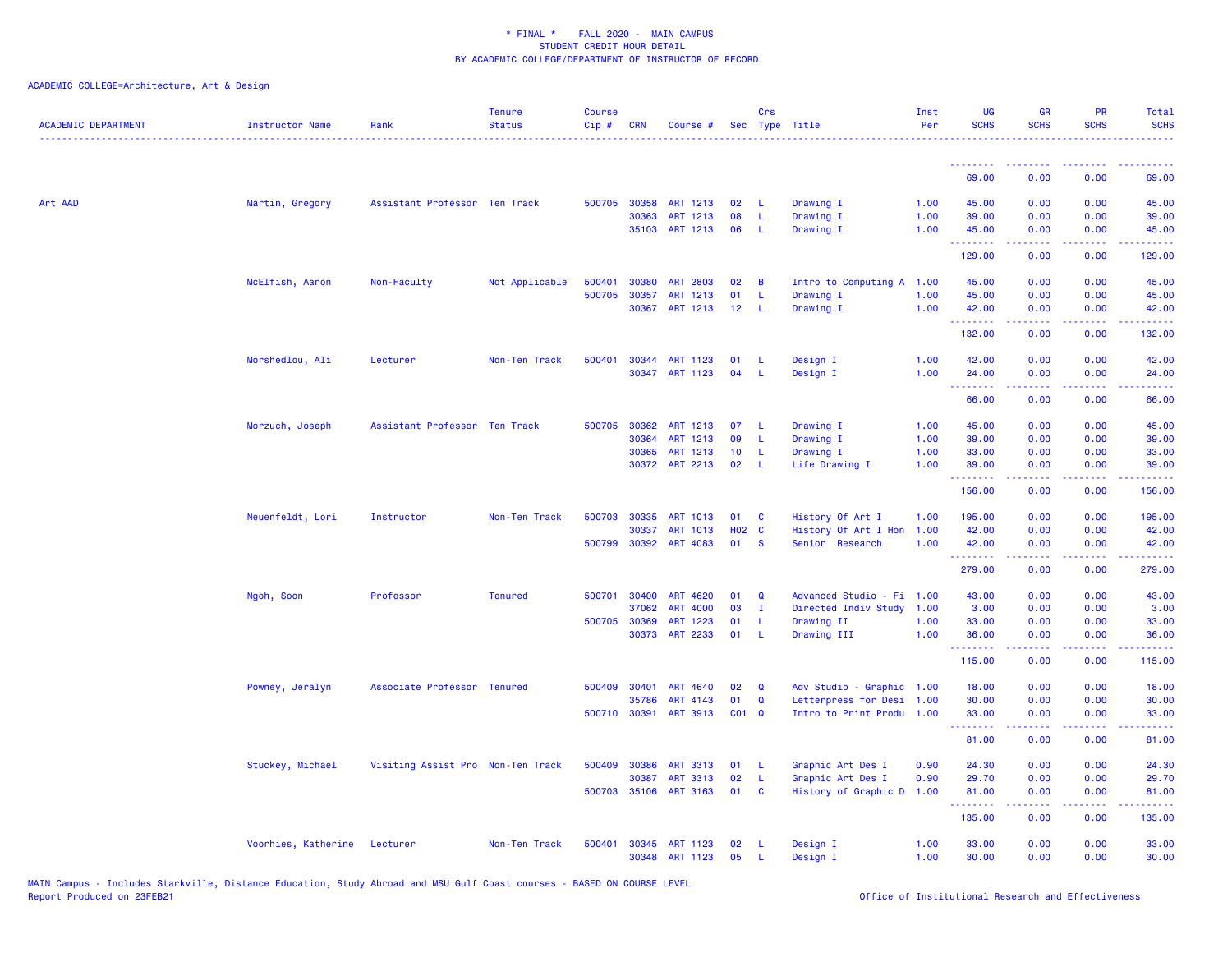| <b>ACADEMIC DEPARTMENT</b>                                                                  | Instructor Name              | Rank | Tenure<br>Status | Course<br>Cip# | CRN | Course # Sec Type Title                           | Crs |                                                        | Inst<br>Per | <b>UG</b><br><b>SCHS</b>        | <b>GR</b><br><b>SCHS</b> | <b>PR</b><br><b>SCHS</b> | <b>Total</b><br><b>SCHS</b>        |
|---------------------------------------------------------------------------------------------|------------------------------|------|------------------|----------------|-----|---------------------------------------------------|-----|--------------------------------------------------------|-------------|---------------------------------|--------------------------|--------------------------|------------------------------------|
| Art AAD                                                                                     | Voorhies, Katherine Lecturer |      | Non-Ten Track    |                |     | 500401 30379 ART 2803 01 B<br>30381 ART 2803 03 B |     | Intro to Computing A 1.00<br>Intro to Computing A 1.00 |             | 36.00<br>39.00<br>138,00        | 0.00<br>0.00<br>0.00     | 0.00<br>0.00<br>0.00     | 36.00<br>39.00<br>138,00           |
| ======================================<br>Art AAD<br>====================================== |                              |      |                  |                |     |                                                   |     |                                                        |             | ========<br>3938,00<br>======== | ---------<br>4.00        | ---------<br>0.00        | ==========<br>3942.00<br>========= |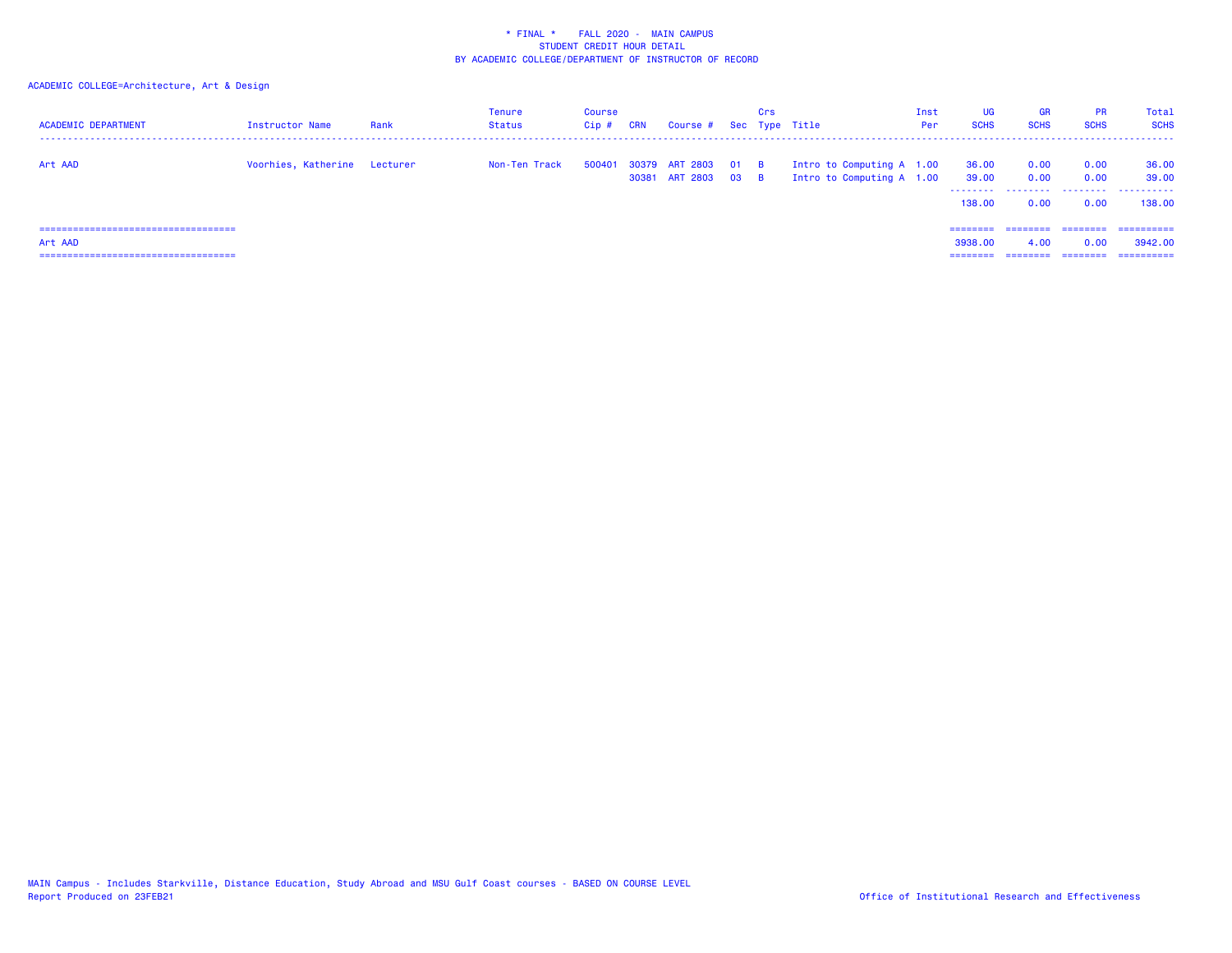| <b>ACADEMIC DEPARTMENT</b>                                                 | Instructor Name   | Rank                                               | <b>Tenure</b><br><b>Status</b> | <b>Course</b><br>$Cip \#$ | <b>CRN</b>   | Course #        |              | Crs                     | Sec Type Title            | Inst<br>Per | <b>UG</b><br><b>SCHS</b><br>. | <b>GR</b><br><b>SCHS</b>                                                                                                                                     | <b>PR</b><br><b>SCHS</b>                | Total<br><b>SCHS</b><br>.                                                                                                                                                                                                                                                                                                                                                                                                                                                              |
|----------------------------------------------------------------------------|-------------------|----------------------------------------------------|--------------------------------|---------------------------|--------------|-----------------|--------------|-------------------------|---------------------------|-------------|-------------------------------|--------------------------------------------------------------------------------------------------------------------------------------------------------------|-----------------------------------------|----------------------------------------------------------------------------------------------------------------------------------------------------------------------------------------------------------------------------------------------------------------------------------------------------------------------------------------------------------------------------------------------------------------------------------------------------------------------------------------|
| <b>Building Construction Science</b>                                       | Carson, Foster    | Clinical Assist Pro Non-Ten Track                  |                                | 522001                    | 35397        | <b>BCS 1116</b> | 01           | Q                       | Build Construct Stud 0.90 |             | 59.40                         | 0.00                                                                                                                                                         | 0.00                                    | 59.40                                                                                                                                                                                                                                                                                                                                                                                                                                                                                  |
|                                                                            |                   |                                                    |                                |                           | 35398        | <b>BCS 1116</b> | 02           | Q                       | Build Construct Stud 0.10 |             | 7.80                          | 0.00                                                                                                                                                         | 0.00                                    | 7.80                                                                                                                                                                                                                                                                                                                                                                                                                                                                                   |
|                                                                            |                   |                                                    |                                |                           | 35405        | <b>BCS 1116</b> | 03           | Q                       | Build Construct Stud 0.90 |             | 81.00<br><b>.</b> .           | 0.00<br>$\frac{1}{2} \left( \frac{1}{2} \right) \left( \frac{1}{2} \right) \left( \frac{1}{2} \right) \left( \frac{1}{2} \right) \left( \frac{1}{2} \right)$ | 0.00                                    | 81.00<br>.                                                                                                                                                                                                                                                                                                                                                                                                                                                                             |
|                                                                            |                   |                                                    |                                |                           |              |                 |              |                         |                           |             | 148.20                        | 0.00                                                                                                                                                         | 0.00                                    | 148.20                                                                                                                                                                                                                                                                                                                                                                                                                                                                                 |
|                                                                            | Ford, George      | Professor                                          | <b>Tenured</b>                 | 040201                    | 30489        | <b>BCS 3723</b> | 01           | $\mathbf{C}$            | Active Building Syst 1.00 |             | 63.00                         | 0.00                                                                                                                                                         | 0.00                                    | 63.00                                                                                                                                                                                                                                                                                                                                                                                                                                                                                  |
|                                                                            |                   |                                                    |                                | 522001                    | 35399        | <b>BCS 2116</b> | 01           | Q                       | Building Constructio 0.10 |             | 14.40                         | 0.00                                                                                                                                                         | 0.00                                    | 14.40                                                                                                                                                                                                                                                                                                                                                                                                                                                                                  |
|                                                                            |                   |                                                    |                                |                           | 35400        | <b>BCS 2116</b> | 02           | Q                       | Building Constructio 0.10 |             | 12.00                         | 0.00                                                                                                                                                         | 0.00                                    | 12.00                                                                                                                                                                                                                                                                                                                                                                                                                                                                                  |
|                                                                            |                   |                                                    |                                |                           | 37049        | <b>BCS 2116</b> | 03           | Q                       | Building Constructio 1.00 |             | 96.00<br><b>.</b> .           | 0.00<br>.                                                                                                                                                    | 0.00<br>$   -$                          | 96.00<br>. <b>.</b>                                                                                                                                                                                                                                                                                                                                                                                                                                                                    |
|                                                                            |                   |                                                    |                                |                           |              |                 |              |                         |                           |             | 185.40                        | 0.00                                                                                                                                                         | 0.00                                    | 185.40                                                                                                                                                                                                                                                                                                                                                                                                                                                                                 |
|                                                                            | Herrmann, Michele | Associate Professor Tenured                        |                                | 522001                    | 30492        | <b>BCS 4222</b> | 01           | - C                     | Pro Comm and Practic 1.00 |             | 38.00                         | 0.00                                                                                                                                                         | 0.00                                    | 38.00                                                                                                                                                                                                                                                                                                                                                                                                                                                                                  |
|                                                                            |                   |                                                    |                                |                           | 35402        | <b>BCS 4116</b> | 01           | $\mathbf{Q}$            | Build Construct Stud 1.00 |             | 114.00<br>.                   | 0.00<br>.                                                                                                                                                    | 0.00<br>.                               | 114.00                                                                                                                                                                                                                                                                                                                                                                                                                                                                                 |
|                                                                            |                   |                                                    |                                |                           |              |                 |              |                         |                           |             | 152.00                        | 0.00                                                                                                                                                         | 0.00                                    | 152.00                                                                                                                                                                                                                                                                                                                                                                                                                                                                                 |
|                                                                            |                   | Jabbarani Torghabeh, Assistant Professor Ten Track |                                | 522001                    | 35401        | <b>BCS 3116</b> | 01           | Q                       | Building Constructio 0.10 |             | 7.20                          | 0.00                                                                                                                                                         | 0.00                                    | 7.20                                                                                                                                                                                                                                                                                                                                                                                                                                                                                   |
|                                                                            |                   |                                                    |                                |                           | 35404        | <b>BCS 3116</b> | 02           | $\mathbf{Q}$            | Building Constructio 0.90 |             | 108.00<br>.                   | 0.00                                                                                                                                                         | 0.00<br>د د د د                         | 108.00<br><b>.</b>                                                                                                                                                                                                                                                                                                                                                                                                                                                                     |
|                                                                            |                   |                                                    |                                |                           |              |                 |              |                         |                           |             | 115.20                        | 0.00                                                                                                                                                         | 0.00                                    | 115.20                                                                                                                                                                                                                                                                                                                                                                                                                                                                                 |
|                                                                            | Jones, William    | Instructor                                         | Non-Ten Track                  | 040201                    | 30295        | <b>ARC 1013</b> | 01           | $\mathbf{C}$            | Arch Appreciation         | 1.00        | 555.00                        | 0.00                                                                                                                                                         | 0.00                                    | 555.00                                                                                                                                                                                                                                                                                                                                                                                                                                                                                 |
|                                                                            |                   |                                                    |                                |                           | 30296        | <b>ARC 1013</b> | 02           | $\mathbf{C}$            | Arch Appreciation         | 1.00        | 543.00                        | 0.00                                                                                                                                                         | 0.00                                    | 543.00                                                                                                                                                                                                                                                                                                                                                                                                                                                                                 |
|                                                                            |                   |                                                    |                                |                           | 30297        | ARC 1013        | <b>HO1 C</b> |                         | Arch Appreciation -       | 1.00        | 60.00                         | 0.00                                                                                                                                                         | 0.00                                    | 60.00                                                                                                                                                                                                                                                                                                                                                                                                                                                                                  |
|                                                                            |                   |                                                    |                                |                           | 522001 35399 | <b>BCS 2116</b> | $01 \quad Q$ |                         | Building Constructio 0.90 |             | 129.60<br>.                   | 0.00                                                                                                                                                         | 0.00                                    | 129.60                                                                                                                                                                                                                                                                                                                                                                                                                                                                                 |
|                                                                            |                   |                                                    |                                |                           |              |                 |              |                         |                           |             | 1287.60                       | 0.00                                                                                                                                                         | 0.00                                    | 1287.60                                                                                                                                                                                                                                                                                                                                                                                                                                                                                |
|                                                                            | Kemp, Edward      | Lecturer                                           | Non-Ten Track                  | 522001                    | 30488        | <b>BCS 3213</b> | 01           | $\overline{\mathbf{C}}$ | Mech and Electrical       | 1.00        | 93.00<br>.                    | 0.00                                                                                                                                                         | 0.00                                    | 93.00                                                                                                                                                                                                                                                                                                                                                                                                                                                                                  |
|                                                                            |                   |                                                    |                                |                           |              |                 |              |                         |                           |             | 93.00                         | 0.00                                                                                                                                                         | 0.00                                    | 93.00                                                                                                                                                                                                                                                                                                                                                                                                                                                                                  |
|                                                                            | Rokooei, Saeed    | Assistant Professor Ten Track                      |                                | 522001                    | 35401        | <b>BCS 3116</b> | 01           | Q                       | Building Constructio 0.90 |             | 64.80                         | 0.00                                                                                                                                                         | 0.00                                    | 64.80                                                                                                                                                                                                                                                                                                                                                                                                                                                                                  |
|                                                                            |                   |                                                    |                                |                           | 35404        | <b>BCS 3116</b> | 02           | $\mathbf{Q}$            | Building Constructio 0.10 |             | 12.00<br>.                    | 0.00                                                                                                                                                         | 0.00                                    | 12.00                                                                                                                                                                                                                                                                                                                                                                                                                                                                                  |
|                                                                            |                   |                                                    |                                |                           |              |                 |              |                         |                           |             | 76.80                         | 0.00                                                                                                                                                         | 0.00                                    | 76.80                                                                                                                                                                                                                                                                                                                                                                                                                                                                                  |
|                                                                            |                   | Shojaei Kol Kachi, A Assistant Professor Ten Track |                                | 522001                    | 35403        | <b>BCS 4116</b> | 02           | Q                       | Build Construct Stud 1.00 |             | 120.00                        | 0.00                                                                                                                                                         | 0.00                                    | 120.00                                                                                                                                                                                                                                                                                                                                                                                                                                                                                 |
|                                                                            |                   |                                                    |                                |                           | 35409        | <b>BCS 4222</b> | 02           | $\mathbf{C}$            | Pro Comm and Practic 1.00 |             | 40.00<br><b>.</b> .           | 0.00<br>.                                                                                                                                                    | 0.00<br>.                               | 40.00<br>. <b>.</b>                                                                                                                                                                                                                                                                                                                                                                                                                                                                    |
|                                                                            |                   |                                                    |                                |                           |              |                 |              |                         |                           |             | 160.00                        | 0.00                                                                                                                                                         | 0.00                                    | 160.00                                                                                                                                                                                                                                                                                                                                                                                                                                                                                 |
| ----------------------------------<br><b>Building Construction Science</b> |                   |                                                    |                                |                           |              |                 |              |                         |                           |             | <b>SESSESSE</b><br>2218.20    | ========<br>0.00                                                                                                                                             | <b>CONSIGNS</b><br>0.00                 | ==========<br>2218.20                                                                                                                                                                                                                                                                                                                                                                                                                                                                  |
| ----------------------------------                                         |                   |                                                    |                                |                           |              |                 |              |                         |                           |             | <b>SESSESSE</b>               |                                                                                                                                                              | $-$ = = = = = = $-$ = = = = = = = = $-$ | $\begin{array}{cccccccccc} \multicolumn{2}{c}{} & \multicolumn{2}{c}{} & \multicolumn{2}{c}{} & \multicolumn{2}{c}{} & \multicolumn{2}{c}{} & \multicolumn{2}{c}{} & \multicolumn{2}{c}{} & \multicolumn{2}{c}{} & \multicolumn{2}{c}{} & \multicolumn{2}{c}{} & \multicolumn{2}{c}{} & \multicolumn{2}{c}{} & \multicolumn{2}{c}{} & \multicolumn{2}{c}{} & \multicolumn{2}{c}{} & \multicolumn{2}{c}{} & \multicolumn{2}{c}{} & \multicolumn{2}{c}{} & \multicolumn{2}{c}{} & \mult$ |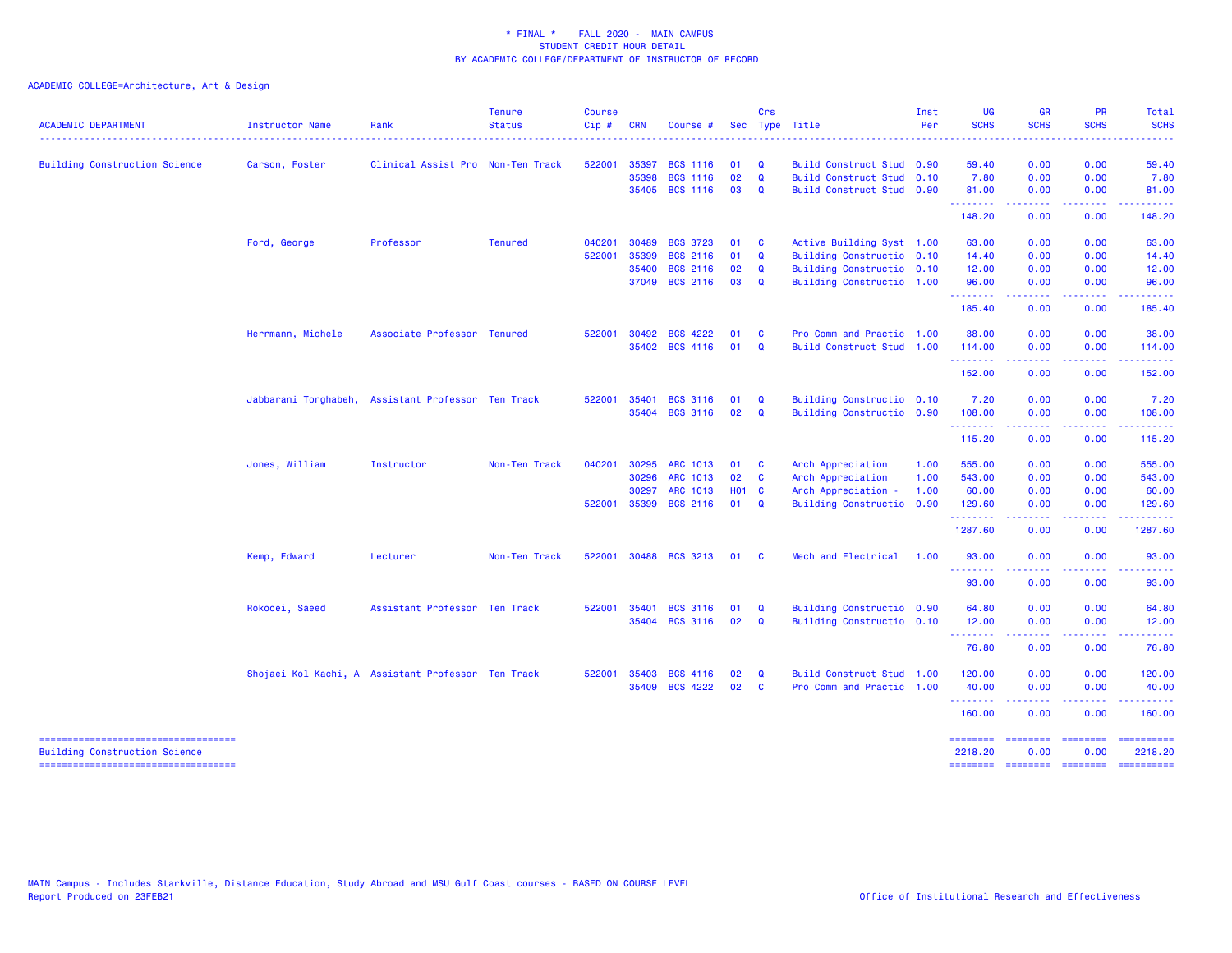| <b>ACADEMIC DEPARTMENT</b>                               | Instructor Name | Rank                                               | <b>Tenure</b><br><b>Status</b> | <b>Course</b><br>Cip# | <b>CRN</b> | Course #       |       | Crs                     | Sec Type Title            | Inst<br>Per | <b>UG</b><br><b>SCHS</b> | <b>GR</b><br><b>SCHS</b>                                                                                                                                     | PR<br><b>SCHS</b>                                                                                                                 | Total<br><b>SCHS</b>  |
|----------------------------------------------------------|-----------------|----------------------------------------------------|--------------------------------|-----------------------|------------|----------------|-------|-------------------------|---------------------------|-------------|--------------------------|--------------------------------------------------------------------------------------------------------------------------------------------------------------|-----------------------------------------------------------------------------------------------------------------------------------|-----------------------|
|                                                          |                 |                                                    |                                |                       |            |                |       |                         |                           |             |                          |                                                                                                                                                              |                                                                                                                                   |                       |
| Interior Design                                          | Carroll, Robin  | Assistant Professor Ten Track                      |                                | 040501                | 32845      | ID 3663        | 01    | $\overline{\mathbf{C}}$ | Color & Lighting for 1.00 |             | 42.00                    | 0.00                                                                                                                                                         | 0.00                                                                                                                              | 42.00                 |
|                                                          |                 |                                                    |                                |                       | 32846      | ID 3663        | 02    | $\mathbf{C}$            | Color & Lighting for 1.00 |             | 42.00                    | 0.00                                                                                                                                                         | 0.00                                                                                                                              | 42.00                 |
|                                                          |                 |                                                    |                                | 190601                | 32821      | <b>HS 3673</b> | 01    | $\mathbf{C}$            | Envir For Sp Needs        | 1.00        | 3.00                     | 0.00                                                                                                                                                         | 0.00                                                                                                                              | 3.00                  |
|                                                          |                 |                                                    |                                |                       | 32822      | <b>HS 3673</b> | 02    | <b>C</b>                | Envir For Sp Needs        | 1.00        | 3.00                     | 0.00                                                                                                                                                         | 0.00                                                                                                                              | 3.00                  |
|                                                          |                 |                                                    |                                |                       | 32847      | ID 3673        | 01 C  |                         | Environments for Spe 1.00 |             | 87.00                    | 0.00                                                                                                                                                         | 0.00                                                                                                                              | 87.00                 |
|                                                          |                 |                                                    |                                |                       | 32848      | ID 3673        | 02 C  |                         | Environments for Spe 1.00 |             | 99.00                    | 0.00                                                                                                                                                         | 0.00                                                                                                                              | 99.00                 |
|                                                          |                 |                                                    |                                |                       | 34823      | <b>HS 3673</b> | 501 C |                         | Envir For Sp Needs        | 1.00        | 18.00                    | 0.00                                                                                                                                                         | 0.00                                                                                                                              | 18.00                 |
|                                                          |                 |                                                    |                                |                       |            | 34824 ID 3673  | 501 C |                         | Environments for Spe 1.00 |             | 39.00<br>.               | 0.00<br>-----                                                                                                                                                | 0.00<br>.                                                                                                                         | 39.00<br>.            |
|                                                          |                 |                                                    |                                |                       |            |                |       |                         |                           |             | 333.00                   | 0.00                                                                                                                                                         | 0.00                                                                                                                              | 333.00                |
|                                                          | Chaney, Anna    | Instructor                                         | Non-Ten Track                  | 190601                | 32854      | ID 4693        | 02    | $\overline{B}$          | Furniture Design          | 1.00        | 48.00                    | 0.00                                                                                                                                                         | 0.00                                                                                                                              | 48.00                 |
|                                                          |                 |                                                    |                                | 500408                | 32834      | ID 2614        | 01    | $\overline{B}$          | ID Studio II              | 1.00        | 72.00                    | 0.00                                                                                                                                                         | 0.00                                                                                                                              | 72.00                 |
|                                                          |                 |                                                    |                                |                       | 32835      | ID 2614        | 02    | $\overline{B}$          | ID Studio II              | 1.00        | 48.00                    | 0.00<br>$\frac{1}{2} \left( \frac{1}{2} \right) \left( \frac{1}{2} \right) \left( \frac{1}{2} \right) \left( \frac{1}{2} \right) \left( \frac{1}{2} \right)$ | 0.00                                                                                                                              | 48.00                 |
|                                                          |                 |                                                    |                                |                       |            |                |       |                         |                           |             | --------<br>168.00       | 0.00                                                                                                                                                         | .<br>0.00                                                                                                                         | ------<br>168.00      |
|                                                          | Crumpton, Amy   | Associate Professor Tenured                        |                                | 040501                | 32852      | ID 4662        | 01    | $\overline{\mathbf{C}}$ | Professional Practic 1.00 |             | 58.00                    | 0.00                                                                                                                                                         | 0.00                                                                                                                              | 58.00                 |
|                                                          |                 |                                                    |                                | 190699                | 37321      | ID 4000        | 01    | $\blacksquare$          | Directed Individual       | 1.00        | 2.00                     | 0.00                                                                                                                                                         | 0.00                                                                                                                              | 2.00                  |
|                                                          |                 |                                                    |                                | 500408                | 32830      | ID 1683        | 01    | <b>C</b>                | Interior Design Grap 1.00 |             | 93.00                    | 0.00                                                                                                                                                         | 0.00                                                                                                                              | 93.00                 |
|                                                          |                 |                                                    |                                |                       | 32831      | ID 1683        | 02 C  |                         | Interior Design Grap 1.00 |             | 93.00                    | 0.00                                                                                                                                                         | 0.00                                                                                                                              | 93.00                 |
|                                                          |                 |                                                    |                                |                       |            |                |       |                         |                           |             | .<br>246.00              | .<br>0.00                                                                                                                                                    | .<br>0.00                                                                                                                         | 222222<br>246.00      |
|                                                          | Fulton, Glen    | Assistant Professor Ten Track                      |                                | 040501                | 32837      | ID 2664        | 01    | $\overline{B}$          | Textiles for Interio 1.00 |             | 116.00                   | 0.00                                                                                                                                                         | 0.00                                                                                                                              | 116.00                |
|                                                          |                 |                                                    |                                |                       | 32838      | ID 2664        | 02    | $\overline{B}$          | Textiles for Interio 1.00 |             | 120.00                   | 0.00                                                                                                                                                         | 0.00                                                                                                                              | 120.00                |
|                                                          |                 |                                                    |                                |                       |            | 35114 ID 3653  | 01 C  |                         | History of Interiors 1.00 |             | 117.00                   | 0.00                                                                                                                                                         | 0.00                                                                                                                              | 117.00                |
|                                                          |                 |                                                    |                                |                       |            |                |       |                         |                           |             | .<br>353.00              | .<br>0.00                                                                                                                                                    | $\frac{1}{2} \left( \frac{1}{2} \right) \left( \frac{1}{2} \right) \left( \frac{1}{2} \right) \left( \frac{1}{2} \right)$<br>0.00 | . <b>.</b><br>353.00  |
|                                                          | Miller, Beth    | Professor                                          | <b>Tenured</b>                 | 040501                |            | 32851 ID 4661  | 01    | $\mathbf{C}$            | Senior Portfolio Pro 1.00 |             | 28.00<br><u>.</u>        | 0.00                                                                                                                                                         | 0.00                                                                                                                              | 28.00                 |
|                                                          |                 |                                                    |                                |                       |            |                |       |                         |                           |             | 28.00                    | 0.00                                                                                                                                                         | 0.00                                                                                                                              | 28.00                 |
|                                                          | Miller, Lyndsey | Associate Professor Tenured                        |                                | 040501                | 32836      | ID 2633        | 01 C  |                         | Int Mat, Treat & Res 1.00 |             | 93.00                    | 0.00                                                                                                                                                         | 0.00                                                                                                                              | 93.00                 |
|                                                          |                 |                                                    |                                | 500408                | 32849      | ID 4644        | 01    | $\overline{B}$          | Interior Design Stud 1.00 |             | 56.00                    | 0.00                                                                                                                                                         | 0.00                                                                                                                              | 56.00                 |
|                                                          |                 |                                                    |                                |                       | 32850      | ID 4644        | 02    | $\overline{B}$          | Interior Design Stud 1.00 |             | 56.00<br>.               | 0.00<br>.                                                                                                                                                    | 0.00<br>.                                                                                                                         | 56.00<br>.            |
|                                                          |                 |                                                    |                                |                       |            |                |       |                         |                           |             | 205.00                   | 0.00                                                                                                                                                         | 0.00                                                                                                                              | 205.00                |
|                                                          |                 | Studdard Hughes, Lau Assistant Professor Ten Track |                                | 500408                | 32842      | ID 3614        | 01    | $\overline{B}$          | Interior Design Stud 1.00 |             | 60.00                    | 0.00                                                                                                                                                         | 0.00                                                                                                                              | 60.00                 |
|                                                          |                 |                                                    |                                |                       |            | 32843 ID 3614  | 02    | $\overline{B}$          | Interior Design Stud 1.00 |             | 60.00                    | 0.00<br>$\frac{1}{2} \left( \frac{1}{2} \right) \left( \frac{1}{2} \right) \left( \frac{1}{2} \right) \left( \frac{1}{2} \right) \left( \frac{1}{2} \right)$ | 0.00<br>.                                                                                                                         | 60.00<br>.            |
|                                                          |                 |                                                    |                                |                       |            |                |       |                         |                           |             | <u>.</u><br>120.00       | 0.00                                                                                                                                                         | 0.00                                                                                                                              | 120.00                |
| =====================================<br>Interior Design |                 |                                                    |                                |                       |            |                |       |                         |                           |             | ========<br>1453.00      | ========<br>0.00                                                                                                                                             | ========<br>0.00                                                                                                                  | ==========<br>1453.00 |
| -----------------------------------                      |                 |                                                    |                                |                       |            |                |       |                         |                           |             | <b>ESSESSES</b>          | <b>SESSESSE</b>                                                                                                                                              | $= 1.122222222$                                                                                                                   |                       |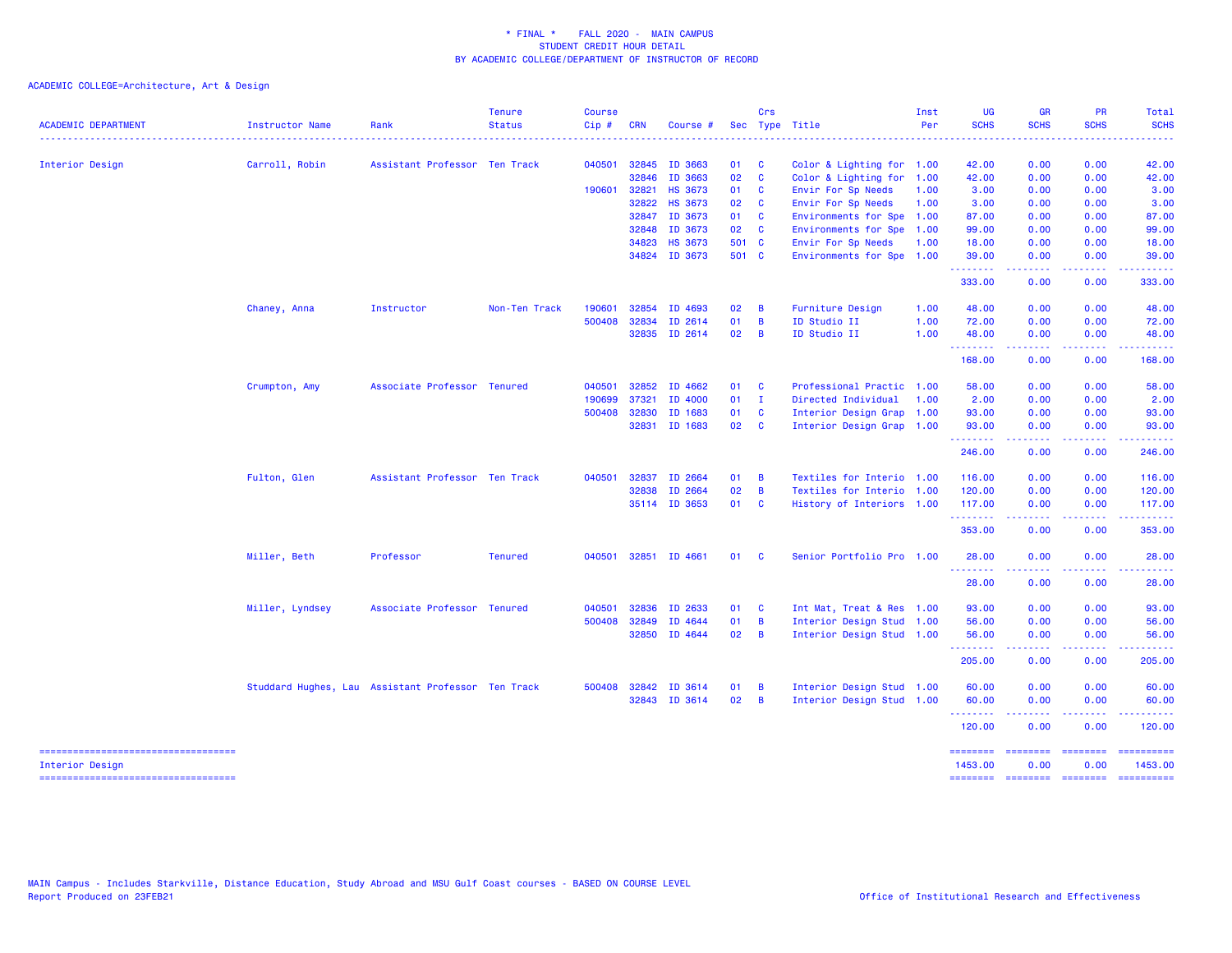| <b>ACADEMIC DEPARTMENT</b> | <b>Instructor Name</b> | Rank                                               | <b>Tenure</b><br><b>Status</b> | <b>Course</b><br>Cip# | <b>CRN</b> | Course #        |                 | Crs            | Sec Type Title            | Inst<br>Per | <b>UG</b><br><b>SCHS</b> | <b>GR</b><br><b>SCHS</b>                                                                                                          | <b>PR</b><br><b>SCHS</b>                                                                               | Total<br><b>SCHS</b>                                                                                                              |
|----------------------------|------------------------|----------------------------------------------------|--------------------------------|-----------------------|------------|-----------------|-----------------|----------------|---------------------------|-------------|--------------------------|-----------------------------------------------------------------------------------------------------------------------------------|--------------------------------------------------------------------------------------------------------|-----------------------------------------------------------------------------------------------------------------------------------|
| School of Architecture     | Blanton, Joan          | Lecturer                                           | Non-Ten Track                  | 040201                | 30326      | ARC 5623        | 01              | C              | Urban Design Studies 1.00 |             | 87.00                    | 0.00                                                                                                                              | 0.00                                                                                                   | 87.00                                                                                                                             |
|                            |                        |                                                    |                                |                       | 36788      | ARC 5623        | 02              | $\mathbf{C}$   | Urban Design Studies 1.00 |             | 45.00                    | 0.00                                                                                                                              | 0.00<br>.                                                                                              | 45.00                                                                                                                             |
|                            |                        |                                                    |                                |                       |            |                 |                 |                |                           |             | .<br>132.00              | $\frac{1}{2} \left( \frac{1}{2} \right) \left( \frac{1}{2} \right) \left( \frac{1}{2} \right) \left( \frac{1}{2} \right)$<br>0.00 | 0.00                                                                                                   | .<br>132.00                                                                                                                       |
|                            | Callender, Jassen      | Professor                                          | <b>Tenured</b>                 | 040201                | 37688      | <b>ARC 4000</b> | 01              | $\mathbf{I}$   | Directed Indiv Study 1.00 |             | 3.00                     | 0.00                                                                                                                              | 0.00                                                                                                   | 3.00                                                                                                                              |
|                            |                        |                                                    |                                |                       | 37689      | <b>ARC 4000</b> | 02              | $\mathbf{I}$   | Directed Indiv Study 1.00 |             | 2.00                     | 0.00                                                                                                                              | 0.00                                                                                                   | 2.00                                                                                                                              |
|                            |                        |                                                    |                                |                       | 37691      | ARC 4000        | 04              | $\mathbf{I}$   | Directed Indiv Study 1.00 |             | 1.00                     | 0.00                                                                                                                              | 0.00                                                                                                   | 1.00                                                                                                                              |
|                            |                        |                                                    |                                |                       | 37693      | <b>ARC 4000</b> | 05              | $\mathbf{I}$   | Directed Indiv Study 1.00 |             | 1.00                     | 0.00                                                                                                                              | 0.00                                                                                                   | 1.00                                                                                                                              |
|                            |                        |                                                    |                                |                       | 37694      | ARC 4000        | 06              | $\mathbf{I}$   | Directed Indiv Study 1.00 |             | 1.00                     | 0.00                                                                                                                              | 0.00                                                                                                   | 1.00                                                                                                                              |
|                            |                        |                                                    |                                |                       | 37695      | <b>ARC 4000</b> | 07              | $\mathbf I$    | Directed Indiv Study 1.00 |             | 1.00                     | 0.00                                                                                                                              | 0.00                                                                                                   | 1.00                                                                                                                              |
|                            |                        |                                                    |                                |                       | 37696      | <b>ARC 4000</b> | 08              | $\mathbf I$    | Directed Indiv Study 1.00 |             | 1.00                     | 0.00                                                                                                                              | 0.00                                                                                                   | 1.00                                                                                                                              |
|                            |                        |                                                    |                                |                       | 37708      | <b>ARC 4000</b> | 11 <sub>1</sub> | $\mathbf{I}$   | Directed Indiv Study 1.00 |             | 3.00<br>.                | 0.00<br>.                                                                                                                         | 0.00<br>$\frac{1}{2} \left( \frac{1}{2} \right) \left( \frac{1}{2} \right) \left( \frac{1}{2} \right)$ | 3.00<br>$\frac{1}{2} \left( \frac{1}{2} \right) \left( \frac{1}{2} \right) \left( \frac{1}{2} \right) \left( \frac{1}{2} \right)$ |
|                            |                        |                                                    |                                |                       |            |                 |                 |                |                           |             | 13.00                    | 0.00                                                                                                                              | 0.00                                                                                                   | 13.00                                                                                                                             |
|                            | Chenoweth, Richard     | Visiting Assist Pro Non-Ten Track                  |                                | 040201                | 30307      | ARC 3313        | 01              | C              | History Of Arch II        | 1.00        | 168.00                   | 0.00                                                                                                                              | 0.00                                                                                                   | 168.00                                                                                                                            |
|                            |                        |                                                    |                                | 522001                | 35397      | <b>BCS 1116</b> | 01              | $\mathbf Q$    | Build Construct Stud 0.10 |             | 6.60                     | 0.00                                                                                                                              | 0.00                                                                                                   | 6.60                                                                                                                              |
|                            |                        |                                                    |                                |                       | 35398      | <b>BCS 1116</b> | 02              | $\mathbf Q$    | Build Construct Stud 0.90 |             | 70.20                    | 0.00                                                                                                                              | 0.00                                                                                                   | 70.20                                                                                                                             |
|                            |                        |                                                    |                                |                       | 35405      | <b>BCS 1116</b> | 03              | Q              | Build Construct Stud 0.10 |             | 9.00<br>.                | 0.00                                                                                                                              | 0.00<br>$\sim$ $\sim$ $\sim$ $\sim$                                                                    | 9.00<br>$\frac{1}{2} \left( \frac{1}{2} \right) \left( \frac{1}{2} \right) \left( \frac{1}{2} \right) \left( \frac{1}{2} \right)$ |
|                            |                        |                                                    |                                |                       |            |                 |                 |                |                           |             | 253.80                   | 0.00                                                                                                                              | 0.00                                                                                                   | 253.80                                                                                                                            |
|                            |                        | Garshasby Moakhar, M Assistant Professor Ten Track |                                | 522001                |            | 35400 BCS 2116  | 02              | Q              | Building Constructio 0.90 |             | 108.00                   | 0.00                                                                                                                              | 0.00                                                                                                   | 108.00                                                                                                                            |
|                            |                        |                                                    |                                |                       |            |                 |                 |                |                           |             | .<br>108.00              | 0.00                                                                                                                              | 0.00                                                                                                   | 108.00                                                                                                                            |
|                            | Gines, Jacob           | Associate Professor Tenured                        |                                | 040201                | 30308      | <b>ARC 3536</b> | 01              | B              | Arch Design III-A         | 1.00        | 120.00                   | 0.00                                                                                                                              | 0.00                                                                                                   | 120.00                                                                                                                            |
|                            |                        |                                                    |                                |                       | 30309      | <b>ARC 3536</b> | 02              | B              | Arch Design III-A         | 0.01        | 1.26                     | 0.00                                                                                                                              | 0.00                                                                                                   | 1.26                                                                                                                              |
|                            |                        |                                                    |                                |                       |            |                 |                 |                |                           |             | .<br>121.26              | <b><i><u></u></i></b><br>0.00                                                                                                     | .<br>0.00                                                                                              | .<br>121.26                                                                                                                       |
|                            | Gregory, Alexis        | Associate Professor Tenured                        |                                | 040201                | 30311      | <b>ARC 3713</b> | 01              | C              | Assemblages               | 1.00        | 72.00                    | 0.00                                                                                                                              | 0.00                                                                                                   | 72.00                                                                                                                             |
|                            |                        |                                                    |                                |                       | 30316      | ARC 4536        | 01              | B              | Arch Design IV-A          | 1.00        | 108.00                   | 0.00                                                                                                                              | 0.00                                                                                                   | 108.00                                                                                                                            |
|                            |                        |                                                    |                                |                       |            | 30317 ARC 4536  | 02              | $\overline{B}$ | Arch Design IV-A          | 0.01        | 0.96                     | 0.00                                                                                                                              | 0.00                                                                                                   | 0.96                                                                                                                              |
|                            |                        |                                                    |                                |                       |            |                 |                 |                |                           |             | <u>.</u><br>180.96       | .<br>0.00                                                                                                                         | $\sim$ $\sim$ $\sim$ $\sim$<br>0.00                                                                    | 180.96                                                                                                                            |
|                            | Herrmann, Hans         | Associate Professor Tenured                        |                                | 040201                | 30298      | ARC 1536        | 01              | B              | Arch Design I-A           | 0.99        | 59.40                    | 0.00                                                                                                                              | 0.00                                                                                                   | 59.40                                                                                                                             |
|                            |                        |                                                    |                                |                       | 30299      | ARC 1536        | 02              | B              | Arch Design I-A           | 0.99        | 77.22                    | 0.00                                                                                                                              | 0.00                                                                                                   | 77.22                                                                                                                             |
|                            |                        |                                                    |                                |                       | 30300      | ARC 1536        | 03              | B              | Arch Design I-A           | 0.01        | 0.78                     | 0.00                                                                                                                              | 0.00                                                                                                   | 0.78                                                                                                                              |
|                            |                        |                                                    |                                |                       | 30301      | ARC 1536        | H01 B           |                | Hon Arch Design I-A       | 0.99        | 71.28<br>.               | 0.00<br>-----                                                                                                                     | 0.00<br>.                                                                                              | 71.28<br><u>.</u>                                                                                                                 |
|                            |                        |                                                    |                                |                       |            |                 |                 |                |                           |             | 208.68                   | 0.00                                                                                                                              | 0.00                                                                                                   | 208.68                                                                                                                            |
|                            | Hunter, Christopher    | Assistant Professor Ten Track                      |                                | 040201                | 30302      | <b>ARC 2536</b> | 01              | B              | Arch Design II-A          | 1.00        | 84.00                    | 0.00                                                                                                                              | 0.00                                                                                                   | 84.00                                                                                                                             |
|                            |                        |                                                    |                                |                       | 30303      | ARC 2536        | 02              | B              | Arch Design II-A          | 0.01        | 0.72                     | 0.00                                                                                                                              | 0.00                                                                                                   | 0.72                                                                                                                              |
|                            |                        |                                                    |                                |                       | 30304      | ARC 2536        | 03              | B              | Arch Design II-A          | 1.00        | 78.00                    | 0.00                                                                                                                              | 0.00                                                                                                   | 78.00                                                                                                                             |
|                            |                        |                                                    |                                |                       | 30305      | <b>ARC 2536</b> | H01 B           |                | Hon Arch Design II-A 1.00 |             | 54.00<br>.               | 0.00<br>بالمستبط                                                                                                                  | 0.00<br>المستمال                                                                                       | 54.00<br>.                                                                                                                        |
|                            |                        |                                                    |                                |                       |            |                 |                 |                |                           |             | 216.72                   | 0.00                                                                                                                              | 0.00                                                                                                   | 216.72                                                                                                                            |
|                            | Kemp, Leah             | Non-Faculty                                        | Not Applicable                 | 040201                |            | 34490 ARC 1013  | 501 C           |                | Arch Appreciation         | 1.00        | 87.00                    | 0.00                                                                                                                              | 0.00                                                                                                   | 87.00                                                                                                                             |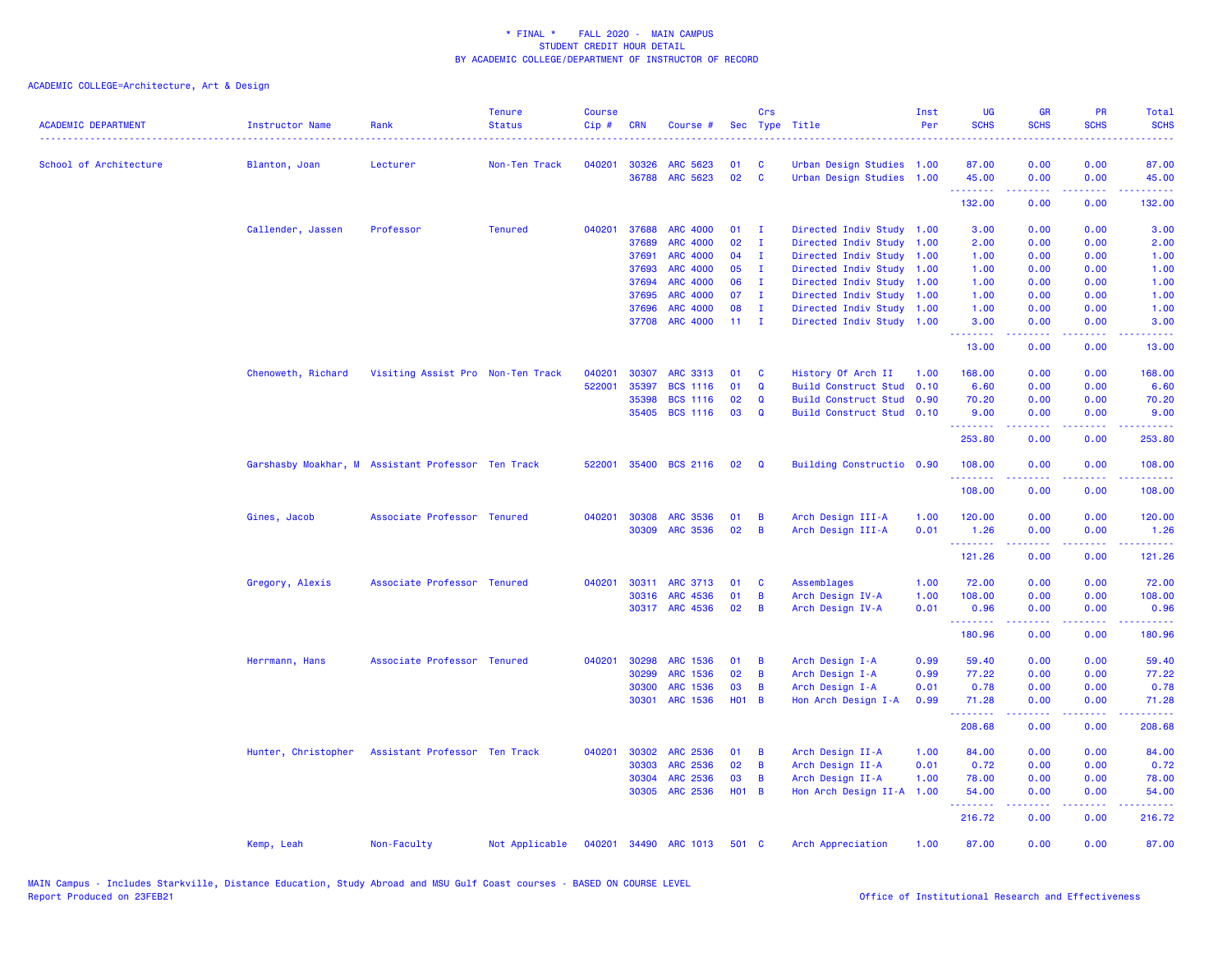| <b>ACADEMIC DEPARTMENT</b>             | Instructor Name  | Rank                                               | <b>Tenure</b><br><b>Status</b> | <b>Course</b><br>$Cip$ # | <b>CRN</b>     | Course #                           |          | Crs                     | Sec Type Title                     | Inst<br>Per  | <b>UG</b><br><b>SCHS</b> | <b>GR</b><br><b>SCHS</b>                                                                                                                                     | <b>PR</b><br><b>SCHS</b>            | Total<br><b>SCHS</b><br><u>.</u>                         |
|----------------------------------------|------------------|----------------------------------------------------|--------------------------------|--------------------------|----------------|------------------------------------|----------|-------------------------|------------------------------------|--------------|--------------------------|--------------------------------------------------------------------------------------------------------------------------------------------------------------|-------------------------------------|----------------------------------------------------------|
|                                        |                  |                                                    |                                |                          |                |                                    |          |                         |                                    |              | .                        |                                                                                                                                                              |                                     |                                                          |
|                                        |                  |                                                    |                                |                          |                |                                    |          |                         |                                    |              | 87.00                    | 0.00                                                                                                                                                         | 0.00                                | 87.00                                                    |
| School of Architecture                 |                  | Lopez Barrera, Maria Assistant Professor Ten Track |                                | 040201                   | 30312          | <b>ARC 3904</b>                    | 01       | <b>C</b>                | Structures I                       | 1.00         | 108.00                   | 0.00                                                                                                                                                         | 0.00                                | 108.00                                                   |
|                                        |                  |                                                    |                                |                          | 30313          | <b>ARC 3904</b>                    | 02       | $\overline{\mathbf{K}}$ | Structures I                       | 1.00         | 0.00                     | 0.00                                                                                                                                                         | 0.00                                | 0.00                                                     |
|                                        |                  |                                                    |                                |                          | 30317          | ARC 4536                           | 02       | $\overline{B}$          | Arch Design IV-A                   | 0.99         | 95.04                    | 0.00                                                                                                                                                         | 0.00                                | 95.04                                                    |
|                                        |                  |                                                    |                                |                          | 30490          | <b>BCS 3904</b>                    | 01       | C                       | Structures I                       | 1.00         | 164.00                   | 0.00                                                                                                                                                         | 0.00                                | 164.00                                                   |
|                                        |                  |                                                    |                                |                          | 30491          | <b>BCS 3904</b>                    | 02       | $\mathsf{K}$            | Structures I                       | 1.00         | 0.00<br>.                | 0.00<br>.                                                                                                                                                    | 0.00<br>$\sim$ $\sim$ $\sim$ $\sim$ | 0.00<br>.                                                |
|                                        |                  |                                                    |                                |                          |                |                                    |          |                         |                                    |              | 367.04                   | 0.00                                                                                                                                                         | 0.00                                | 367.04                                                   |
|                                        | Malaia, Kateryna | Assistant Professor Ten Track                      |                                | 040201                   | 30309          | <b>ARC 3536</b>                    | 02       | $\overline{B}$          | Arch Design III-A                  | 0.99         | 124.74                   | 0.00                                                                                                                                                         | 0.00                                | 124.74                                                   |
|                                        |                  |                                                    |                                |                          | 30314          | ARC 4313                           | 01       | $\mathbf{C}$            | Architectural Theory               | 1.00         | 114.00                   | 0.00                                                                                                                                                         | 0.00                                | 114.00<br>2.2.2.2.2                                      |
|                                        |                  |                                                    |                                |                          |                |                                    |          |                         |                                    |              | <u>.</u><br>238.74       | .<br>0.00                                                                                                                                                    | $\omega$ is a $\omega$<br>0.00      | 238.74                                                   |
|                                        | McLemore, Duane  | Assistant Professor Ten Track                      |                                | 040201                   | 30298          | <b>ARC 1536</b>                    | 01       | $\overline{B}$          | Arch Design I-A                    | 0.01         | 0.60                     | 0.00                                                                                                                                                         | 0.00                                | 0.60                                                     |
|                                        |                  |                                                    |                                |                          | 30299          | ARC 1536                           | 02       | $\overline{B}$          | Arch Design I-A                    | 0.01         | 0.78                     | 0.00                                                                                                                                                         | 0.00                                | 0.78                                                     |
|                                        |                  |                                                    |                                |                          | 30300          | ARC 1536                           | 03       | $\overline{B}$          | Arch Design I-A                    | 0.99         | 77.22                    | 0.00                                                                                                                                                         | 0.00                                | 77.22                                                    |
|                                        |                  |                                                    |                                |                          | 30301          | ARC 1536                           | $H01$ B  |                         | Hon Arch Design I-A                | 0.01         | 0.72                     | 0.00                                                                                                                                                         | 0.00                                | 0.72                                                     |
|                                        |                  |                                                    |                                |                          | 30306          | ARC 2713                           | 01       | $\mathbf{C}$            | Passive Build Sys                  | 1.00         | 144.00                   | 0.00                                                                                                                                                         | 0.00                                | 144.00                                                   |
|                                        |                  |                                                    |                                |                          | 30485          | <b>BCS 2713</b>                    | 01       | <b>C</b>                | Passive Building Sys 1.00          |              | 96.00<br><u>.</u>        | 0.00                                                                                                                                                         | 0.00                                | 96.00                                                    |
|                                        |                  |                                                    |                                |                          |                |                                    |          |                         |                                    |              | 319.32                   | 0.00                                                                                                                                                         | 0.00                                | 319.32                                                   |
|                                        | Newman, Charles  | Lecturer                                           | Non-Ten Track                  | 040201                   | 30322          | ARC 5443                           | 01       | $\overline{B}$          | Architectural Progra 1.00          |              | 87.00                    | 0.00                                                                                                                                                         | 0.00                                | 87.00                                                    |
|                                        |                  |                                                    |                                |                          |                | 36787 ARC 5443                     | 02       | $\mathbf{C}$            | Architectural Progra 1.00          |              | 45.00                    | 0.00                                                                                                                                                         | 0.00                                | 45.00                                                    |
|                                        |                  |                                                    |                                |                          |                |                                    |          |                         |                                    |              | .<br>132.00              | 0.00                                                                                                                                                         | 0.00                                | 132.00                                                   |
|                                        | Perkes, David    | Professor                                          | <b>Tenured</b>                 | 040201                   |                | 30325 ARC 5576                     | 02       | $\overline{B}$          | Arch Design V-A                    | 0.99         | 100.98                   | 0.00                                                                                                                                                         | 0.00                                | 100.98                                                   |
|                                        |                  |                                                    |                                |                          |                |                                    |          |                         |                                    |              | .<br>100.98              | 0.00                                                                                                                                                         | $\omega$ is a $\omega$<br>0.00      | .<br>100.98                                              |
|                                        | Ross, John       | Assistant Professor Ten Track                      |                                | 040201                   | 30303          | <b>ARC 2536</b>                    | 02       | $\overline{B}$          | Arch Design II-A                   | 0.99         | 71.28                    | 0.00                                                                                                                                                         | 0.00                                | 71.28                                                    |
|                                        |                  |                                                    |                                | 240101                   | 37509          | <b>HON 4003</b>                    | $H01$ I  |                         | Oxbridge Tutorial                  | 1.00         | 3.00                     | 0.00                                                                                                                                                         | 0.00                                | 3.00                                                     |
|                                        |                  |                                                    |                                |                          |                |                                    |          |                         |                                    |              | <b></b><br>74.28         | .<br>0.00                                                                                                                                                    | 0.00                                | .<br>74.28                                               |
|                                        | Salmon, Amelia   | Lecturer                                           | Non-Ten Track                  | 040201                   | 30323          | <b>ARC 5493</b>                    | 01       | - C                     | Arch Practice                      | 1.00         | 87.00                    | 0.00                                                                                                                                                         | 0.00                                | 87.00                                                    |
|                                        |                  |                                                    |                                |                          | 36789          | <b>ARC 5493</b>                    | 02       | <b>C</b>                | Arch Practice                      | 1.00         | 45.00                    | 0.00                                                                                                                                                         | 0.00                                | 45.00                                                    |
|                                        |                  |                                                    |                                |                          |                |                                    |          |                         |                                    |              | .<br>132.00              | $\frac{1}{2} \left( \frac{1}{2} \right) \left( \frac{1}{2} \right) \left( \frac{1}{2} \right) \left( \frac{1}{2} \right) \left( \frac{1}{2} \right)$<br>0.00 | . <b>.</b><br>0.00                  | 132.00                                                   |
|                                        |                  |                                                    |                                |                          |                |                                    |          |                         |                                    |              |                          |                                                                                                                                                              |                                     | 114.00                                                   |
|                                        | Vaughan, Mark    | Visiting Assist Pro Non-Ten Track                  |                                | 040201                   | 30324<br>30325 | <b>ARC 5576</b><br><b>ARC 5576</b> | 01<br>02 | $\overline{B}$<br>B     | Arch Design V-A<br>Arch Design V-A | 1.00<br>0.01 | 114.00<br>1.02           | 0.00<br>0.00                                                                                                                                                 | 0.00<br>0.00                        | 1.02                                                     |
|                                        |                  |                                                    |                                |                          |                | 36992 ARC 5576                     | 03       | $\overline{B}$          | Arch Design V-A                    | 1.00         | 48.00                    | 0.00                                                                                                                                                         | 0.00                                | 48.00                                                    |
|                                        |                  |                                                    |                                |                          |                |                                    |          |                         |                                    |              | <u>.</u><br>163.02       | .<br>0.00                                                                                                                                                    | .<br>0.00                           | <b><i><u><u><b>a</b></u></u> a a a a a</i></b><br>163.02 |
| ----------------------------------     |                  |                                                    |                                |                          |                |                                    |          |                         |                                    |              | ========                 | ========                                                                                                                                                     | ========                            | ==========                                               |
| School of Architecture                 |                  |                                                    |                                |                          |                |                                    |          |                         |                                    |              | 2848.80                  | 0.00                                                                                                                                                         | 0.00                                | 2848.80                                                  |
| ====================================== |                  |                                                    |                                |                          |                |                                    |          |                         |                                    |              | <b>SESSESSE</b>          | $=$ ========                                                                                                                                                 | ---------                           | ==========                                               |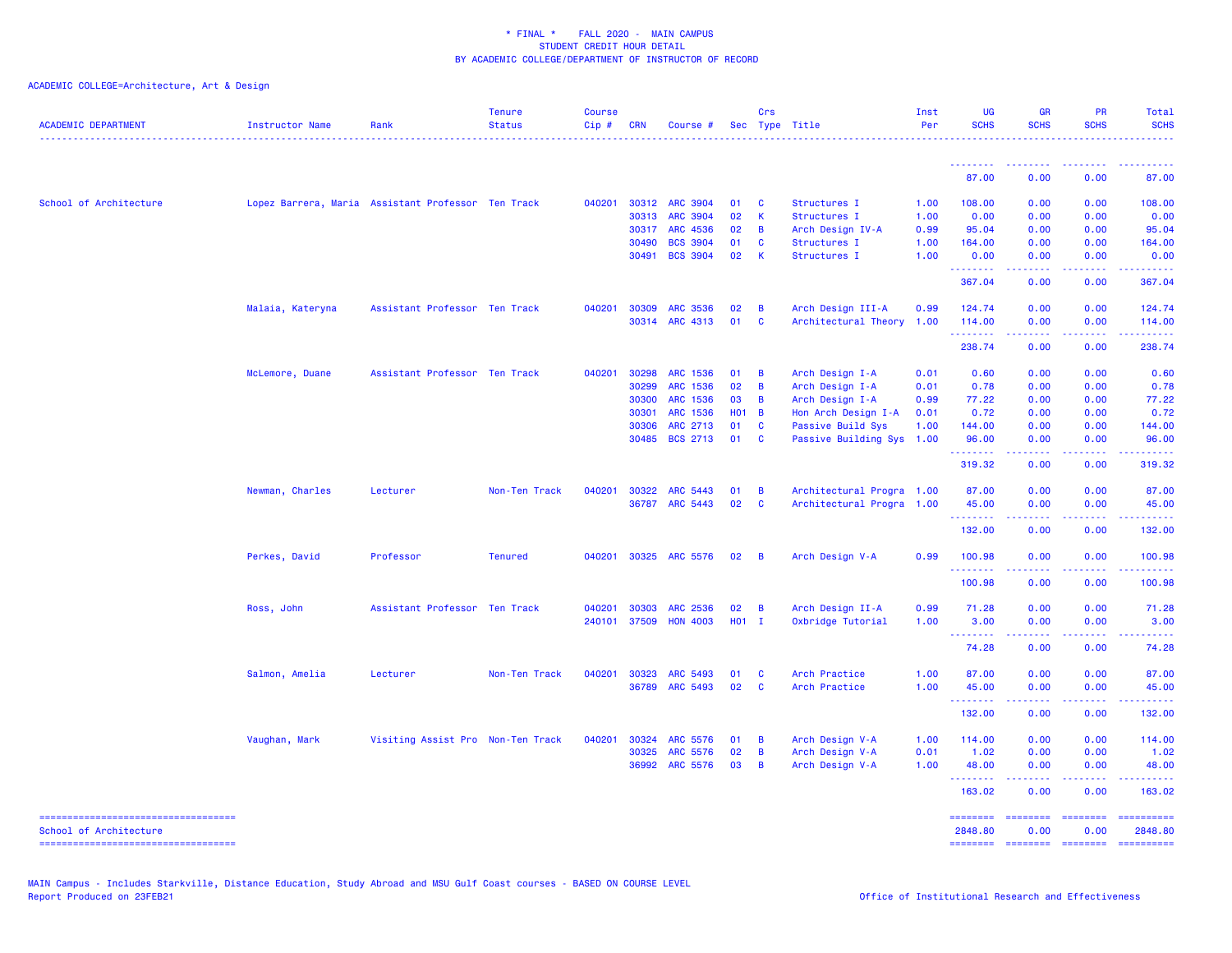## ACADEMIC COLLEGE=Arts & Sciences

| <b>ACADEMIC DEPARTMENT</b>            | Instructor Name | Rank         | <b>Tenure</b><br><b>Status</b> | Course<br>$Cip$ # | <b>CRN</b> | Course #                |              | Crs      | Sec Type Title            | Inst<br>Per | <b>UG</b><br><b>SCHS</b> | <b>GR</b><br><b>SCHS</b> | <b>PR</b><br><b>SCHS</b> | Total<br><b>SCHS</b> |
|---------------------------------------|-----------------|--------------|--------------------------------|-------------------|------------|-------------------------|--------------|----------|---------------------------|-------------|--------------------------|--------------------------|--------------------------|----------------------|
| Aerospace Studies                     | Davies, Nathan  | Non-Employee | Not Applicable                 |                   |            | 280101 30410 AS 3013 01 |              | <b>B</b> | Af Leadership Studie 1.00 |             | 45.00                    | 0.00                     | 0.00                     | 45.00                |
|                                       |                 |              |                                |                   |            |                         |              |          |                           |             | 45.00                    | 0.00                     | 0.00                     | 45.00                |
|                                       | Loges, Megan    | Non-Employee | Not Applicable                 | 280101            |            | 30409 AS 2012           | $01 \quad B$ |          | Air and Space Power- 1.00 |             | 26.00                    | 0.00                     | 0.00                     | 26.00                |
|                                       |                 |              |                                |                   |            | 36426 AS 2012           | 02           | <b>B</b> | Air and Space Power- 1.00 |             | 28.00                    | 0.00                     | 0.00                     | 28.00                |
|                                       |                 |              |                                |                   |            |                         |              |          |                           |             | 54.00                    | 0.00                     | 0.00                     | 54.00                |
|                                       | Slade, Rachelle | Non-Employee | Not Applicable                 | 280101            |            | 30408 AS 1012           | $01$ B       |          | Foundations of USAF- 1.00 |             | 52.00                    | 0.00                     | 0.00                     | 52.00                |
|                                       |                 |              |                                |                   |            | 35178 AS 1012           | $02 \quad B$ |          | Foundations of USAF- 1.00 |             | 52.00                    | 0.00                     | 0.00                     | 52.00                |
|                                       |                 |              |                                |                   |            |                         |              |          |                           |             | 104.00                   | 0.00                     | 0.00                     | 104.00               |
| ------------------------------------- |                 |              |                                |                   |            |                         |              |          |                           |             |                          |                          |                          | =========            |

Aerospace Studies 203.00 0.00 0.00 203.00

=================================== ======== ======== ======== ==========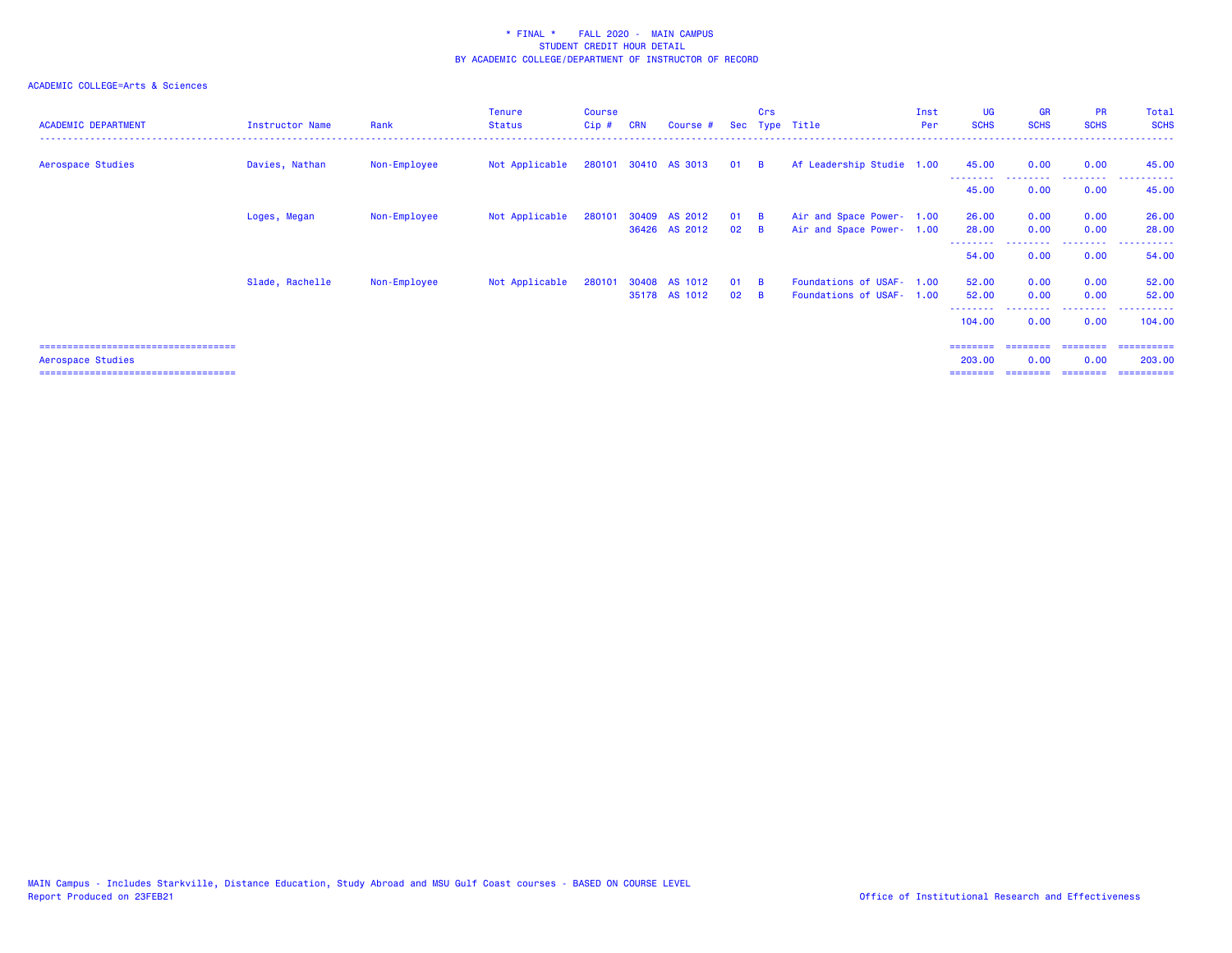| <b>ACADEMIC DEPARTMENT</b>                        | Instructor Name  | Rank                          | <b>Tenure</b><br><b>Status</b> | <b>Course</b><br>Cip# | <b>CRN</b>   | Course #                 |                   | Crs          | Sec Type Title                     | Inst<br>Per  | <b>UG</b><br><b>SCHS</b>        | <b>GR</b><br><b>SCHS</b>                                                                                                                                      | PR<br><b>SCHS</b> | Total<br><b>SCHS</b>                                                                                                              |
|---------------------------------------------------|------------------|-------------------------------|--------------------------------|-----------------------|--------------|--------------------------|-------------------|--------------|------------------------------------|--------------|---------------------------------|---------------------------------------------------------------------------------------------------------------------------------------------------------------|-------------------|-----------------------------------------------------------------------------------------------------------------------------------|
| Anthropology & Middle Eastern Cultu Hardin, James |                  | Associate Professor Tenured   |                                | 450201                | 30285        | AN 8215                  | 04                | -E           | Internship in Applie 1.00          |              | 0.00                            | 5.00                                                                                                                                                          | 0.00              | 5.00                                                                                                                              |
|                                                   |                  |                               |                                |                       | 36779        | <b>AN 8000</b>           | 01                | D            | <b>Thesis Research</b>             | 1.00         | 0.00                            | 18.00                                                                                                                                                         | 0.00              | 18.00                                                                                                                             |
|                                                   |                  |                               |                                |                       | 450202 35481 | AN 8543                  | 01                | <b>C</b>     | Household Archaeolog 1.00          |              | 0.00                            | 15.00                                                                                                                                                         | 0.00              | 15.00                                                                                                                             |
|                                                   |                  |                               |                                |                       |              |                          |                   |              |                                    |              | <u> - - - - - - - -</u><br>0.00 | .<br>38.00                                                                                                                                                    | .<br>0.00         | د د د د د<br>38.00                                                                                                                |
|                                                   | Hoffman, David   | Associate Professor Tenured   |                                | 240101                | 32786        | <b>HON 2091</b>          | <b>HO1 S</b>      |              | Honors Forum IV                    | 1.00         | 13.00                           | 0.00                                                                                                                                                          | 0.00              | 13.00                                                                                                                             |
|                                                   |                  |                               |                                | 450201                | 30282        | AN 8215                  | 01                | -E           | Internship in Applie               | 1.00         | 0.00                            | 5.00                                                                                                                                                          | 0.00              | 5.00                                                                                                                              |
|                                                   |                  |                               |                                |                       | 35372        | SO 4173                  | 01                | $\mathbf{C}$ | Environment-Society                | 1.00         | 24.00                           | 0.00                                                                                                                                                          | 0.00              | 24.00                                                                                                                             |
|                                                   |                  |                               |                                |                       | 35373        | SO 6173                  | 01                | $\mathbf{C}$ | Environment-Society                | 1.00         | 0.00                            | 3.00                                                                                                                                                          | 0.00              | 3.00                                                                                                                              |
|                                                   |                  |                               |                                |                       | 35474        | AN 4173                  | 01                | <b>C</b>     | Environment-Society                | 1.00         | 81.00                           | 0.00                                                                                                                                                          | 0.00              | 81.00                                                                                                                             |
|                                                   |                  |                               |                                |                       |              | 35475 AN 6173            | 01                | <b>C</b>     | Environment-Society                | 1.00         | 0.00<br>.                       | 3.00                                                                                                                                                          | 0.00<br>ولالات    | 3.00<br>.                                                                                                                         |
|                                                   |                  |                               |                                |                       |              |                          |                   |              |                                    |              | 118.00                          | 11.00                                                                                                                                                         | 0.00              | 129.00                                                                                                                            |
|                                                   | Ilahiane, Hsain  | Professor                     | <b>Tenured</b>                 | 450201                |              | 30270 AN 4123            | 01                | <b>C</b>     | Anthro Theory                      | 1.00         | 39.00                           | 0.00                                                                                                                                                          | 0.00              | 39.00                                                                                                                             |
|                                                   |                  |                               |                                |                       | 30275        | AN 6123                  | 01                | <b>C</b>     | Anthro Theory                      | 1.00         | 0.00                            | 15.00                                                                                                                                                         | 0.00              | 15.00                                                                                                                             |
|                                                   |                  |                               |                                |                       | 36781        | <b>AN 8000</b>           | 03                | D            | Thesis Research                    | 1.00         | 0.00                            | 1.00                                                                                                                                                          | 0.00              | 1.00                                                                                                                              |
|                                                   |                  |                               |                                |                       | 37440        | AN 4000                  | 01                | $\mathbf{I}$ | Directed Indiv Study               | 1.00         | 3.00                            | 0.00                                                                                                                                                          | 0.00              | 3.00                                                                                                                              |
|                                                   |                  |                               |                                |                       |              | 37704 AN 4000            | 02                | $\mathbf{I}$ | Directed Indiv Study               | 1.00         | 3.00<br>--------                | 0.00<br>2.2.2.2.2                                                                                                                                             | 0.00<br>.         | 3.00<br>$\frac{1}{2} \left( \frac{1}{2} \right) \left( \frac{1}{2} \right) \left( \frac{1}{2} \right) \left( \frac{1}{2} \right)$ |
|                                                   |                  |                               |                                |                       |              |                          |                   |              |                                    |              | 45.00                           | 16.00                                                                                                                                                         | 0.00              | 61.00                                                                                                                             |
|                                                   | Lambert, Shawn   | Assistant Professor Ten Track |                                | 450201                | 30250        | AN 1103                  | H <sub>01</sub> C |              | Intro To Anthro-Hono               | 1.00         | 84.00                           | 0.00                                                                                                                                                          | 0.00              | 84.00                                                                                                                             |
|                                                   |                  |                               |                                |                       | 35465        | AN 1103                  | 02                | <b>C</b>     | Intro To Anthro                    | 1.00         | 519.00                          | 0.00                                                                                                                                                          | 0.00              | 519.00                                                                                                                            |
|                                                   |                  |                               |                                |                       | 36782        | <b>AN 8000</b>           | 04                | D            | Thesis Research                    | 1.00         | 0.00                            | 3.00                                                                                                                                                          | 0.00              | 3.00                                                                                                                              |
|                                                   |                  |                               |                                |                       | 37593        | <b>AN 7000</b>           | 04                | $\mathbf{I}$ | Directed Indiv Study 1.00          |              | 0.00                            | 3.00                                                                                                                                                          | 0.00              | 3.00                                                                                                                              |
|                                                   |                  |                               |                                | 450301                | 35480        | AN 8533                  | 01                | $\mathbf{C}$ | Archaeological Theor               | 1.00         | 0.00<br>.                       | 39.00<br>2.2.2.2.2                                                                                                                                            | 0.00<br>.         | 39.00<br>.                                                                                                                        |
|                                                   |                  |                               |                                |                       |              |                          |                   |              |                                    |              | 603.00                          | 45.00                                                                                                                                                         | 0.00              | 648.00                                                                                                                            |
|                                                   | McClellan, Laura | Assistant Professor Ten Track |                                | 450201                | 36783        | <b>AN 8000</b>           | 05                | D            | Thesis Research                    | 1.00         | 0.00                            | 19.00                                                                                                                                                         | 0.00              | 19.00                                                                                                                             |
|                                                   |                  |                               |                                | 450204                | 30251        | AN 1143                  | 01                | <b>C</b>     | Cultural Anthro                    | 1.00         | 102.00                          | 0.00                                                                                                                                                          | 0.00              | 102.00                                                                                                                            |
|                                                   |                  |                               |                                |                       | 30252        | AN 1143                  | 02                | $\mathbf{C}$ | Cultural Anthro                    | 1.00         | 99.00                           | 0.00                                                                                                                                                          | 0.00              | 99.00                                                                                                                             |
|                                                   |                  |                               |                                |                       | 30253        | AN 1143                  | 03                | $\mathbf{C}$ | Cultural Anthro                    | 1.00         | 102.00                          | 0.00                                                                                                                                                          | 0.00              | 102.00                                                                                                                            |
|                                                   |                  |                               |                                |                       | 30254        | AN 1143                  | 04                | <b>C</b>     | Cultural Anthro                    | 1.00         | 105.00                          | 0.00                                                                                                                                                          | 0.00              | 105.00                                                                                                                            |
|                                                   |                  |                               |                                |                       | 30255        | AN 1143                  | 05                | $\mathbf{C}$ | Cultural Anthro                    | 1.00         | 102.00                          | 0.00                                                                                                                                                          | 0.00              | 102.00                                                                                                                            |
|                                                   |                  |                               |                                |                       | 30256        | AN 1143<br>35466 AN 1143 | 06<br>501 C       | <b>C</b>     | Cultural Anthro<br>Cultural Anthro | 1.00<br>1.00 | 96.00<br>87.00                  | 0.00<br>0.00                                                                                                                                                  | 0.00<br>0.00      | 96.00<br>87.00                                                                                                                    |
|                                                   |                  |                               |                                |                       |              |                          |                   |              |                                    |              | .<br>693.00                     | $\frac{1}{2} \left( \frac{1}{2} \right) \left( \frac{1}{2} \right) \left( \frac{1}{2} \right) \left( \frac{1}{2} \right) \left( \frac{1}{2} \right)$<br>19.00 | .<br>0.00         | 222222<br>712.00                                                                                                                  |
|                                                   | Miller, Darcy    | Associate Professor Tenured   |                                | 450201                | 36784        | <b>AN 8000</b>           | 06                | D            | Thesis Research                    | 1.00         | 0.00                            | 9.00                                                                                                                                                          | 0.00              | 9.00                                                                                                                              |
|                                                   |                  |                               |                                |                       | 37592        | <b>AN 7000</b>           | 03                | $\mathbf{I}$ | Directed Indiv Study               | 1.00         | 0.00                            | 3.00                                                                                                                                                          | 0.00              | 3.00                                                                                                                              |
|                                                   |                  |                               |                                | 450301                | 30262        | AN 1543                  | 01                | $\mathbf{C}$ | Intro To Archaeology               | 1.00         | 75.00                           | 0.00                                                                                                                                                          | 0.00              | 75.00                                                                                                                             |
|                                                   |                  |                               |                                |                       | 30263        | AN 1543                  | 02                | <b>C</b>     | Intro To Archaeology               | 1.00         | 63.00                           | 0.00                                                                                                                                                          | 0.00              | 63.00                                                                                                                             |
|                                                   |                  |                               |                                |                       | 30264        | AN 1543                  | 03                | C            | Intro To Archaeology               | 1.00         | 72.00                           | 0.00                                                                                                                                                          | 0.00              | 72.00                                                                                                                             |
|                                                   |                  |                               |                                |                       |              | 35473 AN 3523            | 01                | $\mathbf{C}$ | N American Archlgy                 | 1.00         | 87.00                           | 0.00                                                                                                                                                          | 0.00              | 87.00                                                                                                                             |
|                                                   |                  |                               |                                |                       |              |                          |                   |              |                                    |              | .<br>297.00                     | 22222<br>12.00                                                                                                                                                | .<br>0.00         | .<br>309.00                                                                                                                       |
|                                                   | Osterholtz, Anna | Assistant Professor Ten Track |                                | 450201                | 30290        | AN 8215                  | 09                | E            | Internship in Applie 1.00          |              | 0.00                            | 5.00                                                                                                                                                          | 0.00              | 5.00                                                                                                                              |
|                                                   |                  |                               |                                |                       | 36785        | <b>AN 8000</b>           | 07                | D            | Thesis Research                    | 1.00         | 0.00                            | 22.00                                                                                                                                                         | 0.00              | 22.00                                                                                                                             |
|                                                   |                  |                               |                                |                       | 37439        | <b>AN 7000</b>           | 02                | $\mathbf{T}$ | Directed Indiv Study 1.00          |              | 0.00                            | 3.00                                                                                                                                                          | 0.00              | 3.00                                                                                                                              |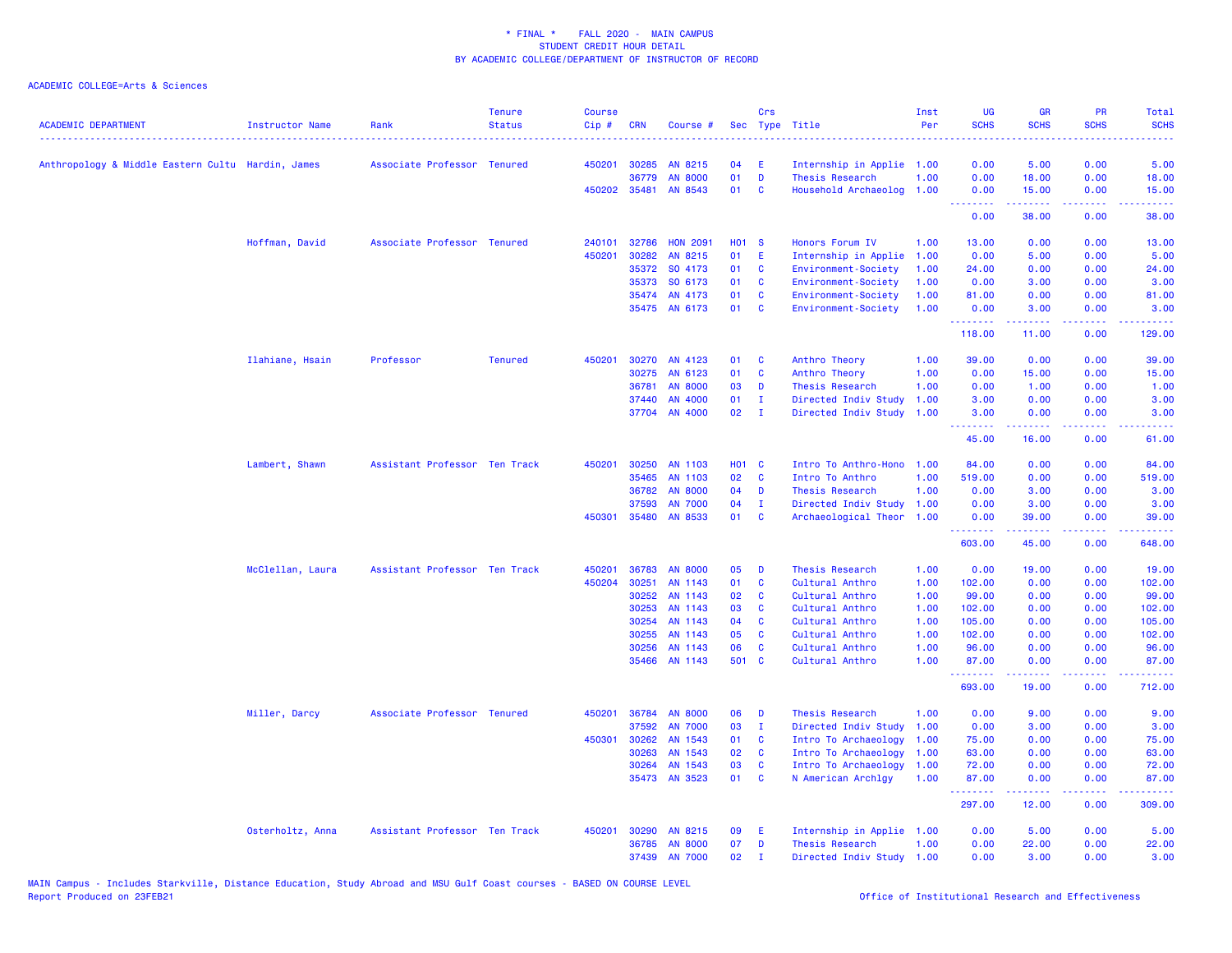| <b>ACADEMIC DEPARTMENT</b>                        | <b>Instructor Name</b> | Rank                        | <b>Tenure</b><br><b>Status</b> | <b>Course</b><br>$Cip$ # | <b>CRN</b> | Course #       |       | Crs          | Sec Type Title            | Inst<br><b>Per</b> | UG<br><b>SCHS</b>          | <b>GR</b><br><b>SCHS</b> | <b>PR</b><br><b>SCHS</b> | Total<br><b>SCHS</b>                                                                                                                                                                                                                                                                                                                                                                                                                                                                              |
|---------------------------------------------------|------------------------|-----------------------------|--------------------------------|--------------------------|------------|----------------|-------|--------------|---------------------------|--------------------|----------------------------|--------------------------|--------------------------|---------------------------------------------------------------------------------------------------------------------------------------------------------------------------------------------------------------------------------------------------------------------------------------------------------------------------------------------------------------------------------------------------------------------------------------------------------------------------------------------------|
|                                                   |                        |                             |                                |                          |            |                |       |              |                           |                    |                            |                          |                          |                                                                                                                                                                                                                                                                                                                                                                                                                                                                                                   |
|                                                   |                        |                             |                                |                          |            |                |       |              |                           |                    | --------<br>0.00           | .<br>30.00               | .<br>0.00                | .<br>30.00                                                                                                                                                                                                                                                                                                                                                                                                                                                                                        |
| Anthropology & Middle Eastern Cultu Tribble, Anna |                        | Lecturer                    | Non-Ten Track                  | 450201                   |            | 30248 AN 1103  | 01    | <b>C</b>     | Intro To Anthro           | 1.00               | 261,00<br>--------         | 0.00                     | 0.00<br>.                | 261,00<br>. <u>.</u> .                                                                                                                                                                                                                                                                                                                                                                                                                                                                            |
|                                                   |                        |                             |                                |                          |            |                |       |              |                           |                    | 261.00                     | 0.00                     | 0.00                     | 261.00                                                                                                                                                                                                                                                                                                                                                                                                                                                                                            |
|                                                   | Turner, James          | Lecturer                    | Non-Ten Track                  | 450201                   |            | 30249 AN 1103  | 501 C |              | Intro To Anthro           | 1.00               | 84.00<br>---<br>. <u>.</u> | 0.00                     | 0.00                     | 84.00                                                                                                                                                                                                                                                                                                                                                                                                                                                                                             |
|                                                   |                        |                             |                                |                          |            |                |       |              |                           |                    | 84.00                      | 0.00                     | 0.00                     | 84.00                                                                                                                                                                                                                                                                                                                                                                                                                                                                                             |
|                                                   | Zuckerman, Molly       | Associate Professor Tenured |                                | 450201                   | 30259      | AN 1344        | 02    | $\mathbf{K}$ | Intro to Biol Anthro 1.00 |                    | 0.00                       | 0.00                     | 0.00                     | 0.00                                                                                                                                                                                                                                                                                                                                                                                                                                                                                              |
|                                                   |                        |                             |                                |                          |            | 30260 AN 1344  | 03    | - K          | Intro to Biol Anthro 1.00 |                    | 0.00                       | 0.00                     | 0.00                     | 0.00                                                                                                                                                                                                                                                                                                                                                                                                                                                                                              |
|                                                   |                        |                             |                                |                          | 30280      | AN 8011        | 01    | - S          | Professn Applied Ant 1.00 |                    | 0.00                       | 8.00                     | 0.00                     | 8.00                                                                                                                                                                                                                                                                                                                                                                                                                                                                                              |
|                                                   |                        |                             |                                |                          | 30288      | AN 8215        | 07    | - E          | Internship in Applie 1.00 |                    | 0.00                       | 5.00                     | 0.00                     | 5.00                                                                                                                                                                                                                                                                                                                                                                                                                                                                                              |
|                                                   |                        |                             |                                |                          | 35467      | AN 1344        | 01    | $\mathbf{C}$ | Intro to Biol Anthro 1.00 |                    | 232.00                     | 0.00                     | 0.00                     | 232.00                                                                                                                                                                                                                                                                                                                                                                                                                                                                                            |
|                                                   |                        |                             |                                |                          | 35468      | AN 1344        | 04    | - к          | Intro to Biol Anthro 1.00 |                    | 0.00                       | 0.00                     | 0.00                     | 0.00                                                                                                                                                                                                                                                                                                                                                                                                                                                                                              |
|                                                   |                        |                             |                                |                          | 35469      | AN 1344        | 05    | - к          | Intro to Biol Anthro      | 1.00               | 0.00                       | 0.00                     | 0.00                     | 0.00                                                                                                                                                                                                                                                                                                                                                                                                                                                                                              |
|                                                   |                        |                             |                                |                          |            | 35476 AN 4323  | 01    | <b>C</b>     | Plagues and People        | 1.00               | 96.00                      | 0.00                     | 0.00                     | 96.00                                                                                                                                                                                                                                                                                                                                                                                                                                                                                             |
|                                                   |                        |                             |                                |                          |            | 35477 AN 6323  | 01 C  |              | Plagues and People        | 1.00               | 0.00                       | 24.00                    | 0.00                     | 24.00                                                                                                                                                                                                                                                                                                                                                                                                                                                                                             |
|                                                   |                        |                             |                                |                          | 36786      | <b>AN 8000</b> | 08    | - D          | Thesis Research           | 1.00               | 0.00                       | 4.00                     | 0.00                     | 4.00                                                                                                                                                                                                                                                                                                                                                                                                                                                                                              |
|                                                   |                        |                             |                                |                          |            | 36895 AN 7000  | 01    | $\mathbf{I}$ | Directed Indiv Study      | 1.00               | 0.00<br>--------           | 3.00                     | 0.00<br>.                | 3.00                                                                                                                                                                                                                                                                                                                                                                                                                                                                                              |
|                                                   |                        |                             |                                |                          |            |                |       |              |                           |                    | 328.00                     | 44.00                    | 0.00                     | 372.00                                                                                                                                                                                                                                                                                                                                                                                                                                                                                            |
| Anthropology & Middle Eastern Cultu               |                        |                             |                                |                          |            |                |       |              |                           |                    | ========<br>2429,00        | ========<br>215.00       | ---------<br>0.00        | $\begin{array}{cccccccccc} \multicolumn{2}{c}{} & \multicolumn{2}{c}{} & \multicolumn{2}{c}{} & \multicolumn{2}{c}{} & \multicolumn{2}{c}{} & \multicolumn{2}{c}{} & \multicolumn{2}{c}{} & \multicolumn{2}{c}{} & \multicolumn{2}{c}{} & \multicolumn{2}{c}{} & \multicolumn{2}{c}{} & \multicolumn{2}{c}{} & \multicolumn{2}{c}{} & \multicolumn{2}{c}{} & \multicolumn{2}{c}{} & \multicolumn{2}{c}{} & \multicolumn{2}{c}{} & \multicolumn{2}{c}{} & \multicolumn{2}{c}{} & \mult$<br>2644.00 |
| =====================================             |                        |                             |                                |                          |            |                |       |              |                           |                    | ========                   | ========                 | ---------                | ==========                                                                                                                                                                                                                                                                                                                                                                                                                                                                                        |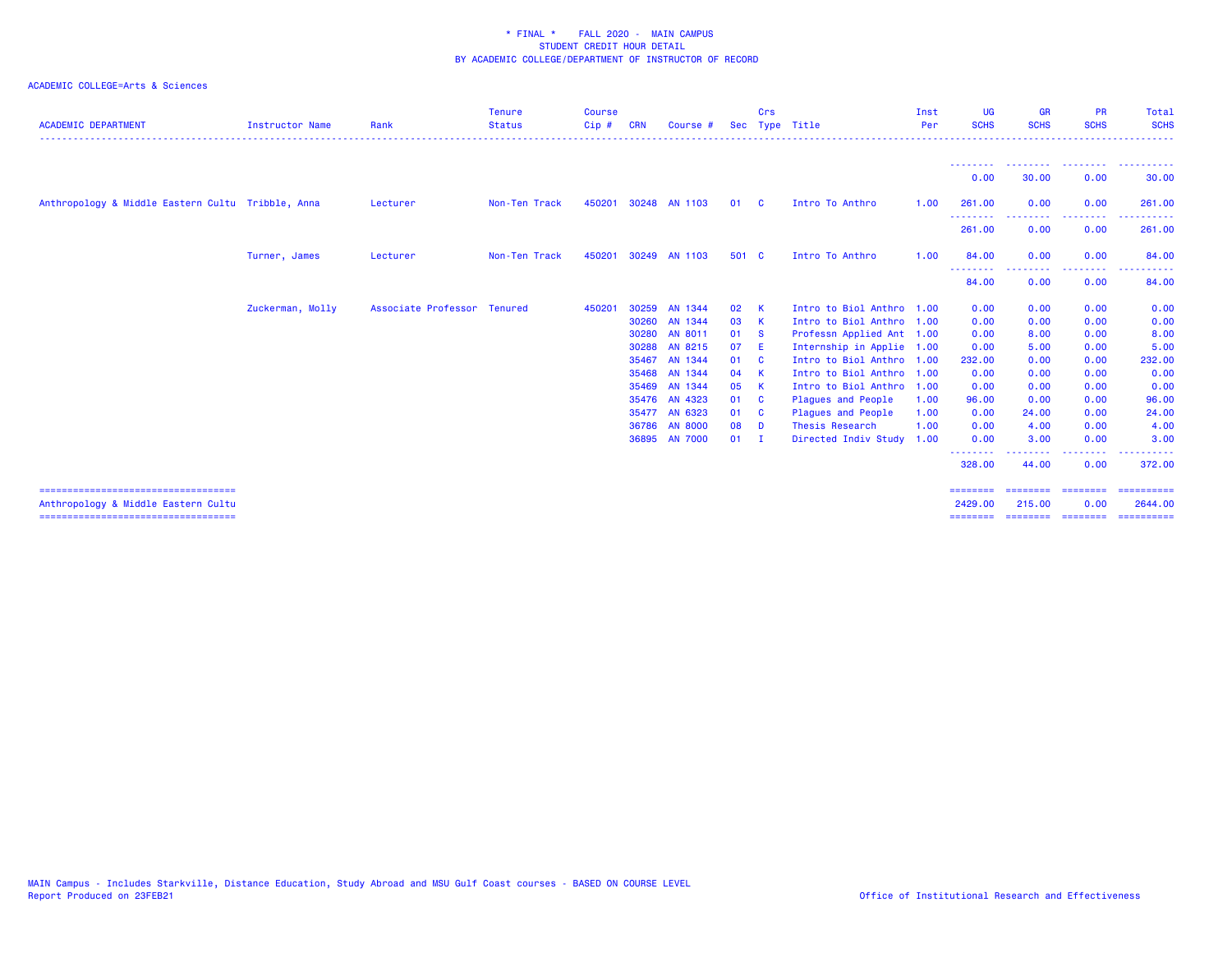| <b>ACADEMIC DEPARTMENT</b> | Instructor Name    | Rank                          | <b>Tenure</b><br><b>Status</b> | <b>Course</b><br>Cip# | CRN            | Course #              |                 | Crs                          | Sec Type Title                       | Inst<br>Per  | <b>UG</b><br><b>SCHS</b> | <b>GR</b><br><b>SCHS</b> | PR<br><b>SCHS</b> | Total<br><b>SCHS</b> |
|----------------------------|--------------------|-------------------------------|--------------------------------|-----------------------|----------------|-----------------------|-----------------|------------------------------|--------------------------------------|--------------|--------------------------|--------------------------|-------------------|----------------------|
|                            |                    |                               |                                |                       |                |                       |                 |                              |                                      |              |                          | .                        | $-2 - 2 - 2 - 2$  | .                    |
| Biological Sciences        | Ballinger, Matthew | Assistant Professor Ten Track |                                | 269999                | 35690          | BIO 4990              | 02              | $\mathbf{c}$                 | Special Topic in BIO 1.00            |              | 66.00                    | 0.00                     | 0.00              | 66.00                |
|                            |                    |                               |                                |                       | 35737          | <b>BIO 8000</b>       | 01              | D                            | Research/Thesis                      | 1.00         | 0.00                     | 4.00                     | 0.00              | 4.00                 |
|                            |                    |                               |                                |                       | 35760          | <b>BIO 9000</b>       | 01              | D                            | Research / Diss                      | 1.00         | 0.00<br>.                | 10.00<br>2.2.2.2         | 0.00<br>.         | 10.00                |
|                            |                    |                               |                                |                       |                |                       |                 |                              |                                      |              | 66.00                    | 14.00                    | 0.00              | 80.00                |
|                            | Barton, Brandon    | Assistant Professor Ten Track |                                |                       |                | 260101 35722 BIO 2990 | 01              | $\mathbf{C}$                 | Special Topic in BIO 1.00            |              | 66.00                    | 0.00                     | 0.00              | 66.00                |
|                            |                    |                               |                                |                       | 35723          | BIO 2990              | 02              | $\mathbf{C}$                 | Special Topic in BIO 1.00            |              | 150.00                   | 0.00                     | 0.00              | 150.00               |
|                            |                    |                               |                                |                       |                | 269999 35761 BIO 9000 | 02              | D                            | Research / Diss                      | 1.00         | 0.00<br>.                | 13.00<br>.               | 0.00<br>المستملة  | 13.00<br>بالمستمات   |
|                            |                    |                               |                                |                       |                |                       |                 |                              |                                      |              | 216.00                   | 13.00                    | 0.00              | 229.00               |
|                            | Barton, Martha     | Instructor                    | Non-Ten Track                  | 260101                | 30516          | BIO 1134              | 02              | <b>C</b>                     | Biology I - SI                       | 1.00         | 476.00                   | 0.00                     | 0.00              | 476.00               |
|                            |                    |                               |                                |                       | 30520          | BIO 1134              | 06              | $\mathsf K$                  | <b>Biology I</b>                     | 0.50         | 0.00                     | 0.00                     | 0.00              | 0.00                 |
|                            |                    |                               |                                |                       | 30521          | BIO 1134              | 07              | $\mathsf{K}$                 | Biology I                            | 0.50         | 0.00                     | 0.00                     | 0.00              | 0.00                 |
|                            |                    |                               |                                |                       | 30522          | BIO 1134              | 08              | $\mathsf K$                  | Biology I                            | 0.50         | 0.00                     | 0.00                     | 0.00              | 0.00                 |
|                            |                    |                               |                                |                       | 30523          | BIO 1134              | 09              | K                            | <b>Biology I</b>                     | 0.50         | 0.00                     | 0.00                     | 0.00              | 0.00                 |
|                            |                    |                               |                                |                       | 30524          | BIO 1134              | 10 <sub>1</sub> | $\mathbf{K}$                 | Biology I                            | 0.50         | 0.00                     | 0.00                     | 0.00              | 0.00                 |
|                            |                    |                               |                                |                       | 30525          | BIO 1134              | 11 <sub>1</sub> | $\mathsf{K}$                 | Biology I                            | 0.50         | 0.00                     | 0.00                     | 0.00              | 0.00                 |
|                            |                    |                               |                                |                       | 30526          | BIO 1134              | 12 <sub>1</sub> | - K                          | <b>Biology I</b>                     | 0.50         | 0.00                     | 0.00                     | 0.00              | 0.00                 |
|                            |                    |                               |                                |                       | 30527          | BIO 1134              | 13              | $\mathsf{K}$                 | Biology I                            | 0.50         | 0.00                     | 0.00                     | 0.00              | 0.00                 |
|                            |                    |                               |                                |                       | 30528          | BIO 1134              | 14              | $\mathbf{K}$                 | <b>Biology I</b>                     | 0.50         | 0.00                     | 0.00                     | 0.00              | 0.00                 |
|                            |                    |                               |                                |                       | 30529          | BIO 1134              | 15              | K                            | <b>Biology I</b>                     | 0.50         | 0.00                     | 0.00                     | 0.00              | 0.00                 |
|                            |                    |                               |                                |                       | 30530          | BIO 1134              | 16              | $\mathsf{K}$                 | <b>Biology I</b>                     | 0.50         | 0.00                     | 0.00                     | 0.00              | 0.00                 |
|                            |                    |                               |                                |                       | 30531          | BIO 1134              | 17 <sub>1</sub> | $\mathbf{K}$                 | <b>Biology I</b>                     | 0.50         | 0.00                     | 0.00                     | 0.00              | 0.00                 |
|                            |                    |                               |                                |                       | 30532          | BIO 1134              | 18              | K                            | Biology I                            | 0.50         | 0.00                     | 0.00                     | 0.00              | 0.00                 |
|                            |                    |                               |                                |                       | 30533          | BIO 1134              | 19              | $\mathsf{K}$                 | <b>Biology I</b>                     | 0.50         | 0.00                     | 0.00                     | 0.00              | 0.00                 |
|                            |                    |                               |                                |                       | 30534          | BIO 1134              | 20              | $\mathsf{K}$                 | <b>Biology I</b>                     | 0.50         | 0.00                     | 0.00                     | 0.00              | 0.00                 |
|                            |                    |                               |                                |                       | 30535          | BIO 1134              | 21              | $\mathsf{K}$                 | <b>Biology I</b>                     | 0.50         | 0.00                     | 0.00                     | 0.00              | 0.00                 |
|                            |                    |                               |                                |                       | 30536          | BIO 1134              | 22              | K                            | <b>Biology I</b>                     | 0.50         | 0.00                     | 0.00                     | 0.00              | 0.00                 |
|                            |                    |                               |                                |                       | 30537          | BIO 1134              | 23              | $\mathsf{K}$                 | Biology I                            | 0.50         | 0.00                     | 0.00                     | 0.00              | 0.00                 |
|                            |                    |                               |                                |                       | 30538          | BIO 1134              | 24              | $\mathsf{K}$                 | Biology I                            | 0.50         | 0.00                     | 0.00                     | 0.00              | 0.00                 |
|                            |                    |                               |                                |                       | 30539          | BIO 1134              | 25              | K                            | <b>Biology I</b>                     | 0.50         | 0.00                     | 0.00                     | 0.00              | 0.00                 |
|                            |                    |                               |                                |                       | 30540          | BIO 1134              | 26              | K                            | Biology I                            | 0.50         | 0.00                     | 0.00                     | 0.00              | 0.00                 |
|                            |                    |                               |                                |                       | 30542          | BIO 1134              | 28              | $\mathsf{K}$                 | <b>Biology I</b>                     | 0.50         | 0.00                     | 0.00                     | 0.00              | 0.00                 |
|                            |                    |                               |                                |                       | 30543          | BIO 1134              | 29              | К                            | <b>Biology I</b>                     | 0.50         | 0.00                     | 0.00                     | 0.00              | 0.00                 |
|                            |                    |                               |                                |                       | 30544          | BIO 1134              | 30              | $\mathsf{K}$                 | <b>Biology I</b>                     | 0.50         | 0.00                     | 0.00                     | 0.00              | 0.00                 |
|                            |                    |                               |                                |                       | 30545          | BIO 1134              | 33              | $\mathsf{K}$                 | <b>Biology I</b>                     | 0.50         | 0.00                     | 0.00                     | 0.00              | 0.00                 |
|                            |                    |                               |                                |                       | 30546          | BIO 1134              | 34              | $\mathsf{K}$                 | <b>Biology I</b>                     | 0.50         | 0.00                     | 0.00                     | 0.00              | 0.00                 |
|                            |                    |                               |                                |                       | 30547<br>30548 | BIO 1134<br>BIO 1134  | 35<br>36        | $\mathsf{K}$<br>$\mathsf{K}$ | Biology I                            | 0.50<br>0.50 | 0.00<br>0.00             | 0.00<br>0.00             | 0.00<br>0.00      | 0.00<br>0.00         |
|                            |                    |                               |                                |                       | 30550          | BIO 1134              | 38              | K                            | <b>Biology I</b>                     | 0.50         | 0.00                     | 0.00                     | 0.00              | 0.00                 |
|                            |                    |                               |                                |                       | 30551          | BIO 1134              | 39              | $\mathsf{K}$                 | <b>Biology I</b>                     | 0.50         | 0.00                     | 0.00                     | 0.00              | 0.00                 |
|                            |                    |                               |                                |                       | 30553          | BIO 1134              | 41              | $\mathsf{K}$                 | Biology I                            | 0.50         | 0.00                     | 0.00                     | 0.00              |                      |
|                            |                    |                               |                                |                       |                |                       |                 |                              | <b>Biology I</b>                     |              |                          |                          |                   | 0.00                 |
|                            |                    |                               |                                |                       | 30554<br>30555 | BIO 1134<br>BIO 1134  | 42<br>43        | <b>K</b><br>$\mathsf{K}$     | <b>Biology I</b><br><b>Biology I</b> | 0.50<br>0.50 | 0.00<br>0.00             | 0.00<br>0.00             | 0.00<br>0.00      | 0.00<br>0.00         |
|                            |                    |                               |                                |                       | 37115          | BIO 1134              | 48              | $\mathbf{C}$                 | Biology I-SI                         | 1.00         | 584.00                   | 0.00                     | 0.00              | 584.00               |
|                            |                    |                               |                                | 260799                | 30580          | BIO 2513              | 01              | <b>C</b>                     | Animal Diversity                     | 1.00         | 246.00                   | 0.00                     | 0.00              | 246.00               |
|                            |                    |                               |                                |                       |                |                       | 02              |                              |                                      |              |                          |                          |                   |                      |
|                            |                    |                               |                                |                       | 30581<br>30582 | BIO 2513<br>BIO 2513  | 03              | $\mathsf{K}$<br>$\mathsf{K}$ | Animal Diversity                     | 1.00<br>1.00 | 0.00<br>0.00             | 0.00<br>0.00             | 0.00<br>0.00      | 0.00<br>0.00         |
|                            |                    |                               |                                |                       |                | 35117 BIO 2513        | 04              | $\mathsf{K}$                 | Animal Diversity<br>Animal Diversity | 1.00         | 0.00                     | 0.00                     | 0.00              | 0.00                 |
|                            |                    |                               |                                |                       |                |                       |                 |                              |                                      |              | .                        |                          |                   |                      |
|                            |                    |                               |                                |                       |                |                       |                 |                              |                                      |              | 1306.00                  | 0.00                     | 0.00              | 1306.00              |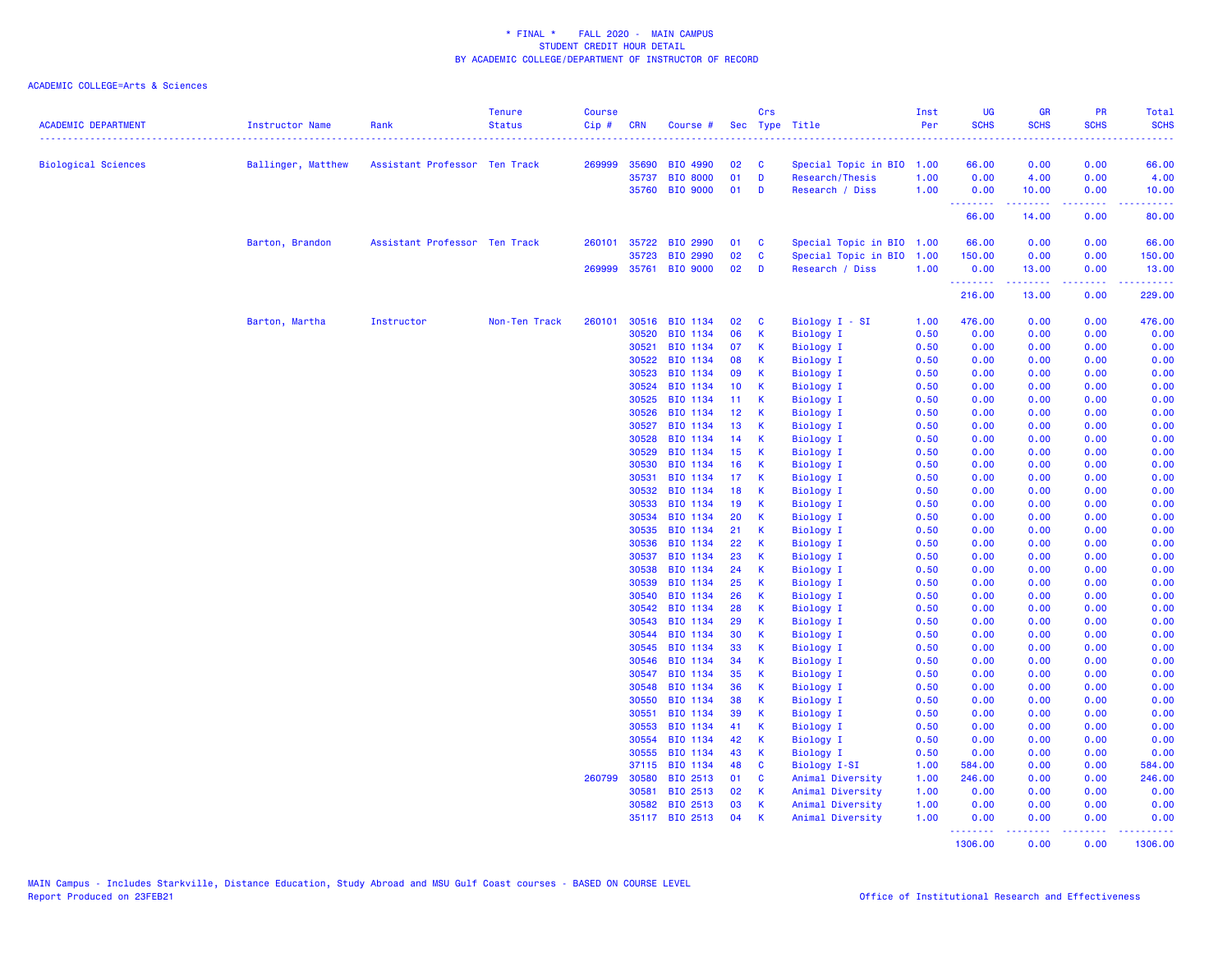| <b>ACADEMIC DEPARTMENT</b> | <b>Instructor Name</b> | Rank                          | <b>Tenure</b><br><b>Status</b> | <b>Course</b><br>Cip# | <b>CRN</b>            | Course #                           |                       | Crs               | Sec Type Title                              | Inst<br>Per  | <b>UG</b><br><b>SCHS</b>                                                                                                                                       | <b>GR</b><br><b>SCHS</b>                                                                                                                                      | PR<br><b>SCHS</b>                                                                                                                 | <b>Total</b><br><b>SCHS</b> |
|----------------------------|------------------------|-------------------------------|--------------------------------|-----------------------|-----------------------|------------------------------------|-----------------------|-------------------|---------------------------------------------|--------------|----------------------------------------------------------------------------------------------------------------------------------------------------------------|---------------------------------------------------------------------------------------------------------------------------------------------------------------|-----------------------------------------------------------------------------------------------------------------------------------|-----------------------------|
|                            |                        |                               |                                |                       |                       |                                    |                       |                   | .                                           |              |                                                                                                                                                                |                                                                                                                                                               |                                                                                                                                   |                             |
| <b>Biological Sciences</b> | Bill, Brian            | Instructor                    | Non-Ten Track                  | 260502                | 30605                 | <b>BIO 3304</b>                    | 01<br>02              | C<br>$\mathbf{C}$ | General Microbiology                        | 1.00         | 720.00                                                                                                                                                         | 0.00                                                                                                                                                          | 0.00                                                                                                                              | 720.00                      |
|                            |                        |                               |                                |                       | 30606<br>260503 30625 | <b>BIO 3304</b><br>BIO 4405        | 02                    | К                 | General Microbiology<br>Pathogenic Micro    | 1.00<br>1.00 | 684.00<br>0.00                                                                                                                                                 | 0.00<br>0.00                                                                                                                                                  | 0.00<br>0.00                                                                                                                      | 684.00<br>0.00              |
|                            |                        |                               |                                |                       | 30626                 | BIO 4405                           | 03                    | К                 | Pathogenic Micro                            | 1.00         | 0.00                                                                                                                                                           | 0.00                                                                                                                                                          | 0.00                                                                                                                              | 0.00                        |
|                            |                        |                               |                                |                       | 30627                 | BIO 4405                           | 04                    | K                 | Pathogenic Micro                            | 1.00         | 0.00                                                                                                                                                           | 0.00                                                                                                                                                          | 0.00                                                                                                                              | 0.00                        |
|                            |                        |                               |                                |                       | 30628                 | BIO 4405                           | 05                    | К                 | Pathogenic Micro                            | 1.00         | 0.00                                                                                                                                                           | 0.00                                                                                                                                                          | 0.00                                                                                                                              | 0.00                        |
|                            |                        |                               |                                |                       | 30650                 | BIO 6405                           | 03                    | $\mathsf{K}$      | Pathogenic Micro                            | 1.00         | 0.00                                                                                                                                                           | 0.00                                                                                                                                                          | 0.00                                                                                                                              | 0.00                        |
|                            |                        |                               |                                |                       |                       |                                    |                       |                   |                                             |              | د د د د<br>1404.00                                                                                                                                             | 0.00                                                                                                                                                          | $\sim$ $\sim$ $\sim$ $\sim$<br>0.00                                                                                               | 1404.00                     |
|                            | Brooks, Christopher    | Associate Professor Tenured   |                                | 261301                | 30599                 | <b>BIO 3104</b>                    | 01                    | C                 | Ecology-SI                                  | 1.00         | 276.00                                                                                                                                                         | 0.00                                                                                                                                                          | 0.00                                                                                                                              | 276.00                      |
|                            |                        |                               |                                |                       | 30600                 | <b>BIO 3104</b>                    | 02                    | K                 | Ecology                                     | 1.00         | 0.00                                                                                                                                                           | 0.00                                                                                                                                                          | 0.00                                                                                                                              | 0.00                        |
|                            |                        |                               |                                |                       | 30601                 | BIO 3104                           | 03                    | $\mathsf{K}$      | Ecology                                     | 1.00         | 0.00<br>.                                                                                                                                                      | 0.00                                                                                                                                                          | 0.00                                                                                                                              | 0.00                        |
|                            |                        |                               |                                |                       |                       |                                    |                       |                   |                                             |              | 276.00                                                                                                                                                         | 0.00                                                                                                                                                          | 0.00                                                                                                                              | 276.00                      |
|                            | Brown, Matthew         | Associate Professor Tenured   |                                | 260503                | 30629                 | BIO 4442                           | 01                    | -L                | Bacterial Genetics L                        | 1.00         | 58.00                                                                                                                                                          | 0.00                                                                                                                                                          | 0.00                                                                                                                              | 58.00                       |
|                            |                        |                               |                                | 269999                | 35763                 | <b>BIO 9000</b>                    | 04                    | D                 | Research / Diss                             | 1.00         | 0.00                                                                                                                                                           | 10.00                                                                                                                                                         | 0.00                                                                                                                              | 10.00                       |
|                            |                        |                               |                                |                       |                       |                                    |                       |                   |                                             |              | .<br>58.00                                                                                                                                                     | $\frac{1}{2} \left( \frac{1}{2} \right) \left( \frac{1}{2} \right) \left( \frac{1}{2} \right) \left( \frac{1}{2} \right) \left( \frac{1}{2} \right)$<br>10.00 | $\frac{1}{2} \left( \frac{1}{2} \right) \left( \frac{1}{2} \right) \left( \frac{1}{2} \right) \left( \frac{1}{2} \right)$<br>0.00 | .<br>68.00                  |
|                            | Chevalier, David       | Lecturer                      | Non-Ten Track                  | 260701                | 34504                 | <b>BIO 6043</b>                    | 501 C                 |                   | Develop & Reproduct                         | 1.00         | 0.00                                                                                                                                                           | 42.00                                                                                                                                                         | 0.00                                                                                                                              | 42.00                       |
|                            |                        |                               |                                |                       |                       |                                    |                       |                   |                                             |              | .<br>0.00                                                                                                                                                      | 42.00                                                                                                                                                         | 0.00                                                                                                                              | 42.00                       |
|                            | Dapper, Amy            | Assistant Professor Ten Track |                                | 260101                | 30644                 | BIO 6113                           | 01                    | C                 | Evolution                                   | 1.00         | 0.00                                                                                                                                                           | 3.00                                                                                                                                                          | 0.00                                                                                                                              | 3.00                        |
|                            |                        |                               |                                | 261104                | 37759                 | <b>CMB 8000</b>                    | 01                    | D                 | Thesis/Thesis Resear                        | 1.00         | 0.00                                                                                                                                                           | 5.00                                                                                                                                                          | 0.00                                                                                                                              | 5.00                        |
|                            |                        |                               |                                | 261310                | 30620                 | BIO 4113                           | 01                    | C                 | Evolution                                   | 1.00         | 291.00                                                                                                                                                         | 0.00                                                                                                                                                          | 0.00                                                                                                                              | 291.00                      |
|                            |                        |                               |                                | 269999                | 35742                 | <b>BIO 8000</b>                    | 06                    | D                 | Research/Thesis                             | 1.00         | 0.00                                                                                                                                                           | 2.00                                                                                                                                                          | 0.00                                                                                                                              | 2.00                        |
|                            |                        |                               |                                |                       |                       |                                    |                       |                   |                                             |              | .<br>291.00                                                                                                                                                    | 10.00                                                                                                                                                         | 0.00                                                                                                                              | 301.00                      |
|                            | Dawe, Angus            | Professor                     | <b>Tenured</b>                 | 269999                | 35743                 | <b>BIO 8000</b>                    | 07                    | D                 | Research/Thesis                             | 1.00         | 0.00                                                                                                                                                           | 8.00                                                                                                                                                          | 0.00                                                                                                                              | 8.00                        |
|                            |                        |                               |                                |                       | 35766                 | <b>BIO 9000</b>                    | 07                    | D                 | Research / Diss                             | 1.00         | 0.00                                                                                                                                                           | 8.00                                                                                                                                                          | 0.00                                                                                                                              | 8.00                        |
|                            |                        |                               |                                |                       |                       |                                    |                       |                   |                                             |              | <b></b><br>0.00                                                                                                                                                | $\frac{1}{2} \left( \frac{1}{2} \right) \left( \frac{1}{2} \right) \left( \frac{1}{2} \right) \left( \frac{1}{2} \right) \left( \frac{1}{2} \right)$<br>16.00 | $\frac{1}{2} \left( \frac{1}{2} \right) \left( \frac{1}{2} \right) \left( \frac{1}{2} \right)$<br>0.00                            | 16.00                       |
|                            | Echols, Jeffrey        | Instructor                    | Non-Ten Track                  | 260502                | 30607                 | <b>BIO 3304</b>                    | 03                    | K                 | General Microbiology                        | 1.00         | 0.00                                                                                                                                                           | 0.00                                                                                                                                                          | 0.00                                                                                                                              | 0.00                        |
|                            |                        |                               |                                |                       | 30608                 | <b>BIO 3304</b>                    | 04                    | $\mathsf{K}$      | General Microbiology                        | 1.00         | 0.00                                                                                                                                                           | 0.00                                                                                                                                                          | 0.00                                                                                                                              | 0.00                        |
|                            |                        |                               |                                |                       | 30609                 | <b>BIO 3304</b>                    | 05                    | K                 | General Microbiology                        | 1.00         | 0.00                                                                                                                                                           | 0.00                                                                                                                                                          | 0.00                                                                                                                              | 0.00                        |
|                            |                        |                               |                                |                       | 30610                 | <b>BIO 3304</b>                    | 06                    | K                 | General Microbiology                        | 1.00         | 0.00                                                                                                                                                           | 0.00                                                                                                                                                          | 0.00                                                                                                                              | 0.00                        |
|                            |                        |                               |                                |                       | 30611                 | <b>BIO 3304</b>                    | 07                    | K                 | General Microbiology                        | 1.00         | 0.00                                                                                                                                                           | 0.00                                                                                                                                                          | 0.00                                                                                                                              | 0.00                        |
|                            |                        |                               |                                |                       | 30612                 | <b>BIO 3304</b>                    | 08                    | К                 | General Microbiology                        | 1.00         | 0.00                                                                                                                                                           | 0.00                                                                                                                                                          | 0.00                                                                                                                              | 0.00                        |
|                            |                        |                               |                                |                       | 30613<br>30614        | <b>BIO 3304</b>                    | 09<br>10 <sup>°</sup> | K                 | General Microbiology                        | 1.00         | 0.00                                                                                                                                                           | 0.00                                                                                                                                                          | 0.00                                                                                                                              | 0.00                        |
|                            |                        |                               |                                | 260701                | 30615                 | <b>BIO 3304</b><br><b>BIO 3504</b> | 01                    | К<br>C            | General Microbiology<br>Comparative Anatomy | 1.00<br>1.00 | 0.00<br>268.00                                                                                                                                                 | 0.00<br>0.00                                                                                                                                                  | 0.00<br>0.00                                                                                                                      | 0.00<br>268.00              |
|                            |                        |                               |                                |                       | 30616                 | <b>BIO 3504</b>                    | 02                    | K                 | Comparative Anatomy                         | 1.00         | 0.00                                                                                                                                                           | 0.00                                                                                                                                                          | 0.00                                                                                                                              | 0.00                        |
|                            |                        |                               |                                |                       | 30617                 | <b>BIO 3504</b>                    | 03                    | К                 | Comparative Anatomy                         | 1.00         | 0.00                                                                                                                                                           | 0.00                                                                                                                                                          | 0.00                                                                                                                              | 0.00                        |
|                            |                        |                               |                                |                       | 30618                 | <b>BIO 3504</b>                    | 04                    | $\mathsf{K}$      | Comparative Anatomy                         | 1.00         | 0.00                                                                                                                                                           | 0.00                                                                                                                                                          | 0.00                                                                                                                              | 0.00                        |
|                            |                        |                               |                                |                       |                       |                                    |                       |                   |                                             |              | $\frac{1}{2} \left( \frac{1}{2} \right) \left( \frac{1}{2} \right) \left( \frac{1}{2} \right) \left( \frac{1}{2} \right) \left( \frac{1}{2} \right)$<br>268.00 | 0.00                                                                                                                                                          | $\sim$ $\sim$ $\sim$ $\sim$<br>0.00                                                                                               | 268.00                      |
|                            | Ervin, Gary            | Professor                     | <b>Tenured</b>                 | 260301                | 35118                 | <b>BIO 4224</b>                    | 01                    | C                 | Aquatic Botany                              | 1.00         | 36.00                                                                                                                                                          | 0.00                                                                                                                                                          | 0.00                                                                                                                              | 36.00                       |
|                            |                        |                               |                                |                       |                       | 35119 BIO 4224                     | 02                    | K                 | Aquatic Botany                              | 1.00         | 0.00                                                                                                                                                           | 0.00                                                                                                                                                          | 0.00                                                                                                                              | 0.00                        |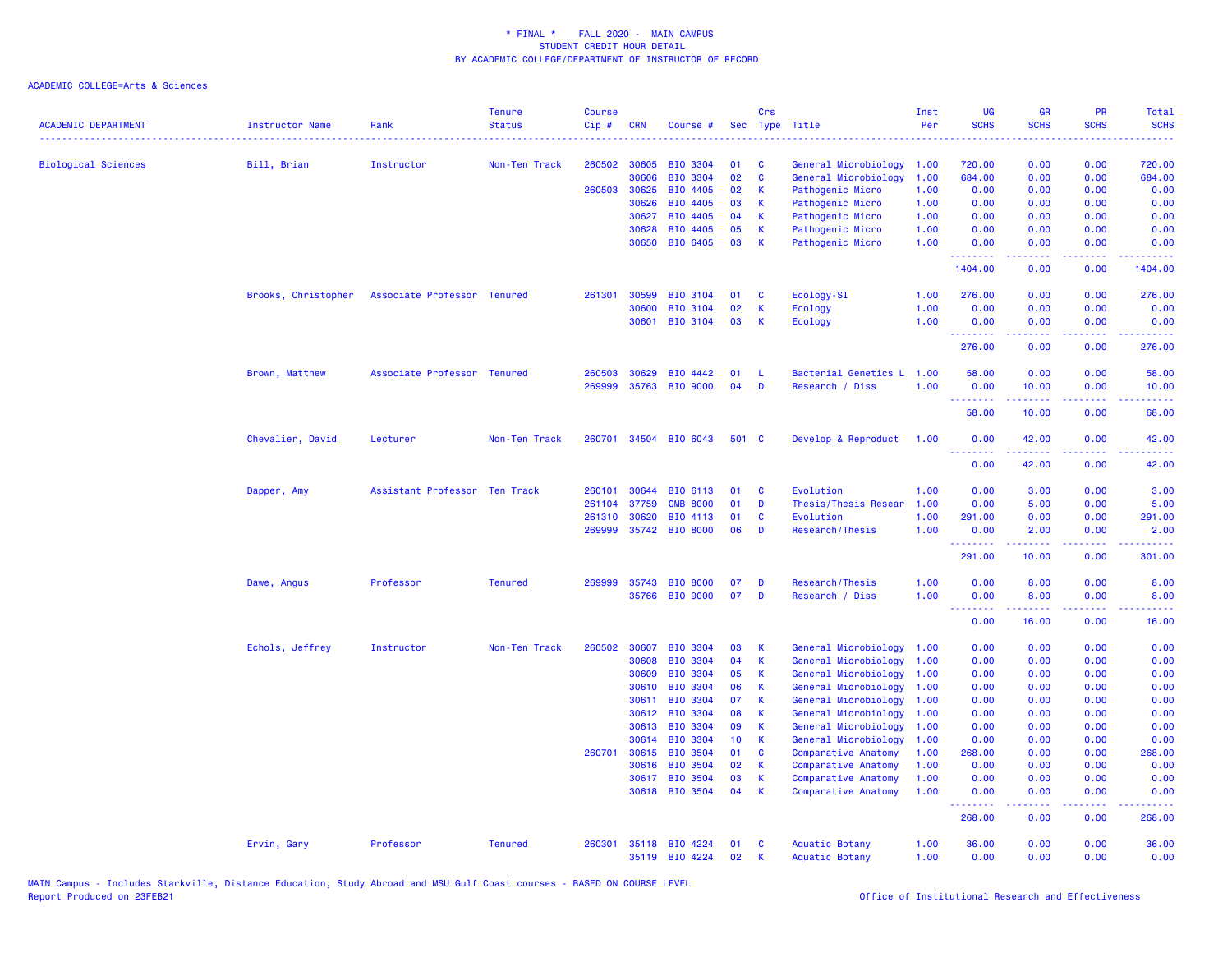| <b>ACADEMIC DEPARTMENT</b> | <b>Instructor Name</b> | Rank                          | <b>Tenure</b><br><b>Status</b> | <b>Course</b><br>$Cip \#$ | CRN   | Course #                   |                 | Crs          | Sec Type Title                               | Inst<br>Per  | UG<br><b>SCHS</b>                     | <b>GR</b><br><b>SCHS</b>                                                                                                                                      | PR<br><b>SCHS</b> | <b>Total</b><br><b>SCHS</b>                                                                                                     |
|----------------------------|------------------------|-------------------------------|--------------------------------|---------------------------|-------|----------------------------|-----------------|--------------|----------------------------------------------|--------------|---------------------------------------|---------------------------------------------------------------------------------------------------------------------------------------------------------------|-------------------|---------------------------------------------------------------------------------------------------------------------------------|
| <b>Biological Sciences</b> | Ervin, Gary            | Professor                     | <b>Tenured</b>                 | 260301                    | 35120 | BIO 6224                   | 01              | - C          | Aquatic Botany                               | 1.00         | 0.00                                  | 12.00                                                                                                                                                         | 0.00              | 12.00                                                                                                                           |
|                            |                        |                               |                                |                           | 35121 | BIO 6224                   | 02              | K            | Aquatic Botany                               | 1.00         | 0.00                                  | 0.00                                                                                                                                                          | 0.00              | 0.00                                                                                                                            |
|                            |                        |                               |                                | 269999                    | 35744 | <b>BIO 8000</b>            | 08              | D            | Research/Thesis                              | 1.00         | 0.00                                  | 3.00                                                                                                                                                          | 0.00              | 3.00                                                                                                                            |
|                            |                        |                               |                                |                           | 35767 | <b>BIO 9000</b>            | 08              | D            | Research / Diss                              | 1.00         | 0.00                                  | 11.00<br>$\frac{1}{2} \left( \frac{1}{2} \right) \left( \frac{1}{2} \right) \left( \frac{1}{2} \right) \left( \frac{1}{2} \right) \left( \frac{1}{2} \right)$ | 0.00<br>.         | 11.00<br>.                                                                                                                      |
|                            |                        |                               |                                |                           |       |                            |                 |              |                                              |              | 36.00                                 | 26.00                                                                                                                                                         | 0.00              | 62.00                                                                                                                           |
|                            | Folk, Ryan             | Assistant Professor Ten Track |                                | 260301                    |       | 30577 BIO 2113             | 01              | <b>C</b>     | <b>Plant Biology</b>                         | 1.00         | 264.00                                | 0.00                                                                                                                                                          | 0.00              | 264.00                                                                                                                          |
|                            |                        |                               |                                | 269999                    |       | 35745 BIO 8000             | 09              | D            | Research/Thesis                              | 1.00         | 0.00<br><b>.</b> .                    | 1.00<br>$\omega$ is a set of                                                                                                                                  | 0.00<br>الأنابات  | 1.00<br>.                                                                                                                       |
|                            |                        |                               |                                |                           |       |                            |                 |              |                                              |              | 264.00                                | 1.00                                                                                                                                                          | 0.00              | 265.00                                                                                                                          |
|                            | Gordon, Donna          | Associate Professor Tenured   |                                | 260802                    | 35126 | BIO 8233                   | 01              | $\mathbf{C}$ | Molecular Applicatio 1.00                    |              | 0.00                                  | 42.00                                                                                                                                                         | 0.00              | 42.00                                                                                                                           |
|                            |                        |                               |                                |                           | 35127 | BIO 8233                   | 02              | K            | Molecular Applicatio                         | 1.00         | 0.00                                  | 0.00                                                                                                                                                          | 0.00              | 0.00                                                                                                                            |
|                            |                        |                               |                                |                           |       | 269999 35769 BIO 9000      | 10 <sub>1</sub> | D            | Research / Diss                              | 1.00         | 0.00<br><b><i><u>AAAAAAAA</u></i></b> | 11.00<br>.                                                                                                                                                    | 0.00<br>.         | 11.00<br>.                                                                                                                      |
|                            |                        |                               |                                |                           |       |                            |                 |              |                                              |              | 0.00                                  | 53.00                                                                                                                                                         | 0.00              | 53.00                                                                                                                           |
|                            | Gout, Jean-Francois    | Assistant Professor Ten Track |                                | 260101                    | 30659 | BIO 8021                   | 01              | <b>S</b>     | Seminar II                                   | 1.00         | 0.00                                  | 1.00                                                                                                                                                          | 0.00              | 1.00                                                                                                                            |
|                            |                        |                               |                                |                           | 35734 | BIO 2990                   | 03              | C            | Special Topic in BIO                         | 1.00         | 48.00                                 | 0.00                                                                                                                                                          | 0.00              | 48.00                                                                                                                           |
|                            |                        |                               |                                | 269999                    | 30658 | BIO 8011                   | 01              | -S           | Seminar I                                    | 1.00         | 0.00                                  | 42.00                                                                                                                                                         | 0.00              | 42.00                                                                                                                           |
|                            |                        |                               |                                |                           |       |                            |                 |              |                                              |              | <u>.</u><br>48.00                     | 43.00                                                                                                                                                         | 0.00              | 91.00                                                                                                                           |
|                            | Harrison, Lindsay      | Lecturer                      | Non-Ten Track                  | 260701                    | 30493 | BIO 1023                   | 01              | $\mathbf{C}$ | Plants & Humans                              | 1.00         | 588.00                                | 0.00                                                                                                                                                          | 0.00              | 588.00                                                                                                                          |
|                            |                        |                               |                                |                           | 30494 | BIO 1023                   | 02              | <b>C</b>     | Plants & Humans                              | 1.00         | 627.00                                | 0.00                                                                                                                                                          | 0.00              | 627.00                                                                                                                          |
|                            |                        |                               |                                |                           | 30495 | BIO 1023                   | 03              | K            | Plants & Humans                              | 1.00         | 0.00                                  | 0.00                                                                                                                                                          | 0.00              | 0.00                                                                                                                            |
|                            |                        |                               |                                |                           | 30496 | BIO 1023                   | 04              | K            | Plants & Humans                              | 1.00         | 0.00                                  | 0.00                                                                                                                                                          | 0.00              | 0.00                                                                                                                            |
|                            |                        |                               |                                |                           | 30497 | BIO 1023                   | 05              | К            | Plants & Humans                              | 1.00         | 0.00                                  | 0.00                                                                                                                                                          | 0.00              | 0.00                                                                                                                            |
|                            |                        |                               |                                |                           | 30498 | BIO 1023                   | 06              | K            | Plants & Humans                              | 1.00         | 0.00                                  | 0.00                                                                                                                                                          | 0.00              | 0.00                                                                                                                            |
|                            |                        |                               |                                |                           | 30499 | BIO 1023                   | 07              | к            | Plants & Humans                              | 1.00         | 0.00                                  | 0.00                                                                                                                                                          | 0.00              | 0.00                                                                                                                            |
|                            |                        |                               |                                |                           | 30500 | BIO 1023                   | 08              | $\mathsf K$  | Plants & Humans                              | 1.00         | 0.00                                  | 0.00                                                                                                                                                          | 0.00              | 0.00                                                                                                                            |
|                            |                        |                               |                                |                           | 30501 | BIO 1023                   | 09              | K            | Plants & Humans                              | 1.00         | 0.00                                  | 0.00                                                                                                                                                          | 0.00              | 0.00                                                                                                                            |
|                            |                        |                               |                                |                           |       | 30502 BIO 1023             | 10 <sub>1</sub> | K            | Plants & Humans                              | 1.00         | 0.00<br>.                             | 0.00<br>.                                                                                                                                                     | 0.00<br>بالمحامي  | 0.00                                                                                                                            |
|                            |                        |                               |                                |                           |       |                            |                 |              |                                              |              | 1215.00                               | 0.00                                                                                                                                                          | 0.00              | 1215.00                                                                                                                         |
|                            | Holder, Thomas         | Instructor                    | Non-Ten Track                  | 260101                    | 30563 | <b>BIO 1144</b>            | 01              | <b>C</b>     | Biology II-SI                                | 1.00         | 828.00                                | 0.00                                                                                                                                                          | 0.00              | 828.00                                                                                                                          |
|                            |                        |                               |                                |                           | 30564 | BIO 1144                   | 02              | C            | <b>Biology II-SI</b>                         | 1.00         | 828.00                                | 0.00                                                                                                                                                          | 0.00              | 828.00                                                                                                                          |
|                            |                        |                               |                                |                           | 30565 | BIO 1144                   | 03              | K            | <b>Biology II</b>                            | 1.00         | 0.00                                  | 0.00                                                                                                                                                          | 0.00              | 0.00                                                                                                                            |
|                            |                        |                               |                                |                           | 30566 | BIO 1144                   | 04              | $\mathsf K$  | <b>Biology II</b>                            | 1.00         | 0.00                                  | 0.00                                                                                                                                                          | 0.00              | 0.00                                                                                                                            |
|                            |                        |                               |                                |                           | 30567 | BIO 1144                   | 05              | К            | <b>Biology II</b>                            | 1.00         | 0.00                                  | 0.00                                                                                                                                                          | 0.00              | 0.00                                                                                                                            |
|                            |                        |                               |                                |                           | 30568 | BIO 1144                   | 06              | K            | <b>Biology II</b>                            | 1.00         | 0.00                                  | 0.00                                                                                                                                                          | 0.00              | 0.00                                                                                                                            |
|                            |                        |                               |                                |                           | 30569 | BIO 1144                   | 07              | $\mathsf K$  | <b>Biology II</b>                            | 1.00         | 0.00                                  | 0.00                                                                                                                                                          | 0.00              | 0.00                                                                                                                            |
|                            |                        |                               |                                |                           | 30570 | BIO 1144                   | 08              | K            | <b>Biology II</b>                            | 1.00         | 0.00                                  | 0.00                                                                                                                                                          | 0.00              | 0.00                                                                                                                            |
|                            |                        |                               |                                |                           | 30571 | BIO 1144                   | 09              | K            | <b>Biology II</b>                            | 1.00         | 0.00                                  | 0.00                                                                                                                                                          | 0.00              | 0.00                                                                                                                            |
|                            |                        |                               |                                |                           | 30572 | BIO 1144                   | 10 <sub>1</sub> | K            | <b>Biology II</b>                            | 1.00         | 0.00                                  | 0.00                                                                                                                                                          | 0.00              | 0.00                                                                                                                            |
|                            |                        |                               |                                |                           | 30573 | BIO 1144                   | 11              | $\mathsf K$  | <b>Biology II</b>                            | 1.00         | 0.00                                  | 0.00                                                                                                                                                          | 0.00              | 0.00                                                                                                                            |
|                            |                        |                               |                                | 260301                    | 30578 | BIO 2113                   | 02              | К            | <b>Plant Biology</b>                         | 1.00         | 0.00                                  | 0.00                                                                                                                                                          | 0.00              | 0.00                                                                                                                            |
|                            |                        |                               |                                |                           | 30579 | BIO 2113<br>35116 BIO 2113 | 03<br>04        | K<br>к       | <b>Plant Biology</b><br><b>Plant Biology</b> | 1.00<br>1.00 | 0.00<br>0.00                          | 0.00<br>0.00                                                                                                                                                  | 0.00<br>0.00      | 0.00<br>0.00                                                                                                                    |
|                            |                        |                               |                                |                           |       |                            |                 |              |                                              |              | <u>.</u>                              | 22222                                                                                                                                                         | .                 | $\begin{array}{cccccccccc} \bullet & \bullet & \bullet & \bullet & \bullet & \bullet & \bullet & \bullet & \bullet \end{array}$ |
|                            |                        |                               |                                |                           |       |                            |                 |              |                                              |              | 1656.00                               | 0.00                                                                                                                                                          | 0.00              | 1656.00                                                                                                                         |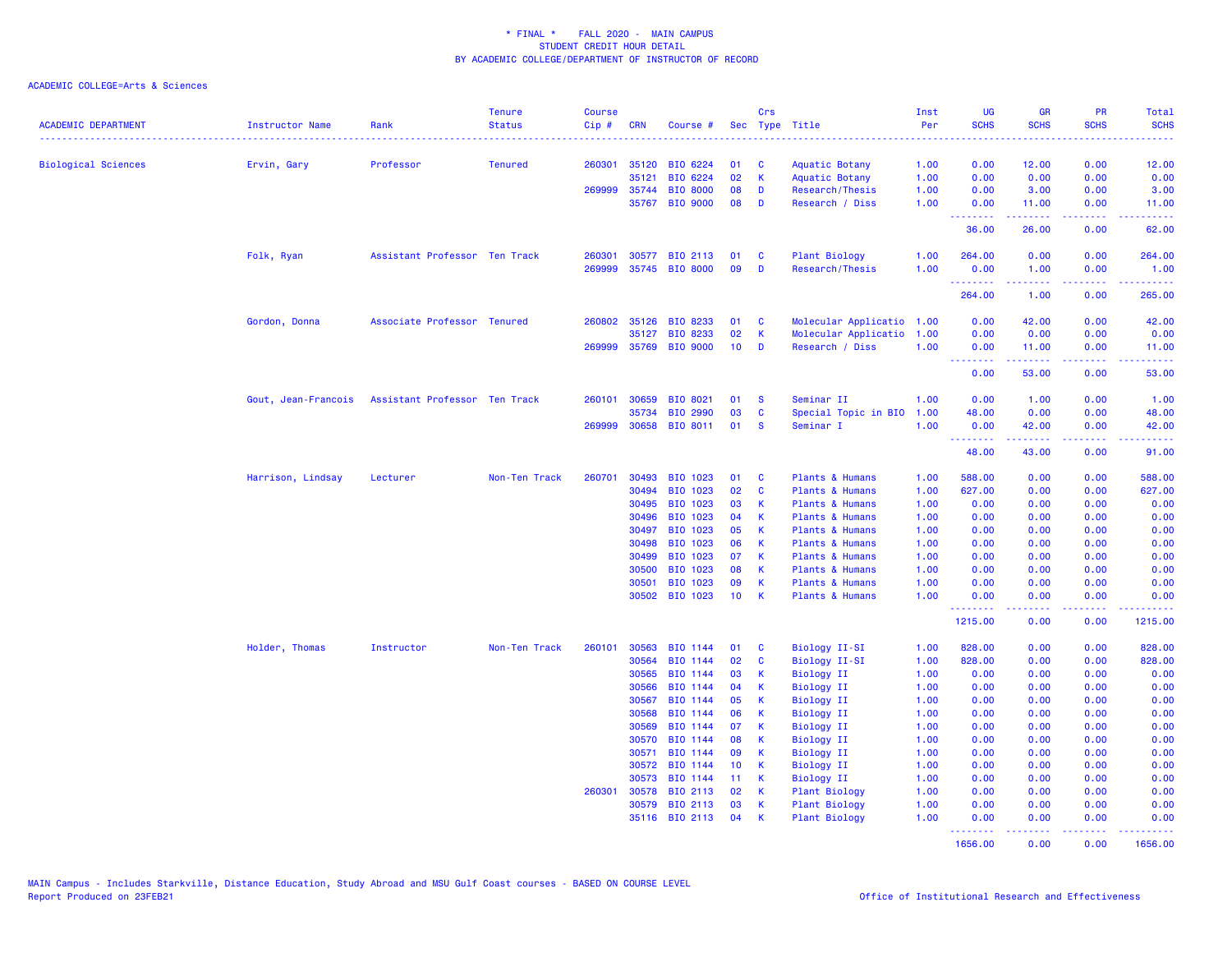| <b>ACADEMIC DEPARTMENT</b> | Instructor Name   | Rank                          | <b>Tenure</b><br><b>Status</b> | Course<br>Cip# | <b>CRN</b>     | Course #             |                 | Crs              | Sec Type Title            | Inst<br>Per  | UG<br><b>SCHS</b>  | <b>GR</b><br><b>SCHS</b> | PR<br><b>SCHS</b> | <b>Total</b><br><b>SCHS</b><br>والمرامين مرابط |
|----------------------------|-------------------|-------------------------------|--------------------------------|----------------|----------------|----------------------|-----------------|------------------|---------------------------|--------------|--------------------|--------------------------|-------------------|------------------------------------------------|
| <b>Biological Sciences</b> | Jordan, Heather   | Associate Professor Tenured   |                                | 240101         | 37398          | <b>HON 4000</b>      | $H01$ I         |                  | Directed Individual       | 1.00         | 2.00               | 0.00                     | 0.00              | 2.00                                           |
|                            |                   |                               |                                | 260503         | 30624          | BIO 4405             | 01              | C                | Pathogenic Micro          | 1.00         | 450.00             | 0.00                     | 0.00              | 450.00                                         |
|                            |                   |                               |                                |                | 30648          | BIO 6405             | 01              | C                | Pathogenic Micro          | 1.00         | 0.00               | 5.00                     | 0.00              | 5.00                                           |
|                            |                   |                               |                                | 269999         | 35748          | <b>BIO 8000</b>      | 12 <sub>2</sub> | D                | Research/Thesis           | 1.00         | 0.00               | 8.00                     | 0.00              | 8.00                                           |
|                            |                   |                               |                                |                | 35771          | <b>BIO 9000</b>      | 12              | D                | Research / Diss           | 1.00         | 0.00<br>.          | 1.00<br>بالأبادي         | 0.00<br>.         | 1.00<br>.                                      |
|                            |                   |                               |                                |                |                |                      |                 |                  |                           |              | 452.00             | 14.00                    | 0.00              | 466.00                                         |
|                            | Kaplan, Evan      | Instructor                    | Non-Ten Track                  | 260101         |                | 30515 BIO 1134       | 01              | C                | Biology I-SI              | 1.00         | 636.00             | 0.00                     | 0.00              | 636.00                                         |
|                            |                   |                               |                                |                | 30517          | <b>BIO 1134</b>      | 03              | $\mathbf{C}$     | Biology I - SI            | 1.00         | 536.00             | 0.00                     | 0.00              | 536.00                                         |
|                            |                   |                               |                                |                | 36059          | BIO 3443             | 01              | C                | <b>Biology of Cancer</b>  | 1.00         | 72.00              | 0.00                     | 0.00              | 72.00                                          |
|                            |                   |                               |                                |                | 37116          | BIO 1134             | 51              | C                | <b>Biology I-SI</b>       | 1.00         | 396.00             | 0.00                     | 0.00              | 396.00                                         |
|                            |                   |                               |                                | 260401         |                | 30575 BIO 2103       | 01              | C                | Cell Biology-SI           | 1.00         | 654.00             | 0.00                     | 0.00              | 654.00                                         |
|                            |                   |                               |                                |                |                |                      |                 |                  |                           |              | .<br>2294.00       | .<br>0.00                | .<br>0.00         | .<br>2294.00                                   |
|                            | Klink, Vincent    | Professor                     | <b>Tenured</b>                 | 260905         | 30631          | BIO 4563             | 01              | C                | Evo-Devo Biology          | 1.00         | 123.00             | 0.00                     | 0.00              | 123.00                                         |
|                            |                   |                               |                                | 269999         | 35749          | <b>BIO 8000</b>      | 13              | D                | Research/Thesis           | 1.00         | 0.00               | 2.00                     | 0.00              | 2.00                                           |
|                            |                   |                               |                                |                |                | 35772 BIO 9000       | 13              | D                | Research / Diss           | 1.00         | 0.00               | 15.00                    | 0.00              | 15.00                                          |
|                            |                   |                               |                                |                |                |                      |                 |                  |                           |              | <u>.</u><br>123.00 | .<br>17.00               | .<br>0.00         | .<br>140.00                                    |
|                            | Lawton, Andrew    | Assistant Professor Ten Track |                                | 260701         | 35122          | <b>BIO 4504</b>      | 01              | C                | Compar Verte Embryo       | 1.00         | 40.00              | 0.00                     | 0.00              | 40.00                                          |
|                            |                   |                               |                                |                | 35123          | BIO 4504             | 02              | $\mathsf K$      | Compar Verte Embryo       | 1.00         | 0.00               | 0.00                     | 0.00              | 0.00                                           |
|                            |                   |                               |                                | 269999         | 35750          | <b>BIO 8000</b>      | 14              | D                | Research/Thesis           | 1.00         | 0.00               | 3.00                     | 0.00              | 3.00                                           |
|                            |                   |                               |                                |                | 37662          | BIO 4000             | 04              | $\mathbf{I}$     | Directed Indiv Study      | 1.00         | 3.00               | 0.00                     | 0.00              | 3.00                                           |
|                            |                   |                               |                                |                |                | 37663 BIO 4000       | 05              | $\mathbf{I}$     | Directed Indiv Study 1.00 |              | 3.00               | 0.00                     | 0.00              | 3.00                                           |
|                            |                   |                               |                                |                |                |                      |                 |                  |                           |              | --------<br>46.00  | .<br>3.00                | .<br>0.00         | .<br>49.00                                     |
|                            | Li, Ling          | Assistant Professor Ten Track |                                | 269999         | 35647          | <b>BIO 4990</b>      | 01              | C                | Special Topic in BIO      | 1.00         | 12.00              | 0.00                     | 0.00              | 12.00                                          |
|                            |                   |                               |                                |                | 35648          | BIO 6990             | 01              | C                | Special Topic in BIO      | 1.00         | 0.00               | 6.00                     | 0.00              | 6.00                                           |
|                            |                   |                               |                                |                |                | 35774 BIO 9000       | 15              | D                | Research / Diss           | 1.00         | 0.00               | 19.00                    | 0.00              | 19.00                                          |
|                            |                   |                               |                                |                |                |                      |                 |                  |                           |              | <b></b><br>12.00   | .<br>25.00               | .<br>0.00         | .<br>37.00                                     |
|                            | Liu, Bin          | Assistant Professor Ten Track |                                | 269999         | 35752          | <b>BIO 8000</b>      | 16              | D                | Research/Thesis           | 1.00         | 0.00               | 9.00                     | 0.00              | 9.00                                           |
|                            |                   |                               |                                |                | 37628          | <b>BIO 4000</b>      | 02              | $\mathbf{I}$     | Directed Indiv Study      | 1.00         | 3.00               | 0.00                     | 0.00              | 3.00                                           |
|                            |                   |                               |                                |                |                | 37640 BIO 4000       | 03              | $\mathbf{I}$     | Directed Indiv Study      | 1.00         | 1.00<br><b></b>    | 0.00<br>.                | 0.00<br>.         | 1.00<br>.                                      |
|                            |                   |                               |                                |                |                |                      |                 |                  |                           |              | 4.00               | 9.00                     | 0.00              | 13.00                                          |
|                            | McCurdy, Victoria | Instructor                    | Non-Ten Track                  | 260101         | 30518          | BIO 1134             | 04              | <b>C</b>         | Biology I - SI            | 1.00         | 620.00             | 0.00                     | 0.00              | 620.00                                         |
|                            |                   |                               |                                |                | 30520          | BIO 1134             | 06              | К                | <b>Biology I</b>          | 0.50         | 0.00               | 0.00                     | 0.00              | 0.00                                           |
|                            |                   |                               |                                |                | 30521          | BIO 1134             | 07              | K                | <b>Biology I</b>          | 0.50         | 0.00               | 0.00                     | 0.00              | 0.00                                           |
|                            |                   |                               |                                |                | 30522          | BIO 1134             | 08              | К                | <b>Biology I</b>          | 0.50         | 0.00               | 0.00                     | 0.00              | 0.00                                           |
|                            |                   |                               |                                |                | 30523          | BIO 1134             | 09              | K                | Biology I                 | 0.50         | 0.00               | 0.00                     | 0.00              | 0.00                                           |
|                            |                   |                               |                                |                | 30524          | BIO 1134             | 10              | К                | <b>Biology I</b>          | 0.50         | 0.00               | 0.00                     | 0.00              | 0.00                                           |
|                            |                   |                               |                                |                | 30525          | BIO 1134             | 11              | К                | <b>Biology I</b>          | 0.50         | 0.00               | 0.00                     | 0.00              | 0.00                                           |
|                            |                   |                               |                                |                | 30526          | BIO 1134             | 12              | К                | <b>Biology I</b>          | 0.50         | 0.00               | 0.00                     | 0.00              | 0.00                                           |
|                            |                   |                               |                                |                | 30527          | BIO 1134             | 13              | К                | Biology I                 | 0.50         | 0.00               | 0.00                     | 0.00              | 0.00                                           |
|                            |                   |                               |                                |                | 30528          | BIO 1134             | 14              | К                | Biology I                 | 0.50         | 0.00               | 0.00                     | 0.00              | 0.00                                           |
|                            |                   |                               |                                |                | 30529<br>30530 | BIO 1134<br>BIO 1134 | 15<br>16        | К<br>$\mathbf k$ | <b>Biology I</b>          | 0.50<br>0.50 | 0.00<br>0.00       | 0.00<br>0.00             | 0.00<br>0.00      | 0.00<br>0.00                                   |
|                            |                   |                               |                                |                |                |                      |                 |                  | <b>Biology I</b>          |              |                    |                          |                   |                                                |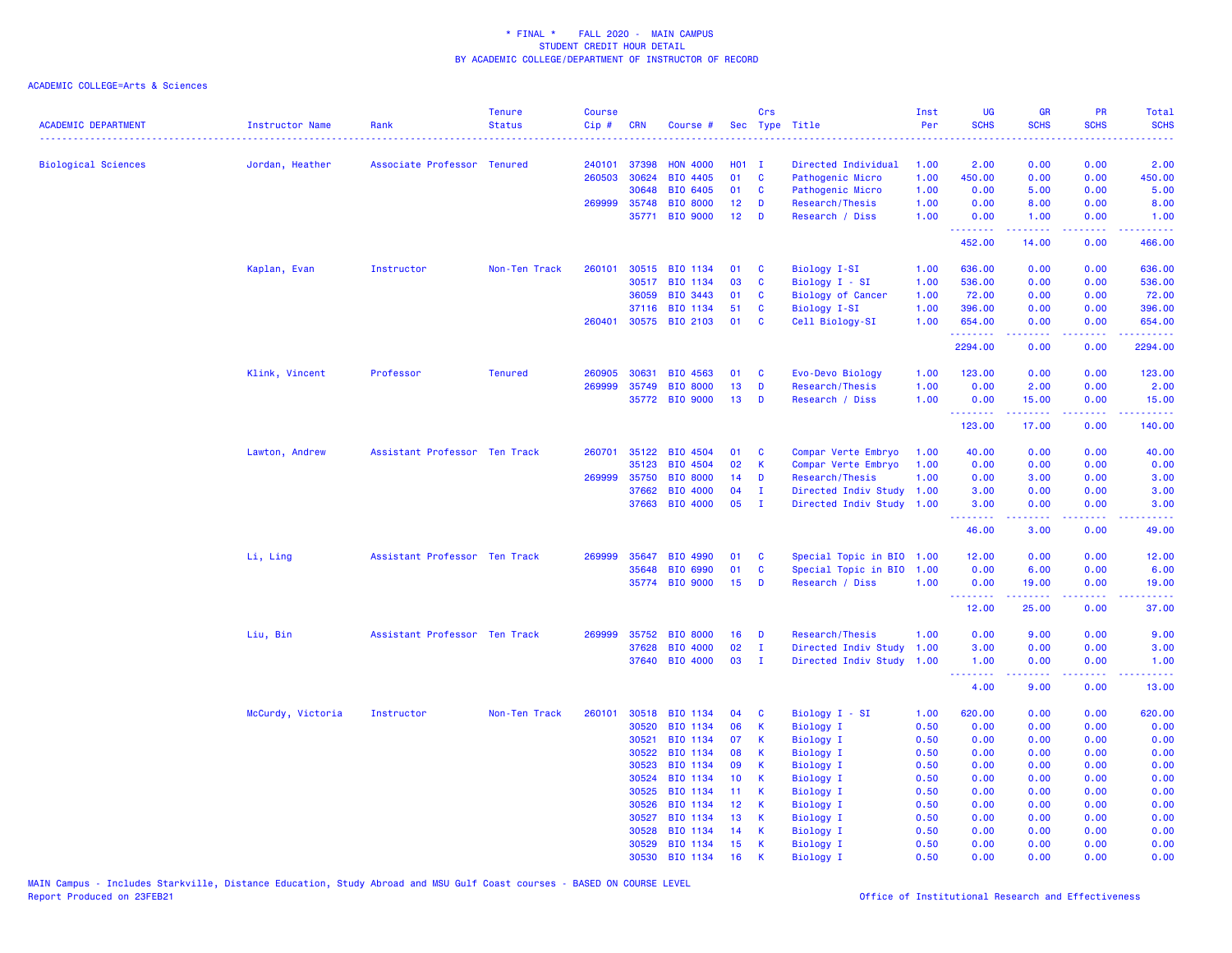| <b>ACADEMIC DEPARTMENT</b> | Instructor Name   | Rank                              | <b>Tenure</b><br><b>Status</b> | <b>Course</b><br>Cip# | <b>CRN</b>     | Course #              |              | Crs          | Sec Type Title                | Inst<br>Per  | <b>UG</b><br><b>SCHS</b> | <b>GR</b><br><b>SCHS</b>                                                                                                          | PR<br><b>SCHS</b>                                                                                                                 | <b>Total</b><br><b>SCHS</b> |
|----------------------------|-------------------|-----------------------------------|--------------------------------|-----------------------|----------------|-----------------------|--------------|--------------|-------------------------------|--------------|--------------------------|-----------------------------------------------------------------------------------------------------------------------------------|-----------------------------------------------------------------------------------------------------------------------------------|-----------------------------|
|                            |                   |                                   |                                |                       |                |                       |              |              |                               |              |                          |                                                                                                                                   |                                                                                                                                   |                             |
| <b>Biological Sciences</b> | McCurdy, Victoria | Instructor                        | Non-Ten Track                  | 260101                | 30531          | BIO 1134              | 17           | к            | <b>Biology I</b>              | 0.50         | 0.00                     | 0.00                                                                                                                              | 0.00                                                                                                                              | 0.00                        |
|                            |                   |                                   |                                |                       | 30532          | BIO 1134              | 18           | $\mathsf{K}$ | <b>Biology I</b>              | 0.50         | 0.00                     | 0.00                                                                                                                              | 0.00                                                                                                                              | 0.00                        |
|                            |                   |                                   |                                |                       | 30533          | BIO 1134              | 19           | К            | <b>Biology I</b>              | 0.50         | 0.00                     | 0.00                                                                                                                              | 0.00                                                                                                                              | 0.00                        |
|                            |                   |                                   |                                |                       | 30534          | BIO 1134              | 20           | К            | <b>Biology I</b>              | 0.50         | 0.00                     | 0.00                                                                                                                              | 0.00                                                                                                                              | 0.00                        |
|                            |                   |                                   |                                |                       | 30535          | BIO 1134              | 21           | К            | <b>Biology I</b>              | 0.50         | 0.00                     | 0.00                                                                                                                              | 0.00                                                                                                                              | 0.00                        |
|                            |                   |                                   |                                |                       | 30536          | BIO 1134              | 22           | К            | <b>Biology I</b>              | 0.50         | 0.00                     | 0.00                                                                                                                              | 0.00                                                                                                                              | 0.00                        |
|                            |                   |                                   |                                |                       | 30537          | BIO 1134              | 23           | К            | <b>Biology I</b>              | 0.50         | 0.00                     | 0.00                                                                                                                              | 0.00                                                                                                                              | 0.00                        |
|                            |                   |                                   |                                |                       | 30538          | BIO 1134              | 24           | К            | <b>Biology I</b>              | 0.50         | 0.00                     | 0.00                                                                                                                              | 0.00                                                                                                                              | 0.00                        |
|                            |                   |                                   |                                |                       | 30539          | BIO 1134              | 25           | К            | <b>Biology I</b>              | 0.50         | 0.00                     | 0.00                                                                                                                              | 0.00                                                                                                                              | 0.00                        |
|                            |                   |                                   |                                |                       | 30540          | BIO 1134              | 26           | К            | Biology I                     | 0.50         | 0.00                     | 0.00                                                                                                                              | 0.00                                                                                                                              | 0.00                        |
|                            |                   |                                   |                                |                       | 30542          | BIO 1134              | 28           | к            | Biology I                     | 0.50         | 0.00                     | 0.00                                                                                                                              | 0.00                                                                                                                              | 0.00                        |
|                            |                   |                                   |                                |                       | 30543          | BIO 1134              | 29           | К            | <b>Biology I</b>              | 0.50         | 0.00                     | 0.00                                                                                                                              | 0.00                                                                                                                              | 0.00                        |
|                            |                   |                                   |                                |                       | 30544          | BIO 1134              | 30           | К            | <b>Biology I</b>              | 0.50         | 0.00                     | 0.00                                                                                                                              | 0.00                                                                                                                              | 0.00                        |
|                            |                   |                                   |                                |                       | 30545          | BIO 1134              | 33           | К            | Biology I                     | 0.50         | 0.00                     | 0.00                                                                                                                              | 0.00                                                                                                                              | 0.00                        |
|                            |                   |                                   |                                |                       | 30546          | BIO 1134              | 34           | К            | <b>Biology I</b>              | 0.50         | 0.00                     | 0.00                                                                                                                              | 0.00                                                                                                                              | 0.00                        |
|                            |                   |                                   |                                |                       | 30547          | BIO 1134              | 35           | К            | <b>Biology I</b>              | 0.50         | 0.00                     | 0.00                                                                                                                              | 0.00                                                                                                                              | 0.00                        |
|                            |                   |                                   |                                |                       | 30548          | BIO 1134              | 36           | K            | <b>Biology I</b>              | 0.50         | 0.00                     | 0.00                                                                                                                              | 0.00                                                                                                                              | 0.00                        |
|                            |                   |                                   |                                |                       | 30550          | BIO 1134              | 38           | К            | <b>Biology I</b>              | 0.50         | 0.00                     | 0.00                                                                                                                              | 0.00                                                                                                                              | 0.00                        |
|                            |                   |                                   |                                |                       | 30551          | BIO 1134              | 39<br>41     | К            | <b>Biology I</b>              | 0.50         | 0.00                     | 0.00                                                                                                                              | 0.00                                                                                                                              | 0.00                        |
|                            |                   |                                   |                                |                       | 30553<br>30554 | BIO 1134<br>BIO 1134  | 42           | К<br>К       | Biology I                     | 0.50<br>0.50 | 0.00<br>0.00             | 0.00<br>0.00                                                                                                                      | 0.00<br>0.00                                                                                                                      | 0.00<br>0.00                |
|                            |                   |                                   |                                |                       | 30555          | BIO 1134              | 43           | К            | Biology I<br><b>Biology I</b> | 0.50         | 0.00                     | 0.00                                                                                                                              | 0.00                                                                                                                              | 0.00                        |
|                            |                   |                                   |                                | 260802                | 34503          | BIO 6013              | 501          | <b>C</b>     | Genetics & Molecular          | 1.00         | 0.00                     | 54.00                                                                                                                             | 0.00                                                                                                                              | 54.00                       |
|                            |                   |                                   |                                |                       |                |                       |              |              |                               |              | 620.00                   | 54.00                                                                                                                             | والمحامر<br>0.00                                                                                                                  | 674.00                      |
|                            | Outlaw, Diana     | Associate Professor Tenured       |                                |                       | 260799 30642   | BIO 4703              | 01           | C            | Avian Diversity               | 1.00         | 87.00                    | 0.00                                                                                                                              | 0.00                                                                                                                              | 87.00                       |
|                            |                   |                                   |                                |                       | 30643          | BIO 4703              | 02           | K            | Avian Diversity               | 1.00         | 0.00                     | 0.00                                                                                                                              | 0.00                                                                                                                              | 0.00                        |
|                            |                   |                                   |                                |                       | 30656          | <b>BIO 6703</b>       | 01           | C            | Avian Diversity               | 1.00         | 0.00                     | 3.00                                                                                                                              | 0.00                                                                                                                              | 3.00                        |
|                            |                   |                                   |                                |                       | 30657          | <b>BIO 6703</b>       | 02           | К            | Avian Diversity               | 1.00         | 0.00                     | 0.00                                                                                                                              | 0.00                                                                                                                              | 0.00                        |
|                            |                   |                                   |                                | 269999                | 35753          | <b>BIO 8000</b>       | 17           | D            | Research/Thesis               | 1.00         | 0.00<br><u>.</u>         | 9.00<br>$\frac{1}{2} \left( \frac{1}{2} \right) \left( \frac{1}{2} \right) \left( \frac{1}{2} \right) \left( \frac{1}{2} \right)$ | 0.00<br>.                                                                                                                         | 9.00<br>.                   |
|                            |                   |                                   |                                |                       |                |                       |              |              |                               |              | 87.00                    | 12.00                                                                                                                             | 0.00                                                                                                                              | 99.00                       |
|                            | Palmer, Sara      | Non-Faculty                       | Not Applicable                 | 260101                |                | 35115 BIO 1011        | F01 C        |              | First Year Seminar            | 0.50         | 43.50                    | 0.00                                                                                                                              | 0.00                                                                                                                              | 43.50                       |
|                            |                   |                                   |                                |                       |                |                       |              |              |                               |              | 43.50                    | 0.00                                                                                                                              | 0.00                                                                                                                              | 43.50                       |
|                            | Reese, Mary       | Clinical Assist Pro Non-Ten Track |                                |                       |                | 260101 35115 BIO 1011 | <b>F01 C</b> |              | First Year Seminar            | 0.50         | 43.50<br><b></b>         | 0.00                                                                                                                              | 0.00<br>.                                                                                                                         | 43.50                       |
|                            |                   |                                   |                                |                       |                |                       |              |              |                               |              | 43.50                    | 0.00                                                                                                                              | 0.00                                                                                                                              | 43.50                       |
|                            | Reichert, Nancy   | Professor                         | <b>Tenured</b>                 | 260301                | 30622          | BIO 4204              | 01           | C            | <b>Plant Anatomy</b>          | 1.00         | 36.00                    | 0.00                                                                                                                              | 0.00                                                                                                                              | 36.00                       |
|                            |                   |                                   |                                |                       | 30623          | BIO 4204              | 03           | K            | <b>Plant Anatomy</b>          | 1.00         | 0.00                     | 0.00                                                                                                                              | 0.00                                                                                                                              | 0.00                        |
|                            |                   |                                   |                                | 269999                | 35755          | <b>BIO 8000</b>       | 19           | D            | Research/Thesis               | 1.00         | 0.00                     | 5.00                                                                                                                              | 0.00                                                                                                                              | 5.00                        |
|                            |                   |                                   |                                |                       | 35778          | <b>BIO 9000</b>       | 19           | D            | Research / Diss               | 1.00         | 0.00<br><b></b>          | 10.00                                                                                                                             | 0.00<br>$\frac{1}{2} \left( \frac{1}{2} \right) \left( \frac{1}{2} \right) \left( \frac{1}{2} \right) \left( \frac{1}{2} \right)$ | 10.00<br>.                  |
|                            |                   |                                   |                                |                       |                |                       |              |              |                               |              | 36.00                    | 15.00                                                                                                                             | 0.00                                                                                                                              | 51.00                       |
|                            | Roberts, Brandy   | Instructor                        | Non-Ten Track                  | 260503                | 30630          | BIO 4463              | 01           | C            | Bacterial Physiology          | 1.00         | 159.00                   | 0.00                                                                                                                              | 0.00                                                                                                                              | 159.00                      |
|                            |                   |                                   |                                | 260505                | 30602          | <b>BIO 3303</b>       | 01           | C            | Parasitology                  | 1.00         | 213.00                   | 0.00                                                                                                                              | 0.00                                                                                                                              | 213.00                      |
|                            |                   |                                   |                                |                       | 30603          | <b>BIO 3303</b>       | 02           | К            | Parasitology                  | 1.00         | 0.00                     | 0.00                                                                                                                              | 0.00                                                                                                                              | 0.00                        |
|                            |                   |                                   |                                |                       | 30604          | <b>BIO 3303</b>       | 03           | К            | Parasitology                  | 1.00         | 0.00                     | 0.00                                                                                                                              | 0.00                                                                                                                              | 0.00                        |
|                            |                   |                                   |                                | 511005                | 30619          | <b>BIO 4100</b>       | 01           | $\mathbf{H}$ | Med Tech Clinicals            | 1.00         | 84.00                    | 0.00                                                                                                                              | 0.00                                                                                                                              | 84.00                       |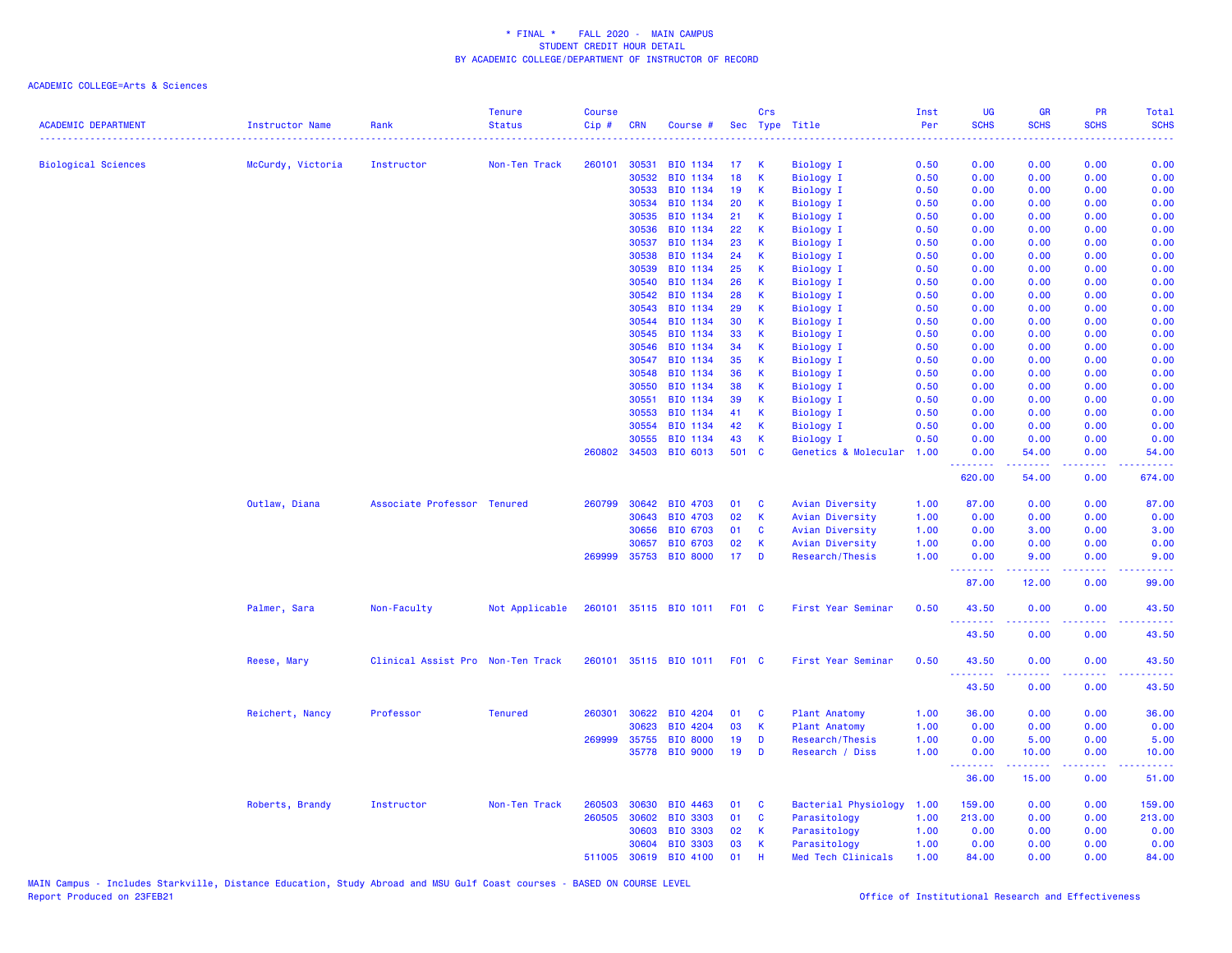| <b>ACADEMIC DEPARTMENT</b> | Instructor Name   | Rank                          | <b>Tenure</b><br><b>Status</b> | <b>Course</b><br>$Cip$ # | <b>CRN</b>     | Course #                           |                 | Crs                     | Sec Type Title                               | Inst<br>Per  | UG<br><b>SCHS</b>                                                                                                                 | <b>GR</b><br><b>SCHS</b> | PR<br><b>SCHS</b> | Total<br><b>SCHS</b> |
|----------------------------|-------------------|-------------------------------|--------------------------------|--------------------------|----------------|------------------------------------|-----------------|-------------------------|----------------------------------------------|--------------|-----------------------------------------------------------------------------------------------------------------------------------|--------------------------|-------------------|----------------------|
|                            |                   |                               |                                |                          |                |                                    |                 |                         |                                              |              | <u>.</u>                                                                                                                          |                          |                   |                      |
|                            |                   |                               |                                |                          |                |                                    |                 |                         |                                              |              | 456.00                                                                                                                            | 0.00                     | 0.00              | 456.00               |
| <b>Biological Sciences</b> | Speights, Cori    | Non-Faculty                   | Not Applicable                 |                          |                | 260101 30519 BIO 1134              | 05              | $\overline{\mathbf{C}}$ | Biology I-SI                                 | 1.00         | 604.00<br>.                                                                                                                       | 0.00                     | 0.00              | 604.00               |
|                            |                   |                               |                                |                          |                |                                    |                 |                         |                                              |              | 604.00                                                                                                                            | 0.00                     | 0.00              | 604.00               |
|                            | Stewart, James    | Lecturer                      | Non-Ten Track                  | 260701                   |                | 34506 BIO 8053                     | 501 C           |                         | Comp Study of Animal 1.00                    |              | 0.00<br><b></b>                                                                                                                   | 63.00<br>.               | 0.00              | 63.00<br>.           |
|                            |                   |                               |                                |                          |                |                                    |                 |                         |                                              |              | 0.00                                                                                                                              | 63.00                    | 0.00              | 63.00                |
|                            | Thornton, Justin  | Associate Professor Tenured   |                                | 260502                   | 34505          | BIO 8023                           | 501 C           |                         | Modern Microbiology                          | 1.00         | 0.00                                                                                                                              | 39.00                    | 0.00              | 39.00                |
|                            |                   |                               |                                | 269999                   | 35715          | <b>BIO 8990</b>                    | 02              | $\mathbf{C}$            | Special Topic in BIO                         | 1.00         | 0.00                                                                                                                              | 21.00                    | 0.00              | 21.00                |
|                            |                   |                               |                                |                          | 35756          | <b>BIO 8000</b>                    | 20              | D                       | Research/Thesis                              | 1.00         | 0.00                                                                                                                              | 2.00                     | 0.00              | 2.00                 |
|                            |                   |                               |                                |                          | 35779          | <b>BIO 9000</b>                    | 20              | D                       | Research / Diss                              | 1.00         | 0.00                                                                                                                              | 13.00                    | 0.00              | 13.00                |
|                            |                   |                               |                                |                          | 37627          | BIO 4000                           | 01              | $\blacksquare$          | Directed Indiv Study 1.00                    |              | 3.00<br>$\frac{1}{2} \left( \frac{1}{2} \right) \left( \frac{1}{2} \right) \left( \frac{1}{2} \right) \left( \frac{1}{2} \right)$ | 0.00<br>.                | 0.00<br>.         | 3.00<br>.            |
|                            |                   |                               |                                |                          |                |                                    |                 |                         |                                              |              | 3.00                                                                                                                              | 75.00                    | 0.00              | 78.00                |
|                            | Wang, Ying        | Assistant Professor Ten Track |                                | 269999                   | 35646          | <b>BIO 8990</b>                    | 01              | <b>C</b>                | Special Topic in BIO                         | 1.00         | 0.00                                                                                                                              | 24.00                    | 0.00              | 24.00                |
|                            |                   |                               |                                |                          | 35758          | <b>BIO 8000</b>                    | 22              | D                       | Research/Thesis                              | 1.00         | 0.00                                                                                                                              | 3.00                     | 0.00              | 3.00                 |
|                            |                   |                               |                                |                          | 35781          | <b>BIO 9000</b>                    | 22              | D                       | Research / Diss                              | 1.00         | 0.00<br>.                                                                                                                         | 12.00<br>.               | 0.00              | 12.00<br>.           |
|                            |                   |                               |                                |                          |                |                                    |                 |                         |                                              |              | 0.00                                                                                                                              | 39.00                    | 0.00              | 39.00                |
|                            | Welch, Mark       | Professor                     | <b>Tenured</b>                 | 260801                   | 30621          | BIO 4143                           | 01              | <b>C</b>                | <b>Population Genetics</b>                   | 1.00         | 69.00                                                                                                                             | 0.00                     | 0.00              | 69.00                |
|                            |                   |                               |                                |                          | 30645          | BIO 6143                           | 01              | $\mathbf{C}$            | <b>Population Genetics</b>                   | 1.00         | 0.00                                                                                                                              | 30.00                    | 0.00              | 30.00                |
|                            |                   |                               |                                | 269999                   | 35759          | <b>BIO 8000</b>                    | 23              | D                       | Research/Thesis                              | 1.00         | 0.00<br>.                                                                                                                         | 2.00                     | 0.00<br>.         | 2.00                 |
|                            |                   |                               |                                |                          |                |                                    |                 |                         |                                              |              | 69.00                                                                                                                             | 32.00                    | 0.00              | 101.00               |
|                            | Williamson, Emily | Instructor                    | Non-Ten Track                  | 260701                   | 30504          | BIO 1123                           | 01              | <b>C</b>                | Animal Biology-SI                            | 1.00         | 615.00                                                                                                                            | 0.00                     | 0.00              | 615.00               |
|                            |                   |                               |                                |                          | 30505          | BIO 1123                           | 02              | C                       | Animal Biology-SI                            | 1.00         | 552.00                                                                                                                            | 0.00                     | 0.00              | 552.00               |
|                            |                   |                               |                                |                          | 30506          | BIO 1123                           | 03              | K                       | Animal Biology                               | 1.00         | 0.00                                                                                                                              | 0.00                     | 0.00              | 0.00                 |
|                            |                   |                               |                                |                          | 30507          | BIO 1123                           | 04              | K                       | Animal Biology                               | 1.00         | 0.00                                                                                                                              | 0.00                     | 0.00              | 0.00                 |
|                            |                   |                               |                                |                          | 30508          | BIO 1123                           | 05              | K                       | Animal Biology                               | 1.00         | 0.00                                                                                                                              | 0.00                     | 0.00              | 0.00                 |
|                            |                   |                               |                                |                          | 30509          | BIO 1123                           | 06              | <b>K</b>                | Animal Biology                               | 1.00         | 0.00                                                                                                                              | 0.00                     | 0.00              | 0.00                 |
|                            |                   |                               |                                |                          | 30510          | BIO 1123                           | 07              | <b>K</b>                | Animal Biology                               | 1.00         | 0.00                                                                                                                              | 0.00                     | 0.00              | 0.00                 |
|                            |                   |                               |                                |                          | 30511<br>30512 | BIO 1123<br>BIO 1123               | 08<br>09        | K<br>К                  | Animal Biology<br>Animal Biology             | 1.00<br>1.00 | 0.00<br>0.00                                                                                                                      | 0.00<br>0.00             | 0.00<br>0.00      | 0.00<br>0.00         |
|                            |                   |                               |                                |                          | 30513          | BIO 1123                           | 10 <sup>°</sup> | $\mathsf{K}$            | Animal Biology                               | 1.00         | 0.00                                                                                                                              | 0.00                     | 0.00              | 0.00                 |
|                            |                   |                               |                                |                          | 30583          | <b>BIO 3004</b>                    | 01              | $\mathbf{C}$            | <b>Human Anatomy</b>                         | 1.00         | 224.00                                                                                                                            | 0.00                     | 0.00              | 224.00               |
|                            |                   |                               |                                |                          | 30584          | <b>BIO 3004</b>                    | 02              | C                       | <b>Human Anatomy</b>                         | 1.00         | 1060.00                                                                                                                           | 0.00                     | 0.00              | 1060.00              |
|                            |                   |                               |                                |                          | 30585          | <b>BIO 3004</b>                    | 03              | К                       | <b>Human Anatomy</b>                         | 1.00         | 0.00                                                                                                                              | 0.00                     | 0.00              | 0.00                 |
|                            |                   |                               |                                |                          | 30586          | <b>BIO 3004</b>                    | 04              | K                       | Human Anatomy                                | 1.00         | 0.00                                                                                                                              | 0.00                     | 0.00              | 0.00                 |
|                            |                   |                               |                                |                          | 30587          | <b>BIO 3004</b>                    | 05              | K                       | Human Anatomy                                | 1.00         | 0.00                                                                                                                              | 0.00                     | 0.00              | 0.00                 |
|                            |                   |                               |                                |                          | 30588          | <b>BIO 3004</b>                    | 06              | К                       | <b>Human Anatomy</b>                         | 1.00         | 0.00                                                                                                                              | 0.00                     | 0.00              | 0.00                 |
|                            |                   |                               |                                |                          | 30589          | <b>BIO 3004</b>                    | 07              | K                       | <b>Human Anatomy</b>                         | 1.00         | 0.00                                                                                                                              | 0.00                     | 0.00              | 0.00                 |
|                            |                   |                               |                                |                          | 30590          | <b>BIO 3004</b>                    | 08              | <b>K</b>                | <b>Human Anatomy</b>                         | 1.00         | 0.00                                                                                                                              | 0.00                     | 0.00              | 0.00                 |
|                            |                   |                               |                                |                          | 30591          | <b>BIO 3004</b>                    | 09              | К                       | <b>Human Anatomy</b>                         | 1.00         | 0.00                                                                                                                              | 0.00                     | 0.00              | 0.00                 |
|                            |                   |                               |                                |                          | 30592<br>30593 | <b>BIO 3004</b>                    | 10<br>11        | K<br>K                  | Human Anatomy                                | 1.00         | 0.00                                                                                                                              | 0.00                     | 0.00              | 0.00                 |
|                            |                   |                               |                                |                          | 30594          | <b>BIO 3004</b><br><b>BIO 3004</b> | 12              | K                       | <b>Human Anatomy</b><br><b>Human Anatomy</b> | 1.00<br>1.00 | 0.00<br>0.00                                                                                                                      | 0.00<br>0.00             | 0.00<br>0.00      | 0.00<br>0.00         |
|                            |                   |                               |                                |                          | 30595          | <b>BIO 3004</b>                    | 13              | K                       | <b>Human Anatomy</b>                         | 1.00         | 0.00                                                                                                                              | 0.00                     | 0.00              | 0.00                 |
|                            |                   |                               |                                |                          |                |                                    |                 |                         |                                              |              |                                                                                                                                   |                          |                   |                      |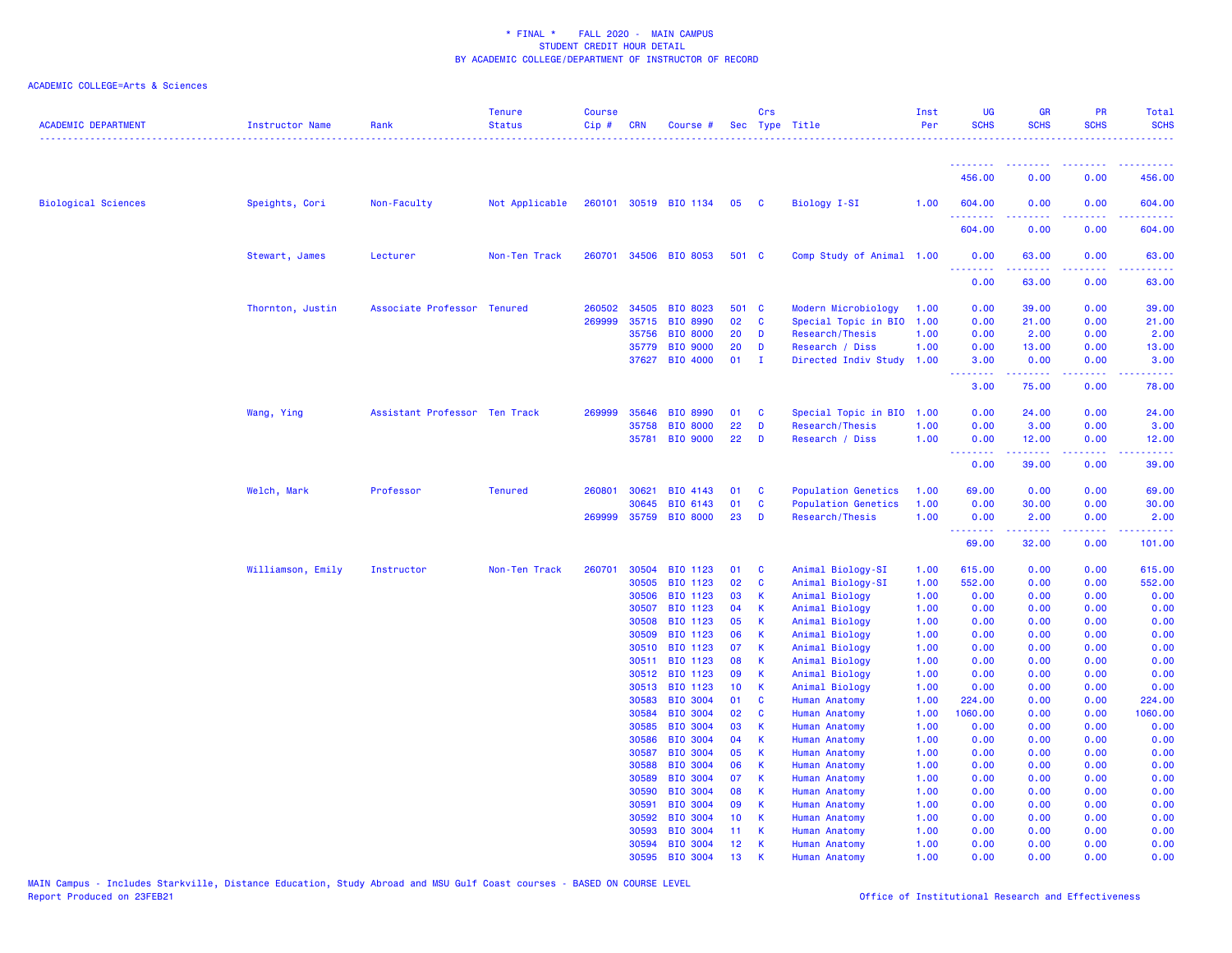| <b>ACADEMIC DEPARTMENT</b>            | Instructor Name   | Rank                              | Tenure<br>Status | Course<br>Cip# | <b>CRN</b> | Course # Sec Type Title    |       | Crs |                   | Inst<br>Per | UG<br><b>SCHS</b>   | <b>GR</b><br><b>SCHS</b> | <b>PR</b><br><b>SCHS</b> | Total<br><b>SCHS</b> |
|---------------------------------------|-------------------|-----------------------------------|------------------|----------------|------------|----------------------------|-------|-----|-------------------|-------------|---------------------|--------------------------|--------------------------|----------------------|
| <b>Biological Sciences</b>            | Williamson, Emily | Instructor                        | Non-Ten Track    |                |            | 260701 34502 BIO 1123      | 501 B |     | Animal Biology    | 1.00        | 123.00<br>--------- | 0.00<br>.                | 0.00<br>.                | 123,00<br>.          |
|                                       |                   |                                   |                  |                |            |                            |       |     |                   |             | 2574.00             | 0.00                     | 0.00                     | 2574.00              |
|                                       | Woodrey, Mark     | Research Assist Pro Non-Ten Track |                  |                |            | 030601 35681 WFA 8000 40 D |       |     | Research / Thesis | 1.00        | 0.00<br>---------   | 13,00<br>.               | 0.00                     | 13,00<br>            |
|                                       |                   |                                   |                  |                |            |                            |       |     |                   |             | 0.00                | 13,00                    | 0.00                     | 13,00                |
| ===================================== |                   |                                   |                  |                |            |                            |       |     |                   |             | ========            | ========                 | ---------                | ==========           |
| Biological Sciences                   |                   |                                   |                  |                |            |                            |       |     |                   |             | 14571.00            | 599.00                   | 0.00                     | 15170.00             |
| ===================================== |                   |                                   |                  |                |            |                            |       |     |                   |             | $=$ = = = = = = =   | $=$ = = = = = = =        | ========                 | ==========           |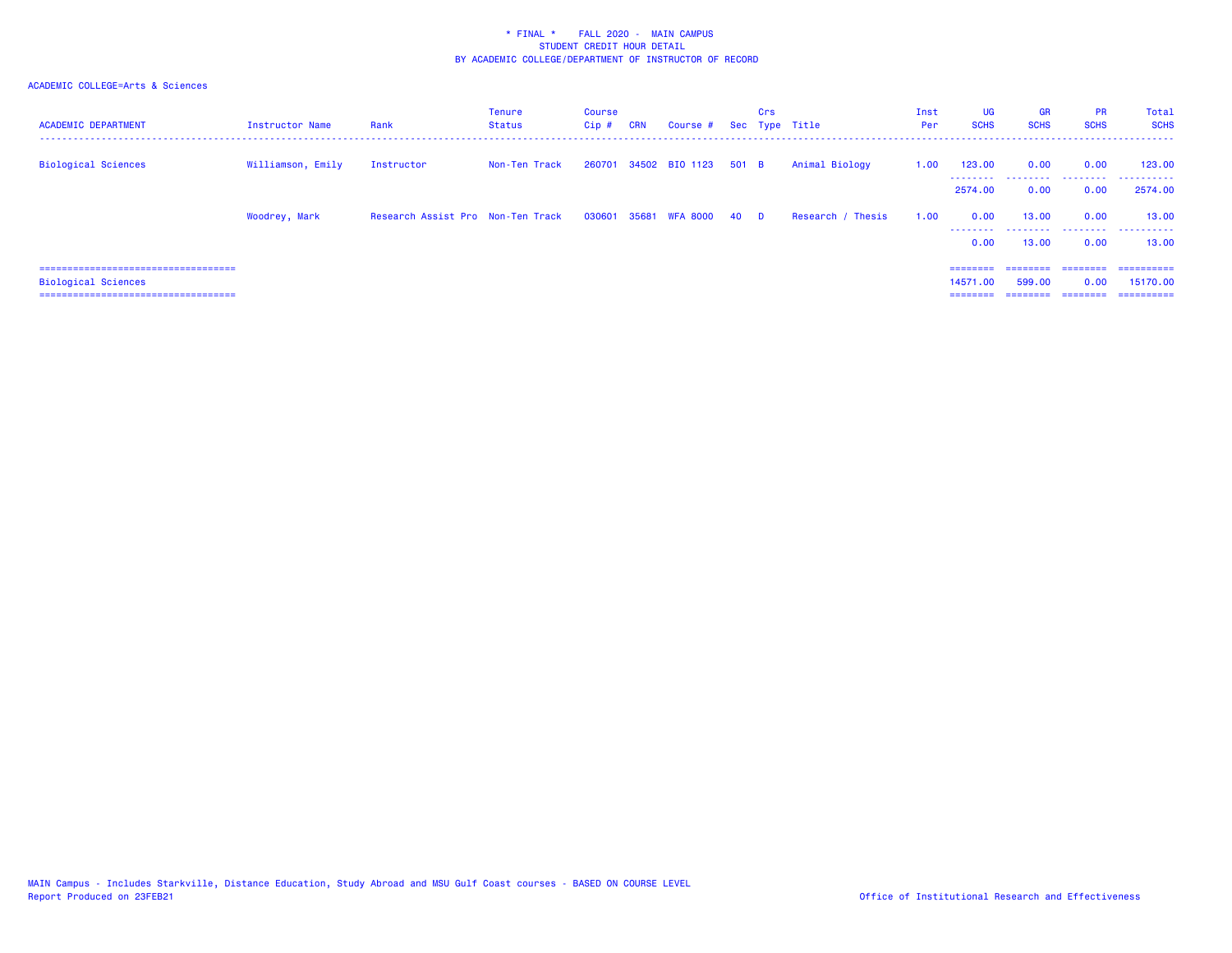| <b>ACADEMIC DEPARTMENT</b> | Instructor Name | Rank       | <b>Tenure</b><br><b>Status</b> | <b>Course</b><br>Cip# | <b>CRN</b> | Course #                       |                 | Crs          | Sec Type Title |                                                        | Inst<br>Per | UG<br><b>SCHS</b> | <b>GR</b><br><b>SCHS</b> | <b>PR</b><br><b>SCHS</b> | Total<br><b>SCHS</b> |
|----------------------------|-----------------|------------|--------------------------------|-----------------------|------------|--------------------------------|-----------------|--------------|----------------|--------------------------------------------------------|-------------|-------------------|--------------------------|--------------------------|----------------------|
|                            |                 |            |                                |                       |            |                                |                 |              |                |                                                        |             | 2.2.2.2.2.2.2     |                          | .                        | .                    |
| Chemistry                  | Brown, Teresa   | Instructor | Non-Ten Track                  | 400501                |            | 30775 CH 1211                  | 01 L            |              |                | Invst In Chemistry I 1.00                              |             | 23.00             | 0.00                     | 0.00                     | 23.00                |
|                            |                 |            |                                |                       |            | 30776 CH 1211                  | 02              | $-L$         |                | Invst In Chemistry I 1.00                              |             | 23.00             | 0.00                     | 0.00                     | 23.00                |
|                            |                 |            |                                |                       |            | 30777 CH 1211                  | 03 L            |              |                | Invst In Chemistry I 1.00                              |             | 20.00             | 0.00                     | 0.00                     | 20.00                |
|                            |                 |            |                                |                       |            | 30778 CH 1211                  | 04              | $\mathbf{L}$ |                | Invst In Chemistry I 1.00                              |             | 24.00             | 0.00                     | 0.00                     | 24.00                |
|                            |                 |            |                                |                       |            | 30779 CH 1211                  | 05              | $-L$         |                | Invst In Chemistry I 1.00                              |             | 19.00             | 0.00                     | 0.00                     | 19.00                |
|                            |                 |            |                                |                       |            | 30780 CH 1211                  | 06              | $-L$         |                | Invst In Chemistry I 1.00                              |             | 20.00             | 0.00                     | 0.00                     | 20.00                |
|                            |                 |            |                                |                       |            | 30781 CH 1211                  | 07 L            |              |                | Invst In Chemistry I 1.00                              |             | 21.00             | 0.00                     | 0.00                     | 21.00                |
|                            |                 |            |                                |                       |            | 30782 CH 1211                  | 08 L            |              |                | Invst In Chemistry I 1.00                              |             | 19.00             | 0.00                     | 0.00                     | 19.00                |
|                            |                 |            |                                |                       |            | 30783 CH 1211                  | 10 <sub>1</sub> | $\mathbf{L}$ |                | Invst In Chemistry I 1.00                              |             | 22.00             | 0.00                     | 0.00                     | 22.00                |
|                            |                 |            |                                |                       |            | 30784 CH 1211                  | 11 L            |              |                | Invst In Chemistry I 1.00                              |             | 24.00             | 0.00                     | 0.00                     | 24.00                |
|                            |                 |            |                                |                       |            | 30785 CH 1211                  | 13 L            |              |                | Invst In Chemistry I 1.00                              |             | 18.00             | 0.00                     | 0.00                     | 18.00                |
|                            |                 |            |                                |                       |            | 30786 CH 1211                  | 14              | $\mathbf{L}$ |                | Invst In Chemistry I 1.00                              |             | 19.00             | 0.00                     | 0.00                     | 19.00                |
|                            |                 |            |                                |                       |            | 30787 CH 1211                  | 15 L            |              |                | Invst In Chemistry I 1.00                              |             | 12.00             | 0.00                     | 0.00                     | 12.00                |
|                            |                 |            |                                |                       |            | 30788 CH 1211                  | 16 L            |              |                | Invst In Chemistry I 1.00                              |             | 19.00             | 0.00                     | 0.00                     | 19.00                |
|                            |                 |            |                                |                       |            | 30789 CH 1211                  | 17 L            |              |                | Invst In Chemistry I 1.00                              |             | 21.00             | 0.00                     | 0.00                     | 21.00                |
|                            |                 |            |                                |                       |            | 30790 CH 1211                  | 18              | $-L$         |                | Invst In Chemistry I 1.00                              |             | 23.00             | 0.00                     | 0.00                     | 23.00                |
|                            |                 |            |                                |                       |            | 30791 CH 1211                  | 19 L            |              |                | Invst In Chemistry I 1.00                              |             | 24.00             | 0.00                     | 0.00                     | 24.00                |
|                            |                 |            |                                |                       |            | 30792 CH 1211                  | 20              | - L          |                | Invst In Chemistry I 1.00                              |             | 22.00             | 0.00                     | 0.00                     | 22.00                |
|                            |                 |            |                                |                       |            | 30793 CH 1211                  | 21 L            |              |                | Invst In Chemistry I 1.00                              |             | 18.00             | 0.00                     | 0.00                     | 18.00                |
|                            |                 |            |                                |                       |            | 30794 CH 1211                  | 22              | - L          |                | Invst In Chemistry I 1.00                              |             | 23.00             | 0.00                     | 0.00                     | 23.00                |
|                            |                 |            |                                |                       |            | 30795 CH 1211                  | 23              | - L          |                | Invst In Chemistry I 1.00                              |             | 23.00             | 0.00                     | 0.00                     | 23.00                |
|                            |                 |            |                                |                       |            | 30797 CH 1211                  | 26              | $-L$         |                | Invst In Chemistry I 1.00                              |             | 20.00             | 0.00                     | 0.00                     | 20.00                |
|                            |                 |            |                                |                       |            | 30799 CH 1211                  | 28              | - L          |                | Invst In Chemistry I 1.00                              |             | 13.00             | 0.00                     | 0.00                     | 13.00                |
|                            |                 |            |                                |                       | 30800      | CH 1211                        | 29              | $-L$         |                | Invst In Chemistry I 1.00                              |             | 11.00             | 0.00                     | 0.00                     | 11.00                |
|                            |                 |            |                                |                       |            | 30802 CH 1211                  | 31              | - L          |                | Invst In Chemistry I 1.00                              |             | 19.00             | 0.00                     | 0.00                     | 19.00                |
|                            |                 |            |                                |                       |            | 30803 CH 1211                  | 32              | $-L$         |                | Invst In Chemistry I 1.00                              |             | 22.00             | 0.00                     | 0.00                     | 22.00                |
|                            |                 |            |                                |                       |            | 30804 CH 1211                  | 33              | $-L$         |                | Invst In Chemistry I 1.00                              |             | 24.00             | 0.00                     | 0.00                     | 24.00                |
|                            |                 |            |                                |                       |            | 30805 CH 1211                  | 34              | $-L$         |                | Invst In Chemistry I 1.00                              |             | 18.00             | 0.00                     | 0.00                     | 18.00                |
|                            |                 |            |                                |                       | 30806      | CH 1211                        | 35              | $\mathbf{L}$ |                | Invst In Chemistry I 1.00                              |             | 21.00             | 0.00                     | 0.00                     | 21.00                |
|                            |                 |            |                                |                       |            | 30807 CH 1211                  | 36              | - L          |                | Invst In Chemistry I 1.00                              |             | 19.00             | 0.00                     | 0.00                     | 19.00                |
|                            |                 |            |                                |                       | 30808      | CH 1211                        | 37 L            |              |                | Invst In Chemistry I 1.00                              |             | 13.00             | 0.00                     | 0.00                     | 13.00                |
|                            |                 |            |                                |                       |            | 30809 CH 1211                  | 38              | $-L$         |                | Invst In Chemistry I 1.00                              |             | 18.00             | 0.00                     | 0.00                     | 18.00                |
|                            |                 |            |                                |                       |            | 30810 CH 1211                  | 39              | - L          |                | Invst In Chemistry I 1.00                              |             | 17.00             | 0.00                     | 0.00                     | 17.00                |
|                            |                 |            |                                |                       |            | 30811 CH 1211                  | 40 L            |              |                | Invst In Chemistry I 1.00                              |             | 23.00             | 0.00                     | 0.00                     | 23.00                |
|                            |                 |            |                                |                       |            | 30812 CH 1211                  | 41 L            |              |                | Invst In Chemistry I 1.00                              |             | 19.00             | 0.00                     | 0.00                     | 19.00                |
|                            |                 |            |                                |                       |            | 30813 CH 1211                  | 42 L            |              |                | Invst In Chemistry I 1.00                              |             | 24.00             | 0.00                     | 0.00                     | 24.00                |
|                            |                 |            |                                |                       |            | 30814 CH 1211                  | 43              | $\mathbf{L}$ |                | Invst In Chemistry I 1.00                              |             | 20.00             | 0.00                     | 0.00                     | 20.00                |
|                            |                 |            |                                |                       |            | 30815 CH 1211                  | 44              | - L          |                | Invst In Chemistry I 1.00                              |             | 16.00             | 0.00                     | 0.00                     | 16.00                |
|                            |                 |            |                                |                       |            | 30816 CH 1211<br>30817 CH 1211 | 45 L<br>46      | $-L$         |                | Invst In Chemistry I 1.00                              |             | 21.00             | 0.00                     | 0.00                     | 21.00                |
|                            |                 |            |                                |                       |            | 30818 CH 1211                  | 47 L            |              |                | Invst In Chemistry I 1.00<br>Invst In Chemistry I 1.00 |             | 19.00<br>21.00    | 0.00<br>0.00             | 0.00<br>0.00             | 19.00<br>21.00       |
|                            |                 |            |                                |                       |            |                                |                 |              |                |                                                        |             |                   |                          |                          |                      |
|                            |                 |            |                                |                       |            | 30819 CH 1211                  | 48<br>49        | $-L$<br>- L  |                | Invst In Chemistry I 1.00                              |             | 18.00             | 0.00                     | 0.00                     | 18.00                |
|                            |                 |            |                                |                       |            | 30820 CH 1211                  |                 | - L          |                | Invst In Chemistry I 1.00                              |             | 23.00             | 0.00                     | 0.00                     | 23.00                |
|                            |                 |            |                                |                       |            | 30821 CH 1211<br>30822 CH 1211 | 50<br>51 L      |              |                | Invst In Chemistry I 1.00                              |             | 22.00<br>21.00    | 0.00<br>0.00             | 0.00<br>0.00             | 22.00<br>21.00       |
|                            |                 |            |                                |                       |            | 30823 CH 1211                  | 52              | $-L$         |                | Invst In Chemistry I 1.00<br>Invst In Chemistry I 1.00 |             |                   |                          |                          | 21.00                |
|                            |                 |            |                                |                       |            | 30824 CH 1211                  | 53              | - L          |                | Invst In Chemistry I 1.00                              |             | 21.00<br>22.00    | 0.00                     | 0.00<br>0.00             | 22.00                |
|                            |                 |            |                                |                       |            | 30825 CH 1211                  | 54              | $-L$         |                | Invst In Chemistry I 1.00                              |             | 19.00             | 0.00<br>0.00             | 0.00                     | 19.00                |
|                            |                 |            |                                |                       |            | 30826 CH 1211                  | 55              | - L          |                | Invst In Chemistry I 1.00                              |             | 20.00             | 0.00                     | 0.00                     | 20.00                |
|                            |                 |            |                                |                       |            | 30827 CH 1211                  | 56              | $-L$         |                | Invst In Chemistry I 1.00                              |             | 21.00             | 0.00                     | 0.00                     | 21.00                |
|                            |                 |            |                                |                       |            | 30828 CH 1211                  | 57 L            |              |                | Invst In Chemistry I 1.00                              |             | 18.00             | 0.00                     | 0.00                     | 18.00                |
|                            |                 |            |                                |                       | 30829      | CH 1211                        | 58              | - L          |                |                                                        |             |                   |                          |                          |                      |
|                            |                 |            |                                |                       |            | 30830 CH 1211                  | 59              | - L          |                | Invst In Chemistry I 1.00<br>Invst In Chemistry I 1.00 |             | 13.00<br>23.00    | 0.00<br>0.00             | 0.00<br>0.00             | 13.00<br>23.00       |
|                            |                 |            |                                |                       |            | 30831 CH 1211                  | 60              | $\mathbf{L}$ |                | Invst In Chemistry I 1.00                              |             | 22.00             | 0.00                     | 0.00                     | 22.00                |
|                            |                 |            |                                |                       |            |                                |                 |              |                |                                                        |             |                   |                          |                          |                      |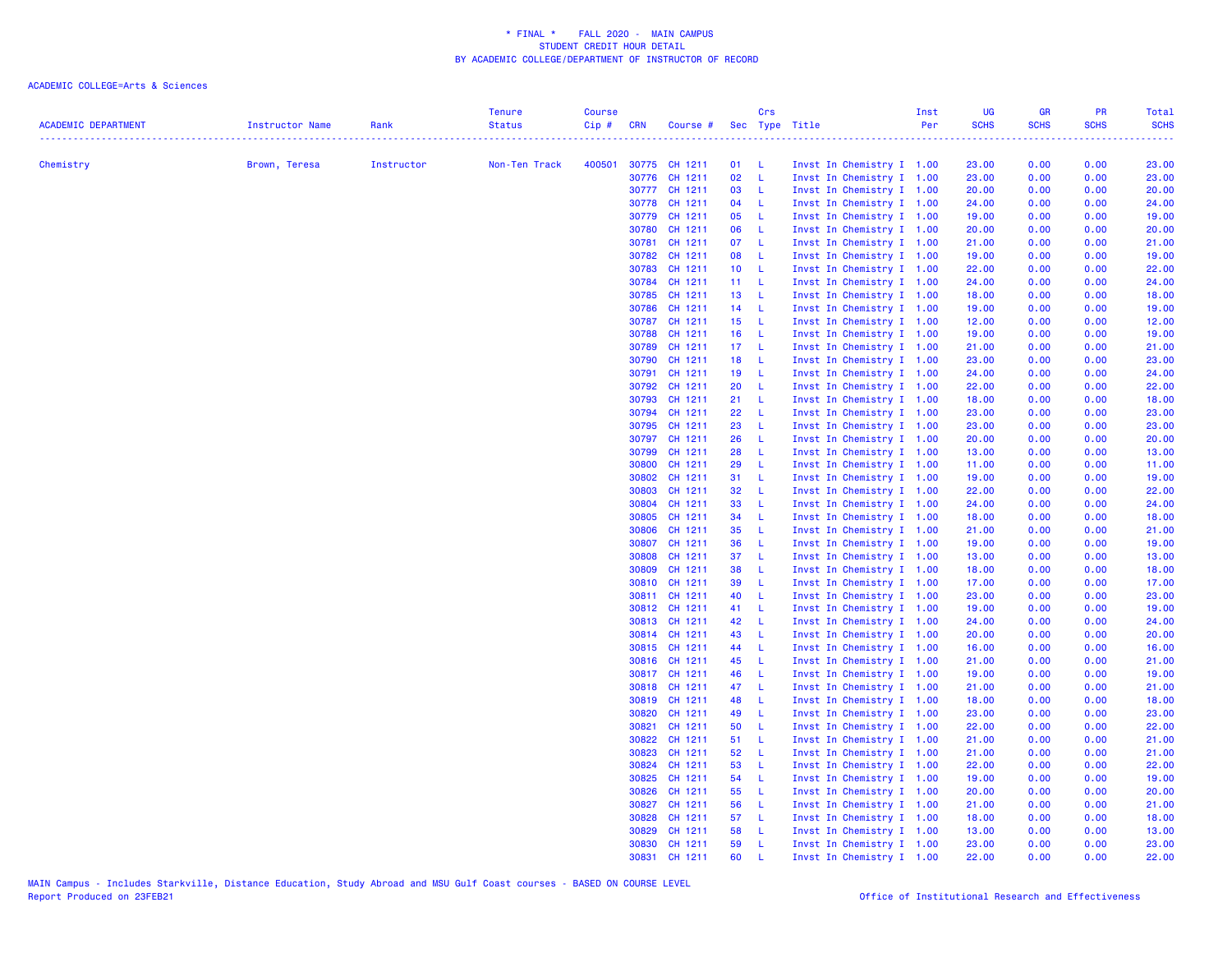| <b>ACADEMIC DEPARTMENT</b> | <b>Instructor Name</b> | Rank                              | <b>Tenure</b><br><b>Status</b> | <b>Course</b><br>$Cip$ # | <b>CRN</b> | Course #           |                 | Crs            | Sec Type Title                    | Inst<br>Per  | UG<br><b>SCHS</b>   | <b>GR</b><br><b>SCHS</b> | <b>PR</b><br><b>SCHS</b> | Total<br><b>SCHS</b>                                                                                                               |
|----------------------------|------------------------|-----------------------------------|--------------------------------|--------------------------|------------|--------------------|-----------------|----------------|-----------------------------------|--------------|---------------------|--------------------------|--------------------------|------------------------------------------------------------------------------------------------------------------------------------|
| Chemistry                  |                        | Instructor                        | Non-Ten Track                  | 400501                   | 30832      | CH 1211            | 61              | -L             | Invst In Chemistry I 1.00         |              | . <b>.</b><br>23.00 | 0.00                     | 0.00                     | $\frac{1}{2} \left( \frac{1}{2} \right) \left( \frac{1}{2} \right) \left( \frac{1}{2} \right) \left( \frac{1}{2} \right)$<br>23.00 |
|                            | Brown, Teresa          |                                   |                                |                          | 30879      | CH 1221            | 02              | L              | Invst Chemistry II                | 1.00         | 22.00               | 0.00                     | 0.00                     | 22.00                                                                                                                              |
|                            |                        |                                   |                                |                          | 30880      | CH 1221            | 03              | -L             | Invst Chemistry II                | 1.00         | 21.00               | 0.00                     | 0.00                     | 21.00                                                                                                                              |
|                            |                        |                                   |                                |                          | 30881      | CH 1221            | 04              | - L            | Invst Chemistry II                | 1.00         | 17.00               | 0.00                     | 0.00                     | 17.00                                                                                                                              |
|                            |                        |                                   |                                |                          | 30883      | CH 1221            | 07              | - L            | Invst Chemistry II                | 1.00         | 21.00               | 0.00                     | 0.00                     | 21.00                                                                                                                              |
|                            |                        |                                   |                                |                          | 30884      | CH 1221            | 08              | $\mathsf{L}$   | Invst Chemistry II                | 1.00         | 20.00               | 0.00                     | 0.00                     | 20.00                                                                                                                              |
|                            |                        |                                   |                                |                          | 30885      | CH 1221            | 09              | L.             | Invst Chemistry II                | 1.00         | 21.00               | 0.00                     | 0.00                     | 21.00                                                                                                                              |
|                            |                        |                                   |                                |                          | 30887      | CH 1221            | 12 <sup>°</sup> | - L            | Invst Chemistry II                | 1.00         | 23.00               | 0.00                     | 0.00                     | 23.00                                                                                                                              |
|                            |                        |                                   |                                |                          | 30889      | CH 1221            | 15 <sub>1</sub> | <b>L</b>       | Invst Chemistry II                | 1.00         | 22.00               | 0.00                     | 0.00                     | 22.00                                                                                                                              |
|                            |                        |                                   |                                |                          | 30890      | CH 1221            | 16              | L              | Invst Chemistry II                | 1.00         | 23.00               | 0.00                     | 0.00                     | 23.00                                                                                                                              |
|                            |                        |                                   |                                |                          | 30892      | CH 1221            | 20              | -L             | Invst Chemistry II                | 1.00         | 20.00               | 0.00                     | 0.00                     | 20.00                                                                                                                              |
|                            |                        |                                   |                                |                          | 37411      | CH 1211            | 66              | -L.            | Invst In Chemistry I              | 1.00         | 9.00                | 0.00                     | 0.00                     | 9.00                                                                                                                               |
|                            |                        |                                   |                                |                          |            | 37456 CH 1221      | 21              | - L            | Invst Chemistry II                | 1.00         | 3.00<br>.           | 0.00<br>-----            | 0.00<br>.                | 3.00<br>.                                                                                                                          |
|                            |                        |                                   |                                |                          |            |                    |                 |                |                                   |              | 1323.00             | 0.00                     | 0.00                     | 1323.00                                                                                                                            |
|                            | Creutz, Sidney         | Assistant Professor Ten Track     |                                | 240102                   | 37646      | CH 4800            | 08              | $\mathbf{I}$   | Undergraduate Resear              | 1.00         | 4.00                | 0.00                     | 0.00                     | 4.00                                                                                                                               |
|                            |                        |                                   |                                | 400501                   | 30842      | CH 1213            | 06              | C              | Chemistry I                       | 0.90         | 59.40               | 0.00                     | 0.00                     | 59.40                                                                                                                              |
|                            |                        |                                   |                                |                          | 30843      | CH 1213            | 07              | C              | Chemistry I                       | 0.90         | 67.50               | 0.00                     | 0.00                     | 67.50                                                                                                                              |
|                            |                        |                                   |                                |                          | 30844      | CH 1213            | 08              | C              | Chemistry I                       | 0.90         | 75.60               | 0.00                     | 0.00                     | 75.60                                                                                                                              |
|                            |                        |                                   |                                |                          | 30845      | CH 1213            | 09              | <b>C</b>       | Chemistry I                       | 0.90         | 62.10               | 0.00                     | 0.00                     | 62.10                                                                                                                              |
|                            |                        |                                   |                                |                          | 30846      | CH 1213            | 10 <sub>1</sub> | C              | Chemistry I                       | 0.90         | 59.40               | 0.00                     | 0.00                     | 59.40                                                                                                                              |
|                            |                        |                                   |                                |                          | 30847      | CH 1213            | 11 <sub>1</sub> | C              | Chemistry I                       | 0.90         | 54.00               | 0.00                     | 0.00                     | 54.00                                                                                                                              |
|                            |                        |                                   |                                |                          | 30848      | CH 1213            | 12 <sub>1</sub> | C              | Chemistry I                       | 0.90         | 56.70               | 0.00                     | 0.00                     | 56.70                                                                                                                              |
|                            |                        |                                   |                                |                          | 30849      | CH 1213            | 13              | C              | Chemistry I                       | 0.90         | 59.40               | 0.00                     | 0.00                     | 59.40                                                                                                                              |
|                            |                        |                                   |                                |                          | 36720      | <b>CH 8000</b>     | 01              | D              | Research / Thesis                 | 1.00         | 0.00                | 9.00                     | 0.00                     | 9.00                                                                                                                               |
|                            |                        |                                   |                                |                          |            | 36736 CH 9000      | 01              | D              | Research / Diss                   | 1.00         | 0.00<br>.           | 12.00<br>.               | 0.00<br>د د د د          | 12.00<br>.                                                                                                                         |
|                            |                        |                                   |                                |                          |            |                    |                 |                |                                   |              | 498.10              | 21.00                    | 0.00                     | 519.10                                                                                                                             |
|                            | Cui, Xin               | Assistant Professor Ten Track     |                                | 240102                   | 37462      | <b>CH 4800</b>     | 06              | $\blacksquare$ | Undergraduate Resear 1.00         |              | 3.00                | 0.00                     | 0.00                     | 3.00                                                                                                                               |
|                            |                        |                                   |                                | 400501                   | 36737      | <b>CH 9000</b>     | 02              | D              | Research / Diss                   | 1.00         | 0.00                | 49.00                    | 0.00                     | 49.00                                                                                                                              |
|                            |                        |                                   |                                | 400504                   | 30930      | CH 4513            | 01              | C              | Organic Chemistry I               | 0.20         | 22.20               | 0.00                     | 0.00                     | 22.20                                                                                                                              |
|                            |                        |                                   |                                |                          | 30931      | CH 4513            | 02              | C              | Organic Chemistry I               | 0.20         | 21.00               | 0.00                     | 0.00                     | 21.00                                                                                                                              |
|                            |                        |                                   |                                |                          | 30934      | CH 4513            | 05              | C              | Organic Chemistry I               | 0.20         | 22.80               | 0.00                     | 0.00                     | 22.80                                                                                                                              |
|                            |                        |                                   |                                |                          | 30935      | CH 4513            | 06              | C              | Organic Chemistry I               | 0.20         | 24.60               | 0.00                     | 0.00                     | 24.60                                                                                                                              |
|                            |                        |                                   |                                |                          | 30948      | CH 4554            | 01              | C              | Integrated Organic I 1.00         |              | 20.00               | 0.00                     | 0.00                     | 20.00                                                                                                                              |
|                            |                        |                                   |                                |                          | 30949      | CH 4554            | 02              | K              | Integrated Organic I 1.00         |              | 0.00                | 0.00                     | 0.00                     | 0.00                                                                                                                               |
|                            |                        |                                   |                                |                          | 30950      | CH 4554            | 03              | $\mathsf K$    | Integrated Organic I 1.00         |              | 0.00                | 0.00                     | 0.00                     | 0.00                                                                                                                               |
|                            |                        |                                   |                                |                          | 30951      | CH 4554            | H01 C           |                | Integrated Organic I 1.00         |              | 28.00<br>.          | 0.00                     | 0.00                     | 28.00<br>.                                                                                                                         |
|                            |                        |                                   |                                |                          |            |                    |                 |                |                                   |              | 141.60              | 49.00                    | 0.00                     | 190.60                                                                                                                             |
|                            | Dornshuld, Eric        | Clinical Assist Pro Non-Ten Track |                                | 400501                   | 30774      | CH 1141            | 01              | C              | Prof Chem: Paths                  | 1.00         | 30.00               | 0.00                     | 0.00                     | 30.00                                                                                                                              |
|                            |                        |                                   |                                |                          | 30894      | CH 1223            | 01              | $\mathbf{C}$   | Chemistry II-SI                   | 1.00         | 210.00              | 0.00                     | 0.00                     | 210.00                                                                                                                             |
|                            |                        |                                   |                                |                          | 30895      | CH 1223            | 02              | C              | Chemistry II-SI                   | 1.00         | 204.00              | 0.00                     | 0.00                     | 204.00                                                                                                                             |
|                            |                        |                                   |                                |                          | 30896      | CH 1223<br>CH 1223 | 03<br>04        | C              | Chemistry II-SI                   | 1.00         | 213.00              | 0.00                     | 0.00                     | 213.00                                                                                                                             |
|                            |                        |                                   |                                |                          | 30897      | CH 4711            | 01              | C<br>C         | Chemistry II-SI<br>Senior Seminar | 1.00<br>1.00 | 207.00              | 0.00                     | 0.00                     | 207.00                                                                                                                             |
|                            |                        |                                   |                                |                          | 30962      |                    |                 |                |                                   |              | 16.00<br>222222     | 0.00<br>.                | 0.00<br>ن د د د          | 16.00<br>.                                                                                                                         |
|                            |                        |                                   |                                |                          |            |                    |                 |                |                                   |              | 880.00              | 0.00                     | 0.00                     | 880.00                                                                                                                             |
|                            | Emerson, Joseph        | Associate Professor Tenured       |                                | 400501                   | 30850      | CH 1213            | 14              | C              | Chemistry I                       | 0.90         | 78.30               | 0.00                     | 0.00                     | 78.30                                                                                                                              |
|                            |                        |                                   |                                |                          |            | 30851 CH 1213      | 15              | C              | Chemistry I                       | 0.90         | 86.40               | 0.00                     | 0.00                     | 86.40                                                                                                                              |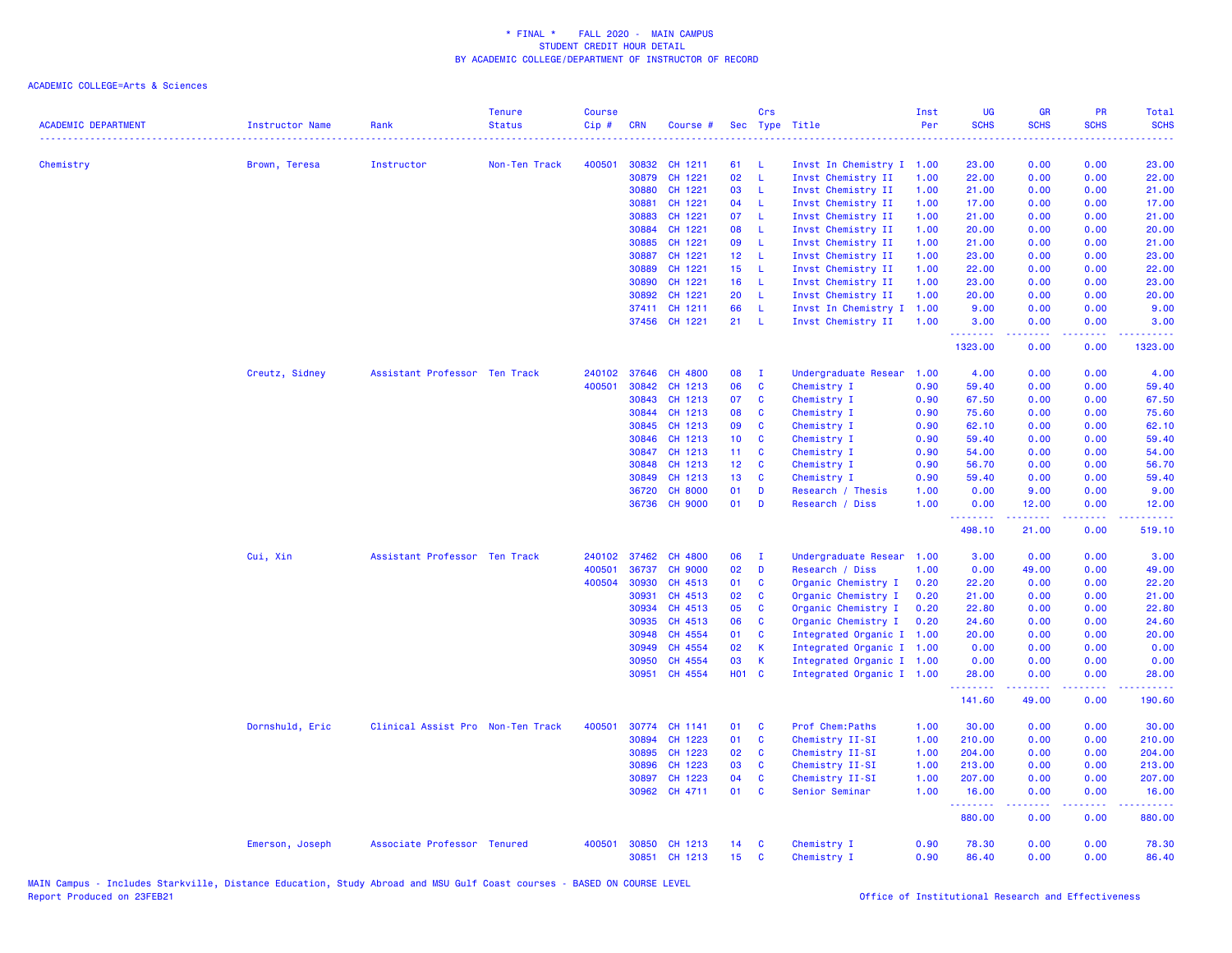| <b>ACADEMIC DEPARTMENT</b> | <b>Instructor Name</b>                             | Rank<br>. <u>.</u> .          | <b>Tenure</b><br><b>Status</b> | <b>Course</b><br>Cip# | <b>CRN</b>   | Course #             |                 | Crs          | Sec Type Title                        | Inst<br>Per<br>. | UG<br><b>SCHS</b>                                        | <b>GR</b><br><b>SCHS</b> | PR<br><b>SCHS</b>                                                                                                                 | Total<br><b>SCHS</b><br>.                                                                                                           |
|----------------------------|----------------------------------------------------|-------------------------------|--------------------------------|-----------------------|--------------|----------------------|-----------------|--------------|---------------------------------------|------------------|----------------------------------------------------------|--------------------------|-----------------------------------------------------------------------------------------------------------------------------------|-------------------------------------------------------------------------------------------------------------------------------------|
| Chemistry                  | Emerson, Joseph                                    | Associate Professor Tenured   |                                | 400501                | 30852        | CH 1213              | 16 <sup>1</sup> | C            | Chemistry I                           | 0.90             | 89.10                                                    | 0.00                     | 0.00                                                                                                                              | 89.10                                                                                                                               |
|                            |                                                    |                               |                                |                       | 30853        | CH 1213              | 17 <sub>1</sub> | $\mathbf{C}$ | Chemistry I                           | 0.90             | 91.80                                                    | 0.00                     | 0.00                                                                                                                              | 91.80                                                                                                                               |
|                            |                                                    |                               |                                |                       | 30854        | CH 1213              | 18              | C            | Chemistry I                           | 0.90             | 81.00                                                    | 0.00                     | 0.00                                                                                                                              | 81.00                                                                                                                               |
|                            |                                                    |                               |                                |                       | 36722        | <b>CH 8000</b>       | 03              | D            |                                       |                  | 0.00                                                     | 6.00                     | 0.00                                                                                                                              |                                                                                                                                     |
|                            |                                                    |                               |                                |                       | 36738        | <b>CH 9000</b>       | 03              | D            | Research / Thesis                     | 1.00<br>1.00     | 0.00                                                     | 15.00                    | 0.00                                                                                                                              | 6.00<br>15.00                                                                                                                       |
|                            |                                                    |                               |                                |                       |              | 37117 CH 1213        | $H42$ C         |              | Research / Diss<br>Chemistry I-Honors | 0.90             | 72.90                                                    | 0.00                     | 0.00                                                                                                                              | 72.90                                                                                                                               |
|                            |                                                    |                               |                                | 400599                |              | 37214 CH 8990        | 01              | <b>C</b>     |                                       |                  |                                                          |                          |                                                                                                                                   |                                                                                                                                     |
|                            |                                                    |                               |                                |                       |              |                      |                 |              | Special Topic In CH                   | 1.00             | 0.00<br><u>.</u>                                         | 6.00<br>.                | 0.00<br>.                                                                                                                         | 6.00                                                                                                                                |
|                            |                                                    |                               |                                |                       |              |                      |                 |              |                                       |                  | 499.50                                                   | 27.00                    | 0.00                                                                                                                              | 526.50                                                                                                                              |
|                            | Fitzkee, Nicholas                                  | Associate Professor Tenured   |                                | 260202                | 35484        | CH 8613              | 01 C            |              | Methods in Biophys C                  | 1.00             | 0.00                                                     | 30.00                    | 0.00                                                                                                                              | 30.00                                                                                                                               |
|                            |                                                    |                               |                                | 400501                | 30961        | CH 4603              | 13              | -L           | Undergraduate Resear                  | 1.00             | 3.00                                                     | 0.00                     | 0.00                                                                                                                              | 3.00                                                                                                                                |
|                            |                                                    |                               |                                |                       | 36723        | <b>CH 8000</b>       | 04              | D            | Research / Thesis                     | 1.00             | 0.00                                                     | 9.00                     | 0.00                                                                                                                              | 9.00                                                                                                                                |
|                            |                                                    |                               |                                |                       |              | 36739 CH 9000        | 04              | D            | Research / Diss                       | 1.00             | 0.00<br>--------                                         | 10.00<br>المستمعا        | 0.00<br>بالأباب                                                                                                                   | 10.00<br>.                                                                                                                          |
|                            |                                                    |                               |                                |                       |              |                      |                 |              |                                       |                  | 3.00                                                     | 49.00                    | 0.00                                                                                                                              | 52.00                                                                                                                               |
|                            | Gangishetty, Mahesh                                | Assistant Professor Ten Track |                                | 400506                |              | 30911 CH 4413        | 01              | <b>C</b>     | Thermo and Kinetics                   | 1.00             | 75.00                                                    | 0.00                     | 0.00                                                                                                                              | 75.00                                                                                                                               |
|                            |                                                    |                               |                                |                       |              |                      |                 |              |                                       |                  | .<br>75.00                                               | 0.00                     | $\frac{1}{2} \left( \frac{1}{2} \right) \left( \frac{1}{2} \right) \left( \frac{1}{2} \right) \left( \frac{1}{2} \right)$<br>0.00 | .<br>75.00                                                                                                                          |
|                            | Gwaltney, Steven                                   | Professor                     | <b>Tenured</b>                 | 400501                | 30908        | CH 3141              | 01              | C            | Prof Chem: Literatur 1.00             |                  | 24.00                                                    | 0.00                     | 0.00                                                                                                                              | 24.00                                                                                                                               |
|                            |                                                    |                               |                                |                       | 36740        | <b>CH 9000</b>       | 05              | D            | Research / Diss                       | 1.00             | 0.00                                                     | 21.00                    | 0.00                                                                                                                              | 21.00                                                                                                                               |
|                            |                                                    |                               |                                |                       |              | 400502 30968 CH 8423 | 01              | C            | Molecular Structure                   | 1.00             | 0.00<br><u>.</u>                                         | 30.00<br>د د د د د       | 0.00<br>.                                                                                                                         | 30.00<br>المتمامي                                                                                                                   |
|                            |                                                    |                               |                                |                       |              |                      |                 |              |                                       |                  | 24.00                                                    | 51.00                    | 0.00                                                                                                                              | 75.00                                                                                                                               |
|                            | Hollis, Thedford                                   | Professor                     | <b>Tenured</b>                 | 400501                | 36741        | <b>CH 9000</b>       | 06              | D            | Research / Diss                       | 1.00             | 0.00                                                     | 51.00                    | 0.00                                                                                                                              | 51.00                                                                                                                               |
|                            |                                                    |                               |                                | 400504                | 35482        | CH 4523              | 03              | C            | Organic Chemistry II 1.00             |                  | 87.00                                                    | 0.00                     | 0.00                                                                                                                              | 87.00                                                                                                                               |
|                            |                                                    |                               |                                |                       |              | 35483 CH 4523        | 04              | <b>C</b>     | Organic Chemistry II 1.00             |                  | 90.00<br>.                                               | 0.00                     | 0.00<br>$\sim$ $\sim$ $\sim$ $\sim$                                                                                               | 90.00<br>$\omega$ is $\omega$ in .                                                                                                  |
|                            |                                                    |                               |                                |                       |              |                      |                 |              |                                       |                  | 177.00                                                   | 51.00                    | 0.00                                                                                                                              | 228.00                                                                                                                              |
|                            | Johnson, Christopher Assistant Professor Ten Track |                               |                                |                       |              | 240102 37700 CH 4800 | 09              | $\mathbf{I}$ | Undergraduate Resear 1.00             |                  | 1.00<br><b><i><u><u><b>Little Little</b></u></u></i></b> | 0.00<br>.                | 0.00<br>$\frac{1}{2} \left( \frac{1}{2} \right) \left( \frac{1}{2} \right) \left( \frac{1}{2} \right) \left( \frac{1}{2} \right)$ | 1.00<br>$\frac{1}{2} \left( \frac{1}{2} \right) \left( \frac{1}{2} \right) \left( \frac{1}{2} \right) \left( \frac{1}{2} \right)$   |
|                            |                                                    |                               |                                |                       |              |                      |                 |              |                                       |                  | 1.00                                                     | 0.00                     | 0.00                                                                                                                              | 1.00                                                                                                                                |
|                            | Mlsna, Debra                                       | Associate Professor Tenured   |                                |                       | 260202 30459 | <b>BCH 4603</b>      | 02              | C            | Gen Biochem I                         | 1.00             | 39.00                                                    | 0.00                     | 0.00                                                                                                                              | 39.00                                                                                                                               |
|                            |                                                    |                               |                                |                       | 35287        | <b>BCH 4603</b>      | <b>HO2</b>      | <b>C</b>     | Gen Biochem I                         | 1.00             | 12.00                                                    | 0.00                     | 0.00                                                                                                                              | 12.00                                                                                                                               |
|                            |                                                    |                               |                                | 400501                |              | 36742 CH 9000        | 07              | D            | Research / Diss                       | 1.00             | 0.00<br><b>.</b> .                                       | 25.00<br>المتمامين       | 0.00<br>.                                                                                                                         | 25.00<br>.                                                                                                                          |
|                            |                                                    |                               |                                |                       |              |                      |                 |              |                                       |                  | 51.00                                                    | 25.00                    | 0.00                                                                                                                              | 76.00                                                                                                                               |
|                            | Mlsna, Todd                                        | Professor                     | <b>Tenured</b>                 |                       |              | 240102 37463 CH 4800 | 07              | $\mathbf{I}$ | Undergraduate Resear                  | 1.00             | 13.00                                                    | 0.00                     | 0.00                                                                                                                              | 13.00                                                                                                                               |
|                            |                                                    |                               |                                | 400501                | 36727        | <b>CH 8000</b>       | 08              | D            | Research / Thesis                     | 1.00             | 0.00                                                     | 5.00                     | 0.00                                                                                                                              | 5.00                                                                                                                                |
|                            |                                                    |                               |                                |                       | 36743        | <b>CH 9000</b>       | 08              | D            | Research / Diss                       | 1.00             | 0.00                                                     | 72.00                    | 0.00                                                                                                                              | 72.00                                                                                                                               |
|                            |                                                    |                               |                                |                       |              | 400502 30907 CH 2313 | 01              | C            | Analytical Chemistry 1.00             |                  | 117.00<br>.                                              | 0.00<br>د د د د د        | 0.00<br>.                                                                                                                         | 117.00<br>$\frac{1}{2} \left( \frac{1}{2} \right) \left( \frac{1}{2} \right) \left( \frac{1}{2} \right) \left( \frac{1}{2} \right)$ |
|                            |                                                    |                               |                                |                       |              |                      |                 |              |                                       |                  | 130.00                                                   | 77.00                    | 0.00                                                                                                                              | 207.00                                                                                                                              |
|                            | Montiel Palma, Virgi Assistant Professor Ten Track |                               |                                | 400501                | 36744        | <b>CH 9000</b>       | 09              | D            | Research / Diss                       | 1.00             | 0.00                                                     | 14.00                    | 0.00                                                                                                                              | 14.00                                                                                                                               |
|                            |                                                    |                               |                                | 400599                |              | 37209 CH 8990        | 03              | $\mathbf{C}$ | Special Topic In CH                   | 1.00             | 0.00                                                     | 27.00                    | 0.00                                                                                                                              | 27.00                                                                                                                               |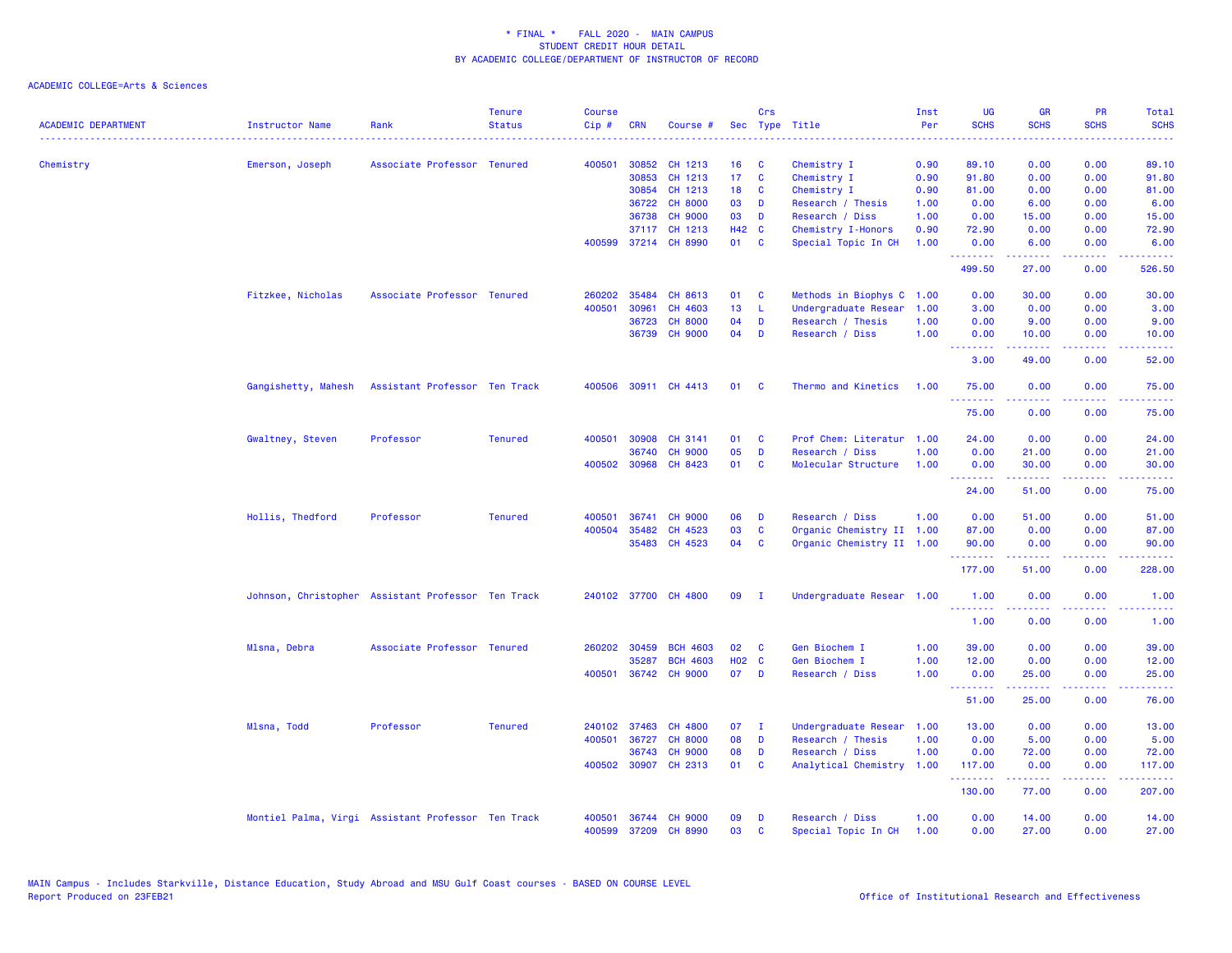| <b>ACADEMIC DEPARTMENT</b> | Instructor Name                                    | Rank                              | <b>Tenure</b><br><b>Status</b> | <b>Course</b><br>Cip# | <b>CRN</b>     | Course #                               |                       | Crs               | Sec Type Title                         | Inst<br>Per  | <b>UG</b><br><b>SCHS</b>            | <b>GR</b><br><b>SCHS</b> | <b>PR</b><br><b>SCHS</b>                                                                                                  | Total<br><b>SCHS</b> |
|----------------------------|----------------------------------------------------|-----------------------------------|--------------------------------|-----------------------|----------------|----------------------------------------|-----------------------|-------------------|----------------------------------------|--------------|-------------------------------------|--------------------------|---------------------------------------------------------------------------------------------------------------------------|----------------------|
|                            |                                                    |                                   |                                |                       |                |                                        |                       |                   |                                        |              | .                                   |                          |                                                                                                                           |                      |
|                            |                                                    |                                   |                                |                       |                |                                        |                       |                   |                                        |              | 0.00                                | 41.00                    | 0.00                                                                                                                      | 41.00                |
| Chemistry                  | Munoz Hernandez, Mig Associate Professor Ten Track |                                   |                                | 400501                | 36745          | <b>CH 9000</b><br>400599 37435 CH 8990 | 10 <sub>1</sub><br>04 | D<br>$\mathbf{C}$ | Research / Diss<br>Special Topic In CH | 1.00<br>1.00 | 0.00<br>0.00                        | 6.00<br>15.00            | 0.00<br>0.00                                                                                                              | 6.00<br>15.00        |
|                            |                                                    |                                   |                                |                       |                |                                        |                       |                   |                                        |              | $\sim$ $\sim$ $\sim$ $\sim$<br>0.00 | 21.00                    | $\omega$ is $\omega$ in<br>0.00                                                                                           | 21.00                |
|                            | Nettles, Charles                                   | Instructor                        | Non-Ten Track                  |                       | 400502 30904   | CH 2311                                | 01 L                  |                   | Analytical Chem I La 0.10              |              | 1.20                                | 0.00                     | 0.00                                                                                                                      | 1.20                 |
|                            |                                                    |                                   |                                |                       | 30905          | CH 2311                                | 02                    | -L                | Analytical Chem I La                   | 0.10         | 1.20                                | 0.00                     | 0.00                                                                                                                      | 1.20                 |
|                            |                                                    |                                   |                                | 400504                | 30912          | CH 4511                                | 01                    | - L               | Org Chem Lab I                         | 1.00         | 24.00                               | 0.00                     | 0.00                                                                                                                      | 24.00                |
|                            |                                                    |                                   |                                |                       | 30913          | CH 4511                                | 03                    | -L                | Org Chem Lab I                         | 1.00         | 22.00                               | 0.00                     | 0.00                                                                                                                      | 22.00                |
|                            |                                                    |                                   |                                |                       | 30914          | CH 4511                                | 06                    | -L                | Org Chem Lab I                         | 1.00         | 24.00                               | 0.00                     | 0.00                                                                                                                      | 24.00                |
|                            |                                                    |                                   |                                |                       | 30915          | CH 4511                                | 08                    | - L               | Org Chem Lab I                         | 1.00         | 24.00                               | 0.00                     | 0.00                                                                                                                      | 24.00                |
|                            |                                                    |                                   |                                |                       | 30916          | CH 4511                                | 10 <sub>1</sub>       | - L               | Org Chem Lab I                         | 1.00         | 22.00                               | 0.00                     | 0.00                                                                                                                      | 22.00                |
|                            |                                                    |                                   |                                |                       |                | 30917 CH 4511                          | 12 <sub>2</sub>       | - L               | Org Chem Lab I                         | 1.00         | 23.00                               | 0.00                     | 0.00                                                                                                                      | 23.00                |
|                            |                                                    |                                   |                                |                       | 30918          | CH 4511                                | 16                    | - L               | Org Chem Lab I                         | 1.00         | 24.00                               | 0.00                     | 0.00                                                                                                                      | 24.00                |
|                            |                                                    |                                   |                                |                       | 30919          | CH 4511                                | 19                    | $\mathsf{L}$      | Org Chem Lab I                         | 1.00         | 22.00                               | 0.00                     | 0.00                                                                                                                      | 22.00                |
|                            |                                                    |                                   |                                |                       | 30920          | CH 4511                                | 21                    | -L                | Org Chem Lab I                         | 1.00         | 20.00                               | 0.00                     | 0.00                                                                                                                      | 20.00                |
|                            |                                                    |                                   |                                |                       | 30921          | CH 4511                                | 23                    | -L                | Org Chem Lab I                         | 1.00         | 24.00                               | 0.00                     | 0.00                                                                                                                      | 24.00                |
|                            |                                                    |                                   |                                |                       | 30922          | CH 4511                                | 24                    | -L                | Org Chem Lab I                         | 1.00         | 24.00                               | 0.00                     | 0.00                                                                                                                      | 24.00                |
|                            |                                                    |                                   |                                |                       | 30923          | CH 4511                                | 25                    | - L               | Org Chem Lab I                         | 1.00         | 23.00                               | 0.00                     | 0.00                                                                                                                      | 23.00                |
|                            |                                                    |                                   |                                |                       | 30924          | CH 4511                                | 27                    | -L                | Org Chem Lab I                         | 1.00         | 24.00                               | 0.00                     | 0.00                                                                                                                      | 24.00                |
|                            |                                                    |                                   |                                |                       | 30925          | CH 4511                                | 28                    | L.                | Org Chem Lab I                         | 1.00         | 24.00                               | 0.00                     | 0.00                                                                                                                      | 24.00                |
|                            |                                                    |                                   |                                |                       | 30926          | CH 4511                                | 29                    | -L                | Org Chem Lab I                         | 1.00         | 24.00                               | 0.00                     | 0.00                                                                                                                      | 24.00                |
|                            |                                                    |                                   |                                |                       | 30927          | CH 4511                                | 30                    | L.                | Org Chem Lab I                         | 1.00         | 23.00                               | 0.00                     | 0.00                                                                                                                      | 23.00                |
|                            |                                                    |                                   |                                |                       | 30932          | CH 4513                                | 03                    | $\mathbf{C}$      | Organic Chemistry I                    | 1.00         | 114.00                              | 0.00                     | 0.00                                                                                                                      | 114.00               |
|                            |                                                    |                                   |                                |                       | 30933          | CH 4513                                | 04                    | <b>C</b>          | Organic Chemistry I                    | 1.00         | 132.00                              | 0.00                     | 0.00                                                                                                                      | 132.00               |
|                            |                                                    |                                   |                                |                       | 30940          | CH 4521                                | 03                    | -L                | Org Chem Lab II                        | 1.00         | 16.00                               | 0.00                     | 0.00                                                                                                                      | 16.00                |
|                            |                                                    |                                   |                                |                       | 30941          | CH 4521                                | 04                    | -L                | Org Chem Lab II                        | 1.00         | 14.00                               | 0.00                     | 0.00                                                                                                                      | 14.00                |
|                            |                                                    |                                   |                                |                       | 30942          | CH 4521                                | 08                    | $\mathsf{L}$      | Org Chem Lab II                        | 1.00         | 14.00                               | 0.00                     | 0.00                                                                                                                      | 14.00                |
|                            |                                                    |                                   |                                |                       | 30943<br>30944 | CH 4521<br>CH 4521                     | 13<br>14              | -L<br>- L         | Org Chem Lab II<br>Org Chem Lab II     | 1.00<br>1.00 | 14.00<br>14.00                      | 0.00<br>0.00             | 0.00<br>0.00                                                                                                              | 14.00<br>14.00       |
|                            |                                                    |                                   |                                |                       | 30945          | CH 4521                                | 21                    | - L               |                                        | 1.00         | 16.00                               | 0.00                     | 0.00                                                                                                                      | 16.00                |
|                            |                                                    |                                   |                                |                       | 30963          | CH 6511                                | 21                    | - L               | Org Chem Lab II                        | 1.00         |                                     |                          | 0.00                                                                                                                      |                      |
|                            |                                                    |                                   |                                |                       | 30964          | CH 6513                                | 03                    | <b>C</b>          | Org Chem Lab I<br>Organic Chemistry I  | 1.00         | 0.00<br>0.00                        | 1.00<br>3.00             | 0.00                                                                                                                      | 1.00<br>3.00         |
|                            |                                                    |                                   |                                |                       | 37412          | CH 4511                                | 33                    | -L                | Org Chem Lab I                         | 1.00         | 5.00                                | 0.00                     | 0.00                                                                                                                      | 5.00                 |
|                            |                                                    |                                   |                                |                       |                | 37455 CH 4521                          | 22                    | -L                | Org Chem Lab II                        | 1.00         | 2.00                                | 0.00                     | 0.00                                                                                                                      | 2.00                 |
|                            |                                                    |                                   |                                |                       |                |                                        |                       |                   |                                        |              | .                                   | د د د د                  | $\frac{1}{2} \left( \frac{1}{2} \right) \left( \frac{1}{2} \right) \left( \frac{1}{2} \right) \left( \frac{1}{2} \right)$ | .                    |
|                            |                                                    |                                   |                                |                       |                |                                        |                       |                   |                                        |              | 714.40                              | 4.00                     | 0.00                                                                                                                      | 718.40               |
|                            | Nettles, Whitnee                                   | Clinical Assist Pro Non-Ten Track |                                | 400501                | 30837          | CH 1213                                | 01                    | <b>C</b>          | Chemistry I                            | 1.00         | 117.00                              | 0.00                     | 0.00                                                                                                                      | 117.00               |
|                            |                                                    |                                   |                                |                       | 30838          | CH 1213                                | 02                    | C                 | Chemistry I                            | 1.00         | 117.00                              | 0.00                     | 0.00                                                                                                                      | 117.00               |
|                            |                                                    |                                   |                                |                       | 30839          | CH 1213                                | 03                    | $\mathbf{C}$      | Chemistry I                            | 1.00         | 114.00                              | 0.00                     | 0.00                                                                                                                      | 114.00               |
|                            |                                                    |                                   |                                |                       | 30840          | CH 1213                                | 04                    | $\mathbf{C}$      | Chemistry I                            | 1.00         | 126.00                              | 0.00                     | 0.00                                                                                                                      | 126.00               |
|                            |                                                    |                                   |                                |                       | 30841          | CH 1213                                | 05                    | C                 | Chemistry I                            | 1.00         | 108.00                              | 0.00                     | 0.00                                                                                                                      | 108.00               |
|                            |                                                    |                                   |                                |                       | 30842          | CH 1213                                | 06                    | $\mathbf{C}$      | Chemistry I                            | 0.10         | 6.60                                | 0.00                     | 0.00                                                                                                                      | 6.60                 |
|                            |                                                    |                                   |                                |                       | 30843          | CH 1213                                | 07                    | $\mathbf{C}$      | Chemistry I                            | 0.10         | 7.50                                | 0.00                     | 0.00                                                                                                                      | 7.50                 |
|                            |                                                    |                                   |                                |                       | 30844          | CH 1213                                | 08                    | $\mathbf{C}$      | Chemistry I                            | 0.10         | 8.40                                | 0.00                     | 0.00                                                                                                                      | 8.40                 |
|                            |                                                    |                                   |                                |                       | 30845          | CH 1213                                | 09                    | C                 | Chemistry I                            | 0.10         | 6.90                                | 0.00                     | 0.00                                                                                                                      | 6.90                 |
|                            |                                                    |                                   |                                |                       | 30846          | CH 1213                                | 10 <sub>1</sub>       | $\mathbf{C}$      | Chemistry I                            | 0.10         | 6.60                                | 0.00                     | 0.00                                                                                                                      | 6.60                 |
|                            |                                                    |                                   |                                |                       | 30847          | CH 1213                                | 11                    | C                 | Chemistry I                            | 0.10         | 6.00                                | 0.00                     | 0.00                                                                                                                      | 6.00                 |
|                            |                                                    |                                   |                                |                       | 30848          | CH 1213                                | 12 <sub>2</sub>       | $\mathbf{C}$      | Chemistry I                            | 0.10         | 6.30                                | 0.00                     | 0.00                                                                                                                      | 6.30                 |
|                            |                                                    |                                   |                                |                       | 30849          | CH 1213                                | 13                    | $\mathbf{c}$      | Chemistry I                            | 0.10         | 6.60                                | 0.00                     | 0.00                                                                                                                      | 6.60                 |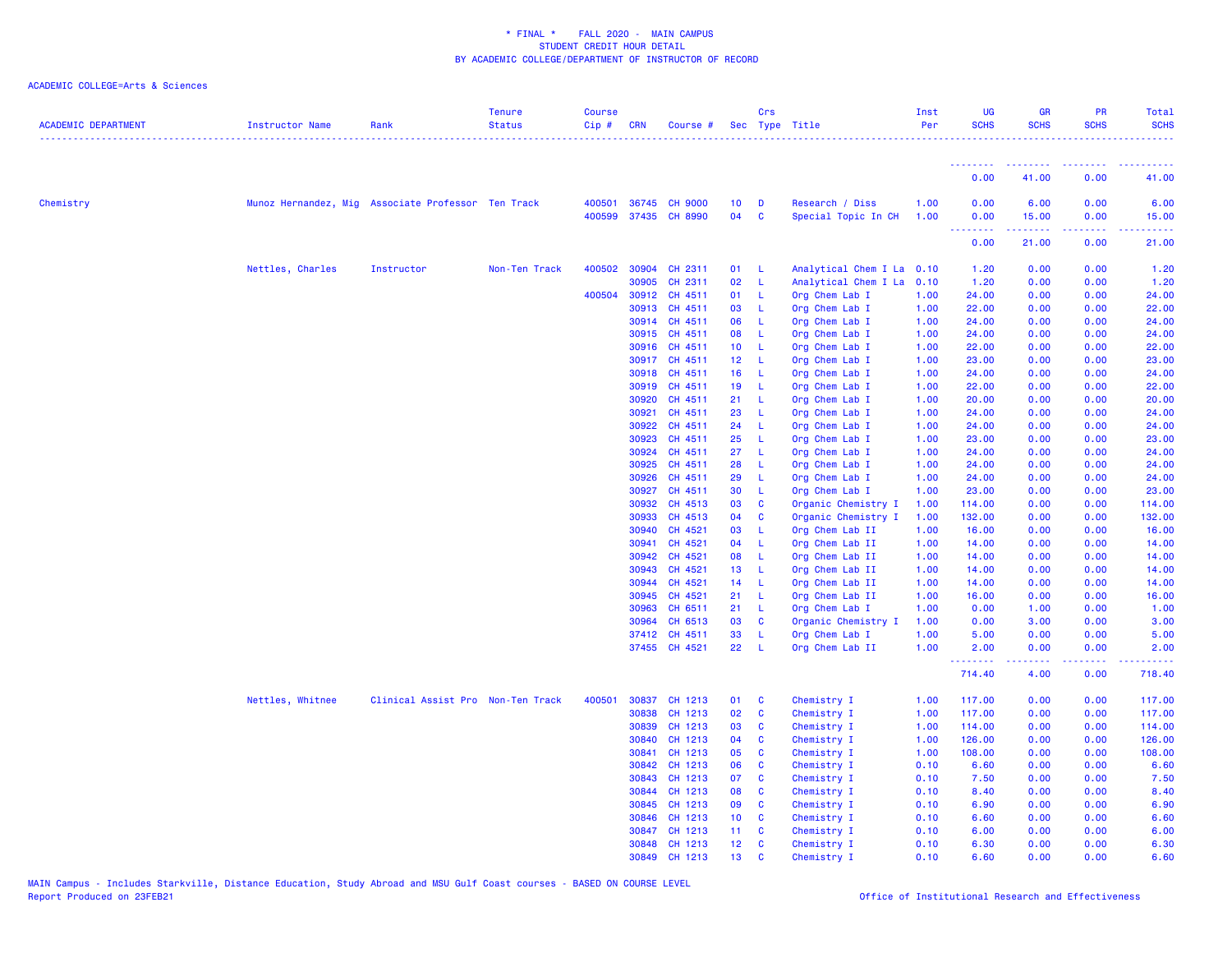|                            |                        |                                   | <b>Tenure</b>  | <b>Course</b> |              |                      |                 | Crs                     |                           | Inst | UG                     | <b>GR</b>         | <b>PR</b>          | Total                    |
|----------------------------|------------------------|-----------------------------------|----------------|---------------|--------------|----------------------|-----------------|-------------------------|---------------------------|------|------------------------|-------------------|--------------------|--------------------------|
| <b>ACADEMIC DEPARTMENT</b> | <b>Instructor Name</b> | Rank                              | <b>Status</b>  | $Cip$ #       | <b>CRN</b>   | Course #             |                 |                         | Sec Type Title            | Per  | <b>SCHS</b><br>2.2.2.2 | <b>SCHS</b>       | <b>SCHS</b>        | <b>SCHS</b>              |
| Chemistry                  | Nettles, Whitnee       | Clinical Assist Pro Non-Ten Track |                | 400501        | 30850        | CH 1213              | 14              | C                       | Chemistry I               | 0.10 | 8.70                   | 0.00              | 0.00               | 8.70                     |
|                            |                        |                                   |                |               | 30851        | CH 1213              | 15 <sub>1</sub> | C                       | Chemistry I               | 0.10 | 9.60                   | 0.00              | 0.00               | 9.60                     |
|                            |                        |                                   |                |               | 30852        | CH 1213              | 16              | C                       | Chemistry I               | 0.10 | 9.90                   | 0.00              | 0.00               | 9.90                     |
|                            |                        |                                   |                |               | 30853        | CH 1213              | 17 <sub>1</sub> | C                       | Chemistry I               | 0.10 | 10.20                  | 0.00              | 0.00               | 10.20                    |
|                            |                        |                                   |                |               | 30854        | CH 1213              | 18              | C                       | Chemistry I               | 0.10 | 9.00                   | 0.00              | 0.00               | 9.00                     |
|                            |                        |                                   |                |               | 30855        | CH 1213              | 19 <sup>°</sup> | C                       | Chemistry I               | 0.10 | 6.00                   | 0.00              | 0.00               | 6.00                     |
|                            |                        |                                   |                |               | 30856        | CH 1213              | 20              | C                       | Chemistry I               | 0.10 | 6.00                   | 0.00              | 0.00               | 6.00                     |
|                            |                        |                                   |                |               | 30857        | CH 1213              | 21              | C                       | Chemistry I               | 0.10 | 5.10                   | 0.00              | 0.00               | 5.10                     |
|                            |                        |                                   |                |               | 30858        | CH 1213              | 22              | C                       | Chemistry I               | 0.10 | 5.40                   | 0.00              | 0.00               | 5.40                     |
|                            |                        |                                   |                |               | 30859        | CH 1213              | 23              | C                       | Chemistry I               | 0.10 | 5.40                   | 0.00              | 0.00               | 5.40                     |
|                            |                        |                                   |                |               | 30860        | CH 1213              | 24              | <b>C</b>                | Chemistry I               | 0.10 | 6.60                   | 0.00              | 0.00               | 6.60                     |
|                            |                        |                                   |                |               | 30861        | CH 1213              | 25              | <b>C</b>                | Chemistry I               | 0.10 | 6.30                   | 0.00              | 0.00               | 6.30                     |
|                            |                        |                                   |                |               | 30862        | CH 1213              | 26              | C                       | Chemistry I               | 0.10 | 4.80                   | 0.00              | 0.00               | 4.80                     |
|                            |                        |                                   |                |               | 30863        | CH 1213              | 27              | C                       | Chemistry I               | 0.10 | 5.40                   | 0.00              | 0.00               | 5.40                     |
|                            |                        |                                   |                |               | 30864        | CH 1213              | 28              | C                       | Chemistry I               | 0.10 | 6.30                   | 0.00              | 0.00               | 6.30                     |
|                            |                        |                                   |                |               | 30865        | CH 1213              | 29              | C                       | Chemistry I               | 0.10 | 6.60                   | 0.00              | 0.00               | 6.60                     |
|                            |                        |                                   |                |               | 30866        | CH 1213              | 30              | $\mathbf{C}$            | Chemistry I               | 0.10 | 7.20                   | 0.00              | 0.00               | 7.20                     |
|                            |                        |                                   |                |               | 30867        | CH 1213              | 31              | C                       | Chemistry I               | 0.10 | 6.60                   | 0.00              | 0.00               | 6.60                     |
|                            |                        |                                   |                |               | 30868        | CH 1213              | 32              | C                       | Chemistry I               | 0.10 | 6.60                   | 0.00              | 0.00               | 6.60                     |
|                            |                        |                                   |                |               | 30869        | CH 1213              | 33              | C                       | Chemistry I               | 0.10 | 5.40                   | 0.00              | 0.00               | 5.40                     |
|                            |                        |                                   |                |               | 30870        | CH 1213              | 34              | C                       | Chemistry I               | 0.10 | 6.00                   | 0.00              | 0.00               | 6.00                     |
|                            |                        |                                   |                |               |              | 30871 CH 1213        | 35              | C                       | Chemistry I               | 1.00 | 117.00                 | 0.00              | 0.00               | 117.00                   |
|                            |                        |                                   |                |               | 30872        | CH 1213              | 36              | C                       | Chemistry I               | 1.00 | 111.00                 | 0.00              | 0.00               | 111.00                   |
|                            |                        |                                   |                |               | 30873        | CH 1213              | 37              | C                       | Chemistry I               | 1.00 | 114.00                 | 0.00              | 0.00               | 114.00                   |
|                            |                        |                                   |                |               |              | 30874 CH 1213        | 38              | <b>C</b>                | Chemistry I               | 1.00 | 105.00                 | 0.00              | 0.00               | 105.00                   |
|                            |                        |                                   |                |               |              | 30875 CH 1213        | 39              | C                       | Chemistry I               | 1.00 | 126.00                 | 0.00              | 0.00               | 126.00                   |
|                            |                        |                                   |                |               |              | 30876 CH 1213        | 40              | C                       | Chemistry I               | 1.00 | 120.00                 | 0.00              | 0.00               | 120.00                   |
|                            |                        |                                   |                |               |              | 30877 CH 1213        | 41              | <b>C</b>                | Chemistry I               | 1.00 | 102.00                 | 0.00              | 0.00               | 102.00                   |
|                            |                        |                                   |                |               |              | 37117 CH 1213        | H42 C           |                         | Chemistry I-Honors        | 0.10 | 8.10<br>.              | 0.00<br><u>.</u>  | 0.00               | 8.10<br>.                |
|                            |                        |                                   |                |               |              |                      |                 |                         |                           |      | 1583.10                | 0.00              | 0.00               | 1583.10                  |
|                            | Patrick, Amanda        | Assistant Professor Ten Track     |                | 400501        | 30863        | CH 1213              | 27              | C                       | Chemistry I               | 0.90 | 48.60                  | 0.00              | 0.00               | 48.60                    |
|                            |                        |                                   |                |               | 30864        | CH 1213              | 28              | C                       | Chemistry I               | 0.90 | 56.70                  | 0.00              | 0.00               | 56.70                    |
|                            |                        |                                   |                |               | 30865        | CH 1213              | 29              | C                       | Chemistry I               | 0.90 | 59.40                  | 0.00              | 0.00               | 59.40                    |
|                            |                        |                                   |                |               | 30866        | CH 1213              | 30              | C                       | Chemistry I               | 0.90 | 64.80                  | 0.00              | 0.00               | 64.80                    |
|                            |                        |                                   |                |               | 30867        | CH 1213              | 31              | C                       | Chemistry I               | 0.90 | 59.40                  | 0.00              | 0.00               | 59.40                    |
|                            |                        |                                   |                |               | 30868        | CH 1213              | 32              | C                       | Chemistry I               | 0.90 | 59.40                  | 0.00              | 0.00               | 59.40                    |
|                            |                        |                                   |                |               | 30869        | CH 1213              | 33              | <b>C</b>                | Chemistry I               | 0.90 | 48.60                  | 0.00              | 0.00               | 48.60                    |
|                            |                        |                                   |                |               | 30870        | CH 1213              | 34              | C                       | Chemistry I               | 0.90 | 54.00                  | 0.00              | 0.00               | 54.00                    |
|                            |                        |                                   |                |               | 36730        | <b>CH 8000</b>       | $11 -$          | <b>D</b>                | Research / Thesis         | 1.00 | 0.00                   | 18.00             | 0.00               | 18.00                    |
|                            |                        |                                   |                |               |              | 36746 CH 9000        | $11$ D          |                         | Research / Diss           | 1.00 | 0.00<br>.              | 22.00<br><u>.</u> | 0.00<br>a a a a an | 22.00<br>$- - - - - - -$ |
|                            |                        |                                   |                |               |              |                      |                 |                         |                           |      | 450.90                 | 40.00             | 0.00               | 490.90                   |
|                            | Scott, Colleen         | Associate Professor Tenured       |                | 400501        | 30953        | CH 4603              | 03              | - L                     | Undergraduate Resear 1.00 |      | 3.00                   | 0.00              | 0.00               | 3.00                     |
|                            |                        |                                   |                |               | 36747        | <b>CH 9000</b>       | 12 <sub>1</sub> | D                       | Research / Diss           | 1.00 | 0.00                   | 65.00             | 0.00               | 65.00                    |
|                            |                        |                                   |                |               | 400504 30946 | CH 4523              | 01              | C                       | Organic Chemistry II 1.00 |      | 63.00                  | 0.00              | 0.00               | 63.00                    |
|                            |                        |                                   |                |               | 30947        | CH 4523              | 02              | $\overline{\mathbf{C}}$ | Organic Chemistry II 1.00 |      | 96.00<br><u>.</u>      | 0.00<br>.         | 0.00<br>.          | 96.00<br>.               |
|                            |                        |                                   |                |               |              |                      |                 |                         |                           |      | 162.00                 | 65.00             | 0.00               | 227.00                   |
|                            | Smith, Dennis          | Professor                         | <b>Tenured</b> |               |              | 240102 37461 CH 4800 | 05              | $\mathbf{I}$            | Undergraduate Resear 1.00 |      | 9.00                   | 0.00              | 0.00               | 9.00                     |
|                            |                        |                                   |                | 400501        |              | 36732 CH 8000        | 13 <sup>°</sup> | D                       | Research / Thesis         | 1.00 | 0.00                   | 16.00             | 0.00               | 16.00                    |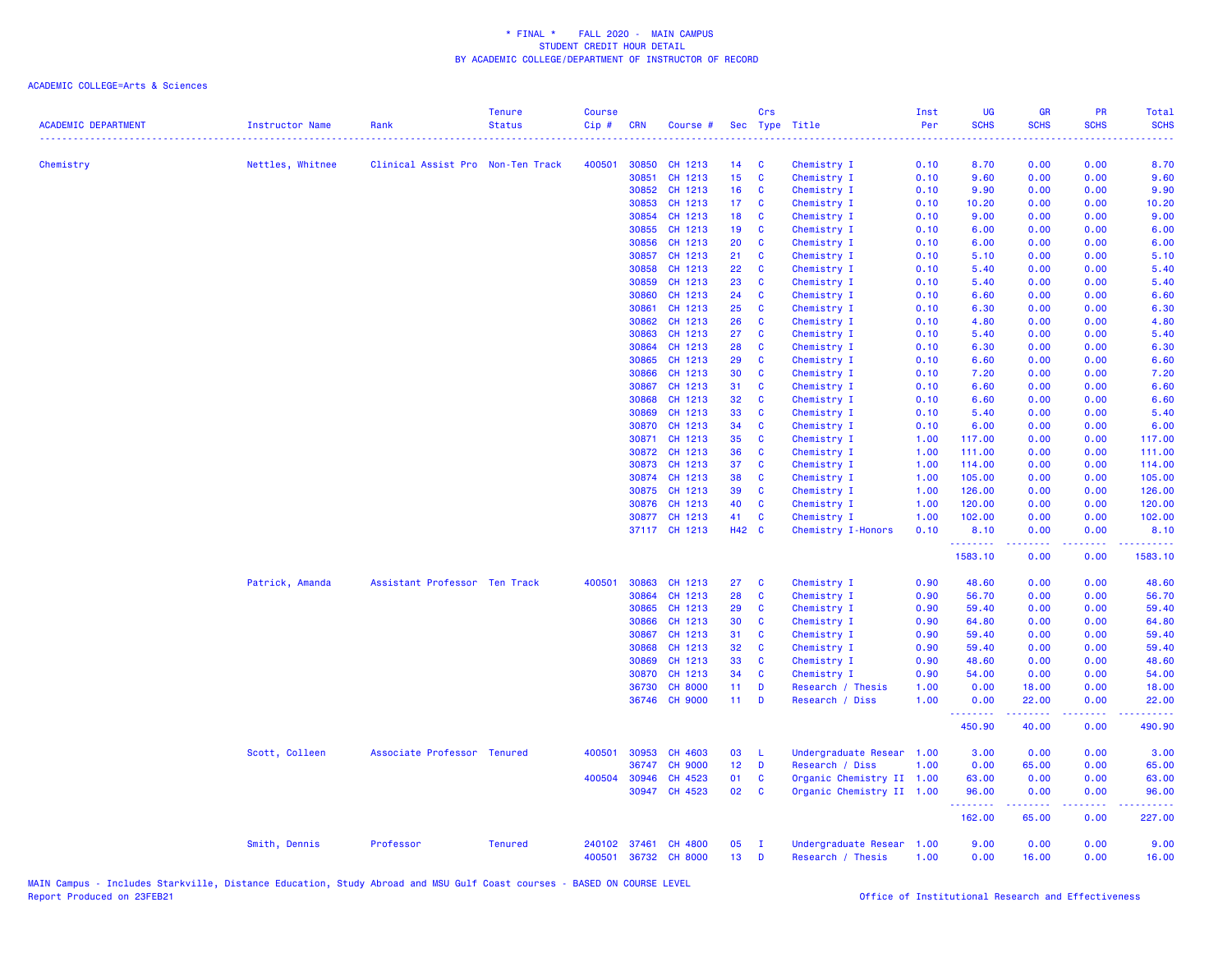| <b>ACADEMIC DEPARTMENT</b> | <b>Instructor Name</b> | Rank                              | <b>Tenure</b><br><b>Status</b> | <b>Course</b><br>Cip# | <b>CRN</b>     | Course #                 | Sec             | Crs               | Type Title                                 | Inst<br>Per  | <b>UG</b><br><b>SCHS</b>              | <b>GR</b><br><b>SCHS</b> | PR<br><b>SCHS</b>           | Total<br><b>SCHS</b>   |
|----------------------------|------------------------|-----------------------------------|--------------------------------|-----------------------|----------------|--------------------------|-----------------|-------------------|--------------------------------------------|--------------|---------------------------------------|--------------------------|-----------------------------|------------------------|
| Chemistry                  | Smith, Dennis          | Professor                         | <b>Tenured</b>                 | 400501                |                | 36748 CH 9000            | 13 <sup>1</sup> | D                 | Research / Diss                            | 1.00         | 0.00                                  | 36.00                    | 0.00                        | 36.00                  |
|                            |                        |                                   |                                |                       |                |                          |                 |                   |                                            |              | .<br>9.00                             | 52.00                    | $\sim 100$<br>0.00          | المتمامين<br>61.00     |
|                            | Smith, Laura           | Instructor                        | Non-Ten Track                  | 400501                | 30771          | CH 1043                  | 01              | C                 | Survey of Chemistry                        | 1.00         | 840.00                                | 0.00                     | 0.00                        | 840.00                 |
|                            |                        |                                   |                                |                       | 30772          | CH 1051                  | 01              | L                 | Experimental Chem                          | 1.00         | 114.00                                | 0.00                     | 0.00                        | 114.00                 |
|                            |                        |                                   |                                |                       | 30773          | CH 1053                  | 01              | C                 | Survey of Chemistry                        | 1.00         | 210.00                                | 0.00                     | 0.00                        | 210.00                 |
|                            |                        |                                   |                                |                       | 34568          | CH 1043                  | 501 C           |                   | Survey of Chemistry                        | 1.00         | 105.00                                | 0.00                     | 0.00                        | 105.00                 |
|                            |                        |                                   |                                |                       | 34569          | CH 1051                  | 501 L           |                   | Experimental Chem                          | 1.00         | 16.00                                 | 0.00                     | 0.00                        | 16.00                  |
|                            |                        |                                   |                                |                       | 34570          | CH 1053                  | 501 C           |                   | Survey of Chemistry                        | 1.00         | 33.00                                 | 0.00                     | 0.00                        | 33.00                  |
|                            |                        |                                   |                                | 400502                | 30904          | CH 2311                  | 01              | - L               | Analytical Chem I La                       | 0.90         | 10.80                                 | 0.00                     | 0.00                        | 10.80                  |
|                            |                        |                                   |                                |                       | 30905          | CH 2311                  | 02              | -L.               | Analytical Chem I La                       | 0.90         | 10.80                                 | 0.00                     | 0.00                        | 10.80                  |
|                            |                        |                                   |                                | 400506                | 30909          | CH 4411                  | 01              | -L                | Physical Chem Lab I                        | 0.10         | 0.70                                  | 0.00                     | 0.00                        | 0.70                   |
|                            |                        |                                   |                                | 400599                | 30910<br>36944 | CH 4411<br>CH 4990       | 02<br>02        | L<br>L            | Physical Chem Lab I<br>Special Topic In CH | 0.10<br>1.00 | 1.20<br>8.00                          | 0.00<br>0.00             | 0.00<br>0.00                | 1.20<br>8.00           |
|                            |                        |                                   |                                |                       |                |                          |                 |                   |                                            |              | .<br>1349.50                          | 0.00                     | $- - -$<br>0.00             | .<br>1349.50           |
|                            | Stokes, Sean           | Clinical Assist Pro Non-Ten Track |                                | 400504                | 30936          | CH 4513                  | 07              | C                 | Organic Chemistry I                        | 1.00         | 132.00                                | 0.00                     | 0.00                        | 132.00                 |
|                            |                        |                                   |                                |                       | 30937          | CH 4513                  | 08              | C                 | Organic Chemistry I                        | 1.00         | 129.00                                | 0.00                     | 0.00                        | 129.00                 |
|                            |                        |                                   |                                |                       | 30938          | CH 4513                  | 09              | C                 | Organic Chemistry I                        | 1.00         | 123.00                                | 0.00                     | 0.00                        | 123.00                 |
|                            |                        |                                   |                                |                       |                | 30939 CH 4513            | 10              | C                 | Organic Chemistry I                        | 1.00         | 126.00<br><b><i><u>AAAAAA</u></i></b> | 0.00<br>22222            | 0.00<br>.                   | 126.00<br>لأعاط عاطاته |
|                            |                        |                                   |                                |                       |                |                          |                 |                   |                                            |              | 510.00                                | 0.00                     | 0.00                        | 510.00                 |
|                            | Ward, Rebecca          | Lecturer                          | Non-Ten Track                  | 400506                | 30909          | CH 4411                  | 01              | L                 | Physical Chem Lab I                        | 0.90         | 6.30                                  | 0.00                     | 0.00                        | 6.30                   |
|                            |                        |                                   |                                |                       |                | 30910 CH 4411            | 02              | $\mathsf{L}$      | Physical Chem Lab I                        | 0.90         | 10.80<br><b></b>                      | 0.00<br>-----            | 0.00<br>.                   | 10.80<br>.             |
|                            |                        |                                   |                                |                       |                |                          |                 |                   |                                            |              | 17.10                                 | 0.00                     | 0.00                        | 17.10                  |
|                            | Webster, Charles       | Professor                         | <b>Tenured</b>                 | 400501                | 30952          | CH 4603                  | 01              | -L                | Undergraduate Resear 1.00                  |              | 9.00                                  | 0.00                     | 0.00                        | 9.00                   |
|                            |                        |                                   |                                |                       | 36749          | <b>CH 9000</b>           | 14              | D                 | Research / Diss                            | 1.00         | 0.00                                  | 15.00                    | 0.00                        | 15.00                  |
|                            |                        |                                   |                                |                       | 37343          | CH 4000                  | 01              | - I               | Directed Indiv Study                       | 1.00         | 3.00                                  | 0.00                     | 0.00                        | 3.00                   |
|                            |                        |                                   |                                |                       | 37580          | CH 4000                  | 02              | I.                | Directed Indiv Study                       | 1.00         | 3.00                                  | 0.00                     | 0.00                        | 3.00                   |
|                            |                        |                                   |                                |                       | 37607          | CH 4000                  | 03              | $\mathbf{I}$      | Directed Indiv Study                       | 1.00         | 3.00                                  | 0.00                     | 0.00                        | 3.00                   |
|                            |                        |                                   |                                | 400503                | 37626          | CH 4000<br>30966 CH 8203 | 04<br>01        | $\mathbf{I}$<br>C | Directed Indiv Study<br>Adv Inorg Chem II  | 1.00<br>1.00 | 3.00<br>0.00                          | 0.00<br>27.00            | 0.00<br>0.00                | 3.00<br>27.00          |
|                            |                        |                                   |                                |                       |                |                          |                 |                   |                                            |              | .                                     |                          | $\sim$ $\sim$ $\sim$ $\sim$ |                        |
|                            |                        |                                   |                                |                       |                |                          |                 |                   |                                            |              | 21.00                                 | 42.00                    | 0.00                        | 63.00                  |
|                            | Wipf, David            | Professor                         | <b>Tenured</b>                 | 400501                | 30969          | CH 8711                  | 01              | <b>S</b>          | Seminar                                    | 1.00         | 0.00                                  | 1.00                     | 0.00                        | 1.00                   |
|                            |                        |                                   |                                |                       | 30970          | CH 8721                  | 01              | <b>S</b>          | Seminar                                    | 1.00         | 0.00                                  | 5.00                     | 0.00                        | 5.00                   |
|                            |                        |                                   |                                |                       | 30971          | CH 8731                  | 01              | <b>S</b>          | Seminar                                    | 1.00         | 0.00                                  | 3.00                     | 0.00                        | 3.00                   |
|                            |                        |                                   |                                |                       | 36750          | <b>CH 9000</b>           | 15              | D                 | Research / Diss                            | 1.00         | 0.00                                  | 43.00                    | 0.00                        | 43.00                  |
|                            |                        |                                   |                                | 400502                | 30967          | CH 8333                  | 02              | C                 | Adv Instrum Analysis                       | 1.00         | 0.00                                  | 24.00                    | 0.00                        | 24.00                  |
|                            |                        |                                   |                                | 400504                | 30965          | CH 8111                  | 01              | <b>C</b>          | Professional Chemist                       | 1.00         | 0.00<br>--------                      | 11.00<br>-----           | 0.00<br>.                   | 11.00<br>.             |
|                            |                        |                                   |                                |                       |                |                          |                 |                   |                                            |              | 0.00                                  | 87.00                    | 0.00                        | 87.00                  |
|                            | Xu, Xue                | Clinical Assist Pro Non-Ten Track |                                | 400504                | 30930          | CH 4513                  | 01              | C                 | Organic Chemistry I                        | 0.80         | 88.80                                 | 0.00                     | 0.00                        | 88.80                  |
|                            |                        |                                   |                                |                       | 30931          | CH 4513                  | 02              | C                 | Organic Chemistry I                        | 0.80         | 84.00                                 | 0.00                     | 0.00                        | 84.00                  |
|                            |                        |                                   |                                |                       | 30934          | CH 4513                  | 05              | C                 | Organic Chemistry I                        | 0.80         | 91.20                                 | 0.00                     | 0.00                        | 91.20                  |
|                            |                        |                                   |                                |                       | 30935          | CH 4513                  | 06              | C                 | Organic Chemistry I                        | 0.80         | 98.40                                 | 0.00                     | 0.00                        | 98.40                  |
|                            |                        |                                   |                                | 400599                | 36206          | CH 1073                  | 01              | $\mathbf{c}$      | Preparatory Chemistr 1.00                  |              | 93.00                                 | 0.00                     | 0.00                        | 93.00                  |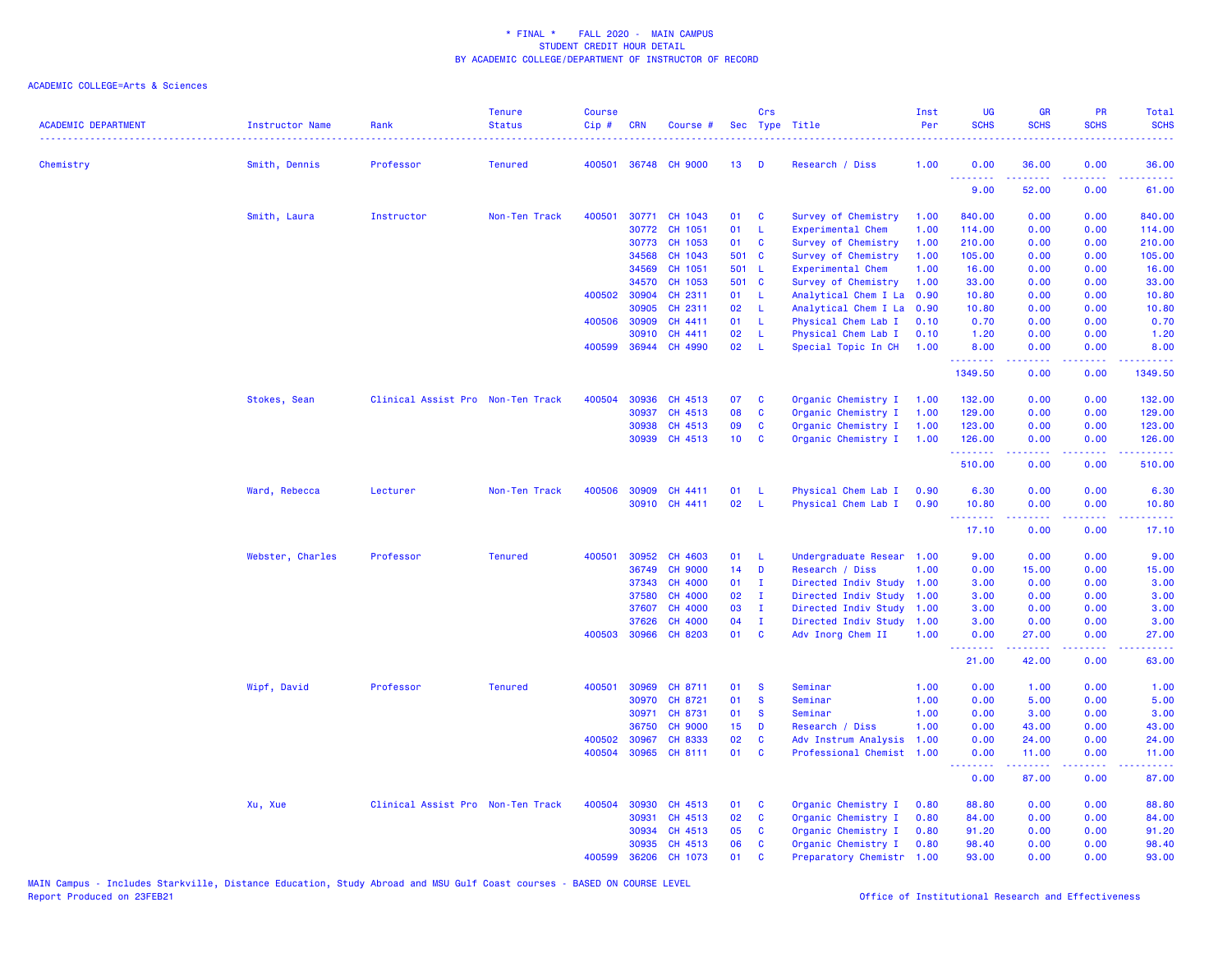| <b>Instructor Name</b> | Rank      | Tenure<br><b>Status</b> | <b>Course</b><br>$Cip$ #          | <b>CRN</b> | Course # |                                                                                                                                                                                      | Crs      |                                                                       |                |                   |                                                                                                                                               | <b>GR</b><br><b>SCHS</b>                                                                                                                                                              | <b>PR</b><br><b>SCHS</b>               | Total<br><b>SCHS</b>                   |
|------------------------|-----------|-------------------------|-----------------------------------|------------|----------|--------------------------------------------------------------------------------------------------------------------------------------------------------------------------------------|----------|-----------------------------------------------------------------------|----------------|-------------------|-----------------------------------------------------------------------------------------------------------------------------------------------|---------------------------------------------------------------------------------------------------------------------------------------------------------------------------------------|----------------------------------------|----------------------------------------|
| Xu, Xue                |           |                         | 400599                            |            |          |                                                                                                                                                                                      |          |                                                                       |                |                   |                                                                                                                                               | 0.00                                                                                                                                                                                  | 0.00                                   | 3.00<br>69.00                          |
|                        |           |                         |                                   |            |          |                                                                                                                                                                                      |          |                                                                       |                |                   |                                                                                                                                               | 0.00                                                                                                                                                                                  | --------<br>0.00                       | 527.40                                 |
| Zhang, Dongmao         | Professor | Tenured                 | 400501                            |            |          | 19                                                                                                                                                                                   | <b>C</b> | Chemistry I                                                           |                |                   |                                                                                                                                               | 0.00                                                                                                                                                                                  | 0.00                                   | 54.00                                  |
|                        |           |                         |                                   |            |          | 20 <sup>1</sup>                                                                                                                                                                      |          | Chemistry I                                                           |                |                   |                                                                                                                                               | 0.00                                                                                                                                                                                  | 0.00                                   | 54.00                                  |
|                        |           |                         |                                   | 30857      |          |                                                                                                                                                                                      |          | Chemistry I                                                           |                |                   |                                                                                                                                               | 0.00                                                                                                                                                                                  | 0.00                                   | 45.90                                  |
|                        |           |                         |                                   |            |          |                                                                                                                                                                                      |          | Chemistry I                                                           |                |                   |                                                                                                                                               | 0.00                                                                                                                                                                                  | 0.00                                   | 48.60                                  |
|                        |           |                         |                                   |            |          | 23                                                                                                                                                                                   | <b>C</b> | Chemistry I                                                           |                |                   |                                                                                                                                               | 0.00                                                                                                                                                                                  | 0.00                                   | 48.60                                  |
|                        |           |                         |                                   |            |          | 24                                                                                                                                                                                   | <b>C</b> | Chemistry I                                                           |                |                   |                                                                                                                                               | 0.00                                                                                                                                                                                  | 0.00                                   | 59.40                                  |
|                        |           |                         |                                   |            |          | 25                                                                                                                                                                                   | <b>C</b> | Chemistry I                                                           |                |                   |                                                                                                                                               | 0.00                                                                                                                                                                                  | 0.00                                   | 56.70                                  |
|                        |           |                         |                                   |            |          |                                                                                                                                                                                      |          | Chemistry I                                                           |                |                   |                                                                                                                                               | 0.00                                                                                                                                                                                  | 0.00                                   | 43.20                                  |
|                        |           |                         |                                   |            |          | 16                                                                                                                                                                                   | - D      |                                                                       |                |                   |                                                                                                                                               | 5.00                                                                                                                                                                                  | 0.00                                   | 5.00                                   |
|                        |           |                         |                                   |            |          |                                                                                                                                                                                      |          |                                                                       |                |                   |                                                                                                                                               | 5.00                                                                                                                                                                                  | 0.00                                   | 415.40                                 |
|                        |           |                         |                                   |            |          |                                                                                                                                                                                      |          |                                                                       |                |                   |                                                                                                                                               |                                                                                                                                                                                       |                                        | ==========                             |
|                        |           |                         |                                   |            |          |                                                                                                                                                                                      |          |                                                                       |                |                   |                                                                                                                                               |                                                                                                                                                                                       | 0.00                                   | 10265.00<br>==========                 |
|                        |           |                         | Clinical Assist Pro Non-Ten Track |            |          | 36207<br>CH 1073<br>37751 CH 1073<br>30855 CH 1213<br>30856 CH 1213<br>CH 1213<br>30858 CH 1213<br>30859 CH 1213<br>30860 CH 1213<br>30861 CH 1213<br>30862 CH 1213<br>36735 CH 8000 |          | 501 C<br>$02 \quad C$<br>$\mathbf{C}$<br>21 C<br>$22 \quad C$<br>26 C | Sec Type Title | Research / Thesis | Inst<br>Per<br>Preparatory Chemistr 1.00<br>Preparatory Chemistr 1.00<br>0.90<br>0.90<br>0.90<br>0.90<br>0.90<br>0.90<br>0.90<br>0.90<br>1.00 | UG<br><b>SCHS</b><br>3.00<br>69.00<br>--------<br>527.40<br>54.00<br>54.00<br>45.90<br>48.60<br>48.60<br>59.40<br>56.70<br>43.20<br>0.00<br>--------<br>410.40<br>========<br>9558.00 | 0.00<br>========<br>707.00<br>======== | 0.00<br>========<br>================== |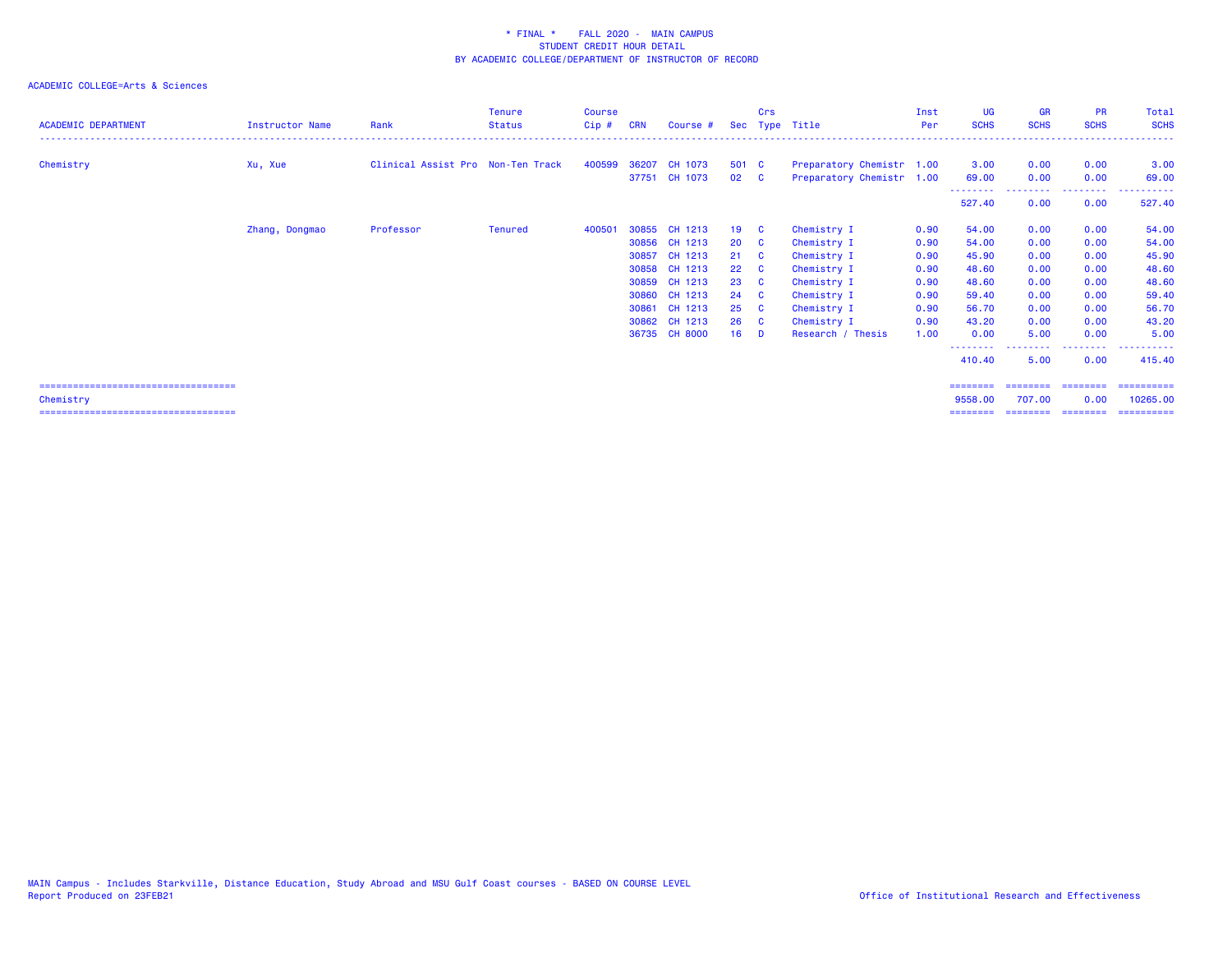| <b>ACADEMIC DEPARTMENT</b>                           | <b>Instructor Name</b>                 | Rank                        | <b>Tenure</b><br><b>Status</b> | <b>Course</b><br>Cip# | <b>CRN</b> | Course #              |       | Crs          | Sec Type Title       | Inst<br>Per | <b>UG</b><br><b>SCHS</b>                                                                                             | <b>GR</b><br><b>SCHS</b>      | <b>PR</b><br><b>SCHS</b>                                                                                                          | Total<br><b>SCHS</b> |
|------------------------------------------------------|----------------------------------------|-----------------------------|--------------------------------|-----------------------|------------|-----------------------|-------|--------------|----------------------|-------------|----------------------------------------------------------------------------------------------------------------------|-------------------------------|-----------------------------------------------------------------------------------------------------------------------------------|----------------------|
|                                                      |                                        | .                           |                                |                       |            |                       |       |              |                      |             |                                                                                                                      |                               |                                                                                                                                   |                      |
| Classical & Modern Languages & Lite Appiah, Eastilan |                                        | Grad Teach Assist           | Not Applicable                 | 160901                |            | 32165 FLF 1113        | 02    | C            | French I             | 0.25        | 13.50                                                                                                                | 0.00                          | 0.00                                                                                                                              | 13.50                |
|                                                      |                                        |                             |                                |                       |            | 32166 FLF 1113        | 03    | $\mathbf{C}$ | French I             | 0.25        | 19.50<br>$\begin{array}{cccccccccc} \bullet & \bullet & \bullet & \bullet & \bullet & \bullet & \bullet \end{array}$ | 0.00<br>.                     | 0.00<br>بالأباب                                                                                                                   | 19.50<br>.           |
|                                                      |                                        |                             |                                |                       |            |                       |       |              |                      |             | 33.00                                                                                                                | 0.00                          | 0.00                                                                                                                              | 33.00                |
|                                                      | Bahler, Carly                          | Lecturer                    | Non-Ten Track                  | 160901                |            | 32165 FLF 1113        | 02    | C            | French I             | 0.75        | 40.50                                                                                                                | 0.00                          | 0.00                                                                                                                              | 40.50                |
|                                                      |                                        |                             |                                |                       |            | 32166 FLF 1113        | 03    | C            | French I             | 0.75        | 58.50                                                                                                                | 0.00                          | 0.00                                                                                                                              | 58.50                |
|                                                      |                                        |                             |                                |                       |            | 32167 FLF 1113        | 04    | <b>C</b>     | French I             | 0.75        | 56.25                                                                                                                | 0.00                          | 0.00                                                                                                                              | 56.25                |
|                                                      |                                        |                             |                                |                       |            | 32178 FLF 2143        | 01    | <b>C</b>     | French IV            | 1.00        | 36.00<br>.                                                                                                           | 0.00<br>.                     | 0.00<br>والمحامر                                                                                                                  | 36.00<br>المتمامي    |
|                                                      |                                        |                             |                                |                       |            |                       |       |              |                      |             | 191.25                                                                                                               | 0.00                          | 0.00                                                                                                                              | 191.25               |
|                                                      | Barrera Pichardo, Je Grad Teach Assist |                             | Not Applicable                 |                       |            | 160905 32263 FLS 1123 | 07    | <b>C</b>     | Spanish II           | 0.25        | 21.00<br><u>.</u>                                                                                                    | 0.00<br>.                     | 0.00<br>$\frac{1}{2} \left( \frac{1}{2} \right) \left( \frac{1}{2} \right) \left( \frac{1}{2} \right) \left( \frac{1}{2} \right)$ | 21.00<br>.           |
|                                                      |                                        |                             |                                |                       |            |                       |       |              |                      |             | 21.00                                                                                                                | 0.00                          | 0.00                                                                                                                              | 21.00                |
|                                                      | Barthes, Maud                          | Lecturer                    | Non-Ten Track                  | 160901                |            | 32170 FLF 1123        | 01    | <b>C</b>     | French II            | 0.75        | 20.25                                                                                                                | 0.00                          | 0.00                                                                                                                              | 20.25                |
|                                                      |                                        |                             |                                |                       | 32171      | <b>FLF 1123</b>       | 02    | C            | French II            | 0.75        | 24.75                                                                                                                | 0.00                          | 0.00                                                                                                                              | 24.75                |
|                                                      |                                        |                             |                                |                       |            | 35444 FLF 3143        | 01    | C            | French Civilization  | 0.75        | 22.50<br><b><i><u><u><b>Little Little</b></u></u></i></b>                                                            | 0.00<br>22222                 | 0.00<br>.                                                                                                                         | 22.50<br>.           |
|                                                      |                                        |                             |                                |                       |            |                       |       |              |                      |             | 67.50                                                                                                                | 0.00                          | 0.00                                                                                                                              | 67.50                |
|                                                      | Bensaid, Bobbie                        | Lecturer                    | Non-Ten Track                  |                       |            | 160905 32262 FLS 1123 | 06    | C            | Spanish II           | 1.00        | 84.00                                                                                                                | 0.00                          | 0.00                                                                                                                              | 84.00                |
|                                                      |                                        |                             |                                |                       |            | 32264 FLS 1123        | 08    | C            | Spanish II           | 1.00        | 72.00                                                                                                                | 0.00                          | 0.00                                                                                                                              | 72.00                |
|                                                      |                                        |                             |                                |                       |            |                       |       |              |                      |             | .<br>156.00                                                                                                          | 0.00                          | $\sim$ $\sim$ $\sim$ $\sim$<br>0.00                                                                                               | 156.00               |
|                                                      | Blair, Cameron                         | Lecturer                    | Non-Ten Track                  | 160901                |            | 32172 FLF 1123        | 03    | C            | French II            | 0.75        | 38.25                                                                                                                | 0.00                          | 0.00                                                                                                                              | 38.25                |
|                                                      |                                        |                             |                                |                       |            | 32173 FLF 1123        | 04    | <b>C</b>     | French II            | 0.75        | 18.00                                                                                                                | 0.00                          | 0.00                                                                                                                              | 18.00                |
|                                                      |                                        |                             |                                |                       |            |                       |       |              |                      |             | .                                                                                                                    | .                             | .                                                                                                                                 | .                    |
|                                                      |                                        |                             |                                |                       |            |                       |       |              |                      |             | 56.25                                                                                                                | 0.00                          | 0.00                                                                                                                              | 56.25                |
|                                                      | Bonilla, Fanny                         | Grad Teach Assist           | Not Applicable                 |                       |            | 160905 32261 FLS 1123 | 05    | <b>C</b>     | Spanish II           | 0.25        | 20.25<br>.                                                                                                           | 0.00                          | 0.00                                                                                                                              | 20.25                |
|                                                      |                                        |                             |                                |                       |            |                       |       |              |                      |             | 20.25                                                                                                                | 0.00                          | 0.00                                                                                                                              | 20.25                |
|                                                      | Clark, Mark                            | Associate Professor Tenured |                                |                       |            | 161202 32205 FLH 1113 | 01    | C            | Greek I              | 1.00        | 39.00                                                                                                                | 0.00                          | 0.00                                                                                                                              | 39.00                |
|                                                      |                                        |                             |                                |                       |            | 32206 FLH 2133        | 01    | <b>C</b>     | Greek III            | 1.00        | 21.00                                                                                                                | 0.00                          | 0.00                                                                                                                              | 21.00                |
|                                                      |                                        |                             |                                |                       | 35452      | <b>FLH 3013</b>       | 01    | C            | Plato                | 1.00        | 6.00                                                                                                                 | 0.00                          | 0.00                                                                                                                              | 6.00                 |
|                                                      |                                        |                             |                                |                       |            | 161203 37387 FLL 7000 | 501 I |              | Directed Indiv Study | 1.00        | 0.00                                                                                                                 | 3.00                          | 0.00                                                                                                                              | 3.00                 |
|                                                      |                                        |                             |                                |                       |            | 169999 32154 FL 1001  | F01 C |              | First Year Seminar   | 1.00        | 11.00<br>.                                                                                                           | 0.00<br><b><i><u></u></i></b> | 0.00<br>.                                                                                                                         | 11.00<br>.           |
|                                                      |                                        |                             |                                |                       |            |                       |       |              |                      |             | 77.00                                                                                                                | 3.00                          | 0.00                                                                                                                              | 80.00                |
|                                                      | Clay, Hiroko                           | Lecturer                    | Non-Ten Track                  | 160302                |            | 32211 FLJ 1113        | 01    | C            | Japanese I           | 1.00        | 84.00                                                                                                                | 0.00                          | 0.00                                                                                                                              | 84.00                |
|                                                      |                                        |                             |                                |                       |            | 32212 FLJ 1113        | 02    | C            | Japanese I           | 1.00        | 78.00                                                                                                                | 0.00                          | 0.00                                                                                                                              | 78.00                |
|                                                      |                                        |                             |                                |                       |            | 32213 FLJ 2133        | 01    | <b>C</b>     | Japanese III         | 1.00        | 63.00<br>--------                                                                                                    | 0.00<br>-----                 | 0.00<br>.                                                                                                                         | 63.00<br>.           |
|                                                      |                                        |                             |                                |                       |            |                       |       |              |                      |             | 225.00                                                                                                               | 0.00                          | 0.00                                                                                                                              | 225.00               |
|                                                      | Clear, Lauren                          | Grad Teach Assist           | Not Applicable                 | 160501                |            | 32191 FLG 1123        | 01    | C            | German II            | 1.00        | 39.00                                                                                                                | 0.00                          | 0.00                                                                                                                              | 39.00                |
|                                                      |                                        |                             |                                |                       |            | 32192 FLG 1123        | 02    | <b>C</b>     | German II            | 0.25        | 11.25                                                                                                                | 0.00                          | 0.00                                                                                                                              | 11.25                |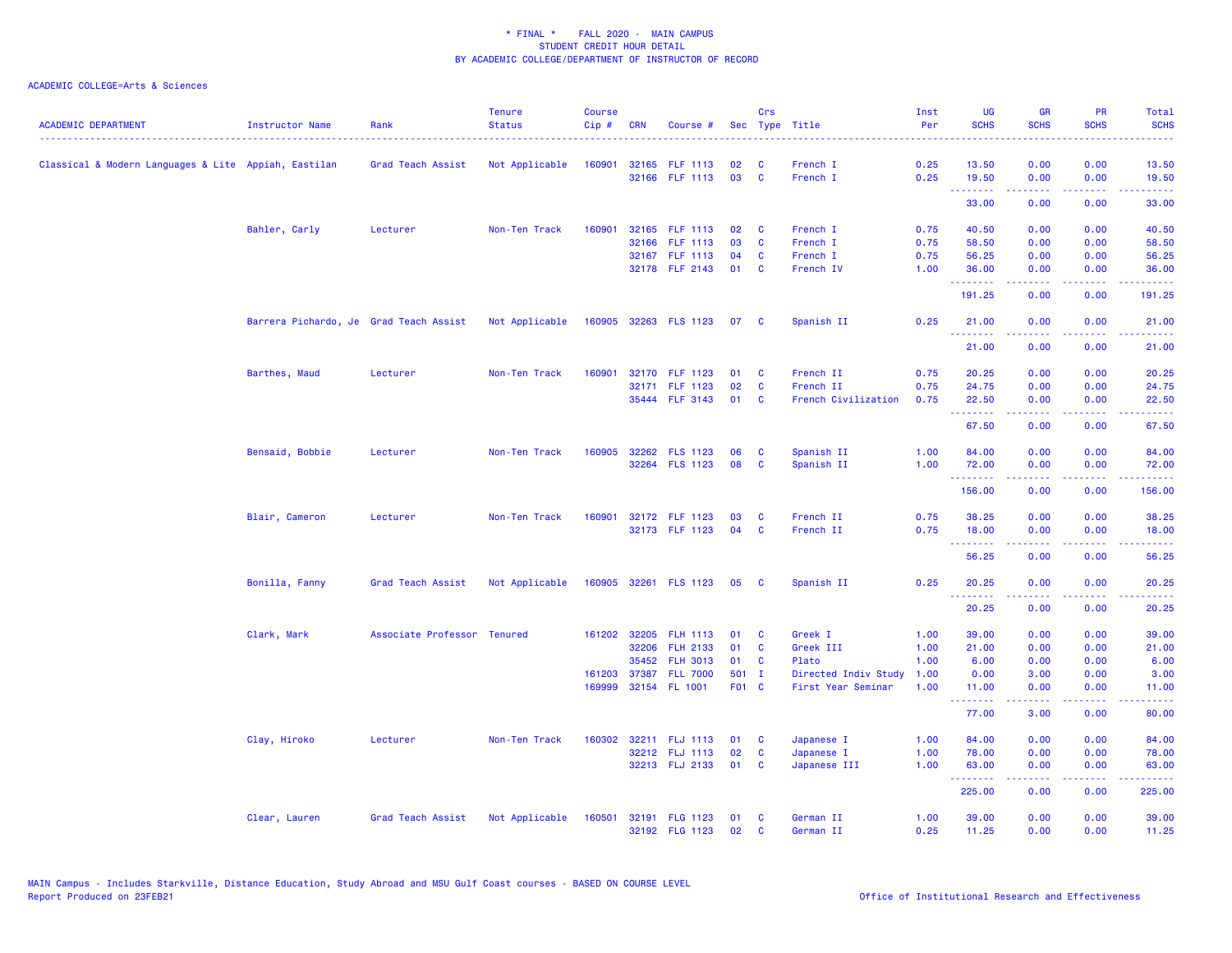| <b>ACADEMIC DEPARTMENT</b>                          | Instructor Name     | Rank                          | <b>Tenure</b><br><b>Status</b> | <b>Course</b><br>Cip# | <b>CRN</b> | Course #                          |            | <b>Crs</b>           | Sec Type Title                                         | Inst<br>Per  | <b>UG</b><br><b>SCHS</b> | <b>GR</b><br><b>SCHS</b>                                                                                                                                     | <b>PR</b><br><b>SCHS</b>                                                                                                                                     | Total<br><b>SCHS</b>                                                                                                              |
|-----------------------------------------------------|---------------------|-------------------------------|--------------------------------|-----------------------|------------|-----------------------------------|------------|----------------------|--------------------------------------------------------|--------------|--------------------------|--------------------------------------------------------------------------------------------------------------------------------------------------------------|--------------------------------------------------------------------------------------------------------------------------------------------------------------|-----------------------------------------------------------------------------------------------------------------------------------|
|                                                     |                     |                               |                                |                       |            |                                   |            |                      |                                                        |              | 50.25                    | 0.00                                                                                                                                                         | 0.00                                                                                                                                                         | 50.25                                                                                                                             |
|                                                     |                     |                               |                                |                       |            |                                   |            |                      |                                                        |              |                          |                                                                                                                                                              |                                                                                                                                                              |                                                                                                                                   |
| Classical & Modern Languages & Lite Corrigan, Peter |                     | Professor                     | <b>Tenured</b>                 | 169999                |            | 35642 FLL 4990                    | 01         | <b>C</b>             | Special Topic In FLL 1.00                              |              | 9.00<br><b>.</b> .       | 0.00<br>.                                                                                                                                                    | 0.00<br>.                                                                                                                                                    | 9.00<br>$\frac{1}{2} \left( \frac{1}{2} \right) \left( \frac{1}{2} \right) \left( \frac{1}{2} \right) \left( \frac{1}{2} \right)$ |
|                                                     |                     |                               |                                |                       |            |                                   |            |                      |                                                        |              | 9.00                     | 0.00                                                                                                                                                         | 0.00                                                                                                                                                         | 9.00                                                                                                                              |
|                                                     | Crawford, Frances   | Grad Teach Assist             | Not Applicable                 | 160501                |            | 32185 FLG 1113                    | 01         | C                    | German I                                               | 1.00         | 39.00                    | 0.00                                                                                                                                                         | 0.00                                                                                                                                                         | 39.00                                                                                                                             |
|                                                     |                     |                               |                                |                       |            | 32188 FLG 1113                    | 04         | C                    | German I                                               | 0.25         | 10.50<br>.               | 0.00<br>المستملة                                                                                                                                             | 0.00<br>.                                                                                                                                                    | 10.50<br>.                                                                                                                        |
|                                                     |                     |                               |                                |                       |            |                                   |            |                      |                                                        |              | 49.50                    | 0.00                                                                                                                                                         | 0.00                                                                                                                                                         | 49.50                                                                                                                             |
|                                                     | Davisson, Brian     | Associate Professor Tenured   |                                | 160905                |            | 32280 FLS 3113                    | 01         | C                    | Advanced Spanish Com 1.00                              |              | 54.00                    | 0.00                                                                                                                                                         | 0.00                                                                                                                                                         | 54.00                                                                                                                             |
|                                                     |                     |                               |                                |                       |            | 35458 FLS 4453                    | 01         | <b>C</b>             | Spanish Culture, 189 1.00                              |              | 51.00                    | 0.00                                                                                                                                                         | 0.00                                                                                                                                                         | 51.00                                                                                                                             |
|                                                     |                     |                               |                                |                       |            |                                   |            |                      |                                                        |              | .<br>105.00              | المتمامين<br>0.00                                                                                                                                            | 22222<br>0.00                                                                                                                                                | $\begin{array}{cccccccccc} \bullet & \bullet & \bullet & \bullet & \bullet & \bullet & \bullet \end{array}$<br>105.00             |
|                                                     | Debicka, Anna       | Instructor                    | Non-Ten Track                  | 160905                |            | 32229 FLS 1113                    | 01         | <b>C</b>             | Spanish I                                              | 1.00         | 72.00                    | 0.00                                                                                                                                                         | 0.00                                                                                                                                                         | 72.00                                                                                                                             |
|                                                     |                     |                               |                                |                       | 32250      | <b>FLS 1113</b>                   | 22         | C                    | Spanish I                                              | 1.00         | 72.00                    | 0.00                                                                                                                                                         | 0.00                                                                                                                                                         | 72.00                                                                                                                             |
|                                                     |                     |                               |                                |                       | 32251      | <b>FLS 1113</b>                   | 23         | C                    | Spanish I                                              | 1.00         | 78.00                    | 0.00                                                                                                                                                         | 0.00                                                                                                                                                         | 78.00                                                                                                                             |
|                                                     |                     |                               |                                |                       | 32256      | <b>FLS 1113</b>                   | <b>HO1</b> | <b>C</b>             | Spanish I - Honors                                     | 1.00         | 78.00                    | 0.00                                                                                                                                                         | 0.00                                                                                                                                                         | 78.00                                                                                                                             |
|                                                     |                     |                               |                                | 169999                |            | 32155 FL 1001                     | F02 C      |                      | First Year Seminar                                     | 1.00         | 12.00<br><b></b>         | 0.00<br>$\frac{1}{2} \left( \frac{1}{2} \right) \left( \frac{1}{2} \right) \left( \frac{1}{2} \right) \left( \frac{1}{2} \right) \left( \frac{1}{2} \right)$ | 0.00<br>$\frac{1}{2} \left( \frac{1}{2} \right) \left( \frac{1}{2} \right) \left( \frac{1}{2} \right) \left( \frac{1}{2} \right) \left( \frac{1}{2} \right)$ | 12.00<br>.                                                                                                                        |
|                                                     |                     |                               |                                |                       |            |                                   |            |                      |                                                        |              | 312.00                   | 0.00                                                                                                                                                         | 0.00                                                                                                                                                         | 312.00                                                                                                                            |
|                                                     | DiGiulio, Scott     | Assistant Professor Ten Track |                                | 131203                |            | 35456 FLL 3121                    | 01         | <b>C</b>             | Latin Composition II 1.00                              |              | 5.00                     | 0.00                                                                                                                                                         | 0.00                                                                                                                                                         | 5.00                                                                                                                              |
|                                                     |                     |                               |                                | 161200                | 35440      | FL 4133                           | 01         | <b>C</b>             | Roman Civilization                                     | 1.00         | 54.00                    | 0.00                                                                                                                                                         | 0.00                                                                                                                                                         | 54.00                                                                                                                             |
|                                                     |                     |                               |                                | 161203                |            | 32216 FLL 1113                    | 02         | <b>C</b>             | Latin I                                                | 1.00         | 81.00                    | 0.00                                                                                                                                                         | 0.00                                                                                                                                                         | 81.00                                                                                                                             |
|                                                     |                     |                               |                                |                       |            | 35455 FLL 3111<br>35457 FLL 3131  | 01<br>01   | <b>C</b><br><b>C</b> | Latin Prose Composit 1.00<br>Latin Composition II 1.00 |              | 5.00<br>5.00             | 0.00<br>0.00                                                                                                                                                 | 0.00<br>0.00                                                                                                                                                 | 5.00<br>5.00                                                                                                                      |
|                                                     |                     |                               |                                |                       |            |                                   |            |                      |                                                        |              | <b>.</b> .               | .                                                                                                                                                            | .                                                                                                                                                            | .                                                                                                                                 |
|                                                     |                     |                               |                                |                       |            |                                   |            |                      |                                                        |              | 150.00                   | 0.00                                                                                                                                                         | 0.00                                                                                                                                                         | 150.00                                                                                                                            |
|                                                     | Dighton, Aerynn     | Instructor                    | Non-Ten Track                  | 160101                |            | 32157 FL 4143                     | 01         | <b>C</b>             | Classical Mythology                                    | 1.00         | 63.00                    | 0.00                                                                                                                                                         | 0.00                                                                                                                                                         | 63.00                                                                                                                             |
|                                                     |                     |                               |                                | 161203                |            | 32215 FLL 1113                    | 01         | <b>C</b>             | Latin I                                                | 1.00         | 72.00                    | 0.00                                                                                                                                                         | 0.00                                                                                                                                                         | 72.00                                                                                                                             |
|                                                     |                     |                               |                                |                       |            | 32217 FLL 1113                    | 03         | <b>C</b>             | Latin I                                                | 1.00         | 51.00                    | 0.00                                                                                                                                                         | 0.00                                                                                                                                                         | 51.00                                                                                                                             |
|                                                     |                     |                               |                                | 380201                | 32222      | <b>FLL 2133</b><br>34036 REL 4143 | 01<br>01   | C<br>C               | Latin III<br>Classical Mythology                       | 1.00<br>1.00 | 45.00<br>24.00           | 0.00<br>0.00                                                                                                                                                 | 0.00<br>0.00                                                                                                                                                 | 45.00<br>24.00                                                                                                                    |
|                                                     |                     |                               |                                |                       |            |                                   |            |                      |                                                        |              | <b></b><br>255.00        | المتمامين<br>0.00                                                                                                                                            | $\frac{1}{2} \left( \frac{1}{2} \right) \left( \frac{1}{2} \right) \left( \frac{1}{2} \right) \left( \frac{1}{2} \right)$<br>0.00                            | $\begin{array}{cccccccccc} \bot & \bot & \bot & \bot & \bot & \bot \end{array}$<br>255.00                                         |
|                                                     |                     |                               |                                |                       |            |                                   |            |                      |                                                        |              |                          |                                                                                                                                                              |                                                                                                                                                              |                                                                                                                                   |
|                                                     | El Khalfaoui, Manal | Grad Teach Assist             | Not Applicable                 | 160901                |            | 32171 FLF 1123                    | 02         | C                    | French II                                              | 0.25         | 8.25                     | 0.00                                                                                                                                                         | 0.00                                                                                                                                                         | 8.25                                                                                                                              |
|                                                     |                     |                               |                                |                       |            | 35444 FLF 3143                    | 01         | <b>C</b>             | French Civilization                                    | 0.25         | 7.50<br>.                | 0.00<br>.                                                                                                                                                    | 0.00<br>22222                                                                                                                                                | 7.50<br>.                                                                                                                         |
|                                                     |                     |                               |                                |                       |            |                                   |            |                      |                                                        |              | 15.75                    | 0.00                                                                                                                                                         | 0.00                                                                                                                                                         | 15.75                                                                                                                             |
|                                                     | Fabel, Ekaterina    | Lecturer                      | Non-Ten Track                  | 160402                |            | 32226 FLR 1113                    | 02         | <b>C</b>             | Russian I                                              | 1.00         | 33.00                    | 0.00                                                                                                                                                         | 0.00                                                                                                                                                         | 33.00                                                                                                                             |
|                                                     |                     |                               |                                |                       | 32227      | <b>FLR 2133</b>                   | 01         | $\mathbf{C}$         | Russian III                                            | 1.00         | 51.00                    | 0.00                                                                                                                                                         | 0.00                                                                                                                                                         | 51.00                                                                                                                             |
|                                                     |                     |                               |                                |                       |            | 37512 FLR 4000                    | 01         | $\mathbf{I}$         | Directed Indiv Study 1.00                              |              | 3.00                     | 0.00                                                                                                                                                         | 0.00                                                                                                                                                         | 3.00                                                                                                                              |
|                                                     |                     |                               |                                |                       |            | 37513 FLR 4000                    | 02         | $\mathbf{I}$         | Directed Indiv Study 1.00                              |              | 3.00                     | 0.00                                                                                                                                                         | 0.00                                                                                                                                                         | 3.00                                                                                                                              |
|                                                     |                     |                               |                                |                       |            | 37514 FLR 4000                    | 03         | $\mathbf{I}$         | Directed Indiv Study 1.00                              |              | 3.00<br><b></b>          | 0.00<br>$\frac{1}{2} \left( \frac{1}{2} \right) \left( \frac{1}{2} \right) \left( \frac{1}{2} \right) \left( \frac{1}{2} \right) \left( \frac{1}{2} \right)$ | 0.00<br><b><i><u><u><b>Little Little</b></u></u></i></b>                                                                                                     | 3.00<br>.                                                                                                                         |
|                                                     |                     |                               |                                |                       |            |                                   |            |                      |                                                        |              | 93.00                    | 0.00                                                                                                                                                         | 0.00                                                                                                                                                         | 93.00                                                                                                                             |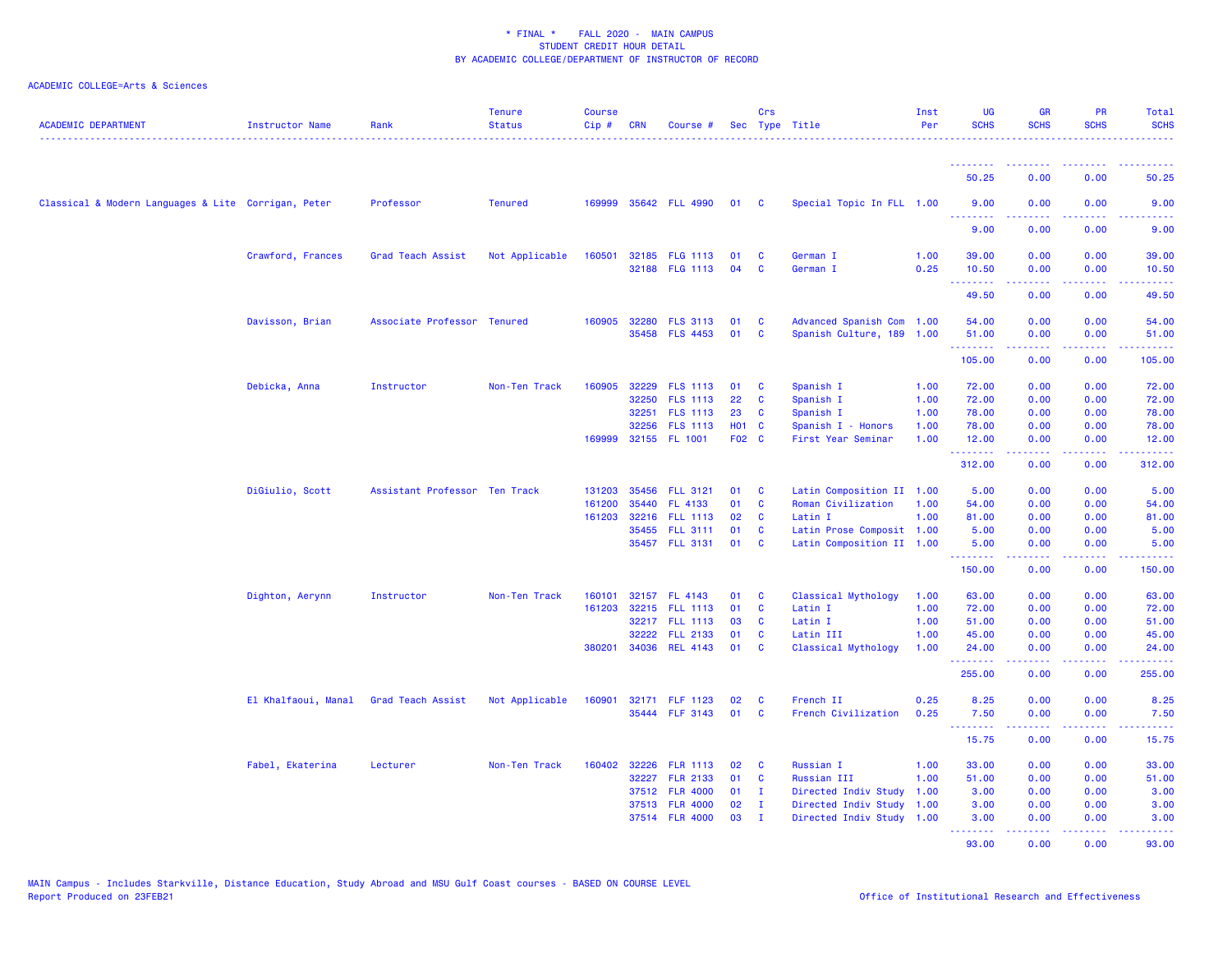| <b>ACADEMIC DEPARTMENT</b>                         | <b>Instructor Name</b>        | Rank                          | <b>Tenure</b><br><b>Status</b> | <b>Course</b><br>Cip# | <b>CRN</b>   | Course #                 |       | Crs          | Sec Type Title            | Inst<br>Per | <b>UG</b><br><b>SCHS</b> | <b>GR</b><br><b>SCHS</b>                                                                                                          | <b>PR</b><br><b>SCHS</b> | Total<br><b>SCHS</b><br>. |
|----------------------------------------------------|-------------------------------|-------------------------------|--------------------------------|-----------------------|--------------|--------------------------|-------|--------------|---------------------------|-------------|--------------------------|-----------------------------------------------------------------------------------------------------------------------------------|--------------------------|---------------------------|
| Classical & Modern Languages & Lite Fondren, Chevy |                               | Instructor                    | Non-Ten Track                  | 160501                | 32186        | <b>FLG 1113</b>          | 02    | C            | German I                  | 0.75        | 54.00                    | 0.00                                                                                                                              | 0.00                     | 54.00                     |
|                                                    |                               |                               |                                |                       | 32187        | <b>FLG 1113</b>          | 03    | $\mathbf{C}$ | German I                  | 0.75        | 60.75                    | 0.00                                                                                                                              | 0.00                     | 60.75                     |
|                                                    |                               |                               |                                |                       | 32195        | <b>FLG 2133</b>          | 01    | C            | German III                | 1.00        | 21.00                    | 0.00                                                                                                                              | 0.00                     | 21.00                     |
|                                                    |                               |                               |                                |                       |              | 32198 FLG 2143           | 01    | C            | German IV                 | 1.00        | 21.00                    | 0.00                                                                                                                              | 0.00                     | 21.00                     |
|                                                    |                               |                               |                                |                       |              |                          |       |              |                           |             | .<br>156.75              | 0.00                                                                                                                              | 0.00                     | المتمام<br>156.75         |
|                                                    | Gray, Sally                   | Associate Professor Tenured   |                                | 160501                | 32196        | <b>FLG 2133</b>          | 02    | C            | German III                | 1.00        | 30.00                    | 0.00                                                                                                                              | 0.00                     | 30.00                     |
|                                                    |                               |                               |                                |                       | 35449        | <b>FLG 3143</b>          | 01    | C            | German Civilization       | 1.00        | 36.00                    | 0.00                                                                                                                              | 0.00                     | 36.00                     |
|                                                    |                               |                               |                                | 169999                | 36061        | <b>FLG 8990</b>          | 02    | C            | Special Topic In FLG      | 1.00        | 0.00<br>.                | 9.00<br>-----                                                                                                                     | 0.00                     | 9.00<br>.                 |
|                                                    |                               |                               |                                |                       |              |                          |       |              |                           |             | 66.00                    | 9.00                                                                                                                              | 0.00                     | 75.00                     |
|                                                    | Guerra Ontiveros, Vi Lecturer |                               | Non-Ten Track                  | 160905                | 32230        | <b>FLS 1113</b>          | 02    | C            | Spanish I                 | 1.00        | 75.00                    | 0.00                                                                                                                              | 0.00                     | 75.00                     |
|                                                    |                               |                               |                                |                       | 32231        | <b>FLS 1113</b>          | 03    | <b>C</b>     | Spanish I                 | 1.00        | 72.00                    | 0.00                                                                                                                              | 0.00                     | 72.00                     |
|                                                    |                               |                               |                                |                       | 32232        | <b>FLS 1113</b>          | 04    | C            | Spanish I                 | 1.00        | 78.00                    | 0.00                                                                                                                              | 0.00                     | 78.00                     |
|                                                    |                               |                               |                                |                       |              | 32233 FLS 1113           | 05    | <b>C</b>     | Spanish I                 | 1.00        | 78.00                    | 0.00<br>.                                                                                                                         | 0.00                     | 78.00                     |
|                                                    |                               |                               |                                |                       |              |                          |       |              |                           |             | .<br>303.00              | 0.00                                                                                                                              | 0.00                     | 303.00                    |
|                                                    | Hainsey, Arianne              | Lecturer                      | Non-Ten Track                  | 160501                |              | 32192 FLG 1123           | 02    | C            | German II                 | 0.75        | 33.75                    | 0.00                                                                                                                              | 0.00                     | 33.75                     |
|                                                    |                               |                               |                                |                       | 32201        | <b>FLG 3124</b>          | 01    | C            | Advan German Convers      | 1.00        | 40.00                    | 0.00                                                                                                                              | 0.00                     | 40.00                     |
|                                                    |                               |                               |                                |                       |              | 34725 FLG 1113           | 501 C |              | German I                  | 1.00        | 33.00                    | 0.00                                                                                                                              | 0.00                     | 33.00                     |
|                                                    |                               |                               |                                |                       | 34726        | FLG 1123                 | 501 C |              | German II                 | 1.00        | 21.00                    | 0.00                                                                                                                              | 0.00                     | 21.00                     |
|                                                    |                               |                               |                                |                       | 160905 32278 | <b>FLS 3111</b>          | 01    | L            | Adv Spanish Lab I         | 1.00        | 18.00                    | 0.00                                                                                                                              | 0.00                     | 18.00                     |
|                                                    |                               |                               |                                | 169999                |              | 32156 FL 1001            | F03 C |              | First Year Seminar        | 1.00        | 13.00                    | 0.00                                                                                                                              | 0.00                     | 13.00                     |
|                                                    |                               |                               |                                |                       |              |                          |       |              |                           |             | .<br>158.75              | 0.00                                                                                                                              | .<br>0.00                | .<br>158.75               |
|                                                    | Harland, Robert               | Associate Professor Tenured   |                                | 160905                | 32285        | <b>FLS 3143</b>          | 01    | <b>C</b>     | Hispanic Civiliza         | 1.00        | 57.00                    | 0.00                                                                                                                              | 0.00                     | 57.00                     |
|                                                    |                               |                               |                                |                       |              | 169999 37347 FLS 8990    | 01    | C            | Special Topic In FLS 1.00 |             | 0.00                     | 12.00                                                                                                                             | 0.00                     | 12.00                     |
|                                                    |                               |                               |                                |                       |              |                          |       |              |                           |             | .                        | .                                                                                                                                 | .                        | .                         |
|                                                    |                               |                               |                                |                       |              |                          |       |              |                           |             | 57.00                    | 12.00                                                                                                                             | 0.00                     | 69.00                     |
|                                                    | Hayes, Caroline               | Grad Teach Assist             | Not Applicable                 |                       |              | 160905 32283 FLS 3121    | 02    | - L          | Advan Spanish Conv P 1.00 |             | 13.00<br>.               | 0.00<br>$\frac{1}{2} \left( \frac{1}{2} \right) \left( \frac{1}{2} \right) \left( \frac{1}{2} \right) \left( \frac{1}{2} \right)$ | 0.00<br>.                | 13.00<br>.                |
|                                                    |                               |                               |                                |                       |              |                          |       |              |                           |             | 13.00                    | 0.00                                                                                                                              | 0.00                     | 13.00                     |
|                                                    | Hernandez, Magda              | Lecturer                      | Non-Ten Track                  | 160905                | 32263        | <b>FLS 1123</b>          | 07    | C            | Spanish II                | 0.75        | 63.00                    | 0.00                                                                                                                              | 0.00                     | 63.00                     |
|                                                    |                               |                               |                                |                       | 32270        | <b>FLS 2133</b>          | 05    | C            | Spanish III               | 1.00        | 75.00                    | 0.00                                                                                                                              | 0.00                     | 75.00                     |
|                                                    |                               |                               |                                |                       |              | 32272 FLS 2133           | 08    | C            | Spanish III               | 1.00        | 66.00                    | 0.00                                                                                                                              | 0.00                     | 66.00                     |
|                                                    |                               |                               |                                |                       | 32273        | <b>FLS 2133</b>          | 09    | C            | Spanish III               | 1.00        | 66.00                    | 0.00                                                                                                                              | 0.00                     | 66.00                     |
|                                                    |                               |                               |                                |                       |              | 34730 FLS 1123           | 502 C |              | Spanish II                | 1.00        | 54.00                    | 0.00                                                                                                                              | 0.00                     | 54.00                     |
|                                                    |                               |                               |                                |                       |              |                          |       |              |                           |             | .<br>324.00              | 22222<br>0.00                                                                                                                     | .<br>0.00                | .<br>324.00               |
|                                                    | Hguig, Islam                  | Grad Teach Assist             | Not Applicable                 |                       |              | 160901 32164 FLF 1113 01 |       | <b>C</b>     | French I                  | 1.00        | 72.00                    | 0.00                                                                                                                              | 0.00                     | 72.00                     |
|                                                    |                               |                               |                                |                       |              |                          |       |              |                           |             | .<br>72.00               | 0.00                                                                                                                              | 0.00                     | 72.00                     |
|                                                    | Joo, Fumiko                   | Assistant Professor Ten Track |                                |                       |              | 050127 35454 FLJ 3303    | 01    | C            | Survey of Japanese C 1.00 |             | 33.00                    | 0.00                                                                                                                              | 0.00                     | 33.00                     |
|                                                    |                               |                               |                                | 160301                | 35443        | <b>FLC 3203</b>          | 01    | C            | Survey of Chinese Li 1.00 |             | 18.00                    | 0.00                                                                                                                              | 0.00                     | 18.00                     |
|                                                    |                               |                               |                                |                       |              | 160302 32214 FLJ 3153    | 01    | C            | Japanese V                | 1.00        | 21.00                    | 0.00                                                                                                                              | 0.00                     | 21.00                     |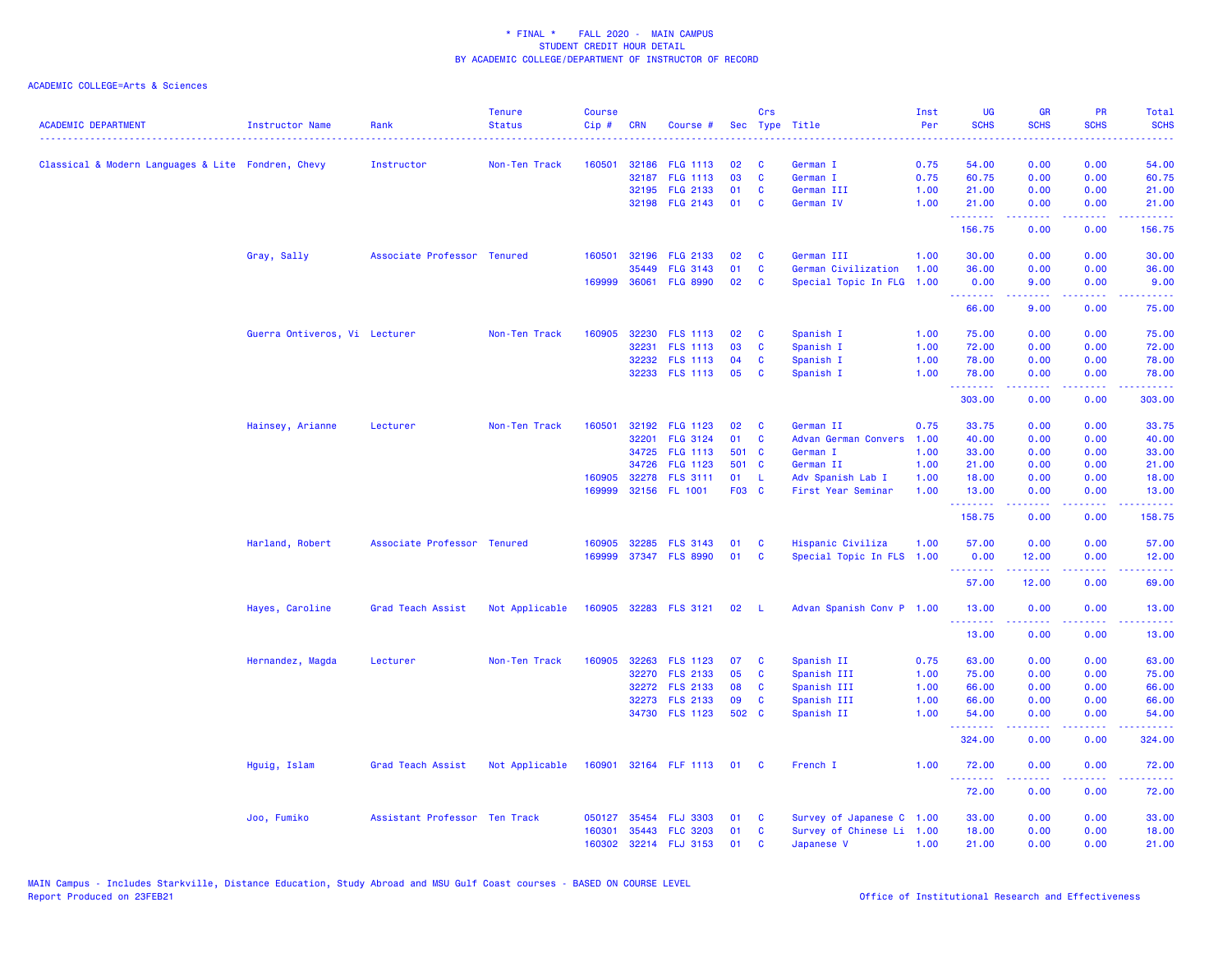| <b>ACADEMIC DEPARTMENT</b>                        | <b>Instructor Name</b>        | Rank              | <b>Tenure</b><br><b>Status</b> | <b>Course</b><br>$Cip \#$ | <b>CRN</b> | Course #                         |          | Crs<br>Sec Type Title |                      | Inst<br>Per  | <b>UG</b><br><b>SCHS</b> | <b>GR</b><br><b>SCHS</b>                             | PR<br><b>SCHS</b>       | Total<br><b>SCHS</b> |
|---------------------------------------------------|-------------------------------|-------------------|--------------------------------|---------------------------|------------|----------------------------------|----------|-----------------------|----------------------|--------------|--------------------------|------------------------------------------------------|-------------------------|----------------------|
|                                                   |                               |                   |                                |                           |            |                                  |          |                       |                      |              | <u> - - - - - - - -</u>  | <b><i><u><u><b>A</b></u></u> A A A A A A A A</i></b> | <u> - - - - - - - -</u> | .                    |
|                                                   |                               |                   |                                |                           |            |                                  |          |                       |                      |              | 72.00                    | 0.00                                                 | 0.00                    | 72.00                |
| Classical & Modern Languages & Lite Kraker, Julia |                               | Lecturer          | Non-Ten Track                  | 160905                    |            | 32235 FLS 1113                   | 07       | C                     | Spanish I            | 1.00         | 78.00                    | 0.00                                                 | 0.00                    | 78.00                |
|                                                   |                               |                   |                                |                           |            | 32241 FLS 1113                   | 13       | C                     | Spanish I            | 1.00         | 75.00                    | 0.00                                                 | 0.00                    | 75.00                |
|                                                   |                               |                   |                                |                           |            | 32247 FLS 1113                   | 19       | C                     | Spanish I            | 1.00         | 78.00                    | 0.00                                                 | 0.00                    | 78.00                |
|                                                   |                               |                   |                                |                           | 32248      | <b>FLS 1113</b>                  | 20       | C                     | Spanish I            | 1.00         | 75.00                    | 0.00                                                 | 0.00                    | 75.00                |
|                                                   |                               |                   |                                |                           |            | 34729 FLS 1123                   | 501 C    |                       | Spanish II           | 1.00         | 48.00<br>.               | 0.00<br>.                                            | 0.00<br>د د د د         | 48.00<br>.           |
|                                                   |                               |                   |                                |                           |            |                                  |          |                       |                      |              | 354.00                   | 0.00                                                 | 0.00                    | 354.00               |
|                                                   | Lin, Liang-Yin                | Lecturer          | Non-Ten Track                  | 160101                    |            | 32160 FLC 1113                   | 01       | C                     | Chinese I            | 1.00         | 27.00                    | 0.00                                                 | 0.00                    | 27.00                |
|                                                   |                               |                   |                                |                           | 32161      | FLC 1113                         | 02       | C                     | Chinese I            | 1.00         | 42.00                    | 0.00                                                 | 0.00                    | 42.00                |
|                                                   |                               |                   |                                |                           |            | 32162 FLC 2133                   | 01       | C                     | Chinese III          | 1.00         | 30.00                    | 0.00                                                 | 0.00                    | 30.00                |
|                                                   |                               |                   |                                | 160301                    |            | 35442 FLC 3153                   | 01       | <b>C</b>              | <b>Chinese V</b>     | 1.00         | 15.00<br><b></b>         | 0.00<br>.                                            | 0.00<br>د د د د         | 15.00<br>المتمان     |
|                                                   |                               |                   |                                |                           |            |                                  |          |                       |                      |              | 114.00                   | 0.00                                                 | 0.00                    | 114.00               |
|                                                   | Little, Christopher Lecturer  |                   | Non-Ten Track                  | 160905                    |            | 34727 FLS 1113                   | 501 C    |                       | Spanish I            | 1.00         | 63.00                    | 0.00                                                 | 0.00                    | 63.00                |
|                                                   |                               |                   |                                |                           |            | 34728 FLS 1113                   | 502 C    |                       | Spanish I            | 1.00         | 57.00                    | 0.00                                                 | 0.00                    | 57.00                |
|                                                   |                               |                   |                                |                           |            | 34731 FLS 2133                   | 501 C    |                       | Spanish III          | 1.00         | 54.00                    | 0.00                                                 | 0.00                    | 54.00                |
|                                                   |                               |                   |                                |                           |            |                                  |          |                       |                      |              | <u>.</u><br>174.00       | 0.00                                                 | 222<br>0.00             | 174.00               |
|                                                   | Lo, Elhadji                   | Grad Teach Assist | Not Applicable                 | 160901                    |            | 32170 FLF 1123                   | 01       | C                     | French II            | 0.25         | 6.75                     | 0.00                                                 | 0.00                    | 6.75                 |
|                                                   |                               |                   |                                |                           |            | 32172 FLF 1123                   | 03       | <b>C</b>              | French II            | 0.25         | 12.75                    | 0.00                                                 | 0.00                    | 12.75                |
|                                                   |                               |                   |                                |                           |            |                                  |          |                       |                      |              | .<br>19.50               | .<br>0.00                                            | د د د د<br>0.00         | والمالمات<br>19.50   |
|                                                   |                               |                   |                                |                           |            |                                  |          |                       |                      |              |                          |                                                      |                         |                      |
|                                                   | Martinez Rosas, Mari Lecturer |                   | Non-Ten Track                  | 160905                    | 32236      | <b>FLS 1113</b>                  | 08       | C                     | Spanish I            | 1.00         | 75.00                    | 0.00                                                 | 0.00                    | 75.00                |
|                                                   |                               |                   |                                |                           |            | 32242 FLS 1113                   | 14       | C                     | Spanish I            | 1.00         | 72.00                    | 0.00                                                 | 0.00                    | 72.00                |
|                                                   |                               |                   |                                |                           |            | 32243 FLS 1113                   | 15       | C                     | Spanish I            | 1.00         | 72.00                    | 0.00                                                 | 0.00                    | 72.00                |
|                                                   |                               |                   |                                |                           |            | 32244 FLS 1113                   | 16       | C                     | Spanish I            | 1.00         | 75.00<br><u>.</u>        | 0.00<br>.                                            | 0.00<br>بالأباد         | 75.00<br>------      |
|                                                   |                               |                   |                                |                           |            |                                  |          |                       |                      |              | 294.00                   | 0.00                                                 | 0.00                    | 294.00               |
|                                                   | McFadden, Michael             | Lecturer          | Non-Ten Track                  | 160905                    |            | 32257 FLS 1123                   | 01       | C                     | Spanish II           | 1.00         | 75.00                    | 0.00                                                 | 0.00                    | 75.00                |
|                                                   |                               |                   |                                |                           | 32258      | <b>FLS 1123</b>                  | 02       | C                     | Spanish II           | 1.00         | 81.00                    | 0.00                                                 | 0.00                    | 81.00                |
|                                                   |                               |                   |                                |                           | 32259      | <b>FLS 1123</b>                  | 03       | C                     | Spanish II           | 1.00         | 84.00                    | 0.00                                                 | 0.00                    | 84.00                |
|                                                   |                               |                   |                                |                           |            | 32265 FLS 1123                   | 09       | C                     | Spanish II           | 1.00         | 81.00<br>--------        | 0.00<br>.                                            | 0.00<br>.               | 81.00<br>.           |
|                                                   |                               |                   |                                |                           |            |                                  |          |                       |                      |              | 321.00                   | 0.00                                                 | 0.00                    | 321.00               |
|                                                   | Mensah, Jude                  | Grad Teach Assist | Not Applicable                 |                           |            | 160901 32168 FLF 1113 05         |          | $\mathbf{C}$          | French I             | 1.00         | 66.00                    | 0.00                                                 | 0.00                    | 66.00                |
|                                                   |                               |                   |                                |                           |            |                                  |          |                       |                      |              | <u>.</u><br>66.00        | 22222<br>0.00                                        | د د د د<br>0.00         | .<br>66.00           |
|                                                   | Moser, Keith                  | Professor         | <b>Tenured</b>                 | 160901                    |            | 35447 FLF 4323                   | 01       | C                     | Le Clezio Seminar    | 1.00         | 33.00                    | 0.00                                                 | 0.00                    | 33.00                |
|                                                   |                               |                   |                                |                           | 35448      | <b>FLF 6323</b>                  | 01       | C                     | LeClezio Seminar     | 1.00         | 0.00                     | 27.00                                                | 0.00                    | 27.00                |
|                                                   |                               |                   |                                |                           | 35461      | <b>FLF 4073</b>                  | 501 C    |                       | 20th Cent Fr Drama   | 1.00         | 3.00                     | 0.00                                                 | 0.00                    | 3.00                 |
|                                                   |                               |                   |                                |                           | 37405      | <b>FLF 7000</b>                  | 01       | $\mathbf{I}$          | Directed Indiv Study | 1.00         | 0.00                     | 3.00                                                 | 0.00                    | 3.00                 |
|                                                   |                               |                   |                                |                           |            | 37424 FLF 4073<br>37425 FLF 6073 | 01<br>01 | C<br>$\mathbf{C}$     | 20th Cent Fr Drama   | 1.00<br>1.00 | 12.00<br>0.00            | 0.00<br>24.00                                        | 0.00<br>0.00            | 12.00<br>24.00       |
|                                                   |                               |                   |                                |                           |            |                                  |          |                       | 20th Cent Fr Drama   |              |                          |                                                      |                         |                      |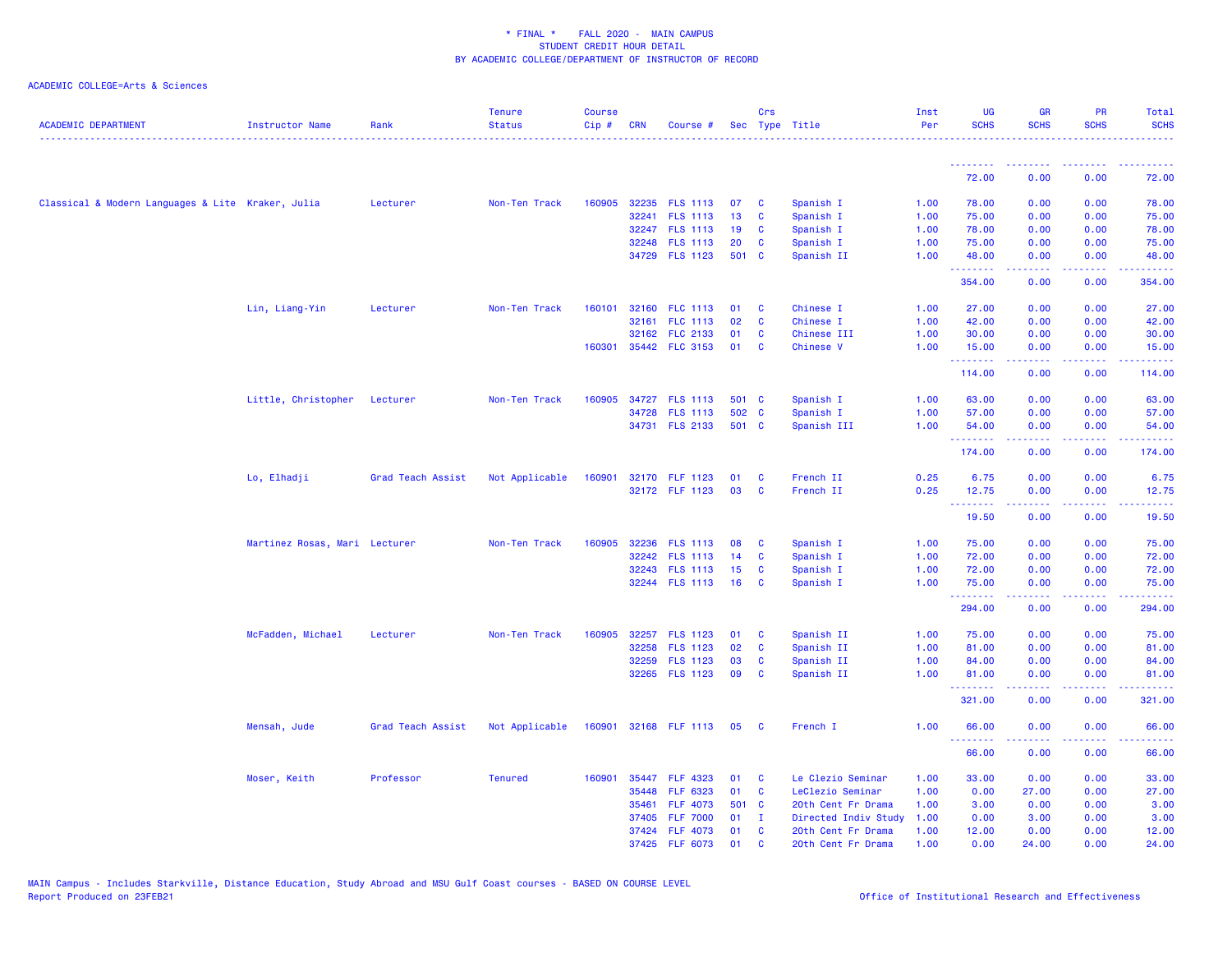| <b>ACADEMIC DEPARTMENT</b>                       | <b>Instructor Name</b>                 | Rank                        | <b>Tenure</b><br><b>Status</b> | Course<br>Cip# | <b>CRN</b> | Course #                               |          | Crs                      | Sec Type Title                                         | Inst<br>Per | UG<br><b>SCHS</b>   | <b>GR</b><br><b>SCHS</b> | <b>PR</b><br><b>SCHS</b>                                                                                                                                             | Total<br><b>SCHS</b>                                                                                                                                         |
|--------------------------------------------------|----------------------------------------|-----------------------------|--------------------------------|----------------|------------|----------------------------------------|----------|--------------------------|--------------------------------------------------------|-------------|---------------------|--------------------------|----------------------------------------------------------------------------------------------------------------------------------------------------------------------|--------------------------------------------------------------------------------------------------------------------------------------------------------------|
|                                                  |                                        |                             |                                |                |            |                                        |          |                          |                                                        |             | .                   | <u>.</u>                 | <u>.</u>                                                                                                                                                             | .                                                                                                                                                            |
|                                                  |                                        |                             |                                |                |            |                                        |          |                          |                                                        |             | 48.00               | 54.00                    | 0.00                                                                                                                                                                 | 102.00                                                                                                                                                       |
| Classical & Modern Languages & Lite Moser, Kelly |                                        | Associate Professor Tenured |                                | 160905         |            | 131306 32159 FL 8693<br>32281 FLS 3113 | 01<br>02 | <b>C</b><br>$\mathbf{C}$ | Adv. Foreign Languag 1.00<br>Advanced Spanish Com 1.00 |             | 0.00<br>54.00<br>.  | 21.00<br>0.00<br>.       | 0.00<br>0.00<br>$\frac{1}{2} \left( \frac{1}{2} \right) \left( \frac{1}{2} \right) \left( \frac{1}{2} \right) \left( \frac{1}{2} \right) \left( \frac{1}{2} \right)$ | 21.00<br>54.00<br>.                                                                                                                                          |
|                                                  |                                        |                             |                                |                |            |                                        |          |                          |                                                        |             | 54.00               | 21.00                    | 0.00                                                                                                                                                                 | 75.00                                                                                                                                                        |
|                                                  | Nigro, Rosa                            | Instructor                  | Non-Ten Track                  | 160902         |            | 32208 FLI 1113                         | 01       | C                        | Italian I                                              | 1.00        | 84.00               | 0.00                     | 0.00                                                                                                                                                                 | 84.00                                                                                                                                                        |
|                                                  |                                        |                             |                                |                | 32209      | FLI 1123                               | 01       | <b>C</b>                 | Italian II                                             | 1.00        | 39.00               | 0.00                     | 0.00                                                                                                                                                                 | 39.00                                                                                                                                                        |
|                                                  |                                        |                             |                                |                |            | 32210 FLI 2133                         | 01       | <b>C</b>                 | Italian III                                            | 1.00        | 24.00               | 0.00                     | 0.00                                                                                                                                                                 | 24.00                                                                                                                                                        |
|                                                  |                                        |                             |                                |                |            | 35453 FLI 2143                         | 01       | <b>C</b>                 | Italian IV                                             | 1.00        | 3.00<br><u>.</u>    | 0.00<br><b>.</b>         | 0.00<br>.                                                                                                                                                            | 3.00<br>$- - - - - - -$                                                                                                                                      |
|                                                  |                                        |                             |                                |                |            |                                        |          |                          |                                                        |             | 150.00              | 0.00                     | 0.00                                                                                                                                                                 | 150.00                                                                                                                                                       |
|                                                  | Njike Appiah, Angele Grad Teach Assist |                             | Not Applicable                 | 160901         |            | 32167 FLF 1113                         | 04       | C                        | French I                                               | 0.25        | 18.75               | 0.00                     | 0.00                                                                                                                                                                 | 18.75                                                                                                                                                        |
|                                                  |                                        |                             |                                |                |            | 32173 FLF 1123                         | 04       | C                        | French II                                              | 0.25        | 6.00                | 0.00<br>. <b>.</b>       | 0.00                                                                                                                                                                 | 6.00                                                                                                                                                         |
|                                                  |                                        |                             |                                |                |            |                                        |          |                          |                                                        |             | <b>.</b> .<br>24.75 | 0.00                     | المستمال<br>0.00                                                                                                                                                     | .<br>24.75                                                                                                                                                   |
|                                                  | Pelaez, Sol                            | Associate Professor Tenured |                                | 160905         |            | 32275 FLS 2143                         | 01       | C                        | Spanish IV                                             | 1.00        | 30.00               | 0.00                     | 0.00                                                                                                                                                                 | 30.00                                                                                                                                                        |
|                                                  |                                        |                             |                                |                | 32276      | <b>FLS 2143</b>                        | 02       | C                        | Spanish IV                                             | 1.00        | 54.00               | 0.00                     | 0.00                                                                                                                                                                 | 54.00                                                                                                                                                        |
|                                                  |                                        |                             |                                | 169999         | 36305      | <b>FLS 4990</b>                        | 01       | C                        | Special Topic In FLS 1.00                              |             | 9.00                | 0.00                     | 0.00                                                                                                                                                                 | 9.00                                                                                                                                                         |
|                                                  |                                        |                             |                                |                | 36306      | <b>FLS 6990</b>                        | 01       | C                        | Special Topic In FLS 1.00                              |             | 0.00<br>.           | 9.00<br>.                | 0.00<br>.                                                                                                                                                            | 9.00<br>$\frac{1}{2} \left( \frac{1}{2} \right) \left( \frac{1}{2} \right) \left( \frac{1}{2} \right) \left( \frac{1}{2} \right) \left( \frac{1}{2} \right)$ |
|                                                  |                                        |                             |                                |                |            |                                        |          |                          |                                                        |             | 93.00               | 9.00                     | 0.00                                                                                                                                                                 | 102.00                                                                                                                                                       |
|                                                  | Potter, Edward                         | Associate Professor Tenured |                                | 160501         | 32188      | <b>FLG 1113</b>                        | 04       | C                        | German I                                               | 0.75        | 31.50               | 0.00                     | 0.00                                                                                                                                                                 | 31.50                                                                                                                                                        |
|                                                  |                                        |                             |                                |                | 35450      | <b>FLG 4203</b>                        | 01       | C                        | German Lyric Poetry                                    | 1.00        | 27.00               | 0.00                     | 0.00                                                                                                                                                                 | 27.00                                                                                                                                                        |
|                                                  |                                        |                             |                                |                |            | 35451 FLG 6203                         | 01       | <b>C</b>                 | German Lyric Poetry                                    | 1.00        | 0.00<br><u>.</u>    | 9.00<br>22222            | 0.00<br>.                                                                                                                                                            | 9.00<br>22222                                                                                                                                                |
|                                                  |                                        |                             |                                |                |            |                                        |          |                          |                                                        |             | 58.50               | 9.00                     | 0.00                                                                                                                                                                 | 67.50                                                                                                                                                        |
|                                                  | Roskelley, Martha                      | Lecturer                    | Non-Ten Track                  | 160905         |            | 32234 FLS 1113                         | 06       | C                        | Spanish I                                              | 1.00        | 75.00               | 0.00                     | 0.00                                                                                                                                                                 | 75.00                                                                                                                                                        |
|                                                  |                                        |                             |                                |                | 32253      | <b>FLS 1113</b>                        | 26       | C                        | Spanish I                                              | 1.00        | 72.00               | 0.00                     | 0.00                                                                                                                                                                 | 72.00                                                                                                                                                        |
|                                                  |                                        |                             |                                |                |            | 32260 FLS 1123                         | 04       | C                        | Spanish II                                             | 1.00        | 78.00               | 0.00                     | 0.00                                                                                                                                                                 | 78.00                                                                                                                                                        |
|                                                  |                                        |                             |                                |                |            | 32261 FLS 1123                         | 05       | C                        | Spanish II                                             | 0.75        | 60.75<br>.          | 0.00<br>.                | 0.00<br>.                                                                                                                                                            | 60.75<br>.                                                                                                                                                   |
|                                                  |                                        |                             |                                |                |            |                                        |          |                          |                                                        |             | 285.75              | 0.00                     | 0.00                                                                                                                                                                 | 285.75                                                                                                                                                       |
|                                                  | Russell, Amie                          | Instructor                  | Non-Ten Track                  | 160905         |            | 32237 FLS 1113                         | 09       | <b>C</b>                 | Spanish I                                              | 1.00        | 75.00               | 0.00                     | 0.00                                                                                                                                                                 | 75.00                                                                                                                                                        |
|                                                  |                                        |                             |                                |                | 32238      | <b>FLS 1113</b>                        | 10       | C                        | Spanish I                                              | 1.00        | 69.00               | 0.00                     | 0.00                                                                                                                                                                 | 69.00                                                                                                                                                        |
|                                                  |                                        |                             |                                |                |            | 32239 FLS 1113                         | $-11$    | C                        | Spanish I                                              | 1.00        | 75.00<br><u>.</u>   | 0.00<br>المتمالين        | 0.00<br>د د د د .                                                                                                                                                    | 75.00<br>22222                                                                                                                                               |
|                                                  |                                        |                             |                                |                |            |                                        |          |                          |                                                        |             | 219.00              | 0.00                     | 0.00                                                                                                                                                                 | 219.00                                                                                                                                                       |
|                                                  | Sides, David                           | Grad Teach Assist           | Not Applicable                 | 160501         |            | 32186 FLG 1113                         | 02       | <b>C</b>                 | German I                                               | 0.25        | 18.00               | 0.00                     | 0.00                                                                                                                                                                 | 18.00                                                                                                                                                        |
|                                                  |                                        |                             |                                |                |            | 32187 FLG 1113                         | 03       | C                        | German I                                               | 0.25        | 20.25               | 0.00                     | 0.00                                                                                                                                                                 | 20.25                                                                                                                                                        |
|                                                  |                                        |                             |                                |                |            |                                        |          |                          |                                                        |             | <u>.</u><br>38.25   | 22222<br>0.00            | .<br>0.00                                                                                                                                                            | .<br>38.25                                                                                                                                                   |
|                                                  | Simpore, Karim                         | Associate Professor Tenured |                                | 160901         |            | 32175 FLF 2133                         | 01       | C                        | French III                                             | 1.00        | 78.00               | 0.00                     | 0.00                                                                                                                                                                 | 78.00                                                                                                                                                        |
|                                                  |                                        |                             |                                |                |            | 32176 FLF 2133                         | 02       | <b>C</b>                 | French III                                             | 1.00        | 48.00               | 0.00                     | 0.00                                                                                                                                                                 | 48.00                                                                                                                                                        |
|                                                  |                                        |                             |                                |                |            | 35445 FLF 4183                         | 01       | <b>C</b>                 | Francophone Theater                                    | 1.00        | 18.00               | 0.00                     | 0.00                                                                                                                                                                 | 18.00                                                                                                                                                        |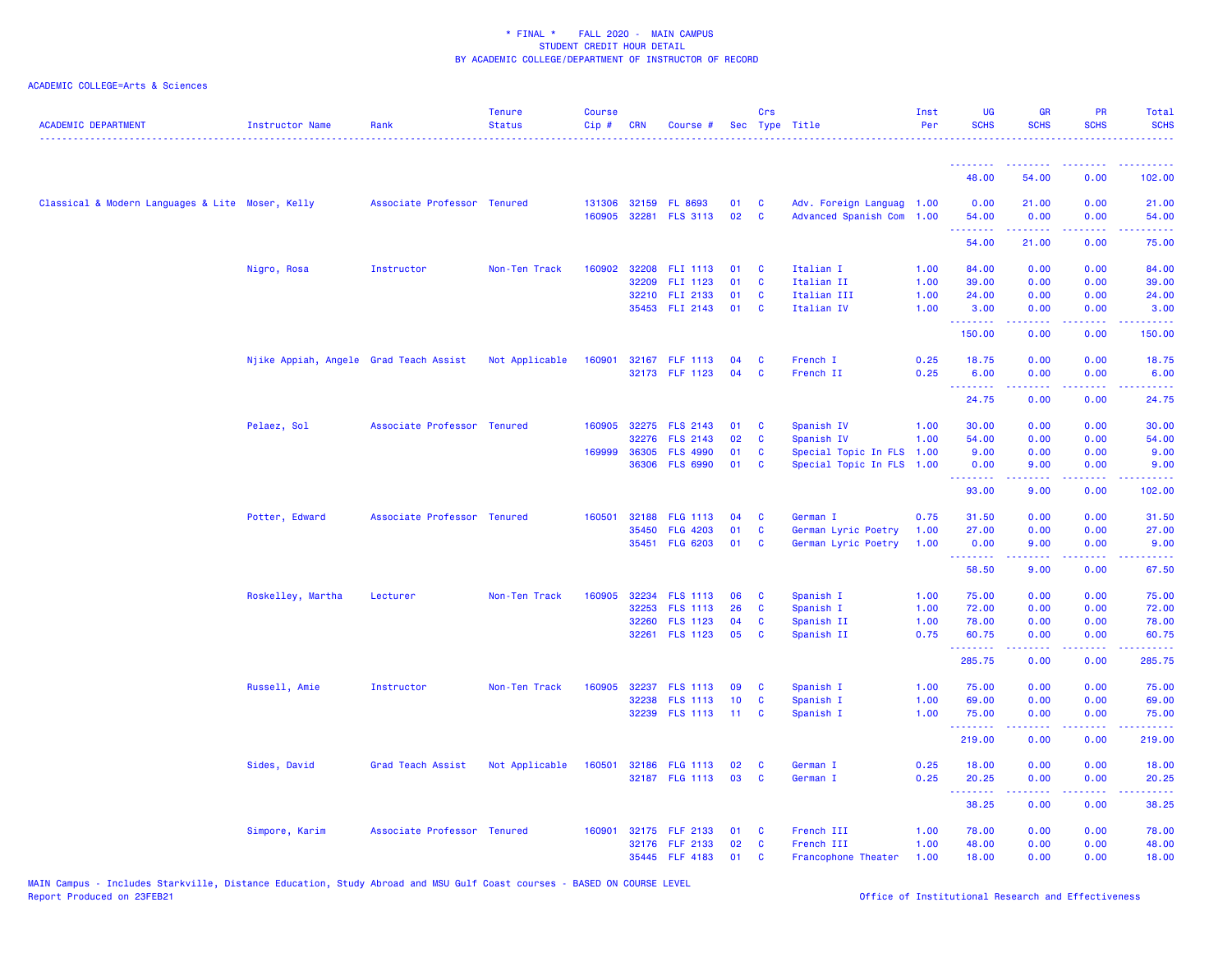| <b>ACADEMIC DEPARTMENT</b>                                                    | <b>Instructor Name</b> | Rank                          | <b>Tenure</b><br><b>Status</b> | <b>Course</b><br>$Cip$ # | <b>CRN</b> | Course #        |              | Crs            | Sec Type Title       | Inst<br>Per | <b>UG</b><br><b>SCHS</b> | <b>GR</b><br><b>SCHS</b> | <b>PR</b><br><b>SCHS</b>           | Total<br><b>SCHS</b>  |
|-------------------------------------------------------------------------------|------------------------|-------------------------------|--------------------------------|--------------------------|------------|-----------------|--------------|----------------|----------------------|-------------|--------------------------|--------------------------|------------------------------------|-----------------------|
| Classical & Modern Languages & Lite Simpore, Karim                            |                        | Associate Professor Tenured   |                                | 160901                   |            | 35446 FLF 6183  | 01           | $\overline{c}$ | Francophone Theater  | 1.00        | 0.00                     | 12.00                    | 0.00                               | 12.00                 |
|                                                                               |                        |                               |                                |                          |            |                 |              |                |                      |             | --------<br>144.00       | -----<br>12.00           | . <u>.</u> .<br>0.00               | ------<br>156.00      |
|                                                                               | Spearman, Stephanie    | Lecturer                      | Non-Ten Track                  | 160901                   |            | 34723 FLF 1113  | 501 C        |                | French I             | 1.00        | 51.00                    | 0.00                     | 0.00                               | 51.00                 |
|                                                                               |                        |                               |                                |                          |            | 34724 FLF 1123  | 501 C        |                | French II            | 1.00        | 36.00                    | 0.00                     | 0.00                               | 36.00                 |
|                                                                               |                        |                               |                                |                          |            |                 |              |                |                      |             | --------<br>87.00        | 0.00                     | 0.00                               | 87.00                 |
|                                                                               | Vozzo, Rosa            | Instructor                    | Non-Ten Track                  | 160905                   |            | 32268 FLS 2133  | 03           | - C            | Spanish III          | 1.00        | 72.00                    | 0.00                     | 0.00                               | 72.00                 |
|                                                                               |                        |                               |                                |                          |            | 32271 FLS 2133  | 06           | <b>C</b>       | Spanish III          | 1.00        | 66.00                    | 0.00                     | 0.00                               | 66.00                 |
|                                                                               |                        |                               |                                |                          | 32287      | <b>FLS 3233</b> | 01           | <b>C</b>       | Adv Spanish Conversa | 1.00        | 60.00                    | 0.00                     | 0.00                               | 60.00                 |
|                                                                               |                        |                               |                                |                          | 32289      | <b>FLS 3313</b> | 01           | <b>C</b>       | Econ for Span-speak  | 1.00        | 69.00                    | 0.00                     | 0.00                               | 69.00                 |
|                                                                               |                        |                               |                                | 169999                   |            | 32228 FLS 1001  | <b>F01 C</b> |                | First Year Seminar   | 1.00        | 10.00                    | 0.00                     | 0.00                               | 10.00                 |
|                                                                               |                        |                               |                                |                          |            |                 |              |                |                      |             | --------<br>277.00       | -----<br>0.00            | .<br>0.00                          | 277.00                |
|                                                                               | Zelaya, Karina         | Assistant Professor Ten Track |                                | 160905                   | 32267      | <b>FLS 2133</b> | 02           | $\mathbf{C}$   | Spanish III          | 1.00        | 69.00                    | 0.00                     | 0.00                               | 69.00                 |
|                                                                               |                        |                               |                                |                          |            | 32269 FLS 2133  | 04 C         |                | Spanish III          | 1.00        | 63.00                    | 0.00                     | 0.00                               | 63.00                 |
|                                                                               |                        |                               |                                | 169999                   | 35441      | <b>FL 8333</b>  | 01           | <b>C</b>       | Cultural Studies     | 1.00        | 0.00                     | 9.00                     | 0.00                               | 9.00                  |
|                                                                               |                        |                               |                                |                          |            | 35459 FL 8333   | 501 C        |                | Cultural Studies     | 1.00        | 0.00                     | 6.00                     | 0.00                               | 6.00                  |
|                                                                               |                        |                               |                                |                          |            |                 |              |                |                      |             | --------<br>132.00       | 15.00                    | <b><i><u>ALLAS</u></i></b><br>0.00 | 147.00                |
| ======================================<br>Classical & Modern Languages & Lite |                        |                               |                                |                          |            |                 |              |                |                      |             | ========<br>6063,00      | ========<br>144.00       | ---------<br>0.00                  | ==========<br>6207.00 |
| ====================================                                          |                        |                               |                                |                          |            |                 |              |                |                      |             |                          |                          |                                    | ==========            |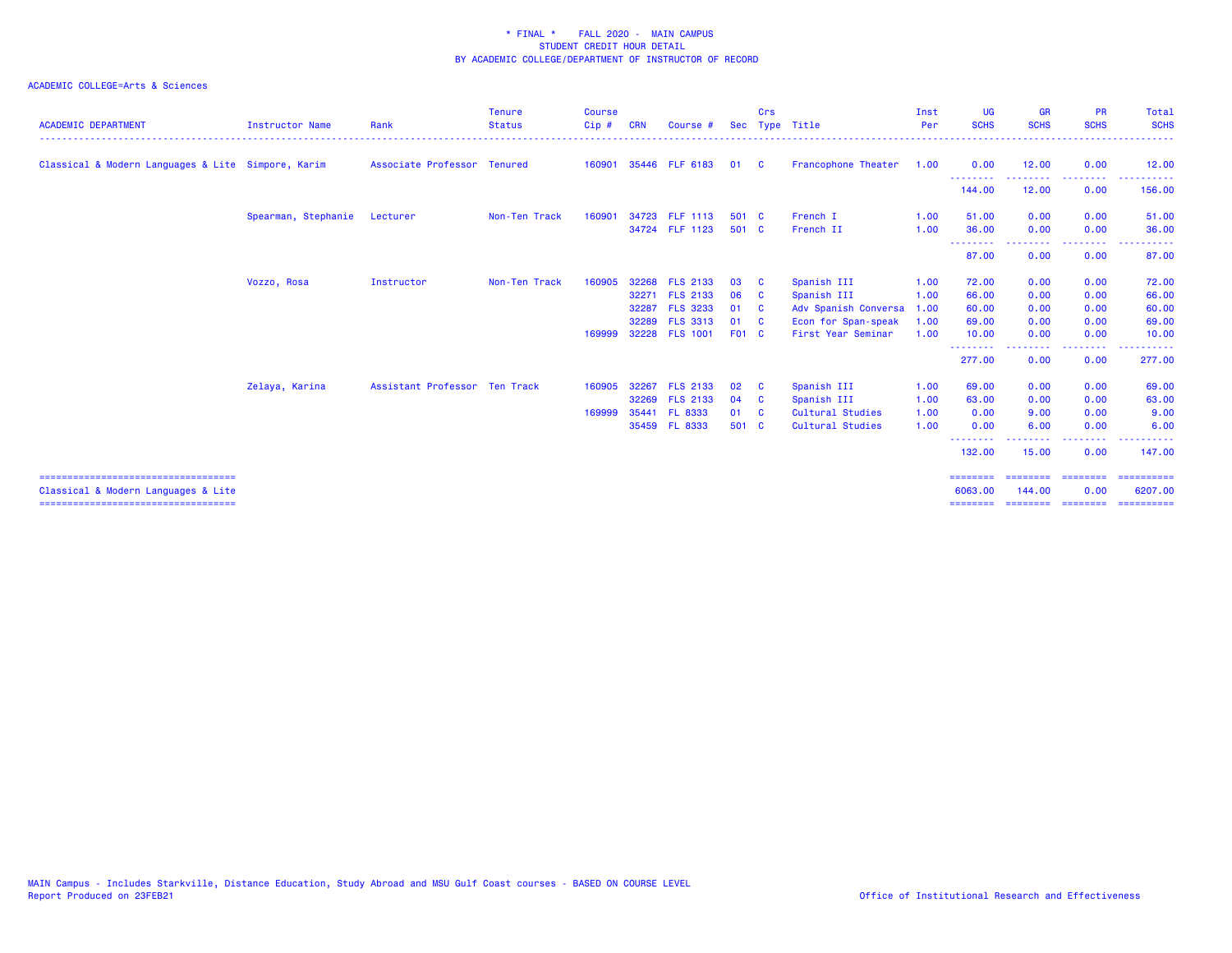| <b>ACADEMIC DEPARTMENT</b> | <b>Instructor Name</b> | Rank                          | <b>Tenure</b><br><b>Status</b> | <b>Course</b><br>Cip# | <b>CRN</b>   | Course #              |                   | Crs          | Sec Type Title            | Inst<br>Per | <b>UG</b><br><b>SCHS</b> | <b>GR</b><br><b>SCHS</b> | <b>PR</b><br><b>SCHS</b> | Total<br><b>SCHS</b><br>المالمانية الم |
|----------------------------|------------------------|-------------------------------|--------------------------------|-----------------------|--------------|-----------------------|-------------------|--------------|---------------------------|-------------|--------------------------|--------------------------|--------------------------|----------------------------------------|
| Communication              | Anthony, Kelli         | Instructor                    | Non-Ten Track                  | 090101                | 34575        | CO 1013               | 502 C             |              | Intro to Communicati      | 1.00        | 93.00                    | 0.00                     | 0.00                     | 93.00                                  |
|                            |                        |                               |                                |                       | 34576        | CO 1223               | 501 C             |              | Intro Comm Theory         | 1.00        | 144.00                   | 0.00                     | 0.00                     | 144.00                                 |
|                            |                        |                               |                                |                       |              | 34579 CO 3833         | 501 C             |              | Interviewing              | 1.00        | 75.00                    | 0.00                     | 0.00                     | 75.00                                  |
|                            |                        |                               |                                |                       |              | 090401 34577 CO 1403  | 501 C             |              | Intro Mass Media          | 1.00        | 219.00                   | 0.00                     | 0.00                     | 219.00                                 |
|                            |                        |                               |                                |                       |              |                       |                   |              |                           |             | .<br>531.00              | 0.00                     | 0.00                     | المتمامي<br>531.00                     |
|                            | Blount, Anna           | Instructor                    | Non-Ten Track                  | 090101                |              | 31013 CO 1013         | 02                | C            | Intro to Communicati 1.00 |             | 102.00                   | 0.00                     | 0.00                     | 102.00                                 |
|                            |                        |                               |                                | 090900                | 31100        | CO 3863               | 02                | B            | <b>PR Production</b>      | 1.00        | 33.00                    | 0.00                     | 0.00                     | 33.00                                  |
|                            |                        |                               |                                |                       | 31101        | CO 3863               | 03                | B            | <b>PR Production</b>      | 1.00        | 54.00                    | 0.00                     | 0.00                     | 54.00                                  |
|                            |                        |                               |                                | 090999                | 35796        | CO 4823               | $CO1$ $C$         |              | Integrated Media Age      | 1.00        | 21.00                    | 0.00                     | 0.00                     | 21.00                                  |
|                            |                        |                               |                                |                       | 099999 36301 | CO 4990               | 03 C              |              | Special Topic In CO       | 1.00        | 6.00                     | 0.00                     | 0.00                     | 6.00                                   |
|                            |                        |                               |                                |                       |              |                       |                   |              |                           |             | .<br>216.00              | 22222<br>0.00            | .<br>0.00                | .<br>216.00                            |
|                            | Brown, Karyn           | Instructor                    | Non-Ten Track                  |                       |              | 090900 31123 CO 4813  | 02 <sub>o</sub>   | <b>C</b>     | PR Organizations          | 1.00        | 51.00<br>.               | 0.00<br>.                | 0.00<br>د د د د .        | 51.00<br>.                             |
|                            |                        |                               |                                |                       |              |                       |                   |              |                           |             | 51.00                    | 0.00                     | 0.00                     | 51.00                                  |
|                            | Cain, Emily            | Non-Faculty                   | Not Applicable                 |                       |              | 240102 32858 IDS 4111 | 09                | <b>C</b>     | Professional Seminar 1.00 |             | 20.00<br>.               | 0.00                     | 0.00                     | 20.00<br>.                             |
|                            |                        |                               |                                |                       |              |                       |                   |              |                           |             | 20.00                    | 0.00                     | 0.00                     | 20.00                                  |
|                            | Chambers, Cheryl       | Instructor                    | Non-Ten Track                  |                       | 090101 31022 | CO 1013               | 11 <sub>1</sub>   | C            | Intro to Communicati 1.00 |             | 99.00                    | 0.00                     | 0.00                     | 99.00                                  |
|                            |                        |                               |                                |                       | 31023        | CO 1013               | 12 <sub>2</sub>   | $\mathbf{C}$ | Intro to Communicati 1.00 |             | 99.00                    | 0.00                     | 0.00                     | 99.00                                  |
|                            |                        |                               |                                |                       | 31039        | CO 1013               | 28                | <b>C</b>     | Intro to Communicati      | 1.00        | 105.00                   | 0.00                     | 0.00                     | 105.00                                 |
|                            |                        |                               |                                |                       | 37030        | CO 2990               | 01                | -E           | Special Topic In CO       | 1.00        | 11.00                    | 0.00                     | 0.00                     | 11.00                                  |
|                            |                        |                               |                                | 090701                | 34582        | CO 4433               | 501 C             |              | Television Criticism      | 1.00        | 39.00                    | 0.00                     | 0.00                     | 39.00                                  |
|                            |                        |                               |                                | 231304                | 30997        | CO 1001               | F01 C             |              | First Year Seminar        | 1.00        | 13.00<br>.               | 0.00<br><b>.</b>         | 0.00<br>.                | 13.00<br>.                             |
|                            |                        |                               |                                |                       |              |                       |                   |              |                           |             | 366.00                   | 0.00                     | 0.00                     | 366.00                                 |
|                            | Choi, Heesook          | Assistant Professor Ten Track |                                | 090401                | 31082        | CO 3423               | 01                | C            | <b>Feature Writing</b>    | 1.00        | 48.00                    | 0.00                     | 0.00                     | 48.00                                  |
|                            |                        |                               |                                |                       |              | 31083 CO 3443         | 01                | <b>C</b>     | Adv News Writ-Report 1.00 |             | 48.00                    | 0.00                     | 0.00                     | 48.00                                  |
|                            |                        |                               |                                |                       |              |                       |                   |              |                           |             | .<br>96.00               | .<br>0.00                | د د د د<br>0.00          | .<br>96.00                             |
|                            |                        | Professor                     | <b>Tenured</b>                 | 240101                | 32775        | <b>HON 1091</b>       | H <sub>01</sub> S |              | Honors Forum II           | 1.00        | 23.00                    | 0.00                     | 0.00                     | 23.00                                  |
|                            | Clevinger, Donna       |                               |                                | 500501                | 31048        | CO 1503               | <b>HO1</b>        | $\mathbf{C}$ | Intro To Theatre- Ho      | 1.00        | 48.00                    | 0.00                     | 0.00                     | 48.00                                  |
|                            |                        |                               |                                | 500506                | 36993        | <b>HON 3173</b>       | H <sub>01</sub> S |              | Honors Seminar in Fi 1.00 |             | 36.00                    | 0.00                     | 0.00                     | 36.00                                  |
|                            |                        |                               |                                |                       |              |                       |                   |              |                           |             | .                        | د د د د د                | بالأباب                  | .                                      |
|                            |                        |                               |                                |                       |              |                       |                   |              |                           |             | 107.00                   | 0.00                     | 0.00                     | 107.00                                 |
|                            | Copeland, Logan        | Instructor                    | Non-Ten Track                  | 090101                |              | 31012 CO 1013         | 01                | C            | Intro to Communicati 1.00 |             | 102.00                   | 0.00                     | 0.00                     | 102.00                                 |
|                            |                        |                               |                                |                       |              | 31014 CO 1013         | 03                | C            | Intro to Communicati 1.00 |             | 105.00                   | 0.00                     | 0.00                     | 105.00                                 |
|                            |                        |                               |                                |                       |              | 31018 CO 1013         | 07                | <b>C</b>     | Intro to Communicati 1.00 |             | 102.00                   | 0.00                     | 0.00                     | 102.00                                 |
|                            |                        |                               |                                |                       |              | 31031 CO 1013         | 20                | $\mathbf{C}$ | Intro to Communicati 1.00 |             | 102.00<br>.              | 0.00<br><b>.</b>         | 0.00<br>.                | 102.00<br>.                            |
|                            |                        |                               |                                |                       |              |                       |                   |              |                           |             | 411.00                   | 0.00                     | 0.00                     | 411.00                                 |
|                            | Edmonds, Khristina     | Lecturer                      | Non-Ten Track                  |                       |              | 231304 31005 CO 1003  | 08                | $\mathbf{C}$ | Fund Of Public Speak 1.00 |             | 75.00<br><u>.</u>        | 0.00<br>$- - - - -$      | 0.00<br>.                | 75.00<br>$- - - - -$                   |
|                            |                        |                               |                                |                       |              |                       |                   |              |                           |             | 75.00                    | 0.00                     | 0.00                     | 75.00                                  |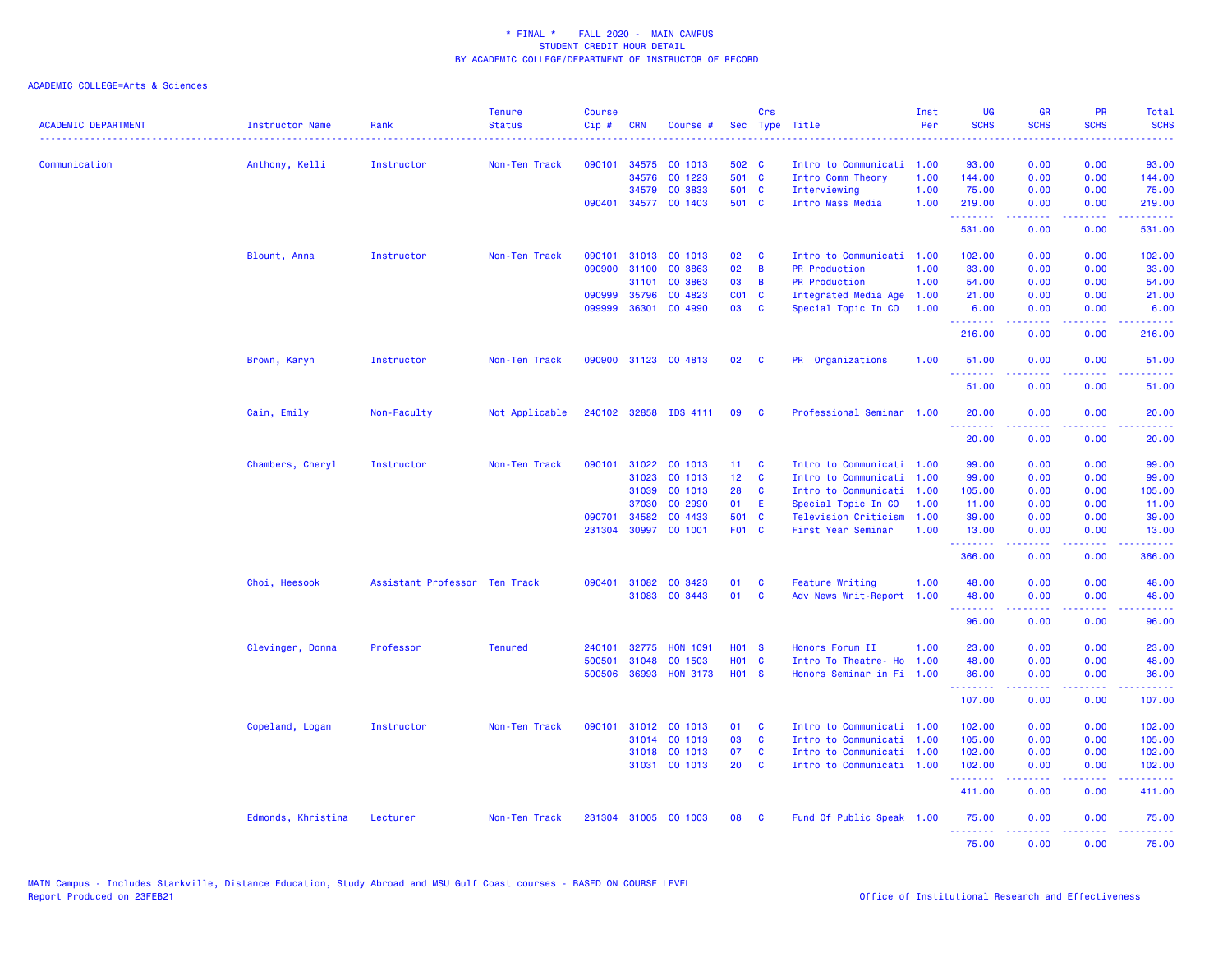| <b>ACADEMIC DEPARTMENT</b> | Instructor Name | Rank                        | <b>Tenure</b><br><b>Status</b> | <b>Course</b><br>Cip# | <b>CRN</b>   | Course #             |              | Crs                      | Sec Type Title                       | Inst<br>Per | UG<br><b>SCHS</b> | <b>GR</b><br><b>SCHS</b> | PR<br><b>SCHS</b>                                                                                                                 | Total<br><b>SCHS</b> |
|----------------------------|-----------------|-----------------------------|--------------------------------|-----------------------|--------------|----------------------|--------------|--------------------------|--------------------------------------|-------------|-------------------|--------------------------|-----------------------------------------------------------------------------------------------------------------------------------|----------------------|
|                            |                 |                             |                                | 090900                | 31089        | CO 3813              | 01           |                          |                                      | 1.00        | 57.00             | 0.00                     | 0.00                                                                                                                              | 57.00                |
| Communication              | Fisher, Melody  | Associate Professor Tenured |                                |                       | 31090        | CO 3813              | 02           | <b>C</b><br>$\mathbf{C}$ | PR Case Problems<br>PR Case Problems | 1.00        | 57.00             | 0.00                     | 0.00                                                                                                                              | 57.00                |
|                            |                 |                             |                                |                       | 31096        | CO 3853              | 01           | <b>C</b>                 | Public Relations Wri                 | 1.00        | 45.00             | 0.00                     | 0.00                                                                                                                              | 45.00                |
|                            |                 |                             |                                |                       | 521003 32399 | <b>FYE 1001</b>      | F21 C        |                          | First Year Experienc 1.00            |             | 10.00             | 0.00                     | 0.00                                                                                                                              | 10.00                |
|                            |                 |                             |                                |                       | 32400        | <b>FYE 1001</b>      | F22 C        |                          | First Year Experienc 1.00            |             | 3.00              | 0.00                     | 0.00                                                                                                                              | 3.00                 |
|                            |                 |                             |                                |                       |              |                      |              |                          |                                      |             | .<br>172.00       | 0.00                     | 0.00                                                                                                                              | 172.00               |
|                            | Fleming, Erin   | Lecturer                    | Non-Ten Track                  |                       |              | 500505 31118 CO 4504 | 01 C         |                          | History Of Theatre                   | 1.00        | 44.00             | 0.00                     | 0.00                                                                                                                              | 44.00                |
|                            |                 |                             |                                |                       |              |                      |              |                          |                                      |             | 44.00             | 0.00                     | 0.00                                                                                                                              | 44.00                |
|                            | Forde, John     | Professor                   | <b>Tenured</b>                 | 090900                | 31088        | CO 3803              | 01           | <b>C</b>                 | Prin Public Relation 1.00            |             | 261.00            | 0.00                     | 0.00                                                                                                                              | 261.00               |
|                            |                 |                             |                                |                       | 31091        | CO 3813              | 03           | <b>C</b>                 | <b>PR</b> Case Problems              | 1.00        | 39.00             | 0.00                     | 0.00                                                                                                                              | 39.00                |
|                            |                 |                             |                                |                       | 34578        | CO 3803              | 501 C        |                          | Prin Public Relation 1.00            |             | 57.00             | 0.00                     | 0.00                                                                                                                              | 57.00                |
|                            |                 |                             |                                |                       | 099999 36042 | CO 4990              | 04           | $\mathbf{C}$             | Special Topic In CO                  | 1.00        | 6.00<br>.         | 0.00<br>.                | 0.00                                                                                                                              | 6.00<br>.            |
|                            |                 |                             |                                |                       |              |                      |              |                          |                                      |             | 363.00            | 0.00                     | 0.00                                                                                                                              | 363.00               |
|                            | Foreman, Joshua | Instructor                  | Non-Ten Track                  | 090404                | 31081        | CO 3403              | 03           | B                        | Photographic Communi 1.00            |             | 48.00             | 0.00                     | 0.00                                                                                                                              | 48.00                |
|                            |                 |                             |                                | 090701                |              | 31067 CO 2423        | 01           | $\mathbf{C}$             | News Edit-Typo-Mkup                  | 1.00        | 30.00<br>.        | 0.00<br>.                | 0.00                                                                                                                              | 30.00                |
|                            |                 |                             |                                |                       |              |                      |              |                          |                                      |             | 78.00             | 0.00                     | 0.00                                                                                                                              | 78.00                |
|                            | Fountain, Amy   | Instructor                  | Non-Ten Track                  | 090401                | 31103        | CO 4053              | 01           | E                        | Internship Comm                      | 1.00        | 18.00             | 0.00                     | 0.00                                                                                                                              | 18.00                |
|                            |                 |                             |                                | 231304                | 31008        | CO 1003              | <b>HO1 C</b> |                          | Hon Fund of Public S 1.00            |             | 54.00             | 0.00                     | 0.00                                                                                                                              | 54.00                |
|                            |                 |                             |                                |                       |              | 31010 CO 1003        | <b>HO3 C</b> |                          | Hon Fund Public Spea 1.00            |             | 42.00<br>.        | 0.00<br>-----            | 0.00                                                                                                                              | 42.00                |
|                            |                 |                             |                                |                       |              |                      |              |                          |                                      |             | 114.00            | 0.00                     | 0.00                                                                                                                              | 114.00               |
|                            | Fowler, Torie   | Lecturer                    | Non-Ten Track                  |                       |              | 090900 31122 CO 4803 | 02           | $\overline{\mathbf{C}}$  | Research in PR & Adv 1.00            |             | 93.00<br>.        | 0.00                     | 0.00                                                                                                                              | 93.00                |
|                            |                 |                             |                                |                       |              |                      |              |                          |                                      |             | 93.00             | 0.00                     | 0.00                                                                                                                              | 93.00                |
|                            | Gardner, Daniel | Lecturer                    | Non-Ten Track                  |                       | 231304 30998 | CO 1003              | 01           | <b>C</b>                 | Fund Of Public Speak 1.00            |             | 57.00             | 0.00                     | 0.00                                                                                                                              | 57.00                |
|                            |                 |                             |                                |                       |              | 30999 CO 1003        | 02           | <b>C</b>                 | Fund Of Public Speak 1.00            |             | 75.00<br>.        | 0.00                     | 0.00                                                                                                                              | 75.00                |
|                            |                 |                             |                                |                       |              |                      |              |                          |                                      |             | 132.00            | 0.00                     | 0.00                                                                                                                              | 132.00               |
|                            | Gordon, Meaghan | Instructor                  | Non-Ten Track                  |                       |              | 090101 31015 CO 1013 | 04           | <b>C</b>                 | Intro to Communicati 1.00            |             | 102.00            | 0.00                     | 0.00                                                                                                                              | 102.00               |
|                            |                 |                             |                                | 090900                | 31097        | CO 3853              | 02           | $\mathbf{C}$             | Public Relations Wri 1.00            |             | 33.00             | 0.00                     | 0.00                                                                                                                              | 33.00                |
|                            |                 |                             |                                |                       | 31098        | CO 3853              | 03           | <b>C</b>                 | Public Relations Wri 1.00            |             | 39.00             | 0.00                     | 0.00                                                                                                                              | 39.00                |
|                            |                 |                             |                                |                       |              | 35313 CO 4813        | 03           | $\mathbf{C}$             | PR Organizations                     | 1.00        | 33.00<br>.        | 0.00<br>.                | 0.00<br>$\frac{1}{2} \left( \frac{1}{2} \right) \left( \frac{1}{2} \right) \left( \frac{1}{2} \right) \left( \frac{1}{2} \right)$ | 33.00<br>.           |
|                            |                 |                             |                                |                       |              |                      |              |                          |                                      |             | 207.00            | 0.00                     | 0.00                                                                                                                              | 207.00               |
|                            | Hansom, Alaina  | Lecturer                    | Non-Ten Track                  | 090101                | 31020        | CO 1013              | 09           | C                        | Intro to Communicati 1.00            |             | 102.00            | 0.00                     | 0.00                                                                                                                              | 102.00               |
|                            |                 |                             |                                |                       | 31027        | CO 1013              | 16           | <b>C</b>                 | Intro to Communicati 1.00            |             | 105.00            | 0.00                     | 0.00                                                                                                                              | 105.00               |
|                            |                 |                             |                                |                       | 31038        | CO 1013              | 27           | <b>C</b>                 | Intro to Communicati 1.00            |             | 96.00             | 0.00                     | 0.00                                                                                                                              | 96.00                |
|                            |                 |                             |                                |                       |              | 231304 31108 CO 4253 | 01           | $\mathbf{C}$             | Elements Of Persuasn 1.00            |             | 93.00<br>.        | 0.00                     | 0.00                                                                                                                              | 93.00<br>.           |
|                            |                 |                             |                                |                       |              |                      |              |                          |                                      |             | 396.00            | 0.00                     | 0.00                                                                                                                              | 396.00               |
|                            | Harmon, Nicole  | Lecturer                    | Non-Ten Track                  |                       |              | 090101 31021 CO 1013 | 10           | $\mathbf{C}$             | Intro to Communicati 1.00            |             | 102.00            | 0.00                     | 0.00                                                                                                                              | 102.00               |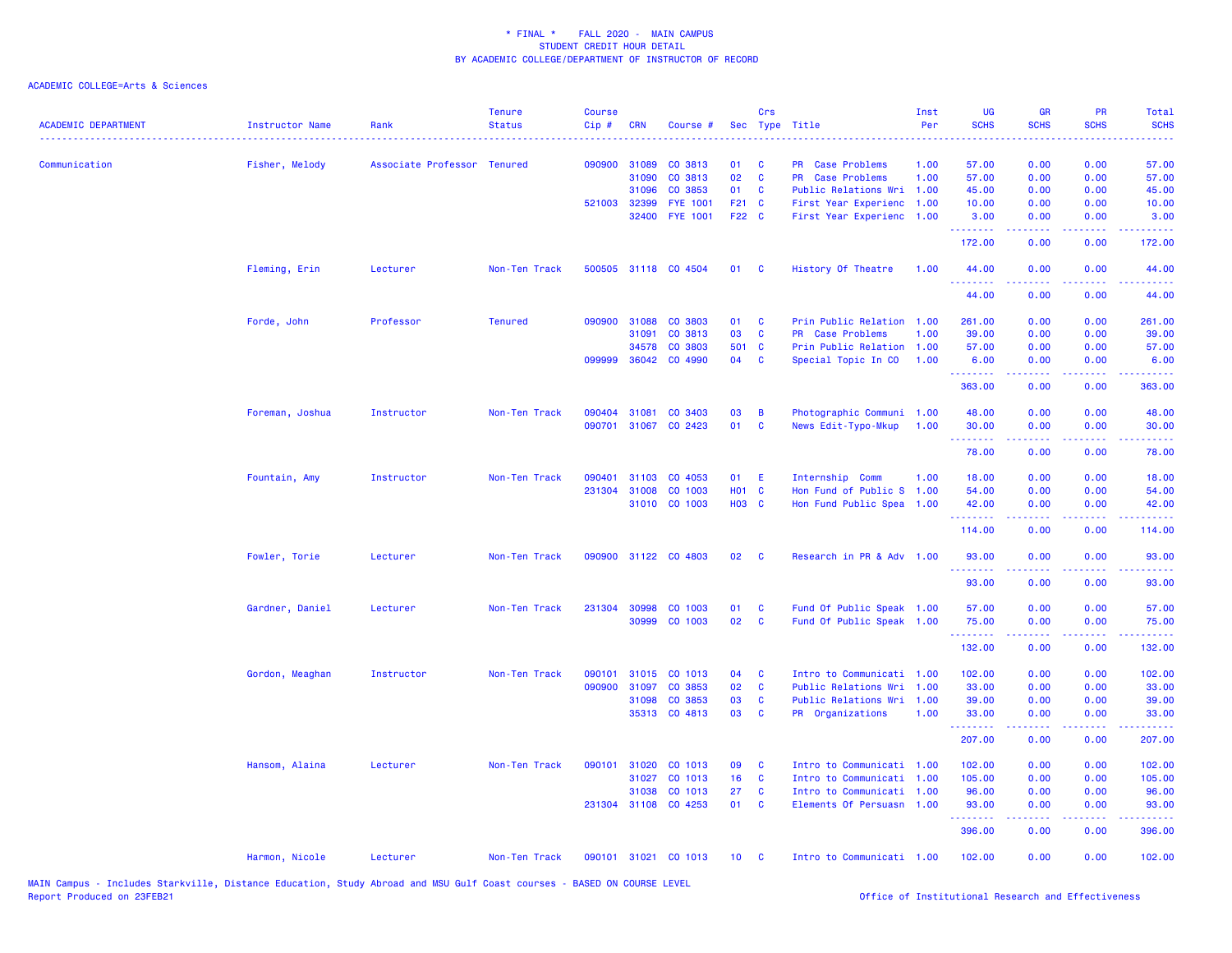| <b>ACADEMIC DEPARTMENT</b> | Instructor Name              | Rank                          | <b>Tenure</b><br><b>Status</b> | <b>Course</b><br>Cip# | <b>CRN</b>   | Course #             | <b>Sec</b>      | Crs          | Type Title                | Inst<br>Per | <b>UG</b><br><b>SCHS</b>             | GR<br><b>SCHS</b>                                                                                          | PR<br><b>SCHS</b><br>وعاعات                                                                            | Total<br><b>SCHS</b><br>.                                                                                                       |
|----------------------------|------------------------------|-------------------------------|--------------------------------|-----------------------|--------------|----------------------|-----------------|--------------|---------------------------|-------------|--------------------------------------|------------------------------------------------------------------------------------------------------------|--------------------------------------------------------------------------------------------------------|---------------------------------------------------------------------------------------------------------------------------------|
| Communication              | Harmon, Nicole               | Lecturer                      | Non-Ten Track                  |                       | 090101 31029 | CO 1013              | 18              | C            | Intro to Communicati 1.00 |             | 102.00                               | 0.00                                                                                                       | 0.00                                                                                                   | 102.00                                                                                                                          |
|                            |                              |                               |                                |                       | 31036        | CO 1013              | 25              | $\mathbf{C}$ | Intro to Communicati 1.00 |             | 105.00                               | 0.00                                                                                                       | 0.00                                                                                                   | 105.00                                                                                                                          |
|                            |                              |                               |                                |                       |              | 31037 CO 1013        | 26              | $\mathbf{C}$ | Intro to Communicati 1.00 |             | 105.00<br>.                          | 0.00<br>22222                                                                                              | 0.00<br>.                                                                                              | 105.00<br>$\begin{array}{cccccccccc} \bullet & \bullet & \bullet & \bullet & \bullet & \bullet & \bullet & \bullet \end{array}$ |
|                            |                              |                               |                                |                       |              |                      |                 |              |                           |             | 414.00                               | 0.00                                                                                                       | 0.00                                                                                                   | 414.00                                                                                                                          |
|                            | Harris, Melanie              | Instructor                    | Non-Ten Track                  | 500501                |              | 31047 CO 1503        | 01              | C            | Intro To Theatre          | 1.00        | 276.00                               | 0.00                                                                                                       | 0.00                                                                                                   | 276.00                                                                                                                          |
|                            |                              |                               |                                |                       |              | 31049 CO 1533        | 01              | - E          | Theatre Practicum #3      | 0.01        | 0.33<br><u>.</u>                     | 0.00<br><b></b>                                                                                            | 0.00<br>.                                                                                              | 0.33<br>.                                                                                                                       |
|                            |                              |                               |                                |                       |              |                      |                 |              |                           |             | 276.33                               | 0.00                                                                                                       | 0.00                                                                                                   | 276.33                                                                                                                          |
|                            | Hays, Tonya                  | Assistant Professor Ten Track |                                | 500504                |              | 31119 CO 4583        | 01              | C            | Playwriting               | 1.00        | 48.00                                | 0.00                                                                                                       | 0.00                                                                                                   | 48.00                                                                                                                           |
|                            |                              |                               |                                | 500506                |              | 31068 CO 2503        | 01              | C            | Acting                    | 1.00        | 36.00<br>.                           | 0.00<br>.                                                                                                  | 0.00<br>د د د د                                                                                        | 36.00<br>وعاديات                                                                                                                |
|                            |                              |                               |                                |                       |              |                      |                 |              |                           |             | 84.00                                | 0.00                                                                                                       | 0.00                                                                                                   | 84.00                                                                                                                           |
|                            | Hernandez, Terri             | Assistant Professor Ten Track |                                | 090900                | 31099        | CO 3863              | 01              | B            | <b>PR Production</b>      | 1.00        | 51.00                                | 0.00                                                                                                       | 0.00                                                                                                   | 51.00                                                                                                                           |
|                            |                              |                               |                                |                       | 31102        | CO 3863              | 04              | B            | <b>PR Production</b>      | 1.00        | 30.00                                | 0.00                                                                                                       | 0.00                                                                                                   | 30.00                                                                                                                           |
|                            |                              |                               |                                |                       |              | 31121 CO 4803        | 01              | <b>C</b>     | Research in PR & Adv      | 1.00        | 90.00<br>---------                   | 0.00                                                                                                       | 0.00<br>.                                                                                              | 90.00<br>.                                                                                                                      |
|                            |                              |                               |                                |                       |              |                      |                 |              |                           |             | 171.00                               | 0.00                                                                                                       | 0.00                                                                                                   | 171.00                                                                                                                          |
|                            | Knight, Amy                  | Instructor                    | Non-Ten Track                  | 090101                | 31024        | CO 1013              | 13              | <b>C</b>     | Intro to Communicati 1.00 |             | 105.00                               | 0.00                                                                                                       | 0.00                                                                                                   | 105.00                                                                                                                          |
|                            |                              |                               |                                |                       | 31071        | CO 3213              | 01              | $\mathbf{C}$ | Small Group Communic      | 1.00        | 75.00                                | 0.00                                                                                                       | 0.00                                                                                                   | 75.00                                                                                                                           |
|                            |                              |                               |                                |                       | 31072        | CO 3213              | 02              | C            | Small Group Communic      | 1.00        | 75.00                                | 0.00                                                                                                       | 0.00                                                                                                   | 75.00                                                                                                                           |
|                            |                              |                               |                                |                       | 34574        | CO 1013              | 501 C           |              | Intro to Communicati      | 1.00        | 90.00                                | 0.00                                                                                                       | 0.00                                                                                                   | 90.00                                                                                                                           |
|                            |                              |                               |                                |                       |              | 231304 31052 CO 2253 | 01              | $\mathbf{C}$ | Fund Interprsn Comm       | 1.00        | 60.00                                | 0.00                                                                                                       | 0.00                                                                                                   | 60.00                                                                                                                           |
|                            |                              |                               |                                |                       |              |                      |                 |              |                           |             | 405.00                               | 0.00                                                                                                       | 0.00                                                                                                   | 405.00                                                                                                                          |
|                            | Lawrence, Christine Lecturer |                               | Non-Ten Track                  |                       | 231304 31006 | CO 1003              | 09              | C            | Fund Of Public Speak 1.00 |             | 72.00                                | 0.00                                                                                                       | 0.00                                                                                                   | 72.00                                                                                                                           |
|                            |                              |                               |                                |                       | 31007        | CO 1003              | 10 <sub>1</sub> | C            | Fund Of Public Speak      | 1.00        | 75.00<br>.                           | 0.00<br>.                                                                                                  | 0.00<br>$\frac{1}{2} \left( \frac{1}{2} \right) \left( \frac{1}{2} \right) \left( \frac{1}{2} \right)$ | 75.00<br>.                                                                                                                      |
|                            |                              |                               |                                |                       |              |                      |                 |              |                           |             | 147.00                               | 0.00                                                                                                       | 0.00                                                                                                   | 147.00                                                                                                                          |
|                            | Lindley, William             | Lecturer                      | Non-Ten Track                  | 090101                | 31092        | CO 3833              | 01              | <b>C</b>     | Interviewing              | 1.00        | 48.00                                | 0.00                                                                                                       | 0.00                                                                                                   | 48.00                                                                                                                           |
|                            |                              |                               |                                |                       | 31093        | CO 3833              | 02              | $\mathbf{C}$ | Interviewing              | 1.00        | 48.00                                | 0.00                                                                                                       | 0.00                                                                                                   | 48.00                                                                                                                           |
|                            |                              |                               |                                |                       |              | 31094 CO 3833        | 03              | <b>C</b>     | Interviewing              | 1.00        | 48.00<br>.                           | 0.00<br>22222                                                                                              | 0.00<br>.                                                                                              | 48.00<br>.                                                                                                                      |
|                            |                              |                               |                                |                       |              |                      |                 |              |                           |             | 144.00                               | 0.00                                                                                                       | 0.00                                                                                                   | 144.00                                                                                                                          |
|                            | Loehwing, Melanie            | Associate Professor Tenured   |                                | 231304                | 31107        | CO 4243              | 01              | <b>C</b>     | Rhetorical Theory         | 1.00        | 78.00                                | 0.00                                                                                                       | 0.00                                                                                                   | 78.00                                                                                                                           |
|                            |                              |                               |                                |                       | 34580        | CO 4253              | 501 C           |              | Elements Of Persuasn      | 1.00        | 54.00                                | 0.00                                                                                                       | 0.00                                                                                                   | 54.00                                                                                                                           |
|                            |                              |                               |                                |                       |              | 34583 CO 6253        | 501 C           |              | Elements Of Persuasn 1.00 |             | 0.00<br><b><i><u>AAAAAAA</u></i></b> | 27.00<br>$\mathbf{1} \cdot \mathbf{1} \cdot \mathbf{1} \cdot \mathbf{1} \cdot \mathbf{1} \cdot \mathbf{1}$ | 0.00<br>22222                                                                                          | 27.00<br><u>.</u>                                                                                                               |
|                            |                              |                               |                                |                       |              |                      |                 |              |                           |             | 132.00                               | 27.00                                                                                                      | 0.00                                                                                                   | 159.00                                                                                                                          |
|                            | Misun, Christopher           | Instructor                    | Non-Ten Track                  | 090402                | 35314        | CO 4394              | 01              | Q            | <b>Broadcast Capstone</b> | 1.00        | 48.00                                | 0.00                                                                                                       | 0.00                                                                                                   | 48.00                                                                                                                           |
|                            |                              |                               |                                | 090701                | 31053        | CO 2333              | 01              | C            | <b>Tv Production</b>      | 1.00        | 174.00                               | 0.00                                                                                                       | 0.00                                                                                                   | 174.00                                                                                                                          |
|                            |                              |                               |                                |                       | 31054        | CO 2333              | 02              | K            | <b>Tv Production</b>      | 1.00        | 0.00                                 | 0.00                                                                                                       | 0.00                                                                                                   | 0.00                                                                                                                            |
|                            |                              |                               |                                |                       | 31055        | CO 2333              | 03              | K            | <b>Tv Production</b>      | 1.00        | 0.00                                 | 0.00                                                                                                       | 0.00                                                                                                   | 0.00                                                                                                                            |
|                            |                              |                               |                                |                       | 31056        | CO 2333              | 04              | K            | <b>Tv Production</b>      | 1.00        | 0.00                                 | 0.00                                                                                                       | 0.00                                                                                                   | 0.00                                                                                                                            |
|                            |                              |                               |                                |                       | 31057        | CO 2333              | 05              | $\mathsf K$  | <b>Tv Production</b>      | 1.00        | 0.00                                 | 0.00                                                                                                       | 0.00                                                                                                   | 0.00                                                                                                                            |
|                            |                              |                               |                                |                       |              | 31058 CO 2333        | 06              | K            | <b>Tv Production</b>      | 1.00        | 0.00                                 | 0.00                                                                                                       | 0.00                                                                                                   | 0.00                                                                                                                            |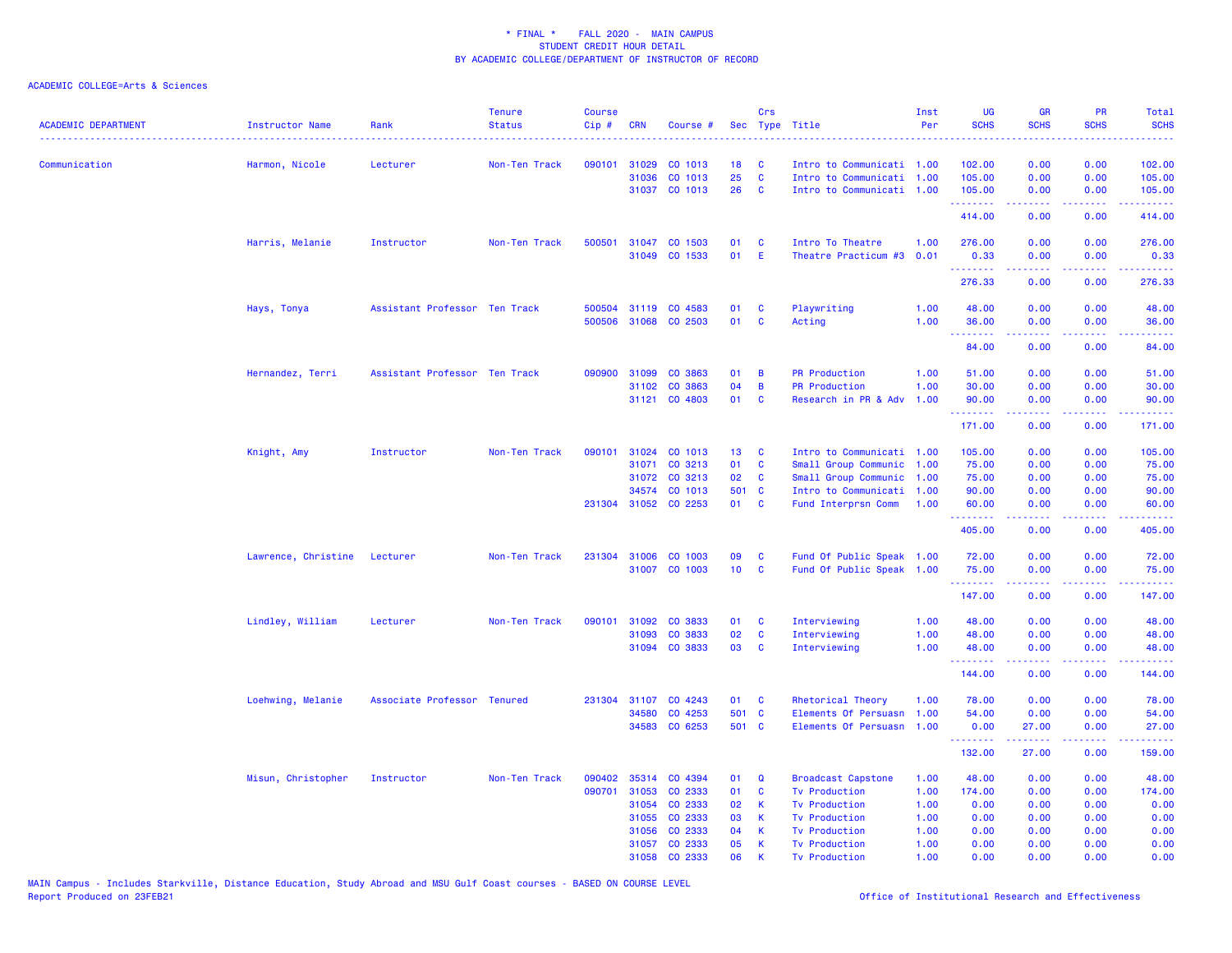| <b>ACADEMIC DEPARTMENT</b> | <b>Instructor Name</b> | Rank                          | <b>Tenure</b><br><b>Status</b> | <b>Course</b><br>Cip# | <b>CRN</b> | Course #             | Sec          | Crs            | Type Title                | Inst<br>Per | UG<br><b>SCHS</b>    | <b>GR</b><br><b>SCHS</b> | PR<br><b>SCHS</b>                   | Total<br><b>SCHS</b>                                                                                                                                          |
|----------------------------|------------------------|-------------------------------|--------------------------------|-----------------------|------------|----------------------|--------------|----------------|---------------------------|-------------|----------------------|--------------------------|-------------------------------------|---------------------------------------------------------------------------------------------------------------------------------------------------------------|
| Communication              | Misun, Christopher     | Instructor                    | Non-Ten Track                  | 090701                | 31059      | CO 2333              | 07           | к              | <b>Tv Production</b>      | 1.00        | 0.00                 | 0.00                     | 0.00                                | 0.00                                                                                                                                                          |
|                            |                        |                               |                                |                       | 31075      | CO 3333              | 01           | B              | Adv Television Prd        | 1.00        | 30.00                | 0.00                     | 0.00                                | 30.00                                                                                                                                                         |
|                            |                        |                               |                                |                       |            | 31076 CO 3333        | 02           | B              | Adv Television Prd        | 1.00        | 45.00<br><u>.</u>    | 0.00<br>22222            | 0.00<br>.                           | 45.00<br>.                                                                                                                                                    |
|                            |                        |                               |                                |                       |            |                      |              |                |                           |             | 297.00               | 0.00                     | 0.00                                | 297.00                                                                                                                                                        |
|                            | Nichols, Aundrea       | Lecturer                      | Non-Ten Track                  | 090401                |            | 31073 CO 3313        | 01           | <b>C</b>       | News Write for Elec       | 1.00        | 54.00<br>.           | 0.00<br>.                | 0.00<br>$\omega$ is a $\omega$      | 54.00<br>وعاعاها                                                                                                                                              |
|                            |                        |                               |                                |                       |            |                      |              |                |                           |             | 54.00                | 0.00                     | 0.00                                | 54.00                                                                                                                                                         |
|                            | Nicholson, John        | Associate Professor Tenured   |                                | 090101                | 31044      | CO 1223              | 01           | $\mathbf{C}$   | Intro Comm Theory         | 1.00        | 465.00               | 0.00                     | 0.00                                | 465.00                                                                                                                                                        |
|                            |                        |                               |                                |                       | 31104      | CO 4203              | 01           | <b>C</b>       | Nonverbal Communicat      | 1.00        | 75.00                | 0.00                     | 0.00                                | 75.00                                                                                                                                                         |
|                            |                        |                               |                                |                       | 31124      | CO 6203              | 01           | C              | Nonverbal Communicat      | 1.00        | 0.00                 | 3.00                     | 0.00                                | 3.00                                                                                                                                                          |
|                            |                        |                               |                                |                       | 31125      | CO 6213              | 01           | <b>C</b>       | Political Commun          | 1.00        | 0.00                 | 3.00                     | 0.00                                | 3.00                                                                                                                                                          |
|                            |                        |                               |                                |                       |            | 090904 31105 CO 4213 | 01           | $\mathbf{C}$   | Political Commun          | 1.00        | 72.00                | 0.00                     | 0.00                                | 72.00<br>المتمامين                                                                                                                                            |
|                            |                        |                               |                                |                       |            |                      |              |                |                           |             | 612.00               | 6.00                     | 0.00                                | 618.00                                                                                                                                                        |
|                            | Poe, Philip            | Associate Professor Tenured   |                                | 090401                |            | 31117 CO 4403        | 01           | <b>C</b>       | Journalism Ethics         | 1.00        | 54.00                | 0.00                     | 0.00                                | 54.00                                                                                                                                                         |
|                            |                        |                               |                                | 090701                | 31060      | CO 2413              | 01           | <b>C</b>       | Intro News Writ-Repo      | 1.00        | 258.00               | 0.00                     | 0.00                                | 258.00                                                                                                                                                        |
|                            |                        |                               |                                |                       | 31061      | CO 2413              | 02           | -K             | Intro News Writ-Repo      | 1.00        | 0.00                 | 0.00                     | 0.00                                | 0.00                                                                                                                                                          |
|                            |                        |                               |                                |                       | 31062      | CO 2413              | 03           | K.             | Intro News Writ-Repo      | 1.00        | 0.00                 | 0.00                     | 0.00                                | 0.00                                                                                                                                                          |
|                            |                        |                               |                                |                       | 31063      | CO 2413              | 04           | -K             | Intro News Writ-Repo      | 1.00        | 0.00                 | 0.00                     | 0.00                                | 0.00                                                                                                                                                          |
|                            |                        |                               |                                |                       | 31064      | CO 2413              | 05           | $\mathsf K$    | Intro News Writ-Repo 1.00 |             | 0.00                 | 0.00                     | 0.00                                | 0.00                                                                                                                                                          |
|                            |                        |                               |                                |                       | 31065      | CO 2413              | 06           | К              | Intro News Writ-Repo 1.00 |             | 0.00                 | 0.00                     | 0.00                                | 0.00                                                                                                                                                          |
|                            |                        |                               |                                |                       |            | 31066 CO 2413        | 07           | $\mathbf{K}$   | Intro News Writ-Repo 1.00 |             | 0.00                 | 0.00                     | 0.00                                | 0.00                                                                                                                                                          |
|                            |                        |                               |                                |                       |            |                      |              |                |                           |             | <b>.</b> .<br>312.00 | .<br>0.00                | $\sim$ $\sim$ $\sim$ $\sim$<br>0.00 | 22222.<br>312.00                                                                                                                                              |
|                            | Rogerson, Jeremy       | Lecturer                      | Non-Ten Track                  | 090101                |            | 31019 CO 1013        | 08           | <b>C</b>       | Intro to Communicati 1.00 |             | 105.00               | 0.00                     | 0.00                                | 105.00                                                                                                                                                        |
|                            |                        |                               |                                |                       | 31026      | CO 1013              | 15           | <b>C</b>       | Intro to Communicati 1.00 |             | 102.00               | 0.00                     | 0.00                                | 102.00                                                                                                                                                        |
|                            |                        |                               |                                |                       | 31032      | CO 1013              | 21           | $\mathbf{C}$   | Intro to Communicati 1.00 |             | 96.00                | 0.00                     | 0.00                                | 96.00                                                                                                                                                         |
|                            |                        |                               |                                |                       | 31035      | CO 1013              | 24           | $\mathbf{C}$   | Intro to Communicati 1.00 |             | 102.00               | 0.00                     | 0.00                                | 102.00                                                                                                                                                        |
|                            |                        |                               |                                |                       |            | 231304 31004 CO 1003 | 07           | $\mathbf{C}$   | Fund Of Public Speak 1.00 |             | 72.00                | 0.00                     | 0.00                                | 72.00                                                                                                                                                         |
|                            |                        |                               |                                |                       |            |                      |              |                |                           |             | .<br>477.00          | 0.00                     | 0.00                                | .<br>477.00                                                                                                                                                   |
|                            | Roussin, Wendy         | Associate Professor Tenured   |                                |                       |            | 090404 31080 CO 3403 | 02           | $\overline{B}$ | Photographic Communi 1.00 |             | 39.00                | 0.00                     | 0.00                                | 39.00                                                                                                                                                         |
|                            |                        |                               |                                | 090702                | 31086      | CO 3713              | 02           | C              | Digital Communicatio 1.00 |             | 45.00                | 0.00                     | 0.00                                | 45.00                                                                                                                                                         |
|                            |                        |                               |                                | 090900                |            | 35315 CO 4713        | 01           | $\overline{B}$ | Digital Communicatio 1.00 |             | 30.00                | 0.00                     | 0.00                                | 30.00                                                                                                                                                         |
|                            |                        |                               |                                |                       |            |                      |              |                |                           |             | .<br>114.00          | 0.00                     | 0.00                                | .<br>114.00                                                                                                                                                   |
|                            | Schneider, Blake       | Non-Faculty                   | Not Applicable                 | 521003                |            | 32421 FYE 1101       | <b>F05 C</b> |                | Freshman Success Str 1.00 |             | 13.00                | 0.00                     | 0.00                                | 13.00                                                                                                                                                         |
|                            |                        |                               |                                |                       |            |                      |              |                |                           |             | <u>.</u><br>13.00    | .<br>0.00                | .<br>0.00                           | $\frac{1}{2} \left( \frac{1}{2} \right) \left( \frac{1}{2} \right) \left( \frac{1}{2} \right) \left( \frac{1}{2} \right) \left( \frac{1}{2} \right)$<br>13.00 |
|                            | Schnitzler, Mark       | Lecturer                      | Non-Ten Track                  | 500501                | 36950      | CO 1503              | 02           | C              | Intro To Theatre          | 1.00        | 252.00               | 0.00                     | 0.00                                | 252.00                                                                                                                                                        |
|                            |                        |                               |                                |                       | 36951      | CO 1503              | 03           | C              | Intro To Theatre          | 1.00        | 249.00               | 0.00                     | 0.00                                | 249.00                                                                                                                                                        |
|                            |                        |                               |                                |                       |            |                      |              |                |                           |             | .<br>501.00          | .<br>0.00                | .<br>0.00                           | .<br>501.00                                                                                                                                                   |
|                            | Seitz, Holli           | Assistant Professor Ten Track |                                | 090101                |            | 31042 CO 1013        | 31           | C              | Intro to Communicati 1.00 |             | 96.00                | 0.00                     | 0.00                                | 96.00                                                                                                                                                         |
|                            |                        |                               |                                | 231304                |            | 31109 CO 4253        | 02           | C              | Elements Of Persuasn 1.00 |             | 84.00                | 0.00                     | 0.00                                | 84.00                                                                                                                                                         |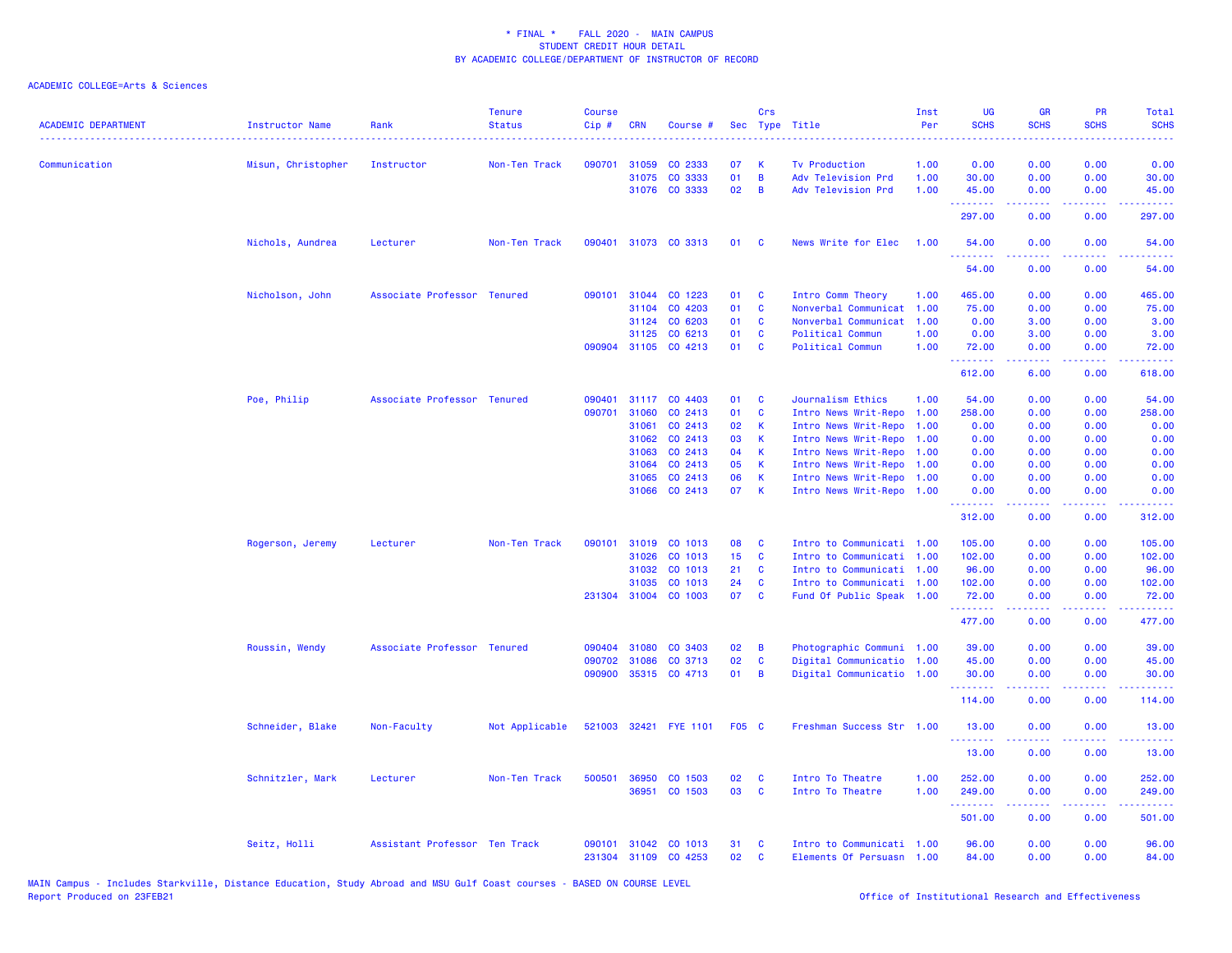| <b>ACADEMIC DEPARTMENT</b>                             | Instructor Name  | Rank                              | <b>Tenure</b><br><b>Status</b> | <b>Course</b><br>Cip# | <b>CRN</b>   | Course #                               |                    | Crs                        | Sec Type Title                                    | Inst<br>Per | <b>UG</b><br><b>SCHS</b> | <b>GR</b><br><b>SCHS</b> | <b>PR</b><br><b>SCHS</b> | Total<br><b>SCHS</b>  |
|--------------------------------------------------------|------------------|-----------------------------------|--------------------------------|-----------------------|--------------|----------------------------------------|--------------------|----------------------------|---------------------------------------------------|-------------|--------------------------|--------------------------|--------------------------|-----------------------|
| Communication                                          | Seitz, Holli     | Assistant Professor Ten Track     |                                | 231304                |              | 31127 CO 6253<br>240101 37442 HON 4093 | 02<br><b>HO5 E</b> | <b>C</b>                   | Elements Of Persuasn 1.00<br><b>Honors Thesis</b> | 1.00        | 0.00<br>3.00             | 6.00<br>0.00             | 0.00<br>0.00             | 6.00<br>3.00          |
|                                                        |                  |                                   |                                |                       |              |                                        |                    |                            |                                                   |             | .                        |                          |                          |                       |
|                                                        |                  |                                   |                                |                       |              |                                        |                    |                            |                                                   |             | 183.00                   | 6.00                     | 0.00                     | 189.00                |
|                                                        | Smith, Glenn     | Associate Professor Tenured       |                                |                       |              | 050207 31106 CO 4233                   | 01 C               |                            | Gender and Media                                  | 1.00        | 105.00                   | 0.00                     | 0.00                     | 105.00                |
|                                                        |                  |                                   |                                | 090102                | 31115        | CO 4323                                | 02                 | $\mathbf{C}$               | Mass Media-Society                                | 1.00        | 90.00                    | 0.00                     | 0.00                     | 90.00                 |
|                                                        |                  |                                   |                                |                       |              | 090401 31046 CO 1403                   | 01 C               |                            | Intro Mass Media                                  | 1.00        | 474.00<br><u>.</u>       | 0.00                     | 0.00                     | 474.00<br>.           |
|                                                        |                  |                                   |                                |                       |              |                                        |                    |                            |                                                   |             | 669.00                   | 0.00                     | 0.00                     | 669.00                |
|                                                        | Strout, Lawrence | Associate Professor Tenured       |                                |                       |              | 090102 31112 CO 4313                   | 01                 | $\mathbf{C}$               | <b>Mass Media Law</b>                             | 1.00        | 69.00                    | 0.00                     | 0.00                     | 69.00                 |
|                                                        |                  |                                   |                                |                       | 31113        | CO 4313                                | 02                 | <b>C</b>                   | <b>Mass Media Law</b>                             | 1.00        | 78.00                    | 0.00                     | 0.00                     | 78.00                 |
|                                                        |                  |                                   |                                |                       | 090401 31130 | CO 6313                                | 02                 | $\mathbf{C}$               | <b>Mass Media Law</b>                             | 1.00        | 0.00                     | 3.00                     | 0.00                     | 3.00                  |
|                                                        |                  |                                   |                                |                       |              | 090701 31077 CO 3343                   | 01 C               |                            | Writing for the Medi                              | 1.00        | 42.00<br>--------        | 0.00<br>-----            | 0.00                     | 42.00<br>.            |
|                                                        |                  |                                   |                                |                       |              |                                        |                    |                            |                                                   |             | 189.00                   | 3.00                     | 0.00                     | 192.00                |
|                                                        | Sullivan, Mary   | Lecturer                          | Non-Ten Track                  |                       |              | 090701 31078 CO 3343                   | 02                 | $\overline{\phantom{a}}$ C | Writing for the Medi 1.00                         |             | 45.00                    | 0.00                     | 0.00                     | 45.00                 |
|                                                        |                  |                                   |                                |                       |              |                                        |                    |                            |                                                   |             | --------<br>45.00        | -----<br>0.00            | .<br>0.00                | .<br>45.00            |
|                                                        | Thompson, Thomas | Non-Faculty                       | Not Applicable                 |                       |              | 090404 31079 CO 3403                   | 01 B               |                            | Photographic Communi 1.00                         |             | 48.00                    | 0.00                     | 0.00                     | 48.00                 |
|                                                        |                  |                                   |                                |                       |              |                                        |                    |                            |                                                   |             | .<br>48.00               | 0.00                     | 0.00                     | 48.00                 |
|                                                        | Webb, Matthew    | Clinical Assist Pro Non-Ten Track |                                | 500501                | 31049        | CO 1533                                | 01                 | E                          | Theatre Practicum #3 0.99                         |             | 32.67                    | 0.00                     | 0.00                     | 32.67                 |
|                                                        |                  |                                   |                                |                       |              | 500502 31070 CO 2524                   | 01                 | $\mathbf{C}$               | Stagecraft & Lightin 1.00                         |             | 40.00                    | 0.00                     | 0.00                     | 40.00                 |
|                                                        |                  |                                   |                                |                       |              |                                        |                    |                            |                                                   |             | .                        |                          |                          |                       |
|                                                        |                  |                                   |                                |                       |              |                                        |                    |                            |                                                   |             | 72.67                    | 0.00                     | 0.00                     | 72.67                 |
|                                                        | Williams, Kevin  | Associate Professor Tenured       |                                |                       |              | 090102 31114 CO 4323                   | 01 C               |                            | Mass Media-Society                                | 1.00        | 93.00                    | 0.00                     | 0.00                     | 93.00                 |
|                                                        |                  |                                   |                                |                       | 34581        | CO 4323                                | 501 C              |                            | Mass Media-Society                                | 1.00        | 48.00                    | 0.00                     | 0.00                     | 48.00                 |
|                                                        |                  |                                   |                                | 090401                | 31131        | CO 6323                                | 01 C               |                            | Mass Media-Society                                | 1.00        | 0.00                     | 12.00                    | 0.00                     | 12.00                 |
|                                                        |                  |                                   |                                |                       | 34584        | CO 6323                                | 501 C              |                            | Mass Media-Society                                | 1.00        | 0.00                     | 48.00                    | 0.00                     | 48.00                 |
|                                                        |                  |                                   |                                |                       |              | 090702 31085 CO 3713                   | 01 C               |                            | Digital Communicatio 1.00                         |             | 48.00<br>.               | 0.00<br>.                | 0.00<br>.                | 48.00<br>.            |
|                                                        |                  |                                   |                                |                       |              |                                        |                    |                            |                                                   |             | 189.00                   | 60.00                    | 0.00                     | 249.00                |
|                                                        | Williams, Linda  | Lecturer                          | Non-Ten Track                  | 090101                |              | 31017 CO 1013                          | 06                 | $\mathbf{C}$               | Intro to Communicati 1.00                         |             | 99.00                    | 0.00                     | 0.00                     | 99.00                 |
|                                                        |                  |                                   |                                | 231304                | 31000        | CO 1003                                | 03                 | $\mathbf{C}$               | Fund Of Public Speak 1.00                         |             | 75.00                    | 0.00                     | 0.00                     | 75.00                 |
|                                                        |                  |                                   |                                |                       | 31001        | CO 1003                                | 04                 | <b>C</b>                   | Fund Of Public Speak 1.00                         |             | 75.00                    | 0.00                     | 0.00                     | 75.00                 |
|                                                        |                  |                                   |                                |                       | 31002        | CO 1003                                | 05                 | $\mathbf{C}$               | Fund Of Public Speak 1.00                         |             | 75.00                    | 0.00                     | 0.00                     | 75.00                 |
|                                                        |                  |                                   |                                |                       |              | 31003 CO 1003                          | 06 C               |                            | Fund Of Public Speak 1.00                         |             | 72.00<br>.               | 0.00                     | 0.00                     | 72.00                 |
|                                                        |                  |                                   |                                |                       |              |                                        |                    |                            |                                                   |             | 396.00                   | 0.00                     | 0.00                     | 396.00                |
| =====================================<br>Communication |                  |                                   |                                |                       |              |                                        |                    |                            |                                                   |             | ========<br>9417.00      | ========<br>102.00       | ========<br>0.00         | ==========<br>9519.00 |
| -----------------------------------                    |                  |                                   |                                |                       |              |                                        |                    |                            |                                                   |             | ========                 | <b>SESSESSE</b>          | $= 1.122222222$          | ==========            |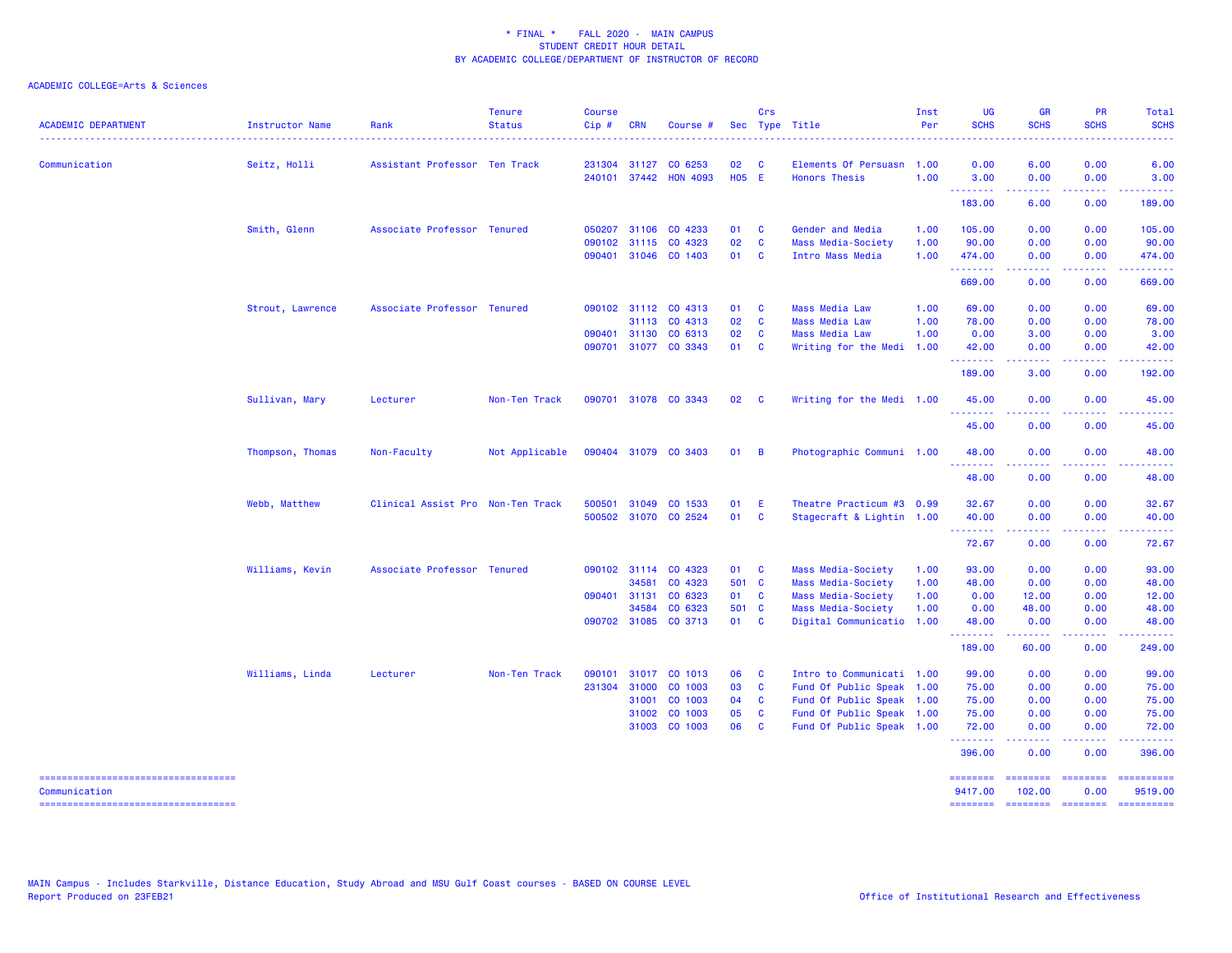| <b>ACADEMIC DEPARTMENT</b> | <b>Instructor Name</b> | Rank                        | <b>Tenure</b><br><b>Status</b> | <b>Course</b><br>Cip# | <b>CRN</b>   | Course #              |                 | Crs         | Sec Type Title            | Inst<br>Per | UG<br><b>SCHS</b>                                                                                                                                                                                                                                                                                                                                                                                                                                                                              | <b>GR</b><br><b>SCHS</b>                                                                                                                                      | PR<br><b>SCHS</b>  | Total<br><b>SCHS</b>                                                                                                               |
|----------------------------|------------------------|-----------------------------|--------------------------------|-----------------------|--------------|-----------------------|-----------------|-------------|---------------------------|-------------|------------------------------------------------------------------------------------------------------------------------------------------------------------------------------------------------------------------------------------------------------------------------------------------------------------------------------------------------------------------------------------------------------------------------------------------------------------------------------------------------|---------------------------------------------------------------------------------------------------------------------------------------------------------------|--------------------|------------------------------------------------------------------------------------------------------------------------------------|
| English                    | Allsup, Allison        | Grad Teach Assist           | Not Applicable                 |                       |              | 231301 31774 EN 1103  | 34              | C           | En Composition I          | 1.00        | 54.00                                                                                                                                                                                                                                                                                                                                                                                                                                                                                          | 0.00                                                                                                                                                          | 0.00               | 54.00                                                                                                                              |
|                            |                        |                             |                                |                       |              |                       |                 |             |                           |             | .<br>54.00                                                                                                                                                                                                                                                                                                                                                                                                                                                                                     | .<br>0.00                                                                                                                                                     | 0.00               | $\frac{1}{2} \left( \frac{1}{2} \right) \left( \frac{1}{2} \right) \left( \frac{1}{2} \right) \left( \frac{1}{2} \right)$<br>54.00 |
|                            | Angelo, Carolyn        | Lecturer                    | Non-Ten Track                  | 230101                | 31894        | <b>EN 3423</b>        | 01              | C           | Desc Eng Grammar          | 1.00        | 60.00                                                                                                                                                                                                                                                                                                                                                                                                                                                                                          | 0.00                                                                                                                                                          | 0.00               | 60.00                                                                                                                              |
|                            |                        |                             |                                | 231301                | 31762        | <b>EN 1103</b>        | 22              | C           | En Composition I          | 1.00        | 66.00                                                                                                                                                                                                                                                                                                                                                                                                                                                                                          | 0.00                                                                                                                                                          | 0.00               | 66.00                                                                                                                              |
|                            |                        |                             |                                |                       | 31769        | EN 1103               | 29              | C           | En Composition I          | 1.00        | 51.00                                                                                                                                                                                                                                                                                                                                                                                                                                                                                          | 0.00                                                                                                                                                          | 0.00               | 51.00                                                                                                                              |
|                            |                        |                             |                                |                       | 31798        | <b>EN 1103</b>        | 61              | <b>C</b>    | En Composition I          | 1.00        | 27.00<br>.                                                                                                                                                                                                                                                                                                                                                                                                                                                                                     | 0.00<br>.                                                                                                                                                     | 0.00<br>.          | 27.00<br>.                                                                                                                         |
|                            |                        |                             |                                |                       |              |                       |                 |             |                           |             | 204.00                                                                                                                                                                                                                                                                                                                                                                                                                                                                                         | 0.00                                                                                                                                                          | 0.00               | 204.00                                                                                                                             |
|                            | Atkinson, Theodore     | Associate Professor Tenured |                                | 231401                | 35422        | <b>EN 8333</b>        | 01              | C           | Studies in Southern       | 1.00        | 0.00                                                                                                                                                                                                                                                                                                                                                                                                                                                                                           | 18.00                                                                                                                                                         | 0.00               | 18.00                                                                                                                              |
|                            |                        |                             |                                | 239999                | 36169        | <b>EN 8000</b>        | 01              | D           | Research / Thesis         | 1.00        | 0.00                                                                                                                                                                                                                                                                                                                                                                                                                                                                                           | 3.00                                                                                                                                                          | 0.00               | 3.00                                                                                                                               |
|                            |                        |                             |                                |                       |              |                       |                 |             |                           |             | .<br>0.00                                                                                                                                                                                                                                                                                                                                                                                                                                                                                      | $\frac{1}{2} \left( \frac{1}{2} \right) \left( \frac{1}{2} \right) \left( \frac{1}{2} \right) \left( \frac{1}{2} \right) \left( \frac{1}{2} \right)$<br>21.00 | المتمالي<br>0.00   | $\sim$ $\sim$ $\sim$ $\sim$<br>21.00                                                                                               |
|                            | Austin, Daniel         | Instructor                  | Non-Ten Track                  | 231301                | 31747        | <b>EN 1103</b>        | 06              | C           | En Composition I          | 1.00        | 51.00                                                                                                                                                                                                                                                                                                                                                                                                                                                                                          | 0.00                                                                                                                                                          | 0.00               | 51.00                                                                                                                              |
|                            |                        |                             |                                |                       | 31757        | <b>EN 1103</b>        | 16              | C           | En Composition I          | 1.00        | 63.00                                                                                                                                                                                                                                                                                                                                                                                                                                                                                          | 0.00                                                                                                                                                          | 0.00               | 63.00                                                                                                                              |
|                            |                        |                             |                                |                       | 231401 31854 | <b>EN 2203</b>        | 07              | C           | Intro To Literature       | 1.00        | 81.00                                                                                                                                                                                                                                                                                                                                                                                                                                                                                          | 0.00                                                                                                                                                          | 0.00               | 81.00                                                                                                                              |
|                            |                        |                             |                                |                       |              | 31857 EN 2203         | 10 <sub>1</sub> | C           | Intro To Literature       | 1.00        | 81.00<br>.                                                                                                                                                                                                                                                                                                                                                                                                                                                                                     | 0.00<br>2.2.2.2.2                                                                                                                                             | 0.00<br>.          | 81.00<br>.                                                                                                                         |
|                            |                        |                             |                                |                       |              |                       |                 |             |                           |             | 276.00                                                                                                                                                                                                                                                                                                                                                                                                                                                                                         | 0.00                                                                                                                                                          | 0.00               | 276.00                                                                                                                             |
|                            | Barber, Kathryn        | Lecturer                    | Non-Ten Track                  | 231301                | 31768        | <b>EN 1103</b>        | 28              | C           | En Composition I          | 1.00        | 42.00                                                                                                                                                                                                                                                                                                                                                                                                                                                                                          | 0.00                                                                                                                                                          | 0.00               | 42.00                                                                                                                              |
|                            |                        |                             |                                | 231302                | 31881        | <b>EN 3303</b>        | 02              | C           | Creative Writing          | 1.00        | 42.00                                                                                                                                                                                                                                                                                                                                                                                                                                                                                          | 0.00                                                                                                                                                          | 0.00               | 42.00                                                                                                                              |
|                            |                        |                             |                                |                       |              | 231401 31855 EN 2203  | 08              | <b>C</b>    | Intro To Literature       | 1.00        | 87.00<br>.                                                                                                                                                                                                                                                                                                                                                                                                                                                                                     | 0.00<br>22222                                                                                                                                                 | 0.00<br>$  -$      | 87.00<br>.                                                                                                                         |
|                            |                        |                             |                                |                       |              |                       |                 |             |                           |             | 171.00                                                                                                                                                                                                                                                                                                                                                                                                                                                                                         | 0.00                                                                                                                                                          | 0.00               | 171.00                                                                                                                             |
|                            | Barefield, Amy         | Non-Faculty                 | Not Applicable                 |                       |              | 521003 32385 FYE 1001 | F05 C           |             | First Year Experienc 0.50 |             | 6.00                                                                                                                                                                                                                                                                                                                                                                                                                                                                                           | 0.00                                                                                                                                                          | 0.00               | 6.00                                                                                                                               |
|                            |                        |                             |                                |                       | 32386        | <b>FYE 1001</b>       | F06 C           |             | First Year Experienc 0.50 |             | 3.00                                                                                                                                                                                                                                                                                                                                                                                                                                                                                           | 0.00                                                                                                                                                          | 0.00               | 3.00                                                                                                                               |
|                            |                        |                             |                                |                       |              |                       |                 |             |                           |             | $\begin{array}{cccccccccccccc} \multicolumn{2}{c}{} & \multicolumn{2}{c}{} & \multicolumn{2}{c}{} & \multicolumn{2}{c}{} & \multicolumn{2}{c}{} & \multicolumn{2}{c}{} & \multicolumn{2}{c}{} & \multicolumn{2}{c}{} & \multicolumn{2}{c}{} & \multicolumn{2}{c}{} & \multicolumn{2}{c}{} & \multicolumn{2}{c}{} & \multicolumn{2}{c}{} & \multicolumn{2}{c}{} & \multicolumn{2}{c}{} & \multicolumn{2}{c}{} & \multicolumn{2}{c}{} & \multicolumn{2}{c}{} & \multicolumn{2}{c}{} & \$<br>9.00 | $\frac{1}{2} \left( \frac{1}{2} \right) \left( \frac{1}{2} \right) \left( \frac{1}{2} \right) \left( \frac{1}{2} \right) \left( \frac{1}{2} \right)$<br>0.00  | . <b>.</b><br>0.00 | .<br>9.00                                                                                                                          |
|                            | Barton, Amy            | Instructor                  | Non-Ten Track                  | 231303                | 32447        | GE 3513               | 07              | <b>C</b>    | <b>Technical Writing</b>  | 1.00        | 33.00                                                                                                                                                                                                                                                                                                                                                                                                                                                                                          | 0.00                                                                                                                                                          | 0.00               | 33.00                                                                                                                              |
|                            |                        |                             |                                |                       | 32448        | GE 3513               | 31              | C           | <b>Technical Writing</b>  | 1.00        | 87.00                                                                                                                                                                                                                                                                                                                                                                                                                                                                                          | 0.00                                                                                                                                                          | 0.00               | 87.00                                                                                                                              |
|                            |                        |                             |                                |                       |              | 32455 GE 3513         | <b>HO1 C</b>    |             | Honors Technical Wri      | 1.00        | 30.00                                                                                                                                                                                                                                                                                                                                                                                                                                                                                          | 0.00                                                                                                                                                          | 0.00               | 30.00                                                                                                                              |
|                            |                        |                             |                                |                       |              |                       |                 |             |                           |             | .<br>150.00                                                                                                                                                                                                                                                                                                                                                                                                                                                                                    | -----<br>0.00                                                                                                                                                 | .<br>0.00          | .<br>150.00                                                                                                                        |
|                            | Barton, Kelly          | Grad Teach Assist           | Not Applicable                 |                       |              | 231301 31770 EN 1103  | 30              | C           | En Composition I          | 1.00        | 45.00                                                                                                                                                                                                                                                                                                                                                                                                                                                                                          | 0.00                                                                                                                                                          | 0.00               | 45.00                                                                                                                              |
|                            |                        |                             |                                |                       |              | 31780 EN 1103         | 41              | C           | En Composition I          | 1.00        | 54.00                                                                                                                                                                                                                                                                                                                                                                                                                                                                                          | 0.00                                                                                                                                                          | 0.00               | 54.00                                                                                                                              |
|                            |                        |                             |                                |                       |              |                       |                 |             |                           |             | .<br>99.00                                                                                                                                                                                                                                                                                                                                                                                                                                                                                     | 0.00                                                                                                                                                          | 0.00               | د د د د د د<br>99.00                                                                                                               |
|                            | Bogard, LaToya         | Instructor                  | Non-Ten Track                  | 231301                | 31841        | <b>EN 1173</b>        | 06              | C           | Accelerated Comp II       | 1.00        | 60.00                                                                                                                                                                                                                                                                                                                                                                                                                                                                                          | 0.00                                                                                                                                                          | 0.00               | 60.00                                                                                                                              |
|                            |                        |                             |                                |                       | 31843        | EN 1173               | 08              | $\mathbf c$ | Accelerated Comp II       | 1.00        | 57.00                                                                                                                                                                                                                                                                                                                                                                                                                                                                                          | 0.00                                                                                                                                                          | 0.00               | 57.00                                                                                                                              |
|                            |                        |                             |                                |                       |              | 231303 32454 GE 3513  | 13 <sup>°</sup> | C           | <b>Technical Writing</b>  | 1.00        | 60.00                                                                                                                                                                                                                                                                                                                                                                                                                                                                                          | 0.00                                                                                                                                                          | 0.00               | 60.00                                                                                                                              |
|                            |                        |                             |                                |                       |              |                       |                 |             |                           |             | .<br>177.00                                                                                                                                                                                                                                                                                                                                                                                                                                                                                    | $\frac{1}{2} \left( \frac{1}{2} \right) \left( \frac{1}{2} \right) \left( \frac{1}{2} \right) \left( \frac{1}{2} \right) \left( \frac{1}{2} \right)$<br>0.00  | المتمالين<br>0.00  | .<br>177.00                                                                                                                        |
|                            | Brown, Donald          | Lecturer                    | Non-Ten Track                  | 231401                | 35230        | <b>EN 3533</b>        | 01              | C           | Selected Authors          | 1.00        | 30.00                                                                                                                                                                                                                                                                                                                                                                                                                                                                                          | 0.00                                                                                                                                                          | 0.00               | 30.00                                                                                                                              |
|                            |                        |                             |                                |                       | 240101 32781 | <b>HON 1173</b>       | <b>HO1 S</b>    |             | The Quest II              | 1.00        | 39.00                                                                                                                                                                                                                                                                                                                                                                                                                                                                                          | 0.00                                                                                                                                                          | 0.00               | 39.00                                                                                                                              |
|                            |                        |                             |                                |                       | 32782        | <b>HON 1173</b>       | <b>HO2</b>      | <b>S</b>    | The Quest II              | 1.00        | 42.00                                                                                                                                                                                                                                                                                                                                                                                                                                                                                          | 0.00                                                                                                                                                          | 0.00               | 42.00                                                                                                                              |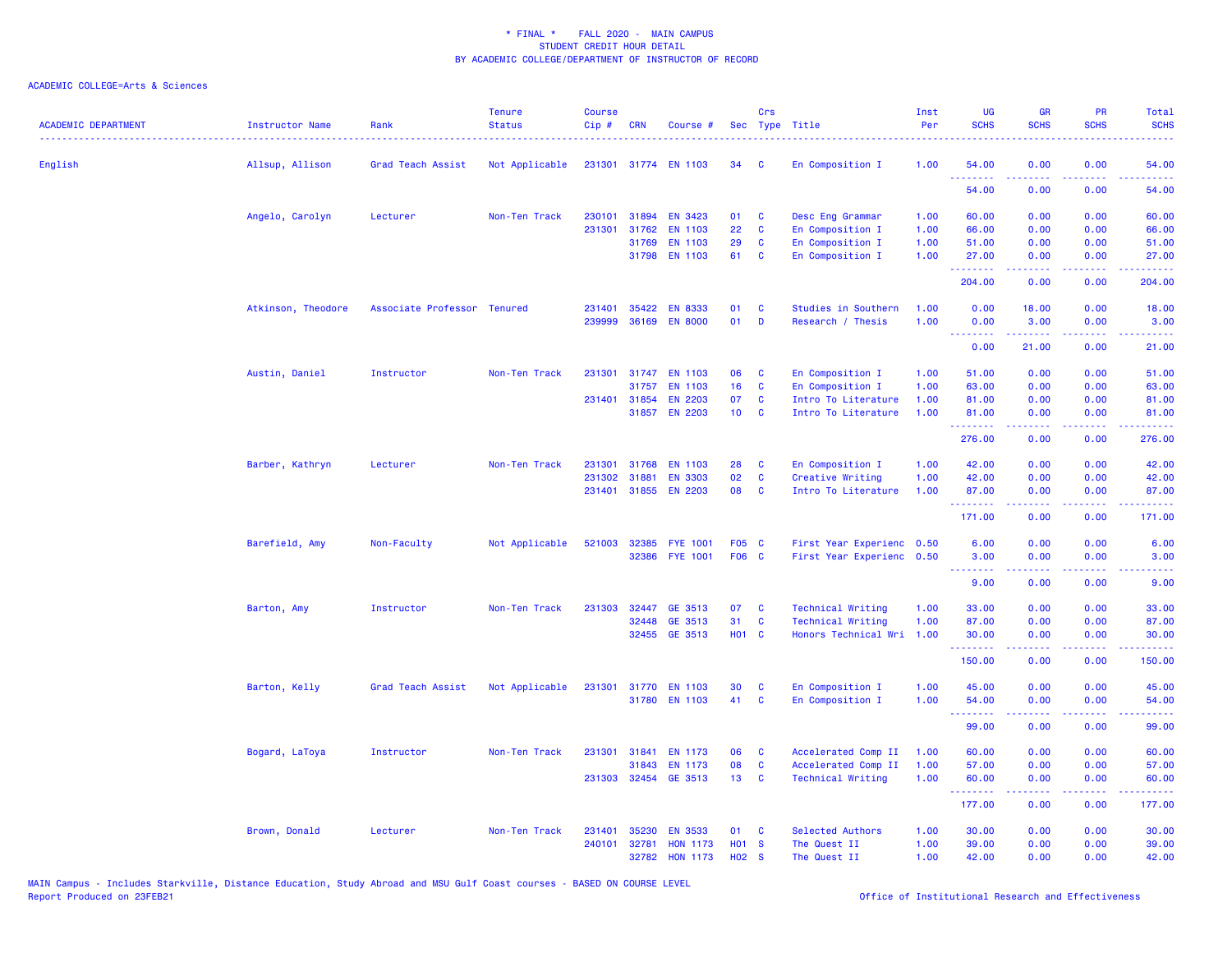| <b>ACADEMIC DEPARTMENT</b> | Instructor Name               | Rank                        | <b>Tenure</b><br><b>Status</b> | <b>Course</b><br>Cip# | <b>CRN</b>   | Course #             |              | Crs                     | Sec Type Title            | Inst<br>Per | <b>UG</b><br><b>SCHS</b> | <b>GR</b><br><b>SCHS</b> | <b>PR</b><br><b>SCHS</b>                                                                                                          | Total<br><b>SCHS</b> |
|----------------------------|-------------------------------|-----------------------------|--------------------------------|-----------------------|--------------|----------------------|--------------|-------------------------|---------------------------|-------------|--------------------------|--------------------------|-----------------------------------------------------------------------------------------------------------------------------------|----------------------|
|                            |                               |                             |                                |                       |              |                      |              |                         |                           |             | <u>.</u>                 |                          |                                                                                                                                   |                      |
|                            |                               |                             |                                |                       |              |                      |              |                         |                           |             | 111.00                   | 0.00                     | 0.00                                                                                                                              | 111.00               |
| English                    | Brown, Madison                | Grad Teach Assist           | Not Applicable                 |                       |              | 231301 31801 EN 1103 | 64 C         |                         | En Composition I          | 1.00        | 39.00<br>.               | 0.00<br>.                | 0.00                                                                                                                              | 39.00                |
|                            |                               |                             |                                |                       |              |                      |              |                         |                           |             | 39.00                    | 0.00                     | 0.00                                                                                                                              | 39.00                |
|                            | Claggett, Shalyn              | Associate Professor Tenured |                                |                       |              | 231401 35417 EN 4323 | 01           | <b>C</b>                | Lit Crit Plato-Pres       | 1.00        | 57.00                    | 0.00                     | 0.00                                                                                                                              | 57.00                |
|                            |                               |                             |                                | 239999                |              | 31927 EN 8103        | 02           | <b>S</b>                | Grad Research in EN       | 1.00        | 0.00<br>.                | 27.00                    | 0.00                                                                                                                              | 27.00                |
|                            |                               |                             |                                |                       |              |                      |              |                         |                           |             | 57.00                    | 27.00                    | 0.00                                                                                                                              | 84.00                |
|                            | Crescenzo, Michele            | Lecturer                    | Non-Ten Track                  | 231301                | 31833        | <b>EN 1113</b>       | H01 C        |                         | Honors En Compositio 1.00 |             | 45.00                    | 0.00                     | 0.00                                                                                                                              | 45.00                |
|                            |                               |                             |                                | 231401                | 31876        | EN 2273              | 01           | $\mathbf{C}$            | World Literature Bef 1.00 |             | 75.00                    | 0.00                     | 0.00                                                                                                                              | 75.00                |
|                            |                               |                             |                                |                       | 231404 31861 | EN 2213              | 02           | $\mathbf{C}$            | English Lit Before 1 1.00 |             | 60.00                    | 0.00                     | 0.00                                                                                                                              | 60.00                |
|                            |                               |                             |                                |                       |              | 31862 EN 2213        | 03           | <b>C</b>                | English Lit Before 1 1.00 |             | 42.00<br>.               | 0.00<br>.                | 0.00                                                                                                                              | 42.00<br>.           |
|                            |                               |                             |                                |                       |              |                      |              |                         |                           |             | 222.00                   | 0.00                     | 0.00                                                                                                                              | 222.00               |
|                            | Currier, Sandra               | Grad Teach Assist           | Not Applicable                 |                       |              | 231301 31799 EN 1103 | 62           | $\mathbf{C}$            | En Composition I          | 1.00        | 45.00                    | 0.00                     | 0.00                                                                                                                              | 45.00                |
|                            |                               |                             |                                |                       |              |                      |              |                         |                           |             | .<br>45.00               | .<br>0.00                | 0.00                                                                                                                              | .<br>45.00           |
|                            | De Gabriele, Peter            | Associate Professor Tenured |                                | 231401                | 35411        | EN 4943              | 01 C         |                         | Form/Theory Fiction       | 1.00        | 45.00                    | 0.00                     | 0.00                                                                                                                              | 45.00                |
|                            |                               |                             |                                | 231404                | 35415        | EN 4743              | 01           | $\mathbf{C}$            | Brit Romantic Lit an 1.00 |             | 45.00                    | 0.00                     | 0.00                                                                                                                              | 45.00                |
|                            |                               |                             |                                |                       | 35416        | <b>EN 6743</b>       | 01           | <b>C</b>                | Brit Romantic Lit an 1.00 |             | 0.00                     | 12.00                    | 0.00                                                                                                                              | 12.00                |
|                            |                               |                             |                                |                       |              | 239999 35412 EN 6943 | 01           | $\mathbf{C}$            | Form/Theory Fiction       | 1.00        | 0.00<br>.                | 15.00                    | 0.00                                                                                                                              | 15.00                |
|                            |                               |                             |                                |                       |              |                      |              |                         |                           |             | 90.00                    | 27.00                    | 0.00                                                                                                                              | 117.00               |
|                            | Dean, Samantha                | Grad Teach Assist           | Not Applicable                 |                       |              | 231301 31750 EN 1103 | 09           | <b>C</b>                | En Composition I          | 1.00        | 69.00                    | 0.00                     | 0.00                                                                                                                              | 69.00                |
|                            |                               |                             |                                |                       |              |                      |              |                         |                           |             | .<br>69.00               | 0.00                     | 0.00                                                                                                                              | وساعات<br>69.00      |
|                            | Dechert, Francis              | Non-Faculty                 | Not Applicable                 |                       |              | 231303 32450 GE 3513 | 09           | $\overline{\mathbf{C}}$ | <b>Technical Writing</b>  | 1.00        | 60.00                    | 0.00                     | 0.00                                                                                                                              | 60.00                |
|                            |                               |                             |                                |                       |              |                      |              |                         |                           |             | .<br>60.00               | .<br>0.00                | $\sim$ $\sim$ $\sim$ $\sim$<br>0.00                                                                                               | .<br>60.00           |
|                            | Dechert, Kristen              | Non-Faculty                 | Not Applicable                 |                       |              | 231303 32453 GE 3513 | $12 \quad C$ |                         | <b>Technical Writing</b>  | 1.00        | 60.00                    | 0.00                     | 0.00                                                                                                                              | 60.00                |
|                            |                               |                             |                                |                       |              |                      |              |                         |                           |             | .<br>60.00               | 0.00                     | 0.00                                                                                                                              | 60.00                |
|                            |                               |                             |                                |                       |              |                      |              |                         |                           |             |                          |                          |                                                                                                                                   |                      |
|                            | Dobberstein, Michael Lecturer |                             | Non-Ten Track                  |                       |              | 231401 35499 EN 2203 | 503 C        |                         | Intro To Literature       | 1.00        | 51.00<br>.               | 0.00                     | 0.00                                                                                                                              | 51.00                |
|                            |                               |                             |                                |                       |              |                      |              |                         |                           |             | 51.00                    | 0.00                     | 0.00                                                                                                                              | 51.00                |
|                            | Dodds, Lara                   | Professor                   | <b>Tenured</b>                 |                       | 231404 31863 | <b>EN 2213</b>       | 04           | $\mathbf{C}$            | English Lit Before 1 1.00 |             | 60.00                    | 0.00                     | 0.00                                                                                                                              | 60.00                |
|                            |                               |                             |                                |                       | 35421        | <b>EN 8523</b>       | 01           | $\mathbf{s}$            | Stu En Lit 1485-1660 1.00 |             | 0.00<br>.                | 36.00<br>.               | 0.00<br>$\frac{1}{2} \left( \frac{1}{2} \right) \left( \frac{1}{2} \right) \left( \frac{1}{2} \right) \left( \frac{1}{2} \right)$ | 36.00                |
|                            |                               |                             |                                |                       |              |                      |              |                         |                           |             | 60.00                    | 36.00                    | 0.00                                                                                                                              | 96.00                |
|                            | Doughty, Catherine            | Instructor                  | Non-Ten Track                  |                       |              | 231301 31773 EN 1103 | 33           | <b>C</b>                | En Composition I          | 1.00        | 51.00                    | 0.00                     | 0.00                                                                                                                              | 51.00                |
|                            |                               |                             |                                |                       |              | 231303 31888 EN 3313 | 02           | <b>C</b>                | Writing for the Work 1.00 |             | 57.00                    | 0.00                     | 0.00                                                                                                                              | 57.00                |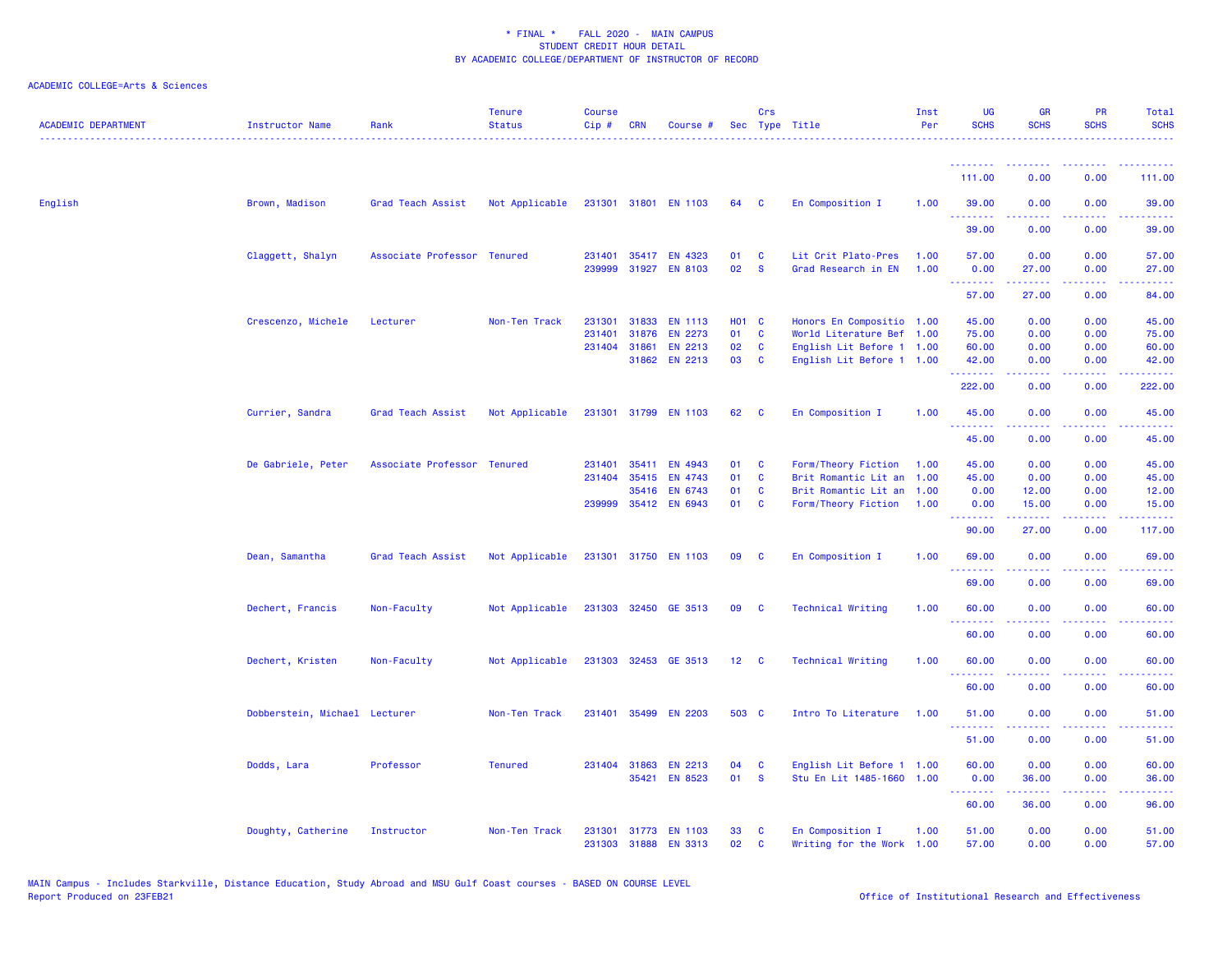| <b>ACADEMIC DEPARTMENT</b> | Instructor Name     | Rank              | <b>Tenure</b><br><b>Status</b> | <b>Course</b><br>Cip# | <b>CRN</b>   | Course #                              |                       | Crs          | Sec Type Title                           | Inst<br>Per    | <b>UG</b><br><b>SCHS</b>                                                                                                       | <b>GR</b><br><b>SCHS</b> | <b>PR</b><br><b>SCHS</b>                                                                               | Total<br><b>SCHS</b> |
|----------------------------|---------------------|-------------------|--------------------------------|-----------------------|--------------|---------------------------------------|-----------------------|--------------|------------------------------------------|----------------|--------------------------------------------------------------------------------------------------------------------------------|--------------------------|--------------------------------------------------------------------------------------------------------|----------------------|
|                            |                     |                   |                                |                       |              |                                       |                       |              |                                          |                |                                                                                                                                |                          |                                                                                                        |                      |
|                            |                     |                   |                                |                       |              |                                       |                       |              |                                          |                | 108.00                                                                                                                         | 0.00                     | 0.00                                                                                                   | 108.00               |
| English                    | Dueitt, Courtney    | Instructor        | Non-Ten Track                  |                       |              | 231301 31847 EN 1173<br>31913 EN 6013 | 12 <sub>1</sub><br>01 | C<br>- E     | Accelerated Comp II<br>Tchng Col Writing | 1.00<br>0.50   | 54.00<br>0.00                                                                                                                  | 0.00<br>27.00            | 0.00<br>0.00                                                                                           | 54.00<br>27.00       |
|                            |                     |                   |                                |                       |              |                                       |                       |              |                                          |                | .<br>54.00                                                                                                                     | 27.00                    | 0.00                                                                                                   | 81.00                |
|                            | Few, Kayleigh       | Instructor        | Non-Ten Track                  | 231301                | 31759        | 31751 EN 1103<br><b>EN 1103</b>       | 10 <sub>1</sub><br>19 | C<br>C       | En Composition I<br>En Composition I     | 1.00<br>1.00   | 39.00<br>51.00                                                                                                                 | 0.00<br>0.00             | 0.00<br>0.00                                                                                           | 39.00<br>51.00       |
|                            |                     |                   |                                |                       |              |                                       |                       |              |                                          |                | .<br>90.00                                                                                                                     | .<br>0.00                | د د د د<br>0.00                                                                                        | .<br>90.00           |
|                            | Fisher, Lindsey     | Grad Teach Assist | Not Applicable                 |                       |              | 231301 31781 EN 1103                  | 42                    | $\mathbf{C}$ | En Composition I                         | 1.00           | 48.00                                                                                                                          | 0.00                     | 0.00                                                                                                   | 48.00                |
|                            |                     |                   |                                |                       |              |                                       |                       |              |                                          |                | 48.00                                                                                                                          | 0.00                     | 0.00                                                                                                   | 48.00                |
|                            | Flowers, Jessica    | Instructor        | Non-Ten Track                  | 230101                | 31740        | <b>EN 0103</b>                        | 05                    | C            | <b>Basic English</b>                     | 1.00           | 45.00                                                                                                                          | 0.00                     | 0.00                                                                                                   | 45.00                |
|                            |                     |                   |                                | 231301                |              | 31824 EN 1113                         | 10 <sub>1</sub>       | C            | En Composition II                        | 1.00           | 66.00                                                                                                                          | 0.00                     | 0.00                                                                                                   | 66.00                |
|                            |                     |                   |                                |                       |              |                                       |                       |              |                                          |                | .<br>111.00                                                                                                                    | .<br>0.00                | $\frac{1}{2} \left( \frac{1}{2} \right) \left( \frac{1}{2} \right) \left( \frac{1}{2} \right)$<br>0.00 | .<br>111.00          |
|                            | Garner, William     | Instructor        | Non-Ten Track                  | 231301                | 31840        | <b>EN 1173</b>                        | 05                    | C            | Accelerated Comp II                      | 1.00           | 54.00                                                                                                                          | 0.00                     | 0.00                                                                                                   | 54.00                |
|                            |                     |                   |                                | 231303                | 31889        | <b>EN 3313</b>                        | 03                    | C            | Writing for the Work 1.00                |                | 60.00                                                                                                                          | 0.00                     | 0.00                                                                                                   | 60.00                |
|                            |                     |                   |                                |                       |              |                                       |                       |              |                                          |                | .<br>114.00                                                                                                                    | . <b>.</b><br>0.00       | .<br>0.00                                                                                              | .<br>114.00          |
|                            | Gentry, Craig       | Lecturer          | Non-Ten Track                  | 231301                | 31745        | <b>EN 1103</b>                        | 04                    | C            | En Composition I                         | 1.00           | 39.00                                                                                                                          | 0.00                     | 0.00                                                                                                   | 39.00                |
|                            |                     |                   |                                |                       | 35394        | <b>EN 1104</b>                        | 03                    | B            | <b>Expanded English Com</b>              | 1.00           | 48.00                                                                                                                          | 0.00                     | 0.00                                                                                                   | 48.00                |
|                            |                     |                   |                                |                       |              | 35395 EN 1104                         | 04                    | B            | <b>Expanded English Com</b>              | 1.00           | 52.00<br>$\begin{array}{cccccccccc} \bullet & \bullet & \bullet & \bullet & \bullet & \bullet & \bullet & \bullet \end{array}$ | 0.00<br>.                | 0.00<br>د د د د                                                                                        | 52.00<br>.           |
|                            |                     |                   |                                |                       |              |                                       |                       |              |                                          |                | 139.00                                                                                                                         | 0.00                     | 0.00                                                                                                   | 139.00               |
|                            | Grimes, John Aaron  | Instructor        | Non-Ten Track                  | 231303                | 32444        | GE 3513                               | 05                    | C            | <b>Technical Writing</b>                 | 1.00           | 57.00                                                                                                                          | 0.00                     | 0.00                                                                                                   | 57.00                |
|                            |                     |                   |                                |                       | 32449        | GE 3513                               | 08                    | C            | <b>Technical Writing</b>                 | 1.00           | 63.00                                                                                                                          | 0.00                     | 0.00                                                                                                   | 63.00                |
|                            |                     |                   |                                |                       |              | 32451 GE 3513                         | 10 <sub>1</sub>       | $\mathbf{C}$ | <b>Technical Writing</b>                 | 1.00           | 60.00<br>.                                                                                                                     | 0.00<br>.                | 0.00                                                                                                   | 60.00<br>.           |
|                            |                     |                   |                                |                       |              |                                       |                       |              |                                          |                | 180.00                                                                                                                         | 0.00                     | 0.00                                                                                                   | 180.00               |
|                            | Higginbotham, Ciera | Lecturer          | Non-Ten Track                  | 231301                | 31754        | <b>EN 1103</b>                        | 13                    | C            | En Composition I                         | 1.00           | 51.00                                                                                                                          | 0.00                     | 0.00                                                                                                   | 51.00                |
|                            |                     |                   |                                |                       | 31784        | <b>EN 1103</b>                        | 46                    | C            | En Composition I                         | 1.00           | 39.00                                                                                                                          | 0.00                     | 0.00                                                                                                   | 39.00                |
|                            |                     |                   |                                |                       |              | 31826 EN 1113                         | 12 <sub>2</sub>       | C            | En Composition II                        | 1.00           | 60.00<br>. <u>.</u>                                                                                                            | 0.00<br>.                | 0.00<br>.                                                                                              | 60.00<br>.           |
|                            |                     |                   |                                |                       |              |                                       |                       |              |                                          |                | 150.00                                                                                                                         | 0.00                     | 0.00                                                                                                   | 150.00               |
|                            | Johnson, Holly      | Professor         | <b>Tenured</b>                 | 231404                | 31860        | <b>EN 2213</b>                        | 01                    | C            | English Lit Before                       | $1 \quad 1.00$ | 84.00                                                                                                                          | 0.00                     | 0.00                                                                                                   | 84.00                |
|                            |                     |                   |                                |                       | 31864        | EN 2213                               | HO <sub>1</sub> C     |              | Honors English Lit B                     | 1.00           | 48.00                                                                                                                          | 0.00                     | 0.00                                                                                                   | 48.00                |
|                            |                     |                   |                                |                       | 239999 35724 | <b>EN 4990</b>                        | 01                    | C            | Special Topic In EN                      | 1.00           | 39.00                                                                                                                          | 0.00                     | 0.00                                                                                                   | 39.00                |
|                            |                     |                   |                                |                       | 35725        | <b>EN 6990</b>                        | 01                    | C            | Special Topic In EN                      | 1.00           | 0.00<br>.                                                                                                                      | 9.00<br>.                | 0.00<br>د د د د .                                                                                      | 9.00<br>.            |
|                            |                     |                   |                                |                       |              |                                       |                       |              |                                          |                | 171.00                                                                                                                         | 9.00                     | 0.00                                                                                                   | 180.00               |
|                            | Johnson, Logan      | Lecturer          | Non-Ten Track                  | 231301                |              | 31778 EN 1103                         | 39                    | C            | En Composition I                         | 1.00           | 60.00                                                                                                                          | 0.00                     | 0.00                                                                                                   | 60.00                |
|                            |                     |                   |                                |                       |              | 31782 EN 1103                         | 43                    | <b>C</b>     | En Composition I                         | 1.00           | 39.00                                                                                                                          | 0.00                     | 0.00                                                                                                   | 39.00                |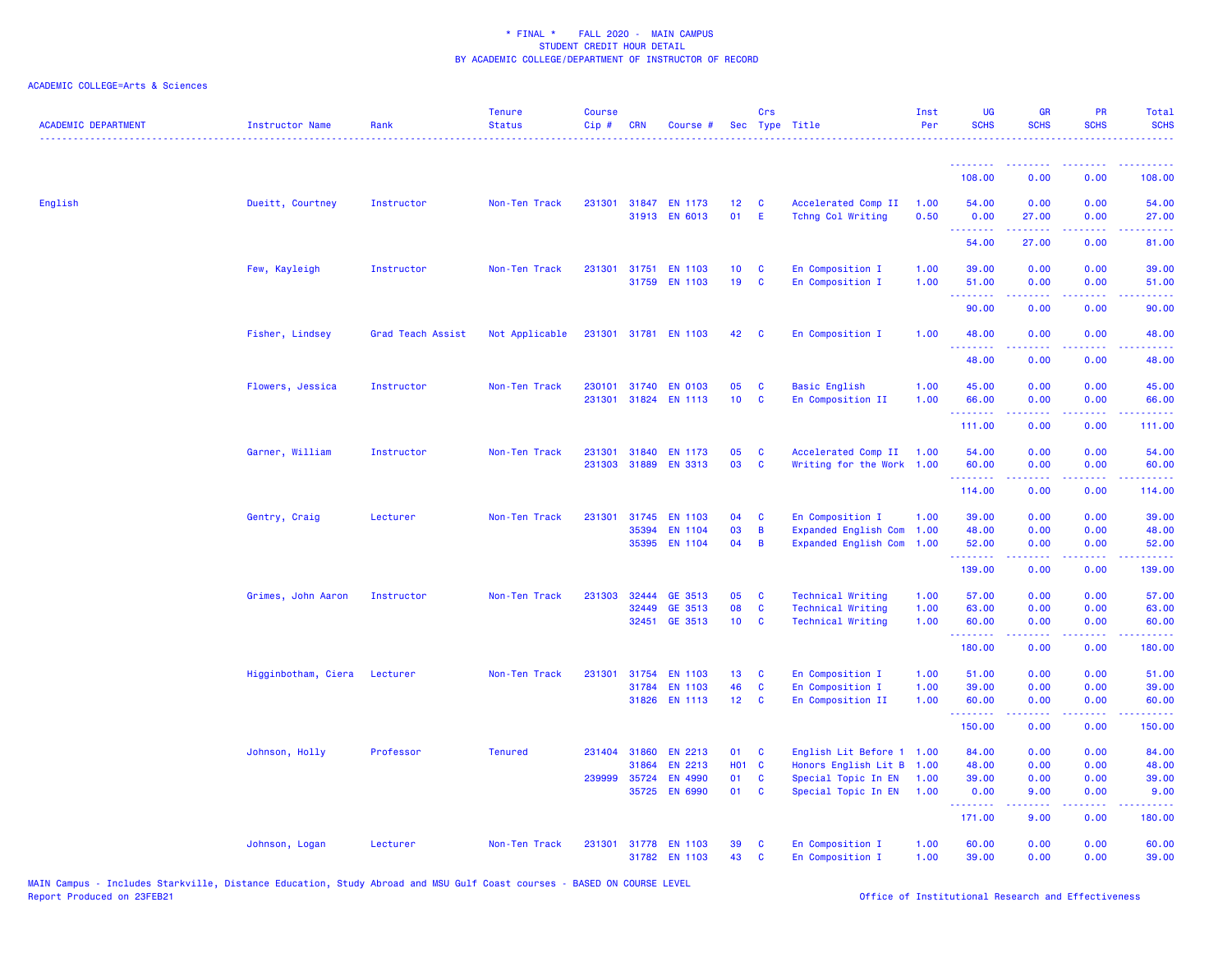| <b>ACADEMIC DEPARTMENT</b> | <b>Instructor Name</b><br>. <b>.</b> . | Rank              | <b>Tenure</b><br><b>Status</b> | <b>Course</b><br>Cip# | <b>CRN</b>   | Course #             | Sec              | <b>Crs</b>   | Type Title               | Inst<br>Per | <b>UG</b><br><b>SCHS</b>                                  | <b>GR</b><br><b>SCHS</b> | PR<br><b>SCHS</b>                                                                                                                 | <b>Total</b><br><b>SCHS</b><br><u>.</u> |
|----------------------------|----------------------------------------|-------------------|--------------------------------|-----------------------|--------------|----------------------|------------------|--------------|--------------------------|-------------|-----------------------------------------------------------|--------------------------|-----------------------------------------------------------------------------------------------------------------------------------|-----------------------------------------|
| English                    | Johnson, Logan                         | Lecturer          | Non-Ten Track                  | 231301                | 31818        | <b>EN 1113</b>       | 04               | C            | En Composition II        | 1.00        | 66.00                                                     | 0.00                     | 0.00                                                                                                                              | 66.00                                   |
|                            |                                        |                   |                                |                       |              | 31829 EN 1113        | 15 <sub>15</sub> | $\mathbf{C}$ | En Composition II        | 1.00        | 60.00<br><u> - - - - - - - -</u>                          | 0.00<br>.                | 0.00<br>.                                                                                                                         | 60.00<br>.                              |
|                            |                                        |                   |                                |                       |              |                      |                  |              |                          |             | 225.00                                                    | 0.00                     | 0.00                                                                                                                              | 225.00                                  |
|                            | Jones, Juliana                         | Grad Teach Assist | Not Applicable                 | 231301                | 31791        | <b>EN 1103</b>       | 53               | C            | En Composition I         | 1.00        | 30.00                                                     | 0.00                     | 0.00                                                                                                                              | 30.00                                   |
|                            |                                        |                   |                                |                       |              | 31800 EN 1103        | 63               | $\mathbf{C}$ | En Composition I         | 1.00        | 39.00<br><b></b>                                          | 0.00                     | 0.00<br>$\frac{1}{2} \left( \frac{1}{2} \right) \left( \frac{1}{2} \right) \left( \frac{1}{2} \right) \left( \frac{1}{2} \right)$ | 39.00<br>والمستحيل                      |
|                            |                                        |                   |                                |                       |              |                      |                  |              |                          |             | 69.00                                                     | 0.00                     | 0.00                                                                                                                              | 69.00                                   |
|                            | Kardos, Michael                        | Professor         | <b>Tenured</b>                 |                       | 231302 31884 | <b>EN 3303</b>       | 05               | C            | Creative Writing         | 1.00        | 45.00                                                     | 0.00                     | 0.00                                                                                                                              | 45.00                                   |
|                            |                                        |                   |                                |                       | 31896        | <b>EN 3903</b>       | 01               | $\mathbf{C}$ | Intermediate Fiction     | 1.00        | 42.00                                                     | 0.00                     | 0.00                                                                                                                              | 42.00                                   |
|                            |                                        |                   |                                | 239999                |              | 36170 EN 8000        | 02               | D            | Research / Thesis        | 1.00        | 0.00<br><b><i><u>AAAAAAA</u></i></b>                      | 7.00<br>.                | 0.00<br>.                                                                                                                         | 7.00<br>وعاديات                         |
|                            |                                        |                   |                                |                       |              |                      |                  |              |                          |             | 87.00                                                     | 7.00                     | 0.00                                                                                                                              | 94.00                                   |
|                            | Kimbrell, Karleigh                     | Lecturer          | Non-Ten Track                  | 231301                | 31793        | <b>EN 1103</b>       | 55               | C            | En Composition I         | 1.00        | 48.00                                                     | 0.00                     | 0.00                                                                                                                              | 48.00                                   |
|                            |                                        |                   |                                |                       | 31805        | <b>EN 1103</b>       | 71               | C            | En Composition I         | 1.00        | 60.00                                                     | 0.00                     | 0.00                                                                                                                              | 60.00                                   |
|                            |                                        |                   |                                |                       | 31807        | <b>EN 1103</b>       | 73               | C            | En Composition I         | 1.00        | 51.00                                                     | 0.00                     | 0.00                                                                                                                              | 51.00                                   |
|                            |                                        |                   |                                |                       | 31831        | <b>EN 1113</b>       | 17               | C            | En Composition II        | 1.00        | 69.00                                                     | 0.00                     | 0.00                                                                                                                              | 69.00                                   |
|                            |                                        |                   |                                | 231303                | 32452        | GE 3513              | 11 <sub>1</sub>  | C            | <b>Technical Writing</b> | 1.00        | 57.00<br>.                                                | 0.00<br>.                | 0.00<br>د د د د                                                                                                                   | 57.00<br>المتمامين                      |
|                            |                                        |                   |                                |                       |              |                      |                  |              |                          |             | 285.00                                                    | 0.00                     | 0.00                                                                                                                              | 285.00                                  |
|                            | Lafleur, Amy                           | Lecturer          | Non-Ten Track                  | 231301                |              | 31743 EN 1103        | 02               | C            | En Composition I         | 1.00        | 66.00                                                     | 0.00                     | 0.00                                                                                                                              | 66.00                                   |
|                            |                                        |                   |                                |                       | 31788        | <b>EN 1103</b>       | 50               | C            | En Composition I         | 1.00        | 30.00                                                     | 0.00                     | 0.00                                                                                                                              | 30.00                                   |
|                            |                                        |                   |                                |                       |              | 31816 EN 1113        | 02               | C            | En Composition II        | 1.00        | 60.00<br><b><i><u>AAAAAAA</u></i></b>                     | 0.00<br>.                | 0.00<br>.                                                                                                                         | 60.00<br>.                              |
|                            |                                        |                   |                                |                       |              |                      |                  |              |                          |             | 156.00                                                    | 0.00                     | 0.00                                                                                                                              | 156.00                                  |
|                            | Lammert, Thomas                        | Instructor        | Non-Ten Track                  |                       |              | 231301 31764 EN 1103 | 24               | C            | En Composition I         | 1.00        | 60.00                                                     | 0.00                     | 0.00                                                                                                                              | 60.00                                   |
|                            |                                        |                   |                                |                       | 31839        | <b>EN 1173</b>       | 04               | $\mathbf{C}$ | Accelerated Comp II      | 1.00        | 54.00                                                     | 0.00                     | 0.00                                                                                                                              | 54.00                                   |
|                            |                                        |                   |                                | 231401                | 31848        | <b>EN 2203</b>       | 01               | C            | Intro To Literature      | 1.00        | 84.00                                                     | 0.00                     | 0.00                                                                                                                              | 84.00                                   |
|                            |                                        |                   |                                |                       |              | 31858 EN 2203        | 11               | <b>C</b>     | Intro To Literature      | 1.00        | 84.00<br><u> - - - - - - - -</u>                          | 0.00<br>.                | 0.00<br>د د د د                                                                                                                   | 84.00<br>.                              |
|                            |                                        |                   |                                |                       |              |                      |                  |              |                          |             | 282.00                                                    | 0.00                     | 0.00                                                                                                                              | 282.00                                  |
|                            | Leonard, Ashley                        | Instructor        | Non-Ten Track                  | 231301                | 31761        | <b>EN 1103</b>       | 21               | C            | En Composition I         | 1.00        | 45.00                                                     | 0.00                     | 0.00                                                                                                                              | 45.00                                   |
|                            |                                        |                   |                                | 231303                |              | 31887 EN 3313        | 01               | <b>C</b>     | Writing for the Work     | 1.00        | 60.00<br><u>.</u>                                         | 0.00                     | 0.00<br>$  -$                                                                                                                     | 60.00<br>.                              |
|                            |                                        |                   |                                |                       |              |                      |                  |              |                          |             | 105.00                                                    | 0.00                     | 0.00                                                                                                                              | 105.00                                  |
|                            | Little, Matthew                        | Professor         | <b>Tenured</b>                 |                       | 231402 31868 | EN 2243              | 01               | C            | American Lit Before      | 1.00        | 33.00                                                     | 0.00                     | 0.00                                                                                                                              | 33.00                                   |
|                            |                                        |                   |                                |                       | 31869        | <b>EN 2243</b>       | 02               | $\mathbf{C}$ | American Lit Before      | 1.00        | 18.00                                                     | 0.00                     | 0.00                                                                                                                              | 18.00                                   |
|                            |                                        |                   |                                |                       | 31873        | <b>EN 2253</b>       | 02               | C            | American Lit After 1     | 1.00        | 30.00<br><b><i><u><u><b>Little Little</b></u></u></i></b> | 0.00<br>د د د د          | 0.00<br>د د د د                                                                                                                   | 30.00<br>والمالمات                      |
|                            |                                        |                   |                                |                       |              |                      |                  |              |                          |             | 81.00                                                     | 0.00                     | 0.00                                                                                                                              | 81.00                                   |
|                            | Marcus, Gregory                        | Lecturer          | Non-Ten Track                  | 231301                | 31748        | <b>EN 1103</b>       | 07               | C            | En Composition I         | 1.00        | 54.00                                                     | 0.00                     | 0.00                                                                                                                              | 54.00                                   |
|                            |                                        |                   |                                |                       | 31790        | <b>EN 1103</b>       | 52               | $\mathbf{C}$ | En Composition I         | 1.00        | 45.00                                                     | 0.00                     | 0.00                                                                                                                              | 45.00                                   |
|                            |                                        |                   |                                |                       | 31795        | <b>EN 1103</b>       | 58               | C            | En Composition I         | 1.00        | 51.00                                                     | 0.00                     | 0.00                                                                                                                              | 51.00                                   |
|                            |                                        |                   |                                |                       |              |                      |                  |              |                          |             | .<br>150.00                                               | 22222<br>0.00            | $\frac{1}{2} \left( \frac{1}{2} \right) \left( \frac{1}{2} \right) \left( \frac{1}{2} \right) \left( \frac{1}{2} \right)$<br>0.00 | 150.00                                  |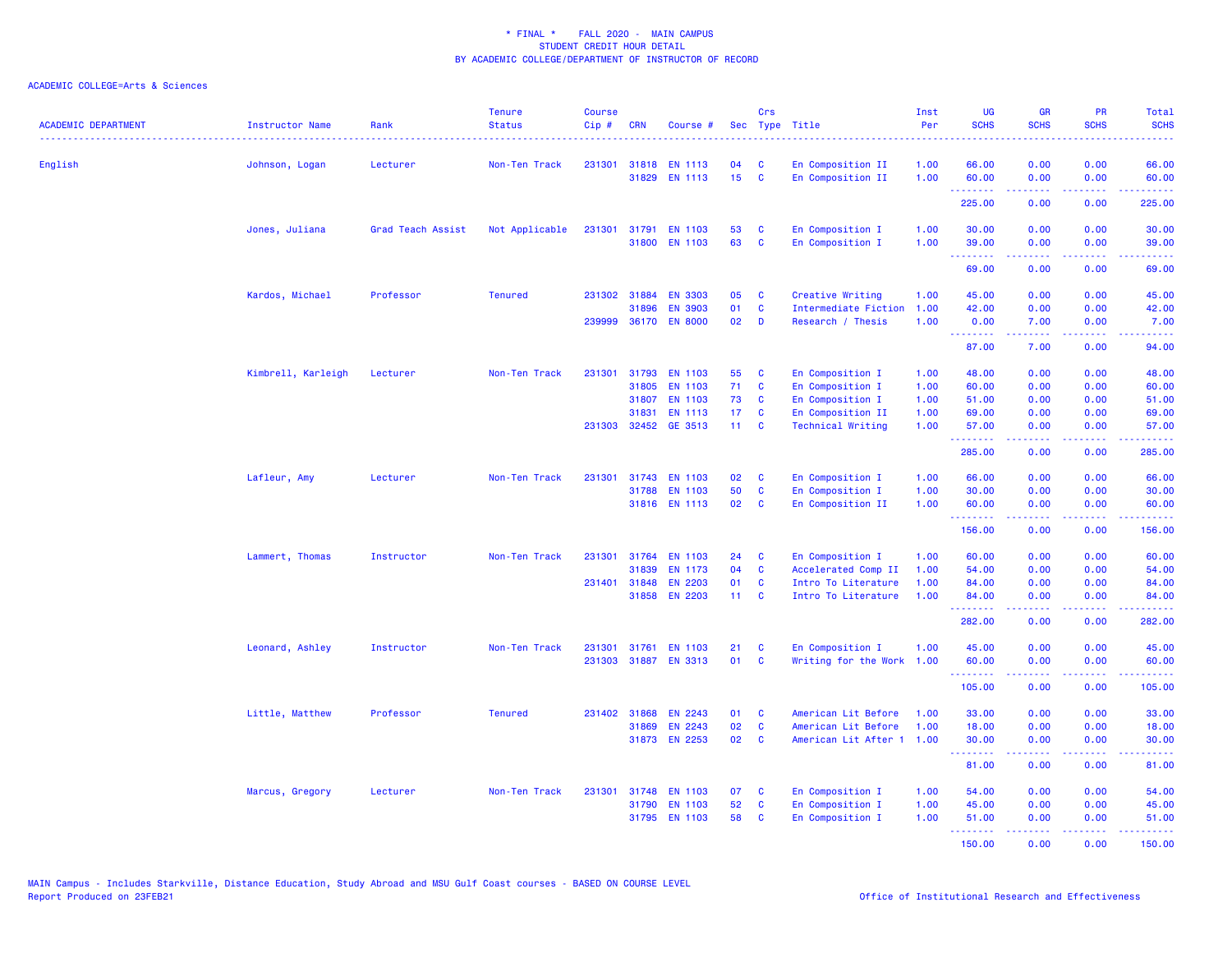| <b>ACADEMIC DEPARTMENT</b> | Instructor Name   | Rank                          | <b>Tenure</b><br><b>Status</b> | <b>Course</b><br>$Cip$ # | <b>CRN</b> | Course #                 |              | Crs                          | Sec Type Title                                       | Inst<br>Per  | UG<br><b>SCHS</b> | <b>GR</b><br><b>SCHS</b>                                                                                                          | PR<br><b>SCHS</b> | Total<br><b>SCHS</b> |
|----------------------------|-------------------|-------------------------------|--------------------------------|--------------------------|------------|--------------------------|--------------|------------------------------|------------------------------------------------------|--------------|-------------------|-----------------------------------------------------------------------------------------------------------------------------------|-------------------|----------------------|
| English                    | Marsh, Kelly      | Professor                     | <b>Tenured</b>                 | 230101                   | 31814      | <b>EN 1111</b>           | 01           | $\mathbf{C}$                 | English Studies                                      | 1.00         | 27.00             | 0.00                                                                                                                              | 0.00              | 27.00                |
|                            |                   |                               |                                | 231404                   | 35408      | <b>EN 4663</b>           | 01           | <b>C</b>                     | Brit & Irish Novel S                                 | 1.00         | 63.00             | 0.00                                                                                                                              | 0.00              | 63.00                |
|                            |                   |                               |                                | 239999                   | 36171      | <b>EN 8000</b>           | 03           | D                            | Research / Thesis                                    | 1.00         | 0.00              | 3.00                                                                                                                              | 0.00              | 3.00                 |
|                            |                   |                               |                                | 240101                   | 37443      | <b>HON 4093</b>          | H06 E        |                              | <b>Honors Thesis</b>                                 | 1.00         | 3.00<br>.         | 0.00<br>$\frac{1}{2} \left( \frac{1}{2} \right) \left( \frac{1}{2} \right) \left( \frac{1}{2} \right) \left( \frac{1}{2} \right)$ | 0.00<br>.         | 3.00<br>. <b>.</b>   |
|                            |                   |                               |                                |                          |            |                          |              |                              |                                                      |              | 93.00             | 3.00                                                                                                                              | 0.00              | 96.00                |
|                            | Mattison, Suzanne | Lecturer                      | Non-Ten Track                  | 010802                   | 30211      | <b>AELC 3203</b>         | 03           | $\mathbf{C}$                 | Prof Writing ANR Hum 1.00                            |              | 72.00             | 0.00                                                                                                                              | 0.00              | 72.00                |
|                            |                   |                               |                                |                          | 30212      | <b>AELC 3203</b>         | 04           | $\mathbf{C}$                 | Prof Writing ANR Hum 1.00                            |              | 78.00             | 0.00                                                                                                                              | 0.00              | 78.00                |
|                            |                   |                               |                                |                          | 30213      | <b>AELC 3203</b>         | 05           | <b>C</b>                     | Prof Writing ANR Hum 1.00                            |              | 75.00             | 0.00                                                                                                                              | 0.00              | 75.00                |
|                            |                   |                               |                                |                          |            | 30214 AELC 3203          | 06           | $\mathbf{C}$                 | Prof Writing ANR Hum 1.00                            |              | 75.00<br><u>.</u> | 0.00<br>.                                                                                                                         | 0.00<br>.         | 75.00<br>.           |
|                            |                   |                               |                                |                          |            |                          |              |                              |                                                      |              | 300.00            | 0.00                                                                                                                              | 0.00              | 300.00               |
|                            | Miller, Elizabeth | Assistant Professor Ten Track |                                | 231301                   | 31835      | <b>EN 1113</b>           | <b>HO3 C</b> |                              | Honors En Compositio 1.00                            |              | 42.00             | 0.00                                                                                                                              | 0.00              | 42.00                |
|                            |                   |                               |                                |                          | 31897      | EN 4111                  | 01           | $\mathbf{C}$                 | Portfol & Reflec Wri 1.00                            |              | 31.00             | 0.00                                                                                                                              | 0.00              | 31.00                |
|                            |                   |                               |                                | 239999                   | 35951      | EN 4990                  | 02           | <b>C</b>                     | Special Topic In EN                                  | 1.00         | 9.00              | 0.00                                                                                                                              | 0.00              | 9.00                 |
|                            |                   |                               |                                |                          |            | 35952 EN 6990            | 02           | <b>C</b>                     | Special Topic In EN                                  | 1.00         | 0.00<br>.         | 18.00<br>.                                                                                                                        | 0.00<br>.         | 18.00<br>.           |
|                            |                   |                               |                                |                          |            |                          |              |                              |                                                      |              | 82.00             | 18.00                                                                                                                             | 0.00              | 100.00               |
|                            | Moffett, Emma     | Grad Teach Assist             | Not Applicable                 |                          |            | 231301 31742 EN 1103     | 01           | <b>C</b>                     | En Composition I                                     | 1.00         | 60.00             | 0.00                                                                                                                              | 0.00              | 60.00                |
|                            |                   |                               |                                |                          |            | 31758 EN 1103            | 18           | $\mathbf{C}$                 | En Composition I                                     | 1.00         | 63.00             | 0.00                                                                                                                              | 0.00              | 63.00                |
|                            |                   |                               |                                |                          |            |                          |              |                              |                                                      |              | .<br>123.00       | 0.00                                                                                                                              | 0.00              | 123.00               |
|                            | Morgan, Amber     | Lecturer                      | Non-Ten Track                  | 231301                   | 31755      | <b>EN 1103</b>           | 14           | $\mathbf{C}$                 | En Composition I                                     | 1.00         | 54.00             | 0.00                                                                                                                              | 0.00              | 54.00                |
|                            |                   |                               |                                |                          | 31767      | <b>EN 1103</b>           | 27           | C                            | En Composition I                                     | 1.00         | 54.00             | 0.00                                                                                                                              | 0.00              | 54.00                |
|                            |                   |                               |                                |                          |            | 31821 EN 1113            | 07           | $\mathbf{C}$                 | En Composition II                                    | 1.00         | 66.00<br>.        | 0.00                                                                                                                              | 0.00              | 66.00                |
|                            |                   |                               |                                |                          |            |                          |              |                              |                                                      |              | 174.00            | 0.00                                                                                                                              | 0.00              | 174.00               |
|                            | Nordin, Alexis    | Instructor                    | Non-Ten Track                  | 231303                   | 32441      | GE 3513                  | 02           | $\mathbf{C}$                 | <b>Technical Writing</b>                             | 1.00         | 63.00             | 0.00                                                                                                                              | 0.00              | 63.00                |
|                            |                   |                               |                                |                          | 32442      | GE 3513<br>32445 GE 3513 | 03<br>30     | $\mathbf{C}$<br>$\mathbf{C}$ | <b>Technical Writing</b><br><b>Technical Writing</b> | 1.00<br>1.00 | 57.00<br>186.00   | 0.00<br>0.00                                                                                                                      | 0.00<br>0.00      | 57.00<br>186.00      |
|                            |                   |                               |                                |                          |            |                          |              |                              |                                                      |              | .<br>306.00       | .<br>0.00                                                                                                                         | .<br>0.00         | .<br>306.00          |
|                            | O'Neill, Bonnie   | Associate Professor Tenured   |                                | 231402                   | 31870      | <b>EN 2243</b>           | 03           | <b>C</b>                     | American Lit Before                                  | 1.00         | 69.00             | 0.00                                                                                                                              | 0.00              | 69.00                |
|                            |                   |                               |                                |                          | 31871      | <b>EN 2243</b>           | 06           | $\mathbf{C}$                 | American Lit Before                                  | 1.00         | 48.00             | 0.00                                                                                                                              | 0.00              | 48.00                |
|                            |                   |                               |                                | 239999 36302             |            | <b>EN 4990</b>           | 03           | $\overline{B}$               | Special Topic In EN                                  | 1.00         | 24.00             | 0.00                                                                                                                              | 0.00              | 24.00                |
|                            |                   |                               |                                |                          | 36304      | <b>EN 6990</b>           | 03           | $\overline{B}$               | Special Topic In EN                                  | 1.00         | 0.00              | 3.00                                                                                                                              | 0.00              | 3.00                 |
|                            |                   |                               |                                |                          |            |                          |              |                              |                                                      |              | .<br>141.00       | 3.00                                                                                                                              | 0.00              | 144.00               |
|                            | Olson, Peter      | Lecturer                      | Non-Ten Track                  | 231301                   | 34708      | <b>EN 1103</b>           | 501 C        |                              | En Composition I                                     | 1.00         | 42.00             | 0.00                                                                                                                              | 0.00              | 42.00                |
|                            |                   |                               |                                | 231303                   | 34713      | <b>EN 3313</b>           | 501 C        |                              | Writing for the Work                                 | 1.00         | 18.00             | 0.00                                                                                                                              | 0.00              | 18.00                |
|                            |                   |                               |                                |                          |            | 231401 34709 EN 2203     | 501 C        |                              | Intro To Literature                                  | 1.00         | 51.00             | 0.00                                                                                                                              | 0.00              | 51.00                |
|                            |                   |                               |                                |                          | 34710      | <b>EN 2203</b>           | 502 C        |                              | Intro To Literature                                  | 1.00         | 45.00             | 0.00                                                                                                                              | 0.00              | 45.00                |
|                            |                   |                               |                                |                          |            | 34712 EN 2273            | 501 C        |                              | World Literature Bef 1.00                            |              | 21.00<br>.        | 0.00                                                                                                                              | 0.00              | 21.00                |
|                            |                   |                               |                                |                          |            |                          |              |                              |                                                      |              | 177.00            | 0.00                                                                                                                              | 0.00              | 177.00               |
|                            | Parr, Susan       | Instructor                    | Non-Ten Track                  | 131401                   |            | 32069 ESL 5110           | 02           | $\mathbf{C}$                 | American Lang & Cul 1.00                             |              | 18.00             | 0.00                                                                                                                              | 0.00              | 18.00                |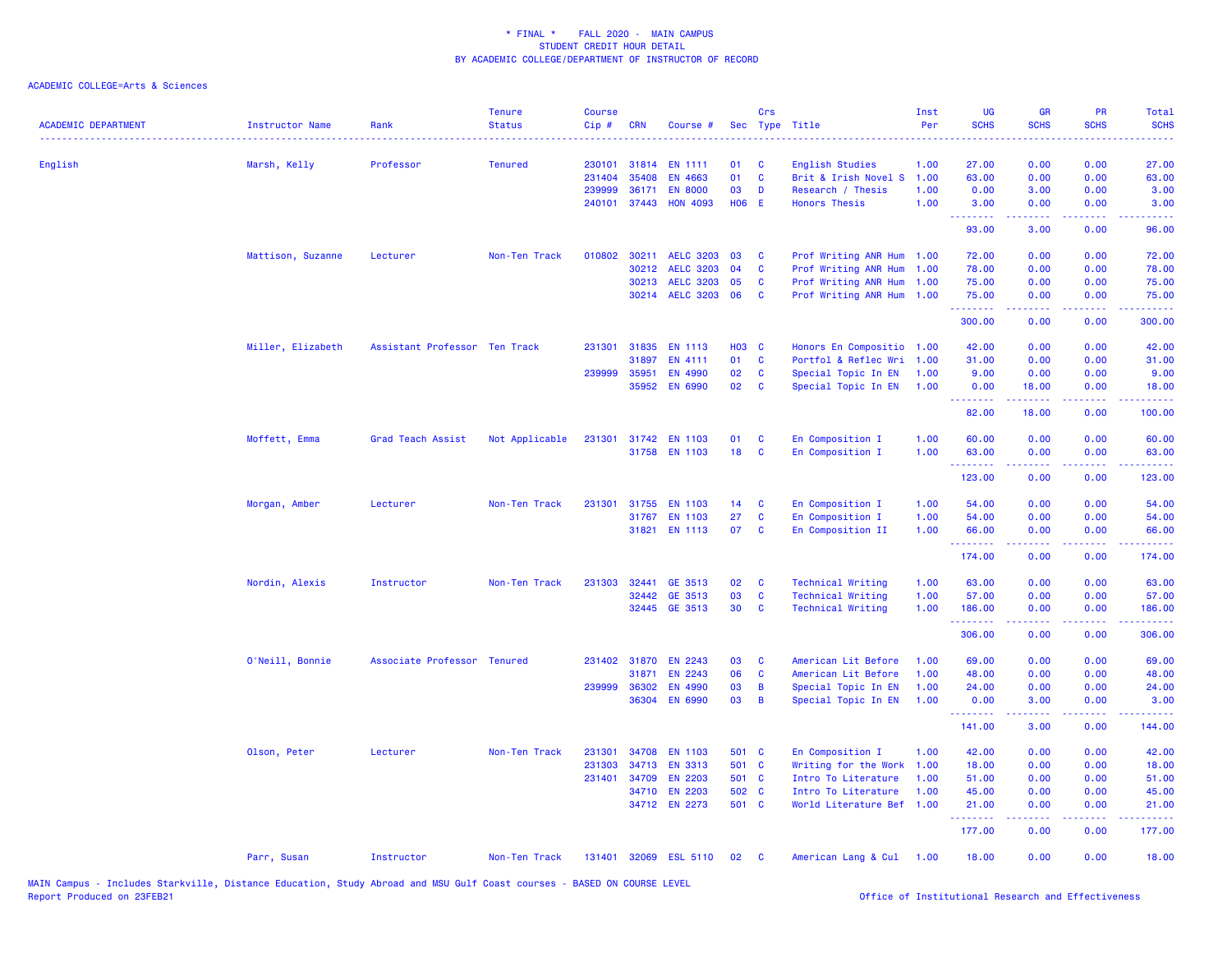| <b>ACADEMIC DEPARTMENT</b> | <b>Instructor Name</b> | Rank                        | <b>Tenure</b><br><b>Status</b> | <b>Course</b><br>Cip# | <b>CRN</b>   | Course #             |                 | Crs          | Sec Type Title            | Inst<br>Per | <b>UG</b><br><b>SCHS</b>                                                                                                                                                                                                                                                                                                                                                                                                                                                                        | <b>GR</b><br><b>SCHS</b>                                                                                                                                      | <b>PR</b><br><b>SCHS</b>                                                                                                          | Total<br><b>SCHS</b>                                                                                                               |
|----------------------------|------------------------|-----------------------------|--------------------------------|-----------------------|--------------|----------------------|-----------------|--------------|---------------------------|-------------|-------------------------------------------------------------------------------------------------------------------------------------------------------------------------------------------------------------------------------------------------------------------------------------------------------------------------------------------------------------------------------------------------------------------------------------------------------------------------------------------------|---------------------------------------------------------------------------------------------------------------------------------------------------------------|-----------------------------------------------------------------------------------------------------------------------------------|------------------------------------------------------------------------------------------------------------------------------------|
| English                    | Parr, Susan            | Instructor                  | Non-Ten Track                  | 131401                | 32077        | <b>ESL 5313</b>      | 02              | C            | Classroom Comm & Pre 1.00 |             | 6.00                                                                                                                                                                                                                                                                                                                                                                                                                                                                                            | 0.00                                                                                                                                                          | 0.00                                                                                                                              | 6.00                                                                                                                               |
|                            |                        |                             |                                |                       | 32081        | <b>ESL 5323</b>      | 02              | $\mathbf{C}$ | Academic Research an      | 1.00        | 6.00                                                                                                                                                                                                                                                                                                                                                                                                                                                                                            | 0.00                                                                                                                                                          | 0.00                                                                                                                              | 6.00                                                                                                                               |
|                            |                        |                             |                                |                       | 32083        | ESL 5323             | 04              | C            | Academic Research an      | 1.00        | 9.00                                                                                                                                                                                                                                                                                                                                                                                                                                                                                            | 0.00                                                                                                                                                          | 0.00                                                                                                                              | 9.00                                                                                                                               |
|                            |                        |                             |                                |                       | 32085        | <b>ESL 5333</b>      | 02              | C            | Critical Reading          | 1.00        | 6.00                                                                                                                                                                                                                                                                                                                                                                                                                                                                                            | 0.00                                                                                                                                                          | 0.00                                                                                                                              | 6.00                                                                                                                               |
|                            |                        |                             |                                |                       |              |                      |                 |              |                           |             | .<br>45.00                                                                                                                                                                                                                                                                                                                                                                                                                                                                                      | .<br>0.00                                                                                                                                                     | $\frac{1}{2} \left( \frac{1}{2} \right) \left( \frac{1}{2} \right) \left( \frac{1}{2} \right) \left( \frac{1}{2} \right)$<br>0.00 | $\frac{1}{2} \left( \frac{1}{2} \right) \left( \frac{1}{2} \right) \left( \frac{1}{2} \right) \left( \frac{1}{2} \right)$<br>45.00 |
|                            | Pierce, Catherine      | Professor                   | <b>Tenured</b>                 |                       | 230101 31899 | EN 4303              | 01              | <b>C</b>     | Craft Of Poetry           | 1.00        | 12.00                                                                                                                                                                                                                                                                                                                                                                                                                                                                                           | 0.00                                                                                                                                                          | 0.00                                                                                                                              | 12.00                                                                                                                              |
|                            |                        |                             |                                | 231302                | 31880        | <b>EN 3303</b>       | 01              | C            | Creative Writing          | 1.00        | 42.00                                                                                                                                                                                                                                                                                                                                                                                                                                                                                           | 0.00                                                                                                                                                          | 0.00                                                                                                                              | 42.00                                                                                                                              |
|                            |                        |                             |                                |                       | 31914        | <b>EN 6303</b>       | 01              | C            | Craft Of Poetry           | 1.00        | 0.00                                                                                                                                                                                                                                                                                                                                                                                                                                                                                            | 27.00                                                                                                                                                         | 0.00                                                                                                                              | 27.00                                                                                                                              |
|                            |                        |                             |                                |                       |              | 239999 36172 EN 8000 | 04              | D            | Research / Thesis         | 1.00        | 0.00                                                                                                                                                                                                                                                                                                                                                                                                                                                                                            | 3.00                                                                                                                                                          | 0.00                                                                                                                              | 3.00                                                                                                                               |
|                            |                        |                             |                                |                       |              |                      |                 |              |                           |             | .<br>54.00                                                                                                                                                                                                                                                                                                                                                                                                                                                                                      | $\frac{1}{2} \left( \frac{1}{2} \right) \left( \frac{1}{2} \right) \left( \frac{1}{2} \right) \left( \frac{1}{2} \right) \left( \frac{1}{2} \right)$<br>30.00 | د د د د<br>0.00                                                                                                                   | .<br>84.00                                                                                                                         |
|                            | Pizer, Ginger          | Associate Professor Tenured |                                | 160102                | 30273        | AN 4403              | 02              | C            | Intro To Linguistics 1.00 |             | 15.00                                                                                                                                                                                                                                                                                                                                                                                                                                                                                           | 0.00                                                                                                                                                          | 0.00                                                                                                                              | 15.00                                                                                                                              |
|                            |                        |                             |                                |                       | 31902        | EN 4403              | 02              | C            | Intro To Linguistics 1.00 |             | 36.00                                                                                                                                                                                                                                                                                                                                                                                                                                                                                           | 0.00                                                                                                                                                          | 0.00                                                                                                                              | 36.00                                                                                                                              |
|                            |                        |                             |                                |                       |              | 31917 EN 6403        | 02 <sub>o</sub> | $\mathbf{C}$ | Intro To Linguistics 1.00 |             | 0.00                                                                                                                                                                                                                                                                                                                                                                                                                                                                                            | 3.00                                                                                                                                                          | 0.00                                                                                                                              | 3.00                                                                                                                               |
|                            |                        |                             |                                |                       | 35406        | <b>EN 4403</b>       | 03              | <b>C</b>     | Intro To Linguistics 1.00 |             | 33.00                                                                                                                                                                                                                                                                                                                                                                                                                                                                                           | 0.00                                                                                                                                                          | 0.00                                                                                                                              | 33.00                                                                                                                              |
|                            |                        |                             |                                |                       |              | 35478 AN 4403        | 03              | <b>C</b>     | Intro To Linguistics 1.00 |             | 24.00                                                                                                                                                                                                                                                                                                                                                                                                                                                                                           | 0.00                                                                                                                                                          | 0.00                                                                                                                              | 24.00                                                                                                                              |
|                            |                        |                             |                                |                       |              |                      |                 |              |                           |             | .<br>108.00                                                                                                                                                                                                                                                                                                                                                                                                                                                                                     | .<br>3.00                                                                                                                                                     | 0.00                                                                                                                              | .<br>111.00                                                                                                                        |
|                            | Poe, Katelyn           | Grad Teach Assist           | Not Applicable                 |                       |              | 231301 31777 EN 1103 | 38              | <b>C</b>     | En Composition I          | 1.00        | 54.00                                                                                                                                                                                                                                                                                                                                                                                                                                                                                           | 0.00                                                                                                                                                          | 0.00                                                                                                                              | 54.00                                                                                                                              |
|                            |                        |                             |                                |                       |              |                      |                 |              |                           |             | .<br>54.00                                                                                                                                                                                                                                                                                                                                                                                                                                                                                      | .<br>0.00                                                                                                                                                     | .<br>0.00                                                                                                                         | .<br>54.00                                                                                                                         |
|                            | Pounds, Shunecy        | Lecturer                    | Non-Ten Track                  | 231301                | 31749        | <b>EN 1103</b>       | 08              | C            | En Composition I          | 1.00        | 63.00                                                                                                                                                                                                                                                                                                                                                                                                                                                                                           | 0.00                                                                                                                                                          | 0.00                                                                                                                              | 63.00                                                                                                                              |
|                            |                        |                             |                                |                       |              | 31772 EN 1103        | 32              | C            | En Composition I          | 1.00        | 57.00                                                                                                                                                                                                                                                                                                                                                                                                                                                                                           | 0.00                                                                                                                                                          | 0.00                                                                                                                              | 57.00                                                                                                                              |
|                            |                        |                             |                                |                       |              | 31823 EN 1113        | 09              | <b>C</b>     | En Composition II         | 1.00        | 63.00                                                                                                                                                                                                                                                                                                                                                                                                                                                                                           | 0.00                                                                                                                                                          | 0.00                                                                                                                              | 63.00                                                                                                                              |
|                            |                        |                             |                                |                       |              | 31827 EN 1113        | 13 <sup>°</sup> | $\mathbf{C}$ | En Composition II         | 1.00        | 66.00                                                                                                                                                                                                                                                                                                                                                                                                                                                                                           | 0.00                                                                                                                                                          | 0.00                                                                                                                              | 66.00                                                                                                                              |
|                            |                        |                             |                                |                       |              |                      |                 |              |                           |             | .<br>249.00                                                                                                                                                                                                                                                                                                                                                                                                                                                                                     | $\frac{1}{2} \left( \frac{1}{2} \right) \left( \frac{1}{2} \right) \left( \frac{1}{2} \right) \left( \frac{1}{2} \right) \left( \frac{1}{2} \right)$<br>0.00  | .<br>0.00                                                                                                                         | .<br>249.00                                                                                                                        |
|                            | Price, Marty           | Instructor                  | Non-Ten Track                  |                       | 231402 31874 | <b>EN 2253</b>       | 03              | C            | American Lit After 1 1.00 |             | 42.00                                                                                                                                                                                                                                                                                                                                                                                                                                                                                           | 0.00                                                                                                                                                          | 0.00                                                                                                                              | 42.00                                                                                                                              |
|                            |                        |                             |                                |                       | 31875        | <b>EN 2253</b>       | 04              | $\mathbf{C}$ | American Lit After 1 1.00 |             | 81.00                                                                                                                                                                                                                                                                                                                                                                                                                                                                                           | 0.00                                                                                                                                                          | 0.00                                                                                                                              | 81.00                                                                                                                              |
|                            |                        |                             |                                |                       | 231404 31866 | <b>EN 2223</b>       | 02              | $\mathbf{C}$ | English Lit After 18 1.00 |             | 84.00                                                                                                                                                                                                                                                                                                                                                                                                                                                                                           | 0.00                                                                                                                                                          | 0.00                                                                                                                              | 84.00                                                                                                                              |
|                            |                        |                             |                                |                       |              | 31867 EN 2223        | 03              | $\mathbf{C}$ | English Lit After 18 1.00 |             | 78.00                                                                                                                                                                                                                                                                                                                                                                                                                                                                                           | 0.00                                                                                                                                                          | 0.00                                                                                                                              | 78.00                                                                                                                              |
|                            |                        |                             |                                |                       |              |                      |                 |              |                           |             | .<br>285.00                                                                                                                                                                                                                                                                                                                                                                                                                                                                                     | 0.00                                                                                                                                                          | 0.00                                                                                                                              | .<br>285.00                                                                                                                        |
|                            | Punday, Dan            | Professor                   | <b>Tenured</b>                 |                       |              | 231301 31892 EN 3414 | 02              | C            | Crit Writ/Resrch Lit 1.00 |             | 52.00                                                                                                                                                                                                                                                                                                                                                                                                                                                                                           | 0.00                                                                                                                                                          | 0.00                                                                                                                              | 52.00                                                                                                                              |
|                            |                        |                             |                                |                       |              |                      |                 |              |                           |             | 52.00                                                                                                                                                                                                                                                                                                                                                                                                                                                                                           | 0.00                                                                                                                                                          | 0.00                                                                                                                              | 52.00                                                                                                                              |
|                            | Raymond, Richard       | Lecturer                    | Non-Ten Track                  |                       |              | 231404 34711 EN 2213 | 501 C           |              | English Lit Before 1 1.00 |             | 51.00                                                                                                                                                                                                                                                                                                                                                                                                                                                                                           | 0.00                                                                                                                                                          | 0.00                                                                                                                              | 51.00                                                                                                                              |
|                            |                        |                             |                                |                       |              |                      |                 |              |                           |             | $\begin{array}{cccccccccc} \multicolumn{2}{c}{} & \multicolumn{2}{c}{} & \multicolumn{2}{c}{} & \multicolumn{2}{c}{} & \multicolumn{2}{c}{} & \multicolumn{2}{c}{} & \multicolumn{2}{c}{} & \multicolumn{2}{c}{} & \multicolumn{2}{c}{} & \multicolumn{2}{c}{} & \multicolumn{2}{c}{} & \multicolumn{2}{c}{} & \multicolumn{2}{c}{} & \multicolumn{2}{c}{} & \multicolumn{2}{c}{} & \multicolumn{2}{c}{} & \multicolumn{2}{c}{} & \multicolumn{2}{c}{} & \multicolumn{2}{c}{} & \mult$<br>51.00 | .<br>0.00                                                                                                                                                     | $\omega$ is a $\omega$<br>0.00                                                                                                    | المتمامي<br>51.00                                                                                                                  |
|                            | Redd, James            | Lecturer                    | Non-Ten Track                  | 231301                | 31834        | <b>EN 1113</b>       | <b>HO2 C</b>    |              | Honors En Compositio 1.00 |             | 39.00                                                                                                                                                                                                                                                                                                                                                                                                                                                                                           | 0.00                                                                                                                                                          | 0.00                                                                                                                              | 39.00                                                                                                                              |
|                            |                        |                             |                                | 231302                | 31883        | <b>EN 3303</b>       | 04              | C            | Creative Writing          | 1.00        | 36.00                                                                                                                                                                                                                                                                                                                                                                                                                                                                                           | 0.00                                                                                                                                                          | 0.00                                                                                                                              | 36.00                                                                                                                              |
|                            |                        |                             |                                | 231401                | 37400        | <b>EN 2203</b>       | 13 <sub>1</sub> | C            | Intro To Literature       | 1.00        | 57.00                                                                                                                                                                                                                                                                                                                                                                                                                                                                                           | 0.00                                                                                                                                                          | 0.00                                                                                                                              | 57.00                                                                                                                              |
|                            |                        |                             |                                |                       |              | 231404 31865 EN 2223 | 01              | C            | English Lit After 18      | 1.00        | 63.00                                                                                                                                                                                                                                                                                                                                                                                                                                                                                           | 0.00                                                                                                                                                          | 0.00                                                                                                                              | 63.00                                                                                                                              |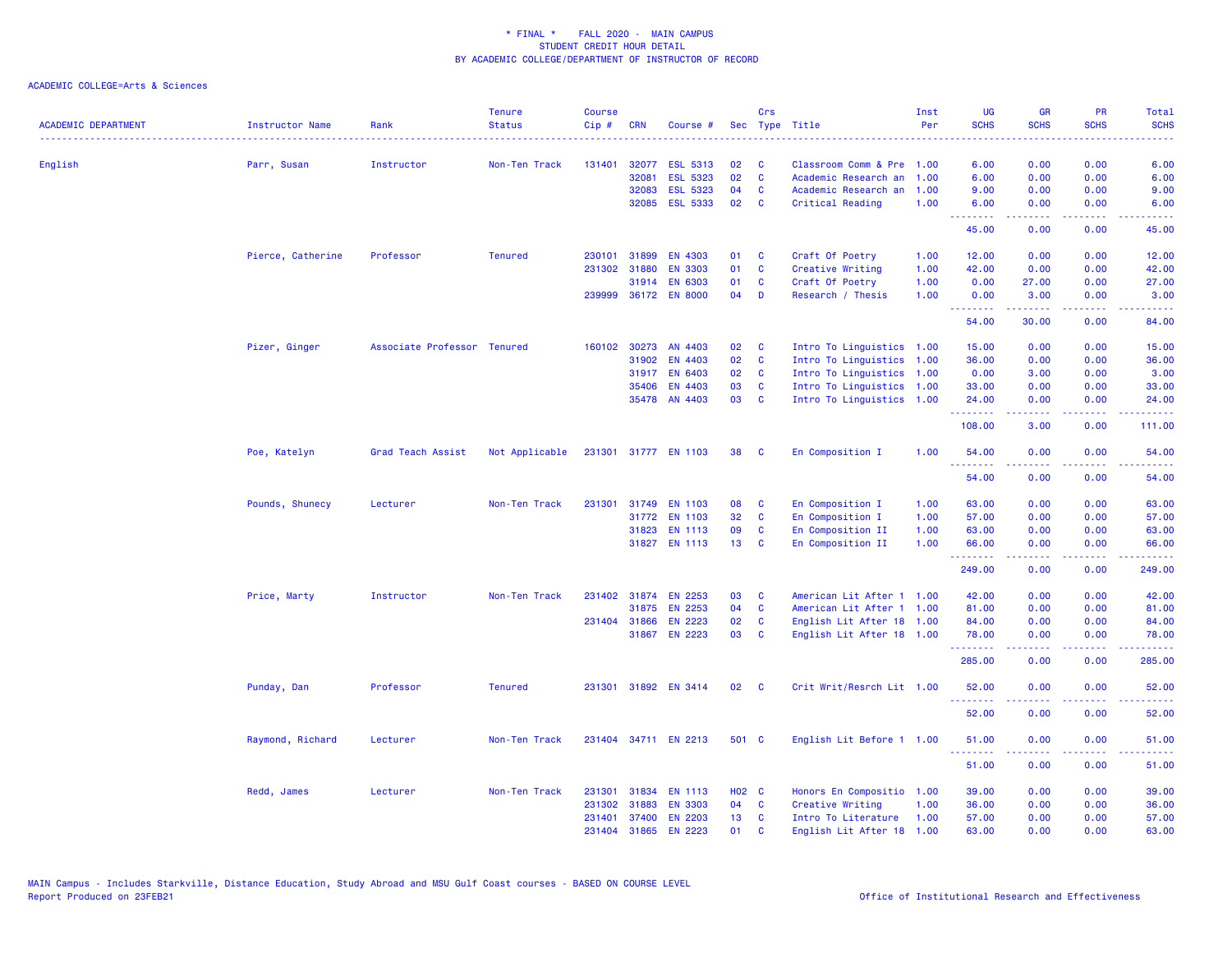| <b>ACADEMIC DEPARTMENT</b> | <b>Instructor Name</b> | Rank                          | <b>Tenure</b><br><b>Status</b> | <b>Course</b><br>Cip# | <b>CRN</b>   | Course #             |                 | Crs            | Sec Type Title            | Inst<br>Per | <b>UG</b><br><b>SCHS</b> | <b>GR</b><br><b>SCHS</b> | PR<br><b>SCHS</b> | Total<br><b>SCHS</b> |
|----------------------------|------------------------|-------------------------------|--------------------------------|-----------------------|--------------|----------------------|-----------------|----------------|---------------------------|-------------|--------------------------|--------------------------|-------------------|----------------------|
|                            |                        |                               |                                |                       |              |                      |                 |                |                           |             | <u> - - - - - - - -</u>  |                          |                   |                      |
|                            |                        |                               |                                |                       |              |                      |                 |                |                           |             | 195.00                   | 0.00                     | 0.00              | 195.00               |
| English                    | Rios, Loreeda          | Instructor                    | Non-Ten Track                  |                       |              | 231301 35396 EN 1104 | 05              | $\overline{B}$ | Expanded English Com 1.00 |             | 56.00<br>.               | 0.00                     | 0.00              | 56.00                |
|                            |                        |                               |                                |                       |              |                      |                 |                |                           |             | 56.00                    | 0.00                     | 0.00              | 56.00                |
|                            | Sanders, Shelly        | Instructor                    | Non-Ten Track                  |                       | 231303 32440 | GE 3513              | 01              | - C            | <b>Technical Writing</b>  | 1.00        | 63.00                    | 0.00                     | 0.00              | 63.00                |
|                            |                        |                               |                                |                       | 32443        | GE 3513              | 04              | $\mathbf{C}$   | <b>Technical Writing</b>  | 1.00        | 63.00                    | 0.00                     | 0.00              | 63.00                |
|                            |                        |                               |                                |                       |              | 35182 GE 3513        | $14$ C          |                | <b>Technical Writing</b>  | 1.00        | 60.00<br>.               | 0.00                     | 0.00              | 60.00<br>.           |
|                            |                        |                               |                                |                       |              |                      |                 |                |                           |             | 186.00                   | 0.00                     | 0.00              | 186.00               |
|                            | Schmidt, Karen         | Instructor                    | Non-Ten Track                  | 231301                | 31763        | <b>EN 1103</b>       | 23              | C              | En Composition I          | 1.00        | 30.00                    | 0.00                     | 0.00              | 30.00                |
|                            |                        |                               |                                |                       | 31842        | <b>EN 1173</b>       | 07              | $\mathbf{C}$   | Accelerated Comp II       | 1.00        | 54.00                    | 0.00                     | 0.00              | 54.00                |
|                            |                        |                               |                                |                       | 31844        | EN 1173              | 09              | $\mathbf{C}$   | Accelerated Comp II       | 1.00        | 48.00                    | 0.00                     | 0.00              | 48.00                |
|                            |                        |                               |                                |                       | 31846        | <b>EN 1173</b>       | 11 <sub>1</sub> | $\mathbf{C}$   | Accelerated Comp II       | 1.00        | 54.00                    | 0.00                     | 0.00              | 54.00                |
|                            |                        |                               |                                |                       |              |                      |                 |                |                           |             | .<br>186.00              | بالأباب<br>0.00          | 0.00              | .<br>186.00          |
|                            | Shaffer, Donald        | Associate Professor Tenured   |                                | 050201                |              | 30003 AAS 1063       | 02              | $\mathbf{C}$   | Intro to African Ame 1.00 |             | 171.00                   | 0.00                     | 0.00              | 171.00               |
|                            |                        |                               |                                |                       |              |                      |                 |                |                           |             | .<br>171.00              | 0.00                     | 0.00              | 171.00               |
|                            | Sheperis, Claire       | Instructor                    | Non-Ten Track                  | 231301                | 31820        | <b>EN 1113</b>       | 06              | C              | En Composition II         | 1.00        | 66.00                    | 0.00                     | 0.00              | 66.00                |
|                            |                        |                               |                                | 231401                | 31850        | <b>EN 2203</b>       | 03              | $\mathbf{C}$   | Intro To Literature       | 1.00        | 87.00                    | 0.00                     | 0.00              | 87.00                |
|                            |                        |                               |                                |                       | 31852        | <b>EN 2203</b>       | 05              | $\mathbf{C}$   | Intro To Literature       | 1.00        | 84.00                    | 0.00                     | 0.00              | 84.00                |
|                            |                        |                               |                                |                       | 31856        | <b>EN 2203</b>       | 09              | $\mathbf{C}$   | Intro To Literature       | 1.00        | 87.00                    | 0.00                     | 0.00              | 87.00                |
|                            |                        |                               |                                |                       |              |                      |                 |                |                           |             | . <u>.</u> .<br>324.00   | .<br>0.00                | .<br>0.00         | 324.00               |
|                            | Sheppard, Kristin      | Lecturer                      | Non-Ten Track                  | 231301                | 31756        | <b>EN 1103</b>       | 15              | $\mathbf{C}$   | En Composition I          | 1.00        | 42.00                    | 0.00                     | 0.00              | 42.00                |
|                            |                        |                               |                                |                       |              | 31815 EN 1113        | 01              | C              | En Composition II         | 1.00        | 69.00                    | 0.00                     | 0.00              | 69.00                |
|                            |                        |                               |                                |                       |              | 31817 EN 1113        | 03              | $\mathbf{C}$   | En Composition II         | 1.00        | 69.00                    | 0.00                     | 0.00              | 69.00                |
|                            |                        |                               |                                |                       |              | 31819 EN 1113        | 05              | $\mathbf{C}$   | En Composition II         | 1.00        | 63.00<br>.               | 0.00<br>2.2.2.2.2        | 0.00<br>.         | 63.00<br>.           |
|                            |                        |                               |                                |                       |              |                      |                 |                |                           |             | 243.00                   | 0.00                     | 0.00              | 243.00               |
|                            | Smith, Megan           | Assistant Professor Ten Track |                                | 131401                | 31903        | EN 4453              | 01              | $\mathbf{C}$   | Methods in TESOL          | 1.00        | 30.00                    | 0.00                     | 0.00              | 30.00                |
|                            |                        |                               |                                |                       | 31918        | EN 6453              | 01              | $\mathbf{C}$   | Methods in TESOL          | 1.00        | 0.00                     | 3.00                     | 0.00              | 3.00                 |
|                            |                        |                               |                                |                       | 160102 31904 | EN 4463              | 01              | $\mathbf{C}$   | Stud In 2nd Lang Acq      | 1.00        | 30.00                    | 0.00                     | 0.00              | 30.00                |
|                            |                        |                               |                                |                       |              |                      |                 |                |                           |             | <u>.</u><br>60.00        | 3.00                     | 0.00              | 63.00                |
|                            | Spain, Andrea          | Associate Professor Tenured   |                                | 160104                | 37366        | <b>EN 6933</b>       | 01              | $\mathbf{C}$   | Survey Contemp Lit        | 1.00        | 0.00                     | 3.00                     | 0.00              | 3.00                 |
|                            |                        |                               |                                | 231401                | 31912        | EN 4933              | 01              | $\mathbf{C}$   | Survey Contemp Lit        | 1.00        | 30.00                    | 0.00                     | 0.00              | 30.00                |
|                            |                        |                               |                                | 500601                | 35413        | <b>EN 2904</b>       | 01              | $\overline{B}$ | Introduction to Film      | 1.00        | 4.00                     | 0.00                     | 0.00              | 4.00                 |
|                            |                        |                               |                                |                       | 36078        | ART 2904             | 01              | $\overline{B}$ | Introduction to Film      | 1.00        | 52.00                    | 0.00                     | 0.00              | 52.00                |
|                            |                        |                               |                                |                       | 36079        | CO 2904              | 01              | $\overline{B}$ | Introduction to Film 1.00 |             | 48.00<br>.               | 0.00<br>2.2.2.2.2        | 0.00<br>.         | 48.00<br>2.2.2.2.1   |
|                            |                        |                               |                                |                       |              |                      |                 |                |                           |             | 134.00                   | 3.00                     | 0.00              | 137.00               |
|                            | Spurlock, Ann          | Instructor                    | Non-Ten Track                  |                       |              | 231301 31913 EN 6013 | 01              | -E             | Tchng Col Writing         | 0.50        | 0.00                     | 27.00                    | 0.00              | 27.00                |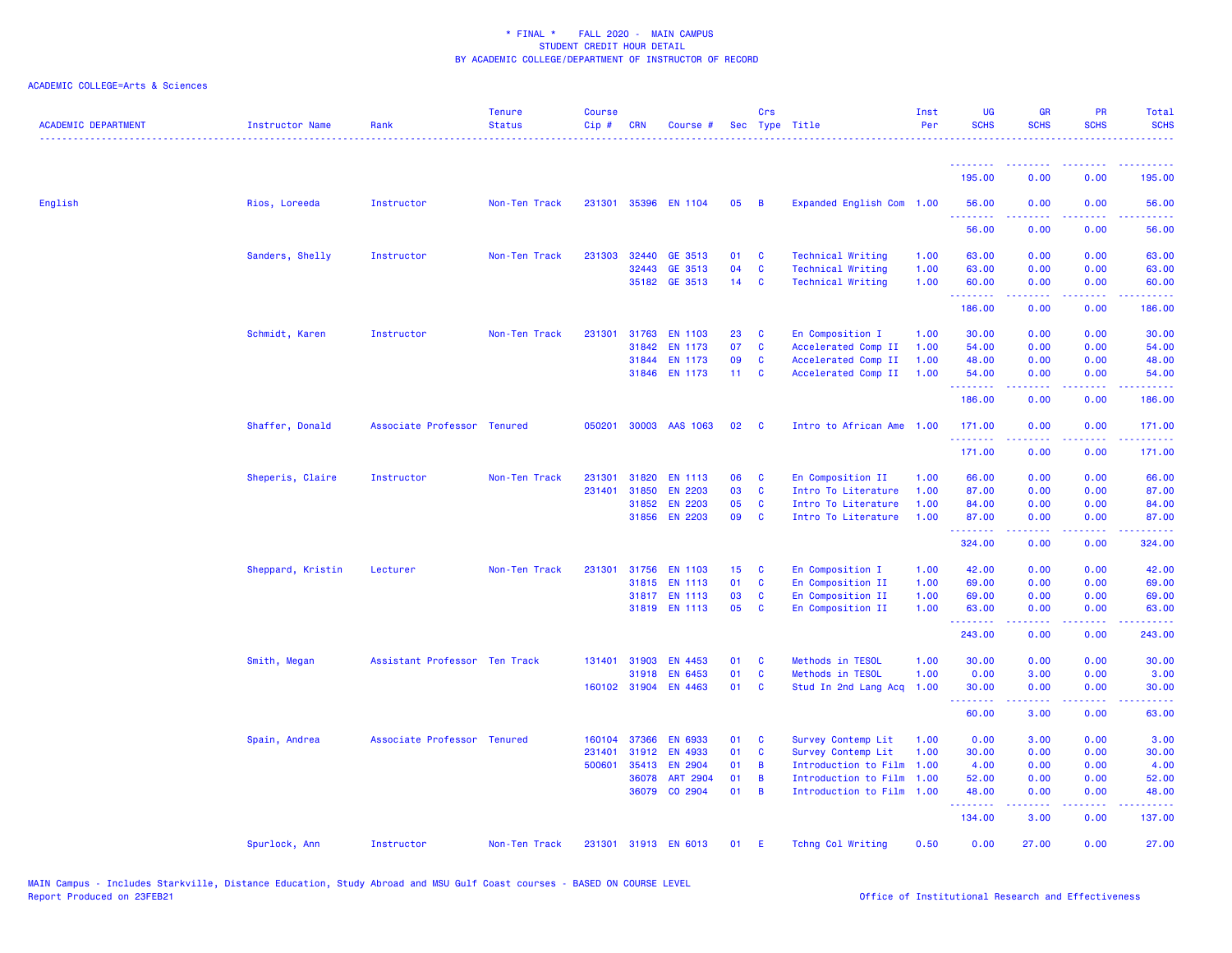| <b>ACADEMIC DEPARTMENT</b> | <b>Instructor Name</b> | Rank                          | <b>Tenure</b><br><b>Status</b> | <b>Course</b><br>Cip# | <b>CRN</b>   | Course #             |                 | Crs          | Sec Type Title            | Inst<br>Per | <b>UG</b><br><b>SCHS</b>               | <b>GR</b><br><b>SCHS</b>                                                                                                                                     | <b>PR</b><br><b>SCHS</b>                                                                               | Total<br><b>SCHS</b> |
|----------------------------|------------------------|-------------------------------|--------------------------------|-----------------------|--------------|----------------------|-----------------|--------------|---------------------------|-------------|----------------------------------------|--------------------------------------------------------------------------------------------------------------------------------------------------------------|--------------------------------------------------------------------------------------------------------|----------------------|
|                            |                        |                               |                                |                       |              |                      |                 |              |                           |             |                                        |                                                                                                                                                              |                                                                                                        |                      |
|                            |                        |                               |                                |                       |              |                      |                 |              |                           |             | 0.00                                   | 27.00                                                                                                                                                        | 0.00                                                                                                   | 27.00                |
| English                    | Stamps, Alison         | Instructor                    | Non-Ten Track                  | 130301                | 32981        | <b>LSK 1041</b>      | 07              | <b>C</b>     | College Success I         | 1.00        | 21.00                                  | 0.00                                                                                                                                                         | 0.00                                                                                                   | 21.00                |
|                            |                        |                               |                                |                       | 32982        | <b>LSK 1041</b>      | 08              | $\mathbf{C}$ | College Success I         | 1.00        | 23.00                                  | 0.00                                                                                                                                                         | 0.00                                                                                                   | 23.00                |
|                            |                        |                               |                                |                       | 32983        | <b>LSK 1041</b>      | 09              | $\mathbf{C}$ | College Success I         | 1.00        | 20.00                                  | 0.00                                                                                                                                                         | 0.00                                                                                                   | 20.00                |
|                            |                        |                               |                                |                       | 32984        | <b>LSK 1041</b>      | 10 <sub>1</sub> | <b>C</b>     | College Success I         | 1.00        | 18.00<br><u>.</u>                      | 0.00<br>. <u>.</u> .                                                                                                                                         | 0.00                                                                                                   | 18.00<br>.           |
|                            |                        |                               |                                |                       |              |                      |                 |              |                           |             | 82.00                                  | 0.00                                                                                                                                                         | 0.00                                                                                                   | 82.00                |
|                            | Starliper, Katie       | Grad Teach Assist             | Not Applicable                 |                       |              | 231301 31752 EN 1103 | $11 \quad C$    |              | En Composition I          | 1.00        | 54.00<br>.                             | 0.00<br>.                                                                                                                                                    | 0.00                                                                                                   | 54.00                |
|                            |                        |                               |                                |                       |              |                      |                 |              |                           |             | 54.00                                  | 0.00                                                                                                                                                         | 0.00                                                                                                   | 54.00                |
|                            | Stinson, Emily         | Instructor                    | Non-Ten Track                  | 231301                | 31837        | EN 1173              | 02              | <b>C</b>     | Accelerated Comp II       | 1.00        | 57.00                                  | 0.00                                                                                                                                                         | 0.00                                                                                                   | 57.00                |
|                            |                        |                               |                                |                       | 31838        | EN 1173              | 03              | $\mathbf{C}$ | Accelerated Comp II       | 1.00        | 57.00                                  | 0.00                                                                                                                                                         | 0.00                                                                                                   | 57.00                |
|                            |                        |                               |                                |                       | 231302 31882 | <b>EN 3303</b>       | 03              | $\mathbf{C}$ | Creative Writing          | 1.00        | 39.00                                  | 0.00                                                                                                                                                         | 0.00                                                                                                   | 39.00                |
|                            |                        |                               |                                |                       | 35504        | <b>EN 3303</b>       | 08              | $\mathbf{C}$ | Creative Writing          | 1.00        | 36.00<br>.                             | 0.00                                                                                                                                                         | 0.00                                                                                                   | 36.00                |
|                            |                        |                               |                                |                       |              |                      |                 |              |                           |             | 189.00                                 | 0.00                                                                                                                                                         | 0.00                                                                                                   | 189.00               |
|                            | Street, Alisha         | Lecturer                      | Non-Ten Track                  | 231301                | 31744        | <b>EN 1103</b>       | 03              | $\mathbf{C}$ | En Composition I          | 1.00        | 60.00                                  | 0.00                                                                                                                                                         | 0.00                                                                                                   | 60.00                |
|                            |                        |                               |                                |                       | 31753        | <b>EN 1103</b>       | 12 <sub>2</sub> | $\mathbf{C}$ | En Composition I          | 1.00        | 57.00                                  | 0.00                                                                                                                                                         | 0.00                                                                                                   | 57.00                |
|                            |                        |                               |                                |                       | 31822        | <b>EN 1113</b>       | 08              | $\mathbf{C}$ | En Composition II         | 1.00        | 66.00                                  | 0.00                                                                                                                                                         | 0.00                                                                                                   | 66.00                |
|                            |                        |                               |                                |                       | 31825        | <b>EN 1113</b>       | 11 <sub>1</sub> | $\mathbf{C}$ | En Composition II         | 1.00        | 63.00<br><u>.</u>                      | 0.00<br>$\frac{1}{2} \left( \frac{1}{2} \right) \left( \frac{1}{2} \right) \left( \frac{1}{2} \right) \left( \frac{1}{2} \right) \left( \frac{1}{2} \right)$ | 0.00<br>.                                                                                              | 63.00<br>.           |
|                            |                        |                               |                                |                       |              |                      |                 |              |                           |             | 246.00                                 | 0.00                                                                                                                                                         | 0.00                                                                                                   | 246.00               |
|                            | Thompson, Jessica      | Instructor                    | Non-Ten Track                  | 230101                | 31879        | <b>EN 2503</b>       | 01              | $\mathbf{C}$ | <b>Teaching Grammar</b>   | 1.00        | 219.00                                 | 0.00                                                                                                                                                         | 0.00                                                                                                   | 219.00               |
|                            |                        |                               |                                |                       | 231301 31760 | <b>EN 1103</b>       | 20              | $\mathbf{C}$ | En Composition I          | 1.00        | 66.00                                  | 0.00                                                                                                                                                         | 0.00                                                                                                   | 66.00                |
|                            |                        |                               |                                |                       |              | 31796 EN 1103        | 59              | $\mathbf{C}$ | En Composition I          | 1.00        | 48.00                                  | 0.00                                                                                                                                                         | 0.00                                                                                                   | 48.00                |
|                            |                        |                               |                                |                       |              |                      |                 |              |                           |             | .<br>333.00                            | .<br>0.00                                                                                                                                                    | .<br>0.00                                                                                              | .<br>333.00          |
|                            | Thorat, Dhanashree     | Assistant Professor Ten Track |                                | 230101                | 35953        | <b>EN 2990</b>       | 01              | $\mathbf{C}$ | Special Topic In EN       | 1.00        | 27.00                                  | 0.00                                                                                                                                                         | 0.00                                                                                                   | 27.00                |
|                            |                        |                               |                                | 231301                | 31891        | <b>EN 3414</b>       | 01              | $\mathbf{C}$ | Crit Writ/Resrch Lit 1.00 |             | 56.00<br>.                             | 0.00<br>. <u>. .</u>                                                                                                                                         | 0.00<br>$\sim$ $\sim$ $\sim$ $\sim$                                                                    | 56.00                |
|                            |                        |                               |                                |                       |              |                      |                 |              |                           |             | 83.00                                  | 0.00                                                                                                                                                         | 0.00                                                                                                   | 83.00                |
|                            | Torrence, Devan        | Lecturer                      | Non-Ten Track                  | 230101                | 31737        | <b>EN 0103</b>       | 02              | $\mathbf{C}$ | <b>Basic English</b>      | 1.00        | 45.00                                  | 0.00                                                                                                                                                         | 0.00                                                                                                   | 45.00                |
|                            |                        |                               |                                |                       | 31738        | <b>EN 0103</b>       | 03              | $\mathbf{C}$ | <b>Basic English</b>      | 1.00        | 42.00                                  | 0.00                                                                                                                                                         | 0.00                                                                                                   | 42.00                |
|                            |                        |                               |                                |                       | 31739        | <b>EN 0103</b>       | 04              | $\mathbf{C}$ | <b>Basic English</b>      | 1.00        | 42.00                                  | 0.00                                                                                                                                                         | 0.00                                                                                                   | 42.00                |
|                            |                        |                               |                                | 231301                | 31828        | <b>EN 1113</b>       | 14              | $\mathbf{C}$ | En Composition II         | 1.00        | 72.00<br>.                             | 0.00<br>.                                                                                                                                                    | 0.00<br>$\frac{1}{2} \left( \frac{1}{2} \right) \left( \frac{1}{2} \right) \left( \frac{1}{2} \right)$ | 72.00<br>.           |
|                            |                        |                               |                                |                       |              |                      |                 |              |                           |             | 201.00                                 | 0.00                                                                                                                                                         | 0.00                                                                                                   | 201.00               |
|                            | Trimm, James           | Lecturer                      | Non-Ten Track                  | 231301                | 31789        | EN 1103              | 51              | <b>C</b>     | En Composition I          | 1.00        | 39.00                                  | 0.00                                                                                                                                                         | 0.00                                                                                                   | 39.00                |
|                            |                        |                               |                                | 231401                | 31849        | <b>EN 2203</b>       | 02              | <b>C</b>     | Intro To Literature       | 1.00        | 78.00                                  | 0.00                                                                                                                                                         | 0.00                                                                                                   | 78.00                |
|                            |                        |                               |                                |                       | 31851        | <b>EN 2203</b>       | 04              | <b>C</b>     | Intro To Literature       | 1.00        | 90.00                                  | 0.00                                                                                                                                                         | 0.00                                                                                                   | 90.00                |
|                            |                        |                               |                                |                       | 31853        | <b>EN 2203</b>       | 06              | $\mathbf{C}$ | Intro To Literature       | 1.00        | 78.00<br><b><i><u><u>.</u></u></i></b> | 0.00<br>.                                                                                                                                                    | 0.00<br>.                                                                                              | 78.00<br>.           |
|                            |                        |                               |                                |                       |              |                      |                 |              |                           |             | 285.00                                 | 0.00                                                                                                                                                         | 0.00                                                                                                   | 285.00               |
|                            | Vivier, Eric           | Associate Professor Tenured   |                                | 231404                |              | 35419 EN 4513        | 01              | <b>C</b>     | Shakespeare               | 1.00        | 48.00                                  | 0.00                                                                                                                                                         | 0.00                                                                                                   | 48.00                |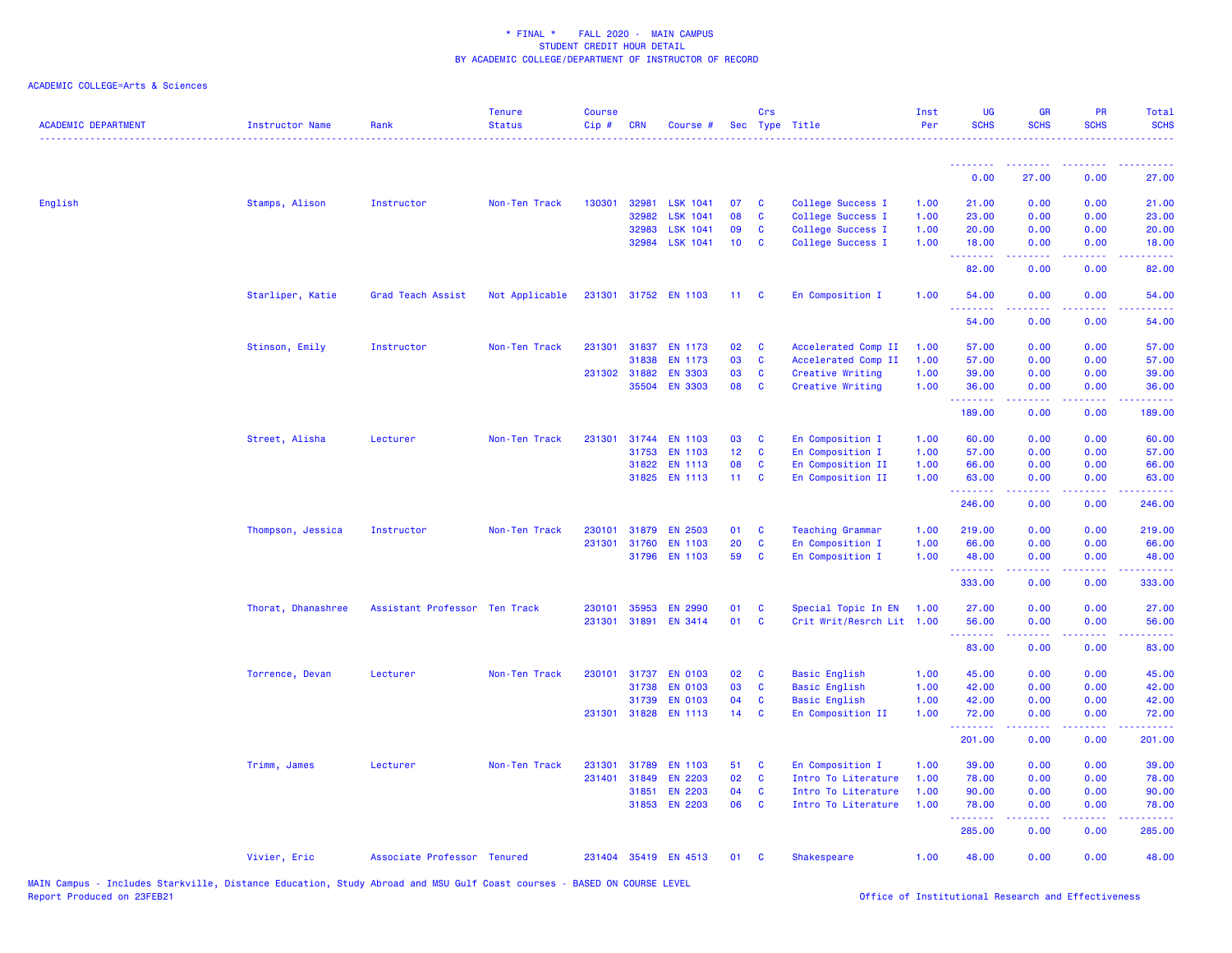| 01<br>$\overline{\mathbf{c}}$<br>Shakespeare<br><b>HO3 S</b><br>The Quest II<br>En Composition I<br>35<br><b>C</b><br>01<br><b>Expanded English Com</b><br>$\overline{B}$<br>12 <sub>2</sub><br><b>C</b><br>Intro To Literature<br>Race and the Media<br>01<br>- C<br>Race and the Media<br>01<br><b>C</b><br>01<br>Intro AFAM Lit<br>$\mathbf{C}$ | 1.00<br>1.00<br>1.00<br>1.00<br>1.00<br>1.00<br>1.00<br>1.00 | 0.00<br>36.00<br>- - - - - - - -<br>84.00<br>57.00<br>44.00<br>87.00<br>--------<br>188.00<br>42.00 | 6.00<br>0.00<br>-----<br>6.00<br>0.00<br>0.00<br>0.00<br>.<br>0.00 | 0.00<br>0.00<br>.<br>0.00<br>0.00<br>0.00<br>0.00<br>بالأباب<br>0.00 | 6.00<br>.                                                                                                                                                                                                                                                                                                                                                                                                                                                                                                                         |
|----------------------------------------------------------------------------------------------------------------------------------------------------------------------------------------------------------------------------------------------------------------------------------------------------------------------------------------------------|--------------------------------------------------------------|-----------------------------------------------------------------------------------------------------|--------------------------------------------------------------------|----------------------------------------------------------------------|-----------------------------------------------------------------------------------------------------------------------------------------------------------------------------------------------------------------------------------------------------------------------------------------------------------------------------------------------------------------------------------------------------------------------------------------------------------------------------------------------------------------------------------|
|                                                                                                                                                                                                                                                                                                                                                    |                                                              |                                                                                                     |                                                                    |                                                                      | 36.00<br>90.00<br>57.00<br>44.00<br>87.00                                                                                                                                                                                                                                                                                                                                                                                                                                                                                         |
|                                                                                                                                                                                                                                                                                                                                                    |                                                              |                                                                                                     |                                                                    |                                                                      |                                                                                                                                                                                                                                                                                                                                                                                                                                                                                                                                   |
|                                                                                                                                                                                                                                                                                                                                                    |                                                              |                                                                                                     |                                                                    |                                                                      |                                                                                                                                                                                                                                                                                                                                                                                                                                                                                                                                   |
|                                                                                                                                                                                                                                                                                                                                                    |                                                              |                                                                                                     |                                                                    |                                                                      |                                                                                                                                                                                                                                                                                                                                                                                                                                                                                                                                   |
|                                                                                                                                                                                                                                                                                                                                                    |                                                              |                                                                                                     |                                                                    |                                                                      |                                                                                                                                                                                                                                                                                                                                                                                                                                                                                                                                   |
|                                                                                                                                                                                                                                                                                                                                                    |                                                              |                                                                                                     |                                                                    |                                                                      |                                                                                                                                                                                                                                                                                                                                                                                                                                                                                                                                   |
|                                                                                                                                                                                                                                                                                                                                                    |                                                              |                                                                                                     |                                                                    |                                                                      | 188.00                                                                                                                                                                                                                                                                                                                                                                                                                                                                                                                            |
|                                                                                                                                                                                                                                                                                                                                                    |                                                              |                                                                                                     | 0.00                                                               | 0.00                                                                 | 42.00                                                                                                                                                                                                                                                                                                                                                                                                                                                                                                                             |
|                                                                                                                                                                                                                                                                                                                                                    |                                                              | 36.00                                                                                               | 0.00                                                               | 0.00                                                                 | 36.00                                                                                                                                                                                                                                                                                                                                                                                                                                                                                                                             |
|                                                                                                                                                                                                                                                                                                                                                    |                                                              | 69.00                                                                                               | 0.00                                                               | 0.00                                                                 | 69.00                                                                                                                                                                                                                                                                                                                                                                                                                                                                                                                             |
| 01 C<br>Intro AFAM Lit                                                                                                                                                                                                                                                                                                                             | 1.00                                                         | 21.00                                                                                               | 0.00                                                               | 0.00                                                                 | 21.00                                                                                                                                                                                                                                                                                                                                                                                                                                                                                                                             |
| 05<br>Research / Thesis<br>- D                                                                                                                                                                                                                                                                                                                     | 1.00                                                         | 0.00                                                                                                | 6.00                                                               | 0.00                                                                 | 6.00                                                                                                                                                                                                                                                                                                                                                                                                                                                                                                                              |
| 01<br>Directed Indiv Study<br>$\mathbf I$                                                                                                                                                                                                                                                                                                          | 1.00                                                         | 0.00                                                                                                | 3.00                                                               | 0.00                                                                 | 3.00                                                                                                                                                                                                                                                                                                                                                                                                                                                                                                                              |
| $02 \qquad I$<br>Directed Indiv Study 1.00                                                                                                                                                                                                                                                                                                         |                                                              | 0.00                                                                                                | 3.00                                                               | 0.00                                                                 | 3.00                                                                                                                                                                                                                                                                                                                                                                                                                                                                                                                              |
|                                                                                                                                                                                                                                                                                                                                                    |                                                              | --------<br>168.00                                                                                  | .<br>12.00                                                         | .<br>0.00                                                            | .<br>180.00                                                                                                                                                                                                                                                                                                                                                                                                                                                                                                                       |
| World Literature Aft 1.00<br>01<br><b>C</b>                                                                                                                                                                                                                                                                                                        |                                                              | 87.00                                                                                               | 0.00                                                               | 0.00                                                                 | 87.00                                                                                                                                                                                                                                                                                                                                                                                                                                                                                                                             |
| 01 C<br>American Lit After 1 1.00                                                                                                                                                                                                                                                                                                                  |                                                              | 45.00                                                                                               | 0.00                                                               | 0.00                                                                 | 45.00                                                                                                                                                                                                                                                                                                                                                                                                                                                                                                                             |
|                                                                                                                                                                                                                                                                                                                                                    |                                                              | <u>.</u><br>132.00                                                                                  | 0.00                                                               | 0.00                                                                 | 132.00                                                                                                                                                                                                                                                                                                                                                                                                                                                                                                                            |
| 05<br>En Composition I<br><b>C</b>                                                                                                                                                                                                                                                                                                                 | 1.00                                                         | 48.00                                                                                               | 0.00                                                               | 0.00                                                                 | 48.00                                                                                                                                                                                                                                                                                                                                                                                                                                                                                                                             |
| 40<br>En Composition I<br><b>C</b>                                                                                                                                                                                                                                                                                                                 | 1.00                                                         | 60.00                                                                                               | 0.00                                                               | 0.00                                                                 | 60.00                                                                                                                                                                                                                                                                                                                                                                                                                                                                                                                             |
| 48<br>En Composition I<br><b>C</b>                                                                                                                                                                                                                                                                                                                 | 1.00                                                         | 39.00                                                                                               | 0.00                                                               | 0.00                                                                 | 39.00                                                                                                                                                                                                                                                                                                                                                                                                                                                                                                                             |
| 16<br>- C                                                                                                                                                                                                                                                                                                                                          |                                                              | 63.00                                                                                               | 0.00                                                               | 0.00                                                                 | 63.00                                                                                                                                                                                                                                                                                                                                                                                                                                                                                                                             |
|                                                                                                                                                                                                                                                                                                                                                    |                                                              | 210.00                                                                                              | 0.00                                                               | 0.00                                                                 | .<br>210.00                                                                                                                                                                                                                                                                                                                                                                                                                                                                                                                       |
|                                                                                                                                                                                                                                                                                                                                                    |                                                              |                                                                                                     | <b>EEEEEEEE</b>                                                    | <b>CONSISTER</b>                                                     | $\begin{array}{cccccccccc} \multicolumn{2}{c}{} & \multicolumn{2}{c}{} & \multicolumn{2}{c}{} & \multicolumn{2}{c}{} & \multicolumn{2}{c}{} & \multicolumn{2}{c}{} & \multicolumn{2}{c}{} & \multicolumn{2}{c}{} & \multicolumn{2}{c}{} & \multicolumn{2}{c}{} & \multicolumn{2}{c}{} & \multicolumn{2}{c}{} & \multicolumn{2}{c}{} & \multicolumn{2}{c}{} & \multicolumn{2}{c}{} & \multicolumn{2}{c}{} & \multicolumn{2}{c}{} & \multicolumn{2}{c}{} & \multicolumn{2}{c}{} & \mult$<br>10975.00                                |
|                                                                                                                                                                                                                                                                                                                                                    |                                                              | En Composition II                                                                                   | 1.00<br>.                                                          | .<br><b>SEREEBER</b><br>10713.00<br>262.00                           | .<br>0.00<br>$\begin{array}{cccccccccc} \multicolumn{2}{c}{} & \multicolumn{2}{c}{} & \multicolumn{2}{c}{} & \multicolumn{2}{c}{} & \multicolumn{2}{c}{} & \multicolumn{2}{c}{} & \multicolumn{2}{c}{} & \multicolumn{2}{c}{} & \multicolumn{2}{c}{} & \multicolumn{2}{c}{} & \multicolumn{2}{c}{} & \multicolumn{2}{c}{} & \multicolumn{2}{c}{} & \multicolumn{2}{c}{} & \multicolumn{2}{c}{} & \multicolumn{2}{c}{} & \multicolumn{2}{c}{} & \multicolumn{2}{c}{} & \multicolumn{2}{c}{} & \mult$<br>======== ======== ======== |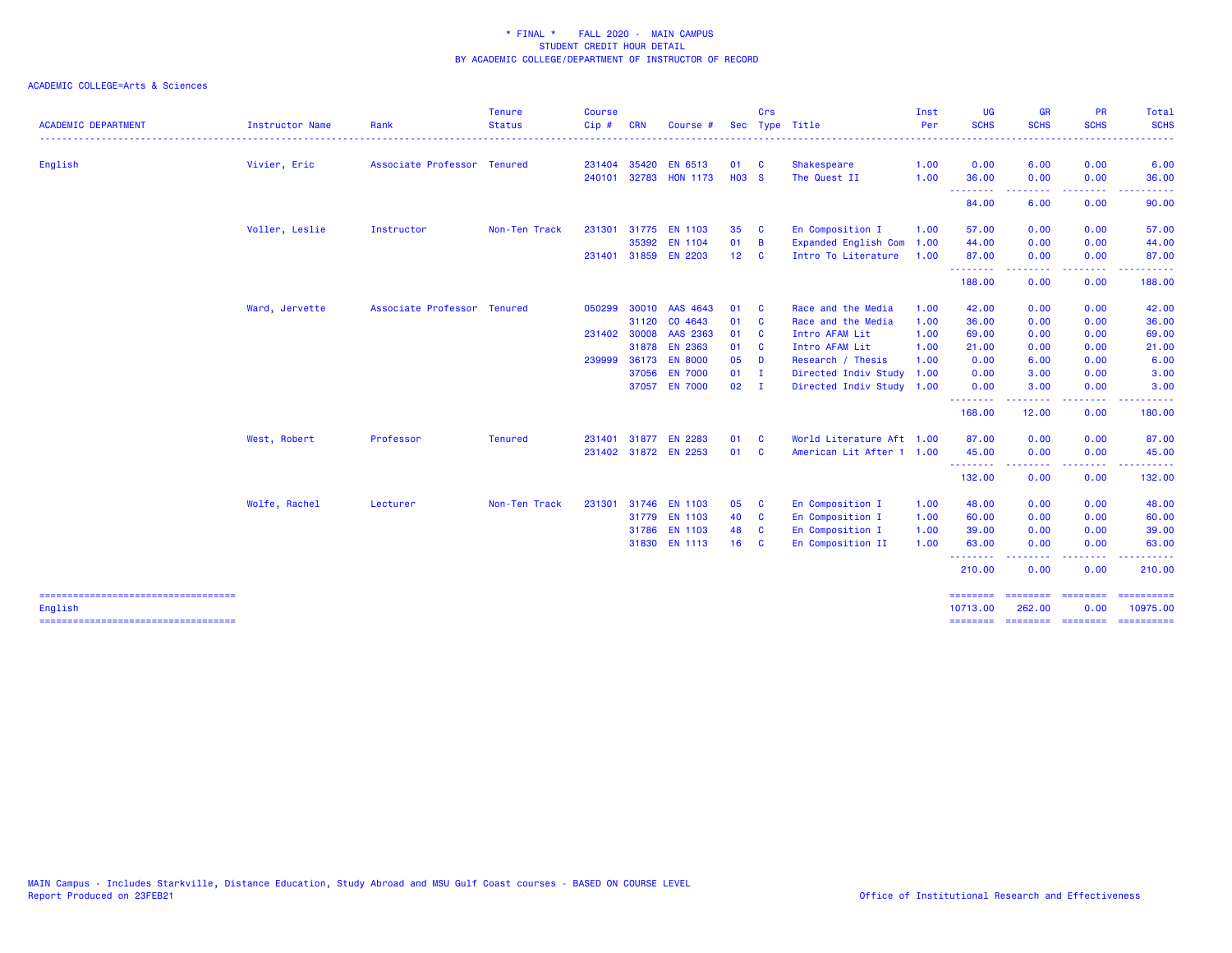| <b>ACADEMIC DEPARTMENT</b> | <b>Instructor Name</b>         | Rank              | <b>Tenure</b><br><b>Status</b> | <b>Course</b><br>Cip# | <b>CRN</b> | Course #                       |                | Crs      | Sec Type Title                         | Inst<br>Per  | <b>UG</b><br><b>SCHS</b> | <b>GR</b><br><b>SCHS</b>                                                                                                                                     | PR<br><b>SCHS</b> | <b>Total</b><br><b>SCHS</b>                                                                                 |
|----------------------------|--------------------------------|-------------------|--------------------------------|-----------------------|------------|--------------------------------|----------------|----------|----------------------------------------|--------------|--------------------------|--------------------------------------------------------------------------------------------------------------------------------------------------------------|-------------------|-------------------------------------------------------------------------------------------------------------|
| Geosciences                | Ambinakudige, Shrini Professor |                   | <b>Tenured</b>                 | 450701                | 32580      | GR 6303                        | 01             | <b>C</b> | Principles of GIS                      | 1.00         | 0.00                     | 24.00                                                                                                                                                        | 0.00              | 24.00                                                                                                       |
|                            |                                |                   |                                |                       | 32582      | GR 6303                        | 03             | К        | Principles of GIS                      | 0.90         | 0.00                     | 0.00                                                                                                                                                         | 0.00              | 0.00                                                                                                        |
|                            |                                |                   |                                |                       | 32583      | GR 6303                        | 04             | K        | Principles of GIS                      | 0.90         | 0.00                     | 0.00                                                                                                                                                         | 0.00              | 0.00                                                                                                        |
|                            |                                |                   |                                |                       | 32584      | GR 6303                        | 05             | К        | Principles of GIS                      | 0.90         | 0.00                     | 0.00                                                                                                                                                         | 0.00              | 0.00                                                                                                        |
|                            |                                |                   |                                |                       | 36085      | <b>GR 8000</b>                 | 01             | D        | Research / Thesis                      | 1.00         | 0.00                     | 1.00                                                                                                                                                         | 0.00              | 1.00                                                                                                        |
|                            |                                |                   |                                |                       | 36092      | <b>GR 9000</b>                 | 01             | D        | Research/Dissertatio                   | 1.00         | 0.00                     | 7.00                                                                                                                                                         | 0.00              | 7.00                                                                                                        |
|                            |                                |                   |                                | 450702                | 32539      | GR 2313                        | 01             | C        | <b>Maps Remote</b>                     | 0.10         | 9.00                     | 0.00                                                                                                                                                         | 0.00              | 9.00                                                                                                        |
|                            |                                |                   |                                |                       | 32540      | GR 2313                        | 02             | K        | <b>Maps Remote</b>                     | 0.10         | 0.00                     | 0.00                                                                                                                                                         | 0.00              | 0.00                                                                                                        |
|                            |                                |                   |                                |                       | 32541      | GR 2313                        | 03             | K        | <b>Maps Remote</b>                     | 0.10         | 0.00                     | 0.00                                                                                                                                                         | 0.00              | 0.00                                                                                                        |
|                            |                                |                   |                                |                       | 32549      | GR 4303                        | 01             | C        | Principles of GIS                      | 1.00         | 270.00                   | 0.00                                                                                                                                                         | 0.00              | 270.00                                                                                                      |
|                            |                                |                   |                                |                       | 32550      | GR 4303                        | 02             | К        | Principles of GIS                      | 0.90         | 0.00                     | 0.00                                                                                                                                                         | 0.00              | 0.00                                                                                                        |
|                            |                                |                   |                                |                       | 32551      | GR 4303                        | 03             | K        | Principles of GIS                      | 0.90         | 0.00                     | 0.00                                                                                                                                                         | 0.00              | 0.00                                                                                                        |
|                            |                                |                   |                                |                       | 32552      | GR 4303                        | 04             | К        | Principles of GIS                      | 0.90         | 0.00                     | 0.00                                                                                                                                                         | 0.00              | 0.00                                                                                                        |
|                            |                                |                   |                                |                       |            | 32553 GR 4303                  | 05             | К        | Principles of GIS                      | 0.90         | 0.00<br>- - - - - - - -  | 0.00<br>-----                                                                                                                                                | 0.00<br>.         | 0.00<br>-----                                                                                               |
|                            |                                |                   |                                |                       |            |                                |                |          |                                        |              | 279.00                   | 32.00                                                                                                                                                        | 0.00              | 311.00                                                                                                      |
|                            | Babineaux, Claire              | Non-Faculty       | Not Applicable                 | 400601                | 32478      | GG 1121                        | 01             | - L      | Earth Science II Lab                   | 1.00         | 17.00                    | 0.00                                                                                                                                                         | 0.00              | 17.00                                                                                                       |
|                            |                                |                   |                                |                       | 32479      | GG 1121                        | H01 L          |          | Honors Earth Science                   | 1.00         | 1.00                     | 0.00                                                                                                                                                         | 0.00              | 1.00                                                                                                        |
|                            |                                |                   |                                |                       | 32480      | GG 1123                        | 01             | C        | Survey Earth Sci II                    | 1.00         | 120.00                   | 0.00                                                                                                                                                         | 0.00              | 120.00                                                                                                      |
|                            |                                |                   |                                |                       | 32481      | GG 1123                        | H01 C          |          | Honors Survey Earth                    | 1.00         | 9.00<br>.                | 0.00<br>22222                                                                                                                                                | 0.00<br>.         | 9.00<br>222223                                                                                              |
|                            |                                |                   |                                |                       |            |                                |                |          |                                        |              | 147.00                   | 0.00                                                                                                                                                         | 0.00              | 147.00                                                                                                      |
|                            | Brown, Michael                 | Professor         | <b>Tenured</b>                 | 400401                | 32574      | GR 4883                        | 01             | B        | Radar Meteorology                      | 1.00         | 84.00                    | 0.00                                                                                                                                                         | 0.00              | 84.00                                                                                                       |
|                            |                                |                   |                                |                       | 32602      | GR 6883                        | 01             | B        | Radar Meteorology                      | 1.00         | 0.00                     | 21.00                                                                                                                                                        | 0.00              | 21.00                                                                                                       |
|                            |                                |                   |                                | 400404                | 34787      | GR 4913                        | 501 C          |          | Thermodynamic Met                      | 0.10         | 8.40                     | 0.00                                                                                                                                                         | 0.00              | 8.40                                                                                                        |
|                            |                                |                   |                                |                       | 34788      | GR 4913                        | 502 C          |          | Thermodynamic Met                      | 0.10         | 7.80                     | 0.00                                                                                                                                                         | 0.00              | 7.80                                                                                                        |
|                            |                                |                   |                                | 400601                | 34801      | GR 8191                        | 501 S          |          | <b>Geoscience Review</b>               | 1.00         | 0.00                     | 3.00                                                                                                                                                         | 0.00              | 3.00                                                                                                        |
|                            |                                |                   |                                | 450701                | 36086      | <b>GR 8000</b>                 | 02             | D        | Research / Thesis                      | 1.00         | 0.00<br>.                | 9.00<br>المتمام المتمار                                                                                                                                      | 0.00<br>.         | 9.00<br>.                                                                                                   |
|                            |                                |                   |                                |                       |            |                                |                |          |                                        |              | 100.20                   | 33.00                                                                                                                                                        | 0.00              | 133.20                                                                                                      |
|                            | Clary, Renee                   | Professor         | <b>Tenured</b>                 | 400601                | 32489      | GG 4133                        | $CO1$ $C$      |          | Prin Of Paleocology                    | 1.00         | 36.00                    | 0.00                                                                                                                                                         | 0.00              | 36.00                                                                                                       |
|                            |                                |                   |                                |                       | 32503      | GG 6133                        | $CO1$ $C$      |          | Prin Of Paleocology                    | 1.00         | 0.00                     | 3.00                                                                                                                                                         | 0.00              | 3.00                                                                                                        |
|                            |                                |                   |                                |                       | 32504      | GG 6201                        | 01             | C        | Prac In Paleontology                   | 1.00         | 0.00                     | 1.00                                                                                                                                                         | 0.00              | 1.00                                                                                                        |
|                            |                                |                   |                                |                       | 34762      | GG 8123                        | 501 C          |          | Geol II: Earth and T 1.00              |              | 0.00                     | 69.00                                                                                                                                                        | 0.00              | 69.00                                                                                                       |
|                            |                                |                   |                                |                       | 36099      | GG 8000                        | 01             | D        | Research / Thesis                      | 1.00         | 0.00                     | 15.00                                                                                                                                                        | 0.00              | 15.00                                                                                                       |
|                            |                                |                   |                                |                       | 36105      | GG 9000                        | 01             | D        | Research/Dissertatio                   | 1.00         | 0.00                     | 7.00                                                                                                                                                         | 0.00              | 7.00                                                                                                        |
|                            |                                |                   |                                | 400604                | 32490      | GG 4201                        | 01             | <b>C</b> | Prac In Paleontology                   | 1.00         | 10.00                    | 0.00                                                                                                                                                         | 0.00              | 10.00                                                                                                       |
|                            |                                |                   |                                | 521003                | 32395      | <b>FYE 1001</b>                | F15 C          |          | First Year Experienc                   | 1.00         | 7.00                     | 0.00                                                                                                                                                         | 0.00              | 7.00                                                                                                        |
|                            |                                |                   |                                |                       | 32396      | <b>FYE 1001</b>                | F16 C          |          | First Year Experienc 1.00              |              | 5.00<br>.                | 0.00<br>$\frac{1}{2} \left( \frac{1}{2} \right) \left( \frac{1}{2} \right) \left( \frac{1}{2} \right) \left( \frac{1}{2} \right) \left( \frac{1}{2} \right)$ | 0.00<br>د د د د   | 5.00<br>.                                                                                                   |
|                            |                                |                   |                                |                       |            |                                |                |          |                                        |              | 58.00                    | 95.00                                                                                                                                                        | 0.00              | 153.00                                                                                                      |
|                            | Crockett, Destiny              | Grad Teach Assist | Not Applicable                 | 450701                | 32524      | GR 1123                        | 01             | <b>C</b> | Intro World Geog                       | 1.00         | 252.00                   | 0.00                                                                                                                                                         | 0.00              | 252.00                                                                                                      |
|                            |                                |                   |                                |                       | 32530      | GR 1123                        | 07             | <b>C</b> | Intro World Geog                       | 1.00         | 132.00<br>.              | 0.00<br>.                                                                                                                                                    | 0.00<br>بالمحام   | 132.00<br>$\mathbf{1} \cdot \mathbf{1} \cdot \mathbf{1} \cdot \mathbf{1} \cdot \mathbf{1} \cdot \mathbf{1}$ |
|                            |                                |                   |                                |                       |            |                                |                |          |                                        |              | 384.00                   | 0.00                                                                                                                                                         | 0.00              | 384.00                                                                                                      |
|                            | Croskery, Craig                | Lecturer          | Non-Ten Track                  | 400404                |            | 34787 GR 4913<br>34788 GR 4913 | 501 C<br>502 C |          | Thermodynamic Met<br>Thermodynamic Met | 0.90<br>0.90 | 75.60<br>70.20           | 0.00<br>0.00                                                                                                                                                 | 0.00<br>0.00      | 75.60<br>70.20                                                                                              |
|                            |                                |                   |                                |                       |            |                                |                |          |                                        |              |                          |                                                                                                                                                              |                   |                                                                                                             |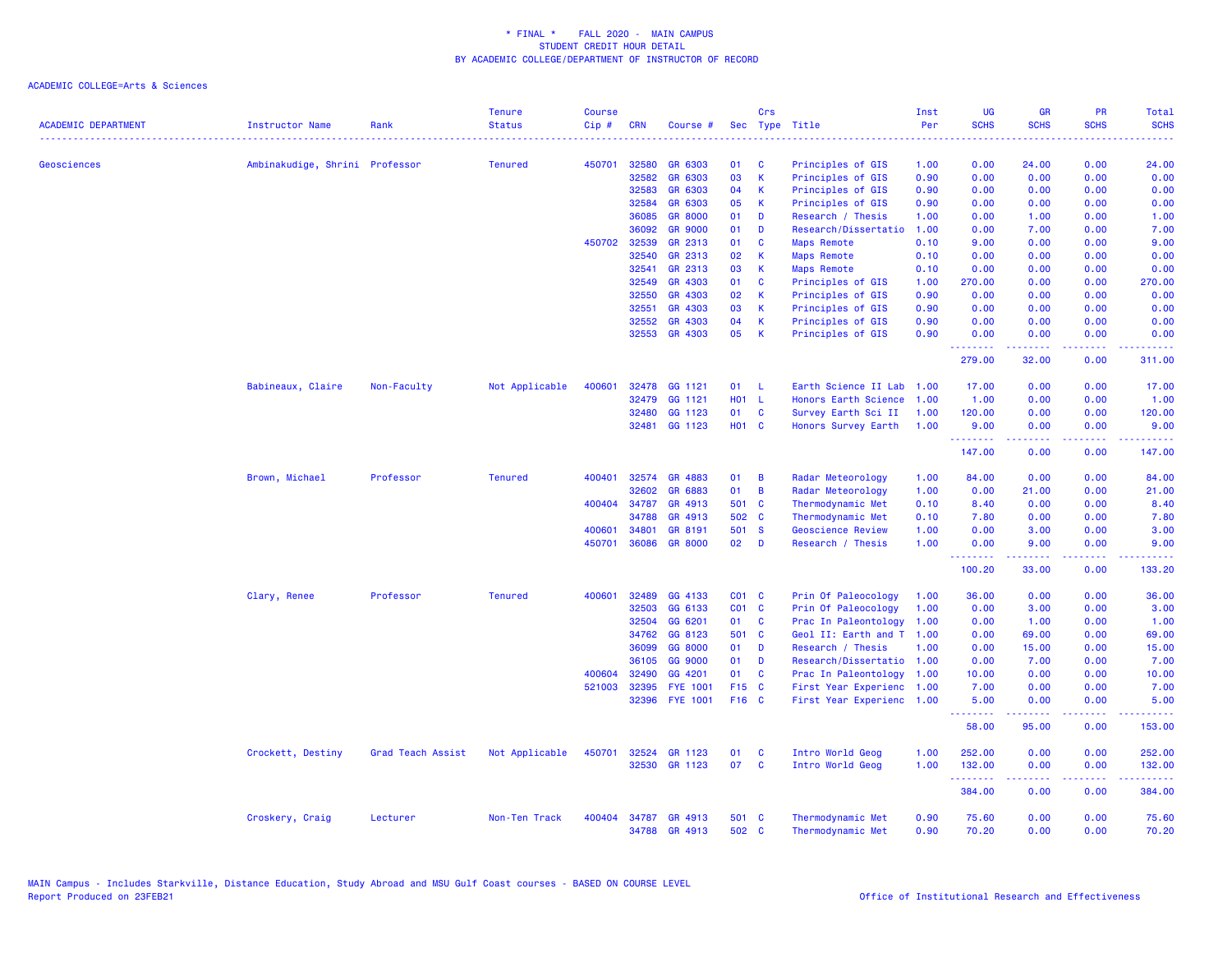| <b>ACADEMIC DEPARTMENT</b> | Instructor Name                                  | Rank                              | <b>Tenure</b><br><b>Status</b> | <b>Course</b><br>$Cip \#$ | <b>CRN</b>            | Course #           |             | <b>Crs</b>   | Sec Type Title                         | Inst<br>Per  | <b>UG</b><br><b>SCHS</b> | <b>GR</b><br><b>SCHS</b>                                                                                                                             | <b>PR</b><br><b>SCHS</b> | <b>Total</b><br><b>SCHS</b> |
|----------------------------|--------------------------------------------------|-----------------------------------|--------------------------------|---------------------------|-----------------------|--------------------|-------------|--------------|----------------------------------------|--------------|--------------------------|------------------------------------------------------------------------------------------------------------------------------------------------------|--------------------------|-----------------------------|
|                            |                                                  |                                   |                                |                           |                       |                    |             |              |                                        |              | 145.80                   | 0.00                                                                                                                                                 | 0.00                     | 145.80                      |
|                            |                                                  |                                   |                                |                           |                       |                    |             |              |                                        |              |                          |                                                                                                                                                      |                          |                             |
| Geosciences                | Dash, Padmanava                                  | Associate Professor Tenured       |                                | 400601                    | 36946                 | GG 9000            | 08          | D            | Research/Dissertatio                   | 1.00         | 0.00                     | 9.00                                                                                                                                                 | 0.00                     | 9.00                        |
|                            |                                                  |                                   |                                | 450701                    | 32587                 | GR 6333            | 01          | B            | Remote Sensing Phys                    | 1.00         | 0.00                     | 24.00                                                                                                                                                | 0.00                     | 24.00                       |
|                            |                                                  |                                   |                                |                           | 34793                 | GR 6333            | 501 B<br>09 |              | Remote Sensing Phys                    | 1.00         | 0.00                     | 66.00                                                                                                                                                | 0.00                     | 66.00                       |
|                            |                                                  |                                   |                                |                           | 36945                 | <b>GR 9000</b>     | 01          | D            | Research/Dissertatio                   | 1.00         | 0.00                     | 9.00                                                                                                                                                 | 0.00                     | 9.00                        |
|                            |                                                  |                                   |                                |                           | 450702 32556<br>34778 | GR 4333<br>GR 4333 | 501 B       | В            | Remote Sensing Phys                    | 1.00<br>1.00 | 45.00<br>9.00            | 0.00<br>0.00                                                                                                                                         | 0.00<br>0.00             | 45.00<br>9.00               |
|                            |                                                  |                                   |                                |                           |                       |                    |             |              | Remote Sensing Phys                    |              | .                        | .                                                                                                                                                    | 22222                    | .                           |
|                            |                                                  |                                   |                                |                           |                       |                    |             |              |                                        |              | 54.00                    | 108.00                                                                                                                                               | 0.00                     | 162.00                      |
|                            | Dyer, Jamie                                      | Professor                         | <b>Tenured</b>                 | 400404                    | 32573                 | GR 4823            | 01          | C            | Dynamic Meteorology                    | 1.00         | 111.00                   | 0.00                                                                                                                                                 | 0.00                     | 111.00                      |
|                            |                                                  |                                   |                                | 450701                    | 32601                 | GR 6823            | 01          | $\mathbf{C}$ | Dynamic Meteorology                    | 1.00         | 0.00                     | 15.00                                                                                                                                                | 0.00                     | 15.00                       |
|                            |                                                  |                                   |                                |                           | 36094                 | <b>GR 9000</b>     | 03          | D            | Research/Dissertatio                   | 1.00         | 0.00                     | 12.00                                                                                                                                                | 0.00                     | 12.00                       |
|                            |                                                  |                                   |                                |                           | 37791                 | GR 4000            | 01          | $\mathbf{I}$ | Directed Indiv Study                   | 1.00         | 3.00                     | 0.00                                                                                                                                                 | 0.00                     | 3.00                        |
|                            |                                                  |                                   |                                |                           |                       |                    |             |              |                                        |              | .<br>114.00              | 27.00                                                                                                                                                | والمحامر<br>0.00         | 141.00                      |
|                            | Fraza, Erik                                      | Clinical Assist Pro Non-Ten Track |                                | 400401                    | 34796                 | GR 6943            | 501 C       |              | Tropical Meteorology                   | 1.00         | 0.00                     | 81.00                                                                                                                                                | 0.00                     | 81.00                       |
|                            |                                                  |                                   |                                | 400404                    | 32533                 | GR 1604            | 02          | C            | Weather and Climate                    | 1.00         | 220.00                   | 0.00                                                                                                                                                 | 0.00                     | 220.00                      |
|                            |                                                  |                                   |                                |                           | 32535                 | GR 1604            | 04          | $\mathbf{K}$ | Weather and Climate                    | 1.00         | 0.00                     | 0.00                                                                                                                                                 | 0.00                     | 0.00                        |
|                            |                                                  |                                   |                                |                           | 32537                 | GR 1604            | 06          | K            | Weather and Climate                    | 1.00         | 0.00                     | 0.00                                                                                                                                                 | 0.00                     | 0.00                        |
|                            |                                                  |                                   |                                |                           | 34780                 | GR 4623            | 501 C       |              | Physical Meteorology                   | 1.00         | 93.00                    | 0.00                                                                                                                                                 | 0.00                     | 93.00                       |
|                            |                                                  |                                   |                                |                           | 34781                 | GR 4623            | 502 C       |              | Physical Meteorology                   | 1.00         | 93.00                    | 0.00                                                                                                                                                 | 0.00                     | 93.00                       |
|                            |                                                  |                                   |                                |                           | 34789                 | GR 4943            | 501 C       |              | Tropical Meteorology                   | 1.00         | 30.00                    | 0.00                                                                                                                                                 | 0.00                     | 30.00                       |
|                            |                                                  |                                   |                                | 450701                    | 34795                 | GR 6923            | 501 C       |              | Severe Weather                         | 1.00         | 0.00                     | 81.00                                                                                                                                                | 0.00                     | 81.00                       |
|                            |                                                  |                                   |                                |                           |                       |                    |             |              |                                        |              | .<br>436.00              | 2.2.2.2.2.2<br>162.00                                                                                                                                | د د د د<br>0.00          | .<br>598.00                 |
|                            |                                                  |                                   |                                | 400401                    | 32569                 | GR 4643            | 01          | <b>C</b>     | Physical Climatology                   |              | 126.00                   | 0.00                                                                                                                                                 | 0.00                     | 126.00                      |
|                            | Fuhrmann, Christophe Associate Professor Tenured |                                   |                                |                           | 32599                 | GR 6643            | 01          | C            |                                        | 1.00         |                          |                                                                                                                                                      | 0.00                     |                             |
|                            |                                                  |                                   |                                |                           | 32607                 | GR 8633            | 01          | C            | Physical Climatology<br>Climate Change | 1.00<br>1.00 | 0.00<br>0.00             | 15.00<br>33.00                                                                                                                                       | 0.00                     | 15.00<br>33.00              |
|                            |                                                  |                                   |                                |                           |                       |                    |             |              |                                        |              | <b></b>                  | $\frac{1}{2} \left( \frac{1}{2} \right) \left( \frac{1}{2} \right) \left( \frac{1}{2} \right) \left( \frac{1}{2} \right) \left( \frac{1}{2} \right)$ | د د د د                  | .                           |
|                            |                                                  |                                   |                                |                           |                       |                    |             |              |                                        |              | 126.00                   | 48.00                                                                                                                                                | 0.00                     | 174.00                      |
|                            | Gabitov, Rinat                                   | Associate Professor Tenured       |                                | 400601                    | 32486                 | GG 4114            | 01          | B            | Mineralogy                             | 1.00         | 44.00                    | 0.00                                                                                                                                                 | 0.00                     | 44.00                       |
|                            |                                                  |                                   |                                |                           | 32487                 | GG 4114            | 02          | K            | Mineralogy                             | 1.00         | 0.00                     | 0.00                                                                                                                                                 | 0.00                     | 0.00                        |
|                            |                                                  |                                   |                                |                           | 32500                 | GG 6114            | 01          | B            | Mineralogy                             | 1.00         | 0.00                     | 12.00                                                                                                                                                | 0.00                     | 12.00                       |
|                            |                                                  |                                   |                                |                           | 32501                 | GG 6114            | 02          | K            | Mineralogy                             | 1.00         | 0.00                     | 0.00                                                                                                                                                 | 0.00                     | 0.00                        |
|                            |                                                  |                                   |                                |                           | 36080                 | GG 8990            | 01          | C            | Special Topic In GG                    | 1.00         | 0.00                     | 12.00                                                                                                                                                | 0.00                     | 12.00                       |
|                            |                                                  |                                   |                                |                           | 36106                 | GG 9000            | 02          | D            | Research/Dissertatio                   | 1.00         | 0.00                     | 7.00                                                                                                                                                 | 0.00                     | 7.00                        |
|                            |                                                  |                                   |                                |                           |                       |                    |             |              |                                        |              | <b></b><br>44.00         | .<br>31.00                                                                                                                                           | بالأباد<br>0.00          | وعاديات<br>75.00            |
|                            | Gutter, Barrett                                  | Clinical Assist Pro Non-Ten Track |                                | 400404                    | 32532                 | GR 1604            | 01          | <b>C</b>     | Weather and Climate                    | 1.00         | 228.00                   | 0.00                                                                                                                                                 | 0.00                     | 228.00                      |
|                            |                                                  |                                   |                                |                           | 32534                 | GR 1604            | 03          | K            | Weather and Climate                    | 1.00         | 0.00                     | 0.00                                                                                                                                                 | 0.00                     | 0.00                        |
|                            |                                                  |                                   |                                |                           | 32536                 | GR 1604            | 05          | K            | Weather and Climate                    | 1.00         | 0.00                     | 0.00                                                                                                                                                 | 0.00                     | 0.00                        |
|                            |                                                  |                                   |                                |                           | 34785                 | GR 4713            | 501 B       |              | Synoptic Met I                         | 1.00         | 93.00                    | 0.00                                                                                                                                                 | 0.00                     | 93.00                       |
|                            |                                                  |                                   |                                |                           | 34786                 | GR 4713            | 502 B       |              | Synoptic Met I                         | 1.00         | 87.00                    | 0.00                                                                                                                                                 | 0.00                     | 87.00                       |
|                            |                                                  |                                   |                                | 450701                    | 36401                 | GR 8990            | 501 C       |              | Special Topic In GR                    | 1.00         | 0.00                     | 45.00                                                                                                                                                | 0.00                     | 45.00                       |
|                            |                                                  |                                   |                                |                           | 36882                 | GR 4423            | 01          | B            | Weather Forecasting                    | 1.00         | 105.00                   | 0.00                                                                                                                                                 | 0.00                     | 105.00                      |
|                            |                                                  |                                   |                                |                           | 36916                 | GR 6423            | 01          | B            | Weather Forecasting                    | 1.00         | 0.00                     | 12.00                                                                                                                                                | 0.00                     | 12.00                       |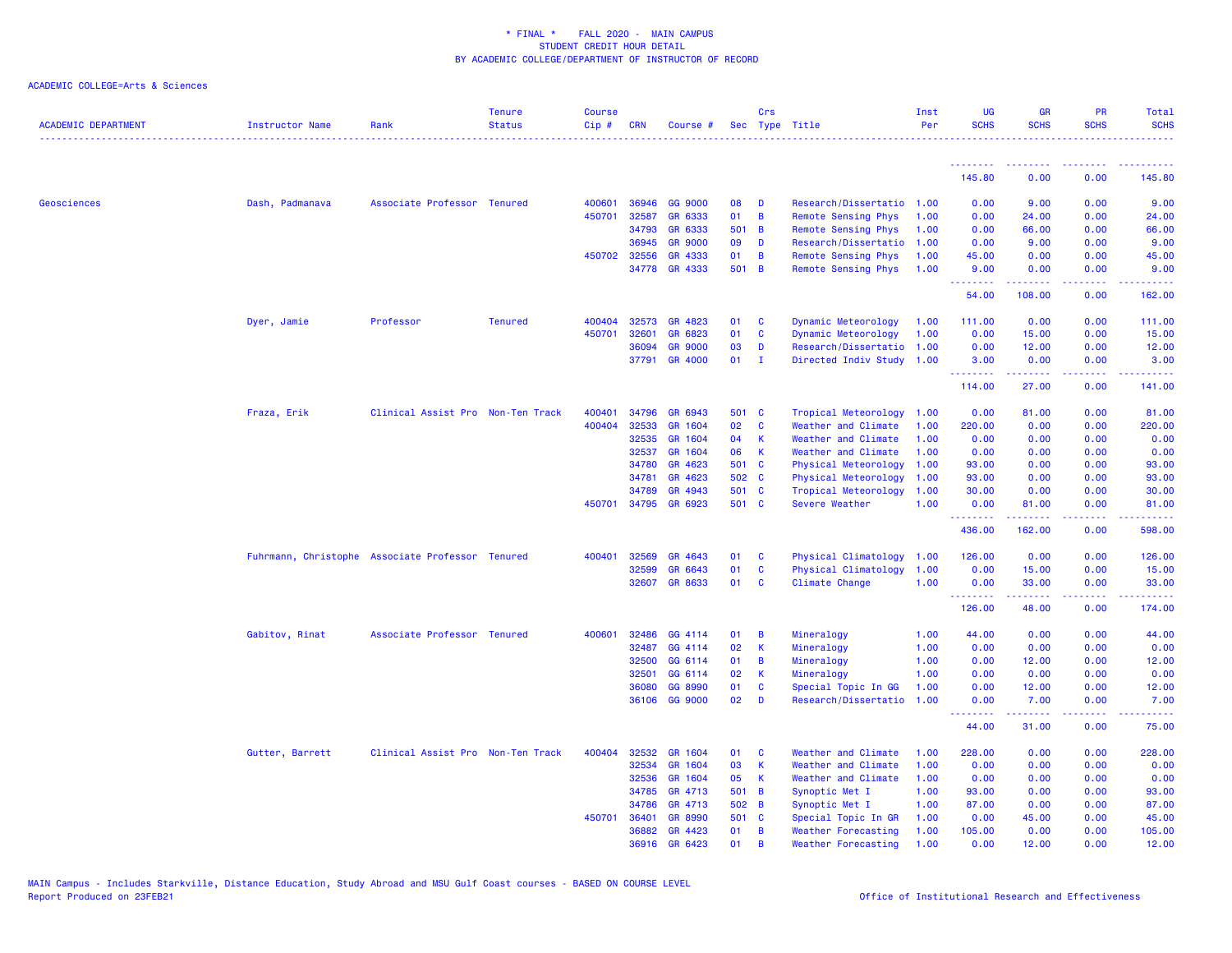| <b>ACADEMIC DEPARTMENT</b> | <b>Instructor Name</b>                 | Rank                              | <b>Tenure</b><br><b>Status</b> | <b>Course</b><br>Cip# | <b>CRN</b>   | Course #       |              | Crs          | Sec Type Title            | Inst<br>Per | UG<br><b>SCHS</b> | <b>GR</b><br><b>SCHS</b>                                                                                                          | PR<br><b>SCHS</b>              | <b>Total</b><br><b>SCHS</b>                                                                                                                                  |
|----------------------------|----------------------------------------|-----------------------------------|--------------------------------|-----------------------|--------------|----------------|--------------|--------------|---------------------------|-------------|-------------------|-----------------------------------------------------------------------------------------------------------------------------------|--------------------------------|--------------------------------------------------------------------------------------------------------------------------------------------------------------|
|                            |                                        |                                   |                                |                       |              |                |              |              |                           |             |                   |                                                                                                                                   |                                |                                                                                                                                                              |
|                            |                                        |                                   |                                |                       |              |                |              |              |                           |             | 513.00            | 57.00                                                                                                                             | 0.00                           | 570.00                                                                                                                                                       |
| Geosciences                | Haney, Christa                         | Clinical Assist Pro Non-Ten Track |                                | 400401                | 34782        | GR 4633        | 501 B        |              | Statistical Clim          | 1.00        | 111.00            | 0.00                                                                                                                              | 0.00                           | 111.00                                                                                                                                                       |
|                            |                                        |                                   |                                |                       | 34783        | GR 4633        | 502 B        |              | Statistical Clim          | 1.00        | 93.00             | 0.00                                                                                                                              | 0.00                           | 93.00                                                                                                                                                        |
|                            |                                        |                                   |                                |                       | 400601 34764 | GG 8233        | 501 C        |              | Environmental Geosci      | 1.00        | 0.00              | 78.00                                                                                                                             | 0.00                           | 78.00                                                                                                                                                        |
|                            |                                        |                                   |                                |                       | 34765        | GG 8233        | 502 C        |              | Environmental Geosci      | 1.00        | 0.00              | 72.00                                                                                                                             | 0.00                           | 72.00                                                                                                                                                        |
|                            |                                        |                                   |                                |                       | 450701 35732 | GR 4990        | 501 C        |              | Special Topic In GR       | 1.00        | 3.00              | 0.00                                                                                                                              | 0.00                           | 3.00                                                                                                                                                         |
|                            |                                        |                                   |                                |                       | 35733        | GR 6990        | 501 C        |              | Special Topic In GR       | 1.00        | 0.00              | 63.00                                                                                                                             | 0.00                           | 63.00                                                                                                                                                        |
|                            |                                        |                                   |                                |                       |              | 37483 GR 8000  | 505 D        |              | Research / Thesis         | 1.00        | 0.00<br>.         | 1.00<br>.                                                                                                                         | 0.00<br>$\sim$ $\sim$ $\sim$   | 1.00<br>.                                                                                                                                                    |
|                            |                                        |                                   |                                |                       |              |                |              |              |                           |             | 207.00            | 214.00                                                                                                                            | 0.00                           | 421.00                                                                                                                                                       |
|                            | Intsiful, Adjoa                        | Grad Teach Assist                 | Not Applicable                 | 450702                | 32539        | GR 2313        | 01           | C            | <b>Maps Remote</b>        | 0.90        | 81.00             | 0.00                                                                                                                              | 0.00                           | 81.00                                                                                                                                                        |
|                            |                                        |                                   |                                |                       | 32540        | GR 2313        | 02           | К            | <b>Maps Remote</b>        | 0.90        | 0.00              | 0.00                                                                                                                              | 0.00                           | 0.00                                                                                                                                                         |
|                            |                                        |                                   |                                |                       |              | 32541 GR 2313  | 03           | K            | <b>Maps Remote</b>        | 0.90        | 0.00<br>.         | 0.00<br>.                                                                                                                         | 0.00<br>والمحامر               | 0.00<br>$\sim$ $\sim$ $\sim$ $\sim$                                                                                                                          |
|                            |                                        |                                   |                                |                       |              |                |              |              |                           |             | 81.00             | 0.00                                                                                                                              | 0.00                           | 81.00                                                                                                                                                        |
|                            | Jimenez, Angel                         | Grad Teach Assist                 | Not Applicable                 | 400601                |              | 32470 GG 1113  | 02           | C            | Survey Earth Sci I        | 1.00        | 210.00            | 0.00                                                                                                                              | 0.00                           | 210.00                                                                                                                                                       |
|                            |                                        |                                   |                                |                       |              | 32472 GG 1113  | 04           | <b>C</b>     | Survey Earth Sci I        | 1.00        | 138.00            | 0.00                                                                                                                              | 0.00                           | 138.00                                                                                                                                                       |
|                            |                                        |                                   |                                |                       |              |                |              |              |                           |             | .<br>348.00       | 0.00                                                                                                                              | 0.00                           | .<br>348.00                                                                                                                                                  |
|                            | Katkar, Ankita                         | Grad Teach Assist                 | Not Applicable                 | 400601                | 32475        | GG 1113        | 07           | C            | Survey Earth Sci I        | 1.00        | 246.00            | 0.00                                                                                                                              | 0.00                           | 246.00                                                                                                                                                       |
|                            |                                        |                                   |                                |                       |              | 32476 GG 1113  | 08           | C            | Survey Earth Sci I        | 1.00        | 246.00            | 0.00                                                                                                                              | 0.00                           | 246.00                                                                                                                                                       |
|                            |                                        |                                   |                                |                       |              |                |              |              |                           |             | .                 | .                                                                                                                                 | المتمام الما                   | $\begin{array}{cccccccccc} \bullet & \bullet & \bullet & \bullet & \bullet & \bullet & \bullet & \bullet \end{array}$                                        |
|                            |                                        |                                   |                                |                       |              |                |              |              |                           |             | 492.00            | 0.00                                                                                                                              | 0.00                           | 492.00                                                                                                                                                       |
|                            | Lalk, Sarah                            | Clinical Assist Pro Non-Ten Track |                                | 231303                | 32495        | GG 4333        | 01           | C            | Geowriting                | 1.00        | 60.00             | 0.00                                                                                                                              | 0.00                           | 60.00                                                                                                                                                        |
|                            |                                        |                                   |                                | 400601                | 32498        | GG 4503        | $CO1$ $C$    |              | Geomorphology             | 1.00        | 201.00            | 0.00                                                                                                                              | 0.00                           | 201.00                                                                                                                                                       |
|                            |                                        |                                   |                                | 450701                | 32525        | GR 1123        | 02           | <b>C</b>     | Intro World Geog          | 1.00        | 243.00            | 0.00                                                                                                                              | 0.00                           | 243.00                                                                                                                                                       |
|                            |                                        |                                   |                                |                       | 32531        | GR 1123        | <b>HO1 C</b> |              | Intro World Geog          | 1.00        | 90.00             | 0.00                                                                                                                              | 0.00                           | 90.00                                                                                                                                                        |
|                            |                                        |                                   |                                |                       | 37583        | GR 8990        | 502 C        |              | Special Topic In GR       | 1.00        | 0.00              | 15.00                                                                                                                             | 0.00                           | 15.00                                                                                                                                                        |
|                            |                                        |                                   |                                |                       | 37699        | <b>GR 7000</b> | 502 I        |              | Directed Indiv Study      | 1.00        | 0.00<br>.         | 3.00<br>$\frac{1}{2} \left( \frac{1}{2} \right) \left( \frac{1}{2} \right) \left( \frac{1}{2} \right) \left( \frac{1}{2} \right)$ | 0.00<br>الأعاماء               | 3.00<br>$\frac{1}{2} \left( \frac{1}{2} \right) \left( \frac{1}{2} \right) \left( \frac{1}{2} \right) \left( \frac{1}{2} \right) \left( \frac{1}{2} \right)$ |
|                            |                                        |                                   |                                |                       |              |                |              |              |                           |             | 594.00            | 18.00                                                                                                                             | 0.00                           | 612.00                                                                                                                                                       |
|                            | Lisauckis, Christoph Grad Teach Assist |                                   | Not Applicable                 | 450701                | 32518        | GR 1114        | 01           | <b>C</b>     | Physical Geography        | 1.00        | 232.00            | 0.00                                                                                                                              | 0.00                           | 232.00                                                                                                                                                       |
|                            |                                        |                                   |                                |                       | 32519        | GR 1114        | 02           | K            | <b>Physical Geography</b> | 1.00        | 0.00              | 0.00                                                                                                                              | 0.00                           | 0.00                                                                                                                                                         |
|                            |                                        |                                   |                                |                       | 32520        | GR 1114        | 03           | К            | Physical Geography        | 1.00        | 0.00              | 0.00                                                                                                                              | 0.00                           | 0.00                                                                                                                                                         |
|                            |                                        |                                   |                                |                       | 32521        | GR 1114        | 04           | C            | Physical Geography        | 1.00        | 236.00            | 0.00                                                                                                                              | 0.00                           | 236.00                                                                                                                                                       |
|                            |                                        |                                   |                                |                       | 32522        | GR 1114        | 05           | K            | Physical Geography        | 1.00        | 0.00              | 0.00                                                                                                                              | 0.00                           | 0.00                                                                                                                                                         |
|                            |                                        |                                   |                                |                       | 32523        | GR 1114        | 06           | $\mathsf{K}$ | Physical Geography        | 1.00        | 0.00<br>.         | 0.00<br>.                                                                                                                         | 0.00<br>$\omega$ is a $\omega$ | 0.00<br>2.2.2.2.2.                                                                                                                                           |
|                            |                                        |                                   |                                |                       |              |                |              |              |                           |             | 468.00            | 0.00                                                                                                                              | 0.00                           | 468.00                                                                                                                                                       |
|                            | Lyons, Karly                           | Lecturer                          | Non-Ten Track                  | 400601                | 32469        | GG 1113        | 01           | C            | Survey Earth Sci I        | 1.00        | 111.00            | 0.00                                                                                                                              | 0.00                           | 111.00                                                                                                                                                       |
|                            |                                        |                                   |                                |                       | 32471        | GG 1113        | 03           | C            | Survey Earth Sci I        | 1.00        | 369.00            | 0.00                                                                                                                              | 0.00                           | 369.00                                                                                                                                                       |
|                            |                                        |                                   |                                |                       | 32473        | GG 1113        | 05           | C            | Survey Earth Sci I        | 1.00        | 195.00            | 0.00                                                                                                                              | 0.00                           | 195.00                                                                                                                                                       |
|                            |                                        |                                   |                                |                       |              | 32474 GG 1113  | 06           | <b>C</b>     | Survey Earth Sci I        | 1.00        | 135.00            | 0.00                                                                                                                              | 0.00                           | 135.00                                                                                                                                                       |
|                            |                                        |                                   |                                |                       |              | 32477 GG 1113  | <b>HO1</b>   | <b>C</b>     | Honors Survey Earth       | 1.00        | 21.00             | 0.00                                                                                                                              | 0.00                           | 21.00                                                                                                                                                        |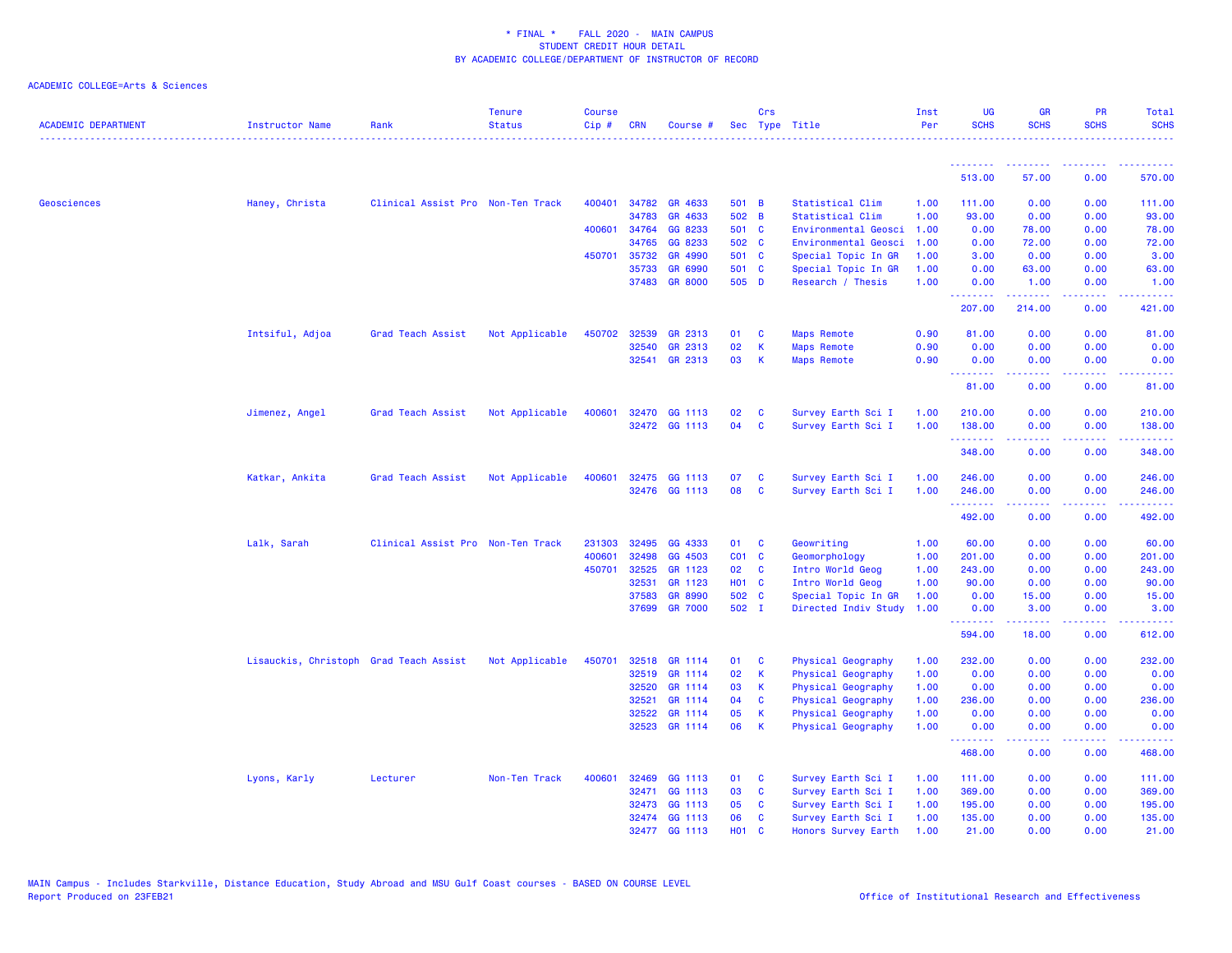| <u>.</u> .<br><b><i><u><u><b>a</b></u></u> a a a a a</i> <b><i>a a</i></b></b><br><u>.</u><br>$\frac{1}{2} \left( \frac{1}{2} \right) \left( \frac{1}{2} \right) \left( \frac{1}{2} \right) \left( \frac{1}{2} \right)$<br>831.00<br>0.00<br>0.00<br>831.00<br>Geosciences<br>McDill, Kristopher<br>Non-Ten Track<br>32526<br>GR 1123<br>03<br>Intro World Geog<br>324.00<br>0.00<br>324.00<br>Lecturer<br>450701<br>C<br>1.00<br>0.00<br>32527<br>GR 1123<br>04<br>C<br>Intro World Geog<br>249.00<br>249.00<br>1.00<br>0.00<br>0.00<br>GR 1123<br>05<br>32528<br><b>C</b><br>Intro World Geog<br>1.00<br>246.00<br>0.00<br>0.00<br>246.00<br>GR 1123<br>06<br>32529<br>C<br>Intro World Geog<br>321.00<br>0.00<br>0.00<br>321.00<br>1.00<br>01<br>32542<br><b>GR 3113</b><br><b>C</b><br>Conserv Of Nat Res<br>1.00<br>210.00<br>0.00<br>0.00<br>210.00<br>.<br>د د د د د د د<br>$\frac{1}{2} \left( \frac{1}{2} \right) \left( \frac{1}{2} \right) \left( \frac{1}{2} \right) \left( \frac{1}{2} \right) \left( \frac{1}{2} \right)$<br>$\sim$ $\sim$ $\sim$<br>1350.00<br>0.00<br>0.00<br>1350.00<br>McMillen, Randall<br><b>GIS Programming</b><br>Non-Faculty<br>Not Applicable<br>450701<br>34794<br>GR 6363<br>501 B<br>1.00<br>0.00<br>42.00<br>0.00<br>42.00<br>01<br>450702 32543<br><b>GR 3303</b><br>C<br>Survey Geospatial Te<br>1.00<br>63.00<br>0.00<br>0.00<br>63.00<br>GR 4363<br>501 B<br>34779<br>GIS Programming<br>1.00<br>0.00<br>6.00<br>6.00<br>0.00<br>.<br>د د د د د<br>.<br><u>.</u><br>69.00<br>42.00<br>0.00<br>111.00<br>Meng, Qingmin<br>Associate Professor Tenured<br>450701<br>32585<br>GR 6313<br>01<br><b>Advanced GIS</b><br>1.00<br>0.00<br>33.00<br>0.00<br>33.00<br>B<br>05<br>36096<br><b>GR 9000</b><br>D<br>Research/Dissertatio<br>1.00<br>0.00<br>12.00<br>0.00<br>12.00<br>450702 32554<br>GR 4313<br>01<br>B<br><b>Advanced GIS</b><br>1.00<br>42.00<br>0.00<br>0.00<br>42.00<br>32555<br>GR 4323<br>01<br>B<br>Cartographic Science<br>1.00<br>57.00<br>0.00<br>0.00<br>57.00<br>.<br>.<br>99.00<br>45.00<br>0.00<br>144.00<br>Associate Professor Tenured<br>32571<br>GR 4733<br>01<br>Synoptic Meteorology<br>105.00<br>0.00<br>0.00<br>105.00<br>Mercer, Andrew<br>400404<br>C<br>1.00<br>01<br>C<br>450701<br>32600<br>GR 6733<br>Synoptic Meteorology<br>1.00<br>0.00<br>9.00<br>0.00<br>9.00<br>36090<br>06<br>D<br>1.00<br>0.00<br>0.00<br><b>GR 8000</b><br>Research / Thesis<br>6.00<br>6.00<br><b>GR 9000</b><br>06<br>36097<br>D<br>Research/Dissertatio 1.00<br>0.00<br>0.00<br>12.00<br>12.00<br>.<br>$\frac{1}{2} \left( \frac{1}{2} \right) \left( \frac{1}{2} \right) \left( \frac{1}{2} \right) \left( \frac{1}{2} \right) \left( \frac{1}{2} \right)$<br>$\sim$ $\sim$ $\sim$<br>.<br>105.00<br>27.00<br>0.00<br>132.00<br>Moe Hoffman, Amy<br>Instructor<br>Non-Ten Track<br>400601<br>32456<br>GG 1111<br>02<br>L<br>Earth Science I Lab<br>1.00<br>30.00<br>0.00<br>0.00<br>30.00<br>03<br>32457<br>GG 1111<br>L<br>Earth Science I Lab<br>1.00<br>25.00<br>0.00<br>0.00<br>25.00<br>GG 1111<br>04<br>$\mathsf{L}$<br>32458<br>Earth Science I Lab<br>1.00<br>28.00<br>0.00<br>0.00<br>28.00<br>32459<br>GG 1111<br>05<br>L<br>Earth Science I Lab<br>1.00<br>29.00<br>0.00<br>0.00<br>29.00<br>GG 1111<br>06<br>32460<br>L<br>1.00<br>25.00<br>0.00<br>0.00<br>25.00<br>Earth Science I Lab<br>GG 1111<br>07<br>32461<br>L<br>Earth Science I Lab<br>1.00<br>25.00<br>0.00<br>0.00<br>25.00<br>32463<br>GG 1111<br>09<br>L<br>Earth Science I Lab<br>1.00<br>27.00<br>0.00<br>0.00<br>27.00<br>32464<br>GG 1111<br>10 <sub>1</sub><br>L<br>Earth Science I Lab<br>1.00<br>30.00<br>0.00<br>0.00<br>30.00<br>32465<br>GG 1111<br>11 <sub>1</sub><br>26.00<br>0.00<br>0.00<br>26.00<br>L<br>Earth Science I Lab<br>1.00<br>32466<br>GG 1111<br>12 <sub>2</sub><br>-L<br>24.00<br>0.00<br>0.00<br>Earth Science I Lab<br>1.00<br>24.00<br>GG 1111<br><b>HO1</b><br>32468<br>- L<br>Honors Earth Science<br>1.00<br>2.00<br>0.00<br>0.00<br>2.00<br>501 L<br>GG 1111<br>25.00<br>0.00<br>0.00<br>25.00<br>34758<br>Earth Science I Lab<br>1.00<br>35309<br>GG 1111<br>01<br>L<br>Earth Science I Lab<br>1.00<br>17.00<br>0.00<br>0.00<br>17.00<br>36489<br>GG 1111<br>502 L<br>1.00<br>27.00<br>0.00<br>Earth Science I Lab<br>0.00<br>27.00<br>.<br>22222)<br>2.2.2.2.2<br>.<br>340.00<br>340.00<br>0.00<br>0.00<br>32582<br>Principles of GIS<br>Morris, John<br>Instructor<br>Non-Ten Track<br>450701<br>GR 6303<br>03<br>К<br>0.10<br>0.00<br>0.00<br>0.00<br>0.00<br>32583<br>GR 6303<br>04<br>K<br>Principles of GIS<br>0.00<br>0.10<br>0.00<br>0.00<br>0.00<br>32584<br>GR 6303<br>05<br>К<br>Principles of GIS<br>0.10<br>0.00<br>0.00<br>0.00<br>0.00<br>GR 4303<br>02<br>450702 32550<br>К<br>Principles of GIS<br>0.10<br>0.00<br>0.00<br>0.00<br>0.00<br>GR 4303<br>03<br>32551<br>K<br>Principles of GIS<br>0.10<br>0.00<br>0.00<br>0.00<br>0.00<br>32552<br>GR 4303<br>04<br>0.10<br>0.00<br>0.00<br>0.00<br>0.00<br>K<br>Principles of GIS | <b>ACADEMIC DEPARTMENT</b> | <b>Instructor Name</b> | Rank | <b>Tenure</b><br><b>Status</b> | <b>Course</b><br>Cip# | <b>CRN</b> | Course # | Crs | Sec Type Title | Inst<br>Per | <b>UG</b><br><b>SCHS</b> | <b>GR</b><br><b>SCHS</b> | <b>PR</b><br><b>SCHS</b> | <b>Total</b><br><b>SCHS</b> |
|------------------------------------------------------------------------------------------------------------------------------------------------------------------------------------------------------------------------------------------------------------------------------------------------------------------------------------------------------------------------------------------------------------------------------------------------------------------------------------------------------------------------------------------------------------------------------------------------------------------------------------------------------------------------------------------------------------------------------------------------------------------------------------------------------------------------------------------------------------------------------------------------------------------------------------------------------------------------------------------------------------------------------------------------------------------------------------------------------------------------------------------------------------------------------------------------------------------------------------------------------------------------------------------------------------------------------------------------------------------------------------------------------------------------------------------------------------------------------------------------------------------------------------------------------------------------------------------------------------------------------------------------------------------------------------------------------------------------------------------------------------------------------------------------------------------------------------------------------------------------------------------------------------------------------------------------------------------------------------------------------------------------------------------------------------------------------------------------------------------------------------------------------------------------------------------------------------------------------------------------------------------------------------------------------------------------------------------------------------------------------------------------------------------------------------------------------------------------------------------------------------------------------------------------------------------------------------------------------------------------------------------------------------------------------------------------------------------------------------------------------------------------------------------------------------------------------------------------------------------------------------------------------------------------------------------------------------------------------------------------------------------------------------------------------------------------------------------------------------------------------------------------------------------------------------------------------------------------------------------------------------------------------------------------------------------------------------------------------------------------------------------------------------------------------------------------------------------------------------------------------------------------------------------------------------------------------------------------------------------------------------------------------------------------------------------------------------------------------------------------------------------------------------------------------------------------------------------------------------------------------------------------------------------------------------------------------------------------------------------------------------------------------------------------------------------------------------------------------------------------------------------------------------------------------------------------------------------------------------------------------------------------------------------------------------------------------------------------------------------------------------------------------------------------------------------------------------------------------------------------------------------------------------------------------------------------------------------------------------------------------------------------------------------------------------------------------------------------------------------------------------------------------------------------------------------------------------------------------------------------------------------------------------------------------------------------------------------------------------------------------------------------------|----------------------------|------------------------|------|--------------------------------|-----------------------|------------|----------|-----|----------------|-------------|--------------------------|--------------------------|--------------------------|-----------------------------|
|                                                                                                                                                                                                                                                                                                                                                                                                                                                                                                                                                                                                                                                                                                                                                                                                                                                                                                                                                                                                                                                                                                                                                                                                                                                                                                                                                                                                                                                                                                                                                                                                                                                                                                                                                                                                                                                                                                                                                                                                                                                                                                                                                                                                                                                                                                                                                                                                                                                                                                                                                                                                                                                                                                                                                                                                                                                                                                                                                                                                                                                                                                                                                                                                                                                                                                                                                                                                                                                                                                                                                                                                                                                                                                                                                                                                                                                                                                                                                                                                                                                                                                                                                                                                                                                                                                                                                                                                                                                                                                                                                                                                                                                                                                                                                                                                                                                                                                                                                                                                                              |                            |                        |      |                                |                       |            |          |     |                |             |                          |                          |                          |                             |
|                                                                                                                                                                                                                                                                                                                                                                                                                                                                                                                                                                                                                                                                                                                                                                                                                                                                                                                                                                                                                                                                                                                                                                                                                                                                                                                                                                                                                                                                                                                                                                                                                                                                                                                                                                                                                                                                                                                                                                                                                                                                                                                                                                                                                                                                                                                                                                                                                                                                                                                                                                                                                                                                                                                                                                                                                                                                                                                                                                                                                                                                                                                                                                                                                                                                                                                                                                                                                                                                                                                                                                                                                                                                                                                                                                                                                                                                                                                                                                                                                                                                                                                                                                                                                                                                                                                                                                                                                                                                                                                                                                                                                                                                                                                                                                                                                                                                                                                                                                                                                              |                            |                        |      |                                |                       |            |          |     |                |             |                          |                          |                          |                             |
|                                                                                                                                                                                                                                                                                                                                                                                                                                                                                                                                                                                                                                                                                                                                                                                                                                                                                                                                                                                                                                                                                                                                                                                                                                                                                                                                                                                                                                                                                                                                                                                                                                                                                                                                                                                                                                                                                                                                                                                                                                                                                                                                                                                                                                                                                                                                                                                                                                                                                                                                                                                                                                                                                                                                                                                                                                                                                                                                                                                                                                                                                                                                                                                                                                                                                                                                                                                                                                                                                                                                                                                                                                                                                                                                                                                                                                                                                                                                                                                                                                                                                                                                                                                                                                                                                                                                                                                                                                                                                                                                                                                                                                                                                                                                                                                                                                                                                                                                                                                                                              |                            |                        |      |                                |                       |            |          |     |                |             |                          |                          |                          |                             |
|                                                                                                                                                                                                                                                                                                                                                                                                                                                                                                                                                                                                                                                                                                                                                                                                                                                                                                                                                                                                                                                                                                                                                                                                                                                                                                                                                                                                                                                                                                                                                                                                                                                                                                                                                                                                                                                                                                                                                                                                                                                                                                                                                                                                                                                                                                                                                                                                                                                                                                                                                                                                                                                                                                                                                                                                                                                                                                                                                                                                                                                                                                                                                                                                                                                                                                                                                                                                                                                                                                                                                                                                                                                                                                                                                                                                                                                                                                                                                                                                                                                                                                                                                                                                                                                                                                                                                                                                                                                                                                                                                                                                                                                                                                                                                                                                                                                                                                                                                                                                                              |                            |                        |      |                                |                       |            |          |     |                |             |                          |                          |                          |                             |
|                                                                                                                                                                                                                                                                                                                                                                                                                                                                                                                                                                                                                                                                                                                                                                                                                                                                                                                                                                                                                                                                                                                                                                                                                                                                                                                                                                                                                                                                                                                                                                                                                                                                                                                                                                                                                                                                                                                                                                                                                                                                                                                                                                                                                                                                                                                                                                                                                                                                                                                                                                                                                                                                                                                                                                                                                                                                                                                                                                                                                                                                                                                                                                                                                                                                                                                                                                                                                                                                                                                                                                                                                                                                                                                                                                                                                                                                                                                                                                                                                                                                                                                                                                                                                                                                                                                                                                                                                                                                                                                                                                                                                                                                                                                                                                                                                                                                                                                                                                                                                              |                            |                        |      |                                |                       |            |          |     |                |             |                          |                          |                          |                             |
|                                                                                                                                                                                                                                                                                                                                                                                                                                                                                                                                                                                                                                                                                                                                                                                                                                                                                                                                                                                                                                                                                                                                                                                                                                                                                                                                                                                                                                                                                                                                                                                                                                                                                                                                                                                                                                                                                                                                                                                                                                                                                                                                                                                                                                                                                                                                                                                                                                                                                                                                                                                                                                                                                                                                                                                                                                                                                                                                                                                                                                                                                                                                                                                                                                                                                                                                                                                                                                                                                                                                                                                                                                                                                                                                                                                                                                                                                                                                                                                                                                                                                                                                                                                                                                                                                                                                                                                                                                                                                                                                                                                                                                                                                                                                                                                                                                                                                                                                                                                                                              |                            |                        |      |                                |                       |            |          |     |                |             |                          |                          |                          |                             |
|                                                                                                                                                                                                                                                                                                                                                                                                                                                                                                                                                                                                                                                                                                                                                                                                                                                                                                                                                                                                                                                                                                                                                                                                                                                                                                                                                                                                                                                                                                                                                                                                                                                                                                                                                                                                                                                                                                                                                                                                                                                                                                                                                                                                                                                                                                                                                                                                                                                                                                                                                                                                                                                                                                                                                                                                                                                                                                                                                                                                                                                                                                                                                                                                                                                                                                                                                                                                                                                                                                                                                                                                                                                                                                                                                                                                                                                                                                                                                                                                                                                                                                                                                                                                                                                                                                                                                                                                                                                                                                                                                                                                                                                                                                                                                                                                                                                                                                                                                                                                                              |                            |                        |      |                                |                       |            |          |     |                |             |                          |                          |                          |                             |
|                                                                                                                                                                                                                                                                                                                                                                                                                                                                                                                                                                                                                                                                                                                                                                                                                                                                                                                                                                                                                                                                                                                                                                                                                                                                                                                                                                                                                                                                                                                                                                                                                                                                                                                                                                                                                                                                                                                                                                                                                                                                                                                                                                                                                                                                                                                                                                                                                                                                                                                                                                                                                                                                                                                                                                                                                                                                                                                                                                                                                                                                                                                                                                                                                                                                                                                                                                                                                                                                                                                                                                                                                                                                                                                                                                                                                                                                                                                                                                                                                                                                                                                                                                                                                                                                                                                                                                                                                                                                                                                                                                                                                                                                                                                                                                                                                                                                                                                                                                                                                              |                            |                        |      |                                |                       |            |          |     |                |             |                          |                          |                          |                             |
|                                                                                                                                                                                                                                                                                                                                                                                                                                                                                                                                                                                                                                                                                                                                                                                                                                                                                                                                                                                                                                                                                                                                                                                                                                                                                                                                                                                                                                                                                                                                                                                                                                                                                                                                                                                                                                                                                                                                                                                                                                                                                                                                                                                                                                                                                                                                                                                                                                                                                                                                                                                                                                                                                                                                                                                                                                                                                                                                                                                                                                                                                                                                                                                                                                                                                                                                                                                                                                                                                                                                                                                                                                                                                                                                                                                                                                                                                                                                                                                                                                                                                                                                                                                                                                                                                                                                                                                                                                                                                                                                                                                                                                                                                                                                                                                                                                                                                                                                                                                                                              |                            |                        |      |                                |                       |            |          |     |                |             |                          |                          |                          |                             |
|                                                                                                                                                                                                                                                                                                                                                                                                                                                                                                                                                                                                                                                                                                                                                                                                                                                                                                                                                                                                                                                                                                                                                                                                                                                                                                                                                                                                                                                                                                                                                                                                                                                                                                                                                                                                                                                                                                                                                                                                                                                                                                                                                                                                                                                                                                                                                                                                                                                                                                                                                                                                                                                                                                                                                                                                                                                                                                                                                                                                                                                                                                                                                                                                                                                                                                                                                                                                                                                                                                                                                                                                                                                                                                                                                                                                                                                                                                                                                                                                                                                                                                                                                                                                                                                                                                                                                                                                                                                                                                                                                                                                                                                                                                                                                                                                                                                                                                                                                                                                                              |                            |                        |      |                                |                       |            |          |     |                |             |                          |                          |                          |                             |
|                                                                                                                                                                                                                                                                                                                                                                                                                                                                                                                                                                                                                                                                                                                                                                                                                                                                                                                                                                                                                                                                                                                                                                                                                                                                                                                                                                                                                                                                                                                                                                                                                                                                                                                                                                                                                                                                                                                                                                                                                                                                                                                                                                                                                                                                                                                                                                                                                                                                                                                                                                                                                                                                                                                                                                                                                                                                                                                                                                                                                                                                                                                                                                                                                                                                                                                                                                                                                                                                                                                                                                                                                                                                                                                                                                                                                                                                                                                                                                                                                                                                                                                                                                                                                                                                                                                                                                                                                                                                                                                                                                                                                                                                                                                                                                                                                                                                                                                                                                                                                              |                            |                        |      |                                |                       |            |          |     |                |             |                          |                          |                          |                             |
|                                                                                                                                                                                                                                                                                                                                                                                                                                                                                                                                                                                                                                                                                                                                                                                                                                                                                                                                                                                                                                                                                                                                                                                                                                                                                                                                                                                                                                                                                                                                                                                                                                                                                                                                                                                                                                                                                                                                                                                                                                                                                                                                                                                                                                                                                                                                                                                                                                                                                                                                                                                                                                                                                                                                                                                                                                                                                                                                                                                                                                                                                                                                                                                                                                                                                                                                                                                                                                                                                                                                                                                                                                                                                                                                                                                                                                                                                                                                                                                                                                                                                                                                                                                                                                                                                                                                                                                                                                                                                                                                                                                                                                                                                                                                                                                                                                                                                                                                                                                                                              |                            |                        |      |                                |                       |            |          |     |                |             |                          |                          |                          |                             |
|                                                                                                                                                                                                                                                                                                                                                                                                                                                                                                                                                                                                                                                                                                                                                                                                                                                                                                                                                                                                                                                                                                                                                                                                                                                                                                                                                                                                                                                                                                                                                                                                                                                                                                                                                                                                                                                                                                                                                                                                                                                                                                                                                                                                                                                                                                                                                                                                                                                                                                                                                                                                                                                                                                                                                                                                                                                                                                                                                                                                                                                                                                                                                                                                                                                                                                                                                                                                                                                                                                                                                                                                                                                                                                                                                                                                                                                                                                                                                                                                                                                                                                                                                                                                                                                                                                                                                                                                                                                                                                                                                                                                                                                                                                                                                                                                                                                                                                                                                                                                                              |                            |                        |      |                                |                       |            |          |     |                |             |                          |                          |                          |                             |
|                                                                                                                                                                                                                                                                                                                                                                                                                                                                                                                                                                                                                                                                                                                                                                                                                                                                                                                                                                                                                                                                                                                                                                                                                                                                                                                                                                                                                                                                                                                                                                                                                                                                                                                                                                                                                                                                                                                                                                                                                                                                                                                                                                                                                                                                                                                                                                                                                                                                                                                                                                                                                                                                                                                                                                                                                                                                                                                                                                                                                                                                                                                                                                                                                                                                                                                                                                                                                                                                                                                                                                                                                                                                                                                                                                                                                                                                                                                                                                                                                                                                                                                                                                                                                                                                                                                                                                                                                                                                                                                                                                                                                                                                                                                                                                                                                                                                                                                                                                                                                              |                            |                        |      |                                |                       |            |          |     |                |             |                          |                          |                          |                             |
|                                                                                                                                                                                                                                                                                                                                                                                                                                                                                                                                                                                                                                                                                                                                                                                                                                                                                                                                                                                                                                                                                                                                                                                                                                                                                                                                                                                                                                                                                                                                                                                                                                                                                                                                                                                                                                                                                                                                                                                                                                                                                                                                                                                                                                                                                                                                                                                                                                                                                                                                                                                                                                                                                                                                                                                                                                                                                                                                                                                                                                                                                                                                                                                                                                                                                                                                                                                                                                                                                                                                                                                                                                                                                                                                                                                                                                                                                                                                                                                                                                                                                                                                                                                                                                                                                                                                                                                                                                                                                                                                                                                                                                                                                                                                                                                                                                                                                                                                                                                                                              |                            |                        |      |                                |                       |            |          |     |                |             |                          |                          |                          |                             |
|                                                                                                                                                                                                                                                                                                                                                                                                                                                                                                                                                                                                                                                                                                                                                                                                                                                                                                                                                                                                                                                                                                                                                                                                                                                                                                                                                                                                                                                                                                                                                                                                                                                                                                                                                                                                                                                                                                                                                                                                                                                                                                                                                                                                                                                                                                                                                                                                                                                                                                                                                                                                                                                                                                                                                                                                                                                                                                                                                                                                                                                                                                                                                                                                                                                                                                                                                                                                                                                                                                                                                                                                                                                                                                                                                                                                                                                                                                                                                                                                                                                                                                                                                                                                                                                                                                                                                                                                                                                                                                                                                                                                                                                                                                                                                                                                                                                                                                                                                                                                                              |                            |                        |      |                                |                       |            |          |     |                |             |                          |                          |                          |                             |
|                                                                                                                                                                                                                                                                                                                                                                                                                                                                                                                                                                                                                                                                                                                                                                                                                                                                                                                                                                                                                                                                                                                                                                                                                                                                                                                                                                                                                                                                                                                                                                                                                                                                                                                                                                                                                                                                                                                                                                                                                                                                                                                                                                                                                                                                                                                                                                                                                                                                                                                                                                                                                                                                                                                                                                                                                                                                                                                                                                                                                                                                                                                                                                                                                                                                                                                                                                                                                                                                                                                                                                                                                                                                                                                                                                                                                                                                                                                                                                                                                                                                                                                                                                                                                                                                                                                                                                                                                                                                                                                                                                                                                                                                                                                                                                                                                                                                                                                                                                                                                              |                            |                        |      |                                |                       |            |          |     |                |             |                          |                          |                          |                             |
|                                                                                                                                                                                                                                                                                                                                                                                                                                                                                                                                                                                                                                                                                                                                                                                                                                                                                                                                                                                                                                                                                                                                                                                                                                                                                                                                                                                                                                                                                                                                                                                                                                                                                                                                                                                                                                                                                                                                                                                                                                                                                                                                                                                                                                                                                                                                                                                                                                                                                                                                                                                                                                                                                                                                                                                                                                                                                                                                                                                                                                                                                                                                                                                                                                                                                                                                                                                                                                                                                                                                                                                                                                                                                                                                                                                                                                                                                                                                                                                                                                                                                                                                                                                                                                                                                                                                                                                                                                                                                                                                                                                                                                                                                                                                                                                                                                                                                                                                                                                                                              |                            |                        |      |                                |                       |            |          |     |                |             |                          |                          |                          |                             |
|                                                                                                                                                                                                                                                                                                                                                                                                                                                                                                                                                                                                                                                                                                                                                                                                                                                                                                                                                                                                                                                                                                                                                                                                                                                                                                                                                                                                                                                                                                                                                                                                                                                                                                                                                                                                                                                                                                                                                                                                                                                                                                                                                                                                                                                                                                                                                                                                                                                                                                                                                                                                                                                                                                                                                                                                                                                                                                                                                                                                                                                                                                                                                                                                                                                                                                                                                                                                                                                                                                                                                                                                                                                                                                                                                                                                                                                                                                                                                                                                                                                                                                                                                                                                                                                                                                                                                                                                                                                                                                                                                                                                                                                                                                                                                                                                                                                                                                                                                                                                                              |                            |                        |      |                                |                       |            |          |     |                |             |                          |                          |                          |                             |
|                                                                                                                                                                                                                                                                                                                                                                                                                                                                                                                                                                                                                                                                                                                                                                                                                                                                                                                                                                                                                                                                                                                                                                                                                                                                                                                                                                                                                                                                                                                                                                                                                                                                                                                                                                                                                                                                                                                                                                                                                                                                                                                                                                                                                                                                                                                                                                                                                                                                                                                                                                                                                                                                                                                                                                                                                                                                                                                                                                                                                                                                                                                                                                                                                                                                                                                                                                                                                                                                                                                                                                                                                                                                                                                                                                                                                                                                                                                                                                                                                                                                                                                                                                                                                                                                                                                                                                                                                                                                                                                                                                                                                                                                                                                                                                                                                                                                                                                                                                                                                              |                            |                        |      |                                |                       |            |          |     |                |             |                          |                          |                          |                             |
|                                                                                                                                                                                                                                                                                                                                                                                                                                                                                                                                                                                                                                                                                                                                                                                                                                                                                                                                                                                                                                                                                                                                                                                                                                                                                                                                                                                                                                                                                                                                                                                                                                                                                                                                                                                                                                                                                                                                                                                                                                                                                                                                                                                                                                                                                                                                                                                                                                                                                                                                                                                                                                                                                                                                                                                                                                                                                                                                                                                                                                                                                                                                                                                                                                                                                                                                                                                                                                                                                                                                                                                                                                                                                                                                                                                                                                                                                                                                                                                                                                                                                                                                                                                                                                                                                                                                                                                                                                                                                                                                                                                                                                                                                                                                                                                                                                                                                                                                                                                                                              |                            |                        |      |                                |                       |            |          |     |                |             |                          |                          |                          |                             |
|                                                                                                                                                                                                                                                                                                                                                                                                                                                                                                                                                                                                                                                                                                                                                                                                                                                                                                                                                                                                                                                                                                                                                                                                                                                                                                                                                                                                                                                                                                                                                                                                                                                                                                                                                                                                                                                                                                                                                                                                                                                                                                                                                                                                                                                                                                                                                                                                                                                                                                                                                                                                                                                                                                                                                                                                                                                                                                                                                                                                                                                                                                                                                                                                                                                                                                                                                                                                                                                                                                                                                                                                                                                                                                                                                                                                                                                                                                                                                                                                                                                                                                                                                                                                                                                                                                                                                                                                                                                                                                                                                                                                                                                                                                                                                                                                                                                                                                                                                                                                                              |                            |                        |      |                                |                       |            |          |     |                |             |                          |                          |                          |                             |
|                                                                                                                                                                                                                                                                                                                                                                                                                                                                                                                                                                                                                                                                                                                                                                                                                                                                                                                                                                                                                                                                                                                                                                                                                                                                                                                                                                                                                                                                                                                                                                                                                                                                                                                                                                                                                                                                                                                                                                                                                                                                                                                                                                                                                                                                                                                                                                                                                                                                                                                                                                                                                                                                                                                                                                                                                                                                                                                                                                                                                                                                                                                                                                                                                                                                                                                                                                                                                                                                                                                                                                                                                                                                                                                                                                                                                                                                                                                                                                                                                                                                                                                                                                                                                                                                                                                                                                                                                                                                                                                                                                                                                                                                                                                                                                                                                                                                                                                                                                                                                              |                            |                        |      |                                |                       |            |          |     |                |             |                          |                          |                          |                             |
|                                                                                                                                                                                                                                                                                                                                                                                                                                                                                                                                                                                                                                                                                                                                                                                                                                                                                                                                                                                                                                                                                                                                                                                                                                                                                                                                                                                                                                                                                                                                                                                                                                                                                                                                                                                                                                                                                                                                                                                                                                                                                                                                                                                                                                                                                                                                                                                                                                                                                                                                                                                                                                                                                                                                                                                                                                                                                                                                                                                                                                                                                                                                                                                                                                                                                                                                                                                                                                                                                                                                                                                                                                                                                                                                                                                                                                                                                                                                                                                                                                                                                                                                                                                                                                                                                                                                                                                                                                                                                                                                                                                                                                                                                                                                                                                                                                                                                                                                                                                                                              |                            |                        |      |                                |                       |            |          |     |                |             |                          |                          |                          |                             |
|                                                                                                                                                                                                                                                                                                                                                                                                                                                                                                                                                                                                                                                                                                                                                                                                                                                                                                                                                                                                                                                                                                                                                                                                                                                                                                                                                                                                                                                                                                                                                                                                                                                                                                                                                                                                                                                                                                                                                                                                                                                                                                                                                                                                                                                                                                                                                                                                                                                                                                                                                                                                                                                                                                                                                                                                                                                                                                                                                                                                                                                                                                                                                                                                                                                                                                                                                                                                                                                                                                                                                                                                                                                                                                                                                                                                                                                                                                                                                                                                                                                                                                                                                                                                                                                                                                                                                                                                                                                                                                                                                                                                                                                                                                                                                                                                                                                                                                                                                                                                                              |                            |                        |      |                                |                       |            |          |     |                |             |                          |                          |                          |                             |
|                                                                                                                                                                                                                                                                                                                                                                                                                                                                                                                                                                                                                                                                                                                                                                                                                                                                                                                                                                                                                                                                                                                                                                                                                                                                                                                                                                                                                                                                                                                                                                                                                                                                                                                                                                                                                                                                                                                                                                                                                                                                                                                                                                                                                                                                                                                                                                                                                                                                                                                                                                                                                                                                                                                                                                                                                                                                                                                                                                                                                                                                                                                                                                                                                                                                                                                                                                                                                                                                                                                                                                                                                                                                                                                                                                                                                                                                                                                                                                                                                                                                                                                                                                                                                                                                                                                                                                                                                                                                                                                                                                                                                                                                                                                                                                                                                                                                                                                                                                                                                              |                            |                        |      |                                |                       |            |          |     |                |             |                          |                          |                          |                             |
|                                                                                                                                                                                                                                                                                                                                                                                                                                                                                                                                                                                                                                                                                                                                                                                                                                                                                                                                                                                                                                                                                                                                                                                                                                                                                                                                                                                                                                                                                                                                                                                                                                                                                                                                                                                                                                                                                                                                                                                                                                                                                                                                                                                                                                                                                                                                                                                                                                                                                                                                                                                                                                                                                                                                                                                                                                                                                                                                                                                                                                                                                                                                                                                                                                                                                                                                                                                                                                                                                                                                                                                                                                                                                                                                                                                                                                                                                                                                                                                                                                                                                                                                                                                                                                                                                                                                                                                                                                                                                                                                                                                                                                                                                                                                                                                                                                                                                                                                                                                                                              |                            |                        |      |                                |                       |            |          |     |                |             |                          |                          |                          |                             |
|                                                                                                                                                                                                                                                                                                                                                                                                                                                                                                                                                                                                                                                                                                                                                                                                                                                                                                                                                                                                                                                                                                                                                                                                                                                                                                                                                                                                                                                                                                                                                                                                                                                                                                                                                                                                                                                                                                                                                                                                                                                                                                                                                                                                                                                                                                                                                                                                                                                                                                                                                                                                                                                                                                                                                                                                                                                                                                                                                                                                                                                                                                                                                                                                                                                                                                                                                                                                                                                                                                                                                                                                                                                                                                                                                                                                                                                                                                                                                                                                                                                                                                                                                                                                                                                                                                                                                                                                                                                                                                                                                                                                                                                                                                                                                                                                                                                                                                                                                                                                                              |                            |                        |      |                                |                       |            |          |     |                |             |                          |                          |                          |                             |
|                                                                                                                                                                                                                                                                                                                                                                                                                                                                                                                                                                                                                                                                                                                                                                                                                                                                                                                                                                                                                                                                                                                                                                                                                                                                                                                                                                                                                                                                                                                                                                                                                                                                                                                                                                                                                                                                                                                                                                                                                                                                                                                                                                                                                                                                                                                                                                                                                                                                                                                                                                                                                                                                                                                                                                                                                                                                                                                                                                                                                                                                                                                                                                                                                                                                                                                                                                                                                                                                                                                                                                                                                                                                                                                                                                                                                                                                                                                                                                                                                                                                                                                                                                                                                                                                                                                                                                                                                                                                                                                                                                                                                                                                                                                                                                                                                                                                                                                                                                                                                              |                            |                        |      |                                |                       |            |          |     |                |             |                          |                          |                          |                             |
|                                                                                                                                                                                                                                                                                                                                                                                                                                                                                                                                                                                                                                                                                                                                                                                                                                                                                                                                                                                                                                                                                                                                                                                                                                                                                                                                                                                                                                                                                                                                                                                                                                                                                                                                                                                                                                                                                                                                                                                                                                                                                                                                                                                                                                                                                                                                                                                                                                                                                                                                                                                                                                                                                                                                                                                                                                                                                                                                                                                                                                                                                                                                                                                                                                                                                                                                                                                                                                                                                                                                                                                                                                                                                                                                                                                                                                                                                                                                                                                                                                                                                                                                                                                                                                                                                                                                                                                                                                                                                                                                                                                                                                                                                                                                                                                                                                                                                                                                                                                                                              |                            |                        |      |                                |                       |            |          |     |                |             |                          |                          |                          |                             |
|                                                                                                                                                                                                                                                                                                                                                                                                                                                                                                                                                                                                                                                                                                                                                                                                                                                                                                                                                                                                                                                                                                                                                                                                                                                                                                                                                                                                                                                                                                                                                                                                                                                                                                                                                                                                                                                                                                                                                                                                                                                                                                                                                                                                                                                                                                                                                                                                                                                                                                                                                                                                                                                                                                                                                                                                                                                                                                                                                                                                                                                                                                                                                                                                                                                                                                                                                                                                                                                                                                                                                                                                                                                                                                                                                                                                                                                                                                                                                                                                                                                                                                                                                                                                                                                                                                                                                                                                                                                                                                                                                                                                                                                                                                                                                                                                                                                                                                                                                                                                                              |                            |                        |      |                                |                       |            |          |     |                |             |                          |                          |                          |                             |
|                                                                                                                                                                                                                                                                                                                                                                                                                                                                                                                                                                                                                                                                                                                                                                                                                                                                                                                                                                                                                                                                                                                                                                                                                                                                                                                                                                                                                                                                                                                                                                                                                                                                                                                                                                                                                                                                                                                                                                                                                                                                                                                                                                                                                                                                                                                                                                                                                                                                                                                                                                                                                                                                                                                                                                                                                                                                                                                                                                                                                                                                                                                                                                                                                                                                                                                                                                                                                                                                                                                                                                                                                                                                                                                                                                                                                                                                                                                                                                                                                                                                                                                                                                                                                                                                                                                                                                                                                                                                                                                                                                                                                                                                                                                                                                                                                                                                                                                                                                                                                              |                            |                        |      |                                |                       |            |          |     |                |             |                          |                          |                          |                             |
|                                                                                                                                                                                                                                                                                                                                                                                                                                                                                                                                                                                                                                                                                                                                                                                                                                                                                                                                                                                                                                                                                                                                                                                                                                                                                                                                                                                                                                                                                                                                                                                                                                                                                                                                                                                                                                                                                                                                                                                                                                                                                                                                                                                                                                                                                                                                                                                                                                                                                                                                                                                                                                                                                                                                                                                                                                                                                                                                                                                                                                                                                                                                                                                                                                                                                                                                                                                                                                                                                                                                                                                                                                                                                                                                                                                                                                                                                                                                                                                                                                                                                                                                                                                                                                                                                                                                                                                                                                                                                                                                                                                                                                                                                                                                                                                                                                                                                                                                                                                                                              |                            |                        |      |                                |                       |            |          |     |                |             |                          |                          |                          |                             |
|                                                                                                                                                                                                                                                                                                                                                                                                                                                                                                                                                                                                                                                                                                                                                                                                                                                                                                                                                                                                                                                                                                                                                                                                                                                                                                                                                                                                                                                                                                                                                                                                                                                                                                                                                                                                                                                                                                                                                                                                                                                                                                                                                                                                                                                                                                                                                                                                                                                                                                                                                                                                                                                                                                                                                                                                                                                                                                                                                                                                                                                                                                                                                                                                                                                                                                                                                                                                                                                                                                                                                                                                                                                                                                                                                                                                                                                                                                                                                                                                                                                                                                                                                                                                                                                                                                                                                                                                                                                                                                                                                                                                                                                                                                                                                                                                                                                                                                                                                                                                                              |                            |                        |      |                                |                       |            |          |     |                |             |                          |                          |                          |                             |
|                                                                                                                                                                                                                                                                                                                                                                                                                                                                                                                                                                                                                                                                                                                                                                                                                                                                                                                                                                                                                                                                                                                                                                                                                                                                                                                                                                                                                                                                                                                                                                                                                                                                                                                                                                                                                                                                                                                                                                                                                                                                                                                                                                                                                                                                                                                                                                                                                                                                                                                                                                                                                                                                                                                                                                                                                                                                                                                                                                                                                                                                                                                                                                                                                                                                                                                                                                                                                                                                                                                                                                                                                                                                                                                                                                                                                                                                                                                                                                                                                                                                                                                                                                                                                                                                                                                                                                                                                                                                                                                                                                                                                                                                                                                                                                                                                                                                                                                                                                                                                              |                            |                        |      |                                |                       |            |          |     |                |             |                          |                          |                          |                             |
|                                                                                                                                                                                                                                                                                                                                                                                                                                                                                                                                                                                                                                                                                                                                                                                                                                                                                                                                                                                                                                                                                                                                                                                                                                                                                                                                                                                                                                                                                                                                                                                                                                                                                                                                                                                                                                                                                                                                                                                                                                                                                                                                                                                                                                                                                                                                                                                                                                                                                                                                                                                                                                                                                                                                                                                                                                                                                                                                                                                                                                                                                                                                                                                                                                                                                                                                                                                                                                                                                                                                                                                                                                                                                                                                                                                                                                                                                                                                                                                                                                                                                                                                                                                                                                                                                                                                                                                                                                                                                                                                                                                                                                                                                                                                                                                                                                                                                                                                                                                                                              |                            |                        |      |                                |                       |            |          |     |                |             |                          |                          |                          |                             |
|                                                                                                                                                                                                                                                                                                                                                                                                                                                                                                                                                                                                                                                                                                                                                                                                                                                                                                                                                                                                                                                                                                                                                                                                                                                                                                                                                                                                                                                                                                                                                                                                                                                                                                                                                                                                                                                                                                                                                                                                                                                                                                                                                                                                                                                                                                                                                                                                                                                                                                                                                                                                                                                                                                                                                                                                                                                                                                                                                                                                                                                                                                                                                                                                                                                                                                                                                                                                                                                                                                                                                                                                                                                                                                                                                                                                                                                                                                                                                                                                                                                                                                                                                                                                                                                                                                                                                                                                                                                                                                                                                                                                                                                                                                                                                                                                                                                                                                                                                                                                                              |                            |                        |      |                                |                       |            |          |     |                |             |                          |                          |                          |                             |
|                                                                                                                                                                                                                                                                                                                                                                                                                                                                                                                                                                                                                                                                                                                                                                                                                                                                                                                                                                                                                                                                                                                                                                                                                                                                                                                                                                                                                                                                                                                                                                                                                                                                                                                                                                                                                                                                                                                                                                                                                                                                                                                                                                                                                                                                                                                                                                                                                                                                                                                                                                                                                                                                                                                                                                                                                                                                                                                                                                                                                                                                                                                                                                                                                                                                                                                                                                                                                                                                                                                                                                                                                                                                                                                                                                                                                                                                                                                                                                                                                                                                                                                                                                                                                                                                                                                                                                                                                                                                                                                                                                                                                                                                                                                                                                                                                                                                                                                                                                                                                              |                            |                        |      |                                |                       |            |          |     |                |             |                          |                          |                          |                             |
|                                                                                                                                                                                                                                                                                                                                                                                                                                                                                                                                                                                                                                                                                                                                                                                                                                                                                                                                                                                                                                                                                                                                                                                                                                                                                                                                                                                                                                                                                                                                                                                                                                                                                                                                                                                                                                                                                                                                                                                                                                                                                                                                                                                                                                                                                                                                                                                                                                                                                                                                                                                                                                                                                                                                                                                                                                                                                                                                                                                                                                                                                                                                                                                                                                                                                                                                                                                                                                                                                                                                                                                                                                                                                                                                                                                                                                                                                                                                                                                                                                                                                                                                                                                                                                                                                                                                                                                                                                                                                                                                                                                                                                                                                                                                                                                                                                                                                                                                                                                                                              |                            |                        |      |                                |                       |            |          |     |                |             |                          |                          |                          |                             |
|                                                                                                                                                                                                                                                                                                                                                                                                                                                                                                                                                                                                                                                                                                                                                                                                                                                                                                                                                                                                                                                                                                                                                                                                                                                                                                                                                                                                                                                                                                                                                                                                                                                                                                                                                                                                                                                                                                                                                                                                                                                                                                                                                                                                                                                                                                                                                                                                                                                                                                                                                                                                                                                                                                                                                                                                                                                                                                                                                                                                                                                                                                                                                                                                                                                                                                                                                                                                                                                                                                                                                                                                                                                                                                                                                                                                                                                                                                                                                                                                                                                                                                                                                                                                                                                                                                                                                                                                                                                                                                                                                                                                                                                                                                                                                                                                                                                                                                                                                                                                                              |                            |                        |      |                                |                       |            |          |     |                |             |                          |                          |                          |                             |
|                                                                                                                                                                                                                                                                                                                                                                                                                                                                                                                                                                                                                                                                                                                                                                                                                                                                                                                                                                                                                                                                                                                                                                                                                                                                                                                                                                                                                                                                                                                                                                                                                                                                                                                                                                                                                                                                                                                                                                                                                                                                                                                                                                                                                                                                                                                                                                                                                                                                                                                                                                                                                                                                                                                                                                                                                                                                                                                                                                                                                                                                                                                                                                                                                                                                                                                                                                                                                                                                                                                                                                                                                                                                                                                                                                                                                                                                                                                                                                                                                                                                                                                                                                                                                                                                                                                                                                                                                                                                                                                                                                                                                                                                                                                                                                                                                                                                                                                                                                                                                              |                            |                        |      |                                |                       |            |          |     |                |             |                          |                          |                          |                             |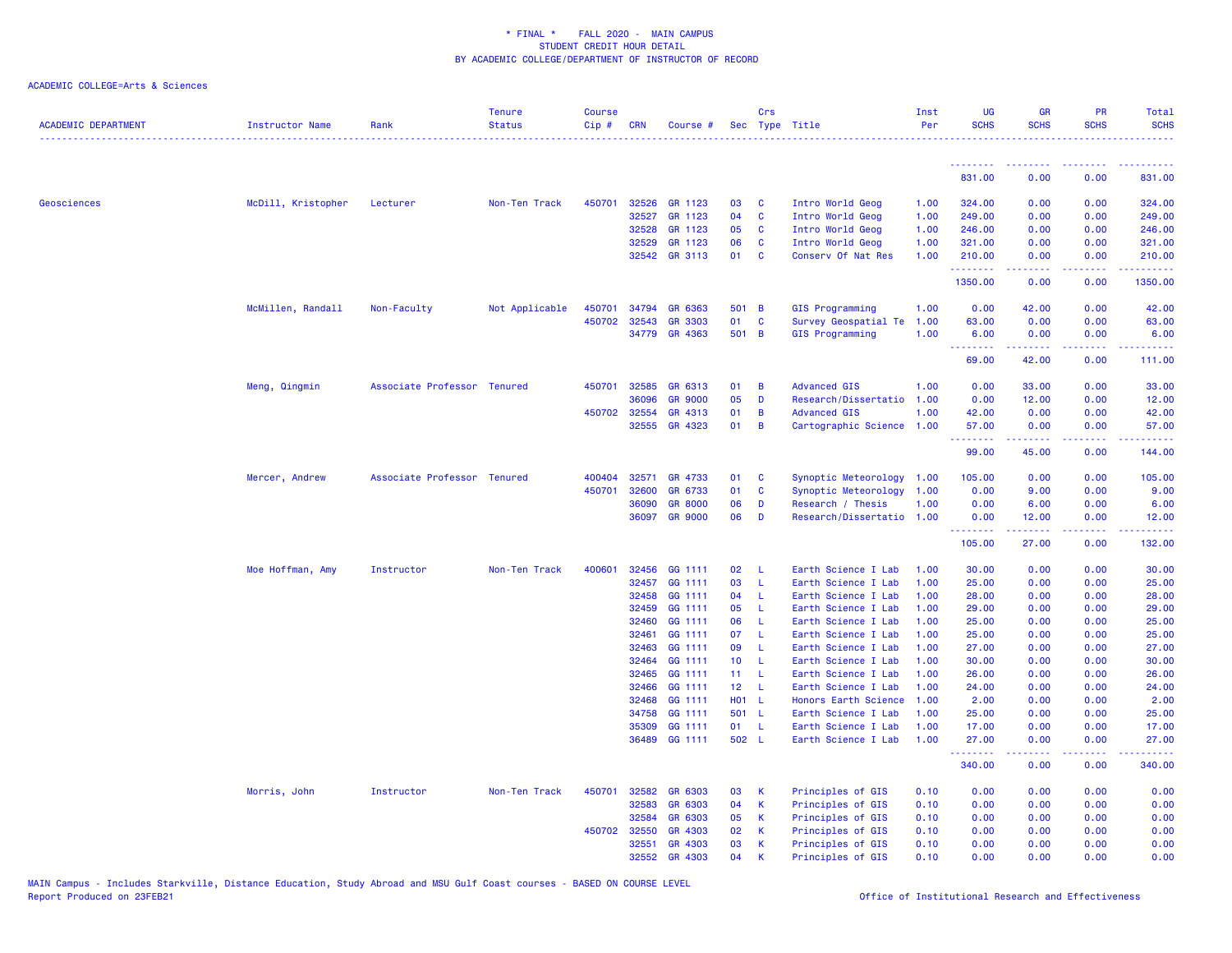| <b>ACADEMIC DEPARTMENT</b> | Instructor Name     | Rank<br>. <u>.</u>                | <b>Tenure</b><br><b>Status</b> | <b>Course</b><br>Cip# | <b>CRN</b>   | Course #       |       | Crs          | Sec Type Title            | Inst<br>Per | <b>UG</b><br><b>SCHS</b>   | <b>GR</b><br><b>SCHS</b>                                                                                                                                     | <b>PR</b><br><b>SCHS</b> | <b>Total</b><br><b>SCHS</b>                                                                                                                                  |
|----------------------------|---------------------|-----------------------------------|--------------------------------|-----------------------|--------------|----------------|-------|--------------|---------------------------|-------------|----------------------------|--------------------------------------------------------------------------------------------------------------------------------------------------------------|--------------------------|--------------------------------------------------------------------------------------------------------------------------------------------------------------|
| Geosciences                | Morris, John        | Instructor                        | Non-Ten Track                  |                       | 450702 32553 | <b>GR 4303</b> | 05    | K            | Principles of GIS         | 0.10        | 0.00                       | 0.00                                                                                                                                                         | 0.00                     | 0.00                                                                                                                                                         |
|                            |                     |                                   |                                |                       |              |                |       |              |                           |             | 0.00                       | 0.00                                                                                                                                                         | 0.00                     | 0.00                                                                                                                                                         |
|                            | Nagel, Athena       | Clinical Assist Pro Non-Ten Track |                                | 400601                | 35716        | GG 4990        | 501 C |              | Special Topic In GG       | 1.00        | 6.00                       | 0.00                                                                                                                                                         | 0.00                     | 6.00                                                                                                                                                         |
|                            |                     |                                   |                                |                       |              | 35717 GG 6990  | 501 C |              | Special Topic In GG       | 1.00        | 0.00                       | 54.00                                                                                                                                                        | 0.00                     | 54.00                                                                                                                                                        |
|                            |                     |                                   |                                |                       | 36112        | GG 8000        | 08    | D            | Research / Thesis         | 1.00        | 0.00                       | 7.00                                                                                                                                                         | 0.00                     | 7.00                                                                                                                                                         |
|                            |                     |                                   |                                |                       | 450701 34770 | GR 1123        | 501 C |              | Intro World Geog          | 1.00        | 111.00                     | 0.00                                                                                                                                                         | 0.00                     | 111.00                                                                                                                                                       |
|                            |                     |                                   |                                |                       | 34790        | GR 6303        | 501 B |              | Principles of GIS         | 1.00        | 0.00                       | 42.00                                                                                                                                                        | 0.00                     | 42.00                                                                                                                                                        |
|                            |                     |                                   |                                |                       | 34791        | GR 6303        | 502 B |              | Principles of GIS         | 1.00        | 0.00                       | 48.00                                                                                                                                                        | 0.00                     | 48.00                                                                                                                                                        |
|                            |                     |                                   |                                |                       | 34792        | GR 6303        | 503 B |              | Principles of GIS         | 1.00        | 0.00                       | 30.00                                                                                                                                                        | 0.00                     | 30.00                                                                                                                                                        |
|                            |                     |                                   |                                |                       | 450702 34775 | GR 4303        | 501 B |              | Principles of GIS         | 1.00        | 18.00                      | 0.00                                                                                                                                                         | 0.00                     | 18.00                                                                                                                                                        |
|                            |                     |                                   |                                |                       | 34776        | GR 4303        | 502 B |              | Principles of GIS         | 1.00        | 12.00                      | 0.00                                                                                                                                                         | 0.00                     | 12.00                                                                                                                                                        |
|                            |                     |                                   |                                |                       |              | 34777 GR 4303  | 503 B |              | Principles of GIS         | 1.00        | 18.00<br>.                 | 0.00<br>.                                                                                                                                                    | 0.00<br>.                | 18.00<br>.                                                                                                                                                   |
|                            |                     |                                   |                                |                       |              |                |       |              |                           |             | 165.00                     | 181.00                                                                                                                                                       | 0.00                     | 346.00                                                                                                                                                       |
|                            | Nordstrom, Gregory  | Instructor                        | Non-Ten Track                  | 400404                |              | 34773 GR 1604  | 501 B |              | Weather and Climate       | 1.00        | 120.00                     | 0.00                                                                                                                                                         | 0.00                     | 120.00                                                                                                                                                       |
|                            |                     |                                   |                                |                       | 34774        | GR 1604        | 502 B |              | Weather and Climate       | 1.00        | 128.00                     | 0.00                                                                                                                                                         | 0.00                     | 128.00                                                                                                                                                       |
|                            |                     |                                   |                                |                       | 450701 34767 | GR 1114        | 501 B |              | Physical Geography        | 1.00        | 140.00                     | 0.00                                                                                                                                                         | 0.00                     | 140.00                                                                                                                                                       |
|                            |                     |                                   |                                |                       | 34768        | GR 1114        | 502 B |              | Physical Geography        | 1.00        | 136.00                     | 0.00                                                                                                                                                         | 0.00                     | 136.00                                                                                                                                                       |
|                            |                     |                                   |                                |                       |              | 34771 GR 1123  | 502 C |              | Intro World Geog          | 1.00        | 114.00<br>المستملة المساري | 0.00<br>$\frac{1}{2} \left( \frac{1}{2} \right) \left( \frac{1}{2} \right) \left( \frac{1}{2} \right) \left( \frac{1}{2} \right) \left( \frac{1}{2} \right)$ | 0.00<br>.                | 114.00<br>د د د د د د د                                                                                                                                      |
|                            |                     |                                   |                                |                       |              |                |       |              |                           |             | 638.00                     | 0.00                                                                                                                                                         | 0.00                     | 638.00                                                                                                                                                       |
|                            | Nunley, Christopher | Lecturer                          | Non-Ten Track                  | 400401                | 32567        | GR 4633        | 01    | B            | Statistical Clim          | 1.00        | 105.00                     | 0.00                                                                                                                                                         | 0.00                     | 105.00                                                                                                                                                       |
|                            |                     |                                   |                                | 400404                | 32561        | GR 4502        | 01    | $\mathbf c$  | Prac Broadcast Meteo 0.90 |             | 27.00                      | 0.00                                                                                                                                                         | 0.00                     | 27.00                                                                                                                                                        |
|                            |                     |                                   |                                |                       | 32562        | GR 4502        | 02    | K            | Prac Broadcast Meteo      | 0.90        | 0.00                       | 0.00                                                                                                                                                         | 0.00                     | 0.00                                                                                                                                                         |
|                            |                     |                                   |                                |                       | 32563        | GR 4502        | 03    | K            | Prac Broadcast Meteo      | 0.90        | 0.00                       | 0.00                                                                                                                                                         | 0.00                     | 0.00                                                                                                                                                         |
|                            |                     |                                   |                                |                       | 32564        | GR 4522        | 01    | C            | Prac Broadcast Meteo      | 0.90        | 34.20                      | 0.00                                                                                                                                                         | 0.00                     | 34.20                                                                                                                                                        |
|                            |                     |                                   |                                |                       | 32565        | GR 4522        | 02    | К            | Prac Broadcast Meteo      | 0.90        | 0.00                       | 0.00                                                                                                                                                         | 0.00                     | 0.00                                                                                                                                                         |
|                            |                     |                                   |                                |                       | 32566        | GR 4522        | 03    | K            | Prac Broadcast Meteo      | 0.90        | 0.00                       | 0.00                                                                                                                                                         | 0.00                     | 0.00                                                                                                                                                         |
|                            |                     |                                   |                                | 450701 32597          |              | GR 6633        | 01    | B            | Statistical Clim          | 1.00        | 0.00                       | 3.00                                                                                                                                                         | 0.00                     | 3.00                                                                                                                                                         |
|                            |                     |                                   |                                |                       | 34802        | GR 8553        | 501 S |              | Research Methods in       | 1.00        | 0.00<br>.                  | 87.00<br>.                                                                                                                                                   | 0.00<br>.                | 87.00<br><u>.</u>                                                                                                                                            |
|                            |                     |                                   |                                |                       |              |                |       |              |                           |             | 166.20                     | 90.00                                                                                                                                                        | 0.00                     | 256.20                                                                                                                                                       |
|                            | Paul, Varun         | Assistant Professor Ten Track     |                                | 400601                | 32485        | GG 3613        | 01    | <b>C</b>     | <b>Water Resources</b>    | 1.00        | 165.00                     | 0.00                                                                                                                                                         | 0.00                     | 165.00                                                                                                                                                       |
|                            |                     |                                   |                                |                       | 32499        | GG 4613        | 01    | C            | Phys Hydrogeology         | 1.00        | 27.00                      | 0.00                                                                                                                                                         | 0.00                     | 27.00                                                                                                                                                        |
|                            |                     |                                   |                                |                       | 32512        | GG 6613        | 01    | C            | Phys Hydrogeology         | 1.00        | 0.00                       | 3.00                                                                                                                                                         | 0.00                     | 3.00                                                                                                                                                         |
|                            |                     |                                   |                                |                       | 36103        | GG 8000        | 05    | D            | Research / Thesis         | 1.00        | 0.00                       | 10.00                                                                                                                                                        | 0.00                     | 10.00                                                                                                                                                        |
|                            |                     |                                   |                                |                       | 36108        | GG 9000        | 04    | D            | Research/Dissertatio      | 1.00        | 0.00                       | 22.00                                                                                                                                                        | 0.00                     | 22.00                                                                                                                                                        |
|                            |                     |                                   |                                |                       |              | 37042 GG 8000  | 502 D |              | Research / Thesis         | 0.90        | 0.00<br>.                  | 0.90<br>$\frac{1}{2} \left( \frac{1}{2} \right) \left( \frac{1}{2} \right) \left( \frac{1}{2} \right) \left( \frac{1}{2} \right) \left( \frac{1}{2} \right)$ | 0.00                     | 0.90<br>$\frac{1}{2} \left( \frac{1}{2} \right) \left( \frac{1}{2} \right) \left( \frac{1}{2} \right) \left( \frac{1}{2} \right) \left( \frac{1}{2} \right)$ |
|                            |                     |                                   |                                |                       |              |                |       |              |                           |             | 192.00                     | 35.90                                                                                                                                                        | 0.00                     | 227.90                                                                                                                                                       |
|                            | Poe, Lindsey        | Instructor                        | Non-Ten Track                  | 400404                | 32561        | GR 4502        | 01    | C            | Prac in Broadcast Me      | 0.10        | 3.00                       | 0.00                                                                                                                                                         | 0.00                     | 3.00                                                                                                                                                         |
|                            |                     |                                   |                                |                       | 32562        | GR 4502        | 02    | К            | Prac in Broadcast Me      | 0.10        | 0.00                       | 0.00                                                                                                                                                         | 0.00                     | 0.00                                                                                                                                                         |
|                            |                     |                                   |                                |                       | 32563        | GR 4502        | 03    | К            | Prac in Broadcast Me      | 0.10        | 0.00                       | 0.00                                                                                                                                                         | 0.00                     | 0.00                                                                                                                                                         |
|                            |                     |                                   |                                |                       | 32564        | GR 4522        | 01    | <b>C</b>     | Prac Broadcast Meteo      | 0.10        | 3.80                       | 0.00                                                                                                                                                         | 0.00                     | 3.80                                                                                                                                                         |
|                            |                     |                                   |                                |                       | 32565        | GR 4522        | 02    | К            | Prac Broadcast Meteo 0.10 |             | 0.00                       | 0.00                                                                                                                                                         | 0.00                     | 0.00                                                                                                                                                         |
|                            |                     |                                   |                                |                       | 32566        | GR 4522        | 03    | К            | Prac Broadcast Meteo      | 0.10        | 0.00                       | 0.00                                                                                                                                                         | 0.00                     | 0.00                                                                                                                                                         |
|                            |                     |                                   |                                |                       | 32568        | GR 4640        | 01    | Æ            | Met Internship            | 1.00        | 3.00                       | 0.00                                                                                                                                                         | 0.00                     | 3.00                                                                                                                                                         |
|                            |                     |                                   |                                | 450701                | 32591        | GR 6502        | 01    | $\mathbf{C}$ | Prac in Broadcast Me      | 1.00        | 0.00                       | 4.00                                                                                                                                                         | 0.00                     | 4.00                                                                                                                                                         |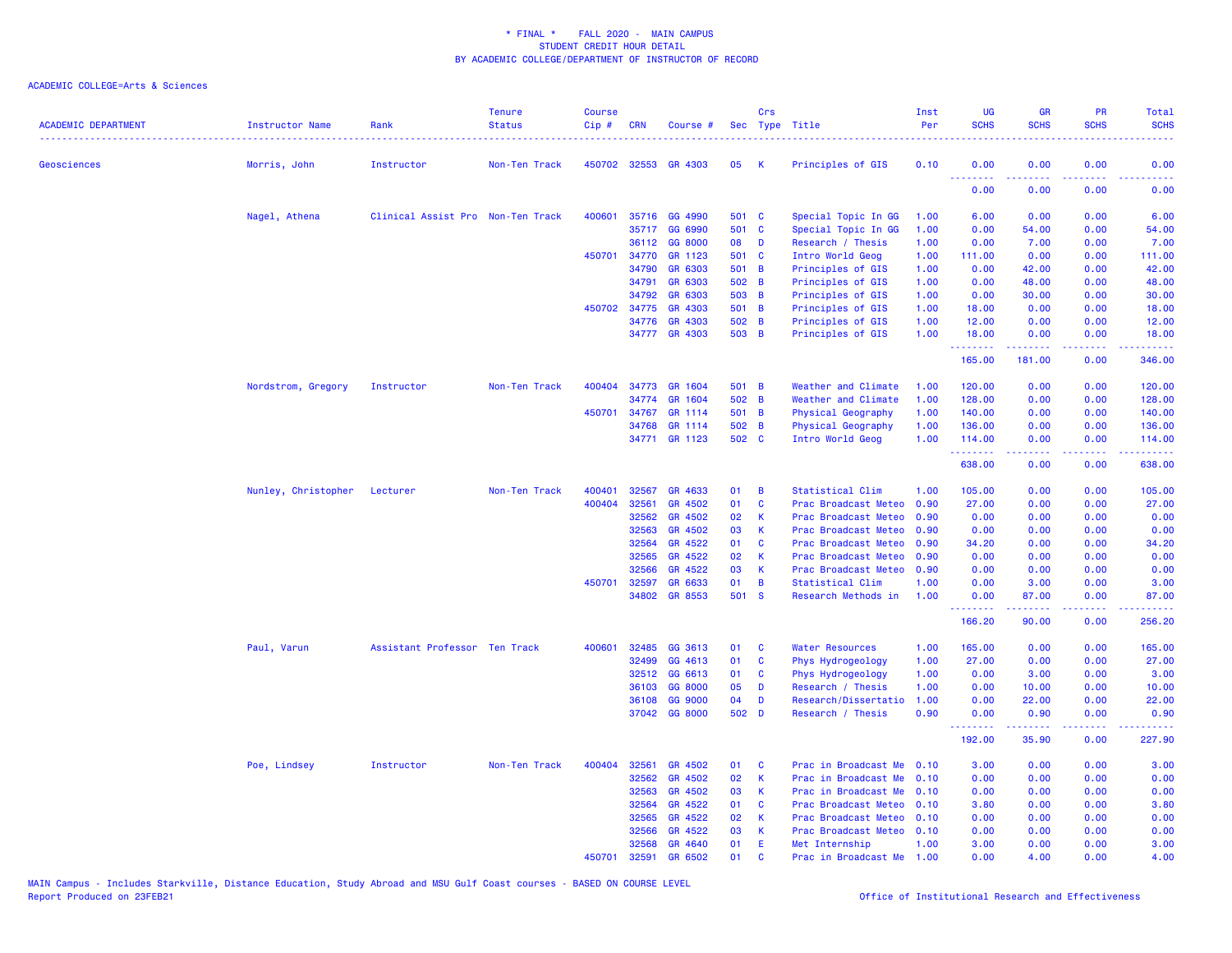| <b>ACADEMIC DEPARTMENT</b> | <b>Instructor Name</b>         | Rank                          | <b>Tenure</b><br><b>Status</b> | <b>Course</b><br>Cip# | <b>CRN</b> | Course #       | <b>Sec</b> | Crs          | Type Title                | Inst<br>Per | <b>UG</b><br><b>SCHS</b>                           | <b>GR</b><br><b>SCHS</b>                                                                                                                                     | PR<br><b>SCHS</b> | <b>Total</b><br><b>SCHS</b><br>.                                                                                                  |
|----------------------------|--------------------------------|-------------------------------|--------------------------------|-----------------------|------------|----------------|------------|--------------|---------------------------|-------------|----------------------------------------------------|--------------------------------------------------------------------------------------------------------------------------------------------------------------|-------------------|-----------------------------------------------------------------------------------------------------------------------------------|
| <b>Geosciences</b>         | Poe, Lindsey                   | Instructor                    | Non-Ten Track                  | 450701                | 32592      | GR 6502        | 02         | К            | Prac in Broadcast Me      | 1.00        | 0.00                                               | 0.00                                                                                                                                                         | 0.00              | 0.00                                                                                                                              |
|                            |                                |                               |                                |                       | 32593      | GR 6502        | 03         | $\mathsf K$  | Prac in Broadcast Me      | 1.00        | 0.00                                               | 0.00                                                                                                                                                         | 0.00              | 0.00                                                                                                                              |
|                            |                                |                               |                                |                       | 32594      | GR 6522        | 01         | C            | Prac Broadcast Meteo      | 1.00        | 0.00                                               | 8.00                                                                                                                                                         | 0.00              | 8.00                                                                                                                              |
|                            |                                |                               |                                |                       | 32596      | GR 6522        | 03         | K            | Prac Broadcast Meteo      | 1.00        | 0.00<br>$\omega$ is a $\omega$                     | 0.00                                                                                                                                                         | 0.00<br>.         | 0.00                                                                                                                              |
|                            |                                |                               |                                |                       |            |                |            |              |                           |             | 9.80                                               | 12.00                                                                                                                                                        | 0.00              | 21.80                                                                                                                             |
|                            | Rodgers, John                  | Professor                     | <b>Tenured</b>                 | 400601                | 37042      | GG 8000        | 502 D      |              | Research / Thesis         | 0.10        | 0.00                                               | 0.10                                                                                                                                                         | 0.00              | 0.10                                                                                                                              |
|                            |                                |                               |                                | 450701                | 32546      | GR 4203        | 01         | C            | Geog Of N. America        | 1.00        | 174.00                                             | 0.00                                                                                                                                                         | 0.00              | 174.00                                                                                                                            |
|                            |                                |                               |                                |                       | 32577      | GR 6203        | 01         | C            | Geog Of N. America        | 1.00        | 0.00                                               | 3.00                                                                                                                                                         | 0.00              | 3.00                                                                                                                              |
|                            |                                |                               |                                |                       | 36113      | <b>GR 8000</b> | 08         | D            | Research / Thesis         | 1.00        | 0.00                                               | 4.00                                                                                                                                                         | 0.00              | 4.00                                                                                                                              |
|                            |                                |                               |                                |                       | 37480      | <b>GR 7000</b> | 501 I      |              | Directed Indiv Study      | 1.00        | 0.00                                               | 3.00                                                                                                                                                         | 0.00              | 3.00                                                                                                                              |
|                            |                                |                               |                                |                       |            | 37482 GR 8000  | 504 D      |              | Research / Thesis         | 1.00        | 0.00<br>.                                          | 3.00<br>$\frac{1}{2} \left( \frac{1}{2} \right) \left( \frac{1}{2} \right) \left( \frac{1}{2} \right) \left( \frac{1}{2} \right) \left( \frac{1}{2} \right)$ | 0.00<br>د د د د   | 3.00<br>$\sim$ $\sim$ $\sim$ $\sim$                                                                                               |
|                            |                                |                               |                                |                       |            |                |            |              |                           |             | 174.00                                             | 13.10                                                                                                                                                        | 0.00              | 187.10                                                                                                                            |
|                            | Schmitz, Darrel                | Research Professor            | Non-Ten Track                  | 400601                | 32496      | GG 4433        | 01         | B            | Subsurface Methods        | 1.00        | 33.00                                              | 0.00                                                                                                                                                         | 0.00              | 33.00                                                                                                                             |
|                            |                                |                               |                                |                       | 32497      | GG 4433        | 02         | K            | Subsurface Methods        | 1.00        | 0.00                                               | 0.00                                                                                                                                                         | 0.00              | 0.00                                                                                                                              |
|                            |                                |                               |                                |                       | 32509      | GG 6433        | 01         | B            | Subsurface Methods        | 1.00        | 0.00                                               | 3.00                                                                                                                                                         | 0.00              | 3.00                                                                                                                              |
|                            |                                |                               |                                |                       | 32510      | GG 6433        | 02         | К            | Subsurface Methods        | 1.00        | 0.00                                               | 0.00                                                                                                                                                         | 0.00              | 0.00                                                                                                                              |
|                            |                                |                               |                                |                       | 36110      | GG 8000        | 07         | D            | Research / Thesis         | 1.00        | 0.00                                               | 2.00                                                                                                                                                         | 0.00              | 2.00                                                                                                                              |
|                            |                                |                               |                                |                       | 36111      | GG 9000        | 06         | D            | Research/Dissertatio      | 1.00        | 0.00                                               | 1.00                                                                                                                                                         | 0.00              | 1.00                                                                                                                              |
|                            |                                |                               |                                |                       | 37541      | GG 4000        | 01         | T            | Directed Indiv Study      | 1.00        | 3.00                                               | 0.00                                                                                                                                                         | 0.00              | 3.00                                                                                                                              |
|                            |                                |                               |                                |                       |            | 37542 GG 4000  | 02         | $\mathbf{I}$ | Directed Indiv Study      | 1.00        | 3.00<br><b><i><u><u> - - - - - - -</u></u></i></b> | 0.00<br>22222                                                                                                                                                | 0.00<br>د د د د   | 3.00<br>$\frac{1}{2} \left( \frac{1}{2} \right) \left( \frac{1}{2} \right) \left( \frac{1}{2} \right) \left( \frac{1}{2} \right)$ |
|                            |                                |                               |                                |                       |            |                |            |              |                           |             | 39.00                                              | 6.00                                                                                                                                                         | 0.00              | 45.00                                                                                                                             |
|                            | Sherman-Morris, Kath Professor |                               | <b>Tenured</b>                 | 400404                | 34803      | GR 8813        | 501 C      |              | Advanc Hazard & Disa      | 1.00        | 0.00                                               | 90.00                                                                                                                                                        | 0.00              | 90.00                                                                                                                             |
|                            |                                |                               |                                | 450701                | 36288      | <b>GR 9000</b> | 08         | D            | Research/Dissertatio      | 1.00        | 0.00                                               | 19.00                                                                                                                                                        | 0.00              | 19.00                                                                                                                             |
|                            |                                |                               |                                |                       | 37050      | <b>GR 8000</b> | 09         | D            | Research / Thesis         | 1.00        | 0.00                                               | 6.00                                                                                                                                                         | 0.00              | 6.00                                                                                                                              |
|                            |                                |                               |                                |                       |            | 37558 GR 7000  | 03         | $\mathbf{I}$ | Directed Indiv Study 1.00 |             | 0.00<br><u>.</u>                                   | 3.00<br>.                                                                                                                                                    | 0.00<br>.         | 3.00<br>.                                                                                                                         |
|                            |                                |                               |                                |                       |            |                |            |              |                           |             | 0.00                                               | 118.00                                                                                                                                                       | 0.00              | 118.00                                                                                                                            |
|                            | Skarke, Adam                   | Associate Professor Tenured   |                                | 400601                | 32491      | GG 4233        | 01         | C            | Applied Geophysics        | 1.00        | 57.00                                              | 0.00                                                                                                                                                         | 0.00              | 57.00                                                                                                                             |
|                            |                                |                               |                                |                       | 32492      | GG 4304        | 01         | <b>C</b>     | Prin Sed Dep I            | 1.00        | 60.00                                              | 0.00                                                                                                                                                         | 0.00              | 60.00                                                                                                                             |
|                            |                                |                               |                                |                       | 32493      | GG 4304        | 02         | K            | Prin Sed Dep I            | 1.00        | 0.00                                               | 0.00                                                                                                                                                         | 0.00              | 0.00                                                                                                                              |
|                            |                                |                               |                                |                       | 32505      | GG 6233        | 01         | C            | Applied Geophysics        | 1.00        | 0.00                                               | 18.00                                                                                                                                                        | 0.00              | 18.00                                                                                                                             |
|                            |                                |                               |                                |                       | 32506      | GG 6304        | 01         | C            | Prin Sed Dep I            | 1.00        | 0.00                                               | 4.00                                                                                                                                                         | 0.00              | 4.00                                                                                                                              |
|                            |                                |                               |                                |                       | 32507      | GG 6304        | 02         | K            | Prin Sed Dep I            | 1.00        | 0.00                                               | 0.00                                                                                                                                                         | 0.00              | 0.00                                                                                                                              |
|                            |                                |                               |                                |                       | 36104      | GG 8000        | 06         | D            | Research / Thesis         | 1.00        | 0.00                                               | 11.00                                                                                                                                                        | 0.00              | 11.00                                                                                                                             |
|                            |                                |                               |                                |                       | 36109      | GG 9000        | 05         | D            | Research/Dissertatio      | 1.00        | 0.00<br>.                                          | 8.00<br>بالأبادي                                                                                                                                             | 0.00<br>د د د د   | 8.00<br>وعاعاها                                                                                                                   |
|                            |                                |                               |                                |                       |            |                |            |              |                           |             | 117.00                                             | 41.00                                                                                                                                                        | 0.00              | 158.00                                                                                                                            |
|                            | Warden, Kelsey                 | Assistant Professor Ten Track |                                | 400601                | 36114      | GG 8000        | 09         | D            | Research / Thesis         | 1.00        | 0.00                                               | 6.00                                                                                                                                                         | 0.00              | 6.00                                                                                                                              |
|                            |                                |                               |                                |                       | 36308      | GG 4990        | 01         | B            | Special Topic In GG       | 1.00        | 42.00                                              | 0.00                                                                                                                                                         | 0.00              | 42.00                                                                                                                             |
|                            |                                |                               |                                |                       | 36309      | GG 6990        | 01         | B            | Special Topic In GG       | 1.00        | 0.00<br><b></b>                                    | 6.00                                                                                                                                                         | 0.00<br>والمحامر  | 6.00                                                                                                                              |
|                            |                                |                               |                                |                       |            |                |            |              |                           |             | 42.00                                              | 12.00                                                                                                                                                        | 0.00              | 54.00                                                                                                                             |
|                            | Williams, Brian                | Assistant Professor Ten Track |                                | 450701                | 35307      | GR 2013        | 01         | <b>C</b>     | Human Geography           | 1.00        | 84.00                                              | 0.00                                                                                                                                                         | 0.00              | 84.00                                                                                                                             |
|                            |                                |                               |                                |                       | 35720      | GR 4990        | 01         | C            | Special Topic In GR       | 1.00        | 9.00                                               | 0.00                                                                                                                                                         | 0.00              | 9.00                                                                                                                              |
|                            |                                |                               |                                |                       | 35721      | <b>GR 6990</b> | 01         | C            | Special Topic In GR       | 1.00        | 0.00                                               | 18.00                                                                                                                                                        | 0.00              | 18.00                                                                                                                             |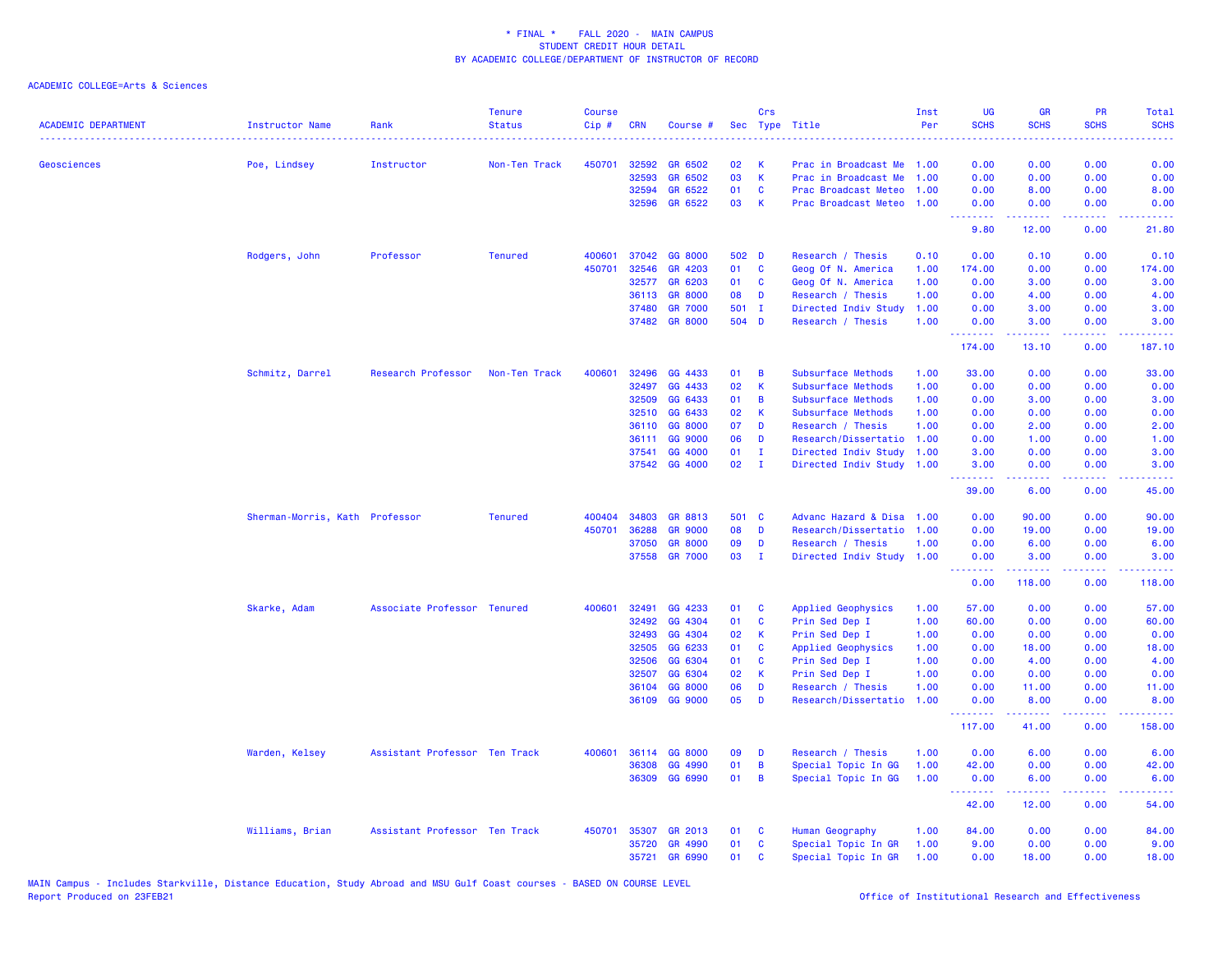| <b>ACADEMIC DEPARTMENT</b>             | <b>Instructor Name</b>        | Rank                          | <b>Tenure</b><br><b>Status</b> | <b>Course</b><br>Cip# | <b>CRN</b> | Course #       |                 | Crs      | Sec Type Title            | Inst<br>Per | <b>UG</b><br><b>SCHS</b> | <b>GR</b><br><b>SCHS</b> | <b>PR</b><br><b>SCHS</b>                                                                                                                                                                                                                                                                                                                                                                                                                                                               | Total<br><b>SCHS</b> |
|----------------------------------------|-------------------------------|-------------------------------|--------------------------------|-----------------------|------------|----------------|-----------------|----------|---------------------------|-------------|--------------------------|--------------------------|----------------------------------------------------------------------------------------------------------------------------------------------------------------------------------------------------------------------------------------------------------------------------------------------------------------------------------------------------------------------------------------------------------------------------------------------------------------------------------------|----------------------|
|                                        |                               |                               |                                |                       |            |                |                 |          |                           |             |                          |                          |                                                                                                                                                                                                                                                                                                                                                                                                                                                                                        |                      |
| Geosciences                            | Williams, Brian               | Assistant Professor Ten Track |                                | 450701                |            | 37256 GR 8000  | $10-10$         | <b>D</b> | Research / Thesis         | 1.00        | 0.00                     | 3.00                     | 0.00                                                                                                                                                                                                                                                                                                                                                                                                                                                                                   | 3.00                 |
|                                        |                               |                               |                                |                       |            | 37378 GR 7000  | $01 \quad I$    |          | Directed Indiv Study 1.00 |             | 0.00                     | 3.00                     | 0.00                                                                                                                                                                                                                                                                                                                                                                                                                                                                                   | 3.00                 |
|                                        |                               |                               |                                |                       |            | 37598 GR 9000  | 10 <sup>1</sup> | <b>D</b> | Research/Dissertatio 1.00 |             | 0.00<br>---------        | 6.00                     | 0.00<br>.                                                                                                                                                                                                                                                                                                                                                                                                                                                                              | 6.00                 |
|                                        |                               |                               |                                |                       |            |                |                 |          |                           |             | 93.00                    | 30.00                    | 0.00                                                                                                                                                                                                                                                                                                                                                                                                                                                                                   | 123.00               |
|                                        | Williams, Christophe Lecturer |                               | Non-Ten Track                  | 400601                |            | 34759 GG 1113  | 501 C           |          | Survey Earth Sci I        | 1.00        | 90.00                    | 0.00                     | 0.00                                                                                                                                                                                                                                                                                                                                                                                                                                                                                   | 90.00                |
|                                        |                               |                               |                                |                       |            | 34760 GG 1113  | 502 C           |          | Survey Earth Sci I        | 1.00        | 87.00                    | 0.00                     | 0.00                                                                                                                                                                                                                                                                                                                                                                                                                                                                                   | 87.00                |
|                                        |                               |                               |                                | 450701                |            | 34772 GR 1123  | 503 C           |          | Intro World Geog          | 1.00        | 117.00                   | 0.00                     | 0.00                                                                                                                                                                                                                                                                                                                                                                                                                                                                                   | 117.00               |
|                                        |                               |                               |                                |                       |            | 35303 GR 1123  | 504 C           |          | Intro World Geog          | 1.00        | 105.00                   | 0.00                     | 0.00                                                                                                                                                                                                                                                                                                                                                                                                                                                                                   | 105.00               |
|                                        |                               |                               |                                |                       |            |                |                 |          |                           |             | 399.00                   | 0.00                     | .<br>0.00                                                                                                                                                                                                                                                                                                                                                                                                                                                                              | .<br>399.00          |
|                                        | Wood, Kimberly                | Assistant Professor Ten Track |                                | 400401                | 32603      | GR 6943        | 01              | <b>C</b> | Tropical Meteorology 1.00 |             | 0.00                     | 6.00                     | 0.00                                                                                                                                                                                                                                                                                                                                                                                                                                                                                   | 6.00                 |
|                                        |                               |                               |                                | 400404                |            | 32575 GR 4943  | 01              | <b>C</b> | Tropical Meteorology      | 1.00        | 78.00                    | 0.00                     | 0.00                                                                                                                                                                                                                                                                                                                                                                                                                                                                                   | 78.00                |
|                                        |                               |                               |                                | 450701                | 32606      | <b>GR 8553</b> | 01 S            |          | Research Methods in       | 1.00        | 0.00                     | 51.00                    | 0.00                                                                                                                                                                                                                                                                                                                                                                                                                                                                                   | 51.00                |
|                                        |                               |                               |                                |                       | 36091      | <b>GR 8000</b> | 07              | <b>D</b> | Research / Thesis         | 1.00        | 0.00                     | 7.00                     | 0.00                                                                                                                                                                                                                                                                                                                                                                                                                                                                                   | 7.00                 |
|                                        |                               |                               |                                |                       | 36098      | <b>GR 9000</b> | 07              | <b>D</b> | Research/Dissertatio 1.00 |             | 0.00                     | 6.00                     | 0.00                                                                                                                                                                                                                                                                                                                                                                                                                                                                                   | 6.00                 |
|                                        |                               |                               |                                |                       |            |                |                 |          |                           |             | ---------<br>78.00       | . <u>.</u><br>70.00      | $\frac{1}{2} \left( \frac{1}{2} \right) \left( \frac{1}{2} \right) \left( \frac{1}{2} \right) \left( \frac{1}{2} \right) \left( \frac{1}{2} \right)$<br>0.00                                                                                                                                                                                                                                                                                                                           | 148.00               |
| ====================================== |                               |                               |                                |                       |            |                |                 |          |                           |             | $=$ = = = = = = =        | ========                 | ========                                                                                                                                                                                                                                                                                                                                                                                                                                                                               | ==========           |
| Geosciences                            |                               |                               |                                |                       |            |                |                 |          |                           |             | 9498.00                  | 1548.00                  | 0.00                                                                                                                                                                                                                                                                                                                                                                                                                                                                                   | 11046.00             |
| ====================================   |                               |                               |                                |                       |            |                |                 |          |                           |             | ========                 | ========                 | $\begin{array}{cccccccccc} \multicolumn{2}{c}{} & \multicolumn{2}{c}{} & \multicolumn{2}{c}{} & \multicolumn{2}{c}{} & \multicolumn{2}{c}{} & \multicolumn{2}{c}{} & \multicolumn{2}{c}{} & \multicolumn{2}{c}{} & \multicolumn{2}{c}{} & \multicolumn{2}{c}{} & \multicolumn{2}{c}{} & \multicolumn{2}{c}{} & \multicolumn{2}{c}{} & \multicolumn{2}{c}{} & \multicolumn{2}{c}{} & \multicolumn{2}{c}{} & \multicolumn{2}{c}{} & \multicolumn{2}{c}{} & \multicolumn{2}{c}{} & \mult$ | ==========           |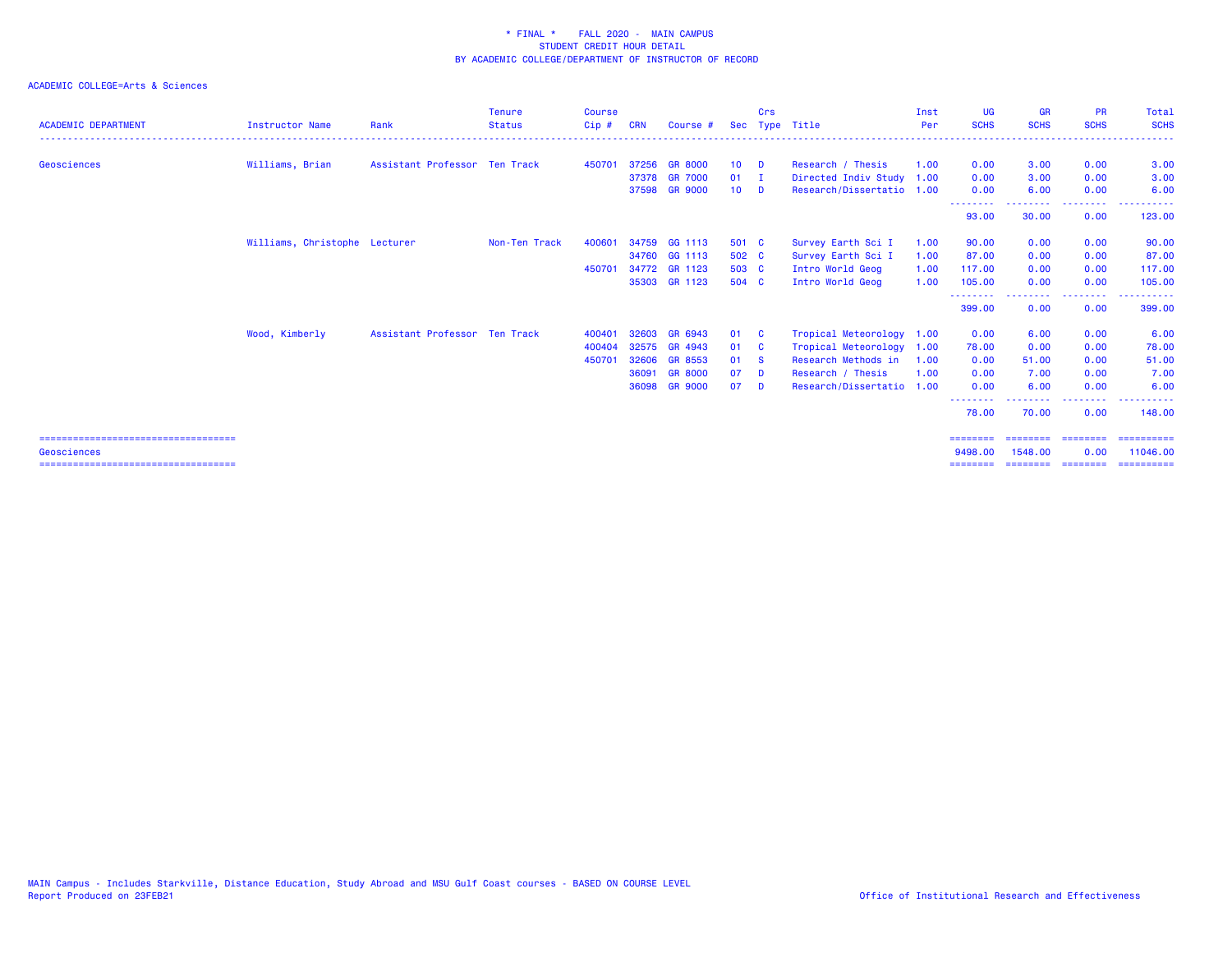| <b>ACADEMIC DEPARTMENT</b> | Instructor Name    | Rank                        | <b>Tenure</b><br><b>Status</b>      | <b>Course</b><br>Cip# | <b>CRN</b>   | Course #             |                 | Crs                     | Sec Type Title            | Inst<br>Per | <b>UG</b><br><b>SCHS</b> | <b>GR</b><br><b>SCHS</b>                                                                                                                                     | <b>PR</b><br><b>SCHS</b> | Total<br><b>SCHS</b><br>. |
|----------------------------|--------------------|-----------------------------|-------------------------------------|-----------------------|--------------|----------------------|-----------------|-------------------------|---------------------------|-------------|--------------------------|--------------------------------------------------------------------------------------------------------------------------------------------------------------|--------------------------|---------------------------|
| History                    | Anderson, Heath    | Grad Teach Assist           | Not Applicable                      |                       |              | 540102 32716 HI 1073 | 17 <sub>1</sub> | $\mathbf{C}$            | Modern U S History-S 0.25 |             | 12.75                    | 0.00                                                                                                                                                         | 0.00                     | 12.75                     |
|                            |                    |                             |                                     |                       |              | 32717 HI 1073        | 18              | $\mathbf{C}$            | Modern U S History-S 0.25 |             | 15.00                    | 0.00                                                                                                                                                         | 0.00                     | 15.00                     |
|                            |                    |                             |                                     |                       |              | 37093 HI 1073        | 48              | $\mathbf{C}$            | Modern U S History-S 0.25 |             | 14.25<br>.               | 0.00<br>$\frac{1}{2} \left( \frac{1}{2} \right) \left( \frac{1}{2} \right) \left( \frac{1}{2} \right) \left( \frac{1}{2} \right) \left( \frac{1}{2} \right)$ | 0.00<br>.                | 14.25<br>.                |
|                            |                    |                             |                                     |                       |              |                      |                 |                         |                           |             | 42.00                    | 0.00                                                                                                                                                         | 0.00                     | 42.00                     |
|                            | Arbogast, Madeline | Grad Teach Assist           | Not Applicable                      |                       |              | 540102 37081 HI 1073 | 36              | C                       | Modern U S History-S 0.25 |             | 14.25                    | 0.00                                                                                                                                                         | 0.00                     | 14.25                     |
|                            |                    |                             |                                     |                       | 37086        | HI 1073              | 41              | C                       | Modern U S History-S 0.25 |             | 13.50                    | 0.00                                                                                                                                                         | 0.00                     | 13.50                     |
|                            |                    |                             |                                     |                       |              | 37095 HI 1073        | 50              | $\mathbf{C}$            | Modern U S History-S 0.25 |             | 14.25<br>.               | 0.00<br>$\frac{1}{2} \left( \frac{1}{2} \right) \left( \frac{1}{2} \right) \left( \frac{1}{2} \right) \left( \frac{1}{2} \right) \left( \frac{1}{2} \right)$ | 0.00<br>.                | 14.25<br>.                |
|                            |                    |                             |                                     |                       |              |                      |                 |                         |                           |             | 42.00                    | 0.00                                                                                                                                                         | 0.00                     | 42.00                     |
|                            | Banks, Rachel      | Grad Teach Assist           | Not Applicable                      |                       | 050114 32738 | HI 1213              | 02              | <b>C</b>                | Early Western World       | 0.25        | 11.25                    | 0.00                                                                                                                                                         | 0.00                     | 11.25                     |
|                            |                    |                             |                                     |                       | 32739        | HI 1213              | 03              | $\mathbf c$             | Early Western World       | 0.25        | 7.50                     | 0.00                                                                                                                                                         | 0.00                     | 7.50                      |
|                            |                    |                             |                                     |                       |              | 32740 HI 1213        | 04              | <b>C</b>                | Early Western World       | 0.25        | 7.50<br><u>.</u> .       | 0.00<br>.                                                                                                                                                    | 0.00<br>. <b>.</b>       | 7.50<br>.                 |
|                            |                    |                             |                                     |                       |              |                      |                 |                         |                           |             | 26.25                    | 0.00                                                                                                                                                         | 0.00                     | 26.25                     |
|                            | Barbier, Mary      | Professor                   | <b>Tenured</b>                      |                       | 540101 36264 | HI 9000              | 01              | D                       | Research / Diss           | 1.00        | 0.00                     | 10.00                                                                                                                                                        | 0.00                     | 10.00                     |
|                            |                    |                             |                                     |                       | 540102 35363 | HI 4263              | 01              | C                       | America's Vietnam Wa      | 1.00        | 45.00                    | 0.00                                                                                                                                                         | 0.00                     | 45.00                     |
|                            |                    |                             |                                     |                       |              | 540104 35364 HI 6263 | 01              | <b>C</b>                | America's Vietnam Wa      | 1.00        | 0.00<br>.                | 6.00<br>.                                                                                                                                                    | 0.00<br>. <b>.</b>       | 6.00<br>.                 |
|                            |                    |                             |                                     |                       |              |                      |                 |                         |                           |             | 45.00                    | 16.00                                                                                                                                                        | 0.00                     | 61.00                     |
|                            | Beaton, Elijah     | Grad Teach Assist           | Not Applicable                      |                       |              | 540102 32718 HI 1073 | 19              | <b>C</b>                | Modern U S History S 0.25 |             | 13.50                    | 0.00                                                                                                                                                         | 0.00                     | 13.50                     |
|                            |                    |                             |                                     |                       |              | 32719 HI 1073        | 20              | C                       | Modern U S History S 0.25 |             | 15.00                    | 0.00                                                                                                                                                         | 0.00                     | 15.00                     |
|                            |                    |                             |                                     |                       |              | 32730 HI 1073        | 31              | $\mathbf{C}$            | Modern U S History-S 0.25 |             | 12.75<br>.               | 0.00<br>.                                                                                                                                                    | 0.00<br>2.2.2.2.2        | 12.75                     |
|                            |                    |                             |                                     |                       |              |                      |                 |                         |                           |             | 41.25                    | 0.00                                                                                                                                                         | 0.00                     | 41.25                     |
|                            | Berry, Madeline    | Grad Teach Assist           | Not Applicable                      |                       | 540102 32692 | HI 1063              | 22              | <b>C</b>                | Early U S History         | 0.25        | 15.00                    | 0.00                                                                                                                                                         | 0.00                     | 15.00                     |
|                            |                    |                             |                                     |                       | 32693        | HI 1063              | 23              | C                       | Early U S History         | 0.25        | 14.25                    | 0.00                                                                                                                                                         | 0.00                     | 14.25                     |
|                            |                    |                             |                                     |                       |              | 32694 HI 1063        | 24              | C                       | Early U S History         | 0.25        | 15.00<br>.               | 0.00<br>$\mathbf{1} \cdot \mathbf{1} \cdot \mathbf{1} \cdot \mathbf{1} \cdot \mathbf{1}$                                                                     | 0.00<br>.                | 15.00<br>.                |
|                            |                    |                             |                                     |                       |              |                      |                 |                         |                           |             | 44.25                    | 0.00                                                                                                                                                         | 0.00                     | 44.25                     |
|                            | Bigger, Wyly       | Grad Teach Assist           | Not Applicable                      |                       |              | 540102 32720 HI 1073 | 21              | <b>C</b>                | Modern U S History S 0.25 |             | 15.00                    | 0.00                                                                                                                                                         | 0.00                     | 15.00                     |
|                            |                    |                             |                                     |                       |              | 32721 HI 1073        | 22              | <b>C</b>                | Modern U S History S 0.25 |             | 13.50                    | 0.00                                                                                                                                                         | 0.00                     | 13.50                     |
|                            |                    |                             |                                     |                       |              |                      |                 |                         |                           |             | .<br>28.50               | .<br>0.00                                                                                                                                                    | . <b>.</b><br>0.00       | .<br>28.50                |
|                            | Brain, Stephen     | Associate Professor Tenured |                                     |                       |              | 540101 35645 HI 4533 | 501 C           |                         | History of the Cold       | 0.25        | 15.75                    | 0.00                                                                                                                                                         | 0.00                     | 15.75                     |
|                            |                    |                             |                                     |                       |              | 36265 HI 9000        | 02              | D                       | Research / Diss           | 1.00        | 0.00                     | 1.00                                                                                                                                                         | 0.00                     | 1.00                      |
|                            |                    |                             |                                     |                       |              |                      |                 |                         |                           |             | .                        | 22222                                                                                                                                                        | .                        | .                         |
|                            |                    |                             |                                     |                       |              |                      |                 |                         |                           |             | 15.75                    | 1.00                                                                                                                                                         | 0.00                     | 16.75                     |
|                            | Bryant, Bethany    | Grad Teach Assist           | Not Applicable                      |                       |              | 540102 32722 HI 1073 | 23              | <b>C</b>                | Modern U S History S 0.25 |             | 15.00                    | 0.00                                                                                                                                                         | 0.00                     | 15.00                     |
|                            |                    |                             |                                     |                       |              | 32725 HI 1073        | 26              | $\overline{\mathbf{C}}$ | Modern U S History S 0.25 |             | 15.00<br>.               | 0.00<br>.                                                                                                                                                    | 0.00<br>2.2.2.2.2        | 15.00<br><b></b>          |
|                            |                    |                             |                                     |                       |              |                      |                 |                         |                           |             | 30.00                    | 0.00                                                                                                                                                         | 0.00                     | 30.00                     |
|                            | Campbell, Colin    | Grad Teach Assist           | Not Applicable 540102 34812 HI 1063 |                       |              |                      | 501 C           |                         | Early U S History         | 0.75        | 159.75                   | 0.00                                                                                                                                                         | 0.00                     | 159.75                    |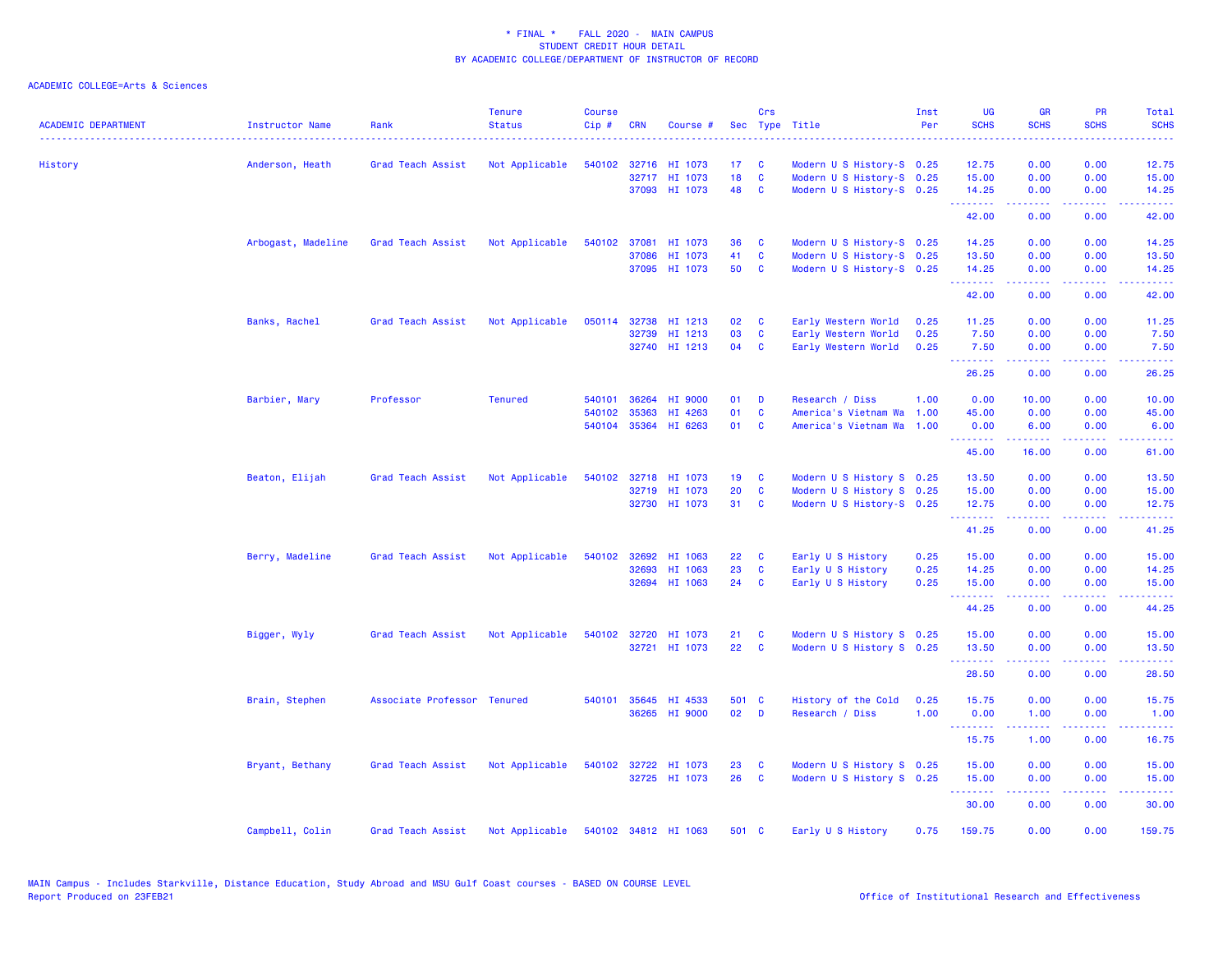| <b>ACADEMIC DEPARTMENT</b> | Instructor Name    | Rank                          | <b>Tenure</b><br><b>Status</b> | <b>Course</b><br>$Cip \#$ | <b>CRN</b>   | Course #             |                  | Crs          | Sec Type Title            | Inst<br>Per | <b>UG</b><br><b>SCHS</b> | <b>GR</b><br><b>SCHS</b>                                                                                                                                     | <b>PR</b><br><b>SCHS</b>                                                                                                          | <b>Total</b><br><b>SCHS</b> |
|----------------------------|--------------------|-------------------------------|--------------------------------|---------------------------|--------------|----------------------|------------------|--------------|---------------------------|-------------|--------------------------|--------------------------------------------------------------------------------------------------------------------------------------------------------------|-----------------------------------------------------------------------------------------------------------------------------------|-----------------------------|
|                            |                    |                               |                                |                           |              |                      |                  |              |                           |             | <u>.</u>                 |                                                                                                                                                              |                                                                                                                                   |                             |
|                            |                    |                               |                                |                           |              |                      |                  |              |                           |             | 159.75                   | 0.00                                                                                                                                                         | 0.00                                                                                                                              | 159.75                      |
| History                    | Carrillo, Lidia    | Grad Teach Assist             | Not Applicable                 |                           |              | 540102 32674 HI 1063 | 03               | <b>C</b>     | Early U S History         | 0.25        | 14.25                    | 0.00                                                                                                                                                         | 0.00                                                                                                                              | 14.25                       |
|                            |                    |                               |                                |                           | 32675        | HI 1063              | 04               | $\mathbf{C}$ | Early U S History         | 0.25        | 13.50                    | 0.00                                                                                                                                                         | 0.00                                                                                                                              | 13.50                       |
|                            |                    |                               |                                |                           |              | 32676 HI 1063        | 05               | <b>C</b>     | Early U S History         | 0.25        | 15.00<br>.               | 0.00                                                                                                                                                         | 0.00                                                                                                                              | 15.00                       |
|                            |                    |                               |                                |                           |              |                      |                  |              |                           |             | 42.75                    | 0.00                                                                                                                                                         | 0.00                                                                                                                              | 42.75                       |
|                            | Cole, Trevor       | Grad Teach Assist             | Not Applicable                 |                           | 540102 32733 | HI 1073              | 34               | C            | Modern U S History-S 0.25 |             | 15.00                    | 0.00                                                                                                                                                         | 0.00                                                                                                                              | 15.00                       |
|                            |                    |                               |                                |                           |              | 37082 HI 1073        | 37               | $\mathbf{C}$ | Modern U S History-S 0.25 |             | 14.25                    | 0.00                                                                                                                                                         | 0.00                                                                                                                              | 14.25                       |
|                            |                    |                               |                                |                           |              |                      |                  |              |                           |             | .<br>29.25               | $\frac{1}{2} \left( \frac{1}{2} \right) \left( \frac{1}{2} \right) \left( \frac{1}{2} \right) \left( \frac{1}{2} \right) \left( \frac{1}{2} \right)$<br>0.00 | .<br>0.00                                                                                                                         | .<br>29.25                  |
|                            | Comish, Kendall    | Grad Teach Assist             | Not Applicable                 | 540102                    | 32727        | HI 1073              | 28               | C            | Modern U S History-S 0.25 |             | 15.00                    | 0.00                                                                                                                                                         | 0.00                                                                                                                              | 15.00                       |
|                            |                    |                               |                                |                           |              | 32729 HI 1073        | 30               | <b>C</b>     | Modern U S History-S 0.25 |             | 15.00<br>.               | 0.00                                                                                                                                                         | 0.00                                                                                                                              | 15.00                       |
|                            |                    |                               |                                |                           |              |                      |                  |              |                           |             | 30.00                    | .<br>0.00                                                                                                                                                    | 0.00                                                                                                                              | 30.00                       |
|                            | Conway, Robert     | Grad Teach Assist             | Not Applicable                 |                           |              | 050114 34814 HI 1213 | 501 C            |              | Early Western World       | 0.25        | 18.75                    | 0.00                                                                                                                                                         | 0.00                                                                                                                              | 18.75                       |
|                            |                    |                               |                                |                           |              | 34815 HI 1223        | 501 C            |              | Modern Western World 0.25 |             | 19.50                    | 0.00                                                                                                                                                         | 0.00                                                                                                                              | 19.50                       |
|                            |                    |                               |                                |                           |              |                      |                  |              |                           |             | <u>.</u><br>38.25        | .<br>0.00                                                                                                                                                    | .<br>0.00                                                                                                                         | .<br>38.25                  |
|                            | Damms, Richard     | Associate Professor Tenured   |                                |                           |              | 540101 36917 HI 9000 | 20               | D            | Research / Diss           | 1.00        | 0.00                     | 2.00                                                                                                                                                         | 0.00                                                                                                                              | 2.00                        |
|                            |                    |                               |                                |                           |              |                      |                  |              |                           |             | .<br>0.00                | .<br>2.00                                                                                                                                                    | $\frac{1}{2} \left( \frac{1}{2} \right) \left( \frac{1}{2} \right) \left( \frac{1}{2} \right) \left( \frac{1}{2} \right)$<br>0.00 | .<br>2.00                   |
|                            | Davenport, Christy | Grad Teach Assist             | Not Applicable                 |                           | 540102 32685 | HI 1063              | 15 <sub>15</sub> | $\mathbf{C}$ | Early U S History         | 0.25        | 15.00                    | 0.00                                                                                                                                                         | 0.00                                                                                                                              | 15.00                       |
|                            |                    |                               |                                |                           | 32689        | HI 1063              | 19               | $\mathbf{C}$ | Early U S History         | 0.25        | 13.50                    | 0.00                                                                                                                                                         | 0.00                                                                                                                              | 13.50                       |
|                            |                    |                               |                                |                           | 32690        | HI 1063              | 20               | $\mathbf{C}$ | Early U S History         | 0.25        | 15.00<br>.               | 0.00<br>بالمستمال                                                                                                                                            | 0.00<br>الأنابات                                                                                                                  | 15.00<br>.                  |
|                            |                    |                               |                                |                           |              |                      |                  |              |                           |             | 43.50                    | 0.00                                                                                                                                                         | 0.00                                                                                                                              | 43.50                       |
|                            | Davis, Henry       | Grad Teach Assist             | Not Applicable                 | 540102                    | 32679        | HI 1063              | 09               | <b>C</b>     | Early U S History         | 0.25        | 14.25                    | 0.00                                                                                                                                                         | 0.00                                                                                                                              | 14.25                       |
|                            |                    |                               |                                |                           | 32681        | HI 1063              | 11 <sub>1</sub>  | $\mathbf{C}$ | Early U S History         | 0.25        | 14.25                    | 0.00                                                                                                                                                         | 0.00                                                                                                                              | 14.25                       |
|                            |                    |                               |                                |                           |              | 32682 HI 1063        | $12 \quad C$     |              | Early U S History         | 0.25        | 14.25<br>.               | 0.00                                                                                                                                                         | 0.00<br>المتحدث                                                                                                                   | 14.25                       |
|                            |                    |                               |                                |                           |              |                      |                  |              |                           |             | 42.75                    | 0.00                                                                                                                                                         | 0.00                                                                                                                              | 42.75                       |
|                            | Drake, Nathan      | Non-Faculty                   | Not Applicable                 |                           | 240102 32948 | LIB 9010             | 01               | <b>S</b>     | ETD Format and Submi 0.10 |             | 0.00                     | 0.00                                                                                                                                                         | 0.00                                                                                                                              | 0.00                        |
|                            |                    |                               |                                |                           |              | 34874 LIB 9010       | 501 S            |              | ETD Format and Submi 0.10 |             | 0.00<br>.                | 0.00                                                                                                                                                         | 0.00                                                                                                                              | 0.00                        |
|                            |                    |                               |                                |                           |              |                      |                  |              |                           |             | 0.00                     | 0.00                                                                                                                                                         | 0.00                                                                                                                              | 0.00                        |
|                            | Freeman, Stephanie | Assistant Professor Ten Track |                                |                           | 540101 36266 | HI 9000              | 03               | D            | Research / Diss           | 1.00        | 0.00                     | 4.00                                                                                                                                                         | 0.00                                                                                                                              | 4.00                        |
|                            |                    |                               |                                |                           |              | 540102 32755 HI 4203 | 01               | <b>C</b>     | Diplomatic Hist Us        | 1.00        | 42.00<br>.               | 0.00<br>$\frac{1}{2} \left( \frac{1}{2} \right) \left( \frac{1}{2} \right) \left( \frac{1}{2} \right) \left( \frac{1}{2} \right) \left( \frac{1}{2} \right)$ | 0.00<br>.                                                                                                                         | 42.00<br>.                  |
|                            |                    |                               |                                |                           |              |                      |                  |              |                           |             | 42.00                    | 4.00                                                                                                                                                         | 0.00                                                                                                                              | 46.00                       |
|                            | Gabriele, Jake     | Grad Teach Assist             | Not Applicable                 | 540102                    | 32672        | HI 1063              | 01               | C            | Early U S History         | 0.25        | 15.00                    | 0.00                                                                                                                                                         | 0.00                                                                                                                              | 15.00                       |
|                            |                    |                               |                                |                           |              | 32677 HI 1063        | 06               | $\mathbf{C}$ | Early U S History         | 0.25        | 15.00                    | 0.00                                                                                                                                                         | 0.00                                                                                                                              | 15.00                       |
|                            |                    |                               |                                |                           |              | 32678 HI 1063        | 08               | <b>C</b>     | Early U S History         | 0.25        | 14.25                    | 0.00                                                                                                                                                         | 0.00                                                                                                                              | 14.25                       |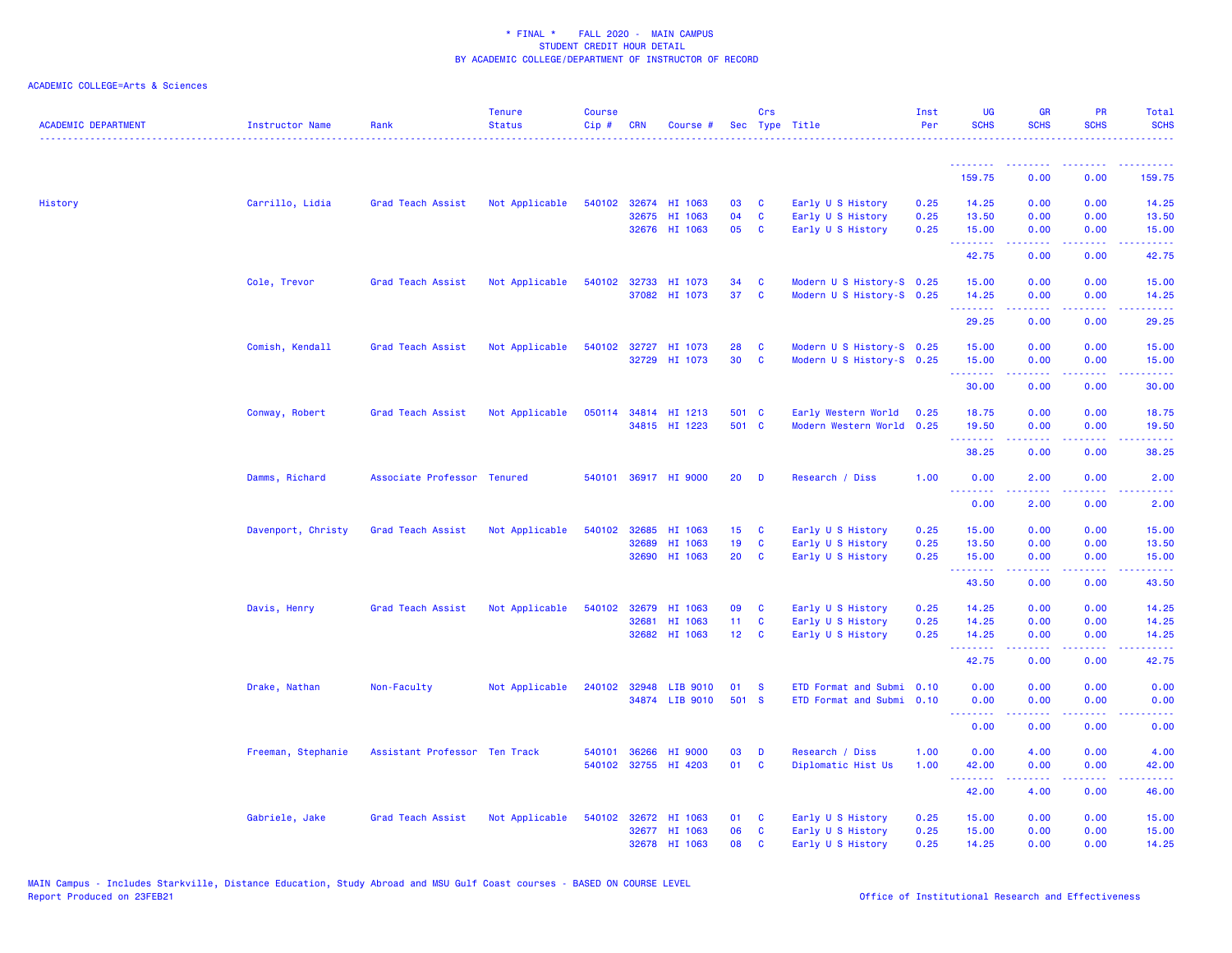| <b>ACADEMIC DEPARTMENT</b> | <b>Instructor Name</b> | Rank                        | <b>Tenure</b><br><b>Status</b> | <b>Course</b><br>Cip# | <b>CRN</b>     | Course #                              |            | Crs                                     | Sec Type Title                                         | Inst<br>Per | UG<br><b>SCHS</b>          | <b>GR</b><br><b>SCHS</b> | <b>PR</b><br><b>SCHS</b>      | Total<br><b>SCHS</b>        |
|----------------------------|------------------------|-----------------------------|--------------------------------|-----------------------|----------------|---------------------------------------|------------|-----------------------------------------|--------------------------------------------------------|-------------|----------------------------|--------------------------|-------------------------------|-----------------------------|
|                            |                        |                             |                                |                       |                |                                       |            |                                         |                                                        |             | <u> - - - - - - - -</u>    | . <b>.</b> .             | <b><i><u>AAAAAAAA</u></i></b> | <u> - - - - - - - - - -</u> |
|                            |                        |                             |                                |                       |                |                                       |            |                                         |                                                        |             | 44.25                      | 0.00                     | 0.00                          | 44.25                       |
| History                    | Gatlin, Nathan         | Grad Teach Assist           | Not Applicable                 |                       |                | 540102 32726 HI 1073<br>37077 HI 1073 | 27<br>35   | $\mathbf{C}$<br>$\mathbf{C}$            | Modern U S History-S 0.25<br>Modern U S History-S 0.25 |             | 14.25<br>15.00<br><u>.</u> | 0.00<br>0.00<br>.        | 0.00<br>0.00                  | 14.25<br>15.00<br>.         |
|                            |                        |                             |                                |                       |                |                                       |            |                                         |                                                        |             | 29.25                      | 0.00                     | 0.00                          | 29.25                       |
|                            | Giesen, James          | Associate Professor Tenured |                                | 540101                | 36267          | HI 9000                               | 04         | $\blacksquare$                          | Research / Diss                                        | 1.00        | 0.00                       | 12.00                    | 0.00                          | 12.00                       |
|                            |                        |                             |                                |                       | 540102 32716   | HI 1073                               | 17 C       |                                         | Modern U S History-S 0.75                              |             | 38.25                      | 0.00                     | 0.00                          | 38.25                       |
|                            |                        |                             |                                |                       |                | 32717 HI 1073                         | 18 C       |                                         | Modern U S History-S 0.75                              |             | 45.00                      | 0.00                     | 0.00                          | 45.00                       |
|                            |                        |                             |                                |                       | 32718          | HI 1073                               | 19         | $\mathbf{C}$                            | Modern U S History S 0.75                              |             | 40.50                      | 0.00                     | 0.00                          | 40.50                       |
|                            |                        |                             |                                |                       | 32719          | HI 1073                               | 20         | <b>C</b>                                | Modern U S History S 0.75                              |             | 45.00                      | 0.00                     | 0.00                          | 45.00                       |
|                            |                        |                             |                                |                       | 32720          | HI 1073                               | 21 C       |                                         | Modern U S History S 0.75                              |             | 45.00                      | 0.00                     | 0.00                          | 45.00                       |
|                            |                        |                             |                                |                       | 32721          | HI 1073                               | 22         | $\mathbf{C}$                            | Modern U S History S 0.75                              |             | 40.50                      | 0.00                     | 0.00                          | 40.50                       |
|                            |                        |                             |                                |                       | 32722<br>32723 | HI 1073<br>HI 1073                    | 23<br>24 C | $\mathbf{C}$                            | Modern U S History S 0.75<br>Modern U S History S 0.75 |             | 45.00<br>45.00             | 0.00<br>0.00             | 0.00<br>0.00                  | 45.00<br>45.00              |
|                            |                        |                             |                                |                       | 32724          | HI 1073                               | 25         | $\mathbf{C}$                            | Modern U S History S 0.75                              |             | 33.75                      | 0.00                     | 0.00                          | 33.75                       |
|                            |                        |                             |                                |                       | 32725          | HI 1073                               | 26         | $\mathbf{C}$                            | Modern U S History S 0.75                              |             | 45.00                      | 0.00                     | 0.00                          | 45.00                       |
|                            |                        |                             |                                |                       | 32726          | HI 1073                               | 27         | $\mathbf{C}$                            | Modern U S History-S 0.75                              |             | 42.75                      | 0.00                     | 0.00                          | 42.75                       |
|                            |                        |                             |                                |                       |                | 32727 HI 1073                         | 28         | $\mathbf{C}$                            | Modern U S History-S 0.75                              |             | 45.00                      | 0.00                     | 0.00                          | 45.00                       |
|                            |                        |                             |                                |                       | 32728          | HI 1073                               | 29         | $\mathbf{C}$                            | Modern U S History-S 0.75                              |             | 45.00                      | 0.00                     | 0.00                          | 45.00                       |
|                            |                        |                             |                                |                       | 32729          | HI 1073                               | 30         | $\mathbf{C}$                            | Modern U S History-S 0.75                              |             | 45.00                      | 0.00                     | 0.00                          | 45.00                       |
|                            |                        |                             |                                |                       | 32730          | HI 1073                               | 31         | $\mathbf{C}$                            | Modern U S History-S 0.75                              |             | 38.25                      | 0.00                     | 0.00                          | 38.25                       |
|                            |                        |                             |                                |                       | 32731          | HI 1073                               | 32 C       |                                         | Modern U S History-S 0.75                              |             | 38.25                      | 0.00                     | 0.00                          | 38.25                       |
|                            |                        |                             |                                |                       | 32732          | HI 1073                               | 33         | $\mathbf{C}$                            | Modern U S History-S 0.75                              |             | 45.00                      | 0.00                     | 0.00                          | 45.00                       |
|                            |                        |                             |                                |                       | 32733          | HI 1073                               | 34<br>35   | $\mathbf{C}$<br>$\mathbf{C}$            | Modern U S History-S 0.75                              |             | 45.00                      | 0.00<br>0.00             | 0.00                          | 45.00                       |
|                            |                        |                             |                                |                       | 37077<br>37081 | HI 1073<br>HI 1073                    | 36         | $\mathbf{C}$                            | Modern U S History-S 0.75<br>Modern U S History-S 0.75 |             | 45.00<br>42.75             | 0.00                     | 0.00<br>0.00                  | 45.00<br>42.75              |
|                            |                        |                             |                                |                       | 37082          | HI 1073                               | 37         | $\mathbf{C}$                            | Modern U S History-S 0.75                              |             | 42.75                      | 0.00                     | 0.00                          | 42.75                       |
|                            |                        |                             |                                |                       | 37083          | HI 1073                               | 38         | $\mathbf{C}$                            | Modern U S History-S 0.75                              |             | 45.00                      | 0.00                     | 0.00                          | 45.00                       |
|                            |                        |                             |                                |                       | 37084          | HI 1073                               | 39         | $\mathbf{C}$                            | Modern U S History-S 0.75                              |             | 42.75                      | 0.00                     | 0.00                          | 42.75                       |
|                            |                        |                             |                                |                       | 37085          | HI 1073                               | 40         | $\mathbf{C}$                            | Modern U S History-S 0.75                              |             | 42.75                      | 0.00                     | 0.00                          | 42.75                       |
|                            |                        |                             |                                |                       | 37086          | HI 1073                               | 41         | $\mathbf{C}$                            | Modern U S History-S 0.75                              |             | 40.50                      | 0.00                     | 0.00                          | 40.50                       |
|                            |                        |                             |                                |                       | 37087          | HI 1073                               | 42         | $\mathbf{C}$                            | Modern U S History-S 0.75                              |             | 45.00                      | 0.00                     | 0.00                          | 45.00                       |
|                            |                        |                             |                                |                       | 37088          | HI 1073                               | 43 C       |                                         | Modern U S History-S 0.75                              |             | 45.00                      | 0.00                     | 0.00                          | 45.00                       |
|                            |                        |                             |                                |                       | 37089          | HI 1073                               | 44 C       |                                         | Modern U S History-S 0.75                              |             | 42.75                      | 0.00                     | 0.00                          | 42.75                       |
|                            |                        |                             |                                |                       | 37090          | HI 1073                               | 45         | $\mathbf{C}$                            | Modern U S History-S 0.75                              |             | 42.75                      | 0.00                     | 0.00                          | 42.75                       |
|                            |                        |                             |                                |                       | 37091          | HI 1073                               | 46         | $\mathbf{C}$                            | Modern U S History-S 0.75                              |             | 42.75                      | 0.00                     | 0.00                          | 42.75                       |
|                            |                        |                             |                                |                       | 37092<br>37093 | HI 1073<br>HI 1073                    | 47<br>48   | $\overline{\mathbf{C}}$<br>$\mathbf{C}$ | Modern U S History-S 0.75<br>Modern U S History-S 0.75 |             | 36.00<br>42.75             | 0.00<br>0.00             | 0.00<br>0.00                  | 36.00<br>42.75              |
|                            |                        |                             |                                |                       | 37095          | HI 1073                               | 50         | $\mathbf{C}$                            | Modern U S History-S 0.75                              |             | 42.75                      | 0.00                     | 0.00                          | 42.75                       |
|                            |                        |                             |                                |                       | 37101          | HI 1073                               | 56         | $\mathbf{C}$                            | Modern U S History-S 0.75                              |             | 31.50                      | 0.00                     | 0.00                          | 31.50                       |
|                            |                        |                             |                                |                       | 37103          | HI 1073                               | 58         | $\mathbf{C}$                            | Modern U S History-S 0.75                              |             | 40.50                      | 0.00                     | 0.00                          | 40.50                       |
|                            |                        |                             |                                |                       | 37105          | HI 1073                               | 60         | $\mathbf{C}$                            | Modern U S History-S 0.75                              |             | 45.00                      | 0.00                     | 0.00                          | 45.00                       |
|                            |                        |                             |                                |                       |                | 37107 HI 1073                         | 62 C       |                                         | Modern U S History-S 0.75                              |             | 45.00<br>.                 | 0.00<br>.                | 0.00<br>.                     | 45.00                       |
|                            |                        |                             |                                |                       |                |                                       |            |                                         |                                                        |             | 1570.50                    | 12.00                    | 0.00                          | 1582.50                     |
|                            | Green, Samuel          | Grad Teach Assist           | Not Applicable                 |                       |                | 540102 34812 HI 1063                  | 501 C      |                                         | Early U S History                                      | 0.25        | 53.25<br>.                 | 0.00<br>.                | 0.00<br>-----                 | 53.25<br><b>.</b>           |
|                            |                        |                             |                                |                       |                |                                       |            |                                         |                                                        |             | 53.25                      | 0.00                     | 0.00                          | 53.25                       |
|                            | Hay, William           | Professor                   | <b>Tenured</b>                 |                       |                | 050114 32737 HI 1213                  | 01 C       |                                         | Early Western World                                    | 0.75        | 38.25                      | 0.00                     | 0.00                          | 38.25                       |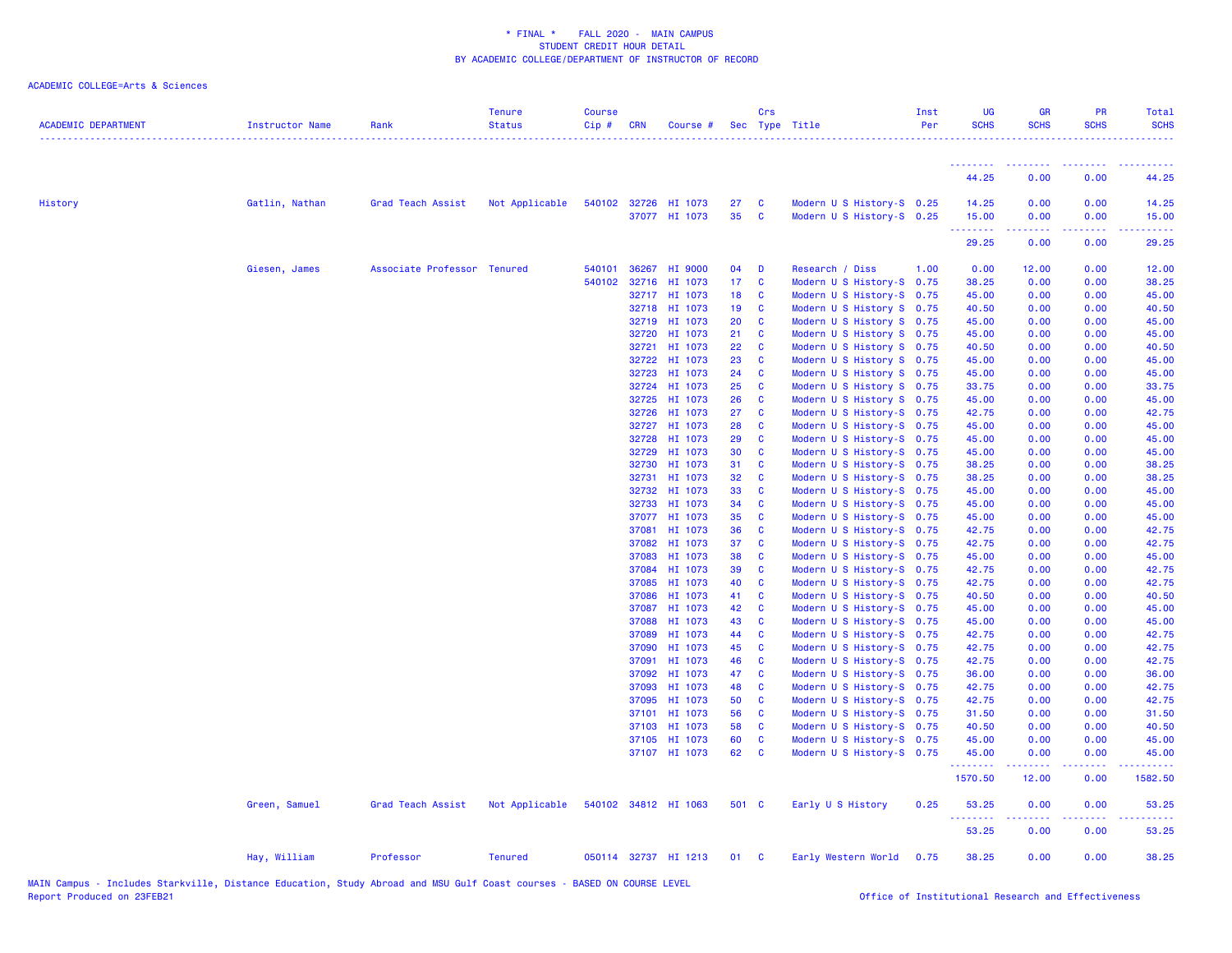| <b>ACADEMIC DEPARTMENT</b> | Instructor Name | Rank                        | Tenure<br><b>Status</b> | <b>Course</b><br>Cip# | <b>CRN</b>   | Course #             |                 | Crs          | Sec Type Title            | Inst<br>Per | <b>UG</b><br><b>SCHS</b>                                                                                                       | <b>GR</b><br><b>SCHS</b> | PR<br><b>SCHS</b> | Total<br><b>SCHS</b><br>$\sim 100$ km s $^{-1}$ |
|----------------------------|-----------------|-----------------------------|-------------------------|-----------------------|--------------|----------------------|-----------------|--------------|---------------------------|-------------|--------------------------------------------------------------------------------------------------------------------------------|--------------------------|-------------------|-------------------------------------------------|
| History                    | Hay, William    | Professor                   | <b>Tenured</b>          |                       | 050114 32738 | HI 1213              | 02              | C            | Early Western World       | 0.75        | 33.75                                                                                                                          | 0.00                     | 0.00              | 33.75                                           |
|                            |                 |                             |                         |                       | 32739        | HI 1213              | 03              | C            | Early Western World       | 0.75        | 22.50                                                                                                                          | 0.00                     | 0.00              | 22.50                                           |
|                            |                 |                             |                         |                       | 32740        | HI 1213              | 04              | C            | Early Western World       | 0.75        | 22.50                                                                                                                          | 0.00                     | 0.00              | 22.50                                           |
|                            |                 |                             |                         |                       | 32741        | HI 1213              | 05              | C            | Early Western World       | 0.75        | 22.50                                                                                                                          | 0.00                     | 0.00              | 22.50                                           |
|                            |                 |                             |                         |                       | 32742        | HI 1213              | 06              | C            | Early Western World       | 0.75        | 42.75                                                                                                                          | 0.00                     | 0.00              | 42.75                                           |
|                            |                 |                             |                         | 050299                | 35367        | HI 4713              | 01              | C            | Tudor&Stuart England      | 1.00        | 54.00                                                                                                                          | 0.00                     | 0.00              | 54.00                                           |
|                            |                 |                             |                         | 540101                | 36268        | HI 9000              | 05              | D            | Research / Diss           | 1.00        | 0.00<br>.                                                                                                                      | 30.00<br>.               | 0.00<br>.         | 30.00<br>.                                      |
|                            |                 |                             |                         |                       |              |                      |                 |              |                           |             | 236.25                                                                                                                         | 30.00                    | 0.00              | 266.25                                          |
|                            | Hersey, Mark    | Associate Professor Tenured |                         | 540101                | 36269        | HI 9000              | 06              | D            | Research / Diss           | 1.00        | 0.00                                                                                                                           | 5.00                     | 0.00              | 5.00                                            |
|                            |                 |                             |                         |                       | 540102 36307 | HI 8953              | 01              | <b>C</b>     | U.S. History, 1877-19     | 1.00        | 0.00<br>.                                                                                                                      | 27.00                    | 0.00              | 27.00                                           |
|                            |                 |                             |                         |                       |              |                      |                 |              |                           |             | 0.00                                                                                                                           | 32.00                    | 0.00              | 32.00                                           |
|                            | Himel, Matthew  | Lecturer                    | Non-Ten Track           | 540101                |              | 35645 HI 4533        | 501 C           |              | History of the Cold       | 0.75        | 47.25                                                                                                                          | 0.00                     | 0.00              | 47.25                                           |
|                            |                 |                             |                         | 540102                | 34817        | HI 4313              | 501 C           |              | The New South             | 0.75        | 36.00                                                                                                                          | 0.00                     | 0.00              | 36.00                                           |
|                            |                 |                             |                         |                       | 540104 34819 | HI 4653              | 501 C           |              | Hist Science & Tech       | 0.75        | 20.25                                                                                                                          | 0.00                     | 0.00              | 20.25                                           |
|                            |                 |                             |                         |                       |              | 34820 HI 6653        | 501 C           |              | Hist Science & Tech       | 0.75        | 0.00<br>.                                                                                                                      | 13.50<br>د د د د د       | 0.00<br>د د د د   | 13.50<br>.                                      |
|                            |                 |                             |                         |                       |              |                      |                 |              |                           |             | 103.50                                                                                                                         | 13.50                    | 0.00              | 117.00                                          |
|                            | Hui, Alexandra  | Associate Professor Tenured |                         | 050125                | 35644        | HI 4763              | <b>HO1 C</b>    |              | Hist Of Mod Ger           | 1.00        | 33.00                                                                                                                          | 0.00                     | 0.00              | 33.00                                           |
|                            |                 |                             |                         | 260801                | 32770        | HI 8923              | 02              | <b>S</b>     | Historiog & His Meth      | 1.00        | 0.00                                                                                                                           | 27.00                    | 0.00              | 27.00                                           |
|                            |                 |                             |                         |                       |              | 540101 36270 HI 9000 | 07              | $\mathbf{D}$ | Research / Diss           | 1.00        | 0.00<br><u> - - - - - - - -</u>                                                                                                | 23.00<br>د د د د د       | 0.00<br>.         | 23.00<br>.                                      |
|                            |                 |                             |                         |                       |              |                      |                 |              |                           |             | 33.00                                                                                                                          | 50.00                    | 0.00              | 83.00                                           |
|                            | Jackson, Aaron  | Grad Teach Assist           | Not Applicable          | 540104                | 32668        | HI 1003              | 01              | - C          | Hist. Sci. in Six Id 0.25 |             | 14.25                                                                                                                          | 0.00                     | 0.00              | 14.25                                           |
|                            |                 |                             |                         |                       | 32669        | HI 1003              | 02              | C            | Hist. Sci. in Six Id 0.01 |             | 0.51                                                                                                                           | 0.00                     | 0.00              | 0.51                                            |
|                            |                 |                             |                         |                       | 35350        | HI 1003              | 03              | C            | Hist. Sci. in Six Id 0.01 |             | 0.69                                                                                                                           | 0.00                     | 0.00              | 0.69                                            |
|                            |                 |                             |                         |                       |              |                      |                 |              |                           |             | <u>.</u><br>15.45                                                                                                              | 0.00                     | 0.00              | 15.45                                           |
|                            | Johnston, Brad  | Grad Teach Assist           | Not Applicable          |                       | 540102 32683 | HI 1063              | 13 <sub>1</sub> | C            | Early U S History         | 0.25        | 14.25                                                                                                                          | 0.00                     | 0.00              | 14.25                                           |
|                            |                 |                             |                         |                       | 32686        | HI 1063              | 16              | C            | Early U S History         | 0.25        | 14.25                                                                                                                          | 0.00                     | 0.00              | 14.25                                           |
|                            |                 |                             |                         |                       | 32687        | HI 1063              | 17 <sub>1</sub> | $\mathbf{C}$ | Early U S History         | 0.25        | 14.25<br>.                                                                                                                     | 0.00<br>22222            | 0.00<br>.         | 14.25<br>.                                      |
|                            |                 |                             |                         |                       |              |                      |                 |              |                           |             | 42.75                                                                                                                          | 0.00                     | 0.00              | 42.75                                           |
|                            | Jordan, Kayla   | Grad Teach Assist           | Not Applicable          | 540102                | 32723        | HI 1073              | 24              | C            | Modern U S History S 0.25 |             | 15.00                                                                                                                          | 0.00                     | 0.00              | 15.00                                           |
|                            |                 |                             |                         |                       | 32724        | HI 1073              | 25              | C            | Modern U S History S 0.25 |             | 11.25                                                                                                                          | 0.00                     | 0.00              | 11.25                                           |
|                            |                 |                             |                         |                       |              | 37092 HI 1073        | 47              | C            | Modern U S History-S 0.25 |             | 12.00<br>$\begin{array}{cccccccccc} \bullet & \bullet & \bullet & \bullet & \bullet & \bullet & \bullet & \bullet \end{array}$ | 0.00                     | 0.00<br>د د د د   | 12.00<br>.                                      |
|                            |                 |                             |                         |                       |              |                      |                 |              |                           |             | 38.25                                                                                                                          | 0.00                     | 0.00              | 38.25                                           |
|                            | Lang, Andrew    | Associate Professor Tenured |                         | 540101                | 32764        | HI 8803              | 03              | C            | Graduate Colloquium       | 1.00        | 0.00                                                                                                                           | 27.00                    | 0.00              | 27.00                                           |
|                            |                 |                             |                         |                       | 36271        | HI 9000              | 08              | D            | Research / Diss           | 1.00        | 0.00                                                                                                                           | 41.00                    | 0.00              | 41.00                                           |
|                            |                 |                             |                         |                       | 540102 32754 | HI 4133              | 01              | C            | Civil War 1850-1877       | 1.00        | 63.00                                                                                                                          | 0.00                     | 0.00              | 63.00                                           |
|                            |                 |                             |                         |                       |              | 36252 HI 8000        | 08              | D            | Research / Thesis         | 1.00        | 0.00<br><u> - - - - - - - -</u>                                                                                                | 31.00<br>$- - - - -$     | 0.00<br>.         | 31.00<br>.                                      |
|                            |                 |                             |                         |                       |              |                      |                 |              |                           |             | 63.00                                                                                                                          | 99.00                    | 0.00              | 162.00                                          |
|                            | Lavine, Matthew | Associate Professor Tenured |                         |                       |              | 540102 35362 HI 4243 | 01              | C            | Amer Life & Thought       | 1.00        | 45.00                                                                                                                          | 0.00                     | 0.00              | 45.00                                           |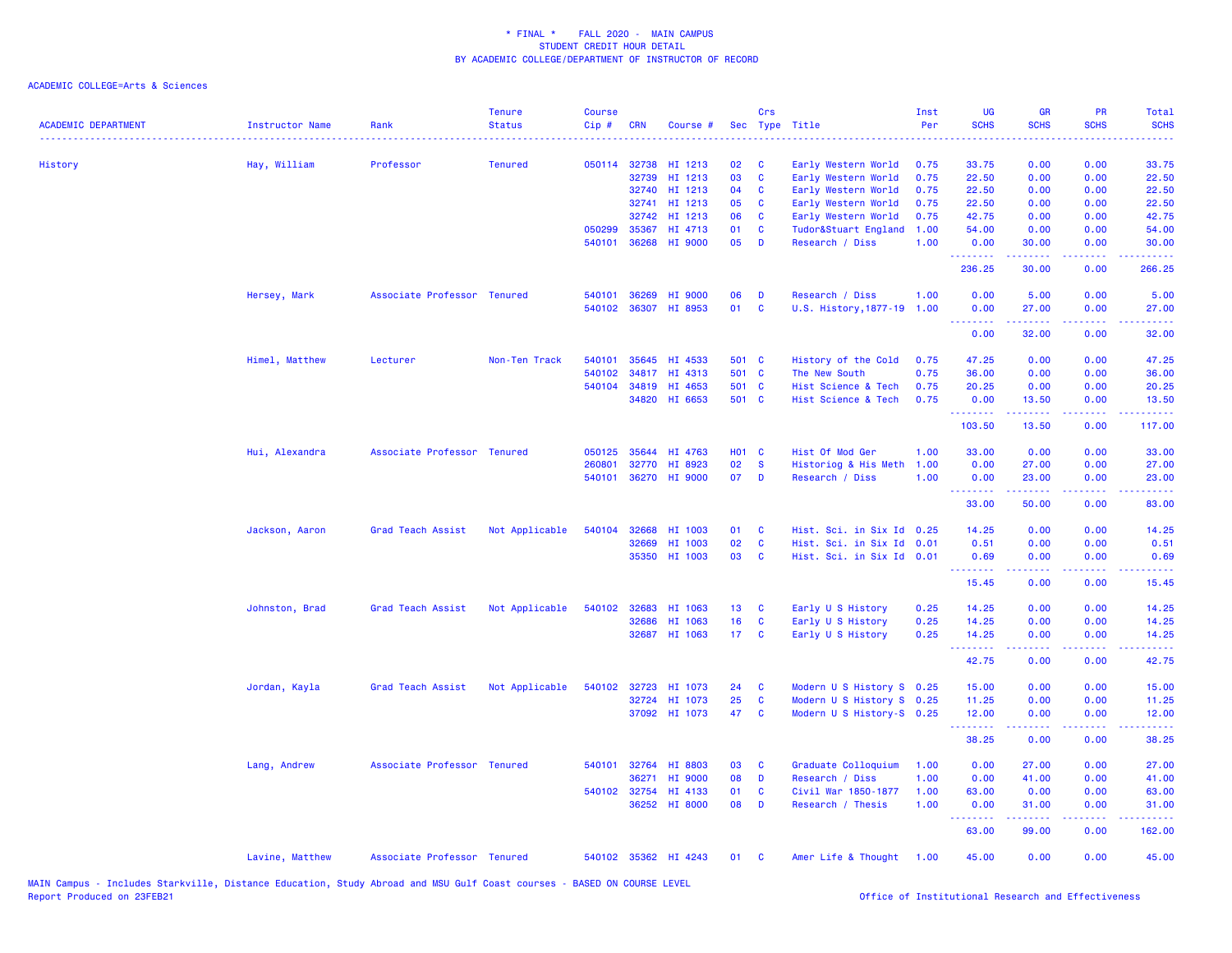| <b>ACADEMIC DEPARTMENT</b> | Instructor Name   | Rank                          | <b>Tenure</b><br><b>Status</b> | <b>Course</b><br>Cip# | <b>CRN</b> | Course #             |                 | <b>Crs</b>   | Sec Type Title            | Inst<br>Per | <b>UG</b><br><b>SCHS</b>                                   | <b>GR</b><br><b>SCHS</b> | PR<br><b>SCHS</b> | <b>Total</b><br><b>SCHS</b><br>. |
|----------------------------|-------------------|-------------------------------|--------------------------------|-----------------------|------------|----------------------|-----------------|--------------|---------------------------|-------------|------------------------------------------------------------|--------------------------|-------------------|----------------------------------|
| History                    | Lavine, Matthew   | Associate Professor Tenured   |                                |                       |            | 540102 36253 HI 8000 | 09              | <b>D</b>     | Research / Thesis         | 1.00        | 0.00<br><u> - - - - - - - -</u>                            | 9.00                     | 0.00              | 9.00                             |
|                            |                   |                               |                                |                       |            |                      |                 |              |                           |             | 45.00                                                      | 9.00                     | 0.00              | 54.00                            |
|                            | Marcus, Alan      | Professor                     | <b>Tenured</b>                 |                       |            | 540101 36273 HI 9000 | 10 <sub>1</sub> | D            | Research / Diss           | 1.00        | 0.00<br>.                                                  | 29.00                    | 0.00              | 29.00<br>.                       |
|                            |                   |                               |                                |                       |            |                      |                 |              |                           |             | 0.00                                                       | 29.00                    | 0.00              | 29.00                            |
|                            | Marshall, Anne    | Associate Professor Tenured   |                                |                       |            | 050114 34814 HI 1213 | 501 C           |              | Early Western World       | 0.75        | 56.25                                                      | 0.00                     | 0.00              | 56.25                            |
|                            |                   |                               |                                |                       |            | 34815 HI 1223        | 501 C           |              | Modern Western World 0.75 |             | 58.50                                                      | 0.00                     | 0.00              | 58.50                            |
|                            |                   |                               |                                | 050201                |            | 34818 HI 4363        | 501 C           |              | African American His      | 0.25        | 15.00                                                      | 0.00                     | 0.00              | 15.00                            |
|                            |                   |                               |                                | 260801                | 32769      | HI 8923              | 01              | <b>S</b>     | Historiog & His Meth 1.00 |             | 0.00                                                       | 21.00                    | 0.00              | 21.00                            |
|                            |                   |                               |                                |                       |            | 540101 34816 HI 3333 | 501 C           |              | Mississippi History       | 0.25        | 30.00                                                      | 0.00                     | 0.00              | 30.00                            |
|                            |                   |                               |                                |                       | 36274      | HI 9000              | 11 <sub>1</sub> | D            | Research / Diss           | 1.00        | 0.00                                                       | 23.00                    | 0.00              | 23.00                            |
|                            |                   |                               |                                | 540102                | 32771      | HI 8943              | 01              | C            | U.S. History, 1787-1      | 1.00        | 0.00                                                       | 24.00                    | 0.00              | 24.00                            |
|                            |                   |                               |                                |                       |            | 34813 HI 1073        | 501 C           |              | Modern U S History        | 0.25        | 49.50                                                      | 0.00                     | 0.00              | 49.50                            |
|                            |                   |                               |                                |                       |            | 34817 HI 4313        | 501 C           |              | The New South             | 0.25        | 12.00                                                      | 0.00                     | 0.00              | 12.00                            |
|                            |                   |                               |                                | 540104                | 34819      | HI 4653              | 501 C           |              | Hist Science & Tech       | 0.25        | 6.75                                                       | 0.00                     | 0.00              | 6.75                             |
|                            |                   |                               |                                |                       | 34820      | HI 6653              | 501 C           |              | Hist Science & Tech       | 0.25        | 0.00                                                       | 4.50                     | 0.00              | 4.50                             |
|                            |                   |                               |                                |                       |            | 540199 35726 HI 8990 | 01 C            |              | Special Topic In HI       | 1.00        | 0.00<br><b><i><u><u><b>a</b></u></u> a a a a a a a</i></b> | 27.00<br><u>.</u>        | 0.00<br>22222     | 27.00<br>.                       |
|                            |                   |                               |                                |                       |            |                      |                 |              |                           |             | 228.00                                                     | 99.50                    | 0.00              | 327.50                           |
|                            | McCaskill, Max    | Grad Teach Assist             | Not Applicable                 | 540102                |            | 37083 HI 1073        | 38              | C            | Modern U S History-S 0.25 |             | 15.00                                                      | 0.00                     | 0.00              | 15.00                            |
|                            |                   |                               |                                |                       | 37088      | HI 1073              | 43              | C            | Modern U S History-S 0.25 |             | 15.00                                                      | 0.00                     | 0.00              | 15.00                            |
|                            |                   |                               |                                |                       |            | 37089 HI 1073        | 44              | C            | Modern U S History-S 0.25 |             | 14.25<br><b><i><u><u><b>a</b></u></u> a a a a a a</i></b>  | 0.00<br>.                | 0.00<br>.         | 14.25<br>.                       |
|                            |                   |                               |                                |                       |            |                      |                 |              |                           |             | 44.25                                                      | 0.00                     | 0.00              | 44.25                            |
|                            | McCourt, Patricia | Grad Teach Assist             | Not Applicable                 |                       |            | 540102 37085 HI 1073 | 40              | C            | Modern U S History-S 0.25 |             | 14.25                                                      | 0.00                     | 0.00              | 14.25                            |
|                            |                   |                               |                                |                       |            | 37087 HI 1073        | 42              | C            | Modern U S History-S 0.25 |             | 15.00                                                      | 0.00                     | 0.00              | 15.00                            |
|                            |                   |                               |                                |                       |            | 37107 HI 1073        | 62              | C            | Modern U S History-S 0.25 |             | 15.00<br><b><i><u><u><b>Little Little</b></u></u></i></b>  | 0.00<br>.                | 0.00<br>22222     | 15.00<br>.                       |
|                            |                   |                               |                                |                       |            |                      |                 |              |                           |             | 44.25                                                      | 0.00                     | 0.00              | 44.25                            |
|                            | Messer, Peter     | Associate Professor Tenured   |                                |                       |            | 540102 35371 HI 8933 | 01              | C            | Col. & Rev. America       | 1.00        | 0.00<br>.                                                  | 27.00<br>د د د د د       | 0.00<br>د د د د   | 27.00<br>.                       |
|                            |                   |                               |                                |                       |            |                      |                 |              |                           |             | 0.00                                                       | 27.00                    | 0.00              | 27.00                            |
|                            | Murphy, Michael   | Lecturer                      | Non-Ten Track                  | 050201                |            | 34818 HI 4363        | 501 C           |              | African American His 0.75 |             | 45.00                                                      | 0.00                     | 0.00              | 45.00                            |
|                            |                   |                               |                                | 540101                |            | 34816 HI 3333        | 501 C           |              | Mississippi History       | 0.75        | 90.00                                                      | 0.00                     | 0.00              | 90.00                            |
|                            |                   |                               |                                |                       |            |                      |                 |              |                           |             | .<br>135.00                                                | 22222<br>0.00            | .<br>0.00         | .<br>135.00                      |
|                            | Orsini, Davide    | Assistant Professor Ten Track |                                | 540104                | 32670      | HI 1013              | 01              | <b>C</b>     | History of Tech in S 0.75 |             | 56.25                                                      | 0.00                     | 0.00              | 56.25                            |
|                            |                   |                               |                                |                       |            | 32671 HI 1013        | 02              | C            | History of Tech in S 0.75 |             | 47.25                                                      | 0.00                     | 0.00              | 47.25                            |
|                            |                   |                               |                                |                       |            | 35351 HI 1013        | 03              | <b>C</b>     | History of Tech in S 0.75 |             | 49.50                                                      | 0.00                     | 0.00              | 49.50                            |
|                            |                   |                               |                                |                       |            |                      |                 |              |                           |             | .<br>153.00                                                | 22222<br>0.00            | .<br>0.00         | .<br>153.00                      |
|                            | Osman, Julia      | Associate Professor Tenured   |                                | 540101                |            | 32752 HI 3903        | 01              | C            | Hist & Hist Meth          | 1.00        | 30.00                                                      | 0.00                     | 0.00              | 30.00                            |
|                            |                   |                               |                                |                       | 35353      | HI 1163              | 01              | C            | Wld Hst Before 1500       | 0.75        | 40.50                                                      | 0.00                     | 0.00              | 40.50                            |
|                            |                   |                               |                                |                       |            | 35354 HI 1163        | 02              | <b>C</b>     | Wld Hst Before 1500       | 0.75        | 38.25                                                      | 0.00                     | 0.00              | 38.25                            |
|                            |                   |                               |                                |                       |            | 35355 HI 1163        | 03              | $\mathbf{C}$ | Wld Hst Before 1500       | 0.75        | 40.50                                                      | 0.00                     | 0.00              | 40.50                            |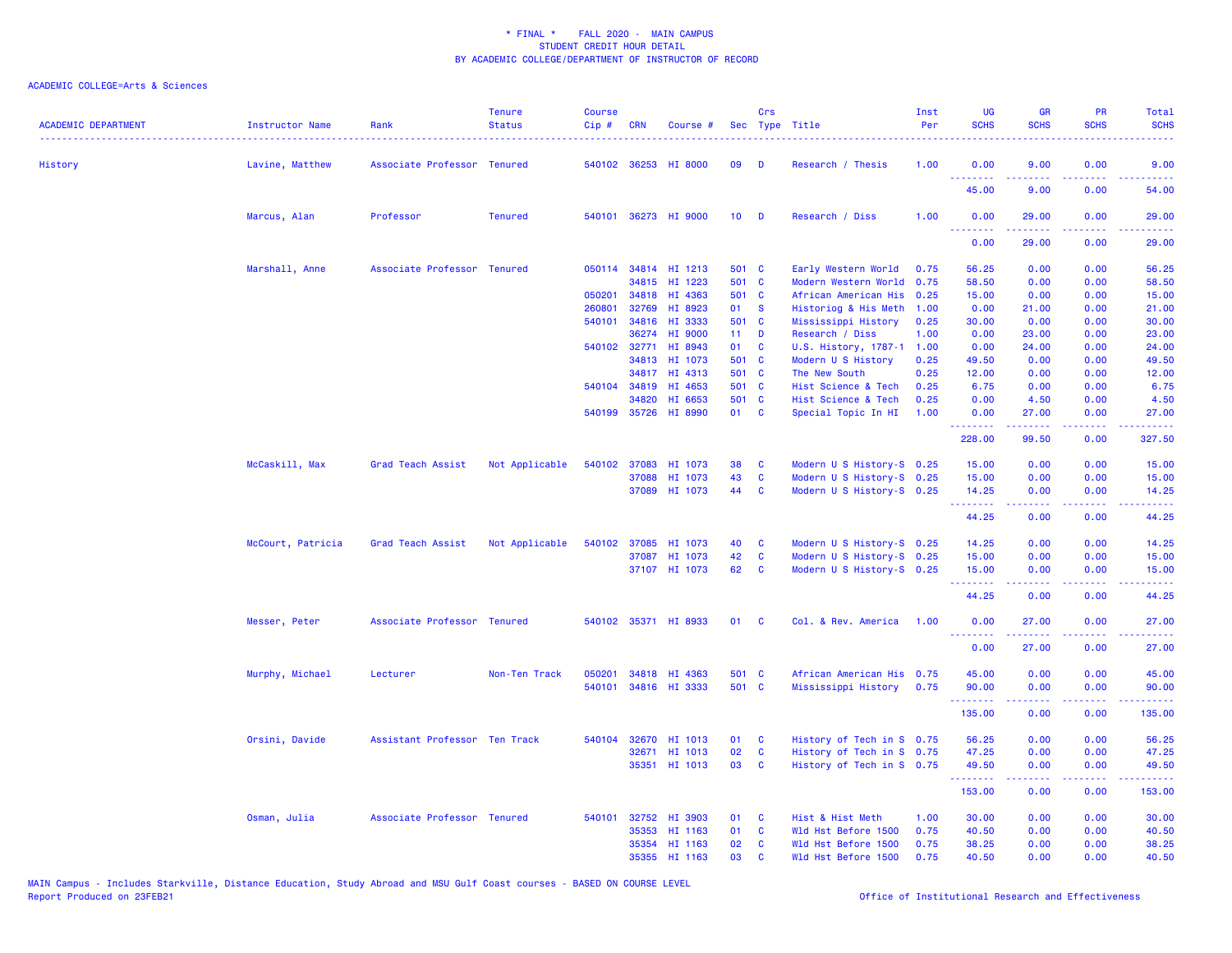| <b>ACADEMIC DEPARTMENT</b> | Instructor Name  | Rank                              | <b>Tenure</b><br><b>Status</b> | <b>Course</b><br>Cip# | <b>CRN</b>   | Course #             |                   | Crs          | Sec Type Title            | Inst<br>Per | <b>UG</b><br><b>SCHS</b>                                  | <b>GR</b><br><b>SCHS</b> | PR<br><b>SCHS</b> | <b>Total</b><br><b>SCHS</b><br>والمالمات                                                                                                                     |
|----------------------------|------------------|-----------------------------------|--------------------------------|-----------------------|--------------|----------------------|-------------------|--------------|---------------------------|-------------|-----------------------------------------------------------|--------------------------|-------------------|--------------------------------------------------------------------------------------------------------------------------------------------------------------|
| History                    | Osman, Julia     | Associate Professor Tenured       |                                |                       | 540101 35356 | HI 1163              | 04                | C            | Wld Hst Before 1500       | 0.75        | 40.50                                                     | 0.00                     | 0.00              | 40.50                                                                                                                                                        |
|                            |                  |                                   |                                |                       | 35357        | HI 1163              | 05                | $\mathbf{C}$ | Wld Hst Before 1500       | 0.75        | 42.75                                                     | 0.00                     | 0.00              | 42.75                                                                                                                                                        |
|                            |                  |                                   |                                |                       |              | 35358 HI 1163        | 06                | C            | Wld Hst Before 1500       | 0.75        | 40.50                                                     | 0.00                     | 0.00              | 40.50                                                                                                                                                        |
|                            |                  |                                   |                                |                       |              |                      |                   |              |                           |             | <u>.</u><br>273.00                                        | 22222<br>0.00            | .<br>0.00         | .<br>273.00                                                                                                                                                  |
|                            | Parrish, Jackson | Grad Teach Assist                 | Not Applicable                 | 540102                |              | 32731 HI 1073        | 32                | C            | Modern U S History-S 0.25 |             | 12.75                                                     | 0.00                     | 0.00              | 12.75                                                                                                                                                        |
|                            |                  |                                   |                                |                       |              | 32732 HI 1073        | 33                | <b>C</b>     | Modern U S History-S 0.25 |             | 15.00<br><b>.</b> .                                       | 0.00<br>22222            | 0.00<br>22222     | 15.00<br>.                                                                                                                                                   |
|                            |                  |                                   |                                |                       |              |                      |                   |              |                           |             | 27.75                                                     | 0.00                     | 0.00              | 27.75                                                                                                                                                        |
|                            | Peaple, Matthew  | Visiting Assist Pro Non-Ten Track |                                | 240101                | 32776        | <b>HON 1163</b>      | <b>HO1 S</b>      |              | The Quest I               | 1.00        | 36.00                                                     | 0.00                     | 0.00              | 36.00                                                                                                                                                        |
|                            |                  |                                   |                                |                       | 32777        | <b>HON 1163</b>      | H <sub>02</sub> S |              | The Quest I               | 1.00        | 42.00                                                     | 0.00                     | 0.00              | 42.00                                                                                                                                                        |
|                            |                  |                                   |                                |                       |              | 32778 HON 1163       | <b>HO3 S</b>      |              | The Quest I               | 1.00        | 42.00<br><b><i><u>AAAAAAA</u></i></b>                     | 0.00<br>22222            | 0.00<br>22222     | 42.00<br>. <b>.</b>                                                                                                                                          |
|                            |                  |                                   |                                |                       |              |                      |                   |              |                           |             | 120.00                                                    | 0.00                     | 0.00              | 120.00                                                                                                                                                       |
|                            | Reynolds, Ryan   | Grad Teach Assist                 | Not Applicable                 | 540102                | 32673        | HI 1063              | 02                | C            | Early U S History         | 0.25        | 13.50                                                     | 0.00                     | 0.00              | 13.50                                                                                                                                                        |
|                            |                  |                                   |                                |                       | 32680        | HI 1063              | 10 <sub>1</sub>   | C            | Early U S History         | 0.25        | 15.00                                                     | 0.00                     | 0.00              | 15.00                                                                                                                                                        |
|                            |                  |                                   |                                |                       |              | 35352 HI 1063        | 07                | C            | Early U S History         | 0.25        | 14.25<br><b><i><u><u> - - - - - - - -</u></u></i></b>     | 0.00<br>-----            | 0.00<br>22222     | 14.25<br>.                                                                                                                                                   |
|                            |                  |                                   |                                |                       |              |                      |                   |              |                           |             | 42.75                                                     | 0.00                     | 0.00              | 42.75                                                                                                                                                        |
|                            | Ridner, Judith   | Professor                         | <b>Tenured</b>                 |                       |              | 540102 36259 HI 8000 | 15 <sub>1</sub>   | D            | Research / Thesis         | 1.00        | 0.00                                                      | 4.00                     | 0.00              | 4.00                                                                                                                                                         |
|                            |                  |                                   |                                |                       |              |                      |                   |              |                           |             | <u>.</u><br>0.00                                          | بالأباب<br>4.00          | المستبدا<br>0.00  | $\frac{1}{2} \left( \frac{1}{2} \right) \left( \frac{1}{2} \right) \left( \frac{1}{2} \right) \left( \frac{1}{2} \right) \left( \frac{1}{2} \right)$<br>4.00 |
|                            | Robinson, Morgan | Assistant Professor Ten Track     |                                | 050201                | 32760        | HI 4783              | 01                | C            | African Civilization      | 1.00        | 66.00                                                     | 0.00                     | 0.00              | 66.00                                                                                                                                                        |
|                            |                  |                                   |                                | 540101                | 32763        | HI 8803              | 02                | C            | Graduate Colloquium       | 1.00        | 0.00                                                      | 24.00                    | 0.00              | 24.00                                                                                                                                                        |
|                            |                  |                                   |                                |                       |              | 540102 36260 HI 8000 | 16                | D            | Research / Thesis         | 1.00        | 0.00                                                      | 4.00                     | 0.00              | 4.00                                                                                                                                                         |
|                            |                  |                                   |                                |                       |              |                      |                   |              |                           |             | <b><i><u><u> - - - - - - -</u></u></i></b>                | .<br>28.00               | .<br>0.00         | .                                                                                                                                                            |
|                            |                  |                                   |                                |                       |              |                      |                   |              |                           |             | 66.00                                                     |                          |                   | 94.00                                                                                                                                                        |
|                            | Scott, John      | Grad Teach Assist                 | Not Applicable                 |                       | 540102 32684 | HI 1063              | 14                | $\mathbf{C}$ | Early U S History         | 0.25        | 14.25                                                     | 0.00                     | 0.00              | 14.25                                                                                                                                                        |
|                            |                  |                                   |                                |                       | 32688        | HI 1063              | 18                | C            | Early U S History         | 0.25        | 15.00                                                     | 0.00                     | 0.00              | 15.00                                                                                                                                                        |
|                            |                  |                                   |                                |                       |              | 32691 HI 1063        | 21                | <b>C</b>     | Early U S History         | 0.25        | 15.00<br><u>.</u>                                         | 0.00<br>-----            | 0.00<br>22222     | 15.00<br>.                                                                                                                                                   |
|                            |                  |                                   |                                |                       |              |                      |                   |              |                           |             | 44.25                                                     | 0.00                     | 0.00              | 44.25                                                                                                                                                        |
|                            | Shope, James     | Grad Teach Assist                 | Not Applicable                 | 540104                |              | 32670 HI 1013        | 01                | C            | History of Tech in S 0.25 |             | 18.75                                                     | 0.00                     | 0.00              | 18.75                                                                                                                                                        |
|                            |                  |                                   |                                |                       |              | 32671 HI 1013        | 02                | $\mathbf{C}$ | History of Tech in S 0.25 |             | 15.75                                                     | 0.00                     | 0.00              | 15.75                                                                                                                                                        |
|                            |                  |                                   |                                |                       |              | 35351 HI 1013        | 03                | <b>C</b>     | History of Tech in S 0.25 |             | 16.50                                                     | 0.00                     | 0.00              | 16.50                                                                                                                                                        |
|                            |                  |                                   |                                |                       |              |                      |                   |              |                           |             | .<br>51.00                                                | 22222<br>0.00            | 22222<br>0.00     | .<br>51.00                                                                                                                                                   |
|                            | Sivels, Xavier   | Grad Teach Assist                 | Not Applicable                 | 540101                | 35353        | HI 1163              | 01                | C            | Wld Hst Before 1500       | 0.25        | 13.50                                                     | 0.00                     | 0.00              | 13.50                                                                                                                                                        |
|                            |                  |                                   |                                |                       |              | 35354 HI 1163        | 02                | $\mathbf{C}$ | Wld Hst Before 1500       | 0.25        | 12.75                                                     | 0.00                     | 0.00              | 12.75                                                                                                                                                        |
|                            |                  |                                   |                                |                       |              | 35358 HI 1163        | 06                | <b>C</b>     | Wld Hst Before 1500       | 0.25        | 13.50<br><b><i><u><u><b>a</b></u></u> a a a a a a</i></b> | 0.00<br>2.2.2.2.2        | 0.00<br>22222     | 13.50                                                                                                                                                        |
|                            |                  |                                   |                                |                       |              |                      |                   |              |                           |             | 39.75                                                     | 0.00                     | 0.00              | .<br>39.75                                                                                                                                                   |
|                            | Sneed, Kymara    | <b>Grad Teach Assist</b>          | Not Applicable                 | 540102                |              | 37090 HI 1073        | 45                | <b>C</b>     | Modern U S History-S 0.25 |             | 14.25                                                     | 0.00                     | 0.00              | 14.25                                                                                                                                                        |
|                            |                  |                                   |                                |                       |              | 37091 HI 1073        | 46                | C            | Modern U S History-S 0.25 |             | 14.25                                                     | 0.00                     | 0.00              | 14.25                                                                                                                                                        |
|                            |                  |                                   |                                |                       |              | 37101 HI 1073        | 56                | C            | Modern U S History-S 0.25 |             | 10.50                                                     | 0.00                     | 0.00              | 10.50                                                                                                                                                        |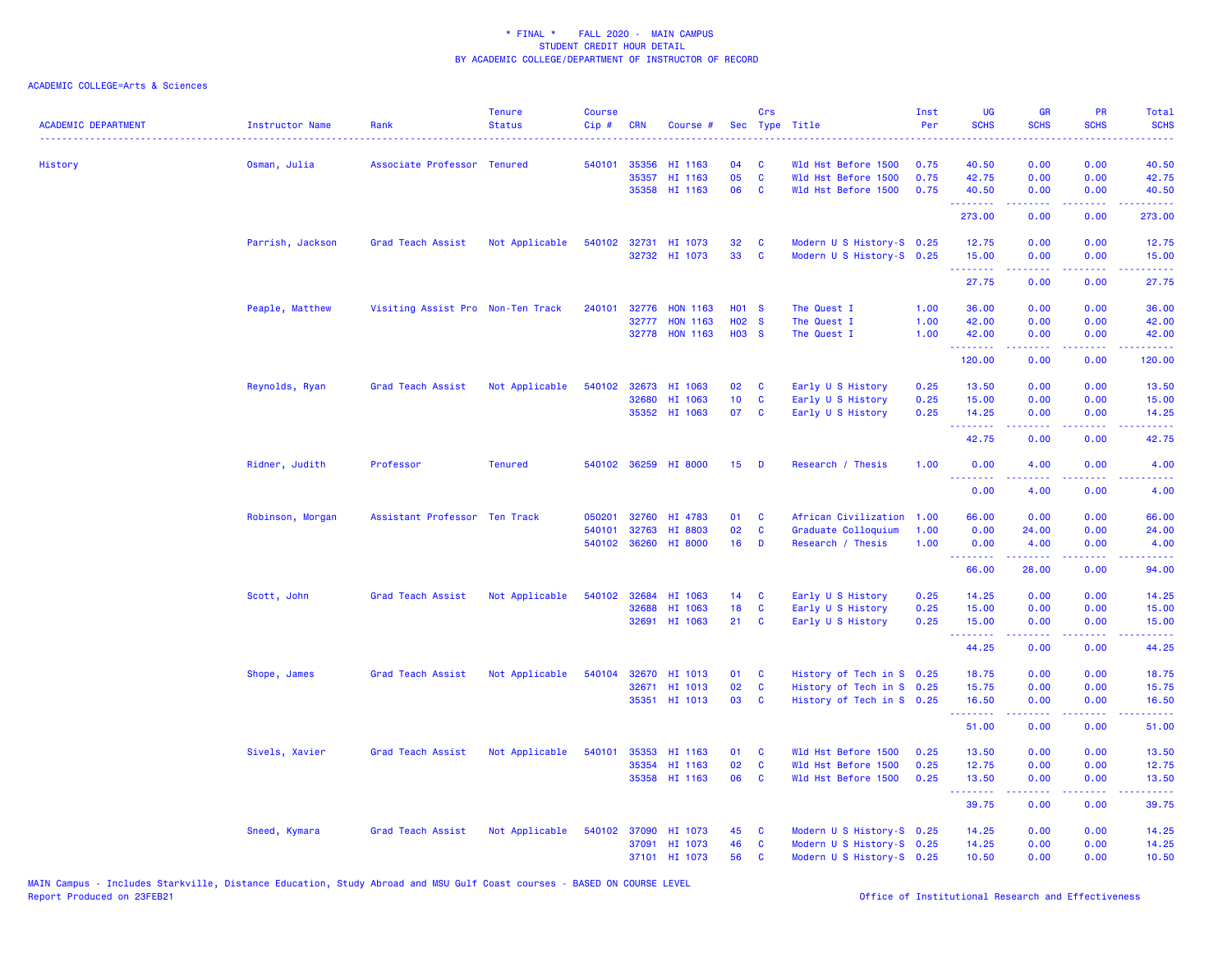| <b>ACADEMIC DEPARTMENT</b> | Instructor Name     | Rank                          | <b>Tenure</b><br><b>Status</b> | <b>Course</b><br>Cip# | <b>CRN</b> | Course #              |                 | Crs          | Sec Type Title            | Inst<br>Per | <b>UG</b><br><b>SCHS</b> | <b>GR</b><br><b>SCHS</b>      | PR<br><b>SCHS</b>                                                                                                                 | Total<br><b>SCHS</b> |
|----------------------------|---------------------|-------------------------------|--------------------------------|-----------------------|------------|-----------------------|-----------------|--------------|---------------------------|-------------|--------------------------|-------------------------------|-----------------------------------------------------------------------------------------------------------------------------------|----------------------|
|                            |                     |                               |                                |                       |            |                       |                 |              |                           |             | .<br>39.00               | 0.00                          | 0.00                                                                                                                              | 39.00                |
| History                    | Snyder, Christopher | Professor                     | <b>Tenured</b>                 |                       |            | 240101 32789 HON 3183 | <b>HO1 S</b>    |              | Honors Seminar - Hum 1.00 |             | 39.00                    | 0.00                          | 0.00                                                                                                                              | 39.00                |
|                            |                     |                               |                                |                       |            |                       |                 |              |                           |             | .<br>39.00               | 0.00                          | $\frac{1}{2} \left( \frac{1}{2} \right) \left( \frac{1}{2} \right) \left( \frac{1}{2} \right) \left( \frac{1}{2} \right)$<br>0.00 | .<br>39.00           |
|                            | Soares, Leigh       | Assistant Professor Ten Track |                                | 540101                | 35369      | HI 8803               | 05              | C            | Graduate Colloquium       | 1.00        | 0.00                     | 24.00                         | 0.00                                                                                                                              | 24.00                |
|                            |                     |                               |                                | 540102                | 32683      | HI 1063               | 13              | C            | Early U S History         | 0.75        | 42.75                    | 0.00                          | 0.00                                                                                                                              | 42.75                |
|                            |                     |                               |                                |                       | 32684      | HI 1063               | 14              | C            | Early U S History         | 0.75        | 42.75                    | 0.00                          | 0.00                                                                                                                              | 42.75                |
|                            |                     |                               |                                |                       | 32685      | HI 1063               | 15              | C            | Early U S History         | 0.75        | 45.00                    | 0.00                          | 0.00                                                                                                                              | 45.00                |
|                            |                     |                               |                                |                       | 32686      | HI 1063               | 16              | C            | Early U S History         | 0.75        | 42.75                    | 0.00                          | 0.00                                                                                                                              | 42.75                |
|                            |                     |                               |                                |                       | 32687      | HI 1063               | 17              | C            | Early U S History         | 0.75        | 42.75                    | 0.00                          | 0.00                                                                                                                              | 42.75                |
|                            |                     |                               |                                |                       | 32688      | HI 1063               | 18              | C            | Early U S History         | 0.75        | 45.00                    | 0.00                          | 0.00                                                                                                                              | 45.00                |
|                            |                     |                               |                                |                       | 32689      | HI 1063               | 19              | C            | Early U S History         | 0.75        | 40.50                    | 0.00                          | 0.00                                                                                                                              | 40.50                |
|                            |                     |                               |                                |                       | 32690      | HI 1063               | 20              | C            | Early U S History         | 0.75        | 45.00                    | 0.00                          | 0.00                                                                                                                              | 45.00                |
|                            |                     |                               |                                |                       | 32691      | HI 1063               | 21              | C            | Early U S History         | 0.75        | 45.00                    | 0.00                          | 0.00                                                                                                                              | 45.00                |
|                            |                     |                               |                                |                       | 32692      | HI 1063               | 22              | C            | Early U S History         | 0.75        | 45.00                    | 0.00                          | 0.00                                                                                                                              | 45.00                |
|                            |                     |                               |                                |                       | 32693      | HI 1063               | 23              | $\mathbf{C}$ | Early U S History         | 0.75        | 42.75                    | 0.00                          | 0.00                                                                                                                              | 42.75                |
|                            |                     |                               |                                |                       |            | 32694 HI 1063         | 24              | C            | Early U S History         | 0.75        | 45.00                    | 0.00                          | 0.00                                                                                                                              | 45.00                |
|                            |                     |                               |                                |                       |            |                       |                 |              |                           |             | .<br>524.25              | 22222<br>24.00                | د د د د<br>0.00                                                                                                                   | وبالأباب<br>548.25   |
|                            |                     |                               |                                |                       |            |                       |                 |              |                           |             |                          |                               |                                                                                                                                   |                      |
|                            | Spencer, Thomas     | Grad Teach Assist             | Not Applicable                 | 050114                | 32737      | HI 1213               | 01              | C            | Early Western World       | 0.25        | 12.75                    | 0.00                          | 0.00                                                                                                                              | 12.75                |
|                            |                     |                               |                                |                       |            | 32741 HI 1213         | 05              | $\mathbf c$  | Early Western World       | 0.25        | 7.50                     | 0.00                          | 0.00                                                                                                                              | 7.50                 |
|                            |                     |                               |                                |                       |            | 32742 HI 1213         | 06              | C            | Early Western World       | 0.25        | 14.25                    | 0.00                          | 0.00                                                                                                                              | 14.25                |
|                            |                     |                               |                                |                       |            |                       |                 |              |                           |             | <b></b><br>34.50         | 0.00                          | 222<br>0.00                                                                                                                       | 22223<br>34.50       |
|                            | Street, Marshun     | Grad Teach Assist             | Not Applicable                 |                       |            | 540102 32728 HI 1073  | 29              | C            | Modern U S History-S 0.25 |             | 15.00                    | 0.00                          | 0.00                                                                                                                              | 15.00                |
|                            |                     |                               |                                |                       |            | 37103 HI 1073         | 58              | $\mathbf{C}$ | Modern U S History-S 0.25 |             | 13.50                    | 0.00                          | 0.00                                                                                                                              | 13.50                |
|                            |                     |                               |                                |                       |            |                       |                 |              |                           |             | <u>.</u> .               | <b><i><u><u>.</u></u></i></b> | 22222                                                                                                                             | .                    |
|                            |                     |                               |                                |                       |            |                       |                 |              |                           |             | 28.50                    | 0.00                          | 0.00                                                                                                                              | 28.50                |
|                            | Thompson, Courtney  | Assistant Professor Ten Track |                                | 050102                | 32761      | HI 4883               | 01              | C            | US History of Medici      | 1.00        | 63.00                    | 0.00                          | 0.00                                                                                                                              | 63.00                |
|                            |                     |                               |                                | 540101                | 32762      | HI 8803               | 01              | C            | Graduate Colloquium       | 1.00        | 0.00                     | 18.00                         | 0.00                                                                                                                              | 18.00                |
|                            |                     |                               |                                |                       | 36280      | HI 9000               | 17 <sub>2</sub> | D            | Research / Diss           | 1.00        | 0.00                     | 13.00                         | 0.00                                                                                                                              | 13.00                |
|                            |                     |                               |                                | 540102                | 36261      | HI 8000               | 17              | D            | Research / Thesis         | 1.00        | 0.00                     | 4.00                          | 0.00                                                                                                                              | 4.00                 |
|                            |                     |                               |                                | 540104                | 32668      | HI 1003               | 01              | <b>C</b>     | Hist. Sci. in Six Id 0.75 |             | 42.75                    | 0.00                          | 0.00                                                                                                                              | 42.75                |
|                            |                     |                               |                                |                       | 32669      | HI 1003               | 02              | C            | Hist. Sci. in Six Id 0.99 |             | 50.49                    | 0.00                          | 0.00                                                                                                                              | 50.49                |
|                            |                     |                               |                                |                       |            | 35350 HI 1003         | 03              | $\mathbf{C}$ | Hist. Sci. in Six Id 0.99 |             | 68.31<br><u>.</u>        | 0.00<br>بالأبابات             | 0.00<br>بالأباب                                                                                                                   | 68.31<br>.           |
|                            |                     |                               |                                |                       |            |                       |                 |              |                           |             | 224.55                   | 35.00                         | 0.00                                                                                                                              | 259.55               |
|                            | Thompson, Joseph    | Assistant Professor Ten Track |                                | 540101                | 36281      | HI 9000               | 18              | D            | Research / Diss           | 1.00        | 0.00                     | 16.00                         | 0.00                                                                                                                              | 16.00                |
|                            |                     |                               |                                | 540102                | 32672      | HI 1063               | 01              | C            | Early U S History         | 0.75        | 45.00                    | 0.00                          | 0.00                                                                                                                              | 45.00                |
|                            |                     |                               |                                |                       | 32673      | HI 1063               | 02              | C            | Early U S History         | 0.75        | 40.50                    | 0.00                          | 0.00                                                                                                                              | 40.50                |
|                            |                     |                               |                                |                       | 32674      | HI 1063               | 03              | C            | Early U S History         | 0.75        | 42.75                    | 0.00                          | 0.00                                                                                                                              | 42.75                |
|                            |                     |                               |                                |                       | 32675      | HI 1063               | 04              | C            | Early U S History         | 0.75        | 40.50                    | 0.00                          | 0.00                                                                                                                              | 40.50                |
|                            |                     |                               |                                |                       | 32676      | HI 1063               | 05              | C            | Early U S History         | 0.75        | 45.00                    | 0.00                          | 0.00                                                                                                                              | 45.00                |
|                            |                     |                               |                                |                       | 32677      | HI 1063               | 06              | C            | Early U S History         | 0.75        | 45.00                    | 0.00                          | 0.00                                                                                                                              | 45.00                |
|                            |                     |                               |                                |                       | 32678      | HI 1063               | 80              | <b>C</b>     | Early U S History         | 0.75        | 42.75                    | 0.00                          | 0.00                                                                                                                              | 42.75                |
|                            |                     |                               |                                |                       |            | 32679 HI 1063         | 09              | <b>C</b>     | Early U S History         | 0.75        | 42.75                    | 0.00                          | 0.00                                                                                                                              | 42.75                |
|                            |                     |                               |                                |                       |            | 32680 HI 1063         | 10 <sub>1</sub> | $\mathbf{C}$ | Early U S History         | 0.75        | 45.00                    | 0.00                          | 0.00                                                                                                                              | 45.00                |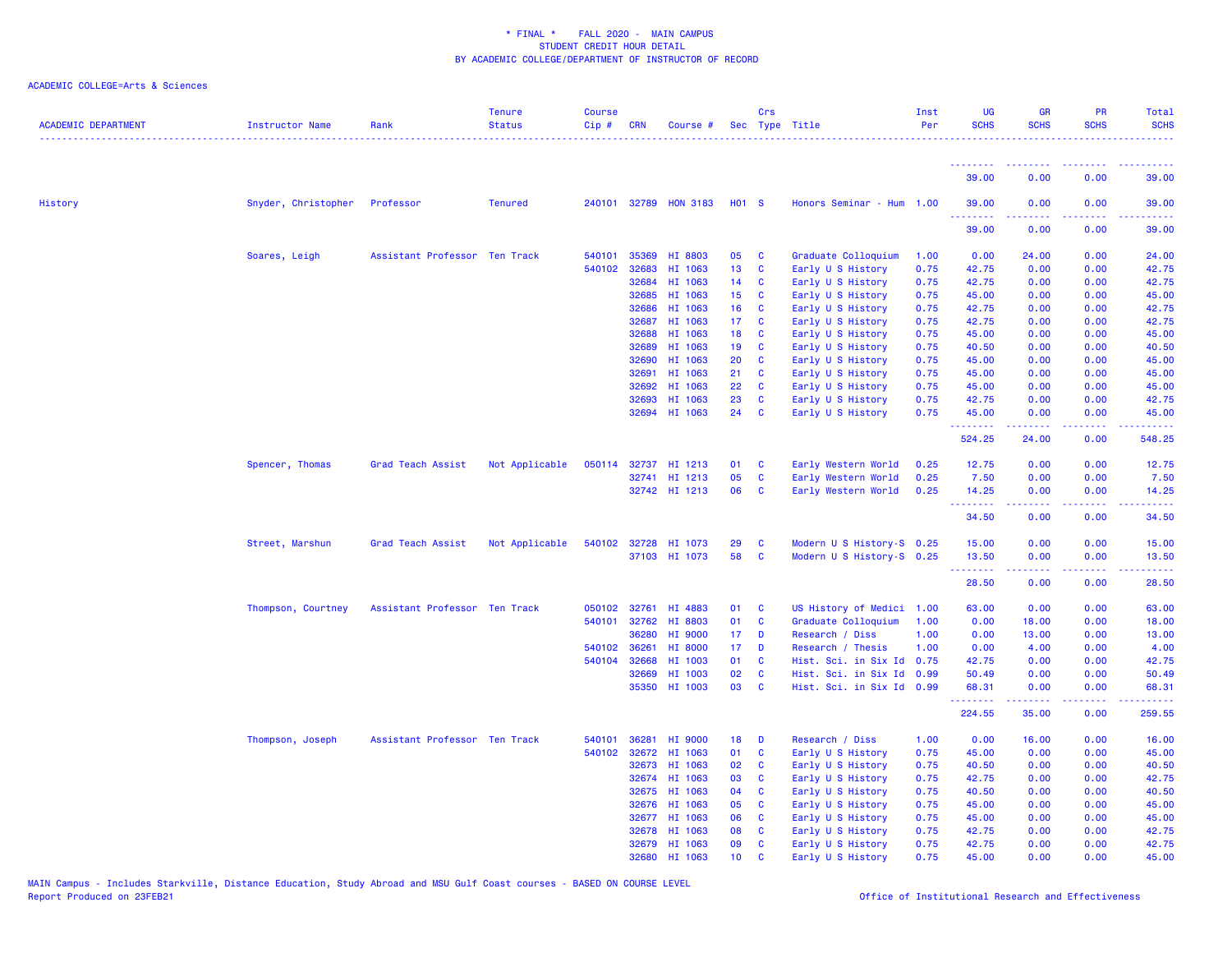|                  |                          | <b>Status</b>  | Cip#                          | <b>CRN</b> | Course # |                                                                                                                                                                                                              |          | Sec Type Title                                                                                   | Per               | <b>SCHS</b>                                                                                 | <b>SCHS</b>                           | <b>SCHS</b>       | <b>SCHS</b>                                                                                                                                                                                                                             |
|------------------|--------------------------|----------------|-------------------------------|------------|----------|--------------------------------------------------------------------------------------------------------------------------------------------------------------------------------------------------------------|----------|--------------------------------------------------------------------------------------------------|-------------------|---------------------------------------------------------------------------------------------|---------------------------------------|-------------------|-----------------------------------------------------------------------------------------------------------------------------------------------------------------------------------------------------------------------------------------|
| Thompson, Joseph |                          |                |                               |            |          |                                                                                                                                                                                                              |          | Early U S History                                                                                | 0.75              | 42.75                                                                                       | 0.00                                  | 0.00              | 42.75                                                                                                                                                                                                                                   |
|                  |                          |                |                               |            |          |                                                                                                                                                                                                              |          |                                                                                                  |                   |                                                                                             |                                       |                   | 42.75                                                                                                                                                                                                                                   |
|                  |                          |                |                               |            |          |                                                                                                                                                                                                              |          | Early U S History                                                                                | 0.75              | 42.75                                                                                       | 0.00                                  | 0.00              | 42.75                                                                                                                                                                                                                                   |
|                  |                          |                |                               |            |          |                                                                                                                                                                                                              |          |                                                                                                  |                   | 517.50                                                                                      | 16.00                                 | 0.00              | 533.50                                                                                                                                                                                                                                  |
| Verhayden, John  | Grad Teach Assist        | Not Applicable | 540101                        |            |          | 03                                                                                                                                                                                                           | <b>C</b> | Wld Hst Before 1500                                                                              | 0.25              | 13.50                                                                                       | 0.00                                  | 0.00              | 13.50                                                                                                                                                                                                                                   |
|                  |                          |                |                               |            |          | 04                                                                                                                                                                                                           | <b>C</b> | Wld Hst Before 1500                                                                              | 0.25              | 13.50                                                                                       | 0.00                                  | 0.00              | 13.50                                                                                                                                                                                                                                   |
|                  |                          |                |                               |            |          | 05                                                                                                                                                                                                           | <b>C</b> | Wld Hst Before 1500                                                                              | 0.25              | 14.25                                                                                       | 0.00<br>. <u>.</u> .                  | 0.00<br>$- - - -$ | 14.25                                                                                                                                                                                                                                   |
|                  |                          |                |                               |            |          |                                                                                                                                                                                                              |          |                                                                                                  |                   | 41.25                                                                                       | 0.00                                  | 0.00              | 41.25                                                                                                                                                                                                                                   |
| Wesley, Jordan   | <b>Grad Teach Assist</b> | Not Applicable |                               |            |          | 39                                                                                                                                                                                                           |          |                                                                                                  |                   | 14.25                                                                                       | 0.00                                  | 0.00              | 14.25                                                                                                                                                                                                                                   |
|                  |                          |                |                               |            |          | 60                                                                                                                                                                                                           |          |                                                                                                  |                   | 15.00                                                                                       | 0.00                                  | 0.00              | 15.00                                                                                                                                                                                                                                   |
|                  |                          |                |                               |            |          |                                                                                                                                                                                                              |          |                                                                                                  |                   | 29.25                                                                                       | 0.00                                  | 0.00              | 29.25                                                                                                                                                                                                                                   |
| Wooley, Scott    | <b>Grad Teach Assist</b> | Not Applicable |                               |            |          |                                                                                                                                                                                                              |          | Modern U S History                                                                               | 0.75              | 148.50                                                                                      | 0.00                                  | 0.00              | 148.50                                                                                                                                                                                                                                  |
|                  |                          |                |                               |            |          |                                                                                                                                                                                                              |          |                                                                                                  |                   | 148.50                                                                                      | 0.00                                  | 0.00              | 148.50                                                                                                                                                                                                                                  |
| Wu, Shu-hui      | Professor                | <b>Tenured</b> | 050104                        |            |          |                                                                                                                                                                                                              |          |                                                                                                  |                   | 114.00                                                                                      | 0.00                                  | 0.00              | 114.00                                                                                                                                                                                                                                  |
|                  |                          |                | 540101                        |            |          | 01                                                                                                                                                                                                           | - C      | Japan Since 1600                                                                                 | 1.00              | 45.00                                                                                       | 0.00                                  | 0.00              | 45.00                                                                                                                                                                                                                                   |
|                  |                          |                |                               |            |          |                                                                                                                                                                                                              |          |                                                                                                  |                   | 159.00                                                                                      | 0.00                                  | 0.00              | $\frac{1}{2} \left( \frac{1}{2} \right) \left( \frac{1}{2} \right) \left( \frac{1}{2} \right) \left( \frac{1}{2} \right) \left( \frac{1}{2} \right) \left( \frac{1}{2} \right)$<br>159.00                                               |
|                  |                          |                |                               |            |          |                                                                                                                                                                                                              |          |                                                                                                  |                   | ========<br>6072.00                                                                         | ======<br>531.00                      | 0.00              | ==========<br>6603.00                                                                                                                                                                                                                   |
|                  |                          |                | Assistant Professor Ten Track |            |          | 540102 32681 HI 1063<br>32682 HI 1063<br>35352 HI 1063<br>35355 HI 1163<br>35356 HI 1163<br>35357 HI 1163<br>540102 37084 HI 1073<br>37105 HI 1073<br>540102 34813 HI 1073<br>35359 HI 1313<br>35366 HI 4593 |          | $11 \quad C$<br>$12 \quad C$<br>07 C<br>$\overline{\mathbf{c}}$<br>$\mathbf{C}$<br>501 C<br>01 C | Early U S History | 0.75<br>Modern U S History-S 0.25<br>Modern U S History-S 0.25<br>East Asian Civ to 13 1.00 | 42.75<br>--------<br>.<br>.<br>.<br>. | 0.00              | 0.00<br>$\frac{1}{2} \left( \frac{1}{2} \right) \left( \frac{1}{2} \right) \left( \frac{1}{2} \right) \left( \frac{1}{2} \right)$<br>.<br>$\begin{array}{c} \texttt{m} = \texttt{m} = \texttt{m} = \texttt{m} = \texttt{m} \end{array}$ |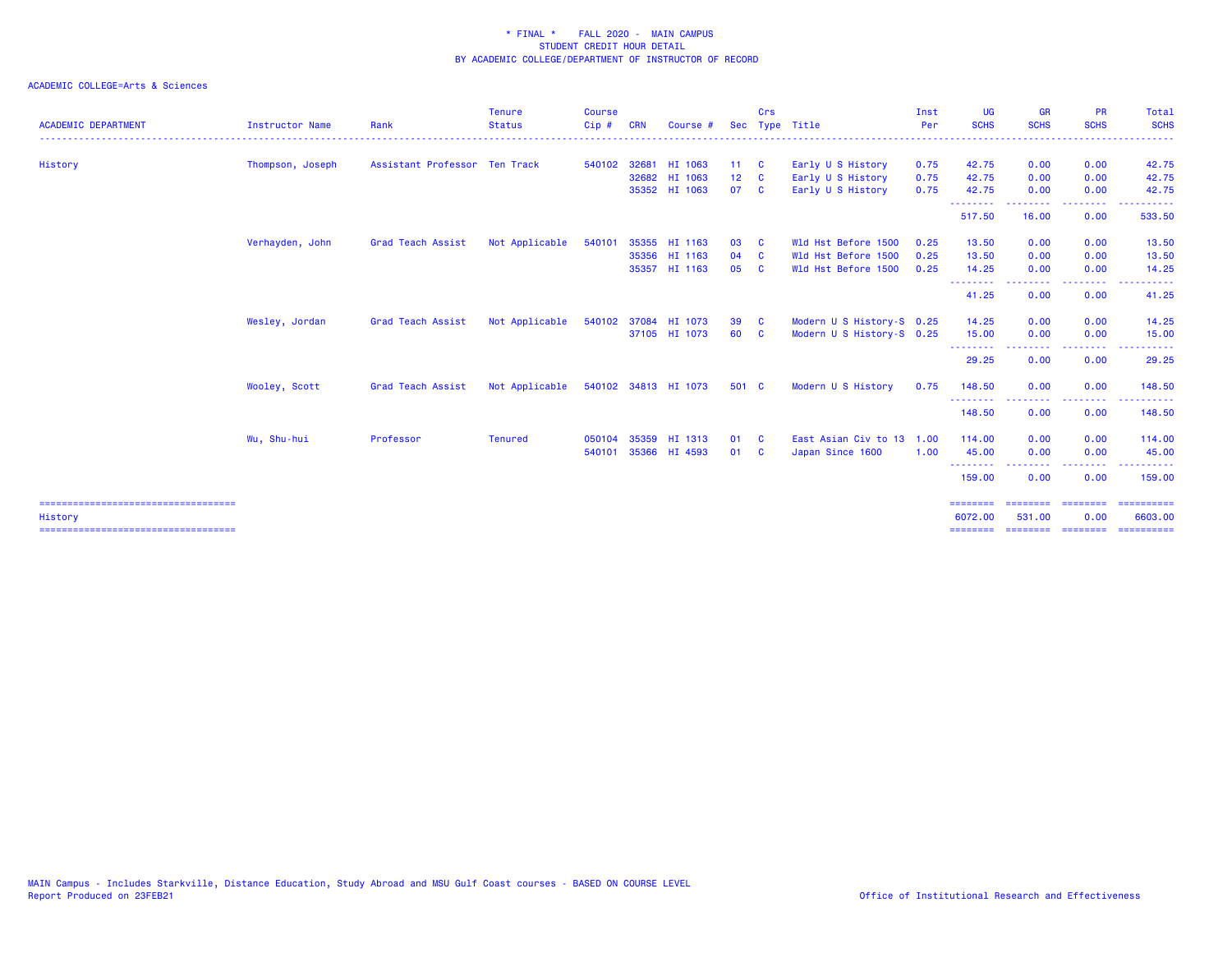| <b>ACADEMIC DEPARTMENT</b> | Instructor Name                                        | Rank              | <b>Tenure</b><br><b>Status</b> | <b>Course</b><br>Cip# | <b>CRN</b>   | Course #                 |              | Crs          | Sec Type Title                            | Inst<br>Per  | UG<br><b>SCHS</b>                                  | <b>GR</b><br><b>SCHS</b> | PR<br><b>SCHS</b>                                                                                                                 | Total<br><b>SCHS</b>                                                                                                                                           |
|----------------------------|--------------------------------------------------------|-------------------|--------------------------------|-----------------------|--------------|--------------------------|--------------|--------------|-------------------------------------------|--------------|----------------------------------------------------|--------------------------|-----------------------------------------------------------------------------------------------------------------------------------|----------------------------------------------------------------------------------------------------------------------------------------------------------------|
| Mathematics & Statistics   | Ampong, Osei Akoto                                     | Grad Teach Assist | Not Applicable                 | 270101                |              | 33069 MA 1613            | 06           | C            | Cal Bus & Life Sc I                       | 0.95         | 128.25<br>.                                        | 0.00                     | 0.00<br>.                                                                                                                         | 128.25<br>.                                                                                                                                                    |
|                            |                                                        |                   |                                |                       |              |                          |              |              |                                           |              | 128.25                                             | 0.00                     | 0.00                                                                                                                              | 128.25                                                                                                                                                         |
|                            | Appiah, Godlove                                        | Grad Teach Assist | Not Applicable                 |                       |              | 270101 33046 MA 1323     | 04           | $\mathbf{C}$ | Trigonometry                              | 0.95         | 131.10                                             | 0.00                     | 0.00                                                                                                                              | 131.10                                                                                                                                                         |
|                            |                                                        |                   |                                |                       |              |                          |              |              |                                           |              | <b><i><u><u> - - - - - -</u></u></i></b><br>131.10 | .<br>0.00                | .<br>0.00                                                                                                                         | .<br>131.10                                                                                                                                                    |
|                            | Ballamoole, Snehalat Clinical Assist Pro Non-Ten Track |                   |                                | 270101                | 33123        | MA 2743                  | 03           | C            | Calculus IV                               | 1.00         | 69.00                                              | 0.00                     | 0.00                                                                                                                              | 69.00                                                                                                                                                          |
|                            |                                                        |                   |                                |                       | 33126        | MA 2743                  | 06           | C            | Calculus IV                               | 1.00         | 144.00                                             | 0.00                     | 0.00                                                                                                                              | 144.00                                                                                                                                                         |
|                            |                                                        |                   |                                |                       | 33164        | MA 6153                  | 01           | C            | Mat & Lin Algebra                         | 1.00         | 0.00                                               | 33.00                    | 0.00                                                                                                                              | 33.00                                                                                                                                                          |
|                            |                                                        |                   |                                |                       | 270102 33136 | MA 3113                  | 08           | C            | Intro Linear Algebra                      | 1.00         | 207.00                                             | 0.00                     | 0.00                                                                                                                              | 207.00                                                                                                                                                         |
|                            |                                                        |                   |                                |                       |              | 33153 MA 4153            | 01           | <b>C</b>     | Mat & Lin Algebra                         | 1.00         | 15.00<br>.                                         | 0.00                     | 0.00<br>$\frac{1}{2} \left( \frac{1}{2} \right) \left( \frac{1}{2} \right) \left( \frac{1}{2} \right) \left( \frac{1}{2} \right)$ | 15.00<br>.                                                                                                                                                     |
|                            |                                                        |                   |                                |                       |              |                          |              |              |                                           |              | 435.00                                             | 33.00                    | 0.00                                                                                                                              | 468.00                                                                                                                                                         |
|                            | Banik, Robert                                          | Instructor        | Non-Ten Track                  | 270101                | 33145        | MA 3253                  | 02           | C            | Diff Equations                            | 1.00         | 204.00                                             | 0.00                     | 0.00                                                                                                                              | 204.00                                                                                                                                                         |
|                            |                                                        |                   |                                |                       | 33146        | MA 3253                  | 03           | <b>C</b>     | Diff Equations                            | 1.00         | 267.00                                             | 0.00                     | 0.00                                                                                                                              | 267.00                                                                                                                                                         |
|                            |                                                        |                   |                                |                       | 33148        | MA 3253                  | 05           | <b>C</b>     | Diff Equations                            | 1.00         | 213.00                                             | 0.00                     | 0.00                                                                                                                              | 213.00                                                                                                                                                         |
|                            |                                                        |                   |                                |                       | 33149        | MA 3253                  | 06           | C            | Diff Equations                            | 1.00         | 210.00                                             | 0.00                     | 0.00                                                                                                                              | 210.00                                                                                                                                                         |
|                            |                                                        |                   |                                | 521003                | 32401        | <b>FYE 1001</b>          | F23 C        |              | First Year Experienc                      | 1.00         | 5.00                                               | 0.00                     | 0.00                                                                                                                              | 5.00                                                                                                                                                           |
|                            |                                                        |                   |                                |                       |              | 32402 FYE 1001           | F24 C        |              | First Year Experienc                      | 1.00         | 7.00<br>.                                          | 0.00<br>.                | 0.00<br>$\frac{1}{2} \left( \frac{1}{2} \right) \left( \frac{1}{2} \right) \left( \frac{1}{2} \right) \left( \frac{1}{2} \right)$ | 7.00<br>.                                                                                                                                                      |
|                            |                                                        |                   |                                |                       |              |                          |              |              |                                           |              | 906.00                                             | 0.00                     | 0.00                                                                                                                              | 906.00                                                                                                                                                         |
|                            | Barber, Rachel                                         | Grad Teach Assist | Not Applicable                 |                       |              | 270101 33051 MA 1323     | 09           | <b>C</b>     | Trigonometry                              | 0.95         | 131.10<br>.                                        | 0.00                     | 0.00<br>$\frac{1}{2} \left( \frac{1}{2} \right) \left( \frac{1}{2} \right) \left( \frac{1}{2} \right) \left( \frac{1}{2} \right)$ | 131.10<br>$\frac{1}{2} \left( \frac{1}{2} \right) \left( \frac{1}{2} \right) \left( \frac{1}{2} \right) \left( \frac{1}{2} \right) \left( \frac{1}{2} \right)$ |
|                            |                                                        |                   |                                |                       |              |                          |              |              |                                           |              | 131.10                                             | 0.00                     | 0.00                                                                                                                              | 131.10                                                                                                                                                         |
|                            | Barrett, Willis                                        | Grad Teach Assist | Not Applicable                 | 270102                | 33009        | MA 1313                  | 06           | C            | College Algebra                           | 0.95         | 59.85                                              | 0.00                     | 0.00                                                                                                                              | 59.85                                                                                                                                                          |
|                            |                                                        |                   |                                |                       |              | 33011 MA 1313            | 08           | C            | College Algebra                           | 0.95         | 108.30                                             | 0.00                     | 0.00                                                                                                                              | 108.30                                                                                                                                                         |
|                            |                                                        |                   |                                |                       |              |                          |              |              |                                           |              | .<br>168.15                                        | .<br>0.00                | .<br>0.00                                                                                                                         | المتمام ماما<br>168.15                                                                                                                                         |
|                            | Bashford, Hannah                                       | Lecturer          | Non-Ten Track                  | 270101                | 33079        | MA 1713                  | 05           | C            | Calculus I-SI                             | 1.00         | 240.00                                             | 0.00                     | 0.00                                                                                                                              | 240.00                                                                                                                                                         |
|                            |                                                        |                   |                                |                       | 33081        | MA 1713                  | 07           | C            | Calculus I-SI                             | 1.00         | 264.00                                             | 0.00                     | 0.00                                                                                                                              | 264.00                                                                                                                                                         |
|                            |                                                        |                   |                                |                       | 33082        | MA 1713                  | 08           | C            | Calculus I-SI                             | 1.00         | 36.00                                              | 0.00                     | 0.00                                                                                                                              | 36.00                                                                                                                                                          |
|                            |                                                        |                   |                                |                       | 37350        | MA 1713                  | 501 C        |              | Calculus I                                | 1.00         | 51.00                                              | 0.00                     | 0.00                                                                                                                              | 51.00                                                                                                                                                          |
|                            |                                                        |                   |                                |                       | 270102 33005 | MA 1313                  | 02           | C            | College Algebra                           | 1.00         | 411.00                                             | 0.00                     | 0.00                                                                                                                              | 411.00                                                                                                                                                         |
|                            |                                                        |                   |                                |                       | 33006        | MA 1313                  | 03           | C            | College Algebra                           | 1.00         | 330.00<br>.                                        | 0.00<br>.                | 0.00<br>.                                                                                                                         | 330.00<br>2.2222                                                                                                                                               |
|                            |                                                        |                   |                                |                       |              |                          |              |              |                                           |              | 1332.00                                            | 0.00                     | 0.00                                                                                                                              | 1332.00                                                                                                                                                        |
|                            | Beckman, Jennifer                                      | Instructor        | Non-Ten Track                  | 270501                | 33139        | MA 3123                  | 01           | B            | Intro to Stat. Inf                        | 1.00         | 87.00                                              | 0.00                     | 0.00                                                                                                                              | 87.00                                                                                                                                                          |
|                            |                                                        |                   |                                |                       | 33140        | MA 3123                  | 02           | B            | Intro to Stat. Inf                        | 1.00         | 87.00                                              | 0.00                     | 0.00                                                                                                                              | 87.00                                                                                                                                                          |
|                            |                                                        |                   |                                |                       | 33141        | MA 3123                  | 03           | B            | Intro to Stat. Inf                        | 1.00         | 81.00                                              | 0.00                     | 0.00                                                                                                                              | 81.00                                                                                                                                                          |
|                            |                                                        |                   |                                |                       | 33142        | MA 3123                  | 04           | B            | Intro to Stat. Inf                        | 1.00         | 93.00                                              | 0.00                     | 0.00                                                                                                                              | 93.00                                                                                                                                                          |
|                            |                                                        |                   |                                |                       | 34145        | ST 3123                  | 01           | B            | Intro to Stat. Inf.                       | 1.00         | 123.00                                             | 0.00                     | 0.00                                                                                                                              | 123.00                                                                                                                                                         |
|                            |                                                        |                   |                                |                       | 34146        | ST 3123                  | 02           | B            | Intro to Stat. Inf.                       | 1.00         | 111.00                                             | 0.00                     | 0.00                                                                                                                              | 111.00                                                                                                                                                         |
|                            |                                                        |                   |                                |                       |              | 34147 ST 3123            | 03           | B            | Intro to Stat. Inf.                       | 1.00         | 171.00                                             | 0.00                     | 0.00                                                                                                                              | 171.00                                                                                                                                                         |
|                            |                                                        |                   |                                |                       | 34148        | ST 3123<br>34886 MA 3123 | 04           | B            | Intro to Stat. Inf.                       | 1.00         | 162.00                                             | 0.00<br>0.00             | 0.00                                                                                                                              | 162.00                                                                                                                                                         |
|                            |                                                        |                   |                                |                       |              | 34972 ST 3123            | 501 B<br>501 | B            | Intro to Stat. Inf<br>Intro to Stat. Inf. | 1.00<br>1.00 | 30.00<br>54.00                                     | 0.00                     | 0.00<br>0.00                                                                                                                      | 30.00<br>54.00                                                                                                                                                 |
|                            |                                                        |                   |                                |                       |              |                          |              |              |                                           |              |                                                    |                          |                                                                                                                                   |                                                                                                                                                                |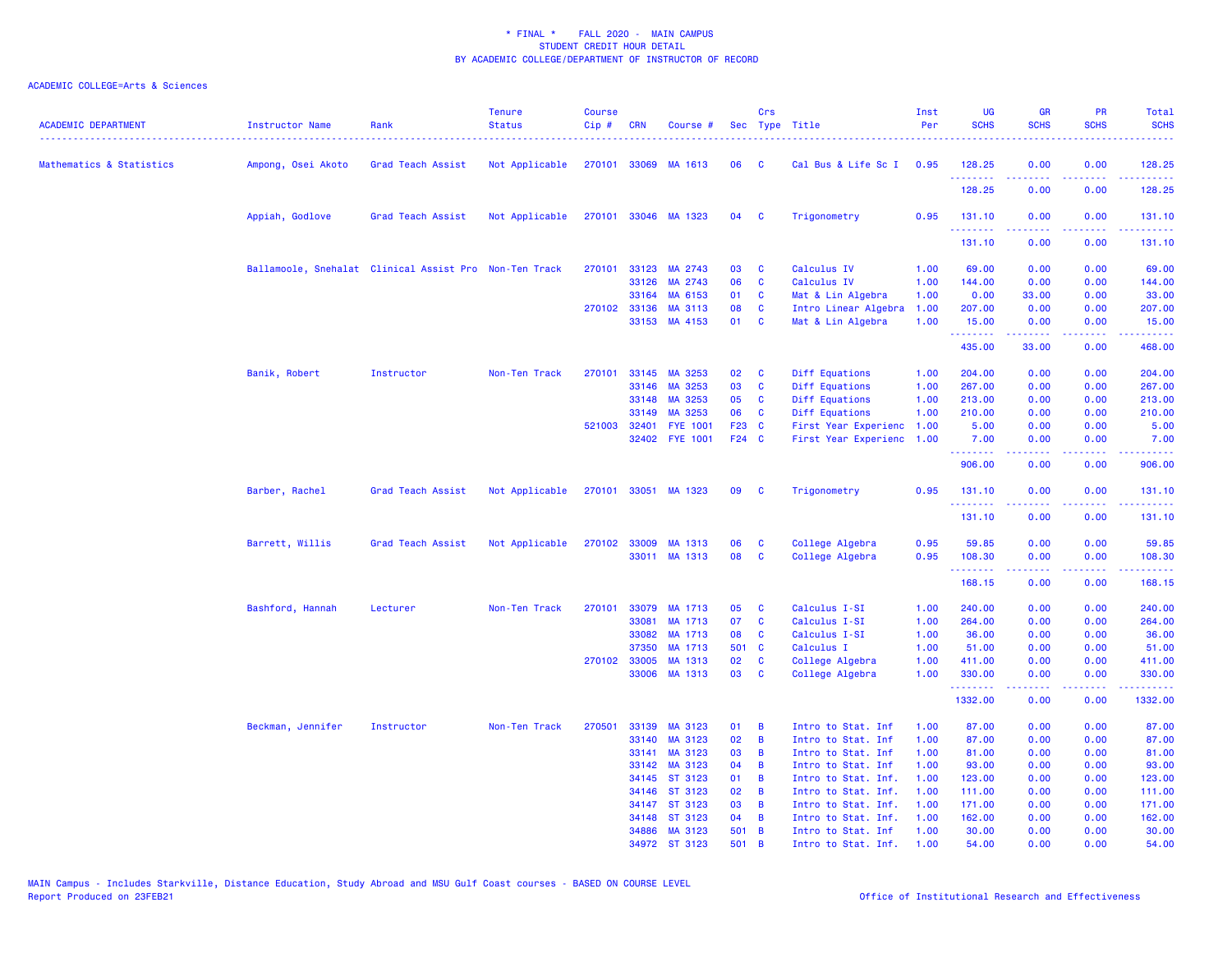| <b>ACADEMIC DEPARTMENT</b> | Instructor Name  | Rank                               | <b>Tenure</b><br><b>Status</b> | <b>Course</b><br>$Cip \#$ | <b>CRN</b>   | Course #             |       | Crs                     | Sec Type Title            | Inst<br>Per | <b>UG</b><br><b>SCHS</b> | <b>GR</b><br><b>SCHS</b>                                                                                                                                     | <b>PR</b><br><b>SCHS</b>     | Total<br><b>SCHS</b>                                                                                                                                           |
|----------------------------|------------------|------------------------------------|--------------------------------|---------------------------|--------------|----------------------|-------|-------------------------|---------------------------|-------------|--------------------------|--------------------------------------------------------------------------------------------------------------------------------------------------------------|------------------------------|----------------------------------------------------------------------------------------------------------------------------------------------------------------|
|                            |                  |                                    |                                |                           |              |                      |       |                         |                           |             |                          |                                                                                                                                                              |                              |                                                                                                                                                                |
|                            |                  |                                    |                                |                           |              |                      |       |                         |                           |             | 999.00                   | 0.00                                                                                                                                                         | 0.00                         | 999.00                                                                                                                                                         |
| Mathematics & Statistics   | Boateng, Kwabena | Grad Teach Assist                  | Not Applicable                 |                           |              | 270101 33072 MA 1613 | 09    | $\overline{\mathbf{C}}$ | Cal Bus & Life Sc I 0.95  |             | 71.25<br>.               | 0.00<br>.                                                                                                                                                    | 0.00<br>.                    | 71.25<br>.                                                                                                                                                     |
|                            |                  |                                    |                                |                           |              |                      |       |                         |                           |             | 71.25                    | 0.00                                                                                                                                                         | 0.00                         | 71.25                                                                                                                                                          |
|                            | Calvert, Velinda | Clinical Assist Pro Non-Ten Track  |                                |                           | 270102 33129 | MA 3113              | 01    | $\mathbf{c}$            | Intro Linear Algebra 1.00 |             | 216.00                   | 0.00                                                                                                                                                         | 0.00                         | 216.00                                                                                                                                                         |
|                            |                  |                                    |                                |                           | 33130        | MA 3113              | 02    | <b>C</b>                | Intro Linear Algebra 1.00 |             | 201.00                   | 0.00                                                                                                                                                         | 0.00                         | 201.00                                                                                                                                                         |
|                            |                  |                                    |                                |                           | 33132        | MA 3113              | 04    | $\mathbf{C}$            | Intro Linear Algebra 1.00 |             | 207.00                   | 0.00                                                                                                                                                         | 0.00                         | 207.00                                                                                                                                                         |
|                            |                  |                                    |                                |                           |              | 33134 MA 3113        | 06    | $\mathbf{C}$            | Intro Linear Algebra 1.00 |             | 213.00                   | 0.00                                                                                                                                                         | 0.00                         | 213.00                                                                                                                                                         |
|                            |                  |                                    |                                |                           |              |                      |       |                         |                           |             | .<br>837.00              | 2.2.2.2.2<br>0.00                                                                                                                                            | المستما<br>0.00              | 2.2.2.2.2.2<br>837.00                                                                                                                                          |
|                            | Dang, Hai        | Professor                          | <b>Tenured</b>                 |                           | 270101 33173 | MA 6933              | 01    | <b>C</b>                | Math Analysis I           | 1.00        | 0.00                     | 27.00                                                                                                                                                        | 0.00                         | 27.00                                                                                                                                                          |
|                            |                  |                                    |                                |                           |              | 37241 MA 9000        | 05    | D                       | Research / Diss           | 1.00        | 0.00<br>.                | 9.00<br>.                                                                                                                                                    | 0.00<br>.                    | 9.00<br>.                                                                                                                                                      |
|                            |                  |                                    |                                |                           |              |                      |       |                         |                           |             | 0.00                     | 36.00                                                                                                                                                        | 0.00                         | 36.00                                                                                                                                                          |
|                            | Davis, Kelsey    | Lecturer                           | Non-Ten Track                  | 270101                    | 32993        | <b>MA 0103</b>       | 01    | <b>C</b>                | Intermediate Algebra 1.00 |             | 297.00                   | 0.00                                                                                                                                                         | 0.00                         | 297.00                                                                                                                                                         |
|                            |                  |                                    |                                |                           | 32994        | <b>MA 0103</b>       | 02    | $\mathbf{C}$            | Intermediate Algebra 1.00 |             | 177.00                   | 0.00                                                                                                                                                         | 0.00                         | 177.00                                                                                                                                                         |
|                            |                  |                                    |                                |                           | 32995        | <b>MA 0103</b>       | 03    | $\mathsf{K}$            | Intermediate Algebra 1.00 |             | 0.00                     | 0.00                                                                                                                                                         | 0.00                         | 0.00                                                                                                                                                           |
|                            |                  |                                    |                                |                           | 32996        | <b>MA 0103</b>       | 04    | $\mathsf{K}$            | Intermediate Algebra 1.00 |             | 0.00                     | 0.00                                                                                                                                                         | 0.00                         | 0.00                                                                                                                                                           |
|                            |                  |                                    |                                |                           | 32997        | <b>MA 0103</b>       | 05    | K                       | Intermediate Algebra 1.00 |             | 0.00                     | 0.00                                                                                                                                                         | 0.00                         | 0.00                                                                                                                                                           |
|                            |                  |                                    |                                |                           | 32998        | <b>MA 0103</b>       | 06    | $\mathbf{K}$            | Intermediate Algebra 1.00 |             | 0.00                     | 0.00                                                                                                                                                         | 0.00                         | 0.00                                                                                                                                                           |
|                            |                  |                                    |                                |                           | 32999        | <b>MA 0103</b>       | 07    | - K                     | Intermediate Algebra 1.00 |             | 0.00                     | 0.00                                                                                                                                                         | 0.00                         | 0.00                                                                                                                                                           |
|                            |                  |                                    |                                |                           | 33000        | <b>MA 0103</b>       | 08    | K                       | Intermediate Algebra 1.00 |             | 0.00                     | 0.00                                                                                                                                                         | 0.00                         | 0.00                                                                                                                                                           |
|                            |                  |                                    |                                |                           | 33001        | <b>MA 0103</b>       | 09    | $\mathsf{K}$            | Intermediate Algebra 1.00 |             | 0.00                     | 0.00                                                                                                                                                         | 0.00                         | 0.00                                                                                                                                                           |
|                            |                  |                                    |                                |                           | 33048        | MA 1323              | 06    | $\mathbf{C}$            | Trigonometry              | 1.00        | 228.00                   | 0.00                                                                                                                                                         | 0.00                         | 228.00                                                                                                                                                         |
|                            |                  |                                    |                                |                           | 33083        | MA 1713              | 09    | $\mathbf{C}$            | Calculus I-SI             | 1.00        | 249.00                   | 0.00                                                                                                                                                         | 0.00                         | 249.00                                                                                                                                                         |
|                            |                  |                                    |                                |                           |              | 34877 MA 0103        | 501 B |                         | Intermediate Algebra 1.00 |             | 87.00                    | 0.00                                                                                                                                                         | 0.00                         | 87.00                                                                                                                                                          |
|                            |                  |                                    |                                |                           |              |                      |       |                         |                           |             | .<br>1038.00             | .<br>0.00                                                                                                                                                    | $\sim$ $\sim$ $\sim$<br>0.00 | 1038.00                                                                                                                                                        |
|                            | Diegel, Amanda   | Assistant Professor Ten Track      |                                | 270101                    | 33156        | MA 4313              | 01    | - C                     | Numerical Anal I          | 1.00        | 69.00                    | 0.00                                                                                                                                                         | 0.00                         | 69.00                                                                                                                                                          |
|                            |                  |                                    |                                |                           | 33167        | MA 6313              | 01    | <b>C</b>                | Numerical Anal I          | 1.00        | 0.00                     | 18.00                                                                                                                                                        | 0.00                         | 18.00                                                                                                                                                          |
|                            |                  |                                    |                                |                           |              | 37605 MA 4000        | 01    | $\mathbf I$             | Directed Indiv Study      | 1.00        | 3.00<br>.                | 0.00<br>$\frac{1}{2} \left( \frac{1}{2} \right) \left( \frac{1}{2} \right) \left( \frac{1}{2} \right) \left( \frac{1}{2} \right) \left( \frac{1}{2} \right)$ | 0.00                         | 3.00                                                                                                                                                           |
|                            |                  |                                    |                                |                           |              |                      |       |                         |                           |             | 72.00                    | 18.00                                                                                                                                                        | 0.00                         | 90.00                                                                                                                                                          |
|                            | DuBien, Janice   | Associate Professor Tenured        |                                | 270501                    | 34159        | ST 8214              | 01    | $\overline{B}$          | Desn & Anal Of Exp        | 1.00        | 0.00                     | 88.00                                                                                                                                                        | 0.00                         | 88.00                                                                                                                                                          |
|                            |                  |                                    |                                |                           | 34162        | ST 8603              | 01    | $\mathbf{C}$            | Applied Statistics        | 1.00        | 0.00                     | 12.00                                                                                                                                                        | 0.00                         | 12.00                                                                                                                                                          |
|                            |                  |                                    |                                |                           |              | 34165 ST 8853        | 01    | <b>C</b>                | Adv Design Exper I        | 1.00        | 0.00                     | 21.00                                                                                                                                                        | 0.00                         | 21.00                                                                                                                                                          |
|                            |                  |                                    |                                |                           |              |                      |       |                         |                           |             | ولالات<br>0.00           | 121.00                                                                                                                                                       | 0.00                         | 121.00                                                                                                                                                         |
|                            | Duwage, Asanka   | Grad Research Assis Not Applicable |                                |                           |              | 270101 33065 MA 1613 | 02    | $\mathbf{C}$            | Cal Bus & Life Sc I       | 0.95        | 128.25                   | 0.00                                                                                                                                                         | 0.00                         | 128.25                                                                                                                                                         |
|                            |                  |                                    |                                |                           |              |                      |       |                         |                           |             | .<br>128.25              | .<br>0.00                                                                                                                                                    | الدامات ب<br>0.00            | $\frac{1}{2} \left( \frac{1}{2} \right) \left( \frac{1}{2} \right) \left( \frac{1}{2} \right) \left( \frac{1}{2} \right) \left( \frac{1}{2} \right)$<br>128.25 |
|                            | Eaton, Jonathan  | Non-Faculty                        | Not Applicable                 |                           |              | 270501 37427 MA 2113 | 502 B |                         | Intro to Stats            | 1.00        | 30.00                    | 0.00                                                                                                                                                         | 0.00                         | 30.00                                                                                                                                                          |
|                            |                  |                                    |                                |                           |              | 37428 ST 2113        | 502 B |                         | Intro to Stats            | 1.00        | 51.00                    | 0.00                                                                                                                                                         | 0.00                         | 51.00                                                                                                                                                          |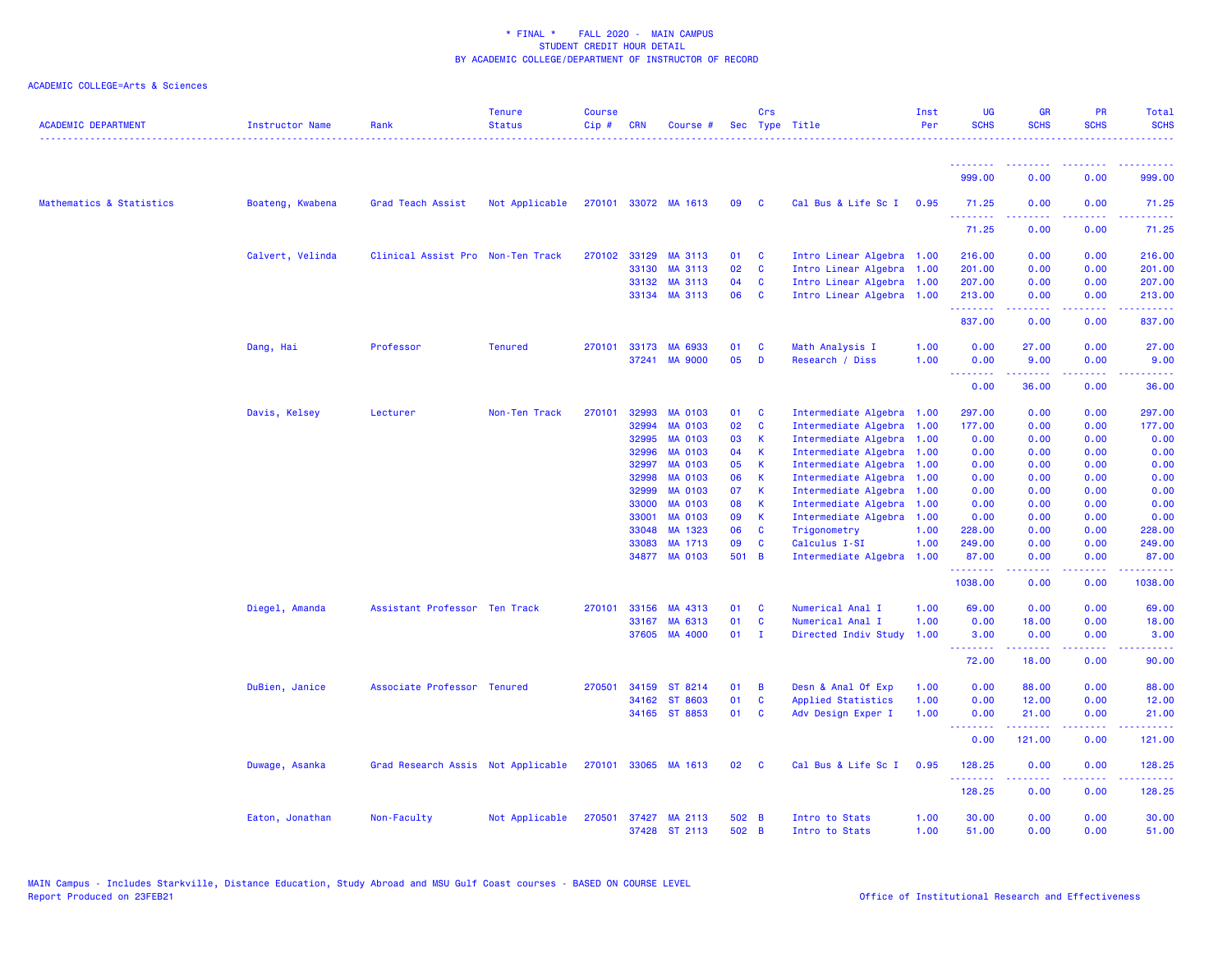| <b>ACADEMIC DEPARTMENT</b> | <b>Instructor Name</b> | Rank                        | <b>Tenure</b><br><b>Status</b> | <b>Course</b><br>Cip# | <b>CRN</b>     | Course #             |                       | Crs                 | Sec Type Title                   | Inst<br>Per  | <b>UG</b><br><b>SCHS</b> | <b>GR</b><br><b>SCHS</b>                                                                                                                                     | <b>PR</b><br><b>SCHS</b>                     | Total<br><b>SCHS</b>                                                                                                                                                                      |
|----------------------------|------------------------|-----------------------------|--------------------------------|-----------------------|----------------|----------------------|-----------------------|---------------------|----------------------------------|--------------|--------------------------|--------------------------------------------------------------------------------------------------------------------------------------------------------------|----------------------------------------------|-------------------------------------------------------------------------------------------------------------------------------------------------------------------------------------------|
|                            |                        |                             |                                |                       |                |                      |                       |                     |                                  |              | <u> - - - - - - - -</u>  | <b><i><u>AAAAAAAA</u></i></b>                                                                                                                                | <b><i><u><u> - - - - - - - -</u></u></i></b> | <u>.</u>                                                                                                                                                                                  |
|                            |                        |                             |                                |                       |                |                      |                       |                     |                                  |              | 81.00                    | 0.00                                                                                                                                                         | 0.00                                         | 81.00                                                                                                                                                                                     |
| Mathematics & Statistics   | Fabel, Andrew          | Associate Professor Tenured |                                |                       |                | 270101 33154 MA 4173 | 01                    | <b>C</b>            | Number Theory                    | 1.00         | 54.00                    | 0.00                                                                                                                                                         | 0.00                                         | 54.00                                                                                                                                                                                     |
|                            |                        |                             |                                |                       | 33165          | MA 6173              | 01                    | <b>C</b>            | Number Theory                    | 1.00         | 0.00                     | 3.00                                                                                                                                                         | 0.00                                         | 3.00                                                                                                                                                                                      |
|                            |                        |                             |                                |                       |                | 270102 33143 MA 3163 | 01 C                  |                     | Intro To Mod Algebra 1.00        |              | 66.00                    | 0.00                                                                                                                                                         | 0.00                                         | 66.00                                                                                                                                                                                     |
|                            |                        |                             |                                |                       |                |                      |                       |                     |                                  |              | .<br>120.00              | .<br>3.00                                                                                                                                                    | .<br>0.00                                    | $\begin{array}{cccccccccc} \bullet & \bullet & \bullet & \bullet & \bullet & \bullet & \bullet & \bullet \end{array}$<br>123.00                                                           |
|                            | Ghanbari, Ghodsieh     | Grad Teach Assist           | Not Applicable                 |                       |                | 270101 33047 MA 1323 | 05                    | - C                 | Trigonometry                     | 0.95         | 133.95                   | 0.00                                                                                                                                                         | 0.00                                         | 133.95                                                                                                                                                                                    |
|                            |                        |                             |                                |                       |                |                      |                       |                     |                                  |              | .<br>133.95              | $\frac{1}{2} \left( \frac{1}{2} \right) \left( \frac{1}{2} \right) \left( \frac{1}{2} \right) \left( \frac{1}{2} \right) \left( \frac{1}{2} \right)$<br>0.00 | .<br>0.00                                    | .<br>133.95                                                                                                                                                                               |
|                            | Good, Abigail          | Instructor                  | Non-Ten Track                  | 270101                | 33053          | MA 1413              | 01                    | $\mathbf{C}$        | Structure Real Numbe             | 1.00         | 108.00                   | 0.00                                                                                                                                                         | 0.00                                         | 108.00                                                                                                                                                                                    |
|                            |                        |                             |                                |                       | 33054          | MA 1413              | 02                    | <b>C</b>            | Structure Real Numbe             | 1.00         | 72.00                    | 0.00                                                                                                                                                         | 0.00                                         | 72.00                                                                                                                                                                                     |
|                            |                        |                             |                                |                       | 33078          | MA 1713              | 04                    | <b>C</b>            | Calculus I                       | 1.00         | 252.00                   | 0.00                                                                                                                                                         | 0.00                                         | 252.00                                                                                                                                                                                    |
|                            |                        |                             |                                |                       | 34884          | MA 1613              | 501 C                 |                     | Cal Bus & Life Sc I              | 1.00         | 66.00                    | 0.00                                                                                                                                                         | 0.00                                         | 66.00                                                                                                                                                                                     |
|                            |                        |                             |                                |                       | 270102 33004   | MA 1313              | 01 C                  |                     | College Algebra                  | 1.00         | 402.00<br>.              | 0.00<br>.                                                                                                                                                    | 0.00<br>.                                    | 402.00<br>$\frac{1}{2} \left( \frac{1}{2} \right) \left( \frac{1}{2} \right) \left( \frac{1}{2} \right) \left( \frac{1}{2} \right) \left( \frac{1}{2} \right) \left( \frac{1}{2} \right)$ |
|                            |                        |                             |                                |                       |                |                      |                       |                     |                                  |              | 900.00                   | 0.00                                                                                                                                                         | 0.00                                         | 900.00                                                                                                                                                                                    |
|                            | Kilpatrick, Matthew    | Instructor                  | Non-Ten Track                  | 270501                | 33094          | MA 2113              | 01                    | $\overline{B}$      | Intro to Stats                   | 1.00         | 42.00                    | 0.00                                                                                                                                                         | 0.00                                         | 42.00                                                                                                                                                                                     |
|                            |                        |                             |                                |                       | 33095          | MA 2113              | 02                    | $\overline{B}$      | Intro to Stats                   | 1.00         | 21.00                    | 0.00                                                                                                                                                         | 0.00                                         | 21.00                                                                                                                                                                                     |
|                            |                        |                             |                                |                       | 33096          | MA 2113              | 03                    | $\overline{B}$      | Stats-with credit fo             | 1.00         | 27.00                    | 0.00                                                                                                                                                         | 0.00                                         | 27.00                                                                                                                                                                                     |
|                            |                        |                             |                                |                       | 33097          | MA 2113              | 04                    | $\overline{B}$      | Intro to Stats                   | 1.00         | 33.00                    | 0.00                                                                                                                                                         | 0.00                                         | 33.00                                                                                                                                                                                     |
|                            |                        |                             |                                |                       | 33098          | MA 2113              | 05                    | B                   | Intro to Stats                   | 1.00         | 30.00                    | 0.00                                                                                                                                                         | 0.00                                         | 30.00                                                                                                                                                                                     |
|                            |                        |                             |                                |                       | 33099          | MA 2113              | 06                    | $\overline{B}$      | Intro to Stats                   | 1.00         | 24.00                    | 0.00                                                                                                                                                         | 0.00                                         | 24.00                                                                                                                                                                                     |
|                            |                        |                             |                                |                       | 33100          | MA 2113              | 07                    | B                   | Intro to Stats                   | 1.00         | 33.00                    | 0.00                                                                                                                                                         | 0.00                                         | 33.00                                                                                                                                                                                     |
|                            |                        |                             |                                |                       | 33101          | MA 2113              | 08                    | $\overline{B}$      | Intro to Stats                   | 1.00         | 39.00                    | 0.00                                                                                                                                                         | 0.00                                         | 39.00                                                                                                                                                                                     |
|                            |                        |                             |                                |                       | 33102          | MA 2113              | 09                    | $\overline{B}$      | Intro to Stats                   | 1.00         | 42.00                    | 0.00                                                                                                                                                         | 0.00                                         | 42.00                                                                                                                                                                                     |
|                            |                        |                             |                                |                       | 33103          | MA 2113              | 10 <sub>1</sub>       | $\overline{B}$      | Stats-with credit fo             | 1.00         | 27.00                    | 0.00                                                                                                                                                         | 0.00                                         | 27.00                                                                                                                                                                                     |
|                            |                        |                             |                                |                       | 33104          | MA 2113              | 11 <sub>1</sub>       | $\overline{B}$      | Intro to Stats                   | 1.00         | 33.00                    | 0.00                                                                                                                                                         | 0.00                                         | 33.00                                                                                                                                                                                     |
|                            |                        |                             |                                |                       | 33105          | MA 2113              | 12 <sub>2</sub>       | $\overline{B}$      | Intro to Stats                   | 1.00         | 27.00                    | 0.00                                                                                                                                                         | 0.00                                         | 27.00                                                                                                                                                                                     |
|                            |                        |                             |                                |                       | 33106          | MA 2113              | 13 <sub>1</sub>       | $\overline{B}$      | Intro to Stats                   | 1.00         | 15.00                    | 0.00                                                                                                                                                         | 0.00                                         | 15.00                                                                                                                                                                                     |
|                            |                        |                             |                                |                       | 33107<br>33108 | MA 2113<br>MA 2113   | 14<br>15 <sub>1</sub> | B<br>$\overline{B}$ | Intro to Stats<br>Intro to Stats | 1.00<br>1.00 | 36.00<br>30.00           | 0.00<br>0.00                                                                                                                                                 | 0.00<br>0.00                                 | 36.00<br>30.00                                                                                                                                                                            |
|                            |                        |                             |                                |                       |                | 33111 MA 2113        | 18                    | $\overline{B}$      | Intro to Stats                   |              | 42.00                    | 0.00                                                                                                                                                         | 0.00                                         | 42.00                                                                                                                                                                                     |
|                            |                        |                             |                                |                       | 33112          | MA 2113              | 19                    | B                   | Intro to Stats                   | 1.00<br>1.00 | 36.00                    | 0.00                                                                                                                                                         | 0.00                                         | 36.00                                                                                                                                                                                     |
|                            |                        |                             |                                |                       | 33113          | MA 2113              | 20                    | $\overline{B}$      | Intro to Stats                   | 1.00         | 36.00                    | 0.00                                                                                                                                                         | 0.00                                         | 36.00                                                                                                                                                                                     |
|                            |                        |                             |                                |                       | 33114          | MA 2113              | 21                    | $\overline{B}$      | Intro to Stats                   | 0.05         | 0.75                     | 0.00                                                                                                                                                         | 0.00                                         | 0.75                                                                                                                                                                                      |
|                            |                        |                             |                                |                       | 34123          | ST 2113              | 01                    | $\overline{B}$      | Intro to Stats                   | 1.00         | 60.00                    | 0.00                                                                                                                                                         | 0.00                                         | 60.00                                                                                                                                                                                     |
|                            |                        |                             |                                |                       | 34124          | ST 2113              | 02                    | $\overline{B}$      | Intro to Stats                   | 1.00         | 66.00                    | 0.00                                                                                                                                                         | 0.00                                         | 66.00                                                                                                                                                                                     |
|                            |                        |                             |                                |                       | 34125          | ST 2113              | 03                    | $\overline{B}$      | Stats-with credit fo             | 1.00         | 66.00                    | 0.00                                                                                                                                                         | 0.00                                         | 66.00                                                                                                                                                                                     |
|                            |                        |                             |                                |                       | 34126          | ST 2113              | 04                    | $\overline{B}$      | Intro to Stats                   | 1.00         | 60.00                    | 0.00                                                                                                                                                         | 0.00                                         | 60.00                                                                                                                                                                                     |
|                            |                        |                             |                                |                       | 34127          | ST 2113              | 05                    | $\overline{B}$      | Intro to Stats                   | 1.00         | 69.00                    | 0.00                                                                                                                                                         | 0.00                                         | 69.00                                                                                                                                                                                     |
|                            |                        |                             |                                |                       | 34128          | ST 2113              | 06                    | $\overline{B}$      | Intro to Stats                   | 1.00         | 72.00                    | 0.00                                                                                                                                                         | 0.00                                         | 72.00                                                                                                                                                                                     |
|                            |                        |                             |                                |                       | 34129          | ST 2113              | 07                    | $\overline{B}$      | Intro to Stats                   | 1.00         | 54.00                    | 0.00                                                                                                                                                         | 0.00                                         | 54.00                                                                                                                                                                                     |
|                            |                        |                             |                                |                       | 34130          | ST 2113              | 08                    | $\overline{B}$      | Intro to Stats                   | 1.00         | 48.00                    | 0.00                                                                                                                                                         | 0.00                                         | 48.00                                                                                                                                                                                     |
|                            |                        |                             |                                |                       | 34131          | ST 2113              | 09                    | $\overline{B}$      | Intro to Stats                   | 1.00         | 48.00                    | 0.00                                                                                                                                                         | 0.00                                         | 48.00                                                                                                                                                                                     |
|                            |                        |                             |                                |                       | 34132          | ST 2113              | 10 <sub>1</sub>       | $\overline{B}$      | Stats-with credit fo             | 1.00         | 63.00                    | 0.00                                                                                                                                                         | 0.00                                         | 63.00                                                                                                                                                                                     |
|                            |                        |                             |                                |                       |                | 34133 ST 2113        | $11 -$                | $\overline{B}$      | Intro to Stats                   | 1.00         | 57.00                    | 0.00                                                                                                                                                         | 0.00                                         | 57.00                                                                                                                                                                                     |
|                            |                        |                             |                                |                       | 34134          | ST 2113              | 12 <sub>2</sub>       | $\overline{B}$      | Intro to Stats                   | 1.00         | 66.00                    | 0.00                                                                                                                                                         | 0.00                                         | 66.00                                                                                                                                                                                     |
|                            |                        |                             |                                |                       |                | 34135 ST 2113        | 13                    | $\overline{B}$      | Intro to Stats                   | 1.00         | 66.00                    | 0.00                                                                                                                                                         | 0.00                                         | 66.00                                                                                                                                                                                     |
|                            |                        |                             |                                |                       |                | 34136 ST 2113        | 14                    | B                   | Intro to Stats                   | 1.00         | 54.00                    | 0.00                                                                                                                                                         | 0.00                                         | 54.00                                                                                                                                                                                     |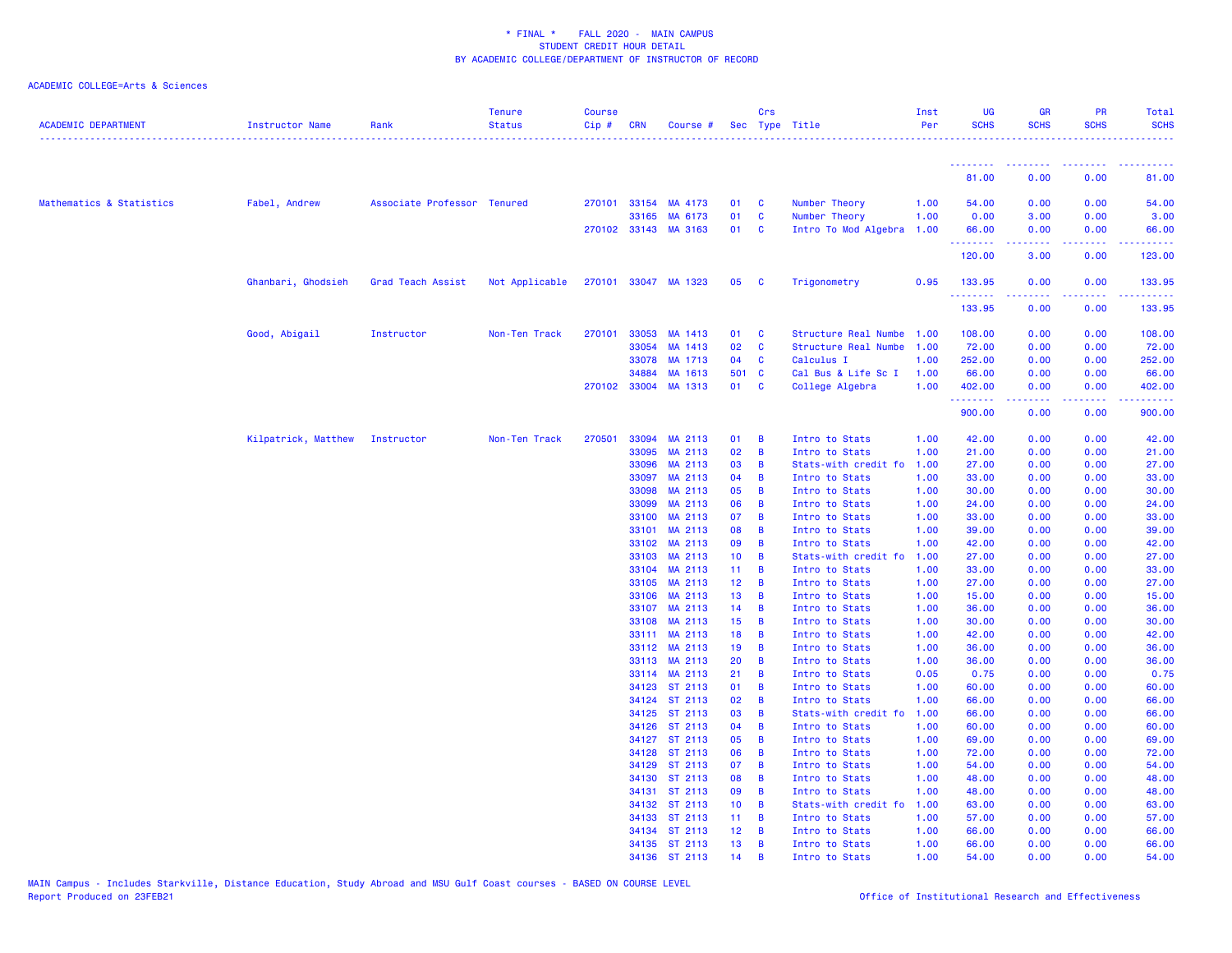| <b>ACADEMIC DEPARTMENT</b> | <b>Instructor Name</b> | Rank                               | <b>Tenure</b><br><b>Status</b> | <b>Course</b><br>Cip# | <b>CRN</b> | Course #             |              | Crs            | Sec Type Title            | Inst<br>Per | <b>UG</b><br><b>SCHS</b>                         | <b>GR</b><br><b>SCHS</b>                                                                                                                             | <b>PR</b><br><b>SCHS</b>                                                                                                  | Total<br><b>SCHS</b>    |
|----------------------------|------------------------|------------------------------------|--------------------------------|-----------------------|------------|----------------------|--------------|----------------|---------------------------|-------------|--------------------------------------------------|------------------------------------------------------------------------------------------------------------------------------------------------------|---------------------------------------------------------------------------------------------------------------------------|-------------------------|
| Mathematics & Statistics   | Kilpatrick, Matthew    | Instructor                         | Non-Ten Track                  | 270501                |            | 34137 ST 2113        | 15           | B              | Intro to Stats            | 1.00        | 60.00                                            | 0.00                                                                                                                                                 | 0.00                                                                                                                      | 60.00                   |
|                            |                        |                                    |                                |                       |            | 34140 ST 2113        | 18           | B              | Intro to Stats            | 1.00        | 51.00                                            | 0.00                                                                                                                                                 | 0.00                                                                                                                      | 51.00                   |
|                            |                        |                                    |                                |                       |            | 34141 ST 2113        | 19           | B              | Intro to Stats            | 1.00        | 51.00                                            | 0.00                                                                                                                                                 | 0.00                                                                                                                      | 51.00                   |
|                            |                        |                                    |                                |                       |            | 34142 ST 2113        | 20           | B              | Intro to Stats            | 1.00        | 54.00                                            | 0.00                                                                                                                                                 | 0.00                                                                                                                      | 54.00                   |
|                            |                        |                                    |                                |                       |            | 34143 ST 2113        | 21           | $\overline{B}$ | Intro to Stats            | 0.05        | 3.60                                             | 0.00                                                                                                                                                 | 0.00                                                                                                                      | 3.60                    |
|                            |                        |                                    |                                |                       |            | 34885 MA 2113        | 501 C        |                | Intro to Stats            | 1.00        | 63.00                                            | 0.00                                                                                                                                                 | 0.00                                                                                                                      | 63.00                   |
|                            |                        |                                    |                                |                       |            | 34971 ST 2113        | 501 C        |                | Intro to Stats            | 1.00        | 30.00<br><b>.</b> .                              | 0.00<br>.                                                                                                                                            | 0.00<br>بالانادا                                                                                                          | 30.00<br>وعامام ماما    |
|                            |                        |                                    |                                |                       |            |                      |              |                |                           |             | 1735.35                                          | 0.00                                                                                                                                                 | 0.00                                                                                                                      | 1735.35                 |
|                            | Kim, Seongjai          | Professor                          | <b>Tenured</b>                 |                       |            | 270102 33131 MA 3113 | 03           | C              | Intro Linear Algebra 1.00 |             | 198.00                                           | 0.00                                                                                                                                                 | 0.00                                                                                                                      | 198.00                  |
|                            |                        |                                    |                                |                       |            | 33133 MA 3113        | 05           | $\mathbf{C}$   | Intro Linear Algebra 1.00 |             | 174.00<br>.                                      | 0.00<br>-----                                                                                                                                        | 0.00<br>بالأباب                                                                                                           | 174.00<br>د د د د د د د |
|                            |                        |                                    |                                |                       |            |                      |              |                |                           |             | 372.00                                           | 0.00                                                                                                                                                 | 0.00                                                                                                                      | 372.00                  |
|                            | Kittrell, Jordan       | Grad Teach Assist                  | Not Applicable                 | 270101                | 33066      | MA 1613              | 03           | C              | Cal Bus & Life Sc I       | 0.95        | 125.40                                           | 0.00                                                                                                                                                 | 0.00                                                                                                                      | 125.40                  |
|                            |                        |                                    |                                |                       |            | 33070 MA 1613        | 07           | $\mathbf{C}$   | Cal Bus & Life Sc I       | 0.95        | 125.40<br><u>.</u> .                             | 0.00<br>22222                                                                                                                                        | 0.00<br>.                                                                                                                 | 125.40<br>.             |
|                            |                        |                                    |                                |                       |            |                      |              |                |                           |             | 250.80                                           | 0.00                                                                                                                                                 | 0.00                                                                                                                      | 250.80                  |
|                            | Kshemkalyani, Sneha    | Grad Teach Assist                  | Not Applicable                 |                       |            | 270101 33064 MA 1613 | 01 C         |                | Cal Bus & Life Sc I       | 0.95        | 133.95<br>.                                      | 0.00                                                                                                                                                 | 0.00                                                                                                                      | 133.95<br>.             |
|                            |                        |                                    |                                |                       |            |                      |              |                |                           |             | 133.95                                           | .<br>0.00                                                                                                                                            | بالمحامر<br>0.00                                                                                                          | 133.95                  |
|                            | Lee, Rachel            | Grad Teach Assist                  | Not Applicable                 | 270101                |            | 33067 MA 1613        | 04           | <b>C</b>       | Cal Bus & Life Sc I       | 0.95        | 119.70                                           | 0.00                                                                                                                                                 | 0.00                                                                                                                      | 119.70                  |
|                            |                        |                                    |                                |                       |            | 33068 MA 1613        | 05           | <b>C</b>       | Cal Bus & Life Sc I       | 0.95        | 142.50                                           | 0.00                                                                                                                                                 | 0.00                                                                                                                      | 142.50                  |
|                            |                        |                                    |                                |                       |            |                      |              |                |                           |             | <u>.</u><br>262.20                               | <u>.</u><br>0.00                                                                                                                                     | .<br>0.00                                                                                                                 | .<br>262.20             |
|                            |                        |                                    |                                |                       |            |                      |              |                |                           |             |                                                  |                                                                                                                                                      |                                                                                                                           |                         |
|                            | Leonard, Richard       | Grad Research Assis Not Applicable |                                |                       |            | 141901 33185 ME 3113 | 01           | $\mathbf{C}$   | Engineering Analysis 1.00 |             | 354.00<br>.                                      | 0.00                                                                                                                                                 | 0.00<br>$\omega$ is a $\omega$                                                                                            | 354.00<br>.             |
|                            |                        |                                    |                                |                       |            |                      |              |                |                           |             | 354.00                                           | 0.00                                                                                                                                                 | 0.00                                                                                                                      | 354.00                  |
|                            | Lim, Hyeona            | Associate Professor Tenured        |                                |                       |            | 270101 33122 MA 2743 | 02           | $\mathbf{C}$   | Calculus IV               | 1.00        | 138.00<br>.                                      | 0.00<br>.                                                                                                                                            | 0.00<br>.                                                                                                                 | 138.00<br>.             |
|                            |                        |                                    |                                |                       |            |                      |              |                |                           |             | 138.00                                           | 0.00                                                                                                                                                 | 0.00                                                                                                                      | 138.00                  |
|                            | Luan, Vu Thai          | Assistant Professor Ten Track      |                                | 270101                | 33127      | MA 2743              | <b>HO1 C</b> |                | Calculus IV-Honors        | 1.00        | 51.00                                            | 0.00                                                                                                                                                 | 0.00                                                                                                                      | 51.00                   |
|                            |                        |                                    |                                |                       |            | 36929 MA 9000        | $04$ D       |                | Research / Diss           | 1.00        | 0.00                                             | 3.00                                                                                                                                                 | 0.00                                                                                                                      | 3.00                    |
|                            |                        |                                    |                                |                       |            |                      |              |                |                           |             | <b><i><u><u><b>Little Little</b></u></u></i></b> |                                                                                                                                                      | $  -$                                                                                                                     | .                       |
|                            |                        |                                    |                                |                       |            |                      |              |                |                           |             | 51.00                                            | 3.00                                                                                                                                                 | 0.00                                                                                                                      | 54.00                   |
|                            | McBride, Matthew       | Assistant Professor Ten Track      |                                | 270101                | 33160      | MA 4633              | 01           | <b>C</b>       | Adv Calculus I            | 1.00        | 84.00                                            | 0.00                                                                                                                                                 | 0.00                                                                                                                      | 84.00                   |
|                            |                        |                                    |                                |                       | 33171      | MA 6633              | 01           | $\mathbf{C}$   | Adv Calculus I            | 1.00        | 0.00                                             | 9.00                                                                                                                                                 | 0.00                                                                                                                      | 9.00                    |
|                            |                        |                                    |                                |                       | 35508      | MA 8633              | 01           | C              | Real Analysis I           | 1.00        | 0.00                                             | 39.00                                                                                                                                                | 0.00                                                                                                                      | 39.00                   |
|                            |                        |                                    |                                |                       |            | 36424 MA 9000        | 01           | $\mathbf{D}$   | Research / Diss           | 1.00        | 0.00<br><b>.</b> .                               | 9.00<br>.                                                                                                                                            | 0.00<br>.                                                                                                                 | 9.00<br>وعامام ماما     |
|                            |                        |                                    |                                |                       |            |                      |              |                |                           |             | 84.00                                            | 57.00                                                                                                                                                | 0.00                                                                                                                      | 141.00                  |
|                            | McKibben, Abigail      | Grad Teach Assist                  | Not Applicable                 | 270101                |            | 33045 MA 1323        | 03           | C              | Trigonometry              | 0.95        | 133.95                                           | 0.00                                                                                                                                                 | 0.00                                                                                                                      | 133.95                  |
|                            |                        |                                    |                                |                       |            | 33049 MA 1323        | 07           | <b>C</b>       | Trigonometry              | 0.95        | 131.10                                           | 0.00                                                                                                                                                 | 0.00                                                                                                                      | 131.10                  |
|                            |                        |                                    |                                |                       |            |                      |              |                |                           |             | <u>.</u>                                         | $\frac{1}{2} \left( \frac{1}{2} \right) \left( \frac{1}{2} \right) \left( \frac{1}{2} \right) \left( \frac{1}{2} \right) \left( \frac{1}{2} \right)$ | $\frac{1}{2} \left( \frac{1}{2} \right) \left( \frac{1}{2} \right) \left( \frac{1}{2} \right) \left( \frac{1}{2} \right)$ | <b><i><u></u></i></b>   |
|                            |                        |                                    |                                |                       |            |                      |              |                |                           |             | 265.05                                           | 0.00                                                                                                                                                 | 0.00                                                                                                                      | 265.05                  |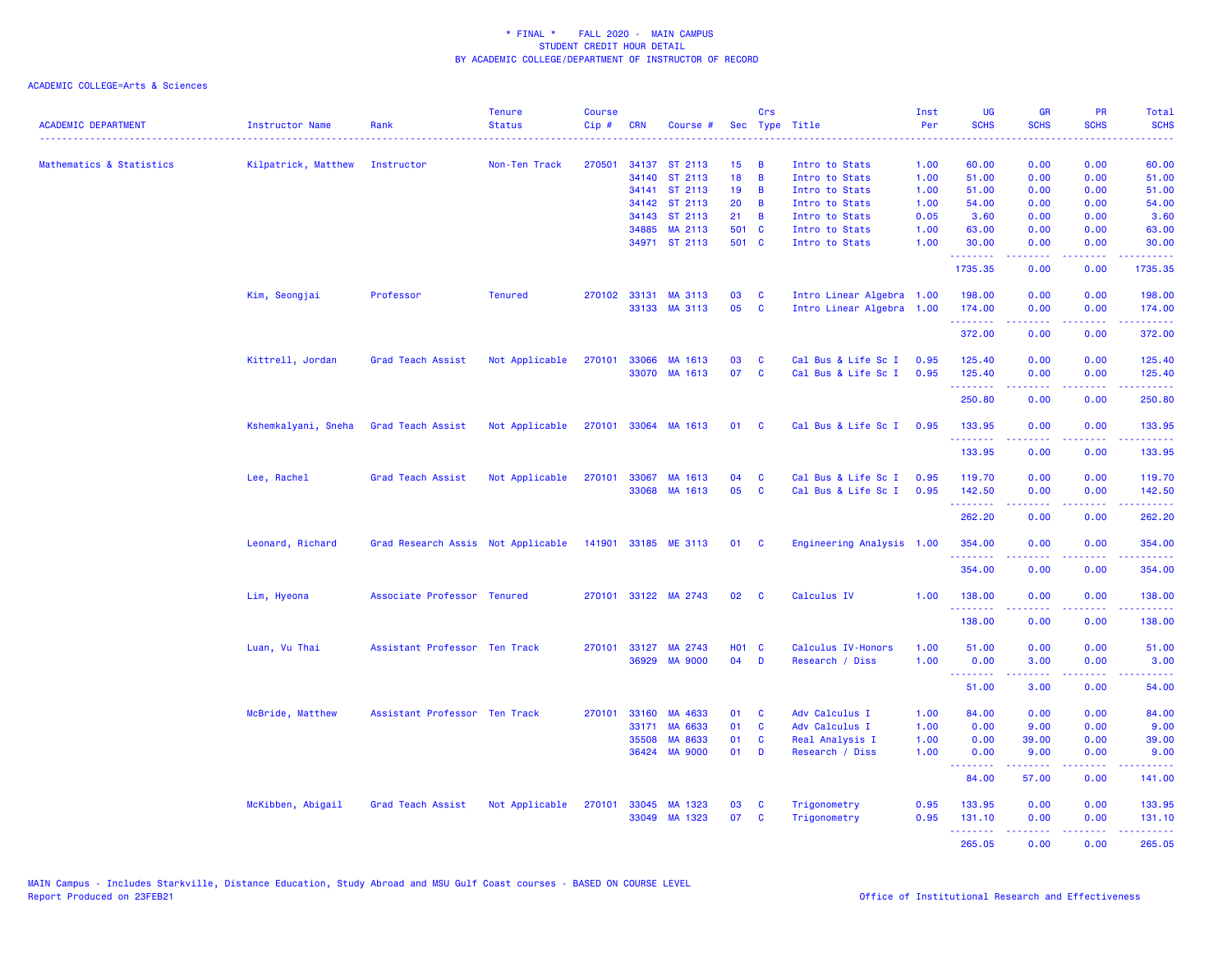| <b>ACADEMIC DEPARTMENT</b>          | <b>Instructor Name</b> | Rank                               | <b>Tenure</b><br><b>Status</b> | <b>Course</b><br>Cip# | <b>CRN</b>   | Course #             |       | Crs                     | Sec Type Title            | Inst<br>Per | UG<br><b>SCHS</b> | <b>GR</b><br><b>SCHS</b> | <b>PR</b><br><b>SCHS</b>     | Total<br><b>SCHS</b>                                                                                                                                            |
|-------------------------------------|------------------------|------------------------------------|--------------------------------|-----------------------|--------------|----------------------|-------|-------------------------|---------------------------|-------------|-------------------|--------------------------|------------------------------|-----------------------------------------------------------------------------------------------------------------------------------------------------------------|
|                                     |                        |                                    |                                |                       |              |                      |       |                         |                           |             |                   |                          |                              |                                                                                                                                                                 |
| <b>Mathematics &amp; Statistics</b> | Nation, Julie          | Instructor                         | Non-Ten Track                  | 270101                | 33043        | MA 1323              | 01    | C                       | Trigonometry              | 1.00        | 612.00            | 0.00                     | 0.00                         | 612.00                                                                                                                                                          |
|                                     |                        |                                    |                                |                       | 33044        | MA 1323              | 02    | C                       | Trig - credit for MA      | 0.05        | 6.90              | 0.00                     | 0.00                         | 6.90                                                                                                                                                            |
|                                     |                        |                                    |                                |                       | 33045        | MA 1323              | 03    | C                       | Trigonometry              | 0.05        | 7.05              | 0.00                     | 0.00                         | 7.05                                                                                                                                                            |
|                                     |                        |                                    |                                |                       | 33046        | MA 1323              | 04    | C                       | Trigonometry              | 0.05        | 6.90              | 0.00                     | 0.00                         | 6.90                                                                                                                                                            |
|                                     |                        |                                    |                                |                       | 33047        | MA 1323              | 05    | C                       | Trigonometry              | 0.05        | 7.05              | 0.00                     | 0.00                         | 7.05                                                                                                                                                            |
|                                     |                        |                                    |                                |                       | 33049        | MA 1323              | 07    | <b>C</b>                | Trigonometry              | 0.05        | 6.90              | 0.00                     | 0.00                         | 6.90                                                                                                                                                            |
|                                     |                        |                                    |                                |                       | 33051        | MA 1323              | 09    | C                       | Trigonometry              | 0.05        | 6.90              | 0.00                     | 0.00                         | 6.90                                                                                                                                                            |
|                                     |                        |                                    |                                |                       | 33055        | MA 1423              | 01    | C                       | Problem Solving Real      | 1.00        | 87.00             | 0.00                     | 0.00                         | 87.00                                                                                                                                                           |
|                                     |                        |                                    |                                |                       | 33056        | MA 1423              | 02    | C                       | Problem Solving Real      | 1.00        | 102.00            | 0.00                     | 0.00                         | 102.00                                                                                                                                                          |
|                                     |                        |                                    |                                |                       | 33059        | MA 1433              | 02    | C                       | Informal Geom & Meas      | 1.00        | 96.00             | 0.00                     | 0.00                         | 96.00                                                                                                                                                           |
|                                     |                        |                                    |                                |                       |              | 270102 34878 MA 1313 | 501 B |                         | College Algebra           | 1.00        | 105.00            | 0.00                     | 0.00                         | 105.00                                                                                                                                                          |
|                                     |                        |                                    |                                |                       |              |                      |       |                         |                           |             | .<br>1043.70      | .<br>0.00                | .<br>0.00                    | $\frac{1}{2} \left( \frac{1}{2} \right) \left( \frac{1}{2} \right) \left( \frac{1}{2} \right) \left( \frac{1}{2} \right) \left( \frac{1}{2} \right)$<br>1043.70 |
|                                     | Oketch, Tobias         | Grad Research Assis Not Applicable |                                | 270501                |              | 33114 MA 2113        | 21    | B                       | Intro to Stats            | 0.95        | 14.25             | 0.00                     | 0.00                         | 14.25                                                                                                                                                           |
|                                     |                        |                                    |                                |                       |              | 34143 ST 2113        | 21    | B                       | Intro to Stats            | 0.95        | 68.40<br>.        | 0.00                     | 0.00                         | 68.40                                                                                                                                                           |
|                                     |                        |                                    |                                |                       |              |                      |       |                         |                           |             | 82.65             | 0.00                     | 0.00                         | 82.65                                                                                                                                                           |
|                                     | Oppenheimer, Seth      | Professor                          | <b>Tenured</b>                 |                       | 270101 33128 | MA 3053              | 01    | C                       | Found Of Math I           | 1.00        | 111.00            | 0.00                     | 0.00                         | 111.00                                                                                                                                                          |
|                                     |                        |                                    |                                |                       |              | 37244 MA 9000        | 08    | D                       | Research / Diss           | 1.00        | 0.00              | 1.00                     | 0.00                         | 1.00                                                                                                                                                            |
|                                     |                        |                                    |                                |                       |              |                      |       |                         |                           |             | .<br>111.00       | 22222<br>1.00            | .<br>0.00                    | $\frac{1}{2} \left( \frac{1}{2} \right) \left( \frac{1}{2} \right) \left( \frac{1}{2} \right) \left( \frac{1}{2} \right) \left( \frac{1}{2} \right)$<br>112.00  |
|                                     |                        |                                    |                                |                       |              |                      |       |                         |                           |             |                   |                          |                              |                                                                                                                                                                 |
|                                     | Park, Hwan Hee         | Grad Teach Assist                  | Not Applicable                 |                       |              | 270101 33071 MA 1613 | 08    | <b>C</b>                | Cal Bus & Life Sc I       | 0.95        | 136.80<br>.       | 0.00                     | 0.00                         | 136.80                                                                                                                                                          |
|                                     |                        |                                    |                                |                       |              |                      |       |                         |                           |             | 136.80            | 0.00                     | 0.00                         | 136.80                                                                                                                                                          |
|                                     | Patil, Prakash         | Professor                          | <b>Tenured</b>                 | 270501                |              | 33170 MA 6543        | 01    | C                       | Intro Math Stat I         | 1.00        | 0.00              | 12.00                    | 0.00                         | 12.00                                                                                                                                                           |
|                                     |                        |                                    |                                |                       | 34152        | ST 4543              | 01    | <b>C</b>                | Intro Math Stat I         | 1.00        | 3.00              | 0.00                     | 0.00                         | 3.00                                                                                                                                                            |
|                                     |                        |                                    |                                |                       | 34156        | ST 6543              | 01    | <b>C</b>                | Intro Math Stat I         | 1.00        | 0.00              | 6.00                     | 0.00                         | 6.00                                                                                                                                                            |
|                                     |                        |                                    |                                |                       | 37034        | <b>ST 9000</b>       | 01    | D                       | Research / Diss           | 1.00        | 0.00              | 3.00                     | 0.00                         | 3.00                                                                                                                                                            |
|                                     |                        |                                    |                                |                       | 270502 33159 | MA 4543              | 01    | C                       | Intro Math Stat I         | 1.00        | 30.00<br>.        | 0.00<br>المتمام المتمار  | 0.00<br>.                    | 30.00<br>د د د د د                                                                                                                                              |
|                                     |                        |                                    |                                |                       |              |                      |       |                         |                           |             | 33.00             | 21.00                    | 0.00                         | 54.00                                                                                                                                                           |
|                                     | Price, Brock           | Grad Teach Assist                  | Not Applicable                 |                       | 270102 33007 | MA 1313              | 04    | <b>C</b>                | College Algebra           | 0.95        | 122.55            | 0.00                     | 0.00                         | 122.55                                                                                                                                                          |
|                                     |                        |                                    |                                |                       | 33008        | MA 1313              | 05    | C                       | College Algebra           | 0.95        | 116.85            | 0.00                     | 0.00                         | 116.85                                                                                                                                                          |
|                                     |                        |                                    |                                |                       |              |                      |       |                         |                           |             | .<br>239.40       | 0.00                     | $\sim$ $\sim$ $\sim$<br>0.00 | 239.40                                                                                                                                                          |
|                                     | Proctor, Willie        | Non-Employee                       | Not Applicable                 | 131314                | 33525        | PE 3111              | 01    | -L                      | Adv Mil Phy Fit           | 0.50        | 18.00             | 0.00                     | 0.00                         | 18.00                                                                                                                                                           |
|                                     |                        |                                    |                                | 280503                | 33302        | MS 2113              | 01    | B                       | Advanced Leadership       | 1.00        | 33.00             | 0.00                     | 0.00                         | 33.00                                                                                                                                                           |
|                                     |                        |                                    |                                |                       | 33303        | MS 2113              | 02    | B                       | Advanced Leadership       | 1.00        | 33.00             | 0.00                     | 0.00                         | 33.00                                                                                                                                                           |
|                                     |                        |                                    |                                |                       |              |                      |       |                         |                           |             | .<br>84.00        | 0.00                     | 0.00                         | 84.00                                                                                                                                                           |
|                                     | Qian, Chuanxi          | Professor                          | <b>Tenured</b>                 |                       |              | 270101 33151 MA 3353 | 01    | $\overline{\mathbf{c}}$ | Diff Equations II         | 1.00        | 69.00             | 0.00                     | 0.00                         | 69.00                                                                                                                                                           |
|                                     |                        |                                    |                                |                       |              |                      |       |                         |                           |             | .                 | .                        | .                            | المتمامين                                                                                                                                                       |
|                                     |                        |                                    |                                |                       |              |                      |       |                         |                           |             | 69.00             | 0.00                     | 0.00                         | 69.00                                                                                                                                                           |
|                                     | Rabiei, Kobra          | Grad Teach Assist                  | Not Applicable                 |                       |              | 270101 33044 MA 1323 | 02    | <b>C</b>                | Trig - credit for MA 0.95 |             | 131.10            | 0.00                     | 0.00                         | 131.10                                                                                                                                                          |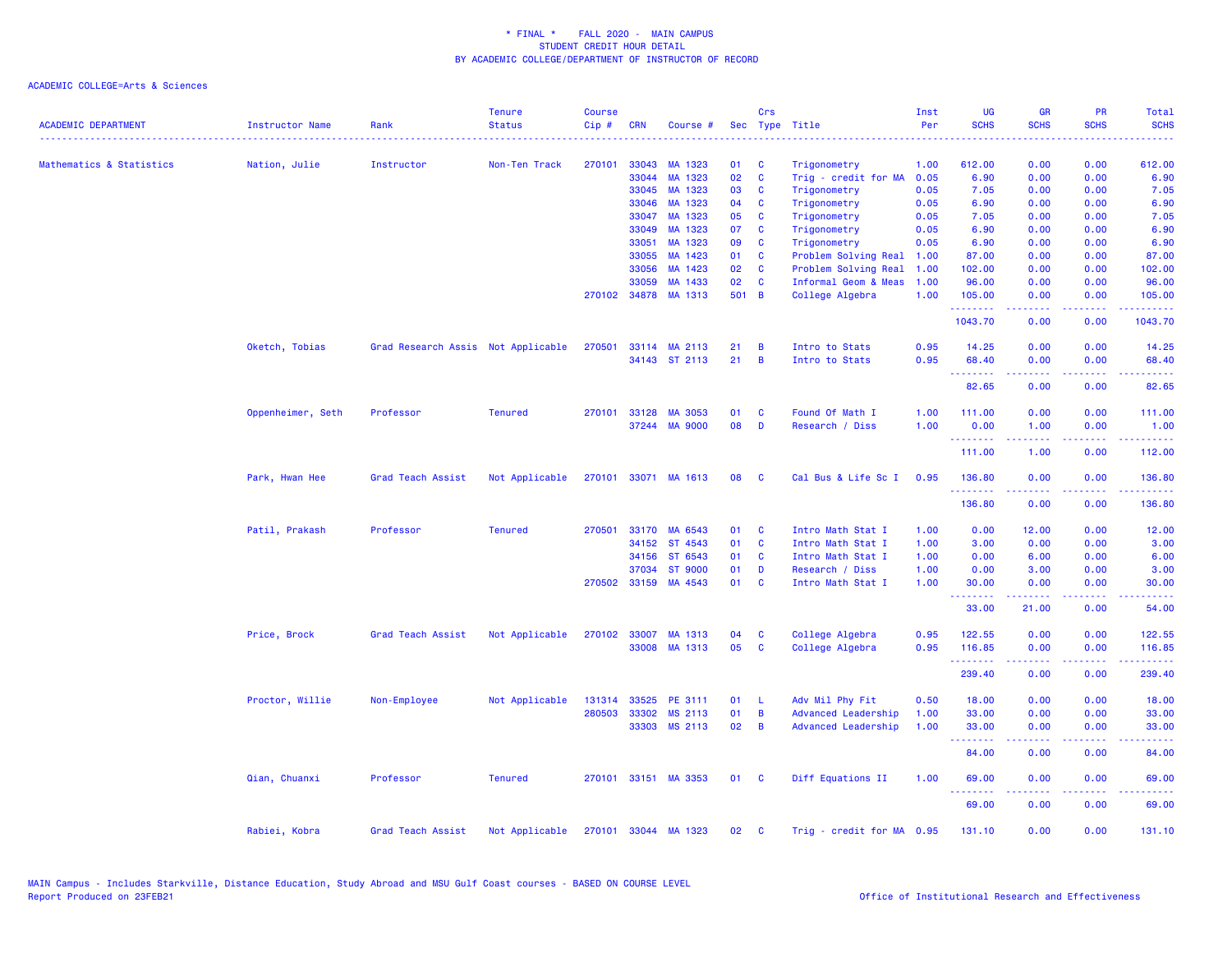| <b>ACADEMIC DEPARTMENT</b> | <b>Instructor Name</b>                             | Rank                          | <b>Tenure</b><br><b>Status</b> | <b>Course</b><br>Cip# | <b>CRN</b> | Course #             |              | Crs            | Sec Type Title             | Inst<br>Per | UG<br><b>SCHS</b>                                  | <b>GR</b><br><b>SCHS</b> | <b>PR</b><br><b>SCHS</b> | Total<br><b>SCHS</b>             |
|----------------------------|----------------------------------------------------|-------------------------------|--------------------------------|-----------------------|------------|----------------------|--------------|----------------|----------------------------|-------------|----------------------------------------------------|--------------------------|--------------------------|----------------------------------|
|                            |                                                    |                               |                                |                       |            |                      |              |                |                            |             |                                                    |                          |                          |                                  |
|                            |                                                    |                               |                                |                       |            |                      |              |                |                            |             | 131.10                                             | 0.00                     | 0.00                     | 131.10                           |
| Mathematics & Statistics   | Razzaghi, Mohsen                                   | Professor                     | <b>Tenured</b>                 |                       |            | 270101 36912 MA 9000 | 02           | - D            | Research / Diss            | 1.00        | 0.00<br><u>.</u>                                   | 28.00                    | 0.00                     | 28.00<br>.                       |
|                            |                                                    |                               |                                |                       |            |                      |              |                |                            |             | 0.00                                               | 28.00                    | 0.00                     | 28.00                            |
|                            | Riahi, Sheida                                      | Instructor                    | Non-Ten Track                  | 521302                | 30692      | <b>BQA 2113</b>      | 01           | C              | <b>Bus Stat Methods I</b>  | 1.00        | 210.00                                             | 0.00                     | 0.00                     | 210.00                           |
|                            |                                                    |                               |                                |                       | 30693      | <b>BQA 2113</b>      | 02           | C              | <b>Bus Stat Methods I</b>  | 1.00        | 210.00                                             | 0.00                     | 0.00                     | 210.00                           |
|                            |                                                    |                               |                                |                       | 35128      | <b>BQA 2113</b>      | 03           | C              | <b>Bus Stat Methods I</b>  | 1.00        | 207.00                                             | 0.00                     | 0.00                     | 207.00                           |
|                            |                                                    |                               |                                |                       |            | 35129 BQA 2113       | 05           | <b>C</b>       | <b>Bus Stat Methods I</b>  | 1.00        | 168.00<br>.                                        | 0.00<br>22222            | 0.00<br>.                | 168.00<br>بالأباليات             |
|                            |                                                    |                               |                                |                       |            |                      |              |                |                            |             | 795.00                                             | 0.00                     | 0.00                     | 795.00                           |
|                            | Robinson, Amber                                    | Instructor                    | Non-Ten Track                  | 270101                | 33087      | MA 1723              | 01           | C              | Calculus II-SI             | 1.00        | 267.00                                             | 0.00                     | 0.00                     | 267.00                           |
|                            |                                                    |                               |                                |                       | 33089      | MA 1723              | 03           | C              | Calculus II-SI             | 1.00        | 207.00                                             | 0.00                     | 0.00                     | 207.00                           |
|                            |                                                    |                               |                                |                       | 33090      | MA 1723              | 04           | <b>C</b>       | Calculus II-SI             | 1.00        | 249.00                                             | 0.00                     | 0.00                     | 249.00                           |
|                            |                                                    |                               |                                |                       | 33091      | MA 1723              | 05           | C              | Calculus II-SI             | 1.00        | 6.00                                               | 0.00                     | 0.00                     | 6.00                             |
|                            |                                                    |                               |                                |                       | 33093      | MA 1723              | <b>HO1 C</b> |                | Honors Calculus II         | 1.00        | 102.00                                             | 0.00                     | 0.00                     | 102.00                           |
|                            |                                                    |                               |                                |                       |            | 37352 MA 1723        | 501 C        |                | Calculus II                | 1.00        | 33.00<br>.                                         | 0.00<br>22222            | 0.00<br>.                | 33.00<br>والمتحدث للمنابذ        |
|                            |                                                    |                               |                                |                       |            |                      |              |                |                            |             | 864.00                                             | 0.00                     | 0.00                     | 864.00                           |
|                            | Sepehrifar, Mohammad Associate Professor Tenured   |                               |                                | 270501                |            | 33155 MA 4243        | 01           | C              | Data Analysis I            | 1.00        | 12.00                                              | 0.00                     | 0.00                     | 12.00                            |
|                            |                                                    |                               |                                |                       | 33166      | MA 6243              | 01           | <b>C</b>       | Data Analysis I            | 1.00        | 0.00                                               | 3.00                     | 0.00                     | 3.00                             |
|                            |                                                    |                               |                                |                       | 34150      | ST 4243              | 01           | C              | Data Analysis I            | 1.00        | 12.00                                              | 0.00                     | 0.00                     | 12.00                            |
|                            |                                                    |                               |                                |                       | 34154      | ST 6243              | 01           | $\mathbf{C}$   | Data Analysis I            | 1.00        | 0.00                                               | 6.00                     | 0.00                     | 6.00                             |
|                            |                                                    |                               |                                |                       |            | 37035 ST 9000        | 02           | D              | Research / Diss            | 1.00        | 0.00<br>.                                          | 12.00                    | 0.00<br>د د د د          | 12.00<br>$\omega$ is $\omega$ in |
|                            |                                                    |                               |                                |                       |            |                      |              |                |                            |             | 24.00                                              | 21.00                    | 0.00                     | 45.00                            |
|                            | Shi, Jingyi                                        | Assistant Professor Ten Track |                                | 270501                |            | 34158 ST 8114        | 02           | $\overline{B}$ | <b>Statistical Methods</b> | 1.00        | 0.00<br><b><i><u><u> - - - - - - -</u></u></i></b> | 92.00<br>$- - - - -$     | 0.00<br>.                | 92.00<br>.                       |
|                            |                                                    |                               |                                |                       |            |                      |              |                |                            |             | 0.00                                               | 92.00                    | 0.00                     | 92.00                            |
|                            | Sivaraman, Vaidyanat Assistant Professor Ten Track |                               |                                | 270101                | 33152      | MA 4133              | 01           | C              | Discrete Mathematics 1.00  |             | 27.00                                              | 0.00                     | 0.00                     | 27.00                            |
|                            |                                                    |                               |                                |                       | 33163      | MA 6133              | 01           | <b>C</b>       | Discrete Mathematics       | 1.00        | 0.00                                               | 3.00                     | 0.00                     | 3.00                             |
|                            |                                                    |                               |                                |                       | 35513      | MA 4143              | 01           | C              | Graph Theory               | 1.00        | 51.00                                              | 0.00                     | 0.00                     | 51.00                            |
|                            |                                                    |                               |                                |                       | 35514      | MA 6143              | 01           | C              | <b>Graph Theory</b>        | 1.00        | 0.00                                               | 3.00                     | 0.00                     | 3.00                             |
|                            |                                                    |                               |                                |                       | 37581      | <b>MA 9000</b>       | 13           | D              | Research / Diss            | 1.00        | 0.00<br><u>.</u>                                   | 6.00<br>2.2.2.2.2        | 0.00<br>.                | 6.00<br>.                        |
|                            |                                                    |                               |                                |                       |            |                      |              |                |                            |             | 78.00                                              | 12.00                    | 0.00                     | 90.00                            |
|                            | Smith, Jaclyn                                      | Instructor                    | Non-Ten Track                  | 270101                |            | 33077 MA 1713        | 03           | <b>C</b>       | Calculus I-SI              | 1.00        | 417.00                                             | 0.00                     | 0.00                     | 417.00                           |
|                            |                                                    |                               |                                |                       | 33085      | MA 1713              | H01 C        |                | Honors Calculus I          | 1.00        | 99.00                                              | 0.00                     | 0.00                     | 99.00                            |
|                            |                                                    |                               |                                |                       | 33086      | MA 1713              | H02 C        |                | Honors Calculus I          | 1.00        | 60.00                                              | 0.00                     | 0.00                     | 60.00                            |
|                            |                                                    |                               |                                |                       | 33116      | MA 2733              | 02           | C              | Calculus III               | 1.00        | 351.00                                             | 0.00                     | 0.00                     | 351.00                           |
|                            |                                                    |                               |                                |                       |            | 35509 MA 2733        | 05           | C              | Calculus III               | 1.00        | 351.00<br>.                                        | 0.00<br>22222            | 0.00<br>.                | 351.00<br>.                      |
|                            |                                                    |                               |                                |                       |            |                      |              |                |                            |             | 1278.00                                            | 0.00                     | 0.00                     | 1278.00                          |
|                            | Smith, Robert                                      | Associate Professor Tenured   |                                | 270101                |            | 33125 MA 2743        | 05           | C              | Calculus IV                | 1.00        | 141.00                                             | 0.00                     | 0.00                     | 141.00                           |
|                            |                                                    |                               |                                |                       |            | 33161 MA 4753        | 01           | <b>C</b>       | Ap Complex Variables 1.00  |             | 6.00                                               | 0.00                     | 0.00                     | 6.00                             |
|                            |                                                    |                               |                                |                       |            | 33172 MA 6753        | 01           | <b>C</b>       | Ap Complex Variables 1.00  |             | 0.00                                               | 24.00                    | 0.00                     | 24.00                            |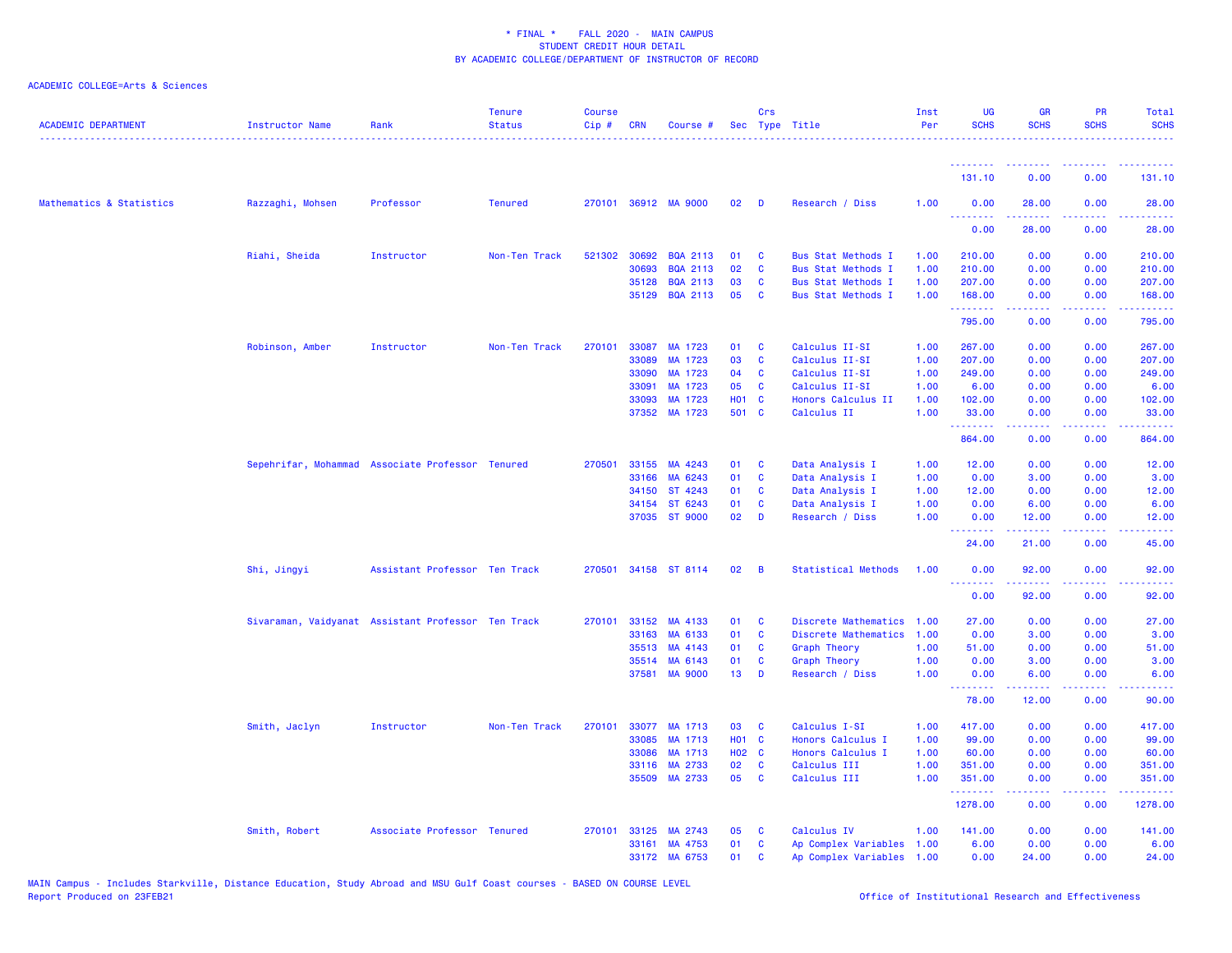| <b>ACADEMIC DEPARTMENT</b> | Instructor Name   | Rank                        | <b>Tenure</b><br><b>Status</b> | <b>Course</b><br>Cip# | <b>CRN</b>     | Course #           |                 | Crs                     | Sec Type Title<br>. <u>.</u> .     | Inst<br>Per  | <b>UG</b><br><b>SCHS</b> | <b>GR</b><br><b>SCHS</b> | PR<br><b>SCHS</b> | Total<br><b>SCHS</b> |
|----------------------------|-------------------|-----------------------------|--------------------------------|-----------------------|----------------|--------------------|-----------------|-------------------------|------------------------------------|--------------|--------------------------|--------------------------|-------------------|----------------------|
| Mathematics & Statistics   | Smith, Robert     | Associate Professor Tenured |                                |                       | 270101 33179   | MA 8981            | 01              | $\overline{\mathbf{C}}$ | <b>Teaching Seminar</b>            | 1.00         | 0.00                     | 6.00                     | 0.00              | 6.00                 |
|                            |                   |                             |                                |                       |                | 35511 MA 2743      | 07              | $\mathbf{C}$            | Calculus IV                        | 1.00         | 138.00                   | 0.00                     | 0.00              | 138.00               |
|                            |                   |                             |                                |                       |                |                    |                 |                         |                                    |              | .<br>285.00              | 30.00                    | .<br>0.00         | 315.00               |
|                            |                   |                             |                                |                       |                |                    |                 |                         |                                    |              |                          |                          |                   |                      |
|                            | Tschume, William  | Instructor                  | Non-Ten Track                  |                       | 270101 33060   | MA 1453            | 01 C            |                         | Precal w/Graphing Ca 1.00          |              | 30.00                    | 0.00                     | 0.00              | 30.00                |
|                            |                   |                             |                                |                       | 33075          | MA 1713            | 01              | $\mathbf{C}$            | Calculus I -SI                     | 1.00         | 396.00                   | 0.00                     | 0.00              | 396.00               |
|                            |                   |                             |                                |                       | 33080<br>33088 | MA 1713<br>MA 1723 | 06<br>02        | <b>C</b><br><b>C</b>    | Calculus I -SI<br>Calculus II-SI   | 1.00<br>1.00 | 219.00<br>171.00         | 0.00<br>0.00             | 0.00<br>0.00      | 219.00<br>171.00     |
|                            |                   |                             |                                |                       | 33120          | MA 2733            | <b>HO1 C</b>    |                         | Calculus III-Honors                | 1.00         | 114.00                   | 0.00                     | 0.00              | 114.00               |
|                            |                   |                             |                                |                       |                |                    |                 |                         |                                    |              | .<br>930.00              | المالم مالم ما<br>0.00   | .<br>0.00         | .<br>930.00          |
|                            | Walters, Kimberly | Instructor                  | Non-Ten Track                  | 270101                | 33064          | MA 1613            | 01              | $\mathbf{C}$            | Cal Bus & Life Sc I                | 0.05         | 7.05                     | 0.00                     | 0.00              | 7.05                 |
|                            |                   |                             |                                |                       | 33065          | MA 1613            | 02              | <b>C</b>                | Cal Bus & Life Sc I                | 0.05         | 6.75                     | 0.00                     | 0.00              | 6.75                 |
|                            |                   |                             |                                |                       | 33066          | MA 1613            | 03              | <b>C</b>                | Cal Bus & Life Sc I                | 0.05         | 6.60                     | 0.00                     | 0.00              | 6.60                 |
|                            |                   |                             |                                |                       | 33067          | MA 1613            | 04              | $\mathbf{C}$            | Cal Bus & Life Sc I                | 0.05         | 6.30                     | 0.00                     | 0.00              | 6.30                 |
|                            |                   |                             |                                |                       | 33068          | MA 1613            | 05              | <b>C</b>                | Cal Bus & Life Sc I                | 0.05         | 7.50                     | 0.00                     | 0.00              | 7.50                 |
|                            |                   |                             |                                |                       | 33069          | MA 1613            | 06              | $\mathbf{C}$            | Cal Bus & Life Sc I                | 0.05         | 6.75                     | 0.00                     | 0.00              | 6.75                 |
|                            |                   |                             |                                |                       | 33070          | MA 1613            | 07              | $\mathbf{C}$            | Cal Bus & Life Sc I                | 0.05         | 6.60                     | 0.00                     | 0.00              | 6.60                 |
|                            |                   |                             |                                |                       | 33071          | MA 1613            | 08              | $\mathbf{C}$            | Cal Bus & Life Sc I                | 0.05         | 7.20                     | 0.00                     | 0.00              | 7.20                 |
|                            |                   |                             |                                |                       | 33072          | MA 1613            | 09              | C                       | Cal Bus & Life Sc I                | 0.05         | 3.75                     | 0.00                     | 0.00              | 3.75                 |
|                            |                   |                             |                                |                       | 33073          | MA 1613            | 10 <sub>1</sub> | <b>C</b>                | Cal Bus & Life Sc I                | 1.00         | 492.00                   | 0.00                     | 0.00              | 492.00               |
|                            |                   |                             |                                |                       | 36883          | MA 1103            | 01              | $\overline{B}$          | College Algebra CoRe 1.00          |              | 51.00                    | 0.00                     | 0.00              | 51.00                |
|                            |                   |                             |                                |                       | 36884          | MA 1103            | 02              | $\overline{B}$          | College Algebra CoRe               | 1.00         | 39.00                    | 0.00                     | 0.00              | 39.00                |
|                            |                   |                             |                                |                       | 36885          | MA 1103            | 03              | B                       | College Algebra CoRe               | 1.00         | 51.00                    | 0.00                     | 0.00              | 51.00                |
|                            |                   |                             |                                |                       | 36914          | MA 1103            | 04              | B                       | College Algebra CoRe               | 1.00         | 48.00                    | 0.00                     | 0.00              | 48.00                |
|                            |                   |                             |                                | 270102                | 33007<br>33008 | MA 1313<br>MA 1313 | 04<br>05        | C<br>C                  | College Algebra<br>College Algebra | 0.05<br>0.05 | 6.45<br>6.15             | 0.00<br>0.00             | 0.00<br>0.00      | 6.45<br>6.15         |
|                            |                   |                             |                                |                       | 33009          | MA 1313            | 06              | $\mathbf{C}$            | College Algebra                    | 0.05         | 3.15                     | 0.00                     | 0.00              | 3.15                 |
|                            |                   |                             |                                |                       | 33010          | MA 1313            | 07              | $\mathbf{C}$            | College Algebra                    | 1.00         | 399.00                   | 0.00                     | 0.00              | 399.00               |
|                            |                   |                             |                                |                       | 33011          | MA 1313            | 08              | $\mathbf{C}$            | College Algebra                    | 0.05         | 5.70                     | 0.00                     | 0.00              | 5.70                 |
|                            |                   |                             |                                |                       | 33012          | MA 1313            | 09              | <b>C</b>                | College Algebra                    | 1.00         | 306.00                   | 0.00                     | 0.00              | 306.00               |
|                            |                   |                             |                                |                       | 33013          | MA 1313            | 10 <sub>1</sub> | <b>K</b>                | College Algebra                    | 1.00         | 0.00                     | 0.00                     | 0.00              | 0.00                 |
|                            |                   |                             |                                |                       | 33014          | MA 1313            | 11 <sub>1</sub> | <b>K</b>                | College Algebra                    | 1.00         | 0.00                     | 0.00                     | 0.00              | 0.00                 |
|                            |                   |                             |                                |                       | 33015          | MA 1313            | 12 <sub>1</sub> | K                       | College Algebra                    | 1.00         | 0.00                     | 0.00                     | 0.00              | 0.00                 |
|                            |                   |                             |                                |                       | 33016          | MA 1313            | 13 <sup>°</sup> | <b>K</b>                | College Algebra                    | 1.00         | 0.00                     | 0.00                     | 0.00              | 0.00                 |
|                            |                   |                             |                                |                       | 33017          | MA 1313            | 14              | $\mathbf{K}$            | College Algebra                    | 1.00         | 0.00                     | 0.00                     | 0.00              | 0.00                 |
|                            |                   |                             |                                |                       | 33018          | MA 1313            | 15              | K                       | College Algebra                    | 1.00         | 0.00                     | 0.00                     | 0.00              | 0.00                 |
|                            |                   |                             |                                |                       | 33019          | MA 1313            | 16              | K                       | College Algebra                    | 1.00         | 0.00                     | 0.00                     | 0.00              | 0.00                 |
|                            |                   |                             |                                |                       | 33020          | MA 1313            | 17              | K                       | College Algebra                    | 1.00         | 0.00                     | 0.00                     | 0.00              | 0.00                 |
|                            |                   |                             |                                |                       | 33021          | MA 1313            | 18              | $\mathsf K$             | College Algebra                    | 1.00         | 0.00                     | 0.00                     | 0.00              | 0.00                 |
|                            |                   |                             |                                |                       | 33022<br>33023 | MA 1313<br>MA 1313 | 19 <sup>°</sup> | К<br><b>K</b>           | College Algebra                    | 1.00         | 0.00<br>0.00             | 0.00<br>0.00             | 0.00<br>0.00      | 0.00<br>0.00         |
|                            |                   |                             |                                |                       | 33024          | MA 1313            | 20<br>21        | $\mathsf K$             | College Algebra<br>College Algebra | 1.00<br>1.00 | 0.00                     | 0.00                     | 0.00              | 0.00                 |
|                            |                   |                             |                                |                       | 33025          | MA 1313            | 22              | K                       | College Algebra                    | 1.00         | 0.00                     | 0.00                     | 0.00              | 0.00                 |
|                            |                   |                             |                                |                       | 33026          | MA 1313            | 23              | $\mathbf k$             | College Algebra                    | 1.00         | 0.00                     | 0.00                     | 0.00              | 0.00                 |
|                            |                   |                             |                                |                       | 33027          | MA 1313            | 24              | <b>K</b>                | College Algebra                    | 1.00         | 0.00                     | 0.00                     | 0.00              | 0.00                 |
|                            |                   |                             |                                |                       | 33028          | MA 1313            | 25              | <b>K</b>                | College Algebra                    | 1.00         | 0.00                     | 0.00                     | 0.00              | 0.00                 |
|                            |                   |                             |                                |                       | 33029          | MA 1313            | 26              | К                       | College Algebra                    | 1.00         | 0.00                     | 0.00                     | 0.00              | 0.00                 |
|                            |                   |                             |                                |                       | 33030          | MA 1313            | 27              | -K                      | College Algebra                    | 1.00         | 0.00                     | 0.00                     | 0.00              | 0.00                 |
|                            |                   |                             |                                |                       | 33031          | MA 1313            | 28              | K                       | College Algebra                    | 1.00         | 0.00                     | 0.00                     | 0.00              | 0.00                 |
|                            |                   |                             |                                |                       | 33032          | MA 1313            | 29              | K                       | College Algebra                    | 1.00         | 0.00                     | 0.00                     | 0.00              | 0.00                 |
|                            |                   |                             |                                |                       | 33033          | MA 1313            | 30              | K                       | College Algebra                    | 1.00         | 0.00                     | 0.00                     | 0.00              | 0.00                 |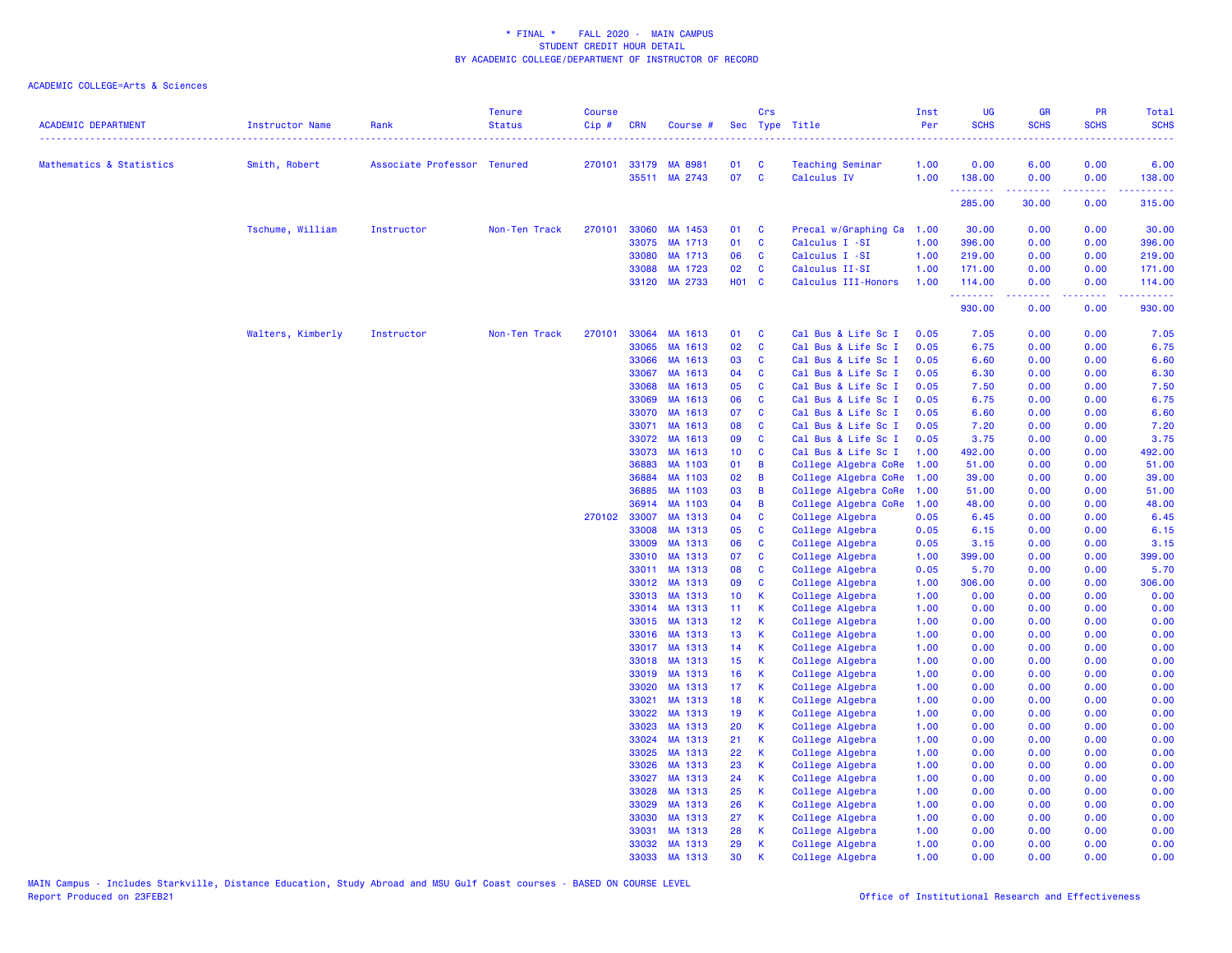| <b>ACADEMIC DEPARTMENT</b> | Instructor Name<br>.                             | Rank                          | <b>Tenure</b><br><b>Status</b> | <b>Course</b><br>Cip# | <b>CRN</b>   | Course #        |       | Crs          | Sec Type Title            | Inst<br>Per | <b>UG</b><br><b>SCHS</b>                                  | <b>GR</b><br><b>SCHS</b>      | <b>PR</b><br><b>SCHS</b> | Total<br><b>SCHS</b>   |
|----------------------------|--------------------------------------------------|-------------------------------|--------------------------------|-----------------------|--------------|-----------------|-------|--------------|---------------------------|-------------|-----------------------------------------------------------|-------------------------------|--------------------------|------------------------|
| Mathematics & Statistics   | Walters, Kimberly                                | Instructor                    | Non-Ten Track                  |                       | 270102 33034 | MA 1313         | 31    | К            | College Algebra           | 1.00        | 0.00                                                      | 0.00                          | 0.00                     | 0.00                   |
|                            |                                                  |                               |                                |                       | 33035        | MA 1313         | 32    | $\mathsf K$  | College Algebra           | 1.00        | 0.00                                                      | 0.00                          | 0.00                     | 0.00                   |
|                            |                                                  |                               |                                |                       | 33036        | MA 1313         | 33    | К            | College Algebra           | 1.00        | 0.00                                                      | 0.00                          | 0.00                     | 0.00                   |
|                            |                                                  |                               |                                |                       | 33037        | MA 1313         | 34    | К            | College Algebra           | 1.00        | 0.00                                                      | 0.00                          | 0.00                     | 0.00                   |
|                            |                                                  |                               |                                |                       | 33038        | MA 1313         | 35    | K            | College Algebra           | 1.00        | 0.00                                                      | 0.00                          | 0.00                     | 0.00                   |
|                            |                                                  |                               |                                | 521003                | 32406        | <b>FYE 1001</b> |       | F29 C        | First Year Experienc 1.00 |             | 5.00                                                      | 0.00                          | 0.00                     | 5.00                   |
|                            |                                                  |                               |                                |                       |              | 32407 FYE 1001  | F30 C |              | First Year Experienc      | 1.00        | 7.00<br>--------                                          | 0.00<br>.                     | 0.00<br>.                | 7.00<br>وساعاته عاماته |
|                            |                                                  |                               |                                |                       |              |                 |       |              |                           |             | 1477.95                                                   | 0.00                          | 0.00                     | 1477.95                |
|                            | Woodard, Kelly                                   | Lecturer                      | Non-Ten Track                  | 270101                | 34879        | MA 1323         | 501 C |              | Trigonometry              | 1.00        | 72.00                                                     | 0.00                          | 0.00                     | 72.00                  |
|                            |                                                  |                               |                                |                       | 34880        | MA 1413         | 501 C |              | Structure Real Numbe      | 1.00        | 75.00                                                     | 0.00                          | 0.00                     | 75.00                  |
|                            |                                                  |                               |                                |                       | 34881        | MA 1423         |       | 501 C        | Problem Solving Real      | 1.00        | 75.00                                                     | 0.00                          | 0.00                     | 75.00                  |
|                            |                                                  |                               |                                |                       | 34882        | MA 1423         | 502 C |              | Problem Solving Real      | 1.00        | 54.00                                                     | 0.00                          | 0.00                     | 54.00                  |
|                            |                                                  |                               |                                |                       |              | 34883 MA 1433   | 501 C |              | Informal Geom & Meas      | 1.00        | 60.00<br><b></b>                                          | 0.00<br><b><i><u></u></i></b> | 0.00<br>22222            | 60.00<br>.             |
|                            |                                                  |                               |                                |                       |              |                 |       |              |                           |             | 336.00                                                    | 0.00                          | 0.00                     | 336.00                 |
|                            | Woody, Jonathan                                  | Associate Professor Tenured   |                                | 270501                | 33158        | MA 4523         | 01    | C            | Intro To Probability 1.00 |             | 99.00                                                     | 0.00                          | 0.00                     | 99.00                  |
|                            |                                                  |                               |                                |                       | 34149        | ST 4211         | 01    | Ε            | Stat Consulting           | 1.00        | 3.00                                                      | 0.00                          | 0.00                     | 3.00                   |
|                            |                                                  |                               |                                |                       | 34151        | ST 4523         | 01    | C            | Intro To Probability      | 1.00        | 21.00                                                     | 0.00                          | 0.00                     | 21.00                  |
|                            |                                                  |                               |                                |                       | 36773        | ST 4000         | 01    | $\mathbf{I}$ | Directed Indiv Study      | 1.00        | 3.00                                                      | 0.00                          | 0.00                     | 3.00                   |
|                            |                                                  |                               |                                |                       |              | 37036 ST 9000   | 03    | <b>D</b>     | Research / Diss           | 1.00        | 0.00<br>.                                                 | 7.00<br>.                     | 0.00<br>.                | 7.00<br>.              |
|                            |                                                  |                               |                                |                       |              |                 |       |              |                           |             | 126.00                                                    | 7.00                          | 0.00                     | 133.00                 |
|                            | Wu, Tung-Lung                                    | Associate Professor Tenured   |                                | 270501                |              | 34163 ST 8613   | 01    | C            | Linear Models I           | 1.00        | 0.00                                                      | 12.00                         | 0.00                     | 12.00                  |
|                            |                                                  |                               |                                |                       |              | 37037 ST 9000   | 04    | D            | Research / Diss           | 1.00        | 0.00                                                      | 3.00                          | 0.00                     | 3.00                   |
|                            |                                                  |                               |                                |                       |              |                 |       |              |                           |             | .<br>0.00                                                 | بالأباب<br>15.00              | بالأباب<br>0.00          | المحامية<br>15.00      |
|                            | Xu, Xiangsheng                                   | Professor                     | <b>Tenured</b>                 | 270101                | 33157        | MA 4373         | 01    | C            | Int Part Diff Equa        | 1.00        | 27.00                                                     | 0.00                          | 0.00                     | 27.00                  |
|                            |                                                  |                               |                                |                       |              | 33168 MA 6373   | 01    | <b>C</b>     | Int Part Diff Equa        | 1.00        | 0.00                                                      | 6.00                          | 0.00                     | 6.00                   |
|                            |                                                  |                               |                                |                       |              |                 |       |              |                           |             | <b><i><u><u><b>Little Little</b></u></u></i></b><br>27.00 | .<br>6.00                     | 0.00                     | وعاعاها<br>33.00       |
|                            | Yarahmadian, Shantia Associate Professor Tenured |                               |                                | 270101                | 35506        | MA 8313         | 01    | C            | Ordinary Diff Eqn I       | 1.00        | 0.00                                                      | 36.00                         | 0.00                     | 36.00                  |
|                            |                                                  |                               |                                | 270301                | 33174        | MA 8203         | 01    | C            | Appl Math I               | 1.00        | 0.00                                                      | 27.00                         | 0.00                     | 27.00                  |
|                            |                                                  |                               |                                |                       |              | 34887 MA 8203   | 501 C |              | Appl Math I               | 1.00        | 0.00                                                      | 18.00                         | 0.00                     | 18.00                  |
|                            |                                                  |                               |                                |                       |              |                 |       |              |                           |             | <b>.</b><br>0.00                                          | 81.00                         | .<br>0.00                | .<br>81.00             |
|                            | Young, Danielle                                  | Instructor                    | Non-Ten Track                  | 270101                | 33076        | MA 1713         | 02    | C            | Calculus I - SI           | 1.00        | 411.00                                                    | 0.00                          | 0.00                     | 411.00                 |
|                            |                                                  |                               |                                |                       | 33115        | MA 2733         | 01    | $\mathbf{C}$ | Calculus III              | 1.00        | 336.00                                                    | 0.00                          | 0.00                     | 336.00                 |
|                            |                                                  |                               |                                |                       | 33118        | MA 2733         | 04    | C            | Calculus III              | 1.00        | 219.00                                                    | 0.00                          | 0.00                     | 219.00                 |
|                            |                                                  |                               |                                |                       |              | 33119 MA 2733   | 06    | C            | Calculus III              | 1.00        | 390.00                                                    | 0.00                          | 0.00                     | 390.00                 |
|                            |                                                  |                               |                                |                       |              |                 |       |              |                           |             | <u>.</u><br>1356.00                                       | المستملة<br>0.00              | .<br>0.00                | .<br>1356.00           |
|                            | Zhang, Jialin                                    | Assistant Professor Ten Track |                                | 270501                | 34161        | ST 8413         | 01    | C            | Multiv Stat Meths         | 1.00        | 0.00                                                      | 33.00                         | 0.00                     | 33.00                  |
|                            |                                                  |                               |                                |                       |              | 35516 ST 4111   | 01    | <b>S</b>     | Seminar In Stat Pkge      | 1.00        | 9.00                                                      | 0.00                          | 0.00                     | 9.00                   |
|                            |                                                  |                               |                                |                       |              | 35517 ST 6111   | 01    | <b>S</b>     | Seminar In Stat Pkge      | 1.00        | 0.00                                                      | 2.00                          | 0.00                     | 2.00                   |
|                            |                                                  |                               |                                |                       |              | 37038 ST 9000   | 05    | D            | Research / Diss           | 1.00        | 0.00                                                      | 4.00                          | 0.00                     | 4.00                   |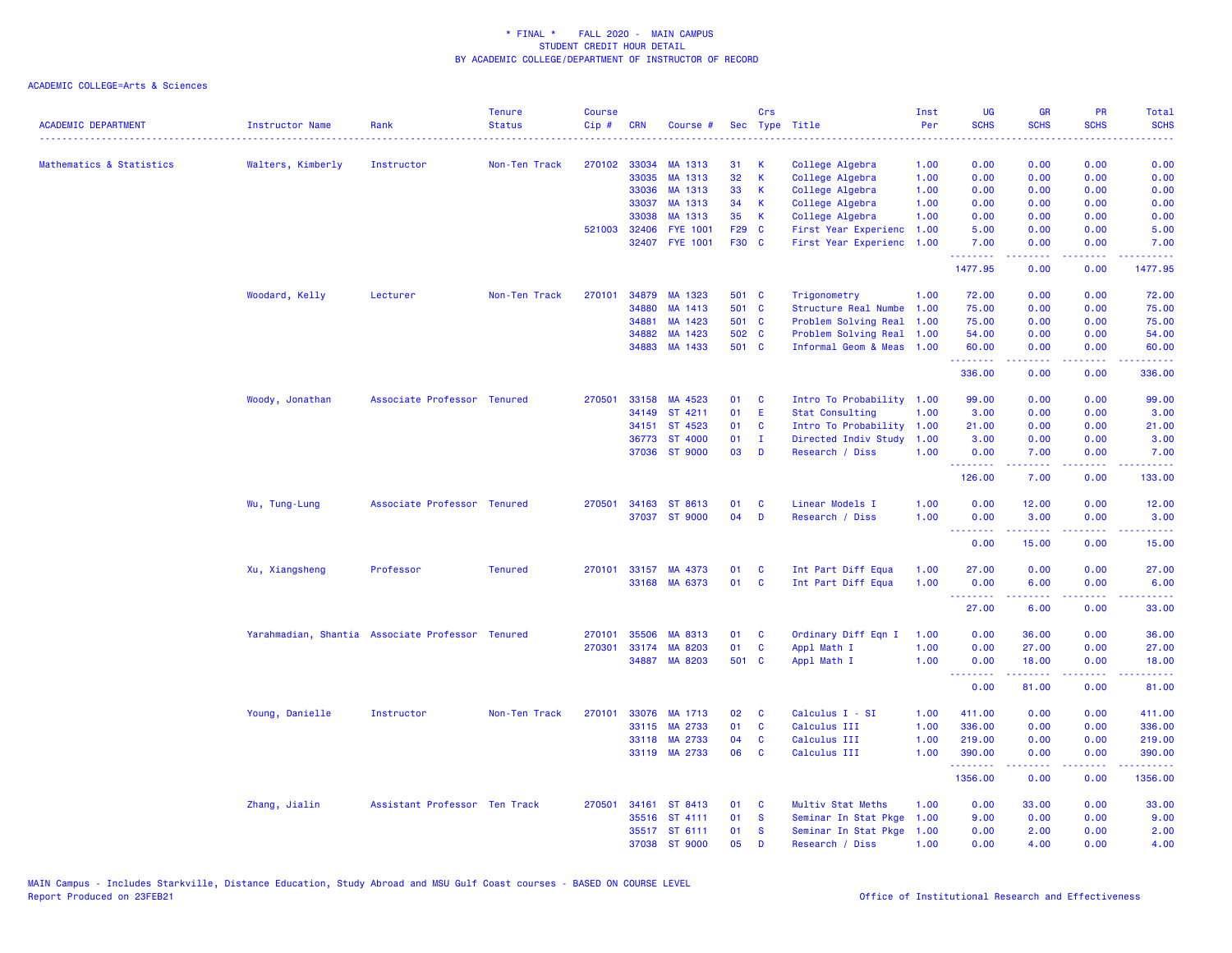| <b>ACADEMIC DEPARTMENT</b>                                                                                | Instructor Name | Rank                          | <b>Tenure</b><br><b>Status</b> | Course<br>Cip# | <b>CRN</b> | Course #                       |             | Crs             | Sec Type Title                             | Inst<br>Per  | <b>UG</b><br><b>SCHS</b>         | <b>GR</b><br><b>SCHS</b>        | <b>PR</b><br><b>SCHS</b>     | Total<br><b>SCHS</b><br>---------------- |
|-----------------------------------------------------------------------------------------------------------|-----------------|-------------------------------|--------------------------------|----------------|------------|--------------------------------|-------------|-----------------|--------------------------------------------|--------------|----------------------------------|---------------------------------|------------------------------|------------------------------------------|
|                                                                                                           |                 |                               |                                |                |            |                                |             |                 |                                            |              | ---------<br>9.00                | .<br>39.00                      | 0.00                         | 48.00                                    |
| Mathematics & Statistics                                                                                  | Zhou, Qian      | Assistant Professor Ten Track |                                | 270501         | 34157      | ST 8114<br>34160 ST 8253       | 01<br>01    | <b>R</b><br>- C | Statistical Methods<br>Regression Analysis | 1.00<br>1.00 | 0.00<br>0.00                     | 108,00<br>33.00                 | 0.00<br>0.00                 | 108.00<br>33.00                          |
|                                                                                                           |                 |                               |                                |                |            | 34973 ST 8114<br>37039 ST 9000 | 501 B<br>06 | <b>D</b>        | Statistical Methods<br>Research / Diss     | 1.00<br>1.00 | 0.00<br>0.00                     | 92.00<br>9.00                   | 0.00<br>0.00                 | 92.00<br>9.00                            |
|                                                                                                           |                 |                               |                                |                |            |                                |             |                 |                                            |              | --------<br>0.00                 | 242,00                          | .<br>0.00                    | .<br>242,00                              |
| =====================================<br>Mathematics & Statistics<br>==================================== |                 |                               |                                |                |            |                                |             |                 |                                            |              | ========<br>20775.00<br>======== | ---------<br>866,00<br>======== | ========<br>0.00<br>-------- | ==========<br>21641.00<br>==========     |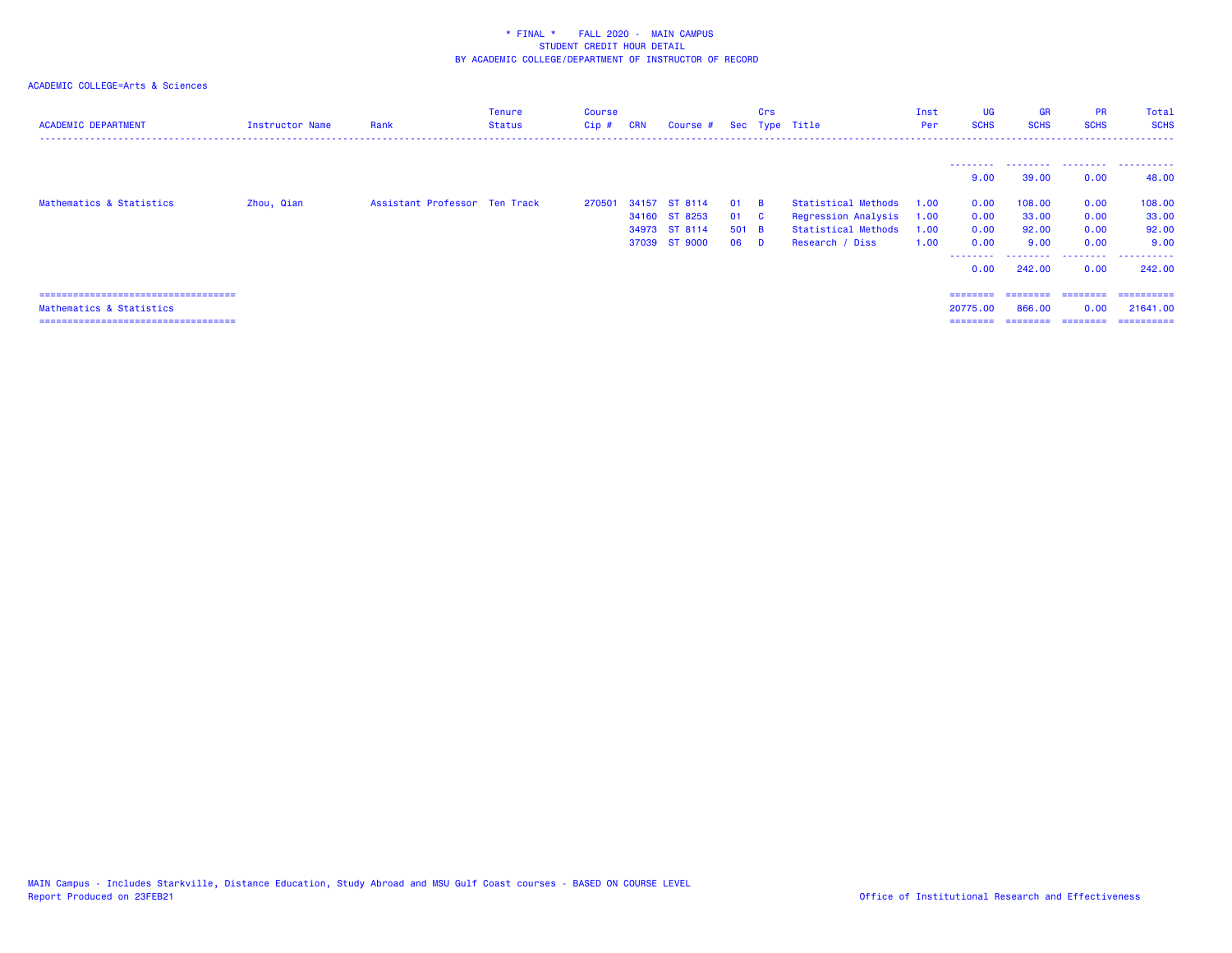|                                                            |                        |              | <b>Tenure</b>  | <b>Course</b> |            |               |               | Crs            |                           | Inst | <b>UG</b>          | <b>GR</b>         | <b>PR</b>                                                                                                                         | Total                |
|------------------------------------------------------------|------------------------|--------------|----------------|---------------|------------|---------------|---------------|----------------|---------------------------|------|--------------------|-------------------|-----------------------------------------------------------------------------------------------------------------------------------|----------------------|
| <b>ACADEMIC DEPARTMENT</b>                                 | <b>Instructor Name</b> | Rank         | <b>Status</b>  | Cip#          | <b>CRN</b> | Course #      | <b>Sec</b>    |                | Type Title                | Per  | <b>SCHS</b>        | <b>SCHS</b>       | <b>SCHS</b>                                                                                                                       | <b>SCHS</b><br>----- |
| Military Science                                           | Acevedo, James         | Non-Employee | Not Applicable | 280503        | 33297      | MS 1112       | 01            | B              | Leader Development I 0.50 |      | 8.00               | 0.00              | 0.00                                                                                                                              | 8.00                 |
|                                                            |                        |              |                |               | 33298      | MS 1112       | 02            | B              | Leader Development I      | 0.50 | 6.00               | 0.00              | 0.00                                                                                                                              | 6.00                 |
|                                                            |                        |              |                |               | 33299      | MS 1112       | 03            | $\overline{B}$ | Leader Development I      | 0.50 | 4.00               | 0.00              | 0.00                                                                                                                              | 4.00                 |
|                                                            |                        |              |                |               |            | 37118 MS 4000 | $01 \quad I$  |                | Dir Indiv Study           | 1.00 | 1.00               | 0.00              | 0.00                                                                                                                              | 1.00                 |
|                                                            |                        |              |                |               |            | 37119 MS 4000 | $02 \qquad I$ |                | Dir Indiv Study           | 1.00 | 1.00               | 0.00              | 0.00                                                                                                                              | 1.00                 |
|                                                            |                        |              |                |               |            |               |               |                |                           |      | --------<br>20.00  | 0.00              | .<br>0.00                                                                                                                         | 20.00                |
|                                                            | Baker, Christopher     | Non-Employee | Not Applicable | 280503        | 33297      | MS 1112       | 01            | B              | Leader Development I 0.50 |      | 8.00               | 0.00              | 0.00                                                                                                                              | 8.00                 |
|                                                            |                        |              |                |               | 33298      | MS 1112       | 02            | B              | Leader Development I 0.50 |      | 6.00               | 0.00              | 0.00                                                                                                                              | 6.00                 |
|                                                            |                        |              |                |               |            | 33299 MS 1112 | 03            | <b>B</b>       | Leader Development I 0.50 |      | 4.00<br>--------   | 0.00              | 0.00                                                                                                                              | 4.00                 |
|                                                            |                        |              |                |               |            |               |               |                |                           |      | 18.00              | 0.00              | 0.00                                                                                                                              | 18.00                |
|                                                            | Bush, Kenneth          | Non-Employee | Not Applicable | 280503        |            | 33310 MS 4114 | 01            | B              | Ldrship Chal & Goal       | 1.00 | 44.00              | 0.00              | 0.00                                                                                                                              | 44.00                |
|                                                            |                        |              |                |               |            | 33311 MS 4114 | 02            | B              | Ldrship Chal & Goal       | 1.00 | 48.00<br>--------  | 0.00              | 0.00<br>$\frac{1}{2} \left( \frac{1}{2} \right) \left( \frac{1}{2} \right) \left( \frac{1}{2} \right) \left( \frac{1}{2} \right)$ | 48.00<br>.           |
|                                                            |                        |              |                |               |            |               |               |                |                           |      | 92.00              | 0.00              | 0.00                                                                                                                              | 92.00                |
|                                                            | Duran, Gerardo         | Non-Employee | Not Applicable | 131314        |            | 33525 PE 3111 | 01 L          |                | Adv Mil Phy Fit           | 0.50 | 18.00              | 0.00              | 0.00                                                                                                                              | 18.00                |
|                                                            |                        |              |                | 280503        | 33307      | MS 3113       | 01            | B              | Adv Mil Skills I          | 1.00 | 27.00              | 0.00              | 0.00                                                                                                                              | 27.00                |
|                                                            |                        |              |                |               | 33308      | MS 3113       | 02            | B              | Adv Mil Skills I          | 1.00 | 27.00<br>--------  | 0.00              | 0.00<br>--------                                                                                                                  | 27.00<br>------      |
|                                                            |                        |              |                |               |            |               |               |                |                           |      | 72.00              | 0.00              | 0.00                                                                                                                              | 72.00                |
| ======================================<br>Military Science |                        |              |                |               |            |               |               |                |                           |      | ========<br>202.00 | ========<br>0.00  | ========<br>0.00                                                                                                                  | ==========<br>202.00 |
| =====================================                      |                        |              |                |               |            |               |               |                |                           |      | ========           | secondos presente |                                                                                                                                   | -----------          |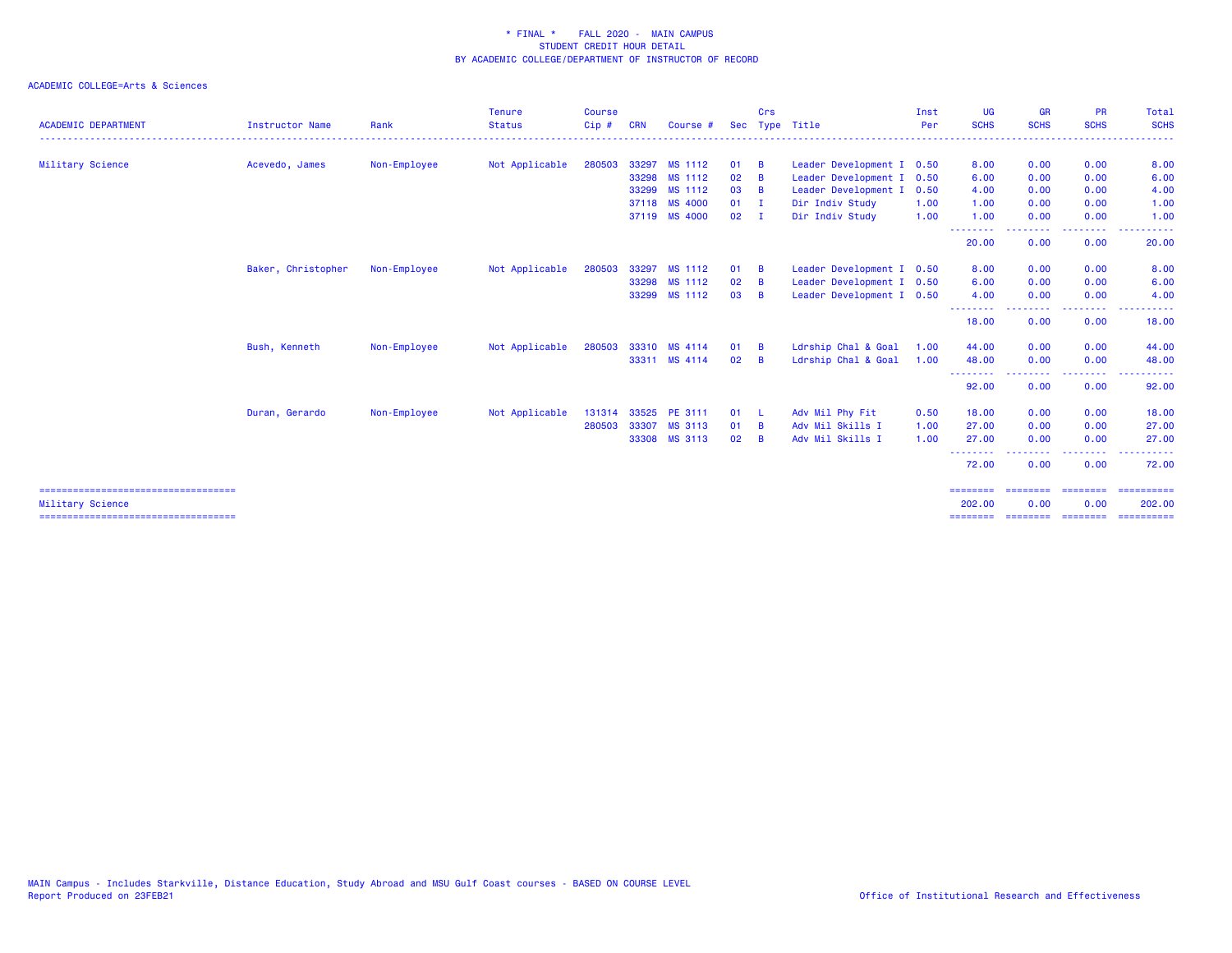| <b>ACADEMIC DEPARTMENT</b> | <b>Instructor Name</b>        | Rank                          | <b>Tenure</b><br><b>Status</b> | <b>Course</b><br>Cip# | <b>CRN</b>   | Course #              |              | Crs          | Sec Type Title            | Inst<br>Per | <b>UG</b><br><b>SCHS</b> | <b>GR</b><br><b>SCHS</b> | PR<br><b>SCHS</b>                                                                                                                 | Total<br><b>SCHS</b>                                                                                                                                           |
|----------------------------|-------------------------------|-------------------------------|--------------------------------|-----------------------|--------------|-----------------------|--------------|--------------|---------------------------|-------------|--------------------------|--------------------------|-----------------------------------------------------------------------------------------------------------------------------------|----------------------------------------------------------------------------------------------------------------------------------------------------------------|
| Philosophy & Religion      | Bickle, John                  | Professor                     | <b>Tenured</b>                 | 301801                | 32788        | <b>HON 3163</b>       | <b>HO1 C</b> |              | Honors Sem Natural S      | 1.00        | 51.00                    | 0.00                     | 0.00                                                                                                                              | 51.00                                                                                                                                                          |
|                            |                               |                               |                                |                       |              | 380103 33684 PHI 3013 | 01           | $\mathbf{C}$ | <b>Business Ethics</b>    | 1.00        | 111.00<br>.              | 0.00<br>.                | 0.00<br>.                                                                                                                         | 111.00<br>$\frac{1}{2} \left( \frac{1}{2} \right) \left( \frac{1}{2} \right) \left( \frac{1}{2} \right) \left( \frac{1}{2} \right) \left( \frac{1}{2} \right)$ |
|                            |                               |                               |                                |                       |              |                       |              |              |                           |             | 162.00                   | 0.00                     | 0.00                                                                                                                              | 162.00                                                                                                                                                         |
|                            | Bisson, Albert                | Instructor                    | Non-Ten Track                  | 380201                | 34965        | <b>REL 1103</b>       | 501 C        |              | Intro To Religion         | 1.00        | 111.00                   | 0.00                     | 0.00                                                                                                                              | 111.00                                                                                                                                                         |
|                            |                               |                               |                                |                       | 35390        | <b>REL 3203</b>       | 01           | C            | Prophets Anc Israel       | 1.00        | 96.00                    | 0.00                     | 0.00                                                                                                                              | 96.00                                                                                                                                                          |
|                            |                               |                               |                                | 380203                | 34031        | <b>REL 1213</b>       | 01           | <b>C</b>     | Intr To Old Test          | 1.00        | 117.00                   | 0.00                     | 0.00                                                                                                                              | 117.00                                                                                                                                                         |
|                            |                               |                               |                                | 540101                | 35391        | <b>REL 3703</b>       | 01           | <b>C</b>     | Western Church to 16      | 1.00        | 75.00                    | 0.00                     | 0.00                                                                                                                              | 75.00                                                                                                                                                          |
|                            |                               |                               |                                |                       |              | 37325 HI 3703         | 01           | C            | Western Church to 16 1.00 |             | 30.00<br>.               | 0.00<br>.                | 0.00<br>د د د د                                                                                                                   | 30.00<br>.                                                                                                                                                     |
|                            |                               |                               |                                |                       |              |                       |              |              |                           |             | 429.00                   | 0.00                     | 0.00                                                                                                                              | 429.00                                                                                                                                                         |
|                            | Boyce, Kristin                | Associate Professor Tenured   |                                |                       | 240101 32779 | <b>HON 1163</b>       | <b>HO4 S</b> |              | The Quest I               | 1.00        | 39.00                    | 0.00                     | 0.00                                                                                                                              | 39.00                                                                                                                                                          |
|                            |                               |                               |                                |                       | 32780        | <b>HON 1163</b>       | <b>HO5 S</b> |              | The Quest I               | 1.00        | 42.00                    | 0.00                     | 0.00                                                                                                                              | 42.00                                                                                                                                                          |
|                            |                               |                               |                                | 380101                |              | 35383 PHI 3153        | 01           | <b>C</b>     | Aesthetics                | 1.00        | 84.00<br><b></b>         | 0.00<br>.                | 0.00<br>$\frac{1}{2} \left( \frac{1}{2} \right) \left( \frac{1}{2} \right) \left( \frac{1}{2} \right) \left( \frac{1}{2} \right)$ | 84.00<br>.                                                                                                                                                     |
|                            |                               |                               |                                |                       |              |                       |              |              |                           |             | 165.00                   | 0.00                     | 0.00                                                                                                                              | 165.00                                                                                                                                                         |
|                            | Bruno, Michael                | Assistant Professor Ten Track |                                | 380101                |              | 35385 PHI 4143        | 01           | <b>C</b>     | Phil Of Science           | 1.00        | 36.00                    | 0.00                     | 0.00                                                                                                                              | 36.00                                                                                                                                                          |
|                            |                               |                               |                                | 380102                | 33672        | PHI 1113              | 03           | <b>C</b>     | Intro To Logic            | 1.00        | 120.00                   | 0.00                     | 0.00                                                                                                                              | 120.00                                                                                                                                                         |
|                            |                               |                               |                                |                       |              | 33674 PHI 1113        | 05           | <b>C</b>     | Intro To Logic            | 1.00        | 117.00<br><u>.</u> .     | 0.00<br>.                | 0.00<br>.                                                                                                                         | 117.00<br>لأعاط عاطاته                                                                                                                                         |
|                            |                               |                               |                                |                       |              |                       |              |              |                           |             | 273.00                   | 0.00                     | 0.00                                                                                                                              | 273.00                                                                                                                                                         |
|                            | Derby, Timothy                | Lecturer                      | Non-Ten Track                  | 380101                | 33661        | PHI 1001              | F01 C        |              | First Year Seminar        | 1.00        | 12.00                    | 0.00                     | 0.00                                                                                                                              | 12.00                                                                                                                                                          |
|                            |                               |                               |                                | 380201                | 34028        | <b>REL 1103</b>       | 07           | C            | Intro To Religion         | 1.00        | 135.00                   | 0.00                     | 0.00                                                                                                                              | 135.00                                                                                                                                                         |
|                            |                               |                               |                                |                       |              | 34029 REL 1103        | 08           | <b>C</b>     | Intro To Religion         | 1.00        | 135.00<br>.              | 0.00<br>.                | 0.00<br>د د د د                                                                                                                   | 135.00<br>$\frac{1}{2} \left( \frac{1}{2} \right) \left( \frac{1}{2} \right) \left( \frac{1}{2} \right) \left( \frac{1}{2} \right) \left( \frac{1}{2} \right)$ |
|                            |                               |                               |                                |                       |              |                       |              |              |                           |             | 282.00                   | 0.00                     | 0.00                                                                                                                              | 282.00                                                                                                                                                         |
|                            | Erck, Susan                   | Lecturer                      | Non-Ten Track                  | 380103                | 33682        | PHI 1123              | 06           | C            | Intro To Ethics           | 1.00        | 105.00                   | 0.00                     | 0.00                                                                                                                              | 105.00                                                                                                                                                         |
|                            |                               |                               |                                |                       |              | 33683 PHI 1123        | 07           | <b>C</b>     | Intro To Ethics           | 1.00        | 102.00<br>.              | 0.00<br>-----            | 0.00<br>-----                                                                                                                     | 102.00<br>$\frac{1}{2} \left( \frac{1}{2} \right) \left( \frac{1}{2} \right) \left( \frac{1}{2} \right) \left( \frac{1}{2} \right) \left( \frac{1}{2} \right)$ |
|                            |                               |                               |                                |                       |              |                       |              |              |                           |             | 207.00                   | 0.00                     | 0.00                                                                                                                              | 207.00                                                                                                                                                         |
|                            | Hall, Alicia                  | Associate Professor Tenured   |                                | 380101                | 35384        | PHI 3163              | 01           | C            | Moral Philosophy          | 1.00        | 39.00                    | 0.00                     | 0.00                                                                                                                              | 39.00                                                                                                                                                          |
|                            |                               |                               |                                |                       | 380102 33671 | PHI 1113              | 02           | <b>C</b>     | Intro To Logic            | 1.00        | 129.00                   | 0.00                     | 0.00                                                                                                                              | 129.00                                                                                                                                                         |
|                            |                               |                               |                                |                       |              | 33676 PHI 1113        | 07           | <b>C</b>     | Intro To Logic            | 1.00        | 129.00<br>.              | 0.00<br>.                | 0.00<br>.                                                                                                                         | 129.00<br>$\frac{1}{2} \left( \frac{1}{2} \right) \left( \frac{1}{2} \right) \left( \frac{1}{2} \right) \left( \frac{1}{2} \right) \left( \frac{1}{2} \right)$ |
|                            |                               |                               |                                |                       |              |                       |              |              |                           |             | 297.00                   | 0.00                     | 0.00                                                                                                                              | 297.00                                                                                                                                                         |
|                            | Hammons, Christopher Lecturer |                               | Non-Ten Track                  | 380101                | 34935        | PHI 1103              | 501 C        |              | Intro To Philosophy       | 1.00        | 93.00                    | 0.00                     | 0.00                                                                                                                              | 93.00                                                                                                                                                          |
|                            |                               |                               |                                | 380103                | 34937        | PHI 1123              | 501 C        |              | Intro To Ethics           | 1.00        | 87.00                    | 0.00                     | 0.00                                                                                                                              | 87.00                                                                                                                                                          |
|                            |                               |                               |                                |                       |              | 34938 PHI 3013        | 501 C        |              | <b>Business Ethics</b>    | 1.00        | 63.00<br>.               | 0.00<br>-----            | 0.00<br>.                                                                                                                         | 63.00<br>والمستوات المنابذ                                                                                                                                     |
|                            |                               |                               |                                |                       |              |                       |              |              |                           |             | 243.00                   | 0.00                     | 0.00                                                                                                                              | 243.00                                                                                                                                                         |
|                            | Holt, Dale                    | Professor                     | <b>Tenured</b>                 | 380101                | 35382        | PHI 3133              | 01           | C            | Sem In Philosophy         | 1.00        | 57.00                    | 0.00                     | 0.00                                                                                                                              | 57.00                                                                                                                                                          |
|                            |                               |                               |                                |                       | 37682        | <b>PHI 4000</b>       | 01           | $\mathbf{I}$ | Directed Indiv Study      | 1.00        | 3.00                     | 0.00                     | 0.00                                                                                                                              | 3.00                                                                                                                                                           |
|                            |                               |                               |                                |                       | 380103 33678 | <b>PHI 1123</b>       | 02           | <b>C</b>     | Intro To Ethics           | 1.00        | 120.00                   | 0.00                     | 0.00                                                                                                                              | 120.00                                                                                                                                                         |
|                            |                               |                               |                                |                       | 33680        | PHI 1123              | 04           | <b>C</b>     | Intro To Ethics           | 1.00        | 114.00                   | 0.00                     | 0.00                                                                                                                              | 114.00                                                                                                                                                         |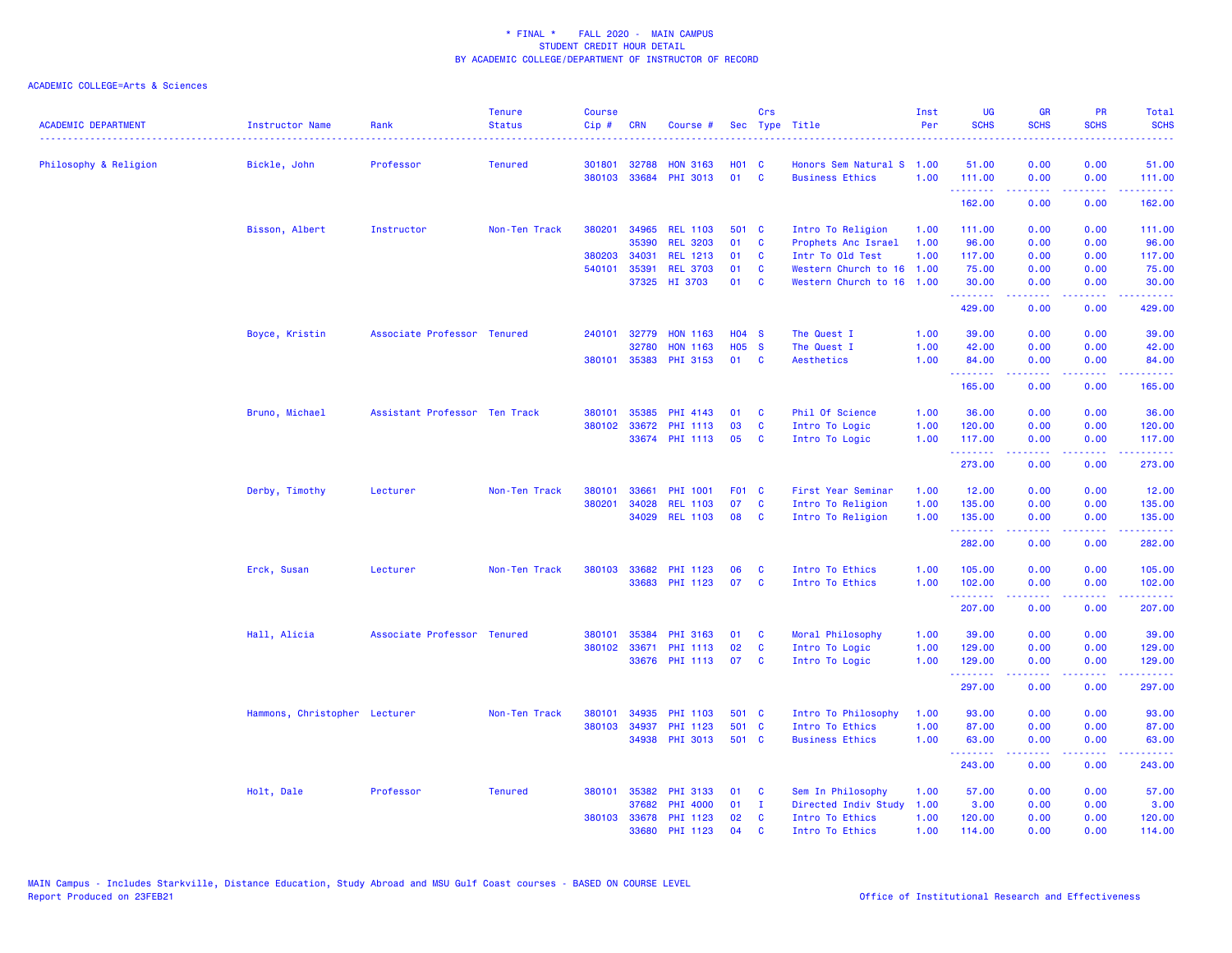| <b>ACADEMIC DEPARTMENT</b> | Instructor Name    | Rank                          | <b>Tenure</b><br><b>Status</b> | <b>Course</b><br>Cip# | <b>CRN</b>   | Course #              |              | Crs          | Sec Type Title         | Inst<br>Per | <b>UG</b><br><b>SCHS</b>                                 | <b>GR</b><br><b>SCHS</b> | <b>PR</b><br><b>SCHS</b> | Total<br><b>SCHS</b>                                                                                                                                           |
|----------------------------|--------------------|-------------------------------|--------------------------------|-----------------------|--------------|-----------------------|--------------|--------------|------------------------|-------------|----------------------------------------------------------|--------------------------|--------------------------|----------------------------------------------------------------------------------------------------------------------------------------------------------------|
|                            |                    |                               |                                |                       |              |                       |              |              |                        |             | <u> - - - - - - - -</u>                                  | . <u>.</u>               | .                        | $\mathcal{L}^{\mathcal{A}}\mathcal{L}^{\mathcal{A}}\mathcal{L}^{\mathcal{A}}\mathcal{L}^{\mathcal{A}}\mathcal{L}^{\mathcal{A}}$                                |
|                            |                    |                               |                                |                       |              |                       |              |              |                        |             | 294.00                                                   | 0.00                     | 0.00                     | 294.00                                                                                                                                                         |
| Philosophy & Religion      | Johnson, Gregory   | Instructor                    | Non-Ten Track                  |                       |              | 380102 33675 PHI 1113 | 06           | <b>C</b>     | Intro To Logic         | 1.00        | 120.00                                                   | 0.00                     | 0.00                     | 120.00                                                                                                                                                         |
|                            |                    |                               |                                |                       |              | 34936 PHI 1113        | 501 C        |              | Intro To Logic         | 1.00        | 102.00<br>.                                              | 0.00<br>.                | 0.00<br>.                | 102.00<br>.                                                                                                                                                    |
|                            |                    |                               |                                |                       |              |                       |              |              |                        |             | 222.00                                                   | 0.00                     | 0.00                     | 222.00                                                                                                                                                         |
|                            | Kallfelz, William  | Instructor                    | Non-Ten Track                  | 380101                | 33689        | PHI 3323              | 01           | C            | <b>Medical Ethics</b>  | 1.00        | 105.00                                                   | 0.00                     | 0.00                     | 105.00                                                                                                                                                         |
|                            |                    |                               |                                | 380102                | 33670        | <b>PHI 1113</b>       | 01           | C            | Intro To Logic         | 1.00        | 120.00                                                   | 0.00                     | 0.00                     | 120.00                                                                                                                                                         |
|                            |                    |                               |                                | 380103                | 33685        | <b>PHI 3013</b>       | 02           | C            | <b>Business Ethics</b> | 1.00        | 117.00                                                   | 0.00                     | 0.00                     | 117.00                                                                                                                                                         |
|                            |                    |                               |                                | 380201                |              | 34033 REL 3213        | 01           | C            | World Religions I      | 1.00        | 117.00<br>.                                              | 0.00<br>22222            | 0.00<br>.                | 117.00<br>.                                                                                                                                                    |
|                            |                    |                               |                                |                       |              |                       |              |              |                        |             | 459.00                                                   | 0.00                     | 0.00                     | 459.00                                                                                                                                                         |
|                            | Moffatt, Barton    | Associate Professor Tenured   |                                | 380101                | 33690        | PHI 3323              | 02           | C            | <b>Medical Ethics</b>  | 1.00        | 105.00                                                   | 0.00                     | 0.00                     | 105.00                                                                                                                                                         |
|                            |                    |                               |                                | 380103                | 35388        | PHI 8101              | 02           | <b>S</b>     | Case Studies Res Eth   | 1.00        | 0.00                                                     | 6.00                     | 0.00                     | 6.00                                                                                                                                                           |
|                            |                    |                               |                                |                       | 35389        | PHI 8101              | 03           | <b>S</b>     | Case Studies Res Eth   | 1.00        | 0.00<br><b><i><u><u><b>Little Little</b></u></u></i></b> | 4.00                     | 0.00<br>.                | 4.00                                                                                                                                                           |
|                            |                    |                               |                                |                       |              |                       |              |              |                        |             | 105.00                                                   | <b>.</b><br>10.00        | 0.00                     | المستمامات<br>115.00                                                                                                                                           |
|                            | Montgomery, Robert | Lecturer                      | Non-Ten Track                  | 380201                | 34026        | <b>REL 1103</b>       | 05           | C            | Intro To Religion      | 1.00        | 129.00                                                   | 0.00                     | 0.00                     | 129.00                                                                                                                                                         |
|                            |                    |                               |                                |                       | 34027        | <b>REL 1103</b>       | 06           | C            | Intro To Religion      | 1.00        | 135.00                                                   | 0.00                     | 0.00                     | 135.00                                                                                                                                                         |
|                            |                    |                               |                                | 451101                | 34063        | SO 1003               | 05           | $\mathbf c$  | Intro To Sociology     | 1.00        | 270.00                                                   | 0.00                     | 0.00                     | 270.00                                                                                                                                                         |
|                            |                    |                               |                                |                       | 34064        | SO 1003               | 06           | C            | Intro To Sociology     | 1.00        | 264.00                                                   | 0.00                     | 0.00                     | 264.00<br>$\frac{1}{2} \left( \frac{1}{2} \right) \left( \frac{1}{2} \right) \left( \frac{1}{2} \right) \left( \frac{1}{2} \right) \left( \frac{1}{2} \right)$ |
|                            |                    |                               |                                |                       |              |                       |              |              |                        |             | .<br>798.00                                              | 22222<br>0.00            | .<br>0.00                | 798.00                                                                                                                                                         |
|                            | Neal, Anthony      | Associate Professor Ten Track |                                | 240101                | 35425        | <b>HON 1173</b>       | <b>HO4 S</b> |              | The Quest II           | 1.00        | 39.00                                                    | 0.00                     | 0.00                     | 39.00                                                                                                                                                          |
|                            |                    |                               |                                | 380101                | 33686        | PHI 3023              | 01           | $\mathbf{C}$ | Hi West Phil: Part I   | 1.00        | 81.00                                                    | 0.00                     | 0.00                     | 81.00                                                                                                                                                          |
|                            |                    |                               |                                | 380103                |              | 33677 PHI 1123        | 01           | <b>C</b>     | Intro To Ethics        | 1.00        | 108.00                                                   | 0.00                     | 0.00                     | 108.00                                                                                                                                                         |
|                            |                    |                               |                                |                       |              |                       |              |              |                        |             | .<br>228.00                                              | 22222<br>0.00            | .<br>0.00                | $\omega$ is a second<br>228.00                                                                                                                                 |
|                            | Rodeiro, Manuel    | Assistant Professor Ten Track |                                | 380101                | 33665        | PHI 1103              | 04           | C            | Intro To Philosophy    | 1.00        | 105.00                                                   | 0.00                     | 0.00                     | 105.00                                                                                                                                                         |
|                            |                    |                               |                                |                       | 33667        | PHI 1103              | 07           | C            | Intro To Philosophy    | 1.00        | 108.00                                                   | 0.00                     | 0.00                     | 108.00                                                                                                                                                         |
|                            |                    |                               |                                |                       | 380103 33681 | PHI 1123              | 05           | C            | Intro To Ethics        | 1.00        | 108.00                                                   | 0.00                     | 0.00                     | 108.00                                                                                                                                                         |
|                            |                    |                               |                                |                       |              |                       |              |              |                        |             | .<br>321.00                                              | 0.00                     | 2222<br>0.00             | .<br>321.00                                                                                                                                                    |
|                            | Thompson, James    | Associate Professor Tenured   |                                |                       |              | 380101 33662 PHI 1103 | 01           | - C          | Intro To Philosophy    | 1.00        | 102.00                                                   | 0.00                     | 0.00                     | 102.00                                                                                                                                                         |
|                            |                    |                               |                                |                       |              |                       |              |              |                        |             | .<br>102.00                                              | 22222<br>0.00            | .<br>0.00                | .<br>102.00                                                                                                                                                    |
|                            | Waite, Seth        | Lecturer                      | Non-Ten Track                  | 380101                | 33663        | <b>PHI 1103</b>       | 02           | C            | Intro To Philosophy    | 1.00        | 117.00                                                   | 0.00                     | 0.00                     | 117.00                                                                                                                                                         |
|                            |                    |                               |                                |                       | 33664        | PHI 1103              | 03           | C            | Intro To Philosophy    | 1.00        | 114.00                                                   | 0.00                     | 0.00                     | 114.00                                                                                                                                                         |
|                            |                    |                               |                                |                       | 33668        | PHI 1103              | 08           | C            | Intro To Philosophy    | 1.00        | 114.00                                                   | 0.00                     | 0.00                     | 114.00                                                                                                                                                         |
|                            |                    |                               |                                |                       | 380102 33673 | PHI 1113              | 04           | <b>C</b>     | Intro To Logic         | 1.00        | 126.00                                                   | 0.00                     | 0.00                     | 126.00                                                                                                                                                         |
|                            |                    |                               |                                |                       | 35381        | PHI 1113              | 08           | C            | Intro To Logic         | 1.00        | 126.00                                                   | 0.00                     | 0.00                     | 126.00                                                                                                                                                         |
|                            |                    |                               |                                |                       |              |                       |              |              |                        |             | المستملة والمناور<br>597.00                              | .<br>0.00                | .<br>0.00                | لأعاط عاطاته<br>597.00                                                                                                                                         |
|                            | Witt, Joseph       | Associate Professor Tenured   |                                | 380201                |              | 34024 REL 1103        | 02           | C            | Intro To Religion      | 1.00        | 132.00                                                   | 0.00                     | 0.00                     | 132.00                                                                                                                                                         |
|                            |                    |                               |                                |                       |              | 34025 REL 1103        | 03           | <b>C</b>     | Intro To Religion      | 1.00        | 135.00                                                   | 0.00                     | 0.00                     | 135.00                                                                                                                                                         |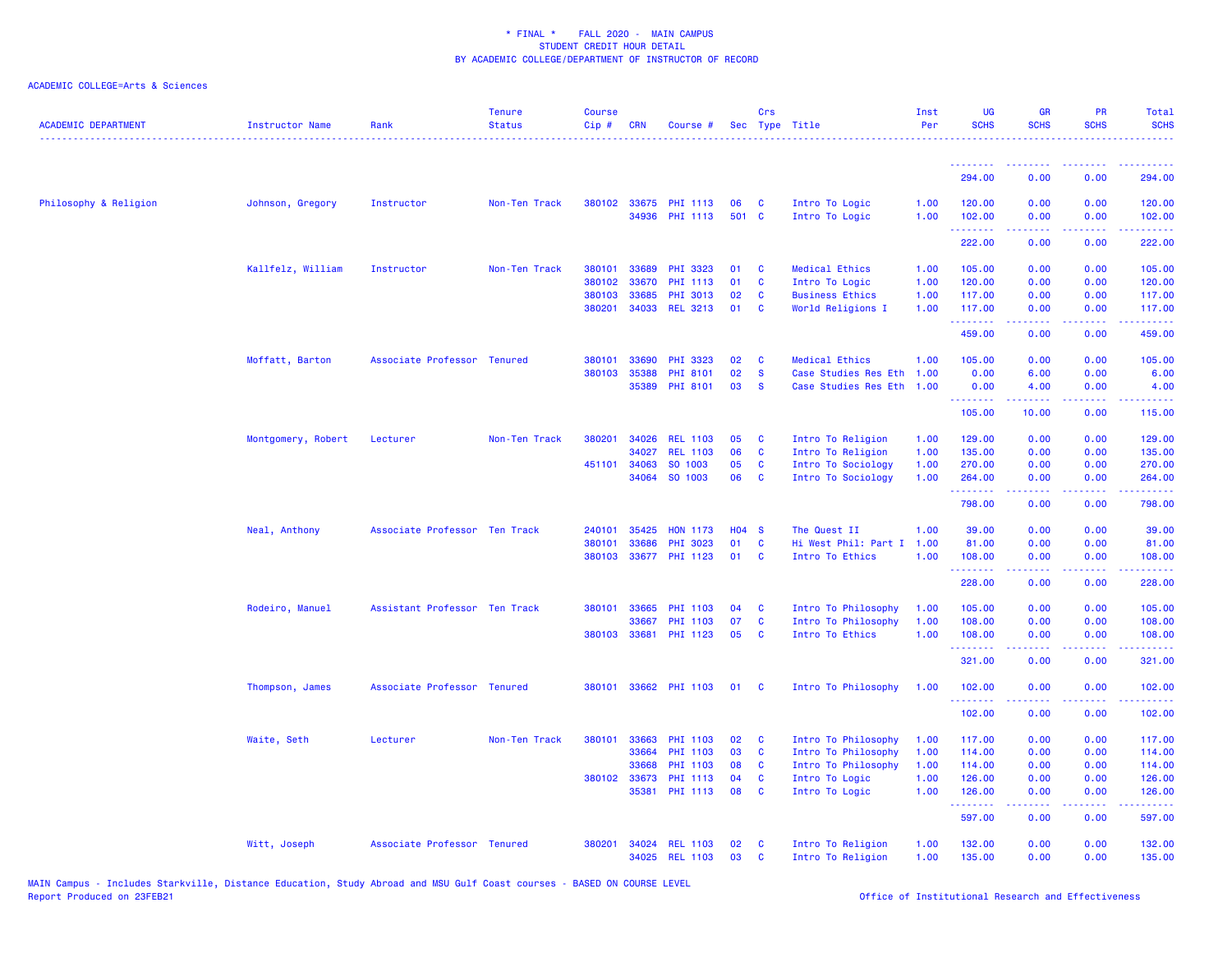| <b>ACADEMIC DEPARTMENT</b>                                                                               | Instructor Name | Rank                        | Tenure<br><b>Status</b> | Course<br>Cip # | <b>CRN</b> | Course # Sec Type Title    | Crs |                           | Inst<br>Per | <b>UG</b><br><b>SCHS</b>    | <b>GR</b><br><b>SCHS</b> | <b>PR</b><br><b>SCHS</b>     | Total<br><b>SCHS</b>                 |
|----------------------------------------------------------------------------------------------------------|-----------------|-----------------------------|-------------------------|-----------------|------------|----------------------------|-----|---------------------------|-------------|-----------------------------|--------------------------|------------------------------|--------------------------------------|
| Philosophy & Religion                                                                                    | Witt, Joseph    | Associate Professor Tenured |                         |                 |            | 380201 34032 REL 3103 01 C |     | Religion & U.S. Cult 1.00 |             | 81.00<br>--------<br>348,00 | 0.00<br>.<br>0.00        | 0.00<br>.<br>0.00            | 81.00<br>.<br>348,00                 |
| ======================================<br>Philosophy & Religion<br>===================================== |                 |                             |                         |                 |            |                            |     |                           |             | 5532.00<br>=====            | .<br>10.00<br>-------    | ========<br>0.00<br>======== | -----------<br>5542.00<br>========== |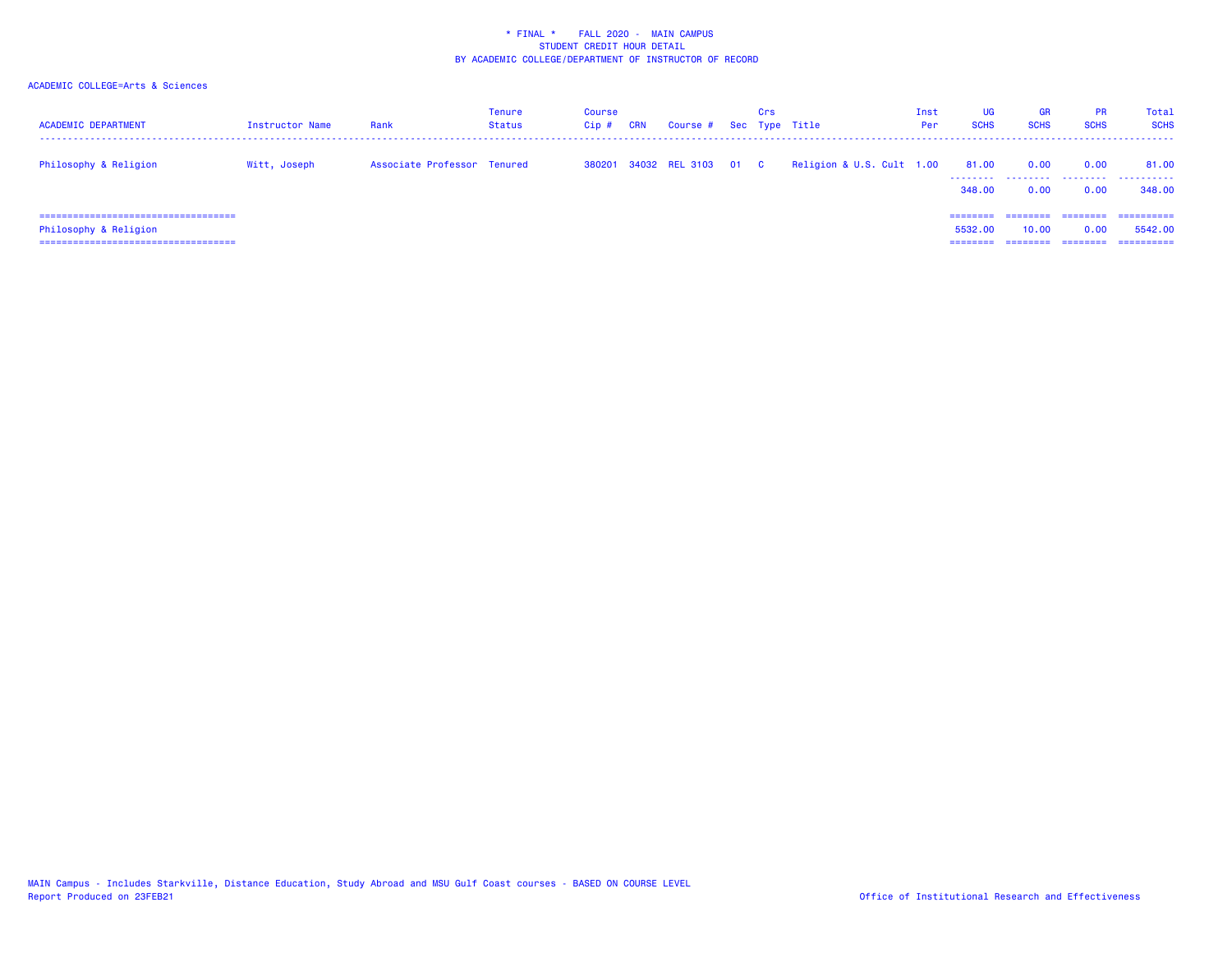| <b>ACADEMIC DEPARTMENT</b> | Instructor Name     | Rank                          | <b>Tenure</b><br><b>Status</b> | <b>Course</b><br>Cip# | <b>CRN</b>   | Course #        | <b>Sec</b>      | Crs          | Type Title                | Inst<br>Per | <b>UG</b><br><b>SCHS</b> | <b>GR</b><br><b>SCHS</b> | <b>PR</b><br><b>SCHS</b> | Total<br><b>SCHS</b>                                                                                                              |
|----------------------------|---------------------|-------------------------------|--------------------------------|-----------------------|--------------|-----------------|-----------------|--------------|---------------------------|-------------|--------------------------|--------------------------|--------------------------|-----------------------------------------------------------------------------------------------------------------------------------|
| Physics & Astronomy        | Afanasjev, Anatoli  | Professor                     | <b>Tenured</b>                 | 400801                | 33655        | PH 6323         | 01              | C            | Electromag Fields I       | 1.00        | 0.00                     | 9.00                     | 0.00                     | 9.00                                                                                                                              |
|                            |                     |                               |                                |                       | 36290        | <b>PH 9000</b>  | 02              | D            | Research / Diss           | 1.00        | 0.00                     | 23.00                    | 0.00                     | 23.00                                                                                                                             |
|                            |                     |                               |                                |                       | 400805 33650 | PH 4323         | 01              | C            | Electromag Fields I       | 1.00        | 24.00<br>.               | 0.00<br>.                | 0.00<br>.                | 24.00<br>المتمامين                                                                                                                |
|                            |                     |                               |                                |                       |              |                 |                 |              |                           |             | 24.00                    | 32.00                    | 0.00                     | 56.00                                                                                                                             |
|                            | Alali, Haifa        | Grad Teach Assist             | Not Applicable                 | 400801                | 33538        | PH 1011         | 01              | -L           | Physical Science Lab 0.99 |             | 10.89                    | 0.00                     | 0.00                     | 10.89                                                                                                                             |
|                            |                     |                               |                                |                       | 33539        | PH 1011         | 02              | L            | Physical Science Lab 0.99 |             | 10.89                    | 0.00                     | 0.00                     | 10.89                                                                                                                             |
|                            |                     |                               |                                |                       | 33540        | PH 1011         | 03              | -L.          | Physical Science Lab 0.99 |             | 10.89                    | 0.00                     | 0.00                     | 10.89                                                                                                                             |
|                            |                     |                               |                                |                       | 33541        | PH 1011         | 04              | L            | Physical Science Lab      | 0.99        | 8.91                     | 0.00                     | 0.00                     | 8.91                                                                                                                              |
|                            |                     |                               |                                |                       | 33543        | PH 1011         | 06              | -L.          | Physical Science Lab 0.99 |             | 7.92                     | 0.00                     | 0.00                     | 7.92                                                                                                                              |
|                            |                     |                               |                                |                       | 33544        | PH 1011         | 07              | L            | Physical Science Lab 0.99 |             | 10.89                    | 0.00                     | 0.00                     | 10.89                                                                                                                             |
|                            |                     |                               |                                |                       | 33545        | PH 1011         | 08              | L            | Physical Science Lab 0.99 |             | 12.87                    | 0.00                     | 0.00                     | 12.87                                                                                                                             |
|                            |                     |                               |                                |                       | 33547        | PH 1011         | 10 <sub>1</sub> | L            | Physical Science Lab 0.99 |             | 13.86                    | 0.00                     | 0.00                     | 13.86                                                                                                                             |
|                            |                     |                               |                                |                       | 33548        | PH 1011         | 11              | L            | Physical Science Lab 0.99 |             | 11.88                    | 0.00                     | 0.00                     | 11.88                                                                                                                             |
|                            |                     |                               |                                |                       | 33549        | PH 1011         | 12 <sup>°</sup> | L            | Physical Science Lab 0.99 |             | 13.86<br>1.1.1.1.1.1     | 0.00<br>22222            | 0.00<br>ن د د د          | 13.86<br>.                                                                                                                        |
|                            |                     |                               |                                |                       |              |                 |                 |              |                           |             | 112.86                   | 0.00                     | 0.00                     | 112.86                                                                                                                            |
|                            | Ariunbold, Gombojav | Assistant Professor Ten Track |                                | 400801                | 33642        | PH 2233         | 01              | C            | Physics III               | 1.00        | 129.00                   | 0.00                     | 0.00                     | 129.00                                                                                                                            |
|                            |                     |                               |                                |                       | 36291        | <b>PH 9000</b>  | 03              | D            | Research / Diss           | 1.00        | 0.00                     | 21.00                    | 0.00                     | 21.00                                                                                                                             |
|                            |                     |                               |                                |                       |              |                 |                 |              |                           |             | .<br>129.00              | 21.00                    | 0.00                     | .<br>150.00                                                                                                                       |
|                            | Arnoldus, Henk      | Professor                     | <b>Tenured</b>                 | 400801                |              | 33610 PH 2213   | 04              | C            | Physics I                 | 1.00        | 72.00                    | 0.00                     | 0.00                     | 72.00                                                                                                                             |
|                            |                     |                               |                                |                       | 33611        | PH 2213         | 05              | C            | Physics I                 | 1.00        | 72.00                    | 0.00                     | 0.00                     | 72.00                                                                                                                             |
|                            |                     |                               |                                |                       | 37551        | <b>PH 9000</b>  | 15              | D            | Research / Diss           | 1.00        | 0.00                     | 9.00                     | 0.00                     | 9.00                                                                                                                              |
|                            |                     |                               |                                |                       | 37661        | <b>PH 8000</b>  | 04              | D            | Research / Thesis         | 1.00        | 0.00<br>.                | 3.00                     | 0.00<br><b>.</b>         | 3.00                                                                                                                              |
|                            |                     |                               |                                |                       |              |                 |                 |              |                           |             | 144.00                   | 12.00                    | 0.00                     | 156.00                                                                                                                            |
|                            | Clay, Rudolf        | Professor                     | <b>Tenured</b>                 | 400801                | 35299        | PH 4813         | 01              | C            | Solid State Physics       | 1.00        | 6.00                     | 0.00                     | 0.00                     | 6.00                                                                                                                              |
|                            |                     |                               |                                |                       | 35300        | PH 6813         | 01              | C            | Solid State Physics       | 1.00        | 0.00                     | 6.00                     | 0.00                     | 6.00                                                                                                                              |
|                            |                     |                               |                                |                       | 36348        | <b>PH 9000</b>  | 07              | D            | Research / Diss           | 1.00        | 0.00<br><u>.</u>         | 9.00<br>.                | 0.00<br>.                | 9.00<br>.                                                                                                                         |
|                            |                     |                               |                                |                       |              |                 |                 |              |                           |             | 6.00                     | 15.00                    | 0.00                     | 21.00                                                                                                                             |
|                            | Crider, Benjamin    | Assistant Professor Ten Track |                                | 400801                | 33648        | PH 4113         | 01              | B            | Elec Circuit Scien        | 1.00        | 18.00                    | 0.00                     | 0.00                     | 18.00                                                                                                                             |
|                            |                     |                               |                                |                       | 33653        | PH 6113         | 01              | B            | Elec Circuit Scien        | 1.00        | 0.00                     | 3.00                     | 0.00                     | 3.00                                                                                                                              |
|                            |                     |                               |                                |                       | 36349        | <b>PH 9000</b>  | 08              | D            | Research / Diss           | 1.00        | 0.00                     | 9.00                     | 0.00                     | 9.00                                                                                                                              |
|                            |                     |                               |                                |                       |              | 37735 PH 4000   | 01              | $\mathbf{I}$ | Directed Indiv Study      | 1.00        | 3.00<br>.                | 0.00                     | 0.00                     | 3.00                                                                                                                              |
|                            |                     |                               |                                |                       |              |                 |                 |              |                           |             | 21.00                    | 12.00                    | 0.00                     | 33.00                                                                                                                             |
|                            | Dunne, James        | Professor                     | <b>Tenured</b>                 | 400801                | 36292        | <b>PH 9000</b>  | 04              | D            | Research / Diss           | 1.00        | 0.00                     | 9.00                     | 0.00                     | 9.00                                                                                                                              |
|                            |                     |                               |                                | 521003                | 32391        | <b>FYE 1001</b> | F11 C           |              | First Year Experienc      | 1.00        | 10.00                    | 0.00                     | 0.00                     | 10.00                                                                                                                             |
|                            |                     |                               |                                |                       | 32392        | <b>FYE 1001</b> | F12 C           |              | First Year Experienc      | 1.00        | 3.00<br><u>.</u>         | 0.00<br>.                | 0.00                     | 3.00<br>$\frac{1}{2} \left( \frac{1}{2} \right) \left( \frac{1}{2} \right) \left( \frac{1}{2} \right) \left( \frac{1}{2} \right)$ |
|                            |                     |                               |                                |                       |              |                 |                 |              |                           |             | 13.00                    | 9.00                     | 0.00                     | 22.00                                                                                                                             |
|                            | Dutta, Dipangkar    | Professor                     | <b>Tenured</b>                 | 240101                | 37391        | <b>HON 4093</b> | $H04$ E         |              | <b>Honors Thesis</b>      | 1.00        | 3.00                     | 0.00                     | 0.00                     | 3.00                                                                                                                              |
|                            |                     |                               |                                | 400801                | 36293        | <b>PH 9000</b>  | 05              | D            | Research / Diss           | 1.00        | 0.00                     | 37.00                    | 0.00                     | 37.00                                                                                                                             |
|                            |                     |                               |                                | 400805                | 33659        | PH 8313         | 01              | C            | Electromag Theory I       | 1.00        | 0.00                     | 9.00                     | 0.00                     | 9.00                                                                                                                              |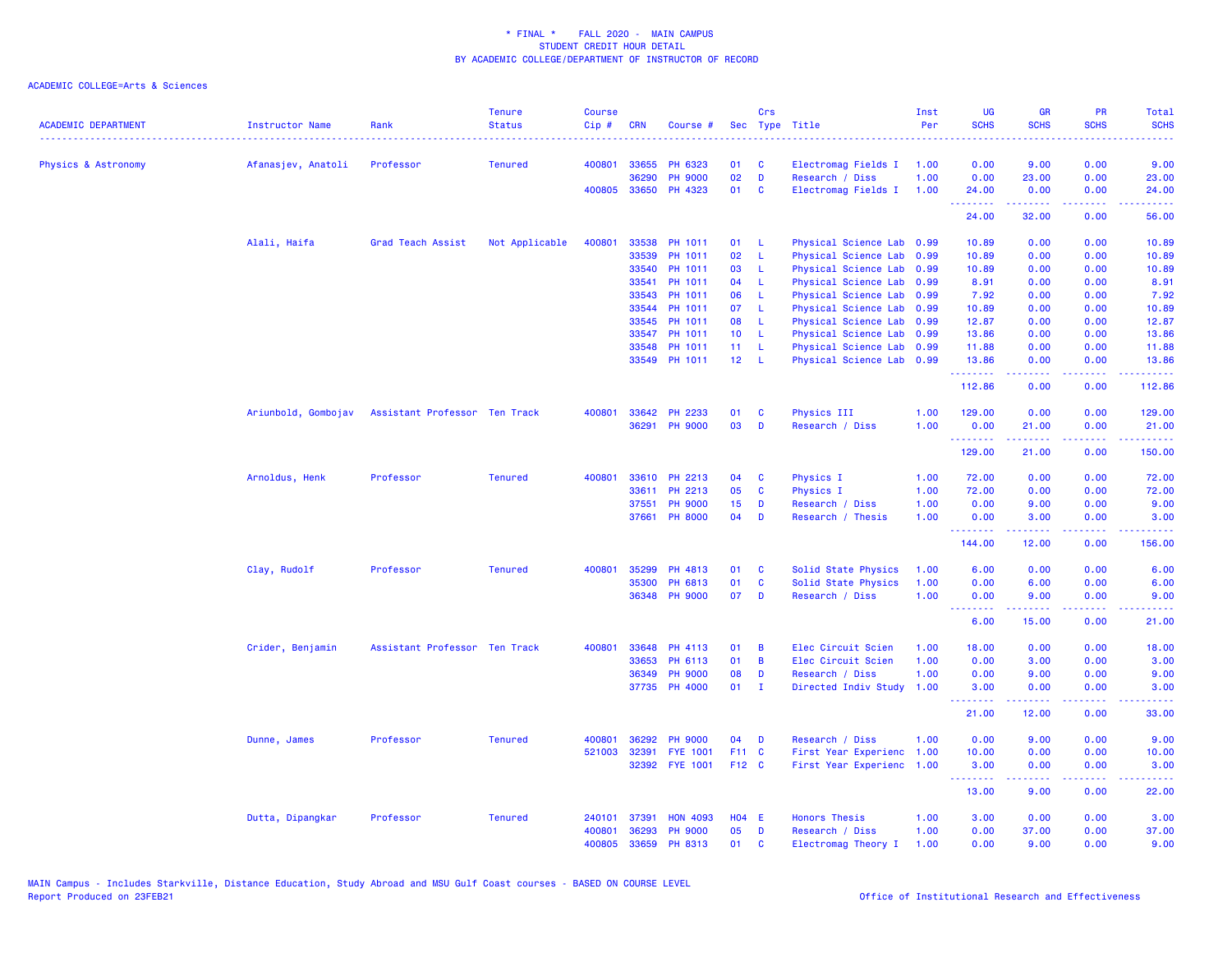| <b>ACADEMIC DEPARTMENT</b> | <b>Instructor Name</b> | Rank                        | <b>Tenure</b><br><b>Status</b> | <b>Course</b><br>Cip# | <b>CRN</b> | Course #       |                 | Crs              | Sec Type Title       | Inst<br>Per | UG<br><b>SCHS</b> | <b>GR</b><br><b>SCHS</b> | PR<br><b>SCHS</b> | Total<br><b>SCHS</b>                                                                                                              |
|----------------------------|------------------------|-----------------------------|--------------------------------|-----------------------|------------|----------------|-----------------|------------------|----------------------|-------------|-------------------|--------------------------|-------------------|-----------------------------------------------------------------------------------------------------------------------------------|
|                            |                        |                             |                                |                       |            |                |                 |                  |                      |             | <u>.</u><br>3.00  | 46.00                    | 0.00              | 49.00                                                                                                                             |
|                            |                        |                             |                                |                       |            |                |                 |                  |                      |             |                   |                          |                   |                                                                                                                                   |
| Physics & Astronomy        | El Fassi, Lamiaa       | Associate Professor Tenured |                                | 400801                | 36934      | <b>PH 9000</b> | 14              | D                | Research / Diss      | 1.00        | 0.00              | 9.00                     | 0.00              | 9.00                                                                                                                              |
|                            |                        |                             |                                | 400806                | 35301      | PH 8613        | 01              | $\mathbf c$      | Nuclear Physics I    | 1.00        | 0.00              | 9.00                     | 0.00              | 9.00                                                                                                                              |
|                            |                        |                             |                                | 400899                | 37426      | PH 8111        | 01              | <b>S</b>         | Seminars and Colloqu | 1.00        | 0.00              | 33.00                    | 0.00              | 33.00                                                                                                                             |
|                            |                        |                             |                                |                       |            |                |                 |                  |                      |             | <b></b><br>0.00   | .<br>51.00               | الأبالات<br>0.00  | المستما<br>51.00                                                                                                                  |
|                            | Fox, Daniel            | Lecturer                    | Non-Ten Track                  | 400801                | 33609      | PH 2213        | 03              | C                | <b>Physics I</b>     | 1.00        | 111.00            | 0.00                     | 0.00              | 111.00                                                                                                                            |
|                            |                        |                             |                                |                       |            | 33613 PH 2213  | 07              | C                | Physics I            | 1.00        | 114.00            | 0.00                     | 0.00              | 114.00                                                                                                                            |
|                            |                        |                             |                                |                       |            |                |                 |                  |                      |             | .<br>225.00       | .<br>0.00                | 22222<br>0.00     | .<br>225.00                                                                                                                       |
|                            | Geneser, Claire        | Grad Teach Assist           | Not Applicable                 | 400801                | 33567      | PH 1113        | 08              | K                | Gen Physics I        | 0.99        | 0.00              | 0.00                     | 0.00              | 0.00                                                                                                                              |
|                            |                        |                             |                                |                       | 33568      | PH 1113        | 09              | К                | Gen Physics I        | 0.99        | 0.00              | 0.00                     | 0.00              | 0.00                                                                                                                              |
|                            |                        |                             |                                |                       | 33569      | PH 1113        | 10              | $\mathsf K$      | Gen Physics I        | 0.99        | 0.00              | 0.00                     | 0.00              | 0.00                                                                                                                              |
|                            |                        |                             |                                |                       | 33570      | PH 1113        | 11 <sub>1</sub> | K                | Gen Physics I        | 0.99        | 0.00              | 0.00                     | 0.00              | 0.00                                                                                                                              |
|                            |                        |                             |                                |                       | 33571      | PH 1113        | 12 <sup>°</sup> | К                | Gen Physics I        | 0.99        | 0.00              | 0.00                     | 0.00              | 0.00                                                                                                                              |
|                            |                        |                             |                                |                       | 33572      | PH 1113        | 13              | К                | Gen Physics I        | 0.99        | 0.00              | 0.00                     | 0.00              | 0.00                                                                                                                              |
|                            |                        |                             |                                |                       | 33573      | PH 1113        | 14              | К                | Gen Physics I        | 0.99        | 0.00              | 0.00                     | 0.00              | 0.00                                                                                                                              |
|                            |                        |                             |                                |                       | 33574      | PH 1113        | 15              | $\mathsf{K}$     | Gen Physics I        | 0.99        | 0.00              | 0.00                     | 0.00              | 0.00                                                                                                                              |
|                            |                        |                             |                                |                       |            | 33575 PH 1113  | 16              | K                | Gen Physics I        | 0.99        | 0.00              | 0.00                     | 0.00              | 0.00                                                                                                                              |
|                            |                        |                             |                                |                       | 33576      | PH 1113        | 17 <sub>1</sub> | К                | Gen Physics I        | 0.99        | 0.00              | 0.00                     | 0.00              | 0.00                                                                                                                              |
|                            |                        |                             |                                |                       |            | 33577 PH 1113  | 18              | K                | Gen Physics I        | 0.99        | 0.00              | 0.00                     | 0.00              | 0.00                                                                                                                              |
|                            |                        |                             |                                |                       | 33578      | PH 1113        | 19              | К                | Gen Physics I        | 0.99        | 0.00              | 0.00                     | 0.00              | 0.00                                                                                                                              |
|                            |                        |                             |                                |                       | 33579      | PH 1113        | 20              | K                | Gen Physics I        | 0.99        | 0.00              | 0.00                     | 0.00              | 0.00                                                                                                                              |
|                            |                        |                             |                                |                       | 33580      | PH 1113        | 21              | К                | Gen Physics I        | 0.99        | 0.00              | 0.00                     | 0.00              | 0.00                                                                                                                              |
|                            |                        |                             |                                |                       | 33581      | PH 1113        | 22              | $\mathsf{K}$     | Gen Physics I        | 0.99        | 0.00              | 0.00                     | 0.00              | 0.00                                                                                                                              |
|                            |                        |                             |                                |                       | 33582      | PH 1113        | 23              | К                | Gen Physics I        | 0.99        | 0.00              | 0.00                     | 0.00              | 0.00                                                                                                                              |
|                            |                        |                             |                                |                       | 33583      | PH 1113        | 24              | К                | Gen Physics I        | 0.99        | 0.00              | 0.00                     | 0.00              | 0.00                                                                                                                              |
|                            |                        |                             |                                |                       | 33584      | PH 1113        | 25              | К                | Gen Physics I        | 0.99        | 0.00              | 0.00                     | 0.00              | 0.00                                                                                                                              |
|                            |                        |                             |                                |                       | 33585      | PH 1113        | 26              | $\mathbf k$      | Gen Physics I        | 0.99        | 0.00              | 0.00                     | 0.00              | 0.00                                                                                                                              |
|                            |                        |                             |                                |                       | 33586      | PH 1113        | 27              | $\mathsf K$      | Gen Physics I        | 0.99        | 0.00<br>.         | 0.00<br>بالمستمال        | 0.00<br>.         | 0.00<br>$\frac{1}{2} \left( \frac{1}{2} \right) \left( \frac{1}{2} \right) \left( \frac{1}{2} \right) \left( \frac{1}{2} \right)$ |
|                            |                        |                             |                                |                       |            |                |                 |                  |                      |             | 0.00              | 0.00                     | 0.00              | 0.00                                                                                                                              |
|                            | Harris, Ien            | Grad Teach Assist           | Not Applicable                 | 400801                | 33603      | PH 1133        | 02              | К                | Gen Physics III      | 0.99        | 0.00              | 0.00                     | 0.00              | 0.00                                                                                                                              |
|                            |                        |                             |                                |                       | 33604      | PH 1133        | 03              | К                | Gen Physics III      | 0.99        | 0.00              | 0.00                     | 0.00              | 0.00                                                                                                                              |
|                            |                        |                             |                                |                       | 33605      | PH 1133        | 04              | К                | Gen Physics III      | 0.99        | 0.00              | 0.00                     | 0.00              | 0.00                                                                                                                              |
|                            |                        |                             |                                |                       | 33622      | PH 2223        | 08              | K                | <b>Physics II</b>    | 0.99        | 0.00              | 0.00                     | 0.00              | 0.00                                                                                                                              |
|                            |                        |                             |                                |                       | 33623      | PH 2223        | 09              | К                | <b>Physics II</b>    | 0.99        | 0.00              | 0.00                     | 0.00              | 0.00                                                                                                                              |
|                            |                        |                             |                                |                       | 33624      | PH 2223        | 10 <sub>1</sub> | K                | Physics II           | 0.99        | 0.00              | 0.00                     | 0.00              | 0.00                                                                                                                              |
|                            |                        |                             |                                |                       | 33625      | PH 2223        | 11 <sub>1</sub> | К                | Physics II           | 0.99        | 0.00              | 0.00                     | 0.00              | 0.00                                                                                                                              |
|                            |                        |                             |                                |                       | 33626      | PH 2223        | 12 <sup>°</sup> | $\mathsf K$      | Physics II           | 0.99        | 0.00              | 0.00                     | 0.00              | 0.00                                                                                                                              |
|                            |                        |                             |                                |                       | 33627      | PH 2223        | 13              | K                | Physics II           | 0.99        | 0.00              | 0.00                     | 0.00              | 0.00                                                                                                                              |
|                            |                        |                             |                                |                       | 33628      | PH 2223        | 14              | К                | Physics II           | 0.99        | 0.00              | 0.00                     | 0.00              | 0.00                                                                                                                              |
|                            |                        |                             |                                |                       | 33629      | PH 2223        | 15 <sub>1</sub> | К                | Physics II           | 0.99        | 0.00              | 0.00                     | 0.00              | 0.00                                                                                                                              |
|                            |                        |                             |                                |                       | 33630      | PH 2223        | 16              | K                | Physics II           | 0.99        | 0.00              | 0.00                     | 0.00              | 0.00                                                                                                                              |
|                            |                        |                             |                                |                       | 33631      | PH 2223        | 17 <sub>1</sub> | К                | Physics II           | 0.99        | 0.00              | 0.00                     | 0.00              | 0.00                                                                                                                              |
|                            |                        |                             |                                |                       | 33632      | PH 2223        | 18              | К                | Physics II           | 0.99        | 0.00              | 0.00                     | 0.00              | 0.00                                                                                                                              |
|                            |                        |                             |                                |                       | 33634      | PH 2223        | 20              | К                | <b>Physics II</b>    | 0.99        | 0.00              | 0.00                     | 0.00              | 0.00                                                                                                                              |
|                            |                        |                             |                                |                       | 33635      | PH 2223        | 21              | К<br>$\mathbf k$ | Physics II           | 0.99        | 0.00              | 0.00                     | 0.00              | 0.00                                                                                                                              |
|                            |                        |                             |                                |                       | 33636      | PH 2223        | 22              |                  | Physics II           | 0.99        | 0.00              | 0.00                     | 0.00              | 0.00                                                                                                                              |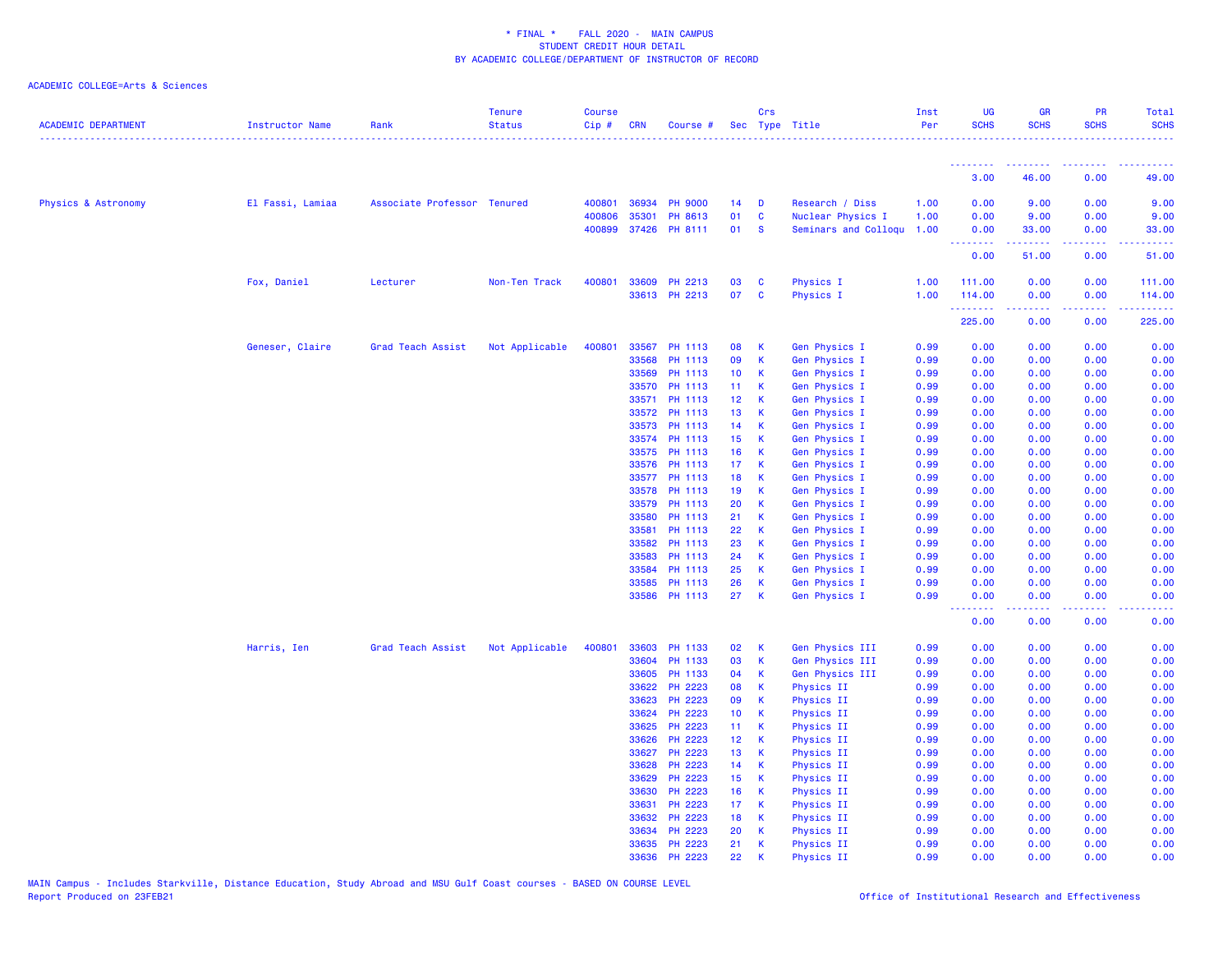| <b>ACADEMIC DEPARTMENT</b> | Instructor Name              | Rank                          | <b>Tenure</b><br><b>Status</b> | <b>Course</b><br>Cip# | <b>CRN</b>     | Course #             |                           | <b>Crs</b>       | Sec Type Title                   | Inst<br>Per  | <b>UG</b><br><b>SCHS</b>                                 | <b>GR</b><br><b>SCHS</b> | PR<br><b>SCHS</b>                   | Total<br><b>SCHS</b><br>.                                                                                                       |
|----------------------------|------------------------------|-------------------------------|--------------------------------|-----------------------|----------------|----------------------|---------------------------|------------------|----------------------------------|--------------|----------------------------------------------------------|--------------------------|-------------------------------------|---------------------------------------------------------------------------------------------------------------------------------|
| Physics & Astronomy        | Harris, Ien                  | Grad Teach Assist             | Not Applicable                 | 400801                | 33637          | PH 2223              | 23                        | К                | Physics II                       | 0.99         | 0.00                                                     | 0.00                     | 0.00                                | 0.00                                                                                                                            |
|                            |                              |                               |                                |                       | 33638          | PH 2223              | 24                        | $\,$ K           | Physics II                       | 0.99         | 0.00                                                     | 0.00                     | 0.00                                | 0.00                                                                                                                            |
|                            |                              |                               |                                |                       | 33639          | PH 2223              | 25                        | $\mathsf K$      | <b>Physics II</b>                | 0.99         | 0.00                                                     | 0.00                     | 0.00                                | 0.00                                                                                                                            |
|                            |                              |                               |                                |                       |                | 35302 PH 2223        | 26                        | K                | Physics II                       | 0.99         | 0.00<br><b><i><u><u><b>Little Little</b></u></u></i></b> | 0.00<br>د د د د          | 0.00<br>.                           | 0.00<br>.                                                                                                                       |
|                            |                              |                               |                                |                       |                |                      |                           |                  |                                  |              | 0.00                                                     | 0.00                     | 0.00                                | 0.00                                                                                                                            |
|                            | Inkoom, Godfred              | Instructor                    | Non-Ten Track                  | 400801                | 33563          | PH 1113              | 04                        | C                | Gen Physics I                    | 1.00         | 144.00                                                   | 0.00                     | 0.00                                | 144.00                                                                                                                          |
|                            |                              |                               |                                |                       | 33564          | PH 1113              | 05                        | $\mathbf{C}$     | Gen Physics I                    | 1.00         | 135.00                                                   | 0.00                     | 0.00                                | 135.00                                                                                                                          |
|                            |                              |                               |                                |                       | 33590          | PH 1123              | 01                        | C                | Gen Physics II                   | 1.00         | 186.00                                                   | 0.00                     | 0.00                                | 186.00                                                                                                                          |
|                            |                              |                               |                                |                       | 33591          | PH 1123              | 02                        | C                | Gen Physics II                   | 1.00         | 192.00<br>.                                              | 0.00<br>.                | 0.00<br>د د د د                     | 192.00<br>.                                                                                                                     |
|                            |                              |                               |                                |                       |                |                      |                           |                  |                                  |              | 657.00                                                   | 0.00                     | 0.00                                | 657.00                                                                                                                          |
|                            | Kim, Seong-Gon               | Professor                     | <b>Tenured</b>                 | 400801                |                | 36774 PH 9000        | 11                        | D                | Research / Diss                  | 1.00         | 0.00                                                     | 24.00                    | 0.00                                | 24.00                                                                                                                           |
|                            |                              |                               |                                | 400804                |                | 33660 PH 8743        | 01                        | $\mathbf{C}$     | Quantum Mechanics I              | 1.00         | 0.00<br>.                                                | 9.00<br>22222            | 0.00<br>$\sim$ $\sim$ $\sim$ $\sim$ | 9.00                                                                                                                            |
|                            |                              |                               |                                |                       |                |                      |                           |                  |                                  |              | 0.00                                                     | 33.00                    | 0.00                                | 33.00                                                                                                                           |
|                            | Moody, Judith                | Lecturer                      | Non-Ten Track                  | 400801                | 33559          | PH 1023              | 01                        | C                | Physical Sci Survey              | 1.00         | 87.00                                                    | 0.00                     | 0.00                                | 87.00                                                                                                                           |
|                            |                              |                               |                                |                       |                | 34934 PH 1023        | 501 C                     |                  | Physical Sci Survey              | 1.00         | 99.00<br><u>.</u>                                        | 0.00<br>.                | 0.00<br>الدائد الدائد               | 99.00<br>.                                                                                                                      |
|                            |                              |                               |                                |                       |                |                      |                           |                  |                                  |              | 186.00                                                   | 0.00                     | 0.00                                | 186.00                                                                                                                          |
|                            | Nagpal, Supriya              | Grad Teach Assist             | Not Applicable                 | 400801                | 33592          | PH 1123              | 03                        | К                | Gen Physics II                   | 0.99         | 0.00                                                     | 0.00                     | 0.00                                | 0.00                                                                                                                            |
|                            |                              |                               |                                |                       | 33593          | PH 1123              | 04                        | $\mathsf K$      | Gen Physics II                   | 0.99         | 0.00                                                     | 0.00                     | 0.00                                | 0.00                                                                                                                            |
|                            |                              |                               |                                |                       | 33595          | PH 1123              | 06                        | $\mathsf K$      | Gen Physics II                   | 0.99         | 0.00                                                     | 0.00                     | 0.00                                | 0.00                                                                                                                            |
|                            |                              |                               |                                |                       | 33596          | PH 1123              | 07                        | K                | Gen Physics II                   | 0.99         | 0.00                                                     | 0.00                     | 0.00                                | 0.00                                                                                                                            |
|                            |                              |                               |                                |                       | 33597          | PH 1123              | 08                        | K                | Gen Physics II                   | 0.99         | 0.00                                                     | 0.00                     | 0.00                                | 0.00                                                                                                                            |
|                            |                              |                               |                                |                       | 33598          | PH 1123              | 09                        | K                | Gen Physics II                   | 0.99         | 0.00                                                     | 0.00                     | 0.00                                | 0.00                                                                                                                            |
|                            |                              |                               |                                |                       | 33599<br>33600 | PH 1123<br>PH 1123   | 10 <sub>1</sub><br>$11 -$ | $\mathsf K$<br>K | Gen Physics II<br>Gen Physics II | 0.99<br>0.99 | 0.00<br>0.00                                             | 0.00<br>0.00             | 0.00<br>0.00                        | 0.00<br>0.00                                                                                                                    |
|                            |                              |                               |                                |                       |                |                      |                           |                  |                                  |              | <b><i><u><u><b>Little Little</b></u></u></i></b><br>0.00 | د د د د .<br>0.00        | د د د د<br>0.00                     | .<br>0.00                                                                                                                       |
|                            | Nandadasa, Chandani Lecturer |                               | Non-Ten Track                  | 400801                |                | 33612 PH 2213        | 06                        | C                | Physics I                        | 1.00         | 114.00                                                   | 0.00                     | 0.00                                | 114.00                                                                                                                          |
|                            |                              |                               |                                |                       | 37535          | PH 2213              | 09                        | C                | Physics I                        | 1.00         | 81.00                                                    | 0.00                     | 0.00                                | 81.00                                                                                                                           |
|                            |                              |                               |                                |                       |                | 37600 PH 2223        | 28                        | $\mathbf{C}$     | Physics II                       | 1.00         | 81.00                                                    | 0.00                     | 0.00                                | 81.00                                                                                                                           |
|                            |                              |                               |                                |                       |                |                      |                           |                  |                                  |              | <b>.</b><br>276.00                                       | 22222<br>0.00            | .<br>0.00                           | $\begin{array}{cccccccccc} \bullet & \bullet & \bullet & \bullet & \bullet & \bullet & \bullet & \bullet \end{array}$<br>276.00 |
|                            |                              |                               |                                |                       |                |                      |                           |                  |                                  |              |                                                          |                          |                                     |                                                                                                                                 |
|                            | Novotny, Mark                | Professor                     | <b>Tenured</b>                 | 400801                | 33602          | PH 1133              | 01                        | C                | Gen Physics III                  | 1.00         | 126.00                                                   | 0.00                     | 0.00                                | 126.00                                                                                                                          |
|                            |                              |                               |                                |                       |                | 36509 PH 9000        | 09                        | D                | Research / Diss                  | 1.00         | 0.00<br>--------                                         | 38.00<br><u>.</u>        | 0.00<br>د د د د .                   | 38.00<br>.                                                                                                                      |
|                            |                              |                               |                                |                       |                |                      |                           |                  |                                  |              | 126.00                                                   | 38.00                    | 0.00                                | 164.00                                                                                                                          |
|                            | Pierce, Donna                | Associate Professor Tenured   |                                |                       |                | 400801 36510 PH 9000 | 10 <sub>1</sub>           | D                | Research / Diss                  | 1.00         | 0.00                                                     | 8.00                     | 0.00                                | 8.00                                                                                                                            |
|                            |                              |                               |                                |                       |                | 37333 PH 8000        | 03                        | D                | Research / Thesis                | 1.00         | 0.00<br><b></b>                                          | 5.00<br>.                | 0.00<br>.                           | 5.00<br>والمستناط                                                                                                               |
|                            |                              |                               |                                |                       |                |                      |                           |                  |                                  |              | 0.00                                                     | 13.00                    | 0.00                                | 13.00                                                                                                                           |
|                            | Pradhan, Prabhakar           | Assistant Professor Ten Track |                                | 400801                |                | 33617 PH 2223        | 03                        | C                | Physics II                       | 1.00         | 144.00                                                   | 0.00                     | 0.00                                | 144.00                                                                                                                          |
|                            |                              |                               |                                |                       | 36357          | <b>PH 8000</b>       | 01                        | D                | Research / Thesis                | 1.00         | 0.00                                                     | 9.00                     | 0.00                                | 9.00                                                                                                                            |
|                            |                              |                               |                                |                       |                | 36874 PH 9000        | 12 <sup>2</sup>           | D                | Research / Diss                  | 1.00         | 0.00                                                     | 18.00                    | 0.00                                | 18.00                                                                                                                           |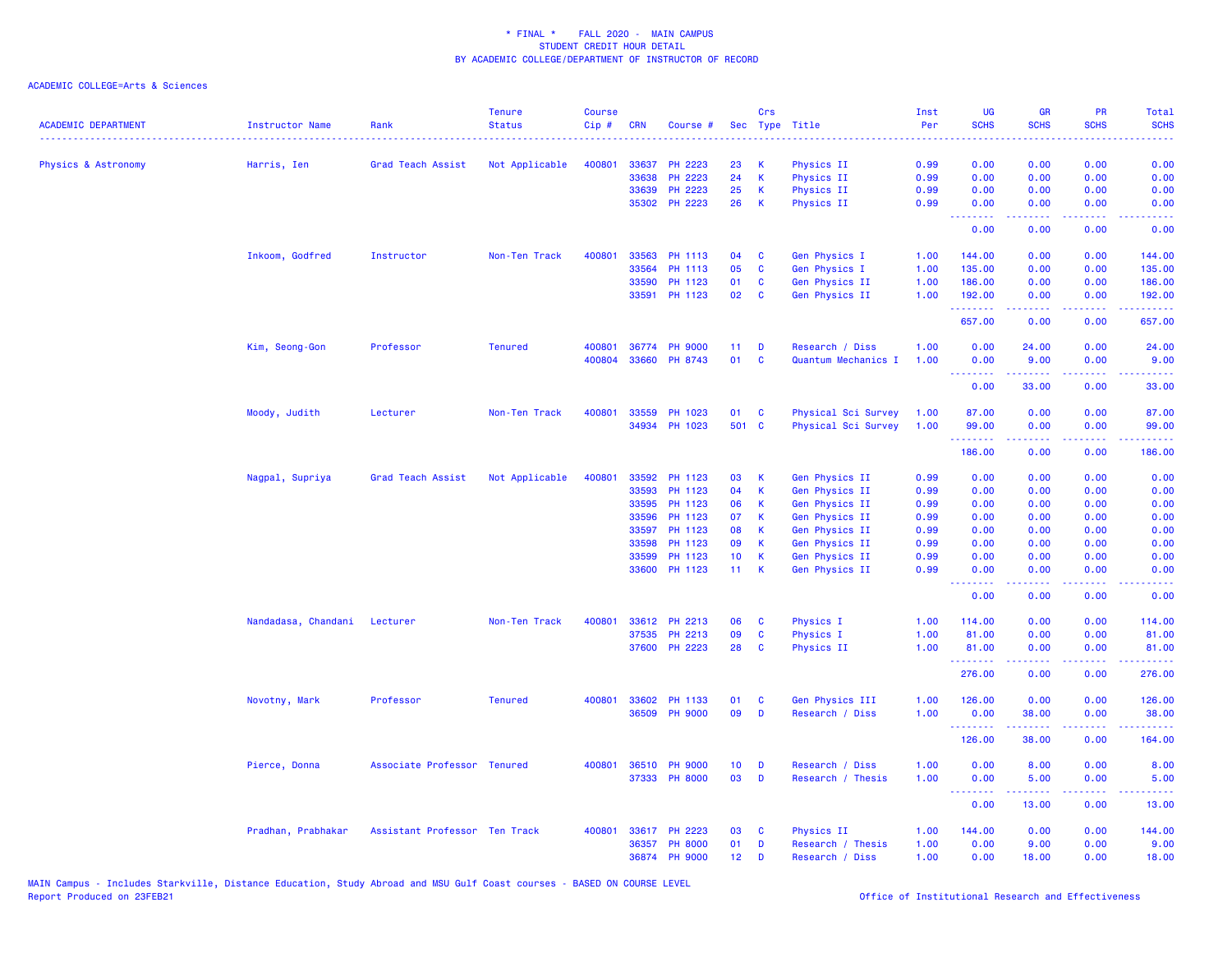| <b>ACADEMIC DEPARTMENT</b> | Instructor Name      | Rank              | <b>Tenure</b><br><b>Status</b> | <b>Course</b><br>$Cip$ # | CRN            | Course #           |                         | Crs          | Sec Type Title                                         | Inst<br>Per | <b>UG</b><br><b>SCHS</b>              | <b>GR</b><br><b>SCHS</b>                                                                                                                                     | <b>PR</b><br><b>SCHS</b> | Total<br><b>SCHS</b> |
|----------------------------|----------------------|-------------------|--------------------------------|--------------------------|----------------|--------------------|-------------------------|--------------|--------------------------------------------------------|-------------|---------------------------------------|--------------------------------------------------------------------------------------------------------------------------------------------------------------|--------------------------|----------------------|
|                            |                      |                   |                                |                          |                |                    |                         |              |                                                        |             | .                                     |                                                                                                                                                              |                          |                      |
|                            |                      |                   |                                |                          |                |                    |                         |              |                                                        |             | 144.00                                | 27.00                                                                                                                                                        | 0.00                     | 171.00               |
| Physics & Astronomy        | Roy, Dipayan         | Grad Teach Assist | Not Applicable                 | 400801                   | 33643          | PH 2233            | 02                      | K            | Physics III                                            | 0.99        | 0.00                                  | 0.00                                                                                                                                                         | 0.00                     | 0.00                 |
|                            |                      |                   |                                |                          | 33644          | PH 2233            | 03                      | K            | Physics III                                            | 0.99        | 0.00                                  | 0.00                                                                                                                                                         | 0.00                     | 0.00                 |
|                            |                      |                   |                                |                          | 33645          | PH 2233            | 04                      | <b>K</b>     | Physics III                                            | 0.99        | 0.00                                  | 0.00                                                                                                                                                         | 0.00                     | 0.00                 |
|                            |                      |                   |                                |                          | 33646          | PH 2233            | 05                      | <b>K</b>     | Physics III                                            | 0.99        | 0.00<br>$\sim$ $\sim$ $\sim$<br>----- | 0.00                                                                                                                                                         | 0.00                     | 0.00                 |
|                            |                      |                   |                                |                          |                |                    |                         |              |                                                        |             | 0.00                                  | 0.00                                                                                                                                                         | 0.00                     | 0.00                 |
|                            | Rupak Lan Tai Moong, | Professor         | <b>Tenured</b>                 | 400801                   | 33657          | PH 6713            | 01                      | <b>C</b>     | Intro To Quantum Pri 1.00                              |             | 0.00                                  | 6.00                                                                                                                                                         | 0.00                     | 6.00                 |
|                            |                      |                   |                                |                          | 37643          | <b>PH 9000</b>     | 16                      | D            | Research / Diss                                        | 1.00        | 0.00                                  | 2.00                                                                                                                                                         | 0.00                     | 2.00                 |
|                            |                      |                   |                                | 400804                   | 33652          | PH 4713            | 01                      | $\mathbf{C}$ | Intro To Quantum Pri 1.00                              |             | 21.00<br>.                            | 0.00<br>$\frac{1}{2} \left( \frac{1}{2} \right) \left( \frac{1}{2} \right) \left( \frac{1}{2} \right) \left( \frac{1}{2} \right) \left( \frac{1}{2} \right)$ | 0.00<br>.                | 21.00<br>.           |
|                            |                      |                   |                                |                          |                |                    |                         |              |                                                        |             | 21.00                                 | 8.00                                                                                                                                                         | 0.00                     | 29.00                |
|                            | Solomon, Lazarus     | Instructor        | Non-Ten Track                  | 400801                   | 33565          | PH 1113            | 06                      | $\mathbf{C}$ | <b>Gen Physics I</b>                                   | 1.00        | 126.00                                | 0.00                                                                                                                                                         | 0.00                     | 126.00               |
|                            |                      |                   |                                |                          | 33619          | PH 2223            | 05                      | <b>C</b>     | Physics II-SI                                          | 1.00        | 111.00                                | 0.00                                                                                                                                                         | 0.00                     | 111.00               |
|                            |                      |                   |                                |                          | 33620          | PH 2223            | 06                      | <b>C</b>     | Physics II-SI                                          | 1.00        | 87.00                                 | 0.00                                                                                                                                                         | 0.00                     | 87.00                |
|                            |                      |                   |                                |                          | 37332          | PH 1113            | 29                      | $\mathbf{C}$ | Gen Physics I                                          | 1.00        | 60.00<br>.                            | 0.00<br>.                                                                                                                                                    | 0.00<br>.                | 60.00<br>. <b>.</b>  |
|                            |                      |                   |                                |                          |                |                    |                         |              |                                                        |             | 384.00                                | 0.00                                                                                                                                                         | 0.00                     | 384.00               |
|                            | Su, Chun             | Lecturer          | Non-Ten Track                  | 400801                   |                | 33566 PH 1113      | 07                      | <b>C</b>     | <b>Gen Physics I</b>                                   | 1.00        | 162.00<br>.                           | 0.00                                                                                                                                                         | 0.00                     | 162.00               |
|                            |                      |                   |                                |                          |                |                    |                         |              |                                                        |             | 162.00                                | 0.00                                                                                                                                                         | 0.00                     | 162.00               |
|                            | Swanson, Robert      | Instructor        | Non-Ten Track                  | 400801                   | 33538          | PH 1011            | 01                      | $\mathbf{L}$ | Physical Science Lab 0.01                              |             | 0.11                                  | 0.00                                                                                                                                                         | 0.00                     | 0.11                 |
|                            |                      |                   |                                |                          | 33539          | PH 1011            | 02                      | $\mathsf{L}$ | Physical Science Lab 0.01                              |             | 0.11                                  | 0.00                                                                                                                                                         | 0.00                     | 0.11                 |
|                            |                      |                   |                                |                          | 33540          | PH 1011            | 03                      | - L          | Physical Science Lab 0.01                              |             | 0.11                                  | 0.00                                                                                                                                                         | 0.00                     | 0.11                 |
|                            |                      |                   |                                |                          | 33541          | PH 1011            | 04                      | - L          | Physical Science Lab 0.01                              |             | 0.09                                  | 0.00                                                                                                                                                         | 0.00                     | 0.09                 |
|                            |                      |                   |                                |                          | 33543          | PH 1011            | 06                      | -L           | Physical Science Lab 0.01                              |             | 0.08                                  | 0.00                                                                                                                                                         | 0.00                     | 0.08                 |
|                            |                      |                   |                                |                          | 33544          | PH 1011            | 07                      | - L          | Physical Science Lab 0.01                              |             | 0.11                                  | 0.00                                                                                                                                                         | 0.00                     | 0.11                 |
|                            |                      |                   |                                |                          | 33545          | PH 1011            | 08                      | - L          | Physical Science Lab 0.01                              |             | 0.13                                  | 0.00                                                                                                                                                         | 0.00                     | 0.13                 |
|                            |                      |                   |                                |                          | 33547<br>33548 | PH 1011<br>PH 1011 | 10 <sup>°</sup><br>11 L | - L          | Physical Science Lab 0.01<br>Physical Science Lab 0.01 |             | 0.14<br>0.12                          | 0.00<br>0.00                                                                                                                                                 | 0.00<br>0.00             | 0.14<br>0.12         |
|                            |                      |                   |                                |                          | 33549          | PH 1011            | 12 L                    |              | Physical Science Lab 0.01                              |             | 0.14                                  | 0.00                                                                                                                                                         | 0.00                     | 0.14                 |
|                            |                      |                   |                                |                          | 33552          | PH 1013            | 01                      | $\mathbf{C}$ | Physical Sci Survey                                    | 1.00        | 96.00                                 | 0.00                                                                                                                                                         | 0.00                     | 96.00                |
|                            |                      |                   |                                |                          | 33553          | PH 1013            | 02                      | <b>C</b>     | Physical Sci Survey                                    | 1.00        | 93.00                                 | 0.00                                                                                                                                                         | 0.00                     | 93.00                |
|                            |                      |                   |                                |                          | 33557          | PH 1021            | 01                      | -L           | Physical Science Lab                                   | 1.00        | 7.00                                  | 0.00                                                                                                                                                         | 0.00                     | 7.00                 |
|                            |                      |                   |                                |                          | 33558          | PH 1021            | 02                      | $\mathsf{L}$ | Physical Science Lab 1.00                              |             | 11.00                                 | 0.00                                                                                                                                                         | 0.00                     | 11.00                |
|                            |                      |                   |                                |                          | 33567          | PH 1113            | 08                      | <b>K</b>     | <b>Gen Physics I</b>                                   | 0.01        | 0.00                                  | 0.00                                                                                                                                                         | 0.00                     | 0.00                 |
|                            |                      |                   |                                |                          | 33568          | PH 1113            | 09                      | K            | Gen Physics I                                          | 0.01        | 0.00                                  | 0.00                                                                                                                                                         | 0.00                     | 0.00                 |
|                            |                      |                   |                                |                          | 33569          | PH 1113            | 10 <sub>1</sub>         | <b>K</b>     | <b>Gen Physics I</b>                                   | 0.01        | 0.00                                  | 0.00                                                                                                                                                         | 0.00                     | 0.00                 |
|                            |                      |                   |                                |                          | 33570          | PH 1113            | 11 <sub>1</sub>         | K            | Gen Physics I                                          | 0.01        | 0.00                                  | 0.00                                                                                                                                                         | 0.00                     | 0.00                 |
|                            |                      |                   |                                |                          | 33571          | PH 1113            | 12 <sub>1</sub>         | К            | Gen Physics I                                          | 0.01        | 0.00                                  | 0.00                                                                                                                                                         | 0.00                     | 0.00                 |
|                            |                      |                   |                                |                          | 33572          | PH 1113            | 13                      | <b>K</b>     | Gen Physics I                                          | 0.01        | 0.00                                  | 0.00                                                                                                                                                         | 0.00                     | 0.00                 |
|                            |                      |                   |                                |                          | 33573          | PH 1113            | 14                      | <b>K</b>     | Gen Physics I                                          | 0.01        | 0.00                                  | 0.00                                                                                                                                                         | 0.00                     | 0.00                 |
|                            |                      |                   |                                |                          | 33574          | PH 1113            | 15                      | <b>K</b>     | <b>Gen Physics I</b>                                   | 0.01        | 0.00                                  | 0.00                                                                                                                                                         | 0.00                     | 0.00                 |
|                            |                      |                   |                                |                          | 33575          | PH 1113            | 16                      | K            | Gen Physics I                                          | 0.01        | 0.00                                  | 0.00                                                                                                                                                         | 0.00                     | 0.00                 |
|                            |                      |                   |                                |                          | 33576          | PH 1113            | 17                      | $\mathsf K$  | Gen Physics I                                          | 0.01        | 0.00                                  | 0.00                                                                                                                                                         | 0.00                     | 0.00                 |
|                            |                      |                   |                                |                          | 33577          | PH 1113            | 18                      | К            | Gen Physics I                                          | 0.01        | 0.00                                  | 0.00                                                                                                                                                         | 0.00                     | 0.00                 |
|                            |                      |                   |                                |                          | 33578          | PH 1113            | 19                      | К            | Gen Physics I                                          | 0.01        | 0.00                                  | 0.00                                                                                                                                                         | 0.00                     | 0.00                 |
|                            |                      |                   |                                |                          | 33579          | PH 1113            | 20                      | K            | <b>Gen Physics I</b>                                   | 0.01        | 0.00                                  | 0.00                                                                                                                                                         | 0.00                     | 0.00                 |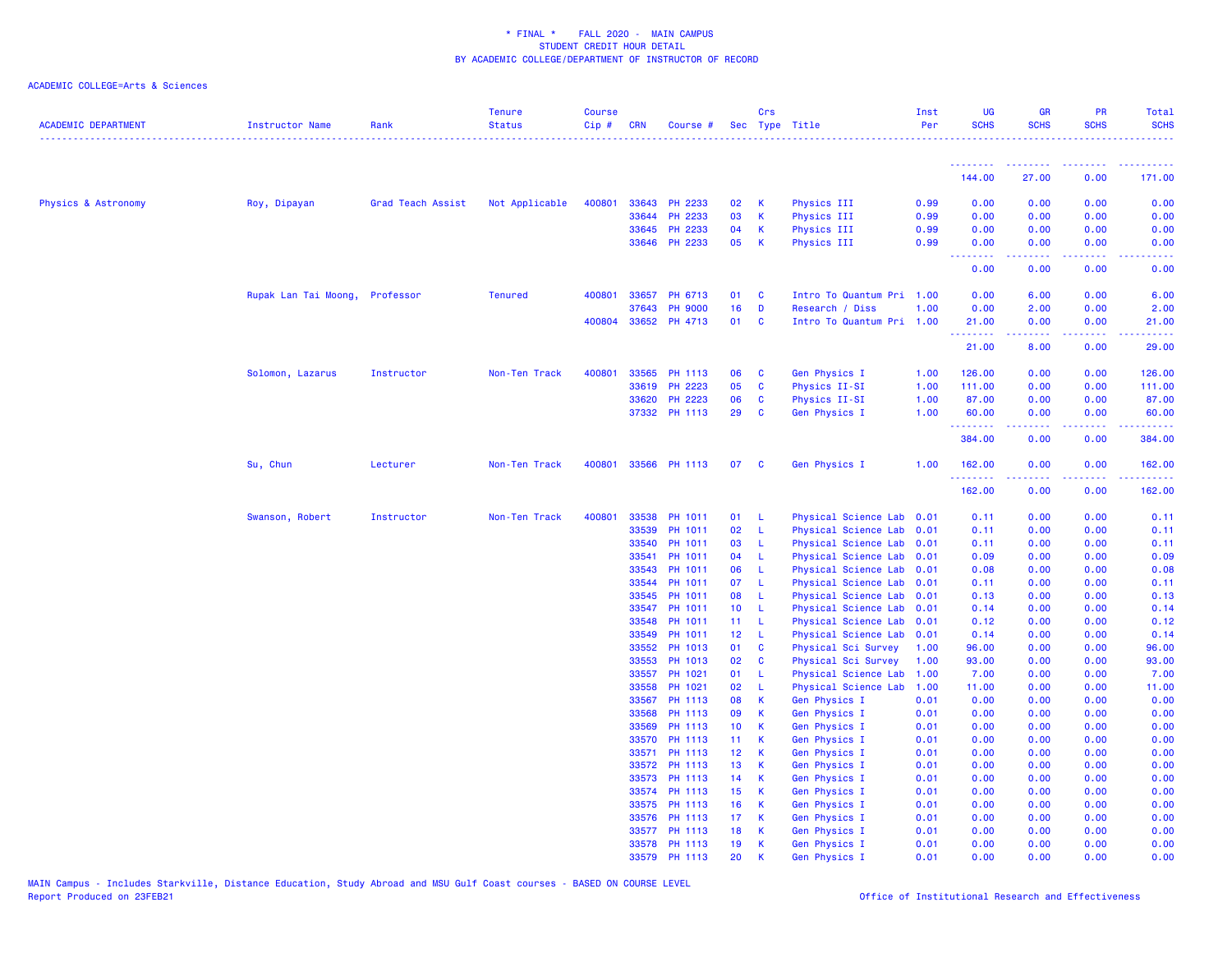|                            |                 |                             | <b>Tenure</b> | <b>Course</b> |            |                |                 | Crs          |                                | Inst     | <b>UG</b>   | <b>GR</b>     | <b>PR</b>   | <b>Total</b>         |
|----------------------------|-----------------|-----------------------------|---------------|---------------|------------|----------------|-----------------|--------------|--------------------------------|----------|-------------|---------------|-------------|----------------------|
| <b>ACADEMIC DEPARTMENT</b> | Instructor Name | Rank                        | <b>Status</b> | Cip#          | <b>CRN</b> | Course #       |                 |              | Sec Type Title<br>. <u>.</u> . | Per<br>. | <b>SCHS</b> | <b>SCHS</b>   | <b>SCHS</b> | <b>SCHS</b>          |
| Physics & Astronomy        | Swanson, Robert | Instructor                  | Non-Ten Track | 400801        | 33580      | PH 1113        | 21              | K            | Gen Physics I                  | 0.01     | 0.00        | 0.00          | 0.00        | 0.00                 |
|                            |                 |                             |               |               | 33581      | PH 1113        | 22              | $\mathbf k$  | Gen Physics I                  | 0.01     | 0.00        | 0.00          | 0.00        | 0.00                 |
|                            |                 |                             |               |               | 33582      | PH 1113        | 23              | К            | Gen Physics I                  | 0.01     | 0.00        | 0.00          | 0.00        | 0.00                 |
|                            |                 |                             |               |               | 33583      | PH 1113        | 24              | $\mathsf{K}$ | Gen Physics I                  | 0.01     | 0.00        | 0.00          | 0.00        | 0.00                 |
|                            |                 |                             |               |               | 33584      | PH 1113        | 25              | К            | Gen Physics I                  | 0.01     | 0.00        | 0.00          | 0.00        | 0.00                 |
|                            |                 |                             |               |               | 33585      | PH 1113        | 26              | К            | Gen Physics I                  | 0.01     | 0.00        | 0.00          | 0.00        | 0.00                 |
|                            |                 |                             |               |               | 33586      | PH 1113        | 27              | $\mathsf{K}$ | Gen Physics I                  | 0.01     | 0.00        | 0.00          | 0.00        | 0.00                 |
|                            |                 |                             |               |               | 33592      | PH 1123        | 03              | К            | Gen Physics II                 | 0.01     | 0.00        | 0.00          | 0.00        | 0.00                 |
|                            |                 |                             |               |               | 33593      | PH 1123        | 04              | $\mathsf{K}$ | Gen Physics II                 | 0.01     | 0.00        | 0.00          | 0.00        | 0.00                 |
|                            |                 |                             |               |               | 33595      | PH 1123        | 06              | К            | Gen Physics II                 | 0.01     | 0.00        | 0.00          | 0.00        | 0.00                 |
|                            |                 |                             |               |               | 33596      | PH 1123        | 07              | К            | Gen Physics II                 | 0.01     | 0.00        | 0.00          | 0.00        | 0.00                 |
|                            |                 |                             |               |               | 33597      | PH 1123        | 08              | $\mathbf k$  | Gen Physics II                 | 0.01     | 0.00        | 0.00          | 0.00        | 0.00                 |
|                            |                 |                             |               |               | 33598      | PH 1123        | 09              | К            | Gen Physics II                 | 0.01     | 0.00        | 0.00          | 0.00        | 0.00                 |
|                            |                 |                             |               |               | 33599      | PH 1123        | 10 <sub>1</sub> | К            | Gen Physics II                 | 0.01     | 0.00        | 0.00          | 0.00        | 0.00                 |
|                            |                 |                             |               |               | 33600      | PH 1123        | 11 <sub>1</sub> | К            | Gen Physics II                 | 0.01     | 0.00        | 0.00          | 0.00        | 0.00                 |
|                            |                 |                             |               |               | 33603      | PH 1133        | 02              | $\mathsf{K}$ | Gen Physics III                | 0.01     | 0.00        | 0.00          | 0.00        | 0.00                 |
|                            |                 |                             |               |               | 33604      | PH 1133        | 03              | $\mathsf{K}$ | Gen Physics III                | 0.01     | 0.00        | 0.00          | 0.00        | 0.00                 |
|                            |                 |                             |               |               | 33605      | PH 1133        | 04              | K            | Gen Physics III                | 0.01     | 0.00        | 0.00          | 0.00        | 0.00                 |
|                            |                 |                             |               |               | 33622      | PH 2223        | 08              | К            | Physics II                     | 0.01     | 0.00        | 0.00          | 0.00        | 0.00                 |
|                            |                 |                             |               |               | 33623      | PH 2223        | 09              | К            | Physics II                     | 0.01     | 0.00        | 0.00          | 0.00        | 0.00                 |
|                            |                 |                             |               |               | 33624      | PH 2223        | 10 <sub>1</sub> | $\mathsf{K}$ | Physics II                     | 0.01     | 0.00        | 0.00          | 0.00        | 0.00                 |
|                            |                 |                             |               |               | 33625      | PH 2223        | 11 <sub>1</sub> | К            | Physics II                     | 0.01     | 0.00        | 0.00          | 0.00        | 0.00                 |
|                            |                 |                             |               |               | 33626      | PH 2223        | 12 <sup>°</sup> | К            | Physics II                     | 0.01     | 0.00        | 0.00          | 0.00        | 0.00                 |
|                            |                 |                             |               |               | 33627      | PH 2223        | 13              | K            | Physics II                     | 0.01     | 0.00        | 0.00          | 0.00        | 0.00                 |
|                            |                 |                             |               |               | 33628      | PH 2223        | 14              | $\mathsf{K}$ | Physics II                     | 0.01     | 0.00        | 0.00          | 0.00        | 0.00                 |
|                            |                 |                             |               |               | 33629      | <b>PH 2223</b> | 15              | К            | Physics II                     | 0.01     | 0.00        | 0.00          | 0.00        | 0.00                 |
|                            |                 |                             |               |               | 33630      | PH 2223        | 16              | $\mathsf{K}$ | <b>Physics II</b>              | 0.01     | 0.00        | 0.00          | 0.00        | 0.00                 |
|                            |                 |                             |               |               | 33631      | PH 2223        | 17 <sub>1</sub> | K            | Physics II                     | 0.01     | 0.00        | 0.00          | 0.00        | 0.00                 |
|                            |                 |                             |               |               | 33632      | PH 2223        | 18              | K            | Physics II                     | 0.01     | 0.00        | 0.00          | 0.00        | 0.00                 |
|                            |                 |                             |               |               | 33634      | PH 2223        | 20              | $\mathsf{K}$ | <b>Physics II</b>              | 0.01     | 0.00        | 0.00          | 0.00        | 0.00                 |
|                            |                 |                             |               |               | 33635      | <b>PH 2223</b> | 21              | К            | Physics II                     | 0.01     | 0.00        | 0.00          | 0.00        | 0.00                 |
|                            |                 |                             |               |               | 33636      | PH 2223        | 22              | $\mathsf{K}$ | Physics II                     | 0.01     | 0.00        | 0.00          | 0.00        | 0.00                 |
|                            |                 |                             |               |               | 33637      | <b>PH 2223</b> | 23              | K            | Physics II                     | 0.01     | 0.00        | 0.00          | 0.00        | 0.00                 |
|                            |                 |                             |               |               | 33638      | PH 2223        | 24              | K            | Physics II                     | 0.01     | 0.00        | 0.00          | 0.00        | 0.00                 |
|                            |                 |                             |               |               | 33639      | <b>PH 2223</b> | 25              | К            | Physics II                     | 0.01     | 0.00        | 0.00          | 0.00        | 0.00                 |
|                            |                 |                             |               |               | 33643      | PH 2233        | 02              | К            | Physics III                    | 0.01     | 0.00        | 0.00          | 0.00        | 0.00                 |
|                            |                 |                             |               |               | 33644      | PH 2233        | 03              | $\mathsf{K}$ | Physics III                    | 0.01     | 0.00        | 0.00          | 0.00        | 0.00                 |
|                            |                 |                             |               |               | 33645      | PH 2233        | 04              | К            | Physics III                    | 0.01     | 0.00        | 0.00          | 0.00        | 0.00                 |
|                            |                 |                             |               |               | 33646      | PH 2233        | 05              | K            | Physics III                    | 0.01     | 0.00        | 0.00          | 0.00        | 0.00                 |
|                            |                 |                             |               |               | 34933      | PH 1021        | 501             | - L          | Physical Science Lab           | 1.00     | 28.00       | 0.00          | 0.00        | 28.00                |
|                            |                 |                             |               |               |            | 35302 PH 2223  | 26              | K            | Physics II                     | 0.01     | 0.00        | 0.00          | 0.00        | 0.00                 |
|                            |                 |                             |               |               |            |                |                 |              |                                |          | .<br>236.14 | 22222<br>0.00 | .<br>0.00   | .<br>236.14          |
|                            | Tanner, Angelle | Associate Professor Tenured |               | 400202        | 33560      | PH 1063        | 01              | C            | Descrip Astronomy              | 1.00     | 150.00      | 0.00          | 0.00        | 150.00               |
|                            |                 |                             |               | 400801        |            | 36877 PH 8000  | 02              | D            | Research / Thesis              | 1.00     | 0.00        | 12.00         | 0.00<br>.   | 12.00                |
|                            |                 |                             |               |               |            |                |                 |              |                                |          | .<br>150.00 | .<br>12.00    | 0.00        | بالمتمامين<br>162.00 |
|                            | Wagner, Robert  | Instructor                  | Non-Ten Track | 400801        | 33562      | PH 1113        | 03              | C            | Gen Physics I                  | 1.00     | 159.00      | 0.00          | 0.00        | 159.00               |
|                            |                 |                             |               |               | 33618      | PH 2223        | 04              | $\mathbf c$  | Physics II                     | 1.00     | 186.00      | 0.00          | 0.00        | 186.00               |
|                            |                 |                             |               |               | 33621      | PH 2223        | 07              | C            | <b>Physics II</b>              | 1.00     | 177.00      | 0.00          | 0.00        | 177.00               |
|                            |                 |                             |               |               | 35298      | PH 1113        | 01              | $\mathbf{C}$ | Gen Physics I                  | 1.00     | 138.00      | 0.00          | 0.00        | 138.00               |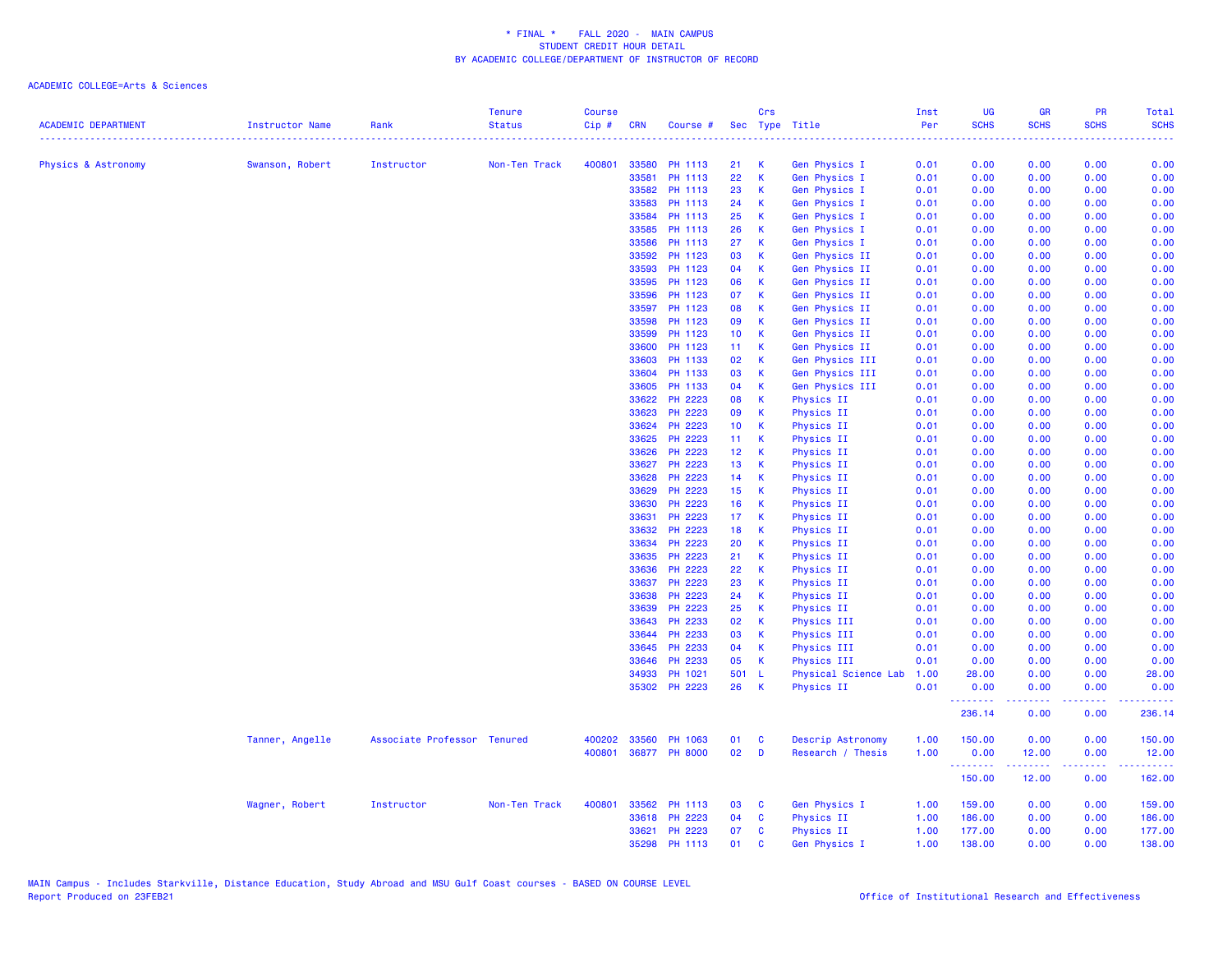| <b>ACADEMIC DEPARTMENT</b>                                              | <b>Instructor Name</b> | Rank                          | <b>Tenure</b><br><b>Status</b> | <b>Course</b><br>Cip# | <b>CRN</b> | Course #                       | <b>Sec</b>   | Crs          | Type Title                              | Inst<br>Per  | <b>UG</b><br><b>SCHS</b> | <b>GR</b><br><b>SCHS</b>                                                                                                          | <b>PR</b><br><b>SCHS</b> | Total<br><b>SCHS</b>   |
|-------------------------------------------------------------------------|------------------------|-------------------------------|--------------------------------|-----------------------|------------|--------------------------------|--------------|--------------|-----------------------------------------|--------------|--------------------------|-----------------------------------------------------------------------------------------------------------------------------------|--------------------------|------------------------|
|                                                                         |                        |                               |                                |                       |            |                                |              |              |                                         |              | <u>.</u><br>660.00       | <u> - - - - - - - -</u><br>0.00                                                                                                   | .<br>0.00                | . <u>.</u> .<br>660.00 |
| Physics & Astronomy                                                     | Wang, Chuji            | Professor                     | <b>Tenured</b>                 | 400801                |            | 33649 PH 4213<br>36294 PH 9000 | 01<br>06     | - C<br>D     | Intermediate Mechani<br>Research / Diss | 1.00<br>1.00 | 18.00<br>0.00            | 0.00<br>33.00                                                                                                                     | 0.00<br>0.00             | 18.00<br>33.00         |
|                                                                         |                        |                               |                                |                       |            |                                |              |              |                                         |              | --------<br>18.00        | .<br>33.00                                                                                                                        | -----<br>0.00            | .<br>51.00             |
|                                                                         | Wang, Kun              | Assistant Professor Ten Track |                                | 400801                |            | 33647 PH 3613                  | 01           | <b>C</b>     | <b>Modern Physics</b>                   | 1.00         | 39.00<br>--------        | 0.00<br>.                                                                                                                         | 0.00<br>. <b>.</b> .     | 39.00<br>. <u>.</u> .  |
|                                                                         |                        |                               |                                |                       |            |                                |              |              |                                         |              | 39.00                    | 0.00                                                                                                                              | 0.00                     | 39.00                  |
|                                                                         | Winger, Jeffry         | Professor                     | <b>Tenured</b>                 | 400801                | 33641      | PH 2223                        | <b>HO1 C</b> |              | Honors Physics II                       | 1.00         | 39.00                    | 0.00                                                                                                                              | 0.00                     | 39.00                  |
|                                                                         |                        |                               |                                |                       |            | 36879 PH 9000                  | $13$ D       |              | Research / Diss                         | 1.00         | 0.00                     | 14.00                                                                                                                             | 0.00                     | 14.00                  |
|                                                                         |                        |                               |                                |                       |            | 37289 PH 2223                  | 27 C         |              | Physics II                              | 1.00         | 39.00                    | 0.00                                                                                                                              | 0.00                     | 39.00                  |
|                                                                         |                        |                               |                                |                       |            | 37529 PH 7000                  | $01$ I       |              | Directed Indiv Study                    | 1.00         | 0.00<br>--------         | 3.00<br>.                                                                                                                         | 0.00<br>.                | 3.00<br>والمستناء      |
|                                                                         |                        |                               |                                |                       |            |                                |              |              |                                         |              | 78.00                    | 17.00                                                                                                                             | 0.00                     | 95.00                  |
|                                                                         | Worthy, Mark           | Instructor                    | Non-Ten Track                  | 400801                |            | 33554 PH 1013                  | 03           | $\mathbf{C}$ | Physical Sci Survey                     | 1.00         | 72.00                    | 0.00                                                                                                                              | 0.00                     | 72.00                  |
|                                                                         |                        |                               |                                |                       |            | 33556 PH 1013                  | 05 C         |              | Physical Sci Survey                     | 1.00         | 90.00                    | 0.00                                                                                                                              | 0.00                     | 90.00                  |
|                                                                         |                        |                               |                                |                       |            | 33608 PH 2213                  | 02 C         |              | Physics I                               | 1.00         | 57.00                    | 0.00                                                                                                                              | 0.00                     | 57.00                  |
|                                                                         |                        |                               |                                |                       |            | 33615 PH 2213                  | <b>HO1 C</b> |              | Physics I - Honors                      | 1.00         | 36.00                    | 0.00                                                                                                                              | 0.00                     | 36.00                  |
|                                                                         |                        |                               |                                |                       |            | 37288 PH 2213                  | 08 C         |              | Physics I                               | 1.00         | 51.00<br>--------        | 0.00<br>$\frac{1}{2} \left( \frac{1}{2} \right) \left( \frac{1}{2} \right) \left( \frac{1}{2} \right) \left( \frac{1}{2} \right)$ | 0.00<br>-----            | 51.00<br>.             |
|                                                                         |                        |                               |                                |                       |            |                                |              |              |                                         |              | 306.00                   | 0.00                                                                                                                              | 0.00                     | 306.00                 |
| =====================================<br><b>Physics &amp; Astronomy</b> |                        |                               |                                |                       |            |                                |              |              |                                         |              | ========<br>4121.00      | ========<br>379.00                                                                                                                | ========<br>0.00         | ==========<br>4500.00  |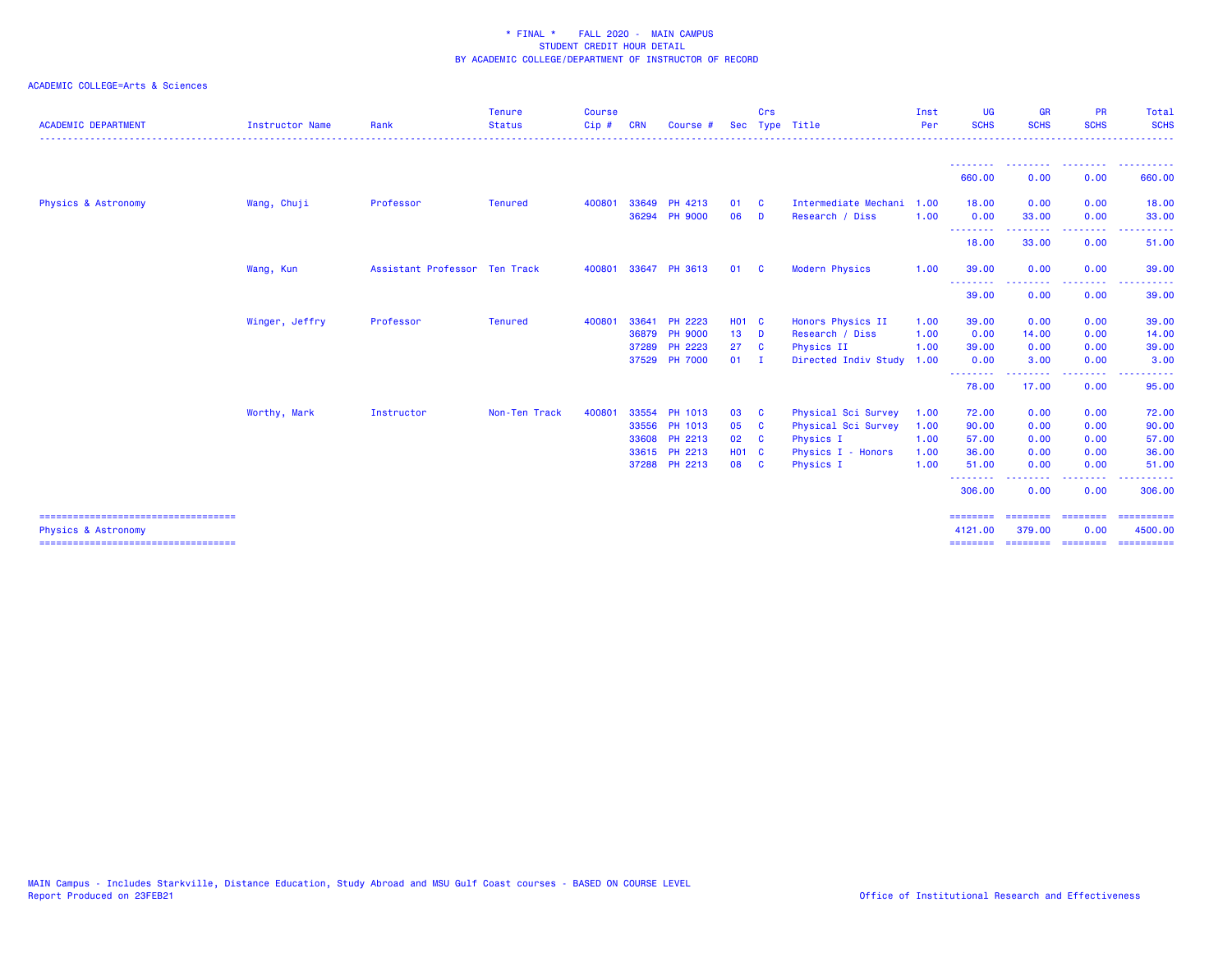| <b>ACADEMIC DEPARTMENT</b><br><b>Instructor Name</b>    | Rank                                               | <b>Tenure</b><br><b>Status</b> | <b>Course</b><br>Cip# | <b>CRN</b>     | Course #                  |              | Crs           | Sec Type Title                                  | Inst<br>Per | UG<br><b>SCHS</b> | <b>GR</b><br><b>SCHS</b>                                                                                                                                      | PR<br><b>SCHS</b>     | <b>Total</b><br><b>SCHS</b> |
|---------------------------------------------------------|----------------------------------------------------|--------------------------------|-----------------------|----------------|---------------------------|--------------|---------------|-------------------------------------------------|-------------|-------------------|---------------------------------------------------------------------------------------------------------------------------------------------------------------|-----------------------|-----------------------------|
| Political Science & Public Administ Abutabenjeh, Sawsan | Assistant Professor Ten Track                      |                                | 440401                | 35339          | <b>PPA 8803</b>           | 01           | -S            | Rsch Meth Pub Affair 1.00                       |             | 0.00              | 51.00                                                                                                                                                         | 0.00                  | 51.00                       |
|                                                         |                                                    |                                | 451001                | 33768<br>35340 | PS 4464<br><b>PS 8803</b> | 02<br>01     | B<br><b>S</b> | Political Analysis<br>Rsch Meth Pub Affair 1.00 | 1.00        | 80.00<br>0.00     | 0.00<br>6.00                                                                                                                                                  | 0.00<br>0.00          | 80.00<br>6.00               |
|                                                         |                                                    |                                |                       |                |                           |              |               |                                                 |             | .<br>80.00        | .<br>57.00                                                                                                                                                    | .<br>0.00             | .<br>137.00                 |
| Bachman, Jamey                                          | Non-Faculty                                        | Not Applicable                 |                       | 320105 35563   | <b>DSS 0733</b>           | 01           | <b>C</b>      | Maintaining Employme 1.00                       |             | 18.00             | 0.00                                                                                                                                                          | 0.00                  | 18.00                       |
|                                                         |                                                    |                                | 350103                | 31461          | <b>DSS 0810</b>           | 01           | E             | Employment - On Camp                            | 0.50        | 18.00             | 0.00                                                                                                                                                          | 0.00                  | 18.00                       |
|                                                         |                                                    |                                |                       | 31462          | <b>DSS 0810</b>           | 02           | E             | Employment - On Camp 0.50                       |             | 18.00             | 0.00                                                                                                                                                          | 0.00                  | 18.00                       |
|                                                         |                                                    |                                |                       | 31463          | <b>DSS 0910</b>           | 01           | E             | Employment Off Campu 0.50                       |             | 31.50<br>.        | 0.00<br>2.2.2.2.2                                                                                                                                             | 0.00<br>.             | 31.50<br>.                  |
|                                                         |                                                    |                                |                       |                |                           |              |               |                                                 |             | 85.50             | 0.00                                                                                                                                                          | 0.00                  | 85.50                       |
| Baker, Leslie                                           | Instructor                                         | Non-Ten Track                  | 451001                |                | 33755 PS 3033             | 01           | C             | Gender And Politics                             | 1.00        | 93.00             | 0.00                                                                                                                                                          | 0.00                  | 93.00                       |
|                                                         |                                                    |                                |                       | 36310          | <b>PS 8000</b>            | 01           | D             | Research / Thesis                               | 1.00        | 0.00              | 6.00                                                                                                                                                          | 0.00                  | 6.00                        |
|                                                         |                                                    |                                |                       | 451002 33734   | PS 1113                   | 05           | C             | American Government                             | 1.00        | 579.00            | 0.00                                                                                                                                                          | 0.00                  | 579.00                      |
|                                                         |                                                    |                                |                       |                | 33735 PS 1113             | 06           | C             | American Government                             | 1.00        | 570.00<br>.       | 0.00<br>.                                                                                                                                                     | 0.00<br>$\frac{1}{2}$ | 570.00<br>.                 |
|                                                         |                                                    |                                |                       |                |                           |              |               |                                                 |             | 1242.00           | 6.00                                                                                                                                                          | 0.00                  | 1248.00                     |
| Banerjee, Vasabjit                                      | Assistant Professor Ten Track                      |                                |                       |                | 451001 33743 PS 1311      | 01           | $\mathbf{I}$  | Mmsc Research I                                 | 1.00        | 26.00             | 0.00                                                                                                                                                          | 0.00                  | 26.00                       |
|                                                         |                                                    |                                |                       | 33745          | PS 1331                   | 01           | $\mathbf{I}$  | Mmsc Research II                                | 1.00        | 5.00              | 0.00                                                                                                                                                          | 0.00                  | 5.00                        |
|                                                         |                                                    |                                |                       | 33746          | PS 1351                   | 01           | $\mathbf{I}$  | Mmsc Research III                               | 1.00        | 2.00              | 0.00                                                                                                                                                          | 0.00                  | 2.00                        |
|                                                         |                                                    |                                |                       | 33750          | PS 1513                   | H01 C        |               | Comparative Govt-Hon                            | 1.00        | 60.00             | 0.00                                                                                                                                                          | 0.00                  | 60.00                       |
|                                                         |                                                    |                                |                       |                | 35735 PS 4990             | 01 C         |               | Special Topic In PS                             | 1.00        | 54.00             | 0.00                                                                                                                                                          | 0.00                  | 54.00                       |
|                                                         |                                                    |                                |                       |                |                           |              |               |                                                 |             | 147.00            | 0.00                                                                                                                                                          | 0.00                  | 147.00                      |
|                                                         | Boddie-Forbes, Rashe Non-Faculty                   | Not Applicable                 |                       |                | 521003 32413 FYE 1001     | F36 C        |               | First Year Experienc 0.50                       |             | 6.00              | 0.00                                                                                                                                                          | 0.00                  | 6.00                        |
|                                                         |                                                    |                                |                       |                | 32414 FYE 1001            | F37 C        |               | First Year Experienc 0.50                       |             | 6.00              | 0.00                                                                                                                                                          | 0.00                  | 6.00                        |
|                                                         |                                                    |                                |                       |                |                           |              |               |                                                 |             | <u>.</u><br>12.00 | <b><i><u><u>AAAAA</u></u></i></b><br>0.00                                                                                                                     | .<br>0.00             | .<br>12.00                  |
| Breen, Joseph                                           | Research Assist Pro Non-Ten Track                  |                                | 440401                | 33718          | <b>PPA 8103</b>           | 01           | <b>S</b>      | Seminar In Pub Admin                            | 1.00        | 0.00              | 54.00                                                                                                                                                         | 0.00                  | 54.00                       |
|                                                         |                                                    |                                |                       |                | 37537 PPA 7000            | 10           | $\mathbf{I}$  | Directed Indiv Study 1.00                       |             | 0.00              | 3.00                                                                                                                                                          | 0.00                  | 3.00                        |
|                                                         |                                                    |                                |                       |                |                           |              |               |                                                 |             | <u>.</u><br>0.00  | .<br>57.00                                                                                                                                                    | 0.00                  | .<br>57.00                  |
| Chamberlain, James                                      | Associate Professor Tenured                        |                                | 451001                | 33751          | PS 2403                   | 01           | C             | Intro To Pol Theory                             | 1.00        | 135.00            | 0.00                                                                                                                                                          | 0.00                  | 135.00                      |
|                                                         |                                                    |                                |                       | 35342          | PS 4393                   | 01           | C             | The Global Context                              | 1.00        | 60.00             | 0.00                                                                                                                                                          | 0.00                  | 60.00                       |
|                                                         |                                                    |                                |                       |                | 35343 PS 6393             | 01           | <b>C</b>      | The Global Context                              | 1.00        | 0.00              | 6.00                                                                                                                                                          | 0.00                  | 6.00                        |
|                                                         |                                                    |                                |                       |                |                           |              |               |                                                 |             | .<br>195.00       | الداعات عامات<br>6.00                                                                                                                                         | .<br>0.00             | 2.2.2.2.2.<br>201.00        |
|                                                         | Dimitrijevska Markos Assistant Professor Ten Track |                                | 440401                | 35080          | <b>PPA 8903</b>           | 501 S        |               | <b>Public Policy</b>                            | 1.00        | 0.00              | 63.00                                                                                                                                                         | 0.00                  | 63.00                       |
|                                                         |                                                    |                                | 440501                |                | 33752 PS 2703             | 01           | <b>C</b>      | Intro Public Policy                             | 1.00        | 135.00            | 0.00                                                                                                                                                          | 0.00                  | 135.00                      |
|                                                         |                                                    |                                |                       |                |                           |              |               |                                                 |             | .<br>135.00       | $\frac{1}{2} \left( \frac{1}{2} \right) \left( \frac{1}{2} \right) \left( \frac{1}{2} \right) \left( \frac{1}{2} \right) \left( \frac{1}{2} \right)$<br>63.00 | 0.00                  | 22222<br>198.00             |
| Dunn, George                                            | Non-Faculty                                        | Not Applicable                 |                       |                | 240101 35424 HON 1081     | <b>HO3 S</b> |               | Honors Forum I                                  | 1.00        | 18.00             | 0.00                                                                                                                                                          | 0.00                  | 18.00                       |
|                                                         |                                                    |                                |                       |                |                           |              |               |                                                 |             | .<br>18.00        | 0.00                                                                                                                                                          | 0.00                  | 18.00                       |
| French, Philip                                          | Professor                                          | <b>Tenured</b>                 |                       |                | 440401 33723 PPA 8983     | 01           | - H           | Integrative Capstone 1.00                       |             | 0.00              | 15.00                                                                                                                                                         | 0.00                  | 15.00                       |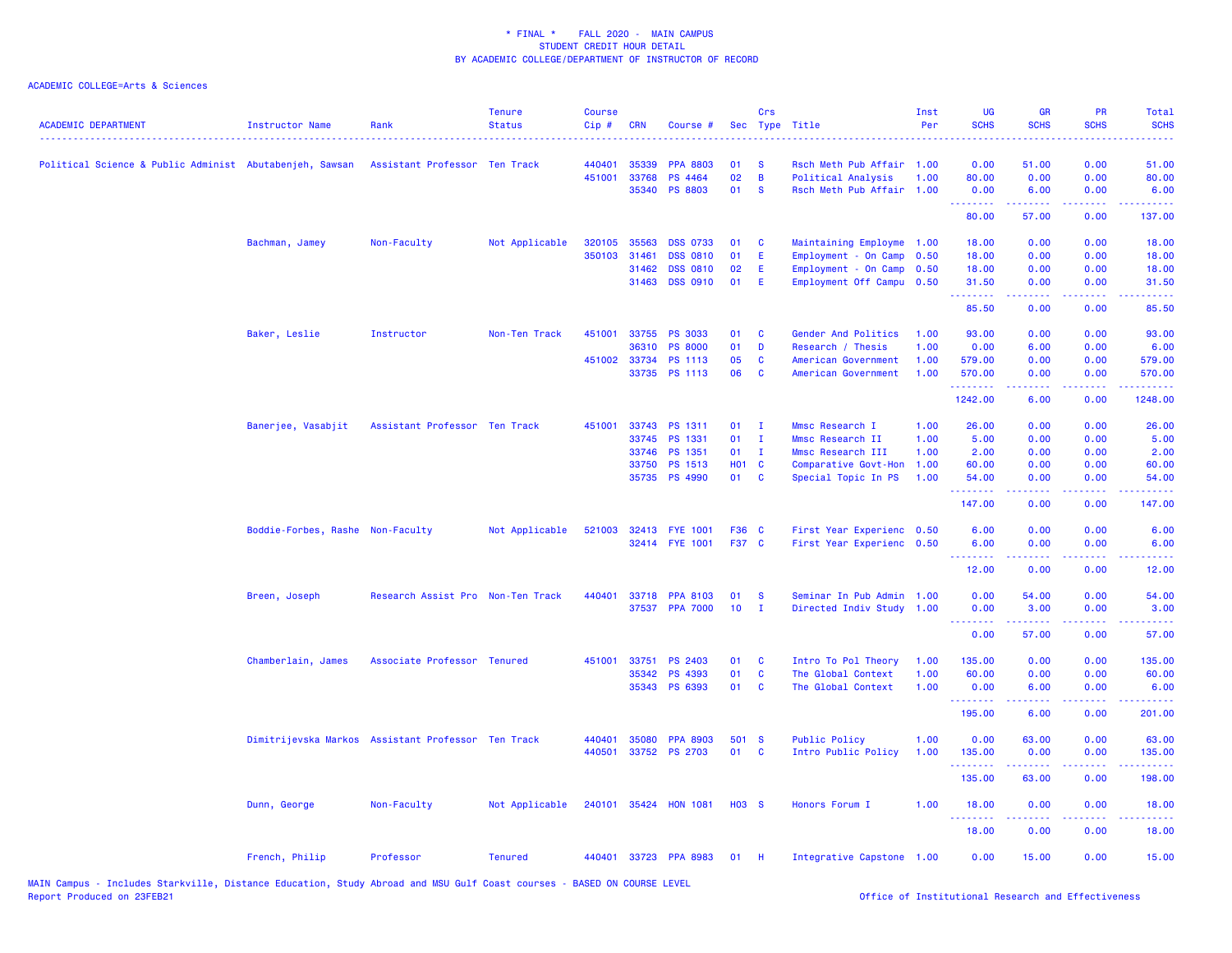| <b>ACADEMIC DEPARTMENT</b>                         | <b>Instructor Name</b> | Rank                          | <b>Tenure</b><br><b>Status</b> | <b>Course</b><br>Cip# | <b>CRN</b> | Course #                          | Sec          | Crs                          | Type Title                                        | Inst<br>Per  | <b>UG</b><br><b>SCHS</b>                            | <b>GR</b><br><b>SCHS</b>                                                                                                          | PR<br><b>SCHS</b>                   | Total<br><b>SCHS</b>                                                                                                              |
|----------------------------------------------------|------------------------|-------------------------------|--------------------------------|-----------------------|------------|-----------------------------------|--------------|------------------------------|---------------------------------------------------|--------------|-----------------------------------------------------|-----------------------------------------------------------------------------------------------------------------------------------|-------------------------------------|-----------------------------------------------------------------------------------------------------------------------------------|
| Political Science & Public Administ French, Philip |                        | Professor                     | <b>Tenured</b>                 | 440401                | 33727      | <b>PPA 9713</b>                   | 01           | <b>S</b>                     | Hum Res Pub Sector                                | 1.00         | 0.00                                                | 57.00                                                                                                                             | 0.00                                | 57.00                                                                                                                             |
|                                                    |                        |                               |                                |                       |            | 36320 PPA 9000                    | 03           | D                            | Research / Diss                                   | 1.00         | 0.00<br>.                                           | 6.00<br>.                                                                                                                         | 0.00<br>.                           | 6.00<br>.                                                                                                                         |
|                                                    |                        |                               |                                |                       |            |                                   |              |                              |                                                   |              | 0.00                                                | 78.00                                                                                                                             | 0.00                                | 78.00                                                                                                                             |
|                                                    | Holmes, Carolyn        | Assistant Professor Ten Track |                                | 240101                | 37656      | <b>HON 4093</b>                   | <b>HO9 E</b> |                              | <b>Honors Thesis</b>                              | 1.00         | 3.00                                                | 0.00                                                                                                                              | 0.00                                | 3.00                                                                                                                              |
|                                                    |                        |                               |                                | 451001                | 33748      | PS 1513                           | 01           | $\mathbf{C}$                 | Comparative Govt                                  | 1.00         | 210.00                                              | 0.00                                                                                                                              | 0.00                                | 210.00                                                                                                                            |
|                                                    |                        |                               |                                |                       |            | 33773 PS 4653                     | 01           | <b>C</b>                     | Nationalism                                       | 1.00         | 78.00                                               | 0.00                                                                                                                              | 0.00                                | 78.00                                                                                                                             |
|                                                    |                        |                               |                                |                       |            | 33790 PS 6653                     | 01           | <b>C</b>                     | Nationalism                                       | 1.00         | 0.00<br>1.1.1.1.1.1.1                               | 12.00<br>المتمامين                                                                                                                | 0.00<br>.                           | 12.00<br>المتمام مامان                                                                                                            |
|                                                    |                        |                               |                                |                       |            |                                   |              |                              |                                                   |              | 291.00                                              | 12.00                                                                                                                             | 0.00                                | 303.00                                                                                                                            |
|                                                    | Jernigan, Tyrel        | Non-Faculty                   | Not Applicable                 |                       |            | 521003 32413 FYE 1001             | F36 C        |                              | First Year Experienc 0.50                         |              | 6.00<br>$\sim$ $\sim$ $\sim$ $\sim$                 | 0.00                                                                                                                              | 0.00<br>والمحامر                    | 6.00                                                                                                                              |
|                                                    |                        |                               |                                |                       |            |                                   |              |                              |                                                   |              | 6.00                                                | 0.00                                                                                                                              | 0.00                                | 6.00                                                                                                                              |
|                                                    | Merivaki, Thessalia    | Assistant Professor Ten Track |                                |                       |            | 240101 37372 HON 4093             | <b>HO3 E</b> |                              | <b>Honors Thesis</b>                              | 1.00         | 3.00<br><b><i><u><u>ALLERS A</u></u></i></b>        | 0.00<br>-----                                                                                                                     | 0.00<br>-----                       | 3.00<br>$\frac{1}{2} \left( \frac{1}{2} \right) \left( \frac{1}{2} \right) \left( \frac{1}{2} \right) \left( \frac{1}{2} \right)$ |
|                                                    |                        |                               |                                |                       |            |                                   |              |                              |                                                   |              | 3.00                                                | 0.00                                                                                                                              | 0.00                                | 3.00                                                                                                                              |
|                                                    | Nukpezah, Julius       | Assistant Professor Ten Track |                                | 440401                | 35693      | <b>PPA 8990</b>                   | 501 C        |                              | Special Topic In PPA                              | 1.00         | 0.00                                                | 6.00                                                                                                                              | 0.00                                | 6.00                                                                                                                              |
|                                                    |                        |                               |                                |                       | 36321      | <b>PPA 9000</b>                   | 04           | D                            | Research / Diss                                   | 1.00         | 0.00                                                | 3.00                                                                                                                              | 0.00                                | 3.00                                                                                                                              |
|                                                    |                        |                               |                                | 451001                |            | 33767 PS 4464                     | 01           | B                            | Political Analysis                                | 1.00         | 64.00<br><b><i><u><u> - - - - - - -</u></u></i></b> | 0.00<br>.                                                                                                                         | 0.00<br>د د د د                     | 64.00<br>.                                                                                                                        |
|                                                    |                        |                               |                                |                       |            |                                   |              |                              |                                                   |              | 64.00                                               | 9.00                                                                                                                              | 0.00                                | 73.00                                                                                                                             |
|                                                    | Oswalt, Daniel         | Non-Faculty                   | Not Applicable                 |                       |            | 521003 32417 FYE 1101             | <b>F01 C</b> |                              | Freshman Success Str 1.00                         |              | 13.00                                               | 0.00                                                                                                                              | 0.00<br>.                           | 13.00                                                                                                                             |
|                                                    |                        |                               |                                |                       |            |                                   |              |                              |                                                   |              | 13.00                                               | 0.00                                                                                                                              | 0.00                                | 13.00                                                                                                                             |
|                                                    | Potter, Michael        | Associate Professor Tenured   |                                | 440401                |            | 33719 PPA 8400                    | 01           | C                            | Public Ad Intern                                  | 1.00         | 0.00                                                | 3.00                                                                                                                              | 0.00                                | 3.00                                                                                                                              |
|                                                    |                        |                               |                                |                       | 33725      | <b>PPA 9603</b>                   | 01           | <b>S</b>                     | Scope Of Pub Admin                                | 1.00         | 0.00                                                | 57.00                                                                                                                             | 0.00                                | 57.00                                                                                                                             |
|                                                    |                        |                               |                                |                       | 36322      | <b>PPA 9000</b>                   | 05           | D                            | Research / Diss                                   | 1.00         | 0.00                                                | 19.00                                                                                                                             | 0.00                                | 19.00                                                                                                                             |
|                                                    |                        |                               |                                |                       | 36719      | <b>PPA 7000</b>                   | 03           | $\mathbf I$                  | Directed Indiv Study                              | 1.00         | 0.00                                                | 3.00                                                                                                                              | 0.00                                | 3.00                                                                                                                              |
|                                                    |                        |                               |                                |                       | 36881      | <b>PPA 7000</b>                   | 04           | I.                           | Directed Indiv Study                              | 1.00         | 0.00                                                | 3.00                                                                                                                              | 0.00                                | 3.00                                                                                                                              |
|                                                    |                        |                               |                                |                       | 36937      | <b>PPA 7000</b>                   | 05           | $\mathbf{I}$                 | Directed Indiv Study                              | 1.00         | 0.00                                                | 3.00                                                                                                                              | 0.00                                | 3.00                                                                                                                              |
|                                                    |                        |                               |                                |                       | 37055      | <b>PPA 7000</b><br>37356 PPA 7000 | 06<br>07     | $\mathbf{I}$<br>$\mathbf{I}$ | Directed Indiv Study<br>Directed Indiv Study 1.00 | 1.00         | 0.00<br>0.00                                        | 3.00<br>5.00                                                                                                                      | 0.00<br>0.00                        | 3.00<br>5.00                                                                                                                      |
|                                                    |                        |                               |                                |                       |            |                                   |              |                              |                                                   |              | .<br>0.00                                           | 22222<br>96.00                                                                                                                    | .<br>0.00                           | الداعات عاد<br>96.00                                                                                                              |
|                                                    | Pugh, Brian            | Lecturer                      | Non-Ten Track                  | 240101                |            | 37160 HON 1081                    | $H04$ S      |                              | Honors Forum I                                    | 1.00         | 25.00                                               | 0.00                                                                                                                              | 0.00                                | 25.00                                                                                                                             |
|                                                    |                        |                               |                                |                       |            |                                   |              |                              |                                                   |              | .<br>25.00                                          | .<br>0.00                                                                                                                         | $\sim$ $\sim$ $\sim$ $\sim$<br>0.00 | المتماما<br>25.00                                                                                                                 |
|                                                    | Rush, Christine        | Associate Professor Tenured   |                                | 440401                | 35338      | <b>PPA 8193</b>                   | 01           | <b>S</b>                     | Sem In Intergovt Rel 1.00                         |              | 0.00                                                | 24.00                                                                                                                             | 0.00                                | 24.00                                                                                                                             |
|                                                    |                        |                               |                                |                       | 36323      | <b>PPA 9000</b>                   | 06           | D                            | Research / Diss                                   | 1.00         | 0.00                                                | 11.00                                                                                                                             | 0.00                                | 11.00                                                                                                                             |
|                                                    |                        |                               |                                |                       | 37569      | <b>PPA 7000</b>                   | 11           | T                            | Directed Indiv Study                              | 1.00         | 0.00                                                | 3.00                                                                                                                              | 0.00                                | 3.00                                                                                                                              |
|                                                    |                        |                               |                                | 451001                |            | 33774 PS 4703                     | 01           | C                            | Prin Pub Adm                                      | 1.00         | 87.00<br>.                                          | 0.00<br>$\frac{1}{2} \left( \frac{1}{2} \right) \left( \frac{1}{2} \right) \left( \frac{1}{2} \right) \left( \frac{1}{2} \right)$ | 0.00<br>د د د د .                   | 87.00<br>.                                                                                                                        |
|                                                    |                        |                               |                                |                       |            |                                   |              |                              |                                                   |              | 87.00                                               | 38.00                                                                                                                             | 0.00                                | 125.00                                                                                                                            |
|                                                    | Shaffer, Stephen       | Professor                     | <b>Tenured</b>                 | 451001                |            | 33759 PS 4253<br>33777 PS 6253    | 01<br>01     | C<br>C                       | Southern Politics<br>Southern Politics            | 1.00<br>1.00 | 87.00<br>0.00                                       | 0.00<br>3.00                                                                                                                      | 0.00<br>0.00                        | 87.00<br>3.00                                                                                                                     |
|                                                    |                        |                               |                                |                       |            |                                   |              |                              |                                                   |              |                                                     |                                                                                                                                   |                                     |                                                                                                                                   |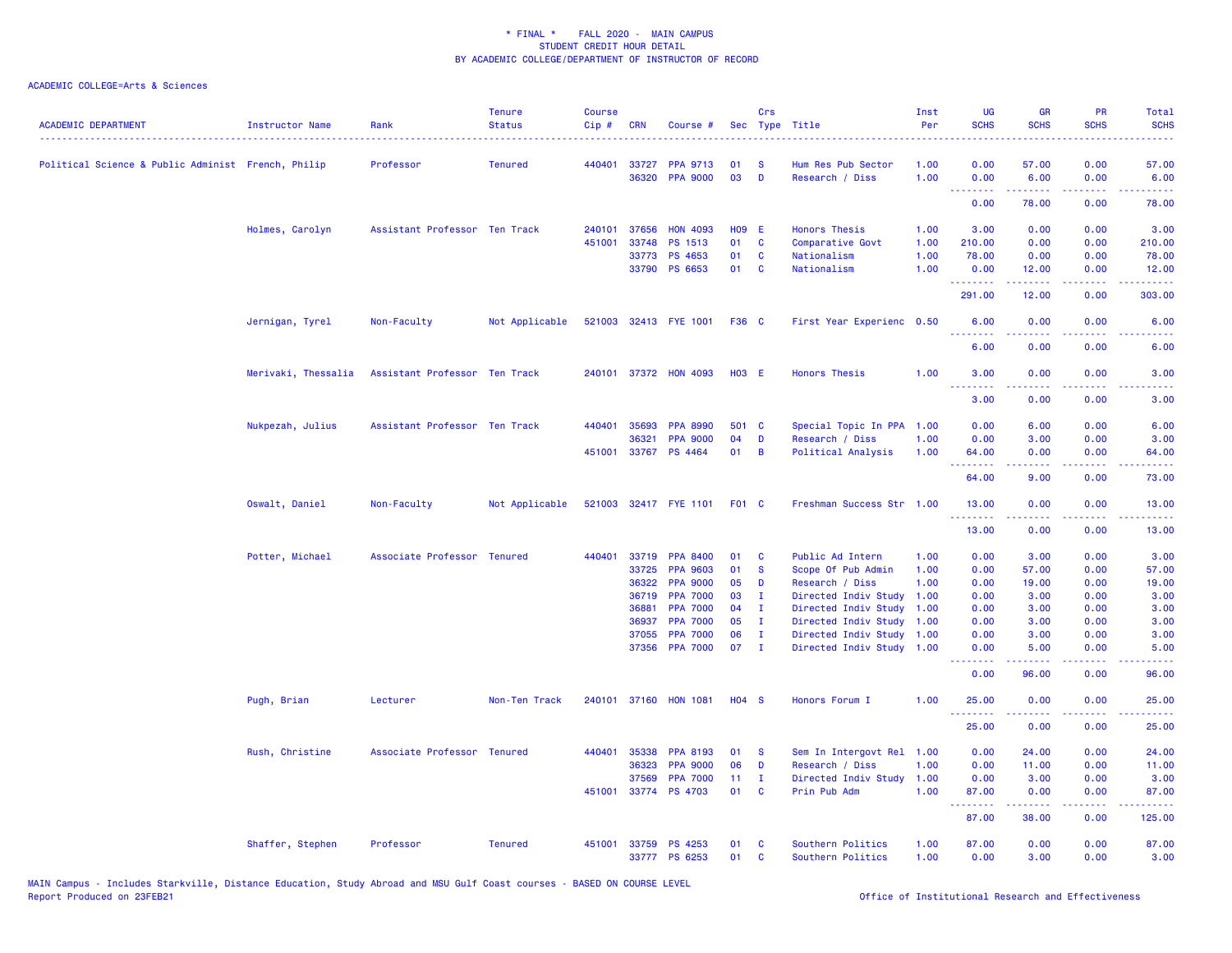| <b>ACADEMIC DEPARTMENT</b>                                                | Instructor Name     | Rank                              | Tenure<br><b>Status</b> | <b>Course</b><br>Cip# | <b>CRN</b>   | Course #                     |                   | Crs            | Sec Type Title             | Inst<br>Per | <b>UG</b><br><b>SCHS</b> | <b>GR</b><br><b>SCHS</b>            | PR<br><b>SCHS</b>         | Total<br><b>SCHS</b>                                                                                                                                                                                                                                                                                                                                                                                                                 |
|---------------------------------------------------------------------------|---------------------|-----------------------------------|-------------------------|-----------------------|--------------|------------------------------|-------------------|----------------|----------------------------|-------------|--------------------------|-------------------------------------|---------------------------|--------------------------------------------------------------------------------------------------------------------------------------------------------------------------------------------------------------------------------------------------------------------------------------------------------------------------------------------------------------------------------------------------------------------------------------|
| Political Science & Public Administ Shaffer, Stephen                      |                     | Professor                         | <b>Tenured</b>          | 451001                | 37729        | <b>PS 4000</b>               | 05                | $\mathbf{I}$   | Directed Indiv Study 1.00  |             | 1.00                     | 0.00                                | 0.00                      | 1.00                                                                                                                                                                                                                                                                                                                                                                                                                                 |
|                                                                           |                     |                                   |                         | 451002                | 33739        | <b>PS 1113</b>               | HO <sub>1</sub> C |                | American Govt- Honor 1.00  |             | 60.00<br>.               | 0.00<br>المستبدا                    | 0.00<br>المستما           | 60.00<br>.                                                                                                                                                                                                                                                                                                                                                                                                                           |
|                                                                           |                     |                                   |                         |                       |              |                              |                   |                |                            |             | 148.00                   | 3.00                                | 0.00                      | 151.00                                                                                                                                                                                                                                                                                                                                                                                                                               |
|                                                                           | Shoup, Brian        | Associate Professor Tenured       |                         | 451001                | 33772        | PS 4643                      | 01                | $\mathbf{C}$   | Ethnic Conflict            | 1.00        | 78.00                    | 0.00                                | 0.00                      | 78.00                                                                                                                                                                                                                                                                                                                                                                                                                                |
|                                                                           |                     |                                   |                         |                       | 33789        | PS 6643                      | 01                | <b>C</b>       | Ethnic Conflict            | 1.00        | 0.00                     | 9.00                                | 0.00                      | 9.00                                                                                                                                                                                                                                                                                                                                                                                                                                 |
|                                                                           |                     |                                   |                         |                       | 37413        | <b>PS 4000</b>               | 02                | $\mathbf{I}$   | Directed Indiv Study 1.00  |             | 3.00                     | 0.00                                | 0.00                      | 3.00                                                                                                                                                                                                                                                                                                                                                                                                                                 |
|                                                                           |                     |                                   |                         |                       | 37422        | <b>PS 4000</b>               | 03                | $\mathbf{I}$   | Directed Indiv Study 1.00  |             | 3.00                     | 0.00                                | 0.00                      | 3.00                                                                                                                                                                                                                                                                                                                                                                                                                                 |
|                                                                           |                     |                                   |                         |                       | 37742        | <b>PS 4000</b>               | 06                | $\mathbf{I}$   | Directed Indiv Study 1.00  |             | 3.00                     | 0.00                                | 0.00                      | 3.00                                                                                                                                                                                                                                                                                                                                                                                                                                 |
|                                                                           |                     |                                   |                         |                       |              | 37774 PS 4000                | $07$ I            |                | Directed Indiv Study 1.00  |             | 3.00<br>.                | 0.00<br>$\sim$ $\sim$ $\sim$ $\sim$ | 0.00<br>.                 | 3.00                                                                                                                                                                                                                                                                                                                                                                                                                                 |
|                                                                           |                     |                                   |                         |                       |              |                              |                   |                |                            |             | 90.00                    | 9.00                                | 0.00                      | 99.00                                                                                                                                                                                                                                                                                                                                                                                                                                |
|                                                                           | Smith, Charles      | Lecturer                          | Non-Ten Track           |                       | 240101 37058 | <b>HON 1163</b>              | <b>HO6 S</b>      |                | The Quest I                | 1.00        | 39.00<br>.               | 0.00                                | 0.00                      | 39.00                                                                                                                                                                                                                                                                                                                                                                                                                                |
|                                                                           |                     |                                   |                         |                       |              |                              |                   |                |                            |             | 39.00                    | 0.00                                | 0.00                      | 39.00                                                                                                                                                                                                                                                                                                                                                                                                                                |
|                                                                           | Stanisevski, Dragan | Associate Professor Tenured       |                         | 440401                | 35079        | <b>PPA 8723</b>              | 501 S             |                | Pub Budget & Fin Mgt 1.00  |             | 0.00                     | 21.00                               | 0.00                      | 21.00                                                                                                                                                                                                                                                                                                                                                                                                                                |
|                                                                           |                     |                                   |                         |                       | 36324        | <b>PPA 9000</b>              | 07                | $\overline{D}$ | Research / Diss            | 1.00        | 0.00                     | 6.00                                | 0.00                      | 6.00                                                                                                                                                                                                                                                                                                                                                                                                                                 |
|                                                                           |                     |                                   |                         |                       | 451001 33729 | <b>PPA 9993</b>              | 01                | <b>C</b>       | Research Design in P 1.00  |             | 0.00<br>2222.            | 39.00                               | 0.00                      | 39.00                                                                                                                                                                                                                                                                                                                                                                                                                                |
|                                                                           |                     |                                   |                         |                       |              |                              |                   |                |                            |             | 0.00                     | 66.00                               | 0.00                      | 66.00                                                                                                                                                                                                                                                                                                                                                                                                                                |
|                                                                           | Tkach, Benjamin     | Assistant Professor Ten Track     |                         | 451001                | 33744        | PS 1313                      | 01                | C              | International Relati 1.00  |             | 207.00                   | 0.00                                | 0.00                      | 207.00                                                                                                                                                                                                                                                                                                                                                                                                                               |
|                                                                           |                     |                                   |                         |                       | 33764        | PS 4343                      | 01                | $\mathbf{C}$   | Intl Conflict              | 1.00        | 63.00                    | 0.00                                | 0.00                      | 63.00                                                                                                                                                                                                                                                                                                                                                                                                                                |
|                                                                           |                     |                                   |                         |                       |              | 33782 PS 6343                | 01                | $\mathbf{C}$   | Intl Conflict              | 1.00        | 0.00<br>. <u>.</u>       | 3.00                                | 0.00                      | 3.00                                                                                                                                                                                                                                                                                                                                                                                                                                 |
|                                                                           |                     |                                   |                         |                       |              |                              |                   |                |                            |             | 270.00                   | 3.00                                | 0.00                      | 273.00                                                                                                                                                                                                                                                                                                                                                                                                                               |
|                                                                           | Vowell, Krista      | Lecturer                          | Non-Ten Track           |                       |              | 451002 34941 PS 1113         | 502 C             |                | American Government        | 1.00        | 135.00<br>.              | 0.00                                | 0.00                      | 135.00                                                                                                                                                                                                                                                                                                                                                                                                                               |
|                                                                           |                     |                                   |                         |                       |              |                              |                   |                |                            |             | 135.00                   | 0.00                                | 0.00                      | 135.00                                                                                                                                                                                                                                                                                                                                                                                                                               |
|                                                                           | Waide, David        | Clinical Assist Pro Non-Ten Track |                         |                       | 220101 33740 | <b>PS 1182</b>               | 01 C              |                | Introduction to Law        | 1.00        | 136.00                   | 0.00                                | 0.00                      | 136.00                                                                                                                                                                                                                                                                                                                                                                                                                               |
|                                                                           |                     |                                   |                         | 240101                | 37159        | <b>HON 1173</b>              | <b>H05 S</b>      |                | The Quest II               | 1.00        | 45.00                    | 0.00                                | 0.00                      | 45.00                                                                                                                                                                                                                                                                                                                                                                                                                                |
|                                                                           |                     |                                   |                         | 451001                | 33756        | <b>PS 3063</b>               | 01                | C              | <b>Constitution Powers</b> | 1.00        | 135.00                   | 0.00                                | 0.00                      | 135.00                                                                                                                                                                                                                                                                                                                                                                                                                               |
|                                                                           |                     |                                   |                         |                       |              | 451002 33733 PS 1113         | 04 C              |                | American Government        | 1.00        | 1863.00<br>. <u>.</u> .  | 0.00<br>-----                       | 0.00<br>-----             | 1863.00<br>.                                                                                                                                                                                                                                                                                                                                                                                                                         |
|                                                                           |                     |                                   |                         |                       |              |                              |                   |                |                            |             | 2179.00                  | 0.00                                | 0.00                      | 2179.00                                                                                                                                                                                                                                                                                                                                                                                                                              |
|                                                                           | Williams, Robert    | Non-Faculty                       | Not Applicable          |                       |              | 521003 34053 SLCE 1002 C01 C |                   |                | Day One Leadership C 0.80  |             | 281.60<br>.              | 0.00                                | 0.00                      | 281.60                                                                                                                                                                                                                                                                                                                                                                                                                               |
|                                                                           |                     |                                   |                         |                       |              |                              |                   |                |                            |             | 281.60                   | .<br>0.00                           | .<br>0.00                 | .<br>281.60                                                                                                                                                                                                                                                                                                                                                                                                                          |
|                                                                           | Wiseman, William    | Lecturer                          | Non-Ten Track           |                       |              | 451001 35341 PS 3193         | 01 C              |                | <b>Intergov Relations</b>  | 1.00        | 78.00                    | 0.00                                | 0.00                      | 78.00                                                                                                                                                                                                                                                                                                                                                                                                                                |
|                                                                           |                     |                                   |                         |                       |              |                              |                   |                |                            |             | .<br>78.00               | 0.00                                | 0.00                      | 78.00                                                                                                                                                                                                                                                                                                                                                                                                                                |
| ----------------------------------<br>Political Science & Public Administ |                     |                                   |                         |                       |              |                              |                   |                |                            |             | ========<br>5624.10      | 503.00                              | ======== ========<br>0.00 | ==========<br>6127.10                                                                                                                                                                                                                                                                                                                                                                                                                |
| -----------------------------------                                       |                     |                                   |                         |                       |              |                              |                   |                |                            |             | ========                 |                                     | energen energen           | $\begin{minipage}{0.9\linewidth} \hspace*{-0.2cm} \textbf{1} & \textbf{2} & \textbf{3} & \textbf{5} & \textbf{6} & \textbf{7} \\ \textbf{5} & \textbf{6} & \textbf{7} & \textbf{8} & \textbf{8} & \textbf{8} & \textbf{9} \\ \textbf{6} & \textbf{8} & \textbf{8} & \textbf{8} & \textbf{8} & \textbf{9} & \textbf{9} \\ \textbf{7} & \textbf{8} & \textbf{8} & \textbf{8} & \textbf{9} & \textbf{9} & \textbf{9} \\ \textbf{8} & \$ |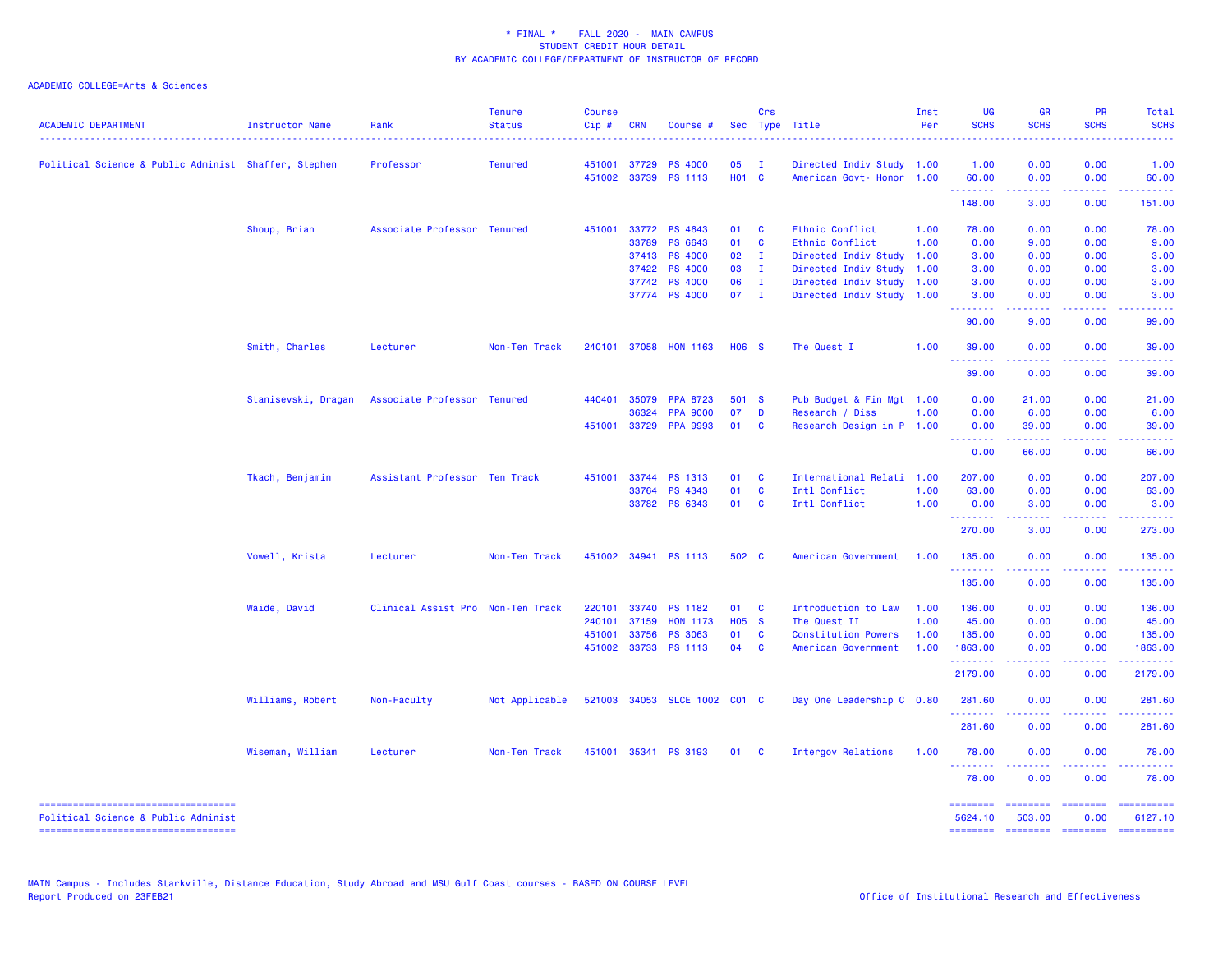| <b>ACADEMIC DEPARTMENT</b> | <b>Instructor Name</b>                           | Rank                        | <b>Tenure</b><br><b>Status</b> | <b>Course</b><br>Cip# | <b>CRN</b>   | Course #              |       | Crs          | Sec Type Title              | Inst<br>Per | <b>UG</b><br><b>SCHS</b> | <b>GR</b><br><b>SCHS</b>                                                                                                                                      | <b>PR</b><br><b>SCHS</b> | <b>Total</b><br><b>SCHS</b><br>.                                                                                                                              |
|----------------------------|--------------------------------------------------|-----------------------------|--------------------------------|-----------------------|--------------|-----------------------|-------|--------------|-----------------------------|-------------|--------------------------|---------------------------------------------------------------------------------------------------------------------------------------------------------------|--------------------------|---------------------------------------------------------------------------------------------------------------------------------------------------------------|
| Psychology                 | Adams-Price, Carolyn Associate Professor Tenured |                             |                                |                       | 420101 36806 | <b>PSY 8000</b>       | 01    | D            | Research / Thesis           | 1.00        | 0.00                     | 1.00                                                                                                                                                          | 0.00                     | 1.00                                                                                                                                                          |
|                            |                                                  |                             |                                |                       | 37651        | <b>PSY 4000</b>       | 40    | $\mathbf I$  | Directed Indiv Study        | 1.00        | 3.00                     | 0.00                                                                                                                                                          | 0.00                     | 3.00                                                                                                                                                          |
|                            |                                                  |                             |                                | 422809                | 33973        | <b>PSY 4983</b>       | 01    | C            | Psychology Of Aging         | 1.00        | 63.00                    | 0.00                                                                                                                                                          | 0.00                     | 63.00                                                                                                                                                         |
|                            |                                                  |                             |                                |                       | 422813 36796 | <b>PSY 9000</b>       | 01    | D            | Research/Diss               | 1.00        | 0.00                     | 19.00                                                                                                                                                         | 0.00                     | 19.00                                                                                                                                                         |
|                            |                                                  |                             |                                | 429999                | 36873        | <b>PSY 8990</b>       | 01    | C            | Special Topic In PSY 1.00   |             | 0.00<br>.                | 27.00<br>.                                                                                                                                                    | 0.00<br>.                | 27.00<br>22222)                                                                                                                                               |
|                            |                                                  |                             |                                |                       |              |                       |       |              |                             |             | 66.00                    | 47.00                                                                                                                                                         | 0.00                     | 113.00                                                                                                                                                        |
|                            | Armstrong, Kevin                                 | Associate Professor Tenured |                                | 420101                | 36807        | <b>PSY 8000</b>       | 02    | D            | Research / Thesis           | 1.00        | 0.00                     | 6.00                                                                                                                                                          | 0.00                     | 6.00                                                                                                                                                          |
|                            |                                                  |                             |                                |                       | 36810        | <b>PSY 4000</b>       | 18    | $\mathbf{I}$ | Directed Indiv Study        | 1.00        | 3.00                     | 0.00                                                                                                                                                          | 0.00                     | 3.00                                                                                                                                                          |
|                            |                                                  |                             |                                |                       | 37110        | <b>PSY 4000</b>       | 26    | п            | Directed Indiv Study        | 1.00        | 3.00                     | 0.00                                                                                                                                                          | 0.00                     | 3.00                                                                                                                                                          |
|                            |                                                  |                             |                                | 422707                | 33942        | <b>PSY 3363</b>       | 01    | C            | <b>Behav Modification</b>   | 1.00        | 114.00                   | 0.00                                                                                                                                                          | 0.00                     | 114.00                                                                                                                                                        |
|                            |                                                  |                             |                                |                       | 33943        | <b>PSY 3363</b>       | 02    | C            | <b>Behav Modification</b>   | 1.00        | 120.00                   | 0.00                                                                                                                                                          | 0.00                     | 120.00                                                                                                                                                        |
|                            |                                                  |                             |                                |                       | 422813 36797 | <b>PSY 9000</b>       | 02    | D            | Research/Diss               | 1.00        | 0.00<br>.                | 2.00<br>$\frac{1}{2} \left( \frac{1}{2} \right) \left( \frac{1}{2} \right) \left( \frac{1}{2} \right) \left( \frac{1}{2} \right) \left( \frac{1}{2} \right)$  | 0.00<br>.                | 2.00<br>.                                                                                                                                                     |
|                            |                                                  |                             |                                |                       |              |                       |       |              |                             |             | 240.00                   | 8.00                                                                                                                                                          | 0.00                     | 248.00                                                                                                                                                        |
|                            | Armstrong, Rebecca                               | Instructor                  | Non-Ten Track                  | 420101                | 33897        | <b>PSY 1013</b>       | 02    | C            | Gen Psychology-SI           | 1.00        | 480.00                   | 0.00                                                                                                                                                          | 0.00                     | 480.00                                                                                                                                                        |
|                            |                                                  |                             |                                |                       | 33899        | <b>PSY 1013</b>       | 04    | C            | Gen Psychology-SI           | 1.00        | 333.00                   | 0.00                                                                                                                                                          | 0.00                     | 333.00                                                                                                                                                        |
|                            |                                                  |                             |                                |                       |              | 422703 33955 PSY 3803 | 02    | C            | Int Dev Psychology          | 1.00        | 285.00<br>.              | 0.00<br><u>.</u>                                                                                                                                              | 0.00<br>.                | 285.00<br>.                                                                                                                                                   |
|                            |                                                  |                             |                                |                       |              |                       |       |              |                             |             | 1098.00                  | 0.00                                                                                                                                                          | 0.00                     | 1098.00                                                                                                                                                       |
|                            | Bell, Jacqueline                                 | Lecturer                    | Non-Ten Track                  | 420101                | 34947        | <b>PSY 3213</b>       | 501 C |              | Psych Of Ab Behavior 1.00   |             | 150.00                   | 0.00                                                                                                                                                          | 0.00                     | 150.00                                                                                                                                                        |
|                            |                                                  |                             |                                | 422706                | 35643        | <b>PSY 4403</b>       | 501 C |              | Biological Psycholog        | 1.00        | 138.00                   | 0.00                                                                                                                                                          | 0.00                     | 138.00                                                                                                                                                        |
|                            |                                                  |                             |                                | 422707                | 33965        | <b>PSY 4353</b>       | 01    | C            | Psychology and the L 1.00   |             | 120.00                   | 0.00                                                                                                                                                          | 0.00                     | 120.00                                                                                                                                                        |
|                            |                                                  |                             |                                |                       | 35327        | <b>PSY 6353</b>       | 01    | <b>C</b>     | Psychology and the 1 1.00   |             | 0.00                     | 3.00                                                                                                                                                          | 0.00                     | 3.00                                                                                                                                                          |
|                            |                                                  |                             |                                |                       |              |                       |       |              |                             |             | .<br>408.00              | $\frac{1}{2} \left( \frac{1}{2} \right) \left( \frac{1}{2} \right) \left( \frac{1}{2} \right) \left( \frac{1}{2} \right) \left( \frac{1}{2} \right)$<br>3.00  | .<br>0.00                | .<br>411.00                                                                                                                                                   |
|                            | Berman, Mitchell                                 | Professor                   | <b>Tenured</b>                 | 420101                | 36808        | <b>PSY 8000</b>       | 03    | D            | Research / Thesis           | 1.00        | 0.00                     | 1.00                                                                                                                                                          | 0.00                     | 1.00                                                                                                                                                          |
|                            |                                                  |                             |                                |                       | 37179        | <b>PSY 4000</b>       | 28    | п            | Directed Indiv Study        | 1.00        | 3.00                     | 0.00                                                                                                                                                          | 0.00                     | 3.00                                                                                                                                                          |
|                            |                                                  |                             |                                |                       | 422708 33982 | <b>PSY 8214</b>       | 01    | B            | Quan Meth In Psy II         | 1.00        | 0.00                     | 48.00                                                                                                                                                         | 0.00                     | 48.00                                                                                                                                                         |
|                            |                                                  |                             |                                |                       | 422813 36798 | <b>PSY 9000</b>       | 03    | D            | Research/Diss               | 1.00        | 0.00<br><b></b>          | 24.00<br>.                                                                                                                                                    | 0.00<br>.                | 24.00<br>.                                                                                                                                                    |
|                            |                                                  |                             |                                |                       |              |                       |       |              |                             |             | 3.00                     | 73.00                                                                                                                                                         | 0.00                     | 76.00                                                                                                                                                         |
|                            | Bradshaw, Gary                                   | Professor                   | <b>Tenured</b>                 | 420101                | 37650        | <b>PSY 7000</b>       | 06    | $\mathbf I$  | Directed Indiv Study        | 1.00        | 0.00                     | 1.00                                                                                                                                                          | 0.00                     | 1.00                                                                                                                                                          |
|                            |                                                  |                             |                                | 422813                | 33940        | <b>PSY 3343</b>       | 03    | $\mathbf c$  | Psych Of Learning           | 1.00        | 135.00                   | 0.00                                                                                                                                                          | 0.00                     | 135.00                                                                                                                                                        |
|                            |                                                  |                             |                                |                       | 36799        | <b>PSY 9000</b>       | 04    | D            | Research/Diss               | 1.00        | 0.00<br>.                | 12.00<br>$\frac{1}{2} \left( \frac{1}{2} \right) \left( \frac{1}{2} \right) \left( \frac{1}{2} \right) \left( \frac{1}{2} \right) \left( \frac{1}{2} \right)$ | 0.00                     | 12.00<br>$\frac{1}{2} \left( \frac{1}{2} \right) \left( \frac{1}{2} \right) \left( \frac{1}{2} \right) \left( \frac{1}{2} \right) \left( \frac{1}{2} \right)$ |
|                            |                                                  |                             |                                |                       |              |                       |       |              |                             |             | 135.00                   | 13.00                                                                                                                                                         | 0.00                     | 148.00                                                                                                                                                        |
|                            | Brandon, Russell                                 | Lecturer                    | Non-Ten Track                  | 420101                | 33901        | <b>PSY 1013</b>       | 06    | C            | Gen Psychology              | 1.00        | 312.00                   | 0.00                                                                                                                                                          | 0.00                     | 312.00                                                                                                                                                        |
|                            |                                                  |                             |                                |                       | 33909        | <b>PSY 1013</b>       | 14    | C            | <b>Gen Psychology</b>       | 1.00        | 222.00                   | 0.00                                                                                                                                                          | 0.00                     | 222.00                                                                                                                                                        |
|                            |                                                  |                             |                                |                       | 33912        | <b>PSY 1013</b>       | 17    | C            | <b>Gen Psychology</b>       | 1.00        | 297.00                   | 0.00                                                                                                                                                          | 0.00                     | 297.00                                                                                                                                                        |
|                            |                                                  |                             |                                |                       | 37348        | <b>PSY 1013</b>       | 23    | C            | <b>Gen Psychology</b>       | 1.00        | 159,00                   | 0.00                                                                                                                                                          | 0.00                     | 159.00                                                                                                                                                        |
|                            |                                                  |                             |                                |                       | 422813 37351 | <b>PSY 3343</b>       | 04    | C            | Psych Of Learning           | 1.00        | 132.00<br>.              | 0.00<br>$\frac{1}{2} \left( \frac{1}{2} \right) \left( \frac{1}{2} \right) \left( \frac{1}{2} \right) \left( \frac{1}{2} \right) \left( \frac{1}{2} \right)$  | 0.00<br>.                | 132.00<br>.                                                                                                                                                   |
|                            |                                                  |                             |                                |                       |              |                       |       |              |                             |             | 1122.00                  | 0.00                                                                                                                                                          | 0.00                     | 1122.00                                                                                                                                                       |
|                            | Brown, Kimberly                                  | Lecturer                    | Non-Ten Track                  | 422706                | 33966        | <b>PSY 4403</b>       | 01    | <b>C</b>     | <b>Biological Psycholog</b> | 1.00        | 111.00                   | 0.00                                                                                                                                                          | 0.00                     | 111.00                                                                                                                                                        |
|                            |                                                  |                             |                                |                       | 33967        | <b>PSY 4403</b>       | 02    | C            | <b>Biological Psycholog</b> | 1.00        | 177.00                   | 0.00                                                                                                                                                          | 0.00                     | 177.00                                                                                                                                                        |
|                            |                                                  |                             |                                | 440401                | 33919        | <b>PSY 3073</b>       | 01    | C            | Psy Interper Relat          | 1.00        | 117.00                   | 0.00                                                                                                                                                          | 0.00                     | 117.00                                                                                                                                                        |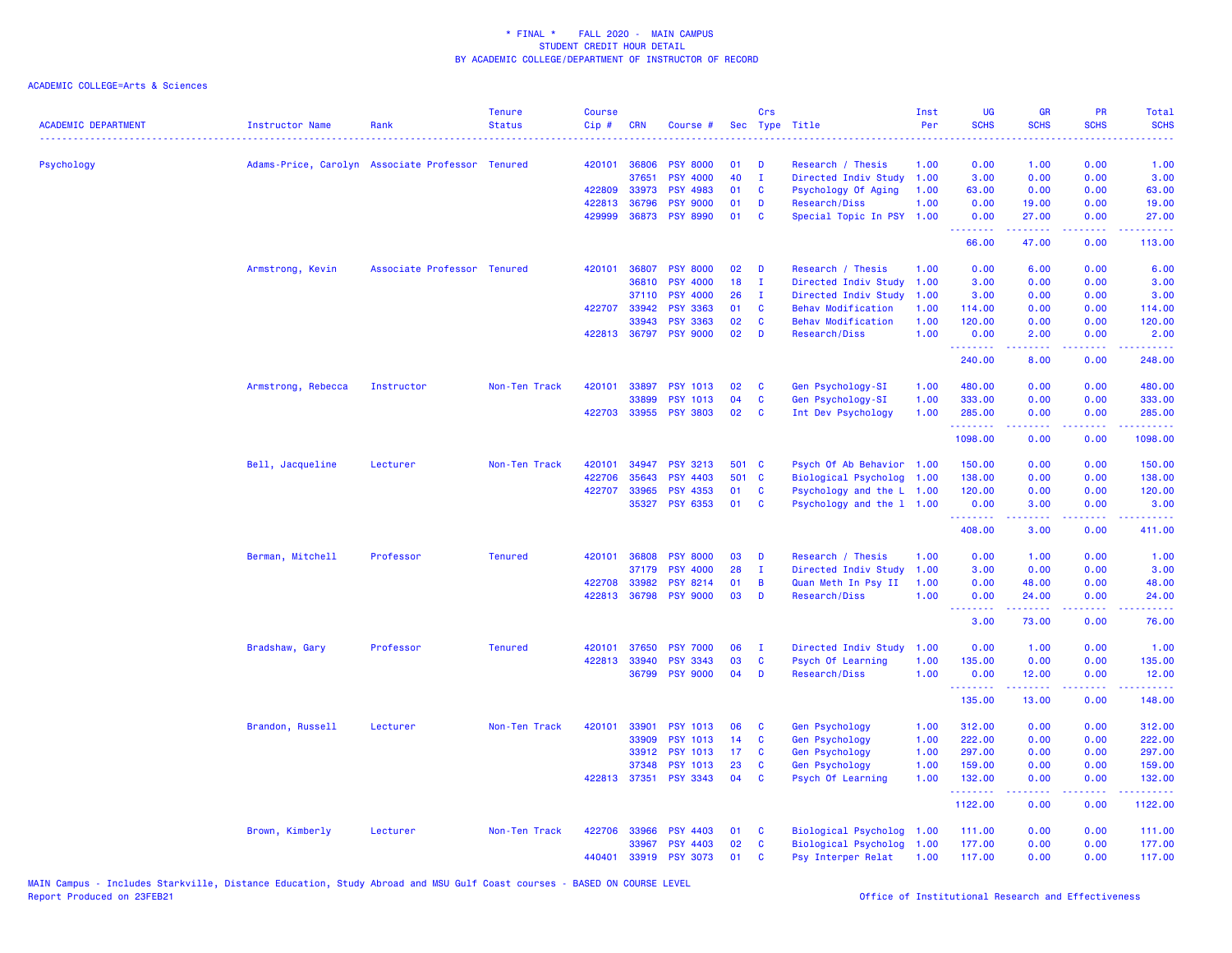| <b>ACADEMIC DEPARTMENT</b> | Instructor Name    | Rank                          | <b>Tenure</b><br><b>Status</b> | <b>Course</b><br>Cip# | <b>CRN</b>     | Course #                           |                   | Crs                          | Sec Type Title            | Inst<br>Per | <b>UG</b><br><b>SCHS</b> | <b>GR</b><br><b>SCHS</b> | PR<br><b>SCHS</b> | Total<br><b>SCHS</b>                                                                                                                                           |
|----------------------------|--------------------|-------------------------------|--------------------------------|-----------------------|----------------|------------------------------------|-------------------|------------------------------|---------------------------|-------------|--------------------------|--------------------------|-------------------|----------------------------------------------------------------------------------------------------------------------------------------------------------------|
|                            |                    | Lecturer                      | Non-Ten Track                  | 440401                |                | 33920 PSY 3073                     | 02                | <b>C</b>                     |                           | 1.00        | 126.00                   | 0.00                     | 0.00              | 126.00                                                                                                                                                         |
| Psychology                 | Brown, Kimberly    |                               |                                |                       |                |                                    |                   |                              | Psy Interper Relat        |             | .                        |                          |                   |                                                                                                                                                                |
|                            |                    |                               |                                |                       |                |                                    |                   |                              |                           |             | 531.00                   | 0.00                     | 0.00              | 531.00                                                                                                                                                         |
|                            | Campbell, Kristen  | Instructor                    | Non-Ten Track                  | 420101                | 36862<br>36863 | <b>PSY 4000</b><br><b>PSY 4000</b> | 19<br>20          | $\mathbf{I}$<br>$\mathbf{I}$ | Directed Indiv Study 1.00 |             | 3.00                     | 0.00                     | 0.00<br>0.00      | 3.00                                                                                                                                                           |
|                            |                    |                               |                                |                       |                |                                    |                   |                              | Directed Indiv Study 1.00 |             | 3.00                     | 0.00                     |                   | 3.00                                                                                                                                                           |
|                            |                    |                               |                                |                       | 36864          | <b>PSY 4000</b>                    | 21                | - I                          | Directed Indiv Study 1.00 |             | 3.00                     | 0.00                     | 0.00              | 3.00                                                                                                                                                           |
|                            |                    |                               |                                |                       | 36865          | <b>PSY 4000</b>                    | 22<br>32          | - 1                          | Directed Indiv Study      | 1.00        | 3.00                     | 0.00                     | 0.00<br>0.00      | 3.00                                                                                                                                                           |
|                            |                    |                               |                                |                       | 37414<br>37415 | <b>PSY 4000</b><br><b>PSY 4000</b> | 33                | $\mathbf{I}$                 | Directed Indiv Study 1.00 |             | 3.00                     | 0.00                     |                   | 3.00                                                                                                                                                           |
|                            |                    |                               |                                |                       |                |                                    | 34                | $\mathbf{I}$                 | Directed Indiv Study 1.00 |             | 3.00                     | 0.00                     | 0.00              | 3.00                                                                                                                                                           |
|                            |                    |                               |                                |                       | 37416<br>33921 | <b>PSY 4000</b>                    | 01                | $\mathbf{I}$                 | Directed Indiv Study 1.00 |             | 3.00                     | 0.00                     | 0.00              | 3.00                                                                                                                                                           |
|                            |                    |                               |                                | 422708                |                | <b>PSY 3104</b><br><b>PSY 3104</b> | 02                | C                            | Introductory Psychol      | 1.00        | 376.00                   | 0.00                     | 0.00              | 376.00                                                                                                                                                         |
|                            |                    |                               |                                |                       | 33922          |                                    |                   | К<br>К                       | Introductory Psychol      | 1.00        | 0.00                     | 0.00                     | 0.00              | 0.00                                                                                                                                                           |
|                            |                    |                               |                                |                       | 33923          | <b>PSY 3104</b>                    | 03                |                              | Introductory Psychol      | 1.00        | 0.00                     | 0.00                     | 0.00              | 0.00                                                                                                                                                           |
|                            |                    |                               |                                |                       | 33924          | <b>PSY 3104</b>                    | 04                | K                            | Introductory Psychol      | 1.00        | 0.00                     | 0.00                     | 0.00              | 0.00                                                                                                                                                           |
|                            |                    |                               |                                |                       | 33925          | <b>PSY 3104</b>                    | 05                | К                            | Introductory Psychol      | 1.00        | 0.00                     | 0.00                     | 0.00              | 0.00                                                                                                                                                           |
|                            |                    |                               |                                |                       | 34946          | <b>PSY 3104</b>                    | 501               | B                            | Introductory Psychol      | 1.00        | 116.00                   | 0.00                     | 0.00              | 116.00                                                                                                                                                         |
|                            |                    |                               |                                | 422801                | 33963          | <b>PSY 4333</b>                    | 01                | C                            | Intro Clinical Psych      | 1.00        | 72.00                    | 0.00                     | 0.00              | 72.00                                                                                                                                                          |
|                            |                    |                               |                                | 422803                | 33959          | <b>PSY 4223</b>                    | 01                | <b>C</b>                     | Drug Use And Abuse        | 1.00        | 174.00                   | 0.00                     | 0.00              | 174.00                                                                                                                                                         |
|                            |                    |                               |                                |                       | 33960          | <b>PSY 4223</b>                    | 02                | <b>C</b>                     | Drug Use And Abuse        | 1.00        | 177.00                   | 0.00                     | 0.00              | 177.00                                                                                                                                                         |
|                            |                    |                               |                                |                       |                | 429999 33974 PSY 6223              | 01                | C                            | Drug Use And Abuse        | 1.00        | 0.00<br>.                | 3.00<br>22222            | 0.00<br>د د د د . | 3.00<br>.                                                                                                                                                      |
|                            |                    |                               |                                |                       |                |                                    |                   |                              |                           |             | 936.00                   | 3.00                     | 0.00              | 939.00                                                                                                                                                         |
|                            | Carskadon, Thomas  | Professor                     | <b>Tenured</b>                 | 420101                | 33906          | <b>PSY 1013</b>                    | 11                | <b>C</b>                     | Gen Psychology-SI         | 1.00        | 117.00                   | 0.00                     | 0.00              | 117.00                                                                                                                                                         |
|                            |                    |                               |                                |                       |                | 33911 PSY 1013                     | 16                | C                            | Gen Psychology-SI         | 1.00        | 117.00                   | 0.00                     | 0.00              | 117.00                                                                                                                                                         |
|                            |                    |                               |                                |                       |                | 33918 PSY 1013                     | H <sub>01</sub> C |                              | Honors Gen Psy - LC       | 1.00        | 42.00<br>وواوي والأوار   | 0.00<br>.                | 0.00<br>بالمحام   | 42.00<br>.                                                                                                                                                     |
|                            |                    |                               |                                |                       |                |                                    |                   |                              |                           |             | 276.00                   | 0.00                     | 0.00              | 276.00                                                                                                                                                         |
|                            | Collins, Amanda    | Grad Teach Assist             | Not Applicable                 | 420101                |                | 33913 PSY 1013                     | 18                | <b>C</b>                     | Gen Psychology            | 1.00        | 255.00                   | 0.00                     | 0.00              | 255.00                                                                                                                                                         |
|                            |                    |                               |                                |                       |                |                                    |                   |                              |                           |             | 255.00                   | 0.00                     | 0.00              | 255.00                                                                                                                                                         |
|                            | DeShong, Hilary    | Assistant Professor Ten Track |                                | 420101                | 36834          | <b>PSY 8000</b>                    | 05                | D                            | Research / Thesis         | 1.00        | 0.00                     | 12.00                    | 0.00              | 12.00                                                                                                                                                          |
|                            |                    |                               |                                |                       | 37481          | <b>PSY 4000</b>                    | 38                | $\mathbf{I}$                 | Directed Indiv Study      | 1.00        | 2.00                     | 0.00                     | 0.00              | 2.00                                                                                                                                                           |
|                            |                    |                               |                                |                       | 37638          | <b>PSY 4000</b>                    | 39                | п.                           | Directed Indiv Study      | 1.00        | 3.00                     | 0.00                     | 0.00              | 3.00                                                                                                                                                           |
|                            |                    |                               |                                |                       | 37723          | <b>PSY 4000</b>                    | 49                | - 1                          | Directed Indiv Study      | 1.00        | 3.00                     | 0.00                     | 0.00              | 3.00                                                                                                                                                           |
|                            |                    |                               |                                |                       | 422705 33957   | <b>PSY 4203</b>                    | 01                | C                            | Theories Of Pers          | 1.00        | 93.00                    | 0.00                     | 0.00              | 93.00                                                                                                                                                          |
|                            |                    |                               |                                | 422810                | 33984          | <b>PSY 8333</b>                    | 01                | C                            | Sys Of Psychotherapy      | 1.00        | 0.00                     | 18.00                    | 0.00              | 18.00                                                                                                                                                          |
|                            |                    |                               |                                |                       |                |                                    |                   |                              |                           |             | .<br>101.00              | 30.00                    | 0.00              | 131.00                                                                                                                                                         |
|                            | Dhruve, Deepali    | Grad Teach Assist             | Not Applicable                 | 420101                |                | 33900 PSY 1013                     | 05                | <b>C</b>                     | Gen Psychology            | 1.00        | 291.00                   | 0.00                     | 0.00              | 291.00                                                                                                                                                         |
|                            |                    |                               |                                |                       |                |                                    |                   |                              |                           |             | .<br>291.00              | 0.00                     | 0.00              | $\frac{1}{2} \left( \frac{1}{2} \right) \left( \frac{1}{2} \right) \left( \frac{1}{2} \right) \left( \frac{1}{2} \right) \left( \frac{1}{2} \right)$<br>291.00 |
|                            |                    |                               |                                |                       |                |                                    |                   |                              |                           |             |                          |                          |                   |                                                                                                                                                                |
|                            | Dicarlo, Sabrina   | Grad Teach Assist             | Not Applicable                 |                       |                | 422703 33954 PSY 3803              | 01 C              |                              | Int Dev Psychology        | 1.00        | 261.00<br>.              | 0.00<br>.                | 0.00<br>.         | 261.00                                                                                                                                                         |
|                            |                    |                               |                                |                       |                |                                    |                   |                              |                           |             | 261.00                   | 0.00                     | 0.00              | 261.00                                                                                                                                                         |
|                            | Douglass, Caroline | Grad Teach Assist             | Not Applicable                 | 420101                |                | 33898 PSY 1013                     | 03                | C                            | <b>Gen Psychology</b>     | 1.00        | 300.00                   | 0.00                     | 0.00              | 300.00                                                                                                                                                         |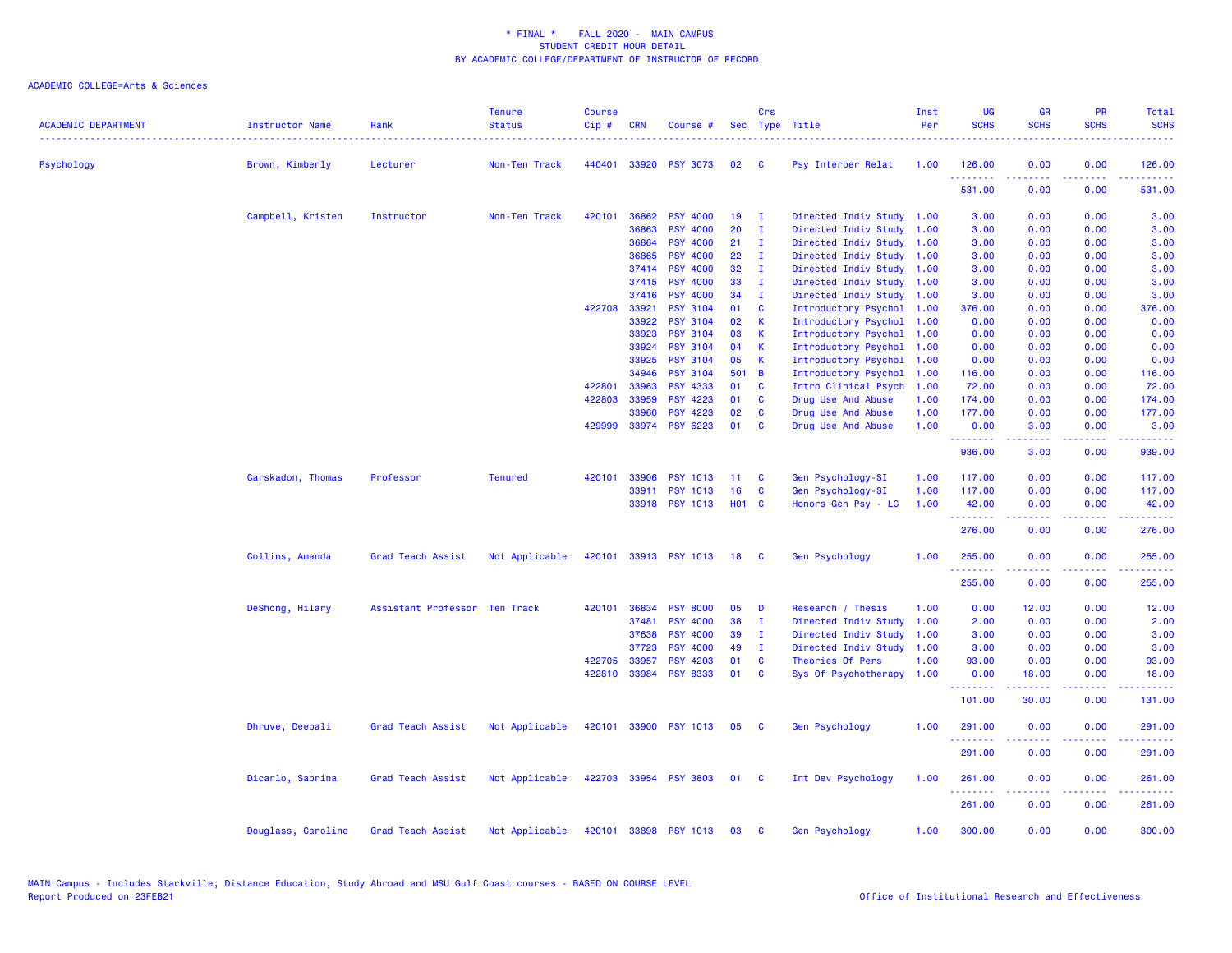| <b>ACADEMIC DEPARTMENT</b> | <b>Instructor Name</b> | Rank                          | <b>Tenure</b><br><b>Status</b> | <b>Course</b><br>Cip# | <b>CRN</b>     | Course #                           |                 | Crs                | Sec Type Title                               | Inst<br>Per  | <b>UG</b><br><b>SCHS</b> | <b>GR</b><br><b>SCHS</b> | <b>PR</b><br><b>SCHS</b>            | Total<br><b>SCHS</b>  |
|----------------------------|------------------------|-------------------------------|--------------------------------|-----------------------|----------------|------------------------------------|-----------------|--------------------|----------------------------------------------|--------------|--------------------------|--------------------------|-------------------------------------|-----------------------|
|                            |                        |                               |                                |                       |                |                                    |                 |                    |                                              |              | <u>.</u>                 | .                        | $- - - -$                           | .                     |
|                            |                        |                               |                                |                       |                |                                    |                 |                    |                                              |              | 300.00                   | 0.00                     | 0.00                                | 300.00                |
| Psychology                 | Dozier, Mary           | Assistant Professor Ten Track |                                | 420101                | 33989          | <b>PSY 8513</b>                    | 01              | C                  | <b>Psychological Res</b>                     | 1.00         | 0.00                     | 24.00                    | 0.00                                | 24.00                 |
|                            |                        |                               |                                |                       | 35329          | <b>PSY 8450</b>                    | 03              | E                  | Applied Clin Practic                         | 1.00         | 0.00                     | 16.00                    | 0.00                                | 16.00                 |
|                            |                        |                               |                                |                       |                | 37434 PSY 4000                     | 36              | п.                 | Directed Indiv Study 1.00                    |              | 3.00<br><u>.</u>         | 0.00<br>.                | 0.00<br>.                           | 3.00<br>.             |
|                            |                        |                               |                                |                       |                |                                    |                 |                    |                                              |              | 3.00                     | 40.00                    | 0.00                                | 43.00                 |
|                            | Dygert, Sarah          | Grad Teach Assist             | Not Applicable                 | 420101                | 33896          | <b>PSY 1013</b>                    | 01              | C                  | Gen Psychology                               | 1.00         | 477.00<br>.              | 0.00                     | 0.00<br>$\sim$ $\sim$ $\sim$ $\sim$ | 477.00<br>.           |
|                            |                        |                               |                                |                       |                |                                    |                 |                    |                                              |              | 477.00                   | 0.00                     | 0.00                                | 477.00                |
|                            | Eakin, Deborah         | Associate Professor           | <b>Tenured</b>                 | 420101                | 33978          | <b>PSY 6733</b>                    | 01              | C                  | Memory                                       | 1.00         | 0.00                     | 3.00                     | 0.00                                | 3.00                  |
|                            |                        |                               |                                |                       | 36428          | <b>PSY 4000</b>                    | 07              | $\mathbf{I}$       | Directed Indiv Study                         | 1.00         | 3.00                     | 0.00                     | 0.00                                | 3.00                  |
|                            |                        |                               |                                |                       | 36429          | <b>PSY 4000</b>                    | 08              | $\mathbf I$        | Directed Indiv Study                         | 1.00         | 3.00                     | 0.00                     | 0.00                                | 3.00                  |
|                            |                        |                               |                                |                       | 36431          | <b>PSY 4000</b>                    | 10              | Ι.                 | Directed Indiv Study                         | 1.00         | 3.00                     | 0.00                     | 0.00                                | 3.00                  |
|                            |                        |                               |                                |                       | 36432          | PSY 4000                           | 11 <sub>1</sub> | Ι.                 | Directed Indiv Study                         | 1.00         | 3.00                     | 0.00                     | 0.00                                | 3.00                  |
|                            |                        |                               |                                |                       | 36433          | <b>PSY 4000</b>                    | 12 <sup>°</sup> | $\mathbf{I}$       | Directed Indiv Study 1.00                    |              | 3.00                     | 0.00                     | 0.00                                | 3.00                  |
|                            |                        |                               |                                |                       | 36435          | <b>PSY 4000</b>                    | 14              | $\mathbf{I}$       | Directed Indiv Study 1.00                    |              | 3.00                     | 0.00                     | 0.00                                | 3.00                  |
|                            |                        |                               |                                |                       | 36835          | <b>PSY 8000</b><br><b>PSY 4000</b> | 06<br>30        | D                  | Research / Thesis                            | 1.00         | 0.00                     | 25.00                    | 0.00                                | 25.00                 |
|                            |                        |                               |                                |                       | 37337<br>37453 | <b>PSY 4000</b>                    | 37              | $\mathbf{I}$<br>Ι. | Directed Indiv Study<br>Directed Indiv Study | 1.00<br>1.00 | 3.00<br>3.00             | 0.00<br>0.00             | 0.00<br>0.00                        | 3.00<br>3.00          |
|                            |                        |                               |                                |                       | 37630          | <b>PSY 7000</b>                    | 05              | $\mathbf{I}$       | Directed Indiv Study                         | 1.00         | 0.00                     | 1.00                     | 0.00                                | 1.00                  |
|                            |                        |                               |                                |                       | 37761          | <b>PSY 4000</b>                    | $501$ I         |                    | Directed Indiv Study                         | 1.00         | 1.00                     | 0.00                     | 0.00                                | 1.00                  |
|                            |                        |                               |                                | 422701                | 33971          | <b>PSY 4733</b>                    | 01              | C                  | Memory                                       | 1.00         | 90.00                    | 0.00                     | 0.00                                | 90.00                 |
|                            |                        |                               |                                |                       |                |                                    |                 |                    |                                              |              | .<br>115.00              | .<br>29.00               | $\frac{1}{2}$<br>0.00               | المتمامين<br>144.00   |
|                            | Finch, Dustin          | Grad Teach Assist             | Not Applicable                 |                       |                | 240102 32857 IDS 4111              | 03              | - C                | Professional Seminar 1.00                    |              | 21.00                    | 0.00                     | 0.00                                | 21.00                 |
|                            |                        |                               |                                |                       |                |                                    |                 |                    |                                              |              | 21.00                    | 0.00                     | 0.00                                | 21.00                 |
|                            | Flurry, Samuel         | Grad Teach Assist             | Not Applicable                 |                       |                | 422701 33952 PSY 3713              | 02              | - C                | Cognitive Psychology 1.00                    |              | 201.00<br>. <u>.</u>     | 0.00<br><u>.</u>         | 0.00<br>.                           | 201.00<br><b>.</b> .  |
|                            |                        |                               |                                |                       |                |                                    |                 |                    |                                              |              | 201.00                   | 0.00                     | 0.00                                | 201.00                |
|                            | Franklin, Rachel       | Non-Faculty                   | Not Applicable                 | 420101                | 34943          | <b>PSY 1021</b>                    | 501 C           |                    | Career in Psychology 1.00                    |              | 25.00                    | 0.00                     | 0.00                                | 25.00                 |
|                            |                        |                               |                                |                       | 34944          | <b>PSY 1021</b>                    | 502 C           |                    | Career in Psychology                         | 1.00         | 28.00                    | 0.00                     | 0.00                                | 28.00                 |
|                            |                        |                               |                                |                       |                | 34945 PSY 1021                     | 503 C           |                    | Career in Psychology 1.00                    |              | 22.00<br><u>.</u>        | 0.00                     | 0.00                                | 22.00                 |
|                            |                        |                               |                                |                       |                |                                    |                 |                    |                                              |              | 75.00                    | .<br>0.00                | .<br>0.00                           | .<br>75.00            |
|                            | Green, Marshall        | Grad Teach Assist             | Not Applicable                 |                       |                | 422706 33968 PSY 4403              | 03              | - C                | Biological Psycholog 1.00                    |              | 78.00                    | 0.00                     | 0.00                                | 78.00                 |
|                            |                        |                               |                                |                       |                |                                    |                 |                    |                                              |              | 78.00                    | 0.00                     | 0.00                                | 78.00                 |
|                            | Herndon, Karen         | Lecturer                      | Non-Ten Track                  | 302501                | 33972          | <b>PSY 4813</b>                    | 01              | C                  | Positive Psychology                          | 1.00         | 129.00                   | 0.00                     | 0.00                                | 129.00                |
|                            |                        |                               |                                | 420101                | 33931          | <b>PSY 3213</b>                    | 03              | C                  | Psych Of Ab Behavior                         | 1.00         | 231.00                   | 0.00                     | 0.00                                | 231.00                |
|                            |                        |                               |                                |                       |                |                                    |                 |                    |                                              |              | 360.00                   | .<br>0.00                | د د د د<br>0.00                     | $- - - - -$<br>360.00 |
|                            | Hubbard, Marlena       | Lecturer                      | Non-Ten Track                  | 422704                | 35084          | <b>PSY 3314</b>                    | 501 B           |                    | Experimental Psych                           | 1.00         | 68.00                    | 0.00                     | 0.00                                | 68.00                 |
|                            |                        |                               |                                |                       | 35085          | <b>PSY 3314</b>                    | 502             | B                  | Experimental Psych                           | 1.00         | 56.00                    | 0.00                     | 0.00                                | 56.00                 |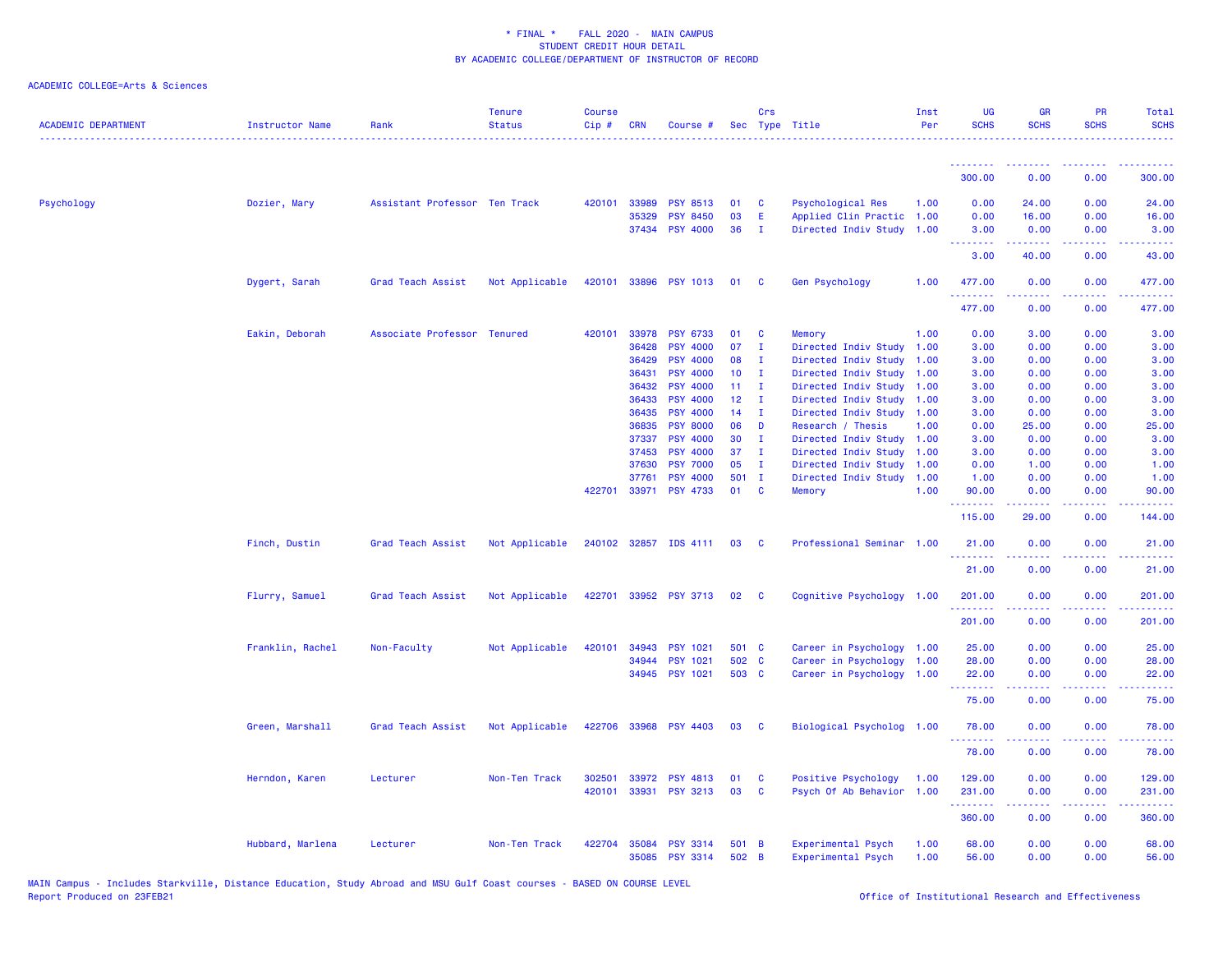| <b>ACADEMIC DEPARTMENT</b> | <b>Instructor Name</b>        | Rank                          | <b>Tenure</b><br><b>Status</b> | <b>Course</b><br>Cip# | <b>CRN</b>   | Course #        |                  | Crs          | Sec Type Title            | Inst<br>Per | <b>UG</b><br><b>SCHS</b> | <b>GR</b><br><b>SCHS</b>                                                                                                                                     | <b>PR</b><br><b>SCHS</b>                                                                                                          | Total<br><b>SCHS</b>                                                                                                              |
|----------------------------|-------------------------------|-------------------------------|--------------------------------|-----------------------|--------------|-----------------|------------------|--------------|---------------------------|-------------|--------------------------|--------------------------------------------------------------------------------------------------------------------------------------------------------------|-----------------------------------------------------------------------------------------------------------------------------------|-----------------------------------------------------------------------------------------------------------------------------------|
| Psychology                 | Hubbard, Marlena              | Lecturer                      | Non-Ten Track                  | 422707                | 34951        | <b>PSY 3623</b> | 501 C            |              | Social Psychology         | 1.00        | 141.00                   | 0.00                                                                                                                                                         | 0.00                                                                                                                              | 141.00                                                                                                                            |
|                            |                               |                               |                                | 422813                | 33938        | <b>PSY 3343</b> | 01               | $\mathbf c$  | Psych Of Learning         | 1.00        | 129.00                   | 0.00                                                                                                                                                         | 0.00                                                                                                                              | 129.00                                                                                                                            |
|                            |                               |                               |                                |                       |              | 33939 PSY 3343  | 02               | C            | Psych Of Learning         | 1.00        | 135.00<br>.              | 0.00<br>$- - - - -$                                                                                                                                          | 0.00<br>.                                                                                                                         | 135.00                                                                                                                            |
|                            |                               |                               |                                |                       |              |                 |                  |              |                           |             | 529.00                   | 0.00                                                                                                                                                         | 0.00                                                                                                                              | 529.00                                                                                                                            |
|                            | Israel, Sarah                 | Grad Teach Assist             | Not Applicable                 | 422707                |              | 33928 PSY 3203  | 02               | <b>C</b>     | Psy Of Gender Differ 1.00 |             | 288.00<br>2.2.2.2.2.2.2  | 0.00<br>.                                                                                                                                                    | 0.00<br>الأعامات                                                                                                                  | 288.00<br>$\begin{array}{cccccccccc} \bullet & \bullet & \bullet & \bullet & \bullet & \bullet & \bullet & \bullet \end{array}$   |
|                            |                               |                               |                                |                       |              |                 |                  |              |                           |             | 288.00                   | 0.00                                                                                                                                                         | 0.00                                                                                                                              | 288.00                                                                                                                            |
|                            | Jarosz, Andrew                | Assistant Professor Ten Track |                                | 420101                | 33994        | <b>PSY 8813</b> | 01               | C            | Psych Teaching Pract 1.00 |             | 0.00                     | 24.00                                                                                                                                                        | 0.00                                                                                                                              | 24.00                                                                                                                             |
|                            |                               |                               |                                |                       | 37595        | <b>PSY 7000</b> | 04               | $\mathbf I$  | Directed Indiv Study      | 1.00        | 0.00                     | 1.00                                                                                                                                                         | 0.00                                                                                                                              | 1.00                                                                                                                              |
|                            |                               |                               |                                |                       | 37652        | <b>PSY 4000</b> | 41               | $\mathbf{I}$ | Directed Indiv Study      | 1.00        | 1.00                     | 0.00                                                                                                                                                         | 0.00                                                                                                                              | 1.00                                                                                                                              |
|                            |                               |                               |                                |                       | 37715        | <b>PSY 4000</b> | 48               | $\mathbf{I}$ | Directed Indiv Study      | 1.00        | 1.00                     | 0.00                                                                                                                                                         | 0.00                                                                                                                              | 1.00                                                                                                                              |
|                            |                               |                               |                                |                       | 37768        | <b>PSY 4000</b> | 52               | $\mathbf{I}$ | Directed Indiv Study      | 1.00        | 1.00                     | 0.00                                                                                                                                                         | 0.00                                                                                                                              | 1.00                                                                                                                              |
|                            |                               |                               |                                |                       | 422813 36803 | <b>PSY 9000</b> | 08               | D            | Research/Diss             | 1.00        | 0.00                     | 23.00                                                                                                                                                        | 0.00                                                                                                                              | 23.00                                                                                                                             |
|                            |                               |                               |                                |                       | 429999 35691 | <b>PSY 4990</b> | 02               | C            | Special Topic In PSY 1.00 |             | 39.00<br>.               | 0.00<br>.                                                                                                                                                    | 0.00<br>.                                                                                                                         | 39.00<br>.                                                                                                                        |
|                            |                               |                               |                                |                       |              |                 |                  |              |                           |             | 42.00                    | 48.00                                                                                                                                                        | 0.00                                                                                                                              | 90.00                                                                                                                             |
|                            | Johnson, Mallory              | Lecturer                      | Non-Ten Track                  |                       | 422703 34953 | <b>PSY 3803</b> | 501 C            |              | Int Dev Psychology        | 1.00        | 138.00                   | 0.00                                                                                                                                                         | 0.00                                                                                                                              | 138.00                                                                                                                            |
|                            |                               |                               |                                |                       | 37233        | <b>PSY 3803</b> | 502 C            |              | Int Dev Psychology        | 1.00        | 117.00                   | 0.00                                                                                                                                                         | 0.00                                                                                                                              | 117.00                                                                                                                            |
|                            |                               |                               |                                |                       | 422707 34949 | <b>PSY 3353</b> | 501 C            |              | Motivation                | 1.00        | 138.00                   | 0.00                                                                                                                                                         | 0.00                                                                                                                              | 138.00                                                                                                                            |
|                            |                               |                               |                                |                       | 35083        | <b>PSY 3363</b> | 501 C            |              | <b>Behav Modification</b> | 1.00        | 138.00<br>.              | 0.00<br>$\frac{1}{2} \left( \frac{1}{2} \right) \left( \frac{1}{2} \right) \left( \frac{1}{2} \right) \left( \frac{1}{2} \right) \left( \frac{1}{2} \right)$ | 0.00<br>.                                                                                                                         | 138.00<br>.                                                                                                                       |
|                            |                               |                               |                                |                       |              |                 |                  |              |                           |             | 531.00                   | 0.00                                                                                                                                                         | 0.00                                                                                                                              | 531.00                                                                                                                            |
|                            | Karimi, Hossein               | Assistant Professor Ten Track |                                | 420101                | 33990        | <b>PSY 8653</b> | 01               | -S           | Appl Cog Reading Sem 1.00 |             | 0.00                     | 9.00                                                                                                                                                         | 0.00                                                                                                                              | 9.00                                                                                                                              |
|                            |                               |                               |                                |                       | 37679        | <b>PSY 4000</b> | 42               | $\mathbf{I}$ | Directed Indiv Study 1.00 |             | 2.00                     | 0.00                                                                                                                                                         | 0.00                                                                                                                              | 2.00                                                                                                                              |
|                            |                               |                               |                                |                       | 37680        | <b>PSY 4000</b> | 43               | $\mathbf{I}$ | Directed Indiv Study 1.00 |             | 2.00                     | 0.00                                                                                                                                                         | 0.00                                                                                                                              | 2.00                                                                                                                              |
|                            |                               |                               |                                |                       | 37681        | <b>PSY 4000</b> | 44               | $\mathbf{I}$ | Directed Indiv Study 1.00 |             | 1.00<br><u>.</u>         | 0.00<br>.                                                                                                                                                    | 0.00<br>.                                                                                                                         | 1.00<br>$\frac{1}{2} \left( \frac{1}{2} \right) \left( \frac{1}{2} \right) \left( \frac{1}{2} \right) \left( \frac{1}{2} \right)$ |
|                            |                               |                               |                                |                       |              |                 |                  |              |                           |             | 5.00                     | 9.00                                                                                                                                                         | 0.00                                                                                                                              | 14.00                                                                                                                             |
|                            | Kelley, Karen                 | Grad Teach Assist             | Not Applicable                 | 422803                |              | 33961 PSY 4223  | 03               | C            | Drug Use And Abuse        | 1.00        | 105.00                   | 0.00                                                                                                                                                         | 0.00<br>$\sim$ $\sim$ $\sim$ $\sim$                                                                                               | 105.00<br>.                                                                                                                       |
|                            |                               |                               |                                |                       |              |                 |                  |              |                           |             | 105.00                   | 0.00                                                                                                                                                         | 0.00                                                                                                                              | 105.00                                                                                                                            |
|                            | Lass, Alisson                 | Grad Teach Assist             | Not Applicable                 | 420101                |              | 33929 PSY 3213  | 01               | <b>C</b>     | Psych Of Ab Behavior 1.00 |             | 240.00<br>.              | 0.00                                                                                                                                                         | 0.00<br>$\frac{1}{2} \left( \frac{1}{2} \right) \left( \frac{1}{2} \right) \left( \frac{1}{2} \right) \left( \frac{1}{2} \right)$ | 240.00<br><u>.</u>                                                                                                                |
|                            |                               |                               |                                |                       |              |                 |                  |              |                           |             | 240.00                   | 0.00                                                                                                                                                         | 0.00                                                                                                                              | 240.00                                                                                                                            |
|                            | Ludwikowski, Wyndoly Lecturer |                               | Non-Ten Track                  | 420101                |              | 34948 PSY 3213  | 502 C            |              | Psych Of Ab Behavior 1.00 |             | 138.00                   | 0.00                                                                                                                                                         | 0.00                                                                                                                              | 138.00                                                                                                                            |
|                            |                               |                               |                                |                       |              |                 |                  |              |                           |             | 138.00                   | 0.00                                                                                                                                                         | 0.00                                                                                                                              | 138.00                                                                                                                            |
|                            | Mason, Courtney               | Grad Teach Assist             | Not Applicable                 | 420101                |              | 33907 PSY 1013  | 12 <sup>12</sup> | $\mathbf{C}$ | Gen Psychology            | 1.00        | 309.00<br>.              | 0.00                                                                                                                                                         | 0.00                                                                                                                              | 309.00                                                                                                                            |
|                            |                               |                               |                                |                       |              |                 |                  |              |                           |             | 309.00                   | 0.00                                                                                                                                                         | 0.00                                                                                                                              | 309.00                                                                                                                            |
|                            | McKinney, Clifford            | Associate Professor Tenured   |                                | 420101                | 35570        | <b>PSY 7000</b> | 01               | $\mathbf{I}$ | Directed Indiv Study 1.00 |             | 0.00                     | 3.00                                                                                                                                                         | 0.00                                                                                                                              | 3.00                                                                                                                              |
|                            |                               |                               |                                |                       | 35612        | <b>PSY 4000</b> | 01               | $\mathbf{I}$ | Directed Indiv Study 1.00 |             | 3.00                     | 0.00                                                                                                                                                         | 0.00                                                                                                                              | 3.00                                                                                                                              |
|                            |                               |                               |                                |                       | 35613        | <b>PSY 4000</b> | 02               | $\mathbf{I}$ | Directed Indiv Study 1.00 |             | 3.00                     | 0.00                                                                                                                                                         | 0.00                                                                                                                              | 3.00                                                                                                                              |
|                            |                               |                               |                                |                       | 36048        | <b>PSY 4000</b> | 03               | $\mathbf I$  | Directed Indiv Study 1.00 |             | 3.00                     | 0.00                                                                                                                                                         | 0.00                                                                                                                              | 3.00                                                                                                                              |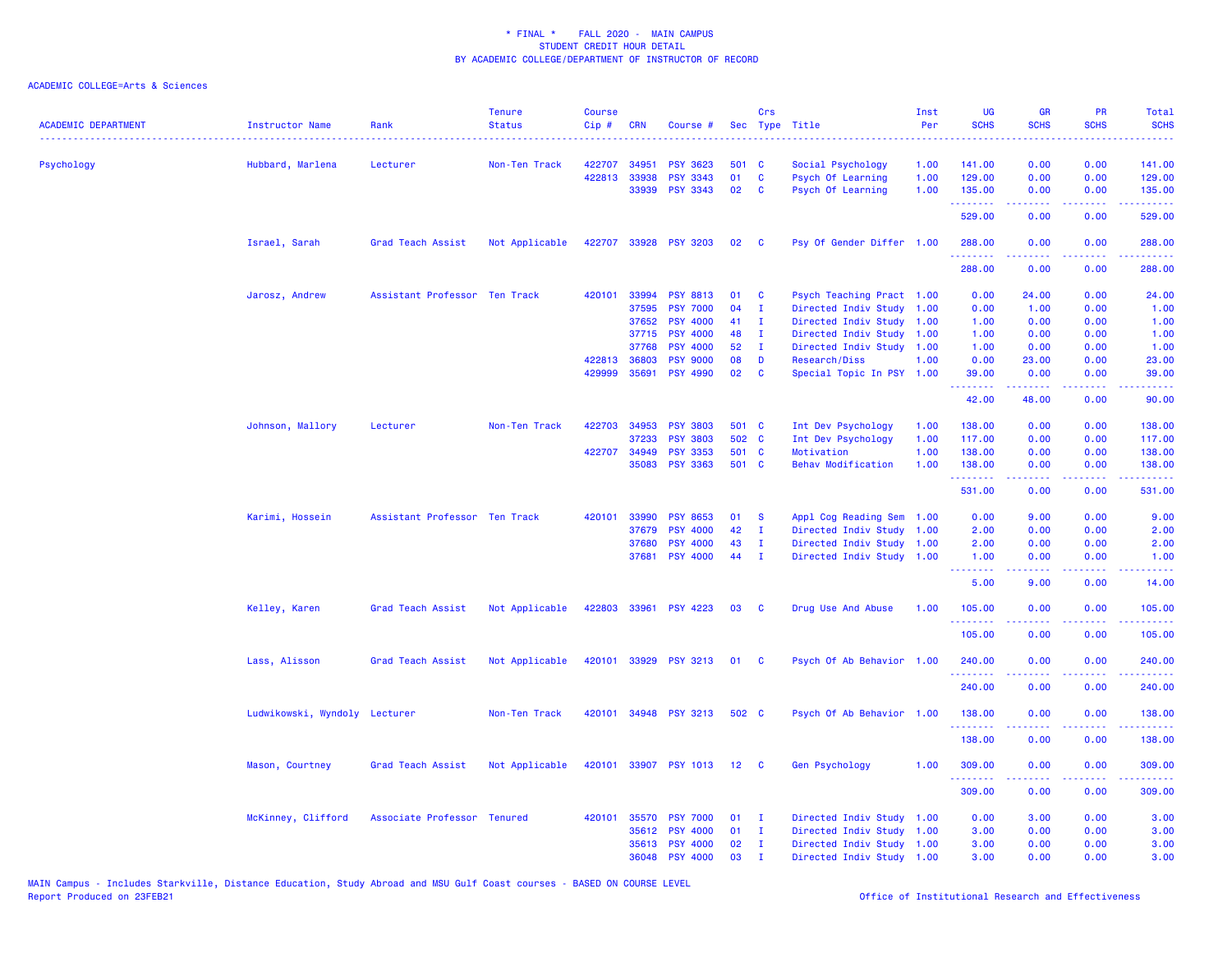| <b>ACADEMIC DEPARTMENT</b> | Instructor Name    | Rank                          | <b>Tenure</b><br><b>Status</b> | <b>Course</b><br>$Cip \#$ | <b>CRN</b>   | Course #                          |                 | Crs          | Sec Type Title                                 | Inst<br>Per  | <b>UG</b><br><b>SCHS</b> | <b>GR</b><br><b>SCHS</b>                                                                                                                                     | PR<br><b>SCHS</b>                   | <b>Total</b><br><b>SCHS</b> |
|----------------------------|--------------------|-------------------------------|--------------------------------|---------------------------|--------------|-----------------------------------|-----------------|--------------|------------------------------------------------|--------------|--------------------------|--------------------------------------------------------------------------------------------------------------------------------------------------------------|-------------------------------------|-----------------------------|
| Psychology                 | McKinney, Clifford | Associate Professor Tenured   |                                | 420101                    | 36164        | <b>PSY 4000</b>                   | 04              | $\mathbf{I}$ | Directed Indiv Study 1.00                      |              | 3.00                     | 0.00                                                                                                                                                         | 0.00                                | 3.00                        |
|                            |                    |                               |                                |                           | 36346        | <b>PSY 4000</b>                   | 05              | $\mathbf{I}$ | Directed Indiv Study                           | 1.00         | 2.00                     | 0.00                                                                                                                                                         | 0.00                                | 2.00                        |
|                            |                    |                               |                                |                           | 36837        | <b>PSY 8000</b>                   | 08              | D            | Research / Thesis                              | 1.00         | 0.00                     | 1.00                                                                                                                                                         | 0.00                                | 1.00                        |
|                            |                    |                               |                                |                           | 36958        | <b>PSY 4000</b>                   | 23              | $\mathbf{I}$ | Directed Indiv Study                           | 1.00         | 3.00                     | 0.00                                                                                                                                                         | 0.00                                | 3.00                        |
|                            |                    |                               |                                |                           | 36995        | <b>PSY 4000</b>                   | 24              | I.           | Directed Indiv Study                           | 1.00         | 3.00                     | 0.00                                                                                                                                                         | 0.00                                | 3.00                        |
|                            |                    |                               |                                |                           | 36999        | <b>PSY 4000</b>                   | 25              | $\mathbf{I}$ | Directed Indiv Study                           | 1.00         | 3.00                     | 0.00                                                                                                                                                         | 0.00                                | 3.00                        |
|                            |                    |                               |                                |                           | 37175        | <b>PSY 4000</b>                   | 27              | I.           | Directed Indiv Study                           | 1.00         | 3.00                     | 0.00                                                                                                                                                         | 0.00                                | 3.00                        |
|                            |                    |                               |                                |                           | 37319        | <b>PSY 4000</b>                   | 29              | $\mathbf{I}$ | Directed Indiv Study                           | 1.00         | 4.00                     | 0.00                                                                                                                                                         | 0.00                                | 4.00                        |
|                            |                    |                               |                                |                           | 37419        | <b>PSY 4000</b>                   | 35              | $\mathbf I$  | Directed Indiv Study                           | 1.00         | 3.00                     | 0.00                                                                                                                                                         | 0.00                                | 3.00                        |
|                            |                    |                               |                                | 422704                    | 33932        | <b>PSY 3314</b>                   | 01              | C            | Experimental Psych                             | 1.00         | 300.00                   | 0.00                                                                                                                                                         | 0.00                                | 300.00                      |
|                            |                    |                               |                                |                           | 33933        | <b>PSY 3314</b>                   | 02              | К            | Experimental Psych                             | 1.00         | 0.00                     | 0.00                                                                                                                                                         | 0.00                                | 0.00                        |
|                            |                    |                               |                                |                           | 33934        | <b>PSY 3314</b>                   | 03              | К            | Experimental Psych                             | 1.00         | 0.00                     | 0.00                                                                                                                                                         | 0.00                                | 0.00                        |
|                            |                    |                               |                                |                           | 33935        | <b>PSY 3314</b>                   | 04              | К            | Experimental Psych                             | 1.00         | 0.00                     | 0.00                                                                                                                                                         | 0.00                                | 0.00                        |
|                            |                    |                               |                                |                           | 33936        | <b>PSY 3314</b>                   | 05              | К            | Experimental Psych                             | 1.00         | 0.00                     | 0.00                                                                                                                                                         | 0.00                                | 0.00                        |
|                            |                    |                               |                                |                           | 33937        | <b>PSY 3314</b>                   | 06              | К            | Experimental Psych                             | 1.00         | 0.00                     | 0.00                                                                                                                                                         | 0.00                                | 0.00                        |
|                            |                    |                               |                                | 422805                    | 33985        | <b>PSY 8354</b>                   | 01              | B            | Intelligence Testing                           | 1.00         | 0.00                     | 28.00                                                                                                                                                        | 0.00                                | 28.00                       |
|                            |                    |                               |                                |                           | 422813 36804 | <b>PSY 9000</b>                   | 09              | D            | Research/Diss                                  | 1.00         | 0.00<br>.                | 18.00<br><u>.</u>                                                                                                                                            | 0.00<br>.                           | 18.00<br>.                  |
|                            |                    |                               |                                |                           |              |                                   |                 |              |                                                |              | 333.00                   | 50.00                                                                                                                                                        | 0.00                                | 383.00                      |
|                            | McMillen, Robert   | Professor                     | <b>Tenured</b>                 |                           |              | 422810 33946 PSY 3503             | 01              | <b>C</b>     | <b>Health Psychology</b>                       | 1.00         | 126.00<br>.              | 0.00                                                                                                                                                         | 0.00<br>----                        | 126.00<br><b>.</b> .        |
|                            |                    |                               |                                |                           |              |                                   |                 |              |                                                |              | 126.00                   | 0.00                                                                                                                                                         | 0.00                                | 126.00                      |
|                            | Moss, Robert       | Associate Professor Tenured   |                                | 110101                    | 35239        | CSE 4653                          | 01              | C            | Cognitive Science                              | 1.00         | 12.00                    | 0.00                                                                                                                                                         | 0.00                                | 12.00                       |
|                            |                    |                               |                                |                           | 35243        | CSE 6653                          | 01              | C            | Cognitive Science                              | 1.00         | 0.00                     | 18.00                                                                                                                                                        | 0.00                                | 18.00                       |
|                            |                    |                               |                                | 420101                    | 36838        | <b>PSY 8000</b>                   | 09              | D            | Research / Thesis                              | 1.00         | 0.00                     | 6.00                                                                                                                                                         | 0.00                                | 6.00                        |
|                            |                    |                               |                                | 422701                    | 33992        | <b>PSY 8731</b>                   | 01              | C            | Appl Cognitive Rsh S                           | 1.00         | 0.00                     | 8.00                                                                                                                                                         | 0.00                                | 8.00                        |
|                            |                    |                               |                                | 422706                    | 35326        | <b>PSY 4653</b>                   | 01              | C            | Cognitive Science                              | 1.00         | 24.00<br>.               | 0.00<br>$\frac{1}{2} \left( \frac{1}{2} \right) \left( \frac{1}{2} \right) \left( \frac{1}{2} \right) \left( \frac{1}{2} \right) \left( \frac{1}{2} \right)$ | 0.00<br>.                           | 24.00<br>. د د د د          |
|                            |                    |                               |                                |                           |              |                                   |                 |              |                                                |              | 36.00                    | 32.00                                                                                                                                                        | 0.00                                | 68.00                       |
|                            | Nadorff, Danielle  | Assistant Professor Ten Track |                                | 420101                    | 36839        | <b>PSY 8000</b>                   | 10 <sup>°</sup> | D            | Research / Thesis                              | 1.00         | 0.00                     | 7.00                                                                                                                                                         | 0.00                                | 7.00                        |
|                            |                    |                               |                                |                           | 37733        | <b>PSY 4000</b>                   | 50              | $\mathbf{I}$ | Directed Indiv Study                           | 1.00         | 1.00                     | 0.00                                                                                                                                                         | 0.00                                | 1.00                        |
|                            |                    |                               |                                |                           | 37762        | <b>PSY 4000</b>                   | 51              | $\mathbf{I}$ | Directed Indiv Study                           | 1.00         | 1.00                     | 0.00                                                                                                                                                         | 0.00                                | 1.00                        |
|                            |                    |                               |                                |                           | 37783        | <b>PSY 4000</b>                   | 53              | $\mathbf{I}$ | Directed Indiv Study                           | 1.00         | 2.00                     | 0.00                                                                                                                                                         | 0.00                                | 2.00                        |
|                            |                    |                               |                                |                           |              | 422703 33956 PSY 3803             | 03              | C            | Int Dev Psychology                             | 1.00         | 204.00<br>.              | 0.00                                                                                                                                                         | 0.00<br>د د د د                     | 204.00<br>2.2.2.2.2         |
|                            |                    |                               |                                |                           |              |                                   |                 |              |                                                |              | 208.00                   | .<br>7.00                                                                                                                                                    | 0.00                                | 215.00                      |
|                            | Nadorff, Michael   | Associate Professor Tenured   |                                | 420101                    | 33988        | <b>PSY 8460</b>                   | 01              | E            | App Ext Clinical Pra                           | 1.00         | 0.00                     | 28.00                                                                                                                                                        | 0.00                                | 28.00                       |
|                            |                    |                               |                                |                           | 37385        | <b>PSY 4000</b>                   | 31              | $\mathbf{I}$ | Directed Indiv Study                           | 1.00         | 1.00                     | 0.00                                                                                                                                                         | 0.00                                | 1.00                        |
|                            |                    |                               |                                |                           | 422813 33995 | <b>PSY 9730</b>                   | 01              | E            | Doc Internship Clin                            | 1.00         | 0.00                     | 8.00                                                                                                                                                         | 0.00                                | 8.00                        |
|                            |                    |                               |                                |                           |              | 36846 PSY 9000                    | 12              | D            | Research/Diss                                  | 1.00         | 0.00                     | 23.00                                                                                                                                                        | 0.00                                | 23.00                       |
|                            |                    |                               |                                |                           |              |                                   |                 |              |                                                |              | <u>.</u><br>1.00         | 59.00                                                                                                                                                        | والمرامين<br>0.00                   | 60.00                       |
|                            | Nelson, Richard    | Grad Teach Assist             | Not Applicable                 |                           |              | 422707 33941 PSY 3353             | 01              | <b>C</b>     | Motivation                                     | 1.00         | 213.00                   | 0.00                                                                                                                                                         | 0.00                                | 213.00<br>22222             |
|                            |                    |                               |                                |                           |              |                                   |                 |              |                                                |              | .<br>213.00              | 0.00                                                                                                                                                         | $\sim$ $\sim$ $\sim$ $\sim$<br>0.00 | 213.00                      |
|                            | Newlin, Philip     | Grad Teach Assist             | Not Applicable                 | 420101                    | 33908        | <b>PSY 1013</b><br>33914 PSY 1013 | 13<br>19        | C<br>C       | <b>Gen Psychology</b><br><b>Gen Psychology</b> | 1.00<br>1.00 | 282.00<br>309.00         | 0.00<br>0.00                                                                                                                                                 | 0.00<br>0.00                        | 282.00<br>309.00            |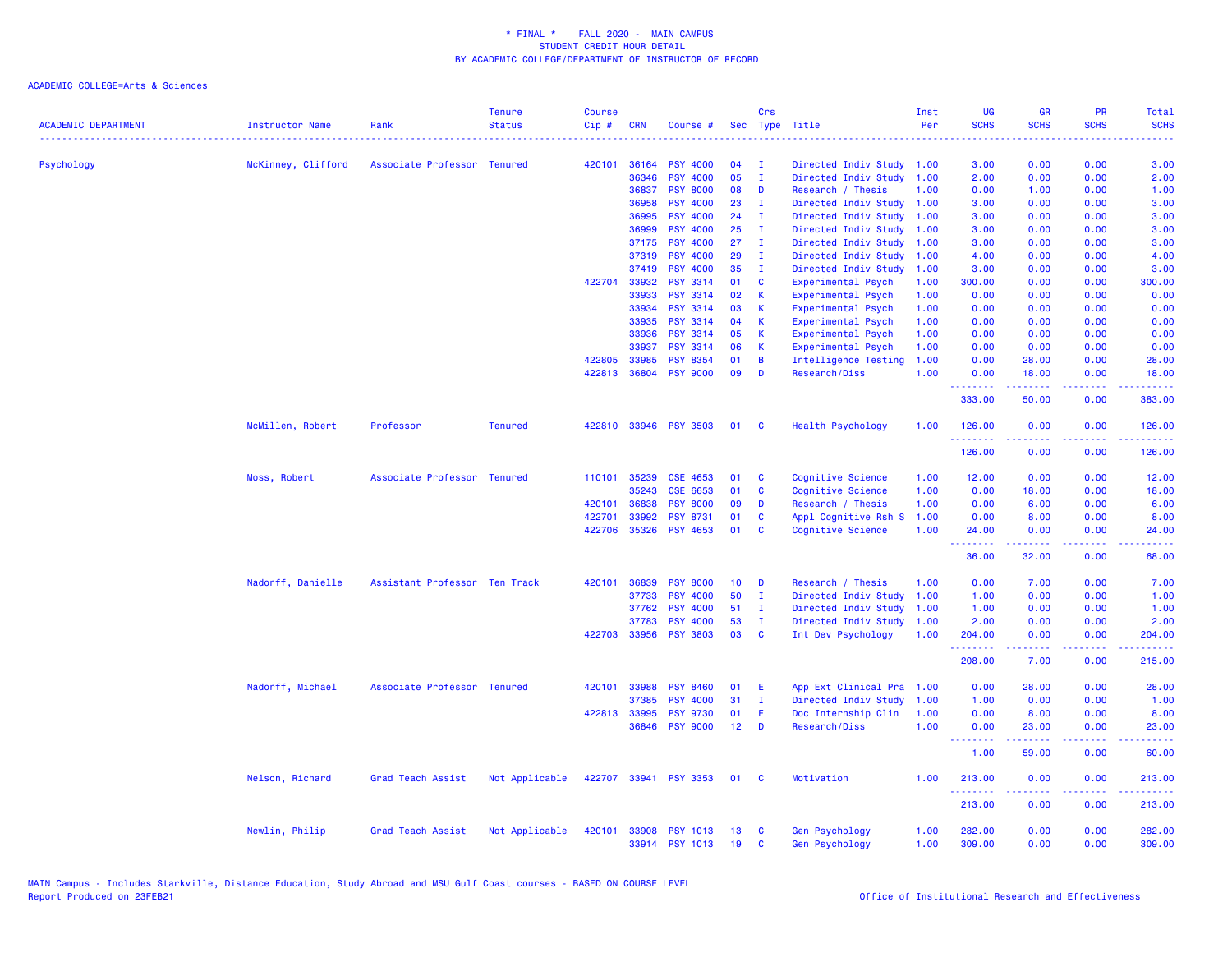| <b>ACADEMIC DEPARTMENT</b> | <b>Instructor Name</b> | Rank                              | <b>Tenure</b><br><b>Status</b> | <b>Course</b><br>Cip# | <b>CRN</b>   | Course #              |                 | Crs          | Sec Type Title            | Inst<br>Per | <b>UG</b><br><b>SCHS</b>          | <b>GR</b><br><b>SCHS</b> | <b>PR</b><br><b>SCHS</b>                                                                               | Total<br><b>SCHS</b>                                                                                                              |
|----------------------------|------------------------|-----------------------------------|--------------------------------|-----------------------|--------------|-----------------------|-----------------|--------------|---------------------------|-------------|-----------------------------------|--------------------------|--------------------------------------------------------------------------------------------------------|-----------------------------------------------------------------------------------------------------------------------------------|
|                            |                        |                                   |                                |                       |              |                       |                 |              |                           |             | <u> - - - - - - - -</u><br>591.00 | .<br>0.00                | 0.00                                                                                                   | 591.00                                                                                                                            |
|                            |                        |                                   |                                |                       |              |                       |                 |              |                           |             |                                   |                          |                                                                                                        |                                                                                                                                   |
| Psychology                 | Oliveros, Arazais      | Assistant Professor Ten Track     |                                | 420101                | 33986        | <b>PSY 8450</b>       | 01              | E            | Applied Clin Practic      | 1.00        | 0.00                              | 13.00                    | 0.00                                                                                                   | 13.00                                                                                                                             |
|                            |                        |                                   |                                |                       | 36841        | <b>PSY 8000</b>       | 12 <sub>2</sub> | D            | Research / Thesis         | 1.00        | 0.00                              | 4.00                     | 0.00                                                                                                   | 4.00                                                                                                                              |
|                            |                        |                                   |                                |                       |              | 422813 36847 PSY 9000 | 13              | D            | Research/Diss             | 1.00        | 0.00<br><u>.</u>                  | 6.00<br>.                | 0.00<br>.                                                                                              | 6.00<br>$\frac{1}{2} \left( \frac{1}{2} \right) \left( \frac{1}{2} \right) \left( \frac{1}{2} \right) \left( \frac{1}{2} \right)$ |
|                            |                        |                                   |                                |                       |              |                       |                 |              |                           |             | 0.00                              | 23.00                    | 0.00                                                                                                   | 23.00                                                                                                                             |
|                            | Pratte, Michael        | Assistant Professor Ten Track     |                                |                       | 420101 36791 | <b>PSY 4000</b>       | 17 <sub>1</sub> | $\mathbf{I}$ | Directed Indiv Study 1.00 |             | 1.00                              | 0.00                     | 0.00                                                                                                   | 1.00                                                                                                                              |
|                            |                        |                                   |                                |                       | 37559        | <b>PSY 7000</b>       | 03              | $\mathbf{I}$ | Directed Indiv Study 1.00 |             | 0.00                              | 1.00                     | 0.00                                                                                                   | 1.00                                                                                                                              |
|                            |                        |                                   |                                | 422701                | 33951        | <b>PSY 3713</b>       | 01              | C            | Cognitive Psychology      | 1.00        | 99.00                             | 0.00                     | 0.00                                                                                                   | 99.00                                                                                                                             |
|                            |                        |                                   |                                | 422706                | 35325        | <b>PSY 4423</b>       | 01              | C            | Sensation/Perception 1.00 |             | 57.00                             | 0.00                     | 0.00                                                                                                   | 57.00                                                                                                                             |
|                            |                        |                                   |                                |                       | 422813 36848 | <b>PSY 9000</b>       | 14              | D            | Research/Diss             | 1.00        | 0.00<br>.                         | 11.00<br>.               | 0.00<br>.                                                                                              | 11.00<br>.                                                                                                                        |
|                            |                        |                                   |                                |                       |              |                       |                 |              |                           |             | 157.00                            | 12.00                    | 0.00                                                                                                   | 169.00                                                                                                                            |
|                            | Raden, Megan           | Grad Teach Assist                 | Not Applicable                 | 420101                |              | 33916 PSY 1013        | 21              | C            | <b>Gen Psychology</b>     | 1.00        | 255.00<br>1.1.1.1.1.1             | 0.00<br>.                | 0.00<br>الداعات عاد                                                                                    | 255.00<br>بالأباليات                                                                                                              |
|                            |                        |                                   |                                |                       |              |                       |                 |              |                           |             | 255.00                            | 0.00                     | 0.00                                                                                                   | 255.00                                                                                                                            |
|                            | Roberts, Marina        | Grad Teach Assist                 | Not Applicable                 | 190504                | 32301        | <b>FNH 2293</b>       | 01              | C            | Indiv & Family Nutri 0.25 |             | 200.25                            | 0.00                     | 0.00                                                                                                   | 200.25                                                                                                                            |
|                            |                        |                                   |                                |                       |              | 32819 HS 2293         | 01              | C            | Indiv & Family Nutri 0.25 |             | 24.75                             | 0.00                     | 0.00                                                                                                   | 24.75                                                                                                                             |
|                            |                        |                                   |                                |                       |              |                       |                 |              |                           |             | .                                 | .                        | $  -$                                                                                                  | .                                                                                                                                 |
|                            |                        |                                   |                                |                       |              |                       |                 |              |                           |             | 225.00                            | 0.00                     | 0.00                                                                                                   | 225.00                                                                                                                            |
|                            | Roby, Earnestine       | Non-Faculty                       | Not Applicable                 |                       |              | 422705 35082 PSY 4203 | 501 C           |              | Theories Of Pers          | 1.00        | 147.00<br>.                       | 0.00                     | 0.00                                                                                                   | 147.00                                                                                                                            |
|                            |                        |                                   |                                |                       |              |                       |                 |              |                           |             | 147.00                            | 0.00                     | 0.00                                                                                                   | 147.00                                                                                                                            |
|                            | Scott, Rachel          | Grad Teach Assist                 | Not Applicable                 | 420101                |              | 33944 PSY 3413        | 01              | C            | Human Sexual Behavio      | 1.00        | 177.00<br>.                       | 0.00                     | 0.00                                                                                                   | 177.00<br>وعاعاته عامل                                                                                                            |
|                            |                        |                                   |                                |                       |              |                       |                 |              |                           |             | 177.00                            | 0.00                     | 0.00                                                                                                   | 177.00                                                                                                                            |
|                            | Sinclair, Hillary      | Associate Professor Tenured       |                                | 420101                | 36843        | <b>PSY 8000</b>       | 14              | D            | Research / Thesis         | 1.00        | 0.00                              | 4.00                     | 0.00                                                                                                   | 4.00                                                                                                                              |
|                            |                        |                                   |                                |                       | 37703        | <b>PSY 4000</b>       | 45              | $\mathbf{I}$ | Directed Indiv Study 1.00 |             | 3.00                              | 0.00                     | 0.00                                                                                                   | 3.00                                                                                                                              |
|                            |                        |                                   |                                |                       | 37705        | <b>PSY 4000</b>       | 46              | $\mathbf{I}$ | Directed Indiv Study 1.00 |             | 3.00                              | 0.00                     | 0.00                                                                                                   | 3.00                                                                                                                              |
|                            |                        |                                   |                                |                       | 37706        | <b>PSY 4000</b>       | 47              | $\mathbf{I}$ | Directed Indiv Study 1.00 |             | 3.00<br><u>.</u>                  | 0.00<br>.                | 0.00                                                                                                   | 3.00                                                                                                                              |
|                            |                        |                                   |                                |                       |              |                       |                 |              |                           |             | 9.00                              | 4.00                     | 0.00                                                                                                   | 13.00                                                                                                                             |
|                            | Soares, Julia          | Assistant Professor Ten Track     |                                | 422701                |              | 33953 PSY 3713        | 03              | C            | Cognitive Psychology 1.00 |             | 102.00                            | 0.00                     | 0.00                                                                                                   | 102.00                                                                                                                            |
|                            |                        |                                   |                                |                       |              |                       |                 |              |                           |             | .<br>102.00                       | 0.00                     | 0.00                                                                                                   | <u>.</u><br>102.00                                                                                                                |
|                            | Spencer, Jordan        | Non-Faculty                       | Not Applicable                 |                       | 422805 35163 | EPY 4103              | 501 C           |              | ABA for Behavior Tec 1.00 |             | 63.00                             | 0.00                     | 0.00                                                                                                   | 63.00                                                                                                                             |
|                            |                        |                                   |                                |                       | 35164        | EPY 6103              | 501 C           |              | ABA for Behavior Tec 1.00 |             | 0.00                              | 18.00                    | 0.00                                                                                                   | 18.00                                                                                                                             |
|                            |                        |                                   |                                |                       | 37273        | EPY 6103              | 502 C           |              | ABA for Behavior Tec 1.00 |             | 0.00                              | 12.00                    | 0.00                                                                                                   | 12.00                                                                                                                             |
|                            |                        |                                   |                                |                       | 37274        | EPY 4103              | 502 C           |              | ABA for Behavior Tec 1.00 |             | 9.00                              | 0.00                     | 0.00                                                                                                   | 9.00                                                                                                                              |
|                            |                        |                                   |                                |                       |              | 521003 32412 FYE 1001 | F35 C           |              | First Year Experienc 1.00 |             | 11.00<br>.                        | 0.00<br>$- - - - -$      | 0.00<br>$\frac{1}{2} \left( \frac{1}{2} \right) \left( \frac{1}{2} \right) \left( \frac{1}{2} \right)$ | 11.00<br>.                                                                                                                        |
|                            |                        |                                   |                                |                       |              |                       |                 |              |                           |             | 83.00                             | 30.00                    | 0.00                                                                                                   | 113.00                                                                                                                            |
|                            | Stafford, Emily        | Clinical Assist Pro Non-Ten Track |                                |                       |              | 420101 33980 PSY 8111 | 01              | - H          | Scientist-Pract Appl 1.00 |             | 0.00                              | 7.00                     | 0.00                                                                                                   | 7.00                                                                                                                              |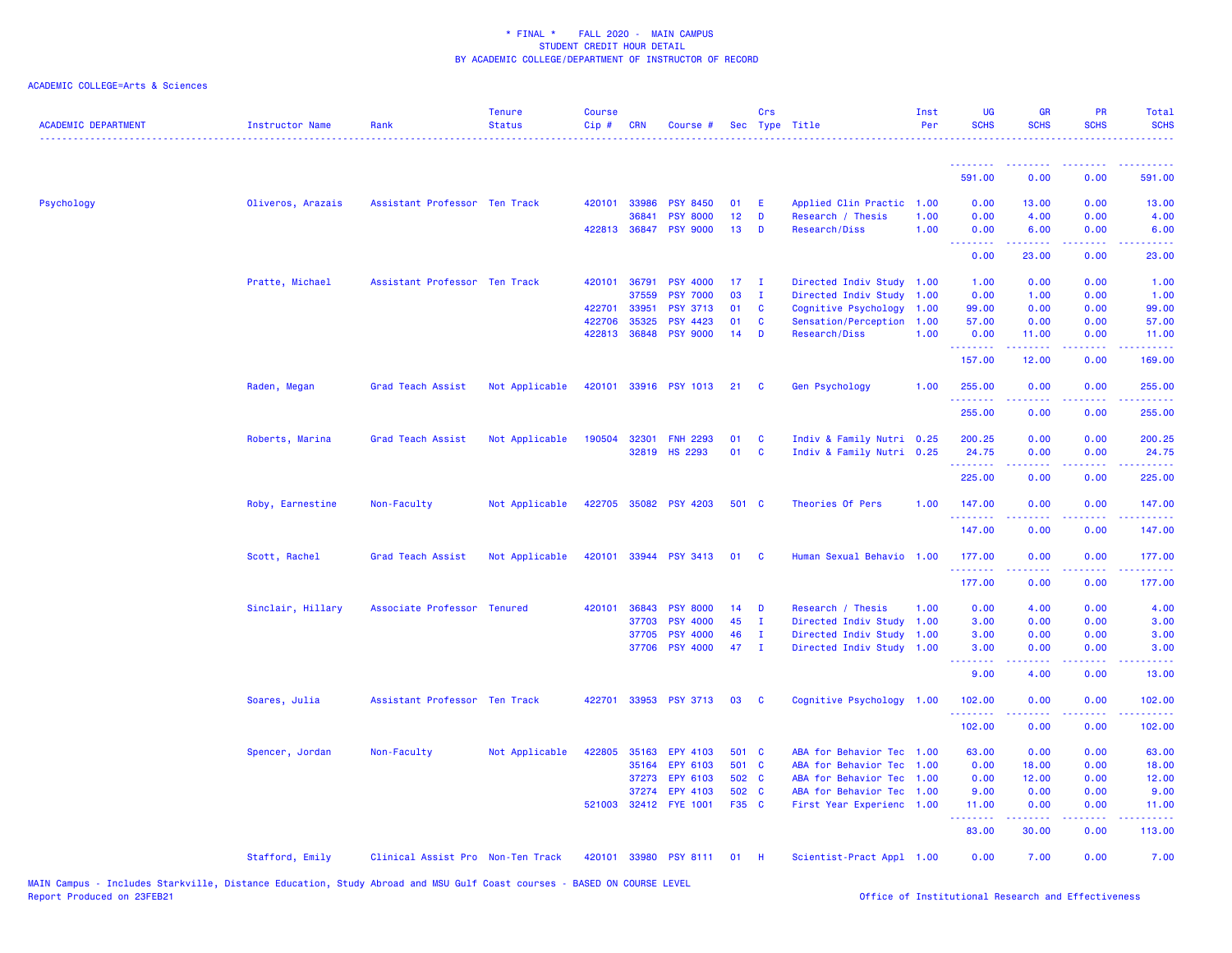| <b>ACADEMIC DEPARTMENT</b>                          | <b>Instructor Name</b> | Rank                        | <b>Tenure</b><br><b>Status</b> | <b>Course</b><br>Cip#  | <b>CRN</b> | Course                                | <b>Sec</b>     | Crs           | Type Title                                             | Inst<br>Per  | <b>UG</b><br><b>SCHS</b>                | <b>GR</b><br><b>SCHS</b>                        | <b>PR</b><br><b>SCHS</b>                                                                                                          | Total<br><b>SCHS</b><br>.                |
|-----------------------------------------------------|------------------------|-----------------------------|--------------------------------|------------------------|------------|---------------------------------------|----------------|---------------|--------------------------------------------------------|--------------|-----------------------------------------|-------------------------------------------------|-----------------------------------------------------------------------------------------------------------------------------------|------------------------------------------|
|                                                     |                        |                             |                                |                        |            |                                       |                |               |                                                        |              | 0.00                                    | --------<br>7.00                                | 0.00                                                                                                                              | .<br>7.00                                |
| Psychology                                          | Tan, Elaine            | Lecturer                    | Non-Ten Track                  | 422701                 | 34952      | <b>PSY 3713</b><br>37232 PSY 3713     | 501 C<br>502 C |               | Cognitive Psychology 1.00<br>Cognitive Psychology 1.00 |              | 117.00<br>111.00                        | 0.00<br>0.00                                    | 0.00<br>0.00                                                                                                                      | 117.00<br>111.00                         |
|                                                     |                        |                             |                                |                        |            |                                       |                |               |                                                        |              | .<br>228.00                             | . <u>.</u> .<br>0.00                            | .<br>0.00                                                                                                                         | .<br>228.00                              |
|                                                     | Thomas, Anisha         | Grad Teach Assist           | Not Applicable                 |                        |            | 420101 37349 PSY 3213                 | 04             | <b>C</b>      | Psych Of Ab Behavior 1.00                              |              | 135.00<br>.                             | 0.00                                            | 0.00                                                                                                                              | 135.00                                   |
|                                                     |                        |                             |                                |                        |            |                                       |                |               |                                                        |              | 135.00                                  | 0.00                                            | 0.00                                                                                                                              | 135.00                                   |
|                                                     | Tkach, Melanie         | Lecturer                    | Non-Ten Track                  | 420101                 | 33930      | <b>PSY 3213</b>                       | 02             | - C           | Psych Of Ab Behavior 1.00                              |              | 240.00<br>.                             | 0.00                                            | 0.00<br>$\frac{1}{2} \left( \frac{1}{2} \right) \left( \frac{1}{2} \right) \left( \frac{1}{2} \right) \left( \frac{1}{2} \right)$ | 240.00                                   |
|                                                     |                        |                             |                                |                        |            |                                       |                |               |                                                        |              | 240.00                                  | 0.00                                            | 0.00                                                                                                                              | 240.00                                   |
|                                                     | Utley, Jessica         | Grad Teach Assist           | Not Applicable                 |                        |            | 422707 33949 PSY 3623                 | 02             | - C           | Social Psychology                                      | 1.00         | 177.00<br>.                             | 0.00<br>--------                                | 0.00<br>-----                                                                                                                     | 177.00<br>.                              |
|                                                     | Valentine, Michael     | Non-Faculty                 | Not Applicable                 |                        |            | 422803 34954 PSY 4223                 | 501 C          |               | Drug Use And Abuse                                     | 1.00         | 177.00<br>153.00                        | 0.00<br>0.00                                    | 0.00<br>0.00                                                                                                                      | 177.00<br>153.00                         |
|                                                     |                        |                             |                                |                        |            |                                       |                |               |                                                        |              | .<br>153.00                             | .<br>0.00                                       | 0.00                                                                                                                              | 153.00                                   |
|                                                     | Webb, Christopher      | Non-Employee                | Not Applicable                 |                        |            | 422707 34955 PSY 4353                 | 501 C          |               | Psychology and the L 1.00                              |              | 150.00                                  | 0.00                                            | 0.00                                                                                                                              | 150.00                                   |
|                                                     |                        |                             |                                |                        |            |                                       |                |               |                                                        |              | .<br>150.00                             | 0.00                                            | $   -$<br>0.00                                                                                                                    | .<br>150.00                              |
|                                                     | Winer, Eric            | Associate Professor Tenured |                                | 420101<br>422813 36850 | 36844      | <b>PSY</b><br>8000<br><b>PSY 9000</b> | 15<br>16       | D<br><b>D</b> | Research / Thesis<br>Research/Diss                     | 1.00<br>1.00 | 0.00<br>0.00<br><u> - - - - - - - -</u> | 1.00<br>17.00<br>. <u>.</u> .                   | 0.00<br>0.00<br>$- - - -$                                                                                                         | 1.00<br>17.00                            |
|                                                     |                        |                             |                                |                        |            |                                       |                |               |                                                        |              | 0.00                                    | 18.00                                           | 0.00                                                                                                                              | 18.00                                    |
| =====================================<br>Psychology |                        |                             |                                |                        |            |                                       |                |               |                                                        |              | ========<br>13286.00<br>========        | <b>EBBERSER</b><br>545.00<br>========= ======== | $=$ ========<br>0.00                                                                                                              | $=$ ==========<br>13831.00<br>========== |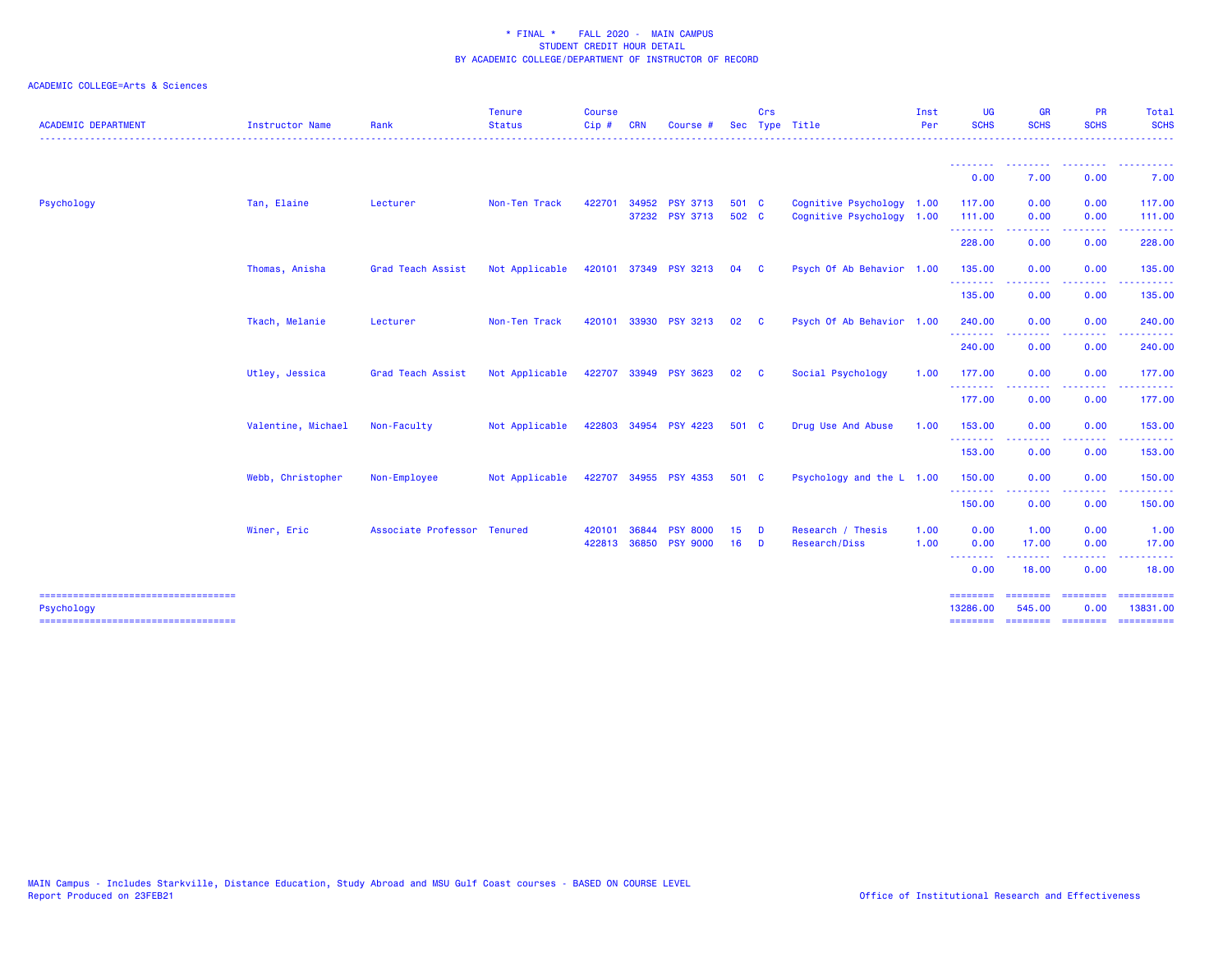| <b>ACADEMIC DEPARTMENT</b> | <b>Instructor Name</b> | Rank                          | <b>Tenure</b><br><b>Status</b> | <b>Course</b><br>Cip# | <b>CRN</b>   | Course #                          |                | Crs          | Sec Type Title                                    | Inst<br>Per | UG<br><b>SCHS</b>           | <b>GR</b><br><b>SCHS</b>                                                                                                          | PR<br><b>SCHS</b>                   | Total<br><b>SCHS</b>                                                                                                                                         |
|----------------------------|------------------------|-------------------------------|--------------------------------|-----------------------|--------------|-----------------------------------|----------------|--------------|---------------------------------------------------|-------------|-----------------------------|-----------------------------------------------------------------------------------------------------------------------------------|-------------------------------------|--------------------------------------------------------------------------------------------------------------------------------------------------------------|
| Sociology                  | Allison, Rachel        | Associate Professor Tenured   |                                |                       | 451101 36886 | SO 9000                           | 06             | D            | Research / Diss                                   | 1.00        | 0.00                        | 3.00                                                                                                                              | 0.00                                | 3.00                                                                                                                                                         |
|                            |                        |                               |                                |                       | 37450        | SO 8000                           | 07             | D            | Research / Thesis                                 | 1.00        | 0.00                        | 3.00                                                                                                                              | 0.00                                | 3.00                                                                                                                                                         |
|                            |                        |                               |                                |                       |              |                                   |                |              |                                                   |             | ---<br>.<br>0.00            | $\frac{1}{2} \left( \frac{1}{2} \right) \left( \frac{1}{2} \right) \left( \frac{1}{2} \right) \left( \frac{1}{2} \right)$<br>6.00 | .<br>0.00                           | $\frac{1}{2} \left( \frac{1}{2} \right) \left( \frac{1}{2} \right) \left( \frac{1}{2} \right) \left( \frac{1}{2} \right)$<br>6.00                            |
|                            | Barranco, Raymond      | Associate Professor Tenured   |                                |                       | 451101 34104 | SO 8274                           | 01             | B            | Grad Soc Stat I                                   | 1.00        | 0.00                        | 68.00                                                                                                                             | 0.00                                | 68.00                                                                                                                                                        |
|                            |                        |                               |                                |                       | 37258        | SO 9000                           | 07             | D            | Research / Diss                                   | 1.00        | 0.00                        | 19.00                                                                                                                             | 0.00                                | 19.00                                                                                                                                                        |
|                            |                        |                               |                                |                       |              |                                   |                |              |                                                   |             | .<br>0.00                   | 87.00                                                                                                                             | 0.00                                | 87.00                                                                                                                                                        |
|                            | Boltz, Laura           | Assistant Professor Ten Track |                                |                       | 440701 34167 | <b>SW 2303</b>                    | 01             | <b>C</b>     | Welfare Policy I                                  | 1.00        | 96.00                       | 0.00                                                                                                                              | 0.00                                | 96.00                                                                                                                                                        |
|                            |                        |                               |                                |                       | 34172        | <b>SW 3013</b>                    | 01             | C            | Hum Beh Soc Envir I                               | 1.00        | 99.00                       | 0.00                                                                                                                              | 0.00                                | 99.00                                                                                                                                                        |
|                            |                        |                               |                                |                       |              | 34178 SW 4613                     | 01             | C            | Child Welf Services                               | 1.00        | 78.00<br>.                  | 0.00<br>بالأباب                                                                                                                   | 0.00<br>$\sim$ $\sim$ $\sim$ $\sim$ | 78.00<br>المتمامين                                                                                                                                           |
|                            |                        |                               |                                |                       |              |                                   |                |              |                                                   |             | 273.00                      | 0.00                                                                                                                              | 0.00                                | 273.00                                                                                                                                                       |
|                            | Boyd, Robert           | Professor                     | <b>Tenured</b>                 |                       |              | 451101 36512 SO 9000              | 02             | D            | Research / Diss                                   | 1.00        | 0.00                        | 2.00                                                                                                                              | 0.00                                | 2.00                                                                                                                                                         |
|                            |                        |                               |                                |                       |              |                                   |                |              |                                                   |             | .<br>0.00                   | .<br>2.00                                                                                                                         | .<br>0.00                           | .<br>2.00                                                                                                                                                    |
|                            | Brown, Dustin          | Assistant Professor Ten Track |                                | 451101                | 34087        | SO 3213                           | 02             | C            | Intr To Social Res                                | 1.00        | 75.00                       | 0.00                                                                                                                              | 0.00                                | 75.00                                                                                                                                                        |
|                            |                        |                               |                                |                       | 35376        | SO 4423                           | 01             | $\mathbf{c}$ | Health and Society                                | 1.00        | 45.00                       | 0.00                                                                                                                              | 0.00                                | 45.00                                                                                                                                                        |
|                            |                        |                               |                                |                       |              | 37367 SO 9000                     | 08             | D            | Research / Diss                                   | 1.00        | 0.00<br>.                   | 1.00<br>.                                                                                                                         | 0.00<br>.                           | 1.00<br>$\frac{1}{2} \left( \frac{1}{2} \right) \left( \frac{1}{2} \right) \left( \frac{1}{2} \right) \left( \frac{1}{2} \right) \left( \frac{1}{2} \right)$ |
|                            |                        |                               |                                |                       |              |                                   |                |              |                                                   |             | 120.00                      | 1.00                                                                                                                              | 0.00                                | 121.00                                                                                                                                                       |
|                            | Carlisle, Shalonda     | Lecturer                      | Non-Ten Track                  |                       |              | 440701 34175 SW 3513              | 01             | C            | Social Work Pract I                               | 1.00        | 48.00                       | 0.00                                                                                                                              | 0.00                                | 48.00                                                                                                                                                        |
|                            |                        |                               |                                |                       |              | 34176 SW 3523                     | 01             | C            | Social Work Pract II 1.00                         |             | 54.00<br>.                  | 0.00                                                                                                                              | 0.00<br>.                           | 54.00<br>. <b>.</b>                                                                                                                                          |
|                            |                        |                               |                                |                       |              |                                   |                |              |                                                   |             | 102.00                      | 0.00                                                                                                                              | 0.00                                | 102.00                                                                                                                                                       |
|                            | Cistrunk, Kenya        | Associate Professor Tenured   |                                | 440701                | 34168        | SW 2313                           | 01             | <b>C</b>     | Int Soc Work/Soc Wel                              | 1.00        | 45.00                       | 0.00                                                                                                                              | 0.00                                | 45.00                                                                                                                                                        |
|                            |                        |                               |                                |                       | 34171        | <b>SW 3003</b>                    | 01             | C            | Populations At-risk                               | 1.00        | 105.00                      | 0.00                                                                                                                              | 0.00                                | 105.00                                                                                                                                                       |
|                            |                        |                               |                                |                       | 34177        | <b>SW 3533</b>                    | 01             | - C          | Soc Work w/Commun &                               | 1.00        | 48.00                       | 0.00                                                                                                                              | 0.00                                | 48.00                                                                                                                                                        |
|                            |                        |                               |                                |                       | 34975        | <b>SW 4533</b>                    | 501 C          |              | Sub Abuse in SW Svcs                              | 1.00        | 63.00                       | 0.00                                                                                                                              | 0.00                                | 63.00                                                                                                                                                        |
|                            |                        |                               |                                |                       | 521003 32383 | <b>FYE 1001</b><br>32384 FYE 1001 | F03 C<br>F04 C |              | First Year Experienc<br>First Year Experienc 1.00 | 1.00        | 12.00<br>4.00               | 0.00<br>0.00                                                                                                                      | 0.00<br>0.00                        | 12.00<br>4.00                                                                                                                                                |
|                            |                        |                               |                                |                       |              |                                   |                |              |                                                   |             | .<br>277.00                 | 0.00                                                                                                                              | .<br>0.00                           | .<br>277.00                                                                                                                                                  |
|                            | Crabtree, Arialle      | Lecturer                      | Non-Ten Track                  |                       | 451101 34059 | SO 1003                           | 01             | <b>C</b>     | Intro To Sociology                                | 1.00        | 249.00                      | 0.00                                                                                                                              | 0.00                                | 249.00                                                                                                                                                       |
|                            |                        |                               |                                |                       | 34061        | SO 1003                           | 03             | C            | Intro To Sociology                                | 1.00        | 252.00                      | 0.00                                                                                                                              | 0.00                                | 252.00                                                                                                                                                       |
|                            |                        |                               |                                |                       |              |                                   |                |              |                                                   |             | المستملة والمناور<br>501.00 | 0.00                                                                                                                              | 0.00                                | وعاعاه عاما<br>501.00                                                                                                                                        |
|                            | Crudden, Adele         | Professor                     | <b>Tenured</b>                 | 440701                |              | 34174 SW 3213                     | 01             | C            | Research Meth in SW                               | 1.00        | 45.00                       | 0.00                                                                                                                              | 0.00                                | 45.00                                                                                                                                                        |
|                            |                        |                               |                                |                       |              | 34179 SW 4633                     | 01             | <b>C</b>     | Sw Health Care                                    | 1.00        | 81.00                       | 0.00<br>2.2.2.2.2                                                                                                                 | 0.00<br>.                           | 81.00<br><u>.</u>                                                                                                                                            |
|                            |                        |                               |                                |                       |              |                                   |                |              |                                                   |             | .<br>126.00                 | 0.00                                                                                                                              | 0.00                                | 126.00                                                                                                                                                       |
|                            | Davis, Adriene         | Lecturer                      | Non-Ten Track                  | 050201                | 30006        | AAS 2203                          | 02             | C            | Racial Minorities                                 | 1.00        | 45.00                       | 0.00                                                                                                                              | 0.00                                | 45.00                                                                                                                                                        |
|                            |                        |                               |                                | 450201                | 30267        | AN 2203                           | 02             | C            | Racial Minorities                                 | 1.00        | 15.00                       | 0.00                                                                                                                              | 0.00                                | 15.00                                                                                                                                                        |
|                            |                        |                               |                                |                       | 34082        | SO 2203                           | 02             | C            | Racial Minorities                                 | 1.00        | 57.00                       | 0.00                                                                                                                              | 0.00                                | 57.00                                                                                                                                                        |
|                            |                        |                               |                                | 451101                | 34969        | SO 4333                           | 501            | <b>C</b>     | Sociology Of Sports                               | 1.00        | 72.00                       | 0.00                                                                                                                              | 0.00                                | 72.00                                                                                                                                                        |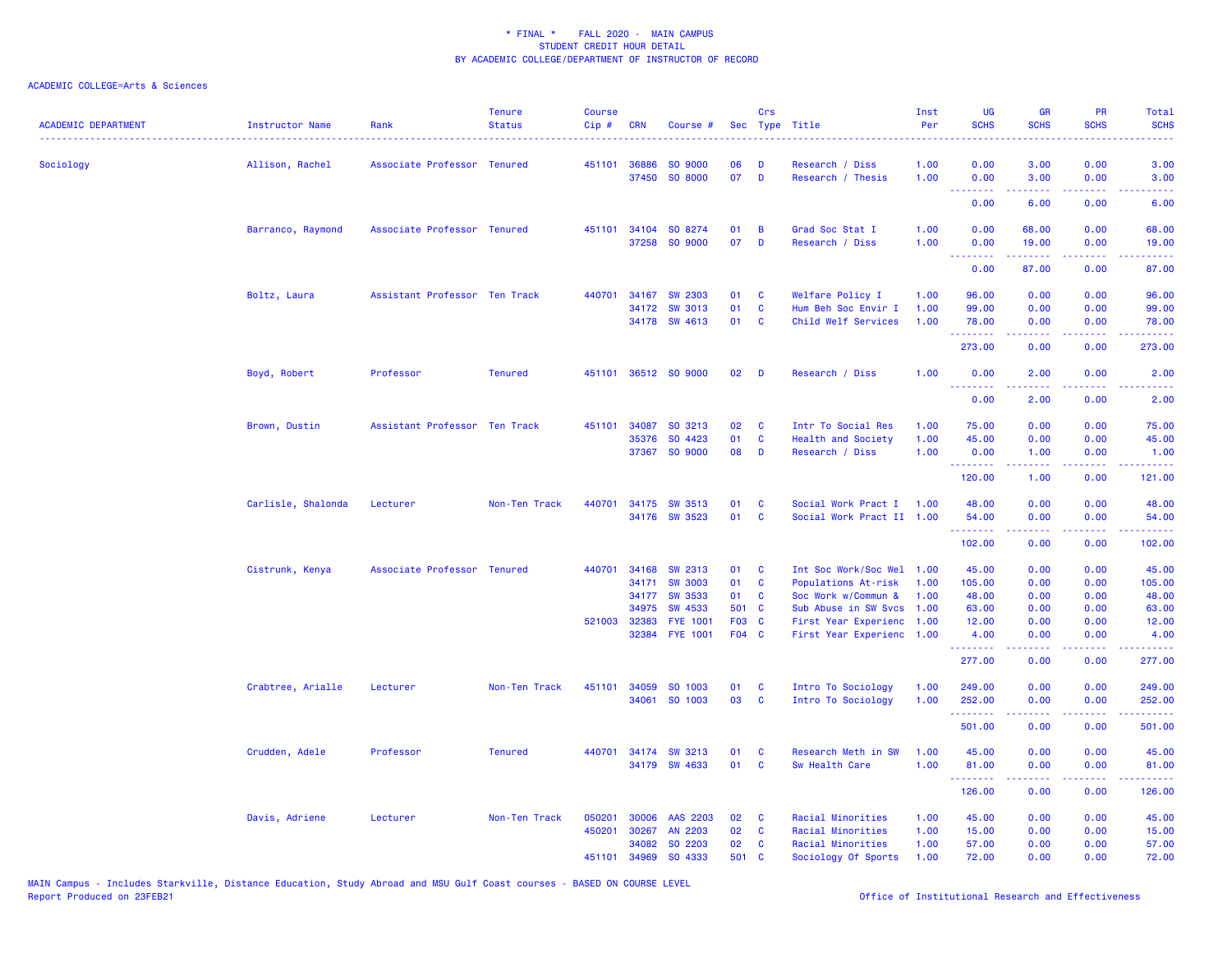| <b>ACADEMIC DEPARTMENT</b> | Instructor Name               | Rank                          | <b>Tenure</b><br><b>Status</b> | <b>Course</b><br>Cip# | <b>CRN</b> | Course #        |                 | Crs<br>Sec Type Title |                           | Inst<br>Per | <b>UG</b><br><b>SCHS</b>         | <b>GR</b><br><b>SCHS</b> | <b>PR</b><br><b>SCHS</b>            | Total<br><b>SCHS</b>                                                                                                  |
|----------------------------|-------------------------------|-------------------------------|--------------------------------|-----------------------|------------|-----------------|-----------------|-----------------------|---------------------------|-------------|----------------------------------|--------------------------|-------------------------------------|-----------------------------------------------------------------------------------------------------------------------|
|                            |                               |                               |                                |                       |            |                 |                 |                       |                           |             | <u>.</u>                         | <u>.</u>                 | د د د د                             | .                                                                                                                     |
|                            |                               |                               |                                |                       |            |                 |                 |                       |                           |             | 189.00                           | 0.00                     | 0.00                                | 189.00                                                                                                                |
| Sociology                  | Hagerman, Margaret            | Associate Professor Tenured   |                                | 451101                | 34107      | SO 8900         | 01              | <b>S</b>              | Fields Of SO: ProSem      | 1.00        | 0.00                             | 11.00                    | 0.00                                | 11.00                                                                                                                 |
|                            |                               |                               |                                |                       | 35374      | SO 4203         | 01              | C                     | Family In The Us          | 1.00        | 60.00                            | 0.00                     | 0.00                                | 60.00                                                                                                                 |
|                            |                               |                               |                                |                       |            | 36715 SO 9000   | 04              | D                     | Research / Diss           | 1.00        | 0.00                             | 17.00                    | 0.00                                | 17.00                                                                                                                 |
|                            |                               |                               |                                |                       |            | 36716 SO 8000   | 05              | D                     | Research / Thesis         | 1.00        | 0.00<br>.                        | 11.00<br>222222          | 0.00<br>.                           | 11.00<br>بالمتمام                                                                                                     |
|                            |                               |                               |                                |                       |            |                 |                 |                       |                           |             | 60.00                            | 39.00                    | 0.00                                | 99.00                                                                                                                 |
|                            | Haynes, Stacy                 | Associate Professor Tenured   |                                | 450401                | 31192      | <b>CRM 3603</b> | 01              | C                     | Criminological Theor      | 1.00        | 69.00                            | 0.00                     | 0.00                                | 69.00                                                                                                                 |
|                            |                               |                               |                                |                       | 31197      | CRM 4513        | 01              | $\mathbf{C}$          | Correctional Systems      | 1.00        | 111.00                           | 0.00                     | 0.00                                | 111.00                                                                                                                |
|                            |                               |                               |                                | 451101                | 34095      | SO 4513         | 01              | C                     | Correctional Systems      | 1.00        | 33.00                            | 0.00                     | 0.00                                | 33.00                                                                                                                 |
|                            |                               |                               |                                |                       |            | 36717 SO 8000   | 06              | D                     | Research / Thesis         | 1.00        | 0.00<br>.                        | 9.00<br>22222            | 0.00<br>.                           | 9.00<br>.                                                                                                             |
|                            |                               |                               |                                |                       |            |                 |                 |                       |                           |             | 213.00                           | 9.00                     | 0.00                                | 222.00                                                                                                                |
|                            | Heath Windhorn, Cour Lecturer |                               | Non-Ten Track                  | 451101                | 34068      | SO 1003         | 10 <sub>1</sub> | C                     | Intro To Sociology        | 1.00        | 258.00                           | 0.00                     | 0.00                                | 258.00                                                                                                                |
|                            |                               |                               |                                |                       | 34080      | SO 1203         | 02 <sub>o</sub> | <b>C</b>              | Sociology of Familie 1.00 |             | 246.00                           | 0.00                     | 0.00                                | 246.00                                                                                                                |
|                            |                               |                               |                                |                       |            |                 |                 |                       |                           |             | 504.00                           | 0.00                     | 0.00                                | .<br>504.00                                                                                                           |
|                            | Hinton, Madison               | Lecturer                      | Non-Ten Track                  | 451101                | 34065      | SO 1003         | 07              | C                     | Intro To Sociology        | 1.00        | 267.00                           | 0.00                     | 0.00                                | 267.00                                                                                                                |
|                            |                               |                               |                                |                       |            | 34076 SO 1103   | 06              | <b>C</b>              | Contemp Social Prob       | 1.00        | 270.00                           | 0.00                     | 0.00                                | 270.00                                                                                                                |
|                            |                               |                               |                                |                       |            |                 |                 |                       |                           |             | .<br>537.00                      | .<br>0.00                | .<br>0.00                           | .<br>537.00                                                                                                           |
|                            | Johnson, Jada                 | Instructor                    | Non-Ten Track                  | 440701                | 34180      | SW 4713         | 01              | <b>S</b>              | Sen Sem Social Work       | 1.00        | 39.00                            | 0.00                     | 0.00                                | 39.00                                                                                                                 |
|                            |                               |                               |                                |                       | 34181      | <b>SW 4916</b>  | 01              | E                     | Sw Fld Prac/Sem I         | 1.00        | 102.00                           | 0.00                     | 0.00                                | 102.00                                                                                                                |
|                            |                               |                               |                                |                       | 34182      | <b>SW 4926</b>  | 01              | E                     | Sw Fld Prac/Sem II        | 1.00        | 102.00                           | 0.00                     | 0.00                                | 102.00                                                                                                                |
|                            |                               |                               |                                |                       |            | 37672 SW 4000   | 01              | $\mathbf{I}$          | Directed Indiv Study      | 1.00        | 1.00                             | 0.00                     | 0.00                                | 1.00                                                                                                                  |
|                            |                               |                               |                                |                       |            |                 |                 |                       |                           |             | <u>.</u><br>244.00               | .<br>0.00                | $\sim$ $\sim$ $\sim$ $\sim$<br>0.00 | $\begin{array}{cccccccccc} \bullet & \bullet & \bullet & \bullet & \bullet & \bullet & \bullet \end{array}$<br>244.00 |
|                            | Johnson, Kecia                | Assistant Professor Ten Track |                                | 450401                | 31193      | <b>CRM 3603</b> | 02              | C                     | Criminological Theor      | 1.00        | 75.00                            | 0.00                     | 0.00                                | 75.00                                                                                                                 |
|                            |                               |                               |                                | 451101                | 35377      | SO 8413         | 01              | C                     | Sem Soc Strat             | 1.00        | 0.00                             | 30.00                    | 0.00                                | 30.00                                                                                                                 |
|                            |                               |                               |                                |                       | 36464      | SO 8000         | 01              | D                     | Research / Thesis         | 1.00        | 0.00                             | 2.00                     | 0.00                                | 2.00                                                                                                                  |
|                            |                               |                               |                                |                       |            | 37447 SO 9000   | 09              | D                     | Research / Diss           | 1.00        | 0.00                             | 6.00                     | 0.00                                | 6.00                                                                                                                  |
|                            |                               |                               |                                |                       |            |                 |                 |                       |                           |             | <u> - - - - - - - -</u><br>75.00 | .<br>38.00               | .<br>0.00                           | <u>.</u><br>113.00                                                                                                    |
|                            | Kelly, Kimberly               | Associate Professor Tenured   |                                | 451101                | 34085      | SO 3103         | 01              | C                     | Social Theory I           | 1.00        | 87.00                            | 0.00                     | 0.00                                | 87.00                                                                                                                 |
|                            |                               |                               |                                |                       | 34101      | SO 8103         | 01              | <b>S</b>              | Gr Social Theory I        | 1.00        | 0.00                             | 33.00                    | 0.00                                | 33.00                                                                                                                 |
|                            |                               |                               |                                |                       | 36488      | SO 8000         | 03              | D                     | Research / Thesis         | 1.00        | 0.00                             | 6.00                     | 0.00                                | 6.00                                                                                                                  |
|                            |                               |                               |                                |                       | 36852      | SO 9000         | 05              | D                     | Research / Diss           | 1.00        | 0.00                             | 15.00                    | 0.00                                | 15.00                                                                                                                 |
|                            |                               |                               |                                |                       |            |                 |                 |                       |                           |             | <b>.</b><br>87.00                | 22222<br>54.00           | .<br>0.00                           | .<br>141.00                                                                                                           |
|                            | Kerr, Laura                   | Lecturer                      | Non-Ten Track                  | 451101                | 34060      | SO 1003         | 02              | <b>C</b>              | Intro To Sociology        | 1.00        | 225.00                           | 0.00                     | 0.00                                | 225.00                                                                                                                |
|                            |                               |                               |                                |                       |            | 34067 SO 1003   | 09              | C                     | Intro To Sociology        | 1.00        | 240.00                           | 0.00                     | 0.00                                | 240.00                                                                                                                |
|                            |                               |                               |                                |                       |            |                 |                 |                       |                           |             | <u>.</u><br>465.00               | .<br>0.00                | .<br>0.00                           | $\begin{array}{cccccccccc} \bullet & \bullet & \bullet & \bullet & \bullet & \bullet & \bullet \end{array}$<br>465.00 |
|                            | King, Sanna                   | Assistant Professor Ten Track |                                | 451101                |            | 36933 SO 8990   | 01              | <b>C</b>              | Special Topic In SO       | 1.00        | 0.00                             | 15.00                    | 0.00                                | 15.00                                                                                                                 |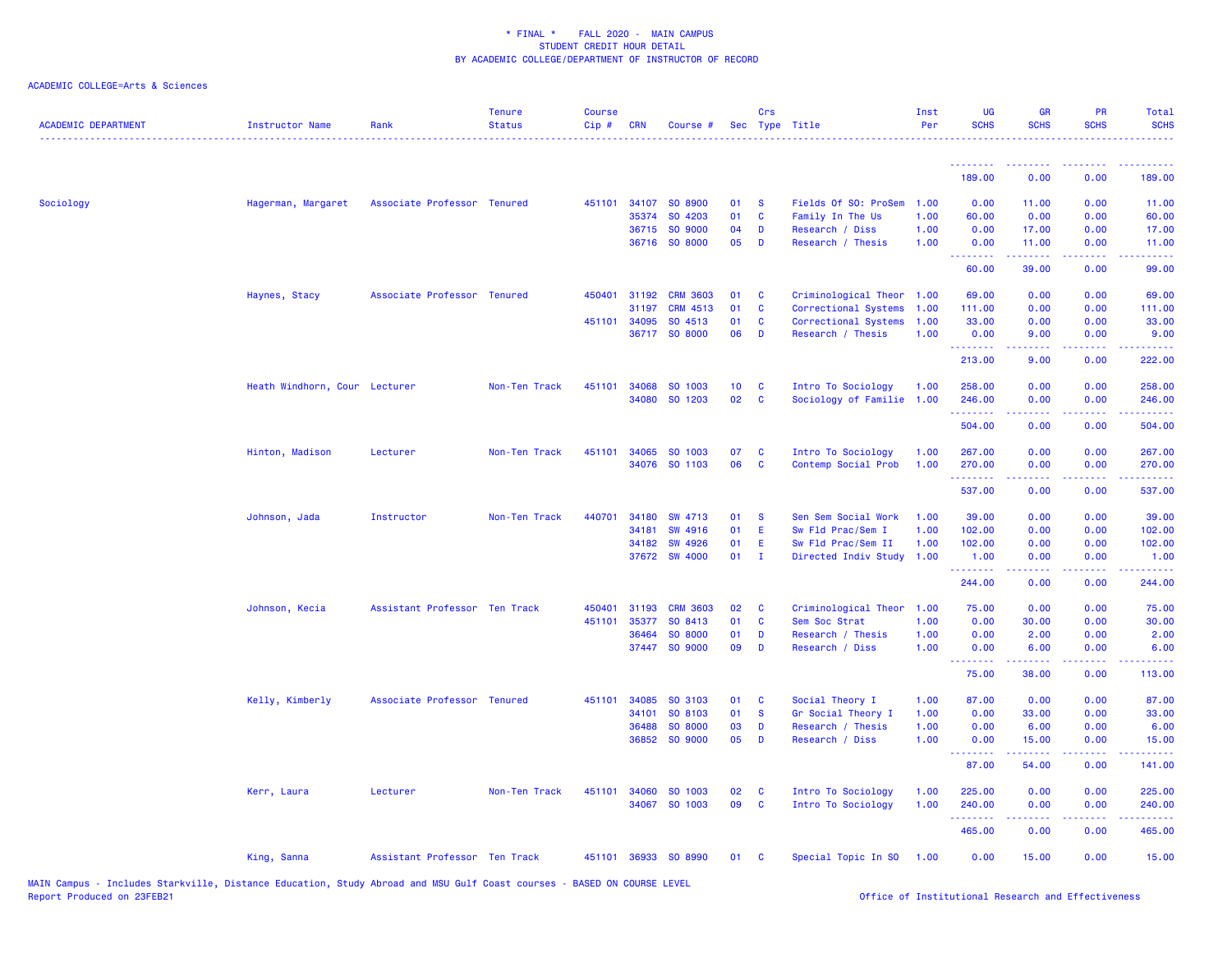| <b>ACADEMIC DEPARTMENT</b> | Instructor Name    | Rank                          | <b>Tenure</b><br><b>Status</b> | <b>Course</b><br>Cip# | <b>CRN</b>     | Course #                          |                       | Crs               | Sec Type Title                                    | Inst<br>Per  | <b>UG</b><br><b>SCHS</b>                                   | <b>GR</b><br><b>SCHS</b> | <b>PR</b><br><b>SCHS</b>                                                                                                          | Total<br><b>SCHS</b>      |
|----------------------------|--------------------|-------------------------------|--------------------------------|-----------------------|----------------|-----------------------------------|-----------------------|-------------------|---------------------------------------------------|--------------|------------------------------------------------------------|--------------------------|-----------------------------------------------------------------------------------------------------------------------------------|---------------------------|
|                            |                    |                               |                                |                       |                |                                   |                       |                   |                                                   |              | .<br>0.00                                                  | 15.00                    | 0.00                                                                                                                              | 15.00                     |
| Sociology                  | Layth, Heather-Ann | Grad Teach Assist             | Not Applicable                 | 451101                |                | 34071 SO 1103                     | 01                    | C                 | Contemp Social Prob                               | 1.00         | 225.00                                                     | 0.00                     | 0.00                                                                                                                              | 225.00                    |
|                            |                    |                               |                                |                       |                | 34072 SO 1103                     | 02 <sub>2</sub>       | C                 | Contemp Social Prob                               | 1.00         | 225.00<br>.                                                | 0.00<br>.                | 0.00<br>.                                                                                                                         | 225.00<br>22222)          |
|                            |                    |                               |                                |                       |                |                                   |                       |                   |                                                   |              | 450.00                                                     | 0.00                     | 0.00                                                                                                                              | 450.00                    |
|                            | Leap, Braden       | Assistant Professor Ten Track |                                | 451101                | 34086          | SO 3213                           | 01                    | C                 | Intr To Social Res                                | 1.00         | 75.00                                                      | 0.00                     | 0.00                                                                                                                              | 75.00                     |
|                            |                    |                               |                                |                       |                | 34102 SO 8213                     | 01                    | <b>C</b>          | <b>Research Design</b>                            | 1.00         | 0.00<br><b><i><u><u> - - - - - - -</u></u></i></b>         | 42.00                    | 0.00<br>$\frac{1}{2} \left( \frac{1}{2} \right) \left( \frac{1}{2} \right) \left( \frac{1}{2} \right) \left( \frac{1}{2} \right)$ | 42.00<br>والمتحدث للمنابذ |
|                            |                    |                               |                                |                       |                |                                   |                       |                   |                                                   |              | 75.00                                                      | 42.00                    | 0.00                                                                                                                              | 117.00                    |
|                            | May, David         | Professor                     | <b>Tenured</b>                 | 450401                | 35344          | <b>CRM 3123</b>                   | 01                    | C                 | Policing and Society 1.00                         |              | 123.00                                                     | 0.00                     | 0.00                                                                                                                              | 123.00                    |
|                            |                    |                               |                                |                       | 35347          | SO 3123                           | 01                    | <b>C</b>          | Policing and Society 1.00                         |              | 12.00                                                      | 0.00                     | 0.00                                                                                                                              | 12.00                     |
|                            |                    |                               |                                |                       | 37530          | <b>CRM 4000</b>                   | 01                    | $\mathbf{I}$      | Directed Indiv Study 1.00                         |              | 3.00                                                       | 0.00                     | 0.00                                                                                                                              | 3.00                      |
|                            |                    |                               |                                |                       | 37532          | <b>CRM 4000</b>                   | 02                    | $\mathbf{I}$      | Directed Indiv Study 1.00                         |              | 3.00                                                       | 0.00                     | 0.00                                                                                                                              | 3.00                      |
|                            |                    |                               |                                |                       | 37533<br>31194 | <b>CRM 4000</b>                   | 03                    | $\mathbf{I}$      | Directed Indiv Study 1.00                         |              | 3.00                                                       | 0.00                     | 0.00                                                                                                                              | 3.00                      |
|                            |                    |                               |                                | 451101                | 34090          | CRM 4153<br>SO 4153               | <b>CO1 E</b><br>CO1 E |                   | Mentoring for At-Ris 1.00<br>Mentoring for At-Ris | 1.00         | 15.00<br>15.00                                             | 0.00<br>0.00             | 0.00<br>0.00                                                                                                                      | 15.00<br>15.00            |
|                            |                    |                               |                                |                       |                | 36487 SO 8000                     | 02                    | <b>D</b>          | Research / Thesis                                 | 1.00         | 0.00                                                       | 7.00                     | 0.00                                                                                                                              | 7.00                      |
|                            |                    |                               |                                |                       |                |                                   |                       |                   |                                                   |              | <b><i><u><u><b>Little Little</b></u></u></i></b><br>174.00 | .<br>7.00                | د د د د<br>0.00                                                                                                                   | .<br>181.00               |
|                            | Miller, Gabriel    | Assistant Professor Ten Track |                                | 050201                | 30005          | AAS 2203                          | 01                    | <b>C</b>          | Racial Minorities                                 | 1.00         | 51.00                                                      | 0.00                     | 0.00                                                                                                                              | 51.00                     |
|                            |                    |                               |                                |                       | 30007          | AAS 2203                          | 03                    | C                 | Racial Minorities                                 | 1.00         | 45.00                                                      | 0.00                     | 0.00                                                                                                                              | 45.00                     |
|                            |                    |                               |                                | 450201                | 30266          | AN 2203                           | 01                    | C                 | Racial Minorities                                 | 1.00         | 27.00                                                      | 0.00                     | 0.00                                                                                                                              | 27.00                     |
|                            |                    |                               |                                |                       | 30268          | AN 2203                           | 03                    | C                 | Racial Minorities                                 | 1.00         | 15.00                                                      | 0.00                     | 0.00                                                                                                                              | 15.00                     |
|                            |                    |                               |                                |                       | 34081          | SO 2203                           | 01                    | C                 | Racial Minorities                                 | 1.00         | 42.00                                                      | 0.00                     | 0.00                                                                                                                              | 42.00                     |
|                            |                    |                               |                                |                       |                | 34083 SO 2203                     | 03                    | C                 | Racial Minorities                                 | 1.00         | 51.00<br>.                                                 | 0.00<br>د د د د          | 0.00                                                                                                                              | 51.00<br>.                |
|                            |                    |                               |                                |                       |                |                                   |                       |                   |                                                   |              | 231.00                                                     | 0.00                     | 0.00                                                                                                                              | 231.00                    |
|                            | Moyen, Melissa     | Lecturer                      | Non-Ten Track                  |                       |                | 131315 32958 LSK 1011             | 01                    | C                 | <b>Study Skills</b>                               | 1.00         | 30.00                                                      | 0.00                     | 0.00                                                                                                                              | 30.00                     |
|                            |                    |                               |                                |                       | 32959          | <b>LSK 1011</b>                   | 02                    | C                 | <b>Study Skills</b>                               | 1.00         | 29.00                                                      | 0.00                     | 0.00                                                                                                                              | 29.00                     |
|                            |                    |                               |                                |                       | 32965          | <b>LSK 1023</b>                   | 03                    | C                 | Col Read/Study Skill                              | 1.00         | 84.00                                                      | 0.00                     | 0.00                                                                                                                              | 84.00                     |
|                            |                    |                               |                                |                       | 32966          | <b>LSK 1023</b>                   | 04                    | C                 | Col Read/Study Skill                              | 1.00         | 90.00                                                      | 0.00                     | 0.00                                                                                                                              | 90.00                     |
|                            |                    |                               |                                |                       | 34875          | <b>LSK 1023</b><br>37765 LSK 1023 | 501 C<br>$11 -$       | $\mathbf{C}$      | Col Read/Study Skill<br>Col Read/Study Skill 1.00 | 1.00         | 60.00<br>543.00                                            | 0.00<br>0.00             | 0.00<br>0.00                                                                                                                      | 60.00<br>543.00           |
|                            |                    |                               |                                |                       |                |                                   |                       |                   |                                                   |              | .<br>836.00                                                | 0.00                     | .<br>0.00                                                                                                                         | <u>.</u><br>836.00        |
|                            |                    |                               |                                |                       |                |                                   |                       |                   |                                                   |              |                                                            |                          |                                                                                                                                   |                           |
|                            | Netadj, Mehrzad    | Instructor                    | Non-Ten Track                  | 451101                | 34066          | SO 1003                           | 08                    | C                 | Intro To Sociology                                | 1.00         | 264.00                                                     | 0.00                     | 0.00                                                                                                                              | 264.00                    |
|                            |                    |                               |                                |                       | 34074          | 34073 SO 1103<br>SO 1103          | 03<br>04              | $\mathbf{C}$<br>C | Contemp Social Prob<br>Contemp Social Prob        | 1.00<br>1.00 | 267.00<br>243.00                                           | 0.00<br>0.00             | 0.00<br>0.00                                                                                                                      | 267.00<br>243.00          |
|                            |                    |                               |                                |                       |                | 34079 SO 1203                     | 01                    | C                 | Sociology of Familie                              | 1.00         | 234.00                                                     | 0.00                     | 0.00                                                                                                                              | 234.00                    |
|                            |                    |                               |                                |                       |                |                                   |                       |                   |                                                   |              | .<br>1008.00                                               | 22222<br>0.00            | .<br>0.00                                                                                                                         | .<br>1008.00              |
|                            | Nolen, Amelia      | Lecturer                      | Non-Ten Track                  | 440701                | 34169          | SW 2313                           | 02                    | C                 | Int Soc Work/Soc Wel                              | 1.00         | 57.00                                                      | 0.00                     | 0.00                                                                                                                              | 57.00                     |
|                            |                    |                               |                                |                       | 34170          | <b>SW 2323</b>                    | 01                    | C                 | Social Welfare Polic                              | 1.00         | 51.00                                                      | 0.00                     | 0.00                                                                                                                              | 51.00                     |
|                            |                    |                               |                                |                       |                | 34974 SW 3023                     | 501 C                 |                   | Hum Beh Soc Envir II 1.00                         |              | 45.00                                                      | 0.00                     | 0.00                                                                                                                              | 45.00                     |
|                            |                    |                               |                                |                       |                | 35378 SW 4623                     | 01                    | $\mathbf{C}$      | Sw With The Aged                                  | 1.00         | 33.00                                                      | 0.00                     | 0.00                                                                                                                              | 33.00                     |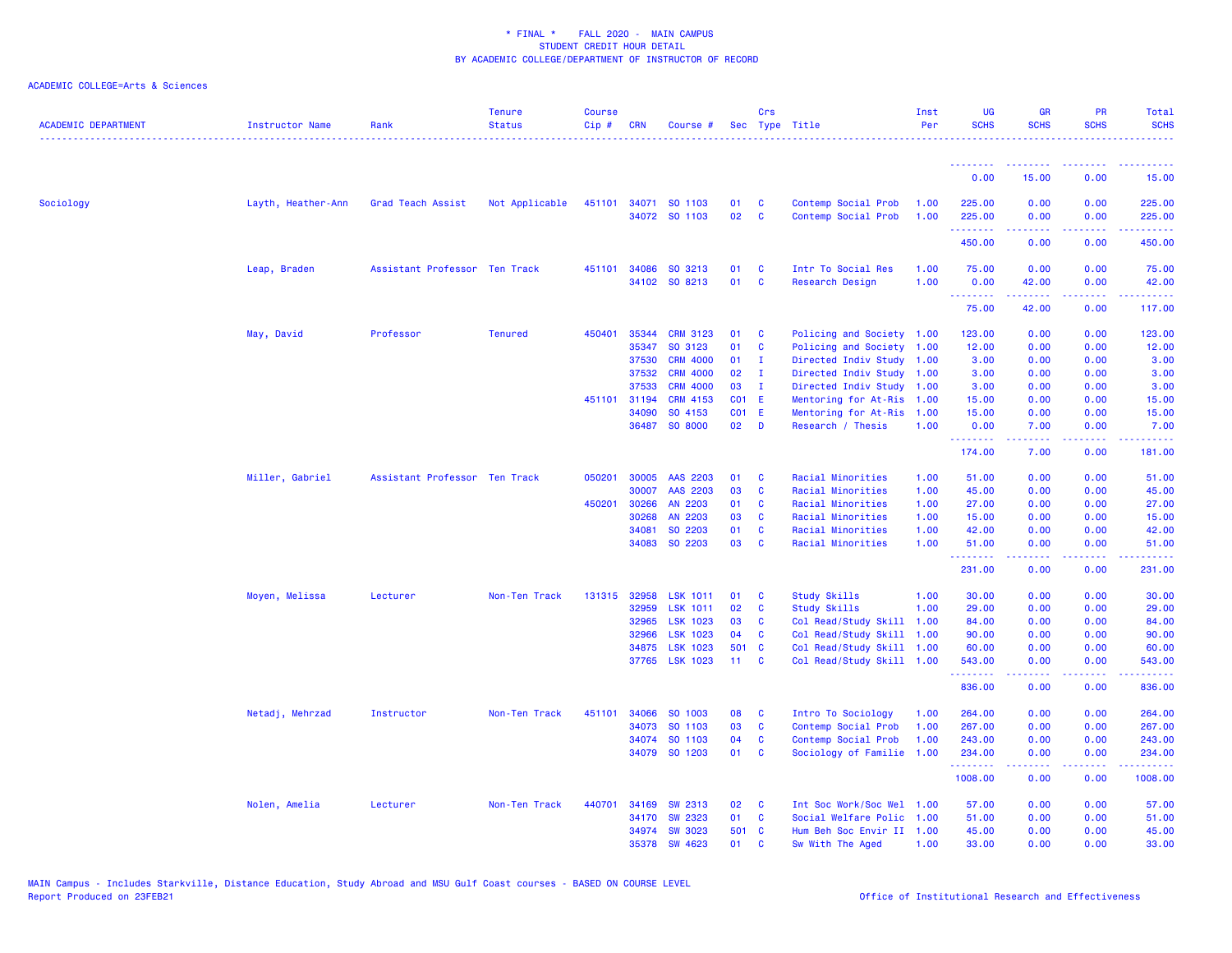| <b>ACADEMIC DEPARTMENT</b> | <b>Instructor Name</b> | Rank                          | <b>Tenure</b><br><b>Status</b> | <b>Course</b><br>$Cip$ # | <b>CRN</b> | Course #              |              | Crs          | Sec Type Title             | Inst<br>Per | UG<br><b>SCHS</b>  | <b>GR</b><br><b>SCHS</b> | <b>PR</b><br><b>SCHS</b>                                                                                                          | Total<br><b>SCHS</b> |
|----------------------------|------------------------|-------------------------------|--------------------------------|--------------------------|------------|-----------------------|--------------|--------------|----------------------------|-------------|--------------------|--------------------------|-----------------------------------------------------------------------------------------------------------------------------------|----------------------|
|                            |                        |                               |                                |                          |            |                       |              |              |                            |             | <u>.</u><br>186.00 | <u>.</u><br>0.00         | الداعات عامات<br>0.00                                                                                                             | .<br>186.00          |
|                            |                        |                               |                                |                          |            |                       |              |              |                            |             |                    |                          |                                                                                                                                   |                      |
| Sociology                  | Perry, Ashley          | Instructor                    | Non-Ten Track                  | 450401                   | 31186      | <b>CRM 2003</b>       | 01           | C            | Crime Justice Inequa 1.00  |             | 117.00             | 0.00                     | 0.00                                                                                                                              | 117.00               |
|                            |                        |                               |                                |                          | 31188      | <b>CRM 3033</b>       | 02           | Ε            | Criminology Internsh 1.00  |             | 21.00              | 0.00                     | 0.00                                                                                                                              | 21.00                |
|                            |                        |                               |                                |                          | 31191      | <b>CRM 3363</b>       | 01           | C            | Globalization and Cr 1.00  |             | 141.00             | 0.00                     | 0.00                                                                                                                              | 141.00               |
|                            |                        |                               |                                |                          | 31198      | <b>CRM 4803</b>       | 01           | C            | Senior Sem in Crimin 1.00  |             | 96.00              | 0.00                     | 0.00                                                                                                                              | 96.00                |
|                            |                        |                               |                                |                          | 35345      | CRM 4243              | 01           | <b>C</b>     | Drugs, Crime and Con 1.00  |             | 126.00             | 0.00                     | 0.00                                                                                                                              | 126.00               |
|                            |                        |                               |                                |                          |            | 35348 SO 4243         | 01           | C            | Drugs, Crime and Con 1.00  |             | 21.00<br>.         | 0.00<br>.                | 0.00<br>$\omega$ is a $\omega$                                                                                                    | 21.00<br>المتمامين   |
|                            |                        |                               |                                |                          |            |                       |              |              |                            |             | 522.00             | 0.00                     | 0.00                                                                                                                              | 522.00               |
|                            | Peterson, Lindsey      | Assistant Professor Ten Track |                                |                          |            | 451101 34070 SO 1003  | <b>HO1 C</b> |              | Intro To Sociology-H 1.00  |             | 84.00              | 0.00                     | 0.00                                                                                                                              | 84.00                |
|                            |                        |                               |                                |                          |            | 34100 SO 4804         | 02           | B            | Social Research Prac 1.00  |             | 48.00              | 0.00                     | 0.00                                                                                                                              | 48.00                |
|                            |                        |                               |                                |                          |            |                       |              |              |                            |             | .<br>132.00        | .<br>0.00                | .<br>0.00                                                                                                                         | <u>.</u><br>132.00   |
|                            | Rader, Nicole          | Professor                     | <b>Tenured</b>                 | 450401                   | 35346      | <b>CRM 4343</b>       | 01           | C            | Media, Crime and Jus 1.00  |             | 105.00             | 0.00                     | 0.00                                                                                                                              | 105.00               |
|                            |                        |                               |                                |                          | 35349      | SO 4343               | 01           | C            | Media, Crime and Jus 1.00  |             | 24.00              | 0.00                     | 0.00                                                                                                                              | 24.00                |
|                            |                        |                               |                                |                          |            |                       |              |              |                            |             | <u>.</u>           | 22222                    | .                                                                                                                                 | .                    |
|                            |                        |                               |                                |                          |            |                       |              |              |                            |             | 129.00             | 0.00                     | 0.00                                                                                                                              | 129.00               |
|                            | Ralston, Margaret      | Assistant Professor Ten Track |                                | 451101                   | 32610      | GS 1001               | F01 S        |              | First Year Seminar         | 1.00        | 4.00               | 0.00                     | 0.00                                                                                                                              | 4.00                 |
|                            |                        |                               |                                |                          | 34098      | SO 4703               | 01           | <b>C</b>     | <b>Population Problems</b> | 1.00        | 54.00              | 0.00                     | 0.00                                                                                                                              | 54.00                |
|                            |                        |                               |                                |                          | 34099      | SO 4804               | 01           | B            | Social Research Prac       | 1.00        | 72.00              | 0.00                     | 0.00                                                                                                                              | 72.00                |
|                            |                        |                               |                                |                          |            | 36423 SO 9000         | 01           | D            | Research / Diss            | 1.00        | 0.00<br>.          | 3.00                     | 0.00                                                                                                                              | 3.00<br>المتمامين    |
|                            |                        |                               |                                |                          |            |                       |              |              |                            |             | 130.00             | 3.00                     | 0.00                                                                                                                              | 133.00               |
|                            | Reed, Amanda           | Non-Faculty                   | Not Applicable                 |                          |            | 521003 32420 FYE 1101 | F04 C        |              | Freshman Success Str 1.00  |             | 11.00<br>.         | 0.00<br>.                | 0.00<br>$\frac{1}{2} \left( \frac{1}{2} \right) \left( \frac{1}{2} \right) \left( \frac{1}{2} \right) \left( \frac{1}{2} \right)$ | 11.00<br>.           |
|                            |                        |                               |                                |                          |            |                       |              |              |                            |             | 11.00              | 0.00                     | 0.00                                                                                                                              | 11.00                |
|                            | Rogers, Sarah          | Lecturer                      | Non-Ten Track                  | 450401                   |            | 34585 CRM 1003        | 501 C        |              | Crime & Justice in A 1.00  |             | 69.00              | 0.00                     | 0.00                                                                                                                              | 69.00                |
|                            |                        |                               |                                |                          |            |                       |              |              |                            |             |                    |                          |                                                                                                                                   |                      |
|                            |                        |                               |                                |                          |            |                       |              |              |                            |             | 69.00              | 0.00                     | 0.00                                                                                                                              | 69.00                |
|                            | Russell, Kelli         | Lecturer                      | Non-Ten Track                  | 450401                   | 34586      | <b>CRM 3343</b>       | 501 C        |              | Gender, Crime & Justi 1.00 |             | 72.00              | 0.00                     | 0.00                                                                                                                              | 72.00                |
|                            |                        |                               |                                | 451101                   | 34966      | SO 1003               | 501 C        |              | Intro To Sociology         | 1.00        | 75.00              | 0.00                     | 0.00                                                                                                                              | 75.00                |
|                            |                        |                               |                                |                          |            |                       |              |              |                            |             | .<br>147.00        | .<br>0.00                | .<br>0.00                                                                                                                         | .<br>147.00          |
|                            |                        |                               |                                |                          |            |                       |              |              |                            |             |                    |                          |                                                                                                                                   |                      |
|                            | Swan, Courtney         | Non-Faculty                   | Not Applicable                 | 420101                   | 33987      | <b>PSY 8450</b>       | 02           | E            | Applied Clin Practic 1.00  |             | 0.00               | 15.00                    | 0.00                                                                                                                              | 15.00                |
|                            |                        |                               |                                | 440701                   | 35081      | SW 4653               | 501 C        |              | Social Work Family V 1.00  |             | 57.00              | 0.00                     | 0.00                                                                                                                              | 57.00                |
|                            |                        |                               |                                |                          |            |                       |              |              |                            |             | .<br>57.00         | <u>.</u><br>15.00        | .<br>0.00                                                                                                                         | .<br>72.00           |
|                            |                        |                               |                                |                          |            |                       |              |              |                            |             |                    |                          |                                                                                                                                   |                      |
|                            | Tatch, Andrew          | Non-Faculty                   | Not Applicable                 | 451101                   | 31190      | <b>CRM 3313</b>       | 01           | C            | Deviant Behavior.          | 1.00        | 93.00              | 0.00                     | 0.00                                                                                                                              | 93.00                |
|                            |                        |                               |                                |                          |            | 34089 SO 3313         | 01           | C            | Deviant Behavior           | 1.00        | 36.00<br>.         | 0.00<br>.                | 0.00<br>بالأباب                                                                                                                   | 36.00<br>المستما     |
|                            |                        |                               |                                |                          |            |                       |              |              |                            |             | 129.00             | 0.00                     | 0.00                                                                                                                              | 129.00               |
|                            | Tesch, Brian           | Grad Teach Assist             | Not Applicable                 | 050207                   |            | 30258 AN 1173         | 02           | C            | Intro Gender Studies 1.00  |             | 24.00              | 0.00                     | 0.00                                                                                                                              | 24.00                |
|                            |                        |                               |                                |                          |            | 32612 GS 1173         | 02           | $\mathbf{C}$ | Introduction to Gend 1.00  |             | 72.00              | 0.00                     | 0.00                                                                                                                              | 72.00                |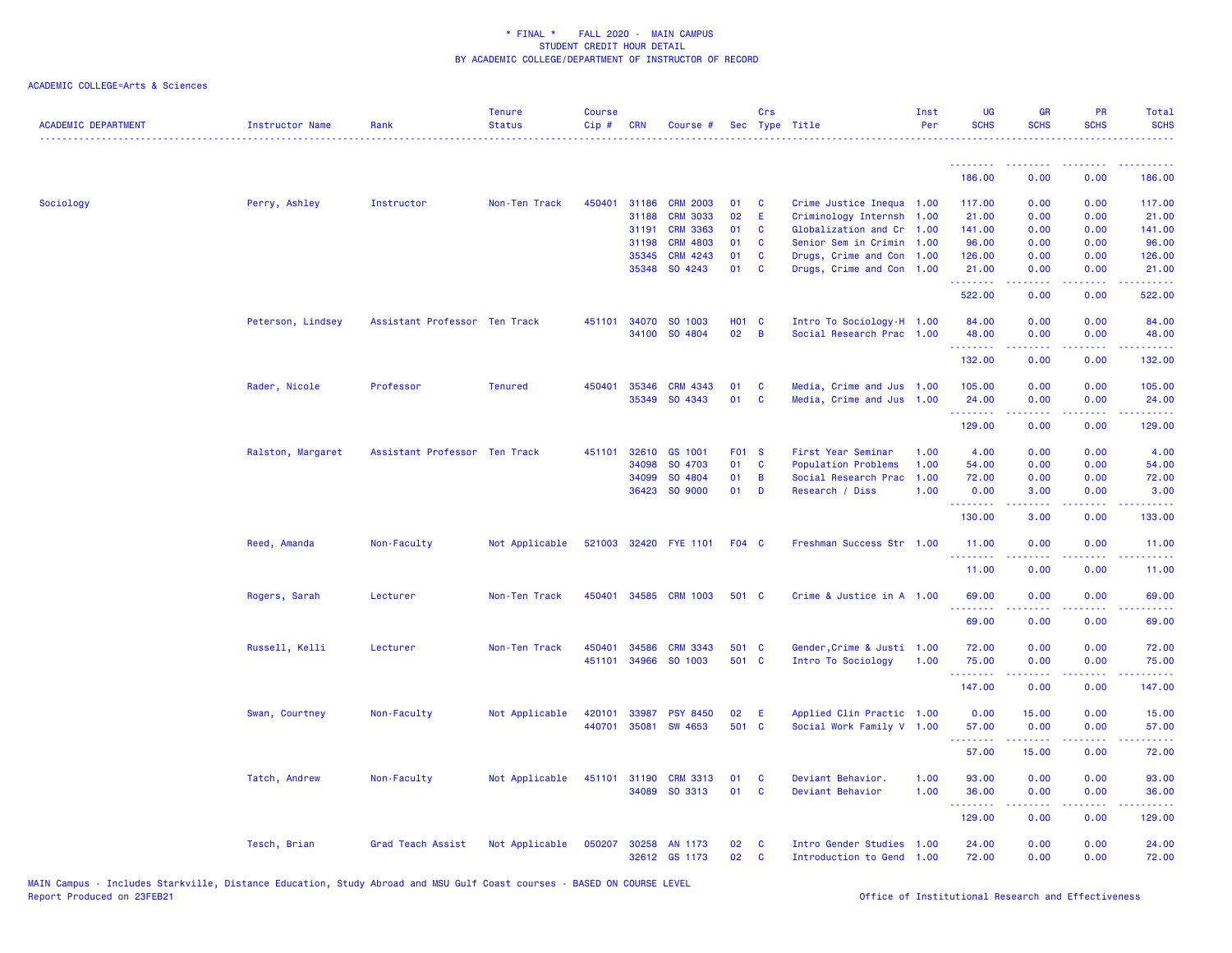| <b>ACADEMIC DEPARTMENT</b>                         | <b>Instructor Name</b> | Rank                                               | <b>Tenure</b><br><b>Status</b> | <b>Course</b><br>Cip# | <b>CRN</b> | Course #              |       | Crs                        | Sec Type Title            | Inst<br>Per | <b>UG</b><br><b>SCHS</b> | <b>GR</b><br><b>SCHS</b>                                                                                                          | <b>PR</b><br><b>SCHS</b>                                                                                                          | Total<br><b>SCHS</b>                                                                                                                |
|----------------------------------------------------|------------------------|----------------------------------------------------|--------------------------------|-----------------------|------------|-----------------------|-------|----------------------------|---------------------------|-------------|--------------------------|-----------------------------------------------------------------------------------------------------------------------------------|-----------------------------------------------------------------------------------------------------------------------------------|-------------------------------------------------------------------------------------------------------------------------------------|
| Sociology                                          | Tesch, Brian           | Grad Teach Assist                                  | Not Applicable                 |                       |            | 050207 34078 SO 1173  | 02    | <b>C</b>                   | Intro Gender Studies 1.00 |             | 27.00                    | 0.00                                                                                                                              | 0.00                                                                                                                              | 27.00                                                                                                                               |
|                                                    |                        |                                                    |                                |                       |            |                       |       |                            |                           |             | .<br>123.00              | $\frac{1}{2} \left( \frac{1}{2} \right) \left( \frac{1}{2} \right) \left( \frac{1}{2} \right) \left( \frac{1}{2} \right)$<br>0.00 | $\frac{1}{2} \left( \frac{1}{2} \right) \left( \frac{1}{2} \right) \left( \frac{1}{2} \right) \left( \frac{1}{2} \right)$<br>0.00 | .<br>123.00                                                                                                                         |
|                                                    |                        | Thompson Bello, Dieg Assistant Professor Ten Track |                                |                       |            | 451101 34075 SO 1103  | 05    | - C                        | Contemp Social Prob       | 1.00        | 243.00                   | 0.00                                                                                                                              | 0.00                                                                                                                              | 243.00                                                                                                                              |
|                                                    |                        |                                                    |                                |                       |            | 34088 SO 3303         | 01    | $\mathbf{C}$               | Rural Sociology           | 1.00        | 54.00                    | 0.00                                                                                                                              | 0.00                                                                                                                              | 54.00                                                                                                                               |
|                                                    |                        |                                                    |                                |                       |            |                       |       |                            |                           |             | . <u>.</u><br>297.00     | 0.00                                                                                                                              | .<br>0.00                                                                                                                         | .<br>297.00                                                                                                                         |
|                                                    | Vancil-Leap, Ashley    | Instructor                                         | Non-Ten Track                  | 050207                | 30257      | AN 1173               | 01    | - C                        | Intro Gender Studies      | 1.00        | 18.00                    | 0.00                                                                                                                              | 0.00                                                                                                                              | 18.00                                                                                                                               |
|                                                    |                        |                                                    |                                |                       |            | 32611 GS 1173         | 01    | <b>C</b>                   | Introduction to Gend 1.00 |             | 51.00                    | 0.00                                                                                                                              | 0.00                                                                                                                              | 51.00                                                                                                                               |
|                                                    |                        |                                                    |                                |                       | 34077      | SO 1173               | 01    | $\overline{\phantom{a}}$ c | Intro Gender Studies      | 1.00        | 60.00                    | 0.00                                                                                                                              | 0.00                                                                                                                              | 60.00                                                                                                                               |
|                                                    |                        |                                                    |                                |                       | 34805      | GS 1173               | 501 C |                            | Introduction to Gend      | 1.00        | 33.00                    | 0.00                                                                                                                              | 0.00                                                                                                                              | 33.00                                                                                                                               |
|                                                    |                        |                                                    |                                |                       | 34967      | SO 1173               | 501 C |                            | Intro Gender Studies      | 1.00        | 33.00                    | 0.00                                                                                                                              | 0.00                                                                                                                              | 33.00                                                                                                                               |
|                                                    |                        |                                                    |                                | 451101                | 34062      | SO 1003               | 04    | $\mathbf{C}$               | Intro To Sociology        | 1.00        | 234.00                   | 0.00                                                                                                                              | 0.00                                                                                                                              | 234.00                                                                                                                              |
|                                                    |                        |                                                    |                                |                       |            | 35375 SO 4403         | 01    | <b>C</b>                   | Soc of Gender & Sexu 1.00 |             | 90.00                    | 0.00                                                                                                                              | 0.00                                                                                                                              | 90.00                                                                                                                               |
|                                                    |                        |                                                    |                                |                       |            |                       |       |                            |                           |             | <b>.</b> .<br>519.00     | .<br>0.00                                                                                                                         | $\frac{1}{2} \left( \frac{1}{2} \right) \left( \frac{1}{2} \right) \left( \frac{1}{2} \right) \left( \frac{1}{2} \right)$<br>0.00 | $\frac{1}{2} \left( \frac{1}{2} \right) \left( \frac{1}{2} \right) \left( \frac{1}{2} \right) \left( \frac{1}{2} \right)$<br>519.00 |
|                                                    | Walsh, Melanie         | Non-Faculty                                        | Not Applicable                 |                       |            | 420101 34942 PSY 1013 | 501 C |                            | <b>Gen Psychology</b>     | 1.00        | 108.00                   | 0.00                                                                                                                              | 0.00                                                                                                                              | 108.00                                                                                                                              |
|                                                    |                        |                                                    |                                |                       |            |                       |       |                            |                           |             | .<br>108.00              | 0.00                                                                                                                              | $\frac{1}{2} \left( \frac{1}{2} \right) \left( \frac{1}{2} \right) \left( \frac{1}{2} \right) \left( \frac{1}{2} \right)$<br>0.00 | 108.00                                                                                                                              |
|                                                    | Xue, Yuanjiaozi        | Lecturer                                           | Non-Ten Track                  | 450401                | 31184      | <b>CRM 1003</b>       | 02    | - C                        | Crime & Justice in A 1.00 |             | 264.00                   | 0.00                                                                                                                              | 0.00                                                                                                                              | 264.00                                                                                                                              |
|                                                    |                        |                                                    |                                |                       | 36869      | <b>CRM 1003</b>       | 01    | - C                        | Crime & Justice in A 1.00 |             | 225.00                   | 0.00                                                                                                                              | 0.00                                                                                                                              | 225.00                                                                                                                              |
|                                                    |                        |                                                    |                                |                       |            |                       |       |                            |                           |             | .<br>489.00              | -----<br>0.00                                                                                                                     | . <b>.</b><br>0.00                                                                                                                | ------<br>489.00                                                                                                                    |
|                                                    | Young, Britany         | Grad Teach Assist                                  | Not Applicable                 |                       |            | 050201 30002 AAS 1063 | 01    | - C                        | Intro to African Ame 1.00 |             | 159.00                   | 0.00                                                                                                                              | 0.00                                                                                                                              | 159.00                                                                                                                              |
|                                                    |                        |                                                    |                                |                       |            |                       |       |                            |                           |             | .<br>159.00              | . <b>.</b> .<br>0.00                                                                                                              | .<br>0.00                                                                                                                         | 159.00                                                                                                                              |
| =====================================<br>Sociology |                        |                                                    |                                |                       |            |                       |       |                            |                           |             | ========<br>9754.00      | ========<br>318.00                                                                                                                | ========<br>0.00                                                                                                                  | 10072.00                                                                                                                            |
| =====================================              |                        |                                                    |                                |                       |            |                       |       |                            |                           |             | ========                 | <b>ESSESSEE</b>                                                                                                                   | $=$ ========                                                                                                                      |                                                                                                                                     |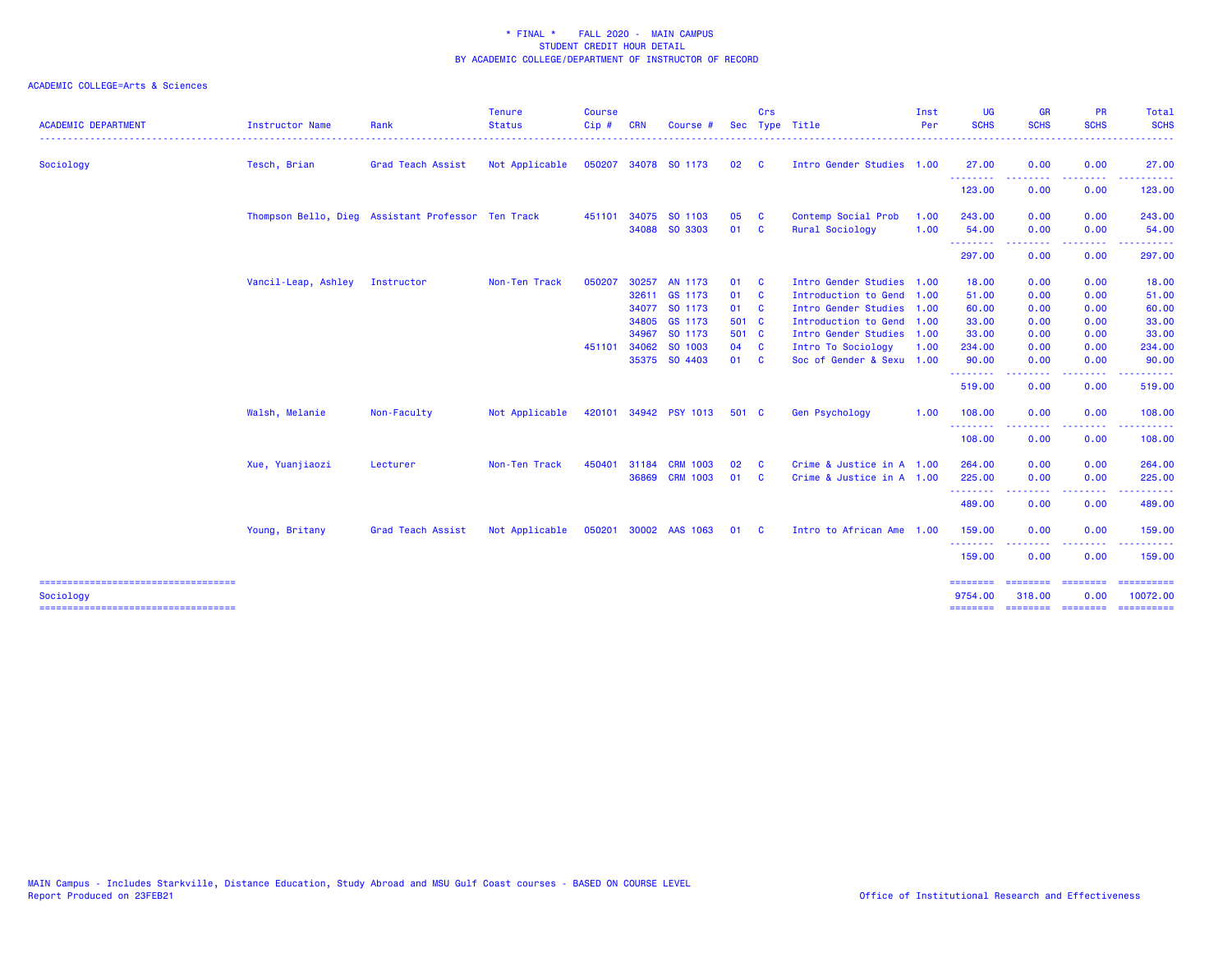| <b>ACADEMIC DEPARTMENT</b>     | <b>Instructor Name</b> | Rank                                                   | <b>Tenure</b><br><b>Status</b> | <b>Course</b><br>$Cip$ # | <b>CRN</b>   | Course #                                 |          | Crs                     | Sec Type Title                                         | Inst<br>Per | <b>UG</b><br><b>SCHS</b> | <b>GR</b><br><b>SCHS</b> | <b>PR</b><br><b>SCHS</b>            | Total<br><b>SCHS</b>                                                                                                                                           |
|--------------------------------|------------------------|--------------------------------------------------------|--------------------------------|--------------------------|--------------|------------------------------------------|----------|-------------------------|--------------------------------------------------------|-------------|--------------------------|--------------------------|-------------------------------------|----------------------------------------------------------------------------------------------------------------------------------------------------------------|
| <b>Finance &amp; Economics</b> | Appleby, William       | Lecturer                                               | Non-Ten Track                  |                          |              | 520803 32149 FIN 4723                    | 01       | - C                     | <b>Bank Management</b>                                 | 1.00        | 45.00<br>.               | 0.00                     | 0.00<br>وعاويا                      | 45.00                                                                                                                                                          |
|                                |                        |                                                        |                                |                          |              |                                          |          |                         |                                                        |             | 45.00                    | 0.00                     | 0.00                                | .<br>45.00                                                                                                                                                     |
|                                | Blank, Douglas         | Assistant Professor Ten Track                          |                                | 520201                   | 36363        | <b>FIN 9000</b>                          | 02       | D                       | Research / Diss                                        | 1.00        | 0.00                     | 9.00                     | 0.00                                | 9.00                                                                                                                                                           |
|                                |                        |                                                        |                                | 520801                   | 32139        | <b>FIN 3123</b><br>520806 32145 FIN 4223 | 05<br>01 | C<br><b>C</b>           | Financial Management 1.00<br>Intermediate Financi 1.00 |             | 207.00<br>156.00         | 0.00<br>0.00             | 0.00<br>0.00                        | 207.00<br>156.00                                                                                                                                               |
|                                |                        |                                                        |                                |                          |              |                                          |          |                         |                                                        |             | 363.00                   | 9.00                     | 0.00                                | 372.00                                                                                                                                                         |
|                                | Byrd, Charles          | Lecturer                                               | Non-Ten Track                  | 521501                   | 34020        | <b>REF 3333</b>                          | 01       | <b>C</b>                | Principles of Real E 1.00                              |             | 126.00                   | 0.00                     | 0.00                                | 126.00                                                                                                                                                         |
|                                |                        |                                                        |                                |                          |              |                                          |          |                         |                                                        |             | .<br>126.00              | .<br>0.00                | د د د د<br>0.00                     | $\frac{1}{2} \left( \frac{1}{2} \right) \left( \frac{1}{2} \right) \left( \frac{1}{2} \right) \left( \frac{1}{2} \right) \left( \frac{1}{2} \right)$<br>126.00 |
|                                | Campbell, Randall      | Professor                                              | <b>Tenured</b>                 | 450601                   | 36045        | EC 4000                                  | 01       | $\mathbf{I}$            | Directed Indiv Study 1.00                              |             | 3.00                     | 0.00                     | 0.00                                | 3.00                                                                                                                                                           |
|                                |                        |                                                        |                                |                          | 36359        | <b>EC 9000</b>                           | 01       | D                       | Research / Diss                                        | 1.00        | 0.00                     | 9.00                     | 0.00                                | 9.00                                                                                                                                                           |
|                                |                        |                                                        |                                |                          | 450603 31482 | EC 4643                                  | 01       | C                       | Econ Forecasting & A 1.00                              |             | 72.00                    | 0.00                     | 0.00                                | 72.00                                                                                                                                                          |
|                                |                        |                                                        |                                |                          |              | 35137 EC 8143                            | 01 C     |                         | Econometrics II                                        | 1.00        | 0.00<br>.                | 9.00<br><u>.</u>         | 0.00<br>د د د د .                   | 9.00<br>.                                                                                                                                                      |
|                                |                        |                                                        |                                |                          |              |                                          |          |                         |                                                        |             | 75.00                    | 18.00                    | 0.00                                | 93.00                                                                                                                                                          |
|                                | Chen, Jiawei           | Grad Teach Assist                                      | Not Applicable                 |                          |              | 520801 32135 FIN 3123                    | 01       | $\mathbf{C}$            | Financial Management 1.00                              |             | 198.00<br>.              | 0.00                     | 0.00                                | 198.00                                                                                                                                                         |
|                                |                        |                                                        |                                |                          |              |                                          |          |                         |                                                        |             | 198.00                   | 0.00                     | 0.00                                | 198.00                                                                                                                                                         |
|                                | Cline, Brandon         | Professor                                              | <b>Tenured</b>                 |                          |              | 520807 32144 FIN 4111 01                 |          | - C                     | TVA Panel I                                            | 1.00        | 2.00<br>.                | 0.00<br>. <u>.</u> .     | 0.00<br>$\frac{1}{2}$               | 2.00<br>----                                                                                                                                                   |
|                                |                        |                                                        |                                |                          |              |                                          |          |                         |                                                        |             | 2.00                     | 0.00                     | 0.00                                | 2.00                                                                                                                                                           |
|                                | Daniels, John          | Non-Faculty                                            | Not Applicable                 |                          |              | 521003 32382 FYE 1001                    | F02 C    |                         | First Year Experienc 1.00                              |             | 12.00<br>.               | 0.00                     | 0.00                                | 12.00                                                                                                                                                          |
|                                |                        |                                                        |                                |                          |              |                                          |          |                         |                                                        |             | 12.00                    | 0.00                     | 0.00                                | 12.00                                                                                                                                                          |
|                                | Fakutiju, Michael      | Grad Teach Assist                                      | Not Applicable                 |                          |              | 450601 31469 EC 2123                     | 01       | $\overline{\mathbf{C}}$ | Prin Of Microecon                                      | 1.00        | 234.00                   | 0.00                     | 0.00                                | 234.00                                                                                                                                                         |
|                                |                        |                                                        |                                |                          |              |                                          |          |                         |                                                        |             | 234.00                   | 0.00                     | 0.00                                | 234.00                                                                                                                                                         |
|                                |                        | Gonzalez Lozano, Her Clinical Assist Pro Non-Ten Track |                                | 450601                   |              | 31465 EC 2113                            | 02       | - C                     | Prin Of Macroecon                                      | 1.00        | 588.00                   | 0.00                     | 0.00                                | 588.00                                                                                                                                                         |
|                                |                        |                                                        |                                |                          | 31466        | EC 2113                                  | 03       | <b>C</b>                | Prin Of Macroecon                                      | 1.00        | 594.00                   | 0.00                     | 0.00                                | 594.00                                                                                                                                                         |
|                                |                        |                                                        |                                |                          |              | 31467 EC 2113                            | 04       | $\mathbf{C}$            | Prin Of Macroecon                                      | 1.00        | 597.00<br>.              | 0.00<br>.                | 0.00<br>$\sim$ $\sim$ $\sim$ $\sim$ | 597.00<br>$\frac{1}{2} \left( \frac{1}{2} \right) \left( \frac{1}{2} \right) \left( \frac{1}{2} \right) \left( \frac{1}{2} \right) \left( \frac{1}{2} \right)$ |
|                                |                        |                                                        |                                |                          |              |                                          |          |                         |                                                        |             | 1779.00                  | 0.00                     | 0.00                                | 1779.00                                                                                                                                                        |
|                                | Henry, Thomas          | Lecturer                                               | Non-Ten Track                  | 450601                   | 34599        | EC 2113                                  | 506 C    |                         | Prin Of Macroecon                                      | 1.00        | 246.00                   | 0.00                     | 0.00                                | 246.00                                                                                                                                                         |
|                                |                        |                                                        |                                |                          |              | 34600 EC 2123                            | 506 C    |                         | Prin Of Microecon                                      | 1.00        | 231.00<br>.              | 0.00<br>-----            | 0.00<br>.                           | 231.00<br>.                                                                                                                                                    |
|                                |                        |                                                        |                                |                          |              |                                          |          |                         |                                                        |             | 477.00                   | 0.00                     | 0.00                                | 477.00                                                                                                                                                         |
|                                | Highfield, Michael     | Professor                                              | <b>Tenured</b>                 | 520201                   | 36364        | <b>FIN 9000</b>                          | 03       | D                       | Research / Diss                                        | 1.00        | 0.00                     | 9.00                     | 0.00                                | 9.00                                                                                                                                                           |
|                                |                        |                                                        |                                | 520801                   | 35138        | <b>FIN 3123</b>                          | 06       | C                       | Financial Management                                   | 1.00        | 198.00                   | 0.00                     | 0.00                                | 198.00                                                                                                                                                         |
|                                |                        |                                                        |                                | 520804                   | 36986        | <b>FIN 4101</b>                          | 01       | - I                     | VentureCatalyst? Fin 1.00                              |             | 2.00                     | 0.00                     | 0.00                                | 2.00                                                                                                                                                           |
|                                |                        |                                                        |                                | 521501                   | 34022        | <b>REF 4253</b>                          | 01       | <b>C</b>                | Mortgage Financing                                     | 1.00        | 129.00                   | 0.00                     | 0.00                                | 129.00                                                                                                                                                         |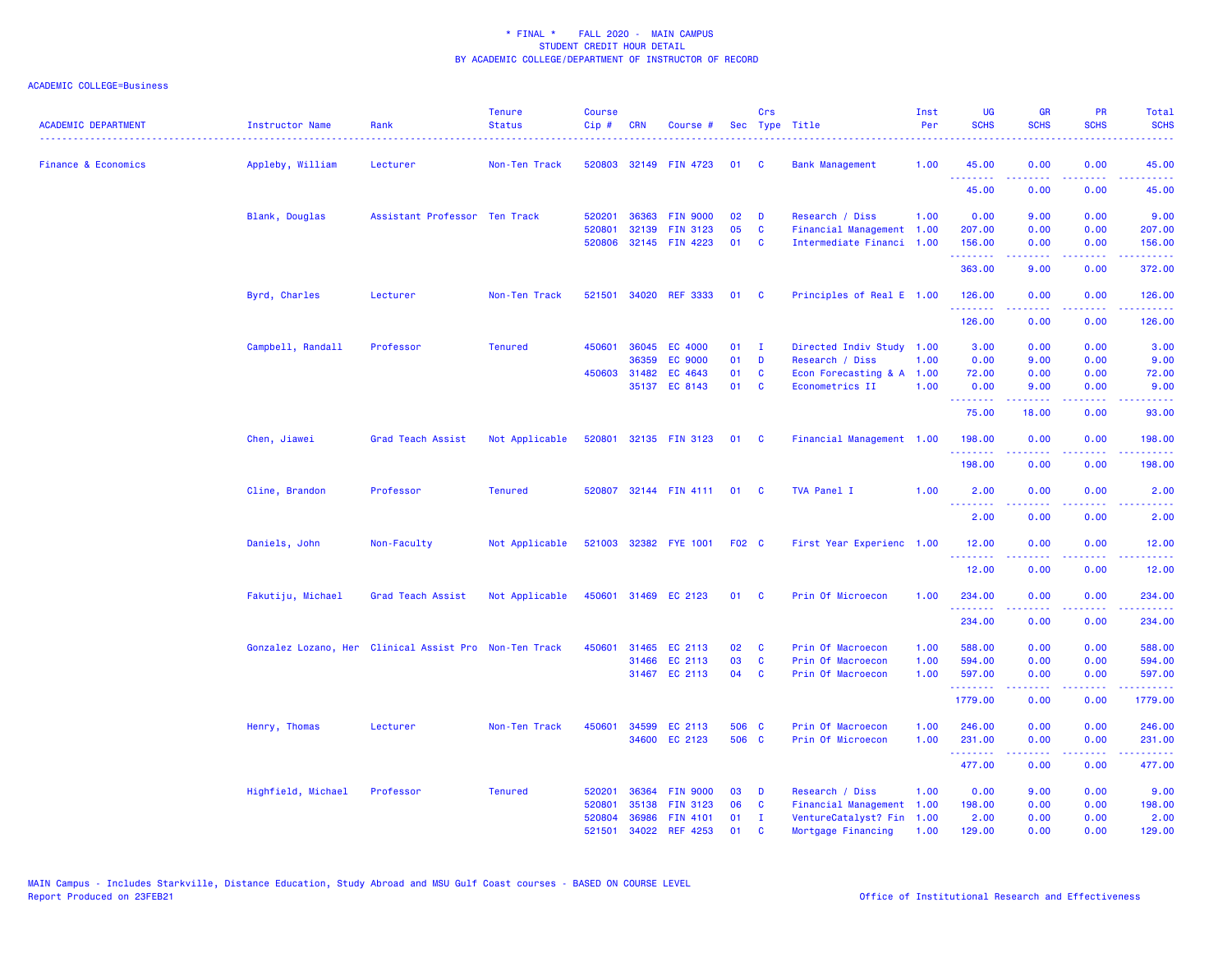| <b>ACADEMIC DEPARTMENT</b>     | Instructor Name   | Rank                          | <b>Tenure</b><br><b>Status</b> | <b>Course</b><br>Cip# | <b>CRN</b>     | Course #                           |             | Crs                          | Sec Type Title                                         | Inst<br>Per  | <b>UG</b><br><b>SCHS</b> | <b>GR</b><br><b>SCHS</b> | <b>PR</b><br><b>SCHS</b>    | Total<br><b>SCHS</b>                   |
|--------------------------------|-------------------|-------------------------------|--------------------------------|-----------------------|----------------|------------------------------------|-------------|------------------------------|--------------------------------------------------------|--------------|--------------------------|--------------------------|-----------------------------|----------------------------------------|
|                                |                   |                               |                                |                       |                |                                    |             |                              |                                                        |              | 329.00                   | 9.00                     | 0.00                        | 338.00                                 |
|                                |                   |                               |                                |                       |                |                                    |             |                              |                                                        |              |                          |                          |                             |                                        |
| <b>Finance &amp; Economics</b> | Johnson, Allison  | Lecturer                      | Non-Ten Track                  | 520301                | 30080          | ACC 3203                           | 01          | $\mathbf{C}$                 | Fin Statement Anal                                     | 1.00         | 15.00                    | 0.00                     | 0.00                        | 15.00                                  |
|                                |                   |                               |                                | 520804                | 32140          | <b>FIN 3203</b><br>32141 FIN 3203  | 01<br>02    | $\mathbf{C}$<br>$\mathbf{C}$ | Financial Statemnt A 1.00<br>Financial Statemnt A 1.00 |              | 78.00<br>102.00          | 0.00<br>0.00             | 0.00<br>0.00                | 78.00<br>102.00                        |
|                                |                   |                               |                                |                       |                |                                    |             |                              |                                                        |              | .                        | .                        | .                           |                                        |
|                                |                   |                               |                                |                       |                |                                    |             |                              |                                                        |              | 195.00                   | 0.00                     | 0.00                        | 195.00                                 |
|                                | Jones, Todd       | Assistant Professor Ten Track |                                | 450601                |                | 31479 EC 3123                      | 01          | <b>C</b>                     | Interm Micro                                           | 1.00         | 126.00                   | 0.00                     | 0.00                        | 126.00                                 |
|                                |                   |                               |                                |                       |                | 35568 EC 3123                      | 02          | $\mathbf{C}$                 | Interm Micro                                           | 1.00         | 90.00                    | 0.00                     | 0.00                        | 90.00                                  |
|                                |                   |                               |                                |                       |                |                                    |             |                              |                                                        |              | .<br>216.00              | 0.00                     | 0.00                        | 222222<br>216.00                       |
|                                |                   |                               |                                |                       |                |                                    |             |                              |                                                        |              |                          |                          |                             |                                        |
|                                | Kennedy, Kendall  | Assistant Professor Ten Track |                                | 450601                |                | 31470 EC 2123                      | 02          | $\mathbf{C}$                 | Prin Of Microecon                                      | 1.00         | 243.00                   | 0.00                     | 0.00                        | 243.00                                 |
|                                |                   |                               |                                |                       |                | 31473 EC 2123                      | 05          | $\mathbf{C}$                 | Prin Of Microecon                                      | 1.00         | 300.00                   | 0.00                     | 0.00                        | 300.00                                 |
|                                |                   |                               |                                |                       |                |                                    |             |                              |                                                        |              | <u> - - - - - - - -</u>  | $- - - - -$<br>0.00      | .<br>0.00                   | .<br>543.00                            |
|                                |                   |                               |                                |                       |                |                                    |             |                              |                                                        |              | 543.00                   |                          |                             |                                        |
|                                | Leggette, James   | Lecturer                      | Non-Ten Track                  | 450601                |                | 31464 EC 2113                      | 01          | <b>C</b>                     | Prin Of Macroecon                                      | 1.00         | 591.00                   | 0.00                     | 0.00                        | 591.00                                 |
|                                |                   |                               |                                |                       |                | 31471 EC 2123                      | 03          | $\mathbf{C}$                 | Prin Of Microecon                                      | 1.00         | 585.00                   | 0.00                     | 0.00                        | 585.00                                 |
|                                |                   |                               |                                |                       |                |                                    |             |                              |                                                        |              | .                        | .                        | $\sim$ $\sim$ $\sim$ $\sim$ | <b><i><u><u> - - - - -</u></u></i></b> |
|                                |                   |                               |                                |                       |                |                                    |             |                              |                                                        |              | 1176.00                  | 0.00                     | 0.00                        | 1176.00                                |
|                                | Li, Cheng         | Assistant Professor Ten Track |                                | 450601                |                | 31478 EC 3113                      | 01          | $\mathbf{C}$                 | Interm Macroeconomic                                   | 1.00         | 165.00                   | 0.00                     | 0.00                        | 165.00                                 |
|                                |                   |                               |                                |                       |                | 37027 EC 8263                      | 01          | $\mathbf{C}$                 | Microeconomics II                                      | 1.00         | 0.00                     | 6.00                     | 0.00                        | 6.00                                   |
|                                |                   |                               |                                |                       |                |                                    |             |                              |                                                        |              | .                        |                          |                             |                                        |
|                                |                   |                               |                                |                       |                |                                    |             |                              |                                                        |              | 165.00                   | 6.00                     | 0.00                        | 171.00                                 |
|                                |                   |                               |                                |                       |                |                                    |             |                              |                                                        |              |                          |                          |                             |                                        |
|                                | Li, Zhuo          | Grad Teach Assist             | Not Applicable                 | 520801                |                | 32137 FIN 3123                     | 03 C        |                              | Financial Management 1.00                              |              | 210.00                   | 0.00                     | 0.00                        | 210.00                                 |
|                                |                   |                               |                                |                       |                |                                    |             |                              |                                                        |              | <b></b>                  |                          |                             | .                                      |
|                                |                   |                               |                                |                       |                |                                    |             |                              |                                                        |              | 210.00                   | 0.00                     | 0.00                        | 210.00                                 |
|                                | Liano, Kartono    | Professor                     | <b>Tenured</b>                 | 520801                |                | 32134 FIN 3113                     | 01          | <b>C</b>                     | <b>Financial Systems</b>                               | 1.00         | 141.00                   | 0.00                     | 0.00                        | 141.00                                 |
|                                |                   |                               |                                | 520807                |                | 32148 FIN 4423                     | 01          | $\mathbf{C}$                 | <b>Investments</b>                                     | 1.00         | 147.00                   | 0.00                     | 0.00                        | 147.00                                 |
|                                |                   |                               |                                |                       |                |                                    |             |                              |                                                        |              | .                        |                          |                             | 222222                                 |
|                                |                   |                               |                                |                       |                |                                    |             |                              |                                                        |              | 288.00                   | 0.00                     | 0.00                        | 288.00                                 |
|                                |                   |                               |                                | 521003                | 32405          | <b>FYE 1001</b>                    | F27 C       |                              | First Year Experienc 1.00                              |              | 12.00                    | 0.00                     | 0.00                        | 12.00                                  |
|                                | McKinney, Kenneth | Non-Faculty                   | Not Applicable                 |                       |                | 32416 FYE 1001                     | F39 C       |                              | First Year Experienc 1.00                              |              | 15.00                    | 0.00                     | 0.00                        | 15.00                                  |
|                                |                   |                               |                                |                       |                |                                    |             |                              |                                                        |              | .                        | .                        | .                           | .                                      |
|                                |                   |                               |                                |                       |                |                                    |             |                              |                                                        |              | 27.00                    | 0.00                     | 0.00                        | 27.00                                  |
|                                |                   |                               |                                |                       |                |                                    |             |                              |                                                        |              |                          |                          |                             |                                        |
|                                | Metz, Tammi       | Instructor                    | Non-Ten Track                  | 520801                | 32133<br>34719 | <b>FIN 2003</b><br><b>FIN 2003</b> | 01<br>506 C | $\mathbf{C}$                 | Personal Money Mgt<br>Personal Money Mgt               | 1.00<br>1.00 | 111.00<br>105.00         | 0.00<br>0.00             | 0.00<br>0.00                | 111.00<br>105.00                       |
|                                |                   |                               |                                | 520804                | 32890          | <b>INS 2003</b>                    | 01 C        |                              | Personal Money Manag                                   | 1.00         | 21.00                    | 0.00                     | 0.00                        | 21.00                                  |
|                                |                   |                               |                                |                       | 34869          | <b>INS 2003</b>                    | 506 C       |                              | Personal Money Manag                                   | 1.00         | 6.00                     | 0.00                     | 0.00                        | 6.00                                   |
|                                |                   |                               |                                | 521701                | 32892          | <b>INS 3203</b>                    | 01          | $\mathbf{C}$                 | Prop and Cas Ins                                       | 1.00         | 147.00                   | 0.00                     | 0.00                        | 147.00                                 |
|                                |                   |                               |                                |                       | 34870          | <b>INS 3103</b>                    | 506 C       |                              | Prin Of Insurance                                      | 1.00         | 225.00                   | 0.00                     | 0.00                        | 225.00                                 |
|                                |                   |                               |                                |                       | 34871          | <b>INS 3303</b>                    | 506 C       |                              | Life Insurance                                         | 1.00         | 159.00<br>.              | 0.00<br>.                | 0.00<br>.                   | 159.00                                 |
|                                |                   |                               |                                |                       |                |                                    |             |                              |                                                        |              | 774.00                   | 0.00                     | 0.00                        | 774.00                                 |
|                                |                   |                               |                                |                       |                |                                    |             |                              |                                                        |              |                          |                          |                             |                                        |
|                                | Miller, Thomas    | Professor                     | <b>Tenured</b>                 | 520801                |                | 35140 FIN 9423                     | 01          | $\mathbf{C}$                 | Invest & Port Theory 1.00                              |              | 0.00                     | 6.00                     | 0.00                        | 6.00                                   |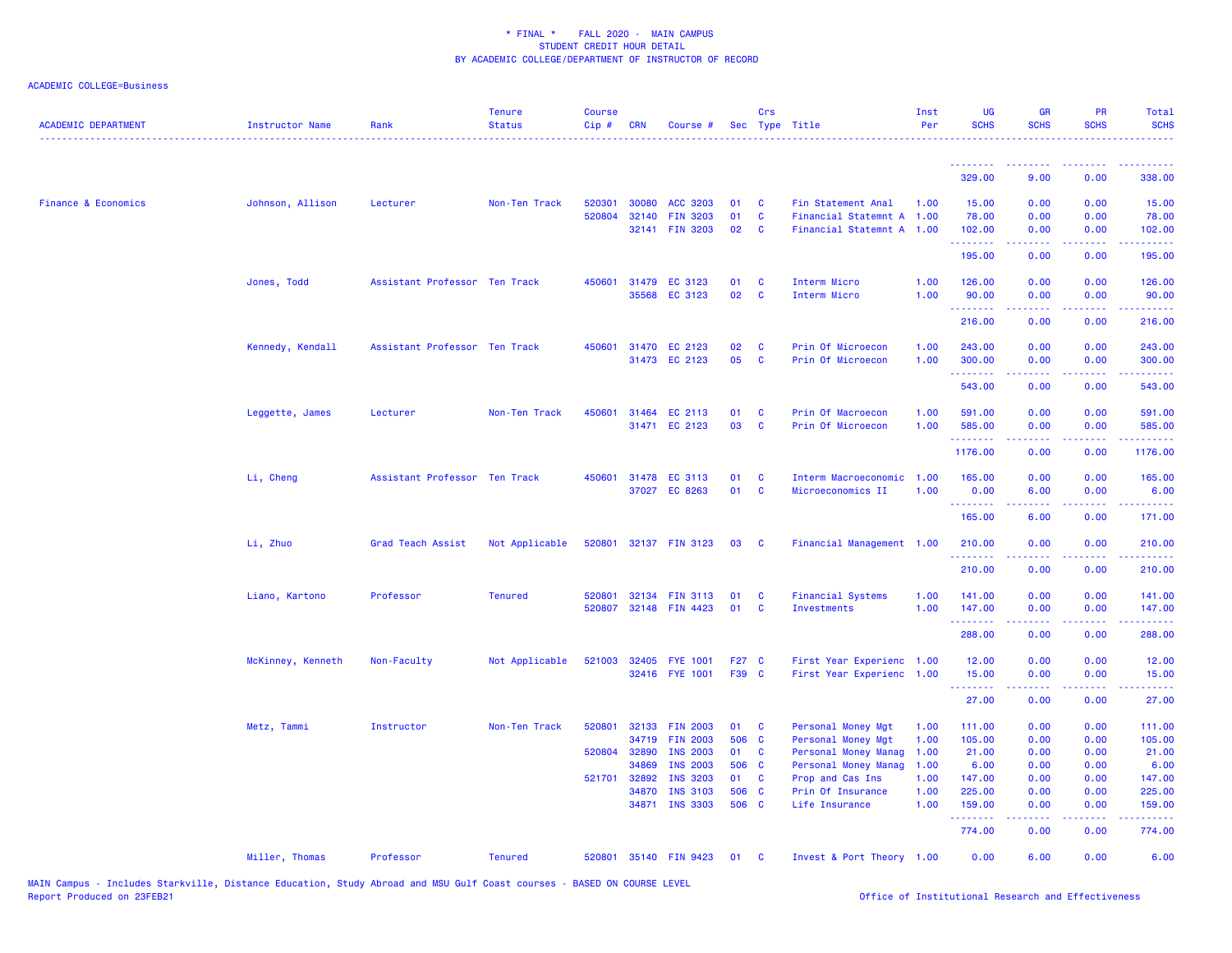| <b>ACADEMIC DEPARTMENT</b>     | <b>Instructor Name</b> | Rank                              | <b>Tenure</b><br><b>Status</b> | <b>Course</b><br>Cip# | <b>CRN</b> | Course #                         |                | Crs          | Sec Type Title                                 | Inst<br>Per | <b>UG</b><br><b>SCHS</b>                            | <b>GR</b><br><b>SCHS</b> | PR<br><b>SCHS</b>                                                                                                                 | <b>Total</b><br><b>SCHS</b>                                                                                                                                   |
|--------------------------------|------------------------|-----------------------------------|--------------------------------|-----------------------|------------|----------------------------------|----------------|--------------|------------------------------------------------|-------------|-----------------------------------------------------|--------------------------|-----------------------------------------------------------------------------------------------------------------------------------|---------------------------------------------------------------------------------------------------------------------------------------------------------------|
| <b>Finance &amp; Economics</b> | Miller, Thomas         | Professor                         | <b>Tenured</b>                 | 520807                |            | 35139 FIN 4433                   | 01             | -S           | Senior Seminar in Po 1.00                      |             | 33.00<br><u>.</u>                                   | 0.00                     | 0.00<br>$\frac{1}{2} \left( \frac{1}{2} \right) \left( \frac{1}{2} \right) \left( \frac{1}{2} \right) \left( \frac{1}{2} \right)$ | 33.00<br>.                                                                                                                                                    |
|                                |                        |                                   |                                |                       |            |                                  |                |              |                                                |             | 33.00                                               | 6.00                     | 0.00                                                                                                                              | 39.00                                                                                                                                                         |
|                                | Pounds, Seth           | Instructor                        | Non-Ten Track                  | 520804                | 32894      | <b>INS 4503</b>                  | 01             | C            | Enterprise Risk Mgmt 1.00                      |             | 90.00                                               | 0.00                     | 0.00                                                                                                                              | 90.00                                                                                                                                                         |
|                                |                        |                                   |                                | 521701                | 32891      | <b>INS 3103</b>                  | 01             | C            | Prin Of Insurance                              | 1.00        | 135.00<br>.                                         | 0.00<br>.                | 0.00<br>د د د د                                                                                                                   | 135.00<br>.                                                                                                                                                   |
|                                |                        |                                   |                                |                       |            |                                  |                |              |                                                |             | 225.00                                              | 0.00                     | 0.00                                                                                                                              | 225.00                                                                                                                                                        |
|                                | Robbins, William       | Lecturer                          | Non-Ten Track                  |                       |            | 520801 34720 FIN 3113            | 506 C          |              | <b>Financial Systems</b>                       | 1.00        | 114.00<br>.                                         | 0.00<br>.                | 0.00<br>.                                                                                                                         | 114.00<br><u>.</u>                                                                                                                                            |
|                                |                        |                                   |                                |                       |            |                                  |                |              |                                                |             | 114.00                                              | 0.00                     | 0.00                                                                                                                              | 114.00                                                                                                                                                        |
|                                | Robinson, Catherine    | Lecturer                          | Non-Ten Track                  | 520804                |            | 32893 INS 3403                   | 01             | <b>C</b>     | Financial Planning                             | 1.00        | 24.00<br>.                                          | 0.00<br>د د د د          | 0.00<br>د د د د                                                                                                                   | 24.00<br>.                                                                                                                                                    |
|                                |                        |                                   |                                |                       |            |                                  |                |              |                                                |             | 24.00                                               | 0.00                     | 0.00                                                                                                                              | 24.00                                                                                                                                                         |
|                                | Rogers, Kevin          | Professor                         | <b>Tenured</b>                 | 450601                | 37802      | <b>EC 4000</b>                   | 02             | $\mathbf{I}$ | Directed Indiv Study                           | 1.00        | 1.00                                                | 0.00                     | 0.00                                                                                                                              | 1.00                                                                                                                                                          |
|                                |                        |                                   |                                | 520101                | 30700      | <b>BUS 4203</b>                  | 01             | E            | <b>Business Internship</b>                     | 1.00        | 3.00                                                | 0.00                     | 0.00                                                                                                                              | 3.00                                                                                                                                                          |
|                                |                        |                                   |                                |                       | 37464      | <b>BUS 3031</b>                  | 01             | L.           | Academic Peer Advis                            | 1.00        | 19.00                                               | 0.00                     | 0.00                                                                                                                              | 19.00                                                                                                                                                         |
|                                |                        |                                   |                                | 520299                | 30699      | <b>BUS 3011</b>                  | 01             | C            | Academic Peer Advis                            | 1.00        | 26.00<br>---------                                  | 0.00<br>.                | 0.00<br>$\sim$ $\sim$ $\sim$ $\sim$                                                                                               | 26.00<br>$\frac{1}{2} \left( \frac{1}{2} \right) \left( \frac{1}{2} \right) \left( \frac{1}{2} \right) \left( \frac{1}{2} \right) \left( \frac{1}{2} \right)$ |
|                                |                        |                                   |                                |                       |            |                                  |                |              |                                                |             | 49.00                                               | 0.00                     | 0.00                                                                                                                              | 49.00                                                                                                                                                         |
|                                | Roskelley, Kenneth     | Professor                         | <b>Tenured</b>                 | 520801                |            | 34721 FIN 3123<br>34722 FIN 8113 | 506 C<br>501 C |              | Financial Management 1.00<br>Corporate Finance | 1.00        | 186.00<br>0.00                                      | 0.00<br>141.00           | 0.00<br>0.00                                                                                                                      | 186.00<br>141.00                                                                                                                                              |
|                                |                        |                                   |                                |                       |            |                                  |                |              |                                                |             | <b></b>                                             | .                        | .                                                                                                                                 | .                                                                                                                                                             |
|                                |                        |                                   |                                |                       |            |                                  |                |              |                                                |             | 186.00                                              | 141.00                   | 0.00                                                                                                                              | 327.00                                                                                                                                                        |
|                                | Smith, Rebecca         | Extension Assist Pr Non-Ten Track |                                | 450601                |            | 31477 EC 2123                    | <b>HO1 C</b>   |              | Prin Of Microecon                              | 1.00        | 36.00                                               | 0.00                     | 0.00                                                                                                                              | 36.00                                                                                                                                                         |
|                                |                        |                                   |                                |                       |            | 35142 EC 1033                    | D01 C          |              | Econ Social Issues                             | 1.00        | 57.00<br><b><i><u><u> - - - - - - -</u></u></i></b> | 0.00<br>.                | 0.00<br>د د د د                                                                                                                   | 57.00<br>وعاديات                                                                                                                                              |
|                                |                        |                                   |                                |                       |            |                                  |                |              |                                                |             | 93.00                                               | 0.00                     | 0.00                                                                                                                              | 93.00                                                                                                                                                         |
|                                | Taboada, Alvaro        | Associate Professor Tenured       |                                | 520201                | 36362      | <b>FIN 9000</b>                  | 01             | D            | Research / Diss                                | 1.00        | 0.00                                                | 9.00                     | 0.00                                                                                                                              | 9.00                                                                                                                                                          |
|                                |                        |                                   |                                | 520801                | 32142      | <b>FIN 3723</b>                  | 01             | C            | <b>Financial Markets</b>                       | 1.00        | 180.00                                              | 0.00                     | 0.00                                                                                                                              | 180.00                                                                                                                                                        |
|                                |                        |                                   |                                |                       |            | 35141 FIN 9733                   | 01             | <b>S</b>     | Sem Fin Mkts And Ins                           | 1.00        | 0.00<br><b><i><u><u> - - - - - - -</u></u></i></b>  | 6.00                     | 0.00<br>$  -$                                                                                                                     | 6.00<br>.                                                                                                                                                     |
|                                |                        |                                   |                                |                       |            |                                  |                |              |                                                |             | 180.00                                              | 15.00                    | 0.00                                                                                                                              | 195.00                                                                                                                                                        |
|                                | Thomas, Mary           | Professor                         | <b>Tenured</b>                 | 520601                | 31483      | EC 6423                          | $CO1$ C        |              | Intro Public Finance 1.00                      |             | 0.00                                                | 3.00                     | 0.00                                                                                                                              | 3.00                                                                                                                                                          |
|                                |                        |                                   |                                | 520808                | 31481      | EC 4423                          | CO1 C          |              | Public Finance                                 | 1.00        | 60.00                                               | 0.00                     | 0.00                                                                                                                              | 60.00                                                                                                                                                         |
|                                |                        |                                   |                                | 521003                | 32389      | <b>FYE 1001</b>                  | F09 C          |              | First Year Experienc 1.00                      |             | 1.00                                                | 0.00                     | 0.00                                                                                                                              | 1.00                                                                                                                                                          |
|                                |                        |                                   |                                |                       | 32390      | <b>FYE 1001</b>                  | F10 C          |              | First Year Experienc 1.00                      |             | 10.00<br>.                                          | 0.00                     | 0.00<br>د د د د                                                                                                                   | 10.00<br>.                                                                                                                                                    |
|                                |                        |                                   |                                |                       |            |                                  |                |              |                                                |             | 71.00                                               | 3.00                     | 0.00                                                                                                                              | 74.00                                                                                                                                                         |
|                                | Whitledge, Matthew     | Clinical Assist Pro Non-Ten Track |                                | 520801                | 32138      | <b>FIN 3123</b>                  | 04             | C            | Financial Management 1.00                      |             | 243.00                                              | 0.00                     | 0.00                                                                                                                              | 243.00                                                                                                                                                        |
|                                |                        |                                   |                                |                       |            | 32146 FIN 4243                   | 01             | <b>C</b>     | Senior Seminar in Fi 1.00                      |             | 54.00<br><u> - - - - - - - -</u>                    | 0.00<br>.                | 0.00<br>.                                                                                                                         | 54.00<br><u>.</u>                                                                                                                                             |
|                                |                        |                                   |                                |                       |            |                                  |                |              |                                                |             | 297.00                                              | 0.00                     | 0.00                                                                                                                              | 297.00                                                                                                                                                        |
|                                | Wiseman, Travis        | Clinical Assist Pro Non-Ten Track |                                | 450101<br>450601      |            | 35512 HON 3143                   | <b>HO1 S</b>   |              | Honor Sem Social Sci 1.00                      |             | 24.00                                               | 0.00<br>0.00             | 0.00                                                                                                                              | 24.00                                                                                                                                                         |
|                                |                        |                                   |                                |                       |            | 31480 EC 3513                    | 01             | C            | Comparative Econ Pol 1.00                      |             | 108.00                                              |                          | 0.00                                                                                                                              | 108.00                                                                                                                                                        |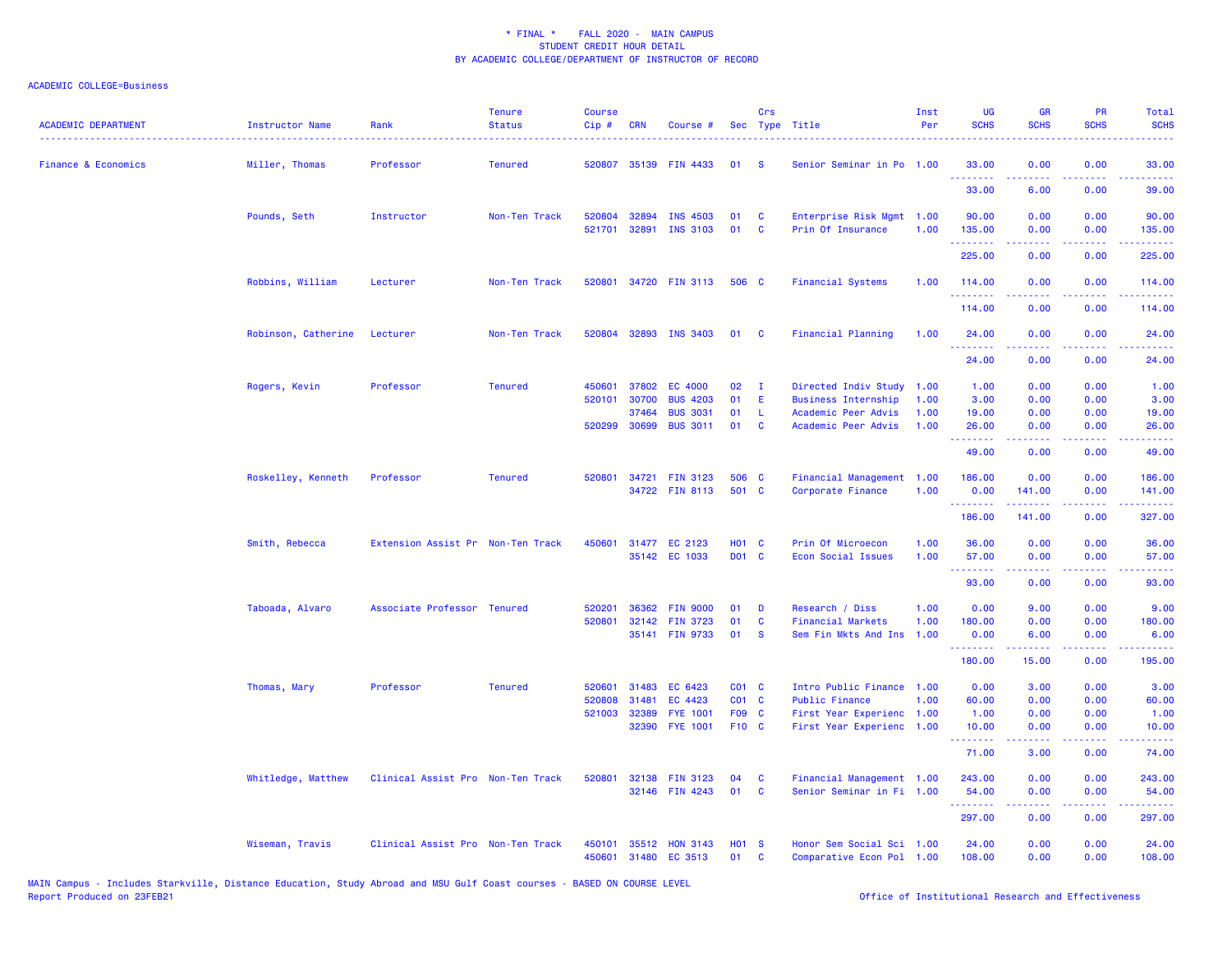| <b>ACADEMIC DEPARTMENT</b>                                             | Instructor Name | Rank                              | <b>Tenure</b><br><b>Status</b>            | Course<br>Cip # | <b>CRN</b> | Course #                                         |                    | Crs<br>Sec Type Title |                                                                    | Inst<br>Per  | UG<br><b>SCHS</b>       | <b>GR</b><br><b>SCHS</b> | <b>PR</b><br><b>SCHS</b> | Total<br><b>SCHS</b>    |
|------------------------------------------------------------------------|-----------------|-----------------------------------|-------------------------------------------|-----------------|------------|--------------------------------------------------|--------------------|-----------------------|--------------------------------------------------------------------|--------------|-------------------------|--------------------------|--------------------------|-------------------------|
| <b>Finance &amp; Economics</b>                                         | Wiseman, Travis | Clinical Assist Pro Non-Ten Track |                                           | 521101          | 32827      | 32825 IB 1001<br><b>IB 3900</b><br>32828 IB 4903 | 01 C<br>02 E<br>01 | - F -                 | Intro to Internation 1.00<br>IB Intern Work<br>IB Intern Academics | 1.00<br>1.00 | 41.00<br>14.00<br>54.00 | 0.00<br>0.00<br>0.00     | 0.00<br>0.00<br>0.00     | 41.00<br>14.00<br>54,00 |
|                                                                        |                 |                                   |                                           |                 |            |                                                  |                    |                       |                                                                    |              | --------<br>241,00      | .<br>0.00                | 0.00                     | <br>241.00              |
|                                                                        | Xiong, Haoyang  | Grad Teach Assist                 | Not Applicable 520806 32150 FIN 4923 01 C |                 |            |                                                  |                    |                       | International Fin Mg 1.00                                          |              | 117.00                  | 0.00                     | 0.00<br>.                | 117.00                  |
|                                                                        |                 |                                   |                                           |                 |            |                                                  |                    |                       |                                                                    |              | 117.00<br>========      | 0.00<br>========         | 0.00<br>========         | 117,00<br>-----------   |
| <b>Finance &amp; Economics</b><br>:=================================== |                 |                                   |                                           |                 |            |                                                  |                    |                       |                                                                    |              | 8864,00                 | 207,00                   | 0.00                     | 9071.00<br>==========   |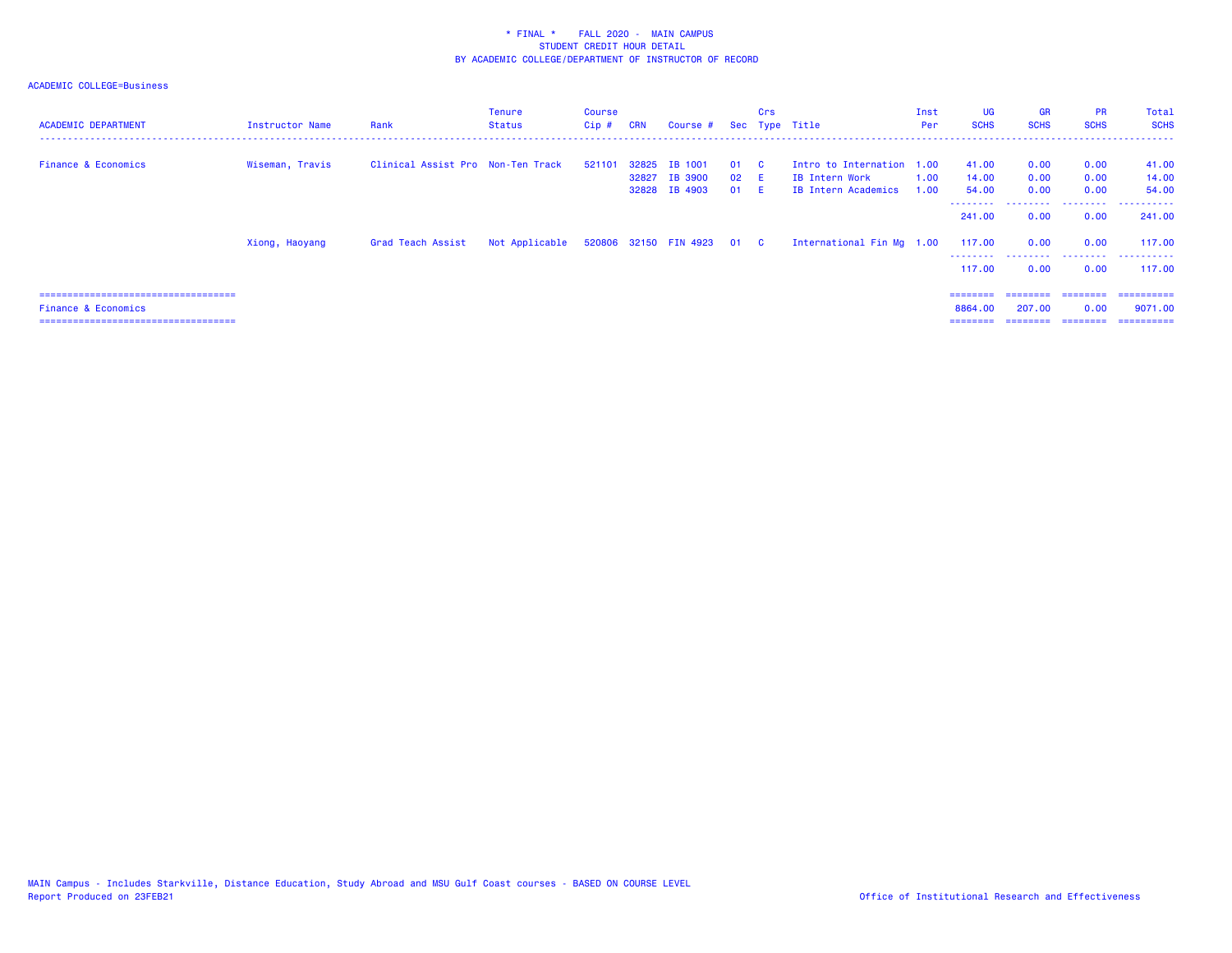| 0.00<br>520201<br>34911<br><b>MGT 3113</b><br>536 C<br>Principles of Manag 1.00<br>138.00<br>0.00<br>138.00<br>Management & Information Systems<br>Barnett, Timothy<br>Lecturer<br>Non-Ten Track<br>506 C<br><b>MGT 3113</b><br>0.00<br>35175<br>Principles of Manag 1.00<br>141.00<br>0.00<br>141.00<br>.<br>22222<br><b><i><u><u> - - - - -</u></u></i></b><br>279.00<br>0.00<br>0.00<br>279.00<br>Bogue, Patty<br>Instructor<br>Non-Ten Track<br>520201<br>33236<br><b>MGT 3213</b><br>02<br>C<br>Org Communications<br>1.00<br>183.00<br>0.00<br>0.00<br>183.00<br>34912<br><b>MGT 3213</b><br>506 C<br>Org Communications<br>1.00<br>153.00<br>0.00<br>0.00<br>153.00<br>34913<br><b>MGT 3213</b><br>536 C<br>Org Communications<br>1.00<br>153.00<br>0.00<br>0.00<br>153.00<br>521101 33255<br>01<br>MGT 4613<br><b>C</b><br>Cross-Cultural Mgt<br>1.00<br>123.00<br>0.00<br>0.00<br>123.00<br>.<br>612.00<br>0.00<br>0.00<br>612.00<br>110201<br>30665<br><b>BIS 1523</b><br>01<br>$\mathbf{C}$<br>87.00<br>0.00<br>0.00<br>87.00<br>Canfield, Stephen<br>Instructor<br>Non-Ten Track<br>Web Development I<br>1.00<br>02<br>$\mathbf{c}$<br>30666<br><b>BIS 1523</b><br>Web Development I<br>1.00<br>0.00<br>54.00<br>54.00<br>0.00<br>03<br>C<br>0.00<br>0.00<br>69.00<br>30667<br><b>BIS 1523</b><br>Web Development I<br>1.00<br>69.00<br>30668<br><b>BIS 2523</b><br>01<br>Web Development II<br>1.00<br>0.00<br>78.00<br><b>C</b><br>78.00<br>0.00<br>.<br>288.00<br>0.00<br>0.00<br>Chrisman, James<br>Professor<br><b>Tenured</b><br>520201<br>35102<br><b>MGT 9913</b><br>01<br><b>S</b><br>Seminar Strategy For 1.00<br>0.00<br>6.00<br>0.00<br>D<br>521302<br>36915<br><b>MGT 9000</b><br>02<br>Research / Diss<br>1.00<br>0.00<br>4.00<br>0.00<br>37534 MGT 7000<br>01<br>$\mathbf I$<br>Directed Indiv Study 1.00<br>0.00<br>3.00<br>0.00<br>.<br>.<br>$\frac{1}{2} \left( \frac{1}{2} \right) \left( \frac{1}{2} \right) \left( \frac{1}{2} \right) \left( \frac{1}{2} \right) \left( \frac{1}{2} \right)$<br>$\frac{1}{2} \left( \frac{1}{2} \right) \left( \frac{1}{2} \right) \left( \frac{1}{2} \right) \left( \frac{1}{2} \right)$<br>0.00<br>13.00<br>0.00<br>Not Applicable<br>33235 MGT 3213<br>Org Communications<br>Davis, Sara<br>Grad Teach Assist<br>520201<br>01<br><b>C</b><br>1.00<br>159.00<br>0.00<br>0.00<br><u> 222222</u><br>.<br>-----<br>$\frac{1}{2} \left( \frac{1}{2} \right) \left( \frac{1}{2} \right) \left( \frac{1}{2} \right) \left( \frac{1}{2} \right) \left( \frac{1}{2} \right)$<br>159.00<br>0.00<br>0.00<br>520201<br>33250<br>Responsible Leadersh<br>0.00<br>0.00<br>Fugate, Melvin<br>Professor<br>Ten Track<br><b>MGT 3823</b><br>01<br><b>C</b><br>1.00<br>156.00<br><b>MGT 8113</b><br>501 C<br>Leadership Skills<br>34916<br>1.00<br>0.00<br>120.00<br>0.00<br>.<br>156.00<br>120.00<br>0.00<br>Jones, Gabrielle<br>Non-Faculty<br>Not Applicable<br>521201 34508 BIS 3233<br>506 C<br>Management Informati 1.00<br>171.00<br>0.00<br>0.00<br><u>.</u><br>171.00<br>0.00<br>0.00<br>0.00<br>Assistant Professor Ten Track<br>521201<br>30671<br><b>BIS 3523</b><br>01<br><b>C</b><br>Advanced Languages<br>1.00<br>87.00<br>0.00<br>Kang, Dae Youp<br>30676 BIS 4763<br>01<br>$\mathbf{C}$<br>1.00<br>0.00<br><b>BIS Senior Seminar</b><br>57.00<br>0.00<br>.<br>144.00<br>0.00<br>0.00<br>Kim, Tae Woo<br>Grad Teach Assist<br>Not Applicable<br>520201<br>33251 MGT 4153<br>Management Seminar<br>1.00<br>78.00<br>0.00<br>0.00<br>01 C<br>78.00<br>0.00<br>0.00<br>Long, Rebecca<br>Professor<br><b>Tenured</b><br>520201 33256<br><b>MGT 8103</b><br>01<br>$\mathbf{C}$<br>Strategic Entreprene 1.00<br>0.00<br>117.00<br>0.00<br>501 C<br>Strategic Entreprene 1.00<br>0.00<br>165.00<br>0.00<br>34915<br><b>MGT 8103</b><br>36935<br><b>MGT 9000</b><br>03<br>D<br>Research / Diss<br>1.00<br>0.00<br>521302<br>0.00<br>10.00<br>.<br>$\frac{1}{2} \left( \frac{1}{2} \right) \left( \frac{1}{2} \right) \left( \frac{1}{2} \right) \left( \frac{1}{2} \right) \left( \frac{1}{2} \right)$<br>0.00<br>292.00<br>0.00<br>33238<br>0.00<br>Marett, Emily<br>Instructor<br>Non-Ten Track<br>520201<br><b>MGT 3213</b><br>04<br><b>C</b><br>Org Communications<br>1.00<br>162.00<br>0.00 | <b>ACADEMIC DEPARTMENT</b> | <b>Instructor Name</b> | Rank | <b>Tenure</b><br><b>Status</b> | <b>Course</b><br>Cip# | <b>CRN</b> | Course # | Crs | Sec Type Title | Inst<br>Per | <b>UG</b><br><b>SCHS</b> | <b>GR</b><br><b>SCHS</b> | PR<br><b>SCHS</b> | Total<br><b>SCHS</b> |
|-------------------------------------------------------------------------------------------------------------------------------------------------------------------------------------------------------------------------------------------------------------------------------------------------------------------------------------------------------------------------------------------------------------------------------------------------------------------------------------------------------------------------------------------------------------------------------------------------------------------------------------------------------------------------------------------------------------------------------------------------------------------------------------------------------------------------------------------------------------------------------------------------------------------------------------------------------------------------------------------------------------------------------------------------------------------------------------------------------------------------------------------------------------------------------------------------------------------------------------------------------------------------------------------------------------------------------------------------------------------------------------------------------------------------------------------------------------------------------------------------------------------------------------------------------------------------------------------------------------------------------------------------------------------------------------------------------------------------------------------------------------------------------------------------------------------------------------------------------------------------------------------------------------------------------------------------------------------------------------------------------------------------------------------------------------------------------------------------------------------------------------------------------------------------------------------------------------------------------------------------------------------------------------------------------------------------------------------------------------------------------------------------------------------------------------------------------------------------------------------------------------------------------------------------------------------------------------------------------------------------------------------------------------------------------------------------------------------------------------------------------------------------------------------------------------------------------------------------------------------------------------------------------------------------------------------------------------------------------------------------------------------------------------------------------------------------------------------------------------------------------------------------------------------------------------------------------------------------------------------------------------------------------------------------------------------------------------------------------------------------------------------------------------------------------------------------------------------------------------------------------------------------------------------------------------------------------------------------------------------------------------------------------------------------------------------------------------------------------------------------------------------------------------------------------------------------------------------------------------------------------------------------------------------------------------------------------------------------------------------------------------------------------------------------------------------------------------------------------------------------------------------------------------------------------------------------------------------------------------------------------------|----------------------------|------------------------|------|--------------------------------|-----------------------|------------|----------|-----|----------------|-------------|--------------------------|--------------------------|-------------------|----------------------|
|                                                                                                                                                                                                                                                                                                                                                                                                                                                                                                                                                                                                                                                                                                                                                                                                                                                                                                                                                                                                                                                                                                                                                                                                                                                                                                                                                                                                                                                                                                                                                                                                                                                                                                                                                                                                                                                                                                                                                                                                                                                                                                                                                                                                                                                                                                                                                                                                                                                                                                                                                                                                                                                                                                                                                                                                                                                                                                                                                                                                                                                                                                                                                                                                                                                                                                                                                                                                                                                                                                                                                                                                                                                                                                                                                                                                                                                                                                                                                                                                                                                                                                                                                                                                                                                             |                            |                        |      |                                |                       |            |          |     |                |             |                          |                          |                   |                      |
|                                                                                                                                                                                                                                                                                                                                                                                                                                                                                                                                                                                                                                                                                                                                                                                                                                                                                                                                                                                                                                                                                                                                                                                                                                                                                                                                                                                                                                                                                                                                                                                                                                                                                                                                                                                                                                                                                                                                                                                                                                                                                                                                                                                                                                                                                                                                                                                                                                                                                                                                                                                                                                                                                                                                                                                                                                                                                                                                                                                                                                                                                                                                                                                                                                                                                                                                                                                                                                                                                                                                                                                                                                                                                                                                                                                                                                                                                                                                                                                                                                                                                                                                                                                                                                                             |                            |                        |      |                                |                       |            |          |     |                |             |                          |                          |                   |                      |
|                                                                                                                                                                                                                                                                                                                                                                                                                                                                                                                                                                                                                                                                                                                                                                                                                                                                                                                                                                                                                                                                                                                                                                                                                                                                                                                                                                                                                                                                                                                                                                                                                                                                                                                                                                                                                                                                                                                                                                                                                                                                                                                                                                                                                                                                                                                                                                                                                                                                                                                                                                                                                                                                                                                                                                                                                                                                                                                                                                                                                                                                                                                                                                                                                                                                                                                                                                                                                                                                                                                                                                                                                                                                                                                                                                                                                                                                                                                                                                                                                                                                                                                                                                                                                                                             |                            |                        |      |                                |                       |            |          |     |                |             |                          |                          |                   |                      |
|                                                                                                                                                                                                                                                                                                                                                                                                                                                                                                                                                                                                                                                                                                                                                                                                                                                                                                                                                                                                                                                                                                                                                                                                                                                                                                                                                                                                                                                                                                                                                                                                                                                                                                                                                                                                                                                                                                                                                                                                                                                                                                                                                                                                                                                                                                                                                                                                                                                                                                                                                                                                                                                                                                                                                                                                                                                                                                                                                                                                                                                                                                                                                                                                                                                                                                                                                                                                                                                                                                                                                                                                                                                                                                                                                                                                                                                                                                                                                                                                                                                                                                                                                                                                                                                             |                            |                        |      |                                |                       |            |          |     |                |             |                          |                          |                   |                      |
|                                                                                                                                                                                                                                                                                                                                                                                                                                                                                                                                                                                                                                                                                                                                                                                                                                                                                                                                                                                                                                                                                                                                                                                                                                                                                                                                                                                                                                                                                                                                                                                                                                                                                                                                                                                                                                                                                                                                                                                                                                                                                                                                                                                                                                                                                                                                                                                                                                                                                                                                                                                                                                                                                                                                                                                                                                                                                                                                                                                                                                                                                                                                                                                                                                                                                                                                                                                                                                                                                                                                                                                                                                                                                                                                                                                                                                                                                                                                                                                                                                                                                                                                                                                                                                                             |                            |                        |      |                                |                       |            |          |     |                |             |                          |                          |                   |                      |
|                                                                                                                                                                                                                                                                                                                                                                                                                                                                                                                                                                                                                                                                                                                                                                                                                                                                                                                                                                                                                                                                                                                                                                                                                                                                                                                                                                                                                                                                                                                                                                                                                                                                                                                                                                                                                                                                                                                                                                                                                                                                                                                                                                                                                                                                                                                                                                                                                                                                                                                                                                                                                                                                                                                                                                                                                                                                                                                                                                                                                                                                                                                                                                                                                                                                                                                                                                                                                                                                                                                                                                                                                                                                                                                                                                                                                                                                                                                                                                                                                                                                                                                                                                                                                                                             |                            |                        |      |                                |                       |            |          |     |                |             |                          |                          |                   |                      |
|                                                                                                                                                                                                                                                                                                                                                                                                                                                                                                                                                                                                                                                                                                                                                                                                                                                                                                                                                                                                                                                                                                                                                                                                                                                                                                                                                                                                                                                                                                                                                                                                                                                                                                                                                                                                                                                                                                                                                                                                                                                                                                                                                                                                                                                                                                                                                                                                                                                                                                                                                                                                                                                                                                                                                                                                                                                                                                                                                                                                                                                                                                                                                                                                                                                                                                                                                                                                                                                                                                                                                                                                                                                                                                                                                                                                                                                                                                                                                                                                                                                                                                                                                                                                                                                             |                            |                        |      |                                |                       |            |          |     |                |             |                          |                          |                   |                      |
|                                                                                                                                                                                                                                                                                                                                                                                                                                                                                                                                                                                                                                                                                                                                                                                                                                                                                                                                                                                                                                                                                                                                                                                                                                                                                                                                                                                                                                                                                                                                                                                                                                                                                                                                                                                                                                                                                                                                                                                                                                                                                                                                                                                                                                                                                                                                                                                                                                                                                                                                                                                                                                                                                                                                                                                                                                                                                                                                                                                                                                                                                                                                                                                                                                                                                                                                                                                                                                                                                                                                                                                                                                                                                                                                                                                                                                                                                                                                                                                                                                                                                                                                                                                                                                                             |                            |                        |      |                                |                       |            |          |     |                |             |                          |                          |                   |                      |
|                                                                                                                                                                                                                                                                                                                                                                                                                                                                                                                                                                                                                                                                                                                                                                                                                                                                                                                                                                                                                                                                                                                                                                                                                                                                                                                                                                                                                                                                                                                                                                                                                                                                                                                                                                                                                                                                                                                                                                                                                                                                                                                                                                                                                                                                                                                                                                                                                                                                                                                                                                                                                                                                                                                                                                                                                                                                                                                                                                                                                                                                                                                                                                                                                                                                                                                                                                                                                                                                                                                                                                                                                                                                                                                                                                                                                                                                                                                                                                                                                                                                                                                                                                                                                                                             |                            |                        |      |                                |                       |            |          |     |                |             |                          |                          |                   |                      |
|                                                                                                                                                                                                                                                                                                                                                                                                                                                                                                                                                                                                                                                                                                                                                                                                                                                                                                                                                                                                                                                                                                                                                                                                                                                                                                                                                                                                                                                                                                                                                                                                                                                                                                                                                                                                                                                                                                                                                                                                                                                                                                                                                                                                                                                                                                                                                                                                                                                                                                                                                                                                                                                                                                                                                                                                                                                                                                                                                                                                                                                                                                                                                                                                                                                                                                                                                                                                                                                                                                                                                                                                                                                                                                                                                                                                                                                                                                                                                                                                                                                                                                                                                                                                                                                             |                            |                        |      |                                |                       |            |          |     |                |             |                          |                          |                   |                      |
|                                                                                                                                                                                                                                                                                                                                                                                                                                                                                                                                                                                                                                                                                                                                                                                                                                                                                                                                                                                                                                                                                                                                                                                                                                                                                                                                                                                                                                                                                                                                                                                                                                                                                                                                                                                                                                                                                                                                                                                                                                                                                                                                                                                                                                                                                                                                                                                                                                                                                                                                                                                                                                                                                                                                                                                                                                                                                                                                                                                                                                                                                                                                                                                                                                                                                                                                                                                                                                                                                                                                                                                                                                                                                                                                                                                                                                                                                                                                                                                                                                                                                                                                                                                                                                                             |                            |                        |      |                                |                       |            |          |     |                |             |                          |                          |                   |                      |
|                                                                                                                                                                                                                                                                                                                                                                                                                                                                                                                                                                                                                                                                                                                                                                                                                                                                                                                                                                                                                                                                                                                                                                                                                                                                                                                                                                                                                                                                                                                                                                                                                                                                                                                                                                                                                                                                                                                                                                                                                                                                                                                                                                                                                                                                                                                                                                                                                                                                                                                                                                                                                                                                                                                                                                                                                                                                                                                                                                                                                                                                                                                                                                                                                                                                                                                                                                                                                                                                                                                                                                                                                                                                                                                                                                                                                                                                                                                                                                                                                                                                                                                                                                                                                                                             |                            |                        |      |                                |                       |            |          |     |                |             |                          |                          |                   |                      |
| 6.00<br>4.00<br>3.00<br>13.00<br>159.00<br>159.00<br>156.00<br>120.00<br>276.00<br>171.00<br>171.00<br>87.00<br>57.00<br>144.00<br>78.00<br>78.00<br>117.00<br>165.00<br>10.00<br>292.00<br>162.00                                                                                                                                                                                                                                                                                                                                                                                                                                                                                                                                                                                                                                                                                                                                                                                                                                                                                                                                                                                                                                                                                                                                                                                                                                                                                                                                                                                                                                                                                                                                                                                                                                                                                                                                                                                                                                                                                                                                                                                                                                                                                                                                                                                                                                                                                                                                                                                                                                                                                                                                                                                                                                                                                                                                                                                                                                                                                                                                                                                                                                                                                                                                                                                                                                                                                                                                                                                                                                                                                                                                                                                                                                                                                                                                                                                                                                                                                                                                                                                                                                                          |                            |                        |      |                                |                       |            |          |     |                |             |                          |                          |                   | 288.00               |
|                                                                                                                                                                                                                                                                                                                                                                                                                                                                                                                                                                                                                                                                                                                                                                                                                                                                                                                                                                                                                                                                                                                                                                                                                                                                                                                                                                                                                                                                                                                                                                                                                                                                                                                                                                                                                                                                                                                                                                                                                                                                                                                                                                                                                                                                                                                                                                                                                                                                                                                                                                                                                                                                                                                                                                                                                                                                                                                                                                                                                                                                                                                                                                                                                                                                                                                                                                                                                                                                                                                                                                                                                                                                                                                                                                                                                                                                                                                                                                                                                                                                                                                                                                                                                                                             |                            |                        |      |                                |                       |            |          |     |                |             |                          |                          |                   |                      |
|                                                                                                                                                                                                                                                                                                                                                                                                                                                                                                                                                                                                                                                                                                                                                                                                                                                                                                                                                                                                                                                                                                                                                                                                                                                                                                                                                                                                                                                                                                                                                                                                                                                                                                                                                                                                                                                                                                                                                                                                                                                                                                                                                                                                                                                                                                                                                                                                                                                                                                                                                                                                                                                                                                                                                                                                                                                                                                                                                                                                                                                                                                                                                                                                                                                                                                                                                                                                                                                                                                                                                                                                                                                                                                                                                                                                                                                                                                                                                                                                                                                                                                                                                                                                                                                             |                            |                        |      |                                |                       |            |          |     |                |             |                          |                          |                   |                      |
|                                                                                                                                                                                                                                                                                                                                                                                                                                                                                                                                                                                                                                                                                                                                                                                                                                                                                                                                                                                                                                                                                                                                                                                                                                                                                                                                                                                                                                                                                                                                                                                                                                                                                                                                                                                                                                                                                                                                                                                                                                                                                                                                                                                                                                                                                                                                                                                                                                                                                                                                                                                                                                                                                                                                                                                                                                                                                                                                                                                                                                                                                                                                                                                                                                                                                                                                                                                                                                                                                                                                                                                                                                                                                                                                                                                                                                                                                                                                                                                                                                                                                                                                                                                                                                                             |                            |                        |      |                                |                       |            |          |     |                |             |                          |                          |                   |                      |
|                                                                                                                                                                                                                                                                                                                                                                                                                                                                                                                                                                                                                                                                                                                                                                                                                                                                                                                                                                                                                                                                                                                                                                                                                                                                                                                                                                                                                                                                                                                                                                                                                                                                                                                                                                                                                                                                                                                                                                                                                                                                                                                                                                                                                                                                                                                                                                                                                                                                                                                                                                                                                                                                                                                                                                                                                                                                                                                                                                                                                                                                                                                                                                                                                                                                                                                                                                                                                                                                                                                                                                                                                                                                                                                                                                                                                                                                                                                                                                                                                                                                                                                                                                                                                                                             |                            |                        |      |                                |                       |            |          |     |                |             |                          |                          |                   |                      |
|                                                                                                                                                                                                                                                                                                                                                                                                                                                                                                                                                                                                                                                                                                                                                                                                                                                                                                                                                                                                                                                                                                                                                                                                                                                                                                                                                                                                                                                                                                                                                                                                                                                                                                                                                                                                                                                                                                                                                                                                                                                                                                                                                                                                                                                                                                                                                                                                                                                                                                                                                                                                                                                                                                                                                                                                                                                                                                                                                                                                                                                                                                                                                                                                                                                                                                                                                                                                                                                                                                                                                                                                                                                                                                                                                                                                                                                                                                                                                                                                                                                                                                                                                                                                                                                             |                            |                        |      |                                |                       |            |          |     |                |             |                          |                          |                   |                      |
|                                                                                                                                                                                                                                                                                                                                                                                                                                                                                                                                                                                                                                                                                                                                                                                                                                                                                                                                                                                                                                                                                                                                                                                                                                                                                                                                                                                                                                                                                                                                                                                                                                                                                                                                                                                                                                                                                                                                                                                                                                                                                                                                                                                                                                                                                                                                                                                                                                                                                                                                                                                                                                                                                                                                                                                                                                                                                                                                                                                                                                                                                                                                                                                                                                                                                                                                                                                                                                                                                                                                                                                                                                                                                                                                                                                                                                                                                                                                                                                                                                                                                                                                                                                                                                                             |                            |                        |      |                                |                       |            |          |     |                |             |                          |                          |                   |                      |
|                                                                                                                                                                                                                                                                                                                                                                                                                                                                                                                                                                                                                                                                                                                                                                                                                                                                                                                                                                                                                                                                                                                                                                                                                                                                                                                                                                                                                                                                                                                                                                                                                                                                                                                                                                                                                                                                                                                                                                                                                                                                                                                                                                                                                                                                                                                                                                                                                                                                                                                                                                                                                                                                                                                                                                                                                                                                                                                                                                                                                                                                                                                                                                                                                                                                                                                                                                                                                                                                                                                                                                                                                                                                                                                                                                                                                                                                                                                                                                                                                                                                                                                                                                                                                                                             |                            |                        |      |                                |                       |            |          |     |                |             |                          |                          |                   |                      |
|                                                                                                                                                                                                                                                                                                                                                                                                                                                                                                                                                                                                                                                                                                                                                                                                                                                                                                                                                                                                                                                                                                                                                                                                                                                                                                                                                                                                                                                                                                                                                                                                                                                                                                                                                                                                                                                                                                                                                                                                                                                                                                                                                                                                                                                                                                                                                                                                                                                                                                                                                                                                                                                                                                                                                                                                                                                                                                                                                                                                                                                                                                                                                                                                                                                                                                                                                                                                                                                                                                                                                                                                                                                                                                                                                                                                                                                                                                                                                                                                                                                                                                                                                                                                                                                             |                            |                        |      |                                |                       |            |          |     |                |             |                          |                          |                   |                      |
|                                                                                                                                                                                                                                                                                                                                                                                                                                                                                                                                                                                                                                                                                                                                                                                                                                                                                                                                                                                                                                                                                                                                                                                                                                                                                                                                                                                                                                                                                                                                                                                                                                                                                                                                                                                                                                                                                                                                                                                                                                                                                                                                                                                                                                                                                                                                                                                                                                                                                                                                                                                                                                                                                                                                                                                                                                                                                                                                                                                                                                                                                                                                                                                                                                                                                                                                                                                                                                                                                                                                                                                                                                                                                                                                                                                                                                                                                                                                                                                                                                                                                                                                                                                                                                                             |                            |                        |      |                                |                       |            |          |     |                |             |                          |                          |                   |                      |
|                                                                                                                                                                                                                                                                                                                                                                                                                                                                                                                                                                                                                                                                                                                                                                                                                                                                                                                                                                                                                                                                                                                                                                                                                                                                                                                                                                                                                                                                                                                                                                                                                                                                                                                                                                                                                                                                                                                                                                                                                                                                                                                                                                                                                                                                                                                                                                                                                                                                                                                                                                                                                                                                                                                                                                                                                                                                                                                                                                                                                                                                                                                                                                                                                                                                                                                                                                                                                                                                                                                                                                                                                                                                                                                                                                                                                                                                                                                                                                                                                                                                                                                                                                                                                                                             |                            |                        |      |                                |                       |            |          |     |                |             |                          |                          |                   |                      |
|                                                                                                                                                                                                                                                                                                                                                                                                                                                                                                                                                                                                                                                                                                                                                                                                                                                                                                                                                                                                                                                                                                                                                                                                                                                                                                                                                                                                                                                                                                                                                                                                                                                                                                                                                                                                                                                                                                                                                                                                                                                                                                                                                                                                                                                                                                                                                                                                                                                                                                                                                                                                                                                                                                                                                                                                                                                                                                                                                                                                                                                                                                                                                                                                                                                                                                                                                                                                                                                                                                                                                                                                                                                                                                                                                                                                                                                                                                                                                                                                                                                                                                                                                                                                                                                             |                            |                        |      |                                |                       |            |          |     |                |             |                          |                          |                   |                      |
|                                                                                                                                                                                                                                                                                                                                                                                                                                                                                                                                                                                                                                                                                                                                                                                                                                                                                                                                                                                                                                                                                                                                                                                                                                                                                                                                                                                                                                                                                                                                                                                                                                                                                                                                                                                                                                                                                                                                                                                                                                                                                                                                                                                                                                                                                                                                                                                                                                                                                                                                                                                                                                                                                                                                                                                                                                                                                                                                                                                                                                                                                                                                                                                                                                                                                                                                                                                                                                                                                                                                                                                                                                                                                                                                                                                                                                                                                                                                                                                                                                                                                                                                                                                                                                                             |                            |                        |      |                                |                       |            |          |     |                |             |                          |                          |                   |                      |
|                                                                                                                                                                                                                                                                                                                                                                                                                                                                                                                                                                                                                                                                                                                                                                                                                                                                                                                                                                                                                                                                                                                                                                                                                                                                                                                                                                                                                                                                                                                                                                                                                                                                                                                                                                                                                                                                                                                                                                                                                                                                                                                                                                                                                                                                                                                                                                                                                                                                                                                                                                                                                                                                                                                                                                                                                                                                                                                                                                                                                                                                                                                                                                                                                                                                                                                                                                                                                                                                                                                                                                                                                                                                                                                                                                                                                                                                                                                                                                                                                                                                                                                                                                                                                                                             |                            |                        |      |                                |                       |            |          |     |                |             |                          |                          |                   |                      |
|                                                                                                                                                                                                                                                                                                                                                                                                                                                                                                                                                                                                                                                                                                                                                                                                                                                                                                                                                                                                                                                                                                                                                                                                                                                                                                                                                                                                                                                                                                                                                                                                                                                                                                                                                                                                                                                                                                                                                                                                                                                                                                                                                                                                                                                                                                                                                                                                                                                                                                                                                                                                                                                                                                                                                                                                                                                                                                                                                                                                                                                                                                                                                                                                                                                                                                                                                                                                                                                                                                                                                                                                                                                                                                                                                                                                                                                                                                                                                                                                                                                                                                                                                                                                                                                             |                            |                        |      |                                |                       |            |          |     |                |             |                          |                          |                   |                      |
|                                                                                                                                                                                                                                                                                                                                                                                                                                                                                                                                                                                                                                                                                                                                                                                                                                                                                                                                                                                                                                                                                                                                                                                                                                                                                                                                                                                                                                                                                                                                                                                                                                                                                                                                                                                                                                                                                                                                                                                                                                                                                                                                                                                                                                                                                                                                                                                                                                                                                                                                                                                                                                                                                                                                                                                                                                                                                                                                                                                                                                                                                                                                                                                                                                                                                                                                                                                                                                                                                                                                                                                                                                                                                                                                                                                                                                                                                                                                                                                                                                                                                                                                                                                                                                                             |                            |                        |      |                                |                       |            |          |     |                |             |                          |                          |                   |                      |
|                                                                                                                                                                                                                                                                                                                                                                                                                                                                                                                                                                                                                                                                                                                                                                                                                                                                                                                                                                                                                                                                                                                                                                                                                                                                                                                                                                                                                                                                                                                                                                                                                                                                                                                                                                                                                                                                                                                                                                                                                                                                                                                                                                                                                                                                                                                                                                                                                                                                                                                                                                                                                                                                                                                                                                                                                                                                                                                                                                                                                                                                                                                                                                                                                                                                                                                                                                                                                                                                                                                                                                                                                                                                                                                                                                                                                                                                                                                                                                                                                                                                                                                                                                                                                                                             |                            |                        |      |                                |                       |            |          |     |                |             |                          |                          |                   |                      |
|                                                                                                                                                                                                                                                                                                                                                                                                                                                                                                                                                                                                                                                                                                                                                                                                                                                                                                                                                                                                                                                                                                                                                                                                                                                                                                                                                                                                                                                                                                                                                                                                                                                                                                                                                                                                                                                                                                                                                                                                                                                                                                                                                                                                                                                                                                                                                                                                                                                                                                                                                                                                                                                                                                                                                                                                                                                                                                                                                                                                                                                                                                                                                                                                                                                                                                                                                                                                                                                                                                                                                                                                                                                                                                                                                                                                                                                                                                                                                                                                                                                                                                                                                                                                                                                             |                            |                        |      |                                |                       |            |          |     |                |             |                          |                          |                   |                      |
|                                                                                                                                                                                                                                                                                                                                                                                                                                                                                                                                                                                                                                                                                                                                                                                                                                                                                                                                                                                                                                                                                                                                                                                                                                                                                                                                                                                                                                                                                                                                                                                                                                                                                                                                                                                                                                                                                                                                                                                                                                                                                                                                                                                                                                                                                                                                                                                                                                                                                                                                                                                                                                                                                                                                                                                                                                                                                                                                                                                                                                                                                                                                                                                                                                                                                                                                                                                                                                                                                                                                                                                                                                                                                                                                                                                                                                                                                                                                                                                                                                                                                                                                                                                                                                                             |                            |                        |      |                                |                       |            |          |     |                |             |                          |                          |                   |                      |
|                                                                                                                                                                                                                                                                                                                                                                                                                                                                                                                                                                                                                                                                                                                                                                                                                                                                                                                                                                                                                                                                                                                                                                                                                                                                                                                                                                                                                                                                                                                                                                                                                                                                                                                                                                                                                                                                                                                                                                                                                                                                                                                                                                                                                                                                                                                                                                                                                                                                                                                                                                                                                                                                                                                                                                                                                                                                                                                                                                                                                                                                                                                                                                                                                                                                                                                                                                                                                                                                                                                                                                                                                                                                                                                                                                                                                                                                                                                                                                                                                                                                                                                                                                                                                                                             |                            |                        |      |                                |                       |            |          |     |                |             |                          |                          |                   |                      |
|                                                                                                                                                                                                                                                                                                                                                                                                                                                                                                                                                                                                                                                                                                                                                                                                                                                                                                                                                                                                                                                                                                                                                                                                                                                                                                                                                                                                                                                                                                                                                                                                                                                                                                                                                                                                                                                                                                                                                                                                                                                                                                                                                                                                                                                                                                                                                                                                                                                                                                                                                                                                                                                                                                                                                                                                                                                                                                                                                                                                                                                                                                                                                                                                                                                                                                                                                                                                                                                                                                                                                                                                                                                                                                                                                                                                                                                                                                                                                                                                                                                                                                                                                                                                                                                             |                            |                        |      |                                |                       |            |          |     |                |             |                          |                          |                   |                      |
|                                                                                                                                                                                                                                                                                                                                                                                                                                                                                                                                                                                                                                                                                                                                                                                                                                                                                                                                                                                                                                                                                                                                                                                                                                                                                                                                                                                                                                                                                                                                                                                                                                                                                                                                                                                                                                                                                                                                                                                                                                                                                                                                                                                                                                                                                                                                                                                                                                                                                                                                                                                                                                                                                                                                                                                                                                                                                                                                                                                                                                                                                                                                                                                                                                                                                                                                                                                                                                                                                                                                                                                                                                                                                                                                                                                                                                                                                                                                                                                                                                                                                                                                                                                                                                                             |                            |                        |      |                                |                       |            |          |     |                |             |                          |                          |                   |                      |
|                                                                                                                                                                                                                                                                                                                                                                                                                                                                                                                                                                                                                                                                                                                                                                                                                                                                                                                                                                                                                                                                                                                                                                                                                                                                                                                                                                                                                                                                                                                                                                                                                                                                                                                                                                                                                                                                                                                                                                                                                                                                                                                                                                                                                                                                                                                                                                                                                                                                                                                                                                                                                                                                                                                                                                                                                                                                                                                                                                                                                                                                                                                                                                                                                                                                                                                                                                                                                                                                                                                                                                                                                                                                                                                                                                                                                                                                                                                                                                                                                                                                                                                                                                                                                                                             |                            |                        |      |                                |                       |            |          |     |                |             |                          |                          |                   |                      |
|                                                                                                                                                                                                                                                                                                                                                                                                                                                                                                                                                                                                                                                                                                                                                                                                                                                                                                                                                                                                                                                                                                                                                                                                                                                                                                                                                                                                                                                                                                                                                                                                                                                                                                                                                                                                                                                                                                                                                                                                                                                                                                                                                                                                                                                                                                                                                                                                                                                                                                                                                                                                                                                                                                                                                                                                                                                                                                                                                                                                                                                                                                                                                                                                                                                                                                                                                                                                                                                                                                                                                                                                                                                                                                                                                                                                                                                                                                                                                                                                                                                                                                                                                                                                                                                             |                            |                        |      |                                |                       |            |          |     |                |             |                          |                          |                   |                      |
|                                                                                                                                                                                                                                                                                                                                                                                                                                                                                                                                                                                                                                                                                                                                                                                                                                                                                                                                                                                                                                                                                                                                                                                                                                                                                                                                                                                                                                                                                                                                                                                                                                                                                                                                                                                                                                                                                                                                                                                                                                                                                                                                                                                                                                                                                                                                                                                                                                                                                                                                                                                                                                                                                                                                                                                                                                                                                                                                                                                                                                                                                                                                                                                                                                                                                                                                                                                                                                                                                                                                                                                                                                                                                                                                                                                                                                                                                                                                                                                                                                                                                                                                                                                                                                                             |                            |                        |      |                                |                       |            |          |     |                |             |                          |                          |                   |                      |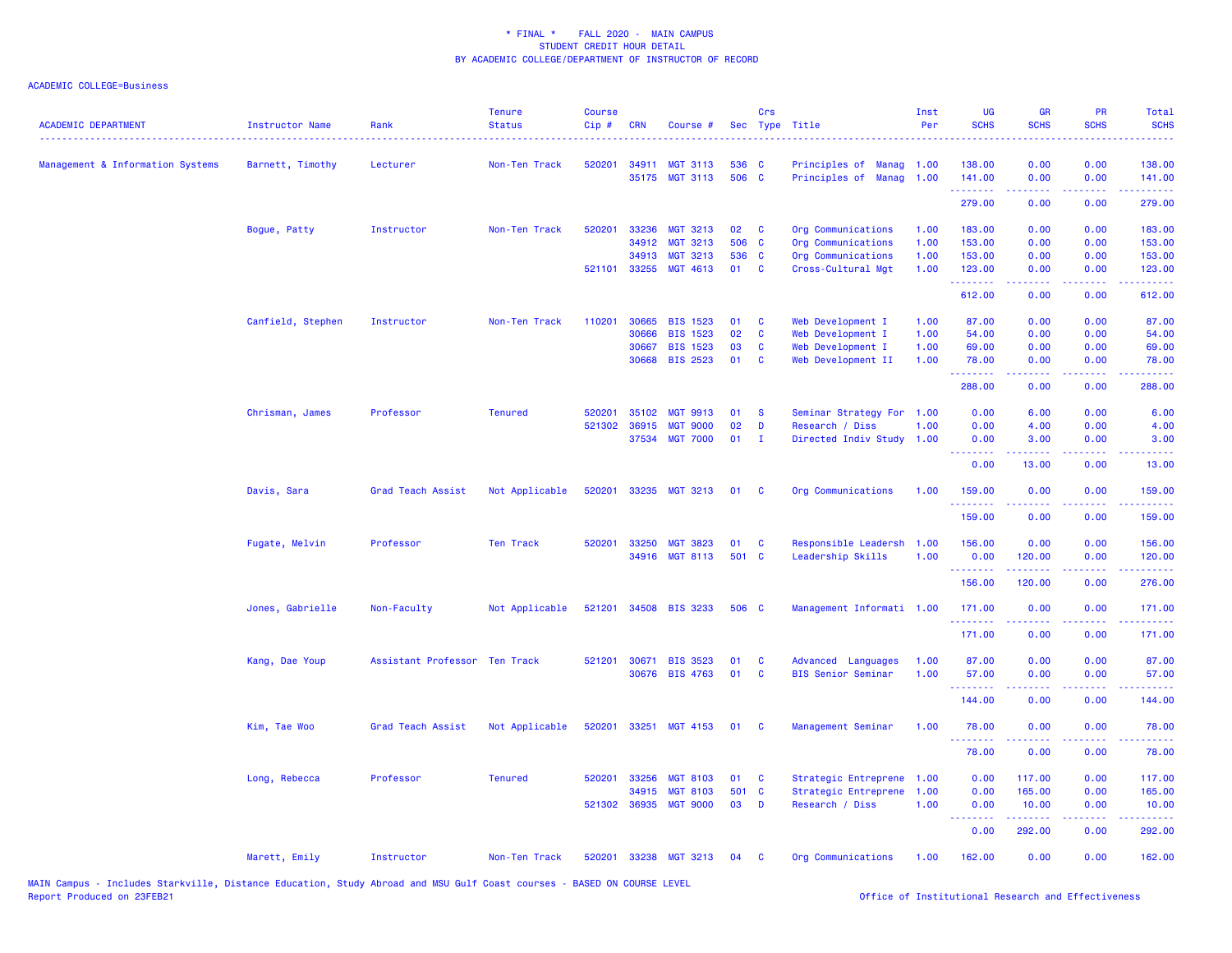| <b>ACADEMIC DEPARTMENT</b>       | <b>Instructor Name</b> | Rank                                               | <b>Tenure</b><br><b>Status</b> | <b>Course</b><br>Cip# | <b>CRN</b>     | Course #                           |             | Crs                      | Sec Type Title                          | Inst<br>Per  | <b>UG</b><br><b>SCHS</b> | <b>GR</b><br><b>SCHS</b>                                                                                                                                     | PR<br><b>SCHS</b>                                                                                                                 | Total<br><b>SCHS</b>                 |
|----------------------------------|------------------------|----------------------------------------------------|--------------------------------|-----------------------|----------------|------------------------------------|-------------|--------------------------|-----------------------------------------|--------------|--------------------------|--------------------------------------------------------------------------------------------------------------------------------------------------------------|-----------------------------------------------------------------------------------------------------------------------------------|--------------------------------------|
| Management & Information Systems | Marett, Emily          | Instructor                                         | Non-Ten Track                  | 520201                | 33240<br>33254 | <b>MGT 3213</b><br><b>MGT 4563</b> | 06<br>01    | <b>C</b><br>$\mathbf{C}$ | Org Communications<br>Staffing in Org   | 1.00<br>1.00 | 162.00<br>102.00         | 0.00<br>0.00                                                                                                                                                 | 0.00<br>0.00                                                                                                                      | 162.00<br>102.00                     |
|                                  |                        |                                                    |                                |                       |                | 521001 34914 MGT 3513              | 506 C       |                          | Intro Human Res Mgt                     | 1.00         | 144.00<br>. <u>.</u>     | 0.00<br>$- - - - -$                                                                                                                                          | 0.00<br>.                                                                                                                         | 144.00<br>.                          |
|                                  |                        |                                                    |                                |                       |                |                                    |             |                          |                                         |              | 570.00                   | 0.00                                                                                                                                                         | 0.00                                                                                                                              | 570.00                               |
|                                  | Marett, Lawrence       | Associate Professor Tenured                        |                                | 521201                | 30673          | <b>BIS 4523</b>                    | 01          | $\mathbf{C}$             | Business Programming 1.00               |              | 63.00                    | 0.00                                                                                                                                                         | 0.00                                                                                                                              | 63.00                                |
|                                  |                        |                                                    |                                |                       | 30677          | <b>BIS 6523</b>                    | 01          | $\mathbf{C}$             | Business Programming                    | 1.00         | 0.00                     | 6.00                                                                                                                                                         | 0.00                                                                                                                              | 6.00                                 |
|                                  |                        |                                                    |                                |                       | 34509          | <b>BIS 6523</b><br>37518 BIS 9000  | 501 C<br>03 | D                        | Business Programming<br>Research / Diss | 1.00<br>1.00 | 0.00<br>0.00             | 24.00<br>1.00                                                                                                                                                | 0.00<br>0.00                                                                                                                      | 24.00<br>1.00                        |
|                                  |                        |                                                    |                                |                       |                |                                    |             |                          |                                         |              | ولالات<br>63.00          | 31.00                                                                                                                                                        | 0.00                                                                                                                              | 94.00                                |
|                                  | Markham, Leann         | Non-Faculty                                        | Not Applicable                 |                       |                | 110101 31247 CSE 3213 01 L         |             |                          | Software Eng Sr Proj 1.00               |              | 144.00                   | 0.00                                                                                                                                                         | 0.00                                                                                                                              | 144.00                               |
|                                  |                        |                                                    |                                |                       |                |                                    |             |                          |                                         |              | .<br>144.00              | $\frac{1}{2} \left( \frac{1}{2} \right) \left( \frac{1}{2} \right) \left( \frac{1}{2} \right) \left( \frac{1}{2} \right) \left( \frac{1}{2} \right)$<br>0.00 | .<br>0.00                                                                                                                         | .<br>144.00                          |
|                                  | Markin, Erik           | Assistant Professor Ten Track                      |                                |                       | 520101 30703   | <b>BUS 4853</b>                    | 03          | $\mathbf{C}$             | <b>Business Policy</b>                  | 1.00         | 135.00                   | 0.00                                                                                                                                                         | 0.00                                                                                                                              | 135.00                               |
|                                  |                        |                                                    |                                |                       |                | 30704 BUS 4853                     | 04          | <b>C</b>                 | <b>Business Policy</b>                  | 1.00         | 135.00                   | 0.00                                                                                                                                                         | 0.00                                                                                                                              | 135.00                               |
|                                  |                        |                                                    |                                |                       |                |                                    |             |                          |                                         |              | 270.00                   | 0.00                                                                                                                                                         | 0.00                                                                                                                              | 270.00                               |
|                                  | McCovery, Serena       | Non-Faculty                                        | Not Applicable                 |                       | 521003 34053   | SLCE 1002 C01 C                    |             |                          | Day One Leadership C 0.20               |              | 70.40                    | 0.00                                                                                                                                                         | 0.00                                                                                                                              | 70.40                                |
|                                  |                        |                                                    |                                |                       | 34056          | SLCE 3812 C01 C                    |             |                          | Montgomery Ldshp Pro 1.00               |              | 88.00                    | 0.00                                                                                                                                                         | 0.00                                                                                                                              | 88.00                                |
|                                  |                        |                                                    |                                |                       |                |                                    |             |                          |                                         |              | .<br>158.40              | .<br>0.00                                                                                                                                                    | $\sim$ $\sim$ $\sim$<br>0.00                                                                                                      | <b><i><u>AAAAA</u></i></b><br>158.40 |
|                                  |                        |                                                    |                                |                       |                |                                    |             |                          |                                         |              |                          |                                                                                                                                                              |                                                                                                                                   |                                      |
|                                  | McLarty, Benjamin      | Assistant Professor Ten Track                      |                                | 520201                |                | 33233 MGT 3113                     | 01          | $\mathbf{C}$             | Principles of Manag 1.00                |              | 1035.00                  | 0.00                                                                                                                                                         | 0.00                                                                                                                              | 1035.00                              |
|                                  |                        |                                                    |                                |                       |                |                                    |             |                          |                                         |              | 1035.00                  | 0.00                                                                                                                                                         | 0.00                                                                                                                              | 1035.00                              |
|                                  | McNeil, Stacey         | Clinical Assist Pro Non-Ten Track                  |                                |                       |                | 520101 34519 BUS 4853              | 506 C       |                          | <b>Business Policy</b>                  | 1.00         | 129.00                   | 0.00                                                                                                                                                         | 0.00                                                                                                                              | 129.00                               |
|                                  |                        |                                                    |                                |                       |                |                                    |             |                          |                                         |              | . <u>.</u><br>129.00     | 0.00                                                                                                                                                         | $\frac{1}{2} \left( \frac{1}{2} \right) \left( \frac{1}{2} \right) \left( \frac{1}{2} \right) \left( \frac{1}{2} \right)$<br>0.00 | 129.00                               |
|                                  |                        | Medina Craven, Miche Assistant Professor Ten Track |                                | 521001                | 33246          | <b>MGT 3513</b>                    | 02          | $\mathbf c$              | Intro Human Res Mgt                     | 1.00         | 150.00                   | 0.00                                                                                                                                                         | 0.00                                                                                                                              | 150.00                               |
|                                  |                        |                                                    |                                | 521003                | 33249          | <b>MGT 3813</b>                    | 01          | <b>C</b>                 | Organizational Behav 1.00               |              | 165.00                   | 0.00                                                                                                                                                         | 0.00                                                                                                                              | 165.00                               |
|                                  |                        |                                                    |                                |                       |                |                                    |             |                          |                                         |              | <u> 222222</u><br>315.00 | . <u>.</u> .<br>0.00                                                                                                                                         | $\sim$ $\sim$ $\sim$ $\sim$<br>0.00                                                                                               | 315.00                               |
|                                  | Miller, Andrew         | Grad Teach Assist                                  | Not Applicable                 |                       |                | 521201 30672 BIS 3753              | 01          | $\mathbf{C}$             | Business Database Sy 1.00               |              | 81.00                    | 0.00                                                                                                                                                         | 0.00                                                                                                                              | 81.00                                |
|                                  |                        |                                                    |                                |                       |                |                                    |             |                          |                                         |              | . <u>.</u> .<br>81.00    | 0.00                                                                                                                                                         | 0.00                                                                                                                              | 81.00                                |
|                                  | Otondo, Robert         | Professor                                          | <b>Tenured</b>                 |                       |                | 521299 30674 BIS 4533              | 01          | <b>C</b>                 | Decision Support Sys 1.00               |              | 81.00                    | 0.00                                                                                                                                                         | 0.00                                                                                                                              | 81.00                                |
|                                  |                        |                                                    |                                |                       |                | 30678 BIS 6533                     | 01          | $\mathbf{C}$             | Decision Support Sys 1.00               |              | 0.00                     | 9.00                                                                                                                                                         | 0.00                                                                                                                              | 9.00                                 |
|                                  |                        |                                                    |                                |                       |                |                                    |             |                          |                                         |              | .<br>81.00               | $\frac{1}{2} \left( \frac{1}{2} \right) \left( \frac{1}{2} \right) \left( \frac{1}{2} \right) \left( \frac{1}{2} \right)$<br>9.00                            | 0.00                                                                                                                              | 90.00                                |
|                                  | Richardson, Jimmy      | Lecturer                                           | Non-Ten Track                  |                       |                | 521001 33245 MGT 3513              | 01 C        |                          | Intro Human Res Mgt 1.00                |              | 150.00                   | 0.00                                                                                                                                                         | 0.00                                                                                                                              | 150.00                               |
|                                  |                        |                                                    |                                |                       |                |                                    |             |                          |                                         |              | 150.00                   | 0.00                                                                                                                                                         | 0.00                                                                                                                              | 150.00                               |
|                                  | Roberts, Renata        | Instructor                                         | Non-Ten Track                  |                       |                | 520201 33239 MGT 3213              | 05          | - C                      | Org Communications                      | 1.00         | 153.00                   | 0.00                                                                                                                                                         | 0.00                                                                                                                              | 153.00                               |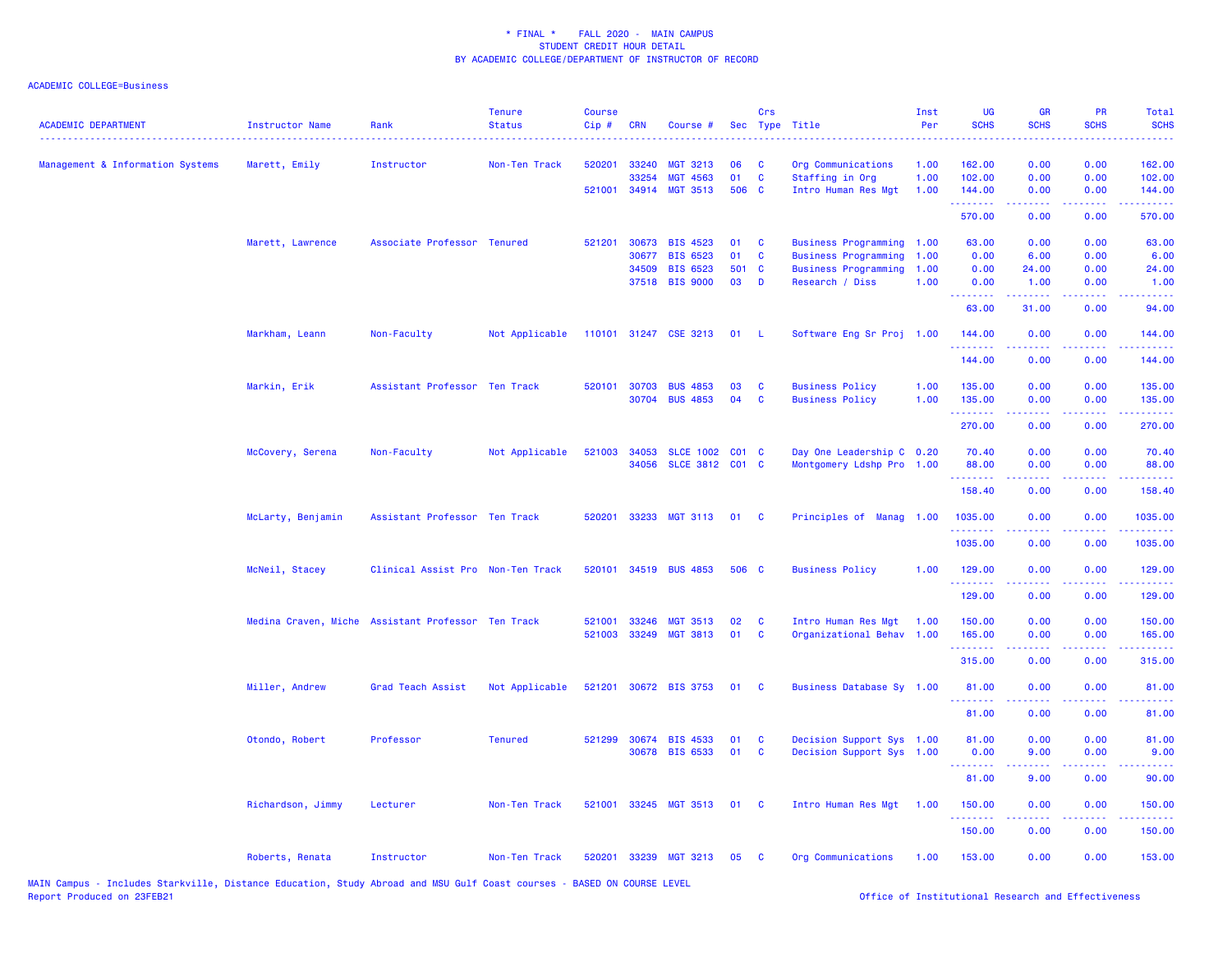| <b>ACADEMIC DEPARTMENT</b>       | <b>Instructor Name</b><br>. | Rank                              | <b>Tenure</b><br><b>Status</b> | <b>Course</b><br>Cip# | <b>CRN</b>   | Course #              |       | Crs          | Sec Type Title            | Inst<br>Per | <b>UG</b><br><b>SCHS</b>        | <b>GR</b><br><b>SCHS</b> | <b>PR</b><br><b>SCHS</b> | Total<br><b>SCHS</b><br>.                                                                                                                                      |
|----------------------------------|-----------------------------|-----------------------------------|--------------------------------|-----------------------|--------------|-----------------------|-------|--------------|---------------------------|-------------|---------------------------------|--------------------------|--------------------------|----------------------------------------------------------------------------------------------------------------------------------------------------------------|
| Management & Information Systems | Roberts, Renata             | Instructor                        | Non-Ten Track                  | 520201                | 33241        | <b>MGT 3213</b>       | 07    | C            | Org Communications        | 1.00        | 162.00                          | 0.00                     | 0.00                     | 162.00                                                                                                                                                         |
|                                  |                             |                                   |                                | 521201                | 30669        | <b>BIS 3233</b>       | 01    | C            | Management Informati 1.00 |             | 651.00                          | 0.00                     | 0.00                     | 651.00                                                                                                                                                         |
|                                  |                             |                                   |                                |                       | 30670        | <b>BIS 3233</b>       | 02    | C            | Management Informati 1.00 |             | 651.00<br>.                     | 0.00                     | 0.00                     | 651.00                                                                                                                                                         |
|                                  |                             |                                   |                                |                       |              |                       |       |              |                           |             | 1617.00                         | 0.00                     | 0.00                     | 1617.00                                                                                                                                                        |
|                                  | Scott, Deborah              | Non-Faculty                       | Not Applicable                 | 520899                |              | 32147 FIN 4323        | 01    | C            | Entrepreneurial Fina 1.00 |             | 99.00                           | 0.00                     | 0.00                     | 99.00                                                                                                                                                          |
|                                  |                             |                                   |                                |                       |              | 32152 FIN 6323        | 01    | C            | Entrepreneurial Fina 1.00 |             | 0.00<br>.                       | 3.00<br>-----            | 0.00<br>المستمات         | 3.00<br>.                                                                                                                                                      |
|                                  |                             |                                   |                                |                       |              |                       |       |              |                           |             | 99.00                           | 3.00                     | 0.00                     | 102.00                                                                                                                                                         |
|                                  | Sexton, Jennifer            | Assistant Professor Ten Track     |                                | 520101                | 30701        | <b>BUS 4853</b>       | 01    | C            | <b>Business Policy</b>    | 1.00        | 141.00                          | 0.00                     | 0.00                     | 141.00                                                                                                                                                         |
|                                  |                             |                                   |                                |                       |              | 30702 BUS 4853        | 02    | C            | <b>Business Policy</b>    | 1.00        | 138.00<br>.                     | 0.00<br><b>.</b>         | 0.00<br>.                | 138.00<br><b><i><u>AAAAA</u></i></b>                                                                                                                           |
|                                  |                             |                                   |                                |                       |              |                       |       |              |                           |             | 279.00                          | 0.00                     | 0.00                     | 279.00                                                                                                                                                         |
|                                  | Shin, Seungjae              | Professor                         | <b>Tenured</b>                 |                       |              | 520203 35173 MKT 8213 | 506 C |              | Supply Chain Operati 1.00 |             | 0.00<br><u> - - - - - - - -</u> | 174.00<br>.              | 0.00<br>.                | 174.00<br>$\frac{1}{2} \left( \frac{1}{2} \right) \left( \frac{1}{2} \right) \left( \frac{1}{2} \right) \left( \frac{1}{2} \right) \left( \frac{1}{2} \right)$ |
|                                  |                             |                                   |                                |                       |              |                       |       |              |                           |             | 0.00                            | 174.00                   | 0.00                     | 174.00                                                                                                                                                         |
|                                  | Sikolia, David              | Clinical Assist Pro Non-Ten Track |                                | 521201                | 30661        | <b>BIS 1012</b>       | 01    | C            | Intro to Bus Info Sy 1.00 |             | 486.00                          | 0.00                     | 0.00                     | 486.00                                                                                                                                                         |
|                                  |                             |                                   |                                |                       | 30662        | <b>BIS 1012</b>       | 02    | C            | Intro to Bus Info Sy 1.00 |             | 484.00                          | 0.00                     | 0.00                     | 484.00                                                                                                                                                         |
|                                  |                             |                                   |                                |                       | 30680        | <b>BIS 8313</b>       | 01    | C            | Adv Database Des Adm      | 1.00        | 0.00                            | 12.00                    | 0.00                     | 12.00                                                                                                                                                          |
|                                  |                             |                                   |                                |                       |              | 34511 BIS 8313        | 501 C |              | Adv Database Des Adm      | 1.00        | 0.00<br>.                       | 48.00                    | 0.00                     | 48.00                                                                                                                                                          |
|                                  |                             |                                   |                                |                       |              |                       |       |              |                           |             | 970.00                          | 60.00                    | 0.00                     | 1030.00                                                                                                                                                        |
|                                  | Singh, Kulraj               | Assistant Professor Ten Track     |                                | 520101                | 35101        | <b>BUS 4853</b>       | 05    | C            | <b>Business Policy</b>    | 1.00        | 117.00                          | 0.00                     | 0.00                     | 117.00                                                                                                                                                         |
|                                  |                             |                                   |                                | 520701                |              | 33243 MGT 3323        | 01    | $\mathbf{C}$ | Entrepreneurship          | 1.00        | 84.00                           | 0.00                     | 0.00                     | 84.00                                                                                                                                                          |
|                                  |                             |                                   |                                |                       |              |                       |       |              |                           |             | .<br>201.00                     | .<br>0.00                | بالمحامي<br>0.00         | .<br>201.00                                                                                                                                                    |
|                                  | Spencer, Barbara            | Lecturer                          | Non-Ten Track                  | 520201                |              | 34917 MGT 8123        | 501 C |              | Strategic Bus Consul 1.00 |             | 0.00                            | 75.00                    | 0.00                     | 75.00                                                                                                                                                          |
|                                  |                             |                                   |                                |                       |              |                       |       |              |                           |             | <u>.</u><br>0.00                | 75.00                    | 0.00                     | 75.00                                                                                                                                                          |
|                                  | Taylor, Dona                | Instructor                        | Non-Ten Track                  | 131309                | 34211        | <b>TKT 4683</b>       | 01    | <b>S</b>     | Senior Seminar            | 1.00        | 48.00                           | 0.00                     | 0.00                     | 48.00                                                                                                                                                          |
|                                  |                             |                                   |                                | 520201                | 33237        | MGT 3213              | 03    | C            | Org Communications        | 1.00        | 159.00                          | 0.00                     | 0.00                     | 159.00                                                                                                                                                         |
|                                  |                             |                                   |                                |                       | 35176        | <b>MGT 3823</b>       | 506 C |              | Responsible Leadersh      | 1.00        | 153.00                          | 0.00                     | 0.00                     | 153.00                                                                                                                                                         |
|                                  |                             |                                   |                                | 521001                |              | 33247 MGT 3513        | 03    | C            | Intro Human Res Mgt       | 1.00        | 144.00<br>.                     | 0.00<br>.                | 0.00<br>د د د د          | 144.00<br>والموالي الموالي                                                                                                                                     |
|                                  |                             |                                   |                                |                       |              |                       |       |              |                           |             | 504.00                          | 0.00                     | 0.00                     | 504.00                                                                                                                                                         |
|                                  | Templeton, Gary             | Professor                         | <b>Tenured</b>                 |                       | 521201 34510 | <b>BIS 8113</b>       | 501 C |              | Mgt Info Tech & Sys       | 1.00        | 0.00                            | 72.00                    | 0.00                     | 72.00                                                                                                                                                          |
|                                  |                             |                                   |                                |                       | 35100        | <b>BIS 9213</b>       | 01    | C            | Adv Topics In MIS Re      | 1.00        | 0.00                            | 3.00                     | 0.00                     | 3.00                                                                                                                                                           |
|                                  |                             |                                   |                                |                       | 36360        | <b>BIS 9000</b>       | 01    | D            | Research / Diss           | 1.00        | 0.00<br><u> - - - - - - - -</u> | 9.00                     | 0.00                     | 9.00                                                                                                                                                           |
|                                  |                             |                                   |                                |                       |              |                       |       |              |                           |             | 0.00                            | 84.00                    | 0.00                     | 84.00                                                                                                                                                          |
|                                  | Templeton, Laura            | Professor                         | <b>Tenured</b>                 | 520201                | 33253        | <b>MGT 4543</b>       | 01    | <b>C</b>     | <b>Compensation Mgt</b>   | 1.00        | 93.00                           | 0.00                     | 0.00                     | 93.00                                                                                                                                                          |
|                                  |                             |                                   |                                | 521001                | 33252        | <b>MGT 4533</b>       | 01    | C            | <b>Advanced Hrm</b>       | 1.00        | 123.00                          | 0.00                     | 0.00                     | 123.00                                                                                                                                                         |
|                                  |                             |                                   |                                | 521302                | 36299        | <b>MGT 9000</b>       | 01    | D            | Research / Diss           | 1.00        | 0.00                            | 18.00                    | 0.00                     | 18.00                                                                                                                                                          |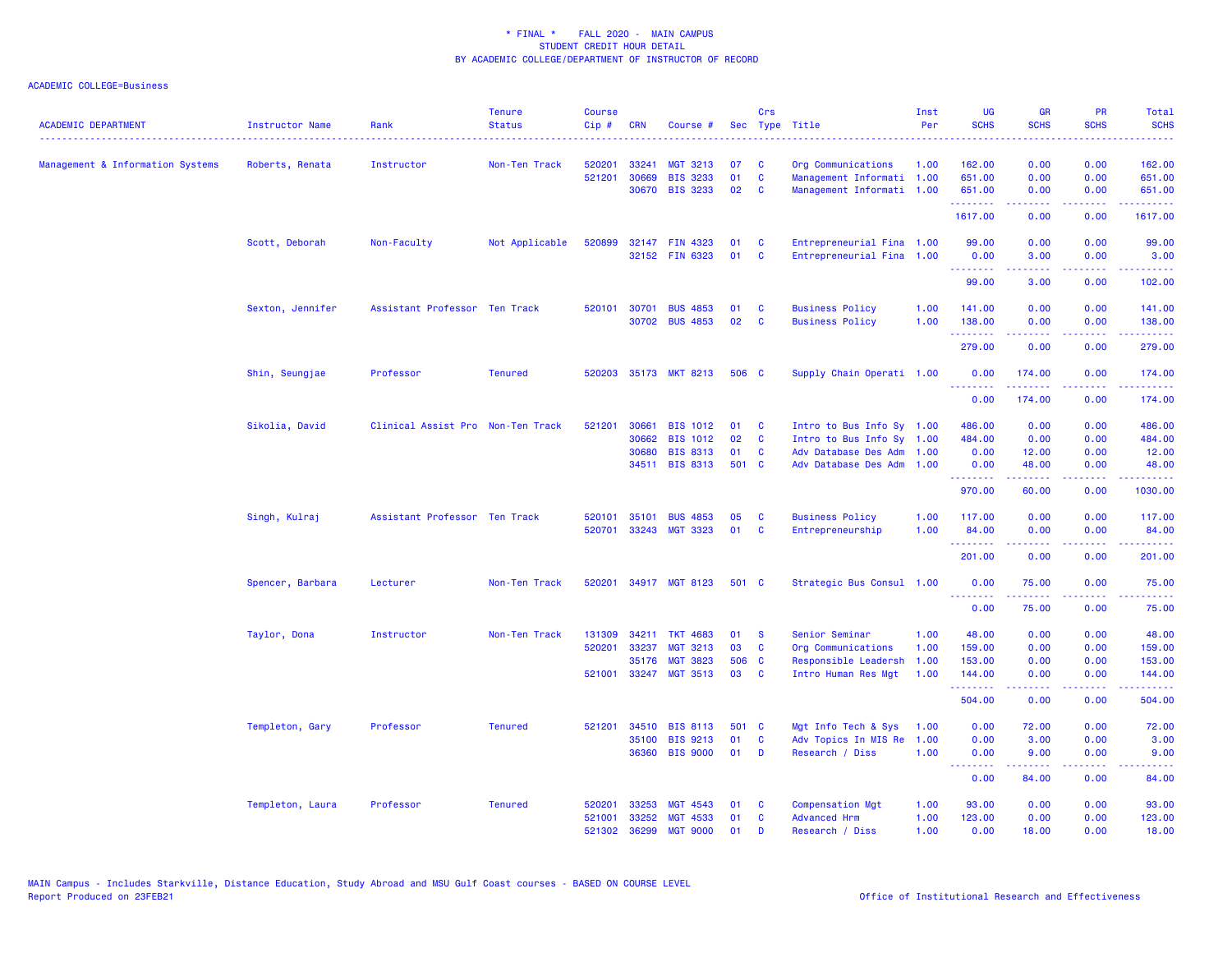| <b>ACADEMIC DEPARTMENT</b>                                                                                           | <b>Instructor Name</b> | Rank              | <b>Tenure</b><br><b>Status</b> | Course<br>Cip# | <b>CRN</b> | Course #              |              | Crs      | Sec Type Title            | Inst<br>Per | <b>UG</b><br><b>SCHS</b>        | <b>GR</b><br><b>SCHS</b>       | <b>PR</b><br><b>SCHS</b>      | Total<br><b>SCHS</b>                |
|----------------------------------------------------------------------------------------------------------------------|------------------------|-------------------|--------------------------------|----------------|------------|-----------------------|--------------|----------|---------------------------|-------------|---------------------------------|--------------------------------|-------------------------------|-------------------------------------|
|                                                                                                                      |                        |                   |                                |                |            |                       |              |          |                           |             |                                 |                                |                               |                                     |
|                                                                                                                      |                        |                   |                                |                |            |                       |              |          |                           |             | 216.00                          | 18.00                          | 0.00                          | 234,00                              |
| Management & Information Systems                                                                                     | Warkentin, Merrill     | Professor         | <b>Tenured</b>                 | 521201         | 36361      | <b>BIS 9000</b>       | 02           | <b>D</b> | Research / Diss           | 1.00        | 0.00<br>--------                | 49.00<br>- - - - - - - - -     | 0.00<br>---------             | 49.00<br>. <b>.</b>                 |
|                                                                                                                      |                        |                   |                                |                |            |                       |              |          |                           |             | 0.00                            | 49.00                          | 0.00                          | 49.00                               |
|                                                                                                                      | Webber, Kanesha        | Non-Employee      | Not Applicable                 |                |            | 280101 30411 AS 4013  | $01 \quad B$ |          | NSA/Prep for Act Dut 1.00 |             | 48.00                           | 0.00                           | 0.00                          | 48.00                               |
|                                                                                                                      |                        |                   |                                |                |            |                       |              |          |                           |             | - - - - - - - -<br>48.00        | 0.00                           | .<br>0.00                     | 48.00                               |
|                                                                                                                      | Xiao, Shan             | Grad Teach Assist | Not Applicable                 |                |            | 521201 30675 BIS 4753 | 01 C         |          | Struc Sys Analysis        | 1.00        | 75.00<br>- - - - - - - - -      | 0.00                           | 0.00<br>.                     | 75.00<br>. <u>.</u>                 |
|                                                                                                                      |                        |                   |                                |                |            |                       |              |          |                           |             | 75.00                           | 0.00                           | 0.00                          | 75.00                               |
|                                                                                                                      | Yates, Victoria        | Grad Teach Assist | Not Applicable                 |                |            | 520701 33244 MGT 3323 | 02           | <b>C</b> | Entrepreneurship          | 1.00        | 78.00                           | 0.00                           | 0.00                          | 78.00                               |
|                                                                                                                      |                        |                   |                                |                |            |                       |              |          |                           |             | 78.00                           | 0.00                           | 0.00                          | 78.00                               |
| ======================================<br>Management & Information Systems<br>====================================== |                        |                   |                                |                |            |                       |              |          |                           |             | ========<br>8970.40<br>======== | ========<br>928,00<br>-------- | ========<br>0.00<br>--------- | ==========<br>9898.40<br>========== |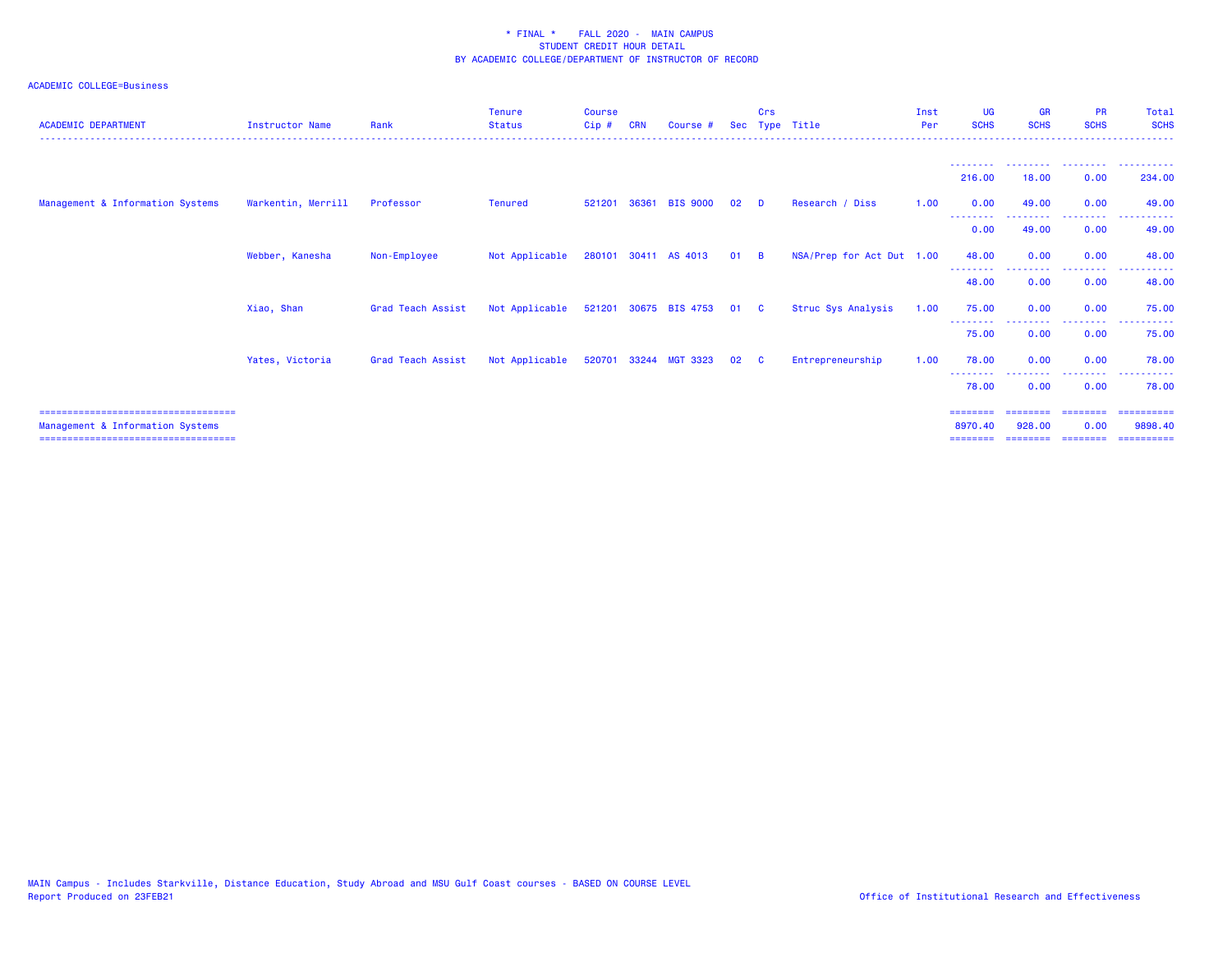| <b>ACADEMIC DEPARTMENT</b>                      | <b>Instructor Name</b> | Rank                          | <b>Tenure</b><br><b>Status</b> | <b>Course</b><br>Cip# | <b>CRN</b> | Course #              |              | Crs                     | Sec Type Title            | Inst<br>Per | UG<br><b>SCHS</b>       | <b>GR</b><br><b>SCHS</b>                                                                                                                                     | <b>PR</b><br><b>SCHS</b>     | Total<br><b>SCHS</b>                                                                                                                                         |
|-------------------------------------------------|------------------------|-------------------------------|--------------------------------|-----------------------|------------|-----------------------|--------------|-------------------------|---------------------------|-------------|-------------------------|--------------------------------------------------------------------------------------------------------------------------------------------------------------|------------------------------|--------------------------------------------------------------------------------------------------------------------------------------------------------------|
| Marketing, Quantitative Analysis & Adams, Frank |                        | Associate Professor Tenured   |                                | 521401                | 33289      | <b>MKT 4813</b>       | 02           | C                       | Marketing-Mgt             | 1.00        | 48.00                   | 0.00                                                                                                                                                         | 0.00                         | 48.00                                                                                                                                                        |
|                                                 |                        |                               |                                | 521403                | 33269      | <b>MKT 3323</b>       | 01           | <b>C</b>                | International Logist 1.00 |             | 1020.00                 | 0.00                                                                                                                                                         | 0.00                         | 1020.00                                                                                                                                                      |
|                                                 |                        |                               |                                |                       |            |                       |              |                         |                           |             | .<br>1068.00            | $\frac{1}{2} \left( \frac{1}{2} \right) \left( \frac{1}{2} \right) \left( \frac{1}{2} \right) \left( \frac{1}{2} \right) \left( \frac{1}{2} \right)$<br>0.00 | .<br>0.00                    | <u>.</u><br>1068.00                                                                                                                                          |
|                                                 | Ballard, Iva           | Instructor                    | Non-Ten Track                  | 521302                | 30694      | <b>BQA 3123</b>       | 01           | C                       | Bus Stat Methods II       | 1.00        | 498.00                  | 0.00                                                                                                                                                         | 0.00                         | 498.00                                                                                                                                                       |
|                                                 |                        |                               |                                |                       | 30695      | <b>BQA 3123</b>       | 02           | $\mathbf c$             | Bus Stat Methods II       | 1.00        | 477.00                  | 0.00                                                                                                                                                         | 0.00                         | 477.00                                                                                                                                                       |
|                                                 |                        |                               |                                |                       | 34516      | <b>BQA 3123</b>       | 506 C        |                         | Bus Stat Methods II       | 1.00        | 111.00                  | 0.00                                                                                                                                                         | 0.00                         | 111.00                                                                                                                                                       |
|                                                 |                        |                               |                                |                       | 35130      | <b>BQA 3123</b>       | <b>HO1 C</b> |                         | Bus Stat Methods II- 1.00 |             | 9.00<br><u>.</u>        | 0.00<br><u>.</u>                                                                                                                                             | 0.00<br>.                    | 9.00<br>$\frac{1}{2} \left( \frac{1}{2} \right) \left( \frac{1}{2} \right) \left( \frac{1}{2} \right) \left( \frac{1}{2} \right)$                            |
|                                                 |                        |                               |                                |                       |            |                       |              |                         |                           |             | 1095.00                 | 0.00                                                                                                                                                         | 0.00                         | 1095.00                                                                                                                                                      |
|                                                 | Barney, Christian      | Grad Teach Assist             | Not Applicable                 |                       |            | 521401 37131 MKT 4413 | 506 C        |                         | Consumer Behavior         | 1.00        | 99.00<br>.              | 0.00<br>$\frac{1}{2} \left( \frac{1}{2} \right) \left( \frac{1}{2} \right) \left( \frac{1}{2} \right) \left( \frac{1}{2} \right) \left( \frac{1}{2} \right)$ | 0.00<br>.                    | 99.00<br>.                                                                                                                                                   |
|                                                 |                        |                               |                                |                       |            |                       |              |                         |                           |             | 99.00                   | 0.00                                                                                                                                                         | 0.00                         | 99.00                                                                                                                                                        |
|                                                 | Boone, Christopher     | Assistant Professor Ten Track |                                | 520203                | 33294      | <b>MKT 8213</b>       | 01           | C                       | Supply Chain Operati 1.00 |             | 0.00                    | 120.00                                                                                                                                                       | 0.00                         | 120.00                                                                                                                                                       |
|                                                 |                        |                               |                                | 520209                | 33273      | <b>MKT 4033</b>       | 01           | C                       | International Transp 1.00 |             | 138.00                  | 0.00                                                                                                                                                         | 0.00                         | 138.00                                                                                                                                                       |
|                                                 |                        |                               |                                |                       |            |                       |              |                         |                           |             | .<br>138.00             | . <u>.</u> .<br>120.00                                                                                                                                       | 0.00                         | 258.00                                                                                                                                                       |
|                                                 | Breazeale, Michael     | Associate Professor Tenured   |                                | 521401                | 33283      | <b>MKT 4423</b>       | 01           | C                       | Strategic Brand Mana      | 1.00        | 222.00                  | 0.00                                                                                                                                                         | 0.00                         | 222.00                                                                                                                                                       |
|                                                 |                        |                               |                                |                       | 33292      | <b>MKT 6423</b>       | 01           | C                       | Strategic Brand Mana      | 1.00        | 0.00                    | 30.00                                                                                                                                                        | 0.00                         | 30.00                                                                                                                                                        |
|                                                 |                        |                               |                                |                       | 35132      | <b>MKT 4223</b>       | 01           | C                       | Social Media Marketi      | 1.00        | 183.00                  | 0.00                                                                                                                                                         | 0.00                         | 183.00                                                                                                                                                       |
|                                                 |                        |                               |                                |                       | 36943      | <b>MKT 9000</b>       | 02           | D                       | Research / Diss           | 1.00        | 0.00<br>- - - - - - - - | 9.00<br>.                                                                                                                                                    | 0.00<br>.                    | 9.00<br>$\frac{1}{2} \left( \frac{1}{2} \right) \left( \frac{1}{2} \right) \left( \frac{1}{2} \right) \left( \frac{1}{2} \right) \left( \frac{1}{2} \right)$ |
|                                                 |                        |                               |                                |                       |            |                       |              |                         |                           |             | 405.00                  | 39.00                                                                                                                                                        | 0.00                         | 444.00                                                                                                                                                       |
|                                                 | Brown, Haley-Lavell    | Instructor                    | Non-Ten Track                  | 220205                | 30688      | <b>BL 4243</b>        | 01           | <b>C</b>                | Entrepreneur Law          | 1.00        | 96.00                   | 0.00                                                                                                                                                         | 0.00                         | 96.00                                                                                                                                                        |
|                                                 |                        |                               |                                |                       | 30690      | <b>BL 6243</b>        | 01           | C                       | Entrepreneur Law          | 1.00        | 0.00                    | 42.00                                                                                                                                                        | 0.00                         | 42.00                                                                                                                                                        |
|                                                 |                        |                               |                                |                       | 34513      | <b>BL 4243</b>        | 506 C        |                         | Entrepreneur Law          | 1.00        | 66.00                   | 0.00                                                                                                                                                         | 0.00                         | 66.00                                                                                                                                                        |
|                                                 |                        |                               |                                |                       | 34514      | BL 6243               | 501 C        |                         | Entrepreneur Law          | 1.00        | 0.00                    | 54.00                                                                                                                                                        | 0.00                         | 54.00                                                                                                                                                        |
|                                                 |                        |                               |                                | 220209                | 30689      | <b>BL 4273</b>        | 01           | <b>C</b>                | Int Bus Law               | 1.00        | 120.00                  | 0.00                                                                                                                                                         | 0.00                         | 120.00                                                                                                                                                       |
|                                                 |                        |                               |                                | 229999                | 30691      | <b>BL 6273</b>        | 01           | $\overline{\mathbf{c}}$ | Int Bus Law               | 1.00        | 0.00<br><u>.</u>        | 6.00                                                                                                                                                         | 0.00<br>$  -$                | 6.00                                                                                                                                                         |
|                                                 |                        |                               |                                |                       |            |                       |              |                         |                           |             | 282.00                  | 102.00                                                                                                                                                       | 0.00                         | 384.00                                                                                                                                                       |
|                                                 | Collier, Joel          | Professor                     | <b>Tenured</b>                 | 521401                | 33293      | <b>MKT 8153</b>       | 01           | C                       | Strategic Marketing       | 1.00        | 0.00                    | 117.00                                                                                                                                                       | 0.00                         | 117.00                                                                                                                                                       |
|                                                 |                        |                               |                                |                       | 34921      | <b>MKT 8153</b>       | 521 C        |                         | Strategic Marketing       | 1.00        | 0.00                    | 132.00                                                                                                                                                       | 0.00                         | 132.00                                                                                                                                                       |
|                                                 |                        |                               |                                |                       | 36350      | <b>MKT 9000</b>       | 01           | D                       | Research / Diss           | 1.00        | 0.00<br><u>.</u>        | 36.00<br>.                                                                                                                                                   | 0.00<br>.                    | 36.00<br>وبالمستمال                                                                                                                                          |
|                                                 |                        |                               |                                |                       |            |                       |              |                         |                           |             | 0.00                    | 285.00                                                                                                                                                       | 0.00                         | 285.00                                                                                                                                                       |
|                                                 | Cook, Cecelia          | Instructor                    | Non-Ten Track                  | 220205                | 30682      | <b>BL 2413</b>        | 01           | C                       | Legal Envt Bus            | 1.00        | 726.00                  | 0.00                                                                                                                                                         | 0.00                         | 726.00                                                                                                                                                       |
|                                                 |                        |                               |                                |                       | 30683      | <b>BL 2413</b>        | 02           | C                       | Legal Envt Bus            | 1.00        | 684.00                  | 0.00                                                                                                                                                         | 0.00                         | 684.00                                                                                                                                                       |
|                                                 |                        |                               |                                |                       | 30686      | <b>BL 3223</b>        | 01           | <b>C</b>                | Law Of Comm Trans         | 1.00        | 183.00                  | 0.00                                                                                                                                                         | 0.00                         | 183.00                                                                                                                                                       |
|                                                 |                        |                               |                                |                       | 30687      | <b>BL 3223</b>        | 02           | C                       | Law Of Comm Trans         | 1.00        | 177.00                  | 0.00                                                                                                                                                         | 0.00                         | 177.00                                                                                                                                                       |
|                                                 |                        |                               |                                |                       |            |                       |              |                         |                           |             | 1770.00                 | 0.00                                                                                                                                                         | 0.00                         | 1770.00                                                                                                                                                      |
|                                                 | Dunlap, Kali           | Non-Faculty                   | Not Applicable                 |                       |            | 240102 34826 IDS 4111 | 502 C        |                         | Professional Seminar 1.00 |             | 16.00<br>.              | 0.00<br>22222                                                                                                                                                | 0.00<br>$\sim$ $\sim$ $\sim$ | 16.00<br>وعاعاها                                                                                                                                             |
|                                                 |                        |                               |                                |                       |            |                       |              |                         |                           |             | 16.00                   | 0.00                                                                                                                                                         | 0.00                         | 16.00                                                                                                                                                        |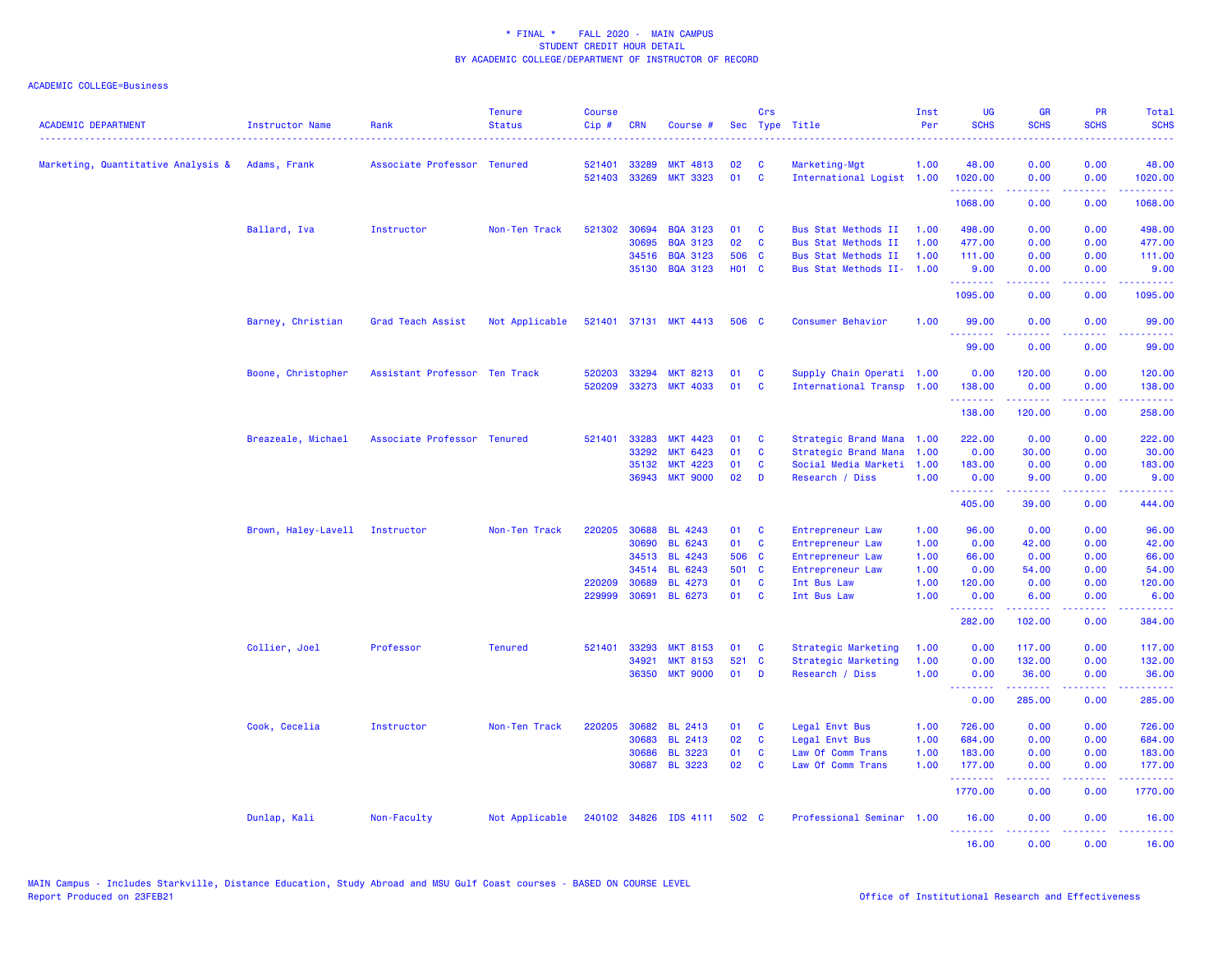| <b>ACADEMIC DEPARTMENT</b>                         | <b>Instructor Name</b> | Rank                          | <b>Tenure</b><br><b>Status</b> | <b>Course</b><br>Cip# | <b>CRN</b>   | Course #                                 |                | Crs                  | Sec Type Title                                         | Inst<br>Per  | UG<br><b>SCHS</b>                                           | <b>GR</b><br><b>SCHS</b> | PR<br><b>SCHS</b>                   | Total<br><b>SCHS</b>                                                                                                                                           |
|----------------------------------------------------|------------------------|-------------------------------|--------------------------------|-----------------------|--------------|------------------------------------------|----------------|----------------------|--------------------------------------------------------|--------------|-------------------------------------------------------------|--------------------------|-------------------------------------|----------------------------------------------------------------------------------------------------------------------------------------------------------------|
| Marketing, Quantitative Analysis & France, Stephen |                        | Associate Professor Tenured   |                                |                       | 521399 30696 | <b>BQA 4413</b>                          | 01             | <b>C</b>             | Bus. Forecasting and 1.00                              |              | 33.00                                                       | 0.00                     | 0.00                                | 33.00                                                                                                                                                          |
|                                                    |                        |                               |                                |                       | 30697        | <b>BQA 6413</b><br>521403 33272 MKT 3933 | 01<br>01       | C<br><b>C</b>        | Bus. Forecasting and<br>International Mkt              | 1.00<br>1.00 | 0.00<br>129.00                                              | 72.00<br>0.00            | 0.00<br>0.00                        | 72.00<br>129.00                                                                                                                                                |
|                                                    |                        |                               |                                |                       |              |                                          |                |                      |                                                        |              | .<br>162.00                                                 | د د د د د<br>72.00       | .<br>0.00                           | <u>.</u><br>234.00                                                                                                                                             |
|                                                    | Graham, Kenneth        | Lecturer                      | Non-Ten Track                  | 521401                |              | 34918 MKT 3013                           | 506 C          |                      | Principles Of Mkt                                      | 1.00         | 282.00<br>.                                                 | 0.00<br>.                | 0.00<br>د د د                       | 282.00<br>22222.                                                                                                                                               |
|                                                    |                        |                               |                                |                       |              |                                          |                |                      |                                                        |              | 282.00                                                      | 0.00                     | 0.00                                | 282.00                                                                                                                                                         |
|                                                    | Hardman, Haley         | Grad Teach Assist             | Not Applicable                 | 521499                |              | 33287 MKT 4613                           | 01 C           |                      | Services Marketing                                     | 1.00         | 132.00<br>.                                                 | 0.00                     | 0.00<br>.                           | 132.00<br>.                                                                                                                                                    |
|                                                    |                        |                               |                                |                       |              |                                          |                |                      |                                                        |              | 132.00                                                      | 0.00                     | 0.00                                | 132.00                                                                                                                                                         |
|                                                    | Hawkins, Jonathan      | Non-Faculty                   | Not Applicable                 |                       |              | 240102 34827 IDS 4111 503 C              |                |                      | Professional Seminar 1.00                              |              | 16.00                                                       | 0.00                     | 0.00                                | 16.00<br>.                                                                                                                                                     |
|                                                    |                        |                               |                                |                       |              |                                          |                |                      |                                                        |              | 16.00                                                       | 0.00                     | 0.00                                | 16.00                                                                                                                                                          |
|                                                    | Hu, Bingyan            | Assistant Professor Ten Track |                                |                       | 521402 33284 | <b>MKT 4533</b><br>33285 MKT 4533        | 01<br>02       | <b>C</b><br><b>C</b> | Marketing Research<br>Marketing Research               | 1.00<br>1.00 | 117.00<br>114.00                                            | 0.00<br>0.00             | 0.00<br>0.00                        | 117.00<br>114.00                                                                                                                                               |
|                                                    |                        |                               |                                |                       |              |                                          |                |                      |                                                        |              | 231.00                                                      | 0.00                     | 0.00                                | 231.00                                                                                                                                                         |
|                                                    | Kazandjian, Brett      | Grad Teach Assist             | Not Applicable                 |                       |              | 521801 35135 MKT 4143                    | 01             | <b>C</b>             | Sales Management                                       | 1.00         | 135.00                                                      | 0.00                     | 0.00                                | 135.00                                                                                                                                                         |
|                                                    |                        |                               |                                |                       |              |                                          |                |                      |                                                        |              | .<br>135.00                                                 | .<br>0.00                | د د د د<br>0.00                     | وعامام ماما<br>135.00                                                                                                                                          |
|                                                    | Landers, Vincent       | Assistant Professor Ten Track |                                | 521401                | 33282        | <b>MKT 4413</b>                          | 01             | C                    | Consumer Behavior                                      | 1.00         | 501.00                                                      | 0.00                     | 0.00                                | 501.00                                                                                                                                                         |
|                                                    |                        |                               |                                | 521803                | 33267        | <b>MKT 3213</b>                          | 01             | $\mathbf{C}$         | Retailing                                              | 1.00         | 243.00<br><u>.</u><br>744.00                                | 0.00<br>0.00             | 0.00<br>.<br>0.00                   | 243.00<br>.<br>744.00                                                                                                                                          |
|                                                    | Lueg, Jason            | Professor                     | <b>Tenured</b>                 | 521401                | 33288        | <b>MKT 4813</b>                          | 01             | C                    | Marketing-Mgt                                          | 1.00         | 48.00                                                       | 0.00                     | 0.00                                | 48.00                                                                                                                                                          |
|                                                    |                        |                               |                                |                       |              | 35131 MKT 4813                           | 03             | <b>C</b>             | Marketing-Mgt                                          | 1.00         | 48.00<br><b><i><u><u><b>a</b></u></u> a a a a a a a</i></b> | 0.00<br>.                | 0.00<br>د د د د .                   | 48.00<br>.                                                                                                                                                     |
|                                                    |                        |                               |                                |                       |              |                                          |                |                      |                                                        |              | 96.00                                                       | 0.00                     | 0.00                                | 96.00                                                                                                                                                          |
|                                                    | Lueg, Nicole           | Professor                     | <b>Tenured</b>                 |                       |              | 521402 33286 MKT 4533                    | 03             | <b>C</b>             | Marketing Research                                     | 1.00         | 90.00<br><b>.</b> .                                         | 0.00<br>.                | 0.00<br>$\sim$ $\sim$ $\sim$ $\sim$ | 90.00<br>وساعات                                                                                                                                                |
|                                                    |                        |                               |                                |                       |              |                                          |                |                      |                                                        |              | 90.00                                                       | 0.00                     | 0.00                                | 90.00                                                                                                                                                          |
|                                                    | Mallette, Stephanie    | Instructor                    | Non-Ten Track                  | 220205                | 30684        | <b>BL 2413</b><br>34512 BL 2413          | 03<br>506 C    | $\mathbf{C}$         | Legal Envt Bus<br>Legal Envt Bus                       | 1.00<br>1.00 | 339.00<br>180.00                                            | 0.00<br>0.00             | 0.00<br>0.00                        | 339.00<br>180.00                                                                                                                                               |
|                                                    |                        |                               |                                | 229999                |              | 34515 BL 8113                            | 521 C          |                      | Law Ethics Disp Res                                    | 1.00         | 0.00                                                        | 114.00                   | 0.00                                | 114.00                                                                                                                                                         |
|                                                    |                        |                               |                                |                       |              |                                          |                |                      |                                                        |              | .<br>519.00                                                 | 114.00                   | $  -$<br>0.00                       | .<br>633.00                                                                                                                                                    |
|                                                    | Meredith, Kavitha      | Grad Teach Assist             | Not Applicable                 |                       |              | 521403 34919 MKT 3323                    | 506 C          |                      | International Logist 1.00                              |              | 231.00<br>.                                                 | 0.00<br>د د د د د        | 0.00<br>.                           | 231.00<br>$\frac{1}{2} \left( \frac{1}{2} \right) \left( \frac{1}{2} \right) \left( \frac{1}{2} \right) \left( \frac{1}{2} \right) \left( \frac{1}{2} \right)$ |
|                                                    |                        |                               |                                |                       |              |                                          |                |                      |                                                        |              | 231.00                                                      | 0.00                     | 0.00                                | 231.00                                                                                                                                                         |
|                                                    | Moore, Melissa         | Professor                     | <b>Tenured</b>                 | 090903                | 33260        | <b>MKT 2001</b>                          | 01             | <b>C</b>             | Tact and Strat Custo 1.00                              |              | 27.00                                                       | 0.00                     | 0.00                                | 27.00                                                                                                                                                          |
|                                                    |                        |                               |                                | 521003                | 32403        | <b>FYE 1001</b><br>32404 FYE 1001        | F25 C<br>F26 C |                      | First Year Experienc 0.50<br>First Year Experienc 0.50 |              | 2.50<br>4.00                                                | 0.00<br>0.00             | 0.00<br>0.00                        | 2.50<br>4.00                                                                                                                                                   |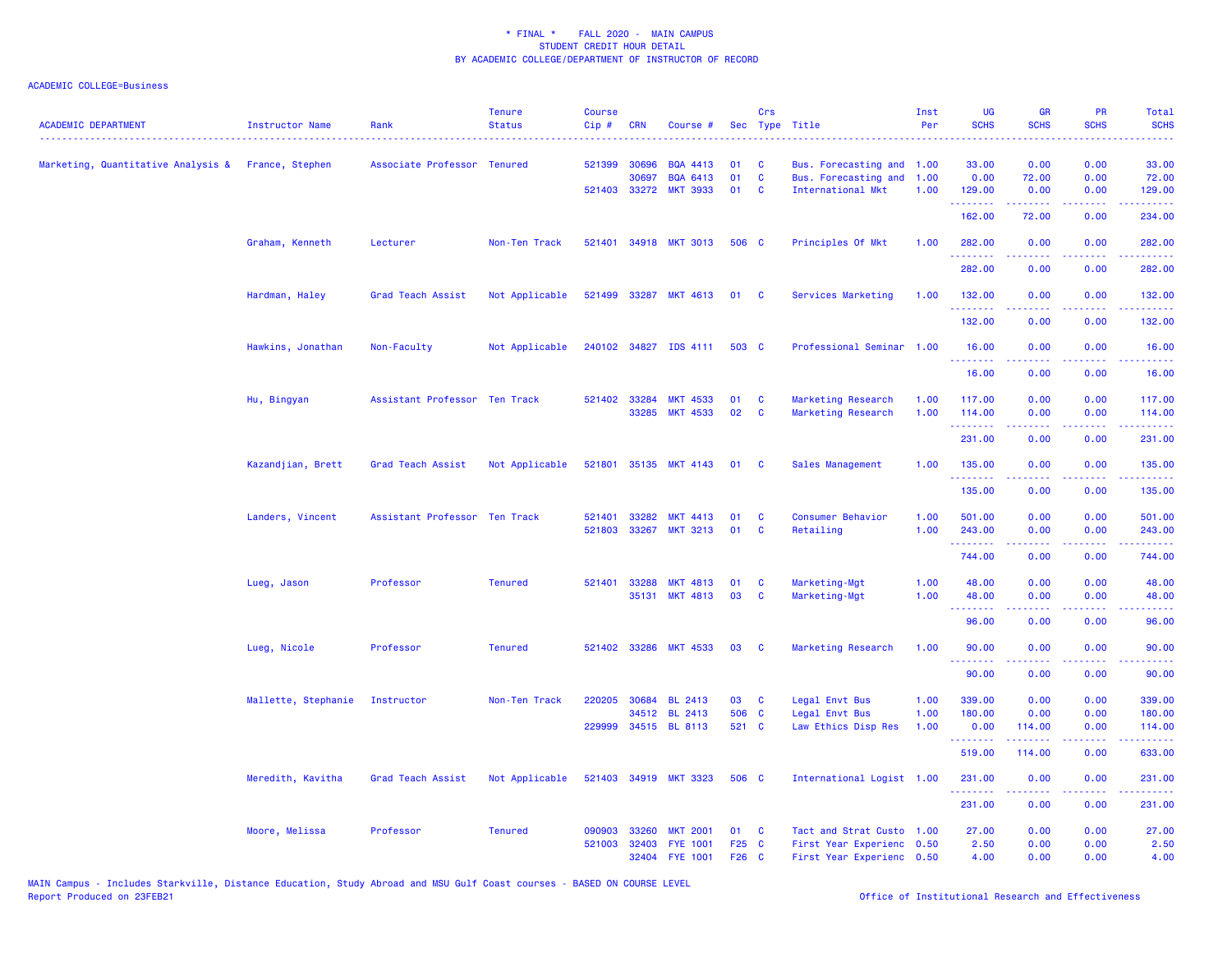| <b>ACADEMIC DEPARTMENT</b>                        | Instructor Name | Rank                          | <b>Tenure</b><br><b>Status</b> | <b>Course</b><br>Cip# | <b>CRN</b> | Course #              |        | Crs          | Sec Type Title              | Inst<br>Per | <b>UG</b><br><b>SCHS</b> | <b>GR</b><br><b>SCHS</b> | <b>PR</b><br><b>SCHS</b>                                                                               | Total<br><b>SCHS</b>                                                                                                                                           |
|---------------------------------------------------|-----------------|-------------------------------|--------------------------------|-----------------------|------------|-----------------------|--------|--------------|-----------------------------|-------------|--------------------------|--------------------------|--------------------------------------------------------------------------------------------------------|----------------------------------------------------------------------------------------------------------------------------------------------------------------|
| Marketing, Quantitative Analysis & Moore, Melissa |                 | Professor                     | <b>Tenured</b>                 | 521401                |            | 33265 MKT 3013        | 01     | <b>C</b>     | Principles Of Mkt           | 1.00        | 1698.00                  | 0.00                     | 0.00<br>$\omega$ is a $\omega$                                                                         | 1698.00                                                                                                                                                        |
|                                                   |                 |                               |                                |                       |            |                       |        |              |                             |             | <u>.</u><br>1731.50      | 0.00                     | 0.00                                                                                                   | .<br>1731.50                                                                                                                                                   |
|                                                   | Moore, Robert   | Professor                     | <b>Tenured</b>                 | 520701                | 33232      | <b>MGT 1011</b>       | 01     | <b>C</b>     | Ideation                    | 0.50        | 13.50                    | 0.00                     | 0.00                                                                                                   | 13.50                                                                                                                                                          |
|                                                   |                 |                               |                                | 521003                | 32403      | <b>FYE 1001</b>       | F25 C  |              | First Year Experienc        | 0.50        | 2.50                     | 0.00                     | 0.00                                                                                                   | 2.50                                                                                                                                                           |
|                                                   |                 |                               |                                |                       | 32404      | <b>FYE 1001</b>       | F26 C  |              | First Year Experienc        | 0.50        | 4.00                     | 0.00                     | 0.00                                                                                                   | 4.00                                                                                                                                                           |
|                                                   |                 |                               |                                | 521401                | 33278      | <b>MKT 4213</b>       | 01     | C            | Internet Marketing          | 1.00        | 93.00                    | 0.00                     | 0.00                                                                                                   | 93.00                                                                                                                                                          |
|                                                   |                 |                               |                                |                       | 33290      | <b>MKT 6213</b>       | 01     | $\mathbf{C}$ | Internet Marketing          | 1.00        | 0.00                     | 27.00                    | 0.00                                                                                                   | 27.00                                                                                                                                                          |
|                                                   |                 |                               |                                |                       | 36938      | <b>MKT 4213</b>       | 03     | $\mathbf{C}$ | Internet Marketing          | 1.00        | 105.00<br>.              | 0.00<br>$- - - - -$      | 0.00<br>.                                                                                              | 105.00<br>.                                                                                                                                                    |
|                                                   |                 |                               |                                |                       |            |                       |        |              |                             |             | 218.00                   | 27.00                    | 0.00                                                                                                   | 245.00                                                                                                                                                         |
|                                                   | Scott, Adam     | Non-Faculty                   | Not Applicable                 | 310302                | 33261      | <b>MKT 2211</b>       | 01     | <b>S</b>     | PGM Level I Seminar         | 1.00        | 15.00                    | 0.00                     | 0.00                                                                                                   | 15.00                                                                                                                                                          |
|                                                   |                 |                               |                                | 521401                | 33262      | <b>MKT 2213</b>       | 01     | C            | PGA Golf Facility Ma 1.00   |             | 39.00                    | 0.00                     | 0.00                                                                                                   | 39.00                                                                                                                                                          |
|                                                   |                 |                               |                                | 521801                | 33280      | <b>MKT 4233</b>       | 01     | $\mathbf{C}$ | Golf Operations Man 1.00    |             | 66.00<br>.               | 0.00                     | 0.00<br>$\frac{1}{2} \left( \frac{1}{2} \right) \left( \frac{1}{2} \right) \left( \frac{1}{2} \right)$ | 66.00<br>.                                                                                                                                                     |
|                                                   |                 |                               |                                |                       |            |                       |        |              |                             |             | 120.00                   | 0.00                     | 0.00                                                                                                   | 120.00                                                                                                                                                         |
|                                                   | Scott, Erika    | Non-Faculty                   | Not Applicable                 |                       |            | 310302 33264 MKT 2251 | 01     | - L          | Golf Professional De 1.00   |             | 13.00                    | 0.00                     | 0.00                                                                                                   | 13.00                                                                                                                                                          |
|                                                   |                 |                               |                                |                       |            |                       |        |              |                             |             | .<br>13.00               | 0.00                     | 0.00                                                                                                   | 13.00                                                                                                                                                          |
|                                                   | Shanahan, Kevin | Professor                     | <b>Tenured</b>                 | 521401                | 33276      | <b>MKT 4123</b>       | 01     | C            | Advertising                 | 1.00        | 132.00                   | 0.00                     | 0.00                                                                                                   | 132.00                                                                                                                                                         |
|                                                   |                 |                               |                                |                       |            | 33277 MKT 4123        | 02     | $\mathbf{C}$ | Advertising                 | 1.00        | 147.00                   | 0.00                     | 0.00                                                                                                   | 147.00                                                                                                                                                         |
|                                                   |                 |                               |                                |                       |            |                       |        |              |                             |             | .<br>279.00              | 0.00                     | $\frac{1}{2} \left( \frac{1}{2} \right) \left( \frac{1}{2} \right) \left( \frac{1}{2} \right)$<br>0.00 | .<br>279.00                                                                                                                                                    |
|                                                   | Verdell, Angela | Non-Faculty                   | Not Applicable                 |                       |            | 140101 37730 GE 4000  | $01$ I |              | Directed Indiv Study 1.00   |             | 3.00                     | 0.00                     | 0.00                                                                                                   | 3.00                                                                                                                                                           |
|                                                   |                 |                               |                                |                       |            |                       |        |              |                             |             | .<br>3.00                | 0.00                     | 0.00                                                                                                   | 3.00                                                                                                                                                           |
|                                                   | Walton, Laura   | Instructor                    | Non-Ten Track                  | 521401                | 33270      | <b>MKT 3513</b>       | 01     | - E          | Marketing Internship 1.00   |             | 27.00                    | 0.00                     | 0.00                                                                                                   | 27.00                                                                                                                                                          |
|                                                   |                 |                               |                                |                       | 33274      | <b>MKT 4113</b>       | 01     | C            | Personal Selling            | 1.00        | 147.00                   | 0.00                     | 0.00                                                                                                   | 147.00                                                                                                                                                         |
|                                                   |                 |                               |                                |                       | 34920      | <b>MKT 4113</b>       | 506 C  |              | Personal Selling            | 1.00        | 147.00                   | 0.00                     | 0.00                                                                                                   | 147.00                                                                                                                                                         |
|                                                   |                 |                               |                                |                       | 35569      | <b>MKT 6143</b>       | 501 C  |              | Sales Management            | 1.00        | 0.00                     | 69.00                    | 0.00                                                                                                   | 69.00                                                                                                                                                          |
|                                                   |                 |                               |                                |                       |            | 521803 35177 MKT 3213 | 506 C  |              | Retailing                   | 1.00        | 147.00<br>.              | 0.00                     | 0.00<br>د د د د .                                                                                      | 147.00<br>.                                                                                                                                                    |
|                                                   |                 |                               |                                |                       |            |                       |        |              |                             |             | 468.00                   | 69.00                    | 0.00                                                                                                   | 537.00                                                                                                                                                         |
|                                                   | Wen, Jutong     | Grad Teach Assist             | Not Applicable                 | 521403                |            | 36035 MKT 3933        | 02     | <b>C</b>     | International Mkt           | 1.00        | 135.00                   | 0.00                     | 0.00                                                                                                   | 135.00                                                                                                                                                         |
|                                                   |                 |                               |                                |                       |            |                       |        |              |                             |             | <u>.</u><br>135.00       | 0.00                     | $- - - -$<br>0.00                                                                                      | $\frac{1}{2} \left( \frac{1}{2} \right) \left( \frac{1}{2} \right) \left( \frac{1}{2} \right) \left( \frac{1}{2} \right) \left( \frac{1}{2} \right)$<br>135.00 |
|                                                   | Zhuo, Yueran    | Assistant Professor Ten Track |                                | 520201                | 34517      | <b>BQA 4423</b>       | 506 C  |              | <b>Business Decision An</b> | 1.00        | 9.00                     | 0.00                     | 0.00                                                                                                   | 9.00                                                                                                                                                           |
|                                                   |                 |                               |                                |                       |            | 34518 BQA 6423        | 501 C  |              | <b>Business Decision An</b> | 1.00        | 0.00<br><b></b>          | 105.00                   | 0.00<br>د د د د .                                                                                      | 105.00<br>.                                                                                                                                                    |
|                                                   |                 |                               |                                |                       |            |                       |        |              |                             |             | 9.00                     | 105.00                   | 0.00                                                                                                   | 114.00                                                                                                                                                         |
|                                                   | Zimber, Carla   | Non-Faculty                   | Not Applicable                 |                       |            | 350101 31458 DSS 0613 | 01     | $\mathbf{C}$ | Independent Living          | 1.00        | 18.00<br>.               | 0.00                     | 0.00<br>.                                                                                              | 18.00<br>.                                                                                                                                                     |
|                                                   |                 |                               |                                |                       |            |                       |        |              |                             |             | 18.00                    | المتمام المتمار<br>0.00  | 0.00                                                                                                   | 18.00                                                                                                                                                          |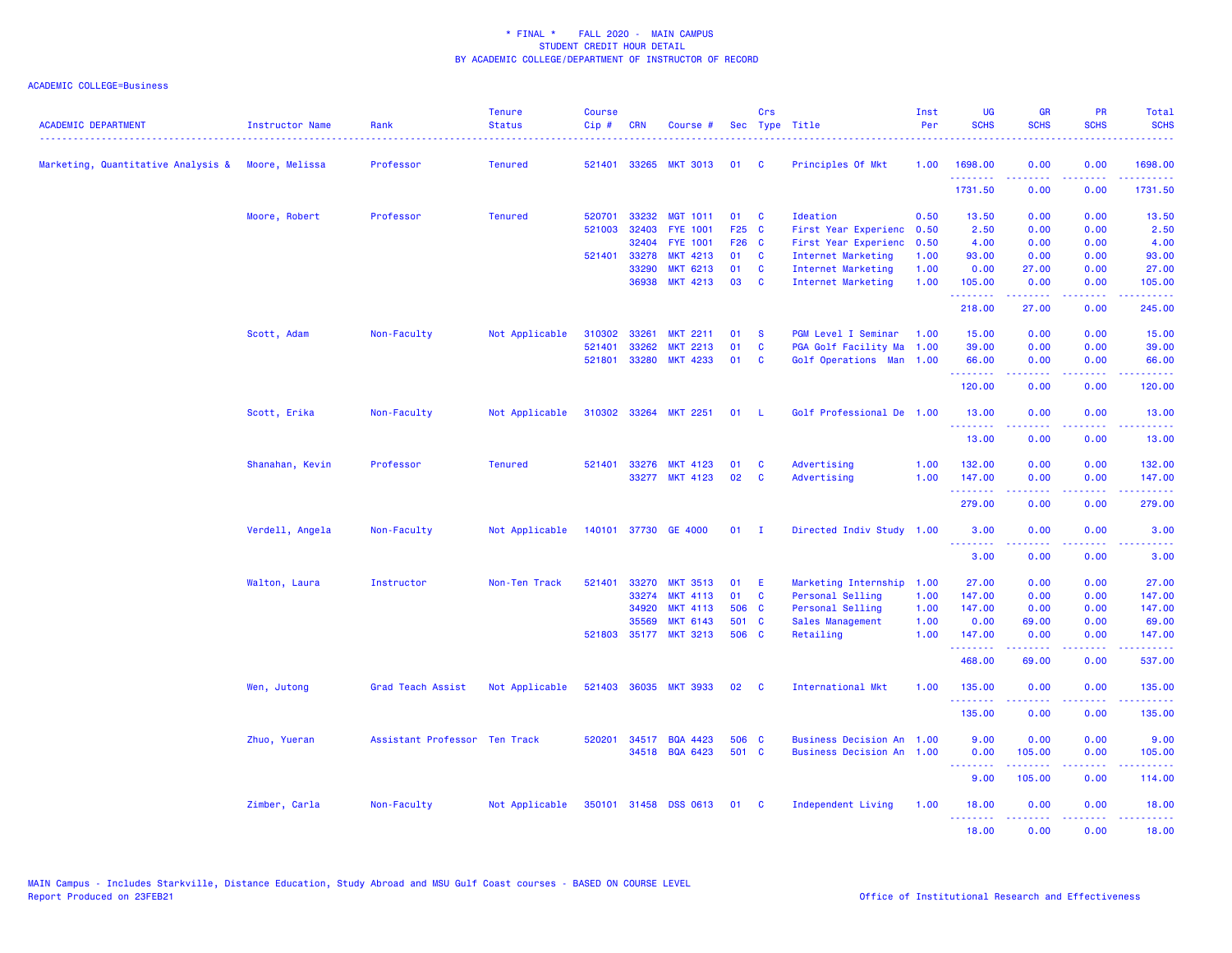## ACADEMIC COLLEGE=Business

|                     |                 |      | Tenure | <b>OULDSA</b> |                                   |  | Inst |             | 68 G.R      |             | Total       |
|---------------------|-----------------|------|--------|---------------|-----------------------------------|--|------|-------------|-------------|-------------|-------------|
| ACADEMIC DEPARTMENT | Instructor Name | Rank | Status |               | Cip # CRN Course # Sec Type Title |  | Per  | <b>SCHS</b> | <b>SCHS</b> | <b>SCHS</b> | <b>SCHS</b> |
|                     |                 |      |        |               |                                   |  |      |             |             |             |             |

=================================== ======== ======== ======== ==========

 =================================== ======== ======== ======== ========== Marketing, Quantitative Analysis & 10505.50 933.00 0.00 11438.50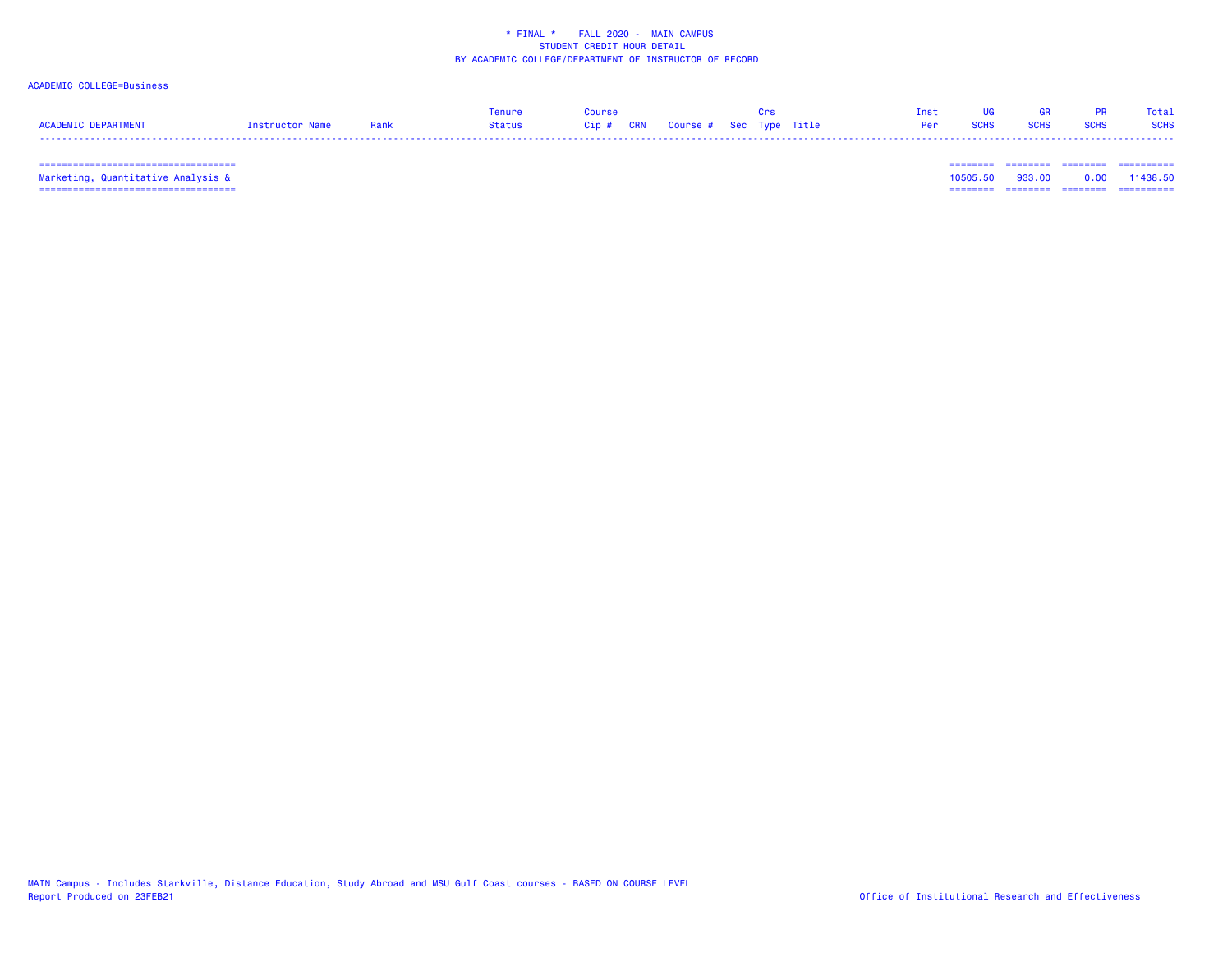| <b>ACADEMIC DEPARTMENT</b> | <b>Instructor Name</b> | Rank                              | <b>Tenure</b><br><b>Status</b> | <b>Course</b><br>Cip# | <b>CRN</b>     | Course #             |             | Crs          | Sec Type Title                              | Inst<br>Per  | UG<br><b>SCHS</b>                                  | <b>GR</b><br><b>SCHS</b>                                                                                                                                     | <b>PR</b><br><b>SCHS</b>                                                                                                          | <b>Total</b><br><b>SCHS</b>                                                                                                     |
|----------------------------|------------------------|-----------------------------------|--------------------------------|-----------------------|----------------|----------------------|-------------|--------------|---------------------------------------------|--------------|----------------------------------------------------|--------------------------------------------------------------------------------------------------------------------------------------------------------------|-----------------------------------------------------------------------------------------------------------------------------------|---------------------------------------------------------------------------------------------------------------------------------|
| School of Accountancy      | Addy, Noel             | Lecturer                          | Non-Ten Track                  | 520301                | 34484<br>35088 | ACC 8213<br>ACC 3033 | 511 C<br>01 | <b>C</b>     | Fin & Acc Report Ana<br>Intermediate Acc II | 1.00<br>1.00 | 0.00<br>66.00                                      | 135.00<br>0.00                                                                                                                                               | 0.00<br>0.00                                                                                                                      | 135.00<br>66.00                                                                                                                 |
|                            |                        |                                   |                                |                       |                |                      |             |              |                                             |              | .<br>66.00                                         | .<br>135.00                                                                                                                                                  | .<br>0.00                                                                                                                         | .<br>201.00                                                                                                                     |
|                            | Berglund, Nathan       | Assistant Professor Ten Track     |                                | 520301                | 30085          | ACC 4033             | 01          | C            | Auditing                                    | 1.00         | 21.00                                              | 0.00                                                                                                                                                         | 0.00                                                                                                                              | 21.00                                                                                                                           |
|                            |                        |                                   |                                |                       | 30086          | ACC 4033             | 02          | C            | Auditing                                    | 1.00         | 129.00<br>.                                        | 0.00                                                                                                                                                         | 0.00                                                                                                                              | 129.00<br>.                                                                                                                     |
|                            |                        |                                   |                                |                       |                |                      |             |              |                                             |              | 150.00                                             | 0.00                                                                                                                                                         | 0.00                                                                                                                              | 150.00                                                                                                                          |
|                            | Camors, Casey          | Assistant Professor Ten Track     |                                | 520301                |                | 30077 ACC 3023       | 01          | C            | Intermediate Acc I                          | 1.00         | 171.00                                             | 0.00                                                                                                                                                         | 0.00                                                                                                                              | 171.00                                                                                                                          |
|                            |                        |                                   |                                |                       |                | 30078 ACC 3023       | 02          | C            | Intermediate Acc I                          | 1.00         | 186.00<br>.                                        | 0.00<br>$\frac{1}{2} \left( \frac{1}{2} \right) \left( \frac{1}{2} \right) \left( \frac{1}{2} \right) \left( \frac{1}{2} \right) \left( \frac{1}{2} \right)$ | 0.00<br>.                                                                                                                         | 186.00<br>$\begin{array}{cccccccccc} \bullet & \bullet & \bullet & \bullet & \bullet & \bullet & \bullet & \bullet \end{array}$ |
|                            |                        |                                   |                                |                       |                |                      |             |              |                                             |              | 357.00                                             | 0.00                                                                                                                                                         | 0.00                                                                                                                              | 357.00                                                                                                                          |
|                            | Gardner, Virginia      | Non-Faculty                       | Not Applicable                 | 520301                | 34483          | <b>ACC 2203</b>      | 501 C       |              | Survey of Accounting 1.00                   |              | 150.00<br><b><i><u><u> - - - - - -</u></u></i></b> | 0.00                                                                                                                                                         | 0.00                                                                                                                              | 150.00                                                                                                                          |
|                            |                        |                                   |                                |                       |                |                      |             |              |                                             |              | 150.00                                             | 0.00                                                                                                                                                         | 0.00                                                                                                                              | 150.00                                                                                                                          |
|                            | Herring, Clyde         | Clinical Assoc Prof Non-Ten Track |                                | 520301                | 30064          | ACC 2013             | 04          | C            | Prin Financial Acct                         | 1.00         | 192.00                                             | 0.00                                                                                                                                                         | 0.00                                                                                                                              | 192.00                                                                                                                          |
|                            |                        |                                   |                                |                       | 30066          | ACC 2013             | 06          | C            | Prin Financial Acct                         | 1.00         | 174.00                                             | 0.00                                                                                                                                                         | 0.00                                                                                                                              | 174.00                                                                                                                          |
|                            |                        |                                   |                                |                       | 30070          | ACC 2023             | 01          | C            | Prin Managerial Acct                        | 1.00         | 261.00                                             | 0.00                                                                                                                                                         | 0.00                                                                                                                              | 261.00                                                                                                                          |
|                            |                        |                                   |                                |                       | 30083          | ACC 4023             | 01          | C            | <b>Advanced ACC</b>                         | 1.00         | 123.00                                             | 0.00                                                                                                                                                         | 0.00                                                                                                                              | 123.00                                                                                                                          |
|                            |                        |                                   |                                |                       | 30090          | ACC 6023             | 01          | C            | <b>Advanced ACC</b>                         | 1.00         | 0.00<br>.                                          | 3.00<br>.                                                                                                                                                    | 0.00<br>2222                                                                                                                      | 3.00                                                                                                                            |
|                            |                        |                                   |                                |                       |                |                      |             |              |                                             |              | 750.00                                             | 3.00                                                                                                                                                         | 0.00                                                                                                                              | 753.00                                                                                                                          |
|                            | Hunt, Emily            | Assistant Professor Ten Track     |                                | 520301                | 30087          | ACC 4043             | 01          | <b>C</b>     | Municipal & Govt Acc 1.00                   |              | 102.00                                             | 0.00                                                                                                                                                         | 0.00                                                                                                                              | 102.00                                                                                                                          |
|                            |                        |                                   |                                |                       | 30088          | ACC 4043             | 02          | C            | Municipal & Govt Acc                        | 1.00         | 99.00                                              | 0.00                                                                                                                                                         | 0.00                                                                                                                              | 99.00                                                                                                                           |
|                            |                        |                                   |                                |                       | 30092          | ACC 6043             | 01          | <b>C</b>     | Municipal & Govt Acc                        | 1.00         | 0.00                                               | 9.00                                                                                                                                                         | 0.00                                                                                                                              | 9.00                                                                                                                            |
|                            |                        |                                   |                                |                       | 30101          | ACC 8183             | 01          | C            | International Accoun 1.00                   |              | 0.00<br>.                                          | 120.00<br>$- - - - - - -$                                                                                                                                    | 0.00<br>.                                                                                                                         | 120.00<br>.                                                                                                                     |
|                            |                        |                                   |                                |                       |                |                      |             |              |                                             |              | 201.00                                             | 129.00                                                                                                                                                       | 0.00                                                                                                                              | 330.00                                                                                                                          |
|                            | Hunt, Joshua           | Assistant Professor Ten Track     |                                | 520301                | 30073          | <b>ACC 3003</b>      | 01          | C            | Acct Systems I                              | 1.00         | 126.00                                             | 0.00                                                                                                                                                         | 0.00                                                                                                                              | 126.00                                                                                                                          |
|                            |                        |                                   |                                |                       | 30074          | <b>ACC 3003</b>      | 02          | C            | Acct Systems I                              | 1.00         | 126.00                                             | 0.00                                                                                                                                                         | 0.00                                                                                                                              | 126.00                                                                                                                          |
|                            |                        |                                   |                                |                       |                | 30075 ACC 3003       | 03          | C            | Acct Systems I                              | 1.00         | 93.00<br>.                                         | 0.00<br>.                                                                                                                                                    | 0.00<br>$\sim$ $\sim$ $\sim$                                                                                                      | 93.00<br>. <b>.</b>                                                                                                             |
|                            |                        |                                   |                                |                       |                |                      |             |              |                                             |              | 345.00                                             | 0.00                                                                                                                                                         | 0.00                                                                                                                              | 345.00                                                                                                                          |
|                            | Lang, Bradley          | Assistant Professor Ten Track     |                                | 520301                | 30076          | ACC 3013             | 01          | C            | Cost Accounting                             | 1.00         | 162.00                                             | 0.00                                                                                                                                                         | 0.00                                                                                                                              | 162.00                                                                                                                          |
|                            |                        |                                   |                                |                       | 30096          | ACC 8023             | 01          | C            | Managerial Acc                              | 1.00         | 0.00                                               | 174.00                                                                                                                                                       | 0.00                                                                                                                              | 174.00                                                                                                                          |
|                            |                        |                                   |                                |                       |                | 35087 ACC 3013       | 02          | C            | Cost Accounting                             | 1.00         | 141.00<br>.                                        | 0.00<br>.                                                                                                                                                    | 0.00<br>.                                                                                                                         | 141.00<br>لأعاط عاطاته                                                                                                          |
|                            |                        |                                   |                                |                       |                |                      |             |              |                                             |              | 303.00                                             | 174.00                                                                                                                                                       | 0.00                                                                                                                              | 477.00                                                                                                                          |
|                            | Mauldin, Dana          | Professor                         | <b>Tenured</b>                 | 520301                | 35086          | <b>ACC 3002</b>      | 01          | <b>C</b>     | Accounting Essential 1.00                   |              | 32.00                                              | 0.00                                                                                                                                                         | 0.00                                                                                                                              | 32.00                                                                                                                           |
|                            |                        |                                   |                                |                       | 37795          | <b>ACC 4000</b>      | 01          | $\mathbf{I}$ | Directed Indiv Study                        | 1.00         | 3.00<br><u>.</u>                                   | 0.00<br>.                                                                                                                                                    | 0.00<br>$\frac{1}{2} \left( \frac{1}{2} \right) \left( \frac{1}{2} \right) \left( \frac{1}{2} \right) \left( \frac{1}{2} \right)$ | 3.00<br>.                                                                                                                       |
|                            |                        |                                   |                                |                       |                |                      |             |              |                                             |              | 35.00                                              | 0.00                                                                                                                                                         | 0.00                                                                                                                              | 35.00                                                                                                                           |
|                            | McNair, Frances        | Lecturer                          | Non-Ten Track                  | 520301                | 30067          | ACC 2013             | 07          | C            | Prin Financial Acct                         | 1.00         | 210.00                                             | 0.00                                                                                                                                                         | 0.00                                                                                                                              | 210.00                                                                                                                          |
|                            |                        |                                   |                                | 521601                | 30099          | <b>ACC 8093</b>      | 01          | $\mathbf{C}$ | <b>Taxation of Part</b>                     | 1.00         | 0.00                                               | 63,00                                                                                                                                                        | 0.00                                                                                                                              | 63.00                                                                                                                           |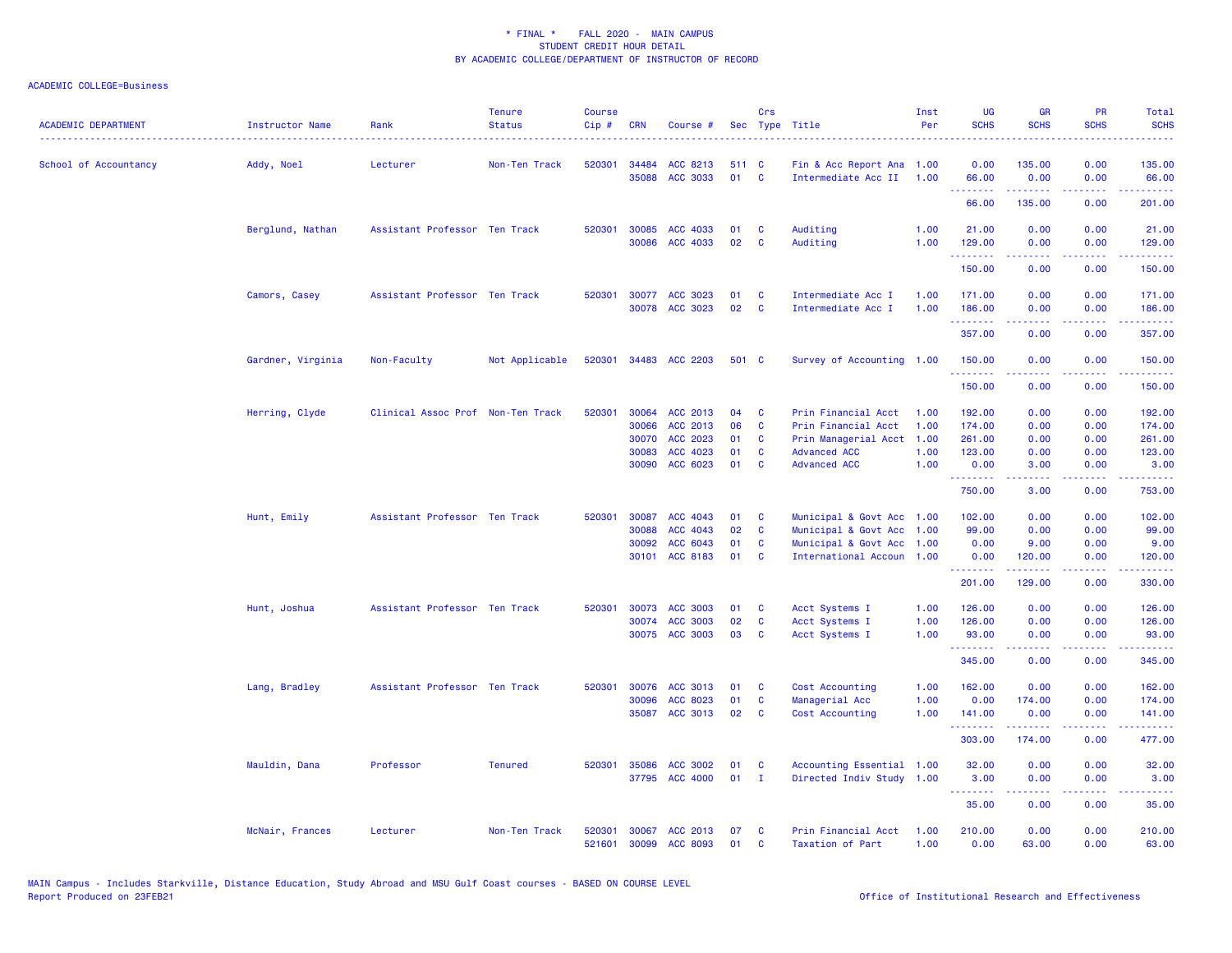| <b>ACADEMIC DEPARTMENT</b>             | Instructor Name  | Rank                              | <b>Tenure</b><br><b>Status</b><br>- - - - - - - - - - - - | <b>Course</b><br>Cip# | <b>CRN</b> | Course #                   |              | <b>Crs</b>                              | Sec Type Title                            | Inst<br>Per  | <b>UG</b><br><b>SCHS</b> | <b>GR</b><br><b>SCHS</b>         | <b>PR</b><br><b>SCHS</b>        | Total<br><b>SCHS</b><br>. |
|----------------------------------------|------------------|-----------------------------------|-----------------------------------------------------------|-----------------------|------------|----------------------------|--------------|-----------------------------------------|-------------------------------------------|--------------|--------------------------|----------------------------------|---------------------------------|---------------------------|
|                                        |                  |                                   |                                                           |                       |            |                            |              |                                         |                                           |              | --------<br>210.00       | --------<br>63.00                | <u> - - - - - - - -</u><br>0.00 | ----------<br>273.00      |
|                                        |                  |                                   |                                                           |                       |            |                            |              |                                         |                                           |              |                          |                                  |                                 |                           |
| School of Accountancy                  | Milbach, Lauren  | Assistant Professor Ten Track     |                                                           | 520301                | 30061      | ACC 2013<br>30095 ACC 8013 | 01<br>01     | $\overline{\mathbf{C}}$<br>$\mathbf{C}$ | Prin Financial Acct<br>Sem-Fin Acc Theory | 1.00<br>1.00 | 195.00<br>0.00           | 0.00<br>87.00                    | 0.00<br>0.00                    | 195.00<br>87.00           |
|                                        |                  |                                   |                                                           |                       |            |                            |              |                                         |                                           |              | <b>.</b> .<br>195.00     | .<br>87.00                       | <b>.</b><br>0.00                | 282.00                    |
|                                        | Pannell, Angela  | Instructor                        | Non-Ten Track                                             | 520301                | 30062      | ACC 2013                   | 02           | <b>C</b>                                | Prin Financial Acct                       | 1.00         | 195.00                   | 0.00                             | 0.00                            | 195.00                    |
|                                        |                  |                                   |                                                           |                       | 30063      | ACC 2013                   | 03           | $\overline{\mathbf{C}}$                 | Prin Financial Acct                       | 1.00         | 201.00                   | 0.00                             | 0.00                            | 201.00                    |
|                                        |                  |                                   |                                                           |                       | 30069      | ACC 2013                   | <b>HO1 C</b> |                                         | Prin Financial Acct- 1.00                 |              | 27.00                    | 0.00                             | 0.00                            | 27.00                     |
|                                        |                  |                                   |                                                           |                       | 30071      | ACC 2023                   | 02 C         |                                         | Prin Managerial Acct 1.00                 |              | 264.00                   | 0.00                             | 0.00                            | 264.00                    |
|                                        |                  |                                   |                                                           |                       | 34481      | ACC 2013                   | 506 C        |                                         | Prin Financial Acct 1.00                  |              | 150.00                   | 0.00                             | 0.00                            | 150.00                    |
|                                        |                  |                                   |                                                           |                       | 34482      | <b>ACC 2023</b>            | 506 C        |                                         | Prin Managerial Acct 1.00                 |              | 120.00                   | 0.00                             | 0.00                            | 120.00                    |
|                                        |                  |                                   |                                                           |                       |            |                            |              |                                         |                                           |              | --------<br>957.00       | .<br>0.00                        | <b>.</b><br>0.00                | .<br>957.00               |
|                                        | Stancill, Alan   | Clinical Assist Pro Non-Ten Track |                                                           | 520301                |            | 30072 ACC 2023             | 03           | $\overline{\mathbf{C}}$                 | Prin Managerial Acct 1.00                 |              | 255.00                   | 0.00                             | 0.00                            | 255.00                    |
|                                        |                  |                                   |                                                           | 521601                | 30081      | ACC 4013                   | 01 C         |                                         | Income Tax I                              | 1.00         | 105.00                   | 0.00                             | 0.00                            | 105.00                    |
|                                        |                  |                                   |                                                           |                       |            | 30082 ACC 4013             | 03           | $\mathbf{C}$                            | Income Tax I                              | 1.00         | 93.00                    | 0.00                             | 0.00                            | 93.00                     |
|                                        |                  |                                   |                                                           |                       |            | 30100 ACC 8113             | 01           | $\mathbf{C}$                            | Advanced Individual                       | 1.00         | 0.00                     | 132.00                           | 0.00                            | 132.00                    |
|                                        |                  |                                   |                                                           |                       |            |                            |              |                                         |                                           |              | --------<br>453.00       | .<br>132.00                      | .<br>0.00                       | 585.00                    |
|                                        | Trinkle, Bradley | Associate Professor Tenured       |                                                           | 520301                | 30079      | ACC 3053                   | 01           | - C                                     | Acct Systems II                           | 1.00         | 78.00                    | 0.00                             | 0.00                            | 78.00                     |
|                                        |                  |                                   |                                                           |                       |            | 30097 ACC 8043             | 01           | $\overline{\mathbf{C}}$                 | <b>Fraud Examination</b>                  | 1.00         | 0.00                     | 87.00                            | 0.00                            | 87.00                     |
|                                        |                  |                                   |                                                           |                       |            |                            |              |                                         |                                           |              | .<br>78.00               | <u> - - - - - - - -</u><br>87.00 | . <u>.</u><br>0.00              | .<br>165.00               |
|                                        | Walker, Arthur   | Clinical Assist Pro Non-Ten Track |                                                           | 520301                | 30065      | ACC 2013                   | 05           | <b>C</b>                                | Prin Financial Acct                       | 1.00         | 195.00                   | 0.00                             | 0.00                            | 195.00                    |
|                                        |                  |                                   |                                                           |                       |            | 30098 ACC 8063             | 01           | $\overline{\mathbf{C}}$                 | Res Tax Prac & Proc                       | 1.00         | 0.00                     | 123.00                           | 0.00                            | 123.00                    |
|                                        |                  |                                   |                                                           |                       |            |                            |              |                                         |                                           |              | .<br>195.00              | .<br>123.00                      | .<br>0.00                       | 318.00                    |
| School of Accountancy                  |                  |                                   |                                                           |                       |            |                            |              |                                         |                                           |              | ========<br>4445.00      | ---------<br>933.00              | ========<br>0.00                | ==========<br>5378.00     |
| ====================================== |                  |                                   |                                                           |                       |            |                            |              |                                         |                                           |              | ========                 | ========                         | ========                        | ==========                |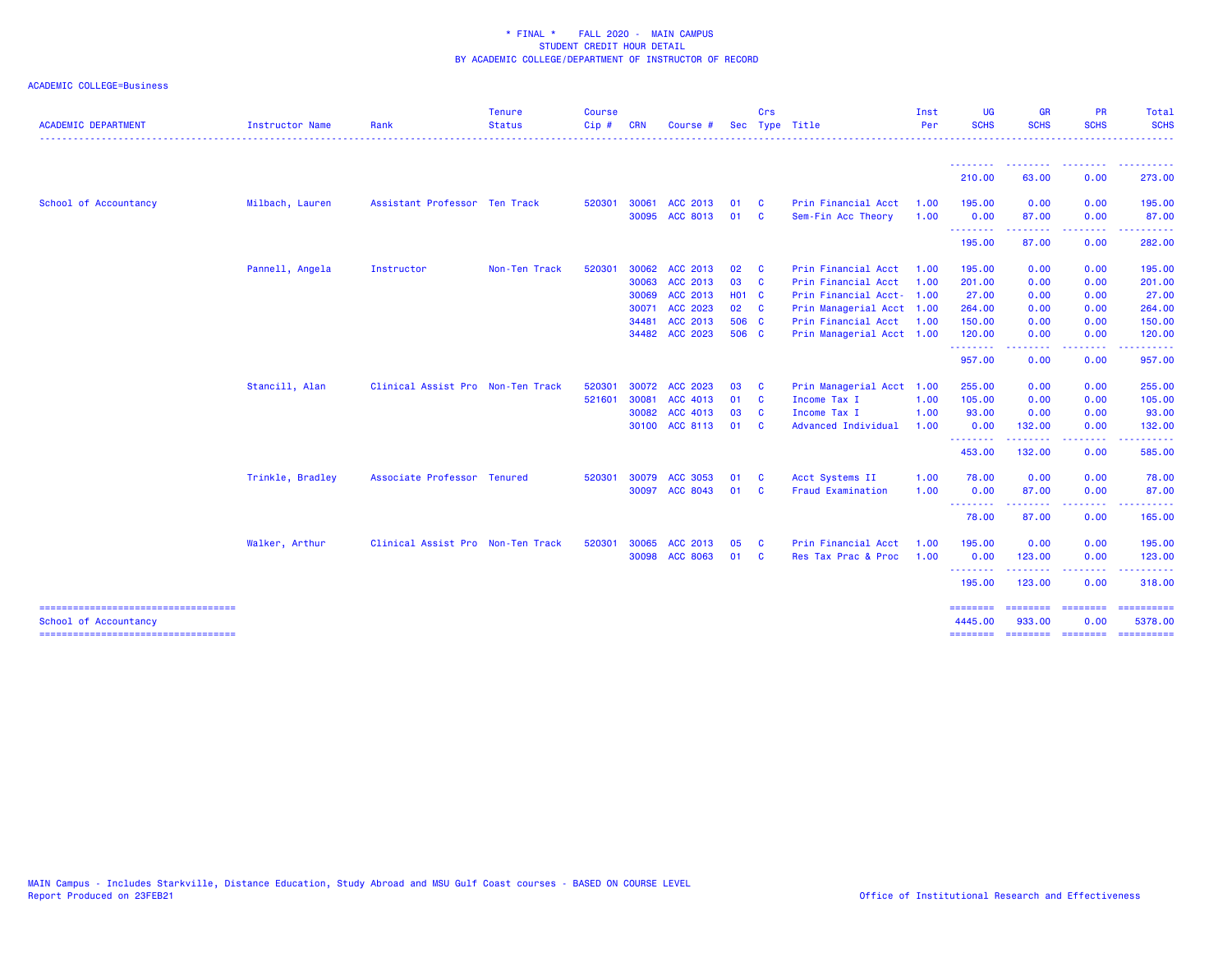| <b>ACADEMIC DEPARTMENT</b>                           | <b>Instructor Name</b> | Rank                                               | <b>Tenure</b><br><b>Status</b> | <b>Course</b><br>Cip# | <b>CRN</b>   | Course #                 |       | Crs          | Sec Type Title            | Inst<br>Per | <b>UG</b><br><b>SCHS</b>            | <b>GR</b><br><b>SCHS</b> | <b>PR</b><br><b>SCHS</b>       | Total<br><b>SCHS</b> |
|------------------------------------------------------|------------------------|----------------------------------------------------|--------------------------------|-----------------------|--------------|--------------------------|-------|--------------|---------------------------|-------------|-------------------------------------|--------------------------|--------------------------------|----------------------|
| Counseling, Educational Psychology, Abernathy, Larry |                        | Research Assoc Prof Non-Ten Track                  |                                | 422707                | 33948        | <b>PSY 3623</b>          | 01    | C            | Social Psychology         | 1.00        | 207.00                              | 0.00                     | 0.00                           | 207.00               |
|                                                      |                        |                                                    |                                | 422806                | 32024        | EPY 2513                 | 01    | $\mathbf{C}$ | Human Growth & Devel 1.00 |             | 267.00                              | 0.00                     | 0.00                           | 267.00               |
|                                                      |                        |                                                    |                                |                       |              | 32025 EPY 2513           | 02    | $\mathbf{C}$ | Human Growth & Devel 1.00 |             | 270.00<br>.                         | 0.00<br>.                | 0.00<br>a a a a a              | 270.00<br>.          |
|                                                      |                        |                                                    |                                |                       |              |                          |       |              |                           |             | 744.00                              | 0.00                     | 0.00                           | 744.00               |
|                                                      | Akins, Ericka          | Lecturer                                           | Non-Ten Track                  |                       | 301101 31148 | COE 4713                 | 01    | C            | Issues In Aging           | 1.00        | 81.00                               | 0.00                     | 0.00                           | 81.00                |
|                                                      |                        |                                                    |                                |                       | 31151        | COE 6713                 | 01    | C            | Issues In Aging           | 1.00        | 0.00                                | 9.00                     | 0.00                           | 9.00                 |
|                                                      |                        |                                                    |                                |                       | 422803 31142 | COE 4023                 | 01    | C            | Intro To Counseling       | 1.00        | 90.00                               | 0.00                     | 0.00                           | 90.00                |
|                                                      |                        |                                                    |                                |                       |              | 422806 32033 EPY 3503    | 01    | C            | Principles of Ed Psy 1.00 |             | 87.00<br><u> 222222</u>             | 0.00<br>.                | 0.00<br>$\omega$ is a $\omega$ | 87.00                |
|                                                      |                        |                                                    |                                |                       |              |                          |       |              |                           |             | 258.00                              | 9.00                     | 0.00                           | 267.00               |
|                                                      | Bailey, Cory           | Non-Faculty                                        | Not Applicable                 |                       |              | 039999 30770 CFR 1011 01 |       | <b>C</b>     | Amb. Leadership Deve 1.00 |             | 13.00<br>.                          | 0.00<br>-----            | 0.00<br>.                      | 13.00                |
|                                                      |                        |                                                    |                                |                       |              |                          |       |              |                           |             | 13.00                               | 0.00                     | 0.00                           | 13.00                |
|                                                      | Ball, Kimberly         | Lecturer                                           | Non-Ten Track                  | 130101                | 32029        | <b>EPY 3143</b>          | 01    | C            | Human Develop And Le      | 0.90        | 78.30                               | 0.00                     | 0.00                           | 78.30                |
|                                                      |                        |                                                    |                                | 130601                | 32045        | EPY 4513                 | 01    | $\mathbf{C}$ | Ed Research Methods       | 1.00        | 72.00                               | 0.00                     | 0.00                           | 72.00                |
|                                                      |                        |                                                    |                                | 130603                | 32042        | EPY 4214                 | 01    | C            | Ed & Psy Statistics       | 1.00        | 84.00                               | 0.00                     | 0.00                           | 84.00                |
|                                                      |                        |                                                    |                                |                       | 32043        | EPY 4214                 | 02    | К            | Ed & Psy Statistics       | 1.00        | 0.00                                | 0.00                     | 0.00                           | 0.00                 |
|                                                      |                        |                                                    |                                |                       | 32044        | EPY 4214                 | 03    | $\mathbf k$  | Ed & Psy Statistics       | 1.00        | 0.00                                | 0.00                     | 0.00                           | 0.00                 |
|                                                      |                        |                                                    |                                | 130901                | 34674        | <b>EDF 3333</b>          | 501   | C            | Social Foundation Ed      | 1.00        | 87.00                               | 0.00                     | 0.00                           | 87.00                |
|                                                      |                        |                                                    |                                | 231302                | 31662        | EDF 3413                 | 03    | C            | Writing For Thinking      | 1.00        | 93.00                               | 0.00                     | 0.00                           | 93.00                |
|                                                      |                        |                                                    |                                |                       |              | 422807 35806 EPY 3543    | 501 C |              | Psych Of Adoles           | 1.00        | 75.00                               | 0.00                     | 0.00                           | 75.00                |
|                                                      |                        |                                                    |                                |                       |              |                          |       |              |                           |             | .<br>489.30                         | 0.00                     | 0.00                           | 489.30               |
|                                                      |                        | Bates-Brantley, Kayl Assistant Professor Ten Track |                                | 130604                | 32061        | <b>EPY 8723</b>          | 01    | B            | Assessmt Ed Rel Set       | 1.00        | 0.00                                | 21.00                    | 0.00                           | 21.00                |
|                                                      |                        |                                                    |                                | 130699                | 32059        | <b>EPY 8690</b>          | 03    | E            | School Psy Practicum      | 0.25        | 0.00                                | 4.50                     | 0.00                           | 4.50                 |
|                                                      |                        |                                                    |                                | 422703                | 32055        | <b>EPY 8253</b>          | 01    | C            | Child Dev/Pathology       | 1.00        | 0.00                                | 12.00                    | 0.00                           | 12.00                |
|                                                      |                        |                                                    |                                |                       |              |                          |       |              |                           |             | <u>.</u>                            | <u>.</u>                 | .                              | .                    |
|                                                      |                        |                                                    |                                |                       |              |                          |       |              |                           |             | 0.00                                | 37.50                    | 0.00                           | 37.50                |
|                                                      | Borgen, John           | Assistant Professor Ten Track                      |                                |                       | 422805 37151 | <b>EPY 9603</b>          | 01    | C            | Leg, Eth, & Prof. Is 1.00 |             | 0.00                                | 21.00                    | 0.00                           | 21.00                |
|                                                      |                        |                                                    |                                |                       |              | 37155 EPY 9603           | 502 C |              | Leg, Eth, & Prof. Is 1.00 |             | 0.00                                | 21.00                    | 0.00                           | 21.00                |
|                                                      |                        |                                                    |                                |                       |              |                          |       |              |                           |             | .                                   | 22222                    | $\sim$ $\sim$ $\sim$           |                      |
|                                                      |                        |                                                    |                                |                       |              |                          |       |              |                           |             | 0.00                                | 42.00                    | 0.00                           | 42.00                |
|                                                      | Boyles, Caragh         | Non-Faculty                                        | Not Applicable                 |                       |              | 350103 32090 EXL 0190    | 03    | Æ            | Experiential Learnin 1.00 |             | 3.00<br>$\sim$ $\sim$ $\sim$ $\sim$ | 0.00                     | 0.00                           | 3.00                 |
|                                                      |                        |                                                    |                                |                       |              |                          |       |              |                           |             | 3.00                                | 0.00                     | 0.00                           | 3.00                 |
|                                                      | Davenport, Le'Roy      | Instructor                                         | Non-Ten Track                  |                       |              | 131315 32970 LSK 1023    | 08    | <b>C</b>     | Col Read/Study Skill 1.00 |             | 57.00<br>.                          | 0.00<br>د د د د د        | 0.00<br>-----                  | 57.00                |
|                                                      |                        |                                                    |                                |                       |              |                          |       |              |                           |             | 57.00                               | 0.00                     | 0.00                           | 57.00                |
|                                                      | Dillard, Stacy         | Non-Faculty                                        | Not Applicable                 | 130301                | 32978        | <b>LSK 1041</b>          | 04    | C            | College Success I         | 1.00        | 24.00                               | 0.00                     | 0.00                           | 24.00                |
|                                                      |                        |                                                    |                                |                       | 32979        | <b>LSK 1041</b>          | 05    | $\mathbf c$  | College Success I         | 1.00        | 23.00                               | 0.00                     | 0.00                           | 23.00                |
|                                                      |                        |                                                    |                                |                       | 32980        | <b>LSK 1041</b>          | 06    | $\mathbf{C}$ | College Success I         | 1.00        | 19.00                               | 0.00                     | 0.00                           | 19.00                |
|                                                      |                        |                                                    |                                |                       |              |                          |       |              |                           |             | .<br>66.00                          | 0.00                     | 0.00                           | 66.00                |
|                                                      | Dooley, Kathy          | Professor                                          | <b>Tenured</b>                 |                       |              | 422703 31150 COE 4903    | 01    | B            | Dev Coun/Men Health       | 1.00        | 9.00                                | 0.00                     | 0.00                           | 9.00                 |
|                                                      |                        |                                                    |                                |                       |              |                          |       |              |                           |             |                                     |                          |                                |                      |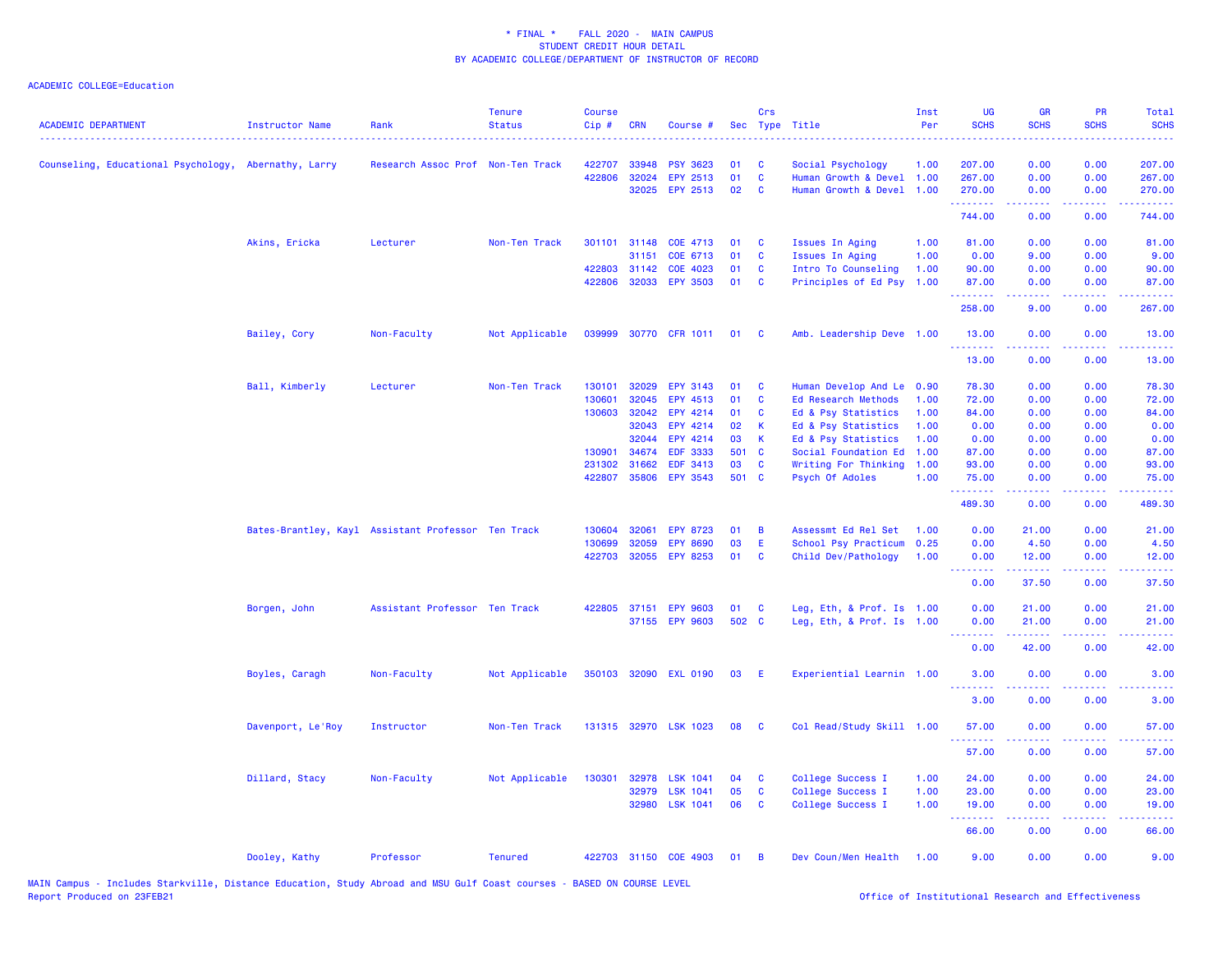## ACADEMIC COLLEGE=Education

| <b>ACADEMIC DEPARTMENT</b>                        | <b>Instructor Name</b> | Rank                          | <b>Tenure</b><br><b>Status</b> | <b>Course</b><br>Cip# | <b>CRN</b>     | Course #                    | Sec          | Crs          | Type Title                        | Inst<br>Per  | UG<br><b>SCHS</b>                                          | <b>GR</b><br><b>SCHS</b>                                                                                                                                      | PR<br><b>SCHS</b>                                                                                      | Total<br><b>SCHS</b>                                                                                                              |
|---------------------------------------------------|------------------------|-------------------------------|--------------------------------|-----------------------|----------------|-----------------------------|--------------|--------------|-----------------------------------|--------------|------------------------------------------------------------|---------------------------------------------------------------------------------------------------------------------------------------------------------------|--------------------------------------------------------------------------------------------------------|-----------------------------------------------------------------------------------------------------------------------------------|
|                                                   |                        |                               |                                |                       |                |                             |              |              |                                   |              |                                                            |                                                                                                                                                               |                                                                                                        |                                                                                                                                   |
| Counseling, Educational Psychology, Dooley, Kathy |                        | Professor                     | <b>Tenured</b>                 | 422703                | 31153          | COE 6903                    | 01           | В<br>E       | Dev Coun/Men Health               | 1.00<br>0.95 | 0.00                                                       | 57.00                                                                                                                                                         | 0.00                                                                                                   | 57.00                                                                                                                             |
|                                                   |                        |                               |                                | 422803                | 31156<br>35165 | <b>COE 8053</b><br>COE 8163 | 01<br>01     | C            | Practicum<br>Spirituality in Coun | 1.00         | 0.00<br>0.00                                               | 11.40<br>24.00                                                                                                                                                | 0.00<br>0.00                                                                                           | 11.40<br>24.00                                                                                                                    |
|                                                   |                        |                               |                                |                       | 35166          | <b>COE 8053</b>             | 04           | E            | Practicum                         | 0.05         | 0.00                                                       | 0.60                                                                                                                                                          | 0.00                                                                                                   | 0.60                                                                                                                              |
|                                                   |                        |                               |                                |                       | 36055          | <b>COE 9000</b>             | 01           | D            | Research / Diss                   | 1.00         | 0.00                                                       | 13.00                                                                                                                                                         | 0.00                                                                                                   | 13.00                                                                                                                             |
|                                                   |                        |                               |                                |                       | 37328          | <b>COE 7000</b>             | 02           | $\mathbf I$  | Directed Indiv Study              | 1.00         | 0.00                                                       | 6.00                                                                                                                                                          | 0.00                                                                                                   | 6.00                                                                                                                              |
|                                                   |                        |                               |                                |                       | 37655          | <b>COE 7000</b>             | 03           | $\mathbf{I}$ | Directed Indiv Study              | 1.00         | 0.00                                                       | 3.00                                                                                                                                                          | 0.00                                                                                                   | 3.00                                                                                                                              |
|                                                   |                        |                               |                                |                       |                |                             |              |              |                                   |              | .<br>9.00                                                  | .<br>115.00                                                                                                                                                   | .<br>0.00                                                                                              | والمناصبات<br>124.00                                                                                                              |
|                                                   | Dunn, Laura            | Non-Faculty                   | Not Applicable                 |                       |                | 521003 32418 FYE 1101       | <b>F02 C</b> |              | Freshman Success Str 1.00         |              | 13.00<br>.                                                 | 0.00<br>.                                                                                                                                                     | 0.00<br>د د د د                                                                                        | 13.00<br>وعاعاها                                                                                                                  |
|                                                   |                        |                               |                                |                       |                |                             |              |              |                                   |              | 13.00                                                      | 0.00                                                                                                                                                          | 0.00                                                                                                   | 13.00                                                                                                                             |
|                                                   | Elder, Anastasia       | Professor                     | <b>Tenured</b>                 | 130499                | 36508          | <b>EPY 7000</b>             | 01           | Ι.           | Directed Indiv Study 1.00         |              | 0.00                                                       | 1.00                                                                                                                                                          | 0.00                                                                                                   | 1.00                                                                                                                              |
|                                                   |                        |                               |                                |                       |                | 37445 EPY 7000              | 02           | $\mathbf{I}$ | Directed Indiv Study              | 1.00         | 0.00<br>.                                                  | 1.00<br>.                                                                                                                                                     | 0.00<br>.                                                                                              | 1.00<br>$\frac{1}{2} \left( \frac{1}{2} \right) \left( \frac{1}{2} \right) \left( \frac{1}{2} \right) \left( \frac{1}{2} \right)$ |
|                                                   |                        |                               |                                |                       |                |                             |              |              |                                   |              | 0.00                                                       | 2.00                                                                                                                                                          | 0.00                                                                                                   | 2.00                                                                                                                              |
|                                                   | Gadke, Daniel          | Associate Professor Tenured   |                                | 130499                | 37709          | <b>EPY 7000</b>             | 03           | $\mathbf{I}$ | Directed Indiv Study 1.00         |              | 0.00                                                       | 3.00                                                                                                                                                          | 0.00                                                                                                   | 3.00                                                                                                                              |
|                                                   |                        |                               |                                | 130699                | 32057          | <b>EPY 8690</b>             | 01           | Ε            | School Psy Practicum              | 0.75         | 0.00                                                       | 14.25                                                                                                                                                         | 0.00                                                                                                   | 14.25                                                                                                                             |
|                                                   |                        |                               |                                | 429999                | 36051          | <b>EPY 9000</b>             | 02           | D            | Research / Diss                   | 1.00         | 0.00                                                       | 10.00                                                                                                                                                         | 0.00                                                                                                   | 10.00                                                                                                                             |
|                                                   |                        |                               |                                |                       |                |                             |              |              |                                   |              | .<br>0.00                                                  | بالالالال<br>27.25                                                                                                                                            | .<br>0.00                                                                                              | وعاعاها<br>27.25                                                                                                                  |
|                                                   | Gainer, Donna          | Instructor                    | Non-Ten Track                  | 130101                | 36404          | EPY 3143                    | 501 C        |              | Human Develop And Le              | 1.00         | 30.00                                                      | 0.00                                                                                                                                                          | 0.00                                                                                                   | 30.00                                                                                                                             |
|                                                   |                        |                               |                                | 130499                | 35804          | EPY 4313                    | 501          | $\mathbf{C}$ | Measure & Eval                    | 1.00         | 12.00                                                      | 0.00                                                                                                                                                          | 0.00                                                                                                   | 12.00                                                                                                                             |
|                                                   |                        |                               |                                |                       | 36813          | EPY 4553                    | 501 C        |              | Creativity/Innovatio 1.00         |              | 9.00                                                       | 0.00                                                                                                                                                          | 0.00                                                                                                   | 9.00                                                                                                                              |
|                                                   |                        |                               |                                |                       | 36815          | EPY 6553                    | 501 C        |              | Creativity/Innovatio              | 1.00         | 0.00                                                       | 3.00                                                                                                                                                          | 0.00                                                                                                   | 3.00                                                                                                                              |
|                                                   |                        |                               |                                | 130604                | 32031          | EPY 3253                    | 01           | C            | <b>Evaluating Learning</b>        | 0.90         | 70.20                                                      | 0.00                                                                                                                                                          | 0.00                                                                                                   | 70.20                                                                                                                             |
|                                                   |                        |                               |                                |                       | 36043          | EPY 3253                    | 501 C        |              | <b>Evaluating Learning</b>        | 1.00         | 30.00                                                      | 0.00                                                                                                                                                          | 0.00                                                                                                   | 30.00                                                                                                                             |
|                                                   |                        |                               |                                | 422806                | 35805          | <b>EPY 2513</b>             | 501 C        |              | Human Growth & Devel 1.00         |              | 99.00<br>.                                                 | 0.00<br>.                                                                                                                                                     | 0.00<br>د د د د                                                                                        | 99.00<br>.                                                                                                                        |
|                                                   |                        |                               |                                |                       |                |                             |              |              |                                   |              | 250.20                                                     | 3.00                                                                                                                                                          | 0.00                                                                                                   | 253.20                                                                                                                            |
|                                                   | Gallo, Katarzyna       | Assistant Professor Ten Track |                                | 130101                | 32039          | <b>EPY 4033</b>             | 01           | C            | Application Learning 0.90         |              | 48.60                                                      | 0.00                                                                                                                                                          | 0.00                                                                                                   | 48.60                                                                                                                             |
|                                                   |                        |                               |                                | 231303                | 32036          | <b>EPY 3513</b>             | 01           | C            | Behavioral Sci Writi 1.00         |              | 63.00                                                      | 0.00                                                                                                                                                          | 0.00                                                                                                   | 63.00                                                                                                                             |
|                                                   |                        |                               |                                | 422806                |                | 35167 EPY 8223              | 01           | <b>C</b>     | Psy Educ Foundations 1.00         |              | 0.00<br>.                                                  | 18.00<br>$\frac{1}{2} \left( \frac{1}{2} \right) \left( \frac{1}{2} \right) \left( \frac{1}{2} \right) \left( \frac{1}{2} \right) \left( \frac{1}{2} \right)$ | 0.00<br>.                                                                                              | 18.00<br>.                                                                                                                        |
|                                                   |                        |                               |                                |                       |                |                             |              |              |                                   |              | 111.60                                                     | 18.00                                                                                                                                                         | 0.00                                                                                                   | 129.60                                                                                                                            |
|                                                   | Ghahremani, Mehdi      | Lecturer                      | Non-Ten Track                  | 130101                | 32030          | EPY 3143                    | 02           | C            | Human Develop And Le 1.00         |              | 54.00                                                      | 0.00                                                                                                                                                          | 0.00                                                                                                   | 54.00                                                                                                                             |
|                                                   |                        |                               |                                | 130499                | 32027          | <b>EPY 3063</b>             | 01           | C            | Indiv Diff/Exception              | 1.00         | 114.00                                                     | 0.00                                                                                                                                                          | 0.00                                                                                                   | 114.00                                                                                                                            |
|                                                   |                        |                               |                                | 422806                | 32047          | EPY 4683                    | 01           | C            | Advanced Issues in E              | 1.00         | 66.00                                                      | 0.00                                                                                                                                                          | 0.00                                                                                                   | 66.00                                                                                                                             |
|                                                   |                        |                               |                                | 422807                | 32038          | EPY 3543                    | 01           | C            | Psych Of Adoles                   | 1.00         | 111.00<br><b><i><u><u><b>Little Little</b></u></u></i></b> | 0.00                                                                                                                                                          | 0.00<br>2222                                                                                           | 111.00<br>.                                                                                                                       |
|                                                   |                        |                               |                                |                       |                |                             |              |              |                                   |              | 345.00                                                     | 0.00                                                                                                                                                          | 0.00                                                                                                   | 345.00                                                                                                                            |
|                                                   | Goldberg, Rebecca      | Associate Professor Tenured   |                                | 422802                | 31165          | <b>COE 8703</b>             | 01           | <b>C</b>     | Prin Clin Mental Hlt 1.00         |              | 0.00                                                       | 93.00                                                                                                                                                         | 0.00                                                                                                   | 93.00                                                                                                                             |
|                                                   |                        |                               |                                | 422803                |                | 31155 COE 8023              | 02           | C            | Counseling Theory                 | 1.00         | 0.00<br><u>.</u>                                           | 84.00                                                                                                                                                         | 0.00                                                                                                   | 84.00<br>.                                                                                                                        |
|                                                   |                        |                               |                                |                       |                |                             |              |              |                                   |              | 0.00                                                       | 177.00                                                                                                                                                        | $\frac{1}{2} \left( \frac{1}{2} \right) \left( \frac{1}{2} \right) \left( \frac{1}{2} \right)$<br>0.00 | 177.00                                                                                                                            |
|                                                   | Gooden-Hunley, Lisa    | Non-Faculty                   | Not Applicable                 |                       |                | 350103 31170 CP 2103        | 01           | -E           | First Work Sem                    | 1.00         | 171.00                                                     | 0.00                                                                                                                                                          | 0.00                                                                                                   | 171.00                                                                                                                            |

MAIN Campus - Includes Starkville, Distance Education, Study Abroad and MSU Gulf Coast courses - BASED ON COURSE LEVEL<br>Report Produced on 23FEB21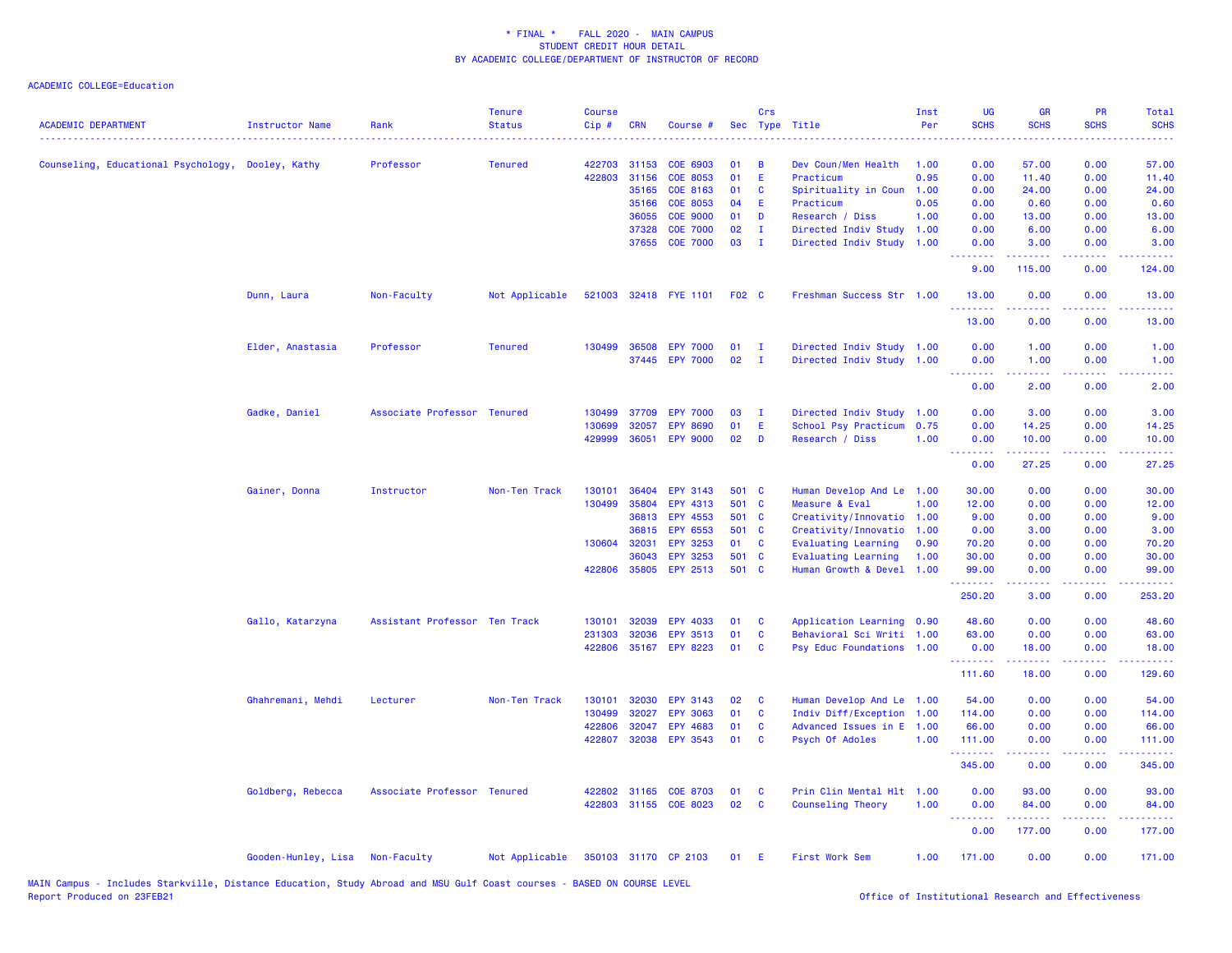| <b>ACADEMIC DEPARTMENT</b>                              | <b>Instructor Name</b> | Rank                          | <b>Tenure</b><br><b>Status</b> | <b>Course</b><br>Cip# | <b>CRN</b>   | Course #              |              | Crs          | Sec Type Title            | Inst<br>Per | <b>UG</b><br><b>SCHS</b> | <b>GR</b><br><b>SCHS</b> | <b>PR</b><br><b>SCHS</b>                                                                               | Total<br><b>SCHS</b>                                                                                                               |
|---------------------------------------------------------|------------------------|-------------------------------|--------------------------------|-----------------------|--------------|-----------------------|--------------|--------------|---------------------------|-------------|--------------------------|--------------------------|--------------------------------------------------------------------------------------------------------|------------------------------------------------------------------------------------------------------------------------------------|
| Counseling, Educational Psychology, Gooden-Hunley, Lisa |                        | Non-Faculty                   | Not Applicable                 |                       | 350103 31171 | CP 2203               | 01           | Ε            | Second Work Sem           | 1.00        | 195.00                   | 0.00                     | 0.00                                                                                                   | 195.00                                                                                                                             |
|                                                         |                        |                               |                                |                       | 31172        | CP 3303               | 01           | E            | Third Work Sem            | 1.00        | 132.00                   | 0.00                     | 0.00                                                                                                   | 132.00                                                                                                                             |
|                                                         |                        |                               |                                |                       | 31173        | CP 3403               | 01           | E.           | Fourth Work Sem           | 1.00        | 12.00                    | 0.00                     | 0.00                                                                                                   | 12.00                                                                                                                              |
|                                                         |                        |                               |                                |                       | 31174        | CP 4503               | 01           | Ε            | Fifth Work Sem            | 1.00        | 3.00                     | 0.00                     | 0.00                                                                                                   | 3.00                                                                                                                               |
|                                                         |                        |                               |                                |                       | 31175        | CP 4603               | 01           | E            | Sixth Work Sem            | 1.00        | 3.00                     | 0.00                     | 0.00                                                                                                   | 3.00                                                                                                                               |
|                                                         |                        |                               |                                |                       | 32088        | <b>EXL 0190</b>       | 01           | E.           | Experiential Learnin      | 1.00        | 15.00                    | 0.00                     | 0.00                                                                                                   | 15.00                                                                                                                              |
|                                                         |                        |                               |                                |                       | 32096        | <b>EXL 3100</b>       | 01           | E            | CCPP Internship I         | 1.00        | 42.00                    | 0.00                     | 0.00                                                                                                   | 42.00                                                                                                                              |
|                                                         |                        |                               |                                |                       | 35003        | CP 2103               | 601          | E            | First Work Sem            | 1.00        | 9.00                     | 0.00                     | 0.00                                                                                                   | 9.00                                                                                                                               |
|                                                         |                        |                               |                                |                       | 35004        | CP 2203               | 601 E        |              | Second Work Sem           | 1.00        | 24.00                    | 0.00                     | 0.00                                                                                                   | 24.00                                                                                                                              |
|                                                         |                        |                               |                                |                       | 35005        | CP 3303               | 601 E        |              | Third Work Sem            | 1.00        | 6.00                     | 0.00                     | 0.00                                                                                                   | 6.00                                                                                                                               |
|                                                         |                        |                               |                                | 521001                | 32098        | <b>EXL 3200</b>       | 01           | E            | CCPP Internship I         | 1.00        | 3.00                     | 0.00                     | 0.00                                                                                                   | 3.00                                                                                                                               |
|                                                         |                        |                               |                                |                       |              |                       |              |              |                           |             | .<br>615.00              | 0.00                     | $\sim$ $\sim$ $\sim$ $\sim$<br>0.00                                                                    | 615.00                                                                                                                             |
|                                                         | Hill, Dante            | Non-Faculty                   | Not Applicable                 | 131101                | 31144        | COE 4513              | 02           | C            | Paro Prof Stud Dev        | 1.00        | 45.00                    | 0.00                     | 0.00                                                                                                   | 45.00                                                                                                                              |
|                                                         |                        |                               |                                |                       | 31145        | COE 4513              | 03           | C            | Paro Prof Stud Dev        | 1.00        | 57.00                    | 0.00                     | 0.00                                                                                                   | 57.00                                                                                                                              |
|                                                         |                        |                               |                                |                       | 31146        | COE 4513              | 04           | C            | Paro Prof Stud Dev        | 1.00        | 42.00                    | 0.00                     | 0.00                                                                                                   | 42.00                                                                                                                              |
|                                                         |                        |                               |                                |                       | 31147        | COE 4513              | 05           | C            | Paro Prof Stud Dev        | 1.00        | 60.00                    | 0.00                     | 0.00                                                                                                   | 60.00                                                                                                                              |
|                                                         |                        |                               |                                |                       | 37666        | <b>COE 4000</b>       | 09           | $\mathbf{I}$ | Directed Indiv Study      | 1.00        | 3.00<br>.                | 0.00<br>.                | 0.00<br>$\frac{1}{2} \left( \frac{1}{2} \right) \left( \frac{1}{2} \right) \left( \frac{1}{2} \right)$ | 3.00<br>.                                                                                                                          |
|                                                         |                        |                               |                                |                       |              |                       |              |              |                           |             | 207.00                   | 0.00                     | 0.00                                                                                                   | 207.00                                                                                                                             |
|                                                         | Hopkins, Timothy       | Non-Faculty                   | Not Applicable                 |                       |              | 521003 32414 FYE 1001 | <b>F37 C</b> |              | First Year Experienc 0.50 |             | 6.00<br><u>.</u>         | 0.00<br>.                | 0.00<br>.                                                                                              | 6.00                                                                                                                               |
|                                                         |                        |                               |                                |                       |              |                       |              |              |                           |             | 6.00                     | 0.00                     | 0.00                                                                                                   | 6.00                                                                                                                               |
|                                                         | Justice, Cheryl        | Associate Professor Tenured   |                                | 422803                | 31158        | COE 8053              | 03           | Ε            | Practicum                 | 1.00        | 0.00                     | 6.00                     | 0.00                                                                                                   | 6.00                                                                                                                               |
|                                                         |                        |                               |                                |                       | 31161        | COE 8150              | 01           | E            | Aca Yr Field Exp I-P 1.00 |             | 0.00                     | 36.00                    | 0.00                                                                                                   | 36.00                                                                                                                              |
|                                                         |                        |                               |                                |                       | 36057        | <b>COE 9000</b>       | 03           | D            | Research / Diss           | 1.00        | 0.00                     | 1.00                     | 0.00                                                                                                   | 1.00                                                                                                                               |
|                                                         |                        |                               |                                |                       | 36397        | <b>COE 7000</b>       | 01           | л.           | Directed Indiv Study      | 1.00        | 0.00<br><u>.</u>         | 3.00<br>-----            | 0.00<br>$\sim$ $\sim$ $\sim$ $\sim$                                                                    | 3.00<br>-----                                                                                                                      |
|                                                         |                        |                               |                                |                       |              |                       |              |              |                           |             | 0.00                     | 46.00                    | 0.00                                                                                                   | 46.00                                                                                                                              |
|                                                         | Karami, Sareh          | Assistant Professor Ten Track |                                |                       | 130499 32046 | EPY 4553              | 01           | C            | Creativity/Innovatio 1.00 |             | 81.00                    | 0.00                     | 0.00                                                                                                   | 81.00                                                                                                                              |
|                                                         |                        |                               |                                |                       | 32052        | EPY 6553              | 01           | C            | Creativity/Innovatio 1.00 |             | 0.00                     | 3.00                     | 0.00                                                                                                   | 3.00                                                                                                                               |
|                                                         |                        |                               |                                | 131005                | 32040        | EPY 4073              | 01           | C            | Personal & Motivatio 1.00 |             | 99.00                    | 0.00                     | 0.00                                                                                                   | 99.00                                                                                                                              |
|                                                         |                        |                               |                                | 422806                |              | 32048 EPY 6073        | 01           | C            | Personal & Motivatio 1.00 |             | 0.00<br>.                | 6.00<br>$- - - - -$      | 0.00<br>.                                                                                              | 6.00<br>.                                                                                                                          |
|                                                         |                        |                               |                                |                       |              |                       |              |              |                           |             | 180.00                   | 9.00                     | 0.00                                                                                                   | 189.00                                                                                                                             |
|                                                         | Karriem, Dinetta       | Non-Faculty                   | Not Applicable                 |                       | 422707 31149 | COE 4743              | 01           | C            | Gender Issues In Cou 1.00 |             | 57.00                    | 0.00                     | 0.00                                                                                                   | 57.00                                                                                                                              |
|                                                         |                        |                               |                                |                       |              | 31152 COE 6743        | 01           | C            | Gender Issues In Cou 1.00 |             | 0.00                     | 12.00                    | 0.00                                                                                                   | 12.00                                                                                                                              |
|                                                         |                        |                               |                                |                       |              |                       |              |              |                           |             | .<br>57.00               | المتمام المتمار<br>12.00 | الداعات عادة<br>0.00                                                                                   | $\frac{1}{2} \left( \frac{1}{2} \right) \left( \frac{1}{2} \right) \left( \frac{1}{2} \right) \left( \frac{1}{2} \right)$<br>69.00 |
|                                                         | Locke, Brian           | Non-Faculty                   | Not Applicable                 |                       | 300000 34986 | <b>TKT 4403</b>       | 501 C        |              | Campus Transition fo 1.00 |             | 18.00                    | 0.00                     | 0.00                                                                                                   | 18.00                                                                                                                              |
|                                                         |                        |                               |                                |                       |              | 34992 TKT 6403        | 501 C        |              | Campus Transition fo 1.00 |             | 0.00                     | 51.00                    | 0.00                                                                                                   | 51.00                                                                                                                              |
|                                                         |                        |                               |                                |                       |              |                       |              |              |                           |             | .<br>18.00               | <u>.</u><br>51.00        | $\frac{1}{2} \left( \frac{1}{2} \right) \left( \frac{1}{2} \right) \left( \frac{1}{2} \right)$<br>0.00 | 69.00                                                                                                                              |
|                                                         | Looby, Eugenie         | Professor                     | <b>Tenured</b>                 | 131101                | 31167        | <b>COE 8803</b>       | 01           | C            | Crisis Response Coun 1.00 |             | 0.00                     | 21.00                    | 0.00                                                                                                   | 21.00                                                                                                                              |
|                                                         |                        |                               |                                | 422803                | 36058        | <b>COE 9000</b>       | 04           | D            | Research / Diss           | 1.00        | 0.00                     | 12.00                    | 0.00                                                                                                   | 12.00                                                                                                                              |
|                                                         |                        |                               |                                |                       | 511505 31162 | <b>COE 8303</b>       | 01           | C            | Family Couns Theory       | 1.00        | 0.00                     | 54.00                    | 0.00                                                                                                   | 54.00                                                                                                                              |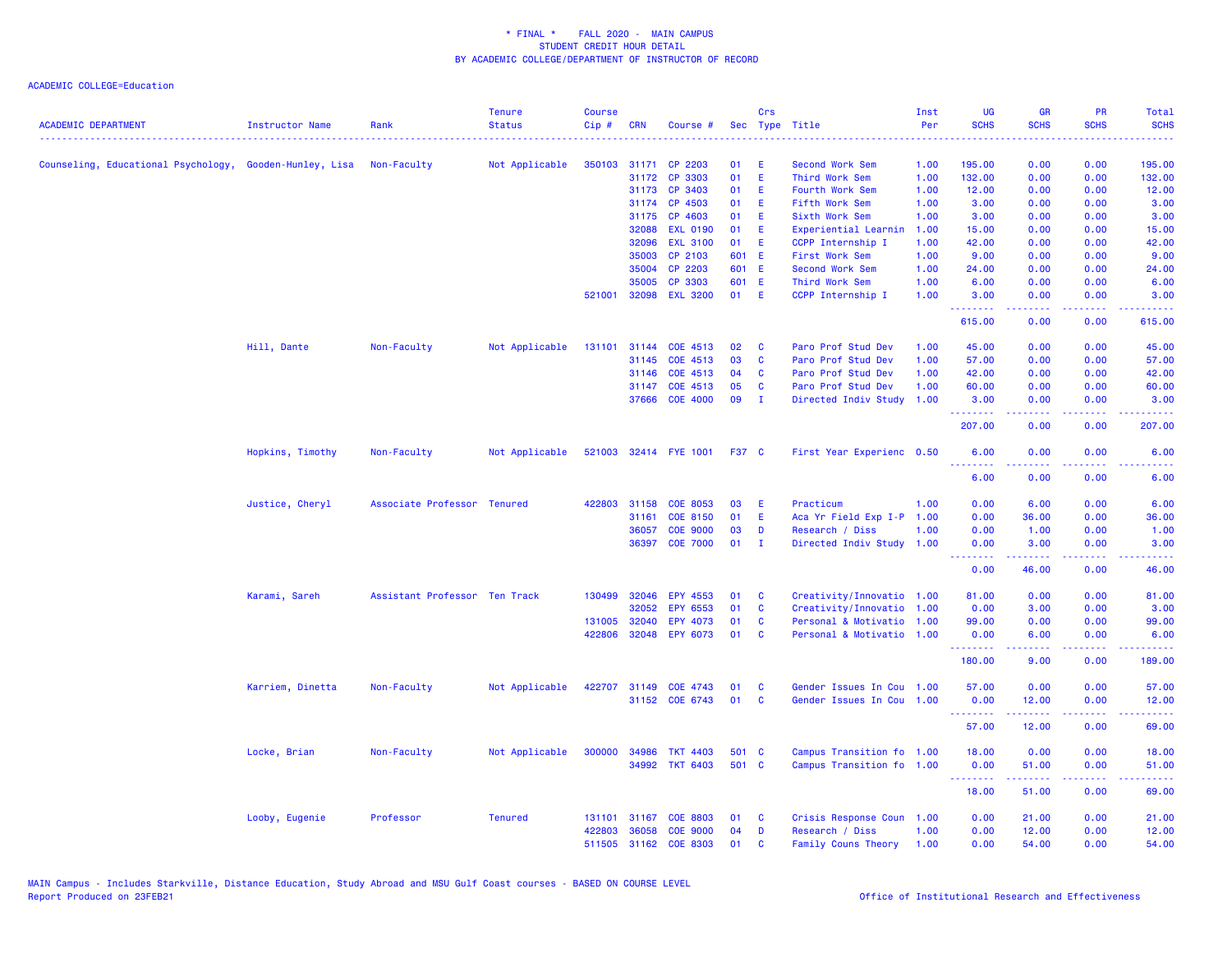| <b>ACADEMIC DEPARTMENT</b>                          | Instructor Name                                  | Rank                          | <b>Tenure</b><br><b>Status</b> | <b>Course</b><br>$Cip \#$ | <b>CRN</b>     | Course #                           |              | Crs               | Sec Type Title                              | Inst<br>Per  | UG<br><b>SCHS</b>               | <b>GR</b><br><b>SCHS</b>                                                                                                                                     | PR<br><b>SCHS</b>                                                                                                                 | Total<br><b>SCHS</b>                                                                                                                                         |
|-----------------------------------------------------|--------------------------------------------------|-------------------------------|--------------------------------|---------------------------|----------------|------------------------------------|--------------|-------------------|---------------------------------------------|--------------|---------------------------------|--------------------------------------------------------------------------------------------------------------------------------------------------------------|-----------------------------------------------------------------------------------------------------------------------------------|--------------------------------------------------------------------------------------------------------------------------------------------------------------|
|                                                     |                                                  |                               |                                |                           |                |                                    |              |                   |                                             |              | <u> - - - - - - - -</u>         | 87.00                                                                                                                                                        |                                                                                                                                   |                                                                                                                                                              |
|                                                     |                                                  |                               |                                |                           |                |                                    |              |                   |                                             |              | 0.00                            |                                                                                                                                                              | 0.00                                                                                                                              | 87.00                                                                                                                                                        |
| Counseling, Educational Psychology, Mazahreh, Laith |                                                  | Associate Professor Tenured   |                                | 131101<br>422803          | 31168<br>31141 | <b>COE 8903</b><br>COE 4013        | 01<br>02     | C<br>$\mathbf{C}$ | School Couns Service 1.00<br>Fac Skills Dev | 1.00         | 0.00<br>42.00<br><u>.</u>       | 36.00<br>0.00                                                                                                                                                | 0.00<br>0.00<br>$\frac{1}{2} \left( \frac{1}{2} \right) \left( \frac{1}{2} \right) \left( \frac{1}{2} \right)$                    | 36.00<br>42.00<br>.                                                                                                                                          |
|                                                     |                                                  |                               |                                |                           |                |                                    |              |                   |                                             |              | 42.00                           | 36.00                                                                                                                                                        | 0.00                                                                                                                              | 78.00                                                                                                                                                        |
|                                                     | McCleon, Tawny                                   | Associate Professor Tenured   |                                | 130699                    | 32059          | <b>EPY 8690</b>                    | 03           | Е                 | School Psy Practicum                        | 0.75         | 0.00                            | 13.50                                                                                                                                                        | 0.00                                                                                                                              | 13.50                                                                                                                                                        |
|                                                     |                                                  |                               |                                | 422803                    | 32064<br>32063 | <b>EPY 8933</b>                    | 01           | C                 | Integ Psycho-Ed Asse                        | 1.00         | 0.00                            | 30.00                                                                                                                                                        | 0.00                                                                                                                              | 30.00                                                                                                                                                        |
|                                                     |                                                  |                               |                                | 422805<br>422806          | 32067          | <b>EPY 8780</b><br><b>EPY 9730</b> | 01<br>01     | C<br>Ε            | Internship Sch Psy<br>Doc Psy Internship    | 1.00<br>1.00 | 0.00<br>0.00                    | 18.00<br>36.00                                                                                                                                               | 0.00<br>0.00                                                                                                                      | 18.00<br>36.00                                                                                                                                               |
|                                                     |                                                  |                               |                                | 429999                    |                | 36052 EPY 9000                     | 03           | D                 | Research / Diss                             | 1.00         | 0.00                            | 14.00                                                                                                                                                        | 0.00                                                                                                                              | 14.00                                                                                                                                                        |
|                                                     |                                                  |                               |                                |                           |                |                                    |              |                   |                                             |              | .<br>0.00                       | .<br>111.50                                                                                                                                                  | .<br>0.00                                                                                                                         | .<br>111.50                                                                                                                                                  |
|                                                     | Morgan, Daniel                                   | Non-Faculty                   | Not Applicable                 |                           |                | 131101 31137 COE 1323              | 05           | <b>C</b>          | Career Planning                             | 0.25         | 14.25<br><u>.</u>               | 0.00<br>.                                                                                                                                                    | 0.00<br>$\frac{1}{2} \left( \frac{1}{2} \right) \left( \frac{1}{2} \right) \left( \frac{1}{2} \right)$                            | 14.25<br>.                                                                                                                                                   |
|                                                     |                                                  |                               |                                |                           |                |                                    |              |                   |                                             |              | 14.25                           | 0.00                                                                                                                                                         | 0.00                                                                                                                              | 14.25                                                                                                                                                        |
|                                                     | Olivieri, Kathleen                               | Lecturer                      | Non-Ten Track                  |                           |                | 231303 32446 GE 3513               | 06           | C                 | <b>Technical Writing</b>                    | 1.00         | 60.00                           | 0.00<br>.                                                                                                                                                    | 0.00<br>$\frac{1}{2} \left( \frac{1}{2} \right) \left( \frac{1}{2} \right) \left( \frac{1}{2} \right) \left( \frac{1}{2} \right)$ | 60.00<br>$\frac{1}{2} \left( \frac{1}{2} \right) \left( \frac{1}{2} \right) \left( \frac{1}{2} \right) \left( \frac{1}{2} \right)$                           |
|                                                     |                                                  |                               |                                |                           |                |                                    |              |                   |                                             |              | 60.00                           | 0.00                                                                                                                                                         | 0.00                                                                                                                              | 60.00                                                                                                                                                        |
|                                                     | Palmer, Charles                                  | Associate Professor Tenured   |                                | 422803                    | 31160          | <b>COE 8063</b>                    | 02           | C                 | Res Tech For Counsel 1.00                   |              | 0.00                            | 48.00                                                                                                                                                        | 0.00                                                                                                                              | 48.00                                                                                                                                                        |
|                                                     |                                                  |                               |                                |                           | 37722          | <b>COE 9000</b>                    | 05           | D                 | Research / Diss                             | 1.00         | 0.00                            | 1.00                                                                                                                                                         | 0.00                                                                                                                              | 1.00                                                                                                                                                         |
|                                                     |                                                  |                               |                                |                           |                | 512310 31163 COE 8353              | 01           | <b>C</b>          | Voc Rehab Counseling                        | 1.00         | 0.00<br><u>.</u>                | 9.00<br>$\frac{1}{2} \left( \frac{1}{2} \right) \left( \frac{1}{2} \right) \left( \frac{1}{2} \right) \left( \frac{1}{2} \right) \left( \frac{1}{2} \right)$ | 0.00<br>.                                                                                                                         | 9.00<br>$\frac{1}{2} \left( \frac{1}{2} \right) \left( \frac{1}{2} \right) \left( \frac{1}{2} \right) \left( \frac{1}{2} \right) \left( \frac{1}{2} \right)$ |
|                                                     |                                                  |                               |                                |                           |                |                                    |              |                   |                                             |              | 0.00                            | 58.00                                                                                                                                                        | 0.00                                                                                                                              | 58.00                                                                                                                                                        |
|                                                     | Ripple, Hailey                                   | Assistant Professor Ten Track |                                | 130699                    | 32057          | <b>EPY 8690</b>                    | 01           | Е                 | School Psy Practicum                        | 0.25         | 0.00                            | 4.75                                                                                                                                                         | 0.00                                                                                                                              | 4.75                                                                                                                                                         |
|                                                     |                                                  |                               |                                | 420101                    | 32041          | EPY 4113                           | 01           | <b>C</b>          | Prin. of Behavior An                        | 1.00         | 33.00                           | 0.00                                                                                                                                                         | 0.00                                                                                                                              | 33.00                                                                                                                                                        |
|                                                     |                                                  |                               |                                |                           | 32049<br>32062 | EPY 6113<br><b>EPY 8763</b>        | 01<br>01     | C<br><b>C</b>     | Prin. of Behavior An<br><b>Advanced ABA</b> | 1.00<br>1.00 | 0.00                            | 15.00                                                                                                                                                        | 0.00<br>0.00                                                                                                                      | 15.00<br>24.00                                                                                                                                               |
|                                                     |                                                  |                               |                                |                           |                |                                    |              |                   |                                             |              | 0.00<br>.                       | 24.00                                                                                                                                                        | والمحامل                                                                                                                          | د د د د د                                                                                                                                                    |
|                                                     |                                                  |                               |                                |                           |                |                                    |              |                   |                                             |              | 33.00                           | 43.75                                                                                                                                                        | 0.00                                                                                                                              | 76.75                                                                                                                                                        |
|                                                     | Rogers, Amelia                                   | Non-Faculty                   | Not Applicable                 |                           |                | 521003 32422 FYE 1101              | <b>F06 C</b> |                   | Freshman Success Str 1.00                   |              | 12.00<br>.                      | 0.00<br>.                                                                                                                                                    | 0.00<br>$\sim$ $\sim$ $\sim$ $\sim$                                                                                               | 12.00<br>د د د د د                                                                                                                                           |
|                                                     |                                                  |                               |                                |                           |                |                                    |              |                   |                                             |              | 12.00                           | 0.00                                                                                                                                                         | 0.00                                                                                                                              | 12.00                                                                                                                                                        |
|                                                     | Smith, Hallie                                    | Assistant Professor Ten Track |                                | 420101                    | 37149          | EPY 6113                           | 02           | <b>C</b>          | Prin. of Behavior An                        | 1.00         | 0.00                            | 27.00                                                                                                                                                        | 0.00                                                                                                                              | 27.00                                                                                                                                                        |
|                                                     |                                                  |                               |                                |                           |                | 37150 EPY 4113                     | 02           | <b>C</b>          | Prin. of Behavior An                        | 1.00         | 9.00                            | 0.00                                                                                                                                                         | 0.00                                                                                                                              | 9.00                                                                                                                                                         |
|                                                     |                                                  |                               |                                |                           | 37153          | EPY 6113                           | 501<br>501 C | $\mathbf{C}$      | Prin. of Behavior An                        | 1.00<br>1.00 | 0.00                            | 27.00                                                                                                                                                        | 0.00<br>0.00                                                                                                                      | 27.00                                                                                                                                                        |
|                                                     |                                                  |                               |                                |                           |                | 37154 EPY 4113                     |              |                   | Prin. of Behavior An                        |              | 6.00<br>.                       | 0.00                                                                                                                                                         | $\sim$ $\sim$ $\sim$ $\sim$                                                                                                       | 6.00<br>$\frac{1}{2} \left( \frac{1}{2} \right) \left( \frac{1}{2} \right) \left( \frac{1}{2} \right) \left( \frac{1}{2} \right)$                            |
|                                                     |                                                  |                               |                                |                           |                |                                    |              |                   |                                             |              | 15.00                           | 54.00                                                                                                                                                        | 0.00                                                                                                                              | 69.00                                                                                                                                                        |
|                                                     | Stinson-Perez, Sylvi Non-Faculty                 |                               | Not Applicable                 | 131009                    | 36854          | COE 6313                           | 501 C        |                   | Resources Visual Imp 1.00                   |              | 0.00                            | 36.00                                                                                                                                                        | 0.00                                                                                                                              | 36.00                                                                                                                                                        |
|                                                     |                                                  |                               |                                | 422803                    |                | 36855 COE 8293                     | 501 E        |                   | Supervised Project                          | 1.00         | 0.00<br><u> - - - - - - - -</u> | 36.00<br>.                                                                                                                                                   | 0.00<br>$\sim$ $\sim$ $\sim$ $\sim$                                                                                               | 36.00<br>$- - - - -$                                                                                                                                         |
|                                                     |                                                  |                               |                                |                           |                |                                    |              |                   |                                             |              | 0.00                            | 72.00                                                                                                                                                        | 0.00                                                                                                                              | 72.00                                                                                                                                                        |
|                                                     | Stratton-Gadke, Kase Associate Professor Tenured |                               |                                |                           |                | 130499 37632 EPY 4000              | $01$ I       |                   | Directed Indiv Study 1.00                   |              | 3.00                            | 0.00                                                                                                                                                         | 0.00                                                                                                                              | 3.00                                                                                                                                                         |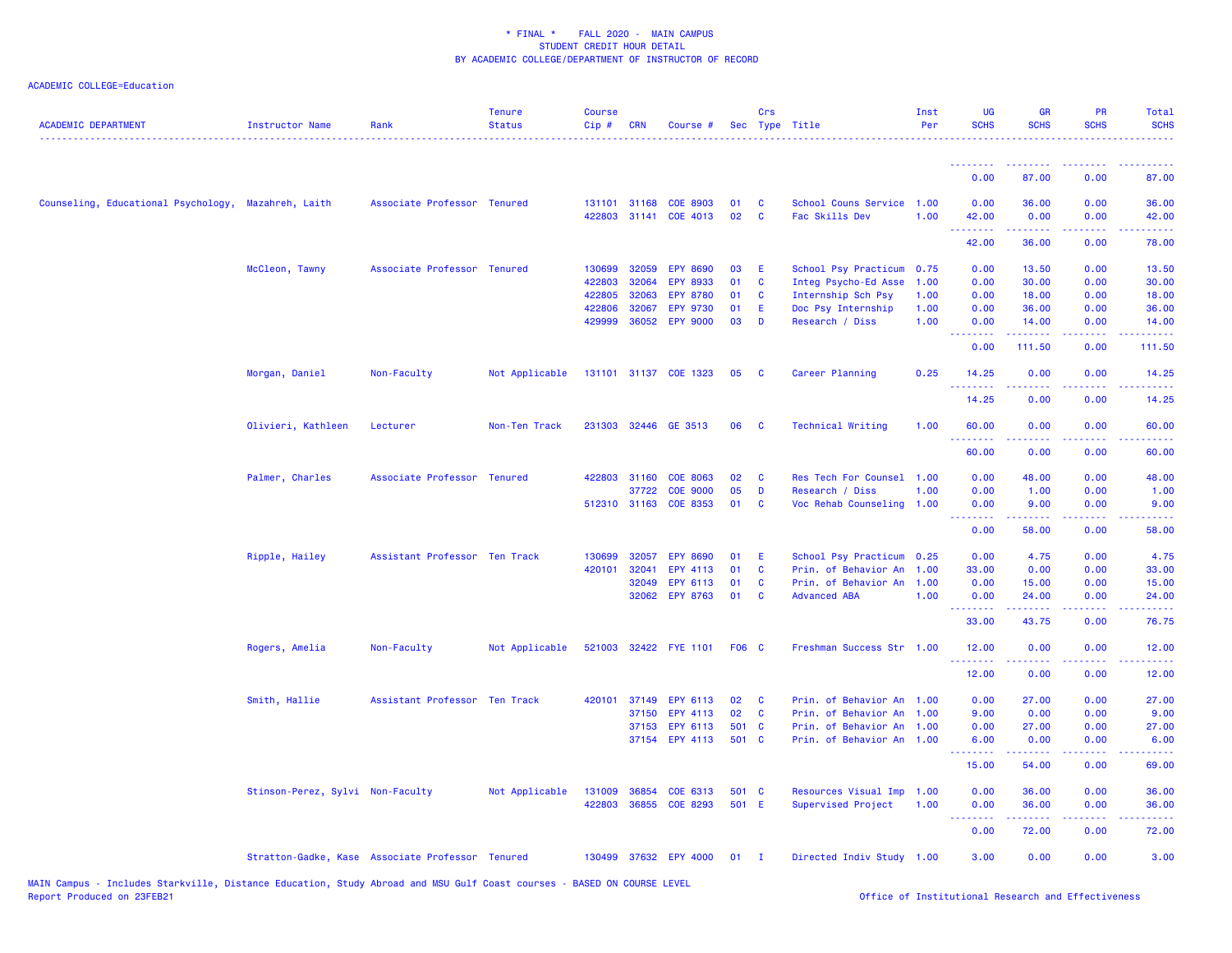| <b>ACADEMIC DEPARTMENT</b>                                                           | <b>Instructor Name</b> | Rank                          | <b>Tenure</b><br><b>Status</b> | <b>Course</b><br>Cip# | <b>CRN</b>   | Course #        |       | Crs          | Sec Type Title            | Inst<br>Per | UG<br><b>SCHS</b><br>222 L                       | <b>GR</b><br><b>SCHS</b>                                                                                                                                     | PR<br><b>SCHS</b> | Total<br><b>SCHS</b>                                                                                                                                           |
|--------------------------------------------------------------------------------------|------------------------|-------------------------------|--------------------------------|-----------------------|--------------|-----------------|-------|--------------|---------------------------|-------------|--------------------------------------------------|--------------------------------------------------------------------------------------------------------------------------------------------------------------|-------------------|----------------------------------------------------------------------------------------------------------------------------------------------------------------|
| Counseling, Educational Psychology, Stratton-Gadke, Kase Associate Professor Tenured |                        |                               |                                | 130499                | 37633        | <b>EPY 4000</b> | 02    | - 1          | Directed Indiv Study 1.00 |             | 3.00                                             | 0.00                                                                                                                                                         | 0.00              | 3.00                                                                                                                                                           |
|                                                                                      |                        |                               |                                |                       | 37635        | EPY 4000        | 04    | T            | Directed Indiv Study      | 1.00        | 3.00                                             | 0.00                                                                                                                                                         | 0.00              | 3.00                                                                                                                                                           |
|                                                                                      |                        |                               |                                |                       | 37636        | <b>EPY 4000</b> | 05    | $\mathbf{I}$ | Directed Indiv Study      | 1.00        | 3.00                                             | 0.00                                                                                                                                                         | 0.00              | 3.00                                                                                                                                                           |
|                                                                                      |                        |                               |                                |                       | 130699 32058 | <b>EPY 8690</b> | 02    | Æ            | School Psy Practicum      | 0.75        | 0.00                                             | 15.75                                                                                                                                                        | 0.00              | 15.75                                                                                                                                                          |
|                                                                                      |                        |                               |                                | 429999                | 36053        | <b>EPY 9000</b> | 04    | D            | Research / Diss           | 1.00        | 0.00<br>.                                        | 15.00<br>.                                                                                                                                                   | 0.00<br>.         | 15.00<br>.                                                                                                                                                     |
|                                                                                      |                        |                               |                                |                       |              |                 |       |              |                           |             | 12.00                                            | 30.75                                                                                                                                                        | 0.00              | 42.75                                                                                                                                                          |
|                                                                                      | Therthani, Sumedha     | Assistant Professor Ten Track |                                |                       | 422803 31140 | COE 4013        | 01    | C            | Fac Skills Dev            | 1.00        | 30.00                                            | 0.00                                                                                                                                                         | 0.00              | 30.00                                                                                                                                                          |
|                                                                                      |                        |                               |                                |                       | 31156        | <b>COE 8053</b> | 01    | E            | Practicum                 | 0.05        | 0.00                                             | 0.60                                                                                                                                                         | 0.00              | 0.60                                                                                                                                                           |
|                                                                                      |                        |                               |                                |                       | 31159        | <b>COE 8063</b> | 01    | C            | Res Tech For Counsel      | 1.00        | 0.00                                             | 45.00                                                                                                                                                        | 0.00              | 45.00                                                                                                                                                          |
|                                                                                      |                        |                               |                                |                       | 35166        | <b>COE 8053</b> | 04    | Ε            | Practicum                 | 0.95        | 0.00                                             | 11.40                                                                                                                                                        | 0.00              | 11.40                                                                                                                                                          |
|                                                                                      |                        |                               |                                |                       |              |                 |       |              |                           |             | .<br>30.00                                       | 57.00                                                                                                                                                        | 0.00              | وعاعاتها<br>87.00                                                                                                                                              |
|                                                                                      | Vanhorn, Avent         | Non-Faculty                   | Not Applicable                 |                       | 131101 31143 | COE 4513        | 01    | <b>C</b>     | Paro Prof Stud Dev        | 1.00        | 114.00                                           | 0.00                                                                                                                                                         | 0.00              | 114.00                                                                                                                                                         |
|                                                                                      |                        |                               |                                |                       | 36335        | <b>COE 4000</b> | 01    | $\mathbf{I}$ | Directed Indiv Study      | 1.00        | 3.00                                             | 0.00                                                                                                                                                         | 0.00              | 3.00                                                                                                                                                           |
|                                                                                      |                        |                               |                                |                       | 36336        | <b>COE 4000</b> | 02    | $\mathbf{I}$ | Directed Indiv Study      | 1.00        | 3.00                                             | 0.00                                                                                                                                                         | 0.00              | 3.00                                                                                                                                                           |
|                                                                                      |                        |                               |                                |                       | 36338        | <b>COE 4000</b> | 03    | $\mathbf{I}$ | Directed Indiv Study      | 1.00        | 3.00                                             | 0.00                                                                                                                                                         | 0.00              | 3.00                                                                                                                                                           |
|                                                                                      |                        |                               |                                |                       | 36339        | <b>COE 4000</b> | 04    | $\mathbf{I}$ | Directed Indiv Study      | 1.00        | 3.00                                             | 0.00                                                                                                                                                         | 0.00              | 3.00                                                                                                                                                           |
|                                                                                      |                        |                               |                                |                       | 36342        | <b>COE 4000</b> | 05    | $\mathbf{I}$ | Directed Indiv Study      | 1.00        | 3.00                                             | 0.00                                                                                                                                                         | 0.00              | 3.00                                                                                                                                                           |
|                                                                                      |                        |                               |                                |                       | 36343        | <b>COE 4000</b> | 06    | - I          | Directed Indiv Study      | 1.00        | 3.00                                             | 0.00                                                                                                                                                         | 0.00              | 3.00                                                                                                                                                           |
|                                                                                      |                        |                               |                                |                       | 36355        | <b>COE 4000</b> | 07    | $\mathbf{I}$ | Directed Indiv Study 1.00 |             | 3.00                                             | 0.00                                                                                                                                                         | 0.00              | 3.00                                                                                                                                                           |
|                                                                                      |                        |                               |                                |                       | 36398        | <b>COE 4000</b> | 08    | $\mathbf{I}$ | Directed Indiv Study 1.00 |             | 3.00<br><b><i><u><u> - - - - - -</u></u></i></b> | 0.00<br>.                                                                                                                                                    | 0.00<br>.         | 3.00<br>.                                                                                                                                                      |
|                                                                                      |                        |                               |                                |                       |              |                 |       |              |                           |             | 138.00                                           | 0.00                                                                                                                                                         | 0.00              | 138.00                                                                                                                                                         |
|                                                                                      | Vincent, Chelsey       | Instructor                    | Non-Ten Track                  |                       | 131315 32969 | <b>LSK 1023</b> | 07    | C            | Col Read/Study Skill 1.00 |             | 57.00<br>.                                       | 0.00<br>$\frac{1}{2} \left( \frac{1}{2} \right) \left( \frac{1}{2} \right) \left( \frac{1}{2} \right) \left( \frac{1}{2} \right) \left( \frac{1}{2} \right)$ | 0.00<br>.         | 57.00<br>.                                                                                                                                                     |
|                                                                                      |                        |                               |                                |                       |              |                 |       |              |                           |             | 57.00                                            | 0.00                                                                                                                                                         | 0.00              | 57.00                                                                                                                                                          |
|                                                                                      | Wang, Chih-Hsuan       | Lecturer                      | Non-Ten Track                  | 130603                |              | 34715 EPY 6214  | 501 B |              | Ed & Psy Statistics       | 1.00        | 0.00                                             | 104.00                                                                                                                                                       | 0.00              | 104.00                                                                                                                                                         |
|                                                                                      |                        |                               |                                |                       |              | 34716 EPY 8214  | 501 B |              | Int Ed & Psy Stat         | 1.00        | 0.00                                             | 12.00                                                                                                                                                        | 0.00              | 12.00                                                                                                                                                          |
|                                                                                      |                        |                               |                                |                       |              |                 |       |              |                           |             | .<br>0.00                                        | د د د د د د<br>116.00                                                                                                                                        | .<br>0.00         | $\frac{1}{2} \left( \frac{1}{2} \right) \left( \frac{1}{2} \right) \left( \frac{1}{2} \right) \left( \frac{1}{2} \right) \left( \frac{1}{2} \right)$<br>116.00 |
|                                                                                      | Wei, Tianlan           | Associate Professor Ten Track |                                | 130601                | 32065        | EPY 9213        | 01    | C            | Multi Analysis Ed Rs      | 1.00        | 0.00                                             | 54.00                                                                                                                                                        | 0.00              | 54.00                                                                                                                                                          |
|                                                                                      |                        |                               |                                |                       | 130603 32053 | EPY 8214        | 01    | C            | Int Ed & Psy Stat         | 1.00        | 0.00                                             | 56.00                                                                                                                                                        | 0.00              | 56.00                                                                                                                                                          |
|                                                                                      |                        |                               |                                |                       | 32054        | EPY 8214        | 02    | $\mathsf{K}$ | Int Ed & Psy Stat         | 1.00        | 0.00<br>.                                        | 0.00<br>.                                                                                                                                                    | 0.00<br>.         | 0.00<br>.                                                                                                                                                      |
|                                                                                      |                        |                               |                                |                       |              |                 |       |              |                           |             | 0.00                                             | 110.00                                                                                                                                                       | 0.00              | 110.00                                                                                                                                                         |
|                                                                                      | White, Micah           | Non-Faculty                   | Not Applicable                 | 130301                |              | 32977 LSK 1041  | 02    | <b>C</b>     | College Success I         | 1.00        | 21.00<br>.                                       | 0.00                                                                                                                                                         | 0.00              | 21.00                                                                                                                                                          |
|                                                                                      |                        |                               |                                |                       |              |                 |       |              |                           |             | 21.00                                            | 0.00                                                                                                                                                         | 0.00              | 21.00                                                                                                                                                          |
|                                                                                      | Wildmon, Mark          | Assistant Professor Ten Track |                                | 130699                | 32058        | <b>EPY 8690</b> | 02    | E            | School Psy Practicum      | 0.25        | 0.00                                             | 5.25                                                                                                                                                         | 0.00              | 5.25                                                                                                                                                           |
|                                                                                      |                        |                               |                                | 422805                | 32060        | <b>EPY 8703</b> | 01    | C            | School Psychology         | 1.00        | 0.00                                             | 15.00                                                                                                                                                        | 0.00              | 15.00                                                                                                                                                          |
|                                                                                      |                        |                               |                                |                       | 32066        | <b>EPY 9703</b> | 01    | <b>S</b>     | Leg & Eth School Psy 1.00 |             | 0.00<br>.                                        | 12.00<br>.                                                                                                                                                   | 0.00<br>.         | 12.00<br>.                                                                                                                                                     |
|                                                                                      |                        |                               |                                |                       |              |                 |       |              |                           |             | 0.00                                             | 32.25                                                                                                                                                        | 0.00              | 32.25                                                                                                                                                          |
|                                                                                      | Woodall, Heather       | Non-Faculty                   | Not Applicable                 | 131101 31135          |              | COE 1323        | 01    | C            | Career Planning           | 1.00        | 48.00                                            | 0.00                                                                                                                                                         | 0.00              | 48.00                                                                                                                                                          |
|                                                                                      |                        |                               |                                |                       |              | 31136 COE 1323  | 02    | C            | Career Planning           | 0.75        | 42.75                                            | 0.00                                                                                                                                                         | 0.00              | 42.75                                                                                                                                                          |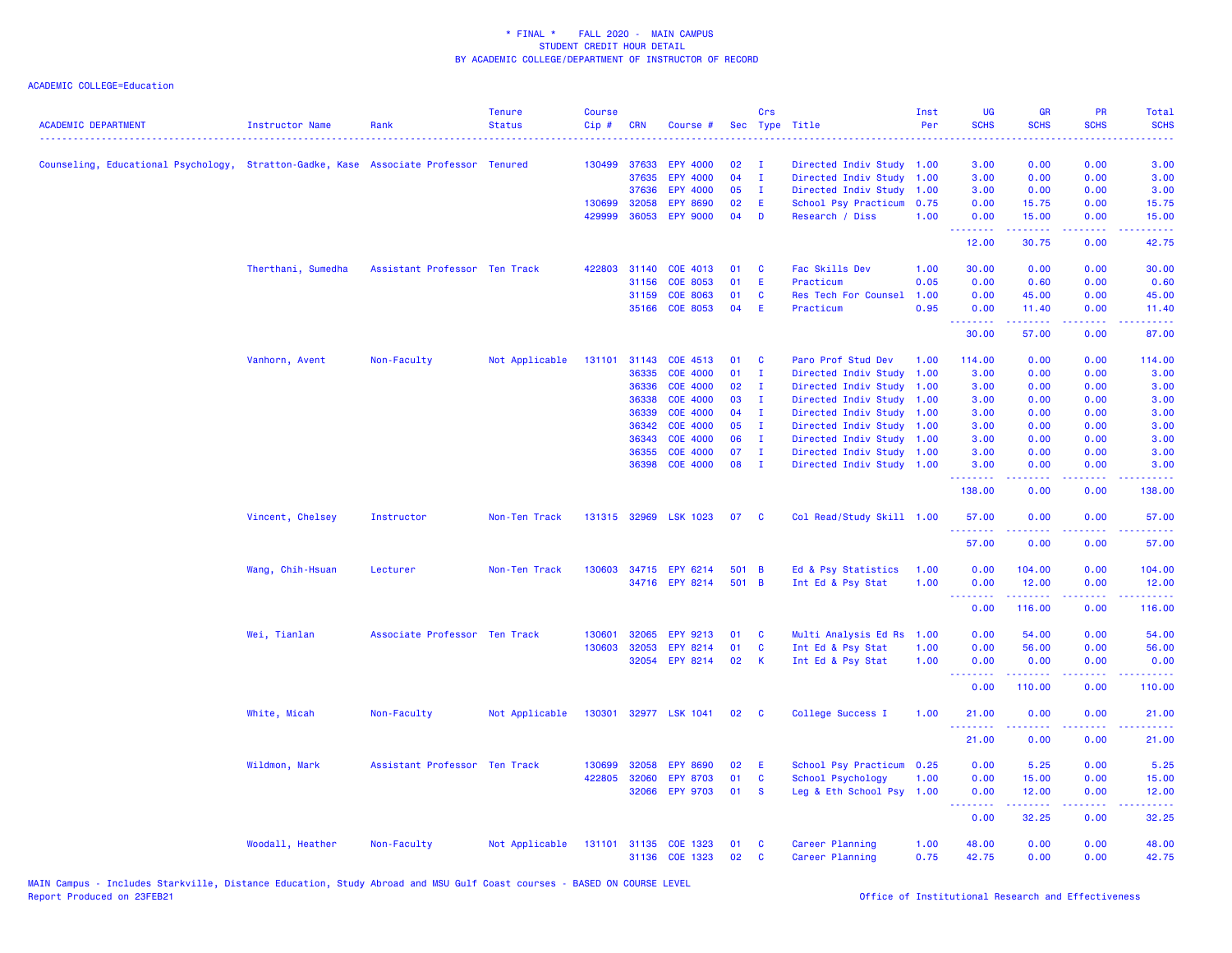| <b>ACADEMIC DEPARTMENT</b>                                                                                             | <b>Instructor Name</b> | Rank        | <b>Tenure</b><br><b>Status</b> | Course<br>Cip #  | <b>CRN</b>              | Course #                                              |                  | Crs                                            | Sec Type Title                                                                     | Inst<br>Per          | UG<br><b>SCHS</b>               | <b>GR</b><br><b>SCHS</b>        | <b>PR</b><br><b>SCHS</b>      | <b>Total</b><br><b>SCHS</b>         |
|------------------------------------------------------------------------------------------------------------------------|------------------------|-------------|--------------------------------|------------------|-------------------------|-------------------------------------------------------|------------------|------------------------------------------------|------------------------------------------------------------------------------------|----------------------|---------------------------------|---------------------------------|-------------------------------|-------------------------------------|
| Counseling, Educational Psychology, Woodall, Heather                                                                   |                        | Non-Faculty | Not Applicable                 | 131101           | 31137                   | COE 1323<br>31138 COE 1323<br>31139 COE 1323          | 05<br>04<br>03 C | $\overline{c}$<br>$\overline{c}$               | Career Planning<br>Career Planning<br>Career Planning                              | 0.75<br>0.75<br>0.75 | 42.75<br>45.00<br>42.75         | 0.00<br>0.00<br>0.00            | 0.00<br>0.00<br>0.00          | 42.75<br>45.00<br>42.75             |
|                                                                                                                        |                        |             |                                |                  |                         |                                                       |                  |                                                |                                                                                    |                      | --------<br>221.25              | 0.00                            | 0.00                          | 221.25                              |
|                                                                                                                        | Xie, Jianling          | Instructor  | Non-Ten Track                  | 130101<br>130604 | 32029<br>32039<br>32031 | <b>EPY 3143</b><br><b>EPY 4033</b><br><b>EPY 3253</b> | 01<br>01<br>01   | $\mathbf{C}$<br>$\overline{c}$<br>$\mathbf{c}$ | Human Develop And Le 0.10<br>Application Learning 0.10<br>Evaluating Learning 0.10 |                      | 8.70<br>5.40<br>7.80<br>21.90   | 0.00<br>0.00<br>0.00<br>0.00    | 0.00<br>0.00<br>0.00<br>0.00  | 8.70<br>5.40<br>7.80<br>21.90       |
| ======================================<br>Counseling, Educational Psychology,<br>===================================== |                        |             |                                |                  |                         |                                                       |                  |                                                |                                                                                    |                      | ========<br>4119.50<br>======== | ========<br>1357,00<br>======== | ========<br>0.00<br>--------- | ==========<br>5476.50<br>========== |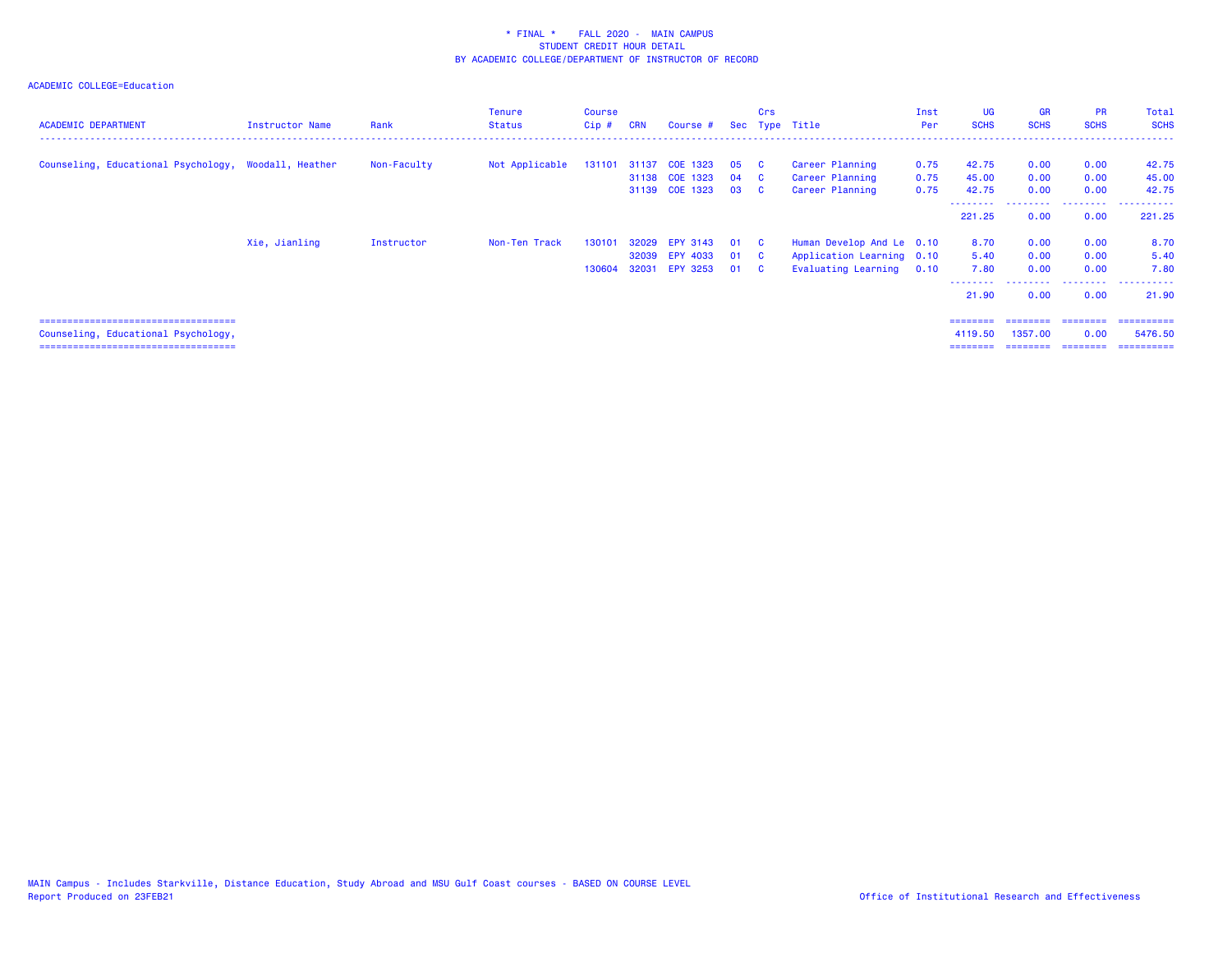| <b>ACADEMIC DEPARTMENT</b>                           | Instructor Name                 | Rank                          | <b>Tenure</b><br><b>Status</b> | <b>Course</b><br>Cip# | <b>CRN</b>   | Course #              |       | Crs            | Sec Type Title            | Inst<br>Per | <b>UG</b><br><b>SCHS</b> | <b>GR</b><br><b>SCHS</b>                                                                                                                                     | <b>PR</b><br><b>SCHS</b> | Total<br><b>SCHS</b> |
|------------------------------------------------------|---------------------------------|-------------------------------|--------------------------------|-----------------------|--------------|-----------------------|-------|----------------|---------------------------|-------------|--------------------------|--------------------------------------------------------------------------------------------------------------------------------------------------------------|--------------------------|----------------------|
|                                                      |                                 |                               |                                |                       |              |                       |       |                |                           |             |                          |                                                                                                                                                              |                          |                      |
| Curriculum, Instruction & Special E Ahonle, Zaccheus |                                 | Assistant Professor Ten Track |                                |                       | 422803 31157 | <b>COE 8053</b>       | 02    | Ε              | Practicum                 | 1.00        | 0.00                     | 21.00                                                                                                                                                        | 0.00                     | 21.00                |
|                                                      |                                 |                               |                                |                       | 37798        | <b>COE 7000</b>       | 04    | $\mathbf{I}$   | Directed Indiv Study      | 1.00        | 0.00                     | 6.00                                                                                                                                                         | 0.00                     | 6.00                 |
|                                                      |                                 |                               |                                |                       |              | 512310 31164 COE 8373 | 01    | <b>C</b>       | Med Aspects/Disabil       | 1.00        | 0.00<br>--------         | 21.00<br>.                                                                                                                                                   | 0.00<br>.                | 21.00<br>.           |
|                                                      |                                 |                               |                                |                       |              |                       |       |                |                           |             | 0.00                     | 48.00                                                                                                                                                        | 0.00                     | 48.00                |
|                                                      | Alley, Kathleen                 | Associate Professor Tenured   |                                |                       | 131202 37293 | <b>EDE 9000</b>       | 02    | D              | Research / Diss           | 1.00        | 0.00                     | 1.00                                                                                                                                                         | 0.00                     | 1.00                 |
|                                                      |                                 |                               |                                |                       | 37550        | <b>EDE 7000</b>       | 01    | - I            | Directed Indiv Study      | 1.00        | 0.00                     | 3.00                                                                                                                                                         | 0.00                     | 3.00                 |
|                                                      |                                 |                               |                                |                       | 37601        | <b>EDE 7000</b>       | 02    | $\mathbf{I}$   | Directed Indiv Study      | 1.00        | 0.00                     | 3.00                                                                                                                                                         | 0.00                     | 3.00                 |
|                                                      |                                 |                               |                                |                       | 131203 34014 | <b>RDG 3423</b>       | 01    | C              | Middle Lvl Lit II         | 1.00        | 54.00                    | 0.00                                                                                                                                                         | 0.00                     | 54.00                |
|                                                      |                                 |                               |                                |                       | 34015        | <b>RDG 3423</b>       | 02    | C              | Middle Lvl Lit II         | 1.00        | 48.00<br>.               | 0.00<br>$\omega = \omega \left( \omega \right) \omega$                                                                                                       | 0.00<br>الأعاماء         | 48.00<br>المتمامين   |
|                                                      |                                 |                               |                                |                       |              |                       |       |                |                           |             | 102.00                   | 7.00                                                                                                                                                         | 0.00                     | 109.00               |
|                                                      | Anthony, Kenneth                | Associate Professor Tenured   |                                | 131202                | 31653        | EDE 8473              | 01    | <b>C</b>       | Elem Soc Stu Curr         | 1.00        | 0.00                     | 15.00                                                                                                                                                        | 0.00                     | 15.00                |
|                                                      |                                 |                               |                                | 131318                | 31647        | EDE 4143              | 01    | B              | Teach Elem/Mid Lvl S      | 1.00        | 60.00                    | 0.00                                                                                                                                                         | 0.00                     | 60.00                |
|                                                      |                                 |                               |                                |                       | 31648        | EDE 4143              | 02    | B              | Teach Elem/Mid Lvl S 1.00 |             | 66.00                    | 0.00                                                                                                                                                         | 0.00                     | 66.00                |
|                                                      |                                 |                               |                                |                       | 31649        | EDE 4143              | 03    | B              | Teach Elem/Mid Lvl S 1.00 |             | 42.00<br>.               | 0.00<br>$\frac{1}{2} \left( \frac{1}{2} \right) \left( \frac{1}{2} \right) \left( \frac{1}{2} \right) \left( \frac{1}{2} \right) \left( \frac{1}{2} \right)$ | 0.00<br>.                | 42.00<br>.           |
|                                                      |                                 |                               |                                |                       |              |                       |       |                |                           |             | 168.00                   | 15.00                                                                                                                                                        | 0.00                     | 183.00               |
|                                                      | Atterberry, Tiffiney Instructor |                               | Non-Ten Track                  |                       | 131316 31641 | EDE 4113              | 01    | B              | Teach Elem/Mid Level 1.00 |             | 60.00                    | 0.00                                                                                                                                                         | 0.00                     | 60.00                |
|                                                      |                                 |                               |                                |                       | 31642        | <b>EDE 4113</b>       | 02    | $\overline{B}$ | Teach Elem/Mid Level      | 1.00        | 66.00                    | 0.00                                                                                                                                                         | 0.00                     | 66.00                |
|                                                      |                                 |                               |                                |                       | 31643        | <b>EDE 4113</b>       | 03    | B              | Teach Elem/Mid Level      | 1.00        | 42.00                    | 0.00                                                                                                                                                         | 0.00                     | 42.00                |
|                                                      |                                 |                               |                                |                       | 34662        | <b>EDE 4113</b>       | 501 C |                | Teach Elem/Mid Level      | 1.00        | 54.00                    | 0.00                                                                                                                                                         | 0.00                     | 54.00                |
|                                                      |                                 |                               |                                |                       | 34663        | <b>EDE 4113</b>       | 502 B |                | Teach Elem/Mid Level 1.00 |             | 54.00                    | 0.00                                                                                                                                                         | 0.00                     | 54.00                |
|                                                      |                                 |                               |                                |                       |              |                       |       |                |                           |             | .<br>276.00              | $\frac{1}{2} \left( \frac{1}{2} \right) \left( \frac{1}{2} \right) \left( \frac{1}{2} \right) \left( \frac{1}{2} \right) \left( \frac{1}{2} \right)$<br>0.00 | .<br>0.00                | .<br>276.00          |
|                                                      | Binford, Paul                   | Associate Professor Tenured   |                                |                       | 131205 31681 | <b>EDS 4873</b>       | 01    | <b>C</b>       | Managing Secondary C 1.00 |             | 36.00                    | 0.00                                                                                                                                                         | 0.00                     | 36.00                |
|                                                      |                                 |                               |                                |                       | 37594        | <b>EDS 7000</b>       | 02    | $\mathbf{I}$   | Directed Indiv Study 1.00 |             | 0.00                     | 3.00                                                                                                                                                         | 0.00                     | 3.00                 |
|                                                      |                                 |                               |                                |                       | 37614        | <b>EDS 7000</b>       | 03    | $\mathbf{I}$   | Directed Indiv Study 1.00 |             | 0.00                     | 3.00                                                                                                                                                         | 0.00                     | 3.00                 |
|                                                      |                                 |                               |                                |                       | 131318 31678 | <b>EDS 4643</b>       | 01    | <b>C</b>       | Method Teach Soc Stu 1.00 |             | 54.00                    | 0.00                                                                                                                                                         | 0.00                     | 54.00                |
|                                                      |                                 |                               |                                |                       |              |                       |       |                |                           |             | <u> 22222</u><br>90.00   | 6.00                                                                                                                                                         | 0.00                     | 96.00                |
|                                                      | Brenner, Devon                  | Professor                     | <b>Tenured</b>                 |                       |              | 131202 35335 EDE 9000 | 01    | - D            | Research / Diss           | 1.00        | 0.00                     | 1.00                                                                                                                                                         | 0.00                     | 1.00                 |
|                                                      |                                 |                               |                                |                       |              |                       |       |                |                           |             | .<br>0.00                | 1.00                                                                                                                                                         | 0.00                     | 1.00                 |
|                                                      | Campbell, Traci                 | Non-Faculty                   | Not Applicable                 |                       | 130101 31696 | <b>EDX 4353</b>       | 01    | <b>C</b>       | Assistive Tech in Sp 1.00 |             | 42.00                    | 0.00                                                                                                                                                         | 0.00                     | 42.00                |
|                                                      |                                 |                               |                                |                       | 31703        | <b>EDX 6353</b>       | 01    | C              | Assistive Tech in Sp 1.00 |             | 0.00                     | 6.00                                                                                                                                                         | 0.00                     | 6.00                 |
|                                                      |                                 |                               |                                |                       |              |                       |       |                |                           |             | .<br>42.00               | 2.2.2.2.2<br>6.00                                                                                                                                            | .<br>0.00                | .<br>48.00           |
|                                                      | Chappell, Manya                 | Lecturer                      | Non-Ten Track                  | 131315 34005          |              | <b>RDG 3113</b>       | 02    | <b>C</b>       | Early Literacy Instr 1.00 |             | 81.00                    | 0.00                                                                                                                                                         | 0.00                     | 81.00                |
|                                                      |                                 |                               |                                |                       |              |                       |       |                |                           |             | .<br>81.00               | 0.00                                                                                                                                                         | 0.00                     | 81.00                |
|                                                      | Coffey, Kenneth                 | Professor                     | <b>Tenured</b>                 |                       | 131001 31697 | <b>EDX 4413</b>       | 01    | <b>C</b>       | Wk W/Fams of Stdts w 1.00 |             | 81.00                    | 0.00                                                                                                                                                         | 0.00                     | 81.00                |
|                                                      |                                 |                               |                                |                       | 34698        | EDX 6173              | 501 C |                | Intro Contingency Ma 1.00 |             | 0.00                     | 72.00                                                                                                                                                        | 0.00                     | 72.00                |
|                                                      |                                 |                               |                                |                       | 131008 36754 | EDX 4623              | 01    | C              | Adapt for Stdts w/Ph 1.00 |             | 66.00                    | 0.00                                                                                                                                                         | 0.00                     | 66.00                |
|                                                      |                                 |                               |                                |                       |              |                       |       |                |                           |             |                          |                                                                                                                                                              |                          |                      |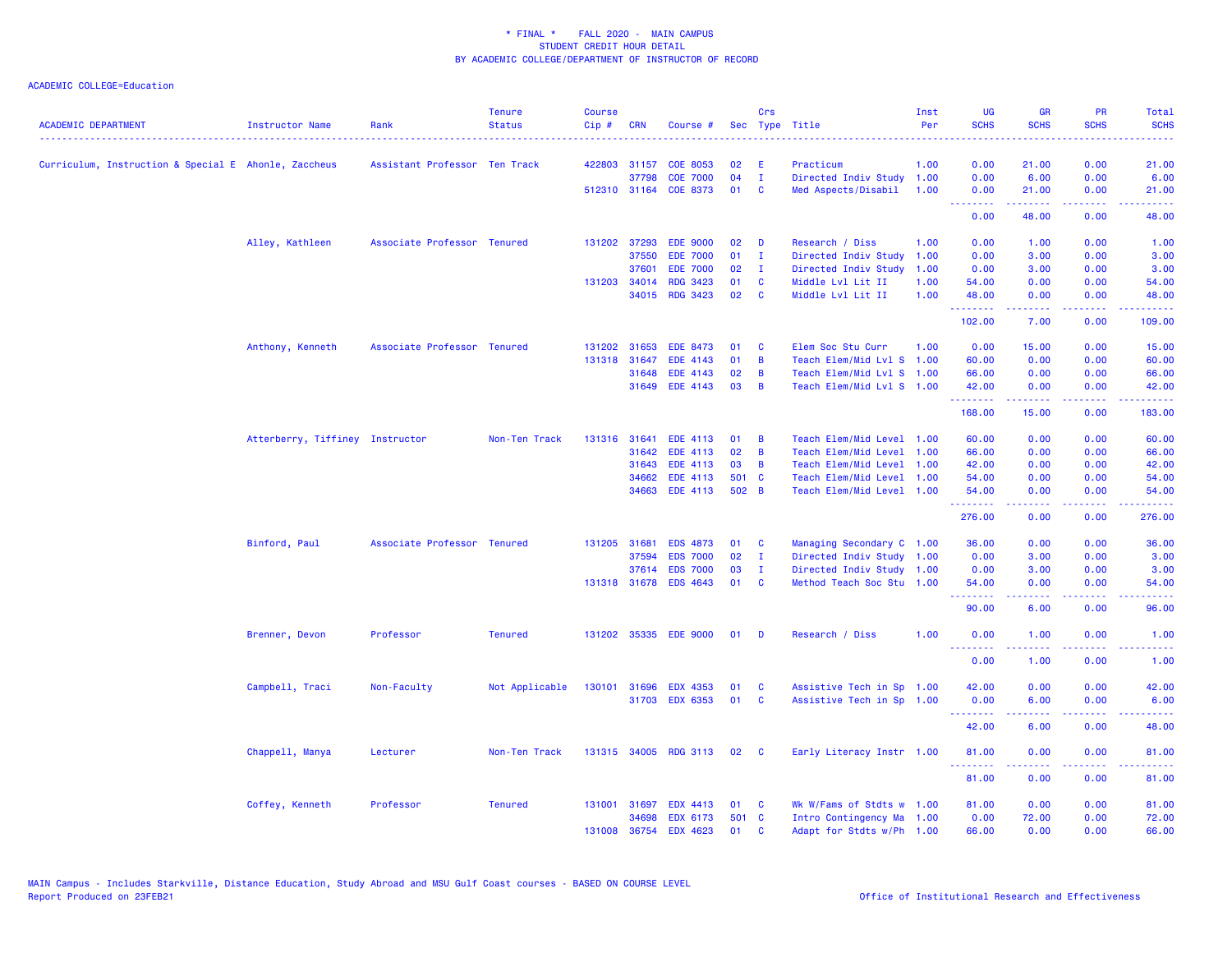| <b>ACADEMIC DEPARTMENT</b>                           | <b>Instructor Name</b> | Rank                          | <b>Tenure</b><br><b>Status</b> | <b>Course</b><br>Cip# | <b>CRN</b>     | Course #                           |                | Crs                      | Sec Type Title                                         | Inst<br>Per | UG<br><b>SCHS</b> | <b>GR</b><br><b>SCHS</b>                                                                                                                                     | <b>PR</b><br><b>SCHS</b> | Total<br><b>SCHS</b> |
|------------------------------------------------------|------------------------|-------------------------------|--------------------------------|-----------------------|----------------|------------------------------------|----------------|--------------------------|--------------------------------------------------------|-------------|-------------------|--------------------------------------------------------------------------------------------------------------------------------------------------------------|--------------------------|----------------------|
|                                                      |                        |                               |                                |                       |                |                                    |                |                          |                                                        |             | .                 |                                                                                                                                                              |                          |                      |
|                                                      |                        |                               |                                |                       |                |                                    |                |                          |                                                        |             | 147.00            | 72.00                                                                                                                                                        | 0.00                     | 219.00               |
| Curriculum, Instruction & Special E Collier, Matthew |                        | Lecturer                      | Non-Ten Track                  | 131001 34699          | 36939          | <b>EDX 6173</b><br><b>EDX 6173</b> | 502 C<br>503 C |                          | Intro Contingency Ma 1.00<br>Intro Contingency Ma 1.00 |             | 0.00<br>0.00      | 66.00<br>54.00                                                                                                                                               | 0.00<br>0.00             | 66.00<br>54.00       |
|                                                      |                        |                               |                                |                       |                |                                    |                |                          |                                                        |             | .                 | .                                                                                                                                                            | .                        | .                    |
|                                                      |                        |                               |                                |                       |                |                                    |                |                          |                                                        |             | 0.00              | 120.00                                                                                                                                                       | 0.00                     | 120.00               |
|                                                      | Davidson, Sandy        | Lecturer                      | Non-Ten Track                  | 131315                | 35293          | <b>RDG 3123</b>                    | 502 C          |                          | Early Lit Instruct I 1.00                              |             | 57.00             | 0.00                                                                                                                                                         | 0.00                     | 57.00                |
|                                                      |                        |                               |                                |                       | 35294          | <b>RDG 3123</b>                    | 503 C          |                          | Early Lit Instruct I 1.00                              |             | 63.00<br>.        | 0.00<br>.                                                                                                                                                    | 0.00                     | 63.00                |
|                                                      |                        |                               |                                |                       |                |                                    |                |                          |                                                        |             | 120.00            | 0.00                                                                                                                                                         | 0.00                     | 120.00               |
|                                                      | Devlin, Sandy          | Professor                     | <b>Tenured</b>                 | 131001 34700          |                | <b>EDX 8023</b>                    | 501 C          |                          | Fundamentals of Teac 1.00                              |             | 0.00              | 69.00                                                                                                                                                        | 0.00                     | 69.00                |
|                                                      |                        |                               |                                |                       | 35297          | <b>EDX 9000</b>                    | 01             | D                        | Research / Diss                                        | 1.00        | 0.00              | 15.00                                                                                                                                                        | 0.00                     | 15.00                |
|                                                      |                        |                               |                                |                       | 37384          | <b>EDX 7000</b>                    | 01             | $\mathbf{I}$             | Directed Indiv Study 1.00                              |             | 0.00              | 3.00                                                                                                                                                         | 0.00                     | 3.00                 |
|                                                      |                        |                               |                                |                       | 37395<br>37417 | <b>EDX 8173</b><br><b>EDX 7000</b> | 502 C<br>02    | $\mathbf{I}$             | Sp Ed In Reg Classrm 1.00<br>Directed Indiv Study 1.00 |             | 0.00<br>0.00      | 72.00<br>3.00                                                                                                                                                | 0.00<br>0.00             | 72.00<br>3.00        |
|                                                      |                        |                               |                                | 422814 31692          |                | <b>EDX 3223</b>                    | 01             | <b>C</b>                 | Intro to Emtnl/Behav 1.00                              |             | 72.00             | 0.00                                                                                                                                                         | 0.00                     | 72.00                |
|                                                      |                        |                               |                                |                       |                |                                    |                |                          |                                                        |             | .                 |                                                                                                                                                              |                          |                      |
|                                                      |                        |                               |                                |                       |                |                                    |                |                          |                                                        |             | 72.00             | 162.00                                                                                                                                                       | 0.00                     | 234.00               |
|                                                      | Diffey, Stephanie      | Lecturer                      | Non-Ten Track                  |                       |                | 130101 34684 EDS 8103              | 502 C          |                          | Adv Meth in Mid/Sec                                    | 1.00        | 0.00<br><b></b>   | 30.00<br>------                                                                                                                                              | 0.00<br>.                | 30.00<br>.           |
|                                                      |                        |                               |                                |                       |                |                                    |                |                          |                                                        |             | 0.00              | 30.00                                                                                                                                                        | 0.00                     | 30.00                |
|                                                      | Dozier, Nicole         | Lecturer                      | Non-Ten Track                  | 131202                | 31635          | EDE 3343                           | 02             | <b>C</b>                 | Teach Adoles Lit                                       | 1.00        | 78.00             | 0.00                                                                                                                                                         | 0.00                     | 78.00                |
|                                                      |                        |                               |                                |                       | 34653          | <b>EDE 2521</b>                    | 501 C          |                          | Intro to Elem Ed                                       | 1.00        | 22.00             | 0.00                                                                                                                                                         | 0.00                     | 22.00                |
|                                                      |                        |                               |                                |                       | 34654          | <b>EDE 2521</b>                    | 502 C          |                          | Intro to Elem Ed                                       | 1.00        | 22.00             | 0.00                                                                                                                                                         | 0.00                     | 22.00                |
|                                                      |                        |                               |                                |                       | 36891          | <b>EDE 2521</b>                    | 503 C          |                          | Intro to Elem Ed                                       | 1.00        | 24.00             | 0.00                                                                                                                                                         | 0.00                     | 24.00                |
|                                                      |                        |                               |                                |                       |                |                                    |                |                          |                                                        |             | .<br>146.00       | $\frac{1}{2} \left( \frac{1}{2} \right) \left( \frac{1}{2} \right) \left( \frac{1}{2} \right) \left( \frac{1}{2} \right) \left( \frac{1}{2} \right)$<br>0.00 | .<br>0.00                | .<br>146.00          |
|                                                      | Durst, Hope            | Lecturer                      | Non-Ten Track                  | 131203                | 34657          | <b>EDE 3223</b>                    | 501 C          |                          | Middle Level Educati 1.00                              |             | 42.00             | 0.00                                                                                                                                                         | 0.00                     | 42.00                |
|                                                      |                        |                               |                                | 131315 31634          |                | <b>EDE 3233</b>                    | 02             | $\mathbf{C}$             | Teach Lit at Elem/Mi 1.00                              |             | 63.00             | 0.00                                                                                                                                                         | 0.00                     | 63.00                |
|                                                      |                        |                               |                                |                       |                |                                    |                |                          |                                                        |             | .<br>105.00       | 0.00                                                                                                                                                         | 0.00                     | 105.00               |
|                                                      |                        |                               |                                |                       |                |                                    |                |                          |                                                        |             |                   |                                                                                                                                                              |                          |                      |
|                                                      | Fondren, Patricia      | Assistant Professor Ten Track |                                | 131001 31699          |                | <b>EDX 4873</b>                    | 01             | <b>S</b>                 | Prof Sem In Sp Ed                                      | 1.00        | 30.00             | 0.00                                                                                                                                                         | 0.00                     | 30.00                |
|                                                      |                        |                               |                                | 422814 31685          | 37379          | <b>EDX 4000</b><br><b>EDX 3203</b> | 01<br>01       | $\mathbf{I}$<br><b>C</b> | Directed Indiv Study<br>Intro To Learn Disab 1.00      | 1.00        | 3.00              | 0.00<br>0.00                                                                                                                                                 | 0.00<br>0.00             | 3.00                 |
|                                                      |                        |                               |                                |                       |                |                                    |                |                          |                                                        |             | 105.00<br>.       |                                                                                                                                                              | $\frac{1}{2}$            | 105.00<br>.          |
|                                                      |                        |                               |                                |                       |                |                                    |                |                          |                                                        |             | 138.00            | 0.00                                                                                                                                                         | 0.00                     | 138.00               |
|                                                      | Franz, Dana            | Professor                     | <b>Tenured</b>                 | 131205 37279          |                | <b>EDS 9000</b>                    | 01             | D                        | Research / Diss                                        | 1.00        | 0.00              | 11.00                                                                                                                                                        | 0.00                     | 11.00                |
|                                                      |                        |                               |                                |                       | 37684          | <b>EDS 7000</b>                    | 05             | $\mathbf{I}$             | Directed Indiv Study                                   | 1.00        | 0.00              | 3.00                                                                                                                                                         | 0.00                     | 3.00                 |
|                                                      |                        |                               |                                |                       |                | 131311 31677 EDS 4633              | 01             | <b>C</b>                 | Methods of Teaching                                    | 1.00        | 39.00<br>.        | 0.00<br>.                                                                                                                                                    | 0.00<br>.                | 39.00<br>.           |
|                                                      |                        |                               |                                |                       |                |                                    |                |                          |                                                        |             | 39.00             | 14.00                                                                                                                                                        | 0.00                     | 53.00                |
|                                                      | Hollis, Anitra         | Lecturer                      | Non-Ten Track                  | 131318 34666          |                | EDE 4143                           | 501 C          |                          | Teach Elem/Mid Lvl S 1.00                              |             | 60.00             | 0.00                                                                                                                                                         | 0.00                     | 60.00                |
|                                                      |                        |                               |                                |                       | 34667          | EDE 4143                           | 502 B          |                          | Teach Elem/Mid Lvl S 1.00                              |             | 36.00             | 0.00                                                                                                                                                         | 0.00                     | 36.00                |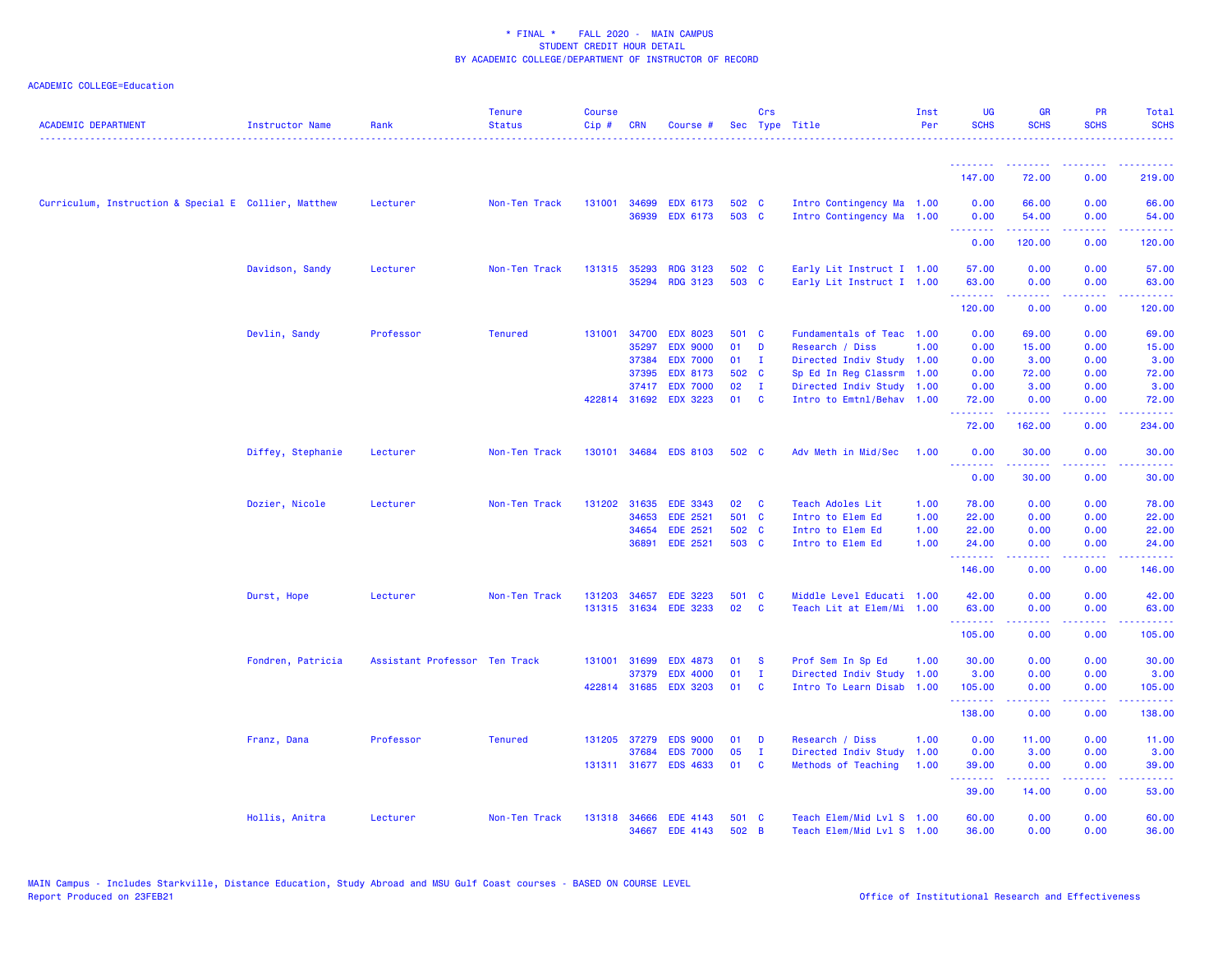| <b>ACADEMIC DEPARTMENT</b>                        | <b>Instructor Name</b> | Rank                              | <b>Tenure</b><br><b>Status</b> | <b>Course</b><br>$Cip \#$ | <b>CRN</b>            | Course #                           |                 | Crs          | Sec Type Title                                         | Inst<br>Per | <b>UG</b><br><b>SCHS</b>        | <b>GR</b><br><b>SCHS</b>                                                                                             | PR<br><b>SCHS</b> | Total<br><b>SCHS</b><br>. |
|---------------------------------------------------|------------------------|-----------------------------------|--------------------------------|---------------------------|-----------------------|------------------------------------|-----------------|--------------|--------------------------------------------------------|-------------|---------------------------------|----------------------------------------------------------------------------------------------------------------------|-------------------|---------------------------|
|                                                   |                        |                                   |                                |                           |                       |                                    |                 |              |                                                        |             | <b><i><u>AAAAAAA</u></i></b>    | .                                                                                                                    | $  -$             |                           |
|                                                   |                        |                                   |                                |                           |                       |                                    |                 |              |                                                        |             | 96.00                           | 0.00                                                                                                                 | 0.00              | 96.00                     |
| Curriculum, Instruction & Special E Holmes, Helen |                        | Lecturer                          | Non-Ten Track                  |                           | 131315 34009<br>34011 | <b>RDG 3123</b><br><b>RDG 3123</b> | 02<br>04        | C<br>C       | Early Lit Instruct I 1.00<br>Early Lit Instruct I 1.00 |             | 87.00<br>90.00                  | 0.00<br>0.00                                                                                                         | 0.00<br>0.00      | 87.00<br>90.00            |
|                                                   |                        |                                   |                                |                           |                       |                                    |                 |              |                                                        |             | <u>.</u><br>177.00              | .<br>0.00                                                                                                            | بالأباد<br>0.00   | وساعات<br>177.00          |
|                                                   | Hopper, Peggy          | Professor                         | <b>Tenured</b>                 | 130301                    | 35337                 | <b>EDS 9413</b>                    | 01              | E            | Prac College Teach                                     | 1.00        | 0.00                            | 9.00                                                                                                                 | 0.00              | 9.00                      |
|                                                   |                        |                                   |                                | 131205                    | 34689                 | <b>EDS 8623</b>                    | 501 C           |              | Effective Instructio                                   | 1.00        | 0.00                            | 66.00                                                                                                                | 0.00              | 66.00                     |
|                                                   |                        |                                   |                                |                           | 34690                 | <b>EDS 8623</b>                    | 502             | $\mathbf{C}$ | Effective Instructio                                   | 1.00        | 0.00                            | 33.00                                                                                                                | 0.00              | 33.00                     |
|                                                   |                        |                                   |                                |                           | 37531                 | <b>EDS 7000</b>                    | 01              | $\mathbf{I}$ | Directed Indiv Study                                   | 1.00        | 0.00                            | 3.00                                                                                                                 | 0.00              | 3.00                      |
|                                                   |                        |                                   |                                | 131305                    | 31680                 | <b>EDS 4673</b>                    | 01              | C            | Method Teach Lang Ar                                   | 1.00        | 42.00                           | 0.00                                                                                                                 | 0.00              | 42.00                     |
|                                                   |                        |                                   |                                |                           | 131315 34963          | <b>RDG 8653</b>                    | 501 C           |              | Teach Read Sec Sch                                     | 1.00        | 0.00<br>.                       | 36.00<br>$\begin{array}{cccccccccc} \bullet & \bullet & \bullet & \bullet & \bullet & \bullet & \bullet \end{array}$ | 0.00<br>.         | 36.00<br>.                |
|                                                   |                        |                                   |                                |                           |                       |                                    |                 |              |                                                        |             | 42.00                           | 147.00                                                                                                               | 0.00              | 189.00                    |
|                                                   | Jamison, Breana        | Instructor                        | Non-Ten Track                  | 422814                    | 31688                 | <b>EDX 3213</b>                    | 03              | <b>C</b>     | Indiv Inst Except Ch 1.00                              |             | 102.00                          | 0.00                                                                                                                 | 0.00              | 102.00                    |
|                                                   |                        |                                   |                                |                           | 31690                 | <b>EDX 3213</b>                    | 06              | C            | Indiv Inst Except Ch 1.00                              |             | 96.00                           | 0.00                                                                                                                 | 0.00              | 96.00                     |
|                                                   |                        |                                   |                                |                           | 31693                 | <b>EDX 3223</b>                    | 02              | C            | Intro to Emtnl/Behav 1.00                              |             | 48.00                           | 0.00                                                                                                                 | 0.00              | 48.00                     |
|                                                   |                        |                                   |                                |                           | 34694                 | <b>EDX 3213</b>                    | 502 C           |              | Indiv Inst Except Ch 1.00                              |             | 84.00<br>.                      | 0.00<br>.                                                                                                            | 0.00<br>د د د د   | 84.00<br>والمستناط        |
|                                                   |                        |                                   |                                |                           |                       |                                    |                 |              |                                                        |             | 330.00                          | 0.00                                                                                                                 | 0.00              | 330.00                    |
|                                                   | Javorsky, Kristin      | Assistant Professor Ten Track     |                                |                           | 131315 34006          | <b>RDG 3113</b>                    | 03              | C            | Early Literacy Instr 1.00                              |             | 66.00                           | 0.00                                                                                                                 | 0.00              | 66.00                     |
|                                                   |                        |                                   |                                |                           | 34008                 | <b>RDG 3123</b>                    | 01              | C            | Early Lit Instruct I 1.00                              |             | 75.00                           | 0.00                                                                                                                 | 0.00              | 75.00                     |
|                                                   |                        |                                   |                                |                           | 34010                 | <b>RDG 3123</b>                    | 03              | C            | Early Lit Instruct I 1.00                              |             | 66.00                           | 0.00                                                                                                                 | 0.00              | 66.00                     |
|                                                   |                        |                                   |                                |                           | 240101 37554          | <b>HON 4000</b>                    | $H04$ I         |              | Directed Individual 1.00                               |             | 3.00<br><u> - - - - - - - -</u> | 0.00<br>.                                                                                                            | 0.00<br>د د د د   | 3.00<br>.                 |
|                                                   |                        |                                   |                                |                           |                       |                                    |                 |              |                                                        |             | 210.00                          | 0.00                                                                                                                 | 0.00              | 210.00                    |
|                                                   | Jordan, Benjamin       | Lecturer                          | Non-Ten Track                  |                           |                       | 131205 31676 EDS 3411              | 01              | E            | Prac In Secondary Ed 1.00                              |             | 25.00<br>.                      | 0.00<br>.                                                                                                            | 0.00<br>د د د د   | 25.00<br>.                |
|                                                   |                        |                                   |                                |                           |                       |                                    |                 |              |                                                        |             | 25.00                           | 0.00                                                                                                                 | 0.00              | 25.00                     |
|                                                   | King, Mary             | Instructor                        | Non-Ten Track                  | 131315                    | 36858                 | <b>LSK 4990</b>                    | 01              | <b>C</b>     | Special Topic In LSK 1.00                              |             | 27.00                           | 0.00                                                                                                                 | 0.00              | 27.00                     |
|                                                   |                        |                                   |                                |                           |                       | 37780 LSK 1023                     | 12 <sup>7</sup> | <b>C</b>     | Col Read/Study Skill 1.00                              |             | 531.00<br>.                     | 0.00<br><b>.</b>                                                                                                     | 0.00<br>22222     | 531.00<br>$- - - - - - -$ |
|                                                   |                        |                                   |                                |                           |                       |                                    |                 |              |                                                        |             | 558.00                          | 0.00                                                                                                                 | 0.00              | 558.00                    |
|                                                   | Lemley, Stephanie      | Associate Professor Tenured       |                                | 131202                    | 35336                 | <b>EDE 8623</b>                    | 01              | $\mathbf{C}$ | Content Lit and Disc 1.00                              |             | 0.00                            | 15.00                                                                                                                | 0.00              | 15.00                     |
|                                                   |                        |                                   |                                | 131305                    | 34017                 | <b>RDG 4133</b>                    | CO1 C           |              | Integrat Literacy In 1.00                              |             | 60.00                           | 0.00                                                                                                                 | 0.00              | 60.00                     |
|                                                   |                        |                                   |                                |                           | 34018                 | <b>RDG 4133</b>                    | $CO2$ $C$       |              | Integrat Literacy In 1.00                              |             | 66.00                           | 0.00                                                                                                                 | 0.00              | 66.00                     |
|                                                   |                        |                                   |                                |                           |                       | 34019 RDG 4133                     | C03 C           |              | Integrat Literacy In 1.00                              |             | 42.00<br><u>.</u>               | 0.00<br>$- - - - -$                                                                                                  | 0.00<br>د د د د   | 42.00<br>.                |
|                                                   |                        |                                   |                                |                           |                       |                                    |                 |              |                                                        |             | 168.00                          | 15.00                                                                                                                | 0.00              | 183.00                    |
|                                                   | Lindsey, Gail          | Clinical Assist Pro Non-Ten Track |                                | 131202                    | 31630                 | <b>EDE 3123</b>                    | 02              | C            | Early Childhood Ed                                     | 1.00        | 78.00                           | 0.00                                                                                                                 | 0.00              | 78.00                     |
|                                                   |                        |                                   |                                |                           | 31631                 | <b>EDE 3123</b>                    | 03              | <b>C</b>     | Early Childhood Ed                                     | 1.00        | 84.00                           | 0.00                                                                                                                 | 0.00              | 84.00                     |
|                                                   |                        |                                   |                                |                           | 31636                 | <b>EDE 3443</b>                    | 01              | C            | Creat Arts Elem / Mid                                  | 1.00        | 75.00                           | 0.00                                                                                                                 | 0.00              | 75.00                     |
|                                                   |                        |                                   |                                |                           | 31637                 | <b>EDE 3443</b>                    | 02              | $\mathbf{C}$ | Creat Arts Elem / Mid 1.00                             |             | 75.00<br><u>.</u>               | 0.00<br>بالأباب                                                                                                      | 0.00<br>المستبدا  | 75.00<br>.                |
|                                                   |                        |                                   |                                |                           |                       |                                    |                 |              |                                                        |             | 312.00                          | 0.00                                                                                                                 | 0.00              | 312.00                    |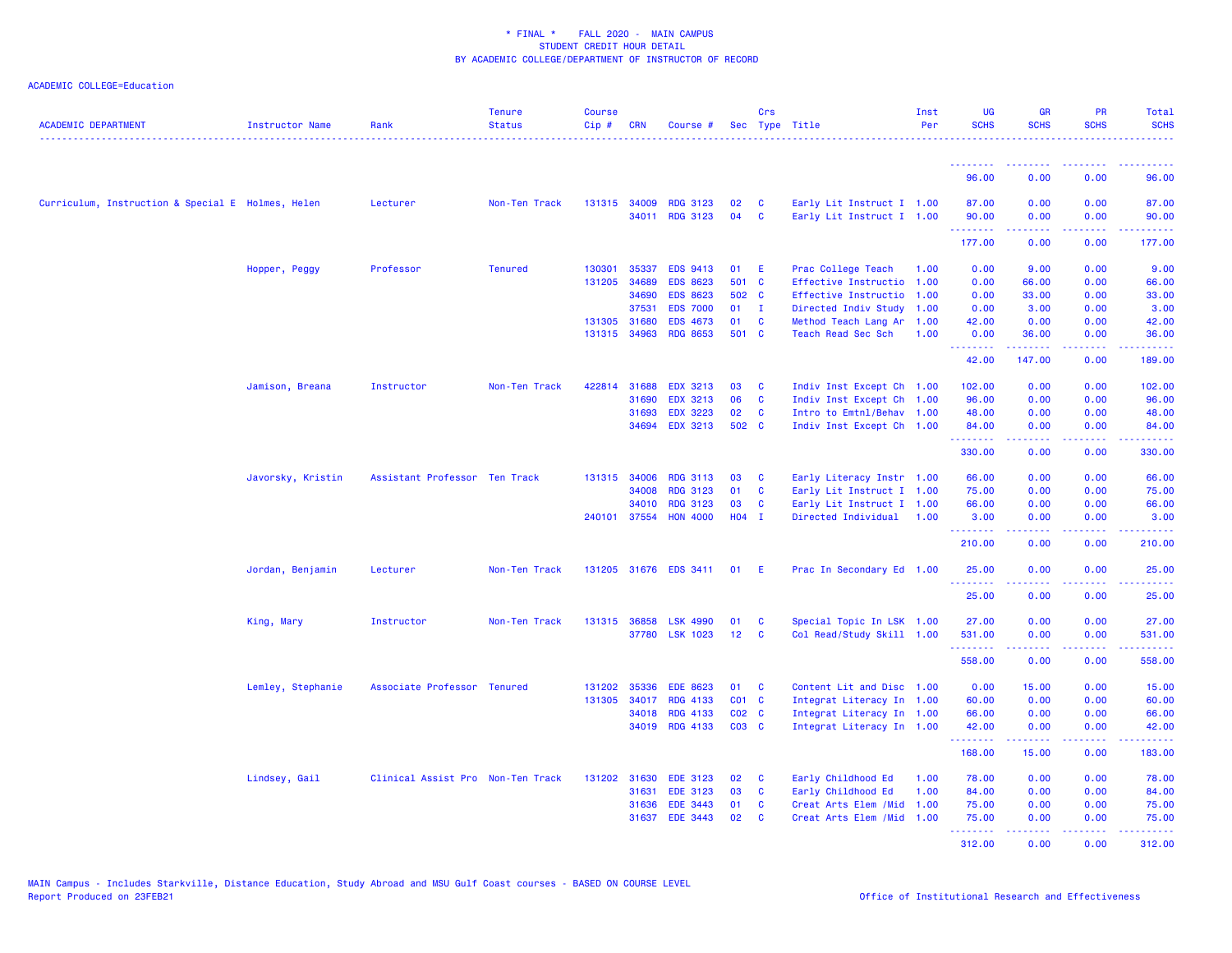| <b>ACADEMIC DEPARTMENT</b>                           | <b>Instructor Name</b> | Rank                        | <b>Tenure</b><br><b>Status</b> | <b>Course</b><br>$Cip$ # | <b>CRN</b>   | Course #        |       | Crs            | Sec Type Title            | Inst<br>Per | <b>UG</b><br><b>SCHS</b> | <b>GR</b><br><b>SCHS</b>                                                                                                                                     | PR<br><b>SCHS</b>  | Total<br><b>SCHS</b> |
|------------------------------------------------------|------------------------|-----------------------------|--------------------------------|--------------------------|--------------|-----------------|-------|----------------|---------------------------|-------------|--------------------------|--------------------------------------------------------------------------------------------------------------------------------------------------------------|--------------------|----------------------|
| Curriculum, Instruction & Special E Mattox, Kimberly |                        | Instructor                  | Non-Ten Track                  | 422814                   | 31686        | <b>EDX 3213</b> | 01    | <b>C</b>       | Indiv Inst Except Ch 1.00 |             | 105.00                   | 0.00                                                                                                                                                         | 0.00               | 105.00               |
|                                                      |                        |                             |                                |                          | 31687        | <b>EDX 3213</b> | 02    | <b>C</b>       | Indiv Inst Except Ch 1.00 |             | 105.00                   | 0.00                                                                                                                                                         | 0.00               | 105.00               |
|                                                      |                        |                             |                                |                          | 31689        | <b>EDX 3213</b> | 04    | <b>C</b>       | Indiv Inst Except Ch 1.00 |             | 90.00                    | 0.00                                                                                                                                                         | 0.00               | 90.00                |
|                                                      |                        |                             |                                |                          | 31691        | <b>EDX 3213</b> | 08    | $\mathbf{C}$   | Indiv Inst Except Ch 1.00 |             | 84.00<br>.               | 0.00<br>$\frac{1}{2} \left( \frac{1}{2} \right) \left( \frac{1}{2} \right) \left( \frac{1}{2} \right) \left( \frac{1}{2} \right) \left( \frac{1}{2} \right)$ | 0.00<br>. <b>.</b> | 84.00<br><b>.</b>    |
|                                                      |                        |                             |                                |                          |              |                 |       |                |                           |             | 384.00                   | 0.00                                                                                                                                                         | 0.00               | 384.00               |
|                                                      | McDowell, Teresa       | Lecturer                    | Non-Ten Track                  | 131315                   | 32960        | <b>LSK 1013</b> | 01    | $\mathbf{C}$   | <b>Effective Reading</b>  | 1.00        | 60.00                    | 0.00                                                                                                                                                         | 0.00               | 60.00                |
|                                                      |                        |                             |                                |                          | 32961        | <b>LSK 1013</b> | 02    | $\mathbf{C}$   | <b>Effective Reading</b>  | 1.00        | 54.00<br>.               | 0.00                                                                                                                                                         | 0.00               | 54.00                |
|                                                      |                        |                             |                                |                          |              |                 |       |                |                           |             | 114.00                   | 0.00                                                                                                                                                         | 0.00               | 114.00               |
|                                                      | McGinnis, Brecken      | Instructor                  | Non-Ten Track                  | 131001                   | 31694        | <b>EDX 4103</b> | 01    | <b>C</b>       | Intro to Intell/Dev       | 1.00        | 84.00                    | 0.00                                                                                                                                                         | 0.00               | 84.00                |
|                                                      |                        |                             |                                |                          | 31695        | <b>EDX 4113</b> | 01    | <b>C</b>       | Mthds/Mats Erly Chil 1.00 |             | 90.00                    | 0.00                                                                                                                                                         | 0.00               | 90.00                |
|                                                      |                        |                             |                                |                          | 34701        | <b>EDX 8173</b> | 501 C |                | Sp Ed In Reg Classrm 1.00 |             | 0.00                     | 78.00                                                                                                                                                        | 0.00               | 78.00                |
|                                                      |                        |                             |                                |                          | 37396        | <b>EDX 8023</b> | 502 C |                | Fundamentals of Teac 1.00 |             | 0.00                     | 81.00                                                                                                                                                        | 0.00               | 81.00                |
|                                                      |                        |                             |                                |                          | 422814 34693 | <b>EDX 3213</b> | 501 C |                | Indiv Inst Except Ch 1.00 |             | 78.00<br>.               | 0.00<br>.                                                                                                                                                    | 0.00               | 78.00<br>.           |
|                                                      |                        |                             |                                |                          |              |                 |       |                |                           |             | 252.00                   | 159.00                                                                                                                                                       | 0.00               | 411.00               |
|                                                      | McMillen, Carrie       | Lecturer                    | Non-Ten Track                  | 131202                   | 34668        | <b>EDE 4883</b> | 501 C |                | Manag Elem/Mid Lvl C 1.00 |             | 36.00                    | 0.00                                                                                                                                                         | 0.00               | 36.00                |
|                                                      |                        |                             |                                |                          | 131203 31632 | <b>EDE 3223</b> | 01    | $\mathbf{C}$   | Middle Level Educati 1.00 |             | 36.00<br>.               | 0.00                                                                                                                                                         | 0.00<br>22222      | 36.00<br>.           |
|                                                      |                        |                             |                                |                          |              |                 |       |                |                           |             | 72.00                    | 2.2.2.2.2<br>0.00                                                                                                                                            | 0.00               | 72.00                |
|                                                      | Miller, Nicole         | Associate Professor Tenured |                                |                          | 131202 31650 | <b>EDE 4883</b> | 01    | $\mathbf{C}$   | Manag Elem/Mid Lvl C 1.00 |             | 90.00                    | 0.00                                                                                                                                                         | 0.00               | 90.00                |
|                                                      |                        |                             |                                |                          | 37604        | <b>EDE 7000</b> | 03    | $\mathbf{I}$   | Directed Indiv Study 1.00 |             | 0.00                     | 3.00                                                                                                                                                         | 0.00               | 3.00                 |
|                                                      |                        |                             |                                |                          | 131203 31633 | <b>EDE 3223</b> | 02    | $\mathbf{C}$   | Middle Level Educati 1.00 |             | 63.00<br><u>.</u>        | 0.00<br>المتمام المتمار                                                                                                                                      | 0.00<br>.          | 63.00<br>.           |
|                                                      |                        |                             |                                |                          |              |                 |       |                |                           |             | 153.00                   | 3.00                                                                                                                                                         | 0.00               | 156.00               |
|                                                      | Mulkana, Angela        | Lecturer                    | Non-Ten Track                  |                          | 131203 34958 | <b>RDG 3413</b> | 501 C |                | Middle Lvl Lit I          | 1.00        | 45.00                    | 0.00                                                                                                                                                         | 0.00               | 45.00                |
|                                                      |                        |                             |                                |                          | 34959        | RDG 3423        | 501 C |                | Middle Lvl Lit II         | 1.00        | 45.00                    | 0.00                                                                                                                                                         | 0.00               | 45.00                |
|                                                      |                        |                             |                                |                          | 34962        | <b>RDG 8113</b> | 501 C |                | Mid Level Literacy I 1.00 |             | 0.00                     | 60.00                                                                                                                                                        | 0.00               | 60.00                |
|                                                      |                        |                             |                                |                          | 37394        | <b>RDG 8113</b> | 502 C |                | Mid Level Literacy I 1.00 |             | 0.00                     | 27.00                                                                                                                                                        | 0.00               | 27.00                |
|                                                      |                        |                             |                                |                          | 131315 35291 | <b>RDG 3113</b> | 502 C |                | Early Literacy Instr 1.00 |             | 60.00                    | 0.00                                                                                                                                                         | 0.00               | 60.00                |
|                                                      |                        |                             |                                |                          | 35292        | <b>RDG 3113</b> | 503 C |                | Early Literacy Instr 1.00 |             | 57.00<br><u> 222222</u>  | 0.00                                                                                                                                                         | 0.00<br>بالأباب    | 57.00<br>د د د د د د |
|                                                      |                        |                             |                                |                          |              |                 |       |                |                           |             | 207.00                   | 87.00                                                                                                                                                        | 0.00               | 294.00               |
|                                                      | Nicholson, David       | Lecturer                    | Non-Ten Track                  | 131202                   | 31627        | <b>EDE 2521</b> | 01    | <b>C</b>       | Intro to Elem Ed          | 1.00        | 33.00                    | 0.00                                                                                                                                                         | 0.00               | 33.00                |
|                                                      |                        |                             |                                |                          | 31628        | <b>EDE 2521</b> | 02    | $\mathbf{C}$   | Intro to Elem Ed          | 1.00        | 31.00<br>.               | 0.00                                                                                                                                                         | 0.00               | 31.00                |
|                                                      |                        |                             |                                |                          |              |                 |       |                |                           |             | 64.00                    | 0.00                                                                                                                                                         | 0.00               | 64.00                |
|                                                      | Parker, Sarah          | Instructor                  | Non-Ten Track                  |                          | 131311 31645 | EDE 4123        | 02    | $\overline{B}$ | Teach Elem/Mid Level 1.00 |             | 66.00                    | 0.00                                                                                                                                                         | 0.00               | 66.00                |
|                                                      |                        |                             |                                |                          | 31646        | <b>EDE 4123</b> | 03    | $\overline{B}$ | Teach Elem/Mid Level 1.00 |             | 42.00                    | 0.00                                                                                                                                                         | 0.00               | 42.00                |
|                                                      |                        |                             |                                |                          | 34660        | <b>EDE 3523</b> | 501 C |                | Found EL/ML Math Edu 1.00 |             | 45.00                    | 0.00                                                                                                                                                         | 0.00               | 45.00                |
|                                                      |                        |                             |                                |                          | 34664        | <b>EDE 4123</b> | 501 C |                | Teach Elem/Mid Level 1.00 |             | 54.00                    | 0.00                                                                                                                                                         | 0.00               | 54.00                |
|                                                      |                        |                             |                                |                          | 34665        | <b>EDE 4123</b> | 502 B |                | Teach Elem/Mid Level 1.00 |             | 51.00<br>.               | 0.00                                                                                                                                                         | 0.00               | 51.00                |
|                                                      |                        |                             |                                |                          |              |                 |       |                |                           |             | 258.00                   | 0.00                                                                                                                                                         | 0.00               | 258.00               |
|                                                      | Pate, Laura            | Instructor                  | Non-Ten Track                  | 130301                   |              | 32975 LSK 1033  | 03    | <b>C</b>       | Fund of Achievement 1.00  |             | 42.00                    | 0.00                                                                                                                                                         | 0.00               | 42.00                |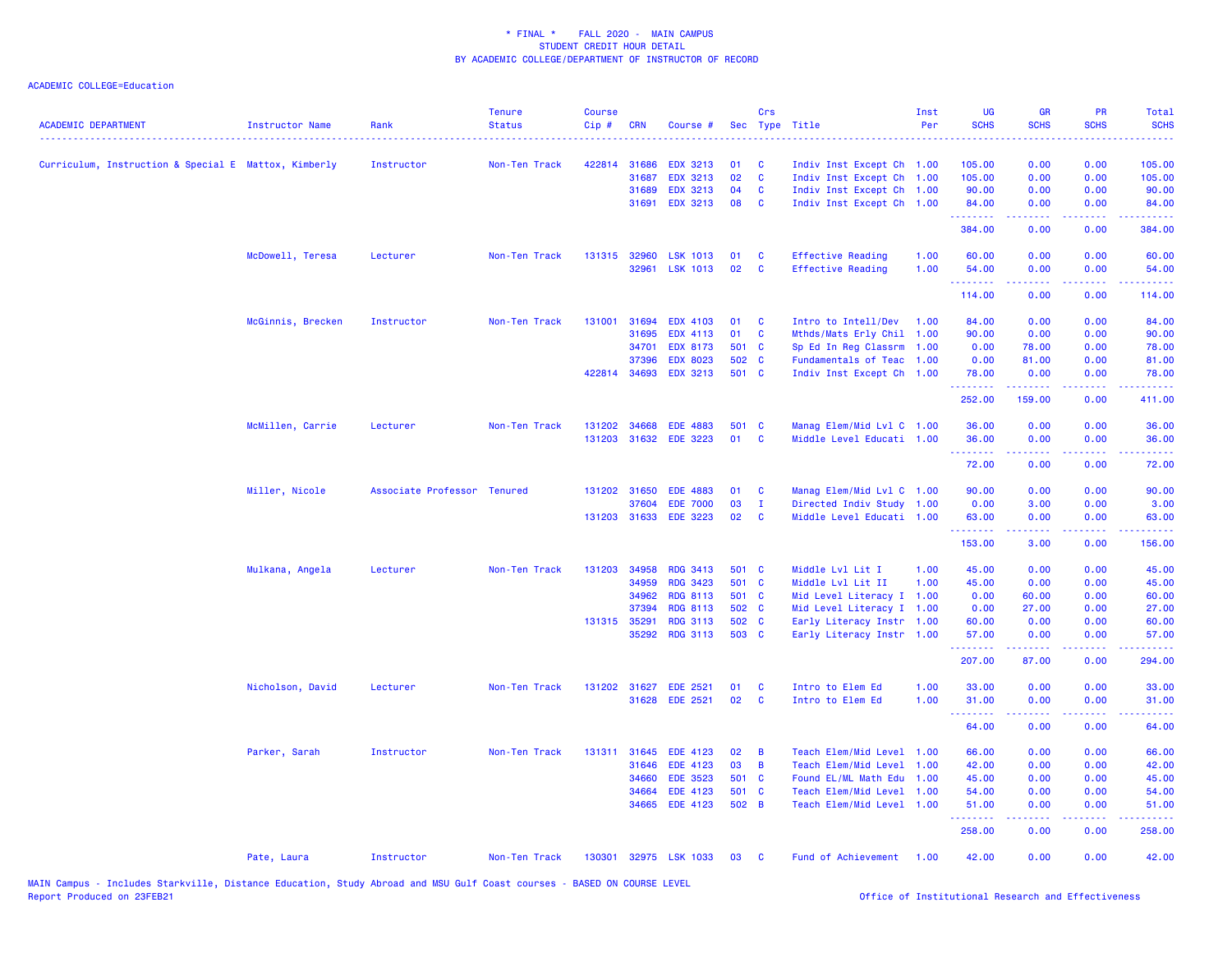|                                                 |                                |                             | <b>Tenure</b>  | <b>Course</b> |                       |                                    |             | Crs          |                                            | Inst         | <b>UG</b>      | <b>GR</b>           | PR              | Total                                       |
|-------------------------------------------------|--------------------------------|-----------------------------|----------------|---------------|-----------------------|------------------------------------|-------------|--------------|--------------------------------------------|--------------|----------------|---------------------|-----------------|---------------------------------------------|
| <b>ACADEMIC DEPARTMENT</b>                      | <b>Instructor Name</b>         | Rank                        | <b>Status</b>  | Cip#          | <b>CRN</b>            | Course #                           |             |              | Sec Type Title                             | Per          | <b>SCHS</b>    | <b>SCHS</b>         | <b>SCHS</b>     | <b>SCHS</b>                                 |
| Curriculum, Instruction & Special E Pate, Laura |                                | Instructor                  | Non-Ten Track  | 131099        | 32951                 | <b>LSK 0103</b>                    | 01          | <b>C</b>     | Intermediate Reading 1.00                  |              | 54.00          | 0.00                | 0.00            | 54.00                                       |
|                                                 |                                |                             |                |               | 32952                 | <b>LSK 0103</b>                    | 02          | $\mathbf{C}$ | Intermediate Reading 1.00                  |              | 30.00          | 0.00                | 0.00            | 30.00                                       |
|                                                 |                                |                             |                |               | 32953                 | <b>LSK 0103</b>                    | 03          | $\mathbf{C}$ | Intermediate Reading 1.00                  |              | 21.00          | 0.00                | 0.00            | 21.00                                       |
|                                                 |                                |                             |                |               |                       |                                    |             |              |                                            |              | .<br>147.00    | 0.00                | 0.00            | 147.00                                      |
|                                                 | Prater, Kathy                  | Instructor                  | Non-Ten Track  |               | 131315 32967          | <b>LSK 1023</b>                    | 05          | <b>C</b>     | Col Read/Study Skill 1.00                  |              | 528.00         | 0.00                | 0.00            | 528.00                                      |
|                                                 |                                |                             |                |               | 32971                 | <b>LSK 1023</b>                    | 09          | $\mathbf{C}$ | Col Read/Study Skill 1.00                  |              | 57.00          | 0.00                | 0.00            | 57.00                                       |
|                                                 |                                |                             |                |               | 32972                 | <b>LSK 1023</b>                    | 10          | $\mathbf{C}$ | Col Read/Study Skill 1.00                  |              | 60.00          | 0.00                | 0.00            | 60.00                                       |
|                                                 |                                |                             |                |               | 34004                 | <b>RDG 3113</b>                    | 01          | $\mathbf{C}$ | Early Literacy Instr 1.00                  |              | 81.00          | 0.00                | 0.00            | 81.00                                       |
|                                                 |                                |                             |                |               |                       |                                    |             |              |                                            |              | .<br>726.00    | $- - - - -$<br>0.00 | .<br>0.00       | <b><i><u><u>AAAAA</u></u></i></b><br>726.00 |
|                                                 | Ratliff, Lindon                | Associate Professor Tenured |                | 130301        | 37122                 | <b>EDS 4403</b>                    | 01          | C            | Eval in Sec Schools                        | 1.00         | 6.00           | 0.00                | 0.00            | 6.00                                        |
|                                                 |                                |                             |                |               | 37123                 | <b>EDS 6403</b>                    | 501 C       |              | Eval in Sec Schools                        | 1.00         | 0.00           | 84.00               | 0.00            | 84.00                                       |
|                                                 |                                |                             |                |               |                       | 37213 EDS 6403                     | 502 C       |              | Eval in Sec Schools                        | 1.00         | 0.00           | 93.00               | 0.00            | 93.00                                       |
|                                                 |                                |                             |                |               |                       |                                    |             |              |                                            |              | .<br>6.00      | 177.00              | د د د د<br>0.00 | 183.00                                      |
|                                                 | Robichaux-Davis, Reb Professor |                             | <b>Tenured</b> |               | 131311 31644          | <b>EDE 4123</b>                    | 01          | - B          | Teach Elem/Mid Level 1.00                  |              | 60.00          | 0.00                | 0.00            | 60.00                                       |
|                                                 |                                |                             |                | 521003        | 32397                 | <b>FYE 1001</b>                    | F17 C       |              | First Year Experienc 0.50                  |              | 2.50           | 0.00                | 0.00            | 2.50                                        |
|                                                 |                                |                             |                |               | 32398                 | <b>FYE 1001</b>                    | F18 C       |              | First Year Experienc 0.50                  |              | 3.50           | 0.00                | 0.00            | 3.50                                        |
|                                                 |                                |                             |                |               |                       |                                    |             |              |                                            |              | .<br>66.00     | 22222<br>0.00       | .<br>0.00       | .<br>66.00                                  |
|                                                 | Sanders, Jennifer              | Lecturer                    | Non-Ten Track  | 131202        | 34659                 | <b>EDE 3343</b>                    | 501 C       |              | Teach Adoles Lit                           | 1.00         | 57.00          | 0.00                | 0.00            | 57.00                                       |
|                                                 |                                |                             |                |               | 131305 34960          | RDG 4133                           | 501 C       |              | Integrat Literacy In 1.00                  |              | 63.00          | 0.00                | 0.00            | 63.00                                       |
|                                                 |                                |                             |                |               | 34961                 | <b>RDG 4133</b>                    | 502 B       |              | Integrat Literacy In 1.00                  |              | 36.00          | 0.00                | 0.00            | 36.00                                       |
|                                                 |                                |                             |                |               |                       |                                    |             |              |                                            |              | .<br>156.00    | .<br>0.00           | 0.00            | .<br>156.00                                 |
|                                                 | Shea, Donna                    | Non-Faculty                 | Not Applicable |               | 131001 31700          | <b>EDX 4886</b>                    | 01          | -F           | Teach Internship in                        | 1.00         | 60.00          | 0.00                | 0.00            | 60.00                                       |
|                                                 |                                |                             |                |               | 31701                 | <b>EDX 4896</b>                    | 01 F        |              | Teach Internship in                        | 1.00         | 60.00          | 0.00                | 0.00            | 60.00                                       |
|                                                 |                                |                             |                |               | 34691                 | <b>EDS 8886</b>                    | 501 H       |              | Dimensions of Learni 1.00                  |              | 0.00           | 216.00              | 0.00            | 216.00                                      |
|                                                 |                                |                             |                |               | 34702                 | <b>EDX 8233</b>                    | 501 H       |              | Special Education In 1.00                  |              | 0.00           | 102.00              | 0.00            | 102.00                                      |
|                                                 |                                |                             |                |               | 34703                 | <b>EDX 8233</b>                    | 502 H       |              | Special Education In 1.00                  |              | 0.00           | 90.00               | 0.00            | 90.00                                       |
|                                                 |                                |                             |                | 131202 31651  |                       | <b>EDE 4886</b>                    | 01          | -E           | Elem.Mid Lvl Interns 1.00                  |              | 180.00         | 0.00                | 0.00            | 180.00                                      |
|                                                 |                                |                             |                |               | 31652                 | <b>EDE 4896</b>                    | 01          | E.           | Elem/Mid Levl Intern 1.00                  |              | 180.00         | 0.00                | 0.00            | 180.00                                      |
|                                                 |                                |                             |                |               | 34669                 | <b>EDE 4886</b>                    | 501 E       |              | Elem.Mid Lvl Interns 1.00                  |              | 66.00          | 0.00                | 0.00            | 66.00                                       |
|                                                 |                                |                             |                |               | 34670<br>131205 31682 | <b>EDE 4896</b><br><b>EDS 4886</b> | 501 E<br>01 | $-F$         | Elem/Mid Levl Intern                       | 1.00<br>1.00 | 72.00          | 0.00                | 0.00<br>0.00    | 72.00                                       |
|                                                 |                                |                             |                |               | 31683                 | <b>EDS 4896</b>                    | 01          | - F          | Teach Intern in Sec<br>Teach Intern in Sec | 1.00         | 72.00<br>72.00 | 0.00<br>0.00        | 0.00            | 72.00<br>72.00                              |
|                                                 |                                |                             |                | 131312 33480  |                       | <b>MUE 4886</b>                    | 01          | - F          | Stu Teach Music Ed                         | 0.50         | 18.00          | 0.00                | 0.00            | 18.00                                       |
|                                                 |                                |                             |                |               | 33481                 | <b>MUE 4896</b>                    | 01          | $\mathsf F$  | Stu Teach Music Ed                         | 0.50         | 18.00          | 0.00                | 0.00            | 18.00                                       |
|                                                 |                                |                             |                |               | 131314 33535          | PE 4886                            | 01          | - F          | Teach Intern in PE                         | 0.25         | 7.50           | 0.00                | 0.00            | 7.50                                        |
|                                                 |                                |                             |                |               | 33536                 | PE 4896                            | $01$ F      |              | Teach Intern in PE                         | 0.25         | 7.50           | 0.00                | 0.00            | 7.50                                        |
|                                                 |                                |                             |                |               |                       |                                    |             |              |                                            |              | .<br>813.00    | 408.00              | 0.00            | 1221.00                                     |
|                                                 | Slater, Latonya                | Lecturer                    | Non-Ten Track  |               |                       | 131315 34957 RDG 3123              | 501 C       |              | Early Lit Instruct I 1.00                  |              | 54.00          | 0.00                | 0.00            | 54.00                                       |
|                                                 |                                |                             |                |               |                       |                                    |             |              |                                            |              | 54.00          | 0.00                | 0.00            | 54.00                                       |
|                                                 | Smith, Kimberly                | Instructor                  | Non-Ten Track  |               |                       | 131202 31629 EDE 3123              | 01          | $\mathbf{C}$ | Early Childhood Ed                         | 1.00         | 84.00          | 0.00                | 0.00            | 84.00                                       |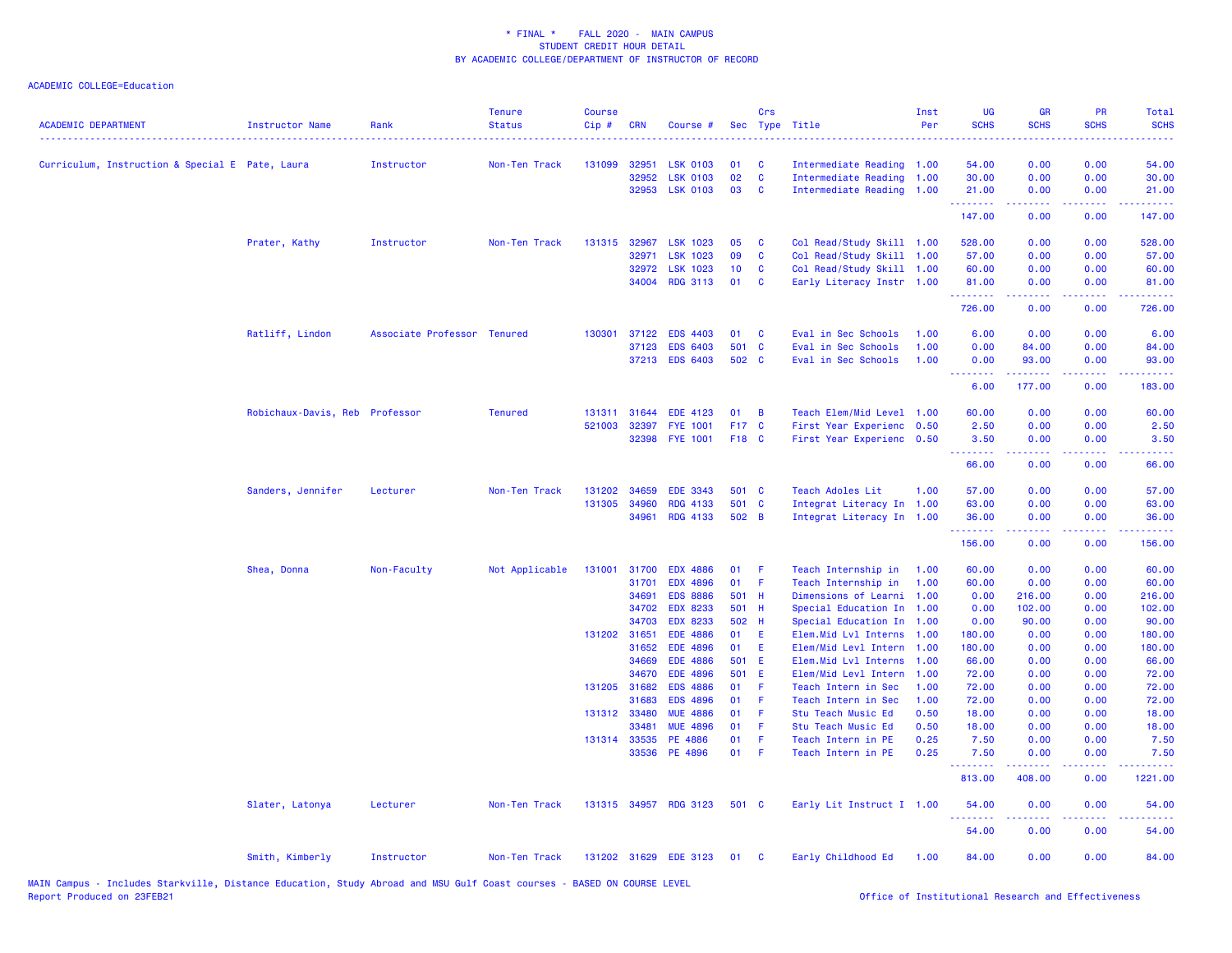| <b>ACADEMIC DEPARTMENT</b>                          | Instructor Name                 | Rank                        | <b>Tenure</b><br><b>Status</b> | <b>Course</b><br>Cip# | <b>CRN</b>   | Course #              |       | Crs                     | Sec Type Title            | Inst<br>Per | UG<br><b>SCHS</b> | <b>GR</b><br><b>SCHS</b> | <b>PR</b><br><b>SCHS</b>            | Total<br><b>SCHS</b>                            |
|-----------------------------------------------------|---------------------------------|-----------------------------|--------------------------------|-----------------------|--------------|-----------------------|-------|-------------------------|---------------------------|-------------|-------------------|--------------------------|-------------------------------------|-------------------------------------------------|
| Curriculum, Instruction & Special E Smith, Kimberly |                                 | Instructor                  | Non-Ten Track                  |                       | 131203 34012 | <b>RDG 3413</b>       | 01    | - C                     | Middle Lvl Lit I          | 1.00        | 48.00             | 0.00                     | 0.00                                | 48.00                                           |
|                                                     |                                 |                             |                                |                       | 34013        | <b>RDG 3413</b>       | 02    | <b>C</b>                | Middle Lvl Lit I          | 1.00        | 54.00             | 0.00                     | 0.00                                | 54.00                                           |
|                                                     |                                 |                             |                                |                       | 131311 31639 | <b>EDE 3523</b>       | 01    | <b>C</b>                | Found EL/ML Math Edu 1.00 |             | 60.00             | 0.00                     | 0.00                                | 60.00                                           |
|                                                     |                                 |                             |                                |                       | 31640        | <b>EDE 3523</b>       | 02    | $\mathbf{C}$            | Found EL/ML Math Edu 1.00 |             | 42.00             | 0.00                     | 0.00                                | 42.00                                           |
|                                                     |                                 |                             |                                |                       |              |                       |       |                         |                           |             | .<br>288.00       | 22222<br>0.00            | 0.00                                | .<br>288.00                                     |
|                                                     |                                 |                             |                                |                       |              |                       |       |                         |                           |             |                   |                          |                                     |                                                 |
|                                                     | Stampley, Amy                   | Lecturer                    | Non-Ten Track                  |                       | 131203 34686 | <b>EDS 8243</b>       | 501 C |                         | Adv. Plan Manage Lea 1.00 |             | 0.00              | 96.00                    | 0.00                                | 96.00                                           |
|                                                     |                                 |                             |                                |                       | 37393        | <b>EDS 8243</b>       | 502 C |                         | Adv. Plan Manage Lea 1.00 |             | 0.00<br>.         | 93.00                    | 0.00<br>$\sim$ $\sim$ $\sim$ $\sim$ | 93.00<br>.                                      |
|                                                     |                                 |                             |                                |                       |              |                       |       |                         |                           |             | 0.00              | 189.00                   | 0.00                                | 189.00                                          |
|                                                     | Stevenson, Charles              | Lecturer                    | Non-Ten Track                  |                       |              | 131205 34688 EDS 8613 | 502 C |                         | Mdle & Sec Sch Curr       | 1.00        | 0.00<br>.         | 42.00                    | 0.00                                | 42.00                                           |
|                                                     |                                 |                             |                                |                       |              |                       |       |                         |                           |             | 0.00              | 42.00                    | 0.00                                | 42.00                                           |
|                                                     | Vollenweider, Jennif Instructor |                             | Non-Ten Track                  |                       | 150612 35049 | <b>INDT 1203</b>      | 01    | <b>C</b>                | Ind Draft & Print Re 1.00 |             | 66.00             | 0.00                     | 0.00                                | 66.00                                           |
|                                                     |                                 |                             |                                |                       | 35059        | <b>INDT 3363</b>      | 01    | $\overline{B}$          | Motion & Time Study       | 1.00        | 75.00             | 0.00                     | 0.00                                | 75.00                                           |
|                                                     |                                 |                             |                                |                       | 35075        | <b>INDT 3063</b>      | 501 C |                         | Ind Human Relations       | 1.00        | 93.00             | 0.00                     | 0.00                                | 93.00                                           |
|                                                     |                                 |                             |                                |                       | 35150        | <b>INDT 1203</b>      | 501 C |                         | Ind Draft & Print Re 1.00 |             | 81.00             | 0.00                     | 0.00                                | 81.00                                           |
|                                                     |                                 |                             |                                |                       | 35156        | <b>INDT 3343</b>      | 01    | <b>C</b>                | 3D Modeling for Manu 1.00 |             | 63.00             | 0.00                     | 0.00                                | 63.00                                           |
|                                                     |                                 |                             |                                |                       | 150613 35151 | INDT 4343 501 C       |       |                         | <b>CADD</b>               | 1.00        | 42.00<br>.        | 0.00<br>.                | 0.00                                | 42.00<br>.                                      |
|                                                     |                                 |                             |                                |                       |              |                       |       |                         |                           |             | 420.00            | 0.00                     | 0.00                                | 420.00                                          |
|                                                     | Walker, Ryan                    | Associate Professor Tenured |                                | 130101                | 34683        | <b>EDS 8103</b>       | 501 C |                         | Adv Meth in Mid/Sec       | 1.00        | 0.00              | 75.00                    | 0.00                                | 75.00                                           |
|                                                     |                                 |                             |                                |                       | 131205 34687 | <b>EDS 8613</b>       | 501 C |                         | Mdle & Sec Sch Curr       | 1.00        | 0.00              | 69.00                    | 0.00                                | 69.00                                           |
|                                                     |                                 |                             |                                |                       | 37474        | <b>EDS 9000</b>       | 02    | <b>D</b>                | Research / Diss           | 1.00        | 0.00              | 7.00                     | 0.00                                | 7.00                                            |
|                                                     |                                 |                             |                                |                       | 37613        | <b>EDS 4000</b>       | 01    | T                       | Directed Indiv Study 1.00 |             | 3.00              | 0.00                     | 0.00                                | 3.00                                            |
|                                                     |                                 |                             |                                |                       | 37617        | <b>EDS 4000</b>       | 02    | $\mathbf{I}$            | Directed Indiv Study 1.00 |             | 3.00              | 0.00                     | 0.00                                | 3.00                                            |
|                                                     |                                 |                             |                                |                       | 37658        | <b>EDS 4000</b>       | 03    | $\mathbf{I}$            | Directed Indiv Study 1.00 |             | 3.00              | 0.00                     | 0.00                                | 3.00                                            |
|                                                     |                                 |                             |                                |                       | 131316 31679 | <b>EDS 4653</b>       | 01    | $\overline{\mathbf{C}}$ | Method Teach Science 1.00 |             | 36.00<br>.        | 0.00                     | 0.00                                | 36.00                                           |
|                                                     |                                 |                             |                                |                       |              |                       |       |                         |                           |             | 45.00             | 151.00                   | 0.00                                | 196.00                                          |
|                                                     | Wiley, Holly                    | Instructor                  | Non-Ten Track                  | 260908                | 31966        | EP 4183               | 01 C  |                         | Exercise & Weight Co 1.00 |             | 150.00            | 0.00                     | 0.00                                | 150.00                                          |
|                                                     |                                 |                             |                                |                       | 31967        | EP 4183               | 02    | $\mathbf{C}$            | Exercise & Weight Co 1.00 |             | 189.00            | 0.00                     | 0.00                                | 189.00                                          |
|                                                     |                                 |                             |                                |                       | 310501 32902 | KI 2023               | 02    | $\mathbf{C}$            | Found of Health Educ 1.00 |             | 177.00            | 0.00                     | 0.00                                | 177.00                                          |
|                                                     |                                 |                             |                                |                       | 33527        | PE 3153               | 01 C  |                         | Methods of Elem PE        | 1.00        | 93.00<br>.        | 0.00<br>.                | 0.00<br>22222                       | 93.00                                           |
|                                                     |                                 |                             |                                |                       |              |                       |       |                         |                           |             | 609.00            | 0.00                     | 0.00                                | 609.00                                          |
|                                                     | Williams-Carter, Deb Lecturer   |                             | Non-Ten Track                  |                       |              | 131315 34007 RDG 3113 | 04    | $\mathbf{C}$            | Early Literacy Instr 1.00 |             | 90.00<br>.        | 0.00                     | 0.00                                | 90.00                                           |
|                                                     |                                 |                             |                                |                       |              |                       |       |                         |                           |             | 90.00             | 0.00                     | 0.00                                | 90.00                                           |
|                                                     | Yuan, Ruiping                   | Instructor                  | Non-Ten Track                  |                       | 131202 34655 | <b>EDE 3123</b>       | 501 C |                         | Early Childhood Ed        | 1.00        | 63.00             | 0.00                     | 0.00                                | 63.00                                           |
|                                                     |                                 |                             |                                |                       | 34656        | <b>EDE 3123</b>       | 502 C |                         | Early Childhood Ed        | 1.00        | 60.00             | 0.00                     | 0.00                                | 60.00                                           |
|                                                     |                                 |                             |                                |                       | 35290        | <b>EDE 3123</b>       | 503 C |                         | Early Childhood Ed        | 1.00        | 60.00             | 0.00                     | 0.00                                | 60.00                                           |
|                                                     |                                 |                             |                                |                       | 131315 34956 | <b>RDG 3113</b>       | 501 C |                         | Early Literacy Instr 1.00 |             | 60.00<br>.        | 0.00<br>.                | 0.00<br>a a a a al                  | 60.00<br><b><i><u><u> - - - - -</u></u></i></b> |
|                                                     |                                 |                             |                                |                       |              |                       |       |                         |                           |             | 243.00            | 0.00                     | 0.00                                | 243.00                                          |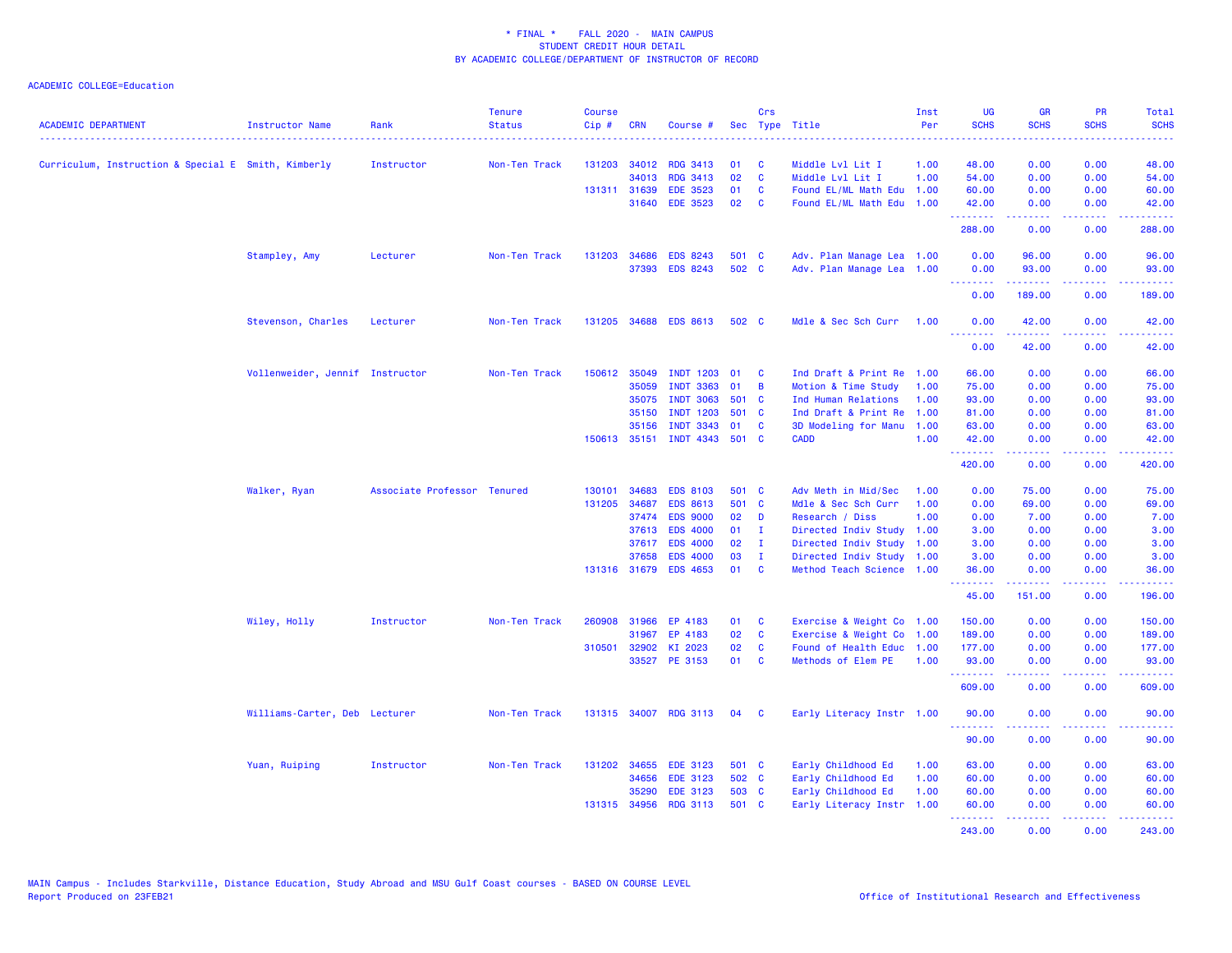## ACADEMIC COLLEGE=Education

|                            |                 |      | Tenure | Course                            |  |  | Tnst            | <b>IIG</b> | <b>GR</b>   | <b>PR</b>   | Total       |
|----------------------------|-----------------|------|--------|-----------------------------------|--|--|-----------------|------------|-------------|-------------|-------------|
| <b>ACADEMIC DEPARTMENT</b> | Instructor Name | Rank | Status | Cip # CRN Course # Sec Type Title |  |  | <b>Per</b> SCHS |            | <b>SCHS</b> | <b>SCHS</b> | <b>SCHS</b> |
|                            |                 |      |        |                                   |  |  |                 |            |             |             |             |

=================================== ======== ======== ======== ==========

 =================================== ======== ======== ======== ========== Curriculum, Instruction & Special E 8611.00 1859.00 0.00 10470.00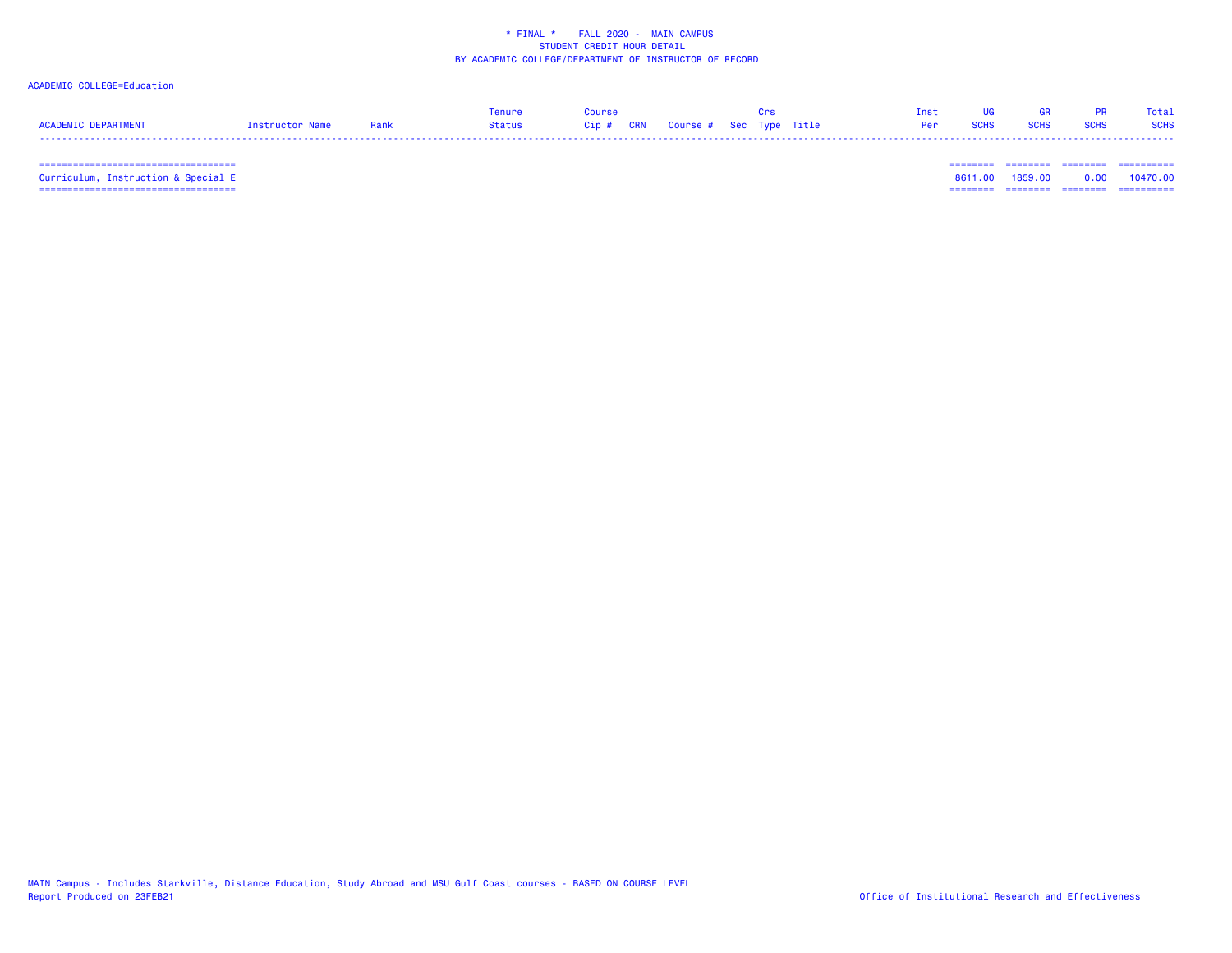| <b>ACADEMIC DEPARTMENT</b> | <b>Instructor Name</b>           | Rank                              | <b>Tenure</b><br><b>Status</b> | <b>Course</b><br>Cip# | <b>CRN</b>     | Course #                           |                   | Crs      | Sec Type Title                                         | Inst<br>Per | <b>UG</b><br><b>SCHS</b> | <b>GR</b><br><b>SCHS</b>                                                                                                                             | <b>PR</b><br><b>SCHS</b> | Total<br><b>SCHS</b>                |
|----------------------------|----------------------------------|-----------------------------------|--------------------------------|-----------------------|----------------|------------------------------------|-------------------|----------|--------------------------------------------------------|-------------|--------------------------|------------------------------------------------------------------------------------------------------------------------------------------------------|--------------------------|-------------------------------------|
| Educational Leadership     | Armstrong, Christoph Non-Faculty |                                   | Not Applicable                 | 130407                | 34521          | <b>CCL 8113</b>                    | 502 C             |          | Comm Col Hist/Philos                                   | 1.00        | 0.00                     | 72.00                                                                                                                                                | 0.00                     | 72.00                               |
|                            |                                  |                                   |                                |                       | 131315 32956   | <b>LSK 1001</b>                    | 01                | C        | Freshman Seminar                                       | 1.00        | 22.00                    | 0.00                                                                                                                                                 | 0.00                     | 22.00                               |
|                            |                                  |                                   |                                |                       | 32957          | <b>LSK 1001</b>                    | 07                | C        | Freshman Seminar                                       | 1.00        | 26.00<br>.               | 0.00<br>.                                                                                                                                            | 0.00<br>.                | 26.00<br>.                          |
|                            |                                  |                                   |                                |                       |                |                                    |                   |          |                                                        |             | 48.00                    | 72.00                                                                                                                                                | 0.00                     | 120.00                              |
|                            | Baham, Jeremy                    | Non-Faculty                       | Not Applicable                 | 130407                | 37602          | <b>HED 7000</b>                    | 02                | - 1      | Directed Indiv Study 1.00                              |             | 0.00                     | 3.00                                                                                                                                                 | 0.00                     | 3.00                                |
|                            |                                  |                                   |                                | 131101                |                | 35171 COE 8573                     | 01                | C        | College Counseling S 1.00                              |             | 0.00<br>.                | 54.00<br>.                                                                                                                                           | 0.00<br>.                | 54.00<br>.                          |
|                            |                                  |                                   |                                |                       |                |                                    |                   |          |                                                        |             | 0.00                     | 57.00                                                                                                                                                | 0.00                     | 57.00                               |
|                            | Briscoe, Kaleb                   | Assistant Professor Ten Track     |                                | 130401                | 32659          | <b>HED 8010</b>                    | 01                | E        | Practicum                                              | 1.00        | 0.00                     | 42.00                                                                                                                                                | 0.00                     | 42.00                               |
|                            |                                  |                                   |                                |                       | 35170          | <b>HED 8623</b>                    | 01                | C        | Divers Global and Co                                   | 1.00        | 0.00<br>.                | 60.00<br>.                                                                                                                                           | 0.00<br>.                | 60.00<br>22222)                     |
|                            |                                  |                                   |                                |                       |                |                                    |                   |          |                                                        |             | 0.00                     | 102.00                                                                                                                                               | 0.00                     | 102.00                              |
|                            | Coats, Linda                     | Professor                         | <b>Tenured</b>                 | 130401                | 36065          | <b>EDA 9000</b>                    | 01                | D        | Research / Diss                                        | 1.00        | 0.00                     | 2.00                                                                                                                                                 | 0.00                     | 2.00                                |
|                            |                                  |                                   |                                | 130407                | 34520          | <b>CCL 8113</b>                    | 501 C             |          | Comm Col Hist/Philos                                   | 1.00        | 0.00                     | 54.00                                                                                                                                                | 0.00                     | 54.00                               |
|                            |                                  |                                   |                                |                       | 34525          | <b>CCL 8313</b>                    | 501 C             |          | Comm Coll Instrl Ass                                   | 1.00        | 0.00                     | 48.00                                                                                                                                                | 0.00                     | 48.00                               |
|                            |                                  |                                   |                                |                       | 34530          | <b>CCL 9000</b>                    | 502 D             |          | Diss./Dissertation R 1.00                              |             | 0.00<br>.                | 2.00<br>.                                                                                                                                            | 0.00<br>.                | 2.00<br>.                           |
|                            |                                  |                                   |                                |                       |                |                                    |                   |          |                                                        |             | 0.00                     | 106.00                                                                                                                                               | 0.00                     | 106.00                              |
|                            | Cutts, Qiana                     | Assistant Professor Ten Track     |                                | 130601                | 31674          | <b>EDF 9463</b>                    | 01                | <b>C</b> | Qual Data Collection 1.00                              |             | 0.00                     | 27.00                                                                                                                                                | 0.00                     | 27.00                               |
|                            |                                  |                                   |                                | 130901                | 31654          | <b>EDF 3333</b>                    | 01                | C        | Social Foundation Ed 1.00                              |             | 102.00                   | 0.00                                                                                                                                                 | 0.00                     | 102.00                              |
|                            |                                  |                                   |                                |                       | 31657          | <b>EDF 3333</b>                    | 04                | C        | Social Foundation Ed 1.00                              |             | 102.00<br>.              | 0.00<br>.                                                                                                                                            | 0.00<br>.                | 102.00<br>.                         |
|                            |                                  |                                   |                                |                       |                |                                    |                   |          |                                                        |             | 204.00                   | 27.00                                                                                                                                                | 0.00                     | 231.00                              |
|                            | Derby, Christy                   | Lecturer                          | Non-Ten Track                  | 130901                | 31655          | <b>EDF 3333</b>                    | 02                | C        | Social Foundation Ed                                   | 1.00        | 102.00                   | 0.00                                                                                                                                                 | 0.00                     | 102.00                              |
|                            |                                  |                                   |                                |                       | 31656          | <b>EDF 3333</b>                    | 03                | C        | Social Foundation Ed                                   | 1.00        | 99.00                    | 0.00                                                                                                                                                 | 0.00                     | 99.00                               |
|                            |                                  |                                   |                                |                       | 31658          | <b>EDF 3333</b>                    | 05                | C        | Social Foundation Ed 1.00                              |             | 81.00                    | 0.00                                                                                                                                                 | 0.00                     | 81.00                               |
|                            |                                  |                                   |                                |                       | 31659<br>37494 | <b>EDF 3333</b><br><b>EDF 3333</b> | 06<br>503 C       | C        | Social Foundation Ed 1.00<br>Social Foundation Ed 1.00 |             | 36.00<br>60.00           | 0.00<br>0.00                                                                                                                                         | 0.00<br>0.00             | 36.00<br>60.00                      |
|                            |                                  |                                   |                                |                       |                |                                    |                   |          |                                                        |             | بالمتمام والمتمارين      | $\frac{1}{2} \left( \frac{1}{2} \right) \left( \frac{1}{2} \right) \left( \frac{1}{2} \right) \left( \frac{1}{2} \right) \left( \frac{1}{2} \right)$ | .                        | .                                   |
|                            |                                  |                                   |                                |                       |                |                                    |                   |          |                                                        |             | 378.00                   | 0.00                                                                                                                                                 | 0.00                     | 378.00                              |
|                            | Farmer, Angela                   | Clinical Assist Pro Non-Ten Track |                                | 240101                | 32773          | <b>HON 1081</b>                    | H <sub>01</sub> S |          | Honors Forum I                                         | 1.00        | 24.00                    | 0.00                                                                                                                                                 | 0.00                     | 24.00                               |
|                            |                                  |                                   |                                |                       | 32774          | <b>HON 1081</b>                    | H <sub>02</sub> S |          | Honors Forum I                                         | 1.00        | 24.00                    | 0.00                                                                                                                                                 | 0.00                     | 24.00                               |
|                            |                                  |                                   |                                |                       | 37564          | <b>HON 2990</b>                    | D01 C             |          | Special Topics in Ho                                   | 1.00        | 60.00                    | 0.00                                                                                                                                                 | 0.00                     | 60.00                               |
|                            |                                  |                                   |                                |                       | 37647          | <b>HON 4000</b>                    | H05 I             |          | Directed Individual                                    | 1.00        | 1.00<br>.                | 0.00<br>.                                                                                                                                            | 0.00<br>$\frac{1}{2}$    | 1.00<br>.                           |
|                            |                                  |                                   |                                |                       |                |                                    |                   |          |                                                        |             | 109.00                   | 0.00                                                                                                                                                 | 0.00                     | 109.00                              |
|                            | Fincher, Mark                    | Associate Professor Tenured       |                                |                       |                | 130407 34531 CCL 9000              | 503 D             |          | Diss./Dissertation R 1.00                              |             | 0.00<br>.                | 1.00                                                                                                                                                 | 0.00<br>والمستناء        | 1.00<br>$\sim$ $\sim$ $\sim$ $\sim$ |
|                            |                                  |                                   |                                |                       |                |                                    |                   |          |                                                        |             | 0.00                     | 1.00                                                                                                                                                 | 0.00                     | 1.00                                |
|                            | Hanson, Bruce                    | Lecturer                          | Non-Ten Track                  |                       |                | 130407 34527 CCL 8343              | 501 C             |          | Community Dev Resour 1.00                              |             | 0.00<br>د د د د          | 69.00<br>$\frac{1}{2} \left( \frac{1}{2} \right) \left( \frac{1}{2} \right) \left( \frac{1}{2} \right) \left( \frac{1}{2} \right)$                   | 0.00<br>بالمحام          | 69.00<br>المتمامين                  |
|                            |                                  |                                   |                                |                       |                |                                    |                   |          |                                                        |             | 0.00                     | 69.00                                                                                                                                                | 0.00                     | 69.00                               |
|                            | Harvey, William                  | Non-Faculty                       | Not Applicable                 | 130401                | 32661          | <b>HED 8543</b>                    | 01                | <b>C</b> | Legal Issues in SA                                     | 1.00        | 0.00                     | 15.00                                                                                                                                                | 0.00                     | 15.00                               |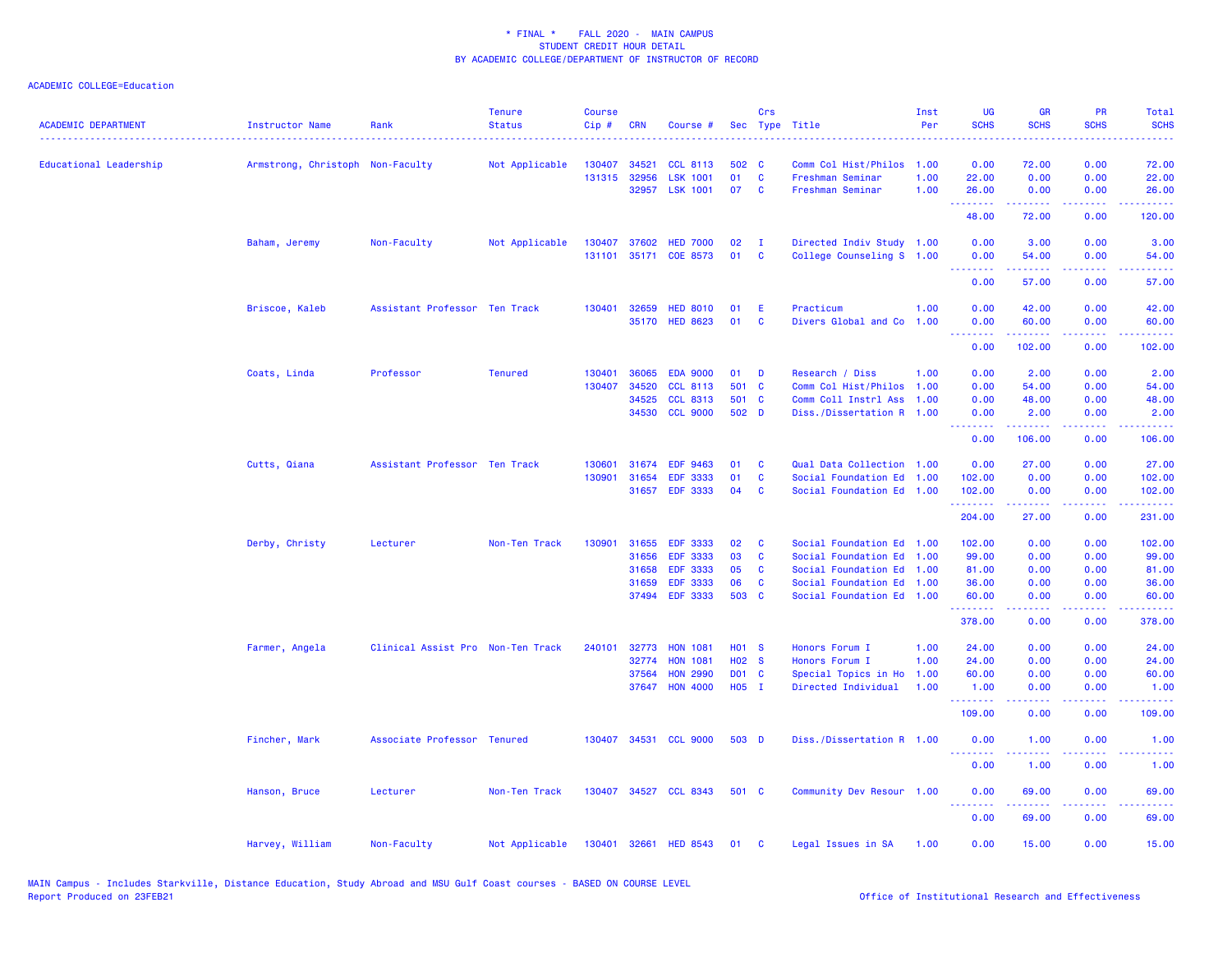| <b>ACADEMIC DEPARTMENT</b> | <b>Instructor Name</b> | Rank                              | <b>Tenure</b><br><b>Status</b> | <b>Course</b><br>Cip# | <b>CRN</b>   | Course #              |       | Crs            | Sec Type Title            | Inst<br>Per | UG<br><b>SCHS</b>                                                                                                                 | <b>GR</b><br><b>SCHS</b>                                                                                                                                      | <b>PR</b><br><b>SCHS</b>                                                                                                          | <b>Total</b><br><b>SCHS</b>                                                                                                        |
|----------------------------|------------------------|-----------------------------------|--------------------------------|-----------------------|--------------|-----------------------|-------|----------------|---------------------------|-------------|-----------------------------------------------------------------------------------------------------------------------------------|---------------------------------------------------------------------------------------------------------------------------------------------------------------|-----------------------------------------------------------------------------------------------------------------------------------|------------------------------------------------------------------------------------------------------------------------------------|
|                            |                        |                                   |                                |                       |              |                       |       |                |                           |             | .<br>0.00                                                                                                                         | 15.00                                                                                                                                                         | 0.00                                                                                                                              | 15.00                                                                                                                              |
|                            |                        |                                   |                                |                       |              |                       |       |                |                           |             |                                                                                                                                   |                                                                                                                                                               |                                                                                                                                   |                                                                                                                                    |
| Educational Leadership     | King, Stephanie        | Associate Professor Tenured       |                                |                       | 130407 34528 | <b>CCL 8353</b>       | 501 C |                | Appl Org Theory CC L 1.00 |             | 0.00                                                                                                                              | 27.00                                                                                                                                                         | 0.00                                                                                                                              | 27.00                                                                                                                              |
|                            |                        |                                   |                                |                       | 34529        | <b>CCL 9000</b>       | 501 D |                | Diss./Dissertation R 1.00 |             | 0.00                                                                                                                              | 26.00                                                                                                                                                         | 0.00                                                                                                                              | 26.00                                                                                                                              |
|                            |                        |                                   |                                |                       | 37397        | <b>CCL 8353</b>       | 502 C |                | Appl Org Theory CC L 1.00 |             | 0.00<br><b><i><u><u><b>Little Little</b></u></u></i></b>                                                                          | 36.00<br>.                                                                                                                                                    | 0.00<br>.                                                                                                                         | 36.00<br>.                                                                                                                         |
|                            |                        |                                   |                                |                       |              |                       |       |                |                           |             | 0.00                                                                                                                              | 89.00                                                                                                                                                         | 0.00                                                                                                                              | 89.00                                                                                                                              |
|                            | Labat Jr., Myron       | Associate Professor Ten Track     |                                | 130401                | 34679        | <b>EDL 8523</b>       | 502 C |                | Educ-Diverse Learner 1.00 |             | 0.00                                                                                                                              | 45.00                                                                                                                                                         | 0.00                                                                                                                              | 45.00                                                                                                                              |
|                            |                        |                                   |                                |                       | 36066        | <b>EDA 9000</b>       | 02    | D              | Research / Diss           | 1.00        | 0.00                                                                                                                              | 4.00                                                                                                                                                          | 0.00                                                                                                                              | 4.00                                                                                                                               |
|                            |                        |                                   |                                |                       | 37046        | <b>EDA 8443</b>       | 501 C |                | Politics and Policy       | 1.00        | 0.00                                                                                                                              | 51.00                                                                                                                                                         | 0.00                                                                                                                              | 51.00                                                                                                                              |
|                            |                        |                                   |                                |                       | 37492        | <b>EDL 8523</b>       | 503 C |                | Educ-Diverse Learner      | 1.00        | 0.00<br>.                                                                                                                         | 24.00<br>.                                                                                                                                                    | 0.00<br>$\sim$ $\sim$ $\sim$                                                                                                      | 24.00<br>.                                                                                                                         |
|                            |                        |                                   |                                |                       |              |                       |       |                |                           |             | 0.00                                                                                                                              | 124.00                                                                                                                                                        | 0.00                                                                                                                              | 124.00                                                                                                                             |
|                            | Labat, Cherie          | Lecturer                          | Non-Ten Track                  |                       |              | 130401 37444 EDL 8423 | 501 C |                | School Leadership         | 1.00        | 0.00<br>.                                                                                                                         | 27.00<br>$\frac{1}{2} \left( \frac{1}{2} \right) \left( \frac{1}{2} \right) \left( \frac{1}{2} \right) \left( \frac{1}{2} \right) \left( \frac{1}{2} \right)$ | 0.00                                                                                                                              | 27.00                                                                                                                              |
|                            |                        |                                   |                                |                       |              |                       |       |                |                           |             | 0.00                                                                                                                              | 27.00                                                                                                                                                         | 0.00                                                                                                                              | 27.00                                                                                                                              |
|                            | Long, Cheryl           | Lecturer                          | Non-Ten Track                  |                       |              | 130101 31667 EDF 4243 | 01    | <b>C</b>       | Plan for Diverse Lea 1.00 |             | 60.00<br>.                                                                                                                        | 0.00                                                                                                                                                          | 0.00                                                                                                                              | 60.00<br>$\frac{1}{2} \left( \frac{1}{2} \right) \left( \frac{1}{2} \right) \left( \frac{1}{2} \right) \left( \frac{1}{2} \right)$ |
|                            |                        |                                   |                                |                       |              |                       |       |                |                           |             | 60.00                                                                                                                             | 0.00                                                                                                                                                          | 0.00                                                                                                                              | 60.00                                                                                                                              |
|                            | McGregor, Shane        | Grad Teach Assist                 | Not Applicable                 |                       |              | 131315 34016 RDG 3513 | 01    | <b>C</b>       | Rdg Strag Second Sch 1.00 |             | 90.00<br>.                                                                                                                        | 0.00<br>$\frac{1}{2} \left( \frac{1}{2} \right) \left( \frac{1}{2} \right) \left( \frac{1}{2} \right) \left( \frac{1}{2} \right) \left( \frac{1}{2} \right)$  | 0.00<br>$\frac{1}{2} \left( \frac{1}{2} \right) \left( \frac{1}{2} \right) \left( \frac{1}{2} \right) \left( \frac{1}{2} \right)$ | 90.00<br>$\frac{1}{2} \left( \frac{1}{2} \right) \left( \frac{1}{2} \right) \left( \frac{1}{2} \right) \left( \frac{1}{2} \right)$ |
|                            |                        |                                   |                                |                       |              |                       |       |                |                           |             | 90.00                                                                                                                             | 0.00                                                                                                                                                          | 0.00                                                                                                                              | 90.00                                                                                                                              |
|                            | McMullan, Leigh Ann    | Clinical Assist Pro Non-Ten Track |                                |                       |              | 130401 31675 EDL 8323 | 01    | <b>C</b>       | Diff Instruction Tea 1.00 |             | 0.00                                                                                                                              | 30.00                                                                                                                                                         | 0.00                                                                                                                              | 30.00                                                                                                                              |
|                            |                        |                                   |                                |                       | 34677        | <b>EDL 8513</b>       | 501 H |                | Leadership Intern I       | 1.00        | 0.00                                                                                                                              | 33.00                                                                                                                                                         | 0.00                                                                                                                              | 33.00                                                                                                                              |
|                            |                        |                                   |                                |                       | 37449        | <b>EDL 7000</b>       | 03    | $\mathbf{I}$   | Directed Indiv Study 1.00 |             | 0.00                                                                                                                              | 1.00                                                                                                                                                          | 0.00                                                                                                                              | 1.00                                                                                                                               |
|                            |                        |                                   |                                |                       | 37451        | <b>EDL 8513</b>       | 502 H |                | Leadership Intern I 1.00  |             | 0.00                                                                                                                              | 21.00<br>الداعات عامات                                                                                                                                        | 0.00                                                                                                                              | 21.00<br>.                                                                                                                         |
|                            |                        |                                   |                                |                       |              |                       |       |                |                           |             | .<br>0.00                                                                                                                         | 85.00                                                                                                                                                         | 0.00                                                                                                                              | 85.00                                                                                                                              |
|                            | Molina, Danielle       | Associate Professor Tenured       |                                |                       | 130401 32662 | <b>HED 8553</b>       | 01    | C              | Student Aff/High Ed       | 1.00        | 0.00                                                                                                                              | 57.00                                                                                                                                                         | 0.00                                                                                                                              | 57.00                                                                                                                              |
|                            |                        |                                   |                                |                       | 34809        | <b>HED 8123</b>       | 501 C |                | Org and Gov in Highe 1.00 |             | 0.00                                                                                                                              | 78.00                                                                                                                                                         | 0.00                                                                                                                              | 78.00                                                                                                                              |
|                            |                        |                                   |                                |                       | 37178        | <b>HED 8383</b>       | 501 C |                | Ethical Dec Making i 1.00 |             | 0.00                                                                                                                              | 27.00                                                                                                                                                         | 0.00                                                                                                                              | 27.00                                                                                                                              |
|                            |                        |                                   |                                | 130406                | 36063        | <b>HED 9000</b>       | 01    | D              | Research / Diss           | 1.00        | 0.00                                                                                                                              | 14.00                                                                                                                                                         | 0.00                                                                                                                              | 14.00                                                                                                                              |
|                            |                        |                                   |                                |                       | 130407 37567 | <b>HED 7000</b>       | 01    | $\blacksquare$ | Directed Indiv Study 1.00 |             | 0.00<br>$\frac{1}{2} \left( \frac{1}{2} \right) \left( \frac{1}{2} \right) \left( \frac{1}{2} \right) \left( \frac{1}{2} \right)$ | 3.00<br>$\frac{1}{2} \left( \frac{1}{2} \right) \left( \frac{1}{2} \right) \left( \frac{1}{2} \right) \left( \frac{1}{2} \right) \left( \frac{1}{2} \right)$  | 0.00                                                                                                                              | 3.00                                                                                                                               |
|                            |                        |                                   |                                |                       |              |                       |       |                |                           |             | 0.00                                                                                                                              | 179.00                                                                                                                                                        | 0.00                                                                                                                              | 179.00                                                                                                                             |
|                            | Morgan, Sara           | Grad Teach Assist                 | Not Applicable                 |                       | 131101 31138 | COE 1323              | 04    | <b>C</b>       | Career Planning           | 0.25        | 15.00                                                                                                                             | 0.00                                                                                                                                                          | 0.00                                                                                                                              | 15.00                                                                                                                              |
|                            |                        |                                   |                                |                       | 31139        | COE 1323              | 03    | C              | Career Planning           | 0.25        | 14.25                                                                                                                             | 0.00                                                                                                                                                          | 0.00                                                                                                                              | 14.25                                                                                                                              |
|                            |                        |                                   |                                |                       |              |                       |       |                |                           |             | .<br>29.25                                                                                                                        | 22222<br>0.00                                                                                                                                                 | ن د د د<br>0.00                                                                                                                   | المتمامين<br>29.25                                                                                                                 |
|                            | Moyen, Eric            | Associate Professor Tenured       |                                | 130406                | 36064        | <b>HED 9000</b>       | 02    | D              | Research / Diss           | 1.00        | 0.00                                                                                                                              | 1.00                                                                                                                                                          | 0.00                                                                                                                              | 1.00                                                                                                                               |
|                            |                        |                                   |                                | 130407                | 37686        | <b>HED 7000</b>       | 03    | $\mathbf{I}$   | Directed Indiv Study      | 1.00        | 0.00<br><u> - - - - - - - -</u>                                                                                                   | 3.00                                                                                                                                                          | 0.00                                                                                                                              | 3.00                                                                                                                               |
|                            |                        |                                   |                                |                       |              |                       |       |                |                           |             | 0.00                                                                                                                              | 4.00                                                                                                                                                          | 0.00                                                                                                                              | 4.00                                                                                                                               |
|                            | Mullen, Jacqueline     | Non-Faculty                       | Not Applicable                 |                       |              | 521003 32409 FYE 1001 | F32 C |                | First Year Experienc 1.00 |             | 12.00                                                                                                                             | 0.00                                                                                                                                                          | 0.00                                                                                                                              | 12.00                                                                                                                              |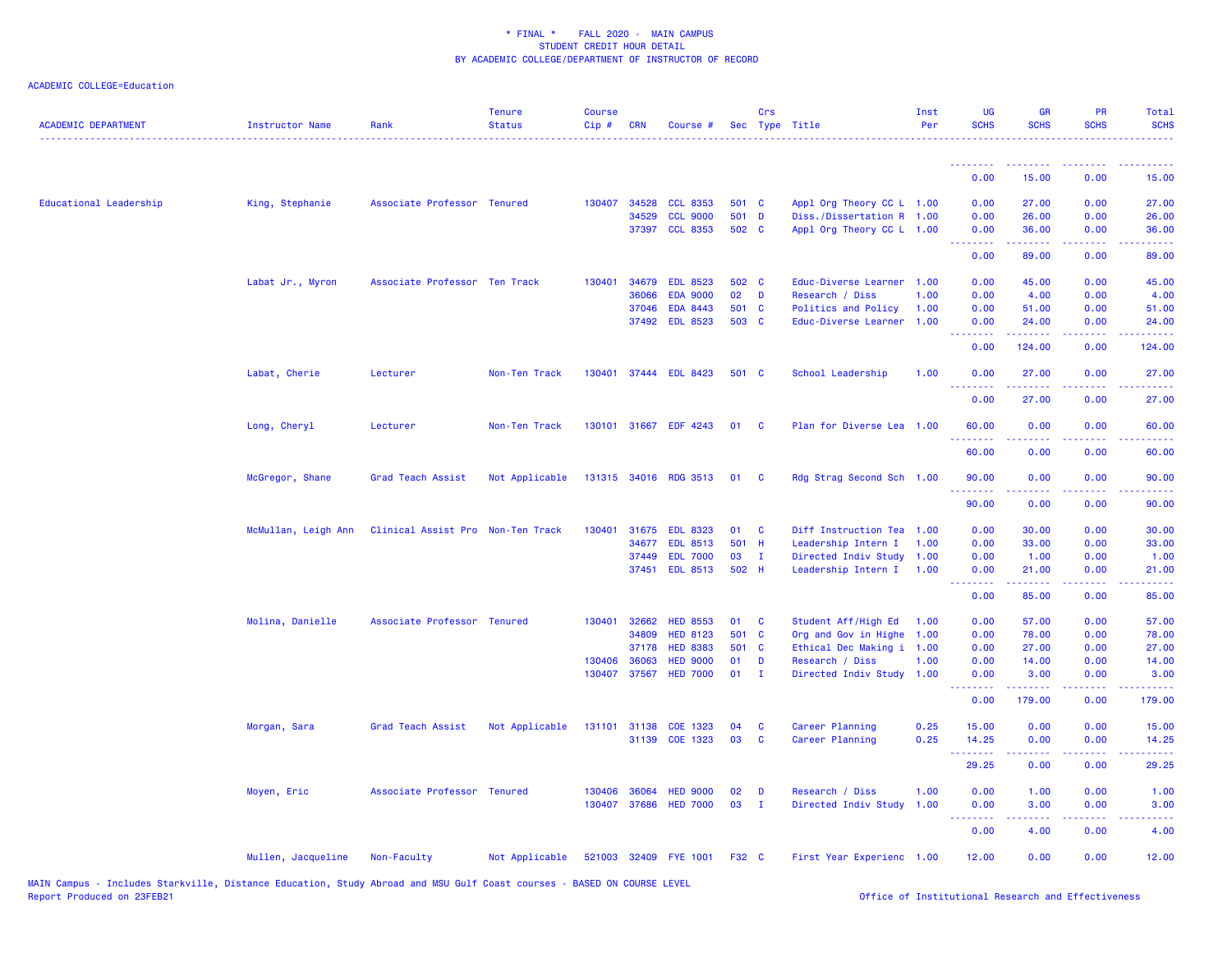| <b>ACADEMIC DEPARTMENT</b>                                   | Instructor Name   | Rank                               | <b>Tenure</b><br><b>Status</b> | <b>Course</b><br>$Cip \#$ | <b>CRN</b>   | Course #              |              | Crs          | Sec Type Title            | Inst<br>Per | <b>UG</b><br><b>SCHS</b>                                                                                                                                                                                                                                                                                                                                                                                                                                                                       | <b>GR</b><br><b>SCHS</b>                                                                                                                                      | PR<br><b>SCHS</b>                                                                                                                                                                                                                                                                                                                                                                                                                                                                              | Total<br><b>SCHS</b>  |
|--------------------------------------------------------------|-------------------|------------------------------------|--------------------------------|---------------------------|--------------|-----------------------|--------------|--------------|---------------------------|-------------|------------------------------------------------------------------------------------------------------------------------------------------------------------------------------------------------------------------------------------------------------------------------------------------------------------------------------------------------------------------------------------------------------------------------------------------------------------------------------------------------|---------------------------------------------------------------------------------------------------------------------------------------------------------------|------------------------------------------------------------------------------------------------------------------------------------------------------------------------------------------------------------------------------------------------------------------------------------------------------------------------------------------------------------------------------------------------------------------------------------------------------------------------------------------------|-----------------------|
|                                                              |                   |                                    |                                |                           |              |                       |              |              |                           |             | <u>.</u>                                                                                                                                                                                                                                                                                                                                                                                                                                                                                       |                                                                                                                                                               |                                                                                                                                                                                                                                                                                                                                                                                                                                                                                                |                       |
|                                                              |                   |                                    |                                |                           |              |                       |              |              |                           |             | 12.00                                                                                                                                                                                                                                                                                                                                                                                                                                                                                          | 0.00                                                                                                                                                          | 0.00                                                                                                                                                                                                                                                                                                                                                                                                                                                                                           | 12.00                 |
| Educational Leadership                                       | Musser, Madhurima | Lecturer                           | Non-Ten Track                  |                           | 130101 31668 | EDF 4243              | 02           | <b>C</b>     | Plan for Diverse Lea 1.00 |             | 66.00                                                                                                                                                                                                                                                                                                                                                                                                                                                                                          | 0.00                                                                                                                                                          | 0.00                                                                                                                                                                                                                                                                                                                                                                                                                                                                                           | 66.00                 |
|                                                              |                   |                                    |                                |                           | 131202 31665 | <b>EDF 3423</b>       | 01           | $\mathbf{C}$ | Exploring Diversity       | 1.00        | 102.00                                                                                                                                                                                                                                                                                                                                                                                                                                                                                         | 0.00                                                                                                                                                          | 0.00                                                                                                                                                                                                                                                                                                                                                                                                                                                                                           | 102.00                |
|                                                              |                   |                                    |                                |                           | 31666        | EDF 3423              | 02           | C            | Exploring Diversity       | 1.00        | 96.00                                                                                                                                                                                                                                                                                                                                                                                                                                                                                          | 0.00                                                                                                                                                          | 0.00                                                                                                                                                                                                                                                                                                                                                                                                                                                                                           | 96.00                 |
|                                                              |                   |                                    |                                | 231302 31660              |              | <b>EDF 3413</b>       | 01           | C            | Writing For Thinking 1.00 |             | 90.00                                                                                                                                                                                                                                                                                                                                                                                                                                                                                          | 0.00                                                                                                                                                          | 0.00                                                                                                                                                                                                                                                                                                                                                                                                                                                                                           | 90.00                 |
|                                                              |                   |                                    |                                |                           | 31661        | EDF 3413              | 02           | <b>C</b>     | Writing For Thinking 1.00 |             | 90.00<br>.                                                                                                                                                                                                                                                                                                                                                                                                                                                                                     | 0.00<br>$\frac{1}{2} \left( \frac{1}{2} \right) \left( \frac{1}{2} \right) \left( \frac{1}{2} \right) \left( \frac{1}{2} \right) \left( \frac{1}{2} \right)$  | 0.00<br>.                                                                                                                                                                                                                                                                                                                                                                                                                                                                                      | 90.00                 |
|                                                              |                   |                                    |                                |                           |              |                       |              |              |                           |             | 444.00                                                                                                                                                                                                                                                                                                                                                                                                                                                                                         | 0.00                                                                                                                                                          | 0.00                                                                                                                                                                                                                                                                                                                                                                                                                                                                                           | 444.00                |
|                                                              | Prince, Debra     | Associate Professor Tenured        |                                | 130601                    | 31671        | <b>EDF 8363</b>       | 01           | <b>C</b>     | Func & Met Res In Ed 1.00 |             | 0.00                                                                                                                                                                                                                                                                                                                                                                                                                                                                                           | 42.00                                                                                                                                                         | 0.00                                                                                                                                                                                                                                                                                                                                                                                                                                                                                           | 42.00                 |
|                                                              |                   |                                    |                                |                           | 34676        | <b>EDF 8363</b>       | 501 C        |              | Func & Met Res In Ed 1.00 |             | 0.00<br>.                                                                                                                                                                                                                                                                                                                                                                                                                                                                                      | 75.00<br>.                                                                                                                                                    | 0.00                                                                                                                                                                                                                                                                                                                                                                                                                                                                                           | 75.00                 |
|                                                              |                   |                                    |                                |                           |              |                       |              |              |                           |             | 0.00                                                                                                                                                                                                                                                                                                                                                                                                                                                                                           | 117.00                                                                                                                                                        | 0.00                                                                                                                                                                                                                                                                                                                                                                                                                                                                                           | 117.00                |
|                                                              | Smith, Jaycee     | Grad Service Assist Not Applicable |                                |                           |              | 521003 32423 FYE 1101 | <b>F07 C</b> |              | Freshman Success Str 1.00 |             | 11.00                                                                                                                                                                                                                                                                                                                                                                                                                                                                                          | 0.00                                                                                                                                                          | 0.00                                                                                                                                                                                                                                                                                                                                                                                                                                                                                           | 11.00                 |
|                                                              |                   |                                    |                                |                           |              |                       |              |              |                           |             | $\frac{1}{2} \left( \frac{1}{2} \right) \left( \frac{1}{2} \right) \left( \frac{1}{2} \right)$<br>11.00                                                                                                                                                                                                                                                                                                                                                                                        | 0.00                                                                                                                                                          | 0.00                                                                                                                                                                                                                                                                                                                                                                                                                                                                                           | 11.00                 |
|                                                              | Tharp, Paula      | Assistant Professor Ten Track      |                                | 130401                    | 31623        | <b>EDA 8223</b>       | 02           | $\mathbf{s}$ | Seminar In Adm            | 1.00        | 0.00                                                                                                                                                                                                                                                                                                                                                                                                                                                                                           | 60.00                                                                                                                                                         | 0.00                                                                                                                                                                                                                                                                                                                                                                                                                                                                                           | 60.00                 |
|                                                              |                   |                                    |                                |                           | 34678        | <b>EDL 8523</b>       | 501 C        |              | Educ-Diverse Learner 1.00 |             | 0.00                                                                                                                                                                                                                                                                                                                                                                                                                                                                                           | 45.00                                                                                                                                                         | 0.00                                                                                                                                                                                                                                                                                                                                                                                                                                                                                           | 45.00                 |
|                                                              |                   |                                    |                                |                           | 37491        | <b>EDL 8513</b>       | 503 H        |              | Leadership Intern I       | 1.00        | 0.00                                                                                                                                                                                                                                                                                                                                                                                                                                                                                           | 18.00                                                                                                                                                         | 0.00                                                                                                                                                                                                                                                                                                                                                                                                                                                                                           | 18.00                 |
|                                                              |                   |                                    |                                |                           |              |                       |              |              |                           |             | .<br>0.00                                                                                                                                                                                                                                                                                                                                                                                                                                                                                      | .<br>123.00                                                                                                                                                   | 0.00                                                                                                                                                                                                                                                                                                                                                                                                                                                                                           | 123.00                |
|                                                              | Vang, Jenny       | Grad Service Assist Not Applicable |                                |                           |              | 521003 32419 FYE 1101 | <b>F03 C</b> |              | Freshman Success Str 1.00 |             | 13.00                                                                                                                                                                                                                                                                                                                                                                                                                                                                                          | 0.00                                                                                                                                                          | 0.00                                                                                                                                                                                                                                                                                                                                                                                                                                                                                           | 13.00                 |
|                                                              |                   |                                    |                                |                           |              |                       |              |              |                           |             | <u>.</u><br>13.00                                                                                                                                                                                                                                                                                                                                                                                                                                                                              | $- - - - -$<br>0.00                                                                                                                                           | 0.00                                                                                                                                                                                                                                                                                                                                                                                                                                                                                           | 13.00                 |
|                                                              | White, Carol      | Assistant Professor Ten Track      |                                |                           | 130407 34524 | <b>CCL 8283</b>       | 501 C        |              | Leadership Comm Coll 1.00 |             | 0.00                                                                                                                                                                                                                                                                                                                                                                                                                                                                                           | 21.00                                                                                                                                                         | 0.00                                                                                                                                                                                                                                                                                                                                                                                                                                                                                           | 21.00                 |
|                                                              |                   |                                    |                                |                           | 36083        | <b>CCL 9000</b>       | 504 D        |              | Diss./Dissertation R 1.00 |             | 0.00                                                                                                                                                                                                                                                                                                                                                                                                                                                                                           | 11.00                                                                                                                                                         | 0.00                                                                                                                                                                                                                                                                                                                                                                                                                                                                                           | 11.00                 |
|                                                              |                   |                                    |                                |                           | 37383        | <b>CCL 8283</b>       | 502 C        |              | Leadership Comm Coll 1.00 |             | 0.00                                                                                                                                                                                                                                                                                                                                                                                                                                                                                           | 33.00                                                                                                                                                         | 0.00                                                                                                                                                                                                                                                                                                                                                                                                                                                                                           | 33.00                 |
|                                                              |                   |                                    |                                |                           |              |                       |              |              |                           |             | <u>.</u><br>0.00                                                                                                                                                                                                                                                                                                                                                                                                                                                                               | 65.00                                                                                                                                                         | 0.00                                                                                                                                                                                                                                                                                                                                                                                                                                                                                           | 65.00                 |
|                                                              | Williams, Frankie | Visit Clinical Prof Non-Ten Track  |                                | 130401                    | 36067        | <b>EDA 9000</b>       | 03           | D            | Research / Diss           | 1.00        | 0.00                                                                                                                                                                                                                                                                                                                                                                                                                                                                                           | 15.00                                                                                                                                                         | 0.00                                                                                                                                                                                                                                                                                                                                                                                                                                                                                           | 15.00                 |
|                                                              |                   |                                    |                                |                           |              |                       |              |              |                           |             | $\sim 10$<br>وعاعات<br>0.00                                                                                                                                                                                                                                                                                                                                                                                                                                                                    | $\frac{1}{2} \left( \frac{1}{2} \right) \left( \frac{1}{2} \right) \left( \frac{1}{2} \right) \left( \frac{1}{2} \right) \left( \frac{1}{2} \right)$<br>15.00 | 0.00                                                                                                                                                                                                                                                                                                                                                                                                                                                                                           | 15.00                 |
|                                                              | Winkler, Christa  | Assistant Professor Ten Track      |                                |                           | 130401 32663 | <b>HED 8573</b>       | 01           | <b>C</b>     | Appl Assmt SA/HE          | 1.00        | 0.00                                                                                                                                                                                                                                                                                                                                                                                                                                                                                           | 51.00                                                                                                                                                         | 0.00                                                                                                                                                                                                                                                                                                                                                                                                                                                                                           | 51.00                 |
|                                                              |                   |                                    |                                |                           | 32665        | <b>HED 8613</b>       | 01           | C            | Acad Scholarship in       | 1.00        | 0.00                                                                                                                                                                                                                                                                                                                                                                                                                                                                                           | 36.00                                                                                                                                                         | 0.00                                                                                                                                                                                                                                                                                                                                                                                                                                                                                           | 36.00                 |
|                                                              |                   |                                    |                                |                           |              |                       |              |              |                           |             | .<br>0.00                                                                                                                                                                                                                                                                                                                                                                                                                                                                                      | 87.00                                                                                                                                                         | 0.00                                                                                                                                                                                                                                                                                                                                                                                                                                                                                           | 87.00                 |
|                                                              | Xu, Jianzhong     | Professor                          | <b>Tenured</b>                 |                           | 130603 31672 | <b>EDF 9373</b>       | 02           | $\mathbf{C}$ | Ed Res Design             | 1.00        | 0.00                                                                                                                                                                                                                                                                                                                                                                                                                                                                                           | 18.00                                                                                                                                                         | 0.00                                                                                                                                                                                                                                                                                                                                                                                                                                                                                           | 18.00                 |
|                                                              |                   |                                    |                                |                           |              | 31673 EDF 9453        | 01           | $\mathbf{C}$ | Intro Qual Research       | 1.00        | 0.00                                                                                                                                                                                                                                                                                                                                                                                                                                                                                           | 24.00                                                                                                                                                         | 0.00                                                                                                                                                                                                                                                                                                                                                                                                                                                                                           | 24.00                 |
|                                                              |                   |                                    |                                |                           |              |                       |              |              |                           |             | $\begin{array}{cccccccccccccc} \multicolumn{2}{c}{} & \multicolumn{2}{c}{} & \multicolumn{2}{c}{} & \multicolumn{2}{c}{} & \multicolumn{2}{c}{} & \multicolumn{2}{c}{} & \multicolumn{2}{c}{} & \multicolumn{2}{c}{} & \multicolumn{2}{c}{} & \multicolumn{2}{c}{} & \multicolumn{2}{c}{} & \multicolumn{2}{c}{} & \multicolumn{2}{c}{} & \multicolumn{2}{c}{} & \multicolumn{2}{c}{} & \multicolumn{2}{c}{} & \multicolumn{2}{c}{} & \multicolumn{2}{c}{} & \multicolumn{2}{c}{} & \$<br>0.00 | .<br>42.00                                                                                                                                                    | 0.00                                                                                                                                                                                                                                                                                                                                                                                                                                                                                           | 42.00                 |
| ----------------------------------                           |                   |                                    |                                |                           |              |                       |              |              |                           |             | ========                                                                                                                                                                                                                                                                                                                                                                                                                                                                                       | ========                                                                                                                                                      | <b>SEESEESE</b>                                                                                                                                                                                                                                                                                                                                                                                                                                                                                | ==========<br>2804.25 |
| Educational Leadership<br>---------------------------------- |                   |                                    |                                |                           |              |                       |              |              |                           |             | 1398.25<br><b>ESSESSES</b>                                                                                                                                                                                                                                                                                                                                                                                                                                                                     | 1406.00<br><b>ESSESSES</b>                                                                                                                                    | 0.00<br>$\begin{array}{cccccccccc} \multicolumn{2}{c}{} & \multicolumn{2}{c}{} & \multicolumn{2}{c}{} & \multicolumn{2}{c}{} & \multicolumn{2}{c}{} & \multicolumn{2}{c}{} & \multicolumn{2}{c}{} & \multicolumn{2}{c}{} & \multicolumn{2}{c}{} & \multicolumn{2}{c}{} & \multicolumn{2}{c}{} & \multicolumn{2}{c}{} & \multicolumn{2}{c}{} & \multicolumn{2}{c}{} & \multicolumn{2}{c}{} & \multicolumn{2}{c}{} & \multicolumn{2}{c}{} & \multicolumn{2}{c}{} & \multicolumn{2}{c}{} & \mult$ | <b>ESSESSERS</b>      |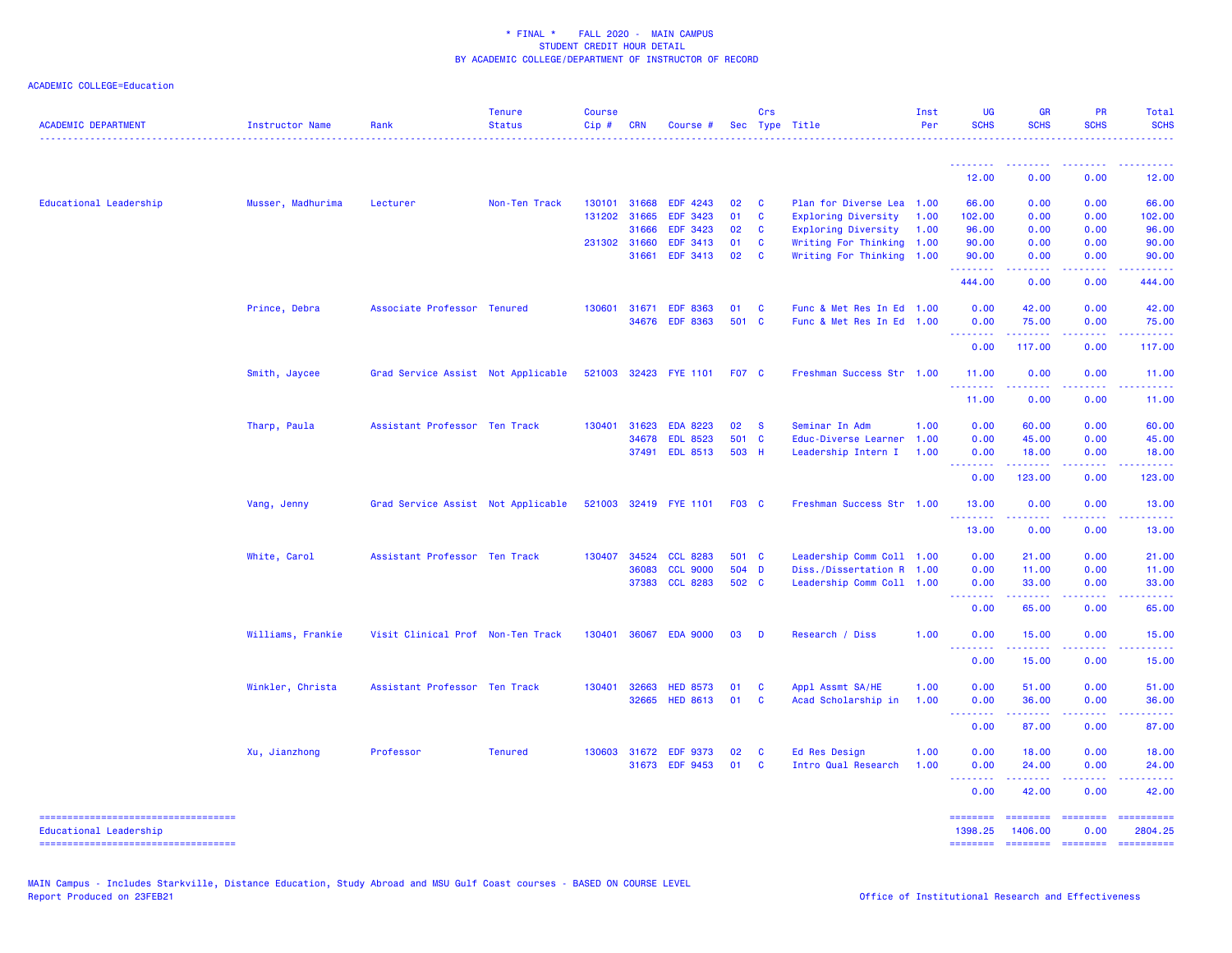| <b>ACADEMIC DEPARTMENT</b>                       | <b>Instructor Name</b> | Rank                              | <b>Tenure</b><br><b>Status</b> | <b>Course</b><br>Cip# | <b>CRN</b>   | Course #                     |       | Crs          | Sec Type Title            | Inst<br>Per | UG<br><b>SCHS</b> | GR<br><b>SCHS</b>                                                                                                                 | <b>PR</b><br><b>SCHS</b> | Total<br><b>SCHS</b><br>$\frac{1}{2} \left( \frac{1}{2} \right) \left( \frac{1}{2} \right) \left( \frac{1}{2} \right) \left( \frac{1}{2} \right)$ |
|--------------------------------------------------|------------------------|-----------------------------------|--------------------------------|-----------------------|--------------|------------------------------|-------|--------------|---------------------------|-------------|-------------------|-----------------------------------------------------------------------------------------------------------------------------------|--------------------------|---------------------------------------------------------------------------------------------------------------------------------------------------|
| Instructional Systems & Workforce D Adams, James |                        | Professor                         | <b>Tenured</b>                 | 131309                | 35145        | <b>TKT 8263</b>              | 501   | <b>C</b>     | Phil & Adm Career &       | 1.00        | 0.00              | 48.00                                                                                                                             | 0.00                     | 48.00                                                                                                                                             |
|                                                  |                        |                                   |                                |                       | 131310 34988 | <b>TKT 4493</b>              | 501 C |              | Meth Tchn Career Pat 1.00 |             | 30.00             | 0.00                                                                                                                              | 0.00                     | 30.00                                                                                                                                             |
|                                                  |                        |                                   |                                |                       | 34994        | <b>TKT 6493</b>              | 501 C |              | Meth Tchn Career Pat 1.00 |             | 0.00              | 36.00                                                                                                                             | 0.00                     | 36.00                                                                                                                                             |
|                                                  |                        |                                   |                                |                       | 131319 36327 | <b>TKT 9000</b>              | 01    | D            | Research / Diss           | 1.00        | 0.00              | 4.00                                                                                                                              | 0.00                     | 4.00                                                                                                                                              |
|                                                  |                        |                                   |                                |                       | 131399 34985 | <b>TKT 4263</b>              | 501 C |              | Diverse Wrk & Ed Env 1.00 |             | 39.00             | 0.00                                                                                                                              | 0.00                     | 39.00                                                                                                                                             |
|                                                  |                        |                                   |                                |                       | 34991        | <b>TKT 6263</b>              | 501 C |              | Diverse Wrk & Ed Env 1.00 |             | 0.00              | 18.00                                                                                                                             | 0.00                     | 18.00                                                                                                                                             |
|                                                  |                        |                                   |                                |                       |              |                              |       |              |                           |             | .<br>69.00        | .<br>106.00                                                                                                                       | .<br>0.00                | .<br>175.00                                                                                                                                       |
|                                                  | Bailey, Melinda        | Non-Faculty                       | Not Applicable                 |                       |              | 240102 34825 IDS 4111        | 501 C |              | Professional Seminar 1.00 |             | 17.00<br>.        | 0.00<br>$\frac{1}{2} \left( \frac{1}{2} \right) \left( \frac{1}{2} \right) \left( \frac{1}{2} \right) \left( \frac{1}{2} \right)$ | 0.00<br>د د د د          | 17.00<br>.                                                                                                                                        |
|                                                  |                        |                                   |                                |                       |              |                              |       |              |                           |             | 17.00             | 0.00                                                                                                                              | 0.00                     | 17.00                                                                                                                                             |
|                                                  | Beriswill, Joanne      | Associate Professor               | <b>Tenured</b>                 | 110301                | 34983        | <b>TKT 1273</b>              | 502 C |              | Computer Application 1.00 |             | 90.00             | 0.00                                                                                                                              | 0.00                     | 90.00                                                                                                                                             |
|                                                  |                        |                                   |                                | 130501                | 34998        | <b>TKT 8623</b>              | 501 C |              | Instructional Design 1.00 |             | 0.00              | 42.00                                                                                                                             | 0.00                     | 42.00                                                                                                                                             |
|                                                  |                        |                                   |                                |                       | 35144        | <b>TKT 8823</b>              | 501 C |              | Des Deliv Mgt of Dis 1.00 |             | 0.00              | 36.00                                                                                                                             | 0.00                     | 36.00                                                                                                                                             |
|                                                  |                        |                                   |                                |                       | 131319 36328 | <b>TKT 9000</b>              | 02    | D            | Research / Diss           | 1.00        | 0.00              | 9.00                                                                                                                              | 0.00                     | 9.00                                                                                                                                              |
|                                                  |                        |                                   |                                |                       | 37076        | <b>TKT 7000</b>              | 05    | $\mathbf{I}$ | Directed Indiv Study      | 1.00        | 0.00              | 3.00                                                                                                                              | 0.00                     | 3.00                                                                                                                                              |
|                                                  |                        |                                   |                                |                       | 37080        | <b>TKT 7000</b>              | 06    | $\mathbf{I}$ | Directed Indiv Study 1.00 |             | 0.00<br>.         | 1.00<br>.                                                                                                                         | 0.00<br>.                | 1.00                                                                                                                                              |
|                                                  |                        |                                   |                                |                       |              |                              |       |              |                           |             | 90.00             | 91.00                                                                                                                             | 0.00                     | وعاعاته عامل<br>181.00                                                                                                                            |
|                                                  | Buchanan, Jody         | Instructor                        | Non-Ten Track                  |                       | 150612 35058 | <b>INDT 3044</b>             | 01    | C            | Industrial Safety         | 1.00        | 88.00             | 0.00                                                                                                                              | 0.00                     | 88.00                                                                                                                                             |
|                                                  |                        |                                   |                                |                       | 35788        | <b>INDT 3223</b>             | 501   | <b>C</b>     | Ind Materials             | 1.00        | 66.00             | 0.00                                                                                                                              | 0.00                     | 66.00                                                                                                                                             |
|                                                  |                        |                                   |                                |                       | 37112        | <b>INDT 2613</b>             | 01    | B            | Indust Fluid Power        | 1.00        | 63.00             | 0.00                                                                                                                              | 0.00                     | 63.00                                                                                                                                             |
|                                                  |                        |                                   |                                |                       | 37113        | <b>INDT 2123</b>             | 01    | B            | Intro to CNC Prog         | 1.00        | 63.00             | 0.00                                                                                                                              | 0.00                     | 63.00                                                                                                                                             |
|                                                  |                        |                                   |                                |                       | 150614 35056 | <b>INDT 2323</b>             | 01    | B            | <b>Welding Tech</b>       | 1.00        | 60.00             | 0.00                                                                                                                              | 0.00                     | 60.00                                                                                                                                             |
|                                                  |                        |                                   |                                |                       | 35057        | <b>INDT 2323</b>             | 02    | B            | <b>Welding Tech</b>       | 1.00        | 54.00<br>.        | 0.00<br>الداعات عامات                                                                                                             | 0.00<br>. <b>.</b>       | 54.00<br>.                                                                                                                                        |
|                                                  |                        |                                   |                                |                       |              |                              |       |              |                           |             | 394.00            | 0.00                                                                                                                              | 0.00                     | 394.00                                                                                                                                            |
|                                                  | Cornelious, Linda      | Professor                         | <b>Tenured</b>                 |                       |              | 131319 36876 TKT 9000        | 09    | D            | Research / Diss           | 1.00        | 0.00<br>.         | 9.00                                                                                                                              | 0.00                     | 9.00                                                                                                                                              |
|                                                  |                        |                                   |                                |                       |              |                              |       |              |                           |             | 0.00              | 9.00                                                                                                                              | 0.00                     | 9.00                                                                                                                                              |
|                                                  | Ferguson, Douglas      | Lecturer                          | Non-Ten Track                  |                       |              | 150405 35149 INDT 4303 501 B |       |              | Industrial Robotics       | 1.00        | 66.00<br><u>.</u> | 0.00<br><u>.</u>                                                                                                                  | 0.00<br>.                | 66.00<br>.                                                                                                                                        |
|                                                  |                        |                                   |                                |                       |              |                              |       |              |                           |             | 66.00             | 0.00                                                                                                                              | 0.00                     | 66.00                                                                                                                                             |
|                                                  | Francom, Gregory       | Clinical Assist Pro Non-Ten Track |                                | 110401                | 34184        | <b>TKB 2123</b>              | 01    | B            | Database Mgt              | 1.00        | 90.00             | 0.00                                                                                                                              | 0.00                     | 90.00                                                                                                                                             |
|                                                  |                        |                                   |                                | 110801                | 34978        | <b>TKB 4583</b>              | 502 B |              | Graphics and Web Des 1.00 |             | 57.00             | 0.00                                                                                                                              | 0.00                     | 57.00                                                                                                                                             |
|                                                  |                        |                                   |                                | 131309                | 34206        | <b>TKT 3623</b>              | 01    | C            | Dsgn Technology Trai 1.00 |             | 51.00             | 0.00                                                                                                                              | 0.00                     | 51.00                                                                                                                                             |
|                                                  |                        |                                   |                                |                       | 34207        | <b>TKT 3623</b>              | 02    | C            | Dsgn Technology Trai 1.00 |             | 51.00             | 0.00                                                                                                                              | 0.00                     | 51.00                                                                                                                                             |
|                                                  |                        |                                   |                                |                       |              |                              |       |              |                           |             | .<br>249.00       | 0.00                                                                                                                              | .<br>0.00                | .<br>249.00                                                                                                                                       |
|                                                  | Fulgham, Julie         | Lecturer                          | Non-Ten Track                  | 110301                | 34200        | TKT 1273                     | 05    | C            | Computer Application 1.00 |             | 87.00             | 0.00                                                                                                                              | 0.00                     | 87.00                                                                                                                                             |
|                                                  |                        |                                   |                                |                       |              | 131303 34188 TKB 3133        | 01    | <b>C</b>     | Admin Management & P 1.00 |             | 93.00             | 0.00                                                                                                                              | 0.00                     | 93.00                                                                                                                                             |
|                                                  |                        |                                   |                                |                       |              |                              |       |              |                           |             | .<br>180.00       | 0.00                                                                                                                              | وعاويا<br>0.00           | 180.00                                                                                                                                            |
|                                                  | Giordano, Mickey       | Instructor                        | Non-Ten Track                  |                       | 131319 36824 | <b>INDT 4000</b>             | 501 I |              | Directed Individual       | 0.25        | 1.00              | 0.00                                                                                                                              | 0.00                     | 1.00                                                                                                                                              |
|                                                  |                        |                                   |                                |                       | 36825        | <b>INDT 4000</b>             | 502 I |              | Directed Individual       | 0.25        | 1.00              | 0.00                                                                                                                              | 0.00                     | 1.00                                                                                                                                              |
|                                                  |                        |                                   |                                |                       | 150303 35162 | <b>INDT 3104</b>             | 01    | B            | Adv Ind Ele, Electro 1.00 |             | 100.00            | 0.00                                                                                                                              | 0.00                     | 100.00                                                                                                                                            |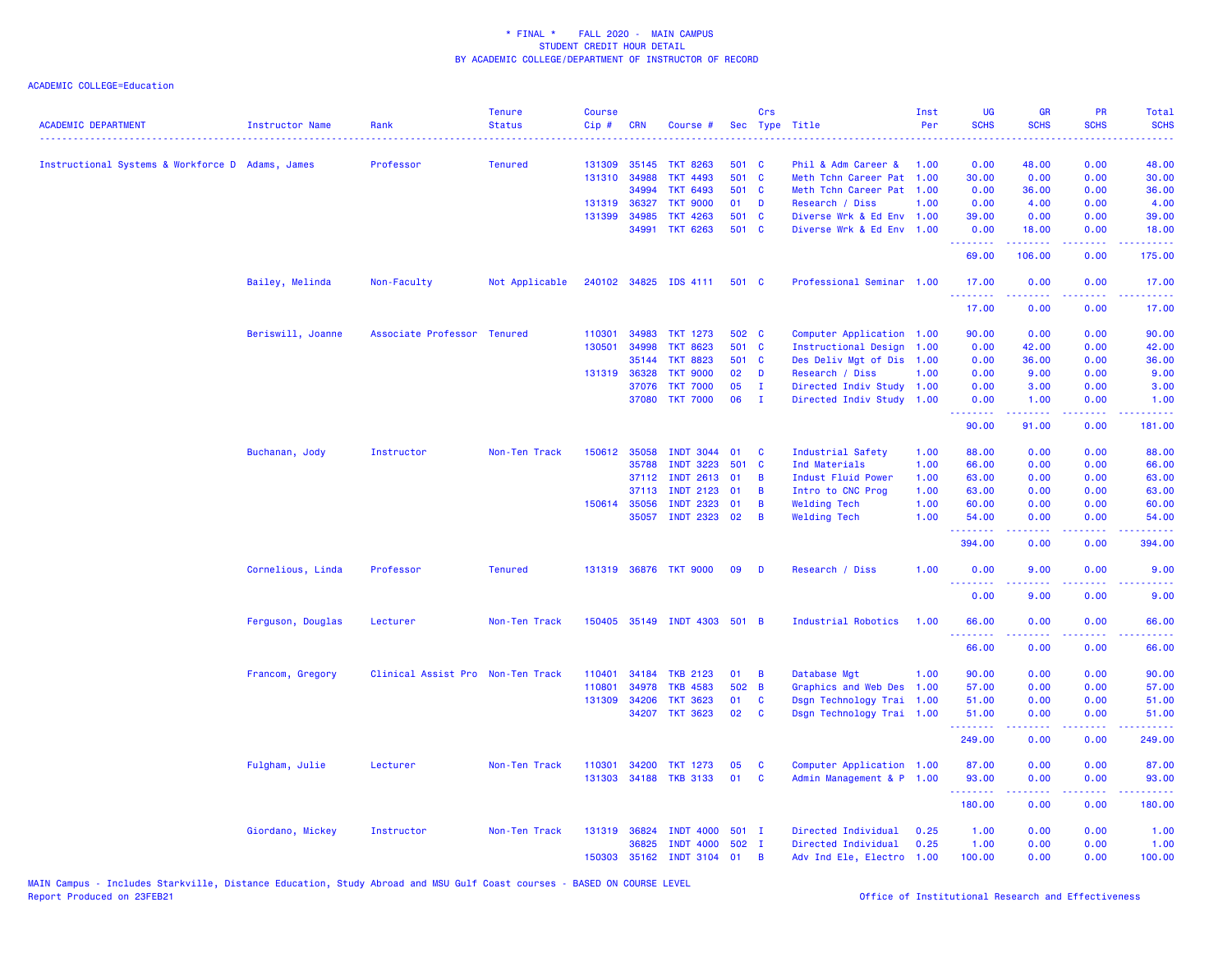| <b>ACADEMIC DEPARTMENT</b>                           | <b>Instructor Name</b> | Rank                               | <b>Tenure</b><br><b>Status</b> | <b>Course</b><br>Cip# | <b>CRN</b>   | Course #              |       | Crs            | Sec Type Title            | Inst<br>Per | <b>UG</b><br><b>SCHS</b> | <b>GR</b><br><b>SCHS</b>                                                                                                                                     | <b>PR</b><br><b>SCHS</b>                                                                                                          | Total<br><b>SCHS</b>                                                                                                            |
|------------------------------------------------------|------------------------|------------------------------------|--------------------------------|-----------------------|--------------|-----------------------|-------|----------------|---------------------------|-------------|--------------------------|--------------------------------------------------------------------------------------------------------------------------------------------------------------|-----------------------------------------------------------------------------------------------------------------------------------|---------------------------------------------------------------------------------------------------------------------------------|
|                                                      |                        |                                    |                                |                       |              |                       |       |                |                           |             |                          |                                                                                                                                                              |                                                                                                                                   |                                                                                                                                 |
| Instructional Systems & Workforce D Giordano, Mickey |                        | Instructor                         | Non-Ten Track                  |                       | 150612 35066 | <b>INDT 4103</b>      | 01    | В              | Industrial Cntrl Sys 1.00 |             | 60.00                    | 0.00                                                                                                                                                         | 0.00                                                                                                                              | 60.00                                                                                                                           |
|                                                      |                        |                                    |                                |                       | 35157        | <b>INDT</b><br>4203   | 01    | В              | <b>Automated Systems</b>  | 1.00        | 48.00                    | 0.00                                                                                                                                                         | 0.00                                                                                                                              | 48.00                                                                                                                           |
|                                                      |                        |                                    |                                |                       | 35787        | <b>INDT 4103</b>      | 501   | $\overline{B}$ | Industrial Cntrl Sys 1.00 |             | 60.00                    | 0.00                                                                                                                                                         | 0.00                                                                                                                              | 60.00                                                                                                                           |
|                                                      |                        |                                    |                                |                       | 150613 35070 | <b>INDT 4403</b>      | 01    | $\overline{B}$ | Automated Systems II 1.00 |             | 39.00<br>.               | 0.00<br>22222                                                                                                                                                | 0.00<br>.                                                                                                                         | 39.00<br>.                                                                                                                      |
|                                                      |                        |                                    |                                |                       |              |                       |       |                |                           |             | 309.00                   | 0.00                                                                                                                                                         | 0.00                                                                                                                              | 309.00                                                                                                                          |
|                                                      | Hudson, Vonda          | Non-Faculty                        | Not Applicable                 | 150613                | 35072        | <b>INDT</b><br>4801   | 01    | <b>S</b>       | Senior Seminar            | 1.00        | 19.00                    | 0.00                                                                                                                                                         | 0.00                                                                                                                              | 19.00                                                                                                                           |
|                                                      |                        |                                    |                                |                       | 35155        | INDT 4801 501 S       |       |                | Senior Seminar            | 1.00        | 11.00<br>.               | 0.00                                                                                                                                                         | 0.00                                                                                                                              | 11.00<br>وعاديات                                                                                                                |
|                                                      |                        |                                    |                                |                       |              |                       |       |                |                           |             | 30.00                    | 0.00                                                                                                                                                         | 0.00                                                                                                                              | 30.00                                                                                                                           |
|                                                      | James, Clinton         | Lecturer                           | Non-Ten Track                  |                       | 150612 35074 | <b>INDT 3044</b>      | 501 C |                | Industrial Safety         | 1.00        | 100.00                   | 0.00                                                                                                                                                         | 0.00                                                                                                                              | 100.00                                                                                                                          |
|                                                      |                        |                                    |                                |                       | 150614 35073 | <b>INDT 2323</b>      | 501 B |                | <b>Welding Tech</b>       | 1.00        | 57.00<br>.               | 0.00<br>-----                                                                                                                                                | 0.00<br>المتمامين                                                                                                                 | 57.00<br>.                                                                                                                      |
|                                                      |                        |                                    |                                |                       |              |                       |       |                |                           |             | 157.00                   | 0.00                                                                                                                                                         | 0.00                                                                                                                              | 157.00                                                                                                                          |
|                                                      | King, Thomas           | Non-Faculty                        | Not Applicable                 | 110301                | 34976        | <b>TKB 4283</b>       | 501 B |                | Advanced Office Syst 1.00 |             | 45.00                    | 0.00                                                                                                                                                         | 0.00                                                                                                                              | 45.00                                                                                                                           |
|                                                      |                        |                                    |                                |                       | 34979        | <b>TKB 6283</b>       | 501 B |                | Advanced Office Syst 1.00 |             | 0.00                     | 6.00                                                                                                                                                         | 0.00                                                                                                                              | 6.00                                                                                                                            |
|                                                      |                        |                                    |                                | 521003                | 32385        | <b>FYE 1001</b>       | F05 C |                | First Year Experienc 0.50 |             | 6.00                     | 0.00                                                                                                                                                         | 0.00                                                                                                                              | 6.00                                                                                                                            |
|                                                      |                        |                                    |                                |                       | 32386        | <b>FYE 1001</b>       | F06 C |                | First Year Experienc 0.50 |             | 3.00<br>.                | 0.00<br>.                                                                                                                                                    | 0.00<br>الدعاعات                                                                                                                  | 3.00<br>المتمامين                                                                                                               |
|                                                      |                        |                                    |                                |                       |              |                       |       |                |                           |             | 54.00                    | 6.00                                                                                                                                                         | 0.00                                                                                                                              | 60.00                                                                                                                           |
|                                                      | Latham, Angela         | Instructor                         | Non-Ten Track                  | 500401                | 30346        | ART 1123              | 03    | L              | Design I                  | 1.00        | 36.00                    | 0.00                                                                                                                                                         | 0.00                                                                                                                              | 36.00                                                                                                                           |
|                                                      |                        |                                    |                                | 500605                | 35104        | <b>ART 2103</b>       | 01    | B              | Photography Survey        | 1.00        | 45.00                    | 0.00                                                                                                                                                         | 0.00                                                                                                                              | 45.00                                                                                                                           |
|                                                      |                        |                                    |                                |                       | 35105        | <b>ART 2103</b>       | 02    | B              | Photography Survey        | 1.00        | 48.00                    | 0.00                                                                                                                                                         | 0.00                                                                                                                              | 48.00                                                                                                                           |
|                                                      |                        |                                    |                                |                       | 500799 35692 | <b>TKI 2413</b>       | 10    | C              | Hi & Appr Artcrafts       | 1.00        | 150.00<br>.              | 0.00<br>$\frac{1}{2} \left( \frac{1}{2} \right) \left( \frac{1}{2} \right) \left( \frac{1}{2} \right) \left( \frac{1}{2} \right) \left( \frac{1}{2} \right)$ | 0.00<br>.                                                                                                                         | 150.00<br>$\begin{array}{cccccccccc} \bullet & \bullet & \bullet & \bullet & \bullet & \bullet & \bullet & \bullet \end{array}$ |
|                                                      |                        |                                    |                                |                       |              |                       |       |                |                           |             | 279.00                   | 0.00                                                                                                                                                         | 0.00                                                                                                                              | 279.00                                                                                                                          |
|                                                      | Lee, Sang Joon         | Associate Professor Tenured        |                                | 110801                | 34977        | <b>TKB 4583</b>       | 501 B |                | Graphics and Web Des 1.00 |             | 39.00                    | 0.00                                                                                                                                                         | 0.00                                                                                                                              | 39.00                                                                                                                           |
|                                                      |                        |                                    |                                | 130501                | 34997        | <b>TKT 8543</b>       | 501   | <b>C</b>       | Multimedia Design I       | 1.00        | 0.00                     | 24.00                                                                                                                                                        | 0.00                                                                                                                              | 24.00                                                                                                                           |
|                                                      |                        |                                    |                                |                       | 34999        | <b>TKT 8693</b>       | 501 C |                | Multiple Perptves on 1.00 |             | 0.00                     | 51.00                                                                                                                                                        | 0.00                                                                                                                              | 51.00                                                                                                                           |
|                                                      |                        |                                    |                                |                       |              |                       |       |                |                           |             | 39.00                    | 75.00                                                                                                                                                        | 0.00                                                                                                                              | 114.00                                                                                                                          |
|                                                      | Malone, Carla          | Lecturer                           | Non-Ten Track                  |                       |              | 110301 34984 TKT 1273 | 503 C |                | Computer Application 1.00 |             | 93.00<br>.               | 0.00                                                                                                                                                         | 0.00<br>$\frac{1}{2} \left( \frac{1}{2} \right) \left( \frac{1}{2} \right) \left( \frac{1}{2} \right) \left( \frac{1}{2} \right)$ | 93.00                                                                                                                           |
|                                                      |                        |                                    |                                |                       |              |                       |       |                |                           |             | 93.00                    | 0.00                                                                                                                                                         | 0.00                                                                                                                              | 93.00                                                                                                                           |
|                                                      | McLemore, Clea         | Lecturer                           | Non-Ten Track                  | 110301                |              | 34199 TKT 1273        | 03    | C              | Computer Application 1.00 |             | 90.00<br>.               | 0.00                                                                                                                                                         | 0.00                                                                                                                              | 90.00                                                                                                                           |
|                                                      |                        |                                    |                                |                       |              |                       |       |                |                           |             | 90.00                    | 0.00                                                                                                                                                         | 0.00                                                                                                                              | 90.00                                                                                                                           |
|                                                      | Nuatomue, Jeremiah     | Grad Research Assis Not Applicable |                                | 110301                | 34198        | <b>TKT 1273</b>       | 06    | <b>C</b>       | Computer Application 1.00 |             | 84.00                    | 0.00                                                                                                                                                         | 0.00                                                                                                                              | 84.00                                                                                                                           |
|                                                      |                        |                                    |                                |                       |              |                       |       |                |                           |             | 84.00                    | 0.00                                                                                                                                                         | 0.00                                                                                                                              | 84.00                                                                                                                           |
|                                                      | Okojie, Mabel          | Professor                          | <b>Tenured</b>                 |                       | 131309 35002 | <b>TKT 9213</b>       | 501 C |                | Found WF/Tech Ed Adu 1.00 |             | 0.00                     | 27.00                                                                                                                                                        | 0.00                                                                                                                              | 27.00                                                                                                                           |
|                                                      |                        |                                    |                                |                       | 35143        | <b>TKT 8243</b>       | 501 C |                | Resch Probl in ISWD       | 1.00        | 0.00                     | 36.00                                                                                                                                                        | 0.00                                                                                                                              | 36.00                                                                                                                           |
|                                                      |                        |                                    |                                |                       | 131319 36330 | <b>TKT 9000</b>       | 04    | D              | Research / Diss           | 1.00        | 0.00                     | 14.00                                                                                                                                                        | 0.00                                                                                                                              | 14.00                                                                                                                           |
|                                                      |                        |                                    |                                |                       | 37565        | <b>TKT 7000</b>       | 08    | $\mathbf{I}$   | Directed Indiv Study      | 1.00        | 0.00                     | 3.00                                                                                                                                                         | 0.00                                                                                                                              | 3.00                                                                                                                            |
|                                                      |                        |                                    |                                |                       | 37687        | <b>TKT 7000</b>       | 09    | $\mathbf{I}$   | Directed Indiv Study 1.00 |             | 0.00                     | 1.00                                                                                                                                                         | 0.00                                                                                                                              | 1.00                                                                                                                            |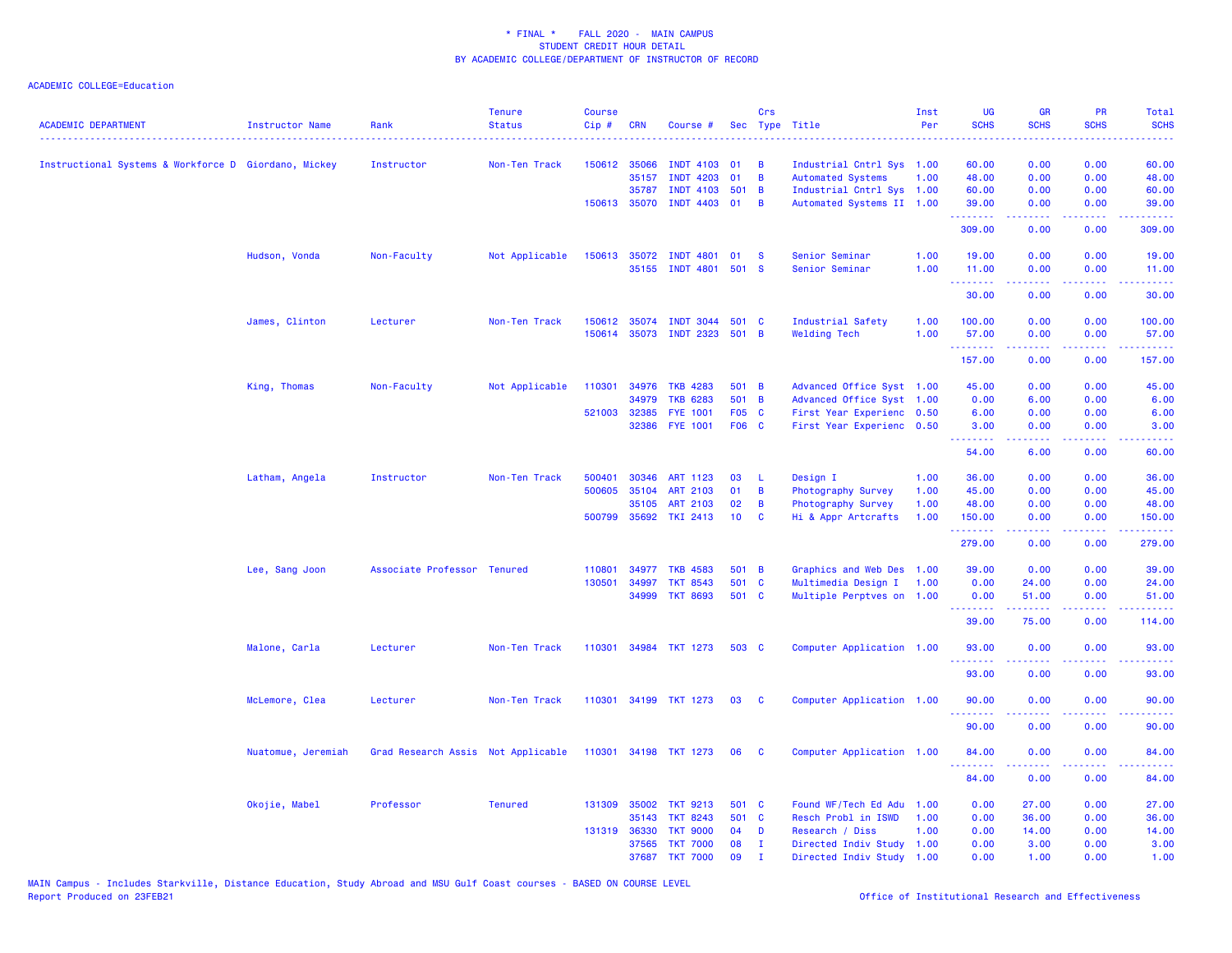| <b>ACADEMIC DEPARTMENT</b>                          | Instructor Name  | Rank                          | <b>Tenure</b><br><b>Status</b> | Course<br>Cip# | <b>CRN</b>            | Course #                           |          | Crs               | Sec Type Title                               | Inst<br>Per | <b>UG</b><br><b>SCHS</b>                           | <b>GR</b><br><b>SCHS</b>                                                                                                                                      | PR<br><b>SCHS</b>              | Total<br><b>SCHS</b> |
|-----------------------------------------------------|------------------|-------------------------------|--------------------------------|----------------|-----------------------|------------------------------------|----------|-------------------|----------------------------------------------|-------------|----------------------------------------------------|---------------------------------------------------------------------------------------------------------------------------------------------------------------|--------------------------------|----------------------|
|                                                     |                  |                               |                                |                |                       |                                    |          |                   |                                              |             | <b><i><u><u><b>A</b></u></u> A A A A A A A</i></b> | .                                                                                                                                                             |                                |                      |
|                                                     |                  |                               |                                |                |                       |                                    |          |                   |                                              |             | 0.00                                               | 81.00                                                                                                                                                         | 0.00                           | 81.00                |
| Instructional Systems & Workforce D Patole, Swapnil |                  | Assistant Professor Ten Track |                                |                | 131319 36824          | <b>INDT 4000</b>                   | $501$ I  |                   | Directed Individual                          | 0.75        | 3.00                                               | 0.00                                                                                                                                                          | 0.00                           | 3.00                 |
|                                                     |                  |                               |                                |                | 36825                 | <b>INDT 4000</b>                   | 502 I    |                   | Directed Individual                          | 0.75        | 3.00                                               | 0.00                                                                                                                                                          | 0.00                           | 3.00                 |
|                                                     |                  |                               |                                |                | 150612 35067          | <b>INDT 4224</b>                   | 01       | <b>C</b>          | Quality Assurance                            | 1.00        | 116.00                                             | 0.00                                                                                                                                                          | 0.00                           | 116.00               |
|                                                     |                  |                               |                                |                | 150613 35069          | INDT 4373 01                       |          | C                 | Lean Six Sigma                               | 1.00        | 84.00<br>.                                         | 0.00                                                                                                                                                          | 0.00                           | 84.00                |
|                                                     |                  |                               |                                |                |                       |                                    |          |                   |                                              |             | 206.00                                             | 0.00                                                                                                                                                          | 0.00                           | 206.00               |
|                                                     | Rendon, Andrew   | Non-Faculty                   | Not Applicable                 | 300000         | 34987                 | <b>TKT 4413</b>                    | 501      | - C               | Veterans Benefits &                          | 1.00        | 12.00                                              | 0.00                                                                                                                                                          | 0.00                           | 12.00                |
|                                                     |                  |                               |                                |                | 34993                 | <b>TKT 6413</b>                    | 501 C    |                   | Veterans'Benefits &                          | 1.00        | 0.00<br><u>.</u>                                   | 27.00<br>$\frac{1}{2} \left( \frac{1}{2} \right) \left( \frac{1}{2} \right) \left( \frac{1}{2} \right) \left( \frac{1}{2} \right) \left( \frac{1}{2} \right)$ | 0.00<br>بالمحام                | 27.00<br>وعاويات     |
|                                                     |                  |                               |                                |                |                       |                                    |          |                   |                                              |             | 12.00                                              | 27.00                                                                                                                                                         | 0.00                           | 39.00                |
|                                                     | Spencer, Rebecca | Non-Faculty                   | Not Applicable                 |                |                       | 330103 31457 DSS 0313              | 01       | <b>C</b>          | <b>Community Access</b>                      | 1.00        | 18.00                                              | 0.00                                                                                                                                                          | 0.00                           | 18.00                |
|                                                     |                  |                               |                                |                |                       |                                    |          |                   |                                              |             | 18.00                                              | 0.00                                                                                                                                                          | 0.00                           | 18.00                |
|                                                     | Spruell, Aries   | Lecturer                      | Non-Ten Track                  | 110301         |                       | 34982 TKT 1273                     | 501 C    |                   | Computer Application 1.00                    |             | 81.00                                              | 0.00                                                                                                                                                          | 0.00                           | 81.00                |
|                                                     |                  |                               |                                |                |                       |                                    |          |                   |                                              |             | .<br>81.00                                         | 0.00                                                                                                                                                          | 0.00                           | 81.00                |
|                                                     | Sun, Yan         | Assistant Professor Ten Track |                                | 130501         | 34208                 | <b>TKT 4203</b>                    | 01       | C                 | Emerging Technologie 1.00                    |             | 51.00                                              | 0.00                                                                                                                                                          | 0.00                           | 51.00                |
|                                                     |                  |                               |                                | 131319         | 36332                 | <b>TKT 9000</b>                    | 06       | D                 | Research / Diss                              | 1.00        | 0.00                                               | 1.00                                                                                                                                                          | 0.00                           | 1.00                 |
|                                                     |                  |                               |                                | 131321         | 34990                 | <b>TKT 4803</b>                    | 501 C    |                   | Integ Tech for Learn 1.00                    |             | 30.00                                              | 0.00                                                                                                                                                          | 0.00                           | 30.00                |
|                                                     |                  |                               |                                |                | 34996                 | <b>TKT 6803</b>                    | 501 C    |                   | Integ Tech for Learn 1.00                    |             | 0.00<br><b><i><u>Production</u></i></b>            | 42.00                                                                                                                                                         | 0.00                           | 42.00                |
|                                                     |                  |                               |                                |                |                       |                                    |          |                   |                                              |             | 81.00                                              | $\frac{1}{2} \left( \frac{1}{2} \right) \left( \frac{1}{2} \right) \left( \frac{1}{2} \right) \left( \frac{1}{2} \right) \left( \frac{1}{2} \right)$<br>43.00 | .<br>0.00                      | .<br>124.00          |
|                                                     | Thomas, Lisa     | Non-Faculty                   | Not Applicable                 | 110301         |                       | 34202 TKT 1273                     | 04       | C                 | Computer Application 1.00                    |             | 84.00                                              | 0.00                                                                                                                                                          | 0.00                           | 84.00                |
|                                                     |                  |                               |                                | 131309         |                       | 34210 TKT 4343                     | 01       | C                 | Info Tech Project Mg 1.00                    |             | 96.00                                              | 0.00                                                                                                                                                          | 0.00                           | 96.00                |
|                                                     |                  |                               |                                |                |                       |                                    |          |                   |                                              |             | .<br>180.00                                        | .<br>0.00                                                                                                                                                     | د د د د .<br>0.00              | .<br>180.00          |
|                                                     | Wyatt, John      | Associate Professor Tenured   |                                |                | 150611 37114          | <b>INDT 3683</b>                   | 01       | В                 | CNC Machining Proces 1.00                    |             | 57.00                                              | 0.00                                                                                                                                                          | 0.00                           | 57.00                |
|                                                     |                  |                               |                                |                | 150612 35061          | <b>INDT 3373</b>                   | 01       | C                 | Forecast and Cost Mo                         | 1.00        | 87.00                                              | 0.00                                                                                                                                                          | 0.00                           | 87.00                |
|                                                     |                  |                               |                                |                | 35160                 | 4233<br>INDT                       | 01       | C                 | Maintenance Mgt                              | 1.00        | 111.00                                             | 0.00                                                                                                                                                          | 0.00                           | 111.00               |
|                                                     |                  |                               |                                |                | 150613 35790          | INDT 4263 01                       |          | <b>C</b>          | Mfg Tech & Proc                              | 1.00        | 108.00<br>.                                        | 0.00                                                                                                                                                          | 0.00<br>$  -$                  | 108.00<br><u>.</u>   |
|                                                     |                  |                               |                                |                |                       |                                    |          |                   |                                              |             | 363.00                                             | 0.00                                                                                                                                                          | 0.00                           | 363.00               |
|                                                     | Young, Tina      | Lecturer                      | Non-Ten Track                  | 110301         | 34197                 | <b>TKT 1273</b>                    | 02       | C                 | Computer Application 1.00                    |             | 96.00                                              | 0.00                                                                                                                                                          | 0.00                           | 96.00                |
|                                                     |                  |                               |                                |                | 34201                 | <b>TKT 1273</b>                    | 01       | $\mathbf{C}$      | Computer Application 1.00                    |             | 87.00                                              | 0.00                                                                                                                                                          | 0.00                           | 87.00                |
|                                                     |                  |                               |                                | 131303         | 34187                 | <b>TKB 2133</b>                    | 01       | B                 | Sprdsht Design & Ana 1.00                    |             | 90.00<br>.                                         | 0.00<br>.                                                                                                                                                     | 0.00<br>$\omega$ is a $\omega$ | 90.00<br>.           |
|                                                     |                  |                               |                                |                |                       |                                    |          |                   |                                              |             | 273.00                                             | 0.00                                                                                                                                                          | 0.00                           | 273.00               |
|                                                     | Yu, Chien        | Professor                     | <b>Tenured</b>                 | 110301         | 34989                 | <b>TKT 4713</b>                    | 501 C    |                   | Authoring for Instr                          | 1.00        | 24.00                                              | 0.00                                                                                                                                                          | 0.00                           | 24.00                |
|                                                     |                  |                               |                                |                | 34995                 | <b>TKT 6713</b>                    | 501 C    |                   | Authoring for Instr                          | 1.00        | 0.00                                               | 27.00                                                                                                                                                         | 0.00                           | 27.00                |
|                                                     |                  |                               |                                | 130501         | 35000                 | <b>TKT 8703</b>                    | 501 C    |                   | Trends & Issues Inst 1.00                    |             | 0.00                                               | 39.00                                                                                                                                                         | 0.00                           | 39.00                |
|                                                     |                  |                               |                                |                | 131319 36333<br>36868 | <b>TKT 9000</b><br><b>TKT 7000</b> | 07<br>04 | D<br>$\mathbf{T}$ | Research / Diss<br>Directed Indiv Study 1.00 | 1.00        | 0.00<br>0.00                                       | 11.00<br>5.00                                                                                                                                                 | 0.00<br>0.00                   | 11.00<br>5.00        |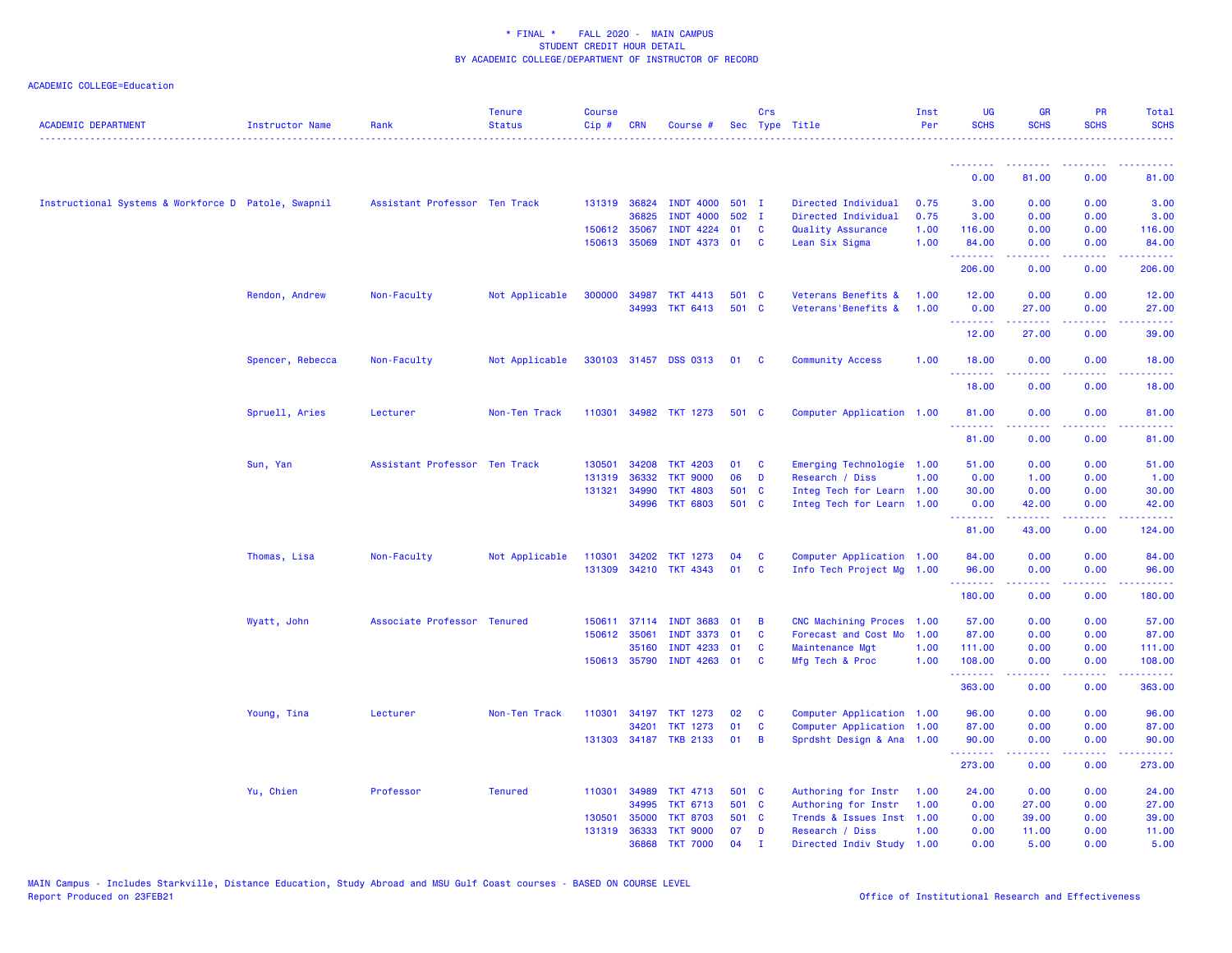| <b>ACADEMIC DEPARTMENT</b>                                                                                            | Instructor Name | Rank                          | Tenure<br><b>Status</b> | Course<br>Cip# | <b>CRN</b> | Course # Sec Type Title                           | Crs |                                                        | Inst<br>Per | UG<br><b>SCHS</b>                    | <b>GR</b><br><b>SCHS</b>  | <b>PR</b><br><b>SCHS</b>      | Total<br><b>SCHS</b>                |
|-----------------------------------------------------------------------------------------------------------------------|-----------------|-------------------------------|-------------------------|----------------|------------|---------------------------------------------------|-----|--------------------------------------------------------|-------------|--------------------------------------|---------------------------|-------------------------------|-------------------------------------|
|                                                                                                                       |                 |                               |                         |                |            |                                                   |     |                                                        |             | 24,00                                | 82.00                     | 0.00                          | 106,00                              |
| Instructional Systems & Workforce D Yu, Wei-Chieh                                                                     |                 | Assistant Professor Ten Track |                         | 111001         |            | 34190 TKB 4563 01 C<br>131309 34204 TKT 3463 01 B |     | Intro to Data Networ 1.00<br>Computer Repair/Main 1.00 |             | 96.00<br>57.00<br>--------<br>153,00 | 0.00<br>0.00<br>.<br>0.00 | 0.00<br>0.00<br>.<br>0.00     | 96.00<br>57.00<br>.<br>153,00       |
| =====================================<br>Instructional Systems & Workforce D<br>===================================== |                 |                               |                         |                |            |                                                   |     |                                                        |             | ========<br>3591.00<br>========      | ========<br>520,00        | ========<br>0.00<br>--------- | ==========<br>4111.00<br>========== |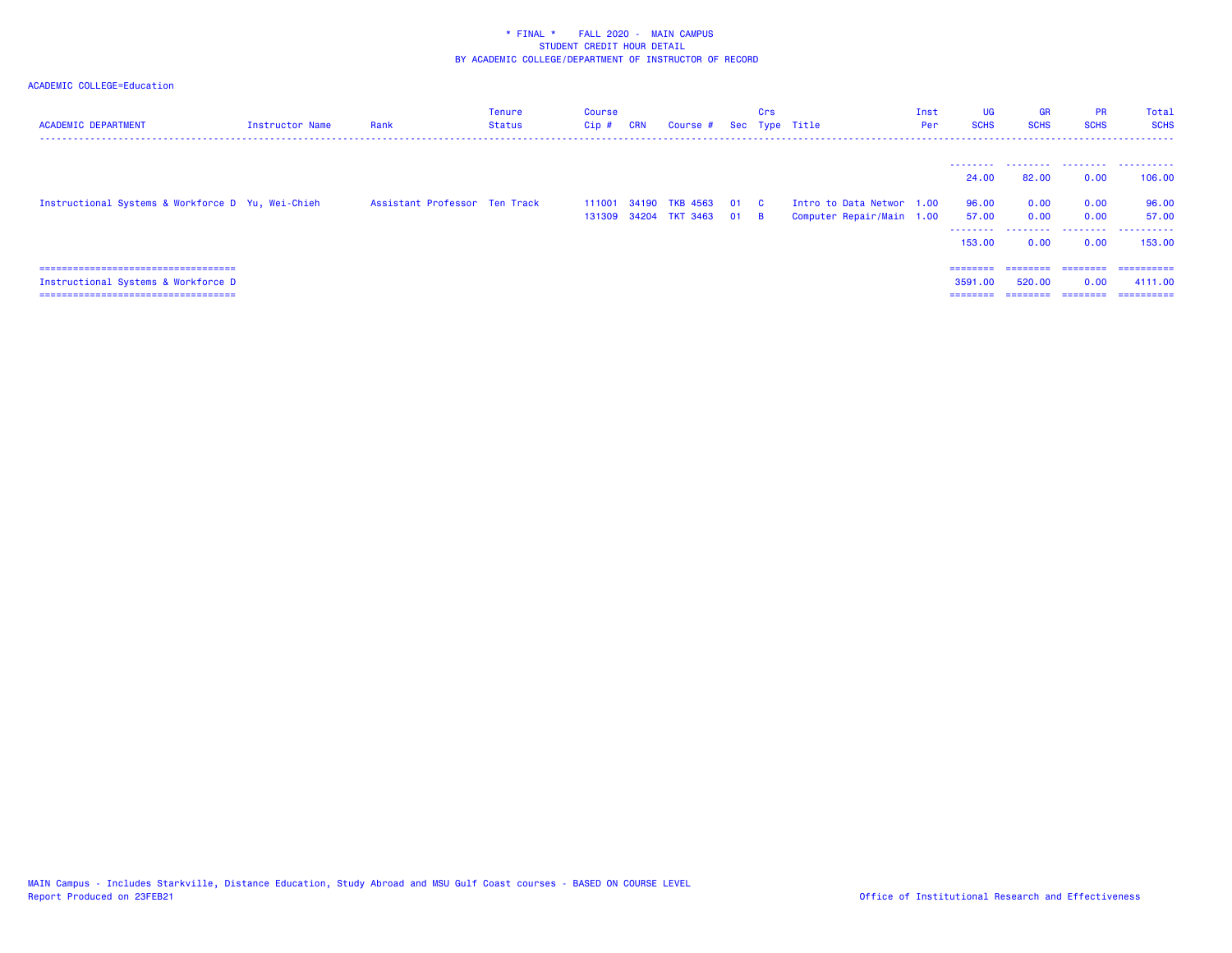| <b>ACADEMIC DEPARTMENT</b> | Instructor Name     | Rank                                             | <b>Tenure</b><br><b>Status</b> | <b>Course</b><br>Cip# | <b>CRN</b>   | Course #              |              | Crs            | Sec Type Title             | Inst<br>Per | <b>UG</b><br><b>SCHS</b> | <b>GR</b><br><b>SCHS</b>                                                                                                                                     | <b>PR</b><br><b>SCHS</b>                                                                               | Total<br><b>SCHS</b> |
|----------------------------|---------------------|--------------------------------------------------|--------------------------------|-----------------------|--------------|-----------------------|--------------|----------------|----------------------------|-------------|--------------------------|--------------------------------------------------------------------------------------------------------------------------------------------------------------|--------------------------------------------------------------------------------------------------------|----------------------|
| Kinesiology                |                     | Agiovlasitis, Stamat Associate Professor Tenured |                                | 260908                | 31963        | EP 4133               | 01           | <b>C</b>       | Ex Prog Clinical Pop 1.00  |             | 60.00                    | 0.00                                                                                                                                                         | 0.00                                                                                                   | 60.00                |
|                            |                     |                                                  |                                |                       | 35096        | EP 4133               | 02           | $\mathbf{C}$   | Ex Prog Clinical Pop       | 1.00        | 117.00                   | 0.00                                                                                                                                                         | 0.00                                                                                                   | 117.00               |
|                            |                     |                                                  |                                |                       | 310505 37125 | KI 9000               | 06           | D              | Research / Diss            | 1.00        | 0.00<br>.                | 1.00<br>2.2.2.2.2                                                                                                                                            | 0.00<br>.                                                                                              | 1.00<br>2.2.2.2.2    |
|                            |                     |                                                  |                                |                       |              |                       |              |                |                            |             | 177.00                   | 1.00                                                                                                                                                         | 0.00                                                                                                   | 178.00               |
|                            | Ballenger, Brantley | Grad Teach Assist                                | Not Applicable                 | 260908                | 31940        | EP 3304               | 02           | $\overline{B}$ | Exercise Physiology        | 0.50        | 24.00                    | 0.00                                                                                                                                                         | 0.00                                                                                                   | 24.00                |
|                            |                     |                                                  |                                |                       | 31941        | EP 3304               | 03           | B              | <b>Exercise Physiology</b> | 0.50        | 24.00                    | 0.00                                                                                                                                                         | 0.00                                                                                                   | 24.00                |
|                            |                     |                                                  |                                |                       |              | 310501 33511 PE 1151  | 03           | - L            | <b>Strength Training</b>   | 1.00        | 4.00<br>.                | 0.00<br>22222                                                                                                                                                | 0.00<br>.                                                                                              | 4.00<br>د د د د د    |
|                            |                     |                                                  |                                |                       |              |                       |              |                |                            |             | 52.00                    | 0.00                                                                                                                                                         | 0.00                                                                                                   | 52.00                |
|                            | Bello, Marissa      | Grad Teach Assist                                | Not Applicable                 | 131314                | 33515        | PE 1171               | 01           | - L            | Strength & Condition 1.00  |             | 11.00                    | 0.00                                                                                                                                                         | 0.00                                                                                                   | 11.00                |
|                            |                     |                                                  |                                | 260908                | 31945        | EP 3304               | 07           | B              | Exercise Physiology        | 0.50        | 26.00                    | 0.00                                                                                                                                                         | 0.00                                                                                                   | 26.00                |
|                            |                     |                                                  |                                |                       | 31948        | EP 3304               | 10           | $\overline{B}$ | Exercise Physiology        | 0.50        | 24.00                    | 0.00                                                                                                                                                         | 0.00                                                                                                   | 24.00                |
|                            |                     |                                                  |                                |                       | 310501 31960 | EP 4113               | 04           | $\overline{B}$ | Fitness Prog & Testi 1.00  |             | 78.00<br><u>.</u>        | 0.00<br>.                                                                                                                                                    | 0.00<br>$\frac{1}{2} \left( \frac{1}{2} \right) \left( \frac{1}{2} \right) \left( \frac{1}{2} \right)$ | 78.00<br>.           |
|                            |                     |                                                  |                                |                       |              |                       |              |                |                            |             | 139.00                   | 0.00                                                                                                                                                         | 0.00                                                                                                   | 139.00               |
|                            | Booker, Robert      | Grad Teach Assist                                | Not Applicable                 | 260908                | 31939        | EP 3304               | 01           | B              | <b>Exercise Physiology</b> | 0.50        | 24.00                    | 0.00                                                                                                                                                         | 0.00                                                                                                   | 24.00                |
|                            |                     |                                                  |                                |                       | 31944        | EP 3304               | 06           | B              | <b>Exercise Physiology</b> | 0.50        | 24.00                    | 0.00                                                                                                                                                         | 0.00                                                                                                   | 24.00                |
|                            |                     |                                                  |                                |                       | 31952        | EP 3304               | 14           | $\overline{B}$ | Exercise Physiology        | 0.50        | 24.00                    | 0.00                                                                                                                                                         | 0.00                                                                                                   | 24.00                |
|                            |                     |                                                  |                                |                       |              | 310501 31957 EP 4113  | $01 \quad B$ |                | Fitness Prog & Testi 1.00  |             | 72.00<br>. <u>.</u>      | 0.00<br>$\frac{1}{2} \left( \frac{1}{2} \right) \left( \frac{1}{2} \right) \left( \frac{1}{2} \right) \left( \frac{1}{2} \right) \left( \frac{1}{2} \right)$ | 0.00<br>.                                                                                              | 72.00<br>.           |
|                            |                     |                                                  |                                |                       |              |                       |              |                |                            |             | 144.00                   | 0.00                                                                                                                                                         | 0.00                                                                                                   | 144.00               |
|                            | Brown, Stanley      | Professor                                        | <b>Tenured</b>                 |                       |              | 310505 31933 EP 2013  | 01           | <b>C</b>       | Fundamentals of Kine 0.50  |             | 477.00<br><u>.</u>       | 0.00                                                                                                                                                         | 0.00                                                                                                   | 477.00               |
|                            |                     |                                                  |                                |                       |              |                       |              |                |                            |             | 477.00                   | 0.00                                                                                                                                                         | 0.00                                                                                                   | 477.00               |
|                            | Chander, Harish     | Associate Professor Tenured                      |                                |                       | 260908 31935 | EP 3233               | 01           | <b>C</b>       | Anatomical Kinesiolo 1.00  |             | 507.00                   | 0.00                                                                                                                                                         | 0.00                                                                                                   | 507.00               |
|                            |                     |                                                  |                                |                       | 31956        | EP 3643               | 02           | $\mathbf{C}$   | Applied Anat & Patho       | 1.00        | 276.00                   | 0.00                                                                                                                                                         | 0.00                                                                                                   | 276.00               |
|                            |                     |                                                  |                                |                       | 310505 35795 | KI 1001               | F04 S        |                | First Year Seminar         | 1.00        | 13.00                    | 0.00                                                                                                                                                         | 0.00                                                                                                   | 13.00                |
|                            |                     |                                                  |                                |                       |              | 37276 KI 9000         | 08           | D              | Research / Diss            | 1.00        | 0.00<br>.                | 1.00<br>22222                                                                                                                                                | 0.00<br>.                                                                                              | 1.00<br>.            |
|                            |                     |                                                  |                                |                       |              |                       |              |                |                            |             | 796.00                   | 1.00                                                                                                                                                         | 0.00                                                                                                   | 797.00               |
|                            | Chen, Chih Chia     | Assistant Professor Ten Track                    |                                | 260908                |              | 34714 EP 3183         | 501 C        |                | Exercise Psychology        | 1.00        | 144.00                   | 0.00                                                                                                                                                         | 0.00                                                                                                   | 144.00               |
|                            |                     |                                                  |                                | 310505                | 32898        | KI 1001               | F03 C        |                | First Year Seminar         | 1.00        | 11.00                    | 0.00                                                                                                                                                         | 0.00                                                                                                   | 11.00                |
|                            |                     |                                                  |                                |                       | 35090        | KI 8553               | 01           | <b>C</b>       | Exer Mgmt Disabil          | 1.00        | 0.00                     | 30.00                                                                                                                                                        | 0.00                                                                                                   | 30.00                |
|                            |                     |                                                  |                                |                       |              | 36425 EP 4000         | $01$ I       |                | Directed Indiv Study 1.00  |             | 4.00<br>.                | 0.00<br>. <u>.</u> .                                                                                                                                         | 0.00<br>.                                                                                              | 4.00<br>.            |
|                            |                     |                                                  |                                |                       |              |                       |              |                |                            |             | 159.00                   | 30.00                                                                                                                                                        | 0.00                                                                                                   | 189.00               |
|                            | Crocker, Jonathan   | Non-Faculty                                      | Not Applicable                 |                       |              | 521003 32408 FYE 1001 | F31 C        |                | First Year Experienc 1.00  |             | 13.00<br>.               | 0.00<br>-----                                                                                                                                                | 0.00<br>.                                                                                              | 13.00<br>.           |
|                            |                     |                                                  |                                |                       |              |                       |              |                |                            |             | 13.00                    | 0.00                                                                                                                                                         | 0.00                                                                                                   | 13.00                |
|                            | Derby, Hunter       | Grad Teach Assist                                | Not Applicable                 | 260908                | 31942        | EP 3304               | 04           | B              | <b>Exercise Physiology</b> | 0.50        | 24.00                    | 0.00                                                                                                                                                         | 0.00                                                                                                   | 24.00                |
|                            |                     |                                                  |                                |                       | 31947        | EP 3304               | 09           | B              | <b>Exercise Physiology</b> | 0.50        | 24.00                    | 0.00                                                                                                                                                         | 0.00                                                                                                   | 24.00                |
|                            |                     |                                                  |                                |                       |              | 310501 33509 PE 1151  | 01           | - L            | Strength Training          | 0.50        | 5.00                     | 0.00                                                                                                                                                         | 0.00                                                                                                   | 5.00                 |
|                            |                     |                                                  |                                |                       |              |                       |              |                |                            |             | <u>.</u><br>53.00        | $\frac{1}{2} \left( \frac{1}{2} \right) \left( \frac{1}{2} \right) \left( \frac{1}{2} \right) \left( \frac{1}{2} \right) \left( \frac{1}{2} \right)$<br>0.00 | .<br>0.00                                                                                              | .<br>53.00           |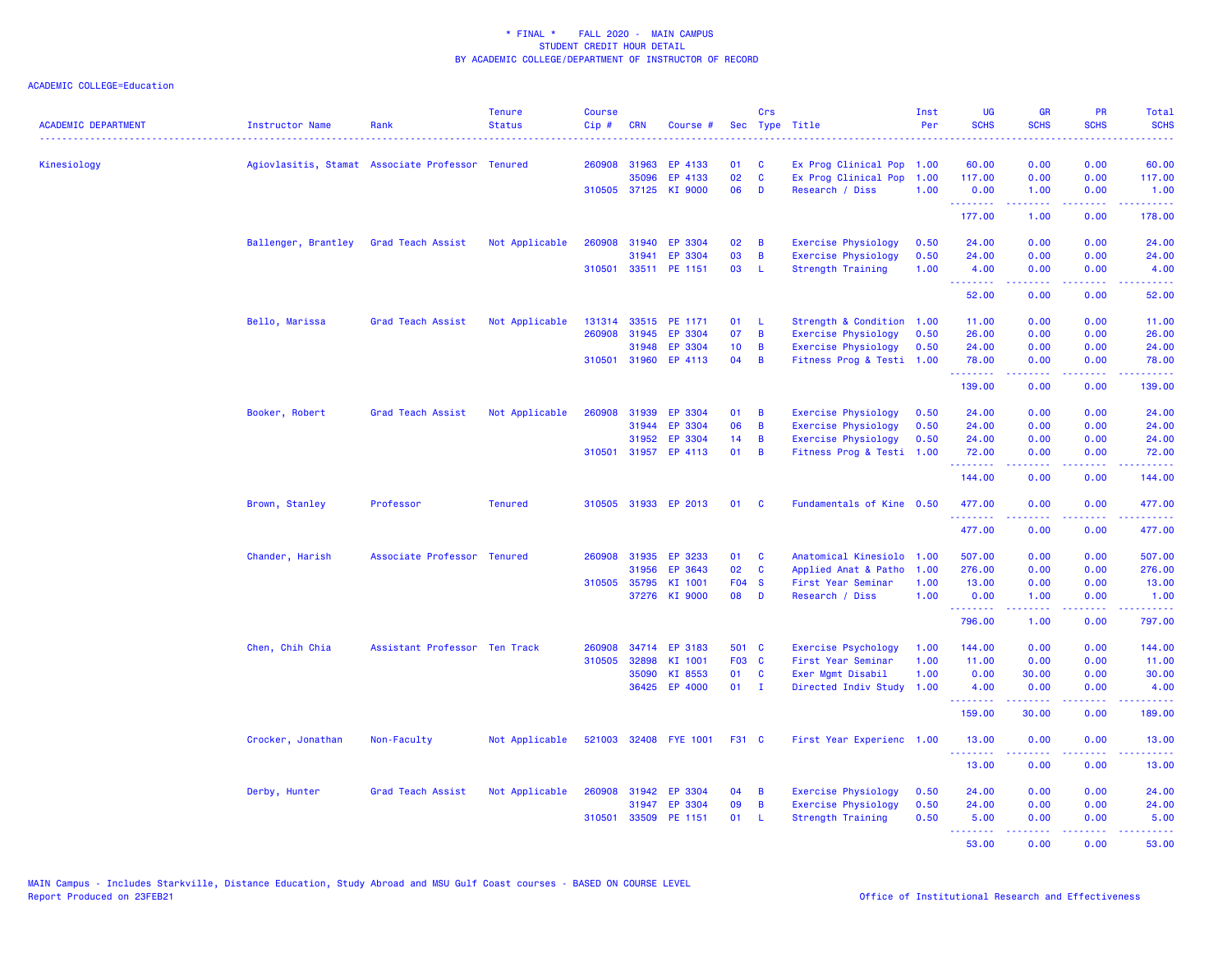| <b>ACADEMIC DEPARTMENT</b> | Instructor Name | Rank                          | <b>Tenure</b><br><b>Status</b> | <b>Course</b><br>Cip# | <b>CRN</b>   | Course #              |                 | Crs            | Sec Type Title             | Inst<br>Per | UG<br><b>SCHS</b> | <b>GR</b><br><b>SCHS</b> | <b>PR</b><br><b>SCHS</b>            | Total<br><b>SCHS</b>     |
|----------------------------|-----------------|-------------------------------|--------------------------------|-----------------------|--------------|-----------------------|-----------------|----------------|----------------------------|-------------|-------------------|--------------------------|-------------------------------------|--------------------------|
| Kinesiology                | England, Jordan | Grad Teach Assist             | Not Applicable                 | 310501                | 33510        | PE 1151               | 02              | <b>L</b>       | <b>Strength Training</b>   | 0.50        | 6.00              | 0.00                     | 0.00                                | 6.00                     |
|                            |                 |                               |                                |                       | 33512        | PE 1151               | 04              | $\mathsf{L}$   | Strength Training          | 0.50        | 3.00              | 0.00                     | 0.00                                | 3.00                     |
|                            |                 |                               |                                |                       |              | 33513 PE 1151         | 05              | $\mathsf{L}$   | <b>Strength Training</b>   | 0.50        | 1.00              | 0.00                     | 0.00                                | 1.00                     |
|                            |                 |                               |                                |                       |              | 35092 PE 1151         | 06              | - L            | <b>Strength Training</b>   | 0.50        | 2.00<br>222 L     | 0.00                     | 0.00                                | 2.00                     |
|                            |                 |                               |                                |                       |              |                       |                 |                |                            |             | 12.00             | 0.00                     | 0.00                                | 12.00                    |
|                            | Freeman, Hannah | Grad Teach Assist             | Not Applicable                 | 310501                | 33501        | PE 1061               | 02              | - L            | Fitness Walking/ Jog       | 0.50        | 8.50              | 0.00                     | 0.00                                | 8.50                     |
|                            |                 |                               |                                |                       | 33503        | PE 1061               | 04              | $-L$           | Fitness Walking/ Jog       | 0.50        | 9.00              | 0.00                     | 0.00                                | 9.00                     |
|                            |                 |                               |                                |                       | 33504        | PE 1061               | 07              | - L            | Fitness Walking/ Jog       | 0.50        | 6.00              | 0.00                     | 0.00                                | 6.00                     |
|                            |                 |                               |                                |                       | 37128        | PE 1061               | 06              | - L            | Fitness Walking/ Jog 0.50  |             | 9.00<br><u>.</u>  | 0.00<br>.                | 0.00<br>.                           | 9.00<br>$-2 - 2 - 2 - 2$ |
|                            |                 |                               |                                |                       |              |                       |                 |                |                            |             | 32.50             | 0.00                     | 0.00                                | 32.50                    |
|                            | Gillen, Zachary | Assistant Professor Ten Track |                                | 131314                | 37047        | EP 8203               | 01              | B              | Adv. Exercise Physio 1.00  |             | 0.00              | 27.00                    | 0.00                                | 27.00                    |
|                            |                 |                               |                                | 310505                | 37048        | KI 8303               | 02              | $\mathbf{C}$   | Research in Kinesiol 1.00  |             | 0.00<br>.         | 36.00<br>-----           | 0.00                                | 36.00                    |
|                            |                 |                               |                                |                       |              |                       |                 |                |                            |             | 0.00              | 63.00                    | 0.00                                | 63.00                    |
|                            | Gourley, Kristy | Lecturer                      | Non-Ten Track                  |                       | 131314 31968 | EP 4504               | 01              | $\overline{B}$ | Mechanical Analysis        | 0.50        | 32.00             | 0.00                     | 0.00                                | 32.00                    |
|                            |                 |                               |                                |                       | 31969        | EP 4504               | 02              | $\overline{B}$ | Mechanical Analysis        | 0.50        | 30.00             | 0.00                     | 0.00                                | 30.00                    |
|                            |                 |                               |                                |                       | 31970        | EP 4504               | 03              | B              | Mechanical Analysis        | 0.50        | 32.00             | 0.00                     | 0.00                                | 32.00                    |
|                            |                 |                               |                                |                       | 31971        | EP 4504               | 04              | $\overline{B}$ | Mechanical Analysis        | 0.50        | 32.00             | 0.00                     | 0.00                                | 32.00                    |
|                            |                 |                               |                                |                       |              |                       |                 |                |                            |             | 126.00            | 0.00                     | 0.00                                | 126.00                   |
|                            | Graddy, Sydney  | Grad Teach Assist             | Not Applicable                 | 260908                | 31943        | EP 3304               | 05              | $\overline{B}$ | Exercise Physiology        | 0.50        | 24.00             | 0.00                     | 0.00                                | 24.00                    |
|                            |                 |                               |                                |                       | 31946        | EP 3304               | 80              | $\overline{B}$ | Exercise Physiology        | 0.50        | 24.00             | 0.00                     | 0.00                                | 24.00                    |
|                            |                 |                               |                                | 360101                | 33490        | PE 1000               | 02              | $\mathbf{C}$   | Play, Fitness & Phys 1.00  |             | 582.00<br>.       | 0.00<br>.                | 0.00<br>$\sim$ $\sim$ $\sim$ $\sim$ | 582.00<br>بالمستمات      |
|                            |                 |                               |                                |                       |              |                       |                 |                |                            |             | 630.00            | 0.00                     | 0.00                                | 630.00                   |
|                            | Grant, Erin     | Instructor                    | Non-Ten Track                  | 260908                | 31972        | EP 4603               | 01              | $\mathbf{C}$   | Physical Activity Ep 1.00  |             | 186.00            | 0.00                     | 0.00                                | 186.00                   |
|                            |                 |                               |                                |                       | 31976        | EP 4814               | 01              | - H            | Exercise Science Int 0.50  |             | 52.00             | 0.00                     | 0.00                                | 52.00                    |
|                            |                 |                               |                                |                       | 31977        | EP 4814               | 02              | -H             | Exercise Science Int 0.50  |             | 52.00             | 0.00                     | 0.00                                | 52.00                    |
|                            |                 |                               |                                | 310501                | 32901        | KI 2023               | 01              | C              | Found of Health Educ 1.00  |             | 207.00            | 0.00                     | 0.00                                | 207.00                   |
|                            |                 |                               |                                |                       | 32903        | KI 2023               | 03              | $\mathbf{C}$   | Found of Health Educ 1.00  |             | 198.00<br>.       | 0.00                     | 0.00                                | 198.00                   |
|                            |                 |                               |                                |                       |              |                       |                 |                |                            |             | 695.00            | 0.00                     | 0.00                                | 695.00                   |
|                            | Holmes, Megan   | Associate Professor Tenured   |                                | 260908                | 31946        | EP 3304               | 08              | $\overline{B}$ | <b>Exercise Physiology</b> | 0.50        | 24.00             | 0.00                     | 0.00                                | 24.00                    |
|                            |                 |                               |                                |                       | 31947        | EP 3304               | 09              | B              | <b>Exercise Physiology</b> | 0.50        | 24.00             | 0.00                     | 0.00                                | 24.00                    |
|                            |                 |                               |                                |                       | 31948        | EP 3304               | 10 <sub>1</sub> | $\overline{B}$ | <b>Exercise Physiology</b> | 0.50        | 24.00             | 0.00                     | 0.00                                | 24.00                    |
|                            |                 |                               |                                |                       | 31949        | EP 3304               | 11 <sub>1</sub> | $\overline{B}$ | Exercise Physiology        | 0.50        | 24.00             | 0.00                     | 0.00                                | 24.00                    |
|                            |                 |                               |                                |                       | 31950        | EP 3304               | 12 <sub>1</sub> | $\overline{B}$ | Exercise Physiology        | 0.50        | 24.00             | 0.00                     | 0.00                                | 24.00                    |
|                            |                 |                               |                                |                       | 31951        | EP 3304               | 13 <sup>°</sup> | B              | <b>Exercise Physiology</b> | 0.50        | 24.00             | 0.00                     | 0.00                                | 24.00                    |
|                            |                 |                               |                                |                       | 31952        | EP 3304               | 14 <sup>1</sup> | $\overline{B}$ | Exercise Physiology        | 0.50        | 24.00             | 0.00                     | 0.00                                | 24.00                    |
|                            |                 |                               |                                |                       | 31973        | EP 4603               | 02              | $\mathbf{C}$   | Physical Activity Ep       | 1.00        | 153.00            | 0.00                     | 0.00                                | 153.00                   |
|                            |                 |                               |                                |                       | 310505 37190 | KI 4000               | 02              | $\mathbf{I}$   | Directed Indiv Study       | 1.00        | 1.00              | 0.00                     | 0.00                                | 1.00                     |
|                            |                 |                               |                                |                       |              | 37223 KI 9000         | $07$ D          |                | Research / Diss            | 1.00        | 0.00<br>--------  | 6.00                     | 0.00<br>.                           | 6.00                     |
|                            |                 |                               |                                |                       |              |                       |                 |                |                            |             | 322.00            | 6.00                     | 0.00                                | 328.00                   |
|                            | Jackson, Stacy  | Non-Faculty                   | Not Applicable                 |                       |              | 320104 31455 DSS 0113 | 01              | $\mathbf{C}$   | Practical Money Skil 1.00  |             | 18.00             | 0.00                     | 0.00                                | 18.00                    |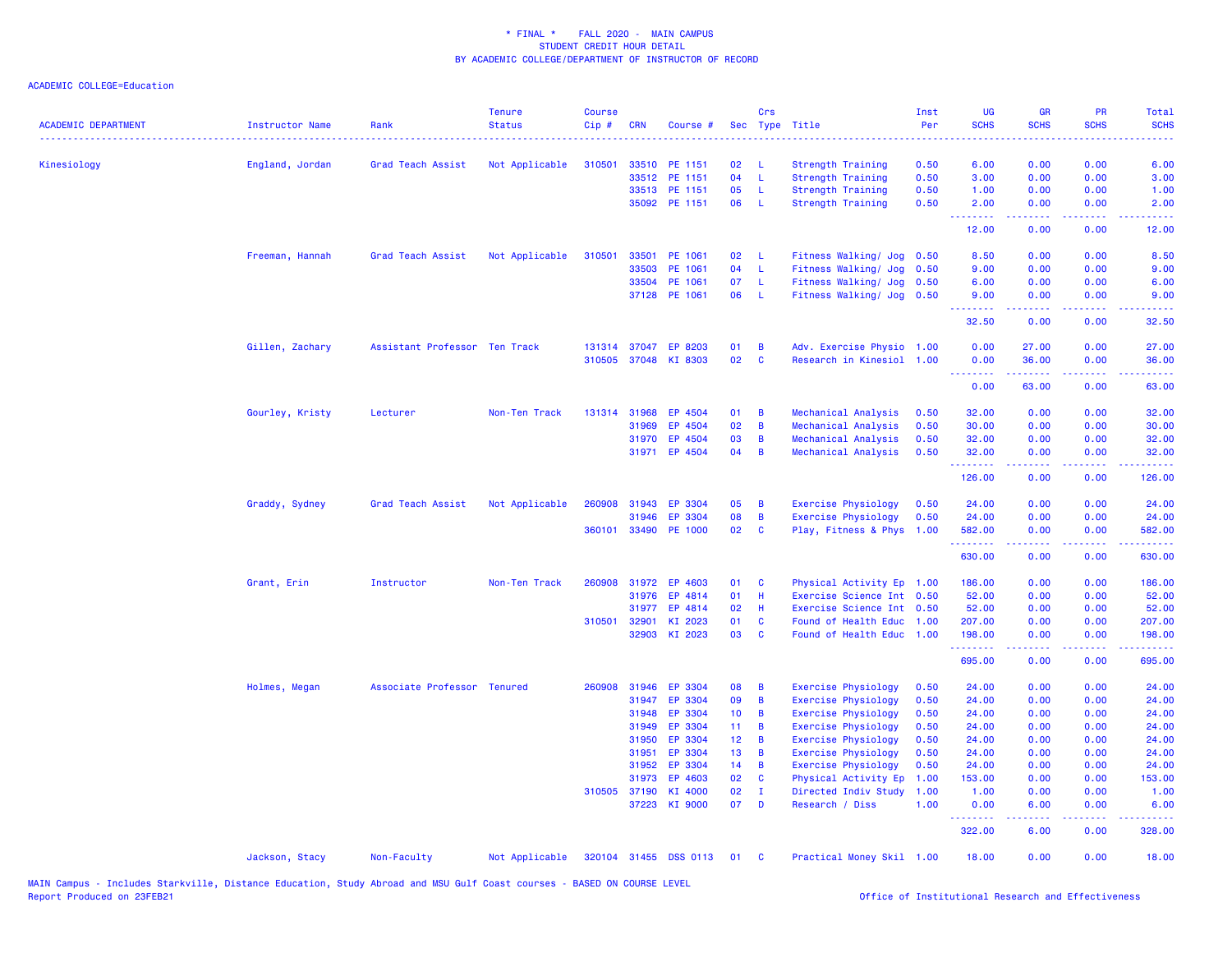| <b>ACADEMIC DEPARTMENT</b> | <b>Instructor Name</b>                 | Rank                        | <b>Tenure</b><br><b>Status</b> | <b>Course</b><br>Cip# | <b>CRN</b>   | Course #             |       | Crs      | Sec Type Title             | Inst<br>Per | <b>UG</b><br><b>SCHS</b> | <b>GR</b><br><b>SCHS</b>                                                                                                                                     | <b>PR</b><br><b>SCHS</b> | <b>Total</b><br><b>SCHS</b><br>$\omega$ is a $\omega$ .                                                                                                        |
|----------------------------|----------------------------------------|-----------------------------|--------------------------------|-----------------------|--------------|----------------------|-------|----------|----------------------------|-------------|--------------------------|--------------------------------------------------------------------------------------------------------------------------------------------------------------|--------------------------|----------------------------------------------------------------------------------------------------------------------------------------------------------------|
| Kinesiology                | Jackson, Stacy                         | Non-Faculty                 | Not Applicable                 | 320104                | 35518        | <b>DSS 0133</b>      | 01    | C        | Money Math: Money M 1.00   |             | 18.00                    | 0.00                                                                                                                                                         | 0.00                     | 18.00                                                                                                                                                          |
|                            |                                        |                             |                                | 350101                | 31459        | <b>DSS 0613</b>      | 02    | C        | Independent Living         | 1.00        | 18.00                    | 0.00                                                                                                                                                         | 0.00                     | 18.00                                                                                                                                                          |
|                            |                                        |                             |                                |                       | 350103 31461 | <b>DSS 0810</b>      | 01    | E        | Employment - On Camp 0.50  |             | 18.00                    | 0.00                                                                                                                                                         | 0.00                     | 18.00                                                                                                                                                          |
|                            |                                        |                             |                                |                       | 31462        | <b>DSS 0810</b>      | 02    | E        | Employment - On Camp       | 0.50        | 18.00                    | 0.00                                                                                                                                                         | 0.00                     | 18.00                                                                                                                                                          |
|                            |                                        |                             |                                |                       | 31463        | <b>DSS 0910</b>      | 01    | E        | Employment Off Campu 0.50  |             | 31.50<br>.               | 0.00<br>$\frac{1}{2} \left( \frac{1}{2} \right) \left( \frac{1}{2} \right) \left( \frac{1}{2} \right) \left( \frac{1}{2} \right) \left( \frac{1}{2} \right)$ | 0.00<br>.                | 31.50                                                                                                                                                          |
|                            |                                        |                             |                                |                       |              |                      |       |          |                            |             | 121.50                   | 0.00                                                                                                                                                         | 0.00                     | 121.50                                                                                                                                                         |
|                            | Joe, Lee                               | Instructor                  | Non-Ten Track                  | 260908                | 31939        | EP 3304              | 01    | B        | <b>Exercise Physiology</b> | 0.50        | 24.00                    | 0.00                                                                                                                                                         | 0.00                     | 24.00                                                                                                                                                          |
|                            |                                        |                             |                                |                       | 31940        | EP 3304              | 02    | B        | <b>Exercise Physiology</b> | 0.50        | 24.00                    | 0.00                                                                                                                                                         | 0.00                     | 24.00                                                                                                                                                          |
|                            |                                        |                             |                                |                       | 31941        | EP 3304              | 03    | B        | <b>Exercise Physiology</b> | 0.50        | 24.00                    | 0.00                                                                                                                                                         | 0.00                     | 24.00                                                                                                                                                          |
|                            |                                        |                             |                                |                       | 31942        | EP 3304              | 04    | B        | <b>Exercise Physiology</b> | 0.50        | 24.00                    | 0.00                                                                                                                                                         | 0.00                     | 24.00                                                                                                                                                          |
|                            |                                        |                             |                                |                       | 31943        | EP 3304              | 05    | B        | <b>Exercise Physiology</b> | 0.50        | 24.00                    | 0.00                                                                                                                                                         | 0.00                     | 24.00                                                                                                                                                          |
|                            |                                        |                             |                                |                       | 31944        | EP 3304              | 06    | B        | Exercise Physiology        | 0.50        | 24.00                    | 0.00                                                                                                                                                         | 0.00                     | 24.00                                                                                                                                                          |
|                            |                                        |                             |                                |                       | 31945        | EP 3304              | 07    | B        | <b>Exercise Physiology</b> | 0.50        | 26.00                    | 0.00                                                                                                                                                         | 0.00                     | 26.00                                                                                                                                                          |
|                            |                                        |                             |                                |                       | 31976        | EP 4814              | 01    | H        | Exercise Science Int       | 0.50        | 52.00                    | 0.00                                                                                                                                                         | 0.00                     | 52.00                                                                                                                                                          |
|                            |                                        |                             |                                |                       | 31977        | EP 4814              | 02    | H        | Exercise Science Int 0.50  |             | 52.00                    | 0.00                                                                                                                                                         | 0.00                     | 52.00                                                                                                                                                          |
|                            |                                        |                             |                                |                       | 310505 31953 | EP 3613              | 01    | C        | Exercise Electrocard       | 1.00        | 105.00                   | 0.00                                                                                                                                                         | 0.00                     | 105.00                                                                                                                                                         |
|                            |                                        |                             |                                |                       | 31954        | EP 3613              | 02    | <b>C</b> | Exercise Electrocard 1.00  |             | 126.00<br><b></b>        | 0.00<br><u>.</u>                                                                                                                                             | 0.00<br>.                | 126.00<br>المتمام ماما                                                                                                                                         |
|                            |                                        |                             |                                |                       |              |                      |       |          |                            |             | 505.00                   | 0.00                                                                                                                                                         | 0.00                     | 505.00                                                                                                                                                         |
|                            | Johnson, Wesley                        | Lecturer                    | Non-Ten Track                  | 131304                | 34929        | PE 4413              | 501 C |          | Basic Driver Ed I          | 1.00        | 90.00                    | 0.00                                                                                                                                                         | 0.00                     | 90.00                                                                                                                                                          |
|                            |                                        |                             |                                | 512201                |              | 34928 PE 3433        | 501 C |          | Genl Safety Methods        | 1.00        | 129.00                   | 0.00                                                                                                                                                         | 0.00                     | 129.00                                                                                                                                                         |
|                            |                                        |                             |                                |                       |              |                      |       |          |                            |             | -------<br>219.00        | .<br>0.00                                                                                                                                                    | .<br>0.00                | $\frac{1}{2} \left( \frac{1}{2} \right) \left( \frac{1}{2} \right) \left( \frac{1}{2} \right) \left( \frac{1}{2} \right) \left( \frac{1}{2} \right)$<br>219.00 |
|                            | Kim, Dae Eun                           | Instructor                  | Non-Ten Track                  | 310504                |              | 34112 SS 3503        | 01    | C        | Sport and Rec Leader       | 1.00        | 87.00                    | 0.00                                                                                                                                                         | 0.00                     | 87.00                                                                                                                                                          |
|                            |                                        |                             |                                |                       | 35089        | SS 3103              | 501 C |          | Sport Sponsorship          | 1.00        | 69.00                    | 0.00                                                                                                                                                         | 0.00                     | 69.00                                                                                                                                                          |
|                            |                                        |                             |                                |                       |              |                      |       |          |                            |             |                          |                                                                                                                                                              |                          |                                                                                                                                                                |
|                            |                                        |                             |                                |                       |              |                      |       |          |                            |             | 156.00                   | 0.00                                                                                                                                                         | 0.00                     | 156.00                                                                                                                                                         |
|                            | Kim, Kyungeun                          | Lecturer                    | Non-Ten Track                  | 310501                | 33522        | PE 1263              | 01    | B        | Methods of Teaching        | 1.00        | 81.00                    | 0.00                                                                                                                                                         | 0.00                     | 81.00                                                                                                                                                          |
|                            |                                        |                             |                                | 500301                | 33507        | PE 1091              | 01    | -L       | Contemporary Dance         | 1.00        | 31.00                    | 0.00                                                                                                                                                         | 0.00                     | 31.00                                                                                                                                                          |
|                            |                                        |                             |                                |                       |              | 33523 PE 1323        | 01    | B        | Hist & Apprec of Dan 1.00  |             | 237.00<br>.              | 0.00<br>$\frac{1}{2} \left( \frac{1}{2} \right) \left( \frac{1}{2} \right) \left( \frac{1}{2} \right) \left( \frac{1}{2} \right) \left( \frac{1}{2} \right)$ | 0.00<br>.                | 237.00<br>المام ماما ما                                                                                                                                        |
|                            |                                        |                             |                                |                       |              |                      |       |          |                            |             | 349.00                   | 0.00                                                                                                                                                         | 0.00                     | 349.00                                                                                                                                                         |
|                            | Knight, Adam                           | Associate Professor Tenured |                                | 260908                | 31974        | EP 4703              | 01    | C        | Neural Contl Human M       | 1.00        | 150.00                   | 0.00                                                                                                                                                         | 0.00                     | 150.00                                                                                                                                                         |
|                            |                                        |                             |                                |                       | 35097        | EP 8453              | 01    | C        | Biomech Human Movem        | 1.00        | 0.00                     | 48.00                                                                                                                                                        | 0.00                     | 48.00                                                                                                                                                          |
|                            |                                        |                             |                                |                       |              | 310505 32896 KI 1001 | F01 C |          | First Year Seminar         | 1.00        | 30.00<br>.               | 0.00<br>.                                                                                                                                                    | 0.00<br>.                | 30.00<br>.                                                                                                                                                     |
|                            |                                        |                             |                                |                       |              |                      |       |          |                            |             | 180.00                   | 48.00                                                                                                                                                        | 0.00                     | 228.00                                                                                                                                                         |
|                            | Kodithuwakku Arachch Grad Teach Assist |                             | Not Applicable                 |                       | 131314 31968 | EP 4504              | 01    | B        | Mechanical Analysis        | 0.50        | 32.00                    | 0.00                                                                                                                                                         | 0.00                     | 32.00                                                                                                                                                          |
|                            |                                        |                             |                                |                       | 31969        | EP 4504              | 02    | B        | Mechanical Analysis        | 0.50        | 30.00                    | 0.00                                                                                                                                                         | 0.00                     | 30.00                                                                                                                                                          |
|                            |                                        |                             |                                |                       | 31970        | EP 4504              | 03    | B        | Mechanical Analysis        | 0.50        | 32.00                    | 0.00                                                                                                                                                         | 0.00                     | 32.00                                                                                                                                                          |
|                            |                                        |                             |                                |                       | 31971        | EP 4504              | 04    | B        | Mechanical Analysis        | 0.50        | 32.00                    | 0.00                                                                                                                                                         | 0.00                     | 32.00                                                                                                                                                          |
|                            |                                        |                             |                                |                       |              | 310505 34872 KI 2213 | 501 C |          | Emergency Health Car 1.00  |             | 144.00<br>.              | 0.00<br>$\frac{1}{2} \left( \frac{1}{2} \right) \left( \frac{1}{2} \right) \left( \frac{1}{2} \right) \left( \frac{1}{2} \right) \left( \frac{1}{2} \right)$ | 0.00<br>.                | 144.00<br>$\frac{1}{2} \left( \frac{1}{2} \right) \left( \frac{1}{2} \right) \left( \frac{1}{2} \right) \left( \frac{1}{2} \right) \left( \frac{1}{2} \right)$ |
|                            |                                        |                             |                                |                       |              |                      |       |          |                            |             | 270.00                   | 0.00                                                                                                                                                         | 0.00                     | 270.00                                                                                                                                                         |
|                            | Lamberth, John                         | Associate Professor Tenured |                                | 260908                | 31936        | EP 3233              | 02    | C        | Anatomical Kinesiolo 1.00  |             | 237.00                   | 0.00                                                                                                                                                         | 0.00                     | 237.00                                                                                                                                                         |
|                            |                                        |                             |                                |                       |              | 31955 EP 3643        | 01    | C        | Applied Anat & Patho 1.00  |             | 201.00                   | 0.00                                                                                                                                                         | 0.00                     | 201.00                                                                                                                                                         |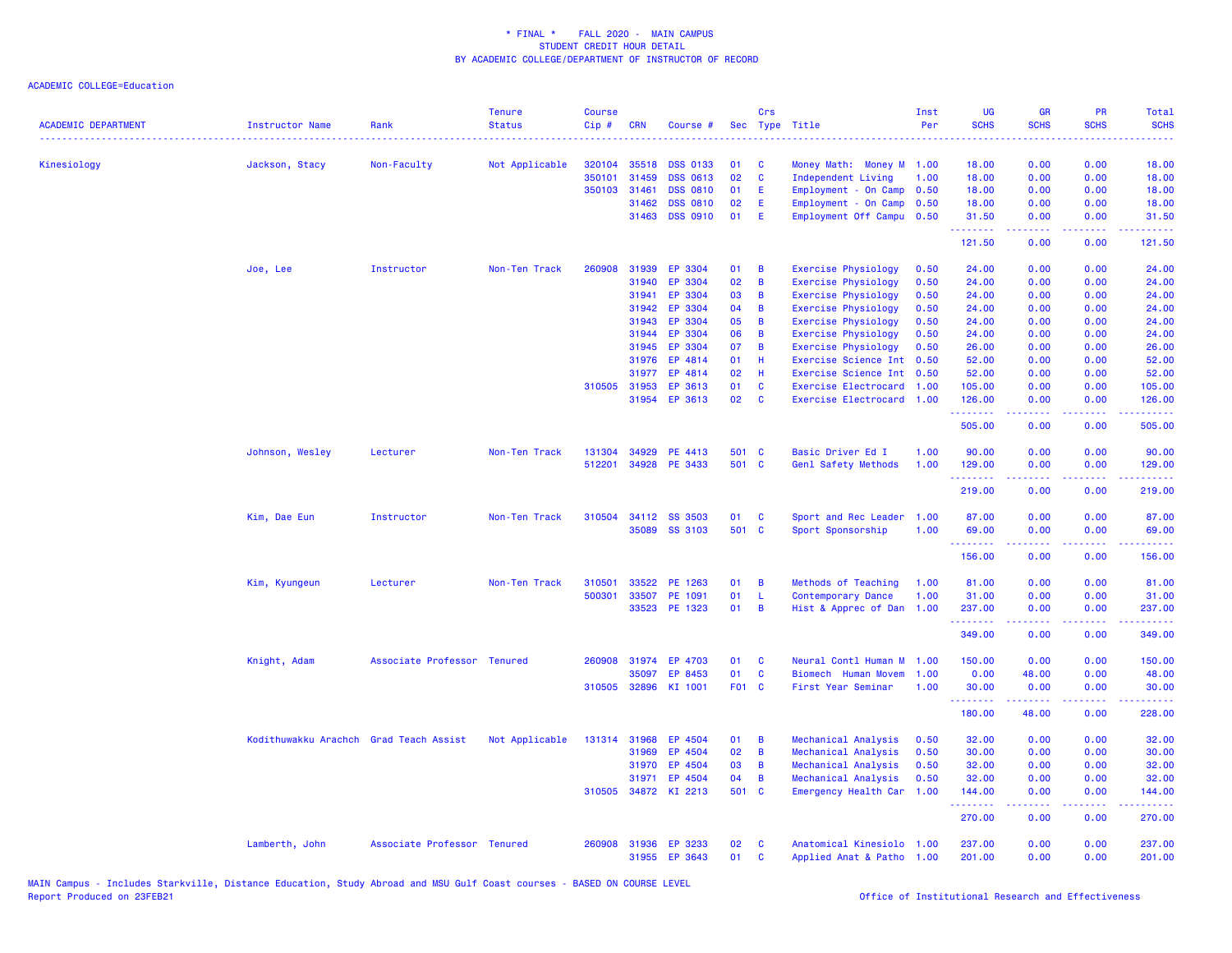| <b>ACADEMIC DEPARTMENT</b> | Instructor Name   | Rank                          | <b>Tenure</b><br><b>Status</b> | <b>Course</b><br>Cip# | <b>CRN</b> | Course #             | Sec             | Crs          | Type Title                 | Inst<br>Per | <b>UG</b><br><b>SCHS</b> | <b>GR</b><br><b>SCHS</b>                       | PR<br><b>SCHS</b>                   | Total<br><b>SCHS</b>       |
|----------------------------|-------------------|-------------------------------|--------------------------------|-----------------------|------------|----------------------|-----------------|--------------|----------------------------|-------------|--------------------------|------------------------------------------------|-------------------------------------|----------------------------|
| Kinesiology                | Lamberth, John    | Associate Professor Tenured   |                                | 310505                | 36326      | KI 9000              | 01              | D            | Research / Diss            | 1.00        | 0.00                     | 6.00                                           | 0.00                                | 6.00                       |
|                            |                   |                               |                                |                       |            | 37253 KI 4000        | 03              | $\mathbf{I}$ | Directed Indiv Study       | 1.00        | 1.00<br>.                | 0.00<br>22222                                  | 0.00<br>.                           | 1.00<br>.                  |
|                            |                   |                               |                                |                       |            |                      |                 |              |                            |             | 439.00                   | 6.00                                           | 0.00                                | 445.00                     |
|                            | Lee, Young Han    | Associate Professor Tenured   |                                | 131314                | 35099      | SS 8203              | 01              | C            | Funding of Sport           | 1.00        | 0.00                     | 69.00                                          | 0.00                                | 69.00                      |
|                            |                   |                               |                                | 310505                | 32909      | KI 8303              | 01              | $\mathbf{C}$ | Research in Kinesiol       | 1.00        | 0.00                     | 69.00                                          | 0.00                                | 69.00                      |
|                            |                   |                               |                                |                       | 36491      | KI 7000              | 01              | $\mathbf{I}$ | Directed Indiv Study       | 1.00        | 0.00                     | 1.00                                           | 0.00                                | 1.00                       |
|                            |                   |                               |                                |                       | 37252      | KI 7000              | 03              | $\mathbf{I}$ | Directed Indiv Study       | 1.00        | 0.00                     | 3.00                                           | 0.00                                | 3.00                       |
|                            |                   |                               |                                |                       |            | 37344 KI 9000        | 09              | D            | Research / Diss            | 1.00        | 0.00<br>.                | 12.00<br>. <u>.</u>                            | 0.00<br>.                           | 12.00<br>.                 |
|                            |                   |                               |                                |                       |            |                      |                 |              |                            |             | 0.00                     | 154.00                                         | 0.00                                | 154.00                     |
|                            | Lim, Soyoun       | Assistant Professor Ten Track |                                | 310504                | 34117      | SS 4303              | 01              | C            | Globalization & Spor       | 1.00        | 114.00                   | 0.00                                           | 0.00                                | 114.00                     |
|                            |                   |                               |                                | 310505                | 33531      | PE 4173              | 01              | C            | Test & Measure             | 1.00        | 54.00                    | 0.00                                           | 0.00                                | 54.00                      |
|                            |                   |                               |                                |                       |            | 36998 SS 7000        | 01              | $\mathbf{I}$ | Directed Indiv Study       | 1.00        | 0.00<br>.                | 3.00<br>.                                      | 0.00<br>.                           | 3.00<br>.                  |
|                            |                   |                               |                                |                       |            |                      |                 |              |                            |             | 168.00                   | 3.00                                           | 0.00                                | 171.00                     |
|                            | Luczak, Anthony   | Non-Faculty                   | Not Applicable                 | 143501                |            | 32865 IE 3913        | 01              | <b>C</b>     | Engr Economy I             | 1.00        | 873.00                   | 0.00                                           | 0.00                                | 873.00                     |
|                            |                   |                               |                                |                       |            |                      |                 |              |                            |             | .<br>873.00              | 0.00                                           | د د د د<br>0.00                     | والمتحدث للمنابذ<br>873.00 |
|                            | Markoski, Zlatko  | Grad Teach Assist             | Not Applicable                 |                       |            | 310504 34109 SS 2103 | 01              | C            | Sport Careers and Pr 1.00  |             | 132.00                   | 0.00                                           | 0.00                                | 132.00                     |
|                            |                   |                               |                                |                       | 35093      | SS 3403              | 01              | <b>C</b>     | Facil & Event Mgmt S 1.00  |             | 126.00                   | 0.00                                           | 0.00                                | 126.00                     |
|                            |                   |                               |                                |                       |            |                      |                 |              |                            |             | .<br>258.00              | <b><i><u><u> - - - - -</u></u></i></b><br>0.00 | .<br>0.00                           | .<br>258.00                |
|                            | Na, Sangwon       | Grad Teach Assist             | Not Applicable                 | 310501                | 33497      | PE 1051              | 01              | -L.          | <b>Beginning Karate</b>    | 1.00        | 13.00                    | 0.00                                           | 0.00                                | 13.00                      |
|                            |                   |                               |                                |                       | 33498      | PE 1051              | 02              | L            | <b>Beginning Karate</b>    | 1.00        | 13.00                    | 0.00                                           | 0.00                                | 13.00                      |
|                            |                   |                               |                                |                       |            | 310504 34108 SS 2003 | 01              | <b>C</b>     | Foundations Sport Mg       | 1.00        | 186.00                   | 0.00                                           | 0.00                                | 186.00                     |
|                            |                   |                               |                                |                       |            |                      |                 |              |                            |             | .<br>212.00              | -----<br>0.00                                  | .<br>0.00                           | والمتحدث للمنابذ<br>212.00 |
|                            |                   |                               |                                |                       |            |                      |                 |              |                            |             |                          |                                                |                                     |                            |
|                            | Palmer, Elizabeth | Non-Faculty                   | Not Applicable                 |                       |            | 131314 33519 PE 1243 | 02              | C            | Methods Games and Sp 1.00  |             | 72.00<br><u> 22222</u>   | 0.00<br>.                                      | 0.00<br>$\sim$ $\sim$ $\sim$ $\sim$ | 72.00<br>المتمامين         |
|                            |                   |                               |                                |                       |            |                      |                 |              |                            |             | 72.00                    | 0.00                                           | 0.00                                | 72.00                      |
|                            | Pan, Zhujun       | Assistant Professor Ten Track |                                | 260908                | 31975      | EP 4703              | 02              | C            | Neural Contl Human M       | 1.00        | 81.00                    | 0.00                                           | 0.00                                | 81.00                      |
|                            |                   |                               |                                | 310505                | 33533      | PE 4853              | 01              | <b>C</b>     | Motor Lrng and Skill 1.00  |             | 132.00                   | 0.00                                           | 0.00                                | 132.00                     |
|                            |                   |                               |                                |                       | 36861      | KI 7000              | 02              | $\mathbf{I}$ | Directed Indiv Study 1.00  |             | 0.00<br>.                | 3.00                                           | 0.00<br>2222                        | 3.00                       |
|                            |                   |                               |                                |                       |            |                      |                 |              |                            |             | 213.00                   | 3.00                                           | 0.00                                | 216.00                     |
|                            | Rye, David        | Instructor                    | Non-Ten Track                  | 131314                |            | 33534 PE 4873        | 01              | C            | Prof Sem In Physica 1.00   |             | 15.00                    | 0.00                                           | 0.00                                | 15.00                      |
|                            |                   |                               |                                | 310504                | 34113      | <b>SS 3603</b>       | 01              | <b>C</b>     | Program Planning-Spo       | 1.00        | 117.00                   | 0.00                                           | 0.00                                | 117.00                     |
|                            |                   |                               |                                |                       |            | 34116 SS 4203        | 01              | <b>C</b>     | Funding of Sport           | 1.00        | 123.00                   | 0.00                                           | 0.00                                | 123.00                     |
|                            |                   |                               |                                |                       |            | 34118 SS 4396        | 01              | Ε            | Sports Studies Inter       | 1.00        | 54.00                    | 0.00                                           | 0.00                                | 54.00                      |
|                            |                   |                               |                                |                       |            | 310505 32912 KI 8710 | 01              | Ε            | Internship                 | 0.40        | 0.00<br>.                | 3.60<br>.                                      | 0.00<br>.                           | 3.60<br>المتمام ماما       |
|                            |                   |                               |                                |                       |            |                      |                 |              |                            |             | 309.00                   | 3.60                                           | 0.00                                | 312.60                     |
|                            | Shepherd, Brandon | Lecturer                      | Non-Ten Track                  | 260908                |            | 31949 EP 3304        | 11 <sub>1</sub> | B            | <b>Exercise Physiology</b> | 0.50        | 24.00                    | 0.00                                           | 0.00                                | 24.00                      |
|                            |                   |                               |                                |                       |            | 31950 EP 3304        | 12              | B            | <b>Exercise Physiology</b> | 0.50        | 24.00                    | 0.00                                           | 0.00                                | 24.00                      |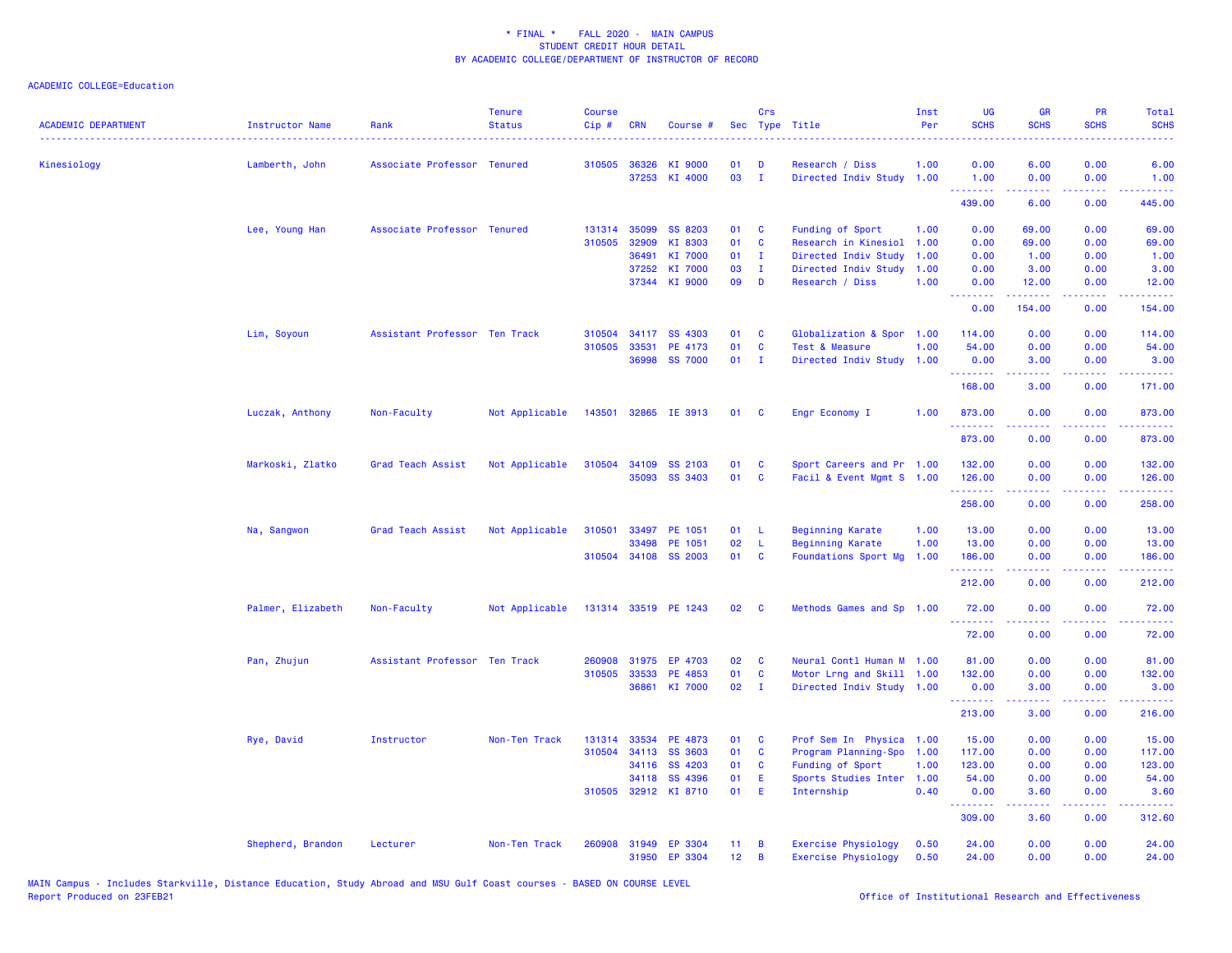| <b>ACADEMIC DEPARTMENT</b> | Instructor Name                                  | Rank                        | <b>Tenure</b><br><b>Status</b> | <b>Course</b><br>Cip# | <b>CRN</b>   | Course #             |       | Crs            | Sec Type Title            | Inst<br>Per | UG<br><b>SCHS</b>                                                                                                                                                                                                                                                                                                                                                                                                                                                                               | <b>GR</b><br><b>SCHS</b> | <b>PR</b><br><b>SCHS</b><br>.       | Total<br><b>SCHS</b><br>. |
|----------------------------|--------------------------------------------------|-----------------------------|--------------------------------|-----------------------|--------------|----------------------|-------|----------------|---------------------------|-------------|-------------------------------------------------------------------------------------------------------------------------------------------------------------------------------------------------------------------------------------------------------------------------------------------------------------------------------------------------------------------------------------------------------------------------------------------------------------------------------------------------|--------------------------|-------------------------------------|---------------------------|
| Kinesiology                | Shepherd, Brandon                                | Lecturer                    | Non-Ten Track                  | 260908                | 31951        | EP 3304              | 13    | B              | Exercise Physiology       | 0.50        | 24.00                                                                                                                                                                                                                                                                                                                                                                                                                                                                                           | 0.00                     | 0.00                                | 24.00                     |
|                            |                                                  |                             |                                | 310501                | 31959        | EP 4113              | 03    | $\overline{B}$ | Fitness Prog & Testi 1.00 |             | 75.00                                                                                                                                                                                                                                                                                                                                                                                                                                                                                           | 0.00                     | 0.00                                | 75.00                     |
|                            |                                                  |                             |                                |                       |              |                      |       |                |                           |             | <b>.</b> .<br>147.00                                                                                                                                                                                                                                                                                                                                                                                                                                                                            | -----<br>0.00            | بالأباب<br>0.00                     | .<br>147.00               |
|                            | Slater, Kelsey                                   | Lecturer                    | Non-Ten Track                  | 310501                | 33500        | PE 1061              | 01    | - L            | Fitness Walking/ Jog 1.00 |             | 12.00                                                                                                                                                                                                                                                                                                                                                                                                                                                                                           | 0.00                     | 0.00                                | 12.00                     |
|                            |                                                  |                             |                                |                       | 33502        | PE 1061              | 03    | - L            | Fitness Walking/ Jog      | 1.00        | 11.00                                                                                                                                                                                                                                                                                                                                                                                                                                                                                           | 0.00                     | 0.00                                | 11.00                     |
|                            |                                                  |                             |                                |                       |              | 37127 PE 1061        | 05    | - L            | Fitness Walking/ Jog      | 1.00        | 20.00                                                                                                                                                                                                                                                                                                                                                                                                                                                                                           | 0.00                     | 0.00                                | 20.00                     |
|                            |                                                  |                             |                                |                       |              | 310504 34115 SS 4103 | 01 C  |                | Ethics in Sports Mgm 1.00 |             | 123.00                                                                                                                                                                                                                                                                                                                                                                                                                                                                                          | 0.00                     | 0.00                                | 123.00<br>.               |
|                            |                                                  |                             |                                |                       |              |                      |       |                |                           |             | 166.00                                                                                                                                                                                                                                                                                                                                                                                                                                                                                          | .<br>0.00                | .<br>0.00                           | 166.00                    |
|                            | Smith, JohnEric                                  | Associate Professor Tenured |                                | 131314                | 33528        | PE 3313              | 01    | <b>C</b>       | Sport Physiology          | 1.00        | 57.00                                                                                                                                                                                                                                                                                                                                                                                                                                                                                           | 0.00                     | 0.00                                | 57.00                     |
|                            |                                                  |                             |                                | 310501                | 31958        | EP 4113              | 02    | $\overline{B}$ | Fitness Prog & Testi 1.00 |             | 72.00                                                                                                                                                                                                                                                                                                                                                                                                                                                                                           | 0.00                     | 0.00                                | 72.00                     |
|                            |                                                  |                             |                                |                       | 33501        | PE 1061              | 02    | - Li           | Fitness Walking/ Jog      | 0.50        | 8.50                                                                                                                                                                                                                                                                                                                                                                                                                                                                                            | 0.00                     | 0.00                                | 8.50                      |
|                            |                                                  |                             |                                |                       | 33503        | PE 1061              | 04    | - L            | Fitness Walking/ Jog      | 0.50        | 9.00                                                                                                                                                                                                                                                                                                                                                                                                                                                                                            | 0.00                     | 0.00                                | 9.00                      |
|                            |                                                  |                             |                                |                       | 33504        | PE 1061              | 07    | $\mathsf{L}$   | Fitness Walking/ Jog      | 0.50        | 6.00                                                                                                                                                                                                                                                                                                                                                                                                                                                                                            | 0.00                     | 0.00                                | 6.00                      |
|                            |                                                  |                             |                                |                       | 33509        | PE 1151              | 01    | - L            | Strength Training         | 0.50        | 5.00                                                                                                                                                                                                                                                                                                                                                                                                                                                                                            | 0.00                     | 0.00                                | 5.00                      |
|                            |                                                  |                             |                                |                       |              | 33510 PE 1151        | 02    | $\mathsf{L}$   | Strength Training         | 0.50        | 6.00                                                                                                                                                                                                                                                                                                                                                                                                                                                                                            | 0.00                     | 0.00                                | 6.00                      |
|                            |                                                  |                             |                                |                       |              | 33512 PE 1151        | 04    | $\mathsf{L}$   | Strength Training         | 0.50        | 3.00                                                                                                                                                                                                                                                                                                                                                                                                                                                                                            | 0.00                     | 0.00                                | 3.00                      |
|                            |                                                  |                             |                                |                       |              | 33513 PE 1151        | 05    | - L            | Strength Training         | 0.50        | 1.00                                                                                                                                                                                                                                                                                                                                                                                                                                                                                            | 0.00                     | 0.00                                | 1.00                      |
|                            |                                                  |                             |                                |                       | 35092        | PE 1151              | 06    | $\mathsf{L}$   | Strength Training         | 0.50        | 2.00                                                                                                                                                                                                                                                                                                                                                                                                                                                                                            | 0.00                     | 0.00                                | 2.00                      |
|                            |                                                  |                             |                                |                       | 37128        | PE 1061              | 06    | - L            | Fitness Walking/ Jog      | 0.50        | 9.00                                                                                                                                                                                                                                                                                                                                                                                                                                                                                            | 0.00                     | 0.00                                | 9.00                      |
|                            |                                                  |                             |                                |                       | 310505 32897 | KI 1001              | F02 C |                | First Year Seminar        | 1.00        | 12.00                                                                                                                                                                                                                                                                                                                                                                                                                                                                                           | 0.00                     | 0.00                                | 12.00                     |
|                            |                                                  |                             |                                |                       |              | 36795 KI 9000        | 03    | $\mathbf{D}$   | Research / Diss           | 1.00        | 0.00                                                                                                                                                                                                                                                                                                                                                                                                                                                                                            | 17.00                    | 0.00                                | 17.00                     |
|                            |                                                  |                             |                                |                       |              |                      |       |                |                           |             | <u>.</u><br>190.50                                                                                                                                                                                                                                                                                                                                                                                                                                                                              | .<br>17.00               | .<br>0.00                           | .<br>207.50               |
|                            | Twietmeyer, Greggory Associate Professor Tenured |                             |                                |                       | 310504 35094 | <b>SS 3903</b>       | 01    | <b>C</b>       | Ancient/Med. Sport H 1.00 |             | 75.00                                                                                                                                                                                                                                                                                                                                                                                                                                                                                           | 0.00                     | 0.00                                | 75.00                     |
|                            |                                                  |                             |                                |                       | 35095        | SS 8893              | 01    | <b>S</b>       | Hist/Phil Sport Semi 1.00 |             | 0.00                                                                                                                                                                                                                                                                                                                                                                                                                                                                                            | 30.00                    | 0.00                                | 30.00                     |
|                            |                                                  |                             |                                |                       |              | 310505 37158 SS 4000 | 01    | $\mathbf{I}$   | Directed Indiv Study 1.00 |             | 3.00                                                                                                                                                                                                                                                                                                                                                                                                                                                                                            | 0.00                     | 0.00                                | 3.00                      |
|                            |                                                  |                             |                                |                       |              |                      |       |                |                           |             | $\begin{array}{cccccccccccccc} \multicolumn{2}{c}{} & \multicolumn{2}{c}{} & \multicolumn{2}{c}{} & \multicolumn{2}{c}{} & \multicolumn{2}{c}{} & \multicolumn{2}{c}{} & \multicolumn{2}{c}{} & \multicolumn{2}{c}{} & \multicolumn{2}{c}{} & \multicolumn{2}{c}{} & \multicolumn{2}{c}{} & \multicolumn{2}{c}{} & \multicolumn{2}{c}{} & \multicolumn{2}{c}{} & \multicolumn{2}{c}{} & \multicolumn{2}{c}{} & \multicolumn{2}{c}{} & \multicolumn{2}{c}{} & \multicolumn{2}{c}{} & \$<br>78.00 | $- - - - -$<br>30.00     | $\sim$ $\sim$ $\sim$ $\sim$<br>0.00 | .<br>108.00               |
|                            | Vickers, J.                                      | Associate Professor Tenured |                                | 131307                | 33530        | PE 4163              | 01    | <b>C</b>       | Prin Meth of Sec Hth      | 1.00        | 45.00                                                                                                                                                                                                                                                                                                                                                                                                                                                                                           | 0.00                     | 0.00                                | 45.00                     |
|                            |                                                  |                             |                                | 131314                | 33532        | PE 4533              | 01    | <b>C</b>       | Developing Coaching       | 1.00        | 231.00                                                                                                                                                                                                                                                                                                                                                                                                                                                                                          | 0.00                     | 0.00                                | 231.00                    |
|                            |                                                  |                             |                                |                       | 33537        | PE 6533              | 01    | $\mathbf{C}$   | Developing Coaching       | 1.00        | 0.00                                                                                                                                                                                                                                                                                                                                                                                                                                                                                            | 9.00                     | 0.00                                | 9.00                      |
|                            |                                                  |                             |                                |                       | 37790        | <b>PE 4000</b>       | 01    | $\mathbf{I}$   | Directed Indiv Study      | 1.00        | 3.00                                                                                                                                                                                                                                                                                                                                                                                                                                                                                            | 0.00                     | 0.00                                | 3.00                      |
|                            |                                                  |                             |                                |                       |              | 310505 32912 KI 8710 | 01 E  |                | Internship                | 0.60        | 0.00                                                                                                                                                                                                                                                                                                                                                                                                                                                                                            | 5.40                     | 0.00                                | 5.40                      |
|                            |                                                  |                             |                                |                       |              |                      |       |                |                           |             | --------<br>279.00                                                                                                                                                                                                                                                                                                                                                                                                                                                                              | -----<br>14.40           | .<br>0.00                           | .<br>293.40               |
|                            | Watson, Deborah                                  | Grad Teach Assist           | Not Applicable                 | 310504                | 35501        | EP 4143              | 02    | C              | Aging and Disability 1.00 |             | 273.00                                                                                                                                                                                                                                                                                                                                                                                                                                                                                          | 0.00                     | 0.00                                | 273.00                    |
|                            |                                                  |                             |                                | 310505                |              | 31933 EP 2013        | 01    | $\mathbf{C}$   | Fundamentals of Kine 0.50 |             | 477.00<br><b>.</b> .                                                                                                                                                                                                                                                                                                                                                                                                                                                                            | 0.00<br>.                | 0.00<br>.                           | 477.00<br>.               |
|                            |                                                  |                             |                                |                       |              |                      |       |                |                           |             | 750.00                                                                                                                                                                                                                                                                                                                                                                                                                                                                                          | 0.00                     | 0.00                                | 750.00                    |
|                            | Young, Glen                                      | Instructor                  | Non-Ten Track                  | 131314                |              | 33524 PE 3033        | 01    | $\mathbf{C}$   | Basket/Football Offi 1.00 |             | 129.00                                                                                                                                                                                                                                                                                                                                                                                                                                                                                          | 0.00                     | 0.00                                | 129.00                    |
|                            |                                                  |                             |                                |                       | 33529        | PE 3533              | 01    | <b>C</b>       | Coaching Sports           | 1.00        | 132.00                                                                                                                                                                                                                                                                                                                                                                                                                                                                                          | 0.00                     | 0.00                                | 132.00                    |
|                            |                                                  |                             |                                |                       | 33535        | PE 4886              | 01    | - F            | Teach Intern in PE        | 0.75        | 22.50                                                                                                                                                                                                                                                                                                                                                                                                                                                                                           | 0.00                     | 0.00                                | 22.50                     |
|                            |                                                  |                             |                                |                       | 33536        | PE 4896              | 01    | - F            | Teach Intern in PE        | 0.75        | 22.50                                                                                                                                                                                                                                                                                                                                                                                                                                                                                           | 0.00                     | 0.00                                | 22.50                     |
|                            |                                                  |                             |                                | 310501                | 33520        | PE 1253              | 01    | B              | Teaching Lifetime Ac      | 1.00        | 90.00                                                                                                                                                                                                                                                                                                                                                                                                                                                                                           | 0.00                     | 0.00                                | 90.00                     |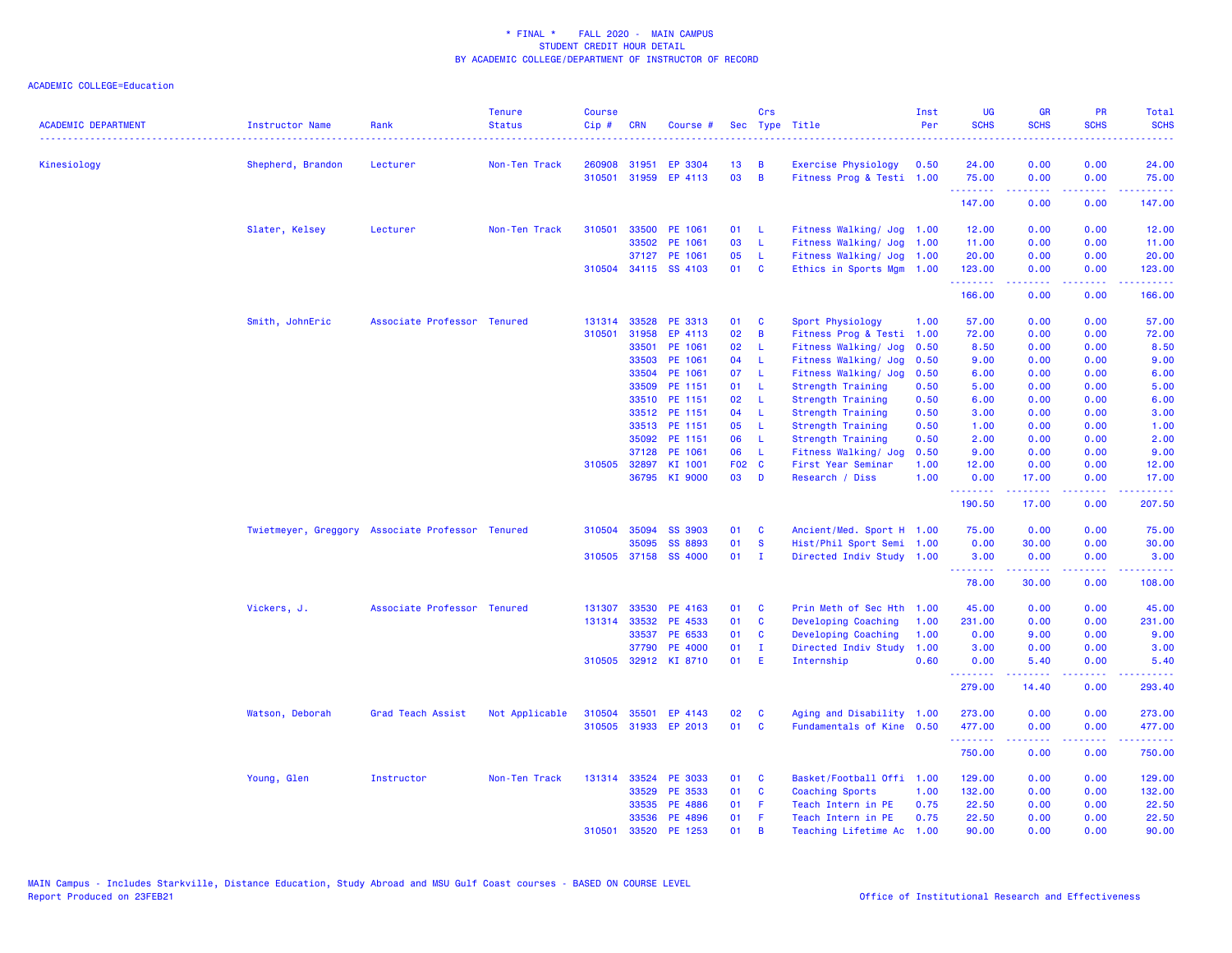| <b>ACADEMIC DEPARTMENT</b>                                                                      | Instructor Name    | Rank                          | <b>Tenure</b><br><b>Status</b> | Course<br>Cip#   | <b>CRN</b>              | Course #                                                                                          |                                                    | <b>Crs</b><br>Sec Type Title                             |                                                                                                                                                                                     | Inst<br>Per  | <b>UG</b><br><b>SCHS</b>                                                   | <b>GR</b><br><b>SCHS</b>                                       | <b>PR</b><br><b>SCHS</b>                                          | Total<br><b>SCHS</b>                                                           |
|-------------------------------------------------------------------------------------------------|--------------------|-------------------------------|--------------------------------|------------------|-------------------------|---------------------------------------------------------------------------------------------------|----------------------------------------------------|----------------------------------------------------------|-------------------------------------------------------------------------------------------------------------------------------------------------------------------------------------|--------------|----------------------------------------------------------------------------|----------------------------------------------------------------|-------------------------------------------------------------------|--------------------------------------------------------------------------------|
|                                                                                                 |                    |                               |                                |                  |                         |                                                                                                   |                                                    |                                                          |                                                                                                                                                                                     |              | .<br>396,00                                                                | 0.00                                                           | 0.00                                                              | 396,00                                                                         |
| Kinesiology                                                                                     | Zimmerman, Matthew | Assistant Professor Ten Track |                                | 310504<br>310505 | 34121<br>36931<br>37584 | 34119 SS 4803<br>SS 8123<br>KI 9000<br>37556 KI 8000<br>KI 7000<br>37585 KI 7000<br>37794 SS 7000 | 01 C<br>01<br>05<br>03<br>04<br>05<br>$02 \quad I$ | $\overline{\mathbf{C}}$<br>- D<br><b>D</b><br>- 1<br>- 1 | Seminar in Sports St 1.00<br>Sports Administratio 1.00<br>Research / Diss<br>Research/Thesis<br>Directed Indiv Study 1.00<br>Directed Indiv Study 1.00<br>Directed Indiv Study 1.00 | 1.00<br>1.00 | 78.00<br>0.00<br>0.00<br>0.00<br>0.00<br>0.00<br>0.00<br>--------<br>78.00 | 0.00<br>48.00<br>6.00<br>3.00<br>3.00<br>3.00<br>3.00<br>66.00 | 0.00<br>0.00<br>0.00<br>0.00<br>0.00<br>0.00<br>0.00<br>.<br>0.00 | 78.00<br>48.00<br>6.00<br>3.00<br>3.00<br>3.00<br>3.00<br>----------<br>144.00 |
| ======================================<br>Kinesiology<br>====================================== |                    |                               |                                |                  |                         |                                                                                                   |                                                    |                                                          |                                                                                                                                                                                     |              | ========<br>10256.50<br>========                                           | ========<br>446.00                                             | ---------<br>0.00                                                 | -----------<br>10702.50<br>--------- -------- ---------                        |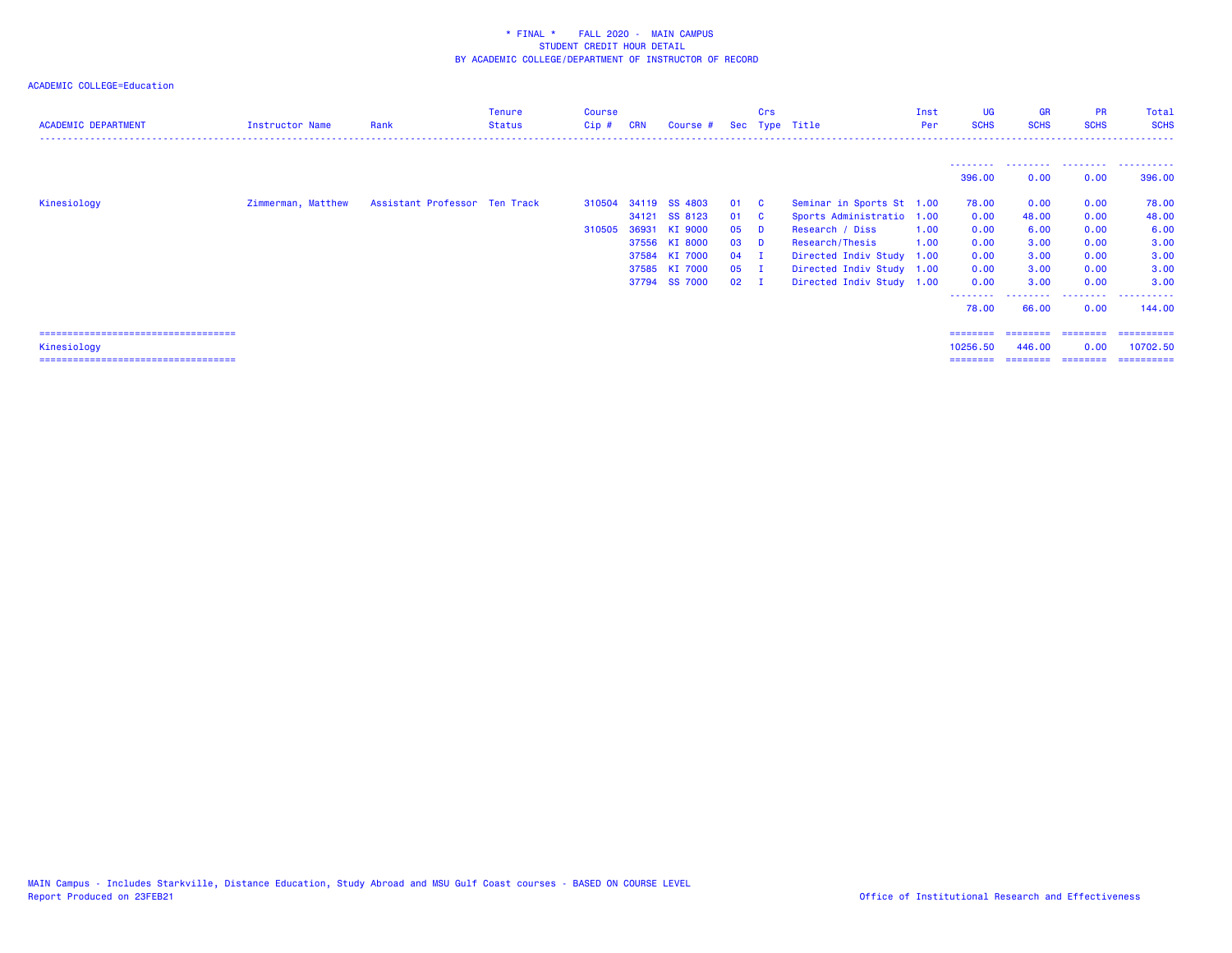| <b>ACADEMIC DEPARTMENT</b> | <b>Instructor Name</b>         | Rank                        | <b>Tenure</b><br><b>Status</b> | <b>Course</b><br>Cip# | <b>CRN</b>   | Course #             |       | Crs          | Sec Type Title             | Inst<br>Per | <b>UG</b><br><b>SCHS</b> | <b>GR</b><br><b>SCHS</b> | <b>PR</b><br><b>SCHS</b>                                                                               | <b>Total</b><br><b>SCHS</b>                                                                                                       |
|----------------------------|--------------------------------|-----------------------------|--------------------------------|-----------------------|--------------|----------------------|-------|--------------|----------------------------|-------------|--------------------------|--------------------------|--------------------------------------------------------------------------------------------------------|-----------------------------------------------------------------------------------------------------------------------------------|
| <b>Music</b>               | Aarhus, Craig                  | Associate Professor Tenured |                                |                       |              | 500906 33366 MU 3412 | 01    | <b>C</b>     | Conducting                 | 0.50        | 15.00<br>.               | 0.00                     | 0.00<br>$\frac{1}{2} \left( \frac{1}{2} \right) \left( \frac{1}{2} \right) \left( \frac{1}{2} \right)$ | 15.00<br>.                                                                                                                        |
|                            |                                |                             |                                |                       |              |                      |       |              |                            |             | 15.00                    | 0.00                     | 0.00                                                                                                   | 15.00                                                                                                                             |
|                            | Baker, Jason                   | Professor                   | <b>Tenured</b>                 | 131312                | 33345        | <b>MU 2551</b>       | 01    | Æ            | <b>Percussion Ensemble</b> | 1.00        | 17.00                    | 0.00                     | 0.00                                                                                                   | 17.00                                                                                                                             |
|                            |                                |                             |                                | 500903                | 33408        | <b>MUA 1610</b>      | 01    | E            | Percussion - Non Maj       | 1.00        | 2.00                     | 0.00                     | 0.00                                                                                                   | 2.00                                                                                                                              |
|                            |                                |                             |                                |                       | 33409        | <b>MUA 1610</b>      | 02    | E            | Percussion- Majors         | 1.00        | 11.00                    | 0.00                     | 0.00                                                                                                   | 11.00                                                                                                                             |
|                            |                                |                             |                                |                       | 33447        | <b>MUA 2610</b>      | 01    | Æ            | Percussion- Non Majo       | 1.00        | 1.00                     | 0.00                     | 0.00                                                                                                   | 1.00                                                                                                                              |
|                            |                                |                             |                                |                       | 33448        | <b>MUA 2610</b>      | 02    | E            | Percussion Majors          | 1.00        | 4.00                     | 0.00                     | 0.00                                                                                                   | 4.00                                                                                                                              |
|                            |                                |                             |                                |                       | 33470        | <b>MUA 3610</b>      | 01    | E            | Percussion-Majors          | 1.00        | 9.00                     | 0.00<br>.                | 0.00<br>د د د د                                                                                        | 9.00                                                                                                                              |
|                            |                                |                             |                                |                       |              |                      |       |              |                            |             | 44.00                    | 0.00                     | 0.00                                                                                                   | 44.00                                                                                                                             |
|                            | Banks, Jessica                 | Instructor                  | Non-Ten Track                  | 131312                | 33475        | <b>MUE 3222</b>      | 01    | C            | <b>Woodwind Methods</b>    | 1.00        | 32.00                    | 0.00                     | 0.00                                                                                                   | 32.00                                                                                                                             |
|                            |                                |                             |                                |                       | 33480        | <b>MUE 4886</b>      | 01    | F            | Stu Teach Music Ed         | 0.50        | 18.00                    | 0.00                     | 0.00                                                                                                   | 18.00                                                                                                                             |
|                            |                                |                             |                                |                       | 33481        | <b>MUE 4896</b>      | 01    | -F           | Stu Teach Music Ed         | 0.50        | 18.00                    | 0.00                     | 0.00                                                                                                   | 18.00                                                                                                                             |
|                            |                                |                             |                                | 500903                | 33388        | <b>MUA 1110</b>      | 01    | Æ            | Flute - Non Majors         | 1.00        | 1.00                     | 0.00                     | 0.00                                                                                                   | 1.00                                                                                                                              |
|                            |                                |                             |                                |                       | 33389        | <b>MUA 1110</b>      | 02    | E            | Flute - Majors             | 1.00        | 2.00                     | 0.00                     | 0.00                                                                                                   | 2.00                                                                                                                              |
|                            |                                |                             |                                |                       | 33428        | <b>MUA 2110</b>      | 02    | Æ            | <b>Flute Majors</b>        | 1.00        | 2.00                     | 0.00                     | 0.00                                                                                                   | 2.00                                                                                                                              |
|                            |                                |                             |                                |                       | 33460        | <b>MUA 3110</b>      | 01    | E            | Flute Major                | 1.00        | 4.00                     | 0.00                     | 0.00                                                                                                   | 4.00                                                                                                                              |
|                            |                                |                             |                                |                       | 500915 33332 | <b>MU 2011</b>       | 01    | E            | Woodwind Ensembles-F       | 1.00        | 7.00                     | 0.00                     | 0.00                                                                                                   | 7.00                                                                                                                              |
|                            |                                |                             |                                |                       |              | 33335 MU 2011        | 04    | Æ            | <b>Woodwind Ensembles</b>  | 1.00        | 6.00<br>.                | 0.00<br>22222            | 0.00<br>.                                                                                              | 6.00<br>.                                                                                                                         |
|                            |                                |                             |                                |                       |              |                      |       |              |                            |             | 90.00                    | 0.00                     | 0.00                                                                                                   | 90.00                                                                                                                             |
|                            | Cary, Jessica                  | Instructor                  | Non-Ten Track                  | 500901                |              | 33317 MU 1113        | 01    | C            | His & Apprec Of Musi       | 1.00        | 198.00                   | 0.00                     | 0.00                                                                                                   | 198.00                                                                                                                            |
|                            |                                |                             |                                |                       |              | 33319 MU 1113        | 03    | C            | His & Apprec Of Musi       | 1.00        | 195.00                   | 0.00                     | 0.00                                                                                                   | 195.00                                                                                                                            |
|                            |                                |                             |                                |                       | 33320        | <b>MU 1113</b>       | 04    | C            | His & Apprec Of Musi       | 1.00        | 201.00                   | 0.00                     | 0.00                                                                                                   | 201.00                                                                                                                            |
|                            |                                |                             |                                | 500903                | 33394        | <b>MUA 1250</b>      | 01    | Æ            | Oboe - Non Majors          | 1.00        | 1.00                     | 0.00                     | 0.00                                                                                                   | 1.00                                                                                                                              |
|                            |                                |                             |                                |                       | 33433        | <b>MUA 2250</b>      | 01    | Æ            | Oboe Non Majors            | 1.00        | 1.00                     | 0.00                     | 0.00                                                                                                   | 1.00                                                                                                                              |
|                            |                                |                             |                                |                       |              | 33434 MUA 2250       | 02    | Æ            | Oboe Majors                | 1.00        | 4.00<br><u>.</u>         | 0.00<br>22222            | 0.00<br>.                                                                                              | 4.00<br>المتمام ماما                                                                                                              |
|                            |                                |                             |                                |                       |              |                      |       |              |                            |             | 600.00                   | 0.00                     | 0.00                                                                                                   | 600.00                                                                                                                            |
|                            | Damm, Robert                   | Professor                   | <b>Tenured</b>                 | 050201                | 30004        | AAS 1103             | 01    | C            | African American Mus       | 1.00        | 54.00                    | 0.00                     | 0.00                                                                                                   | 54.00                                                                                                                             |
|                            |                                |                             |                                |                       | 37563        | AAS 1103             | 02    | C            | African American Mus       | 1.00        | 18.00                    | 0.00                     | 0.00                                                                                                   | 18.00                                                                                                                             |
|                            |                                |                             |                                | 500901                | 33312        | <b>MU 1001</b>       | F01 C |              | First Year Seminar         | 1.00        | 13.00                    | 0.00                     | 0.00                                                                                                   | 13.00                                                                                                                             |
|                            |                                |                             |                                |                       | 33316        | <b>MU 1103</b>       | 01    | C            | African-Amer Music         | 1.00        | 48.00                    | 0.00                     | 0.00                                                                                                   | 48.00                                                                                                                             |
|                            |                                |                             |                                |                       | 37562        | <b>MU 1103</b>       | 02    | <b>C</b>     | African-Amer Music         | 1.00        | 33.00                    | 0.00                     | 0.00                                                                                                   | 33.00                                                                                                                             |
|                            |                                |                             |                                |                       |              | 500902 33337 MU 2012 | 01    | <b>C</b>     | World Music                | 1.00        | 56.00<br>.               | 0.00<br>.                | 0.00<br>.                                                                                              | 56.00<br>.                                                                                                                        |
|                            |                                |                             |                                |                       |              |                      |       |              |                            |             | 222.00                   | 0.00                     | 0.00                                                                                                   | 222.00                                                                                                                            |
|                            | Davis, Daniel                  | Non-Faculty                 | Not Applicable                 |                       | 240102 32948 | LIB 9010             | 01    | <b>S</b>     | ETD Format and Submi       | 0.10        | 0.00                     | 0.00                     | 0.00                                                                                                   | 0.00                                                                                                                              |
|                            |                                |                             |                                |                       | 34874        | LIB 9010             | 501 S |              | ETD Format and Submi       | 0.10        | 0.00                     | 0.00                     | 0.00                                                                                                   | 0.00                                                                                                                              |
|                            |                                |                             |                                | 500903                | 33380        | <b>MUA 1050</b>      | 03    | E            | Voice                      | 0.50        | 5.00                     | 0.00                     | 0.00                                                                                                   | 5.00                                                                                                                              |
|                            |                                |                             |                                |                       | 33386        | <b>MUA 1050</b>      | 09    | E            | Voice-Majors               | 0.50        | 1.00<br>.                | 0.00<br>2.2.2.2.2        | 0.00<br>.                                                                                              | 1.00<br>$\frac{1}{2} \left( \frac{1}{2} \right) \left( \frac{1}{2} \right) \left( \frac{1}{2} \right) \left( \frac{1}{2} \right)$ |
|                            |                                |                             |                                |                       |              |                      |       |              |                            |             | 6.00                     | 0.00                     | 0.00                                                                                                   | 6.00                                                                                                                              |
|                            | Edwards-Henry, Jacqu Professor |                             | <b>Tenured</b>                 | 500903                | 33368        | <b>MUA 1010</b>      | 01    | E            | Piano-Majors               | 1.00        | 7.00                     | 0.00                     | 0.00                                                                                                   | 7.00                                                                                                                              |
|                            |                                |                             |                                |                       | 33420        | <b>MUA 2010</b>      | 01    | E            | Applied Piano-Majors       | 1.00        | 1.00                     | 0.00                     | 0.00                                                                                                   | 1.00                                                                                                                              |
|                            |                                |                             |                                | 500907                | 33362        | <b>MU 3111</b>       | 01    | <b>L</b>     | Piano Class                | 1.00        | 12.00                    | 0.00                     | 0.00                                                                                                   | 12.00                                                                                                                             |
|                            |                                |                             |                                |                       | 33363        | MU 3111              | 02    | $\mathbf{L}$ | Piano Class                | 1.00        | 12.00                    | 0.00                     | 0.00                                                                                                   | 12.00                                                                                                                             |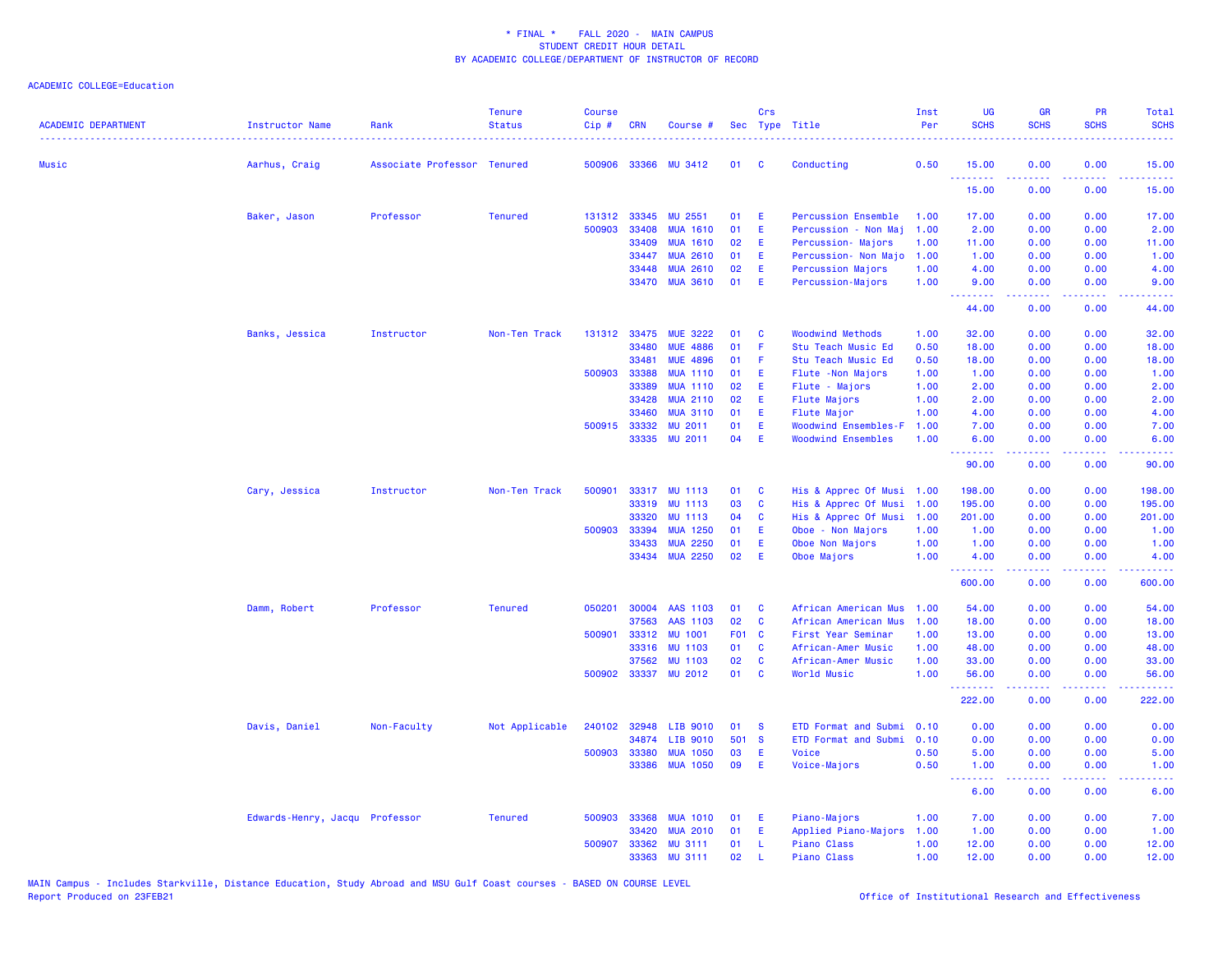| <b>ACADEMIC DEPARTMENT</b> | <b>Instructor Name</b>         | Rank                          | <b>Tenure</b><br><b>Status</b> | <b>Course</b><br>$Cip \#$ | <b>CRN</b>   | Course #        |                 | Crs          | Sec Type Title            | Inst<br>Per | <b>UG</b><br><b>SCHS</b>                                                                                                           | <b>GR</b><br><b>SCHS</b>                                                                                                                                     | <b>PR</b><br><b>SCHS</b> | <b>Total</b><br><b>SCHS</b>                                                                                                                                    |
|----------------------------|--------------------------------|-------------------------------|--------------------------------|---------------------------|--------------|-----------------|-----------------|--------------|---------------------------|-------------|------------------------------------------------------------------------------------------------------------------------------------|--------------------------------------------------------------------------------------------------------------------------------------------------------------|--------------------------|----------------------------------------------------------------------------------------------------------------------------------------------------------------|
| Music                      | Edwards-Henry, Jacqu Professor |                               | <b>Tenured</b>                 |                           | 500907 33364 | <b>MU 3111</b>  | 03              | - L          | Piano Class               | 1.00        | 5.00                                                                                                                               | 0.00                                                                                                                                                         | 0.00                     | 5.00                                                                                                                                                           |
|                            |                                |                               |                                |                           | 33365        | <b>MU 3112</b>  | 01              | - L          | Funct Skills Piano I 1.00 |             | 20.00<br>$\frac{1}{2} \left( \frac{1}{2} \right) \left( \frac{1}{2} \right) \left( \frac{1}{2} \right) \left( \frac{1}{2} \right)$ | 0.00                                                                                                                                                         | 0.00<br>.                | 20.00                                                                                                                                                          |
|                            |                                |                               |                                |                           |              |                 |                 |              |                           |             | 57.00                                                                                                                              | 0.00                                                                                                                                                         | 0.00                     | 57.00                                                                                                                                                          |
|                            | Falcone, Sheri                 | Instructor                    | Non-Ten Track                  | 500903                    | 33391        | <b>MUA 1150</b> | 02              | Æ            | Clarinet- Majors          | 1.00        | 2.00                                                                                                                               | 0.00                                                                                                                                                         | 0.00                     | 2.00                                                                                                                                                           |
|                            |                                |                               |                                |                           | 33393        | <b>MUA 1210</b> | 02              | E            | Saxophone - Majors        | 1.00        | 12.00                                                                                                                              | 0.00                                                                                                                                                         | 0.00                     | 12.00                                                                                                                                                          |
|                            |                                |                               |                                |                           | 33430        | <b>MUA 2150</b> | 02              | E            | Clarinet Majors           | 1.00        | 10.00                                                                                                                              | 0.00                                                                                                                                                         | 0.00                     | 10.00                                                                                                                                                          |
|                            |                                |                               |                                |                           | 33431        | <b>MUA 2210</b> | 01              | E            | Saxophone Non Majors      | 1.00        | 1.00                                                                                                                               | 0.00                                                                                                                                                         | 0.00                     | 1.00                                                                                                                                                           |
|                            |                                |                               |                                |                           | 33432        | <b>MUA 2210</b> | 02              | E            | Saxophone Majors          | 1.00        | 8.00                                                                                                                               | 0.00                                                                                                                                                         | 0.00                     | 8.00                                                                                                                                                           |
|                            |                                |                               |                                |                           | 33461        | <b>MUA 3150</b> | 01              | E            | Clarinet Major            | 1.00        | 8.00                                                                                                                               | 0.00                                                                                                                                                         | 0.00                     | 8.00                                                                                                                                                           |
|                            |                                |                               |                                |                           | 33462        | <b>MUA 3210</b> | 01              | E            | Saxophone - Major         | 1.00        | 6.00                                                                                                                               | 0.00                                                                                                                                                         | 0.00                     | 6.00                                                                                                                                                           |
|                            |                                |                               |                                |                           | 500915 33333 | <b>MU 2011</b>  | 02              | E            | <b>Woodwind Ensembles</b> | 1.00        | 9.00                                                                                                                               | 0.00                                                                                                                                                         | 0.00                     | 9.00                                                                                                                                                           |
|                            |                                |                               |                                |                           |              | 33334 MU 2011   | 03              | E            | <b>Woodwind Ensembles</b> | 1.00        | 14.00<br>.                                                                                                                         | 0.00<br>22222                                                                                                                                                | 0.00<br>د د د د          | 14.00<br>.                                                                                                                                                     |
|                            |                                |                               |                                |                           |              |                 |                 |              |                           |             | 70.00                                                                                                                              | 0.00                                                                                                                                                         | 0.00                     | 70.00                                                                                                                                                          |
|                            | Folsom, John                   | Lecturer                      | Non-Ten Track                  | 500901                    |              | 33321 MU 1113   | 05              | - C          | His & Apprec Of Musi 1.00 |             | 708.00<br>.                                                                                                                        | 0.00<br>-----                                                                                                                                                | 0.00<br>.                | 708.00<br>$\frac{1}{2} \left( \frac{1}{2} \right) \left( \frac{1}{2} \right) \left( \frac{1}{2} \right) \left( \frac{1}{2} \right) \left( \frac{1}{2} \right)$ |
|                            |                                |                               |                                |                           |              |                 |                 |              |                           |             | 708.00                                                                                                                             | 0.00                                                                                                                                                         | 0.00                     | 708.00                                                                                                                                                         |
|                            | Fontaine, Jeanette             | Assistant Professor Ten Track |                                | 500903                    | 33378        | <b>MUA 1050</b> | 01              | -E           | Voice - Non Majors        | 0.50        | 7.50                                                                                                                               | 0.00                                                                                                                                                         | 0.00                     | 7.50                                                                                                                                                           |
|                            |                                |                               |                                |                           | 33379        | <b>MUA 1050</b> | 02              | E            | Voice - Non Major         | 0.50        | 6.00                                                                                                                               | 0.00                                                                                                                                                         | 0.00                     | 6.00                                                                                                                                                           |
|                            |                                |                               |                                |                           | 33380        | <b>MUA 1050</b> | 03              | Æ            | Voice                     | 0.50        | 5.00                                                                                                                               | 0.00                                                                                                                                                         | 0.00                     | 5.00                                                                                                                                                           |
|                            |                                |                               |                                |                           | 33381        | <b>MUA 1050</b> | 04              | Æ            | Voice- Non Majors         | 0.50        | 10.00                                                                                                                              | 0.00                                                                                                                                                         | 0.00                     | 10.00                                                                                                                                                          |
|                            |                                |                               |                                |                           | 33382        | <b>MUA 1050</b> | 05              | E            | Voice - Majors            | 1.00        | 8.00                                                                                                                               | 0.00                                                                                                                                                         | 0.00                     | 8.00                                                                                                                                                           |
|                            |                                |                               |                                |                           | 33383        | <b>MUA 1050</b> | 06              | Æ            | Voice -Majors             | 0.50        | 1.00                                                                                                                               | 0.00                                                                                                                                                         | 0.00                     | 1.00                                                                                                                                                           |
|                            |                                |                               |                                |                           | 33384        | <b>MUA 1050</b> | 07              | E            | Voice - Majors            | 0.50        | 4.00                                                                                                                               | 0.00                                                                                                                                                         | 0.00                     | 4.00                                                                                                                                                           |
|                            |                                |                               |                                |                           | 33385        | <b>MUA 1050</b> | 08              | E            | Voice-Majors              | 0.50        | 7.00                                                                                                                               | 0.00                                                                                                                                                         | 0.00                     | 7.00                                                                                                                                                           |
|                            |                                |                               |                                |                           | 33386        | <b>MUA 1050</b> | 09              | Æ            | Voice-Majors              | 0.50        | 1.00                                                                                                                               | 0.00                                                                                                                                                         | 0.00                     | 1.00                                                                                                                                                           |
|                            |                                |                               |                                |                           | 33387        | <b>MUA 1050</b> | 10 <sup>°</sup> | E.           | Voice-Majors              | 0.50        | 5.00                                                                                                                               | 0.00                                                                                                                                                         | 0.00                     | 5.00                                                                                                                                                           |
|                            |                                |                               |                                |                           | 33422        | <b>MUA 2050</b> | 05              | E            | Voice Majors              | 1.00        | 4.00                                                                                                                               | 0.00                                                                                                                                                         | 0.00                     | 4.00                                                                                                                                                           |
|                            |                                |                               |                                |                           | 33423        | <b>MUA 2050</b> | 06              | Æ            | Voice-Majors              | 0.50        | 10.00                                                                                                                              | 0.00                                                                                                                                                         | 0.00                     | 10.00                                                                                                                                                          |
|                            |                                |                               |                                |                           | 33424        | <b>MUA 2050</b> | 07              | Æ            | Voice - Majors            | 0.50        | 5.00                                                                                                                               | 0.00                                                                                                                                                         | 0.00                     | 5.00                                                                                                                                                           |
|                            |                                |                               |                                |                           | 33425        | <b>MUA 2050</b> | 08              | E            | Voice-Majors              | 0.50        | 2.00                                                                                                                               | 0.00                                                                                                                                                         | 0.00                     | 2.00                                                                                                                                                           |
|                            |                                |                               |                                |                           | 33426        | <b>MUA 2050</b> | 10 <sup>°</sup> | E.           | Voice                     | 0.50        | 2.00                                                                                                                               | 0.00                                                                                                                                                         | 0.00                     | 2.00                                                                                                                                                           |
|                            |                                |                               |                                |                           | 33456        | <b>MUA 3050</b> | 05              | Æ            | Voice - Major             | 1.00        | 14.00                                                                                                                              | 0.00                                                                                                                                                         | 0.00                     | 14.00                                                                                                                                                          |
|                            |                                |                               |                                |                           | 33457        | <b>MUA 3050</b> | 06              | Æ            | Voice - Majors            | 0.50        | 4.50                                                                                                                               | 0.00                                                                                                                                                         | 0.00                     | 4.50                                                                                                                                                           |
|                            |                                |                               |                                |                           | 33458        | <b>MUA 3050</b> | 07              | E            | Voice - Major             | 0.50        | 8.50                                                                                                                               | 0.00                                                                                                                                                         | 0.00                     | 8.50                                                                                                                                                           |
|                            |                                |                               |                                |                           | 36037        | <b>MUA 1050</b> | 11              | Æ            | Voice - Majors            | 0.50        | 11.00                                                                                                                              | 0.00                                                                                                                                                         | 0.00                     | 11.00                                                                                                                                                          |
|                            |                                |                               |                                |                           | 500908 33328 | MU 1241         | 01              | <b>S</b>     | Diction I                 | 1.00        | 32.00                                                                                                                              | 0.00                                                                                                                                                         | 0.00                     | 32.00                                                                                                                                                          |
|                            |                                |                               |                                |                           | 35286        | <b>MU 3681</b>  | 01              | $\mathbf Q$  | Opera Production          | 0.50        | 5.50<br>.                                                                                                                          | 0.00<br>.                                                                                                                                                    | 0.00<br>بالمحامي         | 5.50<br>.                                                                                                                                                      |
|                            |                                |                               |                                |                           |              |                 |                 |              |                           |             | 153.00                                                                                                                             | 0.00                                                                                                                                                         | 0.00                     | 153.00                                                                                                                                                         |
|                            | Grant, Courtney                | Lecturer                      | Non-Ten Track                  | 131312                    | 34923        | MU 1123         | 501 C           |              | American Music App.       | 1.00        | 105.00                                                                                                                             | 0.00                                                                                                                                                         | 0.00                     | 105.00                                                                                                                                                         |
|                            |                                |                               |                                | 500901                    | 33331        | MU 1321         | 03              | - L          | Ear Training I            | 1.00        | 18.00                                                                                                                              | 0.00                                                                                                                                                         | 0.00                     | 18.00                                                                                                                                                          |
|                            |                                |                               |                                |                           | 35649        | MU 2721         | 02              | $\mathsf{L}$ | Ear Training III          | 1.00        | 17.00                                                                                                                              | 0.00                                                                                                                                                         | 0.00                     | 17.00                                                                                                                                                          |
|                            |                                |                               |                                | 500903                    | 33360        | MU 2951         | 01              | Q            | Philharmonia              | 0.50        | 3.50                                                                                                                               | 0.00                                                                                                                                                         | 0.00                     | 3.50                                                                                                                                                           |
|                            |                                |                               |                                |                           | 33410        | <b>MUA 1650</b> | 01              | E            | Strings- Non Majors       | 1.00        | 2.00                                                                                                                               | 0.00                                                                                                                                                         | 0.00                     | 2.00                                                                                                                                                           |
|                            |                                |                               |                                |                           | 33449        | <b>MUA 2650</b> | 01              | Æ            | Strings - Non Majors 0.50 |             | 0.50<br>.                                                                                                                          | 0.00<br>$\frac{1}{2} \left( \frac{1}{2} \right) \left( \frac{1}{2} \right) \left( \frac{1}{2} \right) \left( \frac{1}{2} \right) \left( \frac{1}{2} \right)$ | 0.00<br>.                | 0.50<br><u>.</u>                                                                                                                                               |
|                            |                                |                               |                                |                           |              |                 |                 |              |                           |             | 146.00                                                                                                                             | 0.00                                                                                                                                                         | 0.00                     | 146.00                                                                                                                                                         |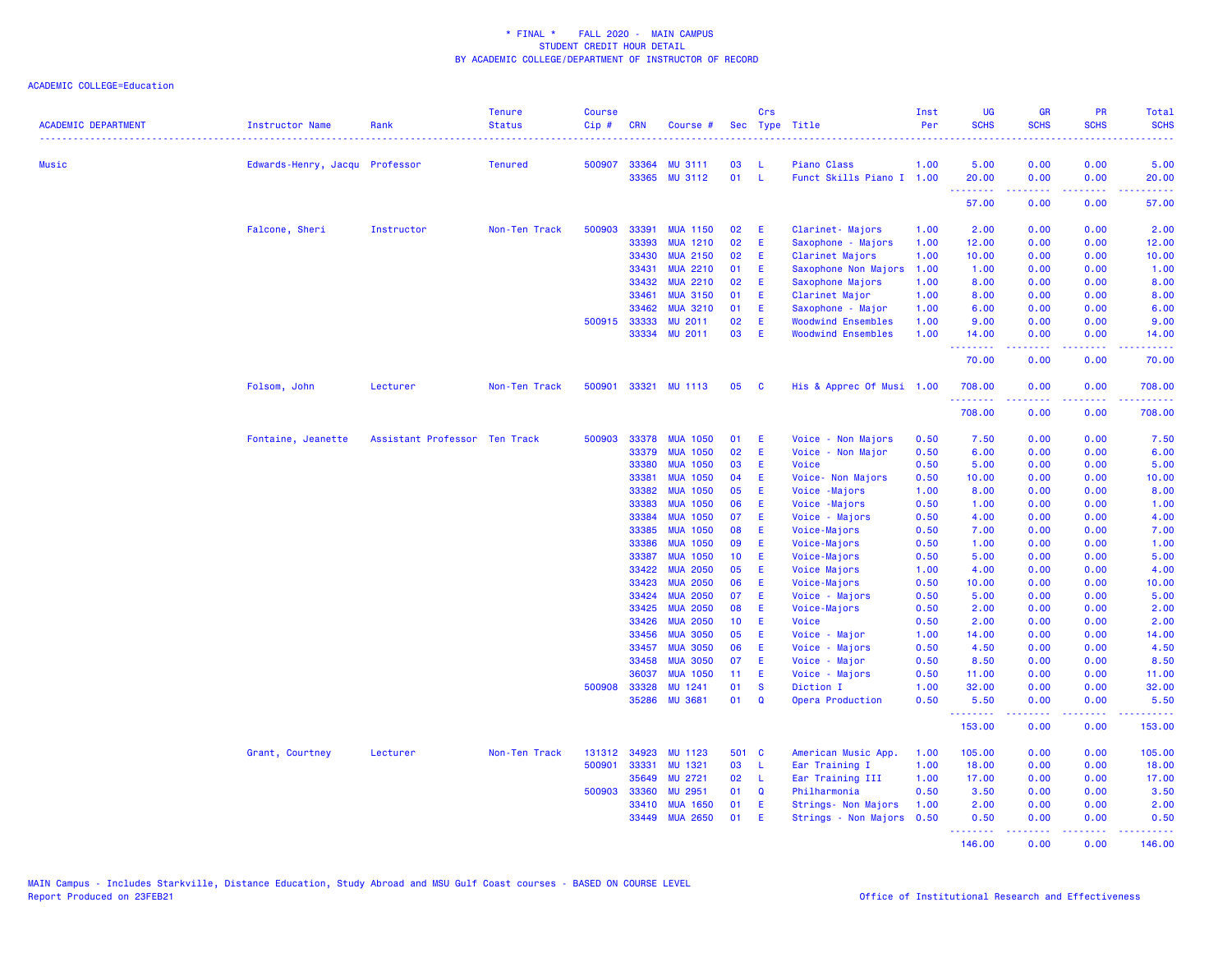| <b>ACADEMIC DEPARTMENT</b> | <b>Instructor Name</b> | Rank                          | <b>Tenure</b><br><b>Status</b> | <b>Course</b><br>$Cip \#$ | <b>CRN</b> | Course #        |                 | Crs         | Sec Type Title             | Inst<br>Per | <b>UG</b><br><b>SCHS</b> | <b>GR</b><br><b>SCHS</b> | PR<br><b>SCHS</b>              | <b>Total</b><br><b>SCHS</b>                                                                                                       |
|----------------------------|------------------------|-------------------------------|--------------------------------|---------------------------|------------|-----------------|-----------------|-------------|----------------------------|-------------|--------------------------|--------------------------|--------------------------------|-----------------------------------------------------------------------------------------------------------------------------------|
| <b>Music</b>               | Haislip, Matthew       | Assistant Professor Ten Track |                                | 131312 33356              |            | <b>MU 2851</b>  | 03              | Ε           | Brass Ensemble-Chamb       | 1.00        | 5.00                     | 0.00                     | 0.00                           | 5.00                                                                                                                              |
|                            |                        |                               |                                |                           | 33358      | <b>MU 2851</b>  | 05              | E           | Brass Ensemble Horn        | 1.00        | 8.00                     | 0.00                     | 0.00                           | 8.00                                                                                                                              |
|                            |                        |                               |                                | 500901                    | 33330      | MU 1321         | 02              | -L          | Ear Training I             | 1.00        | 16.00                    | 0.00                     | 0.00                           | 16.00                                                                                                                             |
|                            |                        |                               |                                | 500903                    | 33401      | <b>MUA 1410</b> | 02              | E           | Horn Majors                | 1.00        | 5.00                     | 0.00                     | 0.00                           | 5.00                                                                                                                              |
|                            |                        |                               |                                |                           | 33440      | <b>MUA 2410</b> | 02              | E           | Horn Majors                | 1.00        | 4.00                     | 0.00                     | 0.00                           | 4.00                                                                                                                              |
|                            |                        |                               |                                |                           | 33466      | <b>MUA 3410</b> | 01              | E.          | Horn-Majors                | 1.00        | 6.00<br><u>.</u>         | 0.00<br>.                | 0.00<br>الأعامات               | 6.00<br>$\sim$ $\sim$ $\sim$ $\sim$                                                                                               |
|                            |                        |                               |                                |                           |            |                 |                 |             |                            |             | 44.00                    | 0.00                     | 0.00                           | 44.00                                                                                                                             |
|                            | Hause, Barry           | Lecturer                      | Non-Ten Track                  | 500902 34924              |            | <b>MU 1133</b>  | 501 C           |             | The History of Rock        | 1.00        | 108.00                   | 0.00                     | 0.00                           | 108.00                                                                                                                            |
|                            |                        |                               |                                |                           | 34925      | <b>MU 1143</b>  | 501 C           |             | The History of Jazz        | 1.00        | 108.00                   | 0.00                     | 0.00                           | 108.00                                                                                                                            |
|                            |                        |                               |                                |                           | 37073      | <b>MU 1133</b>  | 502 C           |             | The History of Rock        | 1.00        | 117.00                   | 0.00                     | 0.00                           | 117.00                                                                                                                            |
|                            |                        |                               |                                | 500903                    | 33343      | MU 2411         | 01              | $\mathbf Q$ | Guitar Ensemble            | 1.00        | 6.00                     | 0.00                     | 0.00                           | 6.00                                                                                                                              |
|                            |                        |                               |                                |                           | 33417      | <b>MUA 1710</b> | 01              | $\Omega$    | Guitar- Non Majors         | 1.00        | 11.00                    | 0.00                     | 0.00                           | 11.00                                                                                                                             |
|                            |                        |                               |                                |                           | 33418      | <b>MUA 1710</b> | 02              | $\Omega$    | Guitar Majors              | 1.00        | 14.00                    | 0.00                     | 0.00                           | 14.00                                                                                                                             |
|                            |                        |                               |                                |                           | 33451      | <b>MUA 2710</b> | 01              | Q           | Guitar Non Majors          | 1.00        | 3.00                     | 0.00                     | 0.00                           | 3.00                                                                                                                              |
|                            |                        |                               |                                |                           |            | 33471 MUA 3710  | 01              | $\mathbf Q$ | Guitar                     | 1.00        | 1.00<br><u>.</u>         | 0.00<br>22222            | 0.00<br>. <b>.</b>             | 1.00<br>2.2.2.2.2.2                                                                                                               |
|                            |                        |                               |                                |                           |            |                 |                 |             |                            |             | 368.00                   | 0.00                     | 0.00                           | 368.00                                                                                                                            |
|                            | Horan, Sara            | Lecturer                      | Non-Ten Track                  | 500903                    | 33378      | <b>MUA 1050</b> | 01              | Ε           | Voice - Non Majors         | 0.50        | 7.50                     | 0.00                     | 0.00                           | 7.50                                                                                                                              |
|                            |                        |                               |                                |                           | 33385      | <b>MUA 1050</b> | 08              | E           | Voice-Majors               | 0.50        | 7.00                     | 0.00                     | 0.00                           | 7.00                                                                                                                              |
|                            |                        |                               |                                |                           | 33425      | <b>MUA 2050</b> | 08              | E           | Voice-Majors               | 0.50        | 2.00                     | 0.00                     | 0.00                           | 2.00                                                                                                                              |
|                            |                        |                               |                                |                           |            |                 |                 |             |                            |             | <u>.</u><br>16.50        | بالمستبدية<br>0.00       | .<br>0.00                      | .<br>16.50                                                                                                                        |
|                            | Human, Richard         | Associate Professor Tenured   |                                | 131312                    | 33357      | <b>MU 2851</b>  | 04              | Ε           | Brass Ensemble - Trom 1.00 |             | 11.00                    | 0.00                     | 0.00                           | 11.00                                                                                                                             |
|                            |                        |                               |                                | 500902                    | 33326      | MU 1213         | 02              | C           | Music Theory I             | 1.00        | 81.00                    | 0.00                     | 0.00                           | 81.00                                                                                                                             |
|                            |                        |                               |                                | 500903                    | 33402      | <b>MUA 1450</b> | 01              | E           | Trombone - Non Major       | 1.00        | 1.00                     | 0.00                     | 0.00                           | 1.00                                                                                                                              |
|                            |                        |                               |                                |                           | 33403      | <b>MUA 1450</b> | 02              | Ε           | Trombone Majors            | 1.00        | 1.00                     | 0.00                     | 0.00                           | 1.00                                                                                                                              |
|                            |                        |                               |                                |                           | 33407      | <b>MUA 1550</b> | 02              | Æ           | Tuba - Majors              | 0.50        | 2.00                     | 0.00                     | 0.00                           | 2.00                                                                                                                              |
|                            |                        |                               |                                |                           | 33442      | <b>MUA 2450</b> | 02              | E           | Trombone Majors            | 1.00        | 6.00                     | 0.00                     | 0.00                           | 6.00                                                                                                                              |
|                            |                        |                               |                                |                           | 33446      | <b>MUA 2550</b> | 02              | E           | Tuba Majors                | 0.50        | 2.00                     | 0.00                     | 0.00                           | 2.00                                                                                                                              |
|                            |                        |                               |                                |                           |            | 33467 MUA 3450  | 01              | Æ           | Trombone Majors            | 1.00        | 7.00<br>.                | 0.00<br>.                | 0.00<br>$\omega$ is a $\omega$ | 7.00                                                                                                                              |
|                            |                        |                               |                                |                           |            |                 |                 |             |                            |             | 111.00                   | 0.00                     | 0.00                           | 111.00                                                                                                                            |
|                            | Infanger, Peter        | Lecturer                      | Non-Ten Track                  | 500903                    | 33379      | <b>MUA 1050</b> | 02              | Æ           | Voice - Non Major          | 0.50        | 6.00                     | 0.00                     | 0.00                           | 6.00                                                                                                                              |
|                            |                        |                               |                                |                           | 33387      | <b>MUA 1050</b> | 10 <sub>1</sub> | E           | Voice-Majors               | 0.50        | 5.00                     | 0.00                     | 0.00                           | 5.00                                                                                                                              |
|                            |                        |                               |                                |                           | 33426      | <b>MUA 2050</b> | 10              | E           | Voice                      | 0.50        | 2.00<br>.                | 0.00<br>.                | 0.00<br>المتمامين              | 2.00<br>$\frac{1}{2} \left( \frac{1}{2} \right) \left( \frac{1}{2} \right) \left( \frac{1}{2} \right) \left( \frac{1}{2} \right)$ |
|                            |                        |                               |                                |                           |            |                 |                 |             |                            |             | 13.00                    | 0.00                     | 0.00                           | 13.00                                                                                                                             |
|                            | Jenkins, Thomas        | Non-Faculty                   | Not Applicable                 | 500907                    | 33371      | <b>MUA 1020</b> | 02              | Ε           | Piano Lessons-Majors       | 1.00        | 7.00                     | 0.00                     | 0.00                           | 7.00                                                                                                                              |
|                            |                        |                               |                                |                           | 33376      | <b>MUA 1031</b> | 04              | E           | Piano for Non-Music        | 1.00        | 6.00                     | 0.00                     | 0.00                           | 6.00                                                                                                                              |
|                            |                        |                               |                                |                           |            |                 |                 |             |                            |             | <u>.</u><br>13.00        | .<br>0.00                | .<br>0.00                      | .<br>13.00                                                                                                                        |
|                            |                        |                               |                                |                           |            |                 |                 |             |                            |             |                          |                          |                                |                                                                                                                                   |
|                            | Johnson, Katherine     | Non-Faculty                   | Not Applicable                 | 500907                    | 33339      | MU 2111         | 01              | -L          | Music Majors Piano I 1.00  |             | 11.00                    | 0.00                     | 0.00                           | 11.00                                                                                                                             |
|                            |                        |                               |                                |                           | 33340      | <b>MU 2111</b>  | 02              | L           | Music Majors Piano I 1.00  |             | 14.00                    | 0.00                     | 0.00                           | 14.00                                                                                                                             |
|                            |                        |                               |                                |                           | 37381      | <b>MUA 1020</b> | 05              | E           | Piano Lessons              | 1.00        | 6.00                     | 0.00                     | 0.00                           | 6.00                                                                                                                              |
|                            |                        |                               |                                |                           |            |                 |                 |             |                            |             | .<br>31.00               | 22222<br>0.00            | المستبدا<br>0.00               | المتمامين<br>31.00                                                                                                                |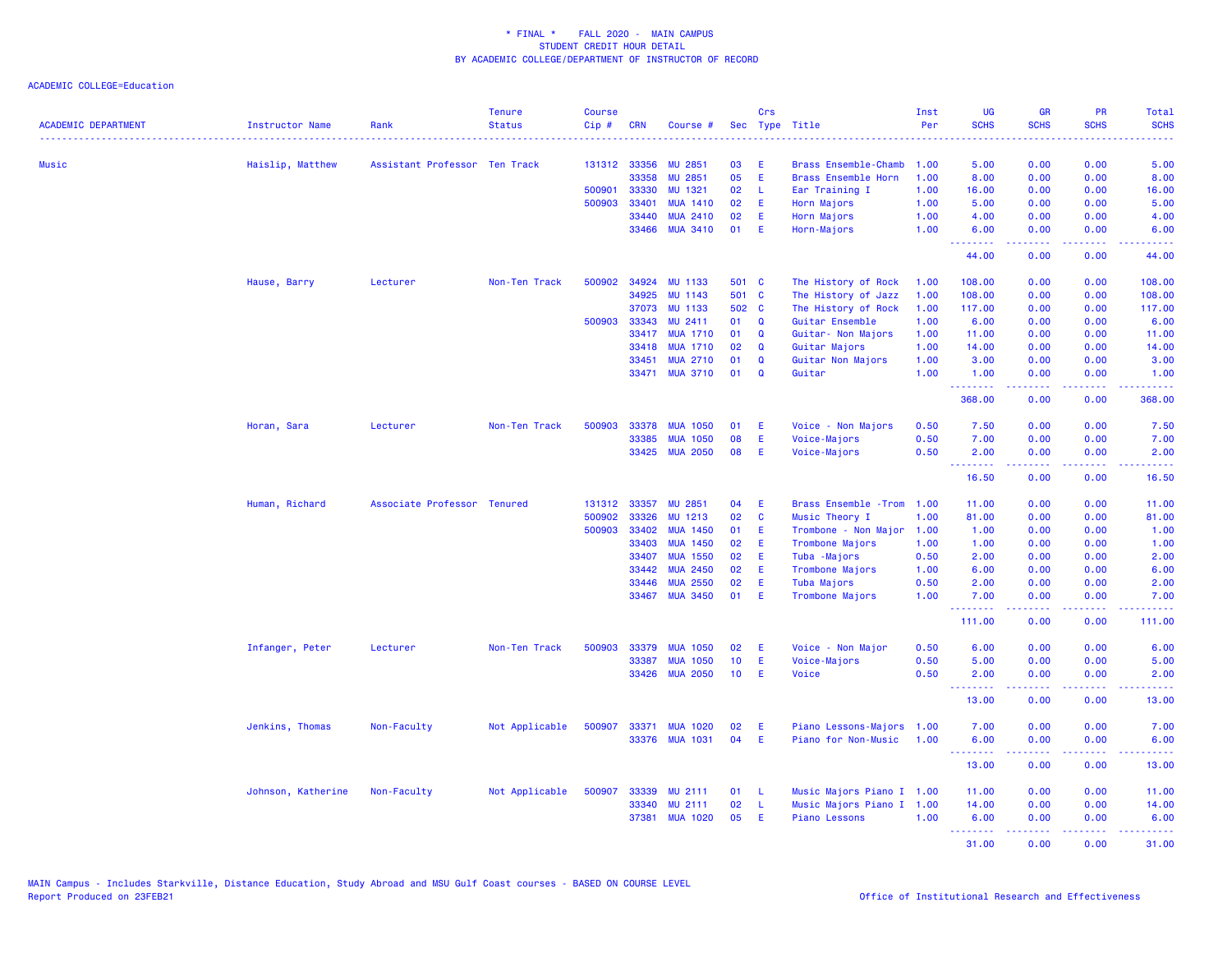| <b>ACADEMIC DEPARTMENT</b> | <b>Instructor Name</b> | Rank                        | <b>Tenure</b><br><b>Status</b> | <b>Course</b><br>Cip# | <b>CRN</b>            | Course #                   |          | Crs                     | Sec Type Title                        | Inst<br>Per  | UG<br><b>SCHS</b>               | <b>GR</b><br><b>SCHS</b>     | <b>PR</b><br><b>SCHS</b>                                                                               | Total<br><b>SCHS</b>                                                                                                              |
|----------------------------|------------------------|-----------------------------|--------------------------------|-----------------------|-----------------------|----------------------------|----------|-------------------------|---------------------------------------|--------------|---------------------------------|------------------------------|--------------------------------------------------------------------------------------------------------|-----------------------------------------------------------------------------------------------------------------------------------|
| Music                      | Kirkland, Anthony      | Associate Professor Tenured |                                | 131312                | 33354                 | <b>MU 2851</b>             | 01       | E                       | Brass Ensemble-Trump                  | 1.00         | 10.00                           | 0.00                         | 0.00                                                                                                   | 10.00                                                                                                                             |
|                            |                        |                             |                                | 500901                | 34922                 | <b>MU 1113</b>             | 501 C    |                         | His & Apprec Of Musi                  | 1.00         | 111.00                          | 0.00                         | 0.00                                                                                                   | 111.00                                                                                                                            |
|                            |                        |                             |                                | 500903                | 33314                 | <b>MU 1010</b>             | 01       | E                       | Recital Hour                          | 0.50         | 0.00                            | 0.00                         | 0.00                                                                                                   | 0.00                                                                                                                              |
|                            |                        |                             |                                |                       | 33398                 | <b>MUA 1350</b>            | 01       | E                       | Trumpet - Non Majors                  | 1.00         | 1.00                            | 0.00                         | 0.00                                                                                                   | 1.00                                                                                                                              |
|                            |                        |                             |                                |                       | 33399                 | <b>MUA 1350</b>            | 02       | E                       | Trumpet - Majors                      | 1.00         | 2.00                            | 0.00                         | 0.00                                                                                                   | 2.00                                                                                                                              |
|                            |                        |                             |                                |                       | 33438                 | <b>MUA 2350</b>            | 02       | E                       | Trumpet Majors                        | 1.00         | 4.00                            | 0.00                         | 0.00                                                                                                   | 4.00                                                                                                                              |
|                            |                        |                             |                                |                       | 33465                 | <b>MUA 3350</b>            | 01       | E                       | Trumpet-Major                         | 1.00         | 7.00                            | 0.00                         | 0.00                                                                                                   | 7.00                                                                                                                              |
|                            |                        |                             |                                |                       | 36875                 | <b>MU 1010</b>             | 03       | E                       | Recital Hour                          | 1.00         | 0.00                            | 0.00                         | 0.00                                                                                                   | 0.00                                                                                                                              |
|                            |                        |                             |                                |                       |                       |                            |          |                         |                                       |              | .<br>135.00                     | .<br>0.00                    | 0.00                                                                                                   | 135.00                                                                                                                            |
|                            | Kopetz, Catherine      | Instructor                  | Non-Ten Track                  |                       | 131312 33474          | <b>MUE 2153</b>            | 01       | C                       | Foundations of Music 1.00             |              | 102.00                          | 0.00                         | 0.00                                                                                                   | 102.00                                                                                                                            |
|                            |                        |                             |                                |                       | 33479                 | <b>MUE 4873</b>            | 01       | <b>S</b>                | Prof Sem Mus Ed                       | 1.00         | 18.00                           | 0.00                         | 0.00                                                                                                   | 18.00                                                                                                                             |
|                            |                        |                             |                                | 500907                | 33341                 | MU 2111                    | 03       | L                       | Music Majors Piano I 1.00             |              | 10.00                           | 0.00                         | 0.00                                                                                                   | 10.00                                                                                                                             |
|                            |                        |                             |                                |                       | 33342                 | MU 2111                    | 04       | L                       | Music Majors Piano I 1.00             |              | 10.00                           | 0.00                         | 0.00                                                                                                   | 10.00                                                                                                                             |
|                            |                        |                             |                                |                       | 35650                 | <b>MUA 1020</b>            | 04       | E                       | <b>Piano Lessons</b>                  | 1.00         | 1.00                            | 0.00                         | 0.00                                                                                                   | 1.00                                                                                                                              |
|                            |                        |                             |                                |                       | 35651                 | <b>MUA 1031</b>            | 06       | E                       | Piano for Non-Music                   | 1.00         | 3.00<br>.                       | 0.00<br>2.2.2.2.2            | 0.00<br>.                                                                                              | 3.00<br>.                                                                                                                         |
|                            |                        |                             |                                |                       |                       |                            |          |                         |                                       |              | 144.00                          | 0.00                         | 0.00                                                                                                   | 144.00                                                                                                                            |
|                            | Lance, Elva            | Instructor                  | Non-Ten Track                  | 500903                | 33344                 | MU 2511                    | 01       | E                       | Marching Band                         | 0.50         | 191.50                          | 0.00                         | 0.00                                                                                                   | 191.50                                                                                                                            |
|                            |                        |                             |                                |                       | 500912 33478          | <b>MUE 4152</b>            | 01       | C                       | Secondary Music Meth                  | 1.00         | 24.00                           | 0.00                         | 0.00                                                                                                   | 24.00                                                                                                                             |
|                            |                        |                             |                                |                       |                       | 500915 33346 MU 2571       | 01       | E                       | Wind Ensemble                         | 1.00         | 91.00<br>.                      | 0.00<br>2.2.2.2.2            | 0.00<br>$\frac{1}{2} \left( \frac{1}{2} \right) \left( \frac{1}{2} \right) \left( \frac{1}{2} \right)$ | 91.00<br><u>.</u>                                                                                                                 |
|                            |                        |                             |                                |                       |                       |                            |          |                         |                                       |              | 306.50                          | 0.00                         | 0.00                                                                                                   | 306.50                                                                                                                            |
|                            | Moore, Rebekah         | Lecturer                    | Non-Ten Track                  |                       |                       | 500907 33377 MUA 1031      | 05       | E                       | Piano for Non-Music                   | 1.00         | 7.00<br>.                       | 0.00                         | 0.00                                                                                                   | 7.00                                                                                                                              |
|                            |                        |                             |                                |                       |                       |                            |          |                         |                                       |              | 7.00                            | 0.00                         | 0.00                                                                                                   | 7.00                                                                                                                              |
|                            | Packwood, Gary         | Associate Professor Tenured |                                | 130601                | 37624                 | <b>MUE 9012</b>            | 02       | <b>S</b>                | Final Project in Mus                  | 1.00         | 0.00                            | 2.00                         | 0.00                                                                                                   | 2.00                                                                                                                              |
|                            |                        |                             |                                | 131312                | 33347                 | MU 2611                    | 01       | E                       | Concert Choir                         | 1.00         | 62.00                           | 0.00                         | 0.00                                                                                                   | 62.00                                                                                                                             |
|                            |                        |                             |                                | 500903                | 33353                 | MU 2731                    | 01       | E                       | <b>Chambers Singers</b>               | 1.00         | 68.00                           | 0.00                         | 0.00                                                                                                   | 68.00                                                                                                                             |
|                            |                        |                             |                                | 500906                | 33366                 | MU 3412                    | 01       | $\mathbf c$             | Conducting                            | 0.50         | 15.00                           | 0.00                         | 0.00                                                                                                   | 15.00                                                                                                                             |
|                            |                        |                             |                                |                       | 37259                 | <b>MU 3412</b>             | 02       | $\mathbf c$             | Conducting                            | 1.00         | 30.00<br>.                      | 0.00<br>$\omega$ is a set of | 0.00<br>.                                                                                              | 30.00<br>.                                                                                                                        |
|                            |                        |                             |                                |                       |                       |                            |          |                         |                                       |              | 175.00                          | 2.00                         | 0.00                                                                                                   | 177.00                                                                                                                            |
|                            | Patilla, Carol         | Lecturer                    | Non-Ten Track                  | 500907                |                       | 33373 MUA 1031             | 01       | Æ                       | Piano for Non-Music                   | 1.00         | 15.00<br>.                      | 0.00<br>$- - - - -$          | 0.00<br>.                                                                                              | 15.00<br>.                                                                                                                        |
|                            |                        |                             |                                |                       |                       |                            |          |                         |                                       |              | 15.00                           | 0.00                         | 0.00                                                                                                   | 15.00                                                                                                                             |
|                            | Ross, Ryan             | Associate Professor Tenured |                                | 500901                |                       | 33318 MU 1113              | 02       | C                       | His & Apprec Of Musi                  | 1.00         | 195.00                          | 0.00                         | 0.00                                                                                                   | 195.00                                                                                                                            |
|                            |                        |                             |                                | 500902                |                       | 33361 MU 3013              | 01       | <b>C</b>                | Music History I                       | 1.00         | 108.00<br>.                     | 0.00<br>بالمستمال            | 0.00<br>.                                                                                              | 108.00<br>والمواطنات لمارك                                                                                                        |
|                            |                        |                             |                                |                       |                       |                            |          |                         |                                       |              | 303.00                          | 0.00                         | 0.00                                                                                                   | 303.00                                                                                                                            |
|                            | Rowan, Denise          | Non-Faculty                 | Not Applicable                 | 500903                | 33397                 | <b>MUA 1310</b>            | 02       | Ε                       | Bassoon - Majors                      | 1.00         | 1.00                            | 0.00                         | 0.00                                                                                                   | 1.00                                                                                                                              |
|                            |                        |                             |                                |                       |                       | 33464 MUA 3310             | 01       | E                       | Bassoon-Major                         | 1.00         | 2.00<br><u> - - - - - - - -</u> | 0.00<br>$- - - - -$          | 0.00<br>.                                                                                              | 2.00<br>$\frac{1}{2} \left( \frac{1}{2} \right) \left( \frac{1}{2} \right) \left( \frac{1}{2} \right) \left( \frac{1}{2} \right)$ |
|                            |                        |                             |                                |                       |                       |                            |          |                         |                                       |              | 3.00                            | 0.00                         | 0.00                                                                                                   | 3.00                                                                                                                              |
|                            | Rufty, Alisha          | Lecturer                    | Non-Ten Track                  | 131312                | 33476<br>500903 33360 | <b>MUE 3231</b><br>MU 2951 | 01<br>01 | <b>C</b><br>$\mathbf Q$ | <b>String Methods</b><br>Philharmonia | 1.00<br>0.50 | 14.00<br>3.50                   | 0.00<br>0.00                 | 0.00<br>0.00                                                                                           | 14.00<br>3.50                                                                                                                     |
|                            |                        |                             |                                |                       |                       |                            |          |                         |                                       |              |                                 |                              |                                                                                                        |                                                                                                                                   |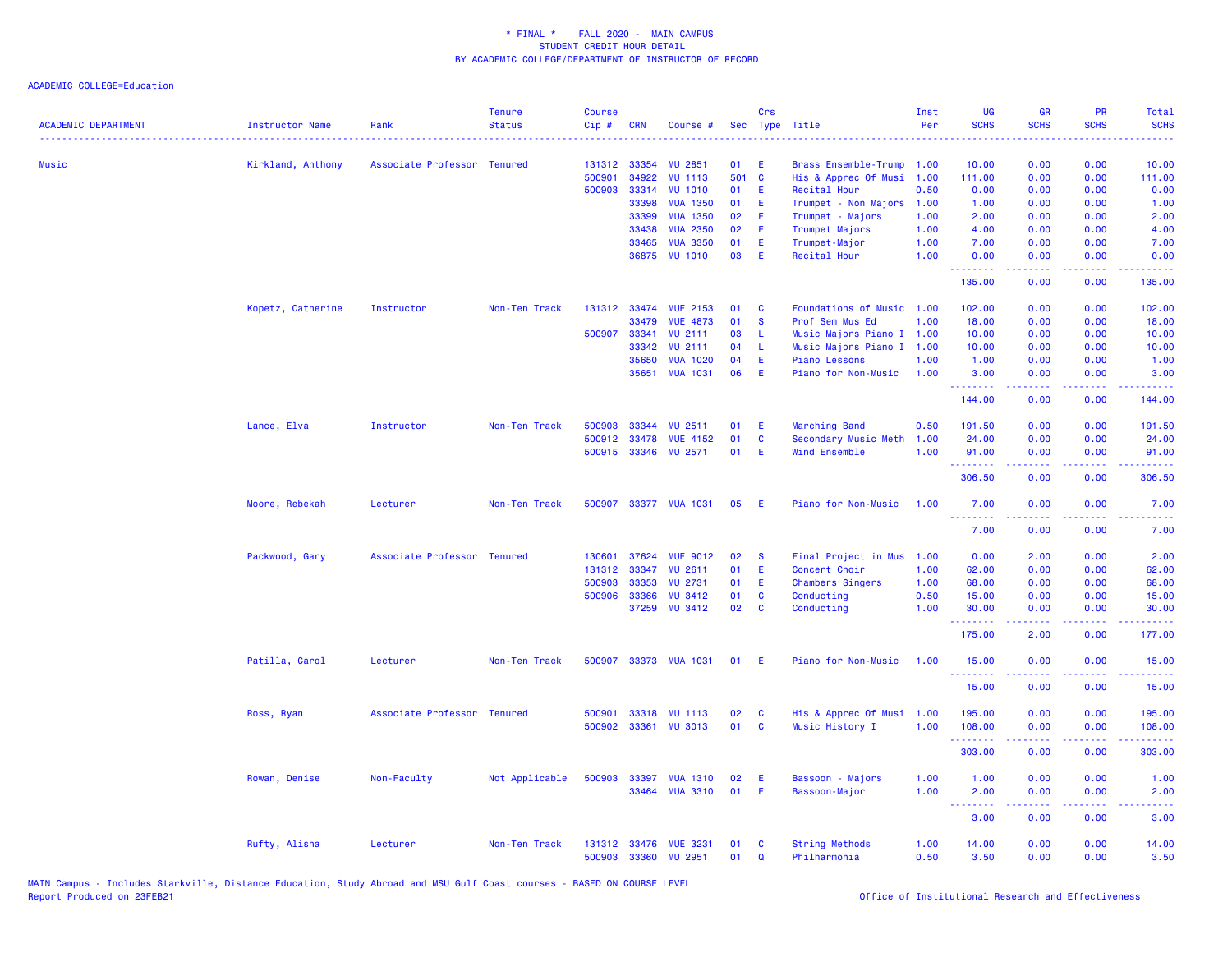| <b>ACADEMIC DEPARTMENT</b> | <b>Instructor Name</b>        | Rank                              | <b>Tenure</b><br><b>Status</b> | <b>Course</b><br>Cip# | <b>CRN</b>   | Course #              |    | Crs          | Sec Type Title            | Inst<br>Per | UG<br><b>SCHS</b> | <b>GR</b><br><b>SCHS</b>                                                                                                          | <b>PR</b><br><b>SCHS</b>            | Total<br><b>SCHS</b>                                                                                                              |
|----------------------------|-------------------------------|-----------------------------------|--------------------------------|-----------------------|--------------|-----------------------|----|--------------|---------------------------|-------------|-------------------|-----------------------------------------------------------------------------------------------------------------------------------|-------------------------------------|-----------------------------------------------------------------------------------------------------------------------------------|
| Music                      | Rufty, Alisha                 | Lecturer                          | Non-Ten Track                  | 500903                | 33413        | <b>MUA 1650</b>       | 04 | E.           | Strings-Non Majors-B 1.00 |             | 1.00              | 0.00                                                                                                                              | 0.00                                | 1.00                                                                                                                              |
|                            |                               |                                   |                                |                       | 33416        | <b>MUA 1650</b>       | 07 | E            | Strings-Majors- Cell 1.00 |             | 3.00              | 0.00                                                                                                                              | 0.00                                | 3.00                                                                                                                              |
|                            |                               |                                   |                                |                       |              | 33449 MUA 2650        | 01 | E            | Strings - Non Majors 0.50 |             | 0.50<br>.         | 0.00<br>2.2.2.2.2                                                                                                                 | 0.00<br>.                           | 0.50<br>$\frac{1}{2} \left( \frac{1}{2} \right) \left( \frac{1}{2} \right) \left( \frac{1}{2} \right) \left( \frac{1}{2} \right)$ |
|                            |                               |                                   |                                |                       |              |                       |    |              |                           |             | 22.00             | 0.00                                                                                                                              | 0.00                                | 22.00                                                                                                                             |
|                            | Ryall, Blake                  | Lecturer                          | Non-Ten Track                  | 131312 37126          |              | <b>MU 2851</b>        | 06 | E            | <b>Brass Ensemble</b>     | 1.00        | 4.00              | 0.00                                                                                                                              | 0.00                                | 4.00                                                                                                                              |
|                            |                               |                                   |                                | 500903                | 33404        | <b>MUA 1510</b>       | 01 | E            | Euphonium - Non Major     | 1.00        | 2.00              | 0.00                                                                                                                              | 0.00                                | 2.00                                                                                                                              |
|                            |                               |                                   |                                |                       | 33407        | <b>MUA 1550</b>       | 02 | E            | Tuba - Majors             | 0.50        | 2.00              | 0.00                                                                                                                              | 0.00                                | 2.00                                                                                                                              |
|                            |                               |                                   |                                |                       |              | 33446 MUA 2550        | 02 | E            | Tuba Majors               | 0.50        | 2.00<br>.         | 0.00                                                                                                                              | 0.00                                | 2.00                                                                                                                              |
|                            |                               |                                   |                                |                       |              |                       |    |              |                           |             | 10.00             | 0.00                                                                                                                              | 0.00                                | 10.00                                                                                                                             |
|                            | Sebba, Rosangela              | Professor                         | <b>Tenured</b>                 | 500901                | 33329        | MU 1321               | 01 | - L          | Ear Training I            | 1.00        | 18.00             | 0.00                                                                                                                              | 0.00                                | 18.00                                                                                                                             |
|                            |                               |                                   |                                | 500902                | 33325        | MU 1213               | 01 | $\mathbf{C}$ | Music Theory I            | 1.00        | 63.00             | 0.00                                                                                                                              | 0.00                                | 63.00                                                                                                                             |
|                            |                               |                                   |                                | 500903                |              | 33421 MUA 2010        | 02 | - E          | Piano Majors              | 1.00        | 5.00<br>.         | 0.00<br>د د د د                                                                                                                   | 0.00                                | 5.00                                                                                                                              |
|                            |                               |                                   |                                |                       |              |                       |    |              |                           |             | 86.00             | 0.00                                                                                                                              | 0.00                                | 86.00                                                                                                                             |
|                            | Sobaskie, James               | Associate Professor Tenured       |                                | 500901                | 33352        | <b>MU 2721</b>        | 01 | - L          | Ear Training III          | 1.00        | 16.00             | 0.00                                                                                                                              | 0.00                                | 16.00                                                                                                                             |
|                            |                               |                                   |                                |                       | 37603        | <b>MU 4000</b>        | 01 | $\mathbf{I}$ | Directed Indiv Study      | 1.00        | 2.00              | 0.00                                                                                                                              | 0.00                                | 2.00                                                                                                                              |
|                            |                               |                                   |                                | 500902                | 33350        | <b>MU 2613</b>        | 01 | <b>C</b>     | Music Theory III          | 1.00        | 90.00             | 0.00                                                                                                                              | 0.00                                | 90.00                                                                                                                             |
|                            |                               |                                   |                                | 500904                | 33367        | <b>MU 4313</b>        | 01 | <b>C</b>     | Form And Analysis         | 1.00        | 57.00             | 0.00                                                                                                                              | 0.00                                | 57.00                                                                                                                             |
|                            |                               |                                   |                                |                       | 33419        | <b>MUA 1810</b>       | 01 | $\mathbf Q$  | Music Composition         | 1.00        | 1.00<br>.         | 0.00                                                                                                                              | 0.00                                | 1.00                                                                                                                              |
|                            |                               |                                   |                                |                       |              |                       |    |              |                           |             | 166.00            | 0.00                                                                                                                              | 0.00                                | 166.00                                                                                                                            |
|                            | Stockton, Phillip             | Clinical Assist Pro Non-Ten Track |                                |                       | 131312 33348 | <b>MU 2611</b>        | 02 | E            | Concert Choir             | 1.00        | 29.00             | 0.00                                                                                                                              | 0.00                                | 29.00                                                                                                                             |
|                            |                               |                                   |                                |                       | 33349        | <b>MU 2611</b>        | 03 | E            | Concert Choir             | 1.00        | 88.00             | 0.00                                                                                                                              | 0.00                                | 88.00                                                                                                                             |
|                            |                               |                                   |                                | 500912 37260          |              | <b>MUE 4152</b>       | 02 | $\mathbf{C}$ | Secondary Music Meth      | 1.00        | 16.00<br>.        | 0.00<br>2.2.2.2.2                                                                                                                 | 0.00<br>.                           | 16.00<br><u>.</u>                                                                                                                 |
|                            |                               |                                   |                                |                       |              |                       |    |              |                           |             | 133.00            | 0.00                                                                                                                              | 0.00                                | 133.00                                                                                                                            |
|                            | Taylor, Clifton               | Associate Professor Tenured       |                                | 131312                | 33359        | <b>MU 2911</b>        | 01 | E            | Jazz Ensemble             | 1.00        | 13.00             | 0.00                                                                                                                              | 0.00                                | 13.00                                                                                                                             |
|                            |                               |                                   |                                | 500903                |              | 33344 MU 2511         | 01 | E            | Marching Band             | 0.50        | 191.50            | 0.00                                                                                                                              | 0.00                                | 191.50                                                                                                                            |
|                            |                               |                                   |                                |                       |              |                       |    |              |                           |             | .<br>204.50       | 0.00                                                                                                                              | 0.00                                | والمامات مالما<br>204.50                                                                                                          |
|                            | Torbert, Garrett              | Instructor                        | Non-Ten Track                  | 500903                | 33314        | <b>MU 1010</b>        | 01 | E            | <b>Recital Hour</b>       | 0.50        | 0.00              | 0.00                                                                                                                              | 0.00                                | 0.00                                                                                                                              |
|                            |                               |                                   |                                |                       | 33383        | <b>MUA 1050</b>       | 06 | E            | Voice -Majors             | 0.50        | 1.00              | 0.00                                                                                                                              | 0.00                                | 1.00                                                                                                                              |
|                            |                               |                                   |                                |                       | 33423        | <b>MUA 2050</b>       | 06 | E            | Voice-Majors              | 0.50        | 10.00             | 0.00                                                                                                                              | 0.00                                | 10.00                                                                                                                             |
|                            |                               |                                   |                                |                       | 33457        | <b>MUA 3050</b>       | 06 | E.           | Voice - Majors            | 0.50        | 4.50              | 0.00                                                                                                                              | 0.00                                | 4.50                                                                                                                              |
|                            |                               |                                   |                                |                       |              | 500912 33473 MUE 1141 | 01 | C            | <b>Voice Methods</b>      | 1.00        | 16.00<br>.        | 0.00<br>$\frac{1}{2} \left( \frac{1}{2} \right) \left( \frac{1}{2} \right) \left( \frac{1}{2} \right) \left( \frac{1}{2} \right)$ | 0.00<br>$\sim$ $\sim$ $\sim$ $\sim$ | 16.00                                                                                                                             |
|                            |                               |                                   |                                |                       |              |                       |    |              |                           |             | 31.50             | 0.00                                                                                                                              | 0.00                                | 31.50                                                                                                                             |
|                            | Tulyaganova, Roza             | Assistant Professor Ten Track     |                                | 500903                | 33384        | <b>MUA 1050</b>       | 07 | E            | Voice - Majors            | 0.50        | 4.00              | 0.00                                                                                                                              | 0.00                                | 4.00                                                                                                                              |
|                            |                               |                                   |                                |                       | 33424        | <b>MUA 2050</b>       | 07 | E            | Voice - Majors            | 0.50        | 5.00              | 0.00                                                                                                                              | 0.00                                | 5.00                                                                                                                              |
|                            |                               |                                   |                                |                       | 33458        | <b>MUA 3050</b>       | 07 | E.           | Voice - Major             | 0.50        | 8.50              | 0.00                                                                                                                              | 0.00                                | 8.50                                                                                                                              |
|                            |                               |                                   |                                | 500908                | 35286        | <b>MU 3681</b>        | 01 | $\mathbf Q$  | Opera Production          | 0.50        | 5.50<br>.         | 0.00                                                                                                                              | 0.00                                | 5.50                                                                                                                              |
|                            |                               |                                   |                                |                       |              |                       |    |              |                           |             | 23.00             | 0.00                                                                                                                              | 0.00                                | 23.00                                                                                                                             |
|                            | Withrow, Christopher Lecturer |                                   | Non-Ten Track                  | 500903                |              | 33381 MUA 1050        | 04 | E            | Voice- Non Majors         | 0.50        | 10.00             | 0.00                                                                                                                              | 0.00                                | 10.00                                                                                                                             |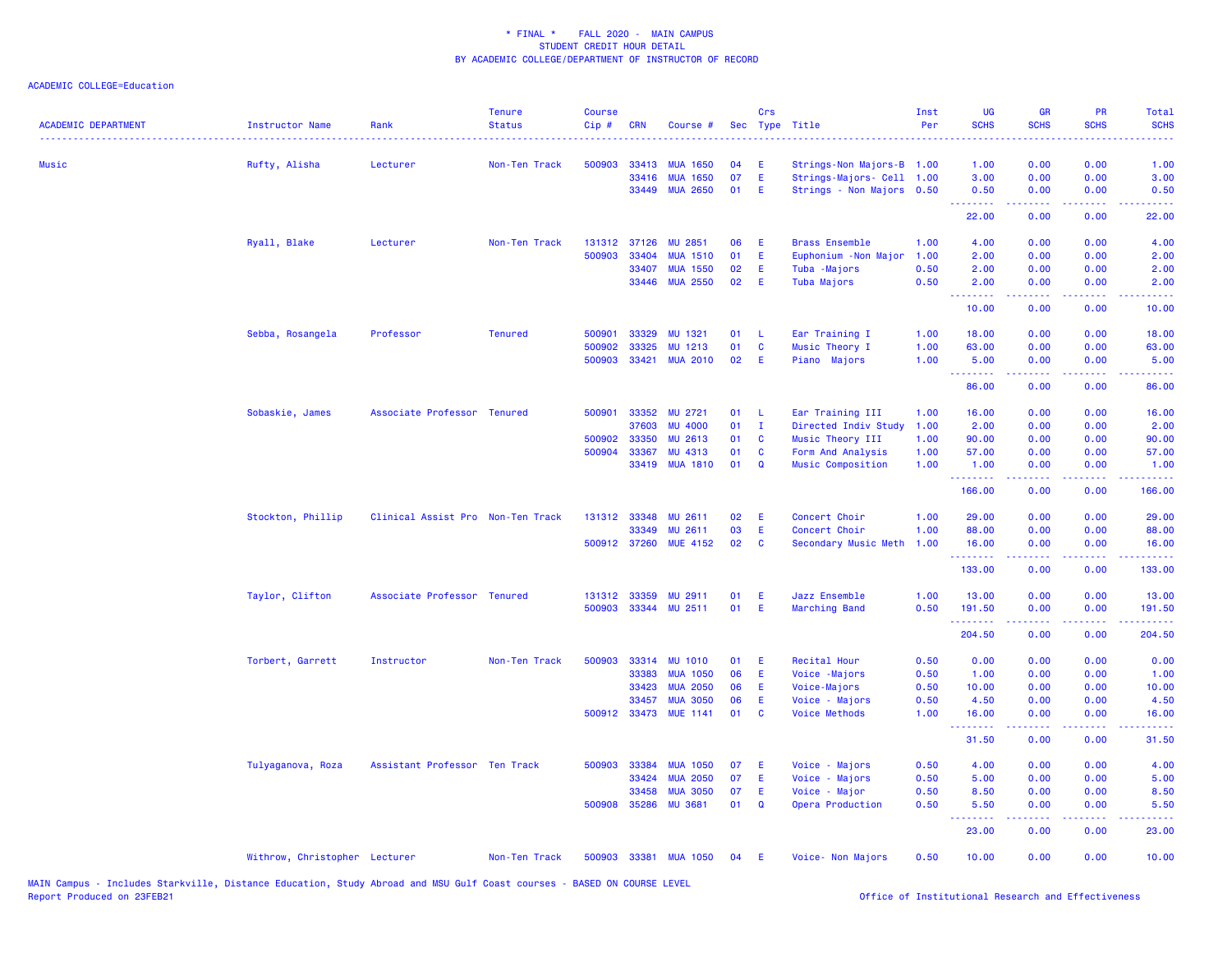| <b>ACADEMIC DEPARTMENT</b>                     | Instructor Name               | Rank | Tenure<br><b>Status</b> | Course<br>Cip # | CRN | Course # Sec Type Title    | Crs |                | Inst<br>Per | <b>UG</b><br><b>SCHS</b> | GR<br><b>SCHS</b> | PR<br><b>SCHS</b> | Total<br><b>SCHS</b> |
|------------------------------------------------|-------------------------------|------|-------------------------|-----------------|-----|----------------------------|-----|----------------|-------------|--------------------------|-------------------|-------------------|----------------------|
| Music                                          | Withrow, Christopher Lecturer |      | Non-Ten Track           |                 |     | 500903 36037 MUA 1050 11 E |     | Voice - Majors | 0.50        | 11.00<br>21.00           | 0.00<br>0.00      | 0.00<br>0.00      | 11.00<br>21.00       |
| =====================================<br>Music |                               |      |                         |                 |     |                            |     |                |             | 4493.00                  | 2.00              | ========<br>0.00  | =========<br>4495,00 |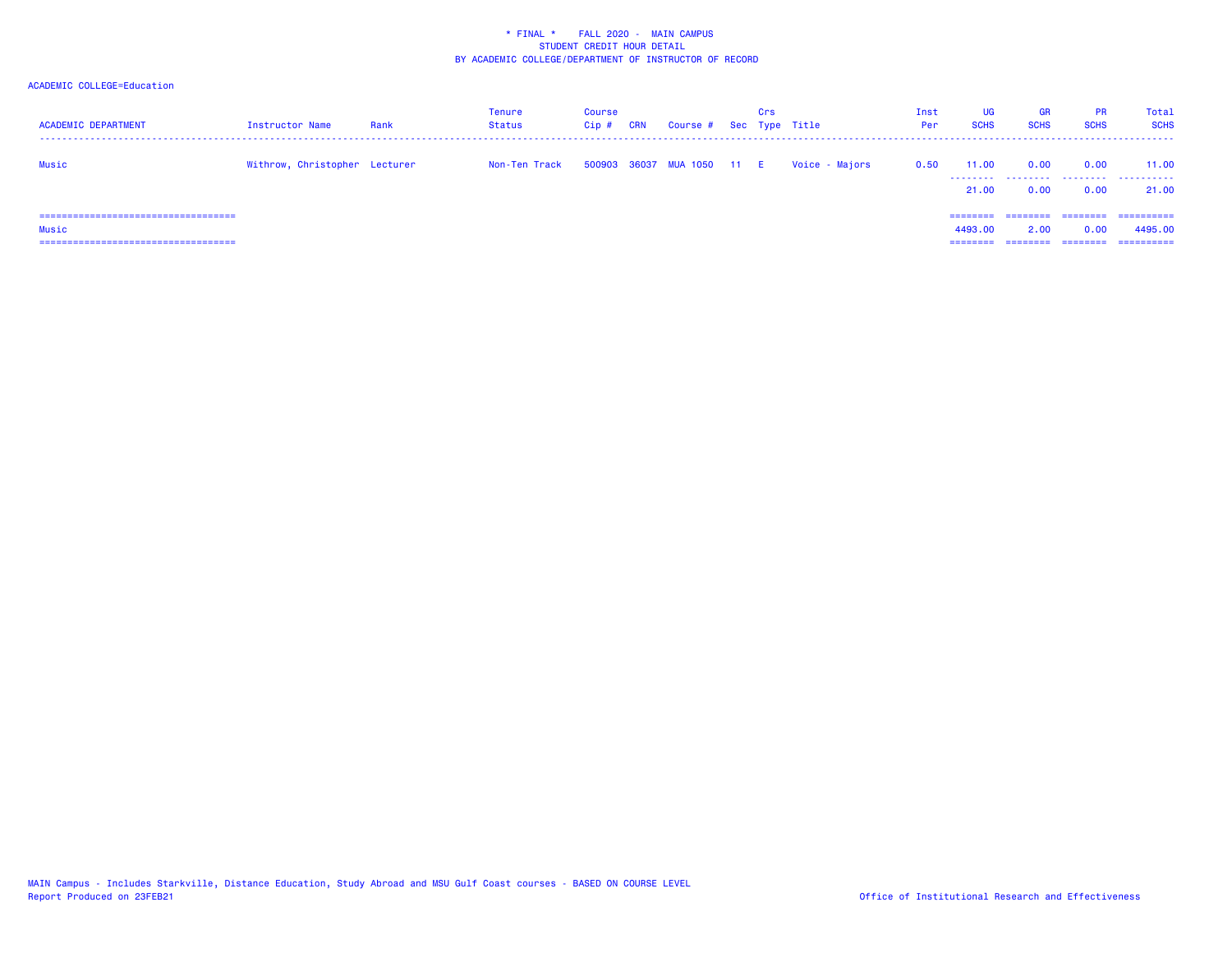## ACADEMIC COLLEGE=Engineering

| <b>ACADEMIC DEPARTMENT</b> | <b>Instructor Name</b> | Rank                        | <b>Tenure</b><br><b>Status</b> | <b>Course</b><br>Cip# | <b>CRN</b>     | Course #                    |                 | Crs          | Sec Type Title                             | Inst<br>Per | <b>UG</b><br><b>SCHS</b>       | <b>GR</b><br><b>SCHS</b> | <b>PR</b><br><b>SCHS</b>       | Total<br><b>SCHS</b>                                                                                                                                           |
|----------------------------|------------------------|-----------------------------|--------------------------------|-----------------------|----------------|-----------------------------|-----------------|--------------|--------------------------------------------|-------------|--------------------------------|--------------------------|--------------------------------|----------------------------------------------------------------------------------------------------------------------------------------------------------------|
| Aerospace Engineering      | Aider, Youssef         | Grad Teach Assist           | Not Applicable                 |                       |                | 141101 31719 EM 2433        | 01              | - C          | Engineering Mech II                        | 1.00        | 147.00<br>.                    | 0.00                     | 0.00                           | 147.00                                                                                                                                                         |
|                            |                        |                             |                                |                       |                |                             |                 |              |                                            |             | 147.00                         | 0.00                     | 0.00                           | 147.00                                                                                                                                                         |
|                            | Alaziz, Radwa          | Grad Teach Assist           | Not Applicable                 |                       |                | 141101 31723 EM 3213        | 01              | - C          | Mech Of Materials                          | 1.00        | 186.00<br>.                    | 0.00                     | 0.00                           | 186.00<br>22222                                                                                                                                                |
|                            |                        |                             |                                |                       |                |                             |                 |              |                                            |             | 186.00                         | 0.00                     | 0.00                           | 186.00                                                                                                                                                         |
|                            | Bassou, Rania          | Grad Teach Assist           | Not Applicable                 |                       |                | 141101 31713 EM 2413        | 03              | <b>C</b>     | Engineering Mech I                         | 1.00        | 216.00<br>.                    | 0.00<br><u>.</u>         | 0.00<br>$  -$                  | 216.00<br>.                                                                                                                                                    |
|                            |                        |                             |                                |                       |                |                             |                 |              |                                            |             | 216.00                         | 0.00                     | 0.00                           | 216.00                                                                                                                                                         |
|                            | Belk, Davy             | Professor                   | <b>Tenured</b>                 |                       |                | 140201 30412 ASE 1013       | 01              | B            | Intro to Aerospace E 1.00                  |             | 435.00                         | 0.00                     | 0.00                           | 435.00                                                                                                                                                         |
|                            |                        |                             |                                |                       | 36763<br>37618 | <b>ASE 9000</b><br>ASE 4800 | 01<br>01        | D<br>Ι.      | Research/Diss<br>Undergraduate Resear 1.00 | 1.00        | 0.00<br>2.00                   | 22.00<br>0.00            | 0.00<br>0.00                   | 22.00<br>2.00                                                                                                                                                  |
|                            |                        |                             |                                |                       |                |                             |                 |              |                                            |             | .                              | .                        | بالأباب                        | المستمين                                                                                                                                                       |
|                            |                        |                             |                                |                       |                |                             |                 |              |                                            |             | 437.00                         | 22.00                    | 0.00                           | 459.00                                                                                                                                                         |
|                            | Bhatia, Manav          | Associate Professor Tenured |                                | 140201                | 30430          | ASE 4553                    | 01              | <b>C</b>     | Eng Design Optimizat 1.00                  |             | 3.00                           | 0.00                     | 0.00                           | 3.00                                                                                                                                                           |
|                            |                        |                             |                                |                       | 30434          | ASE 6553                    | 01              | C            | Eng Design Optimizat 1.00                  |             | 0.00                           | 12.00                    | 0.00                           | 12.00                                                                                                                                                          |
|                            |                        |                             |                                |                       | 31734          | EM 6143                     | 01              | <b>C</b>     | Eng Design Optimizat                       | 1.00        | 0.00                           | 12.00                    | 0.00                           | 12.00                                                                                                                                                          |
|                            |                        |                             |                                |                       | 32872          | IE 4743                     | 01              | C            | Eng Design Optimizat                       | 1.00        | 3.00                           | 0.00                     | 0.00                           | 3.00                                                                                                                                                           |
|                            |                        |                             |                                |                       | 32884          | IE 6743                     | 01              | $\mathbf{C}$ | Eng Design Optimizat                       | 1.00        | 0.00                           | 6.00                     | 0.00                           | 6.00                                                                                                                                                           |
|                            |                        |                             |                                |                       | 34705          | EM 6143                     | 501 C           |              | Eng Design Optimizat 1.00                  |             | 0.00                           | 6.00                     | 0.00                           | 6.00                                                                                                                                                           |
|                            |                        |                             |                                |                       | 34838          | IE 6743                     | 501 C           |              | Eng Design Optimizat                       | 1.00        | 0.00                           | 6.00                     | 0.00                           | 6.00                                                                                                                                                           |
|                            |                        |                             |                                | 141901                | 35918          | <b>ME 9000</b>              | 04              | D            | Research / Diss                            | 1.00        | 0.00                           | 7.00                     | 0.00                           | 7.00                                                                                                                                                           |
|                            |                        |                             |                                | 309999                | 36889          | <b>CME 9000</b>             | 02              | D            | Research/Dis                               | 1.00        | 0.00                           | 36.00                    | 0.00                           | 36.00                                                                                                                                                          |
|                            |                        |                             |                                |                       | 37561          | <b>CME 8000</b>             | 01              | D            | Research/Thesis                            | 1.00        | 0.00<br>$\omega$ is a $\omega$ | 1.00                     | 0.00<br>$\omega$ is a $\omega$ | 1.00<br>والمحامر                                                                                                                                               |
|                            |                        |                             |                                |                       |                |                             |                 |              |                                            |             | 6.00                           | 86.00                    | 0.00                           | 92.00                                                                                                                                                          |
|                            | Cagle, Don             | Lecturer                    | Non-Ten Track                  |                       |                | 141101 31717 EM 2413        | 07              | <b>C</b>     | Engineering Mech I                         | 1.00        | 207.00<br>.                    | 0.00<br>.                | 0.00<br>.                      | 207.00<br>$\frac{1}{2} \left( \frac{1}{2} \right) \left( \frac{1}{2} \right) \left( \frac{1}{2} \right) \left( \frac{1}{2} \right) \left( \frac{1}{2} \right)$ |
|                            |                        |                             |                                |                       |                |                             |                 |              |                                            |             | 207.00                         | 0.00                     | 0.00                           | 207.00                                                                                                                                                         |
|                            | Cheng, Yang            | Associate Professor Tenured |                                | 140201                | 30420          | ASE 3813                    | 01              | <b>C</b>     | Intro Orbital Mechan                       | 1.00        | 144.00                         | 0.00                     | 0.00                           | 144.00                                                                                                                                                         |
|                            |                        |                             |                                |                       | 30426          | ASE 4123                    | 01              | C            | Aerospace Controls                         | 1.00        | 204.00                         | 0.00                     | 0.00                           | 204.00                                                                                                                                                         |
|                            |                        |                             |                                |                       | 36960          | ASE 3813                    | 02              | C            | Intro Orbital Mechan 1.00                  |             | 54.00<br>.                     | 0.00<br>-----            | 0.00<br>بالأباد                | 54.00<br>المتمام مالم                                                                                                                                          |
|                            |                        |                             |                                |                       |                |                             |                 |              |                                            |             | 402.00                         | 0.00                     | 0.00                           | 402.00                                                                                                                                                         |
|                            | Daghigh, Vahid         | Lecturer                    | Non-Ten Track                  |                       |                | 141101 31727 EM 3213        | 05              | <b>C</b>     | Mech Of Materials                          | 1.00        | 177.00<br>.                    | 0.00                     | 0.00                           | 177.00<br>$\frac{1}{2} \left( \frac{1}{2} \right) \left( \frac{1}{2} \right) \left( \frac{1}{2} \right) \left( \frac{1}{2} \right) \left( \frac{1}{2} \right)$ |
|                            |                        |                             |                                |                       |                |                             |                 |              |                                            |             | 177.00                         | 0.00                     | 0.00                           | 177.00                                                                                                                                                         |
|                            | Findley, Kristoffer    | Lecturer                    | Non-Ten Track                  |                       |                | 141101 35031 EM 3313        | 601 C           |              | <b>Fluid Mechanics</b>                     | 1.00        | 87.00<br>.                     | 0.00                     | 0.00                           | 87.00                                                                                                                                                          |
|                            |                        |                             |                                |                       |                |                             |                 |              |                                            |             | 87.00                          | 0.00                     | 0.00                           | .<br>87.00                                                                                                                                                     |
|                            | Harich, Naoufal        | Grad Teach Assist           | Not Applicable                 |                       |                | 141101 31720 EM 2433        | 02 <sub>o</sub> | $\mathbf{C}$ | Engineering Mech II                        | 1.00        | 171.00                         | 0.00                     | 0.00                           | 171.00                                                                                                                                                         |
|                            |                        |                             |                                |                       |                |                             |                 |              |                                            |             | .<br>171.00                    | 0.00                     | $\sim$ $\sim$ $\sim$<br>0.00   | 22222<br>171.00                                                                                                                                                |
|                            | Janus, Jonathan        | Associate Professor Tenured |                                |                       |                | 140201 30436 ASE 8313       | 01              | - C          | Adv Comp Aerodyn I                         | 1.00        | 0.00                           | 18.00                    | 0.00                           | 18.00                                                                                                                                                          |

MAIN Campus - Includes Starkville, Distance Education, Study Abroad and MSU Gulf Coast courses - BASED ON COURSE LEVEL<br>Report Produced on 23FEB21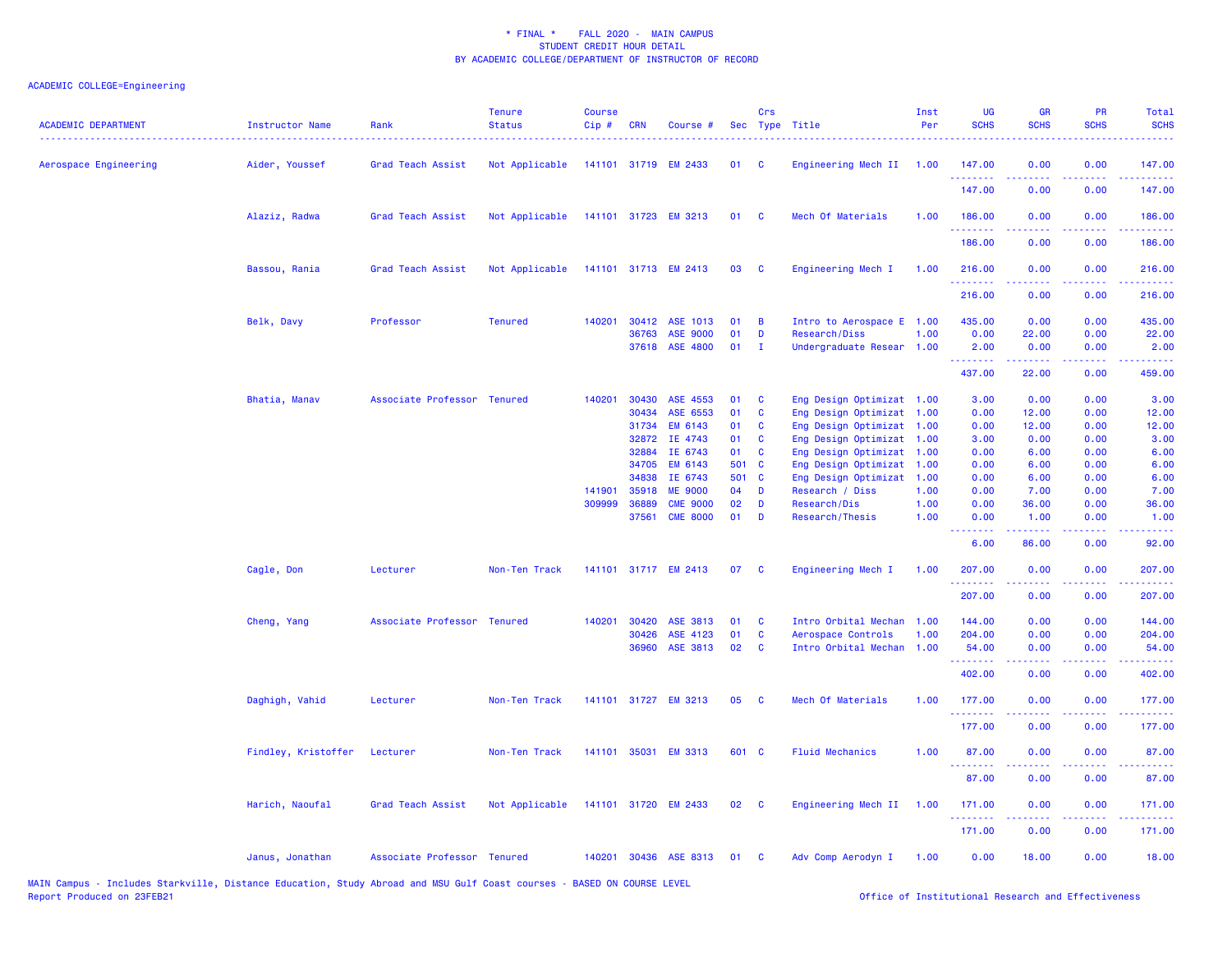| <b>ACADEMIC DEPARTMENT</b> | Instructor Name                        | Rank                              | <b>Tenure</b><br><b>Status</b> | Course<br>Cip# | <b>CRN</b>     | Course #             |           | Crs               | Sec Type Title                           | Inst<br>Per  | UG<br><b>SCHS</b>                                  | <b>GR</b><br><b>SCHS</b>                                                                                                                                      | PR<br><b>SCHS</b>                   | <b>Total</b><br><b>SCHS</b>                                                                                                                                    |
|----------------------------|----------------------------------------|-----------------------------------|--------------------------------|----------------|----------------|----------------------|-----------|-------------------|------------------------------------------|--------------|----------------------------------------------------|---------------------------------------------------------------------------------------------------------------------------------------------------------------|-------------------------------------|----------------------------------------------------------------------------------------------------------------------------------------------------------------|
| Aerospace Engineering      | Janus, Jonathan                        | Associate Professor Tenured       |                                | 140201         | 30438          | ASE 8363             | 01        | C                 | Comp Heat Transfer                       | 1.00         | 0.00                                               | 9.00                                                                                                                                                          | 0.00                                | المتمام<br>9.00                                                                                                                                                |
|                            |                                        |                                   |                                |                | 30439          | ASE 8413             | 01        | $\mathbf c$       | Comput Fluid Dyn I                       | 1.00         | 0.00                                               | 30.00                                                                                                                                                         | 0.00                                | 30.00                                                                                                                                                          |
|                            |                                        |                                   |                                |                | 34496          | ASE 8313             | 501 C     |                   | Adv Comp Aerodyn I                       | 1.00         | 0.00                                               | 15.00                                                                                                                                                         | 0.00                                | 15.00                                                                                                                                                          |
|                            |                                        |                                   |                                |                | 34498          | ASE 8363             | 501       | C                 | Comp Heat Transfer                       | 1.00         | 0.00                                               | 9.00                                                                                                                                                          | 0.00                                | 9.00                                                                                                                                                           |
|                            |                                        |                                   |                                |                | 34499          | ASE 8413             | 501       | <b>C</b>          | Comput Fluid Dyn I                       | 1.00         | 0.00                                               | 18.00                                                                                                                                                         | 0.00                                | 18.00                                                                                                                                                          |
|                            |                                        |                                   |                                |                | 34500          | ASE 9000             | 502 D     |                   | Research/Diss                            | 1.00         | 0.00                                               | 6.00                                                                                                                                                          | 0.00                                | 6.00                                                                                                                                                           |
|                            |                                        |                                   |                                |                | 36765          | <b>ASE 9000</b>      | 03        | D                 | Research/Diss                            | 1.00         | 0.00<br>.                                          | 9.00<br>$\frac{1}{2} \left( \frac{1}{2} \right) \left( \frac{1}{2} \right) \left( \frac{1}{2} \right) \left( \frac{1}{2} \right) \left( \frac{1}{2} \right)$  | 0.00<br>$\sim$ $\sim$ $\sim$ $\sim$ | 9.00<br>.                                                                                                                                                      |
|                            |                                        |                                   |                                |                |                |                      |           |                   |                                          |              | 0.00                                               | 114.00                                                                                                                                                        | 0.00                                | 114.00                                                                                                                                                         |
|                            | Kim, Jichul                            | Visiting Assist Pro Non-Ten Track |                                | 140201         | 30429          | ASE 4533             | 01        | B                 | Spacecraft Design I                      | 1.00         | 105.00                                             | 0.00                                                                                                                                                          | 0.00                                | 105.00                                                                                                                                                         |
|                            |                                        |                                   |                                | 141101         | 31721          | <b>EM 2433</b>       | 03        | C                 | Engineering Mech II-                     | 1.00         | 174.00                                             | 0.00                                                                                                                                                          | 0.00                                | 174.00                                                                                                                                                         |
|                            |                                        |                                   |                                |                |                | 31722 EM 2433        | 04        | C                 | Engineering Mech II                      | 1.00         | 132.00<br><b><i><u><u> - - - - - -</u></u></i></b> | 0.00<br>.                                                                                                                                                     | 0.00<br>.                           | 132.00                                                                                                                                                         |
|                            |                                        |                                   |                                |                |                |                      |           |                   |                                          |              | 411.00                                             | 0.00                                                                                                                                                          | 0.00                                | 411.00                                                                                                                                                         |
|                            | Lv, Yu                                 | Assistant Professor Ten Track     |                                | 140201         | 30418          | ASE 3333             | 01        | C                 | Aerothermodynamics                       | 1.00         | 330.00                                             | 0.00                                                                                                                                                          | 0.00                                | 330.00                                                                                                                                                         |
|                            |                                        |                                   |                                |                | 36766          | <b>ASE 9000</b>      | 04        | D                 | Research/Diss                            | 1.00         | 0.00                                               | 9.00                                                                                                                                                          | 0.00                                | 9.00                                                                                                                                                           |
|                            |                                        |                                   |                                |                |                | 141101 31729 EM 3313 | 02        | C                 | <b>Fluid Mechanics</b>                   | 1.00         | 201.00<br>.                                        | 0.00<br>.                                                                                                                                                     | 0.00<br>.                           | 201.00<br>$\begin{array}{cccccccccc} \bullet & \bullet & \bullet & \bullet & \bullet & \bullet & \bullet \end{array}$                                          |
|                            |                                        |                                   |                                |                |                |                      |           |                   |                                          |              | 531.00                                             | 9.00                                                                                                                                                          | 0.00                                | 540.00                                                                                                                                                         |
|                            | Moore, Timothy                         | Instructor                        | Non-Ten Track                  | 141101         | 31715          | <b>EM 2413</b>       | 05        | C                 | Engineering Mech I                       | 1.00         | 171.00                                             | 0.00                                                                                                                                                          | 0.00                                | 171.00                                                                                                                                                         |
|                            |                                        |                                   |                                |                |                | 31724 EM 3213        | 02        | $\mathbf{C}$      | Mech Of Materials                        | 1.00         | 138.00                                             | 0.00                                                                                                                                                          | 0.00                                | 138.00                                                                                                                                                         |
|                            |                                        |                                   |                                |                |                |                      |           |                   |                                          |              | .<br>309.00                                        | .<br>0.00                                                                                                                                                     | .<br>0.00                           | $\frac{1}{2} \left( \frac{1}{2} \right) \left( \frac{1}{2} \right) \left( \frac{1}{2} \right) \left( \frac{1}{2} \right) \left( \frac{1}{2} \right)$<br>309.00 |
|                            | Nacif Elalaoui, Reda Grad Teach Assist |                                   | Not Applicable                 |                |                | 141101 31726 EM 3213 | 04        | C                 | Mech Of Materials                        | 1.00         | 180.00                                             | 0.00                                                                                                                                                          | 0.00                                | 180.00                                                                                                                                                         |
|                            |                                        |                                   |                                |                |                |                      |           |                   |                                          |              | .<br>180.00                                        | .<br>0.00                                                                                                                                                     | .<br>0.00                           | $\begin{array}{cccccccccc} \bullet & \bullet & \bullet & \bullet & \bullet & \bullet & \bullet \end{array}$<br>180.00                                          |
|                            | Righi, Hajar                           | Grad Teach Assist                 | Not Applicable                 | 141101         |                | 31712 EM 2413        | 02        | C                 | Engineering Mech I                       | 1.00         | 201.00                                             | 0.00                                                                                                                                                          | 0.00                                | 201.00                                                                                                                                                         |
|                            |                                        |                                   |                                |                |                |                      |           |                   |                                          |              | .<br>201.00                                        | 0.00                                                                                                                                                          | .<br>0.00                           | dia a a a .<br>201.00                                                                                                                                          |
|                            |                                        |                                   |                                |                |                |                      |           |                   |                                          |              |                                                    |                                                                                                                                                               |                                     |                                                                                                                                                                |
|                            | Sescu, Adrian                          | Associate Professor Tenured       |                                | 140201         | 30437          | ASE 8343             | 01        | C                 | Incomp Vis Lam Flow                      | 1.00         | 0.00                                               | 21.00                                                                                                                                                         | 0.00                                | 21.00                                                                                                                                                          |
|                            |                                        |                                   |                                |                | 34497<br>36762 | ASE 8343<br>ASE 8000 | 501<br>04 | $\mathbf{C}$<br>D | Incomp Vis Lam Flow<br>Research / Thesis | 1.00<br>1.00 | 0.00<br>0.00                                       | 15.00<br>13.00                                                                                                                                                | 0.00<br>0.00                        | 15.00<br>13.00                                                                                                                                                 |
|                            |                                        |                                   |                                |                | 36768          | ASE 9000             | 06        | D                 | Research/Diss                            | 1.00         | 0.00                                               | 32.00                                                                                                                                                         | 0.00                                | 32.00                                                                                                                                                          |
|                            |                                        |                                   |                                |                | 36856          | <b>ASE 7000</b>      | 01        | л.                | Directed Indiv Study                     | 1.00         | 0.00                                               | 3.00                                                                                                                                                          | 0.00                                | 3.00                                                                                                                                                           |
|                            |                                        |                                   |                                |                | 37429          | <b>ASE 7000</b>      | 02        | T                 | Directed Indiv Study                     | 1.00         | 0.00                                               | 3.00                                                                                                                                                          | 0.00                                | 3.00                                                                                                                                                           |
|                            |                                        |                                   |                                |                | 37701          | <b>ASE 7000</b>      | 04        | $\mathbf{I}$      | Directed Indiv Study 1.00                |              | 0.00                                               | 3.00                                                                                                                                                          | 0.00                                | 3.00                                                                                                                                                           |
|                            |                                        |                                   |                                |                |                |                      |           |                   |                                          |              | <u>.</u><br>0.00                                   | $\frac{1}{2} \left( \frac{1}{2} \right) \left( \frac{1}{2} \right) \left( \frac{1}{2} \right) \left( \frac{1}{2} \right) \left( \frac{1}{2} \right)$<br>90.00 | .<br>0.00                           | الداعات عاد<br>90.00                                                                                                                                           |
|                            | Sescu, Carmen                          | Clinical Assist Pro Non-Ten Track |                                | 141101         | 31725          | <b>EM 3213</b>       | 03        | C                 | Mech Of Materials                        | 1.00         | 204.00                                             | 0.00                                                                                                                                                          | 0.00                                | 204.00                                                                                                                                                         |
|                            |                                        |                                   |                                |                | 31730          | <b>EM 3313</b>       | 03        | C                 | <b>Fluid Mechanics</b>                   | 1.00         | 138.00                                             | 0.00                                                                                                                                                          | 0.00                                | 138.00                                                                                                                                                         |
|                            |                                        |                                   |                                |                |                | 31731 EM 3313        | 04        | C                 | <b>Fluid Mechanics-SI</b>                | 1.00         | 225.00<br>.                                        | 0.00<br>.                                                                                                                                                     | 0.00<br>والمحامر                    | 225.00<br>-----                                                                                                                                                |
|                            |                                        |                                   |                                |                |                |                      |           |                   |                                          |              | 567.00                                             | 0.00                                                                                                                                                          | 0.00                                | 567.00                                                                                                                                                         |
|                            | Sullivan, Rani                         | Professor                         | <b>Tenured</b>                 | 140201         | 30431          | ASE 4623             | 01        | C                 | Aerospace Structural                     | 1.00         | 207.00                                             | 0.00                                                                                                                                                          | 0.00                                | 207.00                                                                                                                                                         |
|                            |                                        |                                   |                                |                | 36769          | <b>ASE 9000</b>      | 07        | D                 | Research/Diss                            | 1.00         | 0.00                                               | 40.00                                                                                                                                                         | 0.00                                | 40.00                                                                                                                                                          |
|                            |                                        |                                   |                                | 141101         | 31732          | <b>EM 3413</b>       | 01        | $\mathbf{C}$      | Vibrations                               | 1.00         | 273.00                                             | 0.00                                                                                                                                                          | 0.00                                | 273.00                                                                                                                                                         |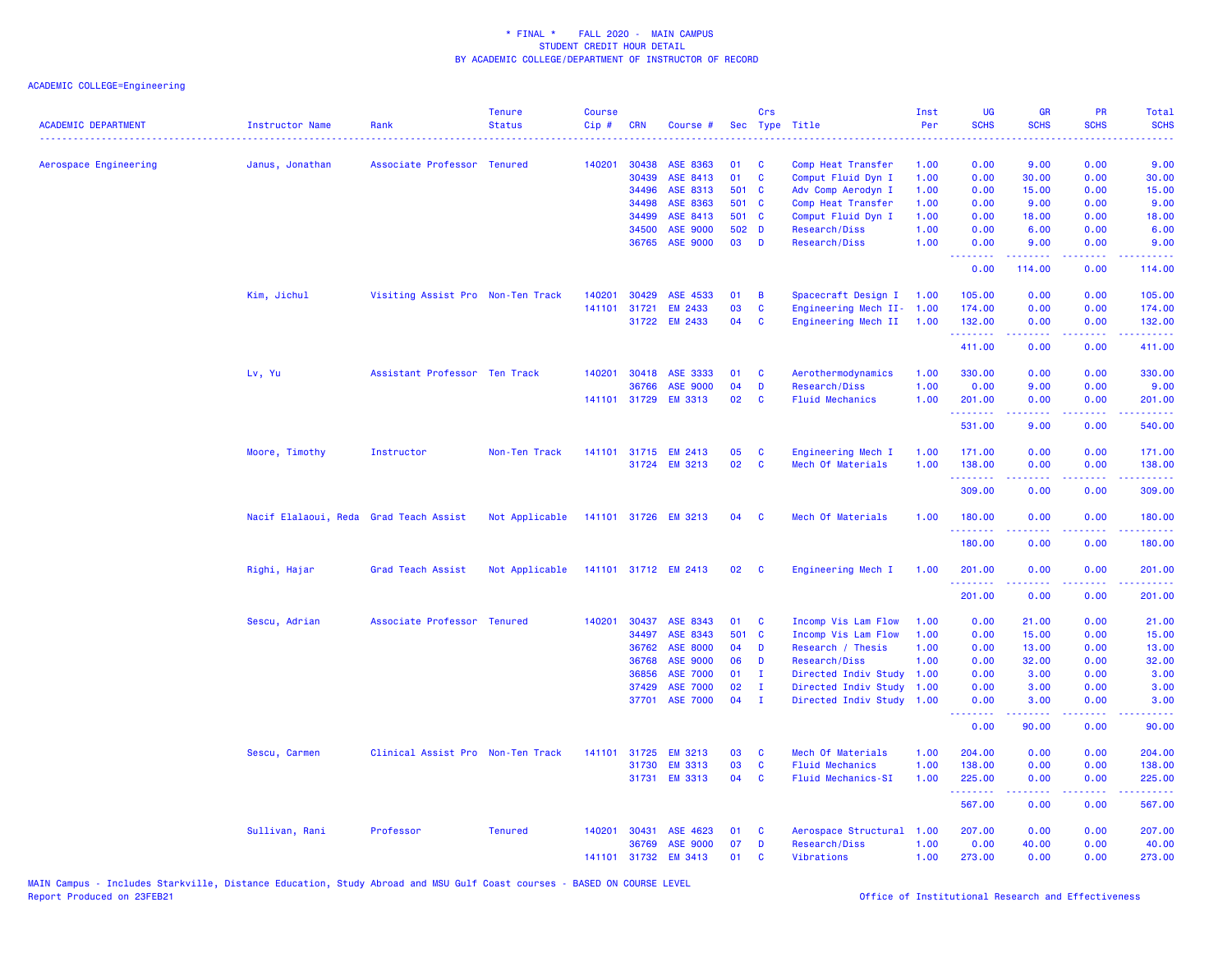## ACADEMIC COLLEGE=Engineering

| <b>ACADEMIC DEPARTMENT</b>                                   | <b>Instructor Name</b> | Rank                              | <b>Tenure</b><br><b>Status</b><br>. | <b>Course</b><br>$Cip$ # | <b>CRN</b>     | Course #                    |              | Crs                            | Sec Type Title                                         | Inst<br>Per  | <b>UG</b><br><b>SCHS</b>   | <b>GR</b><br><b>SCHS</b>    | PR<br><b>SCHS</b>         | Total<br><b>SCHS</b><br>.                                                                                                                                                                                                                                                                                                                                                                                                                                                                         |
|--------------------------------------------------------------|------------------------|-----------------------------------|-------------------------------------|--------------------------|----------------|-----------------------------|--------------|--------------------------------|--------------------------------------------------------|--------------|----------------------------|-----------------------------|---------------------------|---------------------------------------------------------------------------------------------------------------------------------------------------------------------------------------------------------------------------------------------------------------------------------------------------------------------------------------------------------------------------------------------------------------------------------------------------------------------------------------------------|
|                                                              |                        |                                   |                                     |                          |                |                             |              |                                |                                                        |              | 480.00                     | 40.00                       | 0.00                      | . <u>.</u><br>520.00                                                                                                                                                                                                                                                                                                                                                                                                                                                                              |
| Aerospace Engineering                                        | Svenson, Sven          | Lecturer                          | Non-Ten Track                       |                          |                | 141101 35030 EM 3213        | 601 C        |                                | Mech Of Materials                                      | 1.00         | 81.00                      | 0.00                        | 0.00                      | 81.00                                                                                                                                                                                                                                                                                                                                                                                                                                                                                             |
|                                                              |                        |                                   |                                     |                          |                |                             |              |                                |                                                        |              | .<br>81.00                 | 0.00                        | 0.00                      | 81.00                                                                                                                                                                                                                                                                                                                                                                                                                                                                                             |
|                                                              | Thompson, David        | Non-Employee                      | Not Applicable                      | 140201                   |                | 34501 ASE 9000              | 503 D        |                                | Research/Diss                                          | 1.00         | 0.00                       | 1.00                        | 0.00                      | 1.00                                                                                                                                                                                                                                                                                                                                                                                                                                                                                              |
|                                                              |                        |                                   |                                     |                          |                |                             |              |                                |                                                        |              | .<br>0.00                  | 1.00                        | 0.00                      | 1.00                                                                                                                                                                                                                                                                                                                                                                                                                                                                                              |
|                                                              | Tian, Zhenhua          | Assistant Professor Ten Track     |                                     | 140201                   | 30417<br>36770 | ASE 3233<br><b>ASE 9000</b> | 01<br>08     | <b>C</b><br>D                  | Aero Structural Anal<br>Research/Diss                  | 1.00<br>1.00 | 291.00<br>0.00             | 0.00<br>15.00               | 0.00<br>0.00              | 291.00<br>15.00                                                                                                                                                                                                                                                                                                                                                                                                                                                                                   |
|                                                              |                        |                                   |                                     |                          |                |                             |              |                                |                                                        |              | - - - - - - - -<br>291.00  | 15.00                       | 0.00                      | 306.00                                                                                                                                                                                                                                                                                                                                                                                                                                                                                            |
|                                                              | Wahidi, Redha          | Visiting Assist Pro Non-Ten Track |                                     | 140201<br>141101         | 30427<br>31728 | ASE 4343<br><b>EM 3313</b>  | 01<br>01     | <b>C</b><br>$\mathbf{C}$       | Compressible Aerody<br><b>Fluid Mechanics</b>          | 1.00<br>1.00 | 210.00<br>147.00           | 0.00<br>0.00                | 0.00<br>0.00              | 210.00<br>147.00                                                                                                                                                                                                                                                                                                                                                                                                                                                                                  |
|                                                              |                        |                                   |                                     |                          |                |                             |              |                                |                                                        |              | .<br>357.00                | ------<br>0.00              | .<br>0.00                 | - - - - - - -<br>357.00                                                                                                                                                                                                                                                                                                                                                                                                                                                                           |
|                                                              | Walker, Calvin         | Instructor                        | Non-Ten Track                       | 140201                   | 30416          | 30414 ASE 1501<br>ASE 2113  | 01<br>01     | - E<br>$\mathbf{C}$            | Design Competition<br>Intro Aircraft Space 1.00        | 0.50         | 2.00<br>237.00             | 0.00<br>0.00                | 0.00<br>0.00              | 2.00<br>237.00                                                                                                                                                                                                                                                                                                                                                                                                                                                                                    |
|                                                              |                        |                                   |                                     |                          | 30428<br>30432 | ASE 4513<br>ASE 4713        | 01<br>01     | $\overline{B}$<br>$\mathbf{C}$ | Aircraft Design I<br>Intro to Unmanned Ai 1.00         | 1.00         | 93.00<br>27.00             | 0.00<br>0.00                | 0.00<br>0.00              | 93.00<br>27.00                                                                                                                                                                                                                                                                                                                                                                                                                                                                                    |
|                                                              |                        |                                   |                                     |                          | 30435<br>34495 | ASE 6713<br>ASE 6713        | 01<br>501 C  | $\mathbf{C}$                   | Intro to Unmanned Ai 1.00<br>Intro to Unmanned Ai 1.00 |              | 0.00<br>0.00               | 27.00<br>24.00              | 0.00<br>0.00              | 27.00<br>24.00                                                                                                                                                                                                                                                                                                                                                                                                                                                                                    |
|                                                              |                        |                                   |                                     |                          | 37430          | <b>ASE 7000</b>             | 03           | $\blacksquare$                 | Directed Indiv Study 1.00                              |              | 0.00<br>--------<br>359.00 | 3.00<br>54.00               | 0.00<br>د د د د<br>0.00   | 3.00<br>413.00                                                                                                                                                                                                                                                                                                                                                                                                                                                                                    |
|                                                              |                        | Instructor                        | Non-Ten Track                       | 141101                   | 31714          | <b>EM 2413</b>              | 04           | $\mathbf{C}$                   | Engineering Mech I-S 1.00                              |              | 204.00                     | 0.00                        | 0.00                      | 204.00                                                                                                                                                                                                                                                                                                                                                                                                                                                                                            |
|                                                              | Walters, Andrew        |                                   |                                     |                          | 31716          | EM 2413                     | 06           | <b>C</b>                       | Engineering Mech I                                     | 1.00         | 204.00                     | 0.00                        | 0.00                      | 204.00                                                                                                                                                                                                                                                                                                                                                                                                                                                                                            |
|                                                              |                        |                                   |                                     |                          |                | 31718 EM 2413               | <b>HO1 C</b> |                                | Engineering Mech I                                     | 1.00         | 57.00<br><u>.</u>          | 0.00<br>.                   | 0.00<br>.                 | 57.00<br><u>.</u>                                                                                                                                                                                                                                                                                                                                                                                                                                                                                 |
|                                                              |                        |                                   |                                     |                          |                |                             |              |                                |                                                        |              | 465.00                     | 0.00                        | 0.00                      | 465.00                                                                                                                                                                                                                                                                                                                                                                                                                                                                                            |
|                                                              | Wolz, Robert           | Instructor                        | Non-Ten Track                       | 140201                   | 30415          | ASE 1501                    | 02           | -E                             | Design Competition                                     | 1.00         | 15.00                      | 0.00                        | 0.00                      | 15.00                                                                                                                                                                                                                                                                                                                                                                                                                                                                                             |
|                                                              |                        |                                   |                                     |                          | 30421<br>30422 | ASE 4113<br>ASE 4113        | 01<br>02     | - L<br>-L                      | Aerospace Eng Lab I<br>Aerospace Eng Lab I             | 1.00<br>1.00 | 42.00<br>39.00             | 0.00<br>0.00                | 0.00<br>0.00              | 42.00<br>39.00                                                                                                                                                                                                                                                                                                                                                                                                                                                                                    |
|                                                              |                        |                                   |                                     |                          | 30423          | ASE 4113                    | 03           | - L                            | Aerospace Eng Lab I                                    | 1.00         | 36.00                      | 0.00                        | 0.00                      | 36.00                                                                                                                                                                                                                                                                                                                                                                                                                                                                                             |
|                                                              |                        |                                   |                                     |                          | 30424          | ASE 4113                    | 04           | - L                            | Aerospace Eng Lab I                                    | 1.00         | 42.00                      | 0.00                        | 0.00                      | 42.00                                                                                                                                                                                                                                                                                                                                                                                                                                                                                             |
|                                                              |                        |                                   |                                     |                          | 30425          | ASE 4113                    | 05           | - L                            | Aerospace Eng Lab I                                    | 1.00         | 42.00<br>.                 | 0.00                        | 0.00                      | 42.00                                                                                                                                                                                                                                                                                                                                                                                                                                                                                             |
|                                                              |                        |                                   |                                     |                          |                |                             |              |                                |                                                        |              | 216.00                     | 0.00                        | 0.00                      | 216.00                                                                                                                                                                                                                                                                                                                                                                                                                                                                                            |
| -----------------------------------<br>Aerospace Engineering |                        |                                   |                                     |                          |                |                             |              |                                |                                                        |              | ========<br>6484.00        | $=$ = = = = = = =<br>431.00 | $=$ = = = = = = =<br>0.00 | $\begin{array}{cccccccccc} \multicolumn{2}{c}{} & \multicolumn{2}{c}{} & \multicolumn{2}{c}{} & \multicolumn{2}{c}{} & \multicolumn{2}{c}{} & \multicolumn{2}{c}{} & \multicolumn{2}{c}{} & \multicolumn{2}{c}{} & \multicolumn{2}{c}{} & \multicolumn{2}{c}{} & \multicolumn{2}{c}{} & \multicolumn{2}{c}{} & \multicolumn{2}{c}{} & \multicolumn{2}{c}{} & \multicolumn{2}{c}{} & \multicolumn{2}{c}{} & \multicolumn{2}{c}{} & \multicolumn{2}{c}{} & \multicolumn{2}{c}{} & \mult$<br>6915.00 |
| ======================================                       |                        |                                   |                                     |                          |                |                             |              |                                |                                                        |              |                            |                             |                           | ======== ======== ======== ==========                                                                                                                                                                                                                                                                                                                                                                                                                                                             |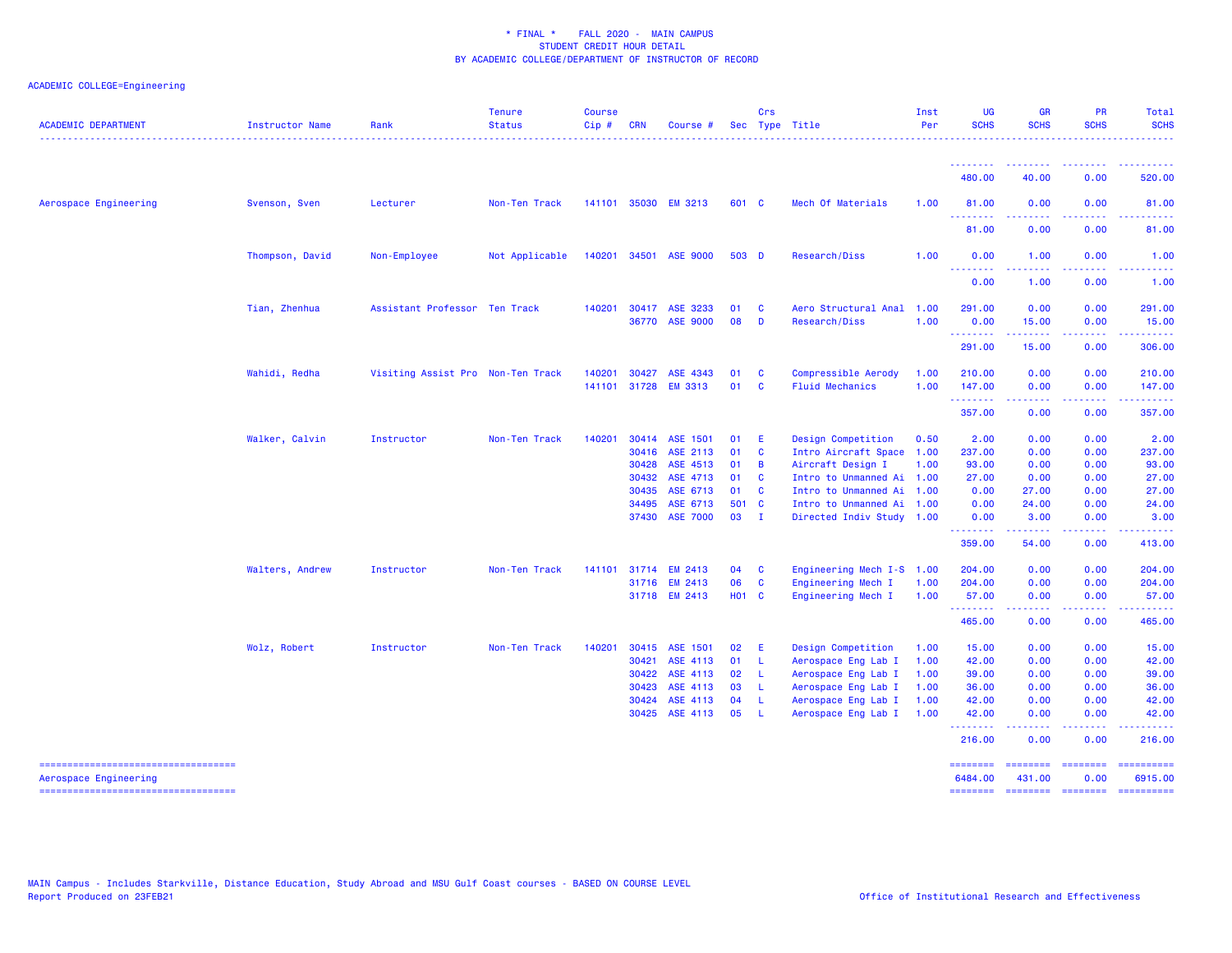| <b>ACADEMIC DEPARTMENT</b>                                    | <b>Instructor Name</b> | Rank                        | <b>Tenure</b><br><b>Status</b> | <b>Course</b><br>Cip# | <b>CRN</b> | Course #              |      | Crs          | Sec Type Title            | Inst<br>Per | <b>UG</b><br><b>SCHS</b> | <b>GR</b><br><b>SCHS</b>                                                                                                                                                                                                                                                                                                                                                                                                                                                                       | <b>PR</b><br><b>SCHS</b>            | Total<br><b>SCHS</b>                  |
|---------------------------------------------------------------|------------------------|-----------------------------|--------------------------------|-----------------------|------------|-----------------------|------|--------------|---------------------------|-------------|--------------------------|------------------------------------------------------------------------------------------------------------------------------------------------------------------------------------------------------------------------------------------------------------------------------------------------------------------------------------------------------------------------------------------------------------------------------------------------------------------------------------------------|-------------------------------------|---------------------------------------|
| Ag & Bio Engineering                                          | Baghbani, Ramin        | Grad Teach Assist           | Not Applicable                 |                       |            | 140501 30044 ABE 4803 | 01   | <b>C</b>     | <b>Biosyst Simulation</b> | 0.50        | 27.00                    | 0.00                                                                                                                                                                                                                                                                                                                                                                                                                                                                                           | 0.00                                | 27.00                                 |
|                                                               |                        |                             |                                |                       |            |                       |      |              |                           |             | .<br>27.00               | 0.00                                                                                                                                                                                                                                                                                                                                                                                                                                                                                           | 0.00                                | 27.00                                 |
|                                                               | Elder, Steven          | Professor                   | <b>Tenured</b>                 | 140301                | 36070      | <b>ABE 8000</b>       | 03   | <b>D</b>     | Research / Thesis         | 1.00        | 0.00                     | 3.00                                                                                                                                                                                                                                                                                                                                                                                                                                                                                           | 0.00                                | 3.00                                  |
|                                                               |                        |                             |                                |                       | 36122      | ABE 9000              | 02   | D            | Research / Diss           | 1.00        | 0.00                     | 1.00                                                                                                                                                                                                                                                                                                                                                                                                                                                                                           | 0.00                                | 1.00                                  |
|                                                               |                        |                             |                                |                       | 37621      | ABE 4800              | 02   | $\mathbf{I}$ | Undergraduate Resear      | 1.00        | 3.00                     | 0.00                                                                                                                                                                                                                                                                                                                                                                                                                                                                                           | 0.00                                | 3.00                                  |
|                                                               |                        |                             |                                | 140501                | 30041      | ABE 4613              | 01   | - C          | <b>Biomechanics</b>       | 1.00        | 189.00                   | 0.00                                                                                                                                                                                                                                                                                                                                                                                                                                                                                           | 0.00                                | 189.00                                |
|                                                               |                        |                             |                                |                       | 30056      | ABE 6613              | 01   | $\mathbf{C}$ | <b>Biomechanics</b>       | 1.00        | 0.00                     | 6.00                                                                                                                                                                                                                                                                                                                                                                                                                                                                                           | 0.00                                | 6.00                                  |
|                                                               |                        |                             |                                |                       | 30060      | ABE 8621              | 01 C |              | Methods of Biomed En      | 1.00        | 0.00<br>.                | 4.00<br>.                                                                                                                                                                                                                                                                                                                                                                                                                                                                                      | 0.00<br>.                           | 4.00<br>.                             |
|                                                               |                        |                             |                                |                       |            |                       |      |              |                           |             | 192.00                   | 14.00                                                                                                                                                                                                                                                                                                                                                                                                                                                                                          | 0.00                                | 206.00                                |
|                                                               | Miralami, Raheleh      | Non-Faculty                 | Not Applicable                 | 140501                |            | 30030 ABE 4323        | 01 C |              | Phys Sys Biomed Eng       | 1.00        | 249.00                   | 0.00                                                                                                                                                                                                                                                                                                                                                                                                                                                                                           | 0.00                                | 249.00                                |
|                                                               |                        |                             |                                |                       |            |                       |      |              |                           |             | .<br>249.00              | 0.00                                                                                                                                                                                                                                                                                                                                                                                                                                                                                           | $\sim$ $\sim$ $\sim$ $\sim$<br>0.00 | 249.00                                |
|                                                               | Parajuli, Prem         | Associate Professor Tenured |                                | 140301                | 36072      | <b>ABE 8000</b>       | 05   | <b>D</b>     | Research / Thesis         | 1.00        | 0.00                     | 1.00                                                                                                                                                                                                                                                                                                                                                                                                                                                                                           | 0.00                                | 1.00                                  |
|                                                               |                        |                             |                                |                       | 36124      | <b>ABE 9000</b>       | 04   | D            | Research / Diss           | 1.00        | 0.00                     | 9.00                                                                                                                                                                                                                                                                                                                                                                                                                                                                                           | 0.00                                | 9.00                                  |
|                                                               |                        |                             |                                |                       |            | 150699 30014 ABE 1863 | 01   | <b>C</b>     | Eng Tech In Ag            | 1.00        | 114.00<br>.              | 0.00<br>$\begin{array}{cccccccccccccc} \multicolumn{2}{c}{} & \multicolumn{2}{c}{} & \multicolumn{2}{c}{} & \multicolumn{2}{c}{} & \multicolumn{2}{c}{} & \multicolumn{2}{c}{} & \multicolumn{2}{c}{} & \multicolumn{2}{c}{} & \multicolumn{2}{c}{} & \multicolumn{2}{c}{} & \multicolumn{2}{c}{} & \multicolumn{2}{c}{} & \multicolumn{2}{c}{} & \multicolumn{2}{c}{} & \multicolumn{2}{c}{} & \multicolumn{2}{c}{} & \multicolumn{2}{c}{} & \multicolumn{2}{c}{} & \multicolumn{2}{c}{} & \$ | 0.00<br>.                           | 114.00<br>.                           |
|                                                               |                        |                             |                                |                       |            |                       |      |              |                           |             | 114.00                   | 10.00                                                                                                                                                                                                                                                                                                                                                                                                                                                                                          | 0.00                                | 124.00                                |
|                                                               | Prabhu, Raj            | Non-Employee                | Not Applicable                 |                       |            | 140301 36126 ABE 9000 | 06   | <b>D</b>     | Research / Diss           | 1.00        | 0.00<br><u>.</u>         | 14.00                                                                                                                                                                                                                                                                                                                                                                                                                                                                                          | 0.00                                | 14.00                                 |
|                                                               |                        |                             |                                |                       |            |                       |      |              |                           |             | 0.00                     | 14.00                                                                                                                                                                                                                                                                                                                                                                                                                                                                                          | 0.00                                | 14.00                                 |
|                                                               | To, Suminto            | Professor                   | <b>Tenured</b>                 | 140301                | 36046      | ABE 4000              | 01   | $\mathbf I$  | Directed Indiv Study      | 1.00        | 3.00                     | 0.00                                                                                                                                                                                                                                                                                                                                                                                                                                                                                           | 0.00                                | 3.00                                  |
|                                                               |                        |                             |                                |                       | 36118      | <b>ABE 8000</b>       | 11   | D            | Research / Thesis         | 1.00        | 0.00                     | 13.00                                                                                                                                                                                                                                                                                                                                                                                                                                                                                          | 0.00                                | 13.00                                 |
|                                                               |                        |                             |                                |                       | 36129      | ABE 9000              | 09   | <b>D</b>     | Research / Diss           | 1.00        | 0.00                     | 2.00                                                                                                                                                                                                                                                                                                                                                                                                                                                                                           | 0.00                                | 2.00                                  |
|                                                               |                        |                             |                                |                       | 36205      | ABE 4000              | 02   | - I          | Directed Indiv Study 1.00 |             | 3.00                     | 0.00                                                                                                                                                                                                                                                                                                                                                                                                                                                                                           | 0.00                                | 3.00                                  |
|                                                               |                        |                             |                                |                       | 37702      | ABE 4000              | 03   | - I          | Directed Indiv Study 1.00 |             | 3.00                     | 0.00                                                                                                                                                                                                                                                                                                                                                                                                                                                                                           | 0.00                                | 3.00                                  |
|                                                               |                        |                             |                                | 140501                | 30027      | ABE 3413              | 01   | <b>C</b>     | Bioinstrumentation I 1.00 |             | 306.00                   | 0.00                                                                                                                                                                                                                                                                                                                                                                                                                                                                                           | 0.00                                | 306.00                                |
|                                                               |                        |                             |                                |                       | 30028      | ABE 3413              | 02   | К            | Bioinstrumentation I 1.00 |             | 0.00                     | 0.00                                                                                                                                                                                                                                                                                                                                                                                                                                                                                           | 0.00                                | 0.00                                  |
|                                                               |                        |                             |                                |                       | 30029      | ABE 3413              | 03   | $\mathbf{K}$ | Bioinstrumentation I 1.00 |             | 0.00<br>.                | 0.00                                                                                                                                                                                                                                                                                                                                                                                                                                                                                           | 0.00                                | 0.00                                  |
|                                                               |                        |                             |                                |                       |            |                       |      |              |                           |             | 315.00                   | 15.00                                                                                                                                                                                                                                                                                                                                                                                                                                                                                          | 0.00                                | 330.00                                |
| =====================================<br>Ag & Bio Engineering |                        |                             |                                |                       |            |                       |      |              |                           |             | ========<br>897.00       | ========<br>53.00                                                                                                                                                                                                                                                                                                                                                                                                                                                                              | ---------<br>0.00                   | ==========<br>950.00                  |
| =====================================                         |                        |                             |                                |                       |            |                       |      |              |                           |             |                          |                                                                                                                                                                                                                                                                                                                                                                                                                                                                                                |                                     | ======== ======== ======== ========== |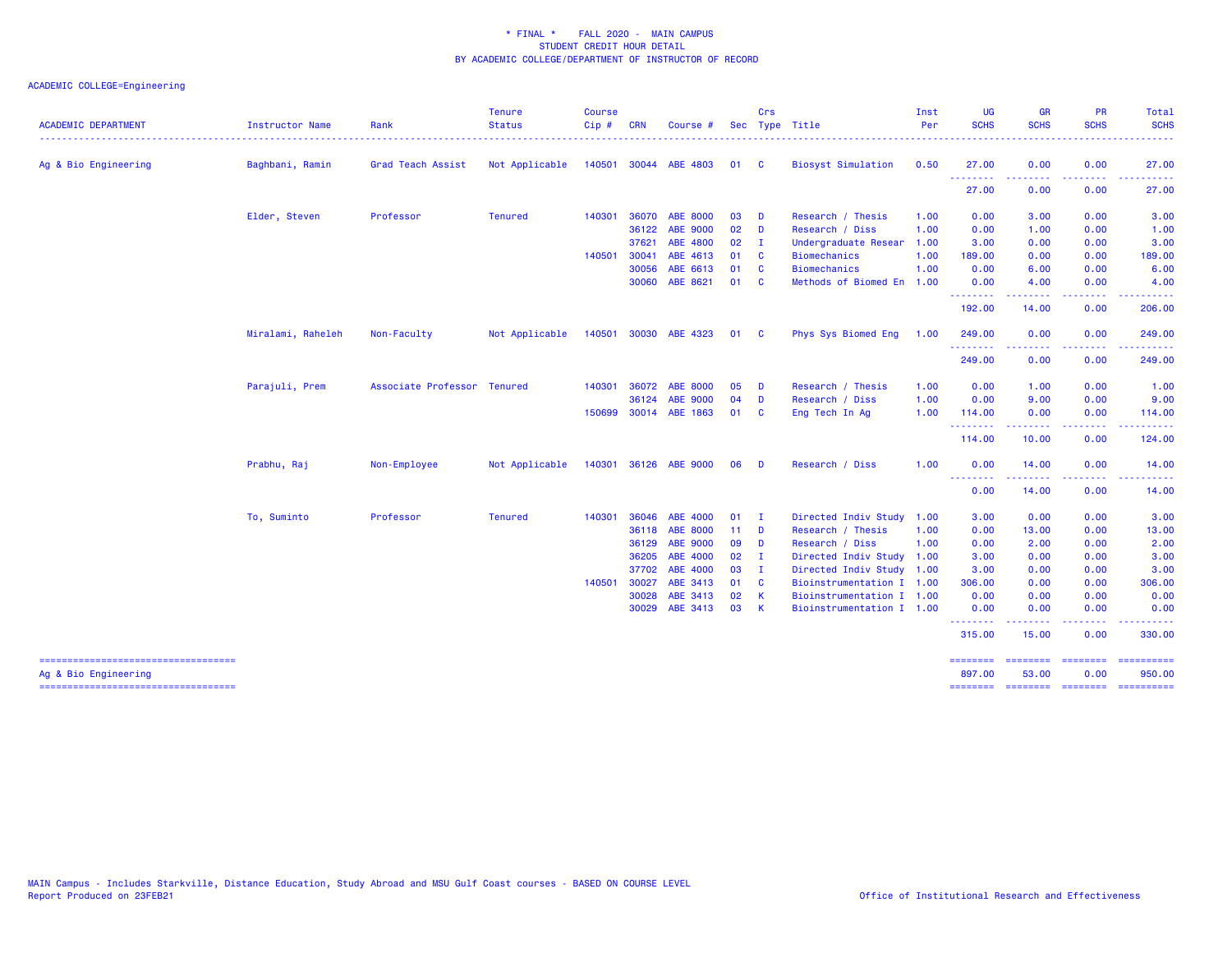|                                   |                        |                                   | <b>Tenure</b>  | <b>Course</b> |            |                      |        | Crs                     |                           | Inst | UG                                                                                                                                                                                                                                                                                                                                                                                                                                                                                               | <b>GR</b>                                                                                                                                                    | PR                                  | Total                                                                                                                                                         |
|-----------------------------------|------------------------|-----------------------------------|----------------|---------------|------------|----------------------|--------|-------------------------|---------------------------|------|--------------------------------------------------------------------------------------------------------------------------------------------------------------------------------------------------------------------------------------------------------------------------------------------------------------------------------------------------------------------------------------------------------------------------------------------------------------------------------------------------|--------------------------------------------------------------------------------------------------------------------------------------------------------------|-------------------------------------|---------------------------------------------------------------------------------------------------------------------------------------------------------------|
| <b>ACADEMIC DEPARTMENT</b>        | <b>Instructor Name</b> | Rank                              | <b>Status</b>  | Cip#          | <b>CRN</b> | Course #             | Sec    |                         | Type Title                | Per  | <b>SCHS</b>                                                                                                                                                                                                                                                                                                                                                                                                                                                                                      | <b>SCHS</b>                                                                                                                                                  | <b>SCHS</b>                         | <b>SCHS</b>                                                                                                                                                   |
| Civil & Environmental Engineering | Cook, James            | Instructor                        | Non-Ten Track  | 140801        |            | 30745 CE 4233        | 01     | C                       | Control Surveys           | 1.00 | 33.00                                                                                                                                                                                                                                                                                                                                                                                                                                                                                            | 0.00                                                                                                                                                         | 0.00                                | 33.00                                                                                                                                                         |
|                                   |                        |                                   |                | 143801        | 30724      | CE 2213              | 01     | $\mathbf{C}$            | Surveying                 | 1.00 | 357.00                                                                                                                                                                                                                                                                                                                                                                                                                                                                                           | 0.00                                                                                                                                                         | 0.00                                | 357.00                                                                                                                                                        |
|                                   |                        |                                   |                |               |            | 30725 CE 2213        | 02     | $\mathbf{K}$            | Surveying                 | 0.49 | 0.00                                                                                                                                                                                                                                                                                                                                                                                                                                                                                             | 0.00                                                                                                                                                         | 0.00                                | 0.00                                                                                                                                                          |
|                                   |                        |                                   |                |               | 30726      | CE 2213              | 03     | K                       | Surveying                 | 0.49 | 0.00                                                                                                                                                                                                                                                                                                                                                                                                                                                                                             | 0.00                                                                                                                                                         | 0.00                                | 0.00                                                                                                                                                          |
|                                   |                        |                                   |                |               | 30727      | CE 2213              | 04     | $\mathsf{K}$            | Surveying                 | 0.49 | 0.00                                                                                                                                                                                                                                                                                                                                                                                                                                                                                             | 0.00                                                                                                                                                         | 0.00                                | 0.00                                                                                                                                                          |
|                                   |                        |                                   |                |               |            | 30728 CE 2213        | 05     | K                       | Surveying                 | 0.49 | 0.00                                                                                                                                                                                                                                                                                                                                                                                                                                                                                             | 0.00                                                                                                                                                         | 0.00                                | 0.00                                                                                                                                                          |
|                                   |                        |                                   |                |               |            |                      |        |                         |                           |      | .<br>390.00                                                                                                                                                                                                                                                                                                                                                                                                                                                                                      | 0.00                                                                                                                                                         | والمالمات<br>0.00                   | 390.00                                                                                                                                                        |
|                                   | Ermagun, Alireza       | Assistant Professor Ten Track     |                | 140801        |            | 34562 CE 9000        | 507 D  |                         | Research / Diss           | 1.00 | 0.00                                                                                                                                                                                                                                                                                                                                                                                                                                                                                             | 3.00                                                                                                                                                         | 0.00                                | 3.00                                                                                                                                                          |
|                                   |                        |                                   |                |               | 35272      | CE 8163              | 01     | $\mathbf{C}$            | Public Transportatio      | 1.00 | 0.00                                                                                                                                                                                                                                                                                                                                                                                                                                                                                             | 9.00                                                                                                                                                         | 0.00                                | 9.00                                                                                                                                                          |
|                                   |                        |                                   |                |               | 35281      | CE 8163              | 501 C  |                         | Public Transportatio      | 1.00 | 0.00                                                                                                                                                                                                                                                                                                                                                                                                                                                                                             | 15.00                                                                                                                                                        | 0.00                                | 15.00                                                                                                                                                         |
|                                   |                        |                                   |                |               |            | 36465 CE 9000        | $01$ D |                         | Research / Diss           | 1.00 | 0.00<br>بالأباء                                                                                                                                                                                                                                                                                                                                                                                                                                                                                  | 3.00<br>د د د د د                                                                                                                                            | 0.00<br>$\sim$ $\sim$ $\sim$ $\sim$ | 3.00                                                                                                                                                          |
|                                   |                        |                                   |                |               |            |                      |        |                         |                           |      | 0.00                                                                                                                                                                                                                                                                                                                                                                                                                                                                                             | 30.00                                                                                                                                                        | 0.00                                | 30.00                                                                                                                                                         |
|                                   | Freyne, Seamus         | Associate Professor Tenured       |                | 140101        | 32428      | GE 1501              | 02     | -E                      | Engineering Design C      | 1.00 | 10.00                                                                                                                                                                                                                                                                                                                                                                                                                                                                                            | 0.00                                                                                                                                                         | 0.00                                | 10.00                                                                                                                                                         |
|                                   |                        |                                   |                | 140801        | 30755      | CE 4963              | 01     | $\mathbf{C}$            | Steel Structures I        | 1.00 | 141.00                                                                                                                                                                                                                                                                                                                                                                                                                                                                                           | 0.00                                                                                                                                                         | 0.00                                | 141.00                                                                                                                                                        |
|                                   |                        |                                   |                |               | 34544      | CE 6963              | 501 C  |                         | Steel Structures          | 1.00 | 0.00                                                                                                                                                                                                                                                                                                                                                                                                                                                                                             | 6.00                                                                                                                                                         | 0.00                                | 6.00                                                                                                                                                          |
|                                   |                        |                                   |                |               | 34546      | <b>CE 8000</b>       | 501 D  |                         | Research / Thesis         | 1.00 | 0.00                                                                                                                                                                                                                                                                                                                                                                                                                                                                                             | 1.00                                                                                                                                                         | 0.00                                | 1.00                                                                                                                                                          |
|                                   |                        |                                   |                |               | 34557      | <b>CE 9000</b>       | 501 D  |                         | Research / Diss           | 1.00 | 0.00                                                                                                                                                                                                                                                                                                                                                                                                                                                                                             | 3.00                                                                                                                                                         | 0.00                                | 3.00                                                                                                                                                          |
|                                   |                        |                                   |                |               | 35266      | CE 4983              | 01     | $\mathbf{C}$            | Engr.Wood Structures 1.00 |      | 72.00                                                                                                                                                                                                                                                                                                                                                                                                                                                                                            | 0.00                                                                                                                                                         | 0.00                                | 72.00                                                                                                                                                         |
|                                   |                        |                                   |                |               | 35270      | CE 6983              | 01     | $\mathbf{C}$            | Engr.Wood Structures      | 1.00 | 0.00                                                                                                                                                                                                                                                                                                                                                                                                                                                                                             | 3.00                                                                                                                                                         | 0.00                                | 3.00                                                                                                                                                          |
|                                   |                        |                                   |                |               |            | 35280 CE 6983        | 501 C  |                         | Engr.Wood Structures 1.00 |      | 0.00<br>.                                                                                                                                                                                                                                                                                                                                                                                                                                                                                        | 24.00<br>.                                                                                                                                                   | 0.00<br>.                           | 24.00<br>.                                                                                                                                                    |
|                                   |                        |                                   |                |               |            |                      |        |                         |                           |      | 223.00                                                                                                                                                                                                                                                                                                                                                                                                                                                                                           | 37.00                                                                                                                                                        | 0.00                                | 260.00                                                                                                                                                        |
|                                   | Gude, Veera            | Associate Professor Tenured       |                | 140801        | 30741      | CE 3823              | 01     | $\mathbf{C}$            | Environmental Engr        | 1.00 | 270.00                                                                                                                                                                                                                                                                                                                                                                                                                                                                                           | 0.00                                                                                                                                                         | 0.00                                | 270.00                                                                                                                                                        |
|                                   |                        |                                   |                |               | 30752      | CE 4883              | 01     | $\mathbf{C}$            | Engrd. Environmental      | 1.00 | 84.00                                                                                                                                                                                                                                                                                                                                                                                                                                                                                            | 0.00                                                                                                                                                         | 0.00                                | 84.00                                                                                                                                                         |
|                                   |                        |                                   |                |               | 30766      | CE 6883              | 01     | <b>C</b>                | Engrd. Environmental      | 1.00 | 0.00                                                                                                                                                                                                                                                                                                                                                                                                                                                                                             | 3.00                                                                                                                                                         | 0.00                                | 3.00                                                                                                                                                          |
|                                   |                        |                                   |                |               | 34558      | <b>CE 9000</b>       | 502 D  |                         | Research / Diss           | 1.00 | 0.00                                                                                                                                                                                                                                                                                                                                                                                                                                                                                             | 3.00                                                                                                                                                         | 0.00                                | 3.00                                                                                                                                                          |
|                                   |                        |                                   |                |               | 36467      | <b>CE 9000</b>       | 03     | D                       | Research / Diss           | 1.00 | 0.00<br>.                                                                                                                                                                                                                                                                                                                                                                                                                                                                                        | 15.00<br>المتمام والمناور                                                                                                                                    | 0.00<br>.                           | 15.00<br>$\frac{1}{2} \left( \frac{1}{2} \right) \left( \frac{1}{2} \right) \left( \frac{1}{2} \right) \left( \frac{1}{2} \right) \left( \frac{1}{2} \right)$ |
|                                   |                        |                                   |                |               |            |                      |        |                         |                           |      | 354.00                                                                                                                                                                                                                                                                                                                                                                                                                                                                                           | 21.00                                                                                                                                                        | 0.00                                | 375.00                                                                                                                                                        |
|                                   | Gullett, Philip        | Associate Professor Tenured       |                | 140801        | 34559      | <b>CE 9000</b>       | 503 D  |                         | Research / Diss           | 1.00 | 0.00                                                                                                                                                                                                                                                                                                                                                                                                                                                                                             | 2.00                                                                                                                                                         | 0.00                                | 2.00                                                                                                                                                          |
|                                   |                        |                                   |                |               | 35265      | CE 4913              | 01     | <b>C</b>                | Matrix Struct Analys      | 1.00 | 15.00                                                                                                                                                                                                                                                                                                                                                                                                                                                                                            | 0.00                                                                                                                                                         | 0.00                                | 15.00                                                                                                                                                         |
|                                   |                        |                                   |                |               | 35269      | CE 6913              | 01 C   |                         | Matrix Struct Analys      | 1.00 | 0.00                                                                                                                                                                                                                                                                                                                                                                                                                                                                                             | 9.00                                                                                                                                                         | 0.00                                | 9.00                                                                                                                                                          |
|                                   |                        |                                   |                |               | 35279      | CE 6913              | 501 C  |                         | Matrix Struct Analys 1.00 |      | 0.00                                                                                                                                                                                                                                                                                                                                                                                                                                                                                             | 21.00                                                                                                                                                        | 0.00                                | 21.00                                                                                                                                                         |
|                                   |                        |                                   |                | 140803        | 30736      | <b>CE 3603</b>       | 01     | $\overline{\mathbf{C}}$ | Structural Mech           | 1.00 | 150.00<br>.                                                                                                                                                                                                                                                                                                                                                                                                                                                                                      | 0.00                                                                                                                                                         | 0.00<br>.                           | 150.00<br>2.2.2.2.2.                                                                                                                                          |
|                                   |                        |                                   |                |               |            |                      |        |                         |                           |      | 165.00                                                                                                                                                                                                                                                                                                                                                                                                                                                                                           | 32.00                                                                                                                                                        | 0.00                                | 197.00                                                                                                                                                        |
|                                   | Howard, Isaac          | Professor                         | <b>Tenured</b> | 140801        | 34560      | <b>CE 9000</b>       | 504 D  |                         | Research / Diss           | 1.00 | 0.00                                                                                                                                                                                                                                                                                                                                                                                                                                                                                             | 9.00                                                                                                                                                         | 0.00                                | 9.00                                                                                                                                                          |
|                                   |                        |                                   |                |               | 36469      | <b>CE 9000</b>       | 05     | D                       | Research / Diss           | 1.00 | 0.00                                                                                                                                                                                                                                                                                                                                                                                                                                                                                             | 9.00                                                                                                                                                         | 0.00                                | 9.00                                                                                                                                                          |
|                                   |                        |                                   |                |               | 36480      | <b>CE 8000</b>       | 05     | D                       | Research / Thesis         | 1.00 | 0.00                                                                                                                                                                                                                                                                                                                                                                                                                                                                                             | 2.00                                                                                                                                                         | 0.00                                | 2.00                                                                                                                                                          |
|                                   |                        |                                   |                |               | 37373      | <b>CE 4000</b>       | 02     | $\mathbf{I}$            | Directed Indiv Study      | 1.00 | 3.00                                                                                                                                                                                                                                                                                                                                                                                                                                                                                             | 0.00                                                                                                                                                         | 0.00                                | 3.00                                                                                                                                                          |
|                                   |                        |                                   |                |               | 37472      | <b>CE 7000</b>       | 02     | $\mathbf{I}$            | Directed Indiv Study      | 1.00 | 0.00                                                                                                                                                                                                                                                                                                                                                                                                                                                                                             | 3.00                                                                                                                                                         | 0.00                                | 3.00                                                                                                                                                          |
|                                   |                        |                                   |                |               |            | 140804 30742 CE 4103 | 01     | $\mathbf{C}$            | Pavement Mat & Des        | 1.00 | 141.00<br>$\begin{array}{cccccccccc} \multicolumn{2}{c}{} & \multicolumn{2}{c}{} & \multicolumn{2}{c}{} & \multicolumn{2}{c}{} & \multicolumn{2}{c}{} & \multicolumn{2}{c}{} & \multicolumn{2}{c}{} & \multicolumn{2}{c}{} & \multicolumn{2}{c}{} & \multicolumn{2}{c}{} & \multicolumn{2}{c}{} & \multicolumn{2}{c}{} & \multicolumn{2}{c}{} & \multicolumn{2}{c}{} & \multicolumn{2}{c}{} & \multicolumn{2}{c}{} & \multicolumn{2}{c}{} & \multicolumn{2}{c}{} & \multicolumn{2}{c}{} & \mult$ | 0.00<br>$\frac{1}{2} \left( \frac{1}{2} \right) \left( \frac{1}{2} \right) \left( \frac{1}{2} \right) \left( \frac{1}{2} \right) \left( \frac{1}{2} \right)$ | 0.00<br>د د د د                     | 141.00<br>2.2.2.2.1                                                                                                                                           |
|                                   |                        |                                   |                |               |            |                      |        |                         |                           |      | 144.00                                                                                                                                                                                                                                                                                                                                                                                                                                                                                           | 23.00                                                                                                                                                        | 0.00                                | 167.00                                                                                                                                                        |
|                                   | Lynn, Thomas           | Clinical Assist Pro Non-Ten Track |                | 140801        |            | 30730 CE 3113        | 01     | <b>C</b>                | Transportation Engr       | 1.00 | 78.00                                                                                                                                                                                                                                                                                                                                                                                                                                                                                            | 0.00                                                                                                                                                         | 0.00                                | 78.00                                                                                                                                                         |
|                                   |                        |                                   |                |               |            | 140802 30731 CE 3411 | 01     | $\mathsf{L}$            | Soil Mechanics Lab        | 0.10 | 2.50                                                                                                                                                                                                                                                                                                                                                                                                                                                                                             | 0.00                                                                                                                                                         | 0.00                                | 2.50                                                                                                                                                          |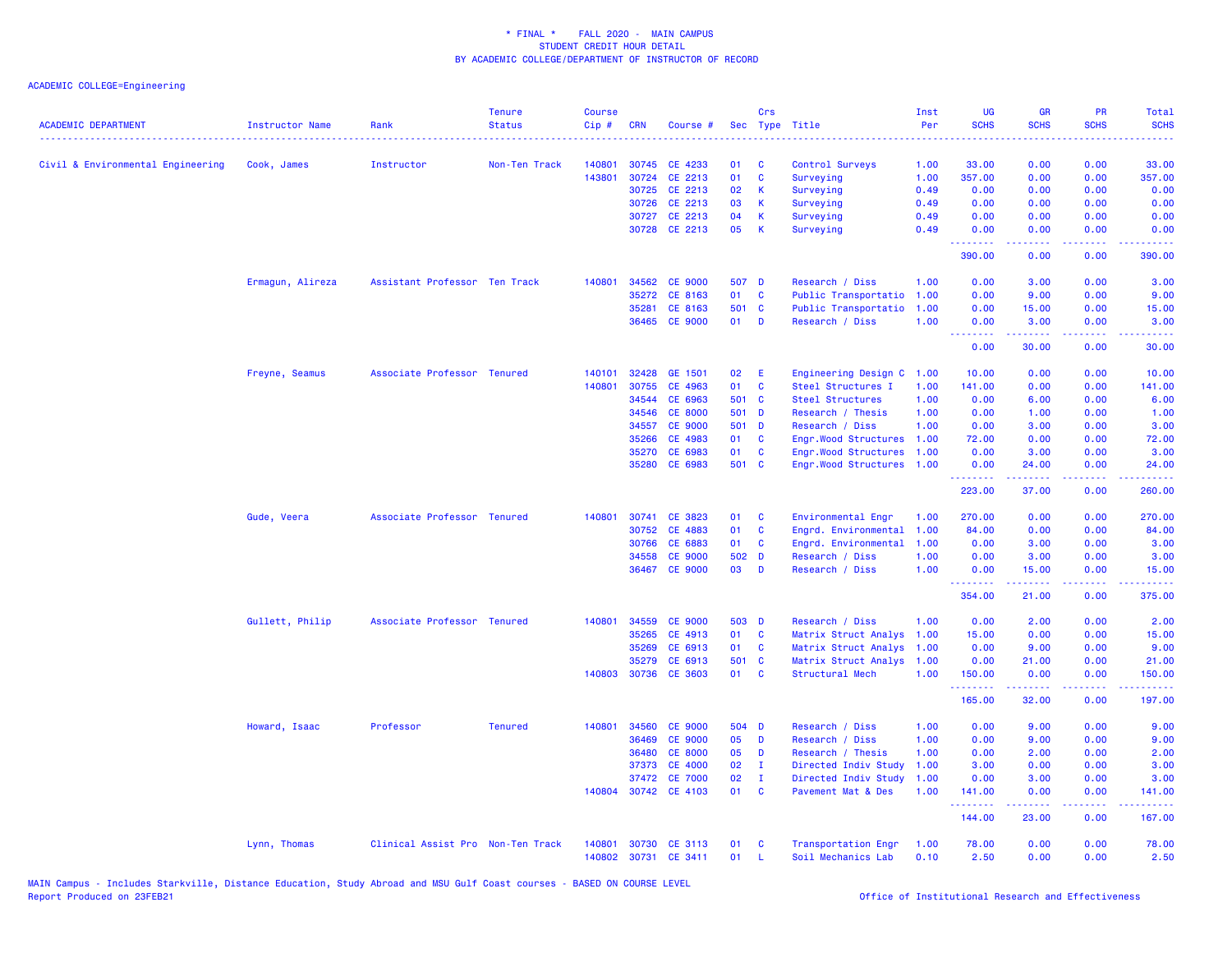| <b>ACADEMIC DEPARTMENT</b>        | <b>Instructor Name</b>                 | Rank                                              | <b>Tenure</b><br><b>Status</b> | <b>Course</b><br>$Cip$ # | <b>CRN</b>   | Course #                        |          | Crs                     | Sec Type Title                           | Inst<br>Per  | <b>UG</b><br><b>SCHS</b>                                 | <b>GR</b><br><b>SCHS</b>                                                                                                                                      | <b>PR</b><br><b>SCHS</b> | <b>Total</b><br><b>SCHS</b>                                                                                                                                    |
|-----------------------------------|----------------------------------------|---------------------------------------------------|--------------------------------|--------------------------|--------------|---------------------------------|----------|-------------------------|------------------------------------------|--------------|----------------------------------------------------------|---------------------------------------------------------------------------------------------------------------------------------------------------------------|--------------------------|----------------------------------------------------------------------------------------------------------------------------------------------------------------|
| Civil & Environmental Engineering | Lynn, Thomas                           | Clinical Assist Pro Non-Ten Track                 |                                |                          | 140802 30732 | CE 3411                         | 02       | -L                      | Soil Mechanics Lab                       | 0.10         | 2.50                                                     | 0.00                                                                                                                                                          | 0.00                     | 2.50                                                                                                                                                           |
|                                   |                                        |                                                   |                                |                          | 30733        | CE 3411                         | 03       | L                       | Soil Mechanics Lab                       | 0.10         | 2.50                                                     | 0.00                                                                                                                                                          | 0.00                     | 2.50                                                                                                                                                           |
|                                   |                                        |                                                   |                                |                          | 30734        | CE 3411                         | 04       | L                       | Soil Mechanics Lab                       | 0.10         | 2.40                                                     | 0.00                                                                                                                                                          | 0.00                     | 2.40                                                                                                                                                           |
|                                   |                                        |                                                   |                                |                          |              | 30735 CE 3413                   | 01       | $\mathbf{C}$            | Soil Mechanics                           | 1.00         | 309.00                                                   | 0.00                                                                                                                                                          | 0.00                     | 309.00                                                                                                                                                         |
|                                   |                                        |                                                   |                                |                          |              |                                 |          |                         |                                          |              | .<br>396.90                                              | -----<br>0.00                                                                                                                                                 | .<br>0.00                | $\frac{1}{2} \left( \frac{1}{2} \right) \left( \frac{1}{2} \right) \left( \frac{1}{2} \right) \left( \frac{1}{2} \right) \left( \frac{1}{2} \right)$<br>396.90 |
|                                   | Magbanua, Benjamin                     | Associate Professor Tenured                       |                                | 140801                   | 30729        | CE 2803                         | 01       | <b>C</b>                | Environ Engr Issues                      | 1.00         | 342.00                                                   | 0.00                                                                                                                                                          | 0.00                     | 342.00                                                                                                                                                         |
|                                   |                                        |                                                   |                                |                          | 35264        | CE 4893                         | 01       | C                       | Haz Waste Mgt                            | 1.00         | 24.00                                                    | 0.00                                                                                                                                                          | 0.00                     | 24.00                                                                                                                                                          |
|                                   |                                        |                                                   |                                |                          | 35268        | CE 6893                         | 01       | C                       | Haz Waste Mgt                            | 1.00         | 0.00                                                     | 3.00                                                                                                                                                          | 0.00                     | 3.00                                                                                                                                                           |
|                                   |                                        |                                                   |                                |                          | 35278        | CE 6893                         | 501 C    |                         | Haz Waste Mgt                            | 1.00         | 0.00                                                     | 9.00                                                                                                                                                          | 0.00                     | 9.00                                                                                                                                                           |
|                                   |                                        |                                                   |                                |                          |              |                                 |          |                         |                                          |              | .<br>366.00                                              | $\frac{1}{2} \left( \frac{1}{2} \right) \left( \frac{1}{2} \right) \left( \frac{1}{2} \right) \left( \frac{1}{2} \right) \left( \frac{1}{2} \right)$<br>12.00 | .<br>0.00                | .<br>378.00                                                                                                                                                    |
|                                   |                                        |                                                   |                                |                          |              |                                 |          |                         |                                          |              |                                                          |                                                                                                                                                               |                          |                                                                                                                                                                |
|                                   | Nandimandalam, Harit Grad Teach Assist |                                                   | Not Applicable                 | 143801                   |              | 30725 CE 2213                   | 02       | K                       | Surveying                                | 0.51         | 0.00                                                     | 0.00                                                                                                                                                          | 0.00                     | 0.00                                                                                                                                                           |
|                                   |                                        |                                                   |                                |                          | 30726        | CE 2213                         | 03       | К                       | Surveying                                | 0.51         | 0.00                                                     | 0.00                                                                                                                                                          | 0.00                     | 0.00                                                                                                                                                           |
|                                   |                                        |                                                   |                                |                          |              | 30727 CE 2213                   | 04       | К                       | Surveying                                | 0.51         | 0.00                                                     | 0.00                                                                                                                                                          | 0.00                     | 0.00                                                                                                                                                           |
|                                   |                                        |                                                   |                                |                          |              | 30728 CE 2213                   | 05       | К                       | Surveying                                | 0.51         | 0.00<br>.                                                | 0.00<br>-----                                                                                                                                                 | 0.00<br>.                | 0.00<br>.                                                                                                                                                      |
|                                   |                                        |                                                   |                                |                          |              |                                 |          |                         |                                          |              | 0.00                                                     | 0.00                                                                                                                                                          | 0.00                     | 0.00                                                                                                                                                           |
|                                   | Ortega Achury, Sandr Non-Faculty       |                                                   | Not Applicable                 |                          | 140805 30737 | <b>CE 3801</b>                  | 01       | L                       | Env./Wtr.Res.Engr.I                      | 1.00         | 27.00                                                    | 0.00                                                                                                                                                          | 0.00                     | 27.00                                                                                                                                                          |
|                                   |                                        |                                                   |                                |                          | 30738        | <b>CE 3801</b>                  | 02       | L                       | Env./Wtr.Res.Engr.I                      | 1.00         | 23.00                                                    | 0.00                                                                                                                                                          | 0.00                     | 23.00                                                                                                                                                          |
|                                   |                                        |                                                   |                                |                          | 30739        | CE 3801                         | 03       | L                       | Env./Wtr.Res.Engr.I                      | 1.00         | 24.00                                                    | 0.00                                                                                                                                                          | 0.00                     | 24.00                                                                                                                                                          |
|                                   |                                        |                                                   |                                |                          |              | 30740 CE 3801                   | 04       | -L                      | Env./Wtr.Res.Engr.I                      | 1.00         | 22.00                                                    | 0.00                                                                                                                                                          | 0.00                     | 22.00                                                                                                                                                          |
|                                   |                                        |                                                   |                                |                          |              |                                 |          |                         |                                          |              | .<br>96.00                                               | $\frac{1}{2} \left( \frac{1}{2} \right) \left( \frac{1}{2} \right) \left( \frac{1}{2} \right) \left( \frac{1}{2} \right) \left( \frac{1}{2} \right)$<br>0.00  | .<br>0.00                | .<br>96.00                                                                                                                                                     |
|                                   |                                        | Ramirez Avila, John Assistant Professor Ten Track |                                |                          | 140801 34552 | <b>CE 8000</b>                  | 508 D    |                         | Research / Thesis                        | 1.00         | 0.00                                                     | 4.00                                                                                                                                                          | 0.00                     | 4.00                                                                                                                                                           |
|                                   |                                        |                                                   |                                |                          | 34563        | <b>CE 9000</b>                  | 508 D    |                         | Research / Diss                          | 1.00         | 0.00                                                     | 5.00                                                                                                                                                          | 0.00                     | 5.00                                                                                                                                                           |
|                                   |                                        |                                                   |                                |                          | 35276        | CE 6523                         | 501 C    |                         | Open Chan Hydraul                        | 1.00         | 0.00                                                     | 18.00                                                                                                                                                         | 0.00                     | 18.00                                                                                                                                                          |
|                                   |                                        |                                                   |                                |                          | 36471        | <b>CE 9000</b>                  | 07       | D                       | Research / Diss                          | 1.00         | 0.00                                                     | 10.00                                                                                                                                                         | 0.00                     | 10.00                                                                                                                                                          |
|                                   |                                        |                                                   |                                |                          | 36482        | <b>CE 8000</b>                  | 07       | D                       | Research / Thesis                        | 1.00         | 0.00                                                     | 4.00                                                                                                                                                          | 0.00                     | 4.00                                                                                                                                                           |
|                                   |                                        |                                                   |                                |                          | 37547        | <b>CE 7000</b>                  | 501 I    |                         | Directed Indiv Study                     | 1.00         | 0.00                                                     | 3.00                                                                                                                                                          | 0.00                     | 3.00                                                                                                                                                           |
|                                   |                                        |                                                   |                                |                          | 140805 30747 | CE 4523                         | 01       | $\overline{\mathbf{C}}$ | Open Chan Hydraul                        | 1.00         | 93.00                                                    | 0.00                                                                                                                                                          | 0.00                     | 93.00                                                                                                                                                          |
|                                   |                                        |                                                   |                                |                          |              |                                 |          |                         |                                          |              | .<br>93.00                                               | 2.2.2.2.2<br>44.00                                                                                                                                            | .<br>0.00                | .<br>137.00                                                                                                                                                    |
|                                   | Smith, Jane                            | Lecturer                                          | Non-Ten Track                  |                          |              | 140801 35275 CE 8553            | 01       | <b>C</b>                | Rivers, Estuaries &                      | 1.00         | 0.00                                                     | 12.00                                                                                                                                                         | 0.00                     | 12.00                                                                                                                                                          |
|                                   |                                        |                                                   |                                |                          |              | 35284 CE 8553                   | 501 C    |                         | Rivers, Estuaries &                      | 1.00         | 0.00                                                     | 30.00                                                                                                                                                         | 0.00                     | 30.00                                                                                                                                                          |
|                                   |                                        |                                                   |                                |                          |              |                                 |          |                         |                                          |              | <b><i><u><u><b>Little Little</b></u></u></i></b><br>0.00 | .<br>42.00                                                                                                                                                    | .<br>0.00                | .<br>42.00                                                                                                                                                     |
|                                   |                                        |                                                   |                                |                          |              |                                 |          |                         |                                          |              |                                                          |                                                                                                                                                               |                          |                                                                                                                                                                |
|                                   | Thota, Sannith Kumar Grad Teach Assist |                                                   | Not Applicable                 |                          | 30732        | 140802 30731 CE 3411<br>CE 3411 | 01<br>02 | L<br>L                  | Soil Mechanics Lab<br>Soil Mechanics Lab | 0.90<br>0.90 | 22.50<br>22.50                                           | 0.00<br>0.00                                                                                                                                                  | 0.00<br>0.00             | 22.50<br>22.50                                                                                                                                                 |
|                                   |                                        |                                                   |                                |                          | 30733        | CE 3411                         | 03       | -L.                     | Soil Mechanics Lab                       | 0.90         | 22.50                                                    | 0.00                                                                                                                                                          | 0.00                     | 22.50                                                                                                                                                          |
|                                   |                                        |                                                   |                                |                          |              | 30734 CE 3411                   | 04       | - L                     | Soil Mechanics Lab                       | 0.90         | 21.60                                                    | 0.00                                                                                                                                                          | 0.00                     | 21.60                                                                                                                                                          |
|                                   |                                        |                                                   |                                |                          |              |                                 |          |                         |                                          |              | .<br>89.10                                               | $\frac{1}{2} \left( \frac{1}{2} \right) \left( \frac{1}{2} \right) \left( \frac{1}{2} \right) \left( \frac{1}{2} \right) \left( \frac{1}{2} \right)$<br>0.00  | .<br>0.00                | .<br>89.10                                                                                                                                                     |
|                                   |                                        |                                                   |                                |                          |              |                                 |          |                         |                                          |              |                                                          |                                                                                                                                                               |                          |                                                                                                                                                                |
|                                   | Truax, Dennis                          | Professor                                         | <b>Tenured</b>                 | 140801                   | 30723        | <b>CE 1001</b>                  | 01       | - L                     | Intro to Civil Eng                       | 1.00         | 154.00                                                   | 0.00                                                                                                                                                          | 0.00                     | 154.00                                                                                                                                                         |
|                                   |                                        |                                                   |                                |                          | 30753        | CE 4903                         | 01       | C                       | Civil Engr Comp                          | 1.00         | 129.00                                                   | 0.00                                                                                                                                                          | 0.00                     | 129.00                                                                                                                                                         |
|                                   |                                        |                                                   |                                |                          | 34564        | <b>CE 9000</b>                  | 509 D    |                         | Research / Diss                          | 1.00         | 0.00                                                     | 1.00                                                                                                                                                          | 0.00                     | 1.00                                                                                                                                                           |
|                                   |                                        |                                                   |                                |                          |              | 36165 CE 7000                   | 01       | $\mathbf{I}$            | Directed Indiv Study                     | 1.00         | 0.00                                                     | 3.00                                                                                                                                                          | 0.00                     | 3.00                                                                                                                                                           |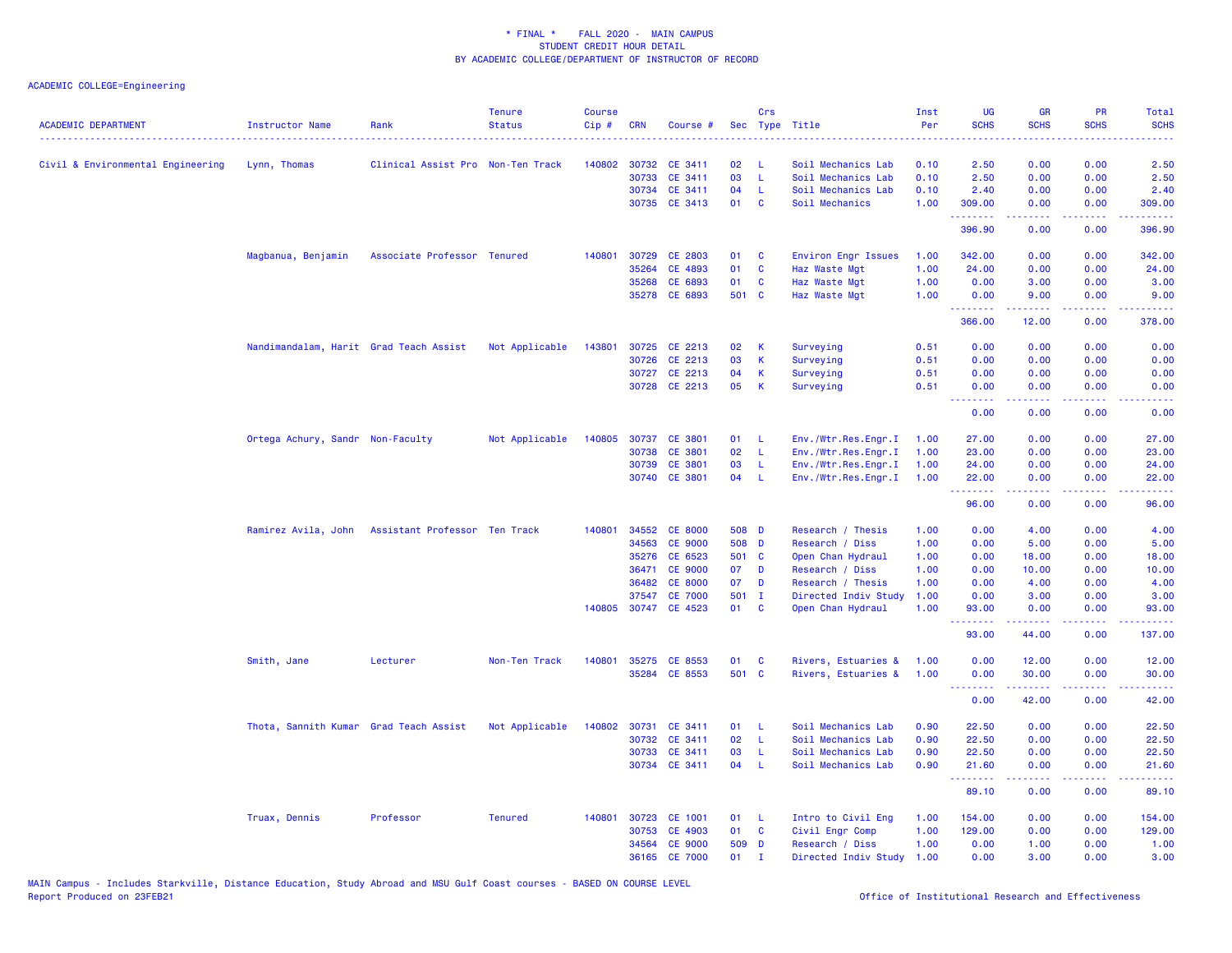| <b>ACADEMIC DEPARTMENT</b>                                                | <b>Instructor Name</b> | Rank                          | <b>Tenure</b><br><b>Status</b> | <b>Course</b><br>Cip# | <b>CRN</b> | Course         |        | Crs      | Sec Type Title            | Inst<br>Per | <b>UG</b><br><b>SCHS</b>     | <b>GR</b><br><b>SCHS</b> | <b>PR</b><br><b>SCHS</b> | Total<br><b>SCHS</b>                                                                                                                                                                                                                                                                                                                                                                                                                                                                              |
|---------------------------------------------------------------------------|------------------------|-------------------------------|--------------------------------|-----------------------|------------|----------------|--------|----------|---------------------------|-------------|------------------------------|--------------------------|--------------------------|---------------------------------------------------------------------------------------------------------------------------------------------------------------------------------------------------------------------------------------------------------------------------------------------------------------------------------------------------------------------------------------------------------------------------------------------------------------------------------------------------|
| Civil & Environmental Engineering                                         | Truax, Dennis          | Professor                     | Tenured                        | 140801                |            | 36472 CE 9000  | 08     | <b>D</b> | Research / Diss           | 1.00        | 0.00                         | 1.00                     | 0.00                     | .<br>1.00                                                                                                                                                                                                                                                                                                                                                                                                                                                                                         |
|                                                                           |                        |                               |                                |                       |            |                |        |          |                           |             | --------<br>283.00           | --------<br>5.00         | <b></b><br>0.00          | ----------<br>288.00                                                                                                                                                                                                                                                                                                                                                                                                                                                                              |
|                                                                           | Vahedifard, Farshid    | Associate Professor Tenured   |                                | 140801                |            | 34565 CE 9000  | 510 D  |          | Research / Diss           | 1.00        | 0.00                         | 9.00                     | 0.00                     | 9.00                                                                                                                                                                                                                                                                                                                                                                                                                                                                                              |
|                                                                           |                        |                               |                                |                       |            | 35274 CE 8443  | 01 C   |          | Soil Behavior             | 1.00        | 0.00                         | 15.00                    | 0.00                     | 15.00                                                                                                                                                                                                                                                                                                                                                                                                                                                                                             |
|                                                                           |                        |                               |                                |                       | 35283      | CE 8443        | 501 C  |          | Soil Behavior             | 1.00        | 0.00                         | 33.00                    | 0.00                     | 33.00                                                                                                                                                                                                                                                                                                                                                                                                                                                                                             |
|                                                                           |                        |                               |                                |                       |            | 36473 CE 9000  | 09     | <b>D</b> | Research / Diss           | 1.00        | 0.00                         | 16.00                    | 0.00                     | 16.00                                                                                                                                                                                                                                                                                                                                                                                                                                                                                             |
|                                                                           |                        |                               |                                |                       |            |                |        |          |                           |             | --------<br>0.00             | 73.00                    | ----<br>0.00             | 73.00                                                                                                                                                                                                                                                                                                                                                                                                                                                                                             |
|                                                                           | Wang, Jun              | Assistant Professor Ten Track |                                | 140801                |            | 30750 CE 4703  | 01     | <b>C</b> | Constr Eng Managemen 1.00 |             | 174.00                       | 0.00                     | 0.00                     | 174.00                                                                                                                                                                                                                                                                                                                                                                                                                                                                                            |
|                                                                           |                        |                               |                                |                       |            | 30764 CE 6703  | 01 C   |          | Constr Eng Managemen 1.00 |             | 0.00                         | 3.00                     | 0.00                     | 3.00                                                                                                                                                                                                                                                                                                                                                                                                                                                                                              |
|                                                                           |                        |                               |                                |                       | 34567      | <b>CE 9000</b> | 512 D  |          | Research / Diss           | 1.00        | 0.00                         | 7.00                     | 0.00                     | 7.00                                                                                                                                                                                                                                                                                                                                                                                                                                                                                              |
|                                                                           |                        |                               |                                |                       |            | 35263 CE 4753  | 01 C   |          | Construction Cost Es 1.00 |             | 78.00                        | 0.00                     | 0.00                     | 78.00                                                                                                                                                                                                                                                                                                                                                                                                                                                                                             |
|                                                                           |                        |                               |                                |                       | 35267      | CE 6753        | 01     | <b>C</b> | Construction Cost Es 1.00 |             | 0.00                         | 6.00                     | 0.00                     | 6.00                                                                                                                                                                                                                                                                                                                                                                                                                                                                                              |
|                                                                           |                        |                               |                                |                       |            | 35277 CE 6753  | 501 C  |          | Construction Cost Es 1.00 |             | 0.00                         | 9.00                     | 0.00                     | 9.00                                                                                                                                                                                                                                                                                                                                                                                                                                                                                              |
|                                                                           |                        |                               |                                |                       |            |                |        |          |                           |             | .<br>252.00                  | -----<br>25.00           | -----<br>0.00            | . <u>.</u> .<br>277.00                                                                                                                                                                                                                                                                                                                                                                                                                                                                            |
|                                                                           | Zhang, Li              | Associate Professor Tenured   |                                | 140801                | 34566      | <b>CE 9000</b> | 511 D  |          | Research / Diss           | 1.00        | 0.00                         | 1.00                     | 0.00                     | 1.00                                                                                                                                                                                                                                                                                                                                                                                                                                                                                              |
|                                                                           |                        |                               |                                |                       |            | 36475 CE 9000  | $11$ D |          | Research / Diss           | 1.00        | 0.00                         | 1.00                     | 0.00                     | 1.00                                                                                                                                                                                                                                                                                                                                                                                                                                                                                              |
|                                                                           |                        |                               |                                |                       |            | 36775 CE 8143  | 501 C  |          | Traffic Sim. Mgmt.        | 1.00        | 0.00                         | 6.00                     | 0.00                     | 6.00                                                                                                                                                                                                                                                                                                                                                                                                                                                                                              |
|                                                                           |                        |                               |                                | 140804                |            | 30743 CE 4133  | 01 C   |          | Geo Design Of Hwys        | 1.00        | 75.00                        | 0.00                     | 0.00                     | 75.00                                                                                                                                                                                                                                                                                                                                                                                                                                                                                             |
|                                                                           |                        |                               |                                |                       |            |                |        |          |                           |             | .<br>75.00                   | 8.00                     | ----<br>0.00             | 83.00                                                                                                                                                                                                                                                                                                                                                                                                                                                                                             |
| ====================================<br>Civil & Environmental Engineering |                        |                               |                                |                       |            |                |        |          |                           |             | $=$ = = = = = = =<br>2927.00 | ---------<br>352,00      | <b>CHREIBHE</b><br>0.00  | $\begin{array}{cccccccccc} \multicolumn{2}{c}{} & \multicolumn{2}{c}{} & \multicolumn{2}{c}{} & \multicolumn{2}{c}{} & \multicolumn{2}{c}{} & \multicolumn{2}{c}{} & \multicolumn{2}{c}{} & \multicolumn{2}{c}{} & \multicolumn{2}{c}{} & \multicolumn{2}{c}{} & \multicolumn{2}{c}{} & \multicolumn{2}{c}{} & \multicolumn{2}{c}{} & \multicolumn{2}{c}{} & \multicolumn{2}{c}{} & \multicolumn{2}{c}{} & \multicolumn{2}{c}{} & \multicolumn{2}{c}{} & \multicolumn{2}{c}{} & \mult$<br>3279.00 |
| ====================================                                      |                        |                               |                                |                       |            |                |        |          |                           |             |                              | ========                 | $= 222222222$            | ==========                                                                                                                                                                                                                                                                                                                                                                                                                                                                                        |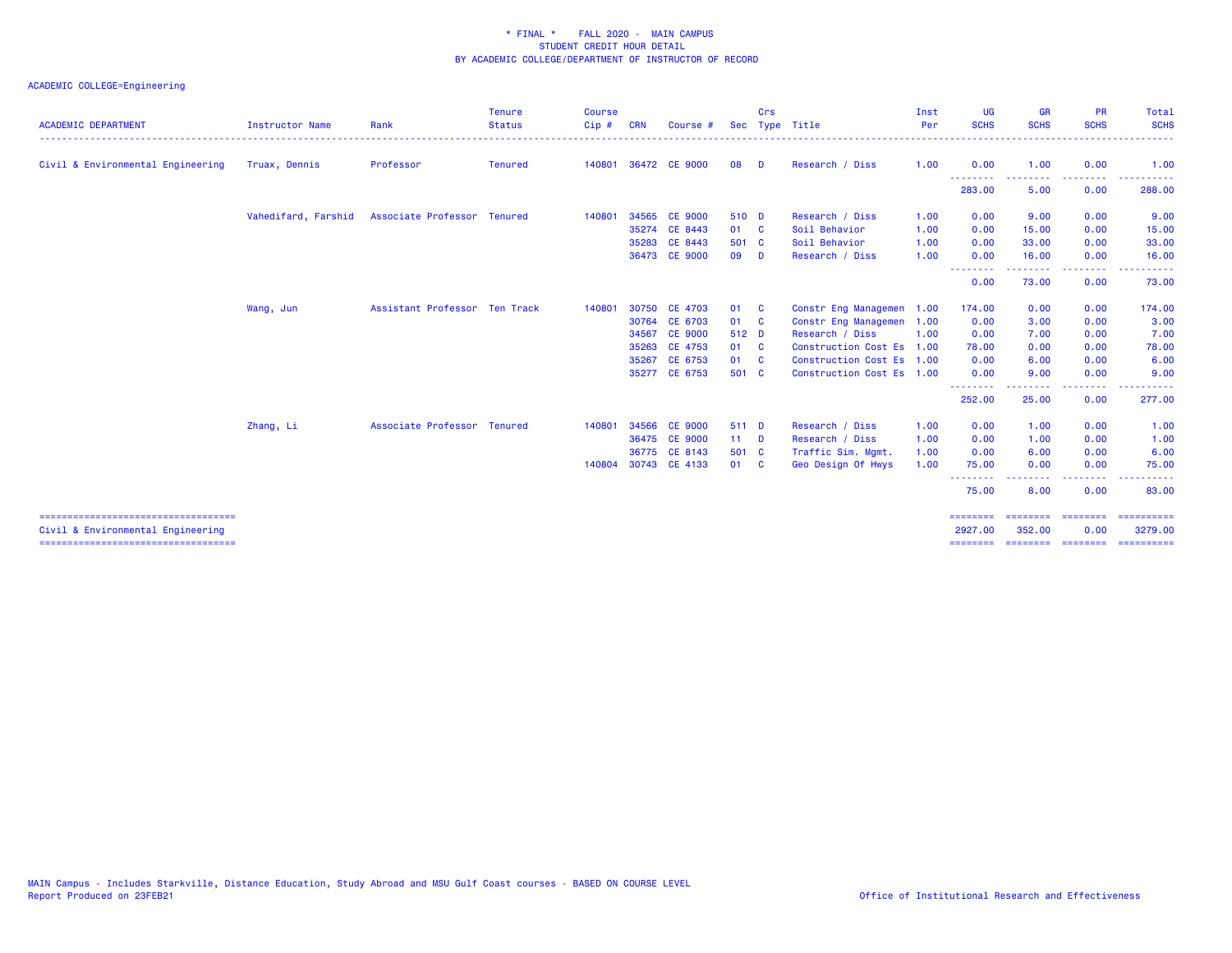| <b>ACADEMIC DEPARTMENT</b>     | <b>Instructor Name</b> | Rank                                                    | <b>Tenure</b><br><b>Status</b> | <b>Course</b><br>Cip# | <b>CRN</b>     | Course #              |                   | Crs            | Sec Type Title                                     | Inst<br>Per | UG<br><b>SCHS</b>        | <b>GR</b><br><b>SCHS</b>                                                                                                                                      | PR<br><b>SCHS</b> | Total<br><b>SCHS</b>                                                                                                                                           |
|--------------------------------|------------------------|---------------------------------------------------------|--------------------------------|-----------------------|----------------|-----------------------|-------------------|----------------|----------------------------------------------------|-------------|--------------------------|---------------------------------------------------------------------------------------------------------------------------------------------------------------|-------------------|----------------------------------------------------------------------------------------------------------------------------------------------------------------|
| Computer Science & Engineering |                        | Arefin, Mohammed Saf Grad Research Assis Not Applicable |                                | 110201 31244          |                | CSE 2813              | 01                | C              | Discrete Structures                                | 0.90        | 116.10                   | 0.00                                                                                                                                                          | 0.00              | 116.10                                                                                                                                                         |
|                                |                        |                                                         |                                |                       |                | 31246 CSE 2813        | H <sub>01</sub> C |                | Honors- Discrete Str 0.90                          |             | 13.50                    | 0.00                                                                                                                                                          | 0.00<br>والماعات  | 13.50<br>.                                                                                                                                                     |
|                                |                        |                                                         |                                |                       |                |                       |                   |                |                                                    |             | 129.60                   | 0.00                                                                                                                                                          | 0.00              | 129.60                                                                                                                                                         |
|                                | Banicescu, Ioana       | Professor                                               | <b>Tenured</b>                 |                       | 110101 31282   | <b>CSE 4833</b>       | 02                | C              | Intro to Algorithms                                | 1.00        | 150.00                   | 0.00                                                                                                                                                          | 0.00              | 150.00                                                                                                                                                         |
|                                |                        |                                                         |                                |                       | 31305          | CSE 6833              | 02                | C              | Intro to Algorithms                                | 1.00        | 0.00                     | 3.00                                                                                                                                                          | 0.00              | 3.00                                                                                                                                                           |
|                                |                        |                                                         |                                |                       | 31328          | <b>CSE 8833</b>       | 01                | <b>C</b>       | Algorithms                                         | 1.00        | 0.00                     | 81.00                                                                                                                                                         | 0.00              | 81.00                                                                                                                                                          |
|                                |                        |                                                         |                                |                       | 36352          | <b>CSE 8833</b>       | 501               | $\mathbf{C}$   | Algorithms                                         | 1.00        | 0.00                     | 36.00                                                                                                                                                         | 0.00              | 36.00                                                                                                                                                          |
|                                |                        |                                                         |                                |                       | 36365          | <b>CSE 8000</b>       | 01                | D              | Research / Thesis                                  | 1.00        | 0.00                     | 1.00                                                                                                                                                          | 0.00              | 1.00                                                                                                                                                           |
|                                |                        |                                                         |                                |                       |                | 309999 36792 CME 9000 | 01                | D              | Research/Dis                                       | 1.00        | 0.00<br>.                | 3.00<br>.                                                                                                                                                     | 0.00<br>.         | 3.00<br>$\frac{1}{2} \left( \frac{1}{2} \right) \left( \frac{1}{2} \right) \left( \frac{1}{2} \right) \left( \frac{1}{2} \right) \left( \frac{1}{2} \right)$   |
|                                |                        |                                                         |                                |                       |                |                       |                   |                |                                                    |             | 150.00                   | 124.00                                                                                                                                                        | 0.00              | 274.00                                                                                                                                                         |
|                                | Bethel, Cindy          | Professor                                               | <b>Tenured</b>                 | 110101                | 35244          | CSE 6663              | 01                | C              | Human-Computer Inter                               | 1.00        | 0.00                     | 21.00                                                                                                                                                         | 0.00              | 21.00                                                                                                                                                          |
|                                |                        |                                                         |                                |                       | 36366          | <b>CSE 8000</b>       | 02                | D              | Research / Thesis                                  | 1.00        | 0.00                     | 31.00                                                                                                                                                         | 0.00              | 31.00                                                                                                                                                          |
|                                |                        |                                                         |                                |                       | 36382          | <b>CSE 9000</b>       | 02                | D              | Research/Diss                                      | 1.00        | 0.00<br><b></b>          | 80.00<br>2.2.2.2.2.2                                                                                                                                          | 0.00<br>.         | 80.00<br>22222.                                                                                                                                                |
|                                |                        |                                                         |                                |                       |                |                       |                   |                |                                                    |             | 0.00                     | 132.00                                                                                                                                                        | 0.00              | 132.00                                                                                                                                                         |
|                                | Bhowmik, Tanmay        | Assistant Professor Ten Track                           |                                | 110101                | 31266          | CSE 4233              | 01                | C              | SW Arch & Design                                   | 1.00        | 141.00                   | 0.00                                                                                                                                                          | 0.00              | 141.00                                                                                                                                                         |
|                                |                        |                                                         |                                |                       | 31322          | <b>CSE 8080</b>       | 29                | $\mathbf{I}$   | Directed Project Cs                                | 1.00        | 0.00                     | 3.00                                                                                                                                                          | 0.00              | 3.00                                                                                                                                                           |
|                                |                        |                                                         |                                |                       | 36367          | <b>CSE 8000</b>       | 03                | D              | Research / Thesis                                  | 1.00        | 0.00                     | 12.00                                                                                                                                                         | 0.00              | 12.00                                                                                                                                                          |
|                                |                        |                                                         |                                |                       | 36383          | <b>CSE 9000</b>       | 03                | D              | Research/Diss                                      | 1.00        | 0.00                     | 6.00                                                                                                                                                          | 0.00              | 6.00                                                                                                                                                           |
|                                |                        |                                                         |                                |                       | 37180          | <b>CSE 7000</b>       | 02                | $\mathbf{I}$   | Directed Indiv Study                               | 1.00        | 0.00                     | 3.00                                                                                                                                                          | 0.00              | 3.00                                                                                                                                                           |
|                                |                        |                                                         |                                | 110701                | 31260          | CSE 4214              | 01                | C              | Intro to Software En                               | 1.00        | 152.00                   | 0.00                                                                                                                                                          | 0.00              | 152.00                                                                                                                                                         |
|                                |                        |                                                         |                                |                       | 31261          | CSE 4214              | 02                | К              | Intro to Software En 1.00                          |             | 0.00                     | 0.00                                                                                                                                                          | 0.00              | 0.00                                                                                                                                                           |
|                                |                        |                                                         |                                |                       | 31262          | CSE 4214              | 03                | К              | Intro to Software En                               | 1.00        | 0.00                     | 0.00                                                                                                                                                          | 0.00              | 0.00                                                                                                                                                           |
|                                |                        |                                                         |                                |                       | 31263          | CSE 4214              | 04                | К              | Intro to Software En                               | 1.00        | 0.00                     | 0.00                                                                                                                                                          | 0.00              | 0.00                                                                                                                                                           |
|                                |                        |                                                         |                                |                       | 31264          | CSE 4214              | <b>HO1</b><br>01  | C<br>C         | Hon Intro to Softwar 1.00                          |             | 4.00                     | 0.00                                                                                                                                                          | 0.00<br>0.00      | 4.00                                                                                                                                                           |
|                                |                        |                                                         |                                |                       | 31286<br>31287 | CSE 6214<br>CSE 6214  | 02                |                | Intro to Software E<br>Intro to<br>Software E 1.00 | 1.00        | 0.00<br>0.00             | 16.00<br>0.00                                                                                                                                                 | 0.00              | 16.00<br>0.00                                                                                                                                                  |
|                                |                        |                                                         |                                |                       | 31288          | CSE 6214              | 03                | К<br>К         | Intro to Software E 1.00                           |             | 0.00                     | 0.00                                                                                                                                                          | 0.00              | 0.00                                                                                                                                                           |
|                                |                        |                                                         |                                |                       | 36828          | CSE 6214              | 501               | $\overline{B}$ | Intro to Software E 1.00                           |             | 0.00                     | 28.00                                                                                                                                                         | 0.00              | 28.00                                                                                                                                                          |
|                                |                        |                                                         |                                |                       |                |                       |                   |                |                                                    |             | <u>.</u><br>297.00       | .<br>68.00                                                                                                                                                    | .<br>0.00         | .<br>365.00                                                                                                                                                    |
|                                | Chen, Zhiqian          | Assistant Professor Ten Track                           |                                | 110101                | 35799          | <b>CSE 8673</b>       | 02                | C              | Machine Learning                                   | 1.00        | 0.00                     | 87.00                                                                                                                                                         | 0.00              | 87.00                                                                                                                                                          |
|                                |                        |                                                         |                                |                       |                | 37368 CSE 8000        | 17                | D              | Research / Thesis                                  | 1.00        | 0.00                     | 5.00                                                                                                                                                          | 0.00              | 5.00                                                                                                                                                           |
|                                |                        |                                                         |                                |                       |                |                       |                   |                |                                                    |             | <u> 22222222</u><br>0.00 | $\frac{1}{2} \left( \frac{1}{2} \right) \left( \frac{1}{2} \right) \left( \frac{1}{2} \right) \left( \frac{1}{2} \right) \left( \frac{1}{2} \right)$<br>92.00 | .<br>0.00         | .<br>92.00                                                                                                                                                     |
|                                | Crowson, Joshua        | Lecturer                                                | Non-Ten Track                  |                       |                | 110201 37188 CSE 1284 | 05                | <b>C</b>       | Intro Comp Prog                                    | 1.00        | 160.00                   | 0.00                                                                                                                                                          | 0.00              | 160.00                                                                                                                                                         |
|                                |                        |                                                         |                                |                       |                |                       |                   |                |                                                    |             | .<br>160.00              | .<br>0.00                                                                                                                                                     | د د د د<br>0.00   | $\frac{1}{2} \left( \frac{1}{2} \right) \left( \frac{1}{2} \right) \left( \frac{1}{2} \right) \left( \frac{1}{2} \right) \left( \frac{1}{2} \right)$<br>160.00 |
|                                | Crumpton, Joseph       | Clinical Assist Pro Non-Ten Track                       |                                |                       | 110101 31274   | <b>CSE 4503</b>       | 01                | C              | Database Management                                | 1.00        | 111.00                   | 0.00                                                                                                                                                          | 0.00              | 111.00                                                                                                                                                         |
|                                |                        |                                                         |                                |                       | 31277          | CSE 4713              | 01                | <b>C</b>       | Prog Languages                                     | 1.00        | 159.00                   | 0.00                                                                                                                                                          | 0.00              | 159.00                                                                                                                                                         |
|                                |                        |                                                         |                                |                       | 31297          | <b>CSE 6503</b>       | 01                | C              | Database Management                                | 1.00        | 0.00                     | 6.00                                                                                                                                                          | 0.00              | 6.00                                                                                                                                                           |
|                                |                        |                                                         |                                |                       | 31300          | CSE 6713              | 01                | C              | Prog Languages                                     | 1.00        | 0.00                     | 3.00                                                                                                                                                          | 0.00              | 3.00                                                                                                                                                           |
|                                |                        |                                                         |                                |                       | 35238          | <b>CSE 4503</b>       | 02                | C              | Database Management                                | 1.00        | 99.00                    | 0.00                                                                                                                                                          | 0.00              | 99.00                                                                                                                                                          |
|                                |                        |                                                         |                                |                       | 35242          | <b>CSE 6503</b>       | 02                | C              | Database Management                                | 1.00        | 0.00                     | 6.00                                                                                                                                                          | 0.00              | 6.00                                                                                                                                                           |
|                                |                        |                                                         |                                |                       | 111003 31269   | CSE 4253              | 01                | C              | Secure Software Engi                               | 1.00        | 30.00                    | 0.00                                                                                                                                                          | 0.00              | 30.00                                                                                                                                                          |
|                                |                        |                                                         |                                |                       | 31293          | CSE 6253              | 01                | $\mathbf{C}$   | Secure Software Engi 1.00                          |             | 0.00                     | 18.00                                                                                                                                                         | 0.00              | 18.00                                                                                                                                                          |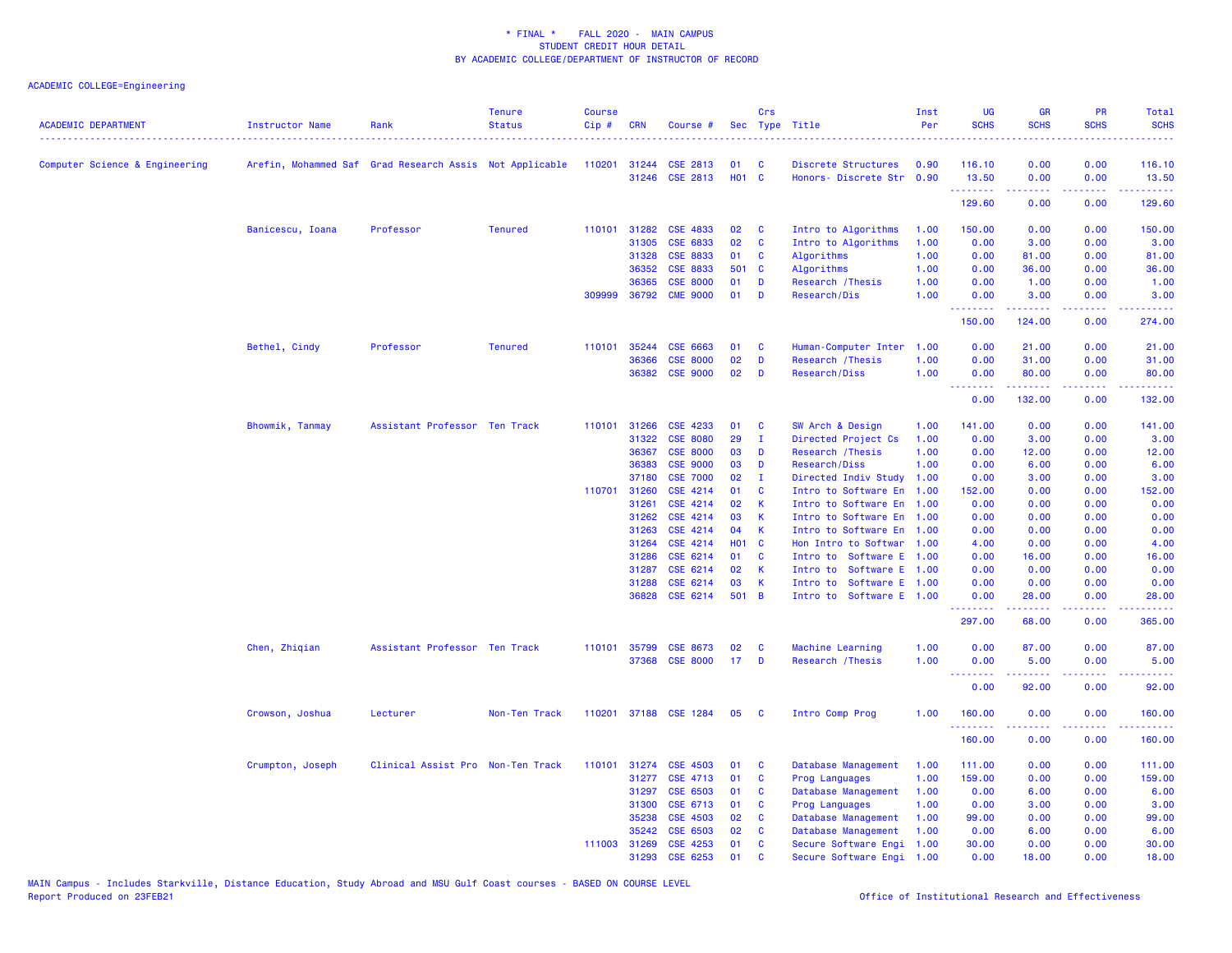| <b>ACADEMIC DEPARTMENT</b>     | Instructor Name   | Rank                          | <b>Tenure</b><br><b>Status</b> | <b>Course</b><br>Cip# | <b>CRN</b>   | Course #        |       | Crs          | Sec Type Title            | Inst<br>Per | <b>UG</b><br><b>SCHS</b>                           | <b>GR</b><br><b>SCHS</b> | <b>PR</b><br><b>SCHS</b> | Total<br><b>SCHS</b> |
|--------------------------------|-------------------|-------------------------------|--------------------------------|-----------------------|--------------|-----------------|-------|--------------|---------------------------|-------------|----------------------------------------------------|--------------------------|--------------------------|----------------------|
|                                |                   |                               |                                |                       |              |                 |       |              |                           |             | <b></b>                                            | .                        | .                        | $- - - - -$          |
|                                |                   |                               |                                |                       |              |                 |       |              |                           |             | 399.00                                             | 33.00                    | 0.00                     | 432.00               |
| Computer Science & Engineering | Griffin, Walter   | Non-Faculty                   | Not Applicable                 | 110701                | 31265        | CSE 4223        | 01    | C            | Manage Software Proj 1.00 |             | 117.00                                             | 0.00                     | 0.00                     | 117.00               |
|                                |                   |                               |                                |                       | 31290        | CSE 6223        | 01    | C            | Manage Software Proj      | 1.00        | 0.00                                               | 3.00                     | 0.00                     | 3.00                 |
|                                |                   |                               |                                |                       |              | 36777 CSE 4223  | 501 C |              | Manage Software Proj 1.00 |             | 3.00<br><b><i><u><u> - - - - - - -</u></u></i></b> | 0.00<br>-----            | 0.00<br>.                | 3.00<br>.            |
|                                |                   |                               |                                |                       |              |                 |       |              |                           |             | 120.00                                             | 3.00                     | 0.00                     | 123.00               |
|                                | Hamilton, John    | Professor                     | <b>Tenured</b>                 | 110101                | 36168        | <b>CSE 4000</b> | 02    | $\mathbf{I}$ | Directed Indiv Study      | 1.00        | 3.00                                               | 0.00                     | 0.00                     | 3.00                 |
|                                |                   |                               |                                |                       | 36298        | <b>CSE 4000</b> | 03    | л.           | Directed Indiv Study      | 1.00        | 3.00                                               | 0.00                     | 0.00                     | 3.00                 |
|                                |                   |                               |                                |                       | 36369        | <b>CSE 8000</b> | 05    | D            | Research / Thesis         | 1.00        | 0.00                                               | 2.00                     | 0.00                     | 2.00                 |
|                                |                   |                               |                                |                       | 36385        | <b>CSE 9000</b> | 05    | D            | Research/Diss             | 1.00        | 0.00                                               | 16.00                    | 0.00                     | 16.00                |
|                                |                   |                               |                                |                       | 37469        | <b>CSE 8080</b> | 31    | I.           | Directed Project Cs       | 1.00        | 0.00                                               | 3.00                     | 0.00                     | 3.00                 |
|                                |                   |                               |                                |                       |              | 37575 CSE 7000  | 04    | $\mathbf{I}$ | Directed Indiv Study      | 1.00        | 0.00<br><b><i><u><u> - - - - - - -</u></u></i></b> | 3.00<br>22222            | 0.00<br>.                | 3.00<br>.            |
|                                |                   |                               |                                |                       |              |                 |       |              |                           |             | 6.00                                               | 24.00                    | 0.00                     | 30.00                |
|                                | Hansen, Eric      | Associate Professor Tenured   |                                |                       | 110101 31299 | CSE 6633        | 01    | C            | Artificial Intell         | 1.00        | 0.00                                               | 30.00                    | 0.00                     | 30.00                |
|                                |                   |                               |                                |                       | 35247        | CSE 9633        | 01    | $\mathbf{C}$ | Topics Artif Intell       | 1.00        | 0.00                                               | 18.00                    | 0.00                     | 18.00                |
|                                |                   |                               |                                |                       | 35252        | <b>CSE 9633</b> |       | 501 C        | Topics Artif Intell       | 1.00        | 0.00                                               | 24.00                    | 0.00                     | 24.00                |
|                                |                   |                               |                                |                       | 36370        | <b>CSE 8000</b> | 06    | D            | Research / Thesis         | 1.00        | 0.00                                               | 3.00                     | 0.00                     | 3.00                 |
|                                |                   |                               |                                |                       | 36386        | <b>CSE 9000</b> | 06    | D            | Research/Diss             | 1.00        | 0.00                                               | 1.00                     | 0.00                     | 1.00                 |
|                                |                   |                               |                                |                       | 110102 31276 | CSE 4633        | 01    | C            | Artificial Intell         | 1.00        | 60.00                                              | 0.00                     | 0.00                     | 60.00                |
|                                |                   |                               |                                |                       |              |                 |       |              |                           |             | المستسمية<br>60.00                                 | بالأبابات<br>76.00       | الأبالات<br>0.00         | المتمامي<br>136.00   |
|                                | Henderson, Lisa   | Instructor                    | Non-Ten Track                  | 110201                | 31203        | CSE 1233        | 01    | C            | Cmptr Prog-C              | 1.00        | 174.00                                             | 0.00                     | 0.00                     | 174.00               |
|                                |                   |                               |                                |                       | 31204        | CSE 1233        | 02    | C            | Cmptr Prog-C              | 1.00        | 189.00                                             | 0.00                     | 0.00                     | 189.00               |
|                                |                   |                               |                                |                       | 34587        | CSE 1233        | 501   | C            | Cmptr Prog-C              | 1.00        | 42.00                                              | 0.00                     | 0.00                     | 42.00                |
|                                |                   |                               |                                |                       | 35234        | <b>CSE 1233</b> | 03    | C            | Cmptr Prog-C              | 1.00        | 180.00                                             | 0.00                     | 0.00                     | 180.00               |
|                                |                   |                               |                                |                       |              |                 |       |              |                           |             | .<br>585.00                                        | .<br>0.00                | بالأباء<br>0.00          | وبالمستمال<br>585.00 |
|                                | Henkel, Zachary   | Grad Teach Assist             | Not Applicable                 | 110101                |              | 35240 CSE 4663  | 01    | <b>C</b>     | Human-Computer Inter 1.00 |             | 102.00                                             | 0.00                     | 0.00                     | 102.00               |
|                                |                   |                               |                                |                       |              |                 |       |              |                           |             | .<br>102.00                                        | .<br>0.00                | .<br>0.00                | .<br>102.00          |
|                                | Iannucci, Stefano | Assistant Professor Ten Track |                                | 110101                | 31278        | CSE 4733        | 01    | C            | Operating Systems I       | 1.00        | 171.00                                             | 0.00                     | 0.00                     | 171.00               |
|                                |                   |                               |                                |                       | 31301        | CSE 6733        | 01    | C            | Operating Systems I       | 1.00        | 0.00                                               | 3.00                     | 0.00                     | 3.00                 |
|                                |                   |                               |                                |                       | 36371        | <b>CSE 8000</b> | 07    | D            | Research / Thesis         | 1.00        | 0.00                                               | 12.00                    | 0.00                     | 12.00                |
|                                |                   |                               |                                |                       | 36776        | <b>CSE 8990</b> | 01    | C            | Special Topic in CS       | 1.00        | 0.00                                               | 12.00                    | 0.00                     | 12.00                |
|                                |                   |                               |                                |                       |              | 37615 CSE 7000  | 05    | $\mathbf{I}$ | Directed Indiv Study      | 1.00        | 0.00<br><b></b>                                    | 3.00<br><u>.</u>         | 0.00<br>.                | 3.00<br><u>.</u>     |
|                                |                   |                               |                                |                       |              |                 |       |              |                           |             | 171.00                                             | 30.00                    | 0.00                     | 201.00               |
|                                | Jankun-Kelly, T.  | Associate Professor Tenured   |                                |                       | 110101 35798 | CSE 8433        | 01    | C            | Adv Cmptr Graphics        | 1.00        | 0.00                                               | 18.00                    | 0.00                     | 18.00                |
|                                |                   |                               |                                |                       |              | 36388 CSE 9000  | 08    | D            | Research/Diss             | 1.00        | 0.00                                               | 1.00                     | 0.00                     | 1.00                 |
|                                |                   |                               |                                |                       |              |                 |       |              |                           |             | <b><i><u><u> - - - - - - -</u></u></i></b><br>0.00 | .<br>19.00               | .<br>0.00                | .<br>19.00           |
|                                | Knight, Aubrey    | Instructor                    | Non-Ten Track                  | 110201                | 31228        | <b>CSE 1384</b> | 02    | C            | <b>Intermed Comp Prog</b> | 1.00        | 160.00                                             | 0.00                     | 0.00                     | 160.00               |
|                                |                   |                               |                                |                       | 31229        | CSE 1384        | 03    | К            | Intermed Comp Prog        | 1.00        | 0.00                                               | 0.00                     | 0.00                     | 0.00                 |
|                                |                   |                               |                                |                       | 31230        | <b>CSE 1384</b> | 04    | K            | <b>Intermed Comp Prog</b> | 1.00        | 0.00                                               | 0.00                     | 0.00                     | 0.00                 |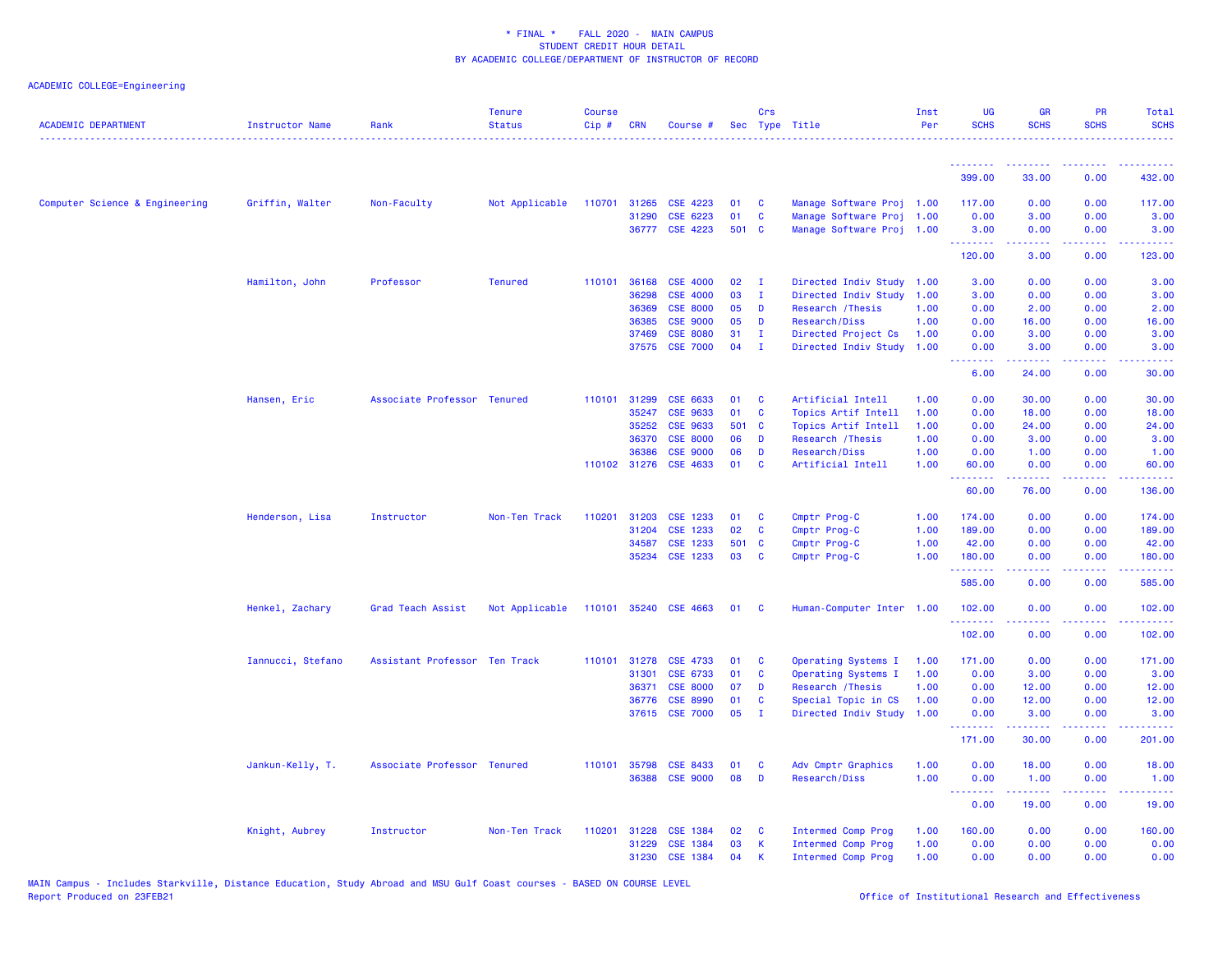| <b>ACADEMIC DEPARTMENT</b>     | <b>Instructor Name</b>          | Rank              | <b>Tenure</b><br><b>Status</b> | <b>Course</b><br>Cip# | <b>CRN</b>     | Course #                           |                       | Crs            | Sec Type Title                     | Inst<br>Per  | <b>UG</b><br><b>SCHS</b> | <b>GR</b><br><b>SCHS</b>                                                                                                                                     | PR<br><b>SCHS</b> | Total<br><b>SCHS</b>                                                                                                               |
|--------------------------------|---------------------------------|-------------------|--------------------------------|-----------------------|----------------|------------------------------------|-----------------------|----------------|------------------------------------|--------------|--------------------------|--------------------------------------------------------------------------------------------------------------------------------------------------------------|-------------------|------------------------------------------------------------------------------------------------------------------------------------|
| Computer Science & Engineering | Knight, Aubrey                  | Instructor        | Non-Ten Track                  | 110201                | 31231          | <b>CSE 1384</b>                    | 05                    | K              | Intermed Comp Prog                 | 1.00         | 0.00                     | 0.00                                                                                                                                                         | 0.00              | 0.00                                                                                                                               |
|                                |                                 |                   |                                |                       | 31232          | <b>CSE 1384</b>                    | 06                    | $\mathsf{K}$   | Intermed Comp Prog                 | 1.00         | 0.00                     | 0.00                                                                                                                                                         | 0.00              | 0.00                                                                                                                               |
|                                |                                 |                   |                                |                       | 31233          | <b>CSE 1384</b>                    | 07                    | K              | Intermed Comp Prog                 | 1.00         | 0.00                     | 0.00                                                                                                                                                         | 0.00              | 0.00                                                                                                                               |
|                                |                                 |                   |                                |                       | 31236          | <b>CSE 1384</b>                    | H02 C                 |                | Intermed Comp Prog-H 1.00          |              | 24.00                    | 0.00                                                                                                                                                         | 0.00              | 24.00                                                                                                                              |
|                                |                                 |                   |                                |                       | 31237          | <b>CSE 2383</b>                    | 01                    | C              | Data Struc & Anal of               | 1.00         | 153.00                   | 0.00                                                                                                                                                         | 0.00              | 153.00                                                                                                                             |
|                                |                                 |                   |                                |                       | 31238          | <b>CSE 2383</b>                    | 02                    | C              | Data Struc & Anal of 1.00          |              | 123.00                   | 0.00                                                                                                                                                         | 0.00              | 123.00                                                                                                                             |
|                                |                                 |                   |                                |                       | 31239          | <b>CSE 2383</b>                    | 03                    | $\mathbf c$    | Data Struc & Anal of 1.00          |              | 108.00                   | 0.00                                                                                                                                                         | 0.00              | 108.00                                                                                                                             |
|                                |                                 |                   |                                |                       | 31240          | <b>CSE 2383</b>                    | <b>HO1 C</b>          |                | HonorsData Struc & A 1.00          |              | 18.00                    | 0.00                                                                                                                                                         | 0.00              | 18.00                                                                                                                              |
|                                |                                 |                   |                                |                       | 31241          | <b>CSE 2383</b>                    | <b>HO2 C</b>          |                | HonorsData Struc & A 1.00          |              | 18.00                    | 0.00                                                                                                                                                         | 0.00              | 18.00                                                                                                                              |
|                                |                                 |                   |                                |                       | 31242          | <b>CSE 2383</b>                    | <b>H03 C</b>          |                | Honor Data Struc & A 1.00          |              | 15.00                    | 0.00                                                                                                                                                         | 0.00              | 15.00                                                                                                                              |
|                                |                                 |                   |                                |                       | 34589          | <b>CSE 1384</b>                    | 501 B                 |                | Intermed Comp Prog                 | 1.00         | 28.00                    | 0.00                                                                                                                                                         | 0.00              | 28.00                                                                                                                              |
|                                |                                 |                   |                                |                       | 34590          | <b>CSE 2383</b>                    | 501 C                 |                | Data Struc & Anal of 1.00          |              | 51.00<br>.               | 0.00<br>.                                                                                                                                                    | 0.00              | 51.00                                                                                                                              |
|                                |                                 |                   |                                |                       |                |                                    |                       |                |                                    |              | 698.00                   | 0.00                                                                                                                                                         | 0.00              | 698.00                                                                                                                             |
|                                | Lee, David                      | Non-Faculty       | Not Applicable                 | 111003 31281          |                | <b>CSE 4763</b>                    | 01                    | C              | Ethical and Legal Is 1.00          |              | 153.00                   | 0.00                                                                                                                                                         | 0.00              | 153.00                                                                                                                             |
|                                |                                 |                   |                                |                       |                | 31304 CSE 6763                     | 01                    | C              | Ethical and Legal Is 1.00          |              | 0.00<br>.                | 3.00<br>$\frac{1}{2} \left( \frac{1}{2} \right) \left( \frac{1}{2} \right) \left( \frac{1}{2} \right) \left( \frac{1}{2} \right) \left( \frac{1}{2} \right)$ | 0.00<br>.         | 3.00<br>.                                                                                                                          |
|                                |                                 |                   |                                |                       |                |                                    |                       |                |                                    |              | 153.00                   | 3.00                                                                                                                                                         | 0.00              | 156.00                                                                                                                             |
|                                | Lee, Sarah                      | Non-Employee      | Not Applicable                 | 110101 36373          |                | <b>CSE 8000</b>                    | 09                    | D              | Research / Thesis                  | 1.00         | 0.00                     | 6.00                                                                                                                                                         | 0.00              | 6.00                                                                                                                               |
|                                |                                 |                   |                                |                       | 36389          | <b>CSE 9000</b>                    | 09                    | D              | Research/Diss                      | 1.00         | 0.00<br>.                | 13.00                                                                                                                                                        | 0.00              | 13.00<br>.                                                                                                                         |
|                                |                                 |                   |                                |                       |                |                                    |                       |                |                                    |              | 0.00                     | 19.00                                                                                                                                                        | .<br>0.00         | 19.00                                                                                                                              |
|                                | Lineberry, Litany               | Grad Teach Assist | Not Applicable                 |                       |                | 110701 31200 CSE 1002              | 01                    | $\mathbf{C}$   | Intro CSE                          | 1.00         | 274.00                   | 0.00                                                                                                                                                         | 0.00              | 274.00                                                                                                                             |
|                                |                                 |                   |                                |                       |                |                                    |                       |                |                                    |              | 274.00                   | 0.00                                                                                                                                                         | 0.00              | 274.00                                                                                                                             |
|                                | Luke, Edward                    | Professor         | <b>Tenured</b>                 |                       |                | 110101 36374 CSE 8000              | 10                    | D              | Research / Thesis                  | 1.00         | 0.00                     | 3.00                                                                                                                                                         | 0.00              | 3.00                                                                                                                               |
|                                |                                 |                   |                                |                       |                |                                    |                       |                |                                    |              | .<br>0.00                | 3.00                                                                                                                                                         | 0.00              | 3.00                                                                                                                               |
|                                | McDaniel, Christophe Instructor |                   | Non-Ten Track                  | 110101                | 36757          | <b>CSE 4990</b>                    | 01                    | C              | Special Topic in CS                | 1.00         | 93.00                    | 0.00                                                                                                                                                         | 0.00              | 93.00                                                                                                                              |
|                                |                                 |                   |                                |                       | 37197          | <b>CSE 4000</b>                    | 04                    | $\mathbf{I}$   | Directed Indiv Study               | 1.00         | 3.00                     | 0.00                                                                                                                                                         | 0.00              | 3.00                                                                                                                               |
|                                |                                 |                   |                                |                       | 110201 31206   | <b>CSE 1284</b>                    | 01                    | <b>C</b>       | Intro Comp Prog                    | 1.00         | 244.00                   | 0.00                                                                                                                                                         | 0.00              | 244.00                                                                                                                             |
|                                |                                 |                   |                                |                       | 31207          | <b>CSE 1284</b>                    | 02                    | C              | Intro Comp Prog                    | 1.00         | 256.00                   | 0.00                                                                                                                                                         | 0.00              | 256.00                                                                                                                             |
|                                |                                 |                   |                                |                       | 31208          | CSE 1284                           | 03                    | C              | Intro Comp Prog                    | 1.00         | 172.00                   | 0.00                                                                                                                                                         | 0.00              | 172.00                                                                                                                             |
|                                |                                 |                   |                                |                       | 31209          | CSE 1284                           | 04                    | C              | Intro Comp Prog                    | 1.00         | 180.00                   | 0.00                                                                                                                                                         | 0.00              | 180.00                                                                                                                             |
|                                |                                 |                   |                                |                       | 31214          | CSE 1284                           | 09                    | K              | Intro Comp Prog                    | 1.00         | 0.00                     | 0.00                                                                                                                                                         | 0.00              | 0.00                                                                                                                               |
|                                |                                 |                   |                                |                       | 31215<br>31216 | <b>CSE 1284</b><br><b>CSE 1284</b> | 10 <sub>1</sub><br>11 | К<br>K         | Intro Comp Prog                    | 1.00<br>1.00 | 0.00<br>0.00             | 0.00<br>0.00                                                                                                                                                 | 0.00<br>0.00      | 0.00                                                                                                                               |
|                                |                                 |                   |                                |                       | 31217          | <b>CSE 1284</b>                    | 12                    | К              | Intro Comp Prog<br>Intro Comp Prog | 1.00         | 0.00                     | 0.00                                                                                                                                                         | 0.00              | 0.00<br>0.00                                                                                                                       |
|                                |                                 |                   |                                |                       | 31218          | CSE 1284                           | 13                    | K              | Intro Comp Prog                    | 1.00         | 0.00                     | 0.00                                                                                                                                                         | 0.00              | 0.00                                                                                                                               |
|                                |                                 |                   |                                |                       | 31219          | <b>CSE 1284</b>                    | 14                    | K              | Intro Comp Prog                    | 1.00         | 0.00                     | 0.00                                                                                                                                                         | 0.00              | 0.00                                                                                                                               |
|                                |                                 |                   |                                |                       | 31220          | <b>CSE 1284</b>                    | 15                    | К              | Intro Comp Prog                    | 1.00         | 0.00                     | 0.00                                                                                                                                                         | 0.00              | 0.00                                                                                                                               |
|                                |                                 |                   |                                |                       | 34588          | CSE 1284                           | 501 B                 |                | Intro Comp Prog                    | 1.00         | 80.00                    | 0.00                                                                                                                                                         | 0.00              | 80.00                                                                                                                              |
|                                |                                 |                   |                                |                       | 35235          | <b>CSE 1284</b>                    | <b>HO3</b>            | $\overline{B}$ | Intro Comp Prog                    | 1.00         | 88.00                    | 0.00                                                                                                                                                         | 0.00              | 88.00                                                                                                                              |
|                                |                                 |                   |                                |                       | 35236          | CSE 1284                           | $H04$ B               |                | Intro Comp Prog                    | 1.00         | 64.00<br>.               | 0.00<br>22222                                                                                                                                                | 0.00<br>.         | 64.00<br>$\frac{1}{2} \left( \frac{1}{2} \right) \left( \frac{1}{2} \right) \left( \frac{1}{2} \right) \left( \frac{1}{2} \right)$ |
|                                |                                 |                   |                                |                       |                |                                    |                       |                |                                    |              | 1180.00                  | 0.00                                                                                                                                                         | 0.00              | 1180.00                                                                                                                            |
|                                | Neal, Devin                     | Non-Faculty       | Not Applicable                 | 110201                |                | 31243 CSE 2813                     | 02                    | C              | Discrete Structures                | 1.00         | 120.00                   | 0.00                                                                                                                                                         | 0.00              | 120.00                                                                                                                             |
|                                |                                 |                   |                                |                       |                | 31245 CSE 2813                     | <b>HO2 C</b>          |                | Honors Discrete Stru 1.00          |              | 12.00                    | 0.00                                                                                                                                                         | 0.00              | 12.00                                                                                                                              |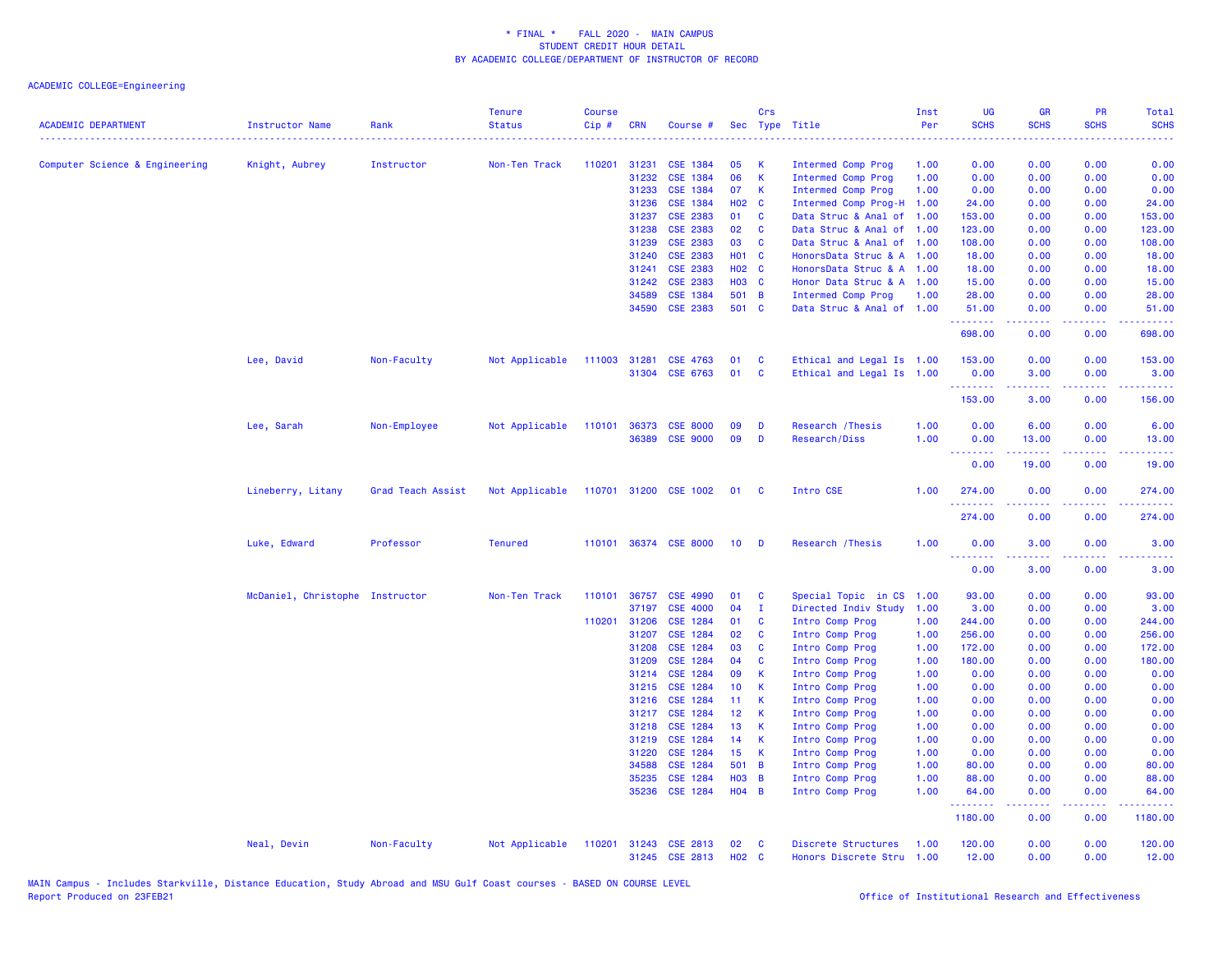| <b>ACADEMIC DEPARTMENT</b>     | <b>Instructor Name</b> | Rank                                             | <b>Tenure</b><br><b>Status</b> | <b>Course</b><br>Cip# | <b>CRN</b>   | Course #              | Sec               | Crs      | Type Title                | Inst<br>Per | <b>UG</b><br><b>SCHS</b> | <b>GR</b><br><b>SCHS</b>                                                                                                                                     | PR<br><b>SCHS</b>                                                                                      | Total<br><b>SCHS</b>                 |
|--------------------------------|------------------------|--------------------------------------------------|--------------------------------|-----------------------|--------------|-----------------------|-------------------|----------|---------------------------|-------------|--------------------------|--------------------------------------------------------------------------------------------------------------------------------------------------------------|--------------------------------------------------------------------------------------------------------|--------------------------------------|
| Computer Science & Engineering | Neal, Devin            | Non-Faculty                                      | Not Applicable                 | 110201                | 34591        | <b>CSE 2813</b>       | 501 C             |          | Discrete Structures       | 1.00        | 15.00                    | 0.00                                                                                                                                                         | 0.00                                                                                                   | 15.00                                |
|                                |                        |                                                  |                                |                       |              | 37187 CSE 2813        | 03                | C        | Discrete Structures       | 1.00        | 105.00                   | 0.00                                                                                                                                                         | 0.00                                                                                                   | 105.00                               |
|                                |                        |                                                  |                                |                       |              |                       |                   |          |                           |             | .<br>252.00              | $\frac{1}{2} \left( \frac{1}{2} \right) \left( \frac{1}{2} \right) \left( \frac{1}{2} \right) \left( \frac{1}{2} \right) \left( \frac{1}{2} \right)$<br>0.00 | .<br>0.00                                                                                              | وعاعاته عامل<br>252.00               |
|                                | Neal, Kortni           | Instructor                                       | Non-Ten Track                  | 110101                | 31254        | <b>CSE 3981</b>       | 01                | C        | Computer Ethics           | 1.00        | 24.00                    | 0.00                                                                                                                                                         | 0.00                                                                                                   | 24.00                                |
|                                |                        |                                                  |                                |                       | 31255        | <b>CSE 3981</b>       | 02                | C        | Computer Ethics           | 1.00        | 22.00                    | 0.00                                                                                                                                                         | 0.00                                                                                                   | 22.00                                |
|                                |                        |                                                  |                                |                       | 31256        | <b>CSE 3981</b>       | 03                | C        | Computer Ethics           | 1.00        | 19.00                    | 0.00                                                                                                                                                         | 0.00                                                                                                   | 19.00                                |
|                                |                        |                                                  |                                | 110201 31227          |              | CSE 1384              | 01                | C        | Intermed Comp Prog        | 1.00        | 180.00                   | 0.00                                                                                                                                                         | 0.00                                                                                                   | 180.00                               |
|                                |                        |                                                  |                                |                       | 31235        | CSE 1384              | <b>HO1 C</b>      |          | Honors Intermed Comp      | 1.00        | 20.00                    | 0.00                                                                                                                                                         | 0.00                                                                                                   | 20.00                                |
|                                |                        |                                                  |                                |                       | 110701 31248 | CSE 3324              | 01                | C        | Dist Client/Server P      | 1.00        | 204.00                   | 0.00                                                                                                                                                         | 0.00                                                                                                   | 204.00                               |
|                                |                        |                                                  |                                |                       | 31249        | CSE 3324              | 02                | К        | Dist Client/Server P      | 1.00        | 0.00                     | 0.00                                                                                                                                                         | 0.00                                                                                                   | 0.00                                 |
|                                |                        |                                                  |                                |                       | 31250        | CSE 3324              | 03                | К        | Dist Client/Server P 1.00 |             | 0.00                     | 0.00                                                                                                                                                         | 0.00                                                                                                   | 0.00                                 |
|                                |                        |                                                  |                                |                       | 31251        | CSE 3324              | 04                | K        | Dist Client/Server P 1.00 |             | 0.00                     | 0.00                                                                                                                                                         | 0.00                                                                                                   | 0.00                                 |
|                                |                        |                                                  |                                |                       |              | 31252 CSE 3324        | 05                | C        | Dist Client/Server P 1.00 |             | 176.00                   | 0.00                                                                                                                                                         | 0.00                                                                                                   | 176.00                               |
|                                |                        |                                                  |                                |                       |              |                       |                   |          |                           |             | .<br>645.00              | 0.00                                                                                                                                                         | $\frac{1}{2} \left( \frac{1}{2} \right) \left( \frac{1}{2} \right) \left( \frac{1}{2} \right)$<br>0.00 | .<br>645.00                          |
|                                | Nievesrivera, Delma    | <b>Grad Teach Assist</b>                         | Not Applicable                 | 110201                | 31211        | <b>CSE 1284</b>       | 06                | K        | Intro Comp Prog           | 1.00        | 0.00                     | 0.00                                                                                                                                                         | 0.00                                                                                                   | 0.00                                 |
|                                |                        |                                                  |                                |                       |              | 31212 CSE 1284        | 07                | K        | Intro Comp Prog           | 1.00        | 0.00                     | 0.00                                                                                                                                                         | 0.00                                                                                                   | 0.00                                 |
|                                |                        |                                                  |                                |                       |              | 31213 CSE 1284        | 08                | К        | Intro Comp Prog           | 1.00        | 0.00                     | 0.00                                                                                                                                                         | 0.00                                                                                                   | 0.00                                 |
|                                |                        |                                                  |                                |                       |              |                       |                   |          |                           |             | .                        | <b>.</b>                                                                                                                                                     | .                                                                                                      | .                                    |
|                                |                        |                                                  |                                |                       |              |                       |                   |          |                           |             | 0.00                     | 0.00                                                                                                                                                         | 0.00                                                                                                   | 0.00                                 |
|                                | Perkins, Andy          | Professor                                        | <b>Tenured</b>                 | 110101                | 31253        | <b>CSE 3813</b>       | 01                | C        | Intro to Formal Lang      | 1.00        | 165.00                   | 0.00                                                                                                                                                         | 0.00                                                                                                   | 165.00                               |
|                                |                        |                                                  |                                | 110201                | 31244        | CSE 2813              | 01                | C        | Discrete Structures       | 0.10        | 12.90                    | 0.00                                                                                                                                                         | 0.00                                                                                                   | 12.90                                |
|                                |                        |                                                  |                                |                       |              | 31246 CSE 2813        | H <sub>01</sub> C |          | Honors- Discrete Str 0.10 |             | 1.50                     | 0.00                                                                                                                                                         | 0.00                                                                                                   | 1.50                                 |
|                                |                        |                                                  |                                |                       |              |                       |                   |          |                           |             | .                        | $\frac{1}{2} \left( \frac{1}{2} \right) \left( \frac{1}{2} \right) \left( \frac{1}{2} \right) \left( \frac{1}{2} \right) \left( \frac{1}{2} \right)$         | .                                                                                                      | <b><i><u><u> - - - -</u></u></i></b> |
|                                |                        |                                                  |                                |                       |              |                       |                   |          |                           |             | 179.40                   | 0.00                                                                                                                                                         | 0.00                                                                                                   | 179.40                               |
|                                | Popescu, George        | Research Assist Pro Non-Ten Track                |                                |                       |              | 260202 36548 BCH 8000 | 36                | D        | Research / Thesis         | 1.00        | 0.00<br>.                | 16.00<br>.                                                                                                                                                   | 0.00<br>د د د د                                                                                        | 16.00<br>المتمامي                    |
|                                |                        |                                                  |                                |                       |              |                       |                   |          |                           |             | 0.00                     | 16.00                                                                                                                                                        | 0.00                                                                                                   | 16.00                                |
|                                | Rahimi, Shahram        | Professor                                        | <b>Tenured</b>                 | 110101                | 34597        | CSE 8011              | 501 S             |          | Seminar                   | 1.00        | 0.00                     | 20.00                                                                                                                                                        | 0.00                                                                                                   | 20.00                                |
|                                |                        |                                                  |                                |                       | 36376        | <b>CSE 8000</b>       | 12 <sub>1</sub>   | D        | Research / Thesis         | 1.00        | 0.00                     | 35.00                                                                                                                                                        | 0.00                                                                                                   | 35.00                                |
|                                |                        |                                                  |                                |                       |              | 36392 CSE 9000        | 12 <sub>2</sub>   | D        | Research/Diss             | 1.00        | 0.00                     | 54.00                                                                                                                                                        | 0.00                                                                                                   | 54.00                                |
|                                |                        |                                                  |                                |                       |              |                       |                   |          |                           |             | $\sim 100$<br>.<br>0.00  | 109.00                                                                                                                                                       | 0.00                                                                                                   | 109.00                               |
|                                |                        | Ramkumar, Mahalingam Associate Professor Tenured |                                |                       |              | 110101 31279 CSE 4733 | 02                | C        | Operating Systems I       | 1.00        | 105.00                   | 0.00                                                                                                                                                         | 0.00                                                                                                   | 105.00                               |
|                                |                        |                                                  |                                |                       | 31302        | CSE 6733              | 02                | C        | Operating Systems I       | 1.00        | 0.00                     | 12.00                                                                                                                                                        | 0.00                                                                                                   | 12.00                                |
|                                |                        |                                                  |                                |                       | 111003 35237 | CSE 4173              | 02                | C        | Cryptography              | 1.00        | 96.00                    | 0.00                                                                                                                                                         | 0.00                                                                                                   | 96.00                                |
|                                |                        |                                                  |                                |                       | 35241        | CSE 6173              | 01                | <b>C</b> | Cryptography              | 1.00        | 0.00                     | 21.00                                                                                                                                                        | 0.00                                                                                                   | 21.00                                |
|                                |                        |                                                  |                                |                       | 37548        | CSE 6173              | 501 C             |          | Cryptography              | 1.00        | 0.00                     | 3.00                                                                                                                                                         | 0.00                                                                                                   | 3.00                                 |
|                                |                        |                                                  |                                | 309999                | 37546        | <b>CME 9000</b>       | 507 D             |          | Research/Dis              | 1.00        | 0.00                     | 3.00                                                                                                                                                         | 0.00                                                                                                   | 3.00                                 |
|                                |                        |                                                  |                                |                       |              |                       |                   |          |                           |             | .                        |                                                                                                                                                              |                                                                                                        | $\sim$ $\sim$ $\sim$ $\sim$          |
|                                |                        |                                                  |                                |                       |              |                       |                   |          |                           |             | 201.00                   | 39.00                                                                                                                                                        | 0.00                                                                                                   | 240.00                               |
|                                | Swan, John             | Professor                                        | <b>Tenured</b>                 |                       | 110101 31273 | <b>CSE 4413</b>       | 01                | C        | Computer Graphics         | 1.00        | 66.00                    | 0.00                                                                                                                                                         | 0.00                                                                                                   | 66.00                                |
|                                |                        |                                                  |                                |                       | 31296        | CSE 6413              | 01                | C        | Computer Graphics         | 1.00        | 0.00                     | 15.00                                                                                                                                                        | 0.00                                                                                                   | 15.00                                |
|                                |                        |                                                  |                                |                       | 31314        | <b>CSE 8080</b>       | 15                | Ι.       | Directed Project Cs       | 1.00        | 0.00                     | 3.00                                                                                                                                                         | 0.00                                                                                                   | 3.00                                 |
|                                |                        |                                                  |                                |                       | 36378        | <b>CSE 8000</b>       | 14                | D        | Research / Thesis         | 1.00        | 0.00                     | 12.00                                                                                                                                                        | 0.00                                                                                                   | 12.00                                |
|                                |                        |                                                  |                                |                       | 36394        | <b>CSE 9000</b>       | 14                | D        | Research/Diss             | 1.00        | 0.00                     | 30.00                                                                                                                                                        | 0.00                                                                                                   | 30.00                                |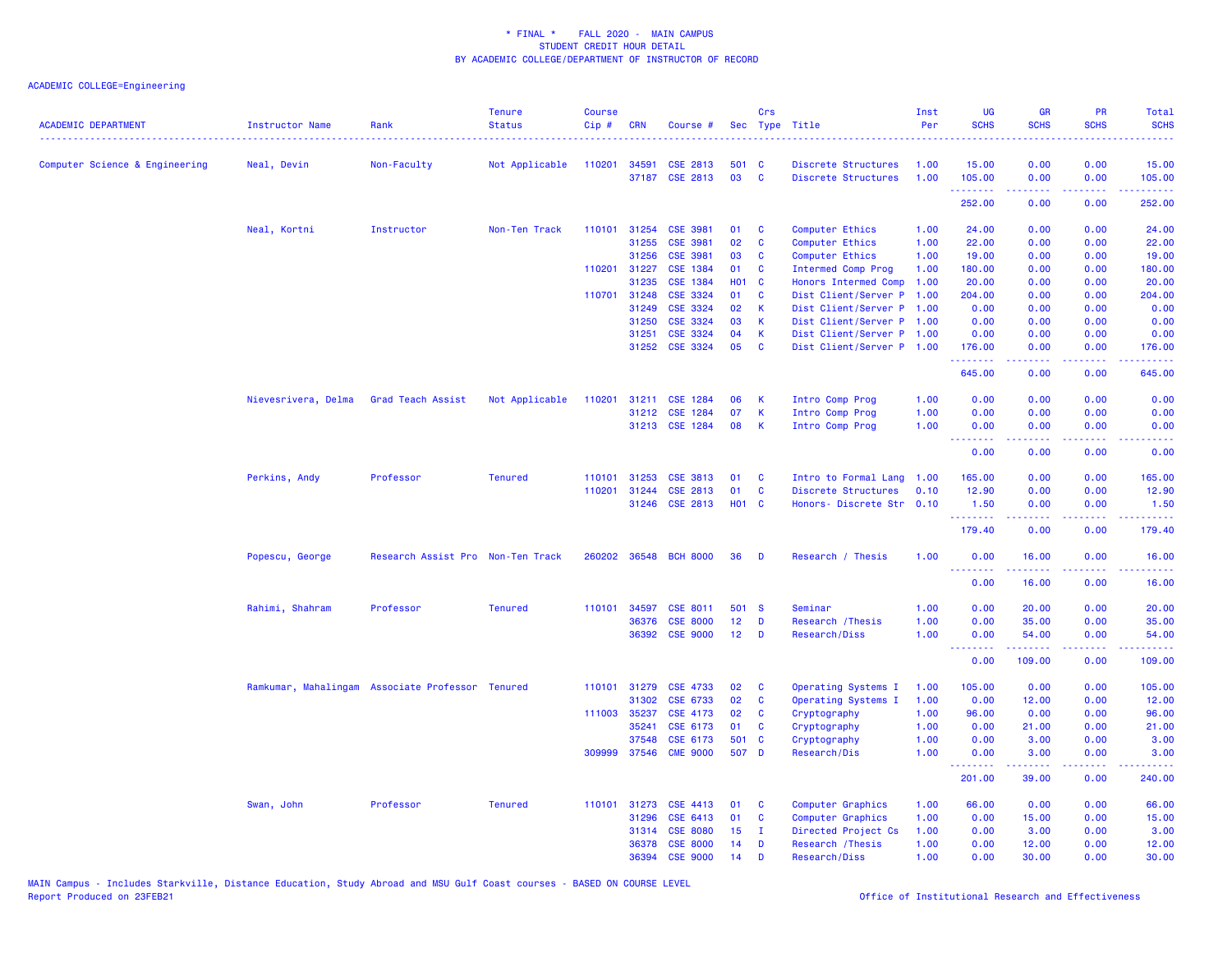| <b>ACADEMIC DEPARTMENT</b>          | <b>Instructor Name</b> | Rank                              | <b>Tenure</b><br><b>Status</b> | <b>Course</b><br>Cip# | <b>CRN</b> | Course #        |       | Crs          | Sec Type Title            | Inst<br>Per | <b>UG</b><br><b>SCHS</b>                                   | <b>GR</b><br><b>SCHS</b>        | <b>PR</b><br><b>SCHS</b>   | Total<br><b>SCHS</b>                                                                                                                                                                                                                                                                                                                                                                                                                                                                              |
|-------------------------------------|------------------------|-----------------------------------|--------------------------------|-----------------------|------------|-----------------|-------|--------------|---------------------------|-------------|------------------------------------------------------------|---------------------------------|----------------------------|---------------------------------------------------------------------------------------------------------------------------------------------------------------------------------------------------------------------------------------------------------------------------------------------------------------------------------------------------------------------------------------------------------------------------------------------------------------------------------------------------|
|                                     |                        |                                   |                                |                       |            |                 |       |              |                           |             |                                                            |                                 |                            |                                                                                                                                                                                                                                                                                                                                                                                                                                                                                                   |
| Computer Science & Engineering      | Swan, John             | Professor                         | <b>Tenured</b>                 | 110101 37489          |            | <b>CSE 7000</b> | 03    | $\mathbf{I}$ | Directed Indiv Study 1.00 |             | 0.00<br><b><i><u><u><b>A</b></u></u> A A A A A A A</i></b> | 3.00<br><u> - - - - - - - -</u> | 0.00<br>.                  | 3.00<br>.                                                                                                                                                                                                                                                                                                                                                                                                                                                                                         |
|                                     |                        |                                   |                                |                       |            |                 |       |              |                           |             | 66.00                                                      | 63.00                           | 0.00                       | 129.00                                                                                                                                                                                                                                                                                                                                                                                                                                                                                            |
|                                     | Trawick, George        | Clinical Assoc Prof Non-Ten Track |                                | 110101 31292          |            | CSE 6243        | 01    | - C          | Info & Computer Secu 1.00 |             | 0.00                                                       | 21.00                           | 0.00                       | 21.00                                                                                                                                                                                                                                                                                                                                                                                                                                                                                             |
|                                     |                        |                                   |                                |                       | 31294      | CSE 6273        | 01    | $\mathbf{C}$ | Intro to Computer Fo 1.00 |             | 0.00                                                       | 33.00                           | 0.00                       | 33.00                                                                                                                                                                                                                                                                                                                                                                                                                                                                                             |
|                                     |                        |                                   |                                |                       | 36351      | CSE 6243        | 501 C |              | Info & Computer Secu 1.00 |             | 0.00                                                       | 9.00                            | 0.00                       | 9.00                                                                                                                                                                                                                                                                                                                                                                                                                                                                                              |
|                                     |                        |                                   |                                | 111003 31267          |            | CSE 4243        | 01    | $\mathbf{C}$ | Info & Computer Secu 1.00 |             | 93.00                                                      | 0.00                            | 0.00                       | 93.00                                                                                                                                                                                                                                                                                                                                                                                                                                                                                             |
|                                     |                        |                                   |                                |                       | 31270      | <b>CSE 4273</b> | 01    | $\mathbf{c}$ | Intro to Computer Fo 1.00 |             | 114.00                                                     | 0.00                            | 0.00                       | 114.00                                                                                                                                                                                                                                                                                                                                                                                                                                                                                            |
|                                     |                        |                                   |                                | 119999                | 31199      | <b>CSE 1001</b> | F01 C |              | First Year Seminar        | 1.00        | 12.00                                                      | 0.00                            | 0.00                       | 12.00                                                                                                                                                                                                                                                                                                                                                                                                                                                                                             |
|                                     |                        |                                   |                                | 141001                | 31594      | <b>ECE 4763</b> | 01    | $\mathbf{C}$ | Info and Computer Se 1.00 |             | 3.00                                                       | 0.00                            | 0.00                       | 3.00                                                                                                                                                                                                                                                                                                                                                                                                                                                                                              |
|                                     |                        |                                   |                                |                       |            | 31612 ECE 6763  | 01    | - C          | Info and Computer Se      | 1.00        | 0.00<br>.                                                  | 3.00<br>. <u>.</u> .            | 0.00<br>$- - -$            | 3.00                                                                                                                                                                                                                                                                                                                                                                                                                                                                                              |
|                                     |                        |                                   |                                |                       |            |                 |       |              |                           |             | 222.00                                                     | 66.00                           | 0.00                       | 288.00                                                                                                                                                                                                                                                                                                                                                                                                                                                                                            |
|                                     | Wang, Shaowei          | Assistant Professor Ten Track     |                                | 110101                | 31283      | <b>CSE 4833</b> | 01    | - C          | Intro to Algorithms       | 1.00        | 144.00                                                     | 0.00                            | 0.00                       | 144.00                                                                                                                                                                                                                                                                                                                                                                                                                                                                                            |
|                                     |                        |                                   |                                |                       | 31306      | CSE 6833        | 01    | $\mathbf{C}$ | Intro to Algorithms       | 1.00        | 0.00                                                       | 6.00                            | 0.00                       | 6.00                                                                                                                                                                                                                                                                                                                                                                                                                                                                                              |
|                                     |                        |                                   |                                |                       | 36379      | <b>CSE 8000</b> | 15    | <b>D</b>     | Research / Thesis         | 1.00        | 0.00<br><u> - - - - - - - -</u>                            | 15.00<br>.                      | 0.00<br>.                  | 15.00<br>.                                                                                                                                                                                                                                                                                                                                                                                                                                                                                        |
|                                     |                        |                                   |                                |                       |            |                 |       |              |                           |             | 144.00                                                     | 21.00                           | 0.00                       | 165.00                                                                                                                                                                                                                                                                                                                                                                                                                                                                                            |
|                                     | Young, Maxwell         | Assistant Professor Ten Track     |                                | 110101 31257          |            | <b>CSE 4153</b> | 01    | - C          | Data Comm Networks        | 1.00        | 87.00                                                      | 0.00                            | 0.00                       | 87.00                                                                                                                                                                                                                                                                                                                                                                                                                                                                                             |
|                                     |                        |                                   |                                |                       | 31258      | CSE 4153        | 02    | <b>C</b>     | Data Comm Networks        | 1.00        | 45.00                                                      | 0.00                            | 0.00                       | 45.00                                                                                                                                                                                                                                                                                                                                                                                                                                                                                             |
|                                     |                        |                                   |                                |                       | 31284      | CSE 6153        | 01    | <b>C</b>     | Data Comm Networks        | 1.00        | 0.00                                                       | 6.00                            | 0.00                       | 6.00                                                                                                                                                                                                                                                                                                                                                                                                                                                                                              |
|                                     |                        |                                   |                                |                       | 31285      | CSE 6153        | 02    | <b>C</b>     | Data Comm Networks        | 1.00        | 0.00                                                       | 3.00                            | 0.00                       | 3.00                                                                                                                                                                                                                                                                                                                                                                                                                                                                                              |
|                                     |                        |                                   |                                |                       | 36380      | <b>CSE 8000</b> | 16    | - D          | Research / Thesis         | 1.00        | 0.00                                                       | 6.00                            | 0.00                       | 6.00                                                                                                                                                                                                                                                                                                                                                                                                                                                                                              |
|                                     |                        |                                   |                                |                       | 36396      | <b>CSE 9000</b> | 16    | D            | Research/Diss             | 1.00        | 0.00                                                       | 12.00                           | 0.00                       | 12.00                                                                                                                                                                                                                                                                                                                                                                                                                                                                                             |
|                                     |                        |                                   |                                |                       | 37657      | <b>CSE 7000</b> | 06    | - I          | Directed Indiv Study      | 1.00        | 0.00                                                       | 3.00                            | 0.00                       | 3.00                                                                                                                                                                                                                                                                                                                                                                                                                                                                                              |
|                                     |                        |                                   |                                | 141001                | 31595      | <b>ECE 4833</b> | 01    | <b>C</b>     | Data Comm Networks        | 1.00        | 45.00                                                      | 0.00                            | 0.00                       | 45.00                                                                                                                                                                                                                                                                                                                                                                                                                                                                                             |
|                                     |                        |                                   |                                |                       | 31596      | <b>ECE 4833</b> | 02    | - C          | Data Comm Networks        | 1.00        | 42.00                                                      | 0.00                            | 0.00                       | 42.00                                                                                                                                                                                                                                                                                                                                                                                                                                                                                             |
|                                     |                        |                                   |                                |                       | 31613      | <b>ECE 6833</b> | 01    | - C          | Data Comm Networks        | 1.00        | 0.00                                                       | 6.00                            | 0.00                       | 6.00                                                                                                                                                                                                                                                                                                                                                                                                                                                                                              |
|                                     |                        |                                   |                                |                       |            | 31614 ECE 6833  | 02    | <b>C</b>     | Data Comm Networks        | 1.00        | 0.00                                                       | 3.00                            | 0.00                       | 3.00                                                                                                                                                                                                                                                                                                                                                                                                                                                                                              |
|                                     |                        |                                   |                                |                       |            |                 |       |              |                           |             | --------<br>219.00                                         | .<br>39.00                      | .<br>0.00                  | 258.00                                                                                                                                                                                                                                                                                                                                                                                                                                                                                            |
| ----------------------------------- |                        |                                   |                                |                       |            |                 |       |              |                           |             | ========                                                   | ========                        | <b>SEESSEES</b>            |                                                                                                                                                                                                                                                                                                                                                                                                                                                                                                   |
| Computer Science & Engineering      |                        |                                   |                                |                       |            |                 |       |              |                           |             | 6413.00<br>========                                        | 979.00                          | 0.00<br>sococces concess ( | 7392.00<br>$\begin{array}{cccccccccc} \multicolumn{2}{c}{} & \multicolumn{2}{c}{} & \multicolumn{2}{c}{} & \multicolumn{2}{c}{} & \multicolumn{2}{c}{} & \multicolumn{2}{c}{} & \multicolumn{2}{c}{} & \multicolumn{2}{c}{} & \multicolumn{2}{c}{} & \multicolumn{2}{c}{} & \multicolumn{2}{c}{} & \multicolumn{2}{c}{} & \multicolumn{2}{c}{} & \multicolumn{2}{c}{} & \multicolumn{2}{c}{} & \multicolumn{2}{c}{} & \multicolumn{2}{c}{} & \multicolumn{2}{c}{} & \multicolumn{2}{c}{} & \mult$ |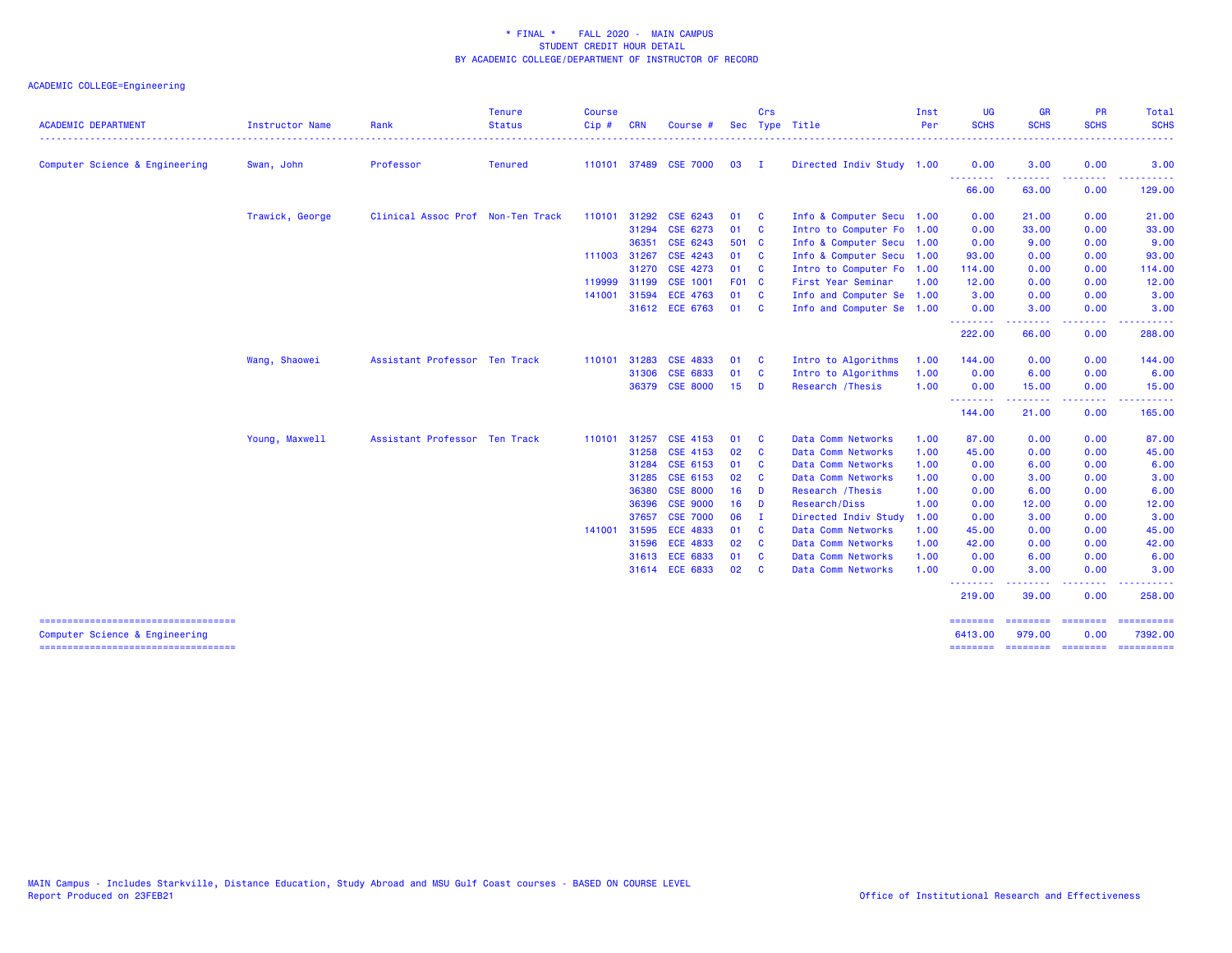| <b>ACADEMIC DEPARTMENT</b>        | <b>Instructor Name</b> | Rank                              | <b>Tenure</b><br><b>Status</b> | <b>Course</b><br>Cip# | <b>CRN</b> | Course #        |       | Crs<br>Sec Type Title | .                         | Inst<br>Per | UG<br><b>SCHS</b> | <b>GR</b><br><b>SCHS</b>                                 | PR<br><b>SCHS</b>               | Total<br><b>SCHS</b> |
|-----------------------------------|------------------------|-----------------------------------|--------------------------------|-----------------------|------------|-----------------|-------|-----------------------|---------------------------|-------------|-------------------|----------------------------------------------------------|---------------------------------|----------------------|
| Electrical & Computer Engineering | Ball, John             | Associate Professor Tenured       |                                | 141001                | 31578      | ECE 4413        | 01    | C                     | Digital Signal Proce 1.00 |             | 45.00             | 0.00                                                     | 0.00                            | 45.00                |
|                                   |                        |                                   |                                |                       | 31601      | ECE 6413        | 01    | $\mathbf{C}$          | Digital Signal Proce      | 1.00        | 0.00              | 69.00                                                    | 0.00                            | 69.00                |
|                                   |                        |                                   |                                |                       | 34601      | <b>ECE 6413</b> | 501 C |                       | Digital Signal Proce      | 1.00        | 0.00              | 30.00                                                    | 0.00                            | 30.00                |
|                                   |                        |                                   |                                |                       | 34607      | <b>ECE 8000</b> | 503 D |                       | Research/Thesis           | 1.00        | 0.00              | 8.00                                                     | 0.00                            | 8.00                 |
|                                   |                        |                                   |                                |                       | 34632      | <b>ECE 9000</b> | 503 D |                       | Research/Diss             | 1.00        | 0.00              | 7.00                                                     | 0.00                            | 7.00                 |
|                                   |                        |                                   |                                |                       | 35519      | <b>ECE 8000</b> | 01    | $\mathbf{D}$          | Research/Thesis           | 1.00        | 0.00              | 31.00                                                    | 0.00                            | 31.00                |
|                                   |                        |                                   |                                |                       | 35541      | <b>ECE 9000</b> | 01    | D                     | Research/Diss             | 1.00        | 0.00              | 48.00                                                    | 0.00                            | 48.00                |
|                                   |                        |                                   |                                |                       | 37280      | <b>ECE 7000</b> | 01    | $\mathbf{I}$          | Directed Indiv Study      | 1.00        | 0.00              | 3.00                                                     | 0.00                            | 3.00                 |
|                                   |                        |                                   |                                |                       |            |                 |       |                       |                           |             | .<br>45.00        | <b><i><u></u></i></b><br>196.00                          | د د د د<br>0.00                 | .<br>241.00          |
|                                   | Choi, Seungdeog        | Associate Professor Tenured       |                                | 141001                | 31527      | <b>ECE 3614</b> | 01    | C                     | Fundamentals of Ener 1.00 |             | 160.00            | 0.00                                                     | 0.00                            | 160.00               |
|                                   |                        |                                   |                                |                       | 31528      | ECE 3614        | 02    | $\mathsf K$           | Fundamentals of Ener      | 1.00        | 0.00              | 0.00                                                     | 0.00                            | 0.00                 |
|                                   |                        |                                   |                                |                       | 31529      | <b>ECE 3614</b> | 03    | K                     | Fundamentals of Ener      | 1.00        | 0.00              | 0.00                                                     | 0.00                            | 0.00                 |
|                                   |                        |                                   |                                |                       | 31530      | <b>ECE 3614</b> | 04    | K                     | Fundamentals of Ener      | 1.00        | 0.00              | 0.00                                                     | 0.00                            | 0.00                 |
|                                   |                        |                                   |                                |                       | 31531      | <b>ECE 3614</b> | 05    | K                     | Fundamentals of Ener      | 1.00        | 0.00              | 0.00                                                     | 0.00                            | 0.00                 |
|                                   |                        |                                   |                                |                       | 31532      | <b>ECE 3614</b> | 06    | K                     | Fundamentals of Ener      | 1.00        | 0.00              | 0.00                                                     | 0.00                            | 0.00                 |
|                                   |                        |                                   |                                |                       | 31534      | <b>ECE 3614</b> | 08    | К                     | Fundamentals of Ener      | 1.00        | 0.00              | 0.00                                                     | 0.00                            | 0.00                 |
|                                   |                        |                                   |                                |                       | 31535      | ECE 3614        | 09    | $\mathsf K$           | Fundamentals of Ener 1.00 |             | 0.00              | 0.00                                                     | 0.00                            | 0.00                 |
|                                   |                        |                                   |                                |                       | 34631      | <b>ECE 9000</b> | 502 D |                       | Research/Diss             | 1.00        | 0.00              | 21.00                                                    | 0.00                            | 21.00                |
|                                   |                        |                                   |                                |                       | 35542      | <b>ECE 9000</b> | 02    | D                     | Research/Diss             | 1.00        | 0.00              | 43.00                                                    | 0.00                            | 43.00                |
|                                   |                        |                                   |                                |                       | 37298      | <b>ECE 7000</b> | 05    | $\mathbf{I}$          | Directed Indiv Study      | 1.00        | 0.00<br><u>.</u>  | 3.00<br>بالأباليات                                       | 0.00<br>.                       | 3.00<br>وعاعاه عاما  |
|                                   |                        |                                   |                                |                       |            |                 |       |                       |                           |             | 160.00            | 67.00                                                    | 0.00                            | 227.00               |
|                                   | Dabbiru, Lalitha       | Research Assist Pro Non-Ten Track |                                | 141001                | 31520      | <b>ECE 3434</b> | 01    | <b>C</b>              | Adv Electronic Circu      | 1.00        | 152.00            | 0.00                                                     | 0.00                            | 152.00               |
|                                   |                        |                                   |                                |                       | 31521      | <b>ECE 3434</b> | 02    | $\mathsf{K}$          | Adv Electronic Circu 1.00 |             | 0.00              | 0.00                                                     | 0.00                            | 0.00                 |
|                                   |                        |                                   |                                |                       | 31522      | <b>ECE 3434</b> | 03    | К                     | Adv Electronic Circu      | 1.00        | 0.00              | 0.00                                                     | 0.00                            | 0.00                 |
|                                   |                        |                                   |                                |                       | 31523      | <b>ECE 3434</b> | 04    | K                     | Adv Electronic Circu 1.00 |             | 0.00              | 0.00                                                     | 0.00                            | 0.00                 |
|                                   |                        |                                   |                                |                       |            | 31525 ECE 3434  | 06    | K                     | Adv Electronic Circu 1.00 |             | 0.00<br>.         | 0.00<br>.                                                | 0.00<br>$\omega$ is $\omega$ in | 0.00                 |
|                                   |                        |                                   |                                |                       |            |                 |       |                       |                           |             | 152.00            | 0.00                                                     | 0.00                            | 152.00               |
|                                   | Donohoe, John          | Professor                         | <b>Tenured</b>                 | 110701                | 35223      | <b>ECE 6323</b> | 01    | <b>C</b>              | Electromagnetic Comp      | 1.00        | 0.00              | 12.00                                                    | 0.00                            | 12.00                |
|                                   |                        |                                   |                                |                       | 35231      | ECE 6323        | 501 C |                       | Electromagnetic Comp      | 1.00        | 0.00              | 9.00                                                     | 0.00                            | 9.00                 |
|                                   |                        |                                   |                                | 141001                | 34634      | <b>ECE 9000</b> | 505 D |                       | Research/Diss             | 1.00        | 0.00              | 6.00                                                     | 0.00                            | 6.00                 |
|                                   |                        |                                   |                                |                       | 35218      | <b>ECE 4323</b> | 01    | <b>C</b>              | Electromagnetic Comp      | 1.00        | 6.00              | 0.00                                                     | 0.00                            | 6.00                 |
|                                   |                        |                                   |                                |                       | 35253      | <b>ECE 4323</b> | 601 C |                       | Electromagnetic Comp      | 1.00        | 12.00<br><u>.</u> | 0.00<br>المتمام والمناور                                 | 0.00<br>.                       | 12.00<br>.           |
|                                   |                        |                                   |                                |                       |            |                 |       |                       |                           |             | 18.00             | 27.00                                                    | 0.00                            | 45.00                |
|                                   | Du, Qian               | Professor                         | <b>Tenured</b>                 | 141001                | 31619      | <b>ECE 8493</b> | 01    | <b>C</b>              | Neural Networks           | 1.00        | 0.00              | 45.00                                                    | 0.00                            | 45.00                |
|                                   |                        |                                   |                                |                       | 34627      | <b>ECE 8493</b> | 501 C |                       | Neural Networks           | 1.00        | 0.00              | 39.00                                                    | 0.00                            | 39.00                |
|                                   |                        |                                   |                                |                       | 34635      | <b>ECE 9000</b> | 506 D |                       | Research/Diss             | 1.00        | 0.00              | 6.00                                                     | 0.00                            | 6.00                 |
|                                   |                        |                                   |                                |                       | 35544      | <b>ECE 9000</b> | 04    | D                     | Research/Diss             | 1.00        | 0.00              | 37.00                                                    | 0.00                            | 37.00                |
|                                   |                        |                                   |                                |                       | 37299      | <b>ECE 7000</b> | 06    | $\mathbf{I}$          | Directed Indiv Study      | 1.00        | 0.00              | 3.00                                                     | 0.00                            | 3.00                 |
|                                   |                        |                                   |                                |                       | 37431      | <b>ECE 7000</b> | 501 I |                       | Directed Indiv Study 1.00 |             | 0.00<br><u>.</u>  | 3.00<br><b><i><u><u><b>Little Little</b></u></u></i></b> | 0.00<br>.                       | 3.00<br><u>.</u>     |
|                                   |                        |                                   |                                |                       |            |                 |       |                       |                           |             | 0.00              | 133.00                                                   | 0.00                            | 133.00               |
|                                   | Follett, Randolph      | Associate Professor Tenured       |                                | 140201                |            | 30414 ASE 1501  | 01    | E                     | Design Competition        | 0.50        | 2.00              | 0.00                                                     | 0.00                            | 2.00                 |
|                                   |                        |                                   |                                | 141001                | 35222      | ECE 4943        | 01    | B                     | Automation, Data Acq      | 1.00        | 18.00             | 0.00                                                     | 0.00                            | 18.00                |
|                                   |                        |                                   |                                |                       | 35227      | ECE 6943        | 01    | B                     | Automation, Data Acq      | 1.00        | 0.00              | 9.00                                                     | 0.00                            | 9.00                 |
|                                   |                        |                                   |                                |                       | 35545      | <b>ECE 9000</b> | 05    | D                     | Research/Diss             | 1.00        | 0.00              | 7.00                                                     | 0.00                            | 7.00                 |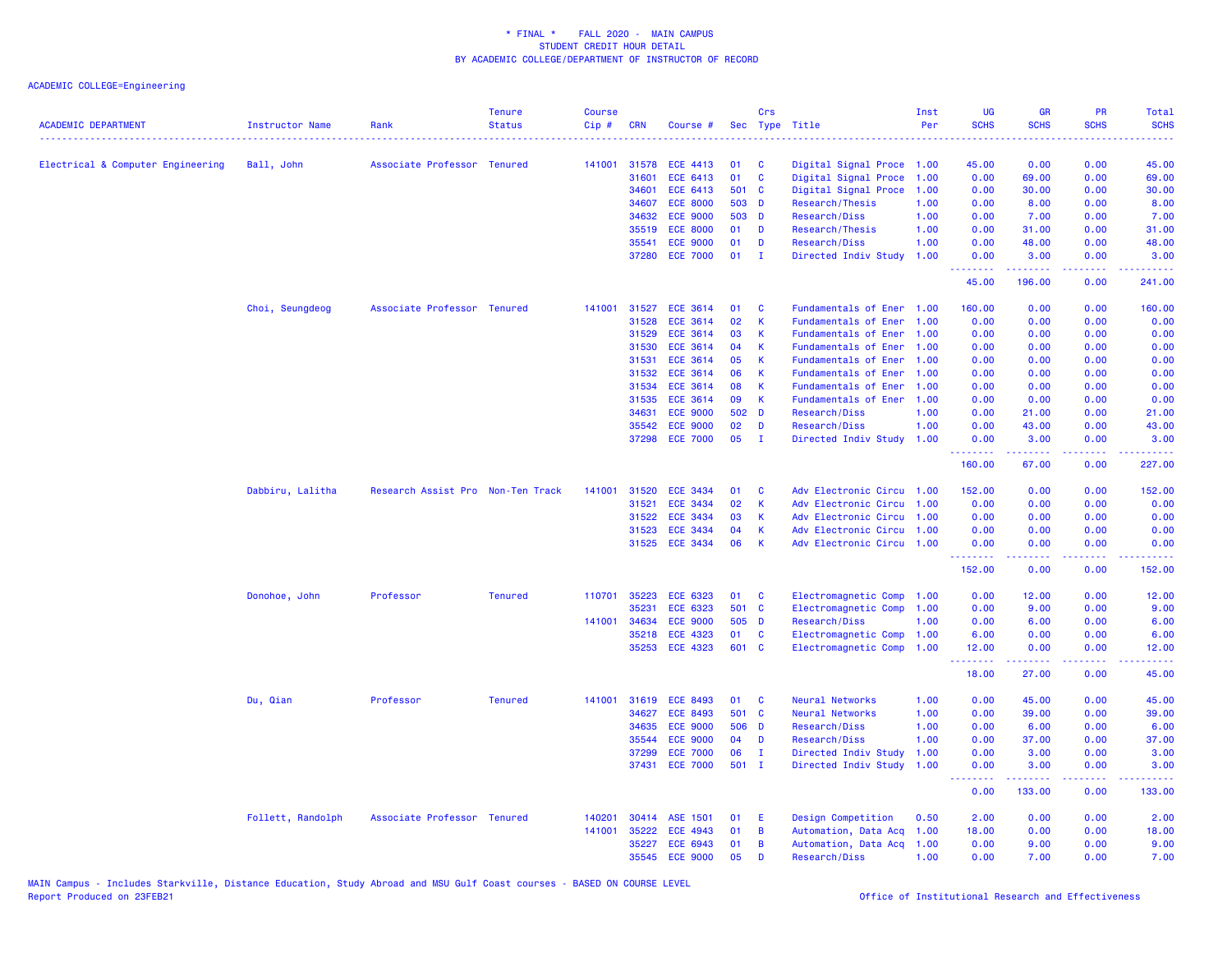| <b>ACADEMIC DEPARTMENT</b>        | <b>Instructor Name</b>                           | Rank                              | <b>Tenure</b><br><b>Status</b> | <b>Course</b><br>Cip# | <b>CRN</b> | Course #        |       | Crs          | Sec Type Title            | Inst<br>Per | <b>UG</b><br><b>SCHS</b>        | <b>GR</b><br><b>SCHS</b>      | <b>PR</b><br><b>SCHS</b>                                                                                                          | Total<br><b>SCHS</b>                                                                                                                                          |
|-----------------------------------|--------------------------------------------------|-----------------------------------|--------------------------------|-----------------------|------------|-----------------|-------|--------------|---------------------------|-------------|---------------------------------|-------------------------------|-----------------------------------------------------------------------------------------------------------------------------------|---------------------------------------------------------------------------------------------------------------------------------------------------------------|
|                                   |                                                  |                                   |                                |                       |            |                 |       |              |                           |             | --------                        | <u> - - - - - - - -</u>       | $\frac{1}{2} \left( \frac{1}{2} \right) \left( \frac{1}{2} \right) \left( \frac{1}{2} \right) \left( \frac{1}{2} \right)$         |                                                                                                                                                               |
|                                   |                                                  |                                   |                                |                       |            |                 |       |              |                           |             | 20.00                           | 16.00                         | 0.00                                                                                                                              | 36.00                                                                                                                                                         |
| Electrical & Computer Engineering | Fowler, James                                    | Professor                         | <b>Tenured</b>                 | 141001                | 35228      | <b>ECE 8453</b> | 01    | <b>C</b>     | Introduction to Wave 1.00 |             | 0.00                            | 21.00                         | 0.00                                                                                                                              | 21.00                                                                                                                                                         |
|                                   |                                                  |                                   |                                |                       |            | 35233 ECE 8453  | 501 C |              | Introduction to Wave 1.00 |             | 0.00<br><u> - - - - - - - -</u> | 18.00<br>.                    | 0.00<br><b></b>                                                                                                                   | 18.00<br>.                                                                                                                                                    |
|                                   |                                                  |                                   |                                |                       |            |                 |       |              |                           |             | 0.00                            | 39.00                         | 0.00                                                                                                                              | 39.00                                                                                                                                                         |
|                                   | Fu, Yong                                         | Professor                         | <b>Tenured</b>                 | 141001                | 31584      | <b>ECE 4613</b> | 01    | <b>C</b>     | Pwr Transmission Sys 1.00 |             | 90.00                           | 0.00                          | 0.00                                                                                                                              | 90.00                                                                                                                                                         |
|                                   |                                                  |                                   |                                |                       | 31603      | ECE 6613        | 01    | $\mathbf{C}$ | Pwr Transmission Sys 1.00 |             | 0.00                            | 6.00                          | 0.00                                                                                                                              | 6.00                                                                                                                                                          |
|                                   |                                                  |                                   |                                |                       | 34603      | ECE 6613        | 501   | <b>C</b>     | Pwr Transmission Sys 1.00 |             | 0.00                            | 6.00                          | 0.00                                                                                                                              | 6.00                                                                                                                                                          |
|                                   |                                                  |                                   |                                |                       | 34638      | <b>ECE 9000</b> | 509 D |              | Research/Diss             | 1.00        | 0.00                            | 1.00                          | 0.00                                                                                                                              | 1.00                                                                                                                                                          |
|                                   |                                                  |                                   |                                |                       | 35025      | <b>ECE 4613</b> | 601 C |              | Pwr Transmission Sys 1.00 |             | 3.00                            | 0.00                          | 0.00                                                                                                                              | 3.00                                                                                                                                                          |
|                                   |                                                  |                                   |                                |                       | 35028      | ECE 6613        | 601 C |              | Pwr Transmission Sys      | 1.00        | 0.00                            | 3.00                          | 0.00                                                                                                                              | 3.00                                                                                                                                                          |
|                                   |                                                  |                                   |                                |                       | 35525      | <b>ECE 8000</b> | 07    | D            | Research/Thesis           | 1.00        | 0.00                            | 10.00                         | 0.00                                                                                                                              | 10.00                                                                                                                                                         |
|                                   |                                                  |                                   |                                |                       | 35547      | <b>ECE 9000</b> | 07    | D            | Research/Diss             | 1.00        | 0.00                            | 26.00                         | 0.00                                                                                                                              | 26.00                                                                                                                                                         |
|                                   |                                                  |                                   |                                |                       |            | 36827 ECE 8990  | 01    | <b>C</b>     | Special Topic in ECE 1.00 |             | 0.00<br><b>.</b> .              | 21.00<br>بالمستما             | 0.00<br>22222                                                                                                                     | 21.00<br>$\begin{array}{cccccccccc} \bullet & \bullet & \bullet & \bullet & \bullet & \bullet & \bullet & \bullet \end{array}$                                |
|                                   |                                                  |                                   |                                |                       |            |                 |       |              |                           |             | 93.00                           | 73.00                         | 0.00                                                                                                                              | 166.00                                                                                                                                                        |
|                                   | Green, Ryan                                      | Assistant Professor Ten Track     |                                | 141001                | 31504      | <b>ECE 3313</b> | 01    | C            | Electromagnetics I        | 1.00        | 156.00                          | 0.00                          | 0.00                                                                                                                              | 156.00                                                                                                                                                        |
|                                   |                                                  |                                   |                                |                       | 35548      | <b>ECE 9000</b> | 08    | D            | Research/Diss             | 1.00        | 0.00<br><b>.</b> .              | 4.00<br>بالأبابات             | 0.00<br>الأنابات                                                                                                                  | 4.00<br>د د د د د د د                                                                                                                                         |
|                                   |                                                  |                                   |                                |                       |            |                 |       |              |                           |             | 156.00                          | 4.00                          | 0.00                                                                                                                              | 160.00                                                                                                                                                        |
|                                   | Gurbuz, Ali                                      | Assistant Professor Ten Track     |                                | 141001                | 31526      | <b>ECE 3443</b> | 01    | <b>C</b>     | Signals and Systems       | 1.00        | 138.00                          | 0.00                          | 0.00                                                                                                                              | 138.00                                                                                                                                                        |
|                                   |                                                  |                                   |                                |                       | 34630      | <b>ECE 9000</b> | 501   | <b>D</b>     | Research/Diss             | 1.00        | 0.00                            | 3.00                          | 0.00                                                                                                                              | 3.00                                                                                                                                                          |
|                                   |                                                  |                                   |                                |                       | 35527      | <b>ECE 8000</b> | 09    | D            | Research/Thesis           | 1.00        | 0.00                            | 33.00                         | 0.00                                                                                                                              | 33.00                                                                                                                                                         |
|                                   |                                                  |                                   |                                |                       | 35549      | <b>ECE 9000</b> | 09    | D            | Research/Diss             | 1.00        | 0.00                            | 30.00                         | 0.00                                                                                                                              | 30.00                                                                                                                                                         |
|                                   |                                                  |                                   |                                | 521003                | 35503      | <b>FYE 1001</b> | F40 C |              | First Year Experienc      | 0.33        | 3.30<br><u>.</u>                | 0.00                          | 0.00<br>.                                                                                                                         | 3.30<br>المتمامي                                                                                                                                              |
|                                   |                                                  |                                   |                                |                       |            |                 |       |              |                           |             | 141.30                          | 66.00                         | 0.00                                                                                                                              | 207.30                                                                                                                                                        |
|                                   | Iqbal, Umar                                      | Clinical Assist Pro Non-Ten Track |                                | 141001                | 35007      | <b>ECE 1013</b> | 601 C |              | Introduction to ECE       | 0.50        | 25.50                           | 0.00                          | 0.00                                                                                                                              | 25.50                                                                                                                                                         |
|                                   |                                                  |                                   |                                |                       | 35008      | <b>ECE 1013</b> | 602 K |              | Introduction to ECE       | 0.50        | 0.00                            | 0.00                          | 0.00                                                                                                                              | 0.00                                                                                                                                                          |
|                                   |                                                  |                                   |                                |                       | 35013      | <b>ECE 3434</b> | 601 C |              | Adv Electronic Circu 1.00 |             | 28.00                           | 0.00                          | 0.00                                                                                                                              | 28.00                                                                                                                                                         |
|                                   |                                                  |                                   |                                |                       |            | 35014 ECE 3434  | 602 K |              | Adv Electronic Circu 1.00 |             | 0.00<br>.                       | 0.00<br><b><i><u></u></i></b> | 0.00<br>.                                                                                                                         | 0.00<br>.                                                                                                                                                     |
|                                   |                                                  |                                   |                                |                       |            |                 |       |              |                           |             | 53.50                           | 0.00                          | 0.00                                                                                                                              | 53.50                                                                                                                                                         |
|                                   | Jones, Bryan                                     | Associate Professor Tenured       |                                | 141001                | 31580      | <b>ECE 4512</b> | 01    | B            | EE Design I               | 1.00        | 82.00                           | 0.00                          | 0.00                                                                                                                              | 82.00                                                                                                                                                         |
|                                   |                                                  |                                   |                                |                       | 31582      | <b>ECE 4532</b> | 01    | В            | <b>CPE Design I</b>       | 1.00        | 42.00                           | 0.00                          | 0.00                                                                                                                              | 42.00                                                                                                                                                         |
|                                   |                                                  |                                   |                                |                       |            | 34639 ECE 9000  | 510 D |              | Research/Diss             | 1.00        | 0.00<br>.                       | 3.00<br>المتمام والمناور      | 0.00<br>$\frac{1}{2} \left( \frac{1}{2} \right) \left( \frac{1}{2} \right) \left( \frac{1}{2} \right) \left( \frac{1}{2} \right)$ | 3.00<br>.                                                                                                                                                     |
|                                   |                                                  |                                   |                                |                       |            |                 |       |              |                           |             | 124.00                          | 3.00                          | 0.00                                                                                                                              | 127.00                                                                                                                                                        |
|                                   | Karimi-Ghartemani, M Associate Professor Tenured |                                   |                                | 141001                |            | 31597 ECE 4913  | 01    | <b>C</b>     | Feedback Con Sys I        | 1.00        | 9.00                            | 0.00                          | 0.00                                                                                                                              | 9.00                                                                                                                                                          |
|                                   |                                                  |                                   |                                |                       | 31615      | ECE 6913        | 01    | <b>C</b>     | Fdbk Con Sys I            | 1.00        | 0.00                            | 18.00                         | 0.00                                                                                                                              | 18.00                                                                                                                                                         |
|                                   |                                                  |                                   |                                |                       | 31622      | <b>ECE 8943</b> | 01    | <b>C</b>     | Optimal Control Dyna 1.00 |             | 0.00                            | 12.00                         | 0.00                                                                                                                              | 12.00                                                                                                                                                         |
|                                   |                                                  |                                   |                                |                       | 34629      | <b>ECE 8943</b> | 501   | $\mathbf{C}$ | Optimal Control Dyna 1.00 |             | 0.00                            | 15.00                         | 0.00                                                                                                                              | 15.00                                                                                                                                                         |
|                                   |                                                  |                                   |                                |                       | 35551      | <b>ECE 9000</b> | 11    | D            | Research/Diss             | 1.00        | 0.00                            | 31.00                         | 0.00                                                                                                                              | 31,00                                                                                                                                                         |
|                                   |                                                  |                                   |                                |                       |            |                 |       |              |                           |             | <u>.</u><br>9.00                | .<br>76.00                    | <b><i><u><u><b>Little Little</b></u></u></i></b><br>0.00                                                                          | $\frac{1}{2} \left( \frac{1}{2} \right) \left( \frac{1}{2} \right) \left( \frac{1}{2} \right) \left( \frac{1}{2} \right) \left( \frac{1}{2} \right)$<br>85.00 |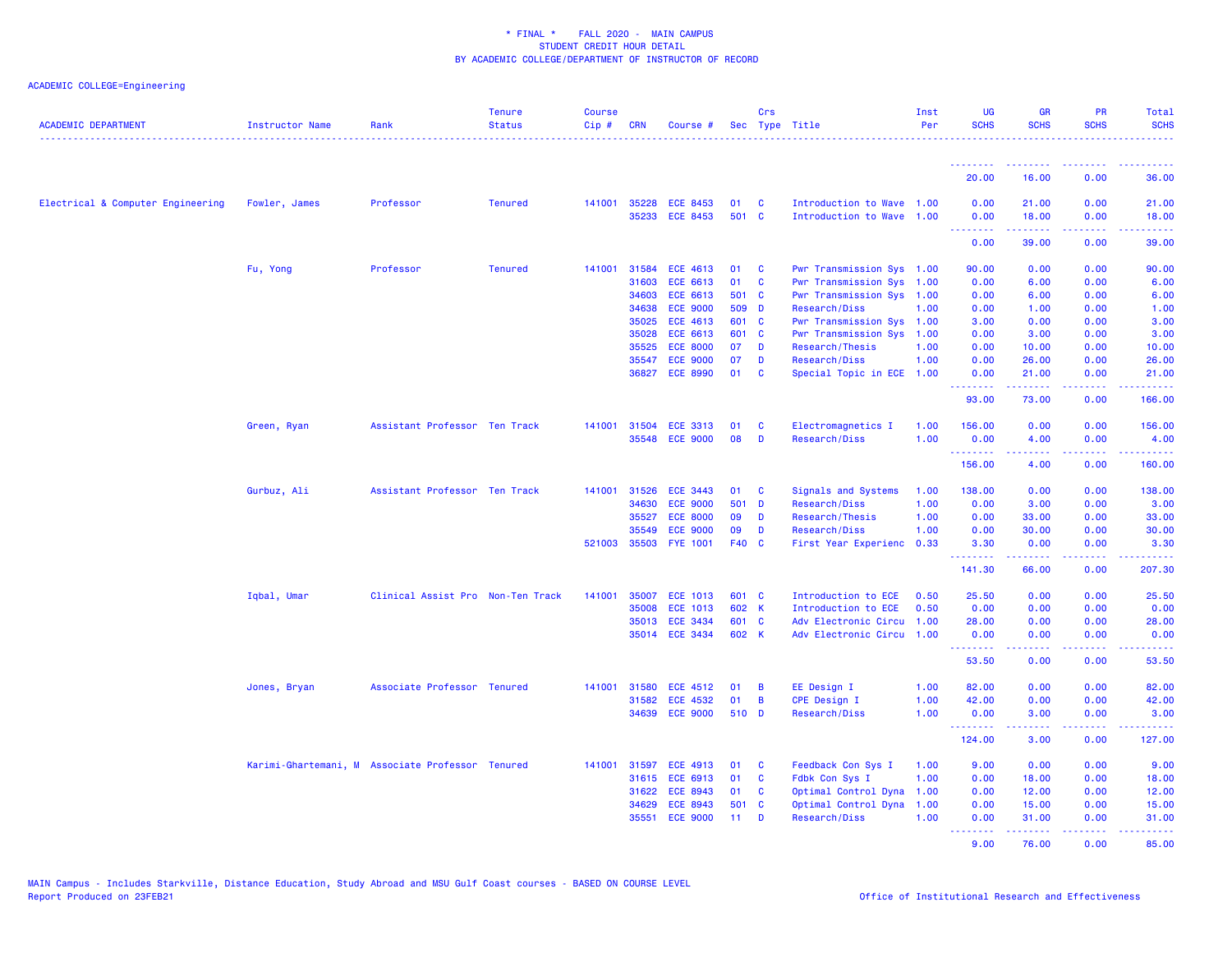| <b>ACADEMIC DEPARTMENT</b>        | Instructor Name     | Rank                                                   | <b>Tenure</b><br><b>Status</b> | <b>Course</b><br>Cip# | <b>CRN</b> | Course #        |                 | Crs            | Sec Type Title<br>.       | Inst<br>Per | <b>UG</b><br><b>SCHS</b> | <b>GR</b><br><b>SCHS</b> | <b>PR</b><br><b>SCHS</b> | Total<br><b>SCHS</b> |
|-----------------------------------|---------------------|--------------------------------------------------------|--------------------------------|-----------------------|------------|-----------------|-----------------|----------------|---------------------------|-------------|--------------------------|--------------------------|--------------------------|----------------------|
| Electrical & Computer Engineering | Koshka, Yaroslav    | Professor                                              | <b>Tenured</b>                 | 141001                | 31503      | <b>ECE 3213</b> | 01              | C              | Solid State Electron 1.00 |             | 96.00                    | 0.00                     | 0.00                     | 96.00                |
|                                   |                     |                                                        |                                |                       | 31581      | <b>ECE 4522</b> | 01              | B              | EE Design II              | 1.00        | 54.00                    | 0.00                     | 0.00                     | 54.00                |
|                                   |                     |                                                        |                                |                       | 31583      | <b>ECE 4542</b> | 01              | B              | CPE Design II             | 1.00        | 28.00                    | 0.00                     | 0.00                     | 28.00                |
|                                   |                     |                                                        |                                |                       | 34616      | <b>ECE 8000</b> | 512 D           |                | Research/Thesis           | 1.00        | 0.00                     | 1.00                     | 0.00                     | 1.00                 |
|                                   |                     |                                                        |                                |                       | 34641      | <b>ECE 9000</b> | 512 D           |                | Research/Diss             | 1.00        | 0.00<br>.                | 6.00<br>22222            | 0.00<br>.                | 6.00<br><u>.</u>     |
|                                   |                     |                                                        |                                |                       |            |                 |                 |                |                           |             | 178.00                   | 7.00                     | 0.00                     | 185.00               |
|                                   |                     | Kulandaivelu Govinda Research Assist Pro Non-Ten Track |                                | 141001                | 31508      | <b>ECE 3424</b> | 01              | C              | Intm Electronic Circ 1.00 |             | 240.00                   | 0.00                     | 0.00                     | 240.00               |
|                                   |                     |                                                        |                                |                       | 31510      | <b>ECE 3424</b> | 03              | $\mathsf{K}$   | Intm Electronic Circ 1.00 |             | 0.00                     | 0.00                     | 0.00                     | 0.00                 |
|                                   |                     |                                                        |                                |                       | 31513      | <b>ECE 3424</b> | 06              | К              | Intm Electronic Circ 1.00 |             | 0.00                     | 0.00                     | 0.00                     | 0.00                 |
|                                   |                     |                                                        |                                |                       | 31514      | ECE 3424        | 07              | K              | Intm Electronic Circ 1.00 |             | 0.00                     | 0.00                     | 0.00                     | 0.00                 |
|                                   |                     |                                                        |                                |                       | 31515      | <b>ECE 3424</b> | 08              | K              | Intm Electronic Circ 1.00 |             | 0.00                     | 0.00                     | 0.00                     | 0.00                 |
|                                   |                     |                                                        |                                |                       | 31516      | <b>ECE 3424</b> | 09              | $\mathsf{K}$   | Intm Electronic Circ 1.00 |             | 0.00                     | 0.00                     | 0.00                     | 0.00                 |
|                                   |                     |                                                        |                                |                       |            | 31519 ECE 3424  | 12 <sub>2</sub> | K              | Intm Electronic Circ 1.00 |             | 0.00<br>.                | 0.00<br>$  -$            | 0.00                     | 0.00                 |
|                                   |                     |                                                        |                                |                       |            |                 |                 |                |                           |             | 240.00                   | 0.00                     | 0.00                     | 240,00               |
|                                   | Kurum, Mehmet       | Assistant Professor Ten Track                          |                                | 141001                | 31505      | <b>ECE 3323</b> | 01              | C              | Electromagnetics II       | 1.00        | 87.00                    | 0.00                     | 0.00                     | 87.00                |
|                                   |                     |                                                        |                                |                       | 34642      | <b>ECE 9000</b> | 513 D           |                | Research/Diss             | 1.00        | 0.00                     | 1.00                     | 0.00                     | 1.00                 |
|                                   |                     |                                                        |                                |                       | 35531      | <b>ECE 8000</b> | 13              | D              | Research/Thesis           | 1.00        | 0.00                     | 14.00                    | 0.00                     | 14.00                |
|                                   |                     |                                                        |                                |                       | 35553      | <b>ECE 9000</b> | 13              | D              | Research/Diss             | 1.00        | 0.00                     | 27.00                    | 0.00                     | 27.00                |
|                                   |                     |                                                        |                                |                       |            |                 |                 |                |                           |             | <u>.</u><br>87.00        | .<br>42.00               | .<br>0.00                | <u>.</u><br>129.00   |
|                                   | Litton, Christopher | Lecturer                                               | Non-Ten Track                  | 141001                | 35017      | <b>ECE 3614</b> | 601 C           |                | Fundamentals of Ener      | 1.00        | 36.00                    | 0.00                     | 0.00                     | 36.00                |
|                                   |                     |                                                        |                                |                       | 35018      | <b>ECE 3614</b> | 602 K           |                | Fundamentals of Ener      | 1.00        | 0.00                     | 0.00                     | 0.00                     | 0.00                 |
|                                   |                     |                                                        |                                |                       | 35024      | <b>ECE 4522</b> | 601             | $\overline{B}$ | EE Design II              | 1.00        | 18.00<br>.               | 0.00                     | 0.00                     | 18.00                |
|                                   |                     |                                                        |                                |                       |            |                 |                 |                |                           |             | 54.00                    | .<br>0.00                | د د د د<br>0.00          | 54.00                |
|                                   | Liu, Chun-Hung      | Assistant Professor Ten Track                          |                                | 141001                | 35221      | <b>ECE 4813</b> | 01              | C              | Communications Theor      | 1.00        | 9.00                     | 0.00                     | 0.00                     | 9.00                 |
|                                   |                     |                                                        |                                |                       | 35226      | <b>ECE 6813</b> | 01              | $\mathbf c$    | Communications Theor      | 1.00        | 0.00                     | 9.00                     | 0.00                     | 9.00                 |
|                                   |                     |                                                        |                                |                       | 35232      | <b>ECE 6813</b> | 501 C           |                | Communications Theor      | 1.00        | 0.00                     | 15.00                    | 0.00                     | 15.00                |
|                                   |                     |                                                        |                                |                       | 35254      | <b>ECE 4813</b> | 601             | C              | Communications Theor      | 1.00        | 6.00                     | 0.00                     | 0.00                     | 6.00                 |
|                                   |                     |                                                        |                                |                       | 35554      | <b>ECE 9000</b> | 14              | D              | Research/Diss             | 1.00        | 0.00<br>.                | 4.00<br>المتمام المتمار  | 0.00<br>د د د د          | 4.00                 |
|                                   |                     |                                                        |                                |                       |            |                 |                 |                |                           |             | 15.00                    | 28.00                    | 0.00                     | 43.00                |
|                                   | Luo, Chaomin        | Associate Professor Tenured                            |                                | 140901                | 31586      | <b>ECE 4713</b> | 01              | C              | Computer Architectur 1.00 |             | 201.00                   | 0.00                     | 0.00                     | 201.00               |
|                                   |                     |                                                        |                                |                       | 31604      | ECE 6713        | 01              | C              | Computer Architectur 1.00 |             | 0.00                     | 9.00                     | 0.00                     | 9.00                 |
|                                   |                     |                                                        |                                |                       | 34604      | ECE 6713        | 501             | C              | Computer Architectur      | 1.00        | 0.00                     | 12.00                    | 0.00                     | 12.00                |
|                                   |                     |                                                        |                                |                       | 35026      | <b>ECE 4713</b> | 601             | C              | Computer Architectur      | 1.00        | 12.00                    | 0.00                     | 0.00                     | 12.00                |
|                                   |                     |                                                        |                                |                       | 35029      | ECE 6713        | 601 C           |                | Computer Architectur      | 1.00        | 0.00                     | 3.00                     | 0.00                     | 3.00                 |
|                                   |                     |                                                        |                                | 141001                | 34633      | <b>ECE 9000</b> | 504 D           |                | Research/Diss             | 1.00        | 0.00                     | 3.00                     | 0.00                     | 3.00                 |
|                                   |                     |                                                        |                                |                       | 35533      | <b>ECE 8000</b> | 15 <sub>1</sub> | D              | Research/Thesis           | 1.00        | 0.00                     | 13.00                    | 0.00                     | 13.00                |
|                                   |                     |                                                        |                                |                       | 35555      | <b>ECE 9000</b> | 15              | D              | Research/Diss             | 1.00        | 0.00                     | 7.00                     | 0.00                     | 7.00                 |
|                                   |                     |                                                        |                                |                       |            |                 |                 |                |                           |             | .<br>213.00              | .<br>47.00               | . <b>.</b><br>0.00       | .<br>260.00          |
|                                   | Luo, Yu             | Assistant Professor Ten Track                          |                                | 141001                | 31556      | <b>ECE 3724</b> | 01              | C              | Microprocessors           | 1.00        | 412.00                   | 0.00                     | 0.00                     | 412.00               |
|                                   |                     |                                                        |                                |                       | 31558      | <b>ECE 3724</b> | 03              | $\mathbf k$    | Microprocessors           | 1.00        | 0.00                     | 0.00                     | 0.00                     | 0.00                 |
|                                   |                     |                                                        |                                |                       | 31559      | <b>ECE 3724</b> | 04              | К              | Microprocessors           | 1.00        | 0.00                     | 0.00                     | 0.00                     | 0.00                 |
|                                   |                     |                                                        |                                |                       | 31560      | <b>ECE 3724</b> | 05              | $\mathsf{K}$   | Microprocessors           | 1.00        | 0.00                     | 0.00                     | 0.00                     | 0.00                 |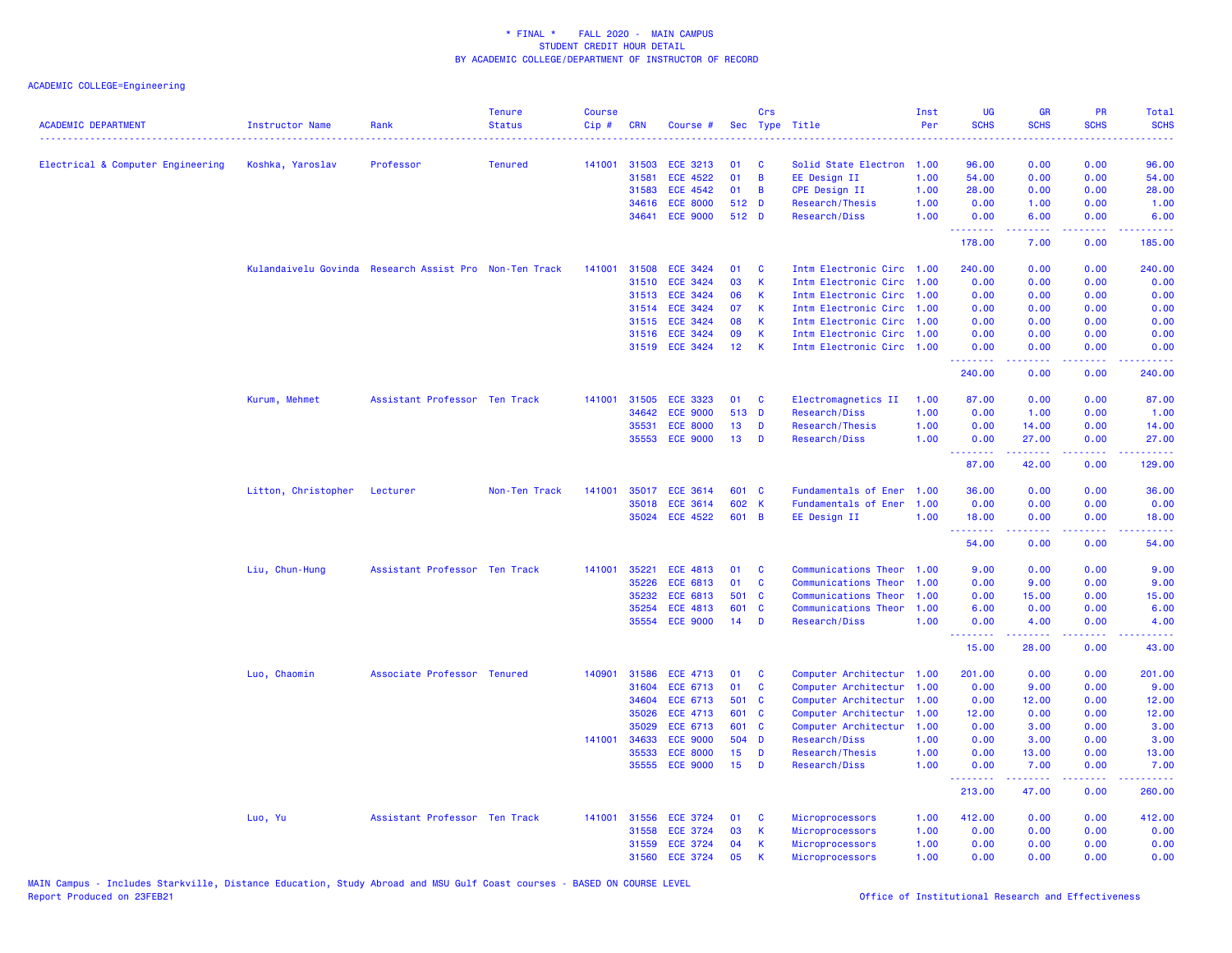| <b>ACADEMIC DEPARTMENT</b>        | <b>Instructor Name</b>                             | Rank                              | <b>Tenure</b><br><b>Status</b> | <b>Course</b><br>Cip# | <b>CRN</b>     | Course #                           |                  | Crs               | Sec Type Title                             | Inst<br>Per  | <b>UG</b><br><b>SCHS</b> | <b>GR</b><br><b>SCHS</b> | <b>PR</b><br><b>SCHS</b> | <b>Total</b><br><b>SCHS</b> |
|-----------------------------------|----------------------------------------------------|-----------------------------------|--------------------------------|-----------------------|----------------|------------------------------------|------------------|-------------------|--------------------------------------------|--------------|--------------------------|--------------------------|--------------------------|-----------------------------|
|                                   |                                                    |                                   |                                |                       |                |                                    |                  |                   |                                            | .            | الوالو بولو              |                          |                          | .                           |
| Electrical & Computer Engineering | Luo, Yu                                            | Assistant Professor Ten Track     |                                | 141001                | 31561          | <b>ECE 3724</b>                    | 06               | К                 | Microprocessors                            | 1.00         | 0.00                     | 0.00                     | 0.00                     | 0.00                        |
|                                   |                                                    |                                   |                                |                       | 31562          | <b>ECE 3724</b>                    | 07               | $\mathsf{K}$      | Microprocessors                            | 1.00         | 0.00                     | 0.00                     | 0.00                     | 0.00                        |
|                                   |                                                    |                                   |                                |                       | 31563          | <b>ECE 3724</b>                    | 08               | $\mathsf{K}$      | Microprocessors                            | 1.00         | 0.00                     | 0.00                     | 0.00                     | 0.00                        |
|                                   |                                                    |                                   |                                |                       | 31564          | <b>ECE 3724</b>                    | 09               | K                 | Microprocessors                            | 1.00         | 0.00                     | 0.00                     | 0.00                     | 0.00                        |
|                                   |                                                    |                                   |                                |                       | 31567          | <b>ECE 3724</b>                    | 12 <sub>2</sub>  | К                 | Microprocessors                            | 1.00         | 0.00                     | 0.00                     | 0.00                     | 0.00                        |
|                                   |                                                    |                                   |                                |                       | 31568          | <b>ECE 3724</b>                    | 13               | К                 | Microprocessors                            | 1.00         | 0.00                     | 0.00                     | 0.00                     | 0.00                        |
|                                   |                                                    |                                   |                                |                       | 31570          | <b>ECE 3724</b>                    | 15               | К                 | Microprocessors                            | 1.00         | 0.00                     | 0.00                     | 0.00                     | 0.00                        |
|                                   |                                                    |                                   |                                |                       | 35556          | <b>ECE 9000</b>                    | 16               | D                 | Research/Diss                              | 1.00         | 0.00<br>.                | 7.00<br>.                | 0.00<br>د د د د .        | 7.00                        |
|                                   |                                                    |                                   |                                |                       |                |                                    |                  |                   |                                            |              | 412.00                   | 7.00                     | 0.00                     | 419.00                      |
|                                   | Marojevic, Vuk                                     | Associate Professor Ten Track     |                                | 140901                | 31587          | <b>ECE 4723</b>                    | 01               | C                 | <b>Embedded Systems</b>                    | 1.00         | 36.00                    | 0.00                     | 0.00                     | 36.00                       |
|                                   |                                                    |                                   |                                |                       | 31589          | <b>ECE 4723</b>                    | 04               | К                 | <b>Embedded Systems</b>                    | 1.00         | 0.00                     | 0.00                     | 0.00                     | 0.00                        |
|                                   |                                                    |                                   |                                |                       | 31605          | <b>ECE 6723</b>                    | 01               | C                 | <b>Embedded Systems</b>                    | 1.00         | 0.00                     | 9.00                     | 0.00                     | 9.00                        |
|                                   |                                                    |                                   |                                |                       | 31607          | <b>ECE 6723</b>                    | 04               | К                 | <b>Embedded Systems</b>                    | 1.00         | 0.00                     | 0.00                     | 0.00                     | 0.00                        |
|                                   |                                                    |                                   |                                |                       | 35220          | <b>ECE 4723</b>                    | 02               | $\mathbf k$       | <b>Embedded Systems</b>                    | 1.00         | 0.00                     | 0.00                     | 0.00                     | 0.00                        |
|                                   |                                                    |                                   |                                |                       | 35225          | <b>ECE 6723</b>                    | 02               | $\mathsf{K}$      | <b>Embedded Systems</b>                    | 1.00         | 0.00                     | 0.00                     | 0.00                     | 0.00                        |
|                                   |                                                    |                                   |                                | 141001                | 34646          | <b>ECE 9000</b>                    |                  | 517 D             | Research/Diss                              | 1.00         | 0.00                     | 3.00                     | 0.00                     | 3.00                        |
|                                   |                                                    |                                   |                                |                       | 35557          | <b>ECE 9000</b>                    | 17               | D                 | Research/Diss                              | 1.00         | 0.00                     | 31.00                    | 0.00                     | 31.00                       |
|                                   |                                                    |                                   |                                |                       | 37286          | <b>ECE 7000</b>                    | 02               | $\mathbf{I}$      | Directed Indiv Study                       | 1.00         | 0.00                     | 3.00                     | 0.00                     | 3.00                        |
|                                   |                                                    |                                   |                                |                       | 37287          | <b>ECE 7000</b>                    | 03               | п                 | Directed Indiv Study                       | 1.00         | 0.00<br>.                | 3.00<br>.                | 0.00<br>.                | 3.00<br>. <u>.</u>          |
|                                   |                                                    |                                   |                                |                       |                |                                    |                  |                   |                                            |              | 36.00                    | 49.00                    | 0.00                     | 85.00                       |
|                                   | Miah, Khalid                                       | Clinical Assist Pro Non-Ten Track |                                | 141001                | 35010          | <b>ECE 3213</b>                    |                  | 601 C             | Solid State Electron                       | 1.00         | 33.00                    | 0.00                     | 0.00                     | 33.00                       |
|                                   |                                                    |                                   |                                |                       | 35016          | <b>ECE 3443</b>                    | 601              | $\overline{c}$    | Signals and Systems                        | 1.00         | 24.00                    | 0.00                     | 0.00                     | 24.00                       |
|                                   |                                                    |                                   |                                |                       | 35020          | <b>ECE 3714</b>                    |                  | 601 C             | Digital Devices                            | 1.00         | 60.00                    | 0.00                     | 0.00                     | 60.00                       |
|                                   |                                                    |                                   |                                |                       | 35021          | <b>ECE 3714</b>                    |                  | 602 K             | Digital Devices                            | 1.00         | 0.00<br>.                | 0.00<br>.                | 0.00<br>الداعات عادة     | 0.00<br><u>.</u>            |
|                                   |                                                    |                                   |                                |                       |                |                                    |                  |                   |                                            |              | 117.00                   | 0.00                     | 0.00                     | 117.00                      |
|                                   | Mohammadi-Aragh, Mah Assistant Professor Ten Track |                                   |                                | 141001                | 31488          | <b>ECE 1013</b>                    | 01               | C                 | Introduction to ECE                        | 1.00         | 279.00                   | 0.00                     | 0.00                     | 279.00                      |
|                                   |                                                    |                                   |                                |                       | 31489          | <b>ECE 1013</b>                    | 02               | $\mathsf{K}$      | Introduction to ECE                        | 1.00         | 0.00                     | 0.00                     | 0.00                     | 0.00                        |
|                                   |                                                    |                                   |                                |                       | 31490          | <b>ECE 1013</b>                    | 03               | К                 | Introduction to ECE                        | 1.00         | 0.00                     | 0.00                     | 0.00                     | 0.00                        |
|                                   |                                                    |                                   |                                |                       | 31491          | <b>ECE 1013</b>                    | 04               | К                 | Introduction to ECE                        | 1.00         | 0.00                     | 0.00                     | 0.00                     | 0.00                        |
|                                   |                                                    |                                   |                                |                       | 31492          | <b>ECE 1013</b>                    | 05               | $\mathbf k$       | Introduction to ECE                        | 1.00         | 0.00                     | 0.00                     | 0.00                     | 0.00                        |
|                                   |                                                    |                                   |                                |                       | 31493          | <b>ECE 1013</b>                    | 06               | $\mathsf{K}$      | Introduction to ECE                        | 1.00         | 0.00                     | 0.00                     | 0.00                     | 0.00                        |
|                                   |                                                    |                                   |                                |                       | 31494          | <b>ECE 1013</b>                    | <b>HO1</b><br>01 | $\mathbf{C}$<br>C | Introduction to ECE                        | 1.00<br>1.00 | 57.00                    | 0.00                     | 0.00                     | 57.00                       |
|                                   |                                                    |                                   |                                |                       | 31495<br>31496 | <b>ECE 1022</b><br><b>ECE 1022</b> | 02               | K                 | Introduction to ECE<br>Introduction to ECE | 1.00         | 72.00<br>0.00            | 0.00<br>0.00             | 0.00<br>0.00             | 72.00<br>0.00               |
|                                   |                                                    |                                   |                                |                       | 31498          | <b>ECE 1022</b>                    | 04               | $\mathsf{K}$      | Introduction to ECE                        | 1.00         | 0.00                     | 0.00                     | 0.00                     | 0.00                        |
|                                   |                                                    |                                   |                                |                       | 31502          | <b>ECE 1022</b>                    |                  | H01 C             | Introduction to ECE                        | 1.00         | 4.00                     | 0.00                     | 0.00                     | 4.00                        |
|                                   |                                                    |                                   |                                |                       | 34648          | <b>ECE 9000</b>                    |                  | 519 D             | Research/Diss                              | 1.00         | 0.00                     | 4.00                     | 0.00                     | 4.00                        |
|                                   |                                                    |                                   |                                |                       | 35007          | <b>ECE 1013</b>                    |                  | 601 C             | Introduction to ECE                        | 0.50         | 25.50                    | 0.00                     | 0.00                     | 25.50                       |
|                                   |                                                    |                                   |                                |                       | 35008          | <b>ECE 1013</b>                    |                  | 602 K             | Introduction to ECE                        | 0.50         | 0.00                     | 0.00                     | 0.00                     | 0.00                        |
|                                   |                                                    |                                   |                                |                       | 35558          | <b>ECE 9000</b>                    | 18               | D                 | Research/Diss                              | 1.00         | 0.00                     | 18.00                    | 0.00                     | 18.00                       |
|                                   |                                                    |                                   |                                | 149999                | 36405          | <b>ENE 9000</b>                    | 01               | D                 | Research/Diss                              | 1.00         | 0.00                     | 15.00                    | 0.00                     | 15.00                       |
|                                   |                                                    |                                   |                                |                       |                |                                    |                  |                   |                                            |              | .<br>437.50              | .<br>37.00               | .<br>0.00                | 474.50                      |
|                                   | Moorhead, Jane                                     | Instructor                        | Non-Ten Track                  | 141001                | 31536          | ECE 3714                           | 01               | C                 | Digital Devices                            | 1.00         | 384.00                   | 0.00                     | 0.00                     | 384.00                      |
|                                   |                                                    |                                   |                                |                       | 31537          | <b>ECE 3714</b>                    | 02               | $\mathbf{C}$      | <b>Digital Devices</b>                     | 1.00         | 356.00                   | 0.00                     | 0.00                     | 356.00                      |
|                                   |                                                    |                                   |                                |                       | 31538          | <b>ECE 3714</b>                    | 03               | K                 | Digital Devices                            | 1.00         | 0.00                     | 0.00                     | 0.00                     | 0.00                        |
|                                   |                                                    |                                   |                                |                       | 31539          | <b>ECE 3714</b>                    | 04               | $\mathbf k$       | Digital Devices                            | 1.00         | 0.00                     | 0.00                     | 0.00                     | 0.00                        |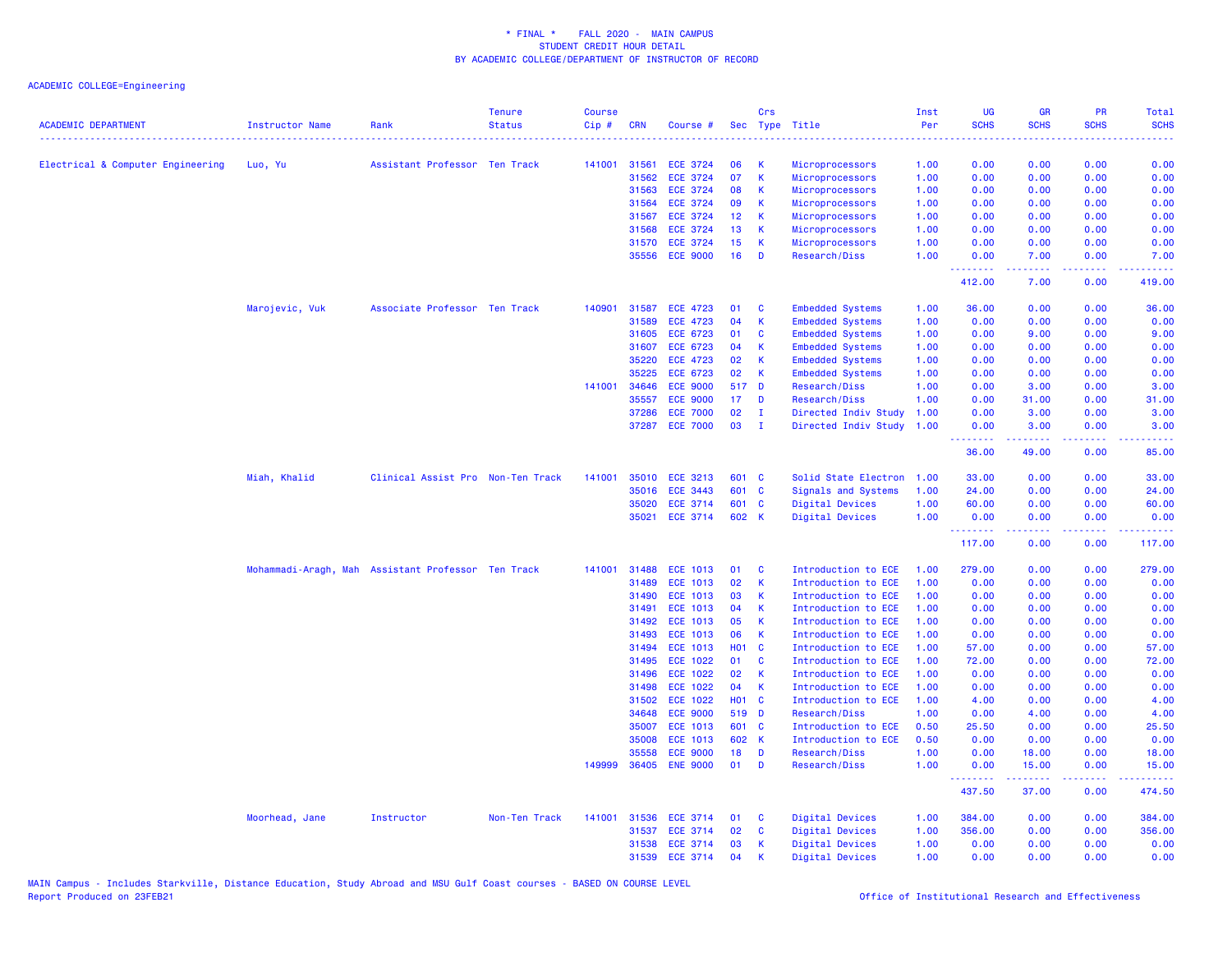| <b>ACADEMIC DEPARTMENT</b>        | <b>Instructor Name</b> | Rank                          | <b>Tenure</b><br><b>Status</b> | Course<br>Cip# | <b>CRN</b> | Course #        |       | Crs         | Sec Type Title            | Inst<br>Per | UG<br><b>SCHS</b>                                           | <b>GR</b><br><b>SCHS</b> | PR<br><b>SCHS</b>                   | Total<br><b>SCHS</b><br>الوالوني |
|-----------------------------------|------------------------|-------------------------------|--------------------------------|----------------|------------|-----------------|-------|-------------|---------------------------|-------------|-------------------------------------------------------------|--------------------------|-------------------------------------|----------------------------------|
| Electrical & Computer Engineering | Moorhead, Jane         | Instructor                    | Non-Ten Track                  | 141001         | 31540      | <b>ECE 3714</b> | 05    | к           | Digital Devices           | 1.00        | 0.00                                                        | 0.00                     | 0.00                                | 0.00                             |
|                                   |                        |                               |                                |                | 31541      | <b>ECE 3714</b> | 06    | K           | Digital Devices           | 1.00        | 0.00                                                        | 0.00                     | 0.00                                | 0.00                             |
|                                   |                        |                               |                                |                |            | 31542 ECE 3714  | 07    | K           | Digital Devices           | 1.00        | 0.00                                                        | 0.00                     | 0.00                                | 0.00                             |
|                                   |                        |                               |                                |                | 31543      | <b>ECE 3714</b> | 08    | К           | Digital Devices           | 1.00        | 0.00                                                        | 0.00                     | 0.00                                | 0.00                             |
|                                   |                        |                               |                                |                | 31544      | <b>ECE 3714</b> | 09    | К           | Digital Devices           | 1.00        | 0.00                                                        | 0.00                     | 0.00                                | 0.00                             |
|                                   |                        |                               |                                |                | 31545      | <b>ECE 3714</b> | 10    | К           | Digital Devices           | 1.00        | 0.00                                                        | 0.00                     | 0.00                                | 0.00                             |
|                                   |                        |                               |                                |                | 31546      | <b>ECE 3714</b> | 11    | K           | Digital Devices           | 1.00        | 0.00                                                        | 0.00                     | 0.00                                | 0.00                             |
|                                   |                        |                               |                                |                | 31547      | <b>ECE 3714</b> | 12    | К           | Digital Devices           | 1.00        | 0.00                                                        | 0.00                     | 0.00                                | 0.00                             |
|                                   |                        |                               |                                |                | 31548      | <b>ECE 3714</b> | 13    | К           | Digital Devices           | 1.00        | 0.00                                                        | 0.00                     | 0.00                                | 0.00                             |
|                                   |                        |                               |                                |                | 31549      | <b>ECE 3714</b> | 14    | $\mathbf k$ | <b>Digital Devices</b>    | 1.00        | 0.00                                                        | 0.00                     | 0.00                                | 0.00                             |
|                                   |                        |                               |                                |                | 31550      | <b>ECE 3714</b> | 15    | K           | Digital Devices           | 1.00        | 0.00                                                        | 0.00                     | 0.00                                | 0.00                             |
|                                   |                        |                               |                                |                | 31551      | <b>ECE 3714</b> | 16    | K           | <b>Digital Devices</b>    | 1.00        | 0.00                                                        | 0.00                     | 0.00                                | 0.00                             |
|                                   |                        |                               |                                |                |            |                 |       |             |                           |             | 740.00                                                      | 0.00                     | 0.00                                | 740.00                           |
|                                   | Moorhead, Robert       | Professor                     | <b>Tenured</b>                 | 141001         |            | 35559 ECE 9000  | 19    | D           | Research/Diss             | 1.00        | 0.00<br><u>.</u>                                            | 1.00<br><b>.</b>         | 0.00<br>.                           | 1.00<br>.                        |
|                                   |                        |                               |                                |                |            |                 |       |             |                           |             | 0.00                                                        | 1.00                     | 0.00                                | 1.00                             |
|                                   | Park, Chanyeop         | Assistant Professor Ten Track |                                | 141001         | 31585      | <b>ECE 4663</b> | 01    | C           | Insul Coord Pow Sys       | 1.00        | 24.00                                                       | 0.00                     | 0.00                                | 24.00                            |
|                                   |                        |                               |                                |                | 35560      | <b>ECE 9000</b> | 20    | D           | Research/Diss             | 1.00        | 0.00                                                        | 12.00                    | 0.00                                | 12.00                            |
|                                   |                        |                               |                                |                |            | 36402 ECE 6663  | 01    | <b>C</b>    | Insul Coord Pow Sys       | 1.00        | 0.00<br>.                                                   | 9.00                     | 0.00<br>والمحامر                    | 9.00<br>المتماما                 |
|                                   |                        |                               |                                |                |            |                 |       |             |                           |             | 24.00                                                       | 21.00                    | 0.00                                | 45.00                            |
|                                   | Sandberg, Kristin      | Lecturer                      | Non-Ten Track                  | 141001         |            | 31506 ECE 3413  | 01    | C           | Intro to Electronic       | 1.00        | 642.00                                                      | 0.00                     | 0.00                                | 642.00                           |
|                                   |                        |                               |                                |                |            | 35012 ECE 3413  | 601 C |             | Intro to Electronic       | 1.00        | 84.00                                                       | 0.00                     | 0.00<br>ولايات                      | 84.00                            |
|                                   |                        |                               |                                |                |            |                 |       |             |                           |             | 726.00                                                      | 0.00                     | 0.00                                | 726.00                           |
|                                   | Sharp, Kirk            | Lecturer                      | Non-Ten Track                  | 141001         |            | 35011 ECE 3313  | 601 C |             | Electromagnetics I        | 1.00        | 51.00<br><b><i><u><u><b>a</b></u></u> a a a a a a a</i></b> | 0.00<br><u>.</u>         | 0.00<br>.                           | 51.00<br>.                       |
|                                   |                        |                               |                                |                |            |                 |       |             |                           |             | 51.00                                                       | 0.00                     | 0.00                                | 51.00                            |
|                                   | Tang, Bo               | Assistant Professor Ten Track |                                | 140901         | 31590      | <b>ECE 4743</b> | 01    | <b>C</b>    | Digital Sys Design        | 1.00        | 78.00                                                       | 0.00                     | 0.00                                | 78.00                            |
|                                   |                        |                               |                                |                | 31591      | <b>ECE 4743</b> | 02    | К           | Digital Sys Design        | 1.00        | 0.00                                                        | 0.00                     | 0.00                                | 0.00                             |
|                                   |                        |                               |                                |                | 31592      | <b>ECE 4743</b> | 03    | K           | Digital Sys Design        | 1.00        | 0.00                                                        | 0.00                     | 0.00                                | 0.00                             |
|                                   |                        |                               |                                |                | 31593      | <b>ECE 4743</b> | 04    | К           | Digital Sys Design        | 1.00        | 0.00                                                        | 0.00                     | 0.00                                | 0.00                             |
|                                   |                        |                               |                                |                | 31608      | ECE 6743        | 01    | C           | Digital Sys Design        | 1.00        | 0.00                                                        | 3.00                     | 0.00                                | 3.00                             |
|                                   |                        |                               |                                |                | 31611      | ECE 6743        | 04    | К           | Digital Sys Design        | 1.00        | 0.00                                                        | 0.00                     | 0.00                                | 0.00                             |
|                                   |                        |                               |                                | 141001         | 34645      | <b>ECE 9000</b> | 516 D |             | Research/Diss             | 1.00        | 0.00                                                        | 3.00                     | 0.00                                | 3.00                             |
|                                   |                        |                               |                                |                | 35539      | <b>ECE 8000</b> | 21    | D           | Research/Thesis           | 1.00        | 0.00                                                        | 7.00                     | 0.00                                | 7.00                             |
|                                   |                        |                               |                                |                | 35561      | <b>ECE 9000</b> | 21    | D           | Research/Diss             | 1.00        | 0.00<br><u>.</u>                                            | 26.00                    | 0.00<br>د د د د                     | 26.00<br>.                       |
|                                   |                        |                               |                                |                |            |                 |       |             |                           |             | 78.00                                                       | 39.00                    | 0.00                                | 117.00                           |
|                                   | Wallace, David         | Non-Faculty                   | Not Applicable                 | 141001         |            | 35219 ECE 4643  | 01    | <b>C</b>    | Pwr Sy Relay Control 1.00 |             | 42.00                                                       | 0.00                     | 0.00                                | 42.00                            |
|                                   |                        |                               |                                |                |            | 35224 ECE 6643  | 01    | C           | Pwr Sy Relay Control 1.00 |             | 0.00                                                        | 6.00                     | 0.00<br>$\sim$ $\sim$ $\sim$ $\sim$ | 6.00                             |
|                                   |                        |                               |                                |                |            |                 |       |             |                           |             | 42.00                                                       | 6.00                     | 0.00                                | 48.00                            |
|                                   | Zhao, Junbo            | Assistant Professor Ten Track |                                | 141001         | 35229      | <b>ECE 8623</b> | 01    | C           | Stabil&Contr Pow Sys      | 1.00        | 0.00                                                        | 15.00                    | 0.00                                | 15.00                            |
|                                   |                        |                               |                                |                | 35562      | <b>ECE 9000</b> | 22    | D           | Research/Diss             | 1.00        | 0.00                                                        | 7.00                     | 0.00                                | 7.00                             |
|                                   |                        |                               |                                |                |            | 37297 ECE 7000  | 04    | I.          | Directed Indiv Study 1.00 |             | 0.00                                                        | 3.00                     | 0.00                                | 3.00                             |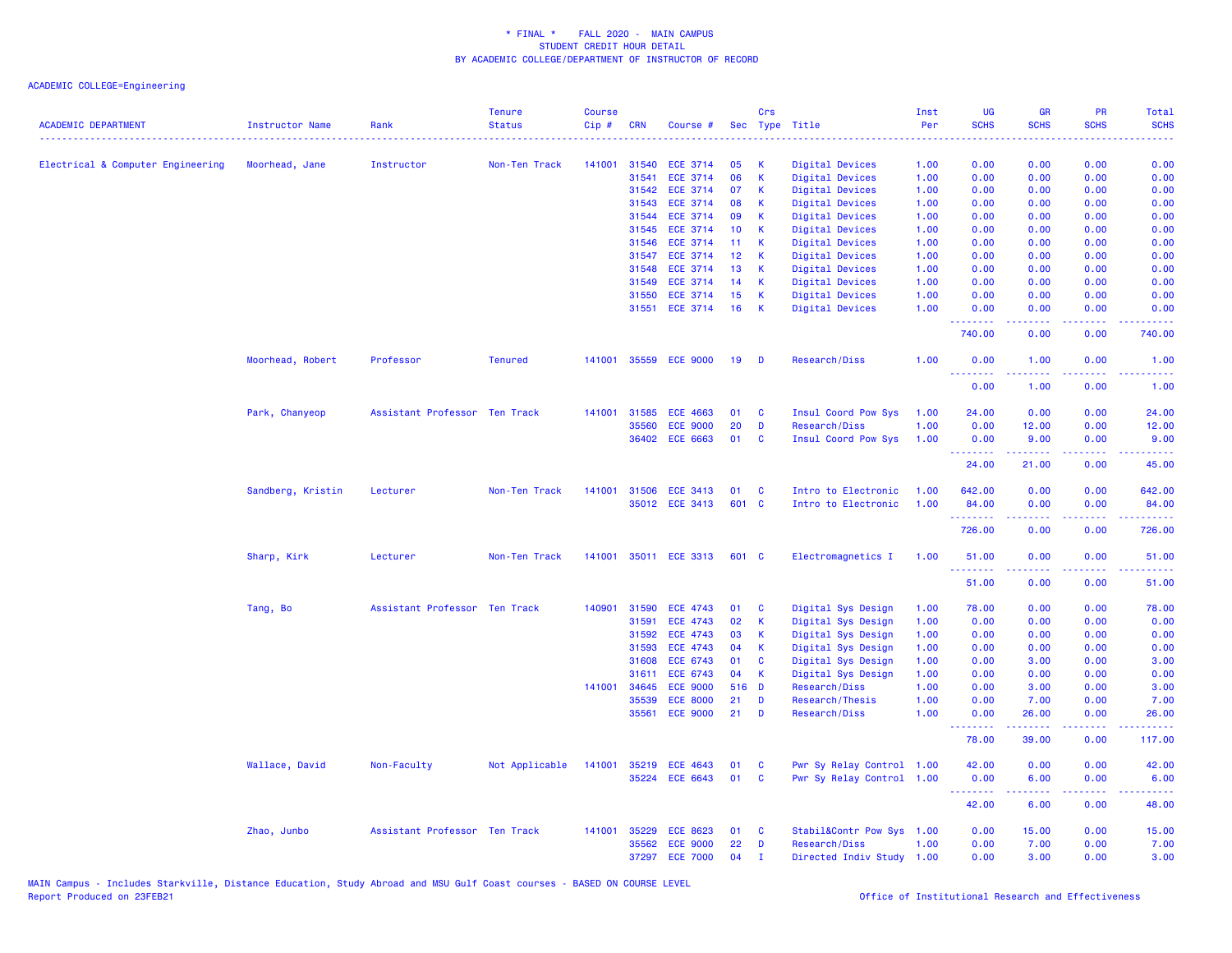| <b>ACADEMIC DEPARTMENT</b>                                                                                           | Instructor Name | Rank                          | <b>Tenure</b><br>Status | Course<br>$Cip$ # | CRN | Course # Sec Type Title     | Crs |                           | Inst<br>Per | <b>UG</b><br><b>SCHS</b> | <b>GR</b><br><b>SCHS</b> | PR<br><b>SCHS</b>            | Total<br><b>SCHS</b>                |
|----------------------------------------------------------------------------------------------------------------------|-----------------|-------------------------------|-------------------------|-------------------|-----|-----------------------------|-----|---------------------------|-------------|--------------------------|--------------------------|------------------------------|-------------------------------------|
| Electrical & Computer Engineering                                                                                    | Zhao, Junbo     | Assistant Professor Ten Track |                         |                   |     | 141001 37685 ECE 7000 502 I |     | Directed Indiv Study 1.00 |             | 0.00<br>0.00             | 3.00<br>28,00            | 0.00<br>0.00                 | 3.00<br>28.00                       |
| ======================================<br>Electrical & Computer Engineering<br>===================================== |                 |                               |                         |                   |     |                             |     |                           |             | ======<br>4422.30        | 1012.00                  | ========<br>0.00<br>======== | ==========<br>5434.30<br>========== |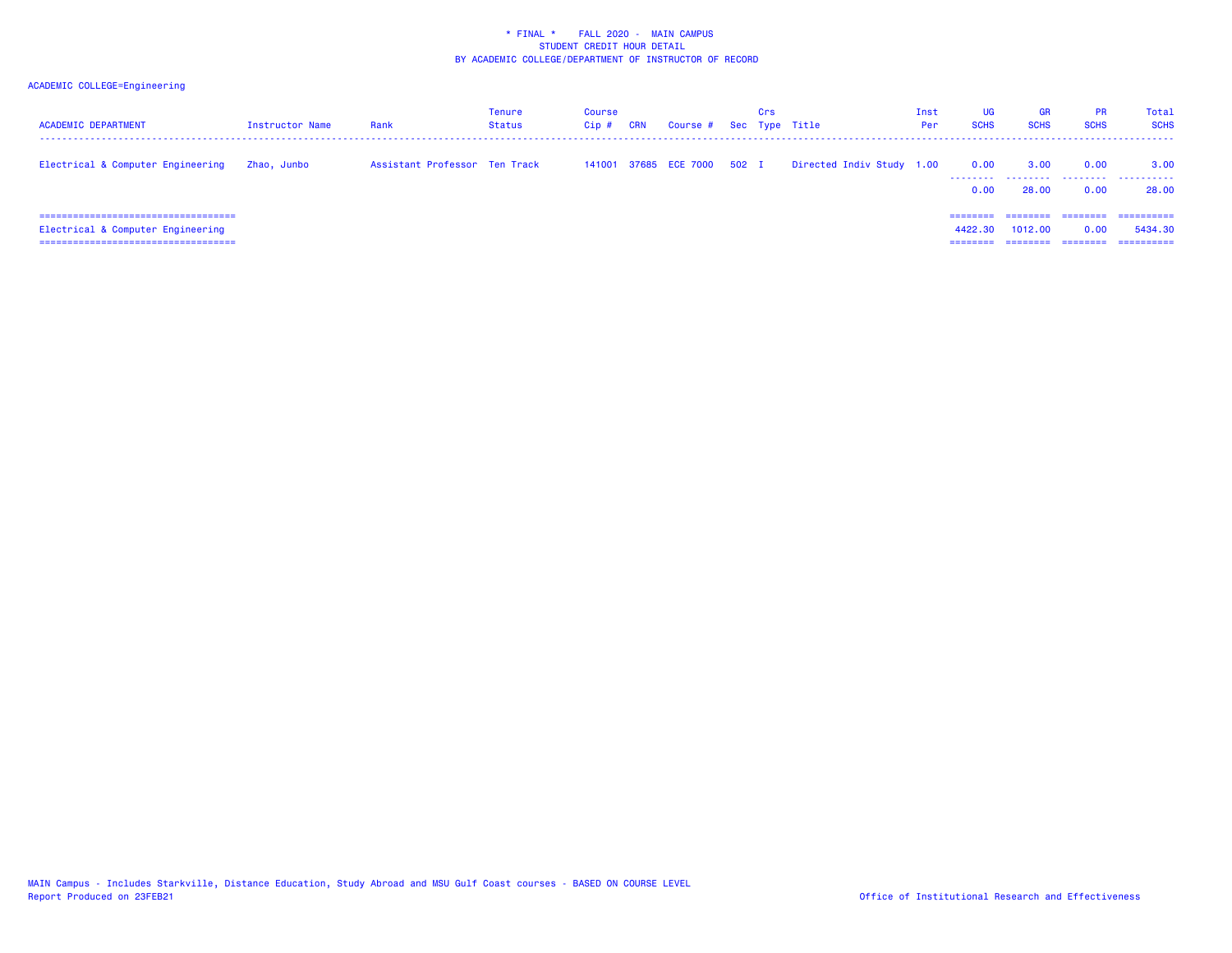| <b>ACADEMIC DEPARTMENT</b>       | Instructor Name | Rank                          | <b>Tenure</b><br><b>Status</b> | <b>Course</b><br>Cip# | <b>CRN</b>     | Course #             |              | Crs          | Sec Type Title                      | Inst<br>Per  | <b>UG</b><br><b>SCHS</b> | <b>GR</b><br><b>SCHS</b> | PR<br><b>SCHS</b> | Total<br><b>SCHS</b>                                                                                                          |
|----------------------------------|-----------------|-------------------------------|--------------------------------|-----------------------|----------------|----------------------|--------------|--------------|-------------------------------------|--------------|--------------------------|--------------------------|-------------------|-------------------------------------------------------------------------------------------------------------------------------|
| Industrial & Systems Engineering | Bian, Linkan    | Associate Professor Tenured   |                                | 143501                | 34840          | <b>IE 8000</b>       | 501 D        |              | Research / Thesis                   | 1.00         | 0.00                     | 4.00                     | 0.00              | 4.00                                                                                                                          |
|                                  |                 |                               |                                |                       | 34857          | IE 9000              | 501 D        |              | Research/DIss                       | 1.00         | 0.00                     | 4.00                     | 0.00              | 4.00                                                                                                                          |
|                                  |                 |                               |                                |                       | 35802          | IE 8990              | 01           | <b>C</b>     | Special Topic In IE                 | 1.00         | 0.00                     | 24.00                    | 0.00              | 24.00                                                                                                                         |
|                                  |                 |                               |                                |                       | 35803          | IE 8990              | 501 C        |              | Special Topic In IE                 | 1.00         | 0.00                     | 27.00                    | 0.00              | 27.00                                                                                                                         |
|                                  |                 |                               |                                |                       | 36438          | IE 8000              | 01           | D            | Research / Thesis                   | 1.00         | 0.00                     | 2.00                     | 0.00              | 2.00                                                                                                                          |
|                                  |                 |                               |                                |                       | 36451          | IE 9000              | 01           | D            | Research/DIss                       | 1.00         | 0.00                     | 9.00                     | 0.00              | 9.00                                                                                                                          |
|                                  |                 |                               |                                |                       | 37282          | IE 7000              | 01           | $\mathbf{I}$ | Directed Indiv Study                | 1.00         | 0.00                     | 3.00                     | 0.00              | 3.00                                                                                                                          |
|                                  |                 |                               |                                |                       | 37538          | IE 7000              | 04           | $\mathbf{I}$ | Directed Indiv Study                | 1.00         | 0.00                     | 3.00                     | 0.00              | 3.00                                                                                                                          |
|                                  |                 |                               |                                |                       | 309999 37545   | <b>CME 9000</b>      | 506 D        |              | Research/Dis                        | 1.00         | 0.00<br><u>.</u>         | 2.00<br>22222            | 0.00<br>الأبالات  | 2.00<br>$\omega$ is $\omega$ in .                                                                                             |
|                                  |                 |                               |                                |                       |                |                      |              |              |                                     |              | 0.00                     | 78.00                    | 0.00              | 78.00                                                                                                                         |
|                                  | Bostick, Lisa   | Lecturer                      | Non-Ten Track                  | 489999                |                | 31708 EG 1143        | 01           | C            | Graphic Com                         | 1.00         | 183.00                   | 0.00                     | 0.00              | 183.00                                                                                                                        |
|                                  |                 |                               |                                |                       |                | 31709 EG 1143        | 02           | C            | Graphic Com                         | 1.00         | 183.00                   | 0.00                     | 0.00              | 183.00                                                                                                                        |
|                                  |                 |                               |                                |                       |                |                      |              |              |                                     |              | .<br>366.00              | 22222<br>0.00            | .<br>0.00         | .<br>366.00                                                                                                                   |
|                                  |                 |                               |                                |                       |                |                      |              |              |                                     |              |                          |                          |                   |                                                                                                                               |
|                                  | Burch, Reuben   | Assistant Professor Ten Track |                                | 143501                | 34859          | <b>IE 9000</b>       | 503 D        |              | Research/DIss                       | 1.00         | 0.00                     | 11.00                    | 0.00              | 11.00                                                                                                                         |
|                                  |                 |                               |                                |                       | 35203          | IE 1313              | 01           | C            | Lean Works Systems                  | 1.00         | 273.00                   | 0.00                     | 0.00              | 273.00                                                                                                                        |
|                                  |                 |                               |                                |                       | 35208          | IE 8153              | 01<br>501 C  | $\mathbf{C}$ | Cognitive Engr                      | 1.00         | 0.00<br>0.00             | 27.00                    | 0.00<br>0.00      | 27.00                                                                                                                         |
|                                  |                 |                               |                                |                       | 35213<br>36439 | IE 8153<br>IE 8000   | 02           | D            | Cognitive Engr<br>Research / Thesis | 1.00<br>1.00 | 0.00                     | 48.00<br>3.00            | 0.00              | 48.00<br>3.00                                                                                                                 |
|                                  |                 |                               |                                |                       |                | 36452 IE 9000        | 02           | <b>D</b>     | Research/DIss                       | 1.00         | 0.00                     | 9.00                     | 0.00              | 9.00                                                                                                                          |
|                                  |                 |                               |                                |                       |                |                      |              |              |                                     |              | .                        | .                        | .                 | والمستوات المنابذ                                                                                                             |
|                                  |                 |                               |                                |                       |                |                      |              |              |                                     |              | 273.00                   | 98.00                    | 0.00              | 371.00                                                                                                                        |
|                                  | Green, Robert   | Non-Faculty                   | Not Applicable                 | 140101                | 36793          | GE 1911              | 01           | -L           | Introduction to Engi 1.00           |              | 21.00                    | 0.00                     | 0.00              | 21.00                                                                                                                         |
|                                  |                 |                               |                                | 301501                |                | 32437 GE 2713        | 01           | $\mathbf{C}$ | Intro Engineer Pub P 1.00           |              | 24.00                    | 0.00                     | 0.00              | 24.00                                                                                                                         |
|                                  |                 |                               |                                |                       | 32438          | GE 2713              | <b>HO1 C</b> |              | Intro Engineer Pub P 1.00           |              | 12.00                    | 0.00                     | 0.00              | 12.00                                                                                                                         |
|                                  |                 |                               |                                | 451001                | 33753          | PS 2713              | 01           | <b>C</b>     | Intro Engineer Pub P 1.00           |              | 18.00                    | 0.00                     | 0.00              | 18.00                                                                                                                         |
|                                  |                 |                               |                                |                       |                | 33754 PS 2713        | <b>HO1 C</b> |              | Intro Engineer Pub P 1.00           |              | 6.00<br><b></b>          | 0.00<br>-----            | 0.00<br>.         | 6.00<br>.                                                                                                                     |
|                                  |                 |                               |                                |                       |                |                      |              |              |                                     |              | 81.00                    | 0.00                     | 0.00              | 81.00                                                                                                                         |
|                                  | Hill, Eric      | Non-Faculty                   | Not Applicable                 | 140101                | 32439          | GE 3011              | 01           | <b>S</b>     | Engr Entrepreneur Se                | 0.40         | 19.20                    | 0.00                     | 0.00              | 19.20                                                                                                                         |
|                                  |                 |                               |                                | 520701                |                | 33232 MGT 1011       | 01           | C            | Ideation                            | 0.50         | 13.50<br>.               | 0.00                     | 0.00              | 13.50                                                                                                                         |
|                                  |                 |                               |                                |                       |                |                      |              |              |                                     |              | 32.70                    | 0.00                     | 0.00              | 32.70                                                                                                                         |
|                                  | Jaradat, Raed   | Associate Professor Ten Track |                                | 142701                | 32874          | IE 4773              | 01           | C            | Sys Simulation I                    | 1.00         | 72.00                    | 0.00                     | 0.00              | 72.00                                                                                                                         |
|                                  |                 |                               |                                |                       | 32886          | IE 6773              | 01           | <b>C</b>     | Sys Simulation I                    | 1.00         | 0.00                     | 15.00                    | 0.00              | 15.00                                                                                                                         |
|                                  |                 |                               |                                | 143501                | 36440          | IE 8000              | 03           | D            | Research / Thesis                   | 1.00         | 0.00                     | 3.00                     | 0.00              | 3.00                                                                                                                          |
|                                  |                 |                               |                                |                       | 36453          | IE 9000              | 03           | D            | Research/DIss                       | 1.00         | 0.00                     | 48.00                    | 0.00              | 48.00                                                                                                                         |
|                                  |                 |                               |                                |                       |                | 149999 37641 IE 4000 | $01$ I       |              | Directed Indiv Study                | 1.00         | 3.00<br><u>.</u>         | 0.00<br>.                | 0.00<br>.         | 3.00<br>.                                                                                                                     |
|                                  |                 |                               |                                |                       |                |                      |              |              |                                     |              | 75.00                    | 66.00                    | 0.00              | 141.00                                                                                                                        |
|                                  | Johnson, Jenna  | Instructor                    | Non-Ten Track                  | 143501                | 35259          | IE 1313              | 601 C        |              | Lean Works Systems                  | 1.00         | 33.00                    | 0.00                     | 0.00              | 33.00                                                                                                                         |
|                                  |                 |                               |                                |                       | 35260          | IE 3123              | 601 C        |              | Industrial Ergonomic                | 1.00         | 33.00                    | 0.00                     | 0.00              | 33.00                                                                                                                         |
|                                  |                 |                               |                                | 270301                | 35033          | IE 4613              | 601 C        |              | Eng Statistics I                    | 1.00         | 75.00                    | 0.00                     | 0.00              | 75.00                                                                                                                         |
|                                  |                 |                               |                                |                       | 37060          | IE 6613              | 601 C        |              | Eng Statistics I                    | 1.00         | 0.00<br>.                | 6.00<br>22222            | 0.00<br>.         | 6.00<br>$\begin{array}{cccccccccc} \bullet & \bullet & \bullet & \bullet & \bullet & \bullet & \bullet & \bullet \end{array}$ |
|                                  |                 |                               |                                |                       |                |                      |              |              |                                     |              | 141.00                   | 6.00                     | 0.00              | 147.00                                                                                                                        |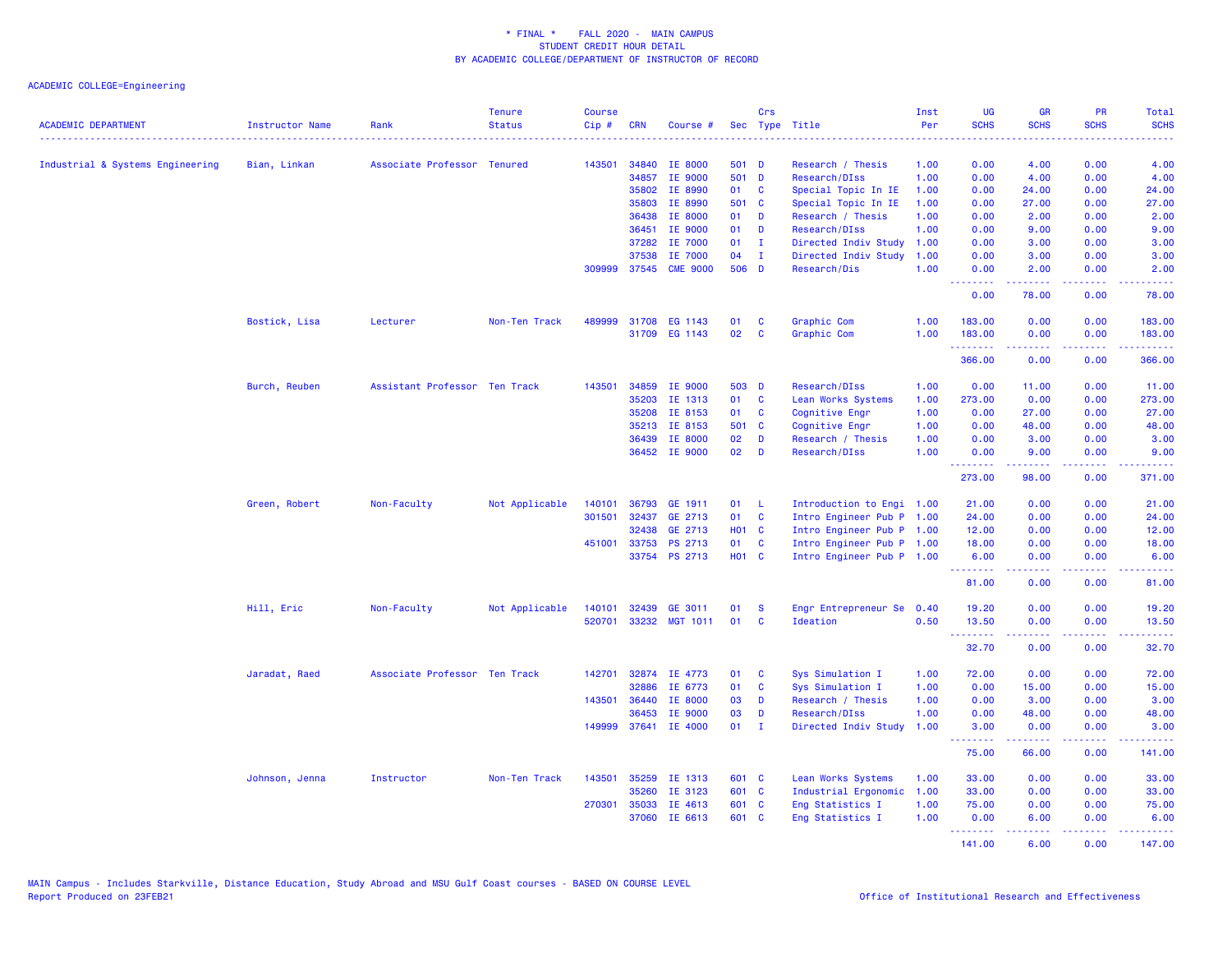| <b>ACADEMIC DEPARTMENT</b>       | <b>Instructor Name</b>                             | Rank                              | <b>Tenure</b><br><b>Status</b> | <b>Course</b><br>Cip# | <b>CRN</b> | Course #             |       | Crs          | Sec Type Title            | Inst<br>Per | <b>UG</b><br><b>SCHS</b>                                 | <b>GR</b><br><b>SCHS</b> | <b>PR</b><br><b>SCHS</b> | Total<br><b>SCHS</b><br>. |
|----------------------------------|----------------------------------------------------|-----------------------------------|--------------------------------|-----------------------|------------|----------------------|-------|--------------|---------------------------|-------------|----------------------------------------------------------|--------------------------|--------------------------|---------------------------|
| Industrial & Systems Engineering | Ma, Junfeng                                        | Assistant Professor Ten Track     |                                | 143501                | 34861      | IE 9000              | 505 D |              | Research/DIss             | 1.00        | 0.00                                                     | 7.00                     | 0.00                     | 7.00                      |
|                                  |                                                    |                                   |                                |                       | 35204      | IE 4533              | 01    | $\mathbf{C}$ | Project Mgt               | 1.00        | 54.00                                                    | 0.00                     | 0.00                     | 54.00                     |
|                                  |                                                    |                                   |                                |                       | 35206      | IE 6533              | 01    | C            | Project Mgt               | 1.00        | 0.00                                                     | 21.00                    | 0.00                     | 21.00                     |
|                                  |                                                    |                                   |                                |                       | 35211      | IE 6533              | 501 C |              | Project Mgt               | 1.00        | 0.00                                                     | 60.00                    | 0.00                     | 60.00                     |
|                                  |                                                    |                                   |                                |                       | 35262      | IE 4533              | 601 C |              | Project Mgt               | 1.00        | 15.00                                                    | 0.00                     | 0.00                     | 15.00                     |
|                                  |                                                    |                                   |                                |                       | 36454      | IE 9000              | 04    | D            | Research/DIss             | 1.00        | 0.00                                                     | 16.00                    | 0.00                     | 16.00                     |
|                                  |                                                    |                                   |                                |                       | 37654      | IE 7000              | 06    | $\mathbf{I}$ | Directed Indiv Study      | 1.00        | 0.00<br>.                                                | 1.00<br>.                | 0.00<br>.                | 1.00<br>dia a a a .       |
|                                  |                                                    |                                   |                                |                       |            |                      |       |              |                           |             | 69.00                                                    | 105.00                   | 0.00                     | 174.00                    |
|                                  | Marufuzzaman, Mohamm Associate Professor Ten Track |                                   |                                | 143501                | 34862      | IE 9000              | 506 D |              | Research/DIss             | 1.00        | 0.00                                                     | 14.00                    | 0.00                     | 14.00                     |
|                                  |                                                    |                                   |                                |                       | 36442      | IE 8000              | 05    | D            | Research / Thesis         | 1.00        | 0.00                                                     | 21.00                    | 0.00                     | 21.00                     |
|                                  |                                                    |                                   |                                |                       | 36455      | IE 9000              | 05    | D            | Research/DIss             | 1.00        | 0.00                                                     | 27.00                    | 0.00                     | 27.00                     |
|                                  |                                                    |                                   |                                |                       | 37528      | IE 7000              | 03    | $\mathbf{I}$ | Directed Indiv Study      | 1.00        | 0.00                                                     | 3.00                     | 0.00                     | 3.00                      |
|                                  |                                                    |                                   |                                | 143701                | 35209      | IE 8753              | 01    | <b>C</b>     | Network Flow & Dynam      | 1.00        | 0.00                                                     | 27.00                    | 0.00                     | 27.00                     |
|                                  |                                                    |                                   |                                |                       |            | 35214 IE 8753        | 501 C |              | Network Flow & Dynam 1.00 |             | 0.00<br><b><i><u><u> - - - - - - -</u></u></i></b>       | 18.00<br>.               | 0.00<br>.                | 18.00<br>.                |
|                                  |                                                    |                                   |                                |                       |            |                      |       |              |                           |             | 0.00                                                     | 110.00                   | 0.00                     | 110.00                    |
|                                  | Morshedlou, Nazanin                                | Assistant Professor Ten Track     |                                | 270301                | 32869      | IE 4613              | 01    | C            | Eng Statistics I          | 1.00        | 411.00                                                   | 0.00                     | 0.00                     | 411.00                    |
|                                  |                                                    |                                   |                                |                       | 32881      | IE 6613              | 01    | C            | Eng Statistics I          | 1.00        | 0.00                                                     | 6.00                     | 0.00                     | 6.00                      |
|                                  |                                                    |                                   |                                |                       | 34836      | IE 6613              | 501 C |              | Eng Statistics I          | 1.00        | 0.00                                                     | 36.00                    | 0.00                     | 36.00                     |
|                                  |                                                    |                                   |                                |                       | 35205      | IE 4613              | 02    | C            | Eng Statistics I          | 1.00        | 411.00                                                   | 0.00                     | 0.00                     | 411.00                    |
|                                  |                                                    |                                   |                                |                       | 35207      | IE 6613              | 02    | C            | Eng Statistics I          | 1.00        | 0.00                                                     | 3.00                     | 0.00                     | 3.00                      |
|                                  |                                                    |                                   |                                |                       |            | 37619 IE 4613        | 501 C |              | Eng Statistics I          | 1.00        | 3.00<br>.                                                | 0.00<br><u>.</u>         | 0.00<br>.                | 3.00<br><b>.</b> .        |
|                                  |                                                    |                                   |                                |                       |            |                      |       |              |                           |             | 825.00                                                   | 45.00                    | 0.00                     | 870.00                    |
|                                  | Pirim, Harun                                       | Clinical Assist Pro Non-Ten Track |                                | 142701                | 32873      | IE 4753              | 01    | C            | Systems Engr & Analy      | 1.00        | 126.00                                                   | 0.00                     | 0.00                     | 126.00                    |
|                                  |                                                    |                                   |                                | 143501                | 32870      | IE 4653              | 01    | C            | Ind Qual Control I        | 1.00        | 132.00                                                   | 0.00                     | 0.00                     | 132.00                    |
|                                  |                                                    |                                   |                                |                       | 32882      | IE 6653              | 01    | C            | Ind Qual Control I        | 1.00        | 0.00                                                     | 36.00                    | 0.00                     | 36.00                     |
|                                  |                                                    |                                   |                                |                       | 32885      | IE 6753              | 01    | <b>C</b>     | Systems Engr & Analy      | 1.00        | 0.00                                                     | 3.00                     | 0.00                     | 3.00                      |
|                                  |                                                    |                                   |                                |                       | 34837      | IE 6653              | 501 C |              | Ind Qual Control I        | 1.00        | 0.00                                                     | 9.00                     | 0.00                     | 9.00                      |
|                                  |                                                    |                                   |                                |                       | 34839      | IE 6753              | 501 C |              | Systems Engr & Analy      | 1.00        | 0.00                                                     | 6.00                     | 0.00                     | 6.00                      |
|                                  |                                                    |                                   |                                |                       | 37040      | IE 8990              | 02    | C            | Special Topic In IE       | 1.00        | 0.00                                                     | 30.00                    | 0.00                     | 30.00                     |
|                                  |                                                    |                                   |                                |                       | 37041      | IE 8990              | 502 C |              | Special Topic In IE       | 1.00        | 0.00<br>.                                                | 12.00<br>22222           | 0.00<br>بالمحام          | 12.00<br>المتمامين        |
|                                  |                                                    |                                   |                                |                       |            |                      |       |              |                           |             | 258.00                                                   | 96.00                    | 0.00                     | 354.00                    |
|                                  | Potts, Mary                                        | Lecturer                          | Non-Ten Track                  |                       |            | 489999 31710 EG 1143 | 03    | C            | Graphic Com               | 1.00        | 180.00<br>.                                              | 0.00                     | 0.00                     | 180.00                    |
|                                  |                                                    |                                   |                                |                       |            |                      |       |              |                           |             | 180.00                                                   | <u>.</u><br>0.00         | .<br>0.00                | 180.00                    |
|                                  | Reeves, Kari                                       | Professor                         | <b>Tenured</b>                 | 140101                |            | 34756 GE 8003        | 501 C |              | <b>MENG Capstone</b>      | 0.50        | 0.00                                                     | 10.50                    | 0.00                     | 10.50                     |
|                                  |                                                    |                                   |                                | 143501                | 32861      | IE 3121              | 01    | - L          | Industrial Ergo Labo      | 1.00        | 20.00                                                    | 0.00                     | 0.00                     | 20.00                     |
|                                  |                                                    |                                   |                                |                       | 32862      | IE 3123              | 01    | <b>C</b>     | Industrial Ergonomic      | 1.00        | 150.00                                                   | 0.00                     | 0.00                     | 150.00                    |
|                                  |                                                    |                                   |                                |                       |            | 34865 IE 9000        | 509 D |              | Research/DIss             | 1.00        | 0.00<br><b><i><u><u><b>Little Little</b></u></u></i></b> | 1.00<br>الداعات عامات    | 0.00<br>.                | 1.00<br>.                 |
|                                  |                                                    |                                   |                                |                       |            |                      |       |              |                           |             | 170.00                                                   | 11.50                    | 0.00                     | 181.50                    |
|                                  | Smith, Brian                                       | Associate Professor Ten Track     |                                | 140101                | 32430      | <b>GE 1501</b>       | 07    | Ε            | Engineering Design C      | 1.00        | 3.00                                                     | 0.00                     | 0.00                     | 3.00                      |
|                                  |                                                    |                                   |                                | 143501                | 32863      | IE 3323              | 01    | $\mathbf{C}$ | <b>Mfg Processes</b>      | 1.00        | 66.00                                                    | 0.00                     | 0.00                     | 66.00                     |
|                                  |                                                    |                                   |                                |                       | 32864      | IE 3323              | 02    | К            | <b>Mfg Processes</b>      | 1.00        | 0.00                                                     | 0.00                     | 0.00                     | 0.00                      |
|                                  |                                                    |                                   |                                |                       | 32868      | IE 4573              | 01    | $\mathbf{C}$ | Process Imprvmnt Eng 1.00 |             | 27.00                                                    | 0.00                     | 0.00                     | 27.00                     |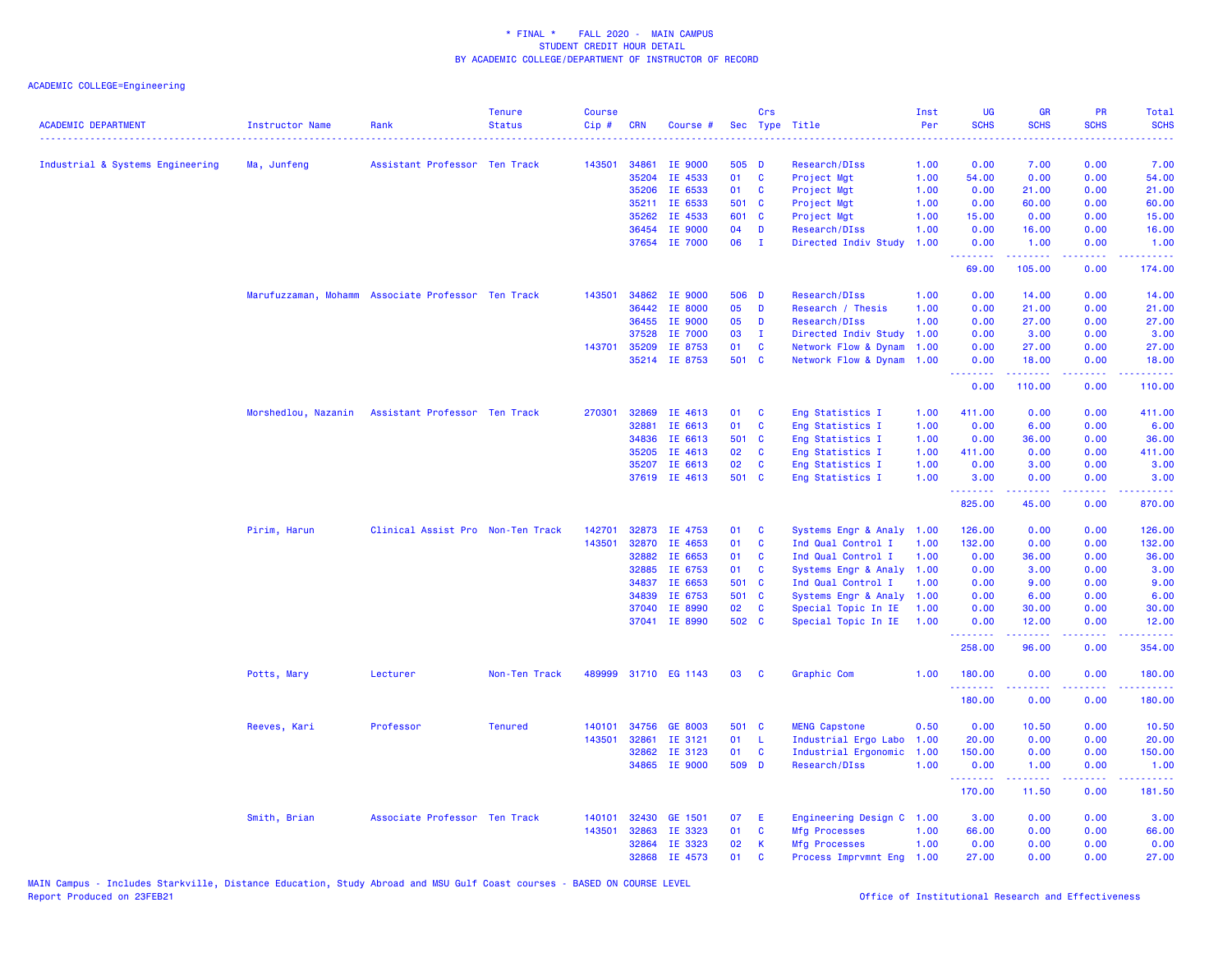| <b>ACADEMIC DEPARTMENT</b>                                                | <b>Instructor Name</b> | Rank                          | <b>Tenure</b><br><b>Status</b> | <b>Course</b><br>Cip# | <b>CRN</b> | Course #        |                 | Crs            | Sec Type Title            | Inst<br>Per | <b>UG</b><br><b>SCHS</b> | <b>GR</b><br><b>SCHS</b> | PR<br><b>SCHS</b>      | Total<br><b>SCHS</b>                                                                                                                                                                                                                                                                                                                                                                                                                                                                   |
|---------------------------------------------------------------------------|------------------------|-------------------------------|--------------------------------|-----------------------|------------|-----------------|-----------------|----------------|---------------------------|-------------|--------------------------|--------------------------|------------------------|----------------------------------------------------------------------------------------------------------------------------------------------------------------------------------------------------------------------------------------------------------------------------------------------------------------------------------------------------------------------------------------------------------------------------------------------------------------------------------------|
|                                                                           |                        |                               |                                |                       |            |                 |                 |                |                           |             |                          |                          |                        |                                                                                                                                                                                                                                                                                                                                                                                                                                                                                        |
| Industrial & Systems Engineering                                          | Smith, Brian           | Associate Professor Ten Track |                                | 143501                |            | 32880 IE 6573   | 01 C            |                | Process Imprvmnt Eng 1.00 |             | 0.00                     | 21.00                    | 0.00                   | 21.00                                                                                                                                                                                                                                                                                                                                                                                                                                                                                  |
|                                                                           |                        |                               |                                |                       |            | 34835 IE 6573   | 501 C           |                | Process Imprymnt Eng      | 1.00        | 0.00                     | 42.00                    | 0.00                   | 42.00                                                                                                                                                                                                                                                                                                                                                                                                                                                                                  |
|                                                                           |                        |                               |                                |                       |            | 34849 IE 8000   | 510 D           |                | Research / Thesis         | 1.00        | 0.00                     | 1.00                     | 0.00                   | 1.00                                                                                                                                                                                                                                                                                                                                                                                                                                                                                   |
|                                                                           |                        |                               |                                |                       | 34866      | IE 9000         | 510 D           |                | Research/DIss             | 1.00        | 0.00                     | 10.00                    | 0.00                   | 10.00                                                                                                                                                                                                                                                                                                                                                                                                                                                                                  |
|                                                                           |                        |                               |                                |                       | 36459      | IE 9000         | 09 D            |                | Research/DIss             | 1.00        | 0.00                     | 12.00                    | 0.00                   | 12.00                                                                                                                                                                                                                                                                                                                                                                                                                                                                                  |
|                                                                           |                        |                               |                                |                       | 36961      | IE 7000         | 501 I           |                | Directed Indiv Study      | 1.00        | 0.00                     | 3.00                     | 0.00                   | 3.00                                                                                                                                                                                                                                                                                                                                                                                                                                                                                   |
|                                                                           |                        |                               |                                |                       | 37707      | IE 7000         | 07              | $\mathbf{I}$   | Directed Indiv Study 1.00 |             | 0.00                     | 3.00                     | 0.00                   | 3.00                                                                                                                                                                                                                                                                                                                                                                                                                                                                                   |
|                                                                           |                        |                               |                                | 149999                |            | 37777 IE 4000   | $02 \qquad I$   |                | Directed Indiv Study 1.00 |             | 1.00<br>---------        | 0.00<br><b>.</b>         | 0.00<br>المتمامين      | 1.00<br>.                                                                                                                                                                                                                                                                                                                                                                                                                                                                              |
|                                                                           |                        |                               |                                |                       |            |                 |                 |                |                           |             | 97.00                    | 92.00                    | 0.00                   | 189.00                                                                                                                                                                                                                                                                                                                                                                                                                                                                                 |
|                                                                           | Strawderman, Lesley    | Professor                     | <b>Tenured</b>                 | 142701                |            | 32875 IE 4915   | 01              | <b>C</b>       | Design Of Ind Sys         | 1.00        | 75.00                    | 0.00                     | 0.00                   | 75.00                                                                                                                                                                                                                                                                                                                                                                                                                                                                                  |
|                                                                           |                        |                               |                                |                       |            | 32876 IE 4915   | 02              | $\mathsf{K}$   | Design Of Ind Sys         | 1.00        | 0.00                     | 0.00                     | 0.00                   | 0.00                                                                                                                                                                                                                                                                                                                                                                                                                                                                                   |
|                                                                           |                        |                               |                                | 143501                | 32867      | IE 4513         | 01              | <b>C</b>       | Engineering Admin         | 1.00        | 132.00                   | 0.00                     | 0.00                   | 132.00                                                                                                                                                                                                                                                                                                                                                                                                                                                                                 |
|                                                                           |                        |                               |                                |                       |            | 32879 IE 6513   | 01 C            |                | Engineering Admin         | 1.00        | 0.00                     | 21.00                    | 0.00                   | 21.00                                                                                                                                                                                                                                                                                                                                                                                                                                                                                  |
|                                                                           |                        |                               |                                |                       | 34834      | IE 6513         | 501 C           |                | Engineering Admin         | 1.00        | 0.00                     | 39.00                    | 0.00                   | 39.00                                                                                                                                                                                                                                                                                                                                                                                                                                                                                  |
|                                                                           |                        |                               |                                |                       | 34867      | IE 9000         | 511 D           |                | Research/DIss             | 1.00        | 0.00                     | 10.00                    | 0.00                   | 10.00                                                                                                                                                                                                                                                                                                                                                                                                                                                                                  |
|                                                                           |                        |                               |                                |                       | 35261      | IE 4513         | 601 C           |                | Engineering Admin         | 1.00        | 33.00                    | 0.00                     | 0.00                   | 33.00                                                                                                                                                                                                                                                                                                                                                                                                                                                                                  |
|                                                                           |                        |                               |                                | 521003                | 32393      | <b>FYE 1001</b> | F13 C           |                | First Year Experienc      | 1.00        | 8.00                     | 0.00                     | 0.00                   | 8.00                                                                                                                                                                                                                                                                                                                                                                                                                                                                                   |
|                                                                           |                        |                               |                                |                       |            | 32394 FYE 1001  | $F14$ C         |                | First Year Experienc 1.00 |             | 6.00<br><u>.</u>         | 0.00<br>.                | 0.00<br>د د د د        | 6.00<br>.                                                                                                                                                                                                                                                                                                                                                                                                                                                                              |
|                                                                           |                        |                               |                                |                       |            |                 |                 |                |                           |             | 254.00                   | 70.00                    | 0.00                   | 324.00                                                                                                                                                                                                                                                                                                                                                                                                                                                                                 |
|                                                                           | Tian, Wenmeng          | Assistant Professor Ten Track |                                | 142701                |            | 35210 IE 8773   | 01              | $\mathbf{C}$   | Sys Sim II                | 1.00        | 0.00                     | 24.00                    | 0.00                   | 24.00                                                                                                                                                                                                                                                                                                                                                                                                                                                                                  |
|                                                                           |                        |                               |                                |                       |            | 35215 IE 8773   | 501 C           |                | Sys Sim II                | 1.00        | 0.00                     | 18.00                    | 0.00                   | 18.00                                                                                                                                                                                                                                                                                                                                                                                                                                                                                  |
|                                                                           |                        |                               |                                | 143501                |            | 32866 IE 4333   | 01              | $\mathbf{C}$   | Prod Control Sys I        | 1.00        | 120.00                   | 0.00                     | 0.00                   | 120.00                                                                                                                                                                                                                                                                                                                                                                                                                                                                                 |
|                                                                           |                        |                               |                                |                       |            | 32878 IE 6333   | 01              | $\mathbf{C}$   | Prod Control Sys I        | 1.00        | 0.00                     | 15.00                    | 0.00                   | 15.00                                                                                                                                                                                                                                                                                                                                                                                                                                                                                  |
|                                                                           |                        |                               |                                |                       |            | 34833 IE 6333   | 501 C           |                | Prod Control Sys I        | 1.00        | 0.00                     | 27.00                    | 0.00                   | 27.00                                                                                                                                                                                                                                                                                                                                                                                                                                                                                  |
|                                                                           |                        |                               |                                |                       | 34868      | IE 9000         | 512 D           |                | Research/DIss             | 1.00        | 0.00                     | 1.00                     | 0.00                   | 1.00                                                                                                                                                                                                                                                                                                                                                                                                                                                                                   |
|                                                                           |                        |                               |                                |                       | 36461      | IE 9000         | $11$ D          |                | Research/DIss             | 1.00        | 0.00                     | 6.00                     | 0.00                   | 6.00                                                                                                                                                                                                                                                                                                                                                                                                                                                                                   |
|                                                                           |                        |                               |                                |                       |            | 37644 IE 7000   | $05$ I          |                | Directed Indiv Study      | 1.00        | 0.00<br>.                | 3.00<br>.                | 0.00<br>.              | 3.00<br>.                                                                                                                                                                                                                                                                                                                                                                                                                                                                              |
|                                                                           |                        |                               |                                |                       |            |                 |                 |                |                           |             | 120.00                   | 94.00                    | 0.00                   | 214.00                                                                                                                                                                                                                                                                                                                                                                                                                                                                                 |
|                                                                           | Wang, Haifeng          | Assistant Professor Ten Track |                                | 143501                |            | 32877 IE 4934   | 01              | $\overline{B}$ | Info Systems for IE       | 1.00        | 80.00                    | 0.00                     | 0.00                   | 80.00                                                                                                                                                                                                                                                                                                                                                                                                                                                                                  |
|                                                                           |                        |                               |                                |                       | 32887      | IE 6934         | 01              | $\overline{B}$ | Info Systems for IE       | 1.00        | 0.00                     | 12.00                    | 0.00                   | 12.00                                                                                                                                                                                                                                                                                                                                                                                                                                                                                  |
|                                                                           |                        |                               |                                |                       |            | 36463 IE 9000   | 13 <sup>7</sup> | D              | Research/DIss             | 1.00        | 0.00<br>.                | 4.00<br><b>.</b> .       | 0.00<br>-----          | 4.00<br>والمستبدات<br>$\frac{1}{2} \left( \frac{1}{2} \right) \frac{1}{2} \left( \frac{1}{2} \right)$                                                                                                                                                                                                                                                                                                                                                                                  |
|                                                                           |                        |                               |                                |                       |            |                 |                 |                |                           |             | 80.00                    | 16.00                    | 0.00                   | 96.00                                                                                                                                                                                                                                                                                                                                                                                                                                                                                  |
| =====================================<br>Industrial & Systems Engineering |                        |                               |                                |                       |            |                 |                 |                |                           |             | ========<br>3021.70      | ========<br>887.50       | <b>ESSESSE</b><br>0.00 | 3909.20                                                                                                                                                                                                                                                                                                                                                                                                                                                                                |
| -----------------------------------                                       |                        |                               |                                |                       |            |                 |                 |                |                           |             | ========                 | <b>EDEDEDED</b>          | <b>CONSIDER</b>        | $\begin{array}{cccccccccc} \multicolumn{2}{c}{} & \multicolumn{2}{c}{} & \multicolumn{2}{c}{} & \multicolumn{2}{c}{} & \multicolumn{2}{c}{} & \multicolumn{2}{c}{} & \multicolumn{2}{c}{} & \multicolumn{2}{c}{} & \multicolumn{2}{c}{} & \multicolumn{2}{c}{} & \multicolumn{2}{c}{} & \multicolumn{2}{c}{} & \multicolumn{2}{c}{} & \multicolumn{2}{c}{} & \multicolumn{2}{c}{} & \multicolumn{2}{c}{} & \multicolumn{2}{c}{} & \multicolumn{2}{c}{} & \multicolumn{2}{c}{} & \mult$ |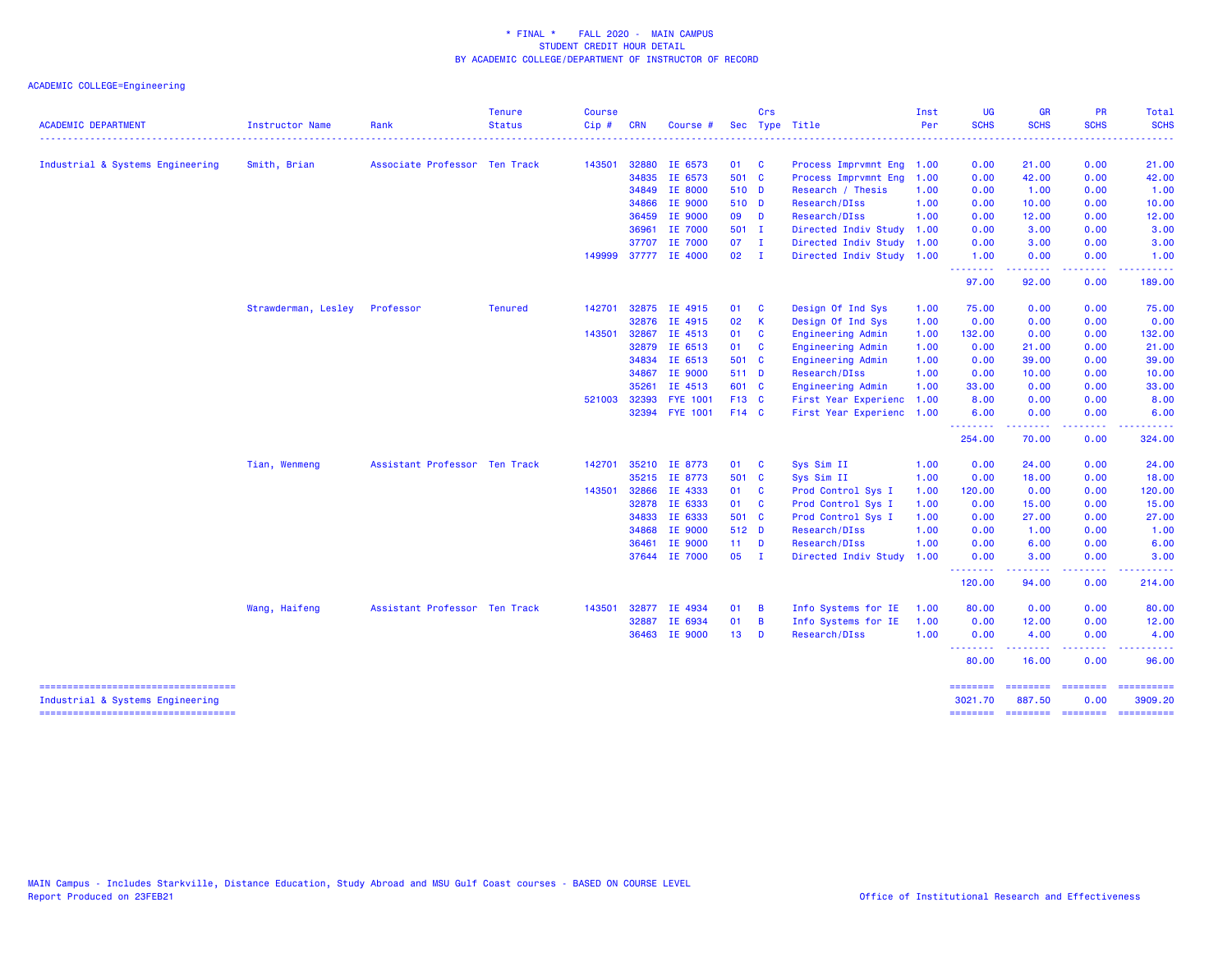| <b>ACADEMIC DEPARTMENT</b> | Instructor Name                                    | Rank                              | <b>Tenure</b><br><b>Status</b> | <b>Course</b><br>Cip# | <b>CRN</b>     | Course #           |             | Crs          | Sec Type Title<br>.                  | Inst<br>Per  | <b>UG</b><br><b>SCHS</b>        | <b>GR</b><br><b>SCHS</b> | <b>PR</b><br><b>SCHS</b>            | Total<br><b>SCHS</b><br>2222.                                                                                                                                |
|----------------------------|----------------------------------------------------|-----------------------------------|--------------------------------|-----------------------|----------------|--------------------|-------------|--------------|--------------------------------------|--------------|---------------------------------|--------------------------|-------------------------------------|--------------------------------------------------------------------------------------------------------------------------------------------------------------|
| Mechanical Engineering     | Askari, Omid                                       | Assistant Professor Ten Track     |                                | 141901                | 33215          | ME 4543            | 01          | C            | <b>Combustion Engines</b>            | 1.00         | 78.00                           | 0.00                     | 0.00                                | 78.00                                                                                                                                                        |
|                            |                                                    |                                   |                                |                       | 33224          | ME 6543            | 01          | <b>C</b>     | <b>Combustion Engines</b>            | 1.00         | 0.00                            | 15.00                    | 0.00                                | 15.00                                                                                                                                                        |
|                            |                                                    |                                   |                                |                       | 35202          | ME 6543            | 501 C       |              | <b>Combustion Engines</b>            | 1.00         | 0.00                            | 9.00                     | 0.00                                | 9.00                                                                                                                                                         |
|                            |                                                    |                                   |                                |                       | 35894          | <b>ME 8000</b>     | 01          | <b>D</b>     | Research / Thesis                    | 1.00         | 0.00                            | 3.00                     | 0.00                                | 3.00                                                                                                                                                         |
|                            |                                                    |                                   |                                |                       | 35915          | <b>ME 9000</b>     | 01          | D            | Research / Diss                      | 1.00         | 0.00                            | 18.00                    | 0.00                                | 18.00                                                                                                                                                        |
|                            |                                                    |                                   |                                |                       | 37543          | <b>ME 7000</b>     | 08          | $\mathbf{I}$ | Directed Indiv Study                 | 1.00         | 0.00<br>.                       | 3.00<br>.                | 0.00<br>.                           | 3.00<br>$\frac{1}{2} \left( \frac{1}{2} \right) \left( \frac{1}{2} \right) \left( \frac{1}{2} \right) \left( \frac{1}{2} \right) \left( \frac{1}{2} \right)$ |
|                            |                                                    |                                   |                                |                       |                |                    |             |              |                                      |              | 78.00                           | 48.00                    | 0.00                                | 126.00                                                                                                                                                       |
|                            | Bammann, Douglas                                   | Professor                         | <b>Tenured</b>                 | 141101                | 31736          | <b>EM 8203</b>     | 01          | <b>C</b>     | Appl Elasticity                      | 1.00         | 0.00                            | 21.00                    | 0.00                                | 21.00                                                                                                                                                        |
|                            |                                                    |                                   |                                |                       | 34707          | <b>EM 8203</b>     | 501 C       |              | Appl Elasticity                      | 1.00         | 0.00                            | 12.00                    | 0.00                                | 12.00                                                                                                                                                        |
|                            |                                                    |                                   |                                | 141901                | 33226<br>34900 | ME 8011<br>ME 8011 | 01<br>501 S | $\mathbf{s}$ | Graduate Seminar<br>Graduate Seminar | 1.00<br>1.00 | 0.00<br>0.00                    | 26.00<br>12.00           | 0.00<br>0.00                        | 26.00<br>12.00                                                                                                                                               |
|                            |                                                    |                                   |                                |                       |                |                    |             |              |                                      |              | .                               |                          | بالمحام                             | وكالمحام                                                                                                                                                     |
|                            |                                                    |                                   |                                |                       |                |                    |             |              |                                      |              | 0.00                            | 71.00                    | 0.00                                | 71.00                                                                                                                                                        |
|                            | Barrett, Christopher Assistant Professor Ten Track |                                   |                                | 141901                | 33190          | ME 3423            | 01 C        |              | Mech Of Machinery                    | 1.00         | 240.00                          | 0.00                     | 0.00                                | 240.00                                                                                                                                                       |
|                            |                                                    |                                   |                                |                       | 34905          | <b>ME 9000</b>     | 503 D       |              | Research / Diss                      | 1.00         | 0.00                            | 2.00                     | 0.00                                | 2.00                                                                                                                                                         |
|                            |                                                    |                                   |                                |                       | 35896          | <b>ME 8000</b>     | 03          | D            | Research / Thesis                    | 1.00         | 0.00                            | 9.00                     | 0.00                                | 9.00                                                                                                                                                         |
|                            |                                                    |                                   |                                |                       |                | 37184 ME 7000      | 501 I       |              | Directed Indiv Study                 | 1.00         | 0.00<br><u> - - - - - - - -</u> | 3.00<br>.                | 0.00<br>.                           | 3.00<br>$- - - - - - -$                                                                                                                                      |
|                            |                                                    |                                   |                                |                       |                |                    |             |              |                                      |              | 240.00                          | 14.00                    | 0.00                                | 254.00                                                                                                                                                       |
|                            | Bhushan, Shanti                                    | Assistant Professor Ten Track     |                                | 141901                | 34899          | <b>ME 8000</b>     | 508 D       |              | Research / Thesis                    | 1.00         | 0.00                            | 3.00                     | 0.00                                | 3.00                                                                                                                                                         |
|                            |                                                    |                                   |                                |                       | 35187          | ME 8813            | 01          | $\mathbf{C}$ | Viscous Flow I                       | 1.00         | 0.00                            | 21.00                    | 0.00                                | 21.00                                                                                                                                                        |
|                            |                                                    |                                   |                                |                       | 35195          | ME 8813            | 501 C       |              | Viscous Flow I                       | 1.00         | 0.00                            | 18.00                    | 0.00                                | 18.00                                                                                                                                                        |
|                            |                                                    |                                   |                                |                       |                | 35919 ME 9000      | 05          | D            | Research / Diss                      | 1.00         | 0.00<br><u>.</u>                | 18.00<br>.               | 0.00<br>د د د د .                   | 18.00<br>بالأساس                                                                                                                                             |
|                            |                                                    |                                   |                                |                       |                |                    |             |              |                                      |              | 0.00                            | 60.00                    | 0.00                                | 60.00                                                                                                                                                        |
|                            | Brauer, Shane                                      | Clinical Assist Pro Non-Ten Track |                                | 141901                | 35035          | ME 2133            | 601 B       |              | Modeling and Manuf                   | 1.00         | 66.00                           | 0.00                     | 0.00                                | 66.00                                                                                                                                                        |
|                            |                                                    |                                   |                                |                       | 35038          | <b>ME 3313</b>     | 601 C       |              | <b>Heat Transfer</b>                 | 1.00         | 48.00                           | 0.00                     | 0.00                                | 48.00                                                                                                                                                        |
|                            |                                                    |                                   |                                |                       | 35043          | ME 4403            | 601 C       |              | Machine Design                       | 1.00         | 54.00                           | 0.00                     | 0.00                                | 54.00                                                                                                                                                        |
|                            |                                                    |                                   |                                |                       |                |                    |             |              |                                      |              | <u>.</u><br>168.00              | 0.00                     | $\sim$ $\sim$ $\sim$ $\sim$<br>0.00 | .<br>168.00                                                                                                                                                  |
|                            | Cho, HeeJin                                        | Associate Professor Tenured       |                                | 141901                | 33227          | ME 8213            | 01          | $\mathbf{C}$ | Engineering Anal I                   | 1.00         | 0.00                            | 21.00                    | 0.00                                | 21.00                                                                                                                                                        |
|                            |                                                    |                                   |                                |                       | 34901          | ME 8213            | 501 C       |              | Engineering Anal I                   | 1.00         | 0.00                            | 21.00                    | 0.00                                | 21.00                                                                                                                                                        |
|                            |                                                    |                                   |                                |                       | 34903          | <b>ME 9000</b>     | 501 D       |              | Research / Diss                      | 1.00         | 0.00                            | 4.00                     | 0.00                                | 4.00                                                                                                                                                         |
|                            |                                                    |                                   |                                |                       | 35920          | <b>ME 9000</b>     | 06          | D            | Research / Diss                      | 1.00         | 0.00<br><b>.</b> .              | 14.00<br>.               | 0.00<br>22222                       | 14.00<br>.                                                                                                                                                   |
|                            |                                                    |                                   |                                |                       |                |                    |             |              |                                      |              | 0.00                            | 60.00                    | 0.00                                | 60.00                                                                                                                                                        |
|                            | Dickel, Doyl                                       | Assistant Professor Ten Track     |                                | 141901                | 33198          | ME 4123            | 01          | <b>C</b>     | Failure of Eng. Mat'                 | 1.00         | 60.00                           | 0.00                     | 0.00                                | 60.00                                                                                                                                                        |
|                            |                                                    |                                   |                                |                       | 33217          | ME 6123            | 01          | $\mathbf{C}$ | Failure of Eng. Mat'                 | 1.00         | 0.00                            | 12.00                    | 0.00                                | 12.00                                                                                                                                                        |
|                            |                                                    |                                   |                                |                       | 34889          | ME 6123            | 501 C       |              | Failure of Eng. Mat'                 | 1.00         | 0.00                            | 27.00                    | 0.00                                | 27.00                                                                                                                                                        |
|                            |                                                    |                                   |                                |                       | 35041          | ME 4123            | 601 C       |              | Failure of Eng. Mat'                 | 1.00         | 15.00                           | 0.00                     | 0.00                                | 15.00                                                                                                                                                        |
|                            |                                                    |                                   |                                |                       | 35921          | <b>ME 9000</b>     | 07          | $\mathbf{D}$ | Research / Diss                      | 1.00         | 0.00<br>.                       | 10.00<br>المتمالين       | 0.00<br>.                           | 10.00<br>222222                                                                                                                                              |
|                            |                                                    |                                   |                                |                       |                |                    |             |              |                                      |              | 75.00                           | 49.00                    | 0.00                                | 124.00                                                                                                                                                       |
|                            | Doude, Haley                                       | Research Assist Pro Non-Ten Track |                                | 141901                | 35922          | <b>ME 9000</b>     | 08          | D            | Research / Diss                      | 1.00         | 0.00                            | 18.00                    | 0.00                                | 18.00                                                                                                                                                        |
|                            |                                                    |                                   |                                |                       |                | 37673 ME 7000      | 11          | $\mathbf{I}$ | Directed Indiv Study 1.00            |              | 0.00                            | 3.00                     | 0.00                                | 3.00                                                                                                                                                         |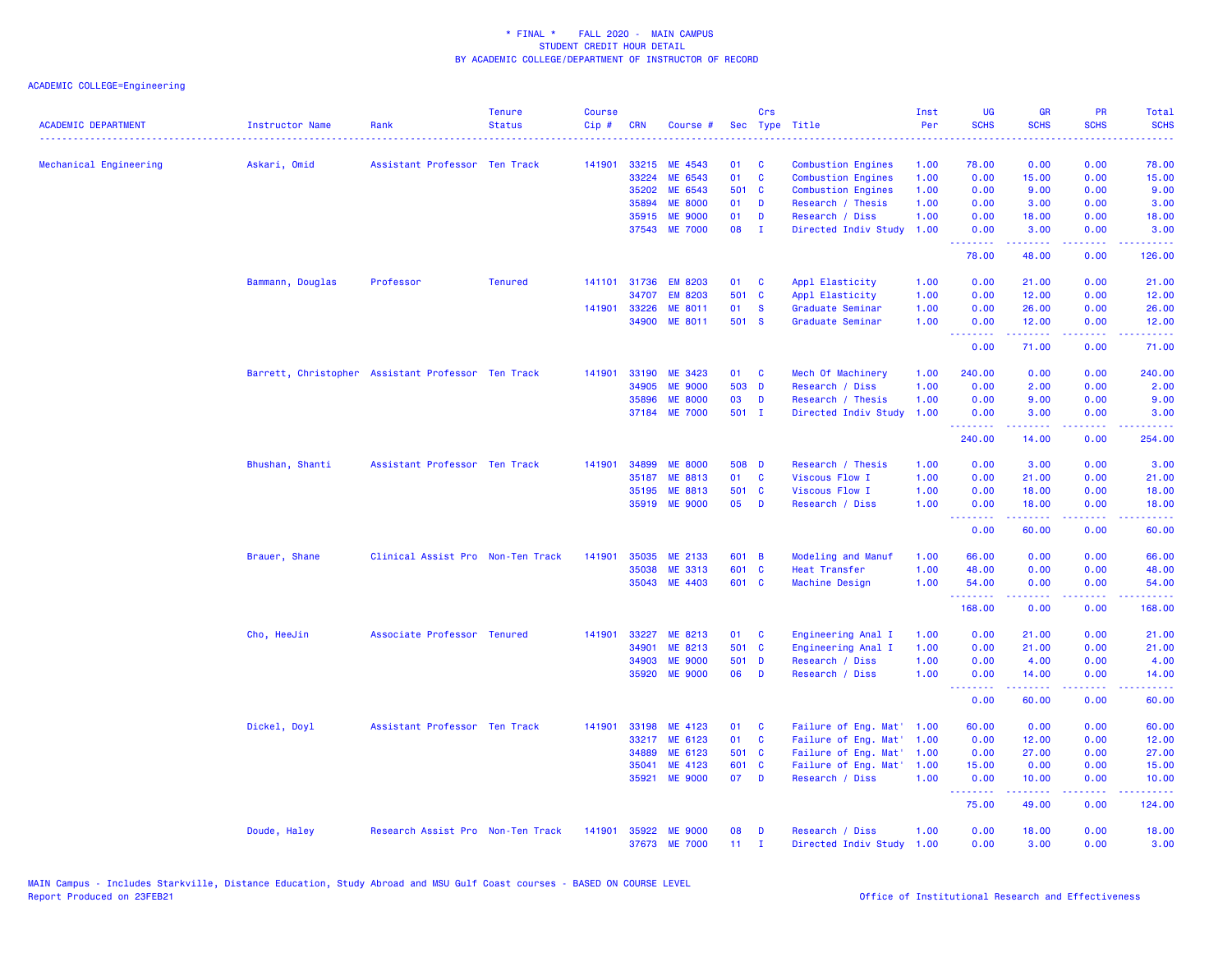| <b>ACADEMIC DEPARTMENT</b> | Instructor Name    | Rank                              | <b>Tenure</b><br><b>Status</b> | <b>Course</b><br>Cip# | <b>CRN</b> | Course #             |                 | Crs          | Sec Type Title            | Inst<br>Per | UG<br><b>SCHS</b>  | <b>GR</b><br><b>SCHS</b>                                                                                                                                       | PR<br><b>SCHS</b>                   | Total<br><b>SCHS</b>                                                                                                                                           |
|----------------------------|--------------------|-----------------------------------|--------------------------------|-----------------------|------------|----------------------|-----------------|--------------|---------------------------|-------------|--------------------|----------------------------------------------------------------------------------------------------------------------------------------------------------------|-------------------------------------|----------------------------------------------------------------------------------------------------------------------------------------------------------------|
|                            |                    |                                   |                                |                       |            |                      |                 |              |                           |             |                    |                                                                                                                                                                |                                     |                                                                                                                                                                |
|                            |                    |                                   |                                |                       |            |                      |                 |              |                           |             | 0.00               | 21.00                                                                                                                                                          | 0.00                                | 21.00                                                                                                                                                          |
| Mechanical Engineering     | El Fajri, Oumnia   | Grad Teach Assist                 | Not Applicable                 |                       |            | 141901 33192 ME 3513 | 02              | $\mathbf{C}$ | Thermodynamics I          | 1.00        | 189.00             | 0.00                                                                                                                                                           | 0.00<br>$\sim$ $\sim$ $\sim$ $\sim$ | 189.00                                                                                                                                                         |
|                            |                    |                                   |                                |                       |            |                      |                 |              |                           |             | 189.00             | 0.00                                                                                                                                                           | 0.00                                | 189.00                                                                                                                                                         |
|                            | El Kadiri, Haitham | Professor                         | <b>Tenured</b>                 | 141901                | 35923      | <b>ME 9000</b>       | 09              | D            | Research / Diss           | 1.00        | 0.00               | 9.00                                                                                                                                                           | 0.00                                | 9.00                                                                                                                                                           |
|                            |                    |                                   |                                |                       | 37307      | <b>ME 7000</b>       | 05              | $\mathbf{I}$ | Directed Indiv Study      | 1.00        | 0.00               | 3.00                                                                                                                                                           | 0.00                                | 3.00                                                                                                                                                           |
|                            |                    |                                   |                                |                       | 37308      | <b>ME 7000</b>       | 06              | $\mathbf{I}$ | Directed Indiv Study 1.00 |             | 0.00               | 3.00                                                                                                                                                           | 0.00                                | 3.00                                                                                                                                                           |
|                            |                    |                                   |                                |                       |            |                      |                 |              |                           |             | <b></b><br>0.00    | .<br>15.00                                                                                                                                                     | $\sim$ $\sim$ $\sim$ $\sim$<br>0.00 | ----<br>15.00                                                                                                                                                  |
|                            | Green, Morgan      | Instructor                        | Non-Ten Track                  | 141901                | 33180      | ME 1111              | 01              | C            | Introduction To ME        | 1.00        | 212.00             | 0.00                                                                                                                                                           | 0.00                                | 212.00                                                                                                                                                         |
|                            |                    |                                   |                                |                       | 33200      | ME 4301              | 01              | L            | Thermo-Fluids Labora      | 1.00        | 24.00              | 0.00                                                                                                                                                           | 0.00                                | 24.00                                                                                                                                                          |
|                            |                    |                                   |                                |                       | 33201      | ME 4301              | 02              | -L           | Thermo-Fluids Labora      | 1.00        | 24.00              | 0.00                                                                                                                                                           | 0.00                                | 24.00                                                                                                                                                          |
|                            |                    |                                   |                                |                       | 33202      | ME 4301              | 03              | -L.          | Thermo-Fluids Labora      | 1.00        | 22.00              | 0.00                                                                                                                                                           | 0.00                                | 22.00                                                                                                                                                          |
|                            |                    |                                   |                                |                       | 33203      | ME 4301              | 04              | -L.          | Thermo-Fluids Labora      | 1.00        | 18.00              | 0.00                                                                                                                                                           | 0.00                                | 18.00                                                                                                                                                          |
|                            |                    |                                   |                                |                       | 33208      | ME 4401              | 01              | L            | Solid Mechanics Lab       | 1.00        | 24.00              | 0.00                                                                                                                                                           | 0.00                                | 24.00                                                                                                                                                          |
|                            |                    |                                   |                                |                       | 33209      | ME 4401              | 02              | L            | Solid Mechanics Lab       | 1.00        | 23.00              | 0.00                                                                                                                                                           | 0.00                                | 23.00                                                                                                                                                          |
|                            |                    |                                   |                                |                       | 33210      | ME 4401              | 03              | -L           | Solid Mechanics Lab       | 1.00        | 21.00              | 0.00                                                                                                                                                           | 0.00                                | 21.00                                                                                                                                                          |
|                            |                    |                                   |                                |                       |            | 33211 ME 4401        | 04              | - L          | Solid Mechanics Lab       | 1.00        | 23.00              | 0.00                                                                                                                                                           | 0.00                                | 23.00                                                                                                                                                          |
|                            |                    |                                   |                                |                       |            |                      |                 |              |                           |             | <u>.</u><br>391.00 | $\frac{1}{2} \left( \frac{1}{2} \right) \left( \frac{1}{2} \right) \left( \frac{1}{2} \right) \left( \frac{1}{2} \right)$<br>0.00                              | ----<br>0.00                        | .<br>391.00                                                                                                                                                    |
|                            | Hammi, Youssef     | Associate Professor Ten Track     |                                | 140201                | 36764      | <b>ASE 9000</b>      | 02              | D            | Research/Diss             | 1.00        | 0.00               | 9.00                                                                                                                                                           | 0.00                                | 9.00                                                                                                                                                           |
|                            |                    |                                   |                                | 141901                | 33228      | ME 8243              | 01              | C            | Finite Element In Me      | 1.00        | 0.00               | 57.00                                                                                                                                                          | 0.00                                | 57.00                                                                                                                                                          |
|                            |                    |                                   |                                |                       | 34902      | ME 8243              | 501 C           |              | Finite Element In Me      | 1.00        | 0.00               | 30.00                                                                                                                                                          | 0.00                                | 30.00                                                                                                                                                          |
|                            |                    |                                   |                                |                       | 35903      | <b>ME 8000</b>       | 10 <sub>1</sub> | D            | Research / Thesis         | 1.00        | 0.00               | 9.00                                                                                                                                                           | 0.00                                | 9.00                                                                                                                                                           |
|                            |                    |                                   |                                |                       | 37264      | <b>ME 7000</b>       | 01              | $\mathbf{I}$ | Directed Indiv Study      | 1.00        | 0.00               | 3.00                                                                                                                                                           | 0.00                                | 3.00                                                                                                                                                           |
|                            |                    |                                   |                                |                       | 37281      | <b>ME 7000</b>       | 02              | $\mathbf{I}$ | Directed Indiv Study      | 1.00        | 0.00               | 3.00                                                                                                                                                           | 0.00                                | 3.00                                                                                                                                                           |
|                            |                    |                                   |                                |                       |            | 37374 ME 7000        | 07              | $\mathbf{I}$ | Directed Indiv Study 1.00 |             | 0.00               | 3.00                                                                                                                                                           | 0.00                                | 3.00                                                                                                                                                           |
|                            |                    |                                   |                                |                       |            |                      |                 |              |                           |             | .<br>0.00          | $\frac{1}{2} \left( \frac{1}{2} \right) \left( \frac{1}{2} \right) \left( \frac{1}{2} \right) \left( \frac{1}{2} \right) \left( \frac{1}{2} \right)$<br>114.00 | .<br>0.00                           | .<br>114.00                                                                                                                                                    |
|                            | Hodge, B. Keith    | Lecturer                          | Non-Ten Track                  | 141901                | 33204      | ME 4333              | 01              | C            | Energy Sys Design         | 1.00        | 228.00             | 0.00                                                                                                                                                           | 0.00                                | 228.00                                                                                                                                                         |
|                            |                    |                                   |                                |                       |            | 33219 ME 6333        | 01              | C            | Energy Sys Design         | 1.00        | 0.00               | 3.00                                                                                                                                                           | 0.00                                | 3.00                                                                                                                                                           |
|                            |                    |                                   |                                |                       |            |                      |                 |              |                           |             | <u>.</u><br>228.00 | .<br>3.00                                                                                                                                                      | $\sim$ $\sim$ $\sim$ $\sim$<br>0.00 | $\frac{1}{2} \left( \frac{1}{2} \right) \left( \frac{1}{2} \right) \left( \frac{1}{2} \right) \left( \frac{1}{2} \right) \left( \frac{1}{2} \right)$<br>231.00 |
|                            | Hwang, Joonsik     | Assistant Professor Ten Track     |                                | 141901                | 33193      | ME 3513              | 03              | <b>C</b>     | Thermodynamics I          | 1.00        | 174.00             | 0.00                                                                                                                                                           | 0.00                                | 174.00                                                                                                                                                         |
|                            |                    |                                   |                                |                       | 37748      | <b>ME 4000</b>       | 02              | $\mathbf{I}$ | Directed Indiv Study      | 1.00        | 3.00               | 0.00                                                                                                                                                           | 0.00                                | 3.00                                                                                                                                                           |
|                            |                    |                                   |                                |                       | 37749      | <b>ME 4000</b>       | 03              | $\mathbf{I}$ | Directed Indiv Study      | 1.00        | 3.00               | 0.00                                                                                                                                                           | 0.00                                | 3.00                                                                                                                                                           |
|                            |                    |                                   |                                |                       |            |                      |                 |              |                           |             | <u>.</u>           | .                                                                                                                                                              | $\sim$ $\sim$ $\sim$ $\sim$         | 22222)                                                                                                                                                         |
|                            |                    |                                   |                                |                       |            |                      |                 |              |                           |             | 180.00             | 0.00                                                                                                                                                           | 0.00                                | 180.00                                                                                                                                                         |
|                            | Jones, Elborn      | Lecturer                          | Non-Ten Track                  | 141901                |            | 33212 ME 4403        | 01              | <b>C</b>     | Machine Design            | 1.00        | 141.00<br>.        | 0.00<br>.                                                                                                                                                      | 0.00<br>.                           | 141.00                                                                                                                                                         |
|                            |                    |                                   |                                |                       |            |                      |                 |              |                           |             | 141.00             | 0.00                                                                                                                                                           | 0.00                                | 141.00                                                                                                                                                         |
|                            | Knizley, Alta      | Clinical Assist Pro Non-Ten Track |                                | 141901                | 35925      | <b>ME 9000</b>       | 11              | D            | Research / Diss           | 1.00        | 0.00               | 11.00                                                                                                                                                          | 0.00                                | 11.00                                                                                                                                                          |
|                            |                    |                                   |                                | 149999                |            | 37579 ENE 9000       | 03              | D            | Research/Diss             | 1.00        | 0.00               | 3.00                                                                                                                                                           | 0.00                                | 3.00                                                                                                                                                           |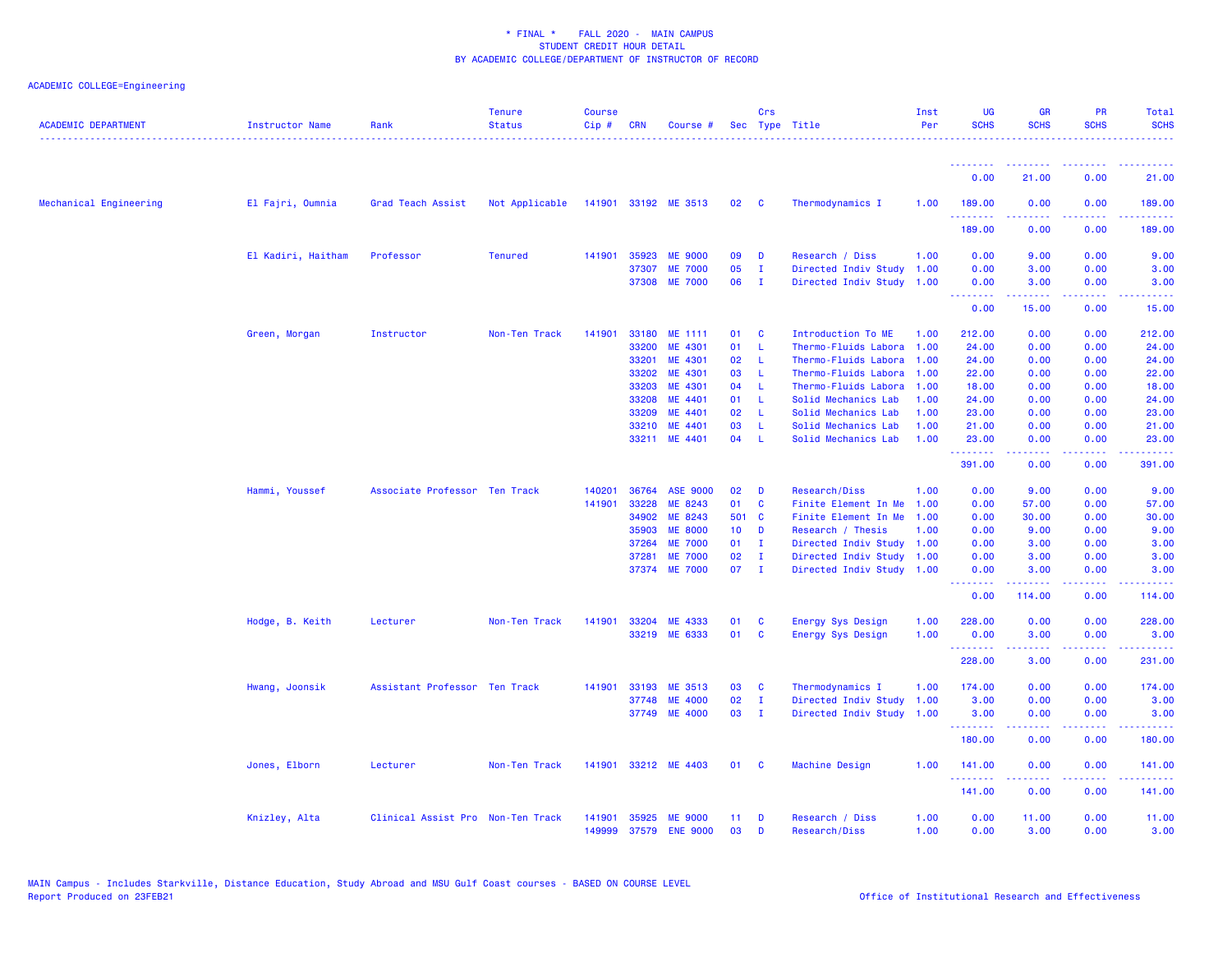| <b>ACADEMIC DEPARTMENT</b> | Instructor Name     | Rank                               | <b>Tenure</b><br><b>Status</b> | <b>Course</b><br>$Cip \#$ | CRN          | Course #              |                 | Crs            | Sec Type Title            | Inst<br>Per | <b>UG</b><br><b>SCHS</b> | <b>GR</b><br><b>SCHS</b>                                                                                                          | <b>PR</b><br><b>SCHS</b>                                                                                                          | Total<br><b>SCHS</b>               |
|----------------------------|---------------------|------------------------------------|--------------------------------|---------------------------|--------------|-----------------------|-----------------|----------------|---------------------------|-------------|--------------------------|-----------------------------------------------------------------------------------------------------------------------------------|-----------------------------------------------------------------------------------------------------------------------------------|------------------------------------|
|                            |                     |                                    |                                |                           |              |                       |                 |                |                           |             | <u> - - - - - - - -</u>  |                                                                                                                                   |                                                                                                                                   |                                    |
|                            |                     |                                    |                                |                           |              |                       |                 |                |                           |             | 0.00                     | 14.00                                                                                                                             | 0.00                                                                                                                              | 14.00                              |
| Mechanical Engineering     | Kooienga, John      | Lecturer                           | Non-Ten Track                  |                           |              | 141901 35036 ME 3103  | 601 B           |                | Exp Meas and Technig 1.00 |             | 54.00<br>.               | 0.00                                                                                                                              | 0.00                                                                                                                              | 54.00                              |
|                            |                     |                                    |                                |                           |              |                       |                 |                |                           |             | 54.00                    | 0.00                                                                                                                              | 0.00                                                                                                                              | 54.00                              |
|                            | Li, Like            | Assistant Professor Ten Track      |                                |                           | 141901 35186 | ME 8333               | 01              | C              | Convective Heat Tr        | 1.00        | 0.00                     | 18.00                                                                                                                             | 0.00                                                                                                                              | 18.00                              |
|                            |                     |                                    |                                |                           | 35194        | <b>ME 8333</b>        | 501 C           |                | Convective Heat Tr        | 1.00        | 0.00                     | 12.00                                                                                                                             | 0.00                                                                                                                              | 12.00                              |
|                            |                     |                                    |                                |                           | 35905        | <b>ME 8000</b>        | 12 <sub>2</sub> | D              | Research / Thesis         | 1.00        | 0.00                     | 3.00                                                                                                                              | 0.00                                                                                                                              | 3.00                               |
|                            |                     |                                    |                                |                           | 35926        | <b>ME 9000</b>        | 12 <sub>2</sub> | D              | Research / Diss           | 1.00        | 0.00<br>.                | 12.00<br>.                                                                                                                        | 0.00                                                                                                                              | 12.00                              |
|                            |                     |                                    |                                |                           |              |                       |                 |                |                           |             | 0.00                     | 45.00                                                                                                                             | 0.00                                                                                                                              | 45.00                              |
|                            | Liu, Yucheng        | Professor                          | <b>Tenured</b>                 |                           | 140101 32427 | GE 1501               | 01              | E              | Engineering Design C 1.00 |             | 12.00                    | 0.00                                                                                                                              | 0.00                                                                                                                              | 12.00                              |
|                            |                     |                                    |                                |                           | 32439        | GE 3011               | 01              | $\mathbf{s}$   | Engr Entrepreneur Se      | 0.60        | 28.80                    | 0.00                                                                                                                              | 0.00                                                                                                                              | 28.80                              |
|                            |                     |                                    |                                | 141901                    | 33216        | ME 4643               | 01              | C              | Intro Vibration/Cont      | 1.00        | 195.00                   | 0.00                                                                                                                              | 0.00                                                                                                                              | 195.00                             |
|                            |                     |                                    |                                |                           | 33225        | ME 6643               | 01              | <b>C</b>       | Intro Vibration/Cont      | 1.00        | 0.00                     | 9.00                                                                                                                              | 0.00                                                                                                                              | 9.00                               |
|                            |                     |                                    |                                |                           | 34907        | <b>ME 9000</b>        | 505 D           |                | Research / Diss           | 1.00        | 0.00                     | 13.00                                                                                                                             | 0.00                                                                                                                              | 13.00                              |
|                            |                     |                                    |                                |                           | 35927        | <b>ME 9000</b>        | 13              | D              | Research / Diss           | 1.00        | 0.00                     | 19.00                                                                                                                             | 0.00                                                                                                                              | 19.00                              |
|                            |                     |                                    |                                |                           | 37519        | <b>ME 4000</b>        | 01              | $\mathbf{I}$   | Directed Indiv Study      | 1.00        | 3.00<br>.                | 0.00<br>$\frac{1}{2} \left( \frac{1}{2} \right) \left( \frac{1}{2} \right) \left( \frac{1}{2} \right) \left( \frac{1}{2} \right)$ | 0.00<br>والمحامر                                                                                                                  | 3.00<br>.                          |
|                            |                     |                                    |                                |                           |              |                       |                 |                |                           |             | 238.80                   | 41.00                                                                                                                             | 0.00                                                                                                                              | 279.80                             |
|                            | Maddox, Jennie      | Non-Faculty                        | Not Applicable                 | 141901                    |              | 33214 ME 4443         | 01              | <b>C</b>       | Mech Systems Design       | 0.50        | 120.00                   | 0.00                                                                                                                              | 0.00                                                                                                                              | 120.00                             |
|                            |                     |                                    |                                |                           |              | 33223 ME 6443         | 01              | $\mathbf{C}$   | Mech Systems Design       | 0.50        | 0.00<br>.                | 19.50                                                                                                                             | 0.00<br>2222                                                                                                                      | 19.50                              |
|                            |                     |                                    |                                |                           |              |                       |                 |                |                           |             | 120.00                   | 19.50                                                                                                                             | 0.00                                                                                                                              | 139.50                             |
|                            | Mago, Pedro         | Non-Employee                       | Not Applicable                 |                           |              | 141901 35928 ME 9000  | 14              | <b>D</b>       | Research / Diss           | 1.00        | 0.00                     | 3.00                                                                                                                              | 0.00                                                                                                                              | 3.00                               |
|                            |                     |                                    |                                |                           |              |                       |                 |                |                           |             | .<br>0.00                | 3.00                                                                                                                              | $\frac{1}{2} \left( \frac{1}{2} \right) \left( \frac{1}{2} \right) \left( \frac{1}{2} \right) \left( \frac{1}{2} \right)$<br>0.00 | 3.00                               |
|                            | Marshall, Joshua    | Lecturer                           | Non-Ten Track                  | 141101                    | 35217        | <b>EM 8313</b>        | 01              | C              | <b>Advanced Dynamics</b>  | 1.00        | 0.00                     | 15.00                                                                                                                             | 0.00                                                                                                                              | 15.00                              |
|                            |                     |                                    |                                |                           |              | 37132 EM 8313         | 501 C           |                | <b>Advanced Dynamics</b>  | 1.00        | 0.00                     | 9.00                                                                                                                              | 0.00                                                                                                                              | 9.00                               |
|                            |                     |                                    |                                |                           |              |                       |                 |                |                           |             | ولالات                   |                                                                                                                                   |                                                                                                                                   |                                    |
|                            |                     |                                    |                                |                           |              |                       |                 |                |                           |             | 0.00                     | 24.00                                                                                                                             | 0.00                                                                                                                              | 24.00                              |
|                            | Martinez Castellon, | Grad Teach Assist                  | Not Applicable                 |                           |              | 141901 33182 ME 2133  | 02              | $\overline{B}$ | Modeling and Manuf        | 1.00        | 138.00<br>.              | 0.00                                                                                                                              | 0.00                                                                                                                              | 138.00                             |
|                            |                     |                                    |                                |                           |              |                       |                 |                |                           |             | 138.00                   | 0.00                                                                                                                              | 0.00                                                                                                                              | 138.00                             |
|                            | Patel, Mukti        | Grad Service Assist Not Applicable |                                |                           |              | 131101 31136 COE 1323 | 02              | $\mathbf{C}$   | Career Planning           | 0.25        | 14.25<br>.               | 0.00                                                                                                                              | 0.00                                                                                                                              | 14.25<br>$\omega$ is $\omega$ in . |
|                            |                     |                                    |                                |                           |              |                       |                 |                |                           |             | 14.25                    | 0.00                                                                                                                              | 0.00                                                                                                                              | 14.25                              |
|                            | Priddy, Matthew     | Assistant Professor Ten Track      |                                | 140201                    | 36767        | <b>ASE 9000</b>       | 05              | D              | Research/Diss             | 1.00        | 0.00                     | 31.00                                                                                                                             | 0.00                                                                                                                              | 31.00                              |
|                            |                     |                                    |                                | 141901                    | 33218        | ME 6133               | 01              | C              | Mechanical Metallurg      | 1.00        | 0.00                     | 39.00                                                                                                                             | 0.00                                                                                                                              | 39.00                              |
|                            |                     |                                    |                                |                           | 34890        | ME 6133               | 501 C           |                | Mechanical Metallurg      | 1.00        | 0.00                     | 27.00                                                                                                                             | 0.00                                                                                                                              | 27.00                              |
|                            |                     |                                    |                                |                           | 34897        | <b>ME 8000</b>        | 506 D           |                | Research / Thesis         | 1.00        | 0.00                     | 1.00                                                                                                                              | 0.00                                                                                                                              | 1.00                               |
|                            |                     |                                    |                                |                           | 34908        | <b>ME 9000</b>        | 506 D           |                | Research / Diss           | 1.00        | 0.00                     | 5.00                                                                                                                              | 0.00                                                                                                                              | 5.00                               |
|                            |                     |                                    |                                |                           | 35909        | <b>ME 8000</b>        | 16 <sup>1</sup> | D              | Research / Thesis         | 1.00        | 0.00                     | 11.00                                                                                                                             | 0.00                                                                                                                              | 11.00                              |
|                            |                     |                                    |                                |                           | 35930        | <b>ME 9000</b>        | 16              | D              | Research / Diss           | 1.00        | 0.00                     | 24.00                                                                                                                             | 0.00                                                                                                                              | 24.00                              |
|                            |                     |                                    |                                |                           | 37560        | <b>ME 7000</b>        | 09              | $\mathbf{I}$   | Directed Indiv Study      | 1.00        | 0.00                     | 3.00                                                                                                                              | 0.00                                                                                                                              | 3.00                               |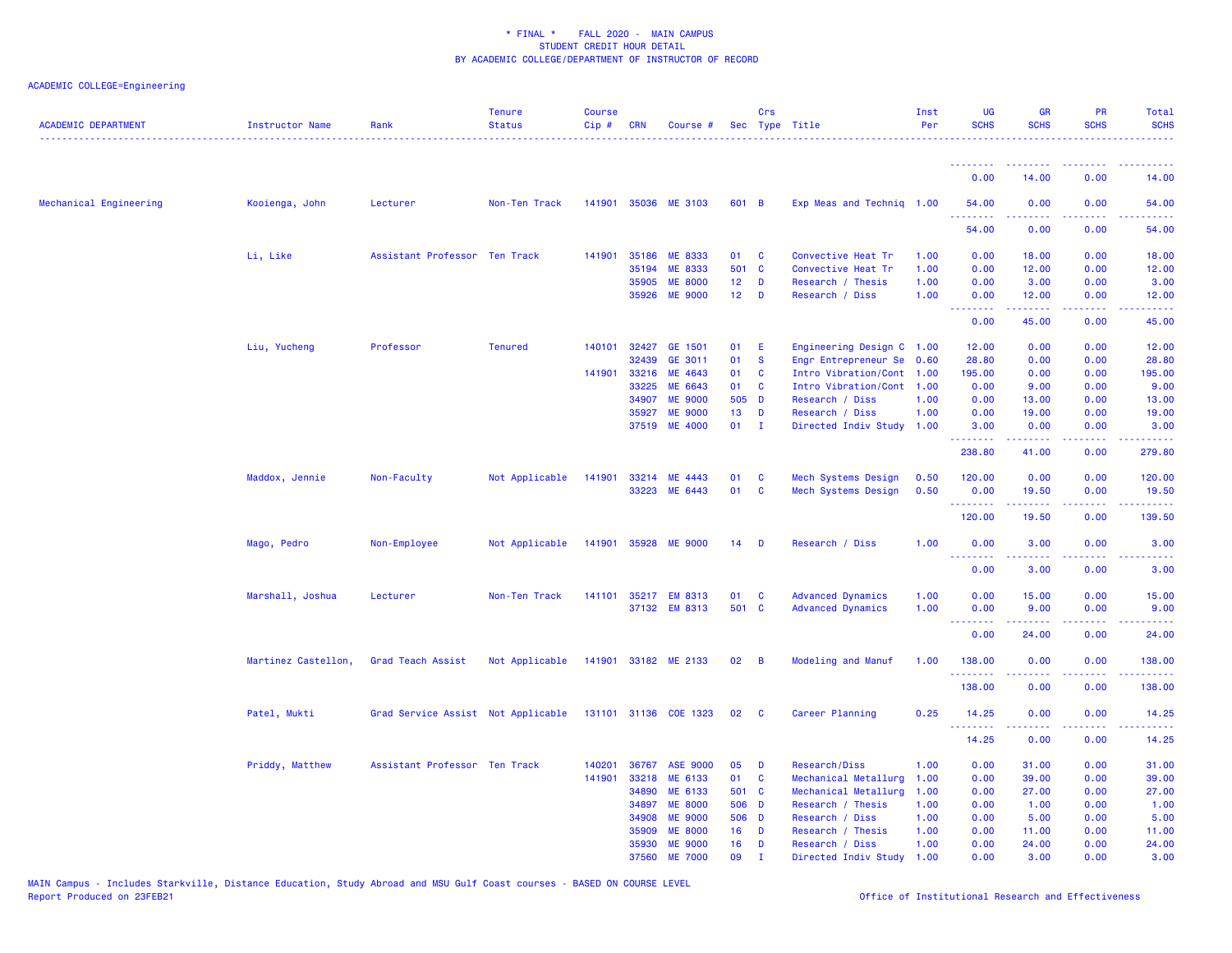| <b>ACADEMIC DEPARTMENT</b> | <b>Instructor Name</b> | Rank                              | <b>Tenure</b><br><b>Status</b> | <b>Course</b><br>$Cip \#$ | <b>CRN</b> | Course #             |                 | Crs          | Sec Type Title              | Inst<br>Per | <b>UG</b><br><b>SCHS</b> | <b>GR</b><br><b>SCHS</b>                                                                                                                                     | PR<br><b>SCHS</b>            | <b>Total</b><br><b>SCHS</b>                                                                                                                                    |
|----------------------------|------------------------|-----------------------------------|--------------------------------|---------------------------|------------|----------------------|-----------------|--------------|-----------------------------|-------------|--------------------------|--------------------------------------------------------------------------------------------------------------------------------------------------------------|------------------------------|----------------------------------------------------------------------------------------------------------------------------------------------------------------|
| Mechanical Engineering     | Priddy, Matthew        | Assistant Professor Ten Track     |                                | 141901                    | 37566      | <b>ME 7000</b>       | 10              | - I          | Directed Indiv Study 1.00   |             | 0.00                     | 3.00                                                                                                                                                         | 0.00                         | 3.00                                                                                                                                                           |
|                            |                        |                                   |                                | 142001                    |            | 33199 ME 4133        | 01              | $\mathbf{C}$ | Mechanical Metallurg 1.00   |             | 81.00<br>.               | 0.00                                                                                                                                                         | 0.00<br>والمحامر             | 81.00                                                                                                                                                          |
|                            |                        |                                   |                                |                           |            |                      |                 |              |                             |             | 81.00                    | 144.00                                                                                                                                                       | 0.00                         | 225.00                                                                                                                                                         |
|                            | Rhee, Hongjoo          | Associate Professor Ten Track     |                                | 141901                    | 33188      | ME 3403              | 01              | C            | Materials for ME Des        | 1.00        | 147.00                   | 0.00                                                                                                                                                         | 0.00                         | 147.00                                                                                                                                                         |
|                            |                        |                                   |                                |                           | 33189      | ME 3403              | 02              | C            | Materials for ME Des        | 1.00        | 147.00                   | 0.00                                                                                                                                                         | 0.00                         | 147.00                                                                                                                                                         |
|                            |                        |                                   |                                |                           | 35910      | <b>ME 8000</b>       | 17 <sub>1</sub> | D            | Research / Thesis           | 1.00        | 0.00                     | 3.00                                                                                                                                                         | 0.00                         | 3.00                                                                                                                                                           |
|                            |                        |                                   |                                |                           | 35931      | <b>ME 9000</b>       | 17 <sub>2</sub> | D            | Research / Diss             | 1.00        | 0.00                     | 31.00                                                                                                                                                        | 0.00                         | 31.00                                                                                                                                                          |
|                            |                        |                                   |                                |                           | 37284      | <b>ME 7000</b>       | 03              | $\mathbf{I}$ | Directed Indiv Study        | 1.00        | 0.00                     | 3.00                                                                                                                                                         | 0.00                         | 3.00                                                                                                                                                           |
|                            |                        |                                   |                                |                           | 37285      | <b>ME 7000</b>       | 04              | $\mathbf{I}$ | Directed Indiv Study        | 1.00        | 0.00                     | 3.00                                                                                                                                                         | 0.00<br>.                    | 3.00                                                                                                                                                           |
|                            |                        |                                   |                                |                           |            |                      |                 |              |                             |             | .<br>294.00              | .<br>40.00                                                                                                                                                   | 0.00                         | $\frac{1}{2} \left( \frac{1}{2} \right) \left( \frac{1}{2} \right) \left( \frac{1}{2} \right) \left( \frac{1}{2} \right) \left( \frac{1}{2} \right)$<br>334.00 |
|                            | Shah, Aditya           | Grad Teach Assist                 | Not Applicable                 |                           |            | 141101 31711 EM 2413 | 01              | <b>C</b>     | Engineering Mech I          | 1.00        | 57.00<br><u>.</u>        | 0.00<br>.                                                                                                                                                    | 0.00<br>.                    | 57.00                                                                                                                                                          |
|                            |                        |                                   |                                |                           |            |                      |                 |              |                             |             | 57.00                    | 0.00                                                                                                                                                         | 0.00                         | 57.00                                                                                                                                                          |
|                            | Singh, Prashant        | Assistant Professor Ten Track     |                                | 141901                    | 33191      | ME 3513              | 01              | C            | Thermodynamics I            | 1.00        | 180.00                   | 0.00                                                                                                                                                         | 0.00                         | 180.00                                                                                                                                                         |
|                            |                        |                                   |                                |                           | 35193      | <b>ME 8000</b>       | 514 D           |              | Research / Thesis           | 1.00        | 0.00                     | 1.00                                                                                                                                                         | 0.00                         | 1.00                                                                                                                                                           |
|                            |                        |                                   |                                |                           |            | 35932 ME 9000        | 18              | D            | Research / Diss             | 1.00        | 0.00                     | 6.00                                                                                                                                                         | 0.00                         | 6.00                                                                                                                                                           |
|                            |                        |                                   |                                |                           |            |                      |                 |              |                             |             | .<br>180.00              | 7.00                                                                                                                                                         | $\sim$ $\sim$ $\sim$<br>0.00 | 187.00                                                                                                                                                         |
|                            | Smith, Joshua          | Clinical Assist Pro Non-Ten Track |                                | 141901                    | 35034      | ME 1111              | 601 C           |              | Introduction To ME          | 1.00        | 21.00                    | 0.00                                                                                                                                                         | 0.00                         | 21.00                                                                                                                                                          |
|                            |                        |                                   |                                |                           | 35037      | <b>ME 3113</b>       | 601 C           |              | <b>Engineering Analysis</b> | 1.00        | 54.00                    | 0.00                                                                                                                                                         | 0.00                         | 54.00                                                                                                                                                          |
|                            |                        |                                   |                                |                           | 35039      | ME 3513              | 601 C           |              | Thermodynamics I            | 1.00        | 96.00                    | 0.00                                                                                                                                                         | 0.00                         | 96.00                                                                                                                                                          |
|                            |                        |                                   |                                |                           | 37382      | <b>ME 4000</b>       | 601 I           |              | Directed Indiv Study        | 1.00        | 3.00                     | 0.00                                                                                                                                                         | 0.00                         | 3.00                                                                                                                                                           |
|                            |                        |                                   |                                |                           | 37467      | <b>ME 4000</b>       | 602 I           |              | Directed Indiv Study        | 1.00        | 3.00                     | 0.00                                                                                                                                                         | 0.00                         | 3.00                                                                                                                                                           |
|                            |                        |                                   |                                |                           | 37477      | <b>ME 7000</b>       | 601 I           |              | Directed Indiv Study        | 1.00        | 0.00                     | 3.00                                                                                                                                                         | 0.00                         | 3.00                                                                                                                                                           |
|                            |                        |                                   |                                |                           |            | 142701 35040 ME 3613 | 601 C           |              | <b>System Dynamics</b>      | 1.00        | 39,00<br>. <b>.</b>      | 0.00<br>$\frac{1}{2} \left( \frac{1}{2} \right) \left( \frac{1}{2} \right) \left( \frac{1}{2} \right) \left( \frac{1}{2} \right) \left( \frac{1}{2} \right)$ | 0.00<br>.                    | 39.00<br>.                                                                                                                                                     |
|                            |                        |                                   |                                |                           |            |                      |                 |              |                             |             | 216.00                   | 3.00                                                                                                                                                         | 0.00                         | 219.00                                                                                                                                                         |
|                            | Spayde, Dustin         | Instructor                        | Non-Ten Track                  | 141901                    | 33183      | <b>ME 3103</b>       | 01              | B            | Exp Meas and Techniq        | 1.00        | 144.00                   | 0.00                                                                                                                                                         | 0.00                         | 144.00                                                                                                                                                         |
|                            |                        |                                   |                                |                           | 33184      | <b>ME 3103</b>       | 02              | B            | Exp Meas and Techniq        | 1.00        | 135.00                   | 0.00                                                                                                                                                         | 0.00                         | 135.00                                                                                                                                                         |
|                            |                        |                                   |                                |                           |            | 33213 ME 4403        | 02              | C            | Machine Design              | 1.00        | 123.00<br>.              | 0.00<br>.                                                                                                                                                    | 0.00<br>والمحامل             | 123.00<br>.                                                                                                                                                    |
|                            |                        |                                   |                                |                           |            |                      |                 |              |                             |             | 402.00                   | 0.00                                                                                                                                                         | 0.00                         | 402.00                                                                                                                                                         |
|                            | Spayde, Emily          | Clinical Assist Pro Non-Ten Track |                                | 141901                    | 33181      | ME 2133              | 01              | B            | Modeling and Manuf          | 1.00        | 126.00                   | 0.00                                                                                                                                                         | 0.00                         | 126.00                                                                                                                                                         |
|                            |                        |                                   |                                |                           | 33207      | ME 4373              | 01              | C            | Air Conditioning            | 1.00        | 78.00                    | 0.00                                                                                                                                                         | 0.00                         | 78.00                                                                                                                                                          |
|                            |                        |                                   |                                |                           | 33222      | ME 6373              | 01              | C            | Air Conditioning            | 1.00        | 0.00                     | 3.00                                                                                                                                                         | 0.00                         | 3.00                                                                                                                                                           |
|                            |                        |                                   |                                |                           | 34891      | ME 6373              | 501 C           |              | Air Conditioning            | 1.00        | 0.00                     | 9.00                                                                                                                                                         | 0.00                         | 9.00                                                                                                                                                           |
|                            |                        |                                   |                                |                           | 35184      | <b>ME 3313</b>       | 02              | C            | <b>Heat Transfer</b>        | 1.00        | 84.00                    | 0.00                                                                                                                                                         | 0.00                         | 84.00                                                                                                                                                          |
|                            |                        |                                   |                                |                           |            | 35912 ME 8000        | 19              | D            | Research / Thesis           | 1.00        | 0.00<br>.                | 9.00<br>$\frac{1}{2} \left( \frac{1}{2} \right) \left( \frac{1}{2} \right) \left( \frac{1}{2} \right) \left( \frac{1}{2} \right) \left( \frac{1}{2} \right)$ | 0.00<br>$\sim$ $\sim$ $\sim$ | 9.00<br>$\frac{1}{2} \left( \frac{1}{2} \right) \left( \frac{1}{2} \right) \left( \frac{1}{2} \right) \left( \frac{1}{2} \right) \left( \frac{1}{2} \right)$   |
|                            |                        |                                   |                                |                           |            |                      |                 |              |                             |             | 288.00                   | 21.00                                                                                                                                                        | 0.00                         | 309.00                                                                                                                                                         |
|                            | Stone, Tonya           | Associate Professor Tenured       |                                | 141901                    | 33197      | ME 4111              | 01              | C            | Professional Develop        | 1.00        | 85.00                    | 0.00                                                                                                                                                         | 0.00                         | 85.00                                                                                                                                                          |
|                            |                        |                                   |                                |                           | 34909      | <b>ME 9000</b>       | 507 D           |              | Research / Diss             | 1.00        | 0.00                     | 3.00                                                                                                                                                         | 0.00                         | 3.00                                                                                                                                                           |
|                            |                        |                                   |                                |                           | 35934      | <b>ME 9000</b>       | 20              | D            | Research / Diss             | 1.00        | 0.00                     | 1.00                                                                                                                                                         | 0.00                         | 1.00                                                                                                                                                           |
|                            |                        |                                   |                                | 142701                    | 33196      | ME 3613              | 01              | C            | <b>System Dynamics</b>      | 1.00        | 246.00                   | 0.00                                                                                                                                                         | 0.00                         | 246.00                                                                                                                                                         |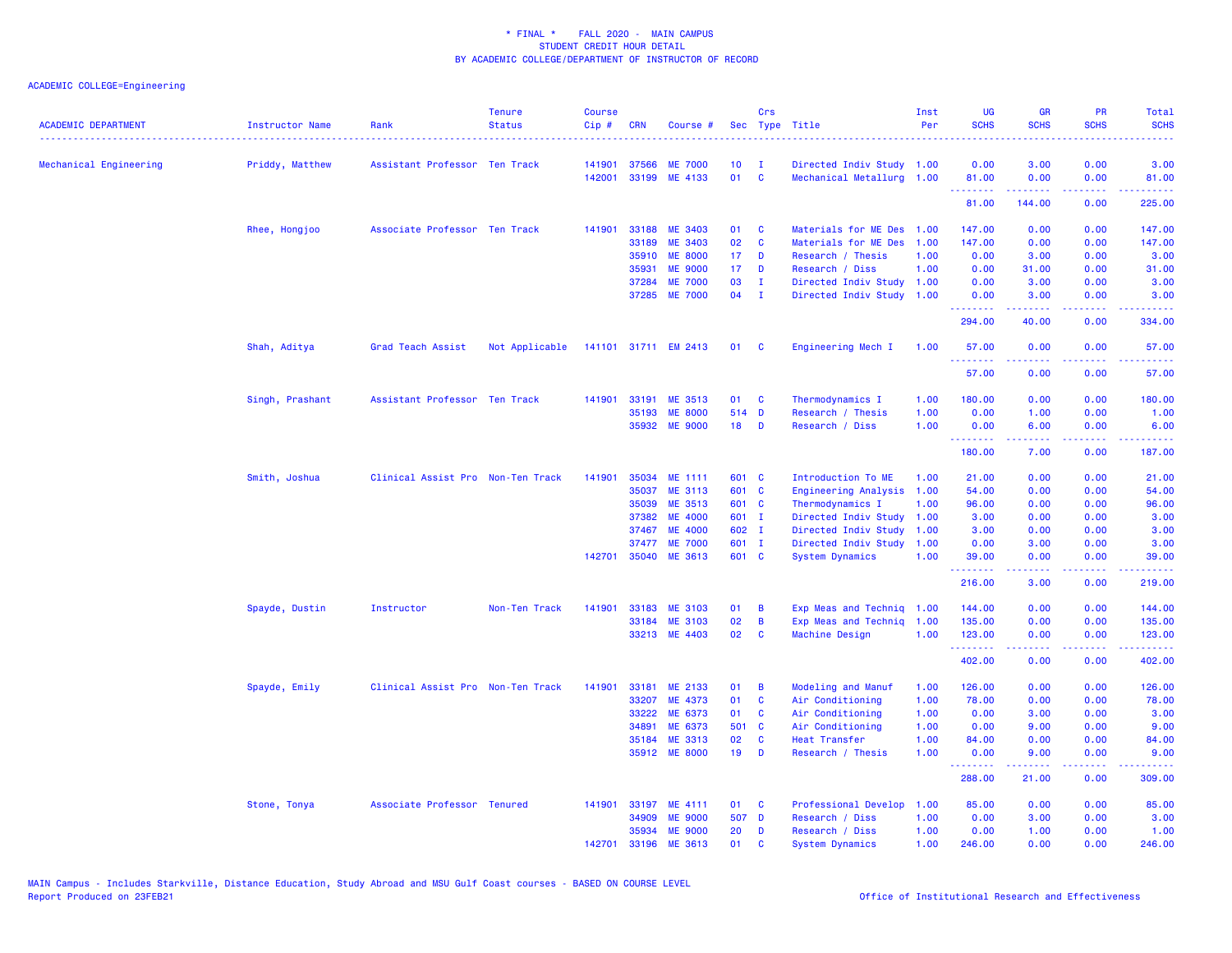| <b>ACADEMIC DEPARTMENT</b>             | <b>Instructor Name</b>                             | Rank                          | <b>Tenure</b><br><b>Status</b> | <b>Course</b><br>Cip# | <b>CRN</b> | Course #             |      | Crs                     | Sec Type Title       | Inst<br>Per | <b>UG</b><br><b>SCHS</b>         | <b>GR</b><br><b>SCHS</b> | <b>PR</b><br><b>SCHS</b> | Total<br><b>SCHS</b>                            |
|----------------------------------------|----------------------------------------------------|-------------------------------|--------------------------------|-----------------------|------------|----------------------|------|-------------------------|----------------------|-------------|----------------------------------|--------------------------|--------------------------|-------------------------------------------------|
|                                        |                                                    |                               |                                |                       |            |                      |      |                         |                      |             |                                  |                          |                          |                                                 |
|                                        |                                                    |                               |                                |                       |            |                      |      |                         |                      |             | 331,00                           | 4.00                     | 0.00                     | --------  --------  --------  -------<br>335.00 |
| Mechanical Engineering                 | Whittington, Wilburn Assistant Professor Ten Track |                               |                                | 141901                |            | 33214 ME 4443        | 01   | $\overline{\mathbf{c}}$ | Mech Systems Design  | 0.50        | 120.00                           | 0.00                     | 0.00                     | 120.00                                          |
|                                        |                                                    |                               |                                |                       | 33223      | ME 6443              | 01   | <b>C</b>                | Mech Systems Design  | 0.50        | 0.00                             | 19.50                    | 0.00                     | 19.50                                           |
|                                        |                                                    |                               |                                |                       |            | 35914 ME 8000        | 21   | <b>D</b>                | Research / Thesis    | 1.00        | 0.00                             | 8.00                     | 0.00                     | 8.00                                            |
|                                        |                                                    |                               |                                |                       |            | 35935 ME 9000        | 21   | <b>D</b>                | Research / Diss      | 1.00        | 0.00                             | 21.00                    | 0.00                     | 21.00                                           |
|                                        |                                                    |                               |                                |                       |            | 37176 ME 8990        | 01   | - C                     | Special Topic In ME  | 1.00        | 0.00                             | 36.00                    | 0.00                     | 36.00                                           |
|                                        |                                                    |                               |                                |                       |            |                      |      |                         |                      |             | <u>- - - - - - - -</u><br>120.00 | 84.50                    | 0.00                     | 204.50                                          |
|                                        | Xu, Ben                                            | Assistant Professor Ten Track |                                | 141901                | 33187      | ME 3313              | 01   | <b>C</b>                | <b>Heat Transfer</b> | 1.00        | 132,00                           | 0.00                     | 0.00                     | 132.00                                          |
|                                        |                                                    |                               |                                |                       |            | 37770 ME 4800        | 02   |                         | Undergraduate Resear | 1.00        | 0.00                             | 0.00                     | 0.00                     | 0.00                                            |
|                                        |                                                    |                               |                                |                       |            |                      |      |                         |                      |             | 132.00                           | 0.00                     | -----<br>0.00            | 132.00                                          |
|                                        | Zare, Saeid                                        | Grad Teach Assist             | Not Applicable                 |                       |            | 141901 33194 ME 3523 | 01 C |                         | Thermodynamics II    | 1.00        | 213.00                           | 0.00                     | 0.00                     | 213,00                                          |
|                                        |                                                    |                               |                                |                       |            |                      |      |                         |                      |             | --------<br>213.00               | 0.00                     | ---------<br>0.00        | 213.00                                          |
| =====================================  |                                                    |                               |                                |                       |            |                      |      |                         |                      |             | $=$ = = = = = = =                | ========                 | ========                 | ==========                                      |
| Mechanical Engineering                 |                                                    |                               |                                |                       |            |                      |      |                         |                      |             | 4569.05                          | 905.00                   | 0.00                     | 5474.05                                         |
| ====================================== |                                                    |                               |                                |                       |            |                      |      |                         |                      |             | ========                         |                          |                          | _____________________________________           |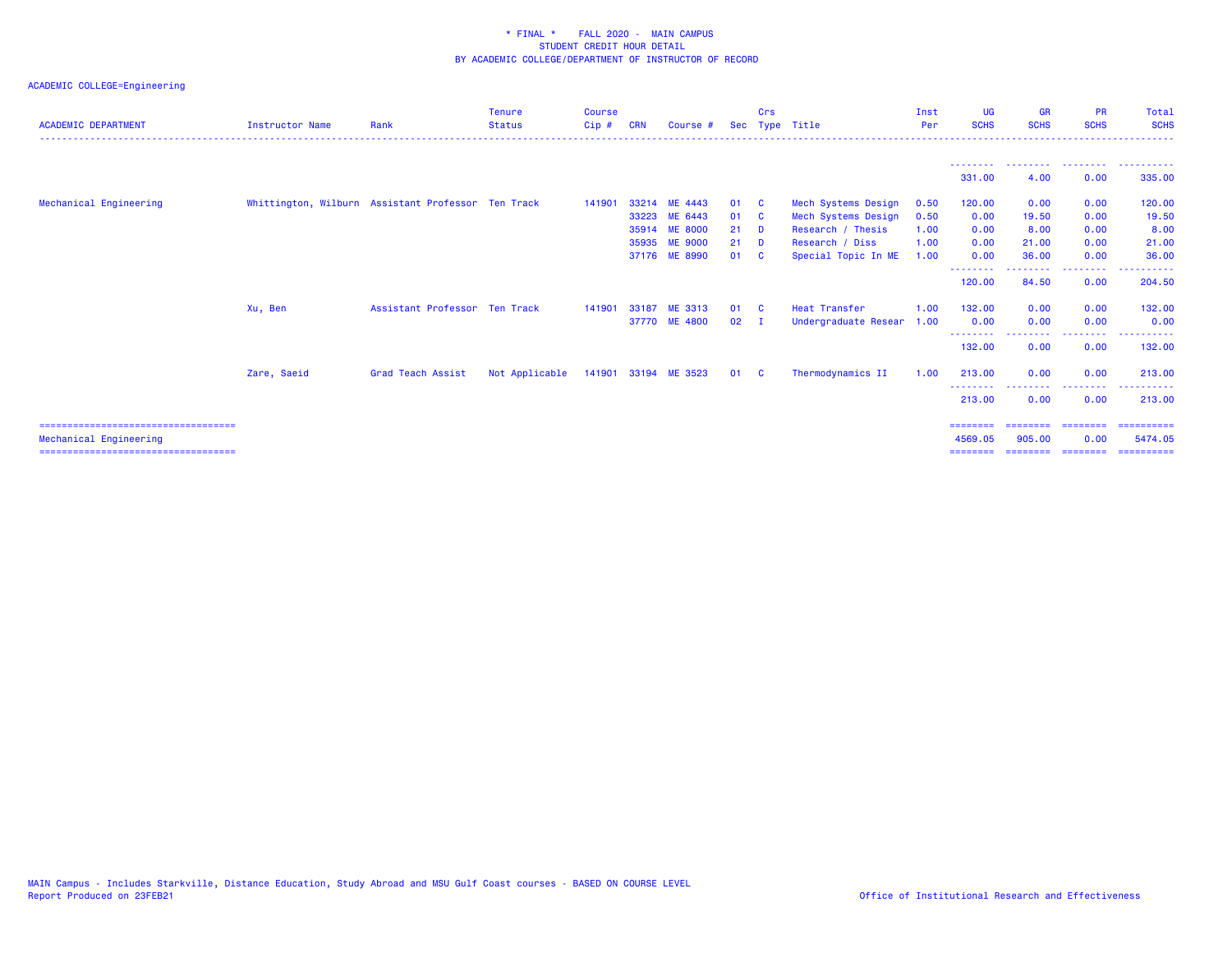| <b>ACADEMIC DEPARTMENT</b>     | Instructor Name    | Rank                              | <b>Tenure</b><br><b>Status</b> | <b>Course</b><br>$Cip \#$ | <b>CRN</b>   | Course #              |              | Crs            | Sec Type Title            | Inst<br>Per | <b>UG</b><br><b>SCHS</b> | <b>GR</b><br><b>SCHS</b>                                                                                                                             | <b>PR</b><br><b>SCHS</b>            | Total<br><b>SCHS</b> |
|--------------------------------|--------------------|-----------------------------------|--------------------------------|---------------------------|--------------|-----------------------|--------------|----------------|---------------------------|-------------|--------------------------|------------------------------------------------------------------------------------------------------------------------------------------------------|-------------------------------------|----------------------|
| School of Chemical Engineering | Amirlatifi, Amin   | Assistant Professor Ten Track     |                                | 140701                    | 36498        | <b>CHE 9000</b>       | 01           | D              | <b>Research/Diss</b>      | 1.00        | 0.00                     | 9.00                                                                                                                                                 | 0.00                                | 9.00                 |
|                                |                    |                                   |                                | 142501                    | 33999        | PTE 3953              | 01           | $\mathbf{C}$   | Petr Reservoir Rock       | 1.00        | 63.00                    | 0.00                                                                                                                                                 | 0.00                                | 63.00                |
|                                |                    |                                   |                                |                           | 35179        | PTE 3902              | 01           | - L            | PTE Lab 1                 | 1.00        | 40.00                    | 0.00                                                                                                                                                 | 0.00                                | 40.00                |
|                                |                    |                                   |                                |                           | 37725        | <b>PTE 4800</b>       | 01           | $\mathbf{I}$   | Undergraduate Resear      | 1.00        | 4.00                     | 0.00                                                                                                                                                 | 0.00                                | 4.00                 |
|                                |                    |                                   |                                |                           | 37726        | <b>PTE 4800</b>       | 02           | $\mathbf I$    | Undergraduate Resear 1.00 |             | 1.00                     | 0.00                                                                                                                                                 | 0.00                                | 1.00                 |
|                                |                    |                                   |                                |                           | 37727        | <b>PTE 4800</b>       | 03           | $\mathbf I$    | Undergraduate Resear 1.00 |             | 1.00<br>.                | 0.00                                                                                                                                                 | 0.00                                | 1.00                 |
|                                |                    |                                   |                                |                           |              |                       |              |                |                           |             | 109.00                   | 9.00                                                                                                                                                 | 0.00                                | 118.00               |
|                                | Bricka, Ray        | Associate Professor Tenured       |                                |                           | 140701 30980 | <b>CHE 3413</b>       | 01           | C              | Eng Materials             | 1.00        | 63.00                    | 0.00                                                                                                                                                 | 0.00                                | 63.00                |
|                                |                    |                                   |                                |                           | 30981        | <b>CHE 3413</b>       | 02           | <b>C</b>       | Eng Materials             | 1.00        | 105.00                   | 0.00                                                                                                                                                 | 0.00                                | 105.00               |
|                                |                    |                                   |                                |                           | 30982        | CHE 3413              | 03           | C              | Eng Materials             | 1.00        | 108.00                   | 0.00                                                                                                                                                 | 0.00                                | 108.00               |
|                                |                    |                                   |                                |                           | 36499        | <b>CHE 9000</b>       | 02           | D              | Research/Diss             | 1.00        | 0.00                     | 1.00                                                                                                                                                 | 0.00                                | 1.00                 |
|                                |                    |                                   |                                |                           | 37724        | <b>CHE 4000</b>       | 03           | $\mathbf I$    | Directed Indiv Study      | 1.00        | 3.00                     | 0.00                                                                                                                                                 | 0.00                                | 3.00                 |
|                                |                    |                                   |                                | 240101                    | 37591        | <b>HON 4093</b>       | <b>H08 E</b> |                | <b>Honors Thesis</b>      | 1.00        | 3.00<br><u>.</u>         | 0.00<br>$  -$                                                                                                                                        | 0.00<br>$\sim$ $\sim$ $\sim$ $\sim$ | 3.00                 |
|                                |                    |                                   |                                |                           |              |                       |              |                |                           |             | 282.00                   | 1.00                                                                                                                                                 | 0.00                                | 283.00               |
|                                | Cole, David        | Instructor                        | Non-Ten Track                  | 142501                    | 34000        | <b>PTE 3963</b>       | 01           | <b>C</b>       | Drilling                  | 1.00        | 54.00                    | 0.00                                                                                                                                                 | 0.00                                | 54.00                |
|                                |                    |                                   |                                |                           | 34001        | <b>PTE 3973</b>       | 01           | $\mathbf{C}$   | Petroleum Production      | 1.00        | 57.00<br>.               | 0.00                                                                                                                                                 | 0.00                                | 57.00                |
|                                |                    |                                   |                                |                           |              |                       |              |                |                           |             | 111.00                   | 0.00                                                                                                                                                 | 0.00                                | 111.00               |
|                                | Elmore, Billy      | Associate Professor Tenured       |                                | 140701                    | 30975        | <b>CHE 2203</b>       | DO1 B        |                | Intr to Engr w/ CHE       | 1.00        | 9.00                     | 0.00                                                                                                                                                 | 0.00                                | 9.00                 |
|                                |                    |                                   |                                |                           | 30979        | <b>CHE 3232</b>       | 01           | - L            | Chem Eng Lab II           | 0.25        | 43.50                    | 0.00                                                                                                                                                 | 0.00                                | 43.50                |
|                                |                    |                                   |                                |                           | 35809        | <b>CHE 2213</b>       | 01           | C              | Chemical Eng Analysi 1.00 |             | 81.00                    | 0.00                                                                                                                                                 | 0.00                                | 81.00                |
|                                |                    |                                   |                                |                           | 37736        | <b>CHE 4000</b>       | 04           | $\mathbf I$    | Directed Indiv Study 1.00 |             | 4.00<br>.                | 0.00<br>بالأباب                                                                                                                                      | 0.00                                | 4.00                 |
|                                |                    |                                   |                                |                           |              |                       |              |                |                           |             | 137.50                   | 0.00                                                                                                                                                 | 0.00                                | 137.50               |
|                                | Elmore, Katherine  | Grad Teach Assist                 | Not Applicable                 | 140701                    | 30972        | <b>CHE 1101</b>       | 01           | C              | Intro to Chem & Petr 1.00 |             | 69.00                    | 0.00                                                                                                                                                 | 0.00                                | 69.00                |
|                                |                    |                                   |                                |                           |              | 30979 CHE 3232        | 01           | - L            | Chem Eng Lab II           | 0.50        | 87.00                    | 0.00                                                                                                                                                 | 0.00                                | 87.00                |
|                                |                    |                                   |                                |                           |              |                       |              |                |                           |             | . <b>.</b>               | -----                                                                                                                                                | .                                   | .                    |
|                                |                    |                                   |                                |                           |              |                       |              |                |                           |             | 156.00                   | 0.00                                                                                                                                                 | 0.00                                | 156.00               |
|                                | French, William    | Professor                         | Tenured                        | 261201                    |              | 30988 CHE 4673        | 01           | $\mathbf{C}$   | CHE Indust. Microbio 1.00 |             | 159.00<br><b></b>        | 0.00<br>22222                                                                                                                                        | 0.00<br>$\sim$ $\sim$ $\sim$        | 159.00<br>22222)     |
|                                |                    |                                   |                                |                           |              |                       |              |                |                           |             | 159.00                   | 0.00                                                                                                                                                 | 0.00                                | 159.00               |
|                                | Heshmati, Mohammad | Clinical Assist Pro Non-Ten Track |                                | 142501                    | 33997        | <b>PTE 1101</b>       | 01           | <b>C</b>       | Intro to Petroleum E 1.00 |             | 29.00                    | 0.00                                                                                                                                                 | 0.00                                | 29.00                |
|                                |                    |                                   |                                |                           | 34003        | <b>PTE 4953</b>       | 01           | <b>C</b>       | <b>Formation Eval</b>     | 1.00        | 51.00                    | 0.00                                                                                                                                                 | 0.00                                | 51.00                |
|                                |                    |                                   |                                |                           |              |                       |              |                |                           |             | .                        | $\frac{1}{2} \left( \frac{1}{2} \right) \left( \frac{1}{2} \right) \left( \frac{1}{2} \right) \left( \frac{1}{2} \right) \left( \frac{1}{2} \right)$ | .                                   |                      |
|                                |                    |                                   |                                |                           |              |                       |              |                |                           |             | 80.00                    | 0.00                                                                                                                                                 | 0.00                                | 80.00                |
|                                | Hill, Priscilla    | Associate Professor Tenured       |                                | 140701                    | 30977        | <b>CHE 3123</b>       | 01           | <b>C</b>       | Chem En Thermo II         | 1.00        | 150.00                   | 0.00                                                                                                                                                 | 0.00                                | 150.00               |
|                                |                    |                                   |                                |                           | 30984        | CHE 4134              | 01           | $\mathbf{C}$   | <b>Process Design</b>     | 0.50        | 168.00                   | 0.00                                                                                                                                                 | 0.00                                | 168.00               |
|                                |                    |                                   |                                |                           | 30985        | <b>CHE 4134</b>       | 02           | $\mathsf{K}$   | <b>Process Design</b>     | 1.00        | 0.00                     | 0.00                                                                                                                                                 | 0.00                                | 0.00                 |
|                                |                    |                                   |                                |                           | 30986        | <b>CHE 4134</b>       | 03           | K.             | <b>Process Design</b>     | 1.00        | 0.00                     | 0.00                                                                                                                                                 | 0.00                                | 0.00                 |
|                                |                    |                                   |                                |                           | 30990        | CHE 6134              | 01           | C              | <b>Process Design</b>     | 0.50        | 0.00                     | 2.00                                                                                                                                                 | 0.00                                | 2.00                 |
|                                |                    |                                   |                                |                           | 30992        | CHE 6134              | 03           | $\mathsf{K}$   | <b>Prodess Design</b>     | 1.00        | 0.00<br>.                | 0.00<br>-----                                                                                                                                        | 0.00<br>.                           | 0.00                 |
|                                |                    |                                   |                                |                           |              |                       |              |                |                           |             | 318.00                   | 2.00                                                                                                                                                 | 0.00                                | 320.00               |
|                                | Jessop, Julie      | Professor                         | <b>Tenured</b>                 |                           |              | 140701 30973 CHE 2114 | 01           | $\overline{B}$ | Mass & Energy Balanc 1.00 |             | 184.00                   | 0.00                                                                                                                                                 | 0.00                                | 184.00               |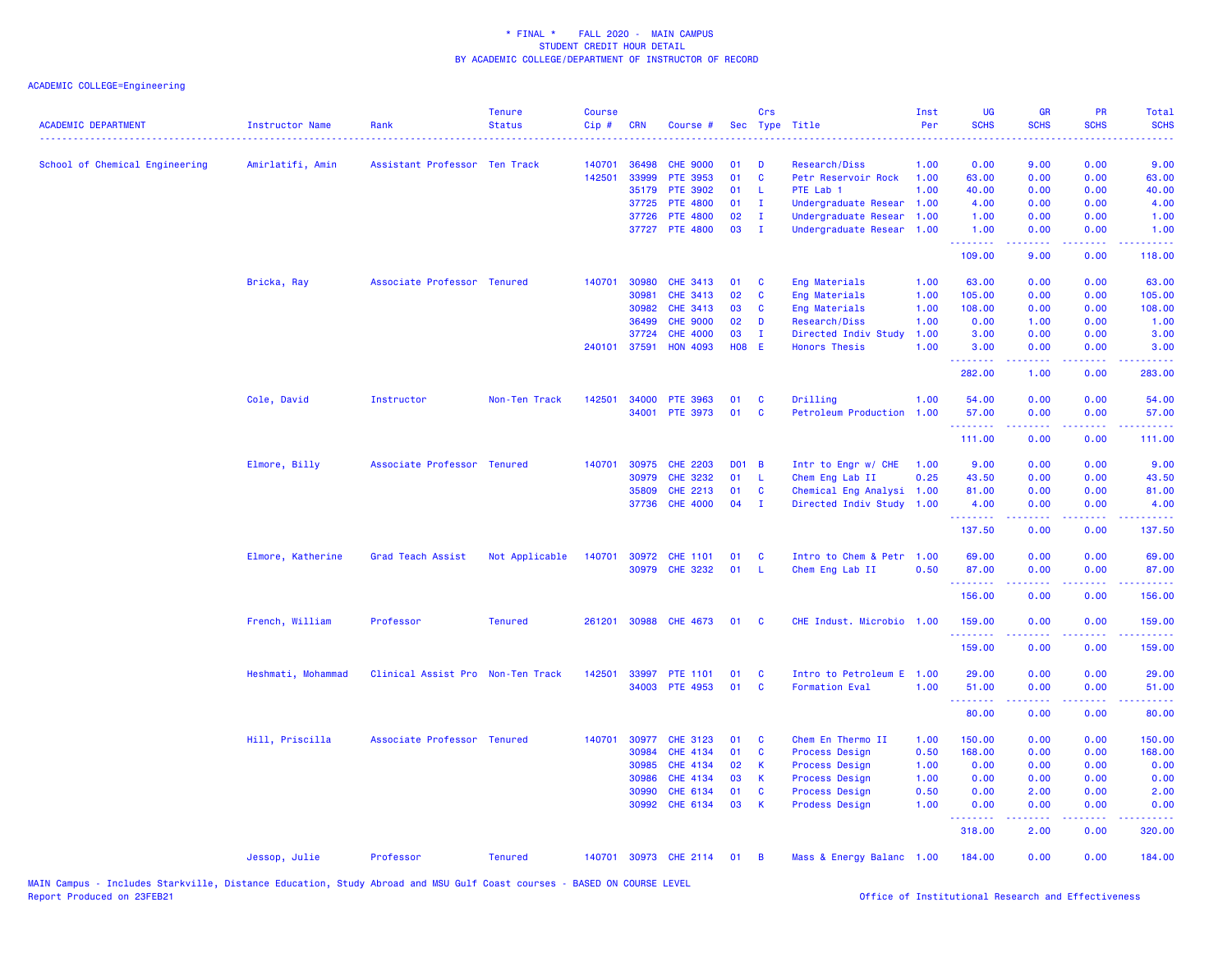| <b>ACADEMIC DEPARTMENT</b>                                              | <b>Instructor Name</b> | Rank                                               | <b>Tenure</b><br><b>Status</b> | <b>Course</b><br>Cip# | <b>CRN</b>   | Course #              |      | Crs          | Sec Type Title            | Inst<br>Per | <b>UG</b><br><b>SCHS</b>  | <b>GR</b><br><b>SCHS</b>                                                                                                                                      | <b>PR</b><br><b>SCHS</b>                                                                                                          | Total<br><b>SCHS</b>  |
|-------------------------------------------------------------------------|------------------------|----------------------------------------------------|--------------------------------|-----------------------|--------------|-----------------------|------|--------------|---------------------------|-------------|---------------------------|---------------------------------------------------------------------------------------------------------------------------------------------------------------|-----------------------------------------------------------------------------------------------------------------------------------|-----------------------|
| School of Chemical Engineering                                          | Jessop, Julie          | Professor                                          | <b>Tenured</b>                 |                       |              | 140701 30974 CHE 2114 | 02   | <b>B</b>     | Mass & Energy Balanc 1.00 |             | 108.00                    | 0.00                                                                                                                                                          | 0.00                                                                                                                              | 108.00                |
|                                                                         |                        |                                                    |                                |                       |              |                       |      |              |                           |             | .<br>292.00               | 0.00                                                                                                                                                          | $\sim$ $\sim$ $\sim$ $\sim$<br>0.00                                                                                               | <b></b><br>292.00     |
|                                                                         | Kundu, Santanu         | Associate Professor Tenured                        |                                | 140701                | 30978        | <b>CHE 3203</b>       | 01   | $\mathbf{C}$ | Fluid Flow Op             | 1.00        | 240.00                    | 0.00                                                                                                                                                          | 0.00                                                                                                                              | 240.00                |
|                                                                         |                        |                                                    |                                |                       | 36493        | <b>CHE 8000</b>       | 02   | D            | Research / Thesis         | 1.00        | 0.00                      | 9.00                                                                                                                                                          | 0.00                                                                                                                              | 9.00                  |
|                                                                         |                        |                                                    |                                |                       | 36500        | <b>CHE 9000</b>       | 03   | D            | Research/Diss             | 1.00        | 0.00                      | 44.00                                                                                                                                                         | 0.00                                                                                                                              | 44.00                 |
|                                                                         |                        |                                                    |                                |                       |              |                       |      |              |                           |             | - - - - - - - -<br>240.00 | $\frac{1}{2} \left( \frac{1}{2} \right) \left( \frac{1}{2} \right) \left( \frac{1}{2} \right) \left( \frac{1}{2} \right) \left( \frac{1}{2} \right)$<br>53.00 | $\frac{1}{2} \left( \frac{1}{2} \right) \left( \frac{1}{2} \right) \left( \frac{1}{2} \right) \left( \frac{1}{2} \right)$<br>0.00 | .<br>293.00           |
|                                                                         | Meng, Dong             | Assistant Professor Ten Track                      |                                |                       | 140701 30996 | CHE 8223              | 01   | - C          | Adv Process Comp          | 1.00        | 0.00                      | 9.00                                                                                                                                                          | 0.00                                                                                                                              | 9.00                  |
|                                                                         |                        |                                                    |                                |                       | 36501        | <b>CHE 9000</b>       | 04   | D            | Research/Diss             | 1.00        | 0.00<br>---------         | 12.00<br>.                                                                                                                                                    | 0.00<br>.                                                                                                                         | 12.00<br>.            |
|                                                                         |                        |                                                    |                                |                       |              |                       |      |              |                           |             | 0.00                      | 21.00                                                                                                                                                         | 0.00                                                                                                                              | 21.00                 |
|                                                                         |                        | Mirabolghasemi, Mary Assistant Professor Ten Track |                                |                       | 140701 36502 | <b>CHE 9000</b>       | 05   | <b>D</b>     | Research/Diss             | 1.00        | 0.00                      | 3.00                                                                                                                                                          | 0.00                                                                                                                              | 3.00                  |
|                                                                         |                        |                                                    |                                | 142501                | 34002        | PTE 4913              | 01   | <b>C</b>     | Petr Reservoir Eng 2 1.00 |             | 54.00                     | 0.00                                                                                                                                                          | 0.00                                                                                                                              | 54.00                 |
|                                                                         |                        |                                                    |                                |                       |              |                       |      |              |                           |             | .<br>54.00                | .<br>3.00                                                                                                                                                     | .<br>0.00                                                                                                                         | .<br>57.00            |
|                                                                         | Pearson, Larry         | Clinical Assist Pro Non-Ten Track                  |                                | 140701                | 30979        | <b>CHE 3232</b>       | 01   | - L          | Chem Eng Lab II           | 0.25        | 43.50                     | 0.00                                                                                                                                                          | 0.00                                                                                                                              | 43.50                 |
|                                                                         |                        |                                                    |                                |                       | 30984        | <b>CHE 4134</b>       | 01   | <b>C</b>     | <b>Process Design</b>     | 0.50        | 168.00                    | 0.00                                                                                                                                                          | 0.00                                                                                                                              | 168.00                |
|                                                                         |                        |                                                    |                                |                       | 30987        | CHE 4513              | 01   | $\mathbf{C}$ | Pulp & Paper Mfg Pro      | 1.00        | 231.00                    | 0.00                                                                                                                                                          | 0.00                                                                                                                              | 231.00                |
|                                                                         |                        |                                                    |                                |                       | 30990        | CHE 6134              | 01 C |              | <b>Process Design</b>     | 0.50        | 0.00                      | 2.00                                                                                                                                                          | 0.00                                                                                                                              | 2.00                  |
|                                                                         |                        |                                                    |                                |                       |              |                       |      |              |                           |             | <u>.</u><br>442.50        | $\omega$ is $\omega$ in $\omega$<br>2.00                                                                                                                      | المتمامية<br>0.00                                                                                                                 | .<br>444.50           |
|                                                                         | Rai, Neeraj            | Associate Professor Tenured                        |                                | 140701                | 30995        | CHE 8011              | 01   | <b>S</b>     | Chem En Seminar           | 1.00        | 0.00                      | 17.00                                                                                                                                                         | 0.00                                                                                                                              | 17.00                 |
|                                                                         |                        |                                                    |                                |                       | 35183        | <b>CHE 8113</b>       | 01   | <b>C</b>     | Adv Che En Thermo         | 1.00        | 0.00                      | 33.00                                                                                                                                                         | 0.00                                                                                                                              | 33.00                 |
|                                                                         |                        |                                                    |                                |                       |              | 36503 CHE 9000        | 06   | D            | Research/Diss             | 1.00        | 0.00                      | 31.00<br>.                                                                                                                                                    | 0.00<br>.                                                                                                                         | 31.00<br>.            |
|                                                                         |                        |                                                    |                                |                       |              |                       |      |              |                           |             | .<br>0.00                 | 81.00                                                                                                                                                         | 0.00                                                                                                                              | 81.00                 |
|                                                                         | Toghiani, Hossein      | Professor                                          | <b>Tenured</b>                 | 140701                | 30983        | <b>CHE 4113</b>       | 01   | - C          | Chem Reactor Design       | 1.00        | 270.00                    | 0.00                                                                                                                                                          | 0.00                                                                                                                              | 270.00                |
|                                                                         |                        |                                                    |                                |                       | 30989        | CHE 6113              | 01   | $\mathbf{C}$ | Chem Reactor Design       | 1.00        | 0.00                      | 6.00                                                                                                                                                          | 0.00                                                                                                                              | 6.00                  |
|                                                                         |                        |                                                    |                                |                       |              |                       |      |              |                           |             | .<br>270.00               | 6.00                                                                                                                                                          | 0.00                                                                                                                              | 276.00                |
|                                                                         | Xiang, Yizhi           | Assistant Professor Ten Track                      |                                | 140701                | 30976        | <b>CHE 3113</b>       | 01   | <b>C</b>     | Chem En Thermo I          | 1.00        | 51.00                     | 0.00                                                                                                                                                          | 0.00                                                                                                                              | 51.00                 |
|                                                                         |                        |                                                    |                                |                       |              | 36504 CHE 9000        | 07   | D            | Research/Diss             | 1.00        | 0.00                      | 15.00                                                                                                                                                         | 0.00                                                                                                                              | 15.00                 |
|                                                                         |                        |                                                    |                                |                       |              |                       |      |              |                           |             | .<br>51.00                | ------<br>15.00                                                                                                                                               | -----<br>0.00                                                                                                                     | .<br>66.00            |
| =====================================<br>School of Chemical Engineering |                        |                                                    |                                |                       |              |                       |      |              |                           |             | ========<br>2702.00       | soccess concess.<br>193.00                                                                                                                                    | 0.00                                                                                                                              | ==========<br>2895.00 |
| =====================================                                   |                        |                                                    |                                |                       |              |                       |      |              |                           |             | ========                  |                                                                                                                                                               |                                                                                                                                   |                       |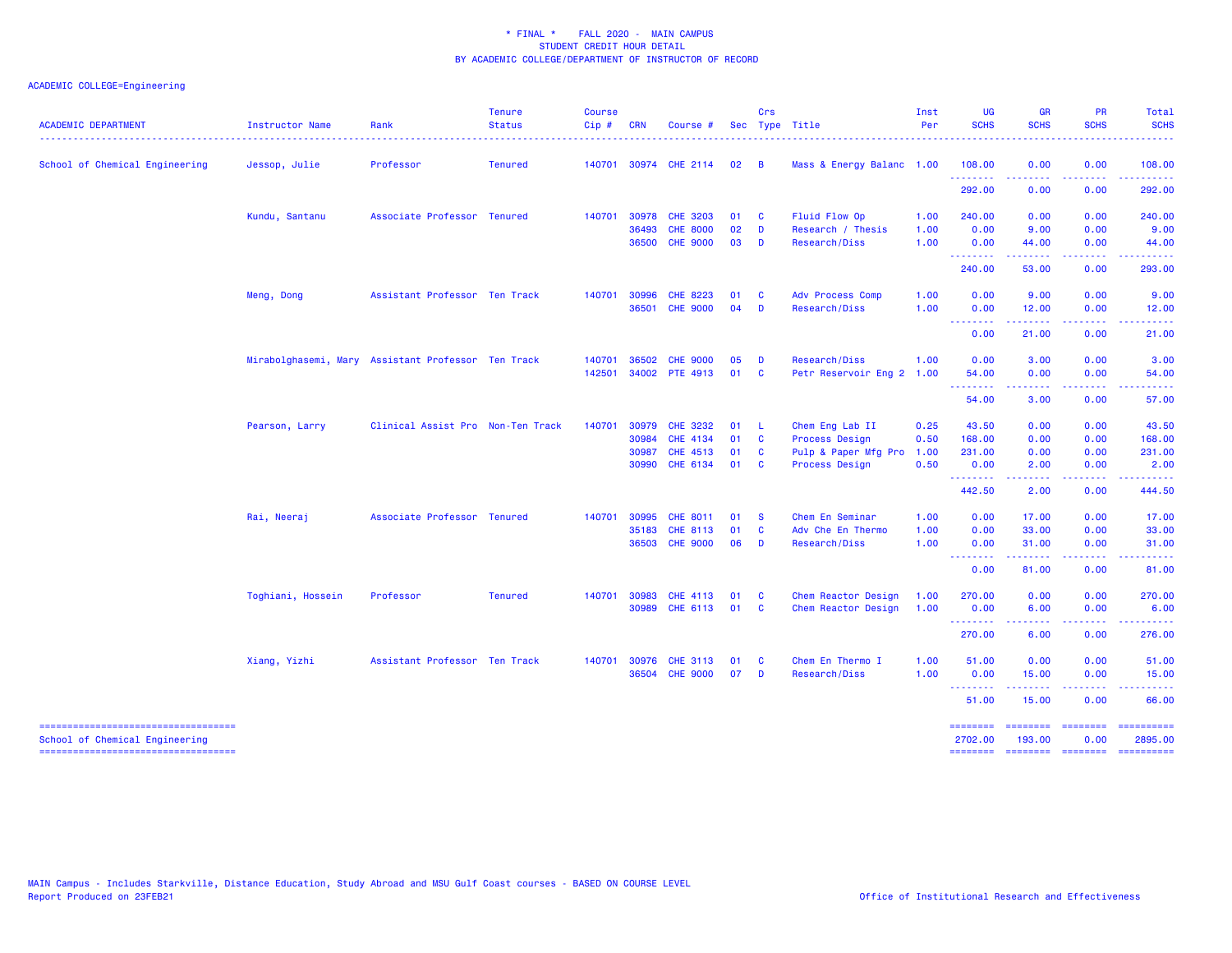### ACADEMIC COLLEGE=Forest Resources

| <b>ACADEMIC DEPARTMENT</b> | Instructor Name                                        | Rank                              | <b>Tenure</b><br><b>Status</b> | <b>Course</b><br>Cip# | <b>CRN</b>   | Course #                       |                 | Crs          | Sec Type Title                                   | Inst<br>Per | <b>UG</b><br><b>SCHS</b> | <b>GR</b><br><b>SCHS</b> | <b>PR</b><br><b>SCHS</b> | Total<br><b>SCHS</b>          |
|----------------------------|--------------------------------------------------------|-----------------------------------|--------------------------------|-----------------------|--------------|--------------------------------|-----------------|--------------|--------------------------------------------------|-------------|--------------------------|--------------------------|--------------------------|-------------------------------|
| Forestry                   | Auel, John                                             | Extension Assist Pr Non-Ten Track |                                |                       |              | 030501 37437 FO 7000           | 502 I           |              | Directed Indiv Study 1.00                        |             | 0.00                     | 3.00                     | 0.00                     | 3.00                          |
|                            |                                                        |                                   |                                |                       |              |                                |                 |              |                                                  |             | <u>.</u><br>0.00         | 3.00                     | 0.00                     | 3.00                          |
|                            | Grado, Stephen                                         | Professor                         | <b>Tenured</b>                 | 030104                | 33482        | <b>NREC 3113</b>               | 01              | C            | Forest Recreation Ma                             | 1.00        | 12.00                    | 0.00                     | 0.00                     | 12.00                         |
|                            |                                                        |                                   |                                | 030201                | 36358        | FO 8163                        | 501 C           |              | Nonmarket Forest Val                             | 1.00        | 0.00                     | 33.00                    | 0.00                     | 33.00                         |
|                            |                                                        |                                   |                                | 030501                | 32343        | FO 1101                        | 01              | C            | <b>Forest Res Survey</b>                         | 1.00        | 46.00                    | 0.00                     | 0.00                     | 46.00                         |
|                            |                                                        |                                   |                                |                       | 32349        | FO 3113                        | 01              | $\mathbf{C}$ | For Recreation Mgt                               | 1.00        | 171.00                   | 0.00                     | 0.00                     | 171.00                        |
|                            |                                                        |                                   |                                |                       | 34746        | F0 8000                        | 502 D           |              | Research / Thesis                                | 1.00        | 0.00                     | 2.00                     | 0.00                     | 2.00                          |
|                            |                                                        |                                   |                                |                       | 36923        | F0 9000                        | 02 <sub>o</sub> | D            | Research / Diss                                  | 1.00        | 0.00                     | 1.00                     | 0.00                     | 1.00                          |
|                            |                                                        |                                   |                                |                       |              | 37208 F0 1101                  | 02              | $\mathbf{C}$ | <b>Forest Res Survey</b>                         | 1.00        | 12.00<br>.               | 0.00<br>بالأبالات        | 0.00<br>د د د د          | 12.00<br>.                    |
|                            |                                                        |                                   |                                |                       |              |                                |                 |              |                                                  |             | 241.00                   | 36.00                    | 0.00                     | 277.00                        |
|                            | Granger, Joshua                                        | Assistant Professor Ten Track     |                                | 030501                | 36900        | FO 8000                        | 04              | D            | Research / Thesis                                | 1.00        | 0.00                     | 20.00                    | 0.00                     | 20.00                         |
|                            |                                                        |                                   |                                |                       |              | 030502 37744 F0 4800           | 01              | $\mathbf{I}$ | Undergraduate Resear 0.50                        |             | 1.50                     | 0.00                     | 0.00                     | 1.50                          |
|                            |                                                        |                                   |                                |                       |              |                                |                 |              |                                                  |             | .<br>1.50                | .<br>20.00               | .<br>0.00                | .<br>21.50                    |
|                            |                                                        |                                   |                                |                       |              |                                |                 |              |                                                  |             |                          |                          |                          |                               |
|                            | Grebner, Donald                                        | Professor                         | <b>Tenured</b>                 | 030501                |              | 34743 FO 6323<br>37553 FO 7000 | 501 B<br>504 I  |              | Forest Resource Mgt<br>Directed Indiv Study 1.00 | 1.00        | 0.00<br>0.00             | 9.00<br>1.00             | 0.00<br>0.00             | 9.00<br>1.00                  |
|                            |                                                        |                                   |                                |                       |              |                                |                 |              |                                                  |             | .                        | المتمام مالك             | .                        | .                             |
|                            |                                                        |                                   |                                |                       |              |                                |                 |              |                                                  |             | 0.00                     | 10.00                    | 0.00                     | 10.00                         |
|                            | Himes, Austin                                          | Assistant Professor Ten Track     |                                | 030501                | 32344        | FO 2113                        | 01              | C            | Dendrology                                       | 1.00        | 192.00                   | 0.00                     | 0.00                     | 192.00                        |
|                            |                                                        |                                   |                                |                       | 32345        | FO 2113                        | 02              | K            | Dendrology                                       | 1.00        | 0.00                     | 0.00                     | 0.00                     | 0.00                          |
|                            |                                                        |                                   |                                |                       | 32346        | FO 2113                        | 03              | $\mathsf K$  | Dendrology                                       | 1.00        | 0.00                     | 0.00                     | 0.00                     | 0.00                          |
|                            |                                                        |                                   |                                |                       | 32347        | FO 2113                        | 04              | K            | Dendrology                                       | 1.00        | 0.00                     | 0.00                     | 0.00                     | 0.00                          |
|                            |                                                        |                                   |                                |                       | 32363        | F0 6123                        | 01              | C            | Forest Ecology                                   | 1.00        | 0.00                     | 6.00                     | 0.00                     | 6.00                          |
|                            |                                                        |                                   |                                |                       | 32364        | F0 6123                        | 02              | K            | Forest Ecology                                   | 1.00        | 0.00                     | 0.00                     | 0.00                     | 0.00                          |
|                            |                                                        |                                   |                                |                       | 36902        | F0 8000                        | 06              | D            | Research / Thesis                                | 1.00        | 0.00                     | 2.00                     | 0.00                     | 2.00                          |
|                            |                                                        |                                   |                                |                       | 37660        | F0 7000                        | 03              | $\mathbf{I}$ | Directed Indiv Study                             | 1.00        | 0.00                     | 3.00                     | 0.00                     | 3.00                          |
|                            |                                                        |                                   |                                |                       | 030502 32350 | FO 4123                        | 01              | C            | Forest Ecology                                   | 1.00        | 108.00                   | 0.00                     | 0.00                     | 108.00                        |
|                            |                                                        |                                   |                                |                       | 32351        | F0 4123                        | 02<br>03        | K            | Forest Ecology                                   | 1.00        | 0.00                     | 0.00                     | 0.00                     | 0.00                          |
|                            |                                                        |                                   |                                |                       |              | 32352 F0 4123                  |                 | K            | <b>Forest Ecology</b>                            | 1.00        | 0.00<br>.                | 0.00<br>المتمامين        | 0.00<br>.                | 0.00<br>.                     |
|                            |                                                        |                                   |                                |                       |              |                                |                 |              |                                                  |             | 300.00                   | 11.00                    | 0.00                     | 311.00                        |
|                            | Kanieski da Silva, B Research Assist Pro Non-Ten Track |                                   |                                | 030501                | 32358        | F0 4323                        | 01              | C            | Forest Resource Mgt                              | 1.00        | 132.00                   | 0.00                     | 0.00                     | 132.00                        |
|                            |                                                        |                                   |                                |                       | 32359        | F0 4323                        | 02              | К            | Forest Resource Mgt                              | 1.00        | 0.00                     | 0.00                     | 0.00                     | 0.00                          |
|                            |                                                        |                                   |                                |                       | 32360        | F0 4323                        | 03              | $\mathsf K$  | Forest Resource Mgt                              | 1.00        | 0.00                     | 0.00                     | 0.00                     | 0.00                          |
|                            |                                                        |                                   |                                |                       | 32378        | FO 8243                        | 01              | C            | Adv Fo Res Mgt & Pln                             | 1.00        | 0.00                     | 12.00                    | 0.00                     | 12.00                         |
|                            |                                                        |                                   |                                |                       | 34753        | FO 8243                        | 501 C           |              | Adv Fo Res Mgt & Pln                             | 1.00        | 0.00                     | 9.00                     | 0.00                     | 9.00                          |
|                            |                                                        |                                   |                                |                       |              | 36990 F0 4323                  | 04              | K            | Forest Resource Mgt                              | 1.00        | 0.00<br>.                | 0.00<br>.                | 0.00<br>.                | 0.00<br>والموالي الموالي      |
|                            |                                                        |                                   |                                |                       |              |                                |                 |              |                                                  |             | 132.00                   | 21.00                    | 0.00                     | 153.00                        |
|                            | Ma, Qin                                                | Assistant Professor Ten Track     |                                | 030501                | 32376        | FO 8111                        | 01              | <b>S</b>     | Graduate Seminar                                 | 1.00        | 0.00                     | 5.00                     | 0.00                     | 5.00                          |
|                            |                                                        |                                   |                                |                       |              | 34750 FO 8111                  | 501 S           |              | Graduate Seminar                                 | 1.00        | 0.00<br><u>.</u>         | 6.00<br>المتمامين        | 0.00<br>.                | 6.00<br>$\omega$ and $\omega$ |
|                            |                                                        |                                   |                                |                       |              |                                |                 |              |                                                  |             | 0.00                     | 11.00                    | 0.00                     | 11.00                         |
|                            | Miller, Lanna                                          | Non-Faculty                       | Not Applicable                 | 030501                |              | 37078 F0 1001                  | F01 C           |              | First Year Seminar                               | 1.00        | 12.00                    | 0.00                     | 0.00                     | 12.00                         |
|                            |                                                        |                                   |                                |                       |              | 37079 F0 1001                  | F03 C           |              | First Year Seminar                               | 1.00        | 16.00                    | 0.00                     | 0.00                     | 16.00                         |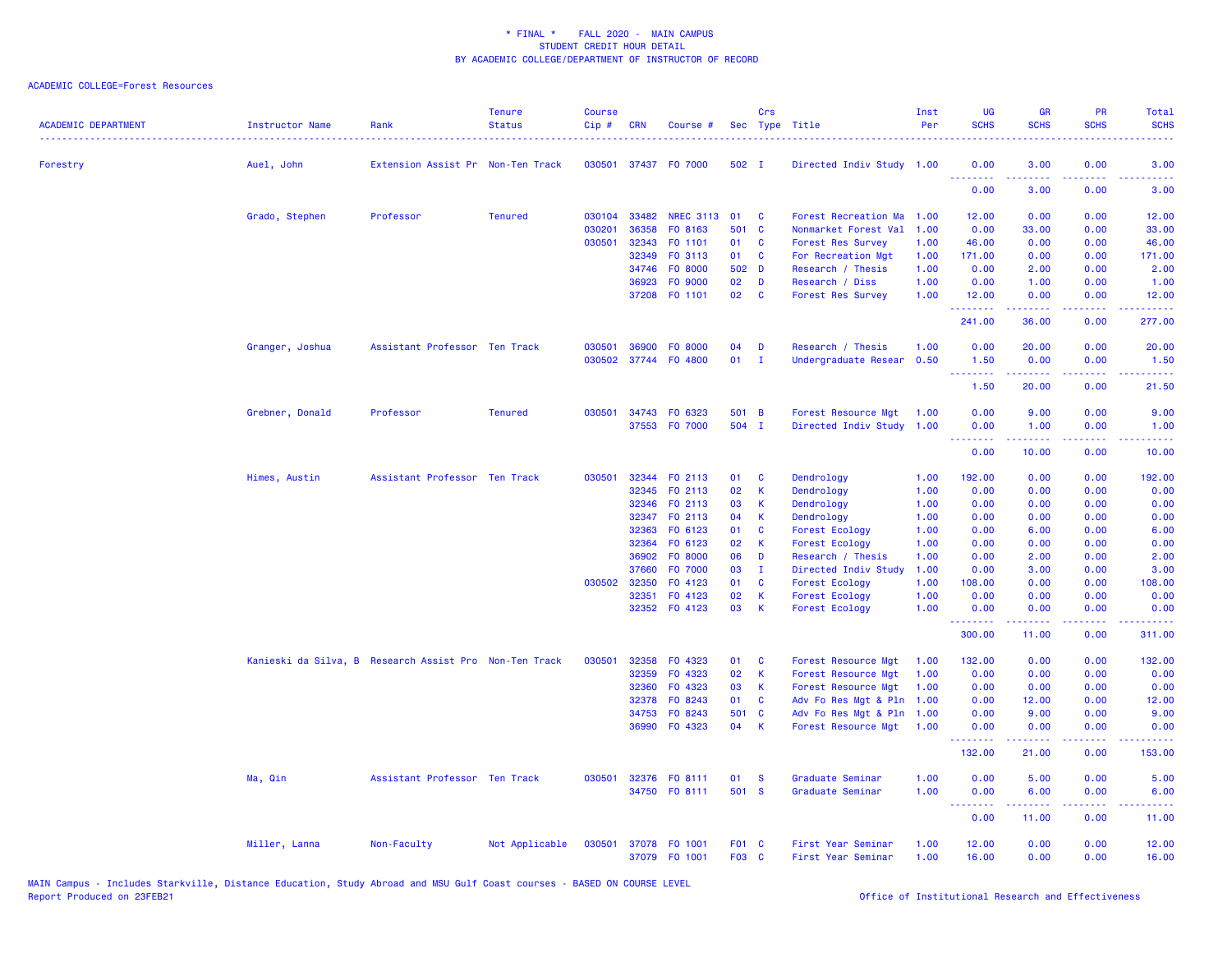### ACADEMIC COLLEGE=Forest Resources

| <b>ACADEMIC DEPARTMENT</b>                      | Instructor Name   | Rank                          | <b>Tenure</b><br><b>Status</b> | <b>Course</b><br>Cip# | <b>CRN</b>            | Course                               |                 | Crs                     | Sec Type Title                                         | Inst<br>Per | <b>UG</b><br><b>SCHS</b> | <b>GR</b><br><b>SCHS</b>                                                                                                                                     | <b>PR</b><br><b>SCHS</b>                                                                                                          | Total<br><b>SCHS</b>                                                                                                                                                                                                                                                                                                                                                                                                                                                                              |
|-------------------------------------------------|-------------------|-------------------------------|--------------------------------|-----------------------|-----------------------|--------------------------------------|-----------------|-------------------------|--------------------------------------------------------|-------------|--------------------------|--------------------------------------------------------------------------------------------------------------------------------------------------------------|-----------------------------------------------------------------------------------------------------------------------------------|---------------------------------------------------------------------------------------------------------------------------------------------------------------------------------------------------------------------------------------------------------------------------------------------------------------------------------------------------------------------------------------------------------------------------------------------------------------------------------------------------|
|                                                 |                   |                               |                                |                       |                       |                                      |                 |                         |                                                        |             | .                        | <b><i><u><u> - - - - - - - -</u></u></i></b>                                                                                                                 |                                                                                                                                   |                                                                                                                                                                                                                                                                                                                                                                                                                                                                                                   |
|                                                 |                   |                               |                                |                       |                       |                                      |                 |                         |                                                        |             | 28.00                    | 0.00                                                                                                                                                         | 0.00                                                                                                                              | 28.00                                                                                                                                                                                                                                                                                                                                                                                                                                                                                             |
| Forestry                                        | Munn, Ian         | Professor                     | <b>Tenured</b>                 | 030501                | 32342                 | F0 1001                              | F02 C           |                         | First Year Seminar                                     | 1.00        | 15.00                    | 0.00                                                                                                                                                         | 0.00                                                                                                                              | 15.00                                                                                                                                                                                                                                                                                                                                                                                                                                                                                             |
|                                                 |                   |                               |                                | 030506                |                       | 32348 FO 3003                        | $01$ F          |                         | Internship in Forest 1.00                              |             | 18.00<br>.               | 0.00<br>.                                                                                                                                                    | 0.00<br>.                                                                                                                         | 18.00<br>.                                                                                                                                                                                                                                                                                                                                                                                                                                                                                        |
|                                                 |                   |                               |                                |                       |                       |                                      |                 |                         |                                                        |             | 33.00                    | 0.00                                                                                                                                                         | 0.00                                                                                                                              | 33.00                                                                                                                                                                                                                                                                                                                                                                                                                                                                                             |
|                                                 | Polinko, Adam     | Assistant Professor Ten Track |                                | 030501                | 35322                 | F0 3203                              | 01              | $\overline{B}$          | <b>Forest Fire</b>                                     | 1.00        | 42.00                    | 0.00                                                                                                                                                         | 0.00                                                                                                                              | 42.00                                                                                                                                                                                                                                                                                                                                                                                                                                                                                             |
|                                                 |                   |                               |                                |                       |                       | 37438 F0 7000                        | 503 I           |                         | Directed Indiv Study 1.00                              |             | 0.00<br>.                | 3.00<br>$\frac{1}{2} \left( \frac{1}{2} \right) \left( \frac{1}{2} \right) \left( \frac{1}{2} \right) \left( \frac{1}{2} \right) \left( \frac{1}{2} \right)$ | 0.00<br>$\frac{1}{2} \left( \frac{1}{2} \right) \left( \frac{1}{2} \right) \left( \frac{1}{2} \right) \left( \frac{1}{2} \right)$ | 3.00<br>.                                                                                                                                                                                                                                                                                                                                                                                                                                                                                         |
|                                                 |                   |                               |                                |                       |                       |                                      |                 |                         |                                                        |             | 42.00                    | 3.00                                                                                                                                                         | 0.00                                                                                                                              | 45.00                                                                                                                                                                                                                                                                                                                                                                                                                                                                                             |
|                                                 | Poudel, Krishna   | Assistant Professor Ten Track |                                | 030501                | 35323                 | FO 8233                              | 01              | <b>C</b>                | Adv Fo Inventory                                       | 1.00        | 0.00                     | 24.00                                                                                                                                                        | 0.00                                                                                                                              | 24.00                                                                                                                                                                                                                                                                                                                                                                                                                                                                                             |
|                                                 |                   |                               |                                |                       | 36904                 | FO 8000                              | 08              | D                       | Research / Thesis                                      | 1.00        | 0.00<br><u>.</u>         | 10.00<br>.                                                                                                                                                   | 0.00                                                                                                                              | 10.00                                                                                                                                                                                                                                                                                                                                                                                                                                                                                             |
|                                                 |                   |                               |                                |                       |                       |                                      |                 |                         |                                                        |             | 0.00                     | 34.00                                                                                                                                                        | 0.00                                                                                                                              | 34.00                                                                                                                                                                                                                                                                                                                                                                                                                                                                                             |
|                                                 | Renninger, Heidi  | Assistant Professor Ten Track |                                | 030501                | 36905                 | FO 8000                              | 09              | D                       | Research / Thesis                                      | 1.00        | 0.00                     | 10.00                                                                                                                                                        | 0.00                                                                                                                              | 10.00                                                                                                                                                                                                                                                                                                                                                                                                                                                                                             |
|                                                 |                   |                               |                                |                       |                       | 36925 FO 9000                        | 04              | D                       | Research / Diss                                        | 1.00        | 0.00<br><u>.</u>         | 4.00<br>.                                                                                                                                                    | 0.00<br>المتمامين                                                                                                                 | 4.00<br>.                                                                                                                                                                                                                                                                                                                                                                                                                                                                                         |
|                                                 |                   |                               |                                |                       |                       |                                      |                 |                         |                                                        |             | 0.00                     | 14.00                                                                                                                                                        | 0.00                                                                                                                              | 14.00                                                                                                                                                                                                                                                                                                                                                                                                                                                                                             |
|                                                 | Siegert, Courtney | Associate Professor Tenured   |                                |                       |                       | 030501 34749 FO 8000                 | 505 D           |                         | Research / Thesis                                      | 1.00        | 0.00                     | 1.00                                                                                                                                                         | 0.00                                                                                                                              | 1.00                                                                                                                                                                                                                                                                                                                                                                                                                                                                                              |
|                                                 |                   |                               |                                |                       | 36906                 | F0 8000                              | $10$ D          |                         | Research / Thesis                                      | 1.00        | 0.00                     | 17.00                                                                                                                                                        | 0.00                                                                                                                              | 17.00                                                                                                                                                                                                                                                                                                                                                                                                                                                                                             |
|                                                 |                   |                               |                                |                       | 36926                 | FO 9000                              | 05              | D                       | Research / Diss                                        | 1.00        | 0.00                     | 3.00                                                                                                                                                         | 0.00                                                                                                                              | 3.00                                                                                                                                                                                                                                                                                                                                                                                                                                                                                              |
|                                                 |                   |                               |                                |                       |                       | 37571 F0 7000                        | $01$ I          |                         | Directed Indiv Study                                   | 1.00        | 0.00<br>.                | 3.00                                                                                                                                                         | 0.00                                                                                                                              | 3.00                                                                                                                                                                                                                                                                                                                                                                                                                                                                                              |
|                                                 |                   |                               |                                |                       |                       |                                      |                 |                         |                                                        |             | 0.00                     | 24.00                                                                                                                                                        | 0.00                                                                                                                              | 24.00                                                                                                                                                                                                                                                                                                                                                                                                                                                                                             |
|                                                 | Yang, Jia         | Assistant Professor Ten Track |                                | 030501                | 32367                 | FO 6313                              | 01              | $\overline{\mathbf{C}}$ | Spatial Tech Nat Res 1.00                              |             | 0.00                     | 3.00                                                                                                                                                         | 0.00                                                                                                                              | 3.00                                                                                                                                                                                                                                                                                                                                                                                                                                                                                              |
|                                                 |                   |                               |                                |                       | 32368                 | FO 6313                              | 02              | $\mathsf{K}$            | Spatial Tech Nat Res 1.00                              |             | 0.00                     | 0.00                                                                                                                                                         | 0.00                                                                                                                              | 0.00                                                                                                                                                                                                                                                                                                                                                                                                                                                                                              |
|                                                 |                   |                               |                                |                       | 36908                 | F0 8000                              | 12 <sub>2</sub> | D                       | Research / Thesis                                      | 1.00        | 0.00                     | 10.00                                                                                                                                                        | 0.00                                                                                                                              | 10.00                                                                                                                                                                                                                                                                                                                                                                                                                                                                                             |
|                                                 |                   |                               |                                |                       | 030502 33483<br>33484 | <b>NREC 4313</b><br><b>NREC 4313</b> | 01<br>02        | - C<br>$\mathsf{K}$     | Spatial Tech Nat Res 1.00                              |             | 6.00<br>0.00             | 0.00<br>0.00                                                                                                                                                 | 0.00<br>0.00                                                                                                                      | 6.00<br>0.00                                                                                                                                                                                                                                                                                                                                                                                                                                                                                      |
|                                                 |                   |                               |                                |                       | 33485                 | NREC 4313 03                         |                 | $\mathbf{K}$            | Spatial Tech Nat Res 1.00<br>Spatial Tech Nat Res 1.00 |             | 0.00                     | 0.00                                                                                                                                                         | 0.00                                                                                                                              | 0.00                                                                                                                                                                                                                                                                                                                                                                                                                                                                                              |
|                                                 |                   |                               |                                |                       | 450702 32354          | FO 4313                              | 01              | $\mathbf{C}$            | Spatial Tech Nat Res 1.00                              |             | 123.00                   | 0.00                                                                                                                                                         | 0.00                                                                                                                              | 123.00                                                                                                                                                                                                                                                                                                                                                                                                                                                                                            |
|                                                 |                   |                               |                                |                       | 32355                 | FO 4313                              | 02              | $\mathbf{K}$            | Spatial Tech Nat Res 1.00                              |             | 0.00                     | 0.00                                                                                                                                                         | 0.00                                                                                                                              | 0.00                                                                                                                                                                                                                                                                                                                                                                                                                                                                                              |
|                                                 |                   |                               |                                |                       | 32356                 | F0 4313                              | 03              | $\mathbf{K}$            | Spatial Tech Nat Res 1.00                              |             | 0.00                     | 0.00                                                                                                                                                         | 0.00                                                                                                                              | 0.00                                                                                                                                                                                                                                                                                                                                                                                                                                                                                              |
|                                                 |                   |                               |                                |                       |                       | 32357 F0 4313                        | 04              | $\mathsf{K}$            | Spatial Tech Nat Res 1.00                              |             | 0.00<br>.                | 0.00<br>.                                                                                                                                                    | 0.00<br>-----                                                                                                                     | 0.00<br>-------                                                                                                                                                                                                                                                                                                                                                                                                                                                                                   |
|                                                 |                   |                               |                                |                       |                       |                                      |                 |                         |                                                        |             | 129.00                   | 13.00                                                                                                                                                        | 0.00                                                                                                                              | 142.00                                                                                                                                                                                                                                                                                                                                                                                                                                                                                            |
| -----------------------------------<br>Forestry |                   |                               |                                |                       |                       |                                      |                 |                         |                                                        |             | ========<br>906.50       | ======== ========<br>200.00                                                                                                                                  | 0.00                                                                                                                              | $\begin{array}{cccccccccc} \multicolumn{2}{c}{} & \multicolumn{2}{c}{} & \multicolumn{2}{c}{} & \multicolumn{2}{c}{} & \multicolumn{2}{c}{} & \multicolumn{2}{c}{} & \multicolumn{2}{c}{} & \multicolumn{2}{c}{} & \multicolumn{2}{c}{} & \multicolumn{2}{c}{} & \multicolumn{2}{c}{} & \multicolumn{2}{c}{} & \multicolumn{2}{c}{} & \multicolumn{2}{c}{} & \multicolumn{2}{c}{} & \multicolumn{2}{c}{} & \multicolumn{2}{c}{} & \multicolumn{2}{c}{} & \multicolumn{2}{c}{} & \mult$<br>1106.50 |
| =====================================           |                   |                               |                                |                       |                       |                                      |                 |                         |                                                        |             | ========                 |                                                                                                                                                              |                                                                                                                                   | $\begin{array}{cccccccccc} \multicolumn{2}{c}{} & \multicolumn{2}{c}{} & \multicolumn{2}{c}{} & \multicolumn{2}{c}{} & \multicolumn{2}{c}{} & \multicolumn{2}{c}{} & \multicolumn{2}{c}{} & \multicolumn{2}{c}{} & \multicolumn{2}{c}{} & \multicolumn{2}{c}{} & \multicolumn{2}{c}{} & \multicolumn{2}{c}{} & \multicolumn{2}{c}{} & \multicolumn{2}{c}{} & \multicolumn{2}{c}{} & \multicolumn{2}{c}{} & \multicolumn{2}{c}{} & \multicolumn{2}{c}{} & \multicolumn{2}{c}{} & \mult$            |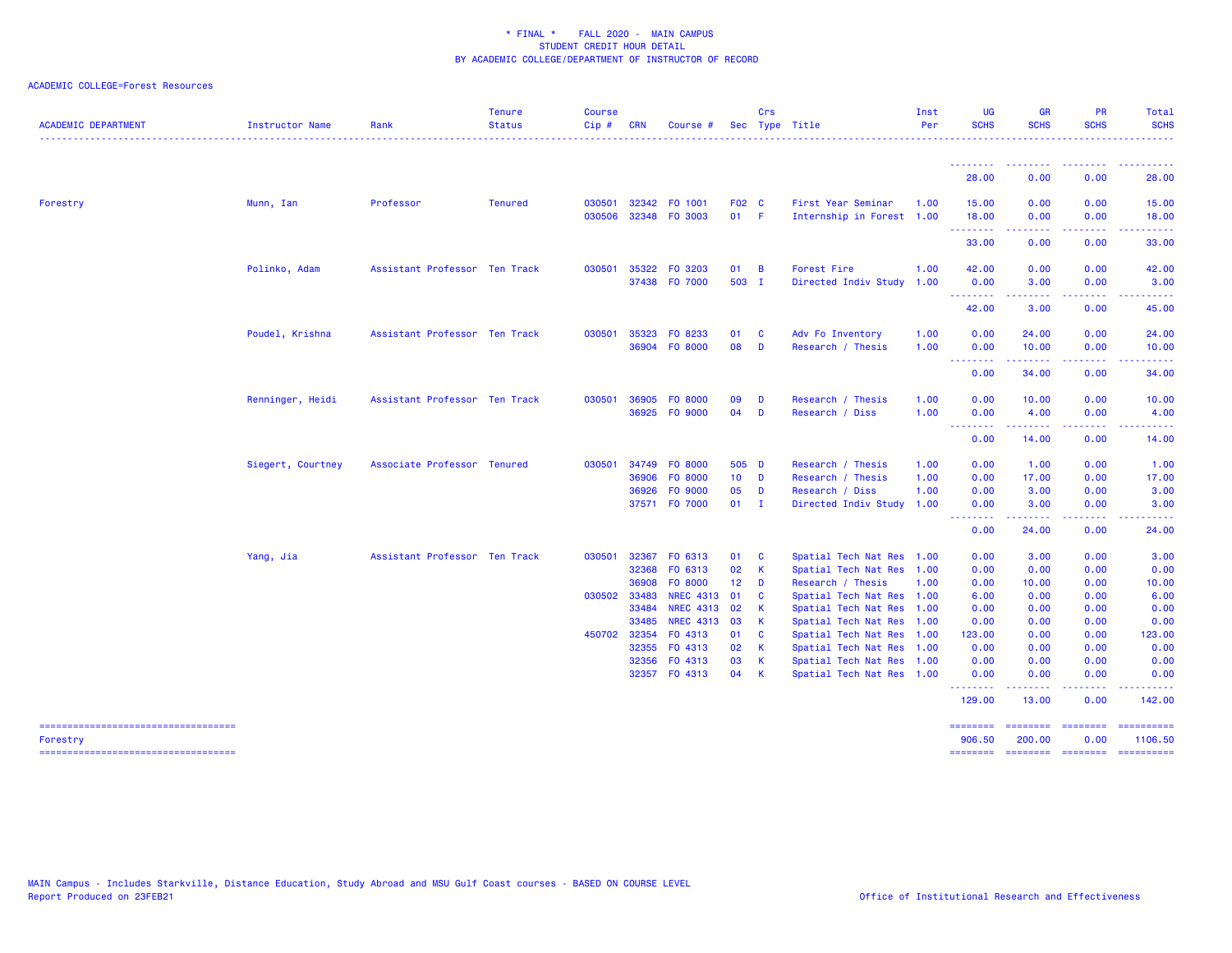| <b>ACADEMIC DEPARTMENT</b> | <b>Instructor Name</b>                                 | Rank                          | <b>Tenure</b><br><b>Status</b> | <b>Course</b><br>Cip# | <b>CRN</b>   | Course #              |    | Crs          | Sec Type Title       | Inst<br>Per | UG<br><b>SCHS</b>                    | <b>GR</b><br><b>SCHS</b>                                                                                                                                      | PR<br><b>SCHS</b>                   | Total<br><b>SCHS</b>                                                                                                              |
|----------------------------|--------------------------------------------------------|-------------------------------|--------------------------------|-----------------------|--------------|-----------------------|----|--------------|----------------------|-------------|--------------------------------------|---------------------------------------------------------------------------------------------------------------------------------------------------------------|-------------------------------------|-----------------------------------------------------------------------------------------------------------------------------------|
| Sustainable Bioproducts    | Filgueira Amorim Fra Assistant Professor Ten Track     |                               |                                | 030101                | 34038        | <b>SBP</b><br>1103    | 01 | C            | Intro Sustainable Bi | 1.00        | 81.00                                | 0.00                                                                                                                                                          | 0.00                                | 81.00                                                                                                                             |
|                            |                                                        |                               |                                | 030501                | 37134        | <b>SBP</b><br>8000    | 01 | D            | Research / Thesis    | 1.00        | 0.00                                 | 6.00                                                                                                                                                          | 0.00                                | 6.00                                                                                                                              |
|                            |                                                        |                               |                                | 030506                | 37448        | <b>SBP 8013</b>       | 01 | C            | Adv Wood Sci Tech    | 1.00        | 0.00<br><u> - - - - - - - -</u>      | 21.00<br>.                                                                                                                                                    | 0.00<br>22222                       | 21.00<br>.                                                                                                                        |
|                            |                                                        |                               |                                |                       |              |                       |    |              |                      |             | 81.00                                | 27.00                                                                                                                                                         | 0.00                                | 108.00                                                                                                                            |
|                            | Hassan, El Barbary                                     | Associate Professor Tenured   |                                |                       |              | 030501 37139 SBP 9000 | 01 | D            | Research / Diss      | 1.00        | 0.00<br><u>.</u>                     | 13.00                                                                                                                                                         | 0.00<br>والمحامر                    | 13.00<br>وعاديات                                                                                                                  |
|                            |                                                        |                               |                                |                       |              |                       |    |              |                      |             | 0.00                                 | 13.00                                                                                                                                                         | 0.00                                | 13.00                                                                                                                             |
|                            | Kim, Yun Sang                                          | Assistant Professor Ten Track |                                |                       | 030501 37140 | <b>SBP 9000</b>       | 02 | D            | Research / Diss      | 1.00        | 0.00                                 | 23.00                                                                                                                                                         | 0.00                                | 23.00                                                                                                                             |
|                            |                                                        |                               |                                |                       | 37470        | <b>SBP 8000</b>       | 06 | D            | Research / Thesis    | 1.00        | 0.00<br><b><i><u>AAAAAAA</u></i></b> | 3.00<br>.                                                                                                                                                     | 0.00<br>.                           | 3.00<br>$\frac{1}{2} \left( \frac{1}{2} \right) \left( \frac{1}{2} \right) \left( \frac{1}{2} \right) \left( \frac{1}{2} \right)$ |
|                            |                                                        |                               |                                |                       |              |                       |    |              |                      |             | 0.00                                 | 26.00                                                                                                                                                         | 0.00                                | 26.00                                                                                                                             |
|                            | Lim, Hyungsuk                                          | Assistant Professor Ten Track |                                |                       | 030101 37465 | <b>SBP 7000</b>       | 07 | $\mathbf{I}$ | Directed Indiv Study | 1.00        | 0.00                                 | 3.00                                                                                                                                                          | 0.00                                | 3.00                                                                                                                              |
|                            |                                                        |                               |                                |                       | 37466        | <b>SBP</b><br>7000    | 08 | $\mathbf{I}$ | Directed Indiv Study | 1.00        | 0.00                                 | 3.00                                                                                                                                                          | 0.00                                | 3.00                                                                                                                              |
|                            |                                                        |                               |                                | 030501                | 37135        | <b>SBP 8000</b>       | 02 | D            | Research / Thesis    | 1.00        | 0.00                                 | 3.00                                                                                                                                                          | 0.00                                | 3.00                                                                                                                              |
|                            |                                                        |                               |                                |                       | 37141        | <b>SBP 9000</b>       | 03 | D            | Research / Diss      | 1.00        | 0.00<br><u>.</u>                     | 16.00<br><u>.</u>                                                                                                                                             | 0.00<br>.                           | 16.00<br>$\sim$ $\sim$ $\sim$ $\sim$ $\sim$                                                                                       |
|                            |                                                        |                               |                                |                       |              |                       |    |              |                      |             | 0.00                                 | 25.00                                                                                                                                                         | 0.00                                | 25.00                                                                                                                             |
|                            | Nicholas, Darrel                                       | Professor                     | <b>Tenured</b>                 |                       |              | 030501 37142 SBP 9000 | 04 | D            | Research / Diss      | 1.00        | 0.00<br><u> 22222222</u>             | 13.00<br>. <u>.</u>                                                                                                                                           | 0.00<br>.                           | 13.00<br>.                                                                                                                        |
|                            |                                                        |                               |                                |                       |              |                       |    |              |                      |             | 0.00                                 | 13.00                                                                                                                                                         | 0.00                                | 13.00                                                                                                                             |
|                            | Nistal Franca, Frede Research Assist Pro Non-Ten Track |                               |                                |                       |              | 030501 37143 SBP 9000 | 05 | D            | Research / Diss      | 1.00        | 0.00<br><u>.</u>                     | 7.00<br>22222                                                                                                                                                 | 0.00<br>$\sim$ $\sim$ $\sim$ $\sim$ | 7.00<br>$\frac{1}{2} \left( \frac{1}{2} \right) \left( \frac{1}{2} \right) \left( \frac{1}{2} \right) \left( \frac{1}{2} \right)$ |
|                            |                                                        |                               |                                |                       |              |                       |    |              |                      |             | 0.00                                 | 7.00                                                                                                                                                          | 0.00                                | 7.00                                                                                                                              |
|                            | Owens, Frank                                           | Assistant Professor Ten Track |                                | 030501                | 37136        | <b>SBP 8000</b>       | 03 | D            | Research / Thesis    | 1.00        | 0.00                                 | 12.00                                                                                                                                                         | 0.00                                | 12.00                                                                                                                             |
|                            |                                                        |                               |                                |                       | 37144        | <b>SBP</b><br>9000    | 06 | D            | Research / Diss      | 1.00        | 0.00                                 | 10.00                                                                                                                                                         | 0.00                                | 10.00                                                                                                                             |
|                            |                                                        |                               |                                | 030509                | 35564        | <b>SBP 4123</b>       | 01 | B            | Lumber Manufacture   | 0.15        | 3.60                                 | 0.00                                                                                                                                                          | 0.00                                | 3.60                                                                                                                              |
|                            |                                                        |                               |                                |                       | 35565        | SBP 6123              | 01 | B            | Lumber Manufacture   | 0.15        | 0.00<br><b><i><u>AAAAAAA</u></i></b> | 2.70<br>.                                                                                                                                                     | 0.00<br>22222                       | 2.70<br>$\sim$ $\sim$ $\sim$ $\sim$ $\sim$                                                                                        |
|                            |                                                        |                               |                                |                       |              |                       |    |              |                      |             | 3.60                                 | 24.70                                                                                                                                                         | 0.00                                | 28.30                                                                                                                             |
|                            | Seale, Roy                                             | Professor                     | <b>Tenured</b>                 | 030501                | 37137        | <b>SBP 8000</b>       | 04 | D            | Research / Thesis    | 1.00        | 0.00                                 | 3.00                                                                                                                                                          | 0.00                                | 3.00                                                                                                                              |
|                            |                                                        |                               |                                |                       |              | 37145 SBP 9000        | 07 | D            | Research / Diss      | 1.00        | 0.00<br><b><i><u>AAAAAAA</u></i></b> | 13.00                                                                                                                                                         | 0.00<br>22222                       | 13.00<br>.                                                                                                                        |
|                            |                                                        |                               |                                |                       |              |                       |    |              |                      |             | 0.00                                 | .<br>16.00                                                                                                                                                    | 0.00                                | 16.00                                                                                                                             |
|                            | Shmulsky, Rubin                                        | Professor                     | <b>Tenured</b>                 | 030101                | 37240        | <b>SBP 7000</b>       | 01 | $\mathbf{I}$ | Directed Indiv Study | 1.00        | 0.00                                 | 3.00                                                                                                                                                          | 0.00                                | 3.00                                                                                                                              |
|                            |                                                        |                               |                                |                       | 37249        | <b>SBP 7000</b>       | 02 | $\mathbf I$  | Directed Indiv Study | 1.00        | 0.00                                 | 3.00                                                                                                                                                          | 0.00                                | 3.00                                                                                                                              |
|                            |                                                        |                               |                                |                       | 37250        | <b>SBP 7000</b>       | 03 | $\mathbf{I}$ | Directed Indiv Study | 1.00        | 0.00                                 | 3.00                                                                                                                                                          | 0.00                                | 3.00                                                                                                                              |
|                            |                                                        |                               |                                |                       | 37251        | <b>SBP 7000</b>       | 04 | $\mathbf{I}$ | Directed Indiv Study | 1.00        | 0.00                                 | 3.00                                                                                                                                                          | 0.00                                | 3.00                                                                                                                              |
|                            |                                                        |                               |                                |                       | 37340        | <b>SBP 7000</b>       | 05 | $\mathbf{I}$ | Directed Indiv Study | 1.00        | 0.00                                 | 3.00                                                                                                                                                          | 0.00                                | 3.00                                                                                                                              |
|                            |                                                        |                               |                                |                       | 030501 37138 | <b>SBP 8000</b>       | 05 | D            | Research / Thesis    | 1.00        | 0.00                                 | 6.00                                                                                                                                                          | 0.00                                | 6.00                                                                                                                              |
|                            |                                                        |                               |                                |                       | 37146        | <b>SBP 9000</b>       | 08 | D            | Research / Diss      | 1.00        | 0.00<br>.                            | 16.00<br>$\frac{1}{2} \left( \frac{1}{2} \right) \left( \frac{1}{2} \right) \left( \frac{1}{2} \right) \left( \frac{1}{2} \right) \left( \frac{1}{2} \right)$ | 0.00<br>.                           | 16.00<br>.                                                                                                                        |
|                            |                                                        |                               |                                |                       |              |                       |    |              |                      |             | 0.00                                 | 37.00                                                                                                                                                         | 0.00                                | 37.00                                                                                                                             |
|                            | Stokes, Carrlet                                        | Assistant Professor Ten Track |                                | 030509                | 34051        | SBP 8111              | 01 | <b>S</b>     | Research Seminar I   | 1.00        | 0.00                                 | 9.00                                                                                                                                                          | 0.00                                | 9.00                                                                                                                              |
|                            |                                                        |                               |                                | 030599                | 35566        | <b>SBP 8133</b>       | 01 | <b>C</b>     | Environmental Issues | 1.00        | 0.00                                 | 30.00                                                                                                                                                         | 0.00                                | 30.00                                                                                                                             |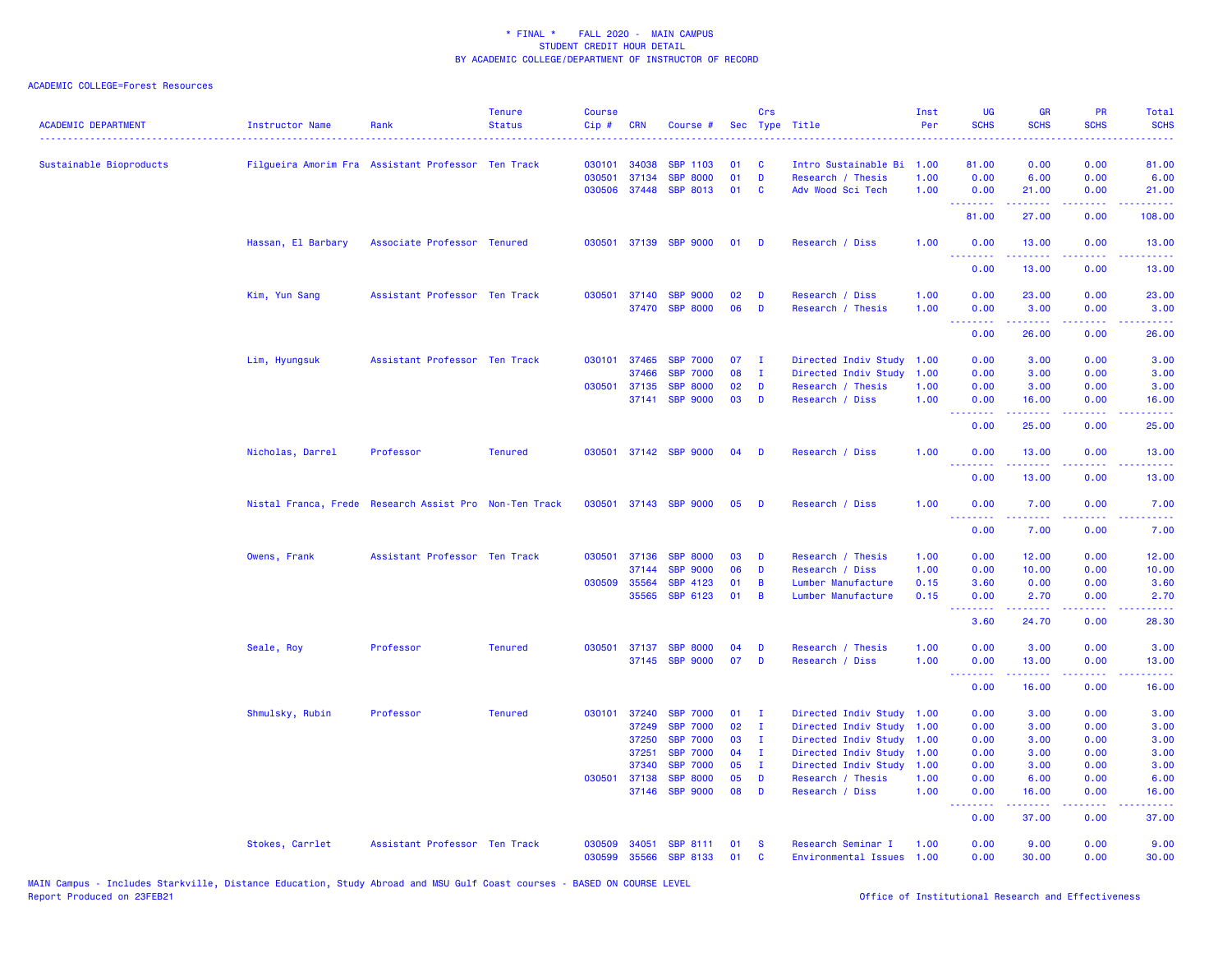| <b>ACADEMIC DEPARTMENT</b>                                                                                | Instructor Name | Rank                          | <b>Tenure</b><br><b>Status</b> | <b>Course</b><br>Cip# | <b>CRN</b>     | Course #                              |                 | Crs                  | Sec Type Title                               | Inst<br>Per  | <b>UG</b><br><b>SCHS</b> | <b>GR</b><br><b>SCHS</b> | <b>PR</b><br><b>SCHS</b> | Total<br><b>SCHS</b>                                                                                                                               |
|-----------------------------------------------------------------------------------------------------------|-----------------|-------------------------------|--------------------------------|-----------------------|----------------|---------------------------------------|-----------------|----------------------|----------------------------------------------|--------------|--------------------------|--------------------------|--------------------------|----------------------------------------------------------------------------------------------------------------------------------------------------|
| Sustainable Bioproducts                                                                                   | Stokes, Carrlet | Assistant Professor Ten Track |                                | 030599                | 35567          | <b>SBP 8133</b>                       | 501 C           |                      | Environmental Issues 1.00                    |              | 0.00<br>.                | 3.00<br>---------        | 0.00<br>.                | 3.00<br>.                                                                                                                                          |
|                                                                                                           |                 |                               |                                |                       |                |                                       |                 |                      |                                              |              | 0.00                     | 42.00                    | 0.00                     | 42.00                                                                                                                                              |
|                                                                                                           | Street, Jason   | Assistant Professor Ten Track |                                | 030101<br>030501      | 34045<br>37147 | <b>SRP</b><br>4443<br><b>SBP 9000</b> | 01<br>09        | <b>C</b><br><b>D</b> | Capstone Sustain Bio 1.00<br>Research / Diss | 1.00         | 3.00<br>0.00             | 0.00<br>10.00            | 0.00<br>0.00             | 3.00<br>10.00                                                                                                                                      |
|                                                                                                           |                 |                               |                                | 030509                | 35564          | SBP 4123<br>35565 SBP 6123            | <b>01</b><br>01 | <b>R</b><br>- B      | Lumber Manufacture<br>Lumber Manufacture     | 0.85<br>0.85 | 20.40<br>0.00            | 0.00<br>15.30            | 0.00<br>0.00             | 20.40<br>15.30                                                                                                                                     |
|                                                                                                           |                 |                               |                                |                       |                |                                       |                 |                      |                                              |              | 23.40                    | .<br>25.30               | ---------<br>0.00        | . <u>.</u> .<br>$\frac{1}{2} \left( \frac{1}{2} \right) \left( \frac{1}{2} \right) \left( \frac{1}{2} \right) \left( \frac{1}{2} \right)$<br>48.70 |
|                                                                                                           | Zhang, Jilei    | Professor                     | Tenured                        | 030501                |                | 37148 SBP 9000                        | 10 <sup>1</sup> | <b>D</b>             | Research / Diss                              | 1.00         | 0.00                     | 3.00                     | 0.00                     | 3.00                                                                                                                                               |
|                                                                                                           |                 |                               |                                |                       |                |                                       |                 |                      |                                              |              | 0.00                     | 3.00                     | $\cdots$<br>0.00         | 3.00                                                                                                                                               |
| ======================================<br>Sustainable Bioproducts<br>==================================== |                 |                               |                                |                       |                |                                       |                 |                      |                                              |              | ========<br>108,00       | ========<br>259,00       | 0.00                     | ---------------------<br>367,00                                                                                                                    |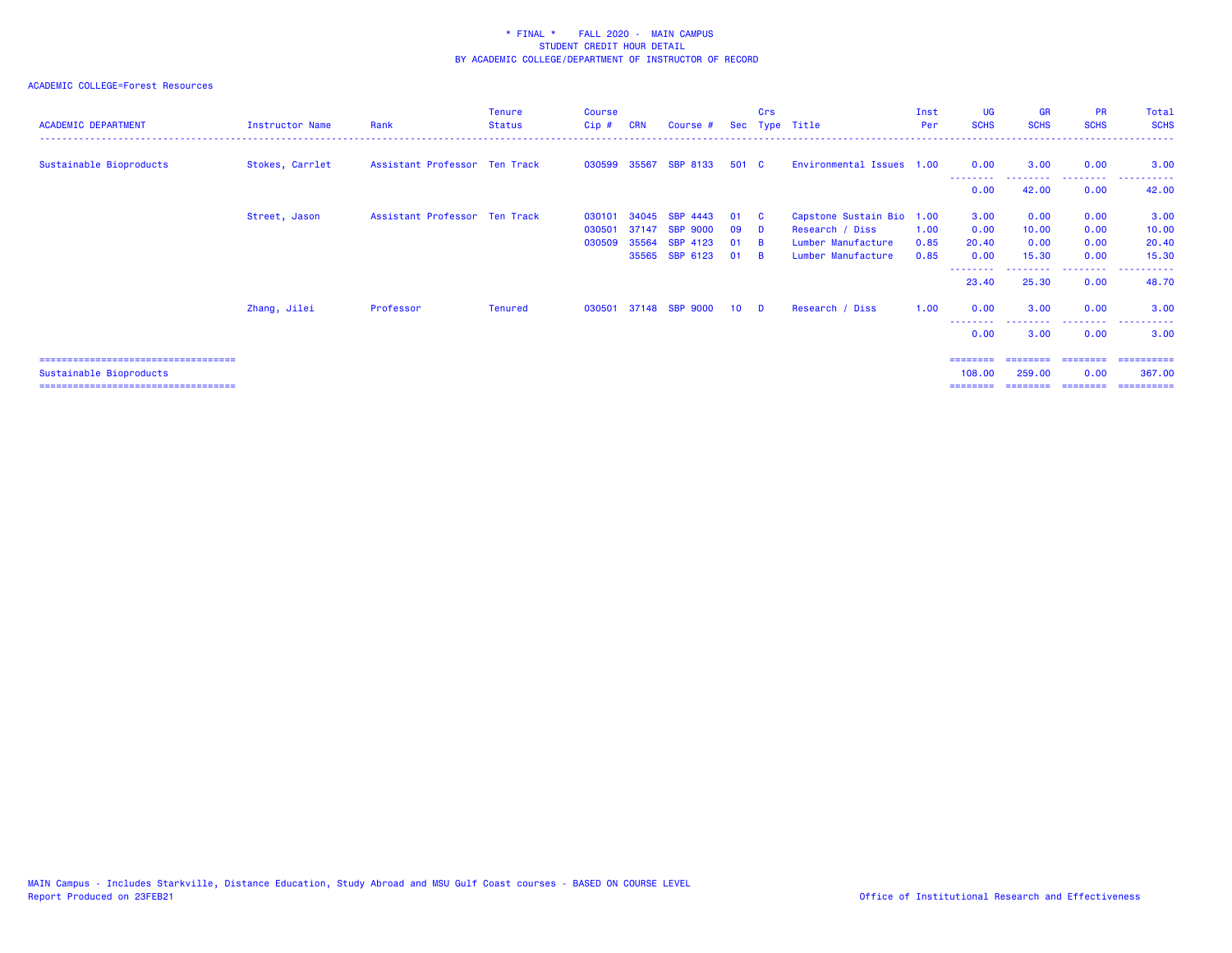| .<br>030201<br>34232<br><b>Fish Physiology</b><br>66.00<br>0.00<br>0.00<br>66.00<br>Wildlife, Fisheries & Aquaculture<br>Allen, Peter<br>Associate Professor Tenured<br><b>WFA 4173</b><br>01<br>C<br>1.00<br>02<br>$\mathsf K$<br>0.00<br>34233<br><b>WFA 4173</b><br>1.00<br>0.00<br>0.00<br>0.00<br>Fish Physiology<br>34234<br>03<br><b>Fish Physiology</b><br>0.00<br>0.00<br><b>WFA 4173</b><br>K.<br>1.00<br>0.00<br>0.00<br><b>WFA 6173</b><br><b>C</b><br>34262<br>01<br>Fish Physiology<br>1.00<br>0.00<br>24.00<br>0.00<br>24.00<br>02<br>34263<br><b>WFA 6173</b><br>К<br><b>Fish Physiology</b><br>1.00<br>0.00<br>0.00<br>0.00<br>0.00<br>34264<br><b>WFA 6173</b><br>03<br>$\mathsf K$<br><b>Fish Physiology</b><br>1.00<br>0.00<br>0.00<br>0.00<br>0.00<br>02<br>030601<br>35573<br><b>WFA 8000</b><br>D<br>Research / Thesis<br>1.00<br>0.00<br>13.00<br>0.00<br>13.00<br>02<br>35579<br><b>WFA 9000</b><br>D<br>Research / Diss<br>1.00<br>0.00<br>1.00<br>0.00<br>1.00<br><u>.</u><br>.<br>.<br>.<br>66.00<br>0.00<br>38.00<br>104.00<br>Ayers, Christopher<br>Instructor<br>Non-Ten Track<br>030201<br>34214 WFA 1102<br>01<br>C<br>Wildl & Fish Profess<br>1.00<br>206.00<br>0.00<br>0.00<br>206.00<br>$\mathbf{C}$<br>34229<br><b>WFA 4153</b><br>01<br>Prin Wild Con & Man<br>1.00<br>195.00<br>0.00<br>0.00<br>195.00<br>34230<br><b>WFA 4153</b><br>02<br>Prin Wild Con & Man<br>K<br>1.00<br>0.00<br>0.00<br>0.00<br>0.00<br>34231<br><b>WFA 4153</b><br>03<br>K<br>Prin Wild Con & Man<br>1.00<br>0.00<br>0.00<br>0.00<br>0.00<br>34252<br><b>WFA 4433</b><br>01<br><b>C</b><br>Mammalogy<br>1.00<br>147.00<br>0.00<br>0.00<br>147.00<br>34253<br><b>WFA 4433</b><br>02<br>K<br>1.00<br>0.00<br>0.00<br>0.00<br>Mammalogy<br>0.00<br>03<br>34254<br><b>WFA 4433</b><br>K<br>1.00<br>0.00<br>0.00<br>0.00<br>Mammalogy<br>0.00<br>34255 WFA 4433<br>04<br>K<br>Mammalogy<br>1.00<br>0.00<br>0.00<br>0.00<br>0.00<br><u>.</u><br>.<br>وبالأباد<br>548.00<br>0.00<br>0.00<br>548.00<br>Baker, Beth<br>Extension Assist Pr Non-Ten Track<br>030601<br>35580<br><b>WFA 9000</b><br>03<br>D<br>Research / Diss<br>1.00<br>0.00<br>8.00<br>0.00<br>8.00<br>02<br>37051<br><b>WFA 7000</b><br>$\mathbf I$<br>Directed Indiv Study<br>1.00<br>0.00<br>3.00<br>0.00<br>3.00<br>.<br>22222<br>بالمحامي<br>$\frac{1}{2} \left( \frac{1}{2} \right) \left( \frac{1}{2} \right) \left( \frac{1}{2} \right) \left( \frac{1}{2} \right)$<br>0.00<br>11.00<br>0.00<br>11.00<br>Burger, Leslie<br>Extension Assist Pr Non-Ten Track<br>030201<br>34215 WFA 3000<br>01<br>E<br>Internship<br>1.00<br>21.00<br>0.00<br>0.00<br>21.00<br>05<br>030601<br>35576 WFA 8000<br>D<br>Research / Thesis<br>1.00<br>0.00<br>2.00<br>0.00<br>2.00<br>$\frac{1}{2} \left( \frac{1}{2} \right) \left( \frac{1}{2} \right) \left( \frac{1}{2} \right)$<br>.<br>.<br>21.00<br>2.00<br>0.00<br>23.00<br>030301<br>34246<br>54.00<br>Colvin, Michael<br>Associate Professor Tenured<br><b>WFA 4313</b><br>01<br>C<br><b>Fisheries Manage</b><br>1.00<br>0.00<br>0.00<br>54.00<br>01<br>C<br>0.00<br>34272<br><b>WFA 6313</b><br><b>Fisheries Manage</b><br>1.00<br>6.00<br>0.00<br>6.00<br>07<br>030601<br>35584<br><b>WFA 9000</b><br>D<br>Research / Diss<br>1.00<br>0.00<br>10.00<br>0.00<br>10.00<br>35608<br><b>WFA 8000</b><br>07<br>D<br>Research / Thesis<br>1.00<br>0.00<br>14.00<br>0.00<br>14.00<br>02<br>37452<br><b>WFA 4800</b><br>$\mathbf{I}$<br>Undergraduate Resear<br>1.00<br>3.00<br>0.00<br>0.00<br>3.00<br>37588<br><b>WFA 4000</b><br>03<br>$\mathbf{I}$<br>Directed Indiv Study<br>1.00<br>3.00<br>0.00<br>0.00<br>3.00<br>07<br><b>WFA 7000</b><br>$\mathbf{I}$<br>Directed Indiv Study<br>1.00<br>0.00<br>0.00<br>3.00<br>37599<br>3.00<br>37683 WFA 4000<br>05<br>$\mathbf{I}$<br>Directed Indiv Study 1.00<br>1.00<br>0.00<br>0.00<br>1.00<br>$\begin{array}{cccccccccccccc} \multicolumn{2}{c}{} & \multicolumn{2}{c}{} & \multicolumn{2}{c}{} & \multicolumn{2}{c}{} & \multicolumn{2}{c}{} & \multicolumn{2}{c}{} & \multicolumn{2}{c}{} & \multicolumn{2}{c}{} & \multicolumn{2}{c}{} & \multicolumn{2}{c}{} & \multicolumn{2}{c}{} & \multicolumn{2}{c}{} & \multicolumn{2}{c}{} & \multicolumn{2}{c}{} & \multicolumn{2}{c}{} & \multicolumn{2}{c}{} & \multicolumn{2}{c}{} & \multicolumn{2}{c}{} & \multicolumn{2}{c}{} & \$<br>$\frac{1}{2} \left( \frac{1}{2} \right) \left( \frac{1}{2} \right) \left( \frac{1}{2} \right)$<br><u>.</u><br>$\frac{1}{2} \left( \frac{1}{2} \right) \left( \frac{1}{2} \right) \left( \frac{1}{2} \right) \left( \frac{1}{2} \right)$<br>61.00<br>33.00<br>0.00<br>94.00<br>Correa, Sandra<br>Assistant Professor Ten Track<br>030201<br>34217 WFA 3133<br>01<br>$\mathbf{C}$<br>Ap Aq Ter Ecol<br>1.00<br>213.00<br>0.00<br>0.00<br>213.00<br>34218<br><b>WFA 3133</b><br>02<br>K<br>Ap Aq Ter Ecol<br>1.00<br>0.00<br>0.00<br>0.00<br>0.00<br>34219<br><b>WFA 3133</b><br>03<br>1.00<br>0.00<br>0.00<br>0.00<br>К<br>Ap Aq Ter Ecol<br>0.00<br>34220<br><b>WFA 3133</b><br>04<br>K<br>1.00<br>0.00<br>0.00<br>0.00<br>Ap Aq Ter Ecol<br>0.00<br><b>WFA 3133</b><br>05<br>1.00<br>0.00<br>0.00<br>0.00<br>34221<br>К<br>Ap Aq Ter Ecol<br>0.00<br><b>WFA 3133</b><br>34222<br>06<br>К<br>Ap Aq Ter Ecol<br>1.00<br>0.00<br>0.00<br>0.00<br>0.00<br>07<br>34223<br><b>WFA 3133</b><br>К<br>Ap Aq Ter Ecol<br>1.00<br>0.00<br>0.00<br>0.00<br>0.00<br>34224<br><b>WFA 3133</b><br><b>HO1 C</b><br>Honors Ap Aq Ter Eco<br>1.00<br>24.00<br>0.00<br>0.00<br>24.00<br>030502<br>37744<br>FO 4800<br>01<br>$\mathbf{I}$<br>Undergraduate Resear<br>0.50<br>1.50<br>0.00<br>0.00<br>1.50<br>030601<br>35585<br><b>WFA 9000</b><br>08<br>D<br>1.00<br>0.00<br>3.00<br>0.00<br>3.00<br>Research / Diss<br>35609<br><b>WFA 8000</b><br>08<br>D<br>1.00<br>0.00<br>8.00<br>0.00<br>8.00<br>Research / Thesis | <b>ACADEMIC DEPARTMENT</b> | <b>Instructor Name</b> | Rank | <b>Tenure</b><br><b>Status</b> | <b>Course</b><br>Cip# | CRN | Course # | Crs | Sec Type Title | Inst<br>Per | UG<br><b>SCHS</b> | <b>GR</b><br><b>SCHS</b> | <b>PR</b><br><b>SCHS</b> | <b>Total</b><br><b>SCHS</b>                                                                                               |
|-------------------------------------------------------------------------------------------------------------------------------------------------------------------------------------------------------------------------------------------------------------------------------------------------------------------------------------------------------------------------------------------------------------------------------------------------------------------------------------------------------------------------------------------------------------------------------------------------------------------------------------------------------------------------------------------------------------------------------------------------------------------------------------------------------------------------------------------------------------------------------------------------------------------------------------------------------------------------------------------------------------------------------------------------------------------------------------------------------------------------------------------------------------------------------------------------------------------------------------------------------------------------------------------------------------------------------------------------------------------------------------------------------------------------------------------------------------------------------------------------------------------------------------------------------------------------------------------------------------------------------------------------------------------------------------------------------------------------------------------------------------------------------------------------------------------------------------------------------------------------------------------------------------------------------------------------------------------------------------------------------------------------------------------------------------------------------------------------------------------------------------------------------------------------------------------------------------------------------------------------------------------------------------------------------------------------------------------------------------------------------------------------------------------------------------------------------------------------------------------------------------------------------------------------------------------------------------------------------------------------------------------------------------------------------------------------------------------------------------------------------------------------------------------------------------------------------------------------------------------------------------------------------------------------------------------------------------------------------------------------------------------------------------------------------------------------------------------------------------------------------------------------------------------------------------------------------------------------------------------------------------------------------------------------------------------------------------------------------------------------------------------------------------------------------------------------------------------------------------------------------------------------------------------------------------------------------------------------------------------------------------------------------------------------------------------------------------------------------------------------------------------------------------------------------------------------------------------------------------------------------------------------------------------------------------------------------------------------------------------------------------------------------------------------------------------------------------------------------------------------------------------------------------------------------------------------------------------------------------------------------------------------------------------------------------------------------------------------------------------------------------------------------------------------------------------------------------------------------------------------------------------------------------------------------------------------------------------------------------------------------------------------------------------------------------------------------------------------------------------------------------------------------------------------------------------------------------------------------------------------------------------------------------------------------------------------------------------------------------------------------------------------------------------------------------------------------------------------------------------------------------------------------------------------------------------------------------------------------------------------------------------------------------------------------------------------------------------------------------------------------------------------------------------------------------------------------------------------------------------------------------------------------------------------------------------------------------------------------------------------------------------------------------------------------------------------------------------------------------------------------------------------------------------------------------------------------------------------------------------|----------------------------|------------------------|------|--------------------------------|-----------------------|-----|----------|-----|----------------|-------------|-------------------|--------------------------|--------------------------|---------------------------------------------------------------------------------------------------------------------------|
|                                                                                                                                                                                                                                                                                                                                                                                                                                                                                                                                                                                                                                                                                                                                                                                                                                                                                                                                                                                                                                                                                                                                                                                                                                                                                                                                                                                                                                                                                                                                                                                                                                                                                                                                                                                                                                                                                                                                                                                                                                                                                                                                                                                                                                                                                                                                                                                                                                                                                                                                                                                                                                                                                                                                                                                                                                                                                                                                                                                                                                                                                                                                                                                                                                                                                                                                                                                                                                                                                                                                                                                                                                                                                                                                                                                                                                                                                                                                                                                                                                                                                                                                                                                                                                                                                                                                                                                                                                                                                                                                                                                                                                                                                                                                                                                                                                                                                                                                                                                                                                                                                                                                                                                                                                                                                                                                                                                                                                                                                                                                                                                                                                                                                                                                                                                                                                                                   |                            |                        |      |                                |                       |     |          |     |                |             |                   |                          | .                        | $\frac{1}{2} \left( \frac{1}{2} \right) \left( \frac{1}{2} \right) \left( \frac{1}{2} \right) \left( \frac{1}{2} \right)$ |
|                                                                                                                                                                                                                                                                                                                                                                                                                                                                                                                                                                                                                                                                                                                                                                                                                                                                                                                                                                                                                                                                                                                                                                                                                                                                                                                                                                                                                                                                                                                                                                                                                                                                                                                                                                                                                                                                                                                                                                                                                                                                                                                                                                                                                                                                                                                                                                                                                                                                                                                                                                                                                                                                                                                                                                                                                                                                                                                                                                                                                                                                                                                                                                                                                                                                                                                                                                                                                                                                                                                                                                                                                                                                                                                                                                                                                                                                                                                                                                                                                                                                                                                                                                                                                                                                                                                                                                                                                                                                                                                                                                                                                                                                                                                                                                                                                                                                                                                                                                                                                                                                                                                                                                                                                                                                                                                                                                                                                                                                                                                                                                                                                                                                                                                                                                                                                                                                   |                            |                        |      |                                |                       |     |          |     |                |             |                   |                          |                          |                                                                                                                           |
|                                                                                                                                                                                                                                                                                                                                                                                                                                                                                                                                                                                                                                                                                                                                                                                                                                                                                                                                                                                                                                                                                                                                                                                                                                                                                                                                                                                                                                                                                                                                                                                                                                                                                                                                                                                                                                                                                                                                                                                                                                                                                                                                                                                                                                                                                                                                                                                                                                                                                                                                                                                                                                                                                                                                                                                                                                                                                                                                                                                                                                                                                                                                                                                                                                                                                                                                                                                                                                                                                                                                                                                                                                                                                                                                                                                                                                                                                                                                                                                                                                                                                                                                                                                                                                                                                                                                                                                                                                                                                                                                                                                                                                                                                                                                                                                                                                                                                                                                                                                                                                                                                                                                                                                                                                                                                                                                                                                                                                                                                                                                                                                                                                                                                                                                                                                                                                                                   |                            |                        |      |                                |                       |     |          |     |                |             |                   |                          |                          |                                                                                                                           |
|                                                                                                                                                                                                                                                                                                                                                                                                                                                                                                                                                                                                                                                                                                                                                                                                                                                                                                                                                                                                                                                                                                                                                                                                                                                                                                                                                                                                                                                                                                                                                                                                                                                                                                                                                                                                                                                                                                                                                                                                                                                                                                                                                                                                                                                                                                                                                                                                                                                                                                                                                                                                                                                                                                                                                                                                                                                                                                                                                                                                                                                                                                                                                                                                                                                                                                                                                                                                                                                                                                                                                                                                                                                                                                                                                                                                                                                                                                                                                                                                                                                                                                                                                                                                                                                                                                                                                                                                                                                                                                                                                                                                                                                                                                                                                                                                                                                                                                                                                                                                                                                                                                                                                                                                                                                                                                                                                                                                                                                                                                                                                                                                                                                                                                                                                                                                                                                                   |                            |                        |      |                                |                       |     |          |     |                |             |                   |                          |                          |                                                                                                                           |
|                                                                                                                                                                                                                                                                                                                                                                                                                                                                                                                                                                                                                                                                                                                                                                                                                                                                                                                                                                                                                                                                                                                                                                                                                                                                                                                                                                                                                                                                                                                                                                                                                                                                                                                                                                                                                                                                                                                                                                                                                                                                                                                                                                                                                                                                                                                                                                                                                                                                                                                                                                                                                                                                                                                                                                                                                                                                                                                                                                                                                                                                                                                                                                                                                                                                                                                                                                                                                                                                                                                                                                                                                                                                                                                                                                                                                                                                                                                                                                                                                                                                                                                                                                                                                                                                                                                                                                                                                                                                                                                                                                                                                                                                                                                                                                                                                                                                                                                                                                                                                                                                                                                                                                                                                                                                                                                                                                                                                                                                                                                                                                                                                                                                                                                                                                                                                                                                   |                            |                        |      |                                |                       |     |          |     |                |             |                   |                          |                          |                                                                                                                           |
|                                                                                                                                                                                                                                                                                                                                                                                                                                                                                                                                                                                                                                                                                                                                                                                                                                                                                                                                                                                                                                                                                                                                                                                                                                                                                                                                                                                                                                                                                                                                                                                                                                                                                                                                                                                                                                                                                                                                                                                                                                                                                                                                                                                                                                                                                                                                                                                                                                                                                                                                                                                                                                                                                                                                                                                                                                                                                                                                                                                                                                                                                                                                                                                                                                                                                                                                                                                                                                                                                                                                                                                                                                                                                                                                                                                                                                                                                                                                                                                                                                                                                                                                                                                                                                                                                                                                                                                                                                                                                                                                                                                                                                                                                                                                                                                                                                                                                                                                                                                                                                                                                                                                                                                                                                                                                                                                                                                                                                                                                                                                                                                                                                                                                                                                                                                                                                                                   |                            |                        |      |                                |                       |     |          |     |                |             |                   |                          |                          |                                                                                                                           |
|                                                                                                                                                                                                                                                                                                                                                                                                                                                                                                                                                                                                                                                                                                                                                                                                                                                                                                                                                                                                                                                                                                                                                                                                                                                                                                                                                                                                                                                                                                                                                                                                                                                                                                                                                                                                                                                                                                                                                                                                                                                                                                                                                                                                                                                                                                                                                                                                                                                                                                                                                                                                                                                                                                                                                                                                                                                                                                                                                                                                                                                                                                                                                                                                                                                                                                                                                                                                                                                                                                                                                                                                                                                                                                                                                                                                                                                                                                                                                                                                                                                                                                                                                                                                                                                                                                                                                                                                                                                                                                                                                                                                                                                                                                                                                                                                                                                                                                                                                                                                                                                                                                                                                                                                                                                                                                                                                                                                                                                                                                                                                                                                                                                                                                                                                                                                                                                                   |                            |                        |      |                                |                       |     |          |     |                |             |                   |                          |                          |                                                                                                                           |
|                                                                                                                                                                                                                                                                                                                                                                                                                                                                                                                                                                                                                                                                                                                                                                                                                                                                                                                                                                                                                                                                                                                                                                                                                                                                                                                                                                                                                                                                                                                                                                                                                                                                                                                                                                                                                                                                                                                                                                                                                                                                                                                                                                                                                                                                                                                                                                                                                                                                                                                                                                                                                                                                                                                                                                                                                                                                                                                                                                                                                                                                                                                                                                                                                                                                                                                                                                                                                                                                                                                                                                                                                                                                                                                                                                                                                                                                                                                                                                                                                                                                                                                                                                                                                                                                                                                                                                                                                                                                                                                                                                                                                                                                                                                                                                                                                                                                                                                                                                                                                                                                                                                                                                                                                                                                                                                                                                                                                                                                                                                                                                                                                                                                                                                                                                                                                                                                   |                            |                        |      |                                |                       |     |          |     |                |             |                   |                          |                          |                                                                                                                           |
|                                                                                                                                                                                                                                                                                                                                                                                                                                                                                                                                                                                                                                                                                                                                                                                                                                                                                                                                                                                                                                                                                                                                                                                                                                                                                                                                                                                                                                                                                                                                                                                                                                                                                                                                                                                                                                                                                                                                                                                                                                                                                                                                                                                                                                                                                                                                                                                                                                                                                                                                                                                                                                                                                                                                                                                                                                                                                                                                                                                                                                                                                                                                                                                                                                                                                                                                                                                                                                                                                                                                                                                                                                                                                                                                                                                                                                                                                                                                                                                                                                                                                                                                                                                                                                                                                                                                                                                                                                                                                                                                                                                                                                                                                                                                                                                                                                                                                                                                                                                                                                                                                                                                                                                                                                                                                                                                                                                                                                                                                                                                                                                                                                                                                                                                                                                                                                                                   |                            |                        |      |                                |                       |     |          |     |                |             |                   |                          |                          |                                                                                                                           |
|                                                                                                                                                                                                                                                                                                                                                                                                                                                                                                                                                                                                                                                                                                                                                                                                                                                                                                                                                                                                                                                                                                                                                                                                                                                                                                                                                                                                                                                                                                                                                                                                                                                                                                                                                                                                                                                                                                                                                                                                                                                                                                                                                                                                                                                                                                                                                                                                                                                                                                                                                                                                                                                                                                                                                                                                                                                                                                                                                                                                                                                                                                                                                                                                                                                                                                                                                                                                                                                                                                                                                                                                                                                                                                                                                                                                                                                                                                                                                                                                                                                                                                                                                                                                                                                                                                                                                                                                                                                                                                                                                                                                                                                                                                                                                                                                                                                                                                                                                                                                                                                                                                                                                                                                                                                                                                                                                                                                                                                                                                                                                                                                                                                                                                                                                                                                                                                                   |                            |                        |      |                                |                       |     |          |     |                |             |                   |                          |                          |                                                                                                                           |
|                                                                                                                                                                                                                                                                                                                                                                                                                                                                                                                                                                                                                                                                                                                                                                                                                                                                                                                                                                                                                                                                                                                                                                                                                                                                                                                                                                                                                                                                                                                                                                                                                                                                                                                                                                                                                                                                                                                                                                                                                                                                                                                                                                                                                                                                                                                                                                                                                                                                                                                                                                                                                                                                                                                                                                                                                                                                                                                                                                                                                                                                                                                                                                                                                                                                                                                                                                                                                                                                                                                                                                                                                                                                                                                                                                                                                                                                                                                                                                                                                                                                                                                                                                                                                                                                                                                                                                                                                                                                                                                                                                                                                                                                                                                                                                                                                                                                                                                                                                                                                                                                                                                                                                                                                                                                                                                                                                                                                                                                                                                                                                                                                                                                                                                                                                                                                                                                   |                            |                        |      |                                |                       |     |          |     |                |             |                   |                          |                          |                                                                                                                           |
|                                                                                                                                                                                                                                                                                                                                                                                                                                                                                                                                                                                                                                                                                                                                                                                                                                                                                                                                                                                                                                                                                                                                                                                                                                                                                                                                                                                                                                                                                                                                                                                                                                                                                                                                                                                                                                                                                                                                                                                                                                                                                                                                                                                                                                                                                                                                                                                                                                                                                                                                                                                                                                                                                                                                                                                                                                                                                                                                                                                                                                                                                                                                                                                                                                                                                                                                                                                                                                                                                                                                                                                                                                                                                                                                                                                                                                                                                                                                                                                                                                                                                                                                                                                                                                                                                                                                                                                                                                                                                                                                                                                                                                                                                                                                                                                                                                                                                                                                                                                                                                                                                                                                                                                                                                                                                                                                                                                                                                                                                                                                                                                                                                                                                                                                                                                                                                                                   |                            |                        |      |                                |                       |     |          |     |                |             |                   |                          |                          |                                                                                                                           |
|                                                                                                                                                                                                                                                                                                                                                                                                                                                                                                                                                                                                                                                                                                                                                                                                                                                                                                                                                                                                                                                                                                                                                                                                                                                                                                                                                                                                                                                                                                                                                                                                                                                                                                                                                                                                                                                                                                                                                                                                                                                                                                                                                                                                                                                                                                                                                                                                                                                                                                                                                                                                                                                                                                                                                                                                                                                                                                                                                                                                                                                                                                                                                                                                                                                                                                                                                                                                                                                                                                                                                                                                                                                                                                                                                                                                                                                                                                                                                                                                                                                                                                                                                                                                                                                                                                                                                                                                                                                                                                                                                                                                                                                                                                                                                                                                                                                                                                                                                                                                                                                                                                                                                                                                                                                                                                                                                                                                                                                                                                                                                                                                                                                                                                                                                                                                                                                                   |                            |                        |      |                                |                       |     |          |     |                |             |                   |                          |                          |                                                                                                                           |
|                                                                                                                                                                                                                                                                                                                                                                                                                                                                                                                                                                                                                                                                                                                                                                                                                                                                                                                                                                                                                                                                                                                                                                                                                                                                                                                                                                                                                                                                                                                                                                                                                                                                                                                                                                                                                                                                                                                                                                                                                                                                                                                                                                                                                                                                                                                                                                                                                                                                                                                                                                                                                                                                                                                                                                                                                                                                                                                                                                                                                                                                                                                                                                                                                                                                                                                                                                                                                                                                                                                                                                                                                                                                                                                                                                                                                                                                                                                                                                                                                                                                                                                                                                                                                                                                                                                                                                                                                                                                                                                                                                                                                                                                                                                                                                                                                                                                                                                                                                                                                                                                                                                                                                                                                                                                                                                                                                                                                                                                                                                                                                                                                                                                                                                                                                                                                                                                   |                            |                        |      |                                |                       |     |          |     |                |             |                   |                          |                          |                                                                                                                           |
|                                                                                                                                                                                                                                                                                                                                                                                                                                                                                                                                                                                                                                                                                                                                                                                                                                                                                                                                                                                                                                                                                                                                                                                                                                                                                                                                                                                                                                                                                                                                                                                                                                                                                                                                                                                                                                                                                                                                                                                                                                                                                                                                                                                                                                                                                                                                                                                                                                                                                                                                                                                                                                                                                                                                                                                                                                                                                                                                                                                                                                                                                                                                                                                                                                                                                                                                                                                                                                                                                                                                                                                                                                                                                                                                                                                                                                                                                                                                                                                                                                                                                                                                                                                                                                                                                                                                                                                                                                                                                                                                                                                                                                                                                                                                                                                                                                                                                                                                                                                                                                                                                                                                                                                                                                                                                                                                                                                                                                                                                                                                                                                                                                                                                                                                                                                                                                                                   |                            |                        |      |                                |                       |     |          |     |                |             |                   |                          |                          |                                                                                                                           |
|                                                                                                                                                                                                                                                                                                                                                                                                                                                                                                                                                                                                                                                                                                                                                                                                                                                                                                                                                                                                                                                                                                                                                                                                                                                                                                                                                                                                                                                                                                                                                                                                                                                                                                                                                                                                                                                                                                                                                                                                                                                                                                                                                                                                                                                                                                                                                                                                                                                                                                                                                                                                                                                                                                                                                                                                                                                                                                                                                                                                                                                                                                                                                                                                                                                                                                                                                                                                                                                                                                                                                                                                                                                                                                                                                                                                                                                                                                                                                                                                                                                                                                                                                                                                                                                                                                                                                                                                                                                                                                                                                                                                                                                                                                                                                                                                                                                                                                                                                                                                                                                                                                                                                                                                                                                                                                                                                                                                                                                                                                                                                                                                                                                                                                                                                                                                                                                                   |                            |                        |      |                                |                       |     |          |     |                |             |                   |                          |                          |                                                                                                                           |
|                                                                                                                                                                                                                                                                                                                                                                                                                                                                                                                                                                                                                                                                                                                                                                                                                                                                                                                                                                                                                                                                                                                                                                                                                                                                                                                                                                                                                                                                                                                                                                                                                                                                                                                                                                                                                                                                                                                                                                                                                                                                                                                                                                                                                                                                                                                                                                                                                                                                                                                                                                                                                                                                                                                                                                                                                                                                                                                                                                                                                                                                                                                                                                                                                                                                                                                                                                                                                                                                                                                                                                                                                                                                                                                                                                                                                                                                                                                                                                                                                                                                                                                                                                                                                                                                                                                                                                                                                                                                                                                                                                                                                                                                                                                                                                                                                                                                                                                                                                                                                                                                                                                                                                                                                                                                                                                                                                                                                                                                                                                                                                                                                                                                                                                                                                                                                                                                   |                            |                        |      |                                |                       |     |          |     |                |             |                   |                          |                          |                                                                                                                           |
|                                                                                                                                                                                                                                                                                                                                                                                                                                                                                                                                                                                                                                                                                                                                                                                                                                                                                                                                                                                                                                                                                                                                                                                                                                                                                                                                                                                                                                                                                                                                                                                                                                                                                                                                                                                                                                                                                                                                                                                                                                                                                                                                                                                                                                                                                                                                                                                                                                                                                                                                                                                                                                                                                                                                                                                                                                                                                                                                                                                                                                                                                                                                                                                                                                                                                                                                                                                                                                                                                                                                                                                                                                                                                                                                                                                                                                                                                                                                                                                                                                                                                                                                                                                                                                                                                                                                                                                                                                                                                                                                                                                                                                                                                                                                                                                                                                                                                                                                                                                                                                                                                                                                                                                                                                                                                                                                                                                                                                                                                                                                                                                                                                                                                                                                                                                                                                                                   |                            |                        |      |                                |                       |     |          |     |                |             |                   |                          |                          |                                                                                                                           |
|                                                                                                                                                                                                                                                                                                                                                                                                                                                                                                                                                                                                                                                                                                                                                                                                                                                                                                                                                                                                                                                                                                                                                                                                                                                                                                                                                                                                                                                                                                                                                                                                                                                                                                                                                                                                                                                                                                                                                                                                                                                                                                                                                                                                                                                                                                                                                                                                                                                                                                                                                                                                                                                                                                                                                                                                                                                                                                                                                                                                                                                                                                                                                                                                                                                                                                                                                                                                                                                                                                                                                                                                                                                                                                                                                                                                                                                                                                                                                                                                                                                                                                                                                                                                                                                                                                                                                                                                                                                                                                                                                                                                                                                                                                                                                                                                                                                                                                                                                                                                                                                                                                                                                                                                                                                                                                                                                                                                                                                                                                                                                                                                                                                                                                                                                                                                                                                                   |                            |                        |      |                                |                       |     |          |     |                |             |                   |                          |                          |                                                                                                                           |
|                                                                                                                                                                                                                                                                                                                                                                                                                                                                                                                                                                                                                                                                                                                                                                                                                                                                                                                                                                                                                                                                                                                                                                                                                                                                                                                                                                                                                                                                                                                                                                                                                                                                                                                                                                                                                                                                                                                                                                                                                                                                                                                                                                                                                                                                                                                                                                                                                                                                                                                                                                                                                                                                                                                                                                                                                                                                                                                                                                                                                                                                                                                                                                                                                                                                                                                                                                                                                                                                                                                                                                                                                                                                                                                                                                                                                                                                                                                                                                                                                                                                                                                                                                                                                                                                                                                                                                                                                                                                                                                                                                                                                                                                                                                                                                                                                                                                                                                                                                                                                                                                                                                                                                                                                                                                                                                                                                                                                                                                                                                                                                                                                                                                                                                                                                                                                                                                   |                            |                        |      |                                |                       |     |          |     |                |             |                   |                          |                          |                                                                                                                           |
|                                                                                                                                                                                                                                                                                                                                                                                                                                                                                                                                                                                                                                                                                                                                                                                                                                                                                                                                                                                                                                                                                                                                                                                                                                                                                                                                                                                                                                                                                                                                                                                                                                                                                                                                                                                                                                                                                                                                                                                                                                                                                                                                                                                                                                                                                                                                                                                                                                                                                                                                                                                                                                                                                                                                                                                                                                                                                                                                                                                                                                                                                                                                                                                                                                                                                                                                                                                                                                                                                                                                                                                                                                                                                                                                                                                                                                                                                                                                                                                                                                                                                                                                                                                                                                                                                                                                                                                                                                                                                                                                                                                                                                                                                                                                                                                                                                                                                                                                                                                                                                                                                                                                                                                                                                                                                                                                                                                                                                                                                                                                                                                                                                                                                                                                                                                                                                                                   |                            |                        |      |                                |                       |     |          |     |                |             |                   |                          |                          |                                                                                                                           |
|                                                                                                                                                                                                                                                                                                                                                                                                                                                                                                                                                                                                                                                                                                                                                                                                                                                                                                                                                                                                                                                                                                                                                                                                                                                                                                                                                                                                                                                                                                                                                                                                                                                                                                                                                                                                                                                                                                                                                                                                                                                                                                                                                                                                                                                                                                                                                                                                                                                                                                                                                                                                                                                                                                                                                                                                                                                                                                                                                                                                                                                                                                                                                                                                                                                                                                                                                                                                                                                                                                                                                                                                                                                                                                                                                                                                                                                                                                                                                                                                                                                                                                                                                                                                                                                                                                                                                                                                                                                                                                                                                                                                                                                                                                                                                                                                                                                                                                                                                                                                                                                                                                                                                                                                                                                                                                                                                                                                                                                                                                                                                                                                                                                                                                                                                                                                                                                                   |                            |                        |      |                                |                       |     |          |     |                |             |                   |                          |                          |                                                                                                                           |
|                                                                                                                                                                                                                                                                                                                                                                                                                                                                                                                                                                                                                                                                                                                                                                                                                                                                                                                                                                                                                                                                                                                                                                                                                                                                                                                                                                                                                                                                                                                                                                                                                                                                                                                                                                                                                                                                                                                                                                                                                                                                                                                                                                                                                                                                                                                                                                                                                                                                                                                                                                                                                                                                                                                                                                                                                                                                                                                                                                                                                                                                                                                                                                                                                                                                                                                                                                                                                                                                                                                                                                                                                                                                                                                                                                                                                                                                                                                                                                                                                                                                                                                                                                                                                                                                                                                                                                                                                                                                                                                                                                                                                                                                                                                                                                                                                                                                                                                                                                                                                                                                                                                                                                                                                                                                                                                                                                                                                                                                                                                                                                                                                                                                                                                                                                                                                                                                   |                            |                        |      |                                |                       |     |          |     |                |             |                   |                          |                          |                                                                                                                           |
|                                                                                                                                                                                                                                                                                                                                                                                                                                                                                                                                                                                                                                                                                                                                                                                                                                                                                                                                                                                                                                                                                                                                                                                                                                                                                                                                                                                                                                                                                                                                                                                                                                                                                                                                                                                                                                                                                                                                                                                                                                                                                                                                                                                                                                                                                                                                                                                                                                                                                                                                                                                                                                                                                                                                                                                                                                                                                                                                                                                                                                                                                                                                                                                                                                                                                                                                                                                                                                                                                                                                                                                                                                                                                                                                                                                                                                                                                                                                                                                                                                                                                                                                                                                                                                                                                                                                                                                                                                                                                                                                                                                                                                                                                                                                                                                                                                                                                                                                                                                                                                                                                                                                                                                                                                                                                                                                                                                                                                                                                                                                                                                                                                                                                                                                                                                                                                                                   |                            |                        |      |                                |                       |     |          |     |                |             |                   |                          |                          |                                                                                                                           |
|                                                                                                                                                                                                                                                                                                                                                                                                                                                                                                                                                                                                                                                                                                                                                                                                                                                                                                                                                                                                                                                                                                                                                                                                                                                                                                                                                                                                                                                                                                                                                                                                                                                                                                                                                                                                                                                                                                                                                                                                                                                                                                                                                                                                                                                                                                                                                                                                                                                                                                                                                                                                                                                                                                                                                                                                                                                                                                                                                                                                                                                                                                                                                                                                                                                                                                                                                                                                                                                                                                                                                                                                                                                                                                                                                                                                                                                                                                                                                                                                                                                                                                                                                                                                                                                                                                                                                                                                                                                                                                                                                                                                                                                                                                                                                                                                                                                                                                                                                                                                                                                                                                                                                                                                                                                                                                                                                                                                                                                                                                                                                                                                                                                                                                                                                                                                                                                                   |                            |                        |      |                                |                       |     |          |     |                |             |                   |                          |                          |                                                                                                                           |
|                                                                                                                                                                                                                                                                                                                                                                                                                                                                                                                                                                                                                                                                                                                                                                                                                                                                                                                                                                                                                                                                                                                                                                                                                                                                                                                                                                                                                                                                                                                                                                                                                                                                                                                                                                                                                                                                                                                                                                                                                                                                                                                                                                                                                                                                                                                                                                                                                                                                                                                                                                                                                                                                                                                                                                                                                                                                                                                                                                                                                                                                                                                                                                                                                                                                                                                                                                                                                                                                                                                                                                                                                                                                                                                                                                                                                                                                                                                                                                                                                                                                                                                                                                                                                                                                                                                                                                                                                                                                                                                                                                                                                                                                                                                                                                                                                                                                                                                                                                                                                                                                                                                                                                                                                                                                                                                                                                                                                                                                                                                                                                                                                                                                                                                                                                                                                                                                   |                            |                        |      |                                |                       |     |          |     |                |             |                   |                          |                          |                                                                                                                           |
|                                                                                                                                                                                                                                                                                                                                                                                                                                                                                                                                                                                                                                                                                                                                                                                                                                                                                                                                                                                                                                                                                                                                                                                                                                                                                                                                                                                                                                                                                                                                                                                                                                                                                                                                                                                                                                                                                                                                                                                                                                                                                                                                                                                                                                                                                                                                                                                                                                                                                                                                                                                                                                                                                                                                                                                                                                                                                                                                                                                                                                                                                                                                                                                                                                                                                                                                                                                                                                                                                                                                                                                                                                                                                                                                                                                                                                                                                                                                                                                                                                                                                                                                                                                                                                                                                                                                                                                                                                                                                                                                                                                                                                                                                                                                                                                                                                                                                                                                                                                                                                                                                                                                                                                                                                                                                                                                                                                                                                                                                                                                                                                                                                                                                                                                                                                                                                                                   |                            |                        |      |                                |                       |     |          |     |                |             |                   |                          |                          |                                                                                                                           |
|                                                                                                                                                                                                                                                                                                                                                                                                                                                                                                                                                                                                                                                                                                                                                                                                                                                                                                                                                                                                                                                                                                                                                                                                                                                                                                                                                                                                                                                                                                                                                                                                                                                                                                                                                                                                                                                                                                                                                                                                                                                                                                                                                                                                                                                                                                                                                                                                                                                                                                                                                                                                                                                                                                                                                                                                                                                                                                                                                                                                                                                                                                                                                                                                                                                                                                                                                                                                                                                                                                                                                                                                                                                                                                                                                                                                                                                                                                                                                                                                                                                                                                                                                                                                                                                                                                                                                                                                                                                                                                                                                                                                                                                                                                                                                                                                                                                                                                                                                                                                                                                                                                                                                                                                                                                                                                                                                                                                                                                                                                                                                                                                                                                                                                                                                                                                                                                                   |                            |                        |      |                                |                       |     |          |     |                |             |                   |                          |                          |                                                                                                                           |
|                                                                                                                                                                                                                                                                                                                                                                                                                                                                                                                                                                                                                                                                                                                                                                                                                                                                                                                                                                                                                                                                                                                                                                                                                                                                                                                                                                                                                                                                                                                                                                                                                                                                                                                                                                                                                                                                                                                                                                                                                                                                                                                                                                                                                                                                                                                                                                                                                                                                                                                                                                                                                                                                                                                                                                                                                                                                                                                                                                                                                                                                                                                                                                                                                                                                                                                                                                                                                                                                                                                                                                                                                                                                                                                                                                                                                                                                                                                                                                                                                                                                                                                                                                                                                                                                                                                                                                                                                                                                                                                                                                                                                                                                                                                                                                                                                                                                                                                                                                                                                                                                                                                                                                                                                                                                                                                                                                                                                                                                                                                                                                                                                                                                                                                                                                                                                                                                   |                            |                        |      |                                |                       |     |          |     |                |             |                   |                          |                          |                                                                                                                           |
|                                                                                                                                                                                                                                                                                                                                                                                                                                                                                                                                                                                                                                                                                                                                                                                                                                                                                                                                                                                                                                                                                                                                                                                                                                                                                                                                                                                                                                                                                                                                                                                                                                                                                                                                                                                                                                                                                                                                                                                                                                                                                                                                                                                                                                                                                                                                                                                                                                                                                                                                                                                                                                                                                                                                                                                                                                                                                                                                                                                                                                                                                                                                                                                                                                                                                                                                                                                                                                                                                                                                                                                                                                                                                                                                                                                                                                                                                                                                                                                                                                                                                                                                                                                                                                                                                                                                                                                                                                                                                                                                                                                                                                                                                                                                                                                                                                                                                                                                                                                                                                                                                                                                                                                                                                                                                                                                                                                                                                                                                                                                                                                                                                                                                                                                                                                                                                                                   |                            |                        |      |                                |                       |     |          |     |                |             |                   |                          |                          |                                                                                                                           |
|                                                                                                                                                                                                                                                                                                                                                                                                                                                                                                                                                                                                                                                                                                                                                                                                                                                                                                                                                                                                                                                                                                                                                                                                                                                                                                                                                                                                                                                                                                                                                                                                                                                                                                                                                                                                                                                                                                                                                                                                                                                                                                                                                                                                                                                                                                                                                                                                                                                                                                                                                                                                                                                                                                                                                                                                                                                                                                                                                                                                                                                                                                                                                                                                                                                                                                                                                                                                                                                                                                                                                                                                                                                                                                                                                                                                                                                                                                                                                                                                                                                                                                                                                                                                                                                                                                                                                                                                                                                                                                                                                                                                                                                                                                                                                                                                                                                                                                                                                                                                                                                                                                                                                                                                                                                                                                                                                                                                                                                                                                                                                                                                                                                                                                                                                                                                                                                                   |                            |                        |      |                                |                       |     |          |     |                |             |                   |                          |                          |                                                                                                                           |
|                                                                                                                                                                                                                                                                                                                                                                                                                                                                                                                                                                                                                                                                                                                                                                                                                                                                                                                                                                                                                                                                                                                                                                                                                                                                                                                                                                                                                                                                                                                                                                                                                                                                                                                                                                                                                                                                                                                                                                                                                                                                                                                                                                                                                                                                                                                                                                                                                                                                                                                                                                                                                                                                                                                                                                                                                                                                                                                                                                                                                                                                                                                                                                                                                                                                                                                                                                                                                                                                                                                                                                                                                                                                                                                                                                                                                                                                                                                                                                                                                                                                                                                                                                                                                                                                                                                                                                                                                                                                                                                                                                                                                                                                                                                                                                                                                                                                                                                                                                                                                                                                                                                                                                                                                                                                                                                                                                                                                                                                                                                                                                                                                                                                                                                                                                                                                                                                   |                            |                        |      |                                |                       |     |          |     |                |             |                   |                          |                          |                                                                                                                           |
|                                                                                                                                                                                                                                                                                                                                                                                                                                                                                                                                                                                                                                                                                                                                                                                                                                                                                                                                                                                                                                                                                                                                                                                                                                                                                                                                                                                                                                                                                                                                                                                                                                                                                                                                                                                                                                                                                                                                                                                                                                                                                                                                                                                                                                                                                                                                                                                                                                                                                                                                                                                                                                                                                                                                                                                                                                                                                                                                                                                                                                                                                                                                                                                                                                                                                                                                                                                                                                                                                                                                                                                                                                                                                                                                                                                                                                                                                                                                                                                                                                                                                                                                                                                                                                                                                                                                                                                                                                                                                                                                                                                                                                                                                                                                                                                                                                                                                                                                                                                                                                                                                                                                                                                                                                                                                                                                                                                                                                                                                                                                                                                                                                                                                                                                                                                                                                                                   |                            |                        |      |                                |                       |     |          |     |                |             |                   |                          |                          |                                                                                                                           |
|                                                                                                                                                                                                                                                                                                                                                                                                                                                                                                                                                                                                                                                                                                                                                                                                                                                                                                                                                                                                                                                                                                                                                                                                                                                                                                                                                                                                                                                                                                                                                                                                                                                                                                                                                                                                                                                                                                                                                                                                                                                                                                                                                                                                                                                                                                                                                                                                                                                                                                                                                                                                                                                                                                                                                                                                                                                                                                                                                                                                                                                                                                                                                                                                                                                                                                                                                                                                                                                                                                                                                                                                                                                                                                                                                                                                                                                                                                                                                                                                                                                                                                                                                                                                                                                                                                                                                                                                                                                                                                                                                                                                                                                                                                                                                                                                                                                                                                                                                                                                                                                                                                                                                                                                                                                                                                                                                                                                                                                                                                                                                                                                                                                                                                                                                                                                                                                                   |                            |                        |      |                                |                       |     |          |     |                |             |                   |                          |                          |                                                                                                                           |
|                                                                                                                                                                                                                                                                                                                                                                                                                                                                                                                                                                                                                                                                                                                                                                                                                                                                                                                                                                                                                                                                                                                                                                                                                                                                                                                                                                                                                                                                                                                                                                                                                                                                                                                                                                                                                                                                                                                                                                                                                                                                                                                                                                                                                                                                                                                                                                                                                                                                                                                                                                                                                                                                                                                                                                                                                                                                                                                                                                                                                                                                                                                                                                                                                                                                                                                                                                                                                                                                                                                                                                                                                                                                                                                                                                                                                                                                                                                                                                                                                                                                                                                                                                                                                                                                                                                                                                                                                                                                                                                                                                                                                                                                                                                                                                                                                                                                                                                                                                                                                                                                                                                                                                                                                                                                                                                                                                                                                                                                                                                                                                                                                                                                                                                                                                                                                                                                   |                            |                        |      |                                |                       |     |          |     |                |             |                   |                          |                          |                                                                                                                           |
|                                                                                                                                                                                                                                                                                                                                                                                                                                                                                                                                                                                                                                                                                                                                                                                                                                                                                                                                                                                                                                                                                                                                                                                                                                                                                                                                                                                                                                                                                                                                                                                                                                                                                                                                                                                                                                                                                                                                                                                                                                                                                                                                                                                                                                                                                                                                                                                                                                                                                                                                                                                                                                                                                                                                                                                                                                                                                                                                                                                                                                                                                                                                                                                                                                                                                                                                                                                                                                                                                                                                                                                                                                                                                                                                                                                                                                                                                                                                                                                                                                                                                                                                                                                                                                                                                                                                                                                                                                                                                                                                                                                                                                                                                                                                                                                                                                                                                                                                                                                                                                                                                                                                                                                                                                                                                                                                                                                                                                                                                                                                                                                                                                                                                                                                                                                                                                                                   |                            |                        |      |                                |                       |     |          |     |                |             |                   |                          |                          |                                                                                                                           |
|                                                                                                                                                                                                                                                                                                                                                                                                                                                                                                                                                                                                                                                                                                                                                                                                                                                                                                                                                                                                                                                                                                                                                                                                                                                                                                                                                                                                                                                                                                                                                                                                                                                                                                                                                                                                                                                                                                                                                                                                                                                                                                                                                                                                                                                                                                                                                                                                                                                                                                                                                                                                                                                                                                                                                                                                                                                                                                                                                                                                                                                                                                                                                                                                                                                                                                                                                                                                                                                                                                                                                                                                                                                                                                                                                                                                                                                                                                                                                                                                                                                                                                                                                                                                                                                                                                                                                                                                                                                                                                                                                                                                                                                                                                                                                                                                                                                                                                                                                                                                                                                                                                                                                                                                                                                                                                                                                                                                                                                                                                                                                                                                                                                                                                                                                                                                                                                                   |                            |                        |      |                                |                       |     |          |     |                |             |                   |                          |                          |                                                                                                                           |
|                                                                                                                                                                                                                                                                                                                                                                                                                                                                                                                                                                                                                                                                                                                                                                                                                                                                                                                                                                                                                                                                                                                                                                                                                                                                                                                                                                                                                                                                                                                                                                                                                                                                                                                                                                                                                                                                                                                                                                                                                                                                                                                                                                                                                                                                                                                                                                                                                                                                                                                                                                                                                                                                                                                                                                                                                                                                                                                                                                                                                                                                                                                                                                                                                                                                                                                                                                                                                                                                                                                                                                                                                                                                                                                                                                                                                                                                                                                                                                                                                                                                                                                                                                                                                                                                                                                                                                                                                                                                                                                                                                                                                                                                                                                                                                                                                                                                                                                                                                                                                                                                                                                                                                                                                                                                                                                                                                                                                                                                                                                                                                                                                                                                                                                                                                                                                                                                   |                            |                        |      |                                |                       |     |          |     |                |             |                   |                          |                          |                                                                                                                           |
|                                                                                                                                                                                                                                                                                                                                                                                                                                                                                                                                                                                                                                                                                                                                                                                                                                                                                                                                                                                                                                                                                                                                                                                                                                                                                                                                                                                                                                                                                                                                                                                                                                                                                                                                                                                                                                                                                                                                                                                                                                                                                                                                                                                                                                                                                                                                                                                                                                                                                                                                                                                                                                                                                                                                                                                                                                                                                                                                                                                                                                                                                                                                                                                                                                                                                                                                                                                                                                                                                                                                                                                                                                                                                                                                                                                                                                                                                                                                                                                                                                                                                                                                                                                                                                                                                                                                                                                                                                                                                                                                                                                                                                                                                                                                                                                                                                                                                                                                                                                                                                                                                                                                                                                                                                                                                                                                                                                                                                                                                                                                                                                                                                                                                                                                                                                                                                                                   |                            |                        |      |                                |                       |     |          |     |                |             |                   |                          |                          |                                                                                                                           |
|                                                                                                                                                                                                                                                                                                                                                                                                                                                                                                                                                                                                                                                                                                                                                                                                                                                                                                                                                                                                                                                                                                                                                                                                                                                                                                                                                                                                                                                                                                                                                                                                                                                                                                                                                                                                                                                                                                                                                                                                                                                                                                                                                                                                                                                                                                                                                                                                                                                                                                                                                                                                                                                                                                                                                                                                                                                                                                                                                                                                                                                                                                                                                                                                                                                                                                                                                                                                                                                                                                                                                                                                                                                                                                                                                                                                                                                                                                                                                                                                                                                                                                                                                                                                                                                                                                                                                                                                                                                                                                                                                                                                                                                                                                                                                                                                                                                                                                                                                                                                                                                                                                                                                                                                                                                                                                                                                                                                                                                                                                                                                                                                                                                                                                                                                                                                                                                                   |                            |                        |      |                                |                       |     |          |     |                |             |                   |                          |                          |                                                                                                                           |
|                                                                                                                                                                                                                                                                                                                                                                                                                                                                                                                                                                                                                                                                                                                                                                                                                                                                                                                                                                                                                                                                                                                                                                                                                                                                                                                                                                                                                                                                                                                                                                                                                                                                                                                                                                                                                                                                                                                                                                                                                                                                                                                                                                                                                                                                                                                                                                                                                                                                                                                                                                                                                                                                                                                                                                                                                                                                                                                                                                                                                                                                                                                                                                                                                                                                                                                                                                                                                                                                                                                                                                                                                                                                                                                                                                                                                                                                                                                                                                                                                                                                                                                                                                                                                                                                                                                                                                                                                                                                                                                                                                                                                                                                                                                                                                                                                                                                                                                                                                                                                                                                                                                                                                                                                                                                                                                                                                                                                                                                                                                                                                                                                                                                                                                                                                                                                                                                   |                            |                        |      |                                |                       |     |          |     |                |             |                   |                          |                          |                                                                                                                           |
|                                                                                                                                                                                                                                                                                                                                                                                                                                                                                                                                                                                                                                                                                                                                                                                                                                                                                                                                                                                                                                                                                                                                                                                                                                                                                                                                                                                                                                                                                                                                                                                                                                                                                                                                                                                                                                                                                                                                                                                                                                                                                                                                                                                                                                                                                                                                                                                                                                                                                                                                                                                                                                                                                                                                                                                                                                                                                                                                                                                                                                                                                                                                                                                                                                                                                                                                                                                                                                                                                                                                                                                                                                                                                                                                                                                                                                                                                                                                                                                                                                                                                                                                                                                                                                                                                                                                                                                                                                                                                                                                                                                                                                                                                                                                                                                                                                                                                                                                                                                                                                                                                                                                                                                                                                                                                                                                                                                                                                                                                                                                                                                                                                                                                                                                                                                                                                                                   |                            |                        |      |                                |                       |     |          |     |                |             |                   |                          |                          |                                                                                                                           |
|                                                                                                                                                                                                                                                                                                                                                                                                                                                                                                                                                                                                                                                                                                                                                                                                                                                                                                                                                                                                                                                                                                                                                                                                                                                                                                                                                                                                                                                                                                                                                                                                                                                                                                                                                                                                                                                                                                                                                                                                                                                                                                                                                                                                                                                                                                                                                                                                                                                                                                                                                                                                                                                                                                                                                                                                                                                                                                                                                                                                                                                                                                                                                                                                                                                                                                                                                                                                                                                                                                                                                                                                                                                                                                                                                                                                                                                                                                                                                                                                                                                                                                                                                                                                                                                                                                                                                                                                                                                                                                                                                                                                                                                                                                                                                                                                                                                                                                                                                                                                                                                                                                                                                                                                                                                                                                                                                                                                                                                                                                                                                                                                                                                                                                                                                                                                                                                                   |                            |                        |      |                                |                       |     |          |     |                |             |                   |                          |                          |                                                                                                                           |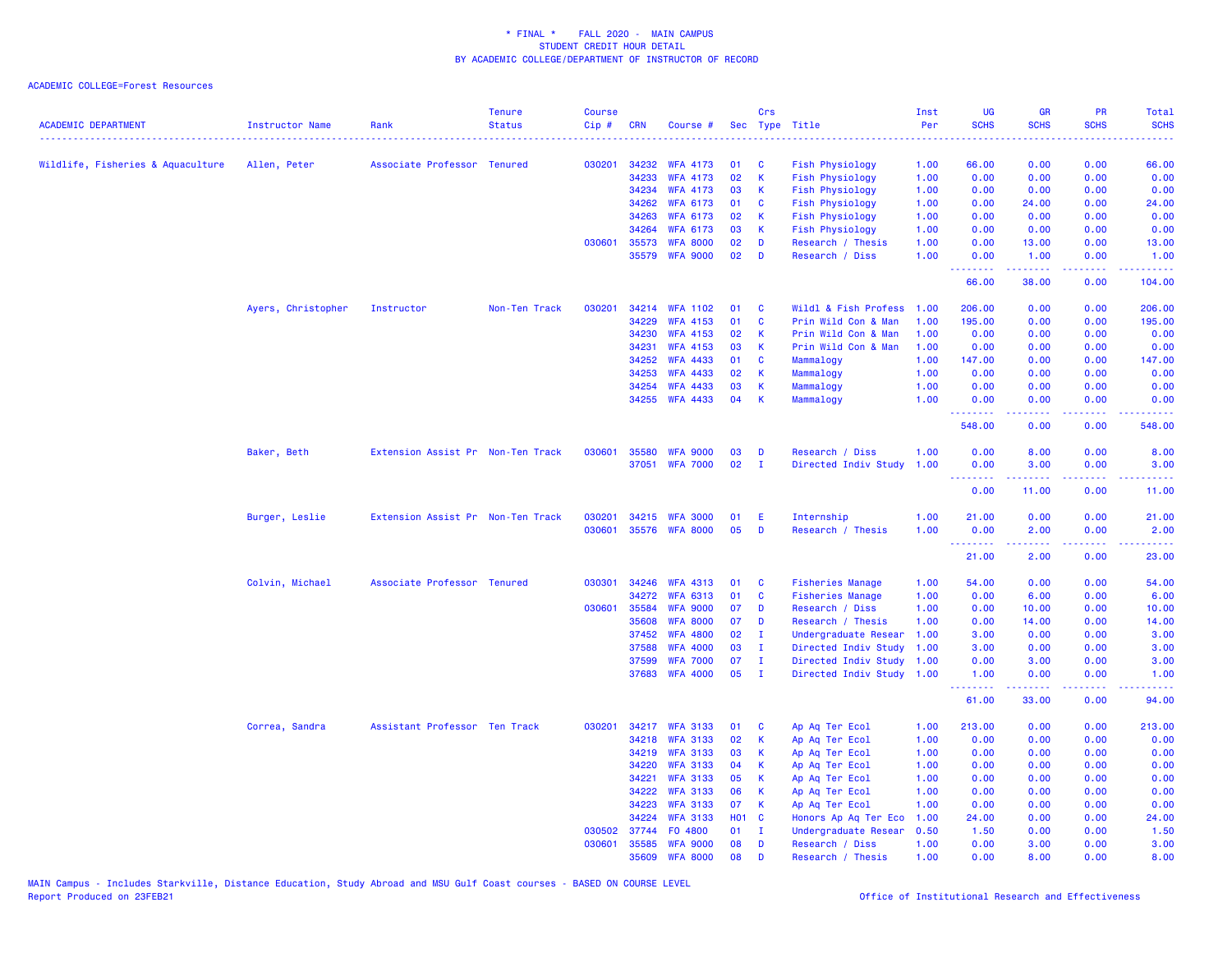| <b>ACADEMIC DEPARTMENT</b>        | Instructor Name   | Rank                          | <b>Tenure</b><br><b>Status</b> | Course<br>Cip# | <b>CRN</b> | Course #                          |                 | Crs                         | Sec Type Title                               | Inst<br>Per  | UG<br><b>SCHS</b>                                    | <b>GR</b><br><b>SCHS</b> | <b>PR</b><br><b>SCHS</b>            | Total<br><b>SCHS</b>  |
|-----------------------------------|-------------------|-------------------------------|--------------------------------|----------------|------------|-----------------------------------|-----------------|-----------------------------|----------------------------------------------|--------------|------------------------------------------------------|--------------------------|-------------------------------------|-----------------------|
|                                   |                   |                               |                                |                |            |                                   |                 |                             |                                              |              | <u> - - - - - - - -</u>                              |                          |                                     |                       |
|                                   |                   |                               |                                |                |            |                                   |                 |                             |                                              |              | 238.50                                               | 11.00                    | 0.00                                | 249.50                |
| Wildlife, Fisheries & Aquaculture | Davis, John       | Associate Professor Tenured   |                                |                |            | 030103 34248 WFA 4383             | 01              | B                           | Wetlands Ecol & Mgt                          | 1.00         | 114.00                                               | 0.00                     | 0.00                                | 114.00                |
|                                   |                   |                               |                                |                | 34274      | <b>WFA 6383</b>                   | 01              | B                           | Wetlands Ecol & Mgt                          | 1.00         | 0.00                                                 | 6.00                     | 0.00                                | 6.00                  |
|                                   |                   |                               |                                | 030601         | 35610      | <b>WFA 8000</b>                   | 09              | D                           | Research / Thesis                            | 1.00         | 0.00                                                 | 8.00                     | 0.00                                | 8.00                  |
|                                   |                   |                               |                                | 521003         | 32397      | <b>FYE 1001</b>                   | F17 C           |                             | First Year Experienc 0.50                    |              | 2.50                                                 | 0.00                     | 0.00                                | 2.50                  |
|                                   |                   |                               |                                |                | 32398      | <b>FYE 1001</b>                   | F18 C           |                             | First Year Experienc 0.50                    |              | 3.50<br><b><i><u><u> - - - - - - -</u></u></i></b>   | 0.00<br>المستملة         | 0.00<br>.                           | 3.50<br>المتمام ماما  |
|                                   |                   |                               |                                |                |            |                                   |                 |                             |                                              |              | 120.00                                               | 14.00                    | 0.00                                | 134.00                |
|                                   | Demarais, Stephen | Professor                     | <b>Tenured</b>                 | 030103         | 34277      | <b>WFA 6494</b>                   | 01              | B                           | Lg Mamm Ecol & Mgt                           | 1.00         | 0.00                                                 | 12.00                    | 0.00                                | 12.00                 |
|                                   |                   |                               |                                | 030601         | 34258      | <b>WFA 4494</b>                   | 01              | B                           | Lg Mamm Ecol & Mgt                           | 1.00         | 12.00                                                | 0.00                     | 0.00                                | 12.00                 |
|                                   |                   |                               |                                |                | 35611      | <b>WFA 8000</b>                   | 10              | D                           | Research / Thesis                            | 1.00         | 0.00<br>.                                            | 25.00<br>المتمامين       | 0.00<br>بالمحام                     | 25.00<br>وعاعاها      |
|                                   |                   |                               |                                |                |            |                                   |                 |                             |                                              |              | 12.00                                                | 37.00                    | 0.00                                | 49.00                 |
|                                   | Evans, Kristine   | Assistant Professor Ten Track |                                | 030601         | 34225      | <b>WFA 4113</b>                   | 01              | B                           | Animal Behavior                              | 1.00         | 63.00                                                | 0.00                     | 0.00                                | 63.00                 |
|                                   |                   |                               |                                |                | 34261      | <b>WFA 6113</b>                   | 01              | B                           | Animal Behavior                              | 1.00         | 0.00                                                 | 12.00                    | 0.00                                | 12.00                 |
|                                   |                   |                               |                                |                | 35589      | <b>WFA 9000</b>                   | 12              | D                           | Research / Diss                              | 1.00         | 0.00                                                 | 13.00                    | 0.00                                | 13.00                 |
|                                   |                   |                               |                                |                |            | 35653 WFA 8000                    | 12 <sub>2</sub> | D                           | Research / Thesis                            | 1.00         | 0.00                                                 | 19.00                    | 0.00                                | 19.00                 |
|                                   |                   |                               |                                |                |            |                                   |                 |                             |                                              |              | <u>.</u><br>63.00                                    | .<br>44.00               | .<br>0.00                           | .<br>107.00           |
|                                   | Hines, Stacy      | Instructor                    | Non-Ten Track                  | 030601         | 35320      | <b>WFA 8713</b>                   | 501 C           |                             | Program Development                          | 1.00         | 0.00                                                 | 18.00                    | 0.00                                | 18.00                 |
|                                   |                   |                               |                                |                | 35321      | <b>WFA 8743</b>                   | 501 C           |                             | Aquatic Biodiversity 1.00                    |              | 0.00                                                 | 18.00                    | 0.00                                | 18.00                 |
|                                   |                   |                               |                                |                |            |                                   |                 |                             |                                              |              | <b><i><u><u> - - - - - - -</u></u></i></b><br>0.00   | .<br>36.00               | .<br>0.00                           | .<br>36.00            |
|                                   | Hunt, Kevin       | Professor                     | <b>Tenured</b>                 | 030201         | 34247      | <b>WFA 4353</b>                   | 01              | <b>C</b>                    | FW Policy & Law Enf                          | 0.65         | 124.80                                               | 0.00                     | 0.00                                | 124.80                |
|                                   |                   |                               |                                | 030601         |            | 37320 WFA 7000                    | 03              | - I                         | Directed Indiv Study 1.00                    |              | 0.00                                                 | 3.00                     | 0.00                                | 3.00                  |
|                                   |                   |                               |                                |                |            |                                   |                 |                             |                                              |              | <b><i><u><u> - - - - - - -</u></u></i></b><br>124.80 | .<br>3.00                | $\sim$ $\sim$ $\sim$ $\sim$<br>0.00 | $- - - - -$<br>127.80 |
|                                   | Iglay, Raymond    | Assistant Professor Ten Track |                                | 030601         | 34235      | <b>WFA 4223</b>                   | 01              | C                           | Wildlife Plant ID                            | 1.00         | 144.00                                               | 0.00                     | 0.00                                | 144.00                |
|                                   |                   |                               |                                |                | 34236      | <b>WFA 4223</b>                   | 02              | К                           | Wildlife Plant ID                            | 1.00         | 0.00                                                 | 0.00                     | 0.00                                | 0.00                  |
|                                   |                   |                               |                                |                | 34237      | <b>WFA 4223</b>                   | 03              | К                           | Wildlife Plant ID                            | 1.00         | 0.00                                                 | 0.00                     | 0.00                                | 0.00                  |
|                                   |                   |                               |                                |                | 34238      | <b>WFA 4223</b>                   | 04              | K                           | Wildlife Plant ID                            | 1.00         | 0.00                                                 | 0.00                     | 0.00                                | 0.00                  |
|                                   |                   |                               |                                |                | 34265      | <b>WFA 6223</b>                   | 01              | C                           | Wildife Plant ID                             | 1.00         | 0.00                                                 | 3.00                     | 0.00                                | 3.00                  |
|                                   |                   |                               |                                |                | 34267      | <b>WFA 6223</b>                   | 03              | К                           | Wildife Plant ID                             | 1.00         | 0.00                                                 | 0.00                     | 0.00                                | 0.00                  |
|                                   |                   |                               |                                |                | 34282      | <b>WFA 8344</b>                   | 01              | B                           | Wildlife Habitat Mgt                         | 1.00         | 0.00                                                 | 40.00                    | 0.00                                | 40.00                 |
|                                   |                   |                               |                                |                | 35591      | <b>WFA 9000</b>                   | 14              | D                           | Research / Diss                              | 1.00         | 0.00                                                 | 5.00                     | 0.00                                | 5.00                  |
|                                   |                   |                               |                                |                | 35683      | <b>WFA 8000</b>                   | 42              | D                           | Research / Thesis                            | 1.00         | 0.00                                                 | 1.00                     | 0.00                                | 1.00                  |
|                                   |                   |                               |                                |                | 37044      | <b>WFA 4000</b><br>37219 WFA 4800 | 02<br>01        | $\mathbf I$<br>$\mathbf{I}$ | Directed Indiv Study<br>Undergraduate Resear | 1.00<br>1.00 | 3.00<br>3.00                                         | 0.00<br>0.00             | 0.00<br>0.00                        | 3.00<br>3.00          |
|                                   |                   |                               |                                |                |            |                                   |                 |                             |                                              |              | .                                                    |                          | والمحامر                            |                       |
|                                   |                   |                               |                                |                |            |                                   |                 |                             |                                              |              | 150.00                                               | 49.00                    | 0.00                                | 199.00                |
|                                   | Jackson, Donald   | Lecturer                      | Non-Ten Track                  | 260709         | 34239      | <b>WFA 4233</b>                   | 01              | C                           | Limnology                                    | 1.00         | 36.00                                                | 0.00                     | 0.00                                | 36.00                 |
|                                   |                   |                               |                                |                | 34240      | <b>WFA 4233</b>                   | 02              | К                           | Limnology                                    | 1.00         | 0.00                                                 | 0.00                     | 0.00                                | 0.00                  |
|                                   |                   |                               |                                |                | 34269      | <b>WFA 6233</b>                   | 01              | C                           | Limnology                                    | 1.00         | 0.00                                                 | 9.00                     | 0.00                                | 9.00                  |
|                                   |                   |                               |                                |                | 34270      | <b>WFA 6233</b>                   | 02              | К                           | Limnology                                    | 1.00         | 0.00                                                 | 0.00                     | 0.00                                | 0.00                  |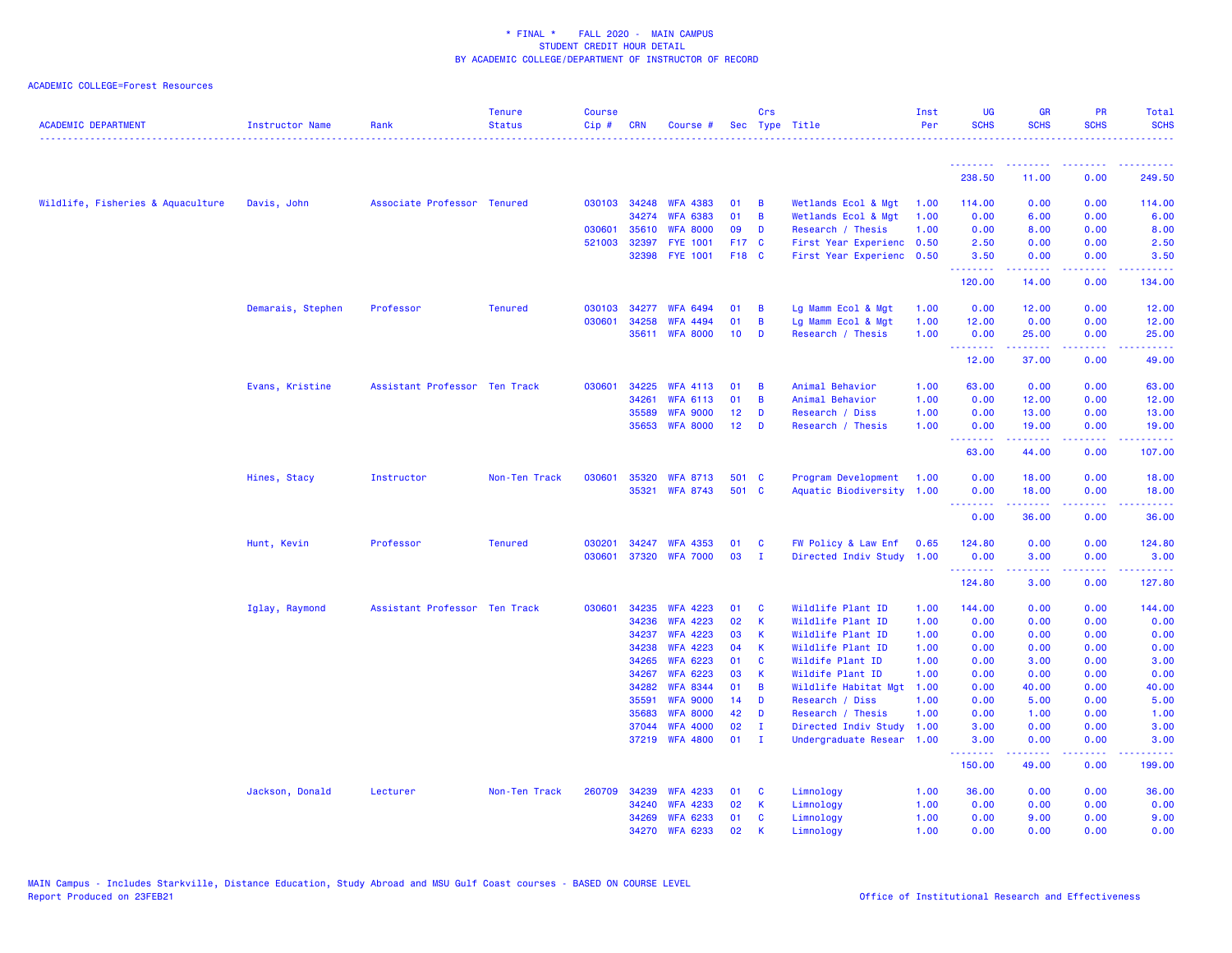| <b>ACADEMIC DEPARTMENT</b>        | <b>Instructor Name</b> | Rank                              | <b>Tenure</b><br><b>Status</b> | <b>Course</b><br>$Cip \#$ | <b>CRN</b>   | Course #              |            | Crs          | Sec Type Title       | Inst<br>Per | <b>UG</b><br><b>SCHS</b>                                 | <b>GR</b><br><b>SCHS</b>                                                                                                                                     | <b>PR</b><br><b>SCHS</b> | Total<br><b>SCHS</b><br>.                                                                                                         |
|-----------------------------------|------------------------|-----------------------------------|--------------------------------|---------------------------|--------------|-----------------------|------------|--------------|----------------------|-------------|----------------------------------------------------------|--------------------------------------------------------------------------------------------------------------------------------------------------------------|--------------------------|-----------------------------------------------------------------------------------------------------------------------------------|
|                                   |                        |                                   |                                |                           |              |                       |            |              |                      |             | <u>.</u>                                                 |                                                                                                                                                              |                          |                                                                                                                                   |
|                                   |                        |                                   |                                |                           |              |                       |            |              |                      |             | 36.00                                                    | 9.00                                                                                                                                                         | 0.00                     | 45.00                                                                                                                             |
| Wildlife, Fisheries & Aquaculture | Jones, Walter          | Extension Professor Non-Ten Track |                                |                           |              | 030201 34247 WFA 4353 | 01         | <b>C</b>     | FW Policy & Law Enf  | 0.35        | 67.20<br>.                                               | 0.00                                                                                                                                                         | 0.00                     | 67.20<br>والمالمات                                                                                                                |
|                                   |                        |                                   |                                |                           |              |                       |            |              |                      |             | 67.20                                                    | 0.00                                                                                                                                                         | 0.00                     | 67.20                                                                                                                             |
|                                   | Karunakaran, Ganesh    | Research Assist Pro Non-Ten Track |                                | 030601                    | 35593        | <b>WFA 9000</b>       | 16         | D            | Research / Diss      | 1.00        | 0.00                                                     | 3.00                                                                                                                                                         | 0.00                     | 3.00                                                                                                                              |
|                                   |                        |                                   |                                |                           | 35657        | <b>WFA 8000</b>       | 16         | D            | Research / Thesis    | 1.00        | 0.00                                                     | 3.00                                                                                                                                                         | 0.00                     | 3.00                                                                                                                              |
|                                   |                        |                                   |                                |                           | 35658        | <b>WFA 8000</b>       | 17         | D            | Research / Thesis    | 1.00        | 0.00                                                     | 1.00                                                                                                                                                         | 0.00                     | 1.00                                                                                                                              |
|                                   |                        |                                   |                                |                           | 37524        | <b>WFA 7000</b>       | 05         | $\mathbf{I}$ | Directed Indiv Study | 1.00        | 0.00                                                     | 3.00                                                                                                                                                         | 0.00                     | 3.00                                                                                                                              |
|                                   |                        |                                   |                                |                           |              | 37525 WFA 7000        | 06         | $\mathbf{I}$ | Directed Indiv Study | 1.00        | 0.00<br><b><i><u><u><b>Little Little</b></u></u></i></b> | 3.00<br>22222                                                                                                                                                | 0.00<br>د د د د          | 3.00<br>2222.                                                                                                                     |
|                                   |                        |                                   |                                |                           |              |                       |            |              |                      |             | 0.00                                                     | 13.00                                                                                                                                                        | 0.00                     | 13.00                                                                                                                             |
|                                   | Kouba, Andrew          | Professor                         | <b>Tenured</b>                 |                           | 030601 35594 | <b>WFA 9000</b>       | 17         | D            | Research / Diss      | 1.00        | 0.00                                                     | 5.00                                                                                                                                                         | 0.00                     | 5.00                                                                                                                              |
|                                   |                        |                                   |                                |                           | 35660        | <b>WFA 8000</b>       | 19         | D            | Research / Thesis    | 1.00        | 0.00                                                     | 4.00                                                                                                                                                         | 0.00                     | 4.00                                                                                                                              |
|                                   |                        |                                   |                                | 260202                    | 30442        | <b>BCH 1011</b>       | <b>F02</b> | <b>C</b>     | First Year Seminar   | 0.50        | 8.50                                                     | 0.00                                                                                                                                                         | 0.00                     | 8.50                                                                                                                              |
|                                   |                        |                                   |                                | 261307                    | 35316        | <b>WFA 4881</b>       | 01         | C            | Current Topics in Co | 0.50        | 4.00                                                     | 0.00                                                                                                                                                         | 0.00                     | 4.00                                                                                                                              |
|                                   |                        |                                   |                                |                           |              | 35317 WFA 6881        | 01         | C            | Current Topics in Co | 0.50        | 0.00<br>.                                                | 1.50<br>$\frac{1}{2} \left( \frac{1}{2} \right) \left( \frac{1}{2} \right) \left( \frac{1}{2} \right) \left( \frac{1}{2} \right)$                            | 0.00<br>.                | 1.50<br>$\frac{1}{2} \left( \frac{1}{2} \right) \left( \frac{1}{2} \right) \left( \frac{1}{2} \right) \left( \frac{1}{2} \right)$ |
|                                   |                        |                                   |                                |                           |              |                       |            |              |                      |             | 12.50                                                    | 10.50                                                                                                                                                        | 0.00                     | 23.00                                                                                                                             |
|                                   | McConnell, Mark        | Assistant Professor Ten Track     |                                | 030601                    | 34280        | <b>WFA 8134</b>       | 01         | B            | Res Meth Wild & Fish | 1.00        | 0.00                                                     | 96.00                                                                                                                                                        | 0.00                     | 96.00                                                                                                                             |
|                                   |                        |                                   |                                |                           | 35595        | <b>WFA 9000</b>       | 18         | D            | Research / Diss      | 1.00        | 0.00                                                     | 5.00                                                                                                                                                         | 0.00                     | 5.00                                                                                                                              |
|                                   |                        |                                   |                                |                           | 35661        | <b>WFA 8000</b>       | 20         | D            | Research / Thesis    | 1.00        | 0.00                                                     | 34.00                                                                                                                                                        | 0.00                     | 34.00                                                                                                                             |
|                                   |                        |                                   |                                |                           | 37283        | <b>WFA 4800</b>       | 05         | $\mathbf I$  | Undergraduate Resear | 1.00        | 3.00                                                     | 0.00                                                                                                                                                         | 0.00                     | 3.00                                                                                                                              |
|                                   |                        |                                   |                                |                           |              | 37776 WFA 4000        | 07         | Ι.           | Directed Indiv Study | 1.00        | 1.00<br><u> - - - - - - - -</u>                          | 0.00<br><u>.</u>                                                                                                                                             | 0.00<br>22222            | 1.00<br>.                                                                                                                         |
|                                   |                        |                                   |                                |                           |              |                       |            |              |                      |             | 4.00                                                     | 135.00                                                                                                                                                       | 0.00                     | 139.00                                                                                                                            |
|                                   | Miranda, Leandro       | Non-Employee                      | Not Applicable                 | 030601                    | 35596        | <b>WFA 9000</b>       | 19         | D            | Research / Diss      | 1.00        | 0.00                                                     | 13.00                                                                                                                                                        | 0.00                     | 13.00                                                                                                                             |
|                                   |                        |                                   |                                |                           | 35663        | <b>WFA 8000</b>       | 22         | D            | Research / Thesis    | 1.00        | 0.00                                                     | 9.00                                                                                                                                                         | 0.00                     | 9.00                                                                                                                              |
|                                   |                        |                                   |                                |                           | 35664        | <b>WFA 8000</b>       | 23         | D            | Research / Thesis    | 1.00        | 0.00<br><u>.</u>                                         | 4.00<br>$\frac{1}{2} \left( \frac{1}{2} \right) \left( \frac{1}{2} \right) \left( \frac{1}{2} \right) \left( \frac{1}{2} \right) \left( \frac{1}{2} \right)$ | 0.00<br>د د د د          | 4.00<br>2222.                                                                                                                     |
|                                   |                        |                                   |                                |                           |              |                       |            |              |                      |             | 0.00                                                     | 26.00                                                                                                                                                        | 0.00                     | 26.00                                                                                                                             |
|                                   | Morin, Dana            | Assistant Professor Ten Track     |                                | 030601                    | 34241        | <b>WFA 4243</b>       | 01         | C            | Wildlife Tech        | 1.00        | 123.00                                                   | 0.00                                                                                                                                                         | 0.00                     | 123.00                                                                                                                            |
|                                   |                        |                                   |                                |                           | 34242        | <b>WFA 4243</b>       | 02         | $\mathsf{K}$ | Wildlife Tech        | 1.00        | 0.00                                                     | 0.00                                                                                                                                                         | 0.00                     | 0.00                                                                                                                              |
|                                   |                        |                                   |                                |                           | 34243        | <b>WFA 4243</b>       | 03         | K            | Wildlife Tech        | 1.00        | 0.00                                                     | 0.00                                                                                                                                                         | 0.00                     | 0.00                                                                                                                              |
|                                   |                        |                                   |                                |                           | 35597        | <b>WFA 9000</b>       | 20         | D            | Research / Diss      | 1.00        | 0.00                                                     | 6.00                                                                                                                                                         | 0.00                     | 6.00                                                                                                                              |
|                                   |                        |                                   |                                |                           | 35665        | <b>WFA 8000</b>       | 24         | D            | Research / Thesis    | 1.00        | 0.00                                                     | 11.00                                                                                                                                                        | 0.00                     | 11.00                                                                                                                             |
|                                   |                        |                                   |                                |                           | 37671        | <b>WFA 4000</b>       | 04         | $\mathbf{I}$ | Directed Indiv Study | 1.00        | 2.00<br>.                                                | 0.00                                                                                                                                                         | 0.00                     | 2.00                                                                                                                              |
|                                   |                        |                                   |                                |                           |              |                       |            |              |                      |             | 125.00                                                   | 17.00                                                                                                                                                        | 0.00                     | 142.00                                                                                                                            |
|                                   | Neal, Jason            | Research Professor                | Non-Ten Track                  | 030601                    | 35598        | <b>WFA 9000</b>       | 21         | D            | Research / Diss      | 1.00        | 0.00                                                     | 1.00                                                                                                                                                         | 0.00                     | 1.00                                                                                                                              |
|                                   |                        |                                   |                                |                           |              | 35667 WFA 8000        | 26         | D            | Research / Thesis    | 1.00        | 0.00                                                     | 6.00                                                                                                                                                         | 0.00                     | 6.00                                                                                                                              |
|                                   |                        |                                   |                                |                           |              |                       |            |              |                      |             | <u> 22222222</u><br>0.00                                 | .<br>7.00                                                                                                                                                    | د د د د<br>0.00          | .<br>7.00                                                                                                                         |
|                                   | Rush, Scott            | Associate Professor Tenured       |                                | 030101                    | 34250        | <b>WFA 4423</b>       | 01         | <b>C</b>     | Herpetology          | 1.00        | 63.00                                                    | 0.00                                                                                                                                                         | 0.00                     | 63.00                                                                                                                             |
|                                   |                        |                                   |                                |                           | 34251        | <b>WFA 4423</b>       | 02         | K            | Herpetology          | 1.00        | 0.00                                                     | 0.00                                                                                                                                                         | 0.00                     | 0.00                                                                                                                              |
|                                   |                        |                                   |                                | 030601                    | 35599        | <b>WFA 9000</b>       | 22         | D            | Research / Diss      | 1.00        | 0.00                                                     | 14.00                                                                                                                                                        | 0.00                     | 14.00                                                                                                                             |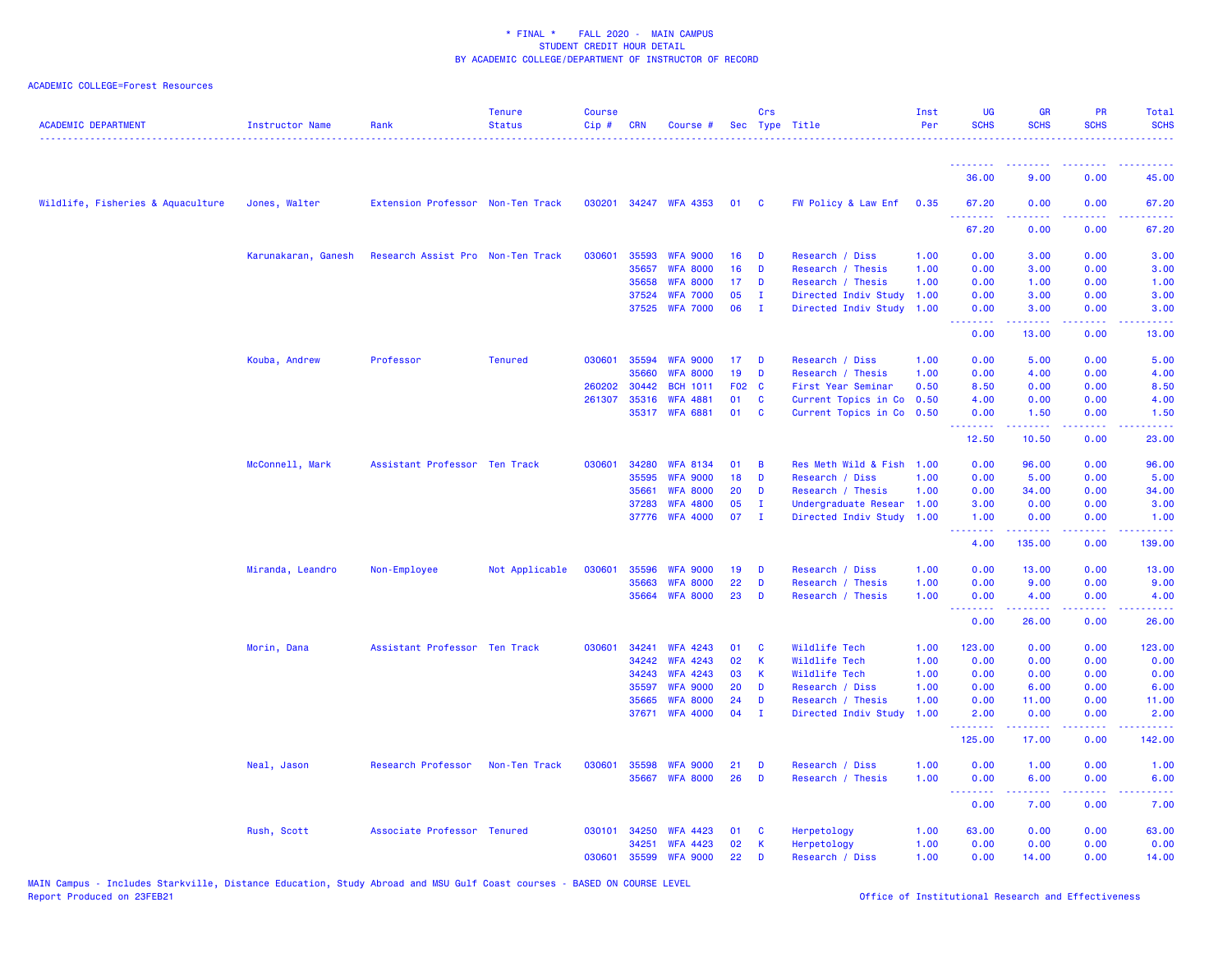| <b>ACADEMIC DEPARTMENT</b>                                               | Instructor Name     | Rank                              | <b>Tenure</b><br><b>Status</b> | <b>Course</b><br>Cip# | <b>CRN</b>     | Course #                           |          | Crs                     | Sec Type Title                                 | Inst<br>Per | <b>UG</b><br><b>SCHS</b> | <b>GR</b><br><b>SCHS</b>                                                                                                                                                                                                                                                                                                                                                                                                                                                                        | <b>PR</b><br><b>SCHS</b>                                                                                                          | Total<br><b>SCHS</b>                                                                                                                                                                                                                                                                                                                                                                                                                                                                              |
|--------------------------------------------------------------------------|---------------------|-----------------------------------|--------------------------------|-----------------------|----------------|------------------------------------|----------|-------------------------|------------------------------------------------|-------------|--------------------------|-------------------------------------------------------------------------------------------------------------------------------------------------------------------------------------------------------------------------------------------------------------------------------------------------------------------------------------------------------------------------------------------------------------------------------------------------------------------------------------------------|-----------------------------------------------------------------------------------------------------------------------------------|---------------------------------------------------------------------------------------------------------------------------------------------------------------------------------------------------------------------------------------------------------------------------------------------------------------------------------------------------------------------------------------------------------------------------------------------------------------------------------------------------|
| Wildlife, Fisheries & Aquaculture                                        | Rush, Scott         | Associate Professor Tenured       |                                | 030601                | 35668          | <b>WFA 8000</b>                    | 27       | D                       | Research / Thesis                              | 1.00        | 0.00                     | 10.00                                                                                                                                                                                                                                                                                                                                                                                                                                                                                           | 0.00                                                                                                                              | 10.00                                                                                                                                                                                                                                                                                                                                                                                                                                                                                             |
|                                                                          |                     |                                   |                                |                       |                |                                    |          |                         |                                                |             | .<br>63.00               | 24.00                                                                                                                                                                                                                                                                                                                                                                                                                                                                                           | 0.00                                                                                                                              | 87.00                                                                                                                                                                                                                                                                                                                                                                                                                                                                                             |
|                                                                          | Sparks, Eric        | Extension Assist Pr Non-Ten Track |                                | 030601                | 35601          | <b>WFA 9000</b>                    | 24       | D                       | Research / Diss                                | 1.00        | 0.00                     | 6.00                                                                                                                                                                                                                                                                                                                                                                                                                                                                                            | 0.00                                                                                                                              | 6.00                                                                                                                                                                                                                                                                                                                                                                                                                                                                                              |
|                                                                          |                     |                                   |                                |                       | 35669<br>36300 | <b>WFA 8000</b><br><b>WFA 7000</b> | 28<br>01 | D<br>$\mathbf I$        | Research / Thesis<br>Directed Indiv Study 1.00 | 1.00        | 0.00<br>0.00             | 10.00<br>3.00                                                                                                                                                                                                                                                                                                                                                                                                                                                                                   | 0.00<br>0.00                                                                                                                      | 10.00<br>3.00                                                                                                                                                                                                                                                                                                                                                                                                                                                                                     |
|                                                                          |                     |                                   |                                |                       |                |                                    |          |                         |                                                |             | --------<br>0.00         | $\begin{array}{cccccccccccccc} \multicolumn{2}{c}{} & \multicolumn{2}{c}{} & \multicolumn{2}{c}{} & \multicolumn{2}{c}{} & \multicolumn{2}{c}{} & \multicolumn{2}{c}{} & \multicolumn{2}{c}{} & \multicolumn{2}{c}{} & \multicolumn{2}{c}{} & \multicolumn{2}{c}{} & \multicolumn{2}{c}{} & \multicolumn{2}{c}{} & \multicolumn{2}{c}{} & \multicolumn{2}{c}{} & \multicolumn{2}{c}{} & \multicolumn{2}{c}{} & \multicolumn{2}{c}{} & \multicolumn{2}{c}{} & \multicolumn{2}{c}{} & \$<br>19.00 | .<br>0.00                                                                                                                         | .<br>19.00                                                                                                                                                                                                                                                                                                                                                                                                                                                                                        |
|                                                                          | Street, Garrett     | Assistant Professor Ten Track     |                                | 010000                | 37510          | GA 4800                            | 24       | - I                     | Undergraduate Resear                           | 0.50        | 0.50                     | 0.00                                                                                                                                                                                                                                                                                                                                                                                                                                                                                            | 0.00                                                                                                                              | 0.50                                                                                                                                                                                                                                                                                                                                                                                                                                                                                              |
|                                                                          |                     |                                   |                                | 030201                | 34226          | <b>WFA 4123</b>                    | 01       | $\overline{\mathbf{c}}$ | Wildl & Fish Biometr                           | 1.00        | 162.00                   | 0.00                                                                                                                                                                                                                                                                                                                                                                                                                                                                                            | 0.00                                                                                                                              | 162.00                                                                                                                                                                                                                                                                                                                                                                                                                                                                                            |
|                                                                          |                     |                                   |                                |                       | 34227          | <b>WFA 4123</b>                    | 02       | <b>K</b>                | Wildl & Fish Biometr 1.00                      |             | 0.00                     | 0.00                                                                                                                                                                                                                                                                                                                                                                                                                                                                                            | 0.00                                                                                                                              | 0.00                                                                                                                                                                                                                                                                                                                                                                                                                                                                                              |
|                                                                          |                     |                                   |                                |                       | 34228          | <b>WFA 4123</b>                    | 03       | K                       | Wildl & Fish Biometr 1.00                      |             | 0.00                     | 0.00                                                                                                                                                                                                                                                                                                                                                                                                                                                                                            | 0.00                                                                                                                              | 0.00                                                                                                                                                                                                                                                                                                                                                                                                                                                                                              |
|                                                                          |                     |                                   |                                | 030601                | 35602          | <b>WFA 9000</b>                    | 25       | D                       | Research / Diss                                | 1.00        | 0.00                     | 19.00                                                                                                                                                                                                                                                                                                                                                                                                                                                                                           | 0.00                                                                                                                              | 19.00                                                                                                                                                                                                                                                                                                                                                                                                                                                                                             |
|                                                                          |                     |                                   |                                |                       |                | 35671 WFA 8000                     | 30       | D                       | Research / Thesis                              | 1.00        | 0.00<br><u>.</u>         | 5.00<br>-----                                                                                                                                                                                                                                                                                                                                                                                                                                                                                   | 0.00<br>$\frac{1}{2} \left( \frac{1}{2} \right) \left( \frac{1}{2} \right) \left( \frac{1}{2} \right) \left( \frac{1}{2} \right)$ | 5.00                                                                                                                                                                                                                                                                                                                                                                                                                                                                                              |
|                                                                          |                     |                                   |                                |                       |                |                                    |          |                         |                                                |             | 162.50                   | 24.00                                                                                                                                                                                                                                                                                                                                                                                                                                                                                           | 0.00                                                                                                                              | 186.50                                                                                                                                                                                                                                                                                                                                                                                                                                                                                            |
|                                                                          | Strickland, Bronson | Extension Professor Non-Ten Track |                                | 030601                | 35603          | <b>WFA 9000</b>                    | 26       | D                       | Research / Diss                                | 1.00        | 0.00                     | 1.00                                                                                                                                                                                                                                                                                                                                                                                                                                                                                            | 0.00                                                                                                                              | 1.00                                                                                                                                                                                                                                                                                                                                                                                                                                                                                              |
|                                                                          |                     |                                   |                                |                       |                | 35673 WFA 8000                     | 32       | D                       | Research / Thesis                              | 1.00        | 0.00<br>.                | 1.00                                                                                                                                                                                                                                                                                                                                                                                                                                                                                            | 0.00                                                                                                                              | 1.00                                                                                                                                                                                                                                                                                                                                                                                                                                                                                              |
|                                                                          |                     |                                   |                                |                       |                |                                    |          |                         |                                                |             | 0.00                     | 2.00                                                                                                                                                                                                                                                                                                                                                                                                                                                                                            | 0.00                                                                                                                              | 2.00                                                                                                                                                                                                                                                                                                                                                                                                                                                                                              |
|                                                                          | Vilella, Francisco  | Non-Employee                      | Not Applicable                 | 030601                | 35604          | <b>WFA 9000</b>                    | 27       | D                       | Research / Diss                                | 1.00        | 0.00                     | 9.00                                                                                                                                                                                                                                                                                                                                                                                                                                                                                            | 0.00                                                                                                                              | 9.00                                                                                                                                                                                                                                                                                                                                                                                                                                                                                              |
|                                                                          |                     |                                   |                                |                       | 35675          | <b>WFA 8000</b>                    | 34       | D                       | Research / Thesis                              | 1.00        | 0.00                     | 12.00                                                                                                                                                                                                                                                                                                                                                                                                                                                                                           | 0.00                                                                                                                              | 12.00                                                                                                                                                                                                                                                                                                                                                                                                                                                                                             |
|                                                                          |                     |                                   |                                | 039999                | 34260          | <b>WFA 4623</b>                    | 01       | C                       | <b>Conservation Biology</b>                    | 1.00        | 90.00                    | 0.00                                                                                                                                                                                                                                                                                                                                                                                                                                                                                            | 0.00                                                                                                                              | 90.00                                                                                                                                                                                                                                                                                                                                                                                                                                                                                             |
|                                                                          |                     |                                   |                                |                       | 34279          | <b>WFA 6623</b>                    | 01 C     |                         | Conservation Biology 1.00                      |             | 0.00                     | 9.00                                                                                                                                                                                                                                                                                                                                                                                                                                                                                            | 0.00                                                                                                                              | 9.00                                                                                                                                                                                                                                                                                                                                                                                                                                                                                              |
|                                                                          |                     |                                   |                                |                       | 261307 35316   | <b>WFA 4881</b>                    | 01       | <b>C</b>                | Current Topics in Co 0.50                      |             | 4.00                     | 0.00                                                                                                                                                                                                                                                                                                                                                                                                                                                                                            | 0.00                                                                                                                              | 4.00                                                                                                                                                                                                                                                                                                                                                                                                                                                                                              |
|                                                                          |                     |                                   |                                |                       |                | 35317 WFA 6881                     | 01       | <b>C</b>                | Current Topics in Co 0.50                      |             | 0.00<br>--------         | 1.50<br>$\frac{1}{2} \left( \frac{1}{2} \right) \left( \frac{1}{2} \right) \left( \frac{1}{2} \right) \left( \frac{1}{2} \right) \left( \frac{1}{2} \right)$                                                                                                                                                                                                                                                                                                                                    | 0.00<br>.                                                                                                                         | 1.50                                                                                                                                                                                                                                                                                                                                                                                                                                                                                              |
|                                                                          |                     |                                   |                                |                       |                |                                    |          |                         |                                                |             | 94.00                    | 31.50                                                                                                                                                                                                                                                                                                                                                                                                                                                                                           | 0.00                                                                                                                              | 125.50                                                                                                                                                                                                                                                                                                                                                                                                                                                                                            |
|                                                                          | Wang, Guiming       | Professor                         | <b>Tenured</b>                 | 030601                | 35605          | <b>WFA 9000</b>                    | 28       | D                       | Research / Diss                                | 1.00        | 0.00<br>.                | 23.00                                                                                                                                                                                                                                                                                                                                                                                                                                                                                           | 0.00                                                                                                                              | 23.00                                                                                                                                                                                                                                                                                                                                                                                                                                                                                             |
|                                                                          |                     |                                   |                                |                       |                |                                    |          |                         |                                                |             | 0.00                     | 23.00                                                                                                                                                                                                                                                                                                                                                                                                                                                                                           | 0.00                                                                                                                              | 23.00                                                                                                                                                                                                                                                                                                                                                                                                                                                                                             |
| -----------------------------------<br>Wildlife, Fisheries & Aquaculture |                     |                                   |                                |                       |                |                                    |          |                         |                                                |             | ========<br>1968.50      | ========<br>619.00                                                                                                                                                                                                                                                                                                                                                                                                                                                                              | ========<br>0.00                                                                                                                  | $\begin{array}{cccccccccc} \multicolumn{2}{c}{} & \multicolumn{2}{c}{} & \multicolumn{2}{c}{} & \multicolumn{2}{c}{} & \multicolumn{2}{c}{} & \multicolumn{2}{c}{} & \multicolumn{2}{c}{} & \multicolumn{2}{c}{} & \multicolumn{2}{c}{} & \multicolumn{2}{c}{} & \multicolumn{2}{c}{} & \multicolumn{2}{c}{} & \multicolumn{2}{c}{} & \multicolumn{2}{c}{} & \multicolumn{2}{c}{} & \multicolumn{2}{c}{} & \multicolumn{2}{c}{} & \multicolumn{2}{c}{} & \multicolumn{2}{c}{} & \mult$<br>2587.50 |
| =====================================                                    |                     |                                   |                                |                       |                |                                    |          |                         |                                                |             | ========                 | <b>ESSESSED SECTIONS</b>                                                                                                                                                                                                                                                                                                                                                                                                                                                                        |                                                                                                                                   | $\begin{array}{c} \texttt{m} = \texttt{m} = \texttt{m} = \texttt{m} = \texttt{m} \end{array}$                                                                                                                                                                                                                                                                                                                                                                                                     |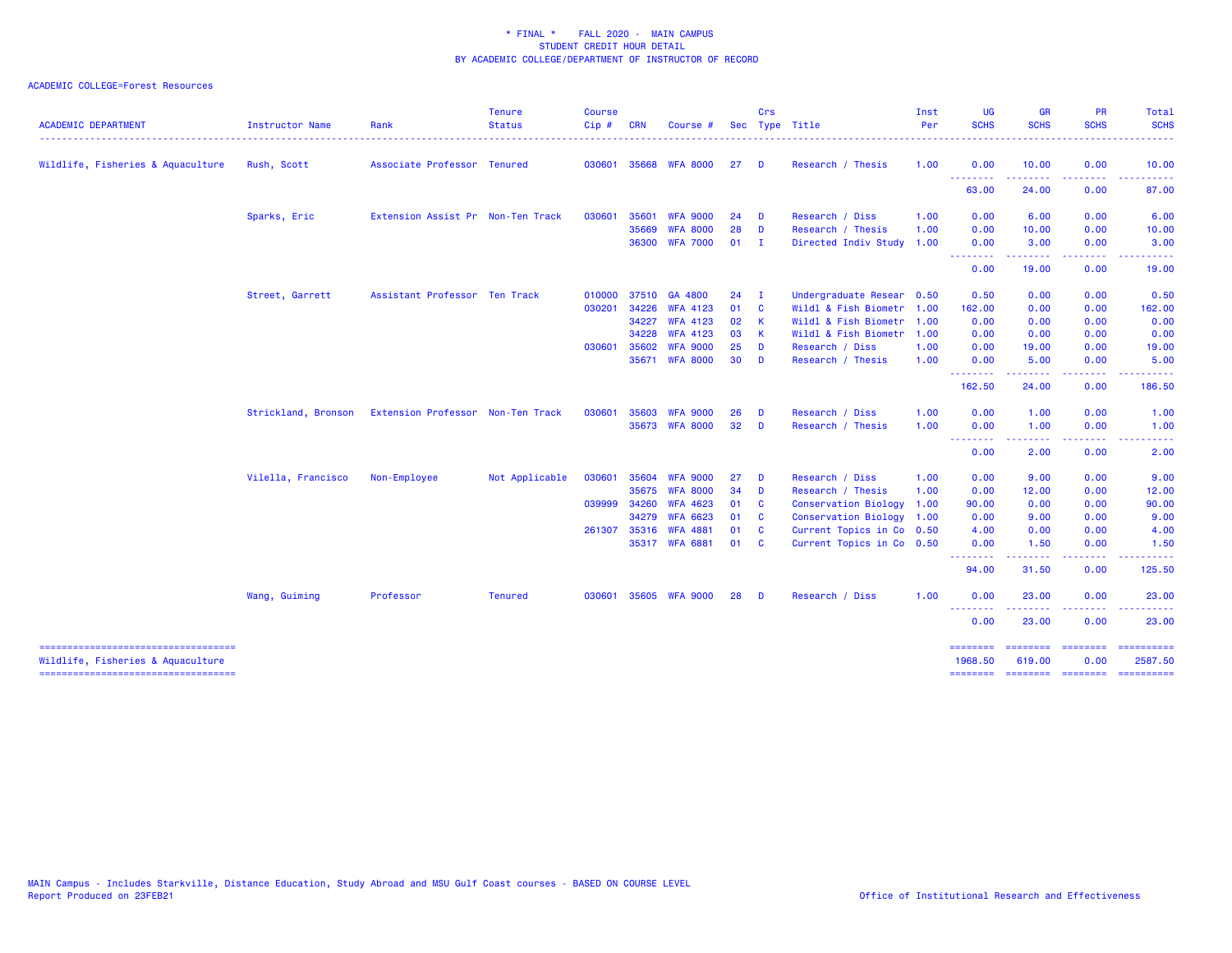| <b>ACADEMIC DEPARTMENT</b> | <b>Instructor Name</b> | Rank                              | <b>Tenure</b><br><b>Status</b> | <b>Course</b><br>Cip# | <b>CRN</b>   | Course #              |    | Crs          | Sec Type Title            | Inst<br>Per | UG<br><b>SCHS</b>                   | <b>GR</b><br><b>SCHS</b>                                                                                                          | PR<br><b>SCHS</b>  | Total<br><b>SCHS</b> |
|----------------------------|------------------------|-----------------------------------|--------------------------------|-----------------------|--------------|-----------------------|----|--------------|---------------------------|-------------|-------------------------------------|-----------------------------------------------------------------------------------------------------------------------------------|--------------------|----------------------|
| Veterinary Medicine        | Abdelhamed, Hossam     | Research Assist Pro Non-Ten Track |                                |                       |              | 512501 37573 CVM 9000 | 22 | D            | Research / Diss           | 1.00        | 0.00                                | 4.00                                                                                                                              | 0.00               | 4.00                 |
|                            |                        |                                   |                                |                       |              |                       |    |              |                           |             | .<br>0.00                           | 4.00                                                                                                                              | 0.00               | 4.00                 |
|                            | Archer, Todd           | Associate Professor Tenured       |                                |                       | 512401 31383 | <b>CVM 5380</b>       | 01 | E            | Small Anim Int Med        | 1.00        | 0.00                                | 0.00                                                                                                                              | 126.00             | 126.00               |
|                            |                        |                                   |                                |                       | 31409        | <b>CVM 5580</b>       | 03 | E            | Adv Clin Rot 3            | 1.00        | 0.00                                | 0.00                                                                                                                              | 4.00               | 4.00                 |
|                            |                        |                                   |                                |                       | 31415        | <b>CVM 5702</b>       | 01 | Ε            | Clin Hematology & Im      | 1.00        | 0.00                                | 0.00                                                                                                                              | 42.00              | 42.00                |
|                            |                        |                                   |                                |                       |              | 512501 31435 CVM 8081 | 03 | <b>C</b>     | Clin Sci Journal Rev 1.00 |             | 0.00<br>$\omega$ is a $\omega$      | 4.00                                                                                                                              | 0.00<br>.          | 4.00                 |
|                            |                        |                                   |                                |                       |              |                       |    |              |                           |             | 0.00                                | 4.00                                                                                                                              | 172.00             | 176.00               |
|                            | Banda, Alejandro       | Clinical Professor                | Non-Ten Track                  | 512501                | 31448        | <b>CVM 8790</b>       | 01 | L            | Laboratory Diagnosti 1.00 |             | 0.00                                | 2.00                                                                                                                              | 0.00               | 2.00                 |
|                            |                        |                                   |                                | 512504                | 37181        | <b>CVM 8013</b>       | 01 | C            | Poultry Virology          | 1.00        | 0.00<br>$\sim$ $\sim$ $\sim$ $\sim$ | 6.00                                                                                                                              | 0.00               | 6.00                 |
|                            |                        |                                   |                                |                       |              |                       |    |              |                           |             | 0.00                                | 8.00                                                                                                                              | 0.00               | 8.00                 |
|                            | Baughman, Brittany     | Clinical Assoc Prof Non-Ten Track |                                |                       | 512401 31399 | <b>CVM 5560</b>       | 02 | E            | Adv Clin Rot 1            | 1.00        | 0.00                                | 0.00                                                                                                                              | 22.00              | 22.00                |
|                            |                        |                                   |                                |                       |              |                       |    |              |                           |             | 0.00                                | 0.00                                                                                                                              | 22.00              | 22.00                |
|                            |                        |                                   |                                |                       |              |                       |    |              |                           |             |                                     |                                                                                                                                   |                    |                      |
|                            | Beasley, Michaela      | Clinical Assoc Prof Non-Ten Track |                                | 512401 31355          |              | <b>CVM 5013</b>       | 01 | B            | Veterinary Neuroscie 1.00 |             | 0.00                                | 0.00                                                                                                                              | 291.00             | 291.00               |
|                            |                        |                                   |                                |                       |              | 31382 CVM 5364        | 01 | H            | VSC Clinical Rotatio 0.50 |             | 0.00<br>بالأباء                     | 0.00                                                                                                                              | 58.00<br>د د د د د | 58.00                |
|                            |                        |                                   |                                |                       |              |                       |    |              |                           |             | 0.00                                | 0.00                                                                                                                              | 349.00             | 349.00               |
|                            | Brashier, Michael      | Non-Employee                      | Not Applicable                 |                       |              | 512401 31358 CVM 5036 | 01 | <b>C</b>     | Veterinary Physiolog 0.25 |             | 0.00                                | 0.00                                                                                                                              | 145.50             | 145.50               |
|                            |                        |                                   |                                |                       |              |                       |    |              |                           |             | 0.00                                | 0.00                                                                                                                              | 145.50             | 145.50               |
|                            | Brookshire, Wilson     | Clinical Assist Pro Non-Ten Track |                                |                       | 512401 31354 | <b>CVM 5011</b>       | 01 | <b>S</b>     | Professional Develop 1.00 |             | 0.00                                | 0.00                                                                                                                              | 97.00              | 97.00                |
|                            |                        |                                   |                                |                       | 37266        | <b>CVM 5000</b>       | 44 | $\mathbf{I}$ | Directed Indiv Study 1.00 |             | 0.00                                | 0.00                                                                                                                              | 2.00               | 2.00                 |
|                            |                        |                                   |                                |                       |              |                       |    |              |                           |             | .                                   |                                                                                                                                   |                    |                      |
|                            |                        |                                   |                                |                       |              |                       |    |              |                           |             | 0.00                                | 0.00                                                                                                                              | 99.00              | 99.00                |
|                            | Bulla, Camillo         | Associate Professor Tenured       |                                |                       | 512401 31362 | <b>CVM 5123</b>       | 01 | C            | Veterinary Clinical       | 1.00        | 0.00                                | 0.00                                                                                                                              | 291.00             | 291.00               |
|                            |                        |                                   |                                |                       |              | 37713 CVM 4000        | 05 | $\mathbf{I}$ | Directed Indiv Study      | 1.00        | 4.00                                | 0.00                                                                                                                              | 0.00               | 4.00                 |
|                            |                        |                                   |                                |                       |              |                       |    |              |                           |             | .<br>4.00                           | 0.00                                                                                                                              | 291.00             | 295.00               |
|                            |                        |                                   |                                |                       |              |                       |    |              |                           |             |                                     |                                                                                                                                   |                    |                      |
|                            | Carr, Russell          | Associate Professor Tenured       |                                | 512501                |              | 36194 CVM 8000        | 02 | D            | Research / Thesis         | 1.00        | 0.00<br>.                           | 2.00                                                                                                                              | 0.00               | 2.00                 |
|                            |                        |                                   |                                |                       |              |                       |    |              |                           |             | 0.00                                | 2.00                                                                                                                              | 0.00               | 2.00                 |
|                            | Chambers, Janice       | Professor                         | <b>Tenured</b>                 | 512401                | 37642        | <b>CVM 4000</b>       | 04 | п            | Directed Indiv Study      | 1.00        | 1.00                                | 0.00                                                                                                                              | 0.00               | 1.00                 |
|                            |                        |                                   |                                | 512501                |              | 36175 CVM 9000        | 02 | D            | Research / Diss           | 1.00        | 0.00                                | 18.00                                                                                                                             | 0.00               | 18.00                |
|                            |                        |                                   |                                |                       |              |                       |    |              |                           |             | .<br>1.00                           | .<br>18.00                                                                                                                        | .<br>0.00          | .<br>19.00           |
|                            |                        |                                   |                                |                       |              |                       |    |              |                           |             |                                     |                                                                                                                                   |                    |                      |
|                            | Charles, Leslie        | Clinical Assist Pro Non-Ten Track |                                |                       |              | 512401 31370 CVM 5214 | 01 | E            | Lab Services              | 1.00        | 0.00<br>.                           | 0.00<br>$\frac{1}{2} \left( \frac{1}{2} \right) \left( \frac{1}{2} \right) \left( \frac{1}{2} \right) \left( \frac{1}{2} \right)$ | 124.00<br>.        | 124.00<br>2.2.2.2.2  |
|                            |                        |                                   |                                |                       |              |                       |    |              |                           |             | 0.00                                | 0.00                                                                                                                              | 124.00             | 124.00               |
|                            | Chavez, Kristie        | Clinical Assist Pro Non-Ten Track |                                |                       |              | 512401 31381 CVM 5310 | 01 | Ε            | SM Critical Care Med      | 1.00        | 0.00                                | 0.00                                                                                                                              | 108.00             | 108.00               |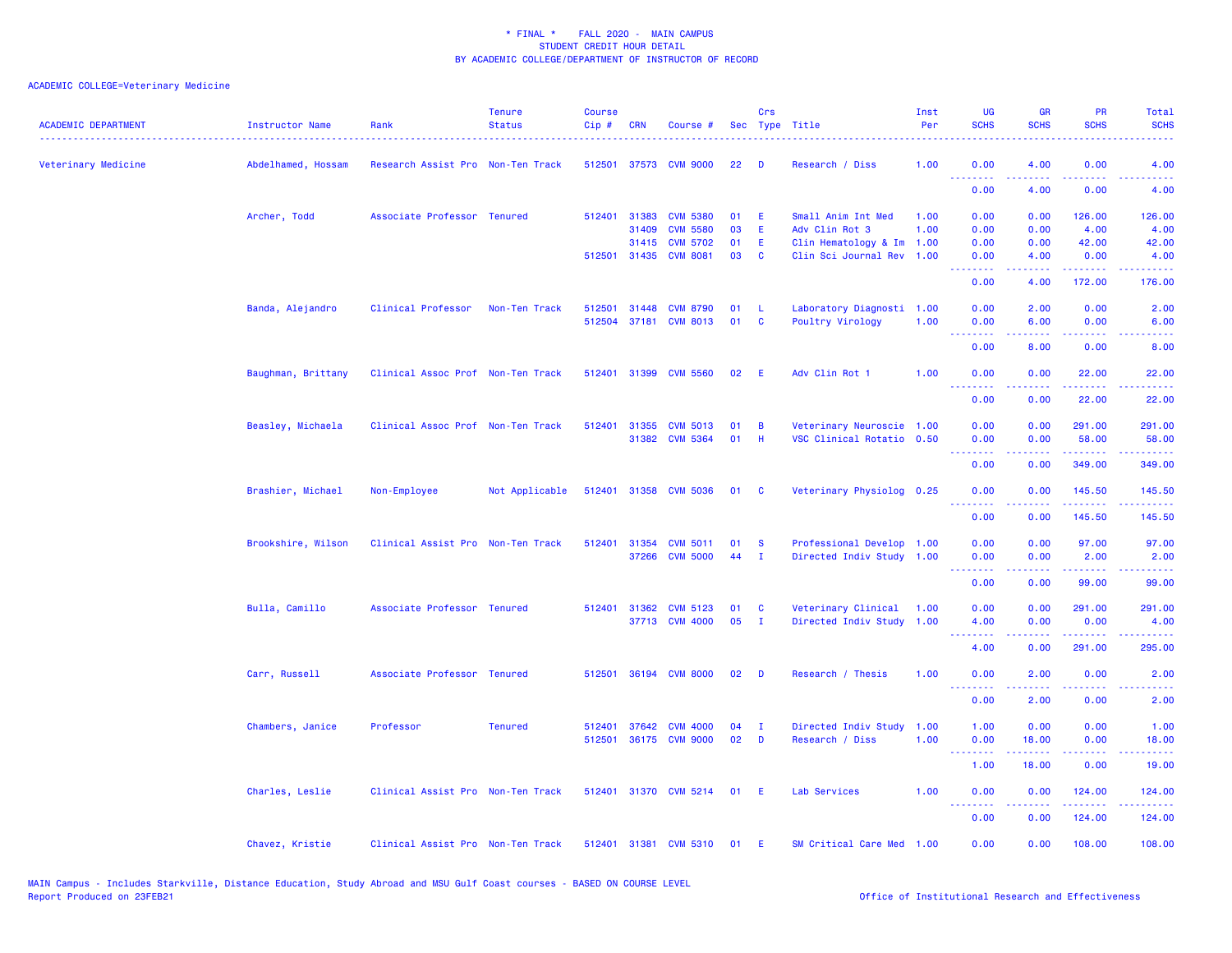| <b>ACADEMIC DEPARTMENT</b> | Instructor Name     | Rank                                               | <b>Tenure</b><br><b>Status</b> | <b>Course</b><br>Cip# | CRN          | Course #              |            | Crs            | Sec Type Title            | Inst<br>Per | <b>UG</b><br><b>SCHS</b>                  | <b>GR</b><br><b>SCHS</b> | PR<br><b>SCHS</b>                   | Total<br><b>SCHS</b>                                                                                                              |
|----------------------------|---------------------|----------------------------------------------------|--------------------------------|-----------------------|--------------|-----------------------|------------|----------------|---------------------------|-------------|-------------------------------------------|--------------------------|-------------------------------------|-----------------------------------------------------------------------------------------------------------------------------------|
|                            |                     |                                                    |                                |                       |              |                       |            |                |                           |             | <u>.</u>                                  |                          |                                     |                                                                                                                                   |
|                            |                     |                                                    |                                |                       |              |                       |            |                |                           |             | 0.00                                      | 0.00                     | 108.00                              | 108.00                                                                                                                            |
| Veterinary Medicine        | Christiansen, David | Clinical Assist Pro Non-Ten Track                  |                                |                       |              | 512501 31379 CVM 5282 | 01 E       |                | Lg Animal/Ambulatory 1.00 |             | 0.00<br><b><i><u>PAPPLESS</u></i></b>     | 0.00<br>.                | 64.00<br>-----                      | 64.00<br>وعاماما                                                                                                                  |
|                            |                     |                                                    |                                |                       |              |                       |            |                |                           |             | 0.00                                      | 0.00                     | 64.00                               | 64.00                                                                                                                             |
|                            | Cooper, Dana        | Non-Faculty                                        | Not Applicable                 |                       | 510808 31336 | <b>CVM 3201</b>       | 01         | -L.            | Dental Principles fo 0.50 |             | 15.50                                     | 0.00                     | 0.00                                | 15.50                                                                                                                             |
|                            |                     |                                                    |                                |                       | 31339        | <b>CVM 4003</b>       | 01         | E              | Internship Experienc      | 1.00        | 39.00                                     | 0.00                     | 0.00                                | 39.00                                                                                                                             |
|                            |                     |                                                    |                                |                       | 31340        | <b>CVM 4101</b>       | 01         | - H            | Vet Tech Academic Ex      | 0.50        | 5.50                                      | 0.00                     | 0.00                                | 5.50                                                                                                                              |
|                            |                     |                                                    |                                |                       | 31341        | <b>CVM 4103</b>       | 01         | Н              | Large Animal Exp I        | 0.50        | 30.00                                     | 0.00                     | 0.00                                | 30.00                                                                                                                             |
|                            |                     |                                                    |                                |                       | 31345        | <b>CVM 4201</b>       | 01         | -H             | Clinical Experience       | 0.50        | 6.50                                      | 0.00                     | 0.00                                | 6.50                                                                                                                              |
|                            |                     |                                                    |                                |                       | 31346        | <b>CVM 4206</b>       | 01         | H.             | Small Animal Clinica      | 0.50        | 48.00                                     | 0.00                     | 0.00                                | 48.00                                                                                                                             |
|                            |                     |                                                    |                                |                       | 31347        | <b>CVM 4213</b>       | 01         | Н              | Sm Anim Surg & Anes       | 0.50        | 18.00                                     | 0.00                     | 0.00                                | 18.00                                                                                                                             |
|                            |                     |                                                    |                                |                       | 31348        | <b>CVM 4223</b>       | 01         | H              | Small Animal Clinica      | 0.50        | 21.00                                     | 0.00                     | 0.00                                | 21.00                                                                                                                             |
|                            |                     |                                                    |                                |                       | 31349        | <b>CVM 4333</b>       | 01         | -H             | Emergency/ICU Clinic      | 0.50        | 30.00                                     | 0.00                     | 0.00                                | 30.00                                                                                                                             |
|                            |                     |                                                    |                                |                       | 31350        | <b>CVM 4501</b>       | 01         | H              | Diagnostic Lab Exp        | 0.50        | 3.00                                      | 0.00                     | 0.00                                | 3.00                                                                                                                              |
|                            |                     |                                                    |                                |                       | 31353        | <b>CVM 4601</b>       | 01         | - H            | Anl Emerg & Refer Ct 0.50 |             | 8.00                                      | 0.00                     | 0.00                                | 8.00                                                                                                                              |
|                            |                     |                                                    |                                | 512501                | 31342        | <b>CVM 4113</b>       | 01         | - H            | Large Animal Clin El 0.50 |             | 4.50<br><u>.</u>                          | 0.00<br>.                | 0.00<br>$- - - -$                   | 4.50<br>$\frac{1}{2} \left( \frac{1}{2} \right) \left( \frac{1}{2} \right) \left( \frac{1}{2} \right) \left( \frac{1}{2} \right)$ |
|                            |                     |                                                    |                                |                       |              |                       |            |                |                           |             | 229.00                                    | 0.00                     | 0.00                                | 229.00                                                                                                                            |
|                            |                     | Correa Natalini, Cla Associate Professor Ten Track |                                | 512401                | 31385        | <b>CVM 5430</b>       | 01         | E              | Adv Rot in Anesth         | 1.00        | 0.00                                      | 0.00                     | 4.00                                | 4.00                                                                                                                              |
|                            |                     |                                                    |                                | 512501                | 36176        | <b>CVM 9000</b>       | 03         | D              | Research / Diss           | 1.00        | 0.00                                      | 8.00                     | 0.00                                | 8.00                                                                                                                              |
|                            |                     |                                                    |                                |                       | 36295        | <b>CVM 7000</b>       | 01         | $\mathbf I$    | Directed Indiv Study      | 1.00        | 0.00                                      | 2.00                     | 0.00                                | 2.00                                                                                                                              |
|                            |                     |                                                    |                                |                       | 36829        | <b>CVM 7000</b>       | 02         | $\mathbf I$    | Directed Indiv Study      | 1.00        | 0.00                                      | 2.00                     | 0.00                                | 2.00                                                                                                                              |
|                            |                     |                                                    |                                |                       | 37031        | <b>CVM 7000</b>       | 03         | - I            | Directed Indiv Study 1.00 |             | 0.00<br><u>.</u>                          | 1.00<br><u>.</u>         | 0.00<br>.                           | 1.00<br>.                                                                                                                         |
|                            |                     |                                                    |                                |                       |              |                       |            |                |                           |             | 0.00                                      | 13.00                    | 4.00                                | 17.00                                                                                                                             |
|                            | Eubanks, Diana      | Clinical Professor                                 | Non-Ten Track                  | 512401                | 31358        | <b>CVM 5036</b>       | 01         | C              | Veterinary Physiolog 0.25 |             | 0.00                                      | 0.00                     | 145.50                              | 145.50                                                                                                                            |
|                            |                     |                                                    |                                |                       | 31373        | <b>CVM 5246</b>       | 01         | Ε              | Community Veterinary      | 1.00        | 0.00                                      | 0.00                     | 132.00                              | 132.00                                                                                                                            |
|                            |                     |                                                    |                                |                       |              | 31404 CVM 5570        | 02         | -E             | Adv Clin Rot 2            | 1.00        | 0.00                                      | 0.00                     | 4.00                                | 4.00                                                                                                                              |
|                            |                     |                                                    |                                |                       |              |                       |            |                |                           |             | <u> - - - - - - - -</u><br>0.00           | 0.00                     | .<br>281.50                         | .<br>281.50                                                                                                                       |
|                            | Fontenot, Robin     | Clinical Assoc Prof Non-Ten Track                  |                                | 512401                | 31418        | <b>CVM 5862</b>       | 01         | E              | <b>Equine Lameness</b>    | 0.50        | 0.00                                      | 0.00                     | 7.00                                | 7.00                                                                                                                              |
|                            |                     |                                                    |                                | 512501                | 31436        | <b>CVM 8081</b>       | 04         | $\mathbf{C}$   | Clin Sci Journal Rev      | 1.00        | 0.00                                      | 2.00                     | 0.00                                | 2.00                                                                                                                              |
|                            |                     |                                                    |                                |                       | 36197        | <b>CVM 8000</b>       | 05         | D              | Research / Thesis         | 1.00        | 0.00                                      | 1.00                     | 0.00                                | 1.00                                                                                                                              |
|                            |                     |                                                    |                                |                       |              |                       |            |                |                           |             | $\sim$ $\sim$ $\sim$ .<br>بالأباء<br>0.00 | 3.00                     | $\sim$ $\sim$ $\sim$ $\sim$<br>7.00 | - - - -<br>10.00                                                                                                                  |
|                            | Gardner, Allison    | Clinical Assoc Prof Non-Ten Track                  |                                | 240101                | 37410        | <b>HON 4000</b>       | H03 I      |                | Directed Individual       | 1.00        | 3.00                                      | 0.00                     | 0.00                                | 3.00                                                                                                                              |
|                            |                     |                                                    |                                |                       | 37669        | <b>HON 4000</b>       | <b>HO6</b> | $\mathbf{I}$   | Directed Individual       | 1.00        | 1.00                                      | 0.00                     | 0.00                                | 1.00                                                                                                                              |
|                            |                     |                                                    |                                | 510808                | 31333        | <b>CVM 3112</b>       | 01         | $\overline{B}$ | An Hand, Husb, Nutri      | 1.00        | 74.00                                     | 0.00                     | 0.00                                | 74.00                                                                                                                             |
|                            |                     |                                                    |                                |                       | 31341        | <b>CVM 4103</b>       | 01         | - H            | Large Animal Exp I        | 0.50        | 30.00                                     | 0.00                     | 0.00                                | 30.00                                                                                                                             |
|                            |                     |                                                    |                                |                       | 31346        | <b>CVM 4206</b>       | 01         | H              | Small Animal Clinica      | 0.50        | 48.00                                     | 0.00                     | 0.00                                | 48.00                                                                                                                             |
|                            |                     |                                                    |                                |                       | 31349        | <b>CVM 4333</b>       | 01         | H              | Emergency/ICU Clinic      | 0.50        | 30.00                                     | 0.00                     | 0.00                                | 30.00                                                                                                                             |
|                            |                     |                                                    |                                |                       | 31350        | <b>CVM 4501</b>       | 01         | - H            | Diagnostic Lab Exp        | 0.50        | 3.00<br><u>.</u>                          | 0.00<br>.                | 0.00<br>د د د د                     | 3.00<br>دعاعا عامات                                                                                                               |
|                            |                     |                                                    |                                |                       |              |                       |            |                |                           |             | 189.00                                    | 0.00                     | 0.00                                | 189.00                                                                                                                            |
|                            | Gaunt, Patricia     | Professor                                          | <b>Tenured</b>                 |                       |              | 512401 31364 CVM 5152 | 01         | <b>C</b>       | Veterinary Toxicolog 1.00 |             | 0.00                                      | 0.00                     | 194.00                              | 194.00                                                                                                                            |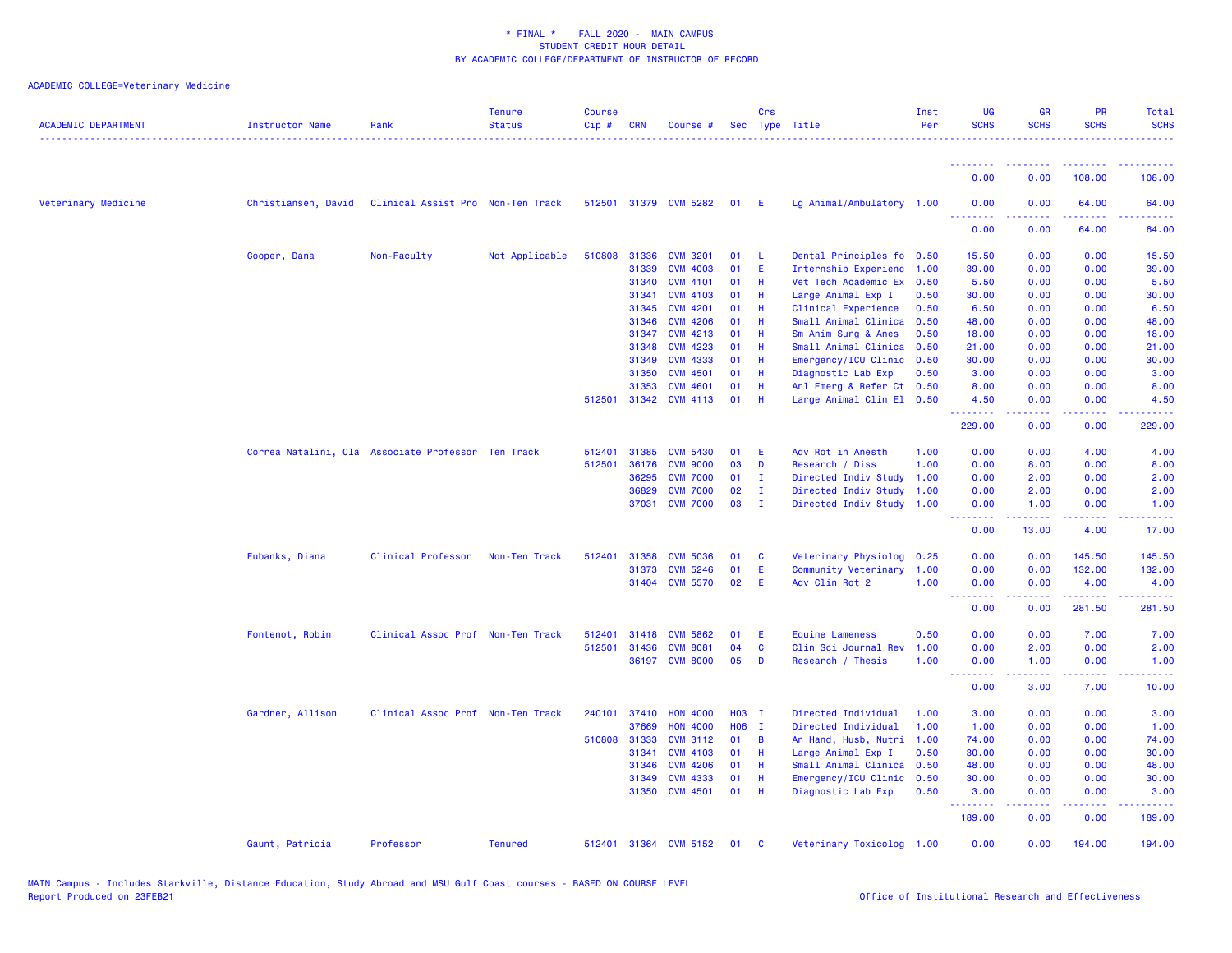| <b>ACADEMIC DEPARTMENT</b> | Instructor Name | Rank               | <b>Tenure</b><br><b>Status</b> | <b>Course</b><br>Cip# | <b>CRN</b>     | Course #                           |                 | Crs                 | Sec Type Title                                         | Inst<br>Per | UG<br><b>SCHS</b>           | <b>GR</b><br><b>SCHS</b> | PR<br><b>SCHS</b>                                                | Total<br><b>SCHS</b>        |
|----------------------------|-----------------|--------------------|--------------------------------|-----------------------|----------------|------------------------------------|-----------------|---------------------|--------------------------------------------------------|-------------|-----------------------------|--------------------------|------------------------------------------------------------------|-----------------------------|
|                            |                 |                    |                                |                       |                |                                    |                 |                     |                                                        |             | <u> 22222222 - 22222222</u> |                          | <b><i><u><u><b>A</b></u></u></i> <b><i>A A A A A A A</i></b></b> | <b><i><u>AAAAAA</u></i></b> |
|                            |                 |                    |                                |                       |                |                                    |                 |                     |                                                        |             | 0.00                        | 0.00                     | 194.00                                                           | 194.00                      |
| Veterinary Medicine        | Grace, Sharon   | Clinical Professor | Non-Ten Track                  |                       |                | 512401 31367 CVM 5186              | 01              | $\blacksquare$      | Small Anim Med & Sur 1.00                              |             | 0.00                        | 0.00                     | 582.00                                                           | 582.00                      |
|                            |                 |                    |                                |                       | 31416          | <b>CVM 5814</b>                    | 01              | $\mathbf{C}$        | The Feline Patient                                     | 1.00        | 0.00                        | 0.00                     | 268.00                                                           | 268.00                      |
|                            |                 |                    |                                |                       |                | 36755 CVM 5000                     | $01$ I          |                     | Directed Indiv Study 1.00                              |             | 0.00                        | 0.00                     | 2.00                                                             | 2.00                        |
|                            |                 |                    |                                |                       | 36756          | <b>CVM 5000</b>                    | 02              | $\mathbf{I}$        | Directed Indiv Study 1.00                              |             | 0.00                        | 0.00                     | 4.00                                                             | 4.00                        |
|                            |                 |                    |                                |                       | 36890          | <b>CVM 5000</b>                    | 03              | $\mathbf I$         | Directed Indiv Study 1.00                              |             | 0.00                        | 0.00                     | 2.00                                                             | 2.00                        |
|                            |                 |                    |                                |                       | 36940          | <b>CVM 5000</b>                    | 04              | $\mathbf{I}$        | Directed Indiv Study 1.00                              |             | 0.00                        | 0.00                     | 2.00                                                             | 2.00                        |
|                            |                 |                    |                                |                       | 36957          | <b>CVM 5000</b>                    | 05              | $\mathbf{I}$        | Directed Indiv Study 1.00                              |             | 0.00                        | 0.00                     | 2.00                                                             | 2.00                        |
|                            |                 |                    |                                |                       | 36963          | <b>CVM 5000</b>                    | 06              | $\mathbf{I}$        | Directed Indiv Study 1.00                              |             | 0.00                        | 0.00                     | 4.00                                                             | 4.00                        |
|                            |                 |                    |                                |                       | 36964          | <b>CVM 5000</b>                    | 07              | $\blacksquare$      | Directed Indiv Study 1.00                              |             | 0.00                        | 0.00                     | 4.00                                                             | 4.00                        |
|                            |                 |                    |                                |                       | 36965          | <b>CVM 5000</b>                    | 08              | $\blacksquare$      | Directed Indiv Study 1.00                              |             | 0.00                        | 0.00                     | 4.00                                                             | 4.00                        |
|                            |                 |                    |                                |                       | 36966          | <b>CVM 5000</b>                    | 09              | $\blacksquare$      | Directed Indiv Study 1.00                              |             | 0.00                        | 0.00                     | 4.00                                                             | 4.00                        |
|                            |                 |                    |                                |                       | 36967          | <b>CVM 5000</b>                    | 10 <sub>1</sub> | $\mathbf{I}$        | Directed Indiv Study 1.00                              |             | 0.00                        | 0.00                     | 4.00                                                             | 4.00                        |
|                            |                 |                    |                                |                       | 36968          | <b>CVM 5000</b>                    | $11 \quad I$    |                     | Directed Indiv Study 1.00                              |             | 0.00                        | 0.00                     | 4.00                                                             | 4.00                        |
|                            |                 |                    |                                |                       | 36969          | <b>CVM 5000</b>                    | $12 \quad I$    |                     | Directed Indiv Study 1.00                              |             | 0.00                        | 0.00                     | 4.00                                                             | 4.00                        |
|                            |                 |                    |                                |                       | 36970          | <b>CVM 5000</b>                    | 13              | $\mathbf{I}$        | Directed Indiv Study 1.00                              |             | 0.00                        | 0.00                     | 4.00                                                             | 4.00                        |
|                            |                 |                    |                                |                       | 36972          | <b>CVM 5000</b>                    | 15 <sub>1</sub> | $\mathbf{I}$        | Directed Indiv Study 1.00                              |             | 0.00                        | 0.00                     | 4.00                                                             | 4.00                        |
|                            |                 |                    |                                |                       | 36973          | <b>CVM 5000</b>                    | $16$ I          |                     | Directed Indiv Study 1.00                              |             | 0.00                        | 0.00                     | 4.00                                                             | 4.00                        |
|                            |                 |                    |                                |                       | 36974          | <b>CVM 5000</b>                    | $17 \quad I$    |                     | Directed Indiv Study 1.00                              |             | 0.00                        | 0.00                     | 4.00                                                             | 4.00                        |
|                            |                 |                    |                                |                       | 36975          | <b>CVM 5000</b>                    | 18              | - 1                 | Directed Indiv Study 1.00                              |             | 0.00                        | 0.00                     | 4.00                                                             | 4.00                        |
|                            |                 |                    |                                |                       | 36976          | <b>CVM 5000</b>                    | $19$ I          |                     | Directed Indiv Study 1.00                              |             | 0.00                        | 0.00                     | 4.00                                                             | 4.00                        |
|                            |                 |                    |                                |                       | 36977          | <b>CVM 5000</b>                    | 20              | $\mathbf{I}$        | Directed Indiv Study 1.00                              |             | 0.00                        | 0.00                     | 4.00                                                             | 4.00                        |
|                            |                 |                    |                                |                       | 36978          | <b>CVM 5000</b>                    | $21 \quad I$    |                     | Directed Indiv Study 1.00                              |             | 0.00                        | 0.00                     | 4.00                                                             | 4.00                        |
|                            |                 |                    |                                |                       | 36979          | <b>CVM 5000</b>                    | 22              | $\mathbf{I}$        | Directed Indiv Study 1.00                              |             | 0.00                        | 0.00                     | 4.00                                                             | 4.00                        |
|                            |                 |                    |                                |                       | 36980          | <b>CVM 5000</b>                    | 23              | $\mathbf{I}$        | Directed Indiv Study 1.00                              |             | 0.00                        | 0.00                     | 4.00                                                             | 4.00                        |
|                            |                 |                    |                                |                       | 36981          | <b>CVM 5000</b>                    | 24              | $\mathbf{I}$        | Directed Indiv Study 1.00                              |             | 0.00                        | 0.00                     | 4.00                                                             | 4.00                        |
|                            |                 |                    |                                |                       | 36982<br>36983 | <b>CVM 5000</b><br><b>CVM 5000</b> | 25<br>26        | $\mathbf{I}$<br>- I | Directed Indiv Study 1.00                              |             | 0.00<br>0.00                | 0.00<br>0.00             | 4.00<br>4.00                                                     | 4.00<br>4.00                |
|                            |                 |                    |                                |                       | 36984          | <b>CVM 5000</b>                    | $27 \quad I$    |                     | Directed Indiv Study 1.00<br>Directed Indiv Study 1.00 |             | 0.00                        | 0.00                     | 4.00                                                             | 4.00                        |
|                            |                 |                    |                                |                       | 36985          | <b>CVM 5000</b>                    | 28              | $\mathbf{I}$        | Directed Indiv Study 1.00                              |             | 0.00                        | 0.00                     | 4.00                                                             | 4.00                        |
|                            |                 |                    |                                |                       | 36991          | <b>CVM 5000</b>                    | 29              | - I                 | Directed Indiv Study 1.00                              |             | 0.00                        | 0.00                     | 2.00                                                             | 2.00                        |
|                            |                 |                    |                                |                       | 36996          | <b>CVM 5000</b>                    | 30              | $\blacksquare$      | Directed Indiv Study 1.00                              |             | 0.00                        | 0.00                     | 2.00                                                             | 2.00                        |
|                            |                 |                    |                                |                       | 36997          | <b>CVM 5000</b>                    | 31              | $\mathbf{I}$        | Directed Indiv Study 1.00                              |             | 0.00                        | 0.00                     | 4.00                                                             | 4.00                        |
|                            |                 |                    |                                |                       | 37033          | <b>CVM 5000</b>                    | 32              | $\mathbf I$         | Directed Indiv Study 1.00                              |             | 0.00                        | 0.00                     | 2.00                                                             | 2.00                        |
|                            |                 |                    |                                |                       | 37186          | <b>CVM 5000</b>                    | 34              | $\mathbf{I}$        | Directed Indiv Study 1.00                              |             | 0.00                        | 0.00                     | 2.00                                                             | 2.00                        |
|                            |                 |                    |                                |                       | 37206          | <b>CVM 5000</b>                    | 35              | $\mathbf{I}$        | Directed Indiv Study 1.00                              |             | 0.00                        | 0.00                     | 2.00                                                             | 2.00                        |
|                            |                 |                    |                                |                       | 37218          | <b>CVM 5000</b>                    | 36              | $\mathbf I$         | Directed Indiv Study 1.00                              |             | 0.00                        | 0.00                     | 2.00                                                             | 2.00                        |
|                            |                 |                    |                                |                       | 37220          | <b>CVM 5000</b>                    | 37              | $\mathbf{I}$        | Directed Indiv Study 1.00                              |             | 0.00                        | 0.00                     | 2.00                                                             | 2.00                        |
|                            |                 |                    |                                |                       | 37221          | <b>CVM 5000</b>                    | 38              | $\blacksquare$      | Directed Indiv Study 1.00                              |             | 0.00                        | 0.00                     | 2.00                                                             | 2.00                        |
|                            |                 |                    |                                |                       | 37222          | <b>CVM 5000</b>                    | 39              | $\mathbf{I}$        | Directed Indiv Study 1.00                              |             | 0.00                        | 0.00                     | 2.00                                                             | 2.00                        |
|                            |                 |                    |                                |                       | 37254          | <b>CVM 5000</b>                    | 40              | - I                 | Directed Indiv Study 1.00                              |             | 0.00                        | 0.00                     | 2.00                                                             | 2.00                        |
|                            |                 |                    |                                |                       | 37255          | <b>CVM 5000</b>                    | 41 I            |                     | Directed Indiv Study 1.00                              |             | 0.00                        | 0.00                     | 4.00                                                             | 4.00                        |
|                            |                 |                    |                                |                       | 37265          | <b>CVM 5000</b>                    | 43              | $\mathbf{I}$        | Directed Indiv Study 1.00                              |             | 0.00                        | 0.00                     | 4.00                                                             | 4.00                        |
|                            |                 |                    |                                |                       | 37290          | <b>CVM 5000</b>                    | 45              | $\mathbf{I}$        | Directed Indiv Study 1.00                              |             | 0.00                        | 0.00                     | 2.00                                                             | 2.00                        |
|                            |                 |                    |                                |                       | 37291          | <b>CVM 5000</b>                    | 46              | $\mathbf{I}$        | Directed Indiv Study 1.00                              |             | 0.00                        | 0.00                     | 2.00                                                             | 2.00                        |
|                            |                 |                    |                                |                       | 37292          | <b>CVM 5000</b>                    | 47              | $\blacksquare$      | Directed Indiv Study 1.00                              |             | 0.00                        | 0.00                     | 2.00                                                             | 2.00                        |
|                            |                 |                    |                                |                       | 37294          | <b>CVM 5000</b>                    | 48              | $\mathbf{I}$        | Directed Indiv Study 1.00                              |             | 0.00                        | 0.00                     | 4.00                                                             | 4.00                        |
|                            |                 |                    |                                |                       | 37295          | <b>CVM 5000</b>                    | 49              | $\mathbf{I}$        | Directed Indiv Study 1.00                              |             | 0.00                        | 0.00                     | 2.00                                                             | 2.00                        |
|                            |                 |                    |                                |                       | 37327          | <b>CVM 5000</b>                    | $51 \quad I$    |                     | Directed Indiv Study 1.00                              |             | 0.00                        | 0.00                     | 2.00                                                             | 2.00                        |
|                            |                 |                    |                                |                       | 37345          | <b>CVM 5000</b>                    | 52              | $\mathbf{I}$        | Directed Indiv Study 1.00                              |             | 0.00                        | 0.00                     | 2.00                                                             | 2.00                        |
|                            |                 |                    |                                |                       | 37354          | <b>CVM 5000</b>                    | 53              | $\mathbf{I}$        | Directed Indiv Study 1.00                              |             | 0.00                        | 0.00                     | 2.00                                                             | 2.00                        |
|                            |                 |                    |                                |                       |                | 37377 CVM 5000                     | 54              | $\mathbf{I}$        | Directed Indiv Study 1.00                              |             | 0.00                        | 0.00                     | 2.00                                                             | 2.00                        |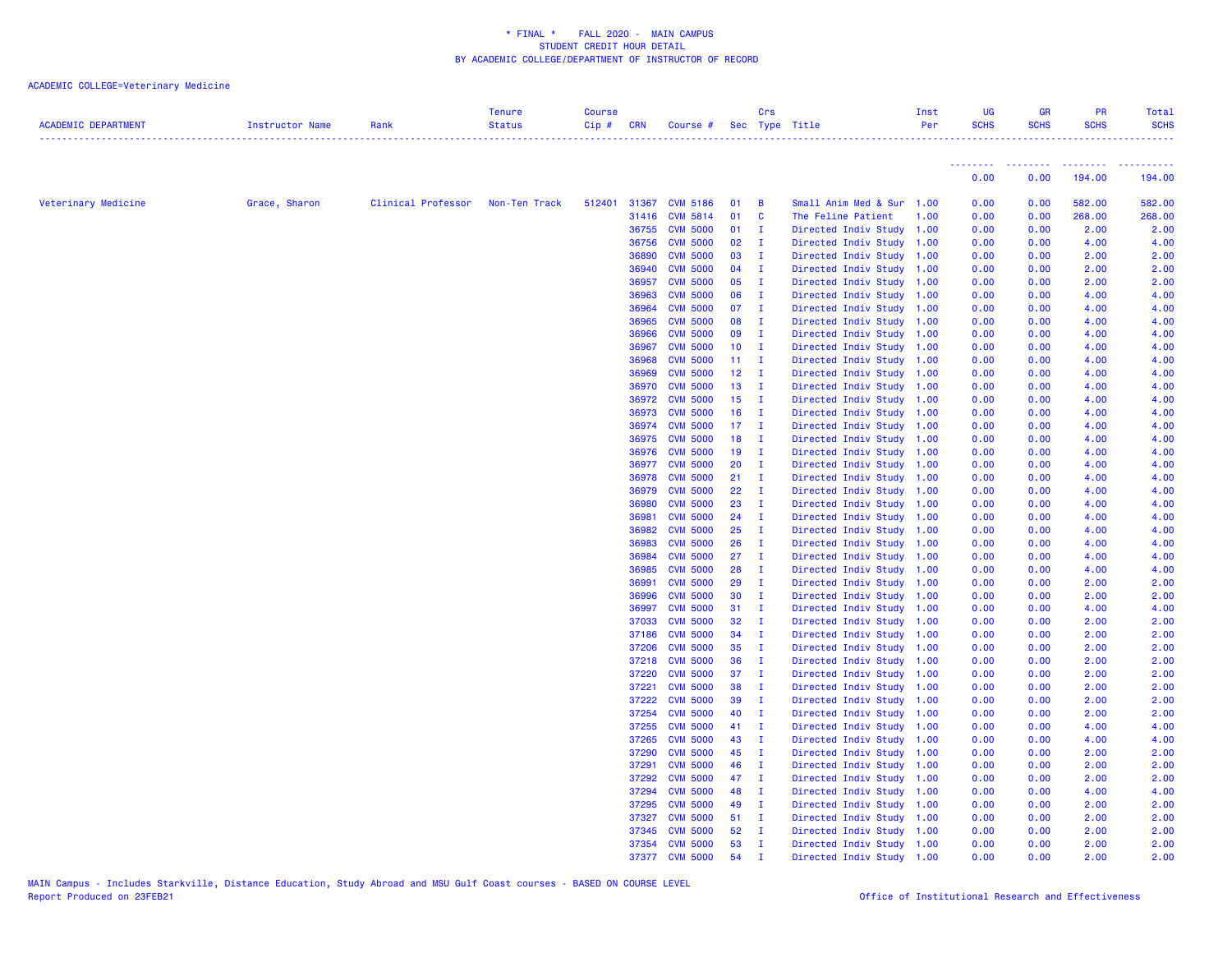| <b>ACADEMIC DEPARTMENT</b> | Instructor Name    | Rank                              | <b>Tenure</b><br><b>Status</b> | Course<br>Cip# | <b>CRN</b>   | Course #              |    | Crs          | Sec Type Title            | Inst<br>Per | <b>UG</b><br><b>SCHS</b>                           | <b>GR</b><br><b>SCHS</b> | PR<br><b>SCHS</b> | Total<br><b>SCHS</b> |
|----------------------------|--------------------|-----------------------------------|--------------------------------|----------------|--------------|-----------------------|----|--------------|---------------------------|-------------|----------------------------------------------------|--------------------------|-------------------|----------------------|
|                            |                    |                                   |                                |                |              |                       |    |              |                           |             |                                                    |                          |                   |                      |
| Veterinary Medicine        | Grace, Sharon      | Clinical Professor                | Non-Ten Track                  | 512401         | 37386        | <b>CVM 5000</b>       | 55 | $\mathbf{I}$ | Directed Indiv Study 1.00 |             | 0.00                                               | 0.00                     | 2.00              | 2.00                 |
|                            |                    |                                   |                                |                | 37388        | <b>CVM 5000</b>       | 56 | $\mathbf{I}$ | Directed Indiv Study 1.00 |             | 0.00                                               | 0.00                     | 4.00              | 4.00                 |
|                            |                    |                                   |                                |                | 37407        | <b>CVM 5000</b>       | 57 | $\mathbf{I}$ | Directed Indiv Study 1.00 |             | 0.00                                               | 0.00                     | 2.00              | 2.00                 |
|                            |                    |                                   |                                |                | 37418        | <b>CVM 5000</b>       | 58 | - I          | Directed Indiv Study 1.00 |             | 0.00                                               | 0.00                     | 2.00              | 2.00                 |
|                            |                    |                                   |                                |                | 37446        | <b>CVM 5000</b>       | 59 | - I          | Directed Indiv Study 1.00 |             | 0.00                                               | 0.00                     | 2.00              | 2.00                 |
|                            |                    |                                   |                                |                | 37490        | <b>CVM 5000</b>       | 60 | $\mathbf{I}$ | Directed Indiv Study 1.00 |             | 0.00                                               | 0.00                     | 4.00              | 4.00                 |
|                            |                    |                                   |                                |                | 37637        | <b>CVM 5000</b>       | 61 | $\mathbf{I}$ | Directed Indiv Study 1.00 |             | 0.00                                               | 0.00                     | 2.00              | 2.00                 |
|                            |                    |                                   |                                |                | 37664        | <b>CVM 5000</b>       | 62 | $\mathbf{I}$ | Directed Indiv Study 1.00 |             | 0.00                                               | 0.00                     | 4.00              | 4.00                 |
|                            |                    |                                   |                                |                | 37718        | <b>CVM 5000</b>       | 63 | $\mathbf{I}$ | Directed Indiv Study 1.00 |             | 0.00                                               | 0.00                     | 2.00              | 2.00                 |
|                            |                    |                                   |                                |                | 37719        | <b>CVM 5000</b>       | 64 | $\mathbf{I}$ | Directed Indiv Study 1.00 |             | 0.00                                               | 0.00                     | 2.00              | 2.00                 |
|                            |                    |                                   |                                |                | 37732        | <b>CVM 5000</b>       | 65 | $\mathbf{I}$ | Directed Indiv Study 1.00 |             | 0.00                                               | 0.00                     | 4.00              | 4.00                 |
|                            |                    |                                   |                                |                | 37738        | <b>CVM 5000</b>       | 66 | $\mathbf{I}$ | Directed Indiv Study 1.00 |             | 0.00                                               | 0.00                     | 2.00              | 2.00                 |
|                            |                    |                                   |                                |                | 37739        | <b>CVM 5000</b>       | 67 | $\mathbf{I}$ | Directed Indiv Study 1.00 |             | 0.00                                               | 0.00                     | 2.00              | 2.00                 |
|                            |                    |                                   |                                |                | 37743        | <b>CVM 5000</b>       | 68 | - I          | Directed Indiv Study 1.00 |             | 0.00                                               | 0.00                     | 2.00              | 2.00                 |
|                            |                    |                                   |                                |                | 37747        | <b>CVM 5000</b>       | 69 | $\mathbf{I}$ | Directed Indiv Study      | 1.00        | 0.00                                               | 0.00                     | 4.00              | 4.00                 |
|                            |                    |                                   |                                |                | 37750        | <b>CVM 5000</b>       | 70 | $\mathbf{I}$ | Directed Indiv Study 1.00 |             | 0.00                                               | 0.00                     | 4.00              | 4.00                 |
|                            |                    |                                   |                                |                | 37754        | <b>CVM 5000</b>       | 71 | $\mathbf{I}$ | Directed Indiv Study 1.00 |             | 0.00                                               | 0.00                     | 2.00              | 2.00                 |
|                            |                    |                                   |                                |                | 37766        | <b>CVM 5000</b>       | 72 | $\mathbf{I}$ | Directed Indiv Study      | 1.00        | 0.00                                               | 0.00                     | 4.00              | 4.00                 |
|                            |                    |                                   |                                |                | 37767        | <b>CVM 5000</b>       | 73 | $\mathbf{I}$ | Directed Indiv Study 1.00 |             | 0.00                                               | 0.00                     | 4.00              | 4.00                 |
|                            |                    |                                   |                                |                | 37772        | <b>CVM 5000</b>       | 74 | $\mathbf{I}$ | Directed Indiv Study 1.00 |             | 0.00                                               | 0.00                     | 4.00              | 4.00                 |
|                            |                    |                                   |                                |                | 37773        | <b>CVM 5000</b>       | 75 | $\mathbf{I}$ | Directed Indiv Study      | 1.00        | 0.00                                               | 0.00                     | 2.00              | 2.00                 |
|                            |                    |                                   |                                |                | 37775        | <b>CVM 5000</b>       | 76 | $\mathbf{I}$ | Directed Indiv Study 1.00 |             | 0.00                                               | 0.00                     | 2.00              | 2.00                 |
|                            |                    |                                   |                                |                | 37778        | <b>CVM 5000</b>       | 77 | $\mathbf{I}$ | Directed Indiv Study 1.00 |             | 0.00                                               | 0.00                     | 2.00              | 2.00                 |
|                            |                    |                                   |                                |                | 37784        | <b>CVM 5000</b>       | 78 | $\mathbf{I}$ | Directed Indiv Study 1.00 |             | 0.00                                               | 0.00                     | 4.00              | 4.00                 |
|                            |                    |                                   |                                |                | 37785        | <b>CVM 5000</b>       | 79 | - I          | Directed Indiv Study 1.00 |             | 0.00                                               | 0.00                     | 4.00              | 4.00                 |
|                            |                    |                                   |                                |                | 37786        | <b>CVM 5000</b>       | 80 | $\mathbf{I}$ | Directed Indiv Study 1.00 |             | 0.00                                               | 0.00                     | 4.00              | 4.00                 |
|                            |                    |                                   |                                |                | 37787        | <b>CVM 5000</b>       | 81 | $\mathbf{I}$ | Directed Indiv Study      | 1.00        | 0.00                                               | 0.00                     | 2.00              | 2.00                 |
|                            |                    |                                   |                                |                | 37789        | <b>CVM 5000</b>       | 82 | $\mathbf{I}$ | Directed Indiv Study 1.00 |             | 0.00                                               | 0.00                     | 2.00              | 2.00                 |
|                            |                    |                                   |                                |                | 37792        | <b>CVM 5000</b>       | 83 | $\mathbf{I}$ | Directed Indiv Study 1.00 |             | 0.00                                               | 0.00                     | 2.00              | 2.00                 |
|                            |                    |                                   |                                |                | 37793        | <b>CVM 5000</b>       | 84 | $\mathbf{I}$ | Directed Indiv Study      | 1.00        | 0.00                                               | 0.00                     | 2.00              | 2.00                 |
|                            |                    |                                   |                                |                | 37796        | <b>CVM 5000</b>       | 85 | $\mathbf{I}$ | Directed Indiv Study 1.00 |             | 0.00                                               | 0.00                     | 3.00              | 3.00                 |
|                            |                    |                                   |                                |                | 37797        | <b>CVM 5000</b>       | 86 | $\mathbf{I}$ | Directed Indiv Study 1.00 |             | 0.00                                               | 0.00                     | 4.00              | 4.00                 |
|                            |                    |                                   |                                |                | 37799        | <b>CVM 5000</b>       | 87 | $\mathbf{I}$ | Directed Indiv Study 1.00 |             | 0.00                                               | 0.00                     | 2.00              | 2.00                 |
|                            |                    |                                   |                                |                |              | 37800 CVM 5000        | 88 | $\mathbf{I}$ | Directed Indiv Study 1.00 |             | 0.00<br><u>.</u>                                   | 0.00                     | 2.00<br>.         | 2.00<br>.            |
|                            |                    |                                   |                                |                |              |                       |    |              |                           |             | 0.00                                               | 0.00                     | 1097.00           | 1097.00              |
|                            | Griffin, Matthew   | Research Professor                | Non-Ten Track                  |                |              | 512501 36177 CVM 9000 | 04 | <b>D</b>     | Research / Diss           | 1.00        | 0.00<br><b></b>                                    | 8.00<br>.                | 0.00<br>22222     | 8.00<br>المستمين     |
|                            |                    |                                   |                                |                |              |                       |    |              |                           |             | 0.00                                               | 8.00                     | 0.00              | 8.00                 |
|                            | Gunter, Miriam     | Clinical Assist Pro Non-Ten Track |                                |                |              | 512401 31400 CVM 5560 | 03 | E            | Adv Clin Rot 1            | 1.00        | 0.00<br><b><i><u><u> - - - - - - -</u></u></i></b> | 0.00                     | 2.00<br>وعاعات    | 2.00                 |
|                            |                    |                                   |                                |                |              |                       |    |              |                           |             | 0.00                                               | 0.00                     | 2.00              | 2.00                 |
|                            | Hanson, Larry      | Professor                         | <b>Tenured</b>                 |                | 512501 31429 | <b>CVM 8031</b>       | 01 | C            | Curntop Mol Mech Dz       | 1.00        | 0.00                                               | 3.00                     | 0.00              | 3.00                 |
|                            |                    |                                   |                                |                |              | 36178 CVM 9000        | 05 | D            | Research / Diss           | 1.00        | 0.00                                               | 10.00                    | 0.00              | 10.00                |
|                            |                    |                                   |                                |                |              | 36794 CVM 8000        | 13 | D            | Research / Thesis         | 1.00        | 0.00                                               | 4.00                     | 0.00              | 4.00                 |
|                            |                    |                                   |                                |                |              |                       |    |              |                           |             | .<br>0.00                                          | د د د د د<br>17.00       | .<br>0.00         | .<br>17.00           |
|                            | Hardwick, Gretchen | Clinical Assist Pro Non-Ten Track |                                |                |              | 512401 31378 CVM 5276 | 01 | <b>C</b>     | Food Animal Practice 1.00 |             | 0.00                                               | 0.00                     | 138,00            | 138.00               |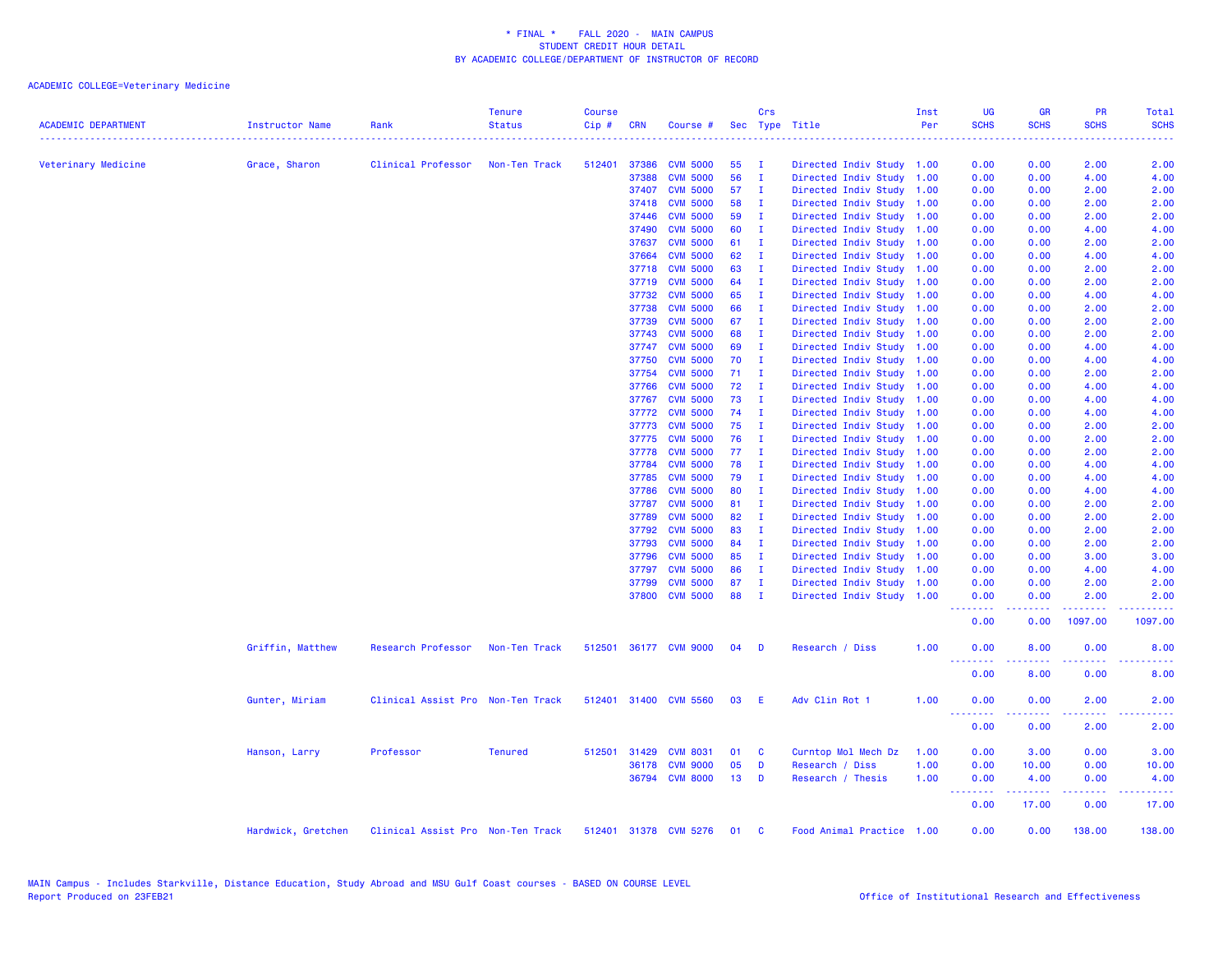| <b>ACADEMIC DEPARTMENT</b> | <b>Instructor Name</b> | Rank                              | <b>Tenure</b><br><b>Status</b> | <b>Course</b><br>Cip# | <b>CRN</b>   | Course #              |    | Crs            | Sec Type Title                                                                                          | Inst<br>Per | <b>UG</b><br><b>SCHS</b> | <b>GR</b><br><b>SCHS</b>                                                                                                                                     | <b>PR</b><br><b>SCHS</b>                                                                                                                                      | Total<br><b>SCHS</b>                                                                                                                                           |
|----------------------------|------------------------|-----------------------------------|--------------------------------|-----------------------|--------------|-----------------------|----|----------------|---------------------------------------------------------------------------------------------------------|-------------|--------------------------|--------------------------------------------------------------------------------------------------------------------------------------------------------------|---------------------------------------------------------------------------------------------------------------------------------------------------------------|----------------------------------------------------------------------------------------------------------------------------------------------------------------|
|                            |                        |                                   |                                |                       |              |                       |    |                |                                                                                                         |             | <u> - - - - - - - -</u>  |                                                                                                                                                              |                                                                                                                                                               |                                                                                                                                                                |
|                            |                        |                                   |                                |                       |              |                       |    |                |                                                                                                         |             | 0.00                     | 0.00                                                                                                                                                         | 138.00                                                                                                                                                        | 138.00                                                                                                                                                         |
| Veterinary Medicine        | Hinz, Simone           | Clinical Assist Pro Non-Ten Track |                                |                       |              | 512401 31372 CVM 5234 | 01 | -E             | Anesthesiolay                                                                                           | 0.50        | 0.00<br>.                | 0.00                                                                                                                                                         | 64.00                                                                                                                                                         | 64.00                                                                                                                                                          |
|                            |                        |                                   |                                |                       |              |                       |    |                |                                                                                                         |             | 0.00                     | 0.00                                                                                                                                                         | 64.00                                                                                                                                                         | 64.00                                                                                                                                                          |
|                            | Howell, George         | Associate Professor Tenured       |                                | 512401                |              | 37194 CVM 4000        | 03 | - 1            | Directed Indiv Study                                                                                    | 1.00        | 2.00                     | 0.00                                                                                                                                                         | 0.00                                                                                                                                                          | 2.00                                                                                                                                                           |
|                            |                        |                                   |                                | 512501                | 36179        | <b>CVM 9000</b>       | 06 | D              | Research / Diss                                                                                         | 1.00        | 0.00<br><u>.</u>         | 1.00<br>22222                                                                                                                                                | 0.00<br>.                                                                                                                                                     | 1.00<br>$\frac{1}{2} \left( \frac{1}{2} \right) \left( \frac{1}{2} \right) \left( \frac{1}{2} \right)$                                                         |
|                            |                        |                                   |                                |                       |              |                       |    |                |                                                                                                         |             | 2.00                     | 1.00                                                                                                                                                         | 0.00                                                                                                                                                          | 3.00                                                                                                                                                           |
|                            | Huston, Carla          | Professor                         | <b>Tenured</b>                 | 512401                | 31344        | <b>CVM 4180</b>       | 01 | C              | Emerg Prep Anim Heal 1.00                                                                               |             | 47.00                    | 0.00                                                                                                                                                         | 0.00                                                                                                                                                          | 47.00                                                                                                                                                          |
|                            |                        |                                   |                                |                       | 31366        | <b>CVM 5182</b>       | 01 | C              | Vet Disaster Managem 1.00                                                                               |             | 0.00                     | 0.00                                                                                                                                                         | 2.00                                                                                                                                                          | 2.00                                                                                                                                                           |
|                            |                        |                                   |                                |                       |              | 31425 CVM 6180        | 01 | <b>C</b>       | Emerg Prep Animal He 1.00                                                                               |             | 0.00<br>.                | 3.00<br>$\frac{1}{2} \left( \frac{1}{2} \right) \left( \frac{1}{2} \right) \left( \frac{1}{2} \right) \left( \frac{1}{2} \right) \left( \frac{1}{2} \right)$ | 0.00<br>.                                                                                                                                                     | 3.00<br>المتمام المالي                                                                                                                                         |
|                            |                        |                                   |                                |                       |              |                       |    |                |                                                                                                         |             | 47.00                    | 3.00                                                                                                                                                         | 2.00                                                                                                                                                          | 52.00                                                                                                                                                          |
|                            | Ivy, Caroline          | Clinical Assoc Prof Non-Ten Track |                                | 512401 31382          |              | <b>CVM 5364</b>       | 01 | H              | VSC Clinical Rotatio 0.50                                                                               |             | 0.00                     | 0.00                                                                                                                                                         | 58.00                                                                                                                                                         | 58.00                                                                                                                                                          |
|                            |                        |                                   |                                |                       |              | 37182 CVM 8990        | 01 | $\overline{B}$ | Special Topic In CVM 1.00                                                                               |             | 0.00                     | 4.00                                                                                                                                                         | 0.00                                                                                                                                                          | 4.00                                                                                                                                                           |
|                            |                        |                                   |                                |                       |              |                       |    |                |                                                                                                         |             | .<br>0.00                | 4.00                                                                                                                                                         | $\frac{1}{2} \left( \frac{1}{2} \right) \left( \frac{1}{2} \right) \left( \frac{1}{2} \right) \left( \frac{1}{2} \right) \left( \frac{1}{2} \right)$<br>58.00 | .<br>62.00                                                                                                                                                     |
|                            | Jack, Sherman          | Professor                         | <b>Tenured</b>                 | 512401 31360          |              | <b>CVM 5073</b>       | 01 | B              | Veterinary Histology 1.00                                                                               |             | 0.00                     | 0.00                                                                                                                                                         | 291.00                                                                                                                                                        | 291.00                                                                                                                                                         |
|                            |                        |                                   |                                |                       |              | 36857 CVM 8743        | 01 | <b>S</b>       | Emerg Infect Disease 1.00                                                                               |             | 0.00                     | 27.00                                                                                                                                                        | 0.00                                                                                                                                                          | 27.00                                                                                                                                                          |
|                            |                        |                                   |                                |                       |              |                       |    |                |                                                                                                         |             | <u>.</u><br>0.00         | .<br>27.00                                                                                                                                                   | . <u>.</u> .<br>291.00                                                                                                                                        | $\frac{1}{2} \left( \frac{1}{2} \right) \left( \frac{1}{2} \right) \left( \frac{1}{2} \right) \left( \frac{1}{2} \right)$<br>318.00                            |
|                            | Jackson, Elizabeth     | Clinical Instructor Non-Ten Track |                                | 510808                | 31331        | <b>CVM 3022</b>       | 01 | B              | Sm Anim Tech Skls &                                                                                     | 1.00        | 74.00                    | 0.00                                                                                                                                                         | 0.00                                                                                                                                                          | 74.00                                                                                                                                                          |
|                            |                        |                                   |                                |                       | 31332        | <b>CVM 3111</b>       | 01 | B              | Parasitology: Vet Tec 1.00                                                                              |             | 37.00                    | 0.00                                                                                                                                                         | 0.00                                                                                                                                                          | 37.00                                                                                                                                                          |
|                            |                        |                                   |                                |                       | 31336        | <b>CVM 3201</b>       | 01 | L              | Dental Principles fo 0.50                                                                               |             | 15.50                    | 0.00                                                                                                                                                         | 0.00                                                                                                                                                          | 15.50                                                                                                                                                          |
|                            |                        |                                   |                                |                       | 31338        | <b>CVM 3243</b>       | 01 | C              | Basis Pac Proc & <gt< td=""><td>1.00</td><td>111.00</td><td>0.00</td><td>0.00</td><td>111.00</td></gt<> | 1.00        | 111.00                   | 0.00                                                                                                                                                         | 0.00                                                                                                                                                          | 111.00                                                                                                                                                         |
|                            |                        |                                   |                                |                       | 31340        | <b>CVM 4101</b>       | 01 | Н              | Vet Tech Academic Ex 0.50                                                                               |             | 5.50                     | 0.00                                                                                                                                                         | 0.00                                                                                                                                                          | 5.50                                                                                                                                                           |
|                            |                        |                                   |                                |                       | 31345        | <b>CVM 4201</b>       | 01 | H              | Clinical Experience                                                                                     | 0.50        | 6.50                     | 0.00                                                                                                                                                         | 0.00                                                                                                                                                          | 6.50                                                                                                                                                           |
|                            |                        |                                   |                                |                       | 31347        | <b>CVM 4213</b>       | 01 | H              | Sm Anim Surg & Anes                                                                                     | 0.50        | 18.00                    | 0.00                                                                                                                                                         | 0.00                                                                                                                                                          | 18.00                                                                                                                                                          |
|                            |                        |                                   |                                |                       | 31348        | <b>CVM 4223</b>       | 01 | H              | Small Animal Clinica                                                                                    | 0.50        | 21.00                    | 0.00                                                                                                                                                         | 0.00                                                                                                                                                          | 21.00                                                                                                                                                          |
|                            |                        |                                   |                                |                       | 31353        | <b>CVM 4601</b>       | 01 | H              | Anl Emerg & Refer Ct 0.50                                                                               |             | 8.00                     | 0.00                                                                                                                                                         | 0.00                                                                                                                                                          | 8.00                                                                                                                                                           |
|                            |                        |                                   |                                |                       | 512501 31330 | <b>CVM 3014</b>       | 01 | B              | App Anat & Phys Vet                                                                                     | 0.50        | 74.00                    | 0.00                                                                                                                                                         | 0.00                                                                                                                                                          | 74.00                                                                                                                                                          |
|                            |                        |                                   |                                |                       | 31342        | <b>CVM 4113</b>       | 01 | H              | Large Animal Clin El 0.50                                                                               |             | 4.50<br><u>.</u>         | 0.00<br>.                                                                                                                                                    | 0.00<br>$\frac{1}{2} \left( \frac{1}{2} \right) \left( \frac{1}{2} \right) \left( \frac{1}{2} \right) \left( \frac{1}{2} \right)$                             | 4.50<br>.                                                                                                                                                      |
|                            |                        |                                   |                                |                       |              |                       |    |                |                                                                                                         |             | 375.00                   | 0.00                                                                                                                                                         | 0.00                                                                                                                                                          | 375.00                                                                                                                                                         |
|                            | Jaffe, Michael         | Associate Professor Ten Track     |                                | 512401                | 31386        | <b>CVM 5452</b>       | 01 | Н              | Small Animal Rehab                                                                                      | 1.00        | 0.00                     | 0.00                                                                                                                                                         | 8.00                                                                                                                                                          | 8.00                                                                                                                                                           |
|                            |                        |                                   |                                |                       | 31406        | <b>CVM 5570</b>       | 04 | Ε              | Adv Clin Rot 2                                                                                          | 1.00        | 0.00                     | 0.00                                                                                                                                                         | 4.00                                                                                                                                                          | 4.00                                                                                                                                                           |
|                            |                        |                                   |                                |                       |              | 512501 31375 CVM 5256 | 01 | E              | Small Animal Surgery                                                                                    | 1.00        | 0.00<br><u>.</u>         | 0.00<br>$\frac{1}{2} \left( \frac{1}{2} \right) \left( \frac{1}{2} \right) \left( \frac{1}{2} \right) \left( \frac{1}{2} \right)$                            | 138.00<br>$\begin{array}{cccccccccc} \bullet & \bullet & \bullet & \bullet & \bullet & \bullet & \bullet & \bullet \end{array}$                               | 138.00<br>$\frac{1}{2} \left( \frac{1}{2} \right) \left( \frac{1}{2} \right) \left( \frac{1}{2} \right) \left( \frac{1}{2} \right) \left( \frac{1}{2} \right)$ |
|                            |                        |                                   |                                |                       |              |                       |    |                |                                                                                                         |             | 0.00                     | 0.00                                                                                                                                                         | 150,00                                                                                                                                                        | 150.00                                                                                                                                                         |
|                            | Kaplan, Barbara        | Associate Professor Tenured       |                                | 512501                |              | 36180 CVM 9000        | 07 | D              | Research / Diss                                                                                         | 1.00        | 0.00<br>.                | 18.00<br>.                                                                                                                                                   | 0.00<br>.                                                                                                                                                     | 18.00<br><u>.</u>                                                                                                                                              |
|                            |                        |                                   |                                |                       |              |                       |    |                |                                                                                                         |             | 0.00                     | 18.00                                                                                                                                                        | 0.00                                                                                                                                                          | 18.00                                                                                                                                                          |
|                            | Karsi, Attila          | Associate Professor Ten Track     |                                |                       |              | 512501 36181 CVM 9000 | 08 | D              | Research / Diss                                                                                         | 1.00        | 0.00                     | 8.00                                                                                                                                                         | 0.00                                                                                                                                                          | 8.00                                                                                                                                                           |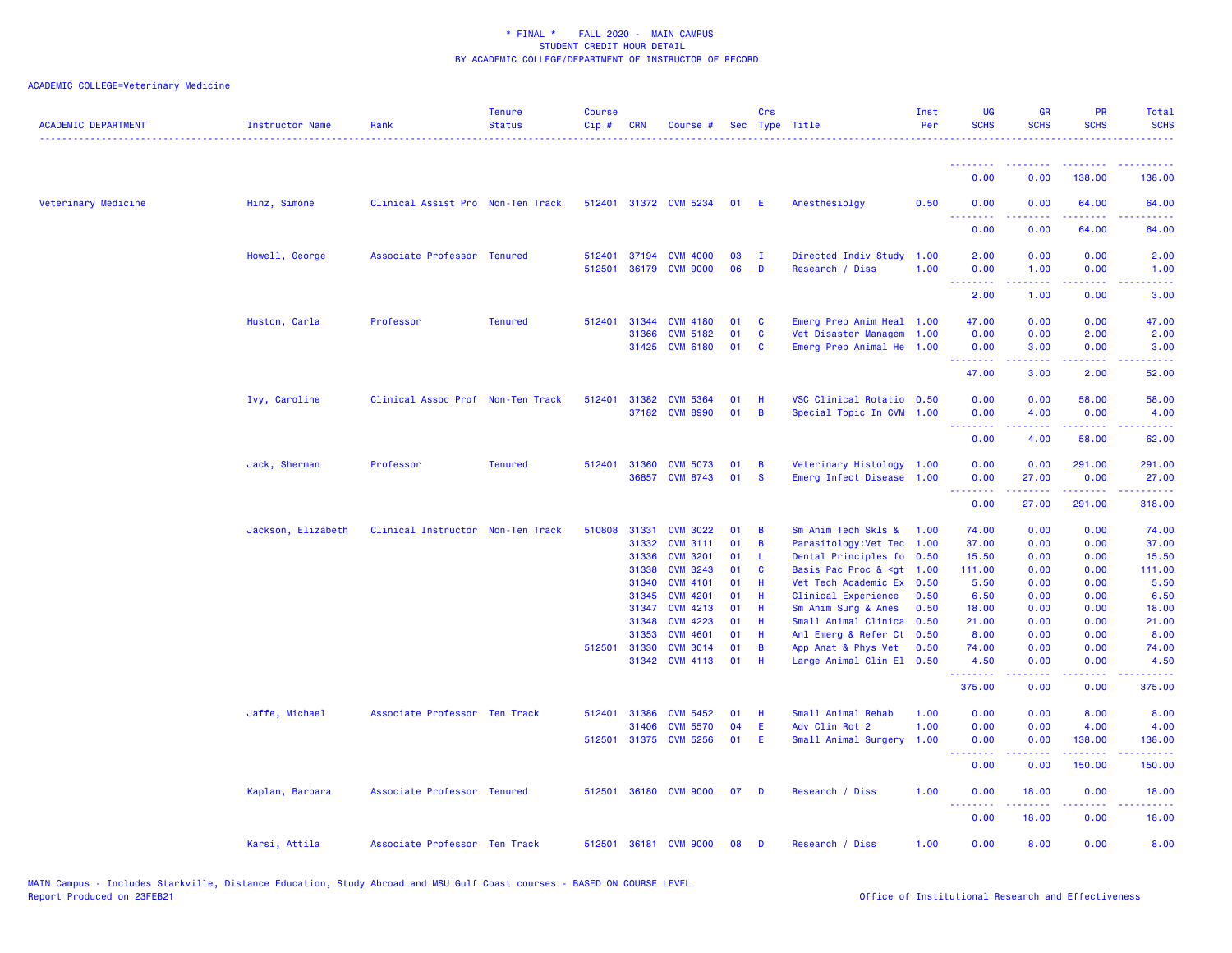| <b>ACADEMIC DEPARTMENT</b> | <b>Instructor Name</b> | Rank                                                   | <b>Tenure</b><br><b>Status</b> | <b>Course</b><br>Cip# | <b>CRN</b>   | Course #              |    | Crs            | Sec Type Title            | Inst<br>Per | <b>UG</b><br><b>SCHS</b>  | <b>GR</b><br><b>SCHS</b>                                                                                                                                     | <b>PR</b><br><b>SCHS</b>  | Total<br><b>SCHS</b>                                                                                                                                         |
|----------------------------|------------------------|--------------------------------------------------------|--------------------------------|-----------------------|--------------|-----------------------|----|----------------|---------------------------|-------------|---------------------------|--------------------------------------------------------------------------------------------------------------------------------------------------------------|---------------------------|--------------------------------------------------------------------------------------------------------------------------------------------------------------|
|                            |                        |                                                        |                                |                       |              |                       |    |                |                           |             | .                         | .                                                                                                                                                            |                           |                                                                                                                                                              |
|                            |                        |                                                        |                                |                       |              |                       |    |                |                           |             | 0.00                      | 8.00                                                                                                                                                         | 0.00                      | 8.00                                                                                                                                                         |
| Veterinary Medicine        | Khaitsa, Margaret      | Professor                                              | <b>Tenured</b>                 | 512401                |              | 31361 CVM 5111        | 01 | <b>C</b>       | Prof Develop III          | 1.00        | 0.00<br>.                 | 0.00<br>.                                                                                                                                                    | 97.00                     | 97.00                                                                                                                                                        |
|                            |                        |                                                        |                                |                       |              |                       |    |                |                           |             | 0.00                      | 0.00                                                                                                                                                         | 97.00                     | 97.00                                                                                                                                                        |
|                            | King, Elmer            | Clinical Assoc Prof Non-Ten Track                      |                                | 512401                |              | 31417 CVM 5840        | 01 | - H            | Vet Student Research 0.33 |             | 0.00<br>22222<br>الدائدات | 0.00                                                                                                                                                         | 1.98                      | 1.98                                                                                                                                                         |
|                            |                        |                                                        |                                |                       |              |                       |    |                |                           |             | 0.00                      | 0.00                                                                                                                                                         | 1.98                      | 1.98                                                                                                                                                         |
|                            | Kohler, Amanda         | Clinical Instructor Non-Ten Track                      |                                | 510808                | 31334        | <b>CVM 3132</b>       | 01 | B              | Clinical Path Lab Te 1.00 |             | 40.00                     | 0.00                                                                                                                                                         | 0.00                      | 40.00                                                                                                                                                        |
|                            |                        |                                                        |                                |                       | 31335        | <b>CVM 3132</b>       | 02 | B              | Clinical Path Lab Te 1.00 |             | 34.00                     | 0.00                                                                                                                                                         | 0.00                      | 34.00                                                                                                                                                        |
|                            |                        |                                                        |                                |                       |              | 31337 CVM 3202        | 01 | B              | Diagnostic Imaging f 1.00 |             | 74.00<br>.                | 0.00<br>-----                                                                                                                                                | 0.00<br>.                 | 74.00<br>.                                                                                                                                                   |
|                            |                        |                                                        |                                |                       |              |                       |    |                |                           |             | 148.00                    | 0.00                                                                                                                                                         | 0.00                      | 148.00                                                                                                                                                       |
|                            | Langston, Vernon       | Professor                                              | <b>Tenured</b>                 |                       | 512401 31358 | <b>CVM 5036</b>       | 01 | C              | Veterinary Physiolog 0.25 |             | 0.00                      | 0.00                                                                                                                                                         | 145.50                    | 145.50                                                                                                                                                       |
|                            |                        |                                                        |                                |                       | 31397        | <b>CVM 5553</b>       | 01 | $\mathbf{C}$   | Pharmacology II           | 1.00        | 0.00<br>.                 | 0.00<br>.                                                                                                                                                    | 291.00<br>.               | 291.00<br><u>.</u>                                                                                                                                           |
|                            |                        |                                                        |                                |                       |              |                       |    |                |                           |             | 0.00                      | 0.00                                                                                                                                                         | 436.50                    | 436.50                                                                                                                                                       |
|                            | Lathan, Patty          | Associate Professor Tenured                            |                                | 512401                |              | 31413 CVM 5602        | 01 | <b>C</b>       | Comp Endocrinology I 1.00 |             | 0.00                      | 0.00                                                                                                                                                         | 52.00                     | 52.00                                                                                                                                                        |
|                            |                        |                                                        |                                |                       |              |                       |    |                |                           |             | 0.00                      | 0.00                                                                                                                                                         | 52.00                     | 52.00                                                                                                                                                        |
|                            | Lawrence, Mark         | Professor                                              | <b>Tenured</b>                 |                       |              | 512501 36182 CVM 9000 | 09 | D              | Research / Diss           | 1.00        | 0.00                      | 12.00                                                                                                                                                        | 0.00                      | 12.00                                                                                                                                                        |
|                            |                        |                                                        |                                |                       |              | 36199 CVM 8000        | 07 | D              | Research / Thesis         | 1.00        | 0.00<br>.                 | 1.00<br>$\frac{1}{2} \left( \frac{1}{2} \right) \left( \frac{1}{2} \right) \left( \frac{1}{2} \right) \left( \frac{1}{2} \right) \left( \frac{1}{2} \right)$ | 0.00<br>المالما لمالية ال | 1.00<br>والمستناط                                                                                                                                            |
|                            |                        |                                                        |                                |                       |              |                       |    |                |                           |             | 0.00                      | 13.00                                                                                                                                                        | 0.00                      | 13.00                                                                                                                                                        |
|                            | Lee, Alison            | Assistant Professor Ten Track                          |                                | 512401                | 31384        | <b>CVM 5420</b>       | 01 | Ε              | Adv Rot in Radiology 1.00 |             | 0.00                      | 0.00                                                                                                                                                         | 4.00                      | 4.00                                                                                                                                                         |
|                            |                        |                                                        |                                | 512501                | 31433        | <b>CVM 8081</b>       | 01 | $\mathbf{C}$   | Clin Sci Journal Rev 1.00 |             | 0.00                      | 3.00                                                                                                                                                         | 0.00                      | 3.00                                                                                                                                                         |
|                            |                        |                                                        |                                |                       | 37714        | <b>CVM</b><br>8041    | 01 | H              | Adv Clin Rad Seminar      | 1.00        | 0.00                      | 1.00                                                                                                                                                         | 0.00                      | 1.00                                                                                                                                                         |
|                            |                        |                                                        |                                |                       | 37741        | <b>CVM 7000</b>       | 08 | $\mathbf{I}$   | Directed Indiv Study 1.00 |             | 0.00<br>.                 | 1.00<br>.                                                                                                                                                    | 0.00                      | 1.00<br>$\frac{1}{2} \left( \frac{1}{2} \right) \left( \frac{1}{2} \right) \left( \frac{1}{2} \right) \left( \frac{1}{2} \right) \left( \frac{1}{2} \right)$ |
|                            |                        |                                                        |                                |                       |              |                       |    |                |                           |             | 0.00                      | 5.00                                                                                                                                                         | 4.00                      | 9.00                                                                                                                                                         |
|                            | Linford, Robert        | Professor                                              | <b>Tenured</b>                 | 512401                | 31358        | <b>CVM 5036</b>       | 01 | C              | Veterinary Physiolog 0.25 |             | 0.00                      | 0.00                                                                                                                                                         | 145.50                    | 145.50                                                                                                                                                       |
|                            |                        |                                                        |                                |                       | 31359        | <b>CVM 5046</b>       | 01 | B              | Veterinary Anatomy I 1.00 |             | 0.00                      | 0.00                                                                                                                                                         | 582.00                    | 582.00                                                                                                                                                       |
|                            |                        |                                                        |                                |                       | 31365        | <b>CVM 5153</b>       | 01 | B              | Equine Med & Surgery 1.00 |             | 0.00                      | 0.00                                                                                                                                                         | 291.00                    | 291.00                                                                                                                                                       |
|                            |                        |                                                        |                                |                       | 512502 31450 | <b>CVM 8824</b>       | 01 | B              | Advanced Veterinary       | 1.00        | 0.00<br>22222             | 4.00                                                                                                                                                         | 0.00                      | 4.00                                                                                                                                                         |
|                            |                        |                                                        |                                |                       |              |                       |    |                |                           |             | 0.00                      | 4.00                                                                                                                                                         | 1018.50                   | 1022.50                                                                                                                                                      |
|                            | Mackin, Andrew         | Professor                                              | <b>Tenured</b>                 | 512501                |              | 36201 CVM 8000        | 09 | D              | Research / Thesis         | 1.00        | 0.00<br>$  -$             | 8.00                                                                                                                                                         | 0.00                      | 8.00                                                                                                                                                         |
|                            |                        |                                                        |                                |                       |              |                       |    |                |                           |             | 0.00                      | 8.00                                                                                                                                                         | 0.00                      | 8.00                                                                                                                                                         |
|                            |                        | Marquardt Ezell, Tay Clinical Assist Pro Non-Ten Track |                                |                       |              | 512401 35172 CVM 5802 | 01 | C              | Pract. Clin. Onc.         | 1.00        | 0.00<br><u>.</u>          | 0.00                                                                                                                                                         | 32.00                     | 32.00                                                                                                                                                        |
|                            |                        |                                                        |                                |                       |              |                       |    |                |                           |             | 0.00                      | 0.00                                                                                                                                                         | 32.00                     | 32.00                                                                                                                                                        |
|                            | Meyer, Robert          | Professor                                              | <b>Tenured</b>                 |                       |              | 512401 31369 CVM 5213 | 01 | $\overline{B}$ | Intro Vet Anesthesio 1.00 |             | 0.00                      | 0.00                                                                                                                                                         | 291.00                    | 291.00                                                                                                                                                       |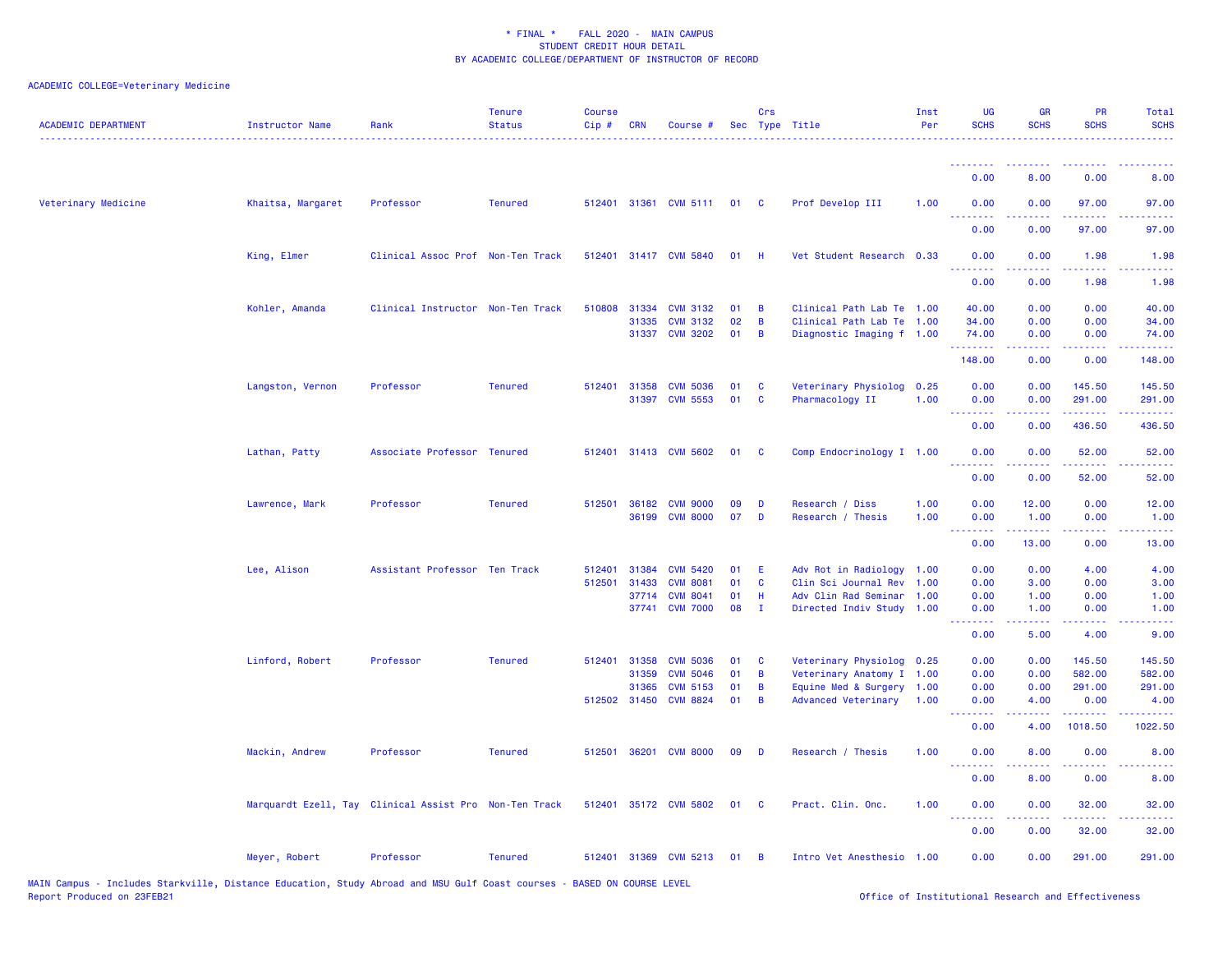| <b>ACADEMIC DEPARTMENT</b> | <b>Instructor Name</b>                           | Rank                              | <b>Tenure</b><br><b>Status</b> | <b>Course</b><br>$Cip \#$ | <b>CRN</b>            | Course #                           |                 | Crs          | Sec Type Title                              | Inst<br>Per  | UG<br><b>SCHS</b>               | <b>GR</b><br><b>SCHS</b>                                                                                                                                     | <b>PR</b><br><b>SCHS</b>                                                                                 | Total<br><b>SCHS</b>                                                                                                                                         |
|----------------------------|--------------------------------------------------|-----------------------------------|--------------------------------|---------------------------|-----------------------|------------------------------------|-----------------|--------------|---------------------------------------------|--------------|---------------------------------|--------------------------------------------------------------------------------------------------------------------------------------------------------------|----------------------------------------------------------------------------------------------------------|--------------------------------------------------------------------------------------------------------------------------------------------------------------|
| Veterinary Medicine        | Meyer, Robert                                    | Professor                         | <b>Tenured</b>                 | 512401                    |                       | 31372 CVM 5234                     | 01              | E            | Anesthesiolgy                               | 0.50         | 0.00                            | 0.00                                                                                                                                                         | 64.00                                                                                                    | 64.00                                                                                                                                                        |
|                            |                                                  |                                   |                                |                           | 512501 31437          | <b>CVM 8081</b>                    | 05              | C            | Clin Sci Journal Rev 1.00                   |              | 0.00                            | 4.00                                                                                                                                                         | 0.00                                                                                                     | 4.00                                                                                                                                                         |
|                            |                                                  |                                   |                                |                           | 31449                 | <b>CVM 8801</b>                    | 01              | <b>S</b>     | Seminars in Vet Anes                        | 1.00         | 0.00<br>.                       | 2.00<br><b>.</b>                                                                                                                                             | 0.00<br>222222                                                                                           | 2.00<br>$\frac{1}{2} \left( \frac{1}{2} \right) \left( \frac{1}{2} \right) \left( \frac{1}{2} \right) \left( \frac{1}{2} \right) \left( \frac{1}{2} \right)$ |
|                            |                                                  |                                   |                                |                           |                       |                                    |                 |              |                                             |              | 0.00                            | 6.00                                                                                                                                                         | 355.00                                                                                                   | 361.00                                                                                                                                                       |
|                            | Mochal, Cathleen                                 | Clinical Assoc Prof Non-Ten Track |                                | 512401                    | 31376                 | <b>CVM 5266</b>                    | 01              | <b>C</b>     | Equine Med & Surg                           | 1.00         | 0.00                            | 0.00                                                                                                                                                         | 144,00                                                                                                   | 144.00                                                                                                                                                       |
|                            |                                                  |                                   |                                |                           | 31401                 | <b>CVM 5560</b>                    | 04              | E            | Adv Clin Rot 1                              | 1.00         | 0.00                            | 0.00                                                                                                                                                         | 2.00                                                                                                     | 2.00                                                                                                                                                         |
|                            |                                                  |                                   |                                |                           | 31418<br>512501 36962 | <b>CVM 5862</b><br><b>CVM 8000</b> | 01<br>14        | E<br>D       | <b>Equine Lameness</b><br>Research / Thesis | 0.50<br>1.00 | 0.00<br>0.00                    | 0.00<br>3.00                                                                                                                                                 | 7.00<br>0.00                                                                                             | 7.00<br>3.00                                                                                                                                                 |
|                            |                                                  |                                   |                                |                           |                       |                                    |                 |              |                                             |              | المتمام المتاب<br>0.00          | 3.00                                                                                                                                                         | $\frac{1}{2} \left( \frac{1}{2} \right) \left( \frac{1}{2} \right) \left( \frac{1}{2} \right)$<br>153.00 | 156.00                                                                                                                                                       |
|                            | Nabors, Ben                                      | Clinical Assist Pro Non-Ten Track |                                |                           |                       | 512501 31330 CVM 3014              | 01              | - B          | App Anat & Phys Vet                         | 0.50         | 74.00                           | 0.00                                                                                                                                                         | 0.00                                                                                                     | 74.00                                                                                                                                                        |
|                            |                                                  |                                   |                                |                           |                       |                                    |                 |              |                                             |              |                                 |                                                                                                                                                              |                                                                                                          |                                                                                                                                                              |
|                            |                                                  |                                   |                                |                           |                       |                                    |                 |              |                                             |              | 74.00                           | 0.00                                                                                                                                                         | 0.00                                                                                                     | 74.00                                                                                                                                                        |
|                            | Nanduri, Bindumadhav Associate Professor Tenured |                                   |                                | 261104                    | 37760                 | <b>CMB 9000</b>                    | 01              | D            | Research/Dissertatio 1.00                   |              | 0.00                            | 7.00                                                                                                                                                         | 0.00                                                                                                     | 7.00                                                                                                                                                         |
|                            |                                                  |                                   |                                | 512501                    | 36184                 | <b>CVM 9000</b>                    | 11              | D            | Research / Diss                             | 1.00         | 0.00                            | 9.00                                                                                                                                                         | 0.00                                                                                                     | 9.00                                                                                                                                                         |
|                            |                                                  |                                   |                                |                           |                       | 37516 CVM 7000                     | 04              | $\mathbf{I}$ | Directed Indiv Study                        | 1.00         | 0.00<br>--------                | 3.00<br>$- - - - -$                                                                                                                                          | 0.00<br>.                                                                                                | 3.00<br>.                                                                                                                                                    |
|                            |                                                  |                                   |                                |                           |                       |                                    |                 |              |                                             |              | 0.00                            | 19.00                                                                                                                                                        | 0.00                                                                                                     | 19.00                                                                                                                                                        |
|                            | Park, Joo Youn                                   | Research Assist Pro Non-Ten Track |                                |                           |                       | 512501 36185 CVM 9000              | 12 <sub>2</sub> | - D          | Research / Diss                             | 1.00         | 0.00<br><u>.</u>                | 5.00<br>.                                                                                                                                                    | 0.00                                                                                                     | 5.00<br>.                                                                                                                                                    |
|                            |                                                  |                                   |                                |                           |                       |                                    |                 |              |                                             |              | 0.00                            | 5.00                                                                                                                                                         | 0.00                                                                                                     | 5.00                                                                                                                                                         |
|                            | Petrie-Hanson, Lora                              | Associate Professor Tenured       |                                |                           |                       | 512501 36186 CVM 9000              | 13              | D            | Research / Diss                             | 1.00         | 0.00                            | 3.00                                                                                                                                                         | 0.00                                                                                                     | 3.00                                                                                                                                                         |
|                            |                                                  |                                   |                                |                           |                       | 37441 CVM 8000                     | 16              | D            | Research / Thesis                           | 1.00         | 0.00                            | 3.00                                                                                                                                                         | 0.00                                                                                                     | 3.00                                                                                                                                                         |
|                            |                                                  |                                   |                                |                           |                       |                                    |                 |              |                                             |              | .<br>0.00                       | $\frac{1}{2} \left( \frac{1}{2} \right) \left( \frac{1}{2} \right) \left( \frac{1}{2} \right) \left( \frac{1}{2} \right) \left( \frac{1}{2} \right)$<br>6.00 | .<br>0.00                                                                                                | والمستناط<br>6.00                                                                                                                                            |
|                            | Pharr, Gregory                                   | Associate Professor Tenured       |                                |                           |                       | 512501 31444 CVM 8301              | 01              | <b>C</b>     | Adv. Top Comp Immuno                        | 1.00         | 0.00                            | 3.00                                                                                                                                                         | 0.00                                                                                                     | 3.00                                                                                                                                                         |
|                            |                                                  |                                   |                                |                           |                       |                                    |                 |              |                                             |              | <u> - - - - - - - -</u><br>0.00 | 3.00                                                                                                                                                         | 0.00                                                                                                     | 3.00                                                                                                                                                         |
|                            | Pinchuk, Lesya                                   | Associate Professor Tenured       |                                |                           |                       | 512401 31357 CVM 5033              | 01              | <b>C</b>     | Immunology                                  | 1.00         | 0.00                            | 0.00                                                                                                                                                         | 291.00                                                                                                   | 291.00                                                                                                                                                       |
|                            |                                                  |                                   |                                |                           |                       |                                    |                 |              |                                             |              | <u>.</u><br>0.00                | .<br>0.00                                                                                                                                                    | 222222<br>291.00                                                                                         | وعاددت<br>291.00                                                                                                                                             |
|                            | Pruett, Stephen                                  | Professor                         | <b>Tenured</b>                 | 512401                    | 31420                 | <b>CVM 6021</b>                    | 01              | C            | Essent Res Prac & Pr                        | 1.00         | 0.00                            | 5.00                                                                                                                                                         | 0.00                                                                                                     | 5.00                                                                                                                                                         |
|                            |                                                  |                                   |                                | 512501                    | 31428                 | <b>CVM 8011</b>                    | 01              | <b>S</b>     | Seminar                                     | 1.00         | 0.00                            | 10.00                                                                                                                                                        | 0.00                                                                                                     | 10.00                                                                                                                                                        |
|                            |                                                  |                                   |                                |                           |                       | 36187 CVM 9000                     | 14              | D            | Research / Diss                             | 1.00         | 0.00                            | 8.00                                                                                                                                                         | 0.00<br>.                                                                                                | 8.00                                                                                                                                                         |
|                            |                                                  |                                   |                                |                           |                       |                                    |                 |              |                                             |              | <u>.</u><br>0.00                | $\omega$ is a set of<br>23,00                                                                                                                                | 0.00                                                                                                     | .<br>23.00                                                                                                                                                   |
|                            | Rosser, Thomas                                   | Research Assist Pro Non-Ten Track |                                |                           |                       | 512501 36859 CVM 8624              | 01              | - B          | Protozoology                                | 1.00         | 0.00                            | 8.00                                                                                                                                                         | 0.00                                                                                                     | 8.00                                                                                                                                                         |
|                            |                                                  |                                   |                                |                           |                       |                                    |                 |              |                                             |              | .<br>0.00                       | 8.00                                                                                                                                                         | 0.00                                                                                                     | 8.00                                                                                                                                                         |
|                            | Seitz, Marc                                      | Clinical Assist Pro Non-Ten Track |                                |                           |                       | 512401 31371 CVM 5224              | 01 E            |              | Radiology                                   | 1.00         | 0.00<br><u>.</u>                | 0.00<br>.                                                                                                                                                    | 124.00<br>.                                                                                              | 124.00<br>.                                                                                                                                                  |
|                            |                                                  |                                   |                                |                           |                       |                                    |                 |              |                                             |              | 0.00                            | 0.00                                                                                                                                                         | 124.00                                                                                                   | 124.00                                                                                                                                                       |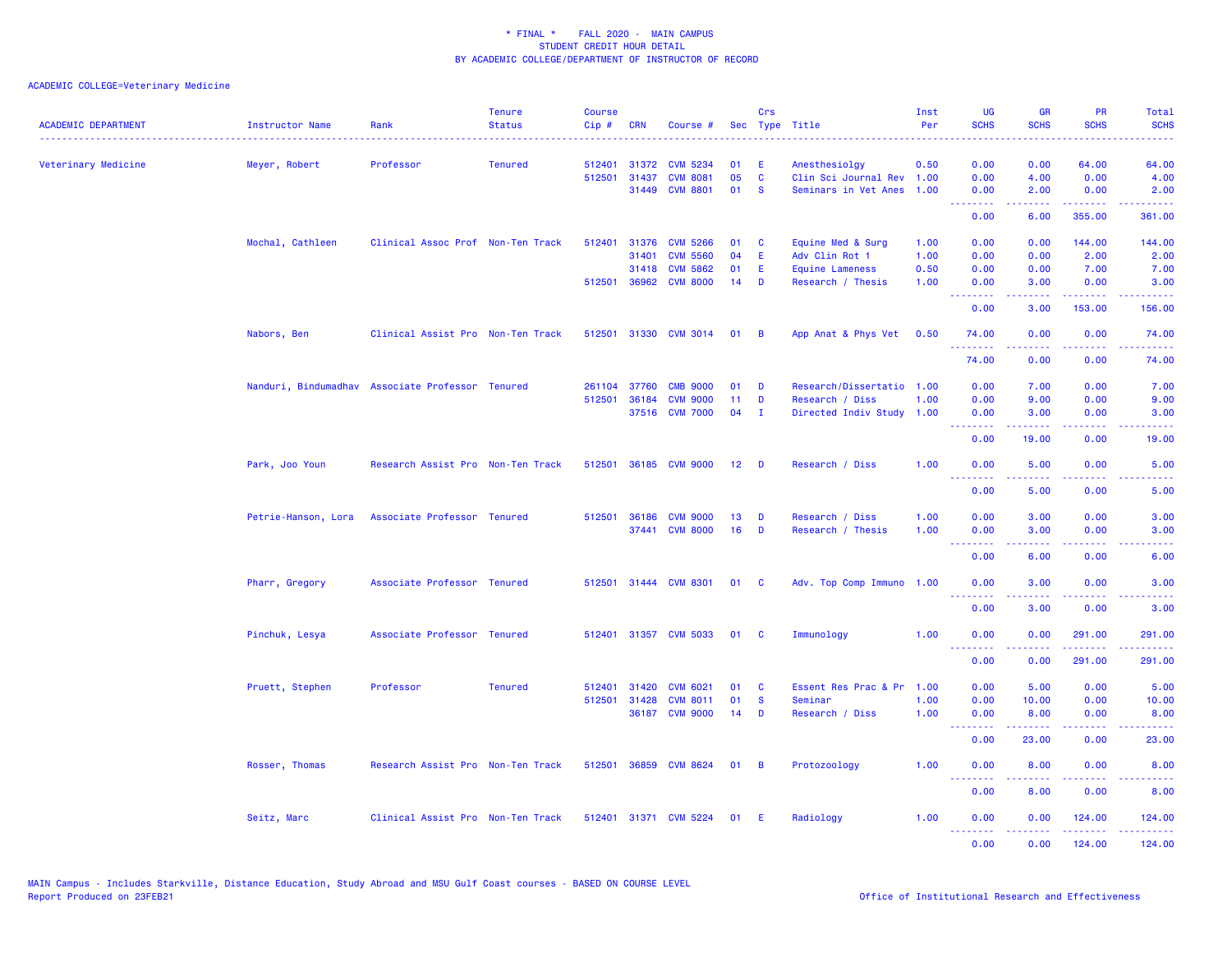| <b>ACADEMIC DEPARTMENT</b> | Instructor Name                                  | Rank                              | <b>Tenure</b><br><b>Status</b> | <b>Course</b><br>Cip# | <b>CRN</b>     | Course #                           |          | Crs<br>Sec Type Title |                                                        | Inst<br>Per  | <b>UG</b><br><b>SCHS</b>                           | <b>GR</b><br><b>SCHS</b>                                                                                                                             | <b>PR</b><br><b>SCHS</b> | Total<br><b>SCHS</b>                                                                                                               |
|----------------------------|--------------------------------------------------|-----------------------------------|--------------------------------|-----------------------|----------------|------------------------------------|----------|-----------------------|--------------------------------------------------------|--------------|----------------------------------------------------|------------------------------------------------------------------------------------------------------------------------------------------------------|--------------------------|------------------------------------------------------------------------------------------------------------------------------------|
| Veterinary Medicine        | Seo, Keun Seok                                   | Associate Professor Tenured       |                                |                       |                | 512401 31356 CVM 5023              | 01       | <b>C</b>              | Infectious Agents I 1.00                               |              | 0.00<br><u>.</u>                                   | 0.00                                                                                                                                                 | 291.00<br>$  -$          | 291.00<br>.                                                                                                                        |
|                            |                                                  |                                   |                                |                       |                |                                    |          |                       |                                                        |              | 0.00                                               | 0.00                                                                                                                                                 | 291.00                   | 291.00                                                                                                                             |
|                            | Shivley, Jacob                                   | Clinical Assist Pro Non-Ten Track |                                |                       |                | 512401 37032 CVM 5021              | 01       | <b>C</b>              | Professional Develop 1.00                              |              | 0.00<br><u> - - - - - - - -</u>                    | 0.00<br><u>.</u>                                                                                                                                     | 97.00<br>.               | 97.00<br>.                                                                                                                         |
|                            |                                                  |                                   |                                |                       |                |                                    |          |                       |                                                        |              | 0.00                                               | 0.00                                                                                                                                                 | 97.00                    | 97.00                                                                                                                              |
|                            | Smith, David                                     | Professor                         | <b>Tenured</b>                 | 010903                | 31377          | <b>CVM 5273</b>                    | 01       | B                     | Population Medicine                                    | 0.50         | 0.00                                               | 0.00                                                                                                                                                 | 49.50                    | 49.50                                                                                                                              |
|                            |                                                  |                                   |                                | 512501                | 36189          | <b>CVM 9000</b>                    | 16       | D                     | Research / Diss                                        | 1.00         | 0.00                                               | 2.00                                                                                                                                                 | 0.00                     | 2.00                                                                                                                               |
|                            |                                                  |                                   |                                |                       | 37570          | <b>CVM 8000</b>                    | 17       | D                     | Research / Thesis                                      | 1.00         | 0.00                                               | 1.00                                                                                                                                                 | 0.00                     | 1.00                                                                                                                               |
|                            |                                                  |                                   |                                |                       |                |                                    |          |                       |                                                        |              | .<br>0.00                                          | 3.00                                                                                                                                                 | 22222<br>49.50           | المتمامين<br>52.50                                                                                                                 |
|                            | Smith, Jack                                      | Associate Professor Tenured       |                                | 512401                | 31363          | <b>CVM 5143</b>                    | 01       | C                     | Theriogenology                                         | 1.00         | 0.00                                               | 0.00                                                                                                                                                 | 291.00                   | 291.00                                                                                                                             |
|                            |                                                  |                                   |                                |                       | 31380          | <b>CVM 5292</b>                    | 01       | Ε                     | Flowood/MVRDL Extern                                   | 1.00         | 0.00                                               | 0.00                                                                                                                                                 | 58.00                    | 58.00                                                                                                                              |
|                            |                                                  |                                   |                                |                       | 31390          | <b>CVM 5510</b>                    | 01       | Ε                     | Vm An Externship 1                                     | 1.00         | 0.00                                               | 0.00                                                                                                                                                 | 109.00                   | 109.00                                                                                                                             |
|                            |                                                  |                                   |                                |                       | 31393          | <b>CVM 5520</b>                    | 01       | E                     | Vm An Externship 2                                     | 1.00         | 0.00                                               | 0.00                                                                                                                                                 | 43.00                    | 43.00                                                                                                                              |
|                            |                                                  |                                   |                                |                       | 31394          | <b>CVM 5530</b>                    | 01       | E                     | Vm An Externship 3                                     | 1.00         | 0.00                                               | 0.00                                                                                                                                                 | 12.00                    | 12.00                                                                                                                              |
|                            |                                                  |                                   |                                |                       | 31395          | <b>CVM 5540</b>                    | 01       | Ε                     | Vm An Externship 4                                     | 1.00         | 0.00                                               | 0.00                                                                                                                                                 | 2.00                     | 2.00                                                                                                                               |
|                            |                                                  |                                   |                                |                       | 31398<br>31403 | <b>CVM 5560</b><br><b>CVM 5570</b> | 01<br>01 | E<br>E                | Adv Clin Rot 1<br>Adv Clin Rot 2                       | 1.00<br>1.00 | 0.00<br>0.00                                       | 0.00<br>0.00                                                                                                                                         | 8.00<br>4.00             | 8.00<br>4.00                                                                                                                       |
|                            |                                                  |                                   |                                |                       |                |                                    |          |                       |                                                        |              | .                                                  | .                                                                                                                                                    | <b>Sababa</b>            | .                                                                                                                                  |
|                            |                                                  |                                   |                                |                       |                |                                    |          |                       |                                                        |              | 0.00                                               | 0.00                                                                                                                                                 | 527.00                   | 527.00                                                                                                                             |
|                            | Swanson, Elizabeth                               | Associate Professor Tenured       |                                | 512401                | 31431          | <b>CVM 8061</b>                    | 01       | <b>S</b>              | Small Anim Surg Lit                                    | 1.00         | 0.00                                               | 3.00                                                                                                                                                 | 0.00                     | 3.00                                                                                                                               |
|                            |                                                  |                                   |                                | 512501                | 36203          | <b>CVM 8000</b>                    | 11       | D                     | Research / Thesis                                      | 1.00         | 0.00                                               | 12.00                                                                                                                                                | 0.00                     | 12.00                                                                                                                              |
|                            |                                                  |                                   |                                |                       |                |                                    |          |                       |                                                        |              | <b><i><u><u> - - - - - - -</u></u></i></b><br>0.00 | $\frac{1}{2} \left( \frac{1}{2} \right) \left( \frac{1}{2} \right) \left( \frac{1}{2} \right) \left( \frac{1}{2} \right)$<br>15.00                   | د د د د .<br>0.00        | $\frac{1}{2} \left( \frac{1}{2} \right) \left( \frac{1}{2} \right) \left( \frac{1}{2} \right) \left( \frac{1}{2} \right)$<br>15.00 |
|                            | Thomason, John                                   | Associate Professor Tenured       |                                |                       |                | 512401 31417 CVM 5840              | 01       | -H                    | Vet Student Research 0.34                              |              | 0.00                                               | 0.00                                                                                                                                                 | 2.04                     | 2.04                                                                                                                               |
|                            |                                                  |                                   |                                | 512501                | 36204          | <b>CVM 8000</b>                    | 12       | D                     | Research / Thesis                                      | 1.00         | 0.00                                               | 2.00                                                                                                                                                 | 0.00                     | 2.00                                                                                                                               |
|                            |                                                  |                                   |                                | 512508                |                | 31432 CVM 8071                     | 01       | C                     | Small Animal In Med                                    | 1.00         | 0.00                                               | 4.00                                                                                                                                                 | 0.00                     | 4.00                                                                                                                               |
|                            |                                                  |                                   |                                |                       |                |                                    |          |                       |                                                        |              | <b></b><br>0.00                                    | .<br>6.00                                                                                                                                            | .<br>2.04                | .<br>8.04                                                                                                                          |
|                            |                                                  |                                   |                                |                       |                |                                    |          |                       |                                                        |              |                                                    |                                                                                                                                                      |                          |                                                                                                                                    |
|                            | Varela-Stokes, Andre Associate Professor Tenured |                                   |                                | 260505<br>512401      | 36920          | <b>CVM 8971</b><br>31417 CVM 5840  | 02<br>01 | C<br>H                | Infectious Dis Journ 1.00<br>Vet Student Research 0.33 |              | 0.00<br>0.00                                       | 2.00<br>0.00                                                                                                                                         | 0.00<br>1.98             | 2.00<br>1.98                                                                                                                       |
|                            |                                                  |                                   |                                |                       |                |                                    |          |                       |                                                        |              | <b><i><u>AAAAAAA</u></i></b>                       | $\frac{1}{2} \left( \frac{1}{2} \right) \left( \frac{1}{2} \right) \left( \frac{1}{2} \right) \left( \frac{1}{2} \right) \left( \frac{1}{2} \right)$ | 22222                    | $\frac{1}{2} \left( \frac{1}{2} \right) \left( \frac{1}{2} \right) \left( \frac{1}{2} \right) \left( \frac{1}{2} \right)$          |
|                            |                                                  |                                   |                                |                       |                |                                    |          |                       |                                                        |              | 0.00                                               | 2.00                                                                                                                                                 | 1.98                     | 3.98                                                                                                                               |
|                            | Wan, Xiufeng                                     | Non-Employee                      | Not Applicable                 |                       |                | 512501 36191 CVM 9000              | 18       | D                     | Research / Diss                                        | 1.00         | 0.00<br><u>.</u>                                   | 18.00                                                                                                                                                | 0.00<br>والمناصب         | 18.00<br>$\frac{1}{2} \left( \frac{1}{2} \right) \left( \frac{1}{2} \right) \left( \frac{1}{2} \right) \left( \frac{1}{2} \right)$ |
|                            |                                                  |                                   |                                |                       |                |                                    |          |                       |                                                        |              | 0.00                                               | 18.00                                                                                                                                                | 0.00                     | 18.00                                                                                                                              |
|                            | Williams, Matthew                                | Clinical Assoc Prof Non-Ten Track |                                |                       |                | 512501 37665 CVM 7000              | 06       | - 1                   | Directed Indiv Study 1.00                              |              | 0.00<br><b><i><u>AAAAAAA</u></i></b>               | 1.00<br>22222                                                                                                                                        | 0.00<br>22222            | 1.00<br>د د د د د د                                                                                                                |
|                            |                                                  |                                   |                                |                       |                |                                    |          |                       |                                                        |              | 0.00                                               | 1.00                                                                                                                                                 | 0.00                     | 1.00                                                                                                                               |
|                            | Woodruff, Kimberly                               | Clinical Assoc Prof Non-Ten Track |                                | 010903                | 31377          | <b>CVM 5273</b>                    | 01       | B                     | Population Medicine                                    | 0.50         | 0.00                                               | 0.00                                                                                                                                                 | 49.50                    | 49.50                                                                                                                              |
|                            |                                                  |                                   |                                | 512401                | 31414          | <b>CVM 5640</b>                    | 01       | H                     | Shelter Medicine                                       | 1.00         | 0.00                                               | 0.00                                                                                                                                                 | 64.00                    | 64.00                                                                                                                              |
|                            |                                                  |                                   |                                |                       | 37257          | <b>CVM 5000</b>                    | 42       | $\mathbf{I}$          | Directed Indiv Study                                   | 1.00         | 0.00                                               | 0.00                                                                                                                                                 | 2.00                     | 2.00                                                                                                                               |
|                            |                                                  |                                   |                                | 512501                | 37296          | <b>CVM 9000</b>                    | 21       | D                     | Research / Diss                                        | 1.00         | 0.00                                               | 6.00                                                                                                                                                 | 0.00                     | 6.00                                                                                                                               |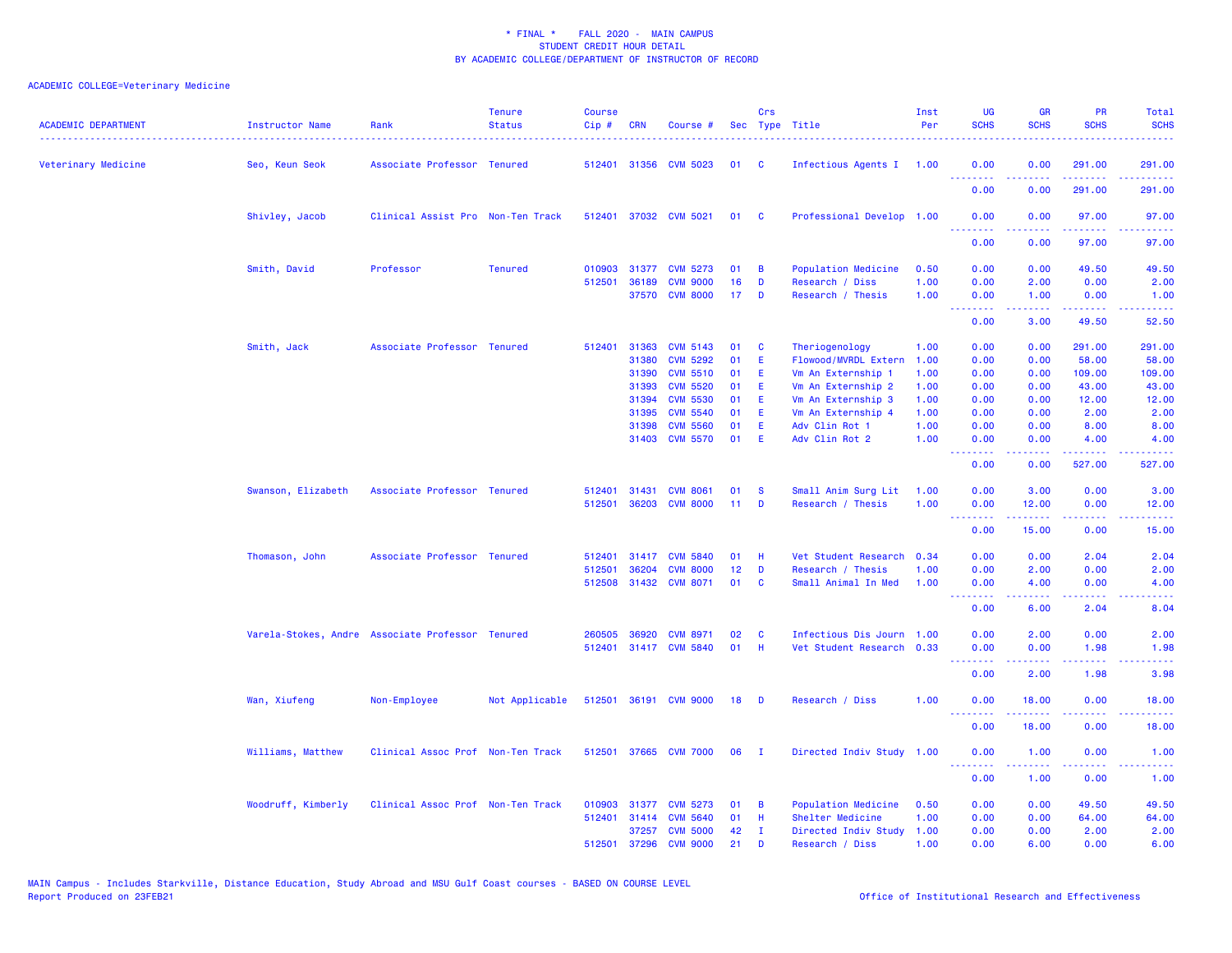| <b>ACADEMIC DEPARTMENT</b>                                                                             | Instructor Name | Rank      | Tenure<br>Status | Course<br>$Cip$ # | <b>CRN</b> | Course #                                            |                | Crs                                    | Sec Type Title                                                      | Inst<br>Per  | <b>UG</b><br><b>SCHS</b>                              | <b>GR</b><br><b>SCHS</b>                | <b>PR</b><br><b>SCHS</b>                 | <b>Total</b><br><b>SCHS</b>                  |
|--------------------------------------------------------------------------------------------------------|-----------------|-----------|------------------|-------------------|------------|-----------------------------------------------------|----------------|----------------------------------------|---------------------------------------------------------------------|--------------|-------------------------------------------------------|-----------------------------------------|------------------------------------------|----------------------------------------------|
| Veterinary Medicine                                                                                    | Woolums, Amelia | Professor | Tenured          | 512501            | 31439      | <b>CVM 8091</b><br>36192 CVM 9000<br>37677 CVM 7000 | 01<br>19<br>07 | <b>S</b><br><b>D</b><br>$\blacksquare$ | Top Prod Animal Med<br>Research / Diss<br>Directed Indiv Study 1.00 | 1.00<br>1.00 | ---------<br>0.00<br>0.00<br>0.00<br>0.00<br>-------- | 6.00<br>4.00<br>27.00<br>3.00<br>.      | 115.50<br>0.00<br>0.00<br>0.00<br>.      | <br>121.50<br>4.00<br>27.00<br>3.00<br>.     |
| ======================================<br>Veterinary Medicine<br>===================================== |                 |           |                  |                   |            |                                                     |                |                                        |                                                                     |              | 0.00<br>$=$ = = = = = = =<br>1069.00<br>========      | 34.00<br>========<br>326,00<br>======== | 0.00<br>========<br>7312,00<br>--------- | 34,00<br>==========<br>8707.00<br>========== |